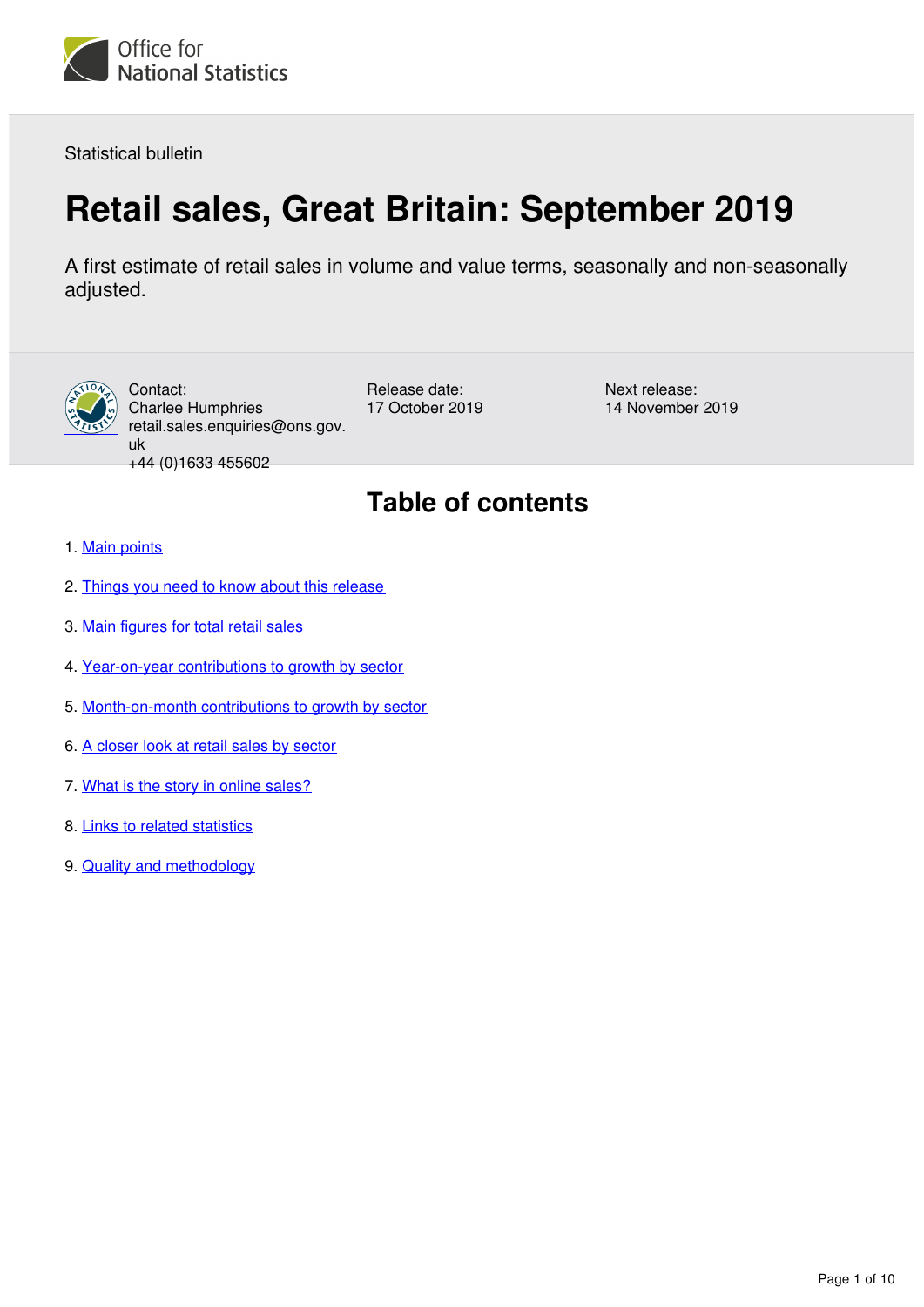# <span id="page-1-0"></span>**1 . Main points**

- In the three months to September 2019, moderate growth in the quantity bought continued at 0.6% when compared with the previous three months, with all sectors within non-food stores reporting declines except "other stores".
- The quantity bought was flat (0.0%) in September 2019 when compared with the previous month, following a fall of 0.3% in August 2019.
- The year-on-year growth rate shows that the quantity bought in September 2019 increased by 3.1%, with growth across all sectors except department stores and household goods.
- Online sales as a proportion of all retailing was 19.1% in September 2019, compared with 19.5% reported in August 2019.

## <span id="page-1-1"></span>**2 . Things you need to know about this release**

This bulletin presents estimates of the quantity bought (volume) and amount spent (value) in the retail industry for the five-week period 25 August 2019 to 28 September 2019.

Unless otherwise stated, the estimates in this release are seasonally adjusted.

Retail sales collects turnover data from retailers, which are data on money through the till before any deductions, including refunded items. This provides us with the best indicator for consumer spending during the reference period.

The Retail Sales Index (RSI) measures the value and volume of retail sales in Great Britain on a monthly basis. Data are collected from businesses in the retail industry and the survey's results are used to produce seasonally adjusted monthly, quarterly and annual estimates of output in the retail industry at current price and at chained volume measures (removing the effect of price changes).

The RSI is an important economic indicator and one of the earliest short-term measures of economic activity. It is used in the compilation of the national accounts and widely used by private and public sector institutions, particularly by the Bank of England and Her Majesty's Treasury to assist in informed decision- and policy-making.

Summary information can be found in the **RSI Quality and Methodology Information** report.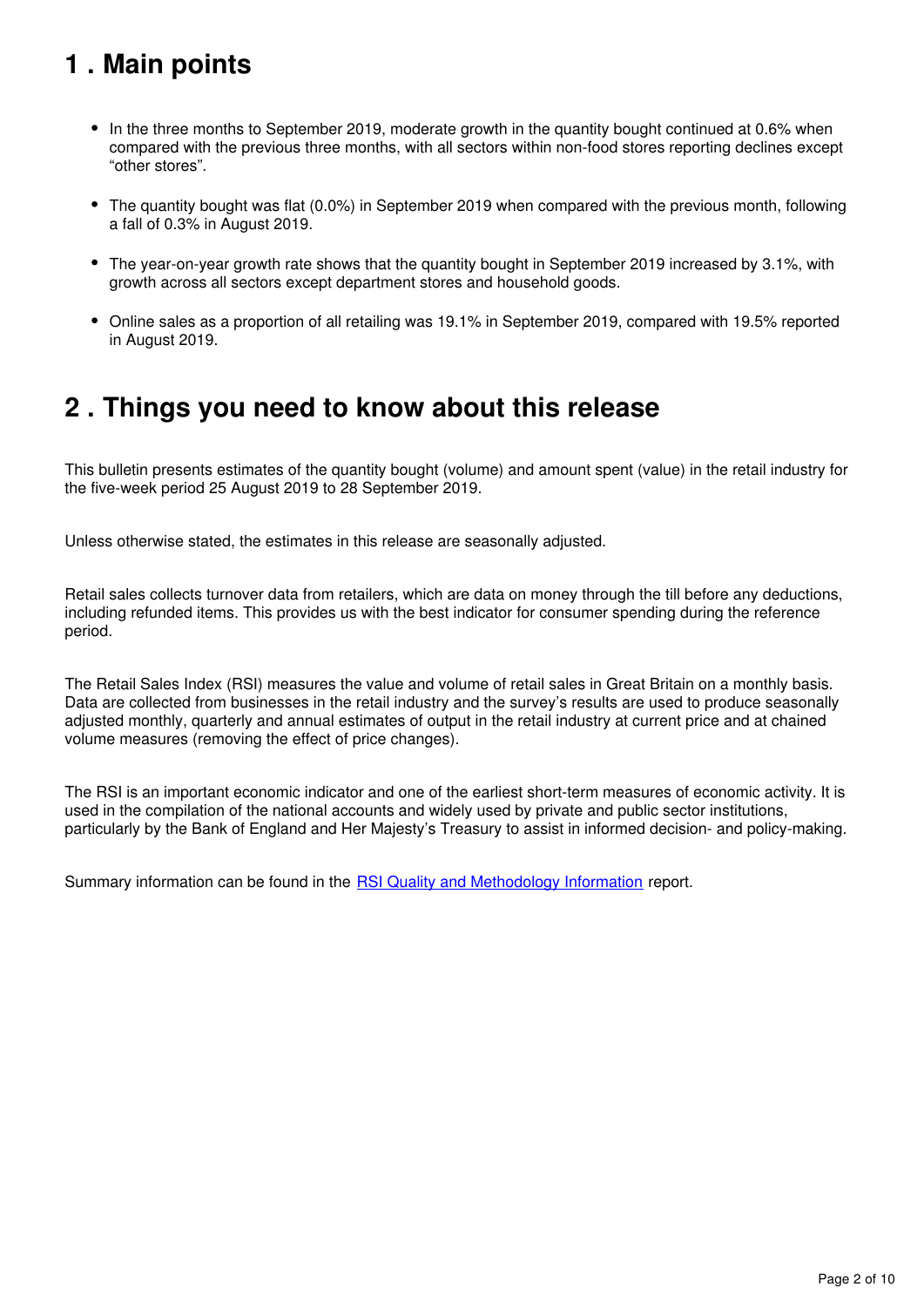# <span id="page-2-0"></span>**3 . Main figures for total retail sales**

Table 1: Main figures, September 2019 Seasonally adjusted, percentage change, Great Britain

|                                    | <b>Most recent</b><br>month on a<br>year earlier | <b>Most recent 3</b><br>months on a<br>year earlier | Most recent<br>month on<br>previous<br>month | Most recent 3<br>months on previous<br>3 months |
|------------------------------------|--------------------------------------------------|-----------------------------------------------------|----------------------------------------------|-------------------------------------------------|
| Value (amount spent)               | 3.4                                              | 3.5                                                 | $-0.2$                                       | 1.0                                             |
| Volume (quantity bought)           | 3.1                                              | 3.1                                                 | 0.0                                          | 0.6                                             |
| Value (excluding automotive fuel)  | 3.6                                              | 3.4                                                 | 0.2                                          | 1.2                                             |
| Volume (excluding automotive fuel) | 3.0                                              | 2.8                                                 | 0.2                                          | 0.7                                             |

Source: Office for National Statistics - Monthly Business Survey

In September 2019, as the only measure to show a decline, the monthly growth rate fell by 0.2% in the amount spent and was flat on the month (0.0%) in the quantity bought.

Comparing the three months to September with the previous three months, the amount spent increased by 1.0%, while the quantity bought increased by 0.6%.

When compared with the same period a year earlier, both the amount spent and the quantity bought in retail sales showed strong growth of 3.4% and 3.1% respectively.

Figure 1 shows the longer-term trend for the monthly and the three-monthly path.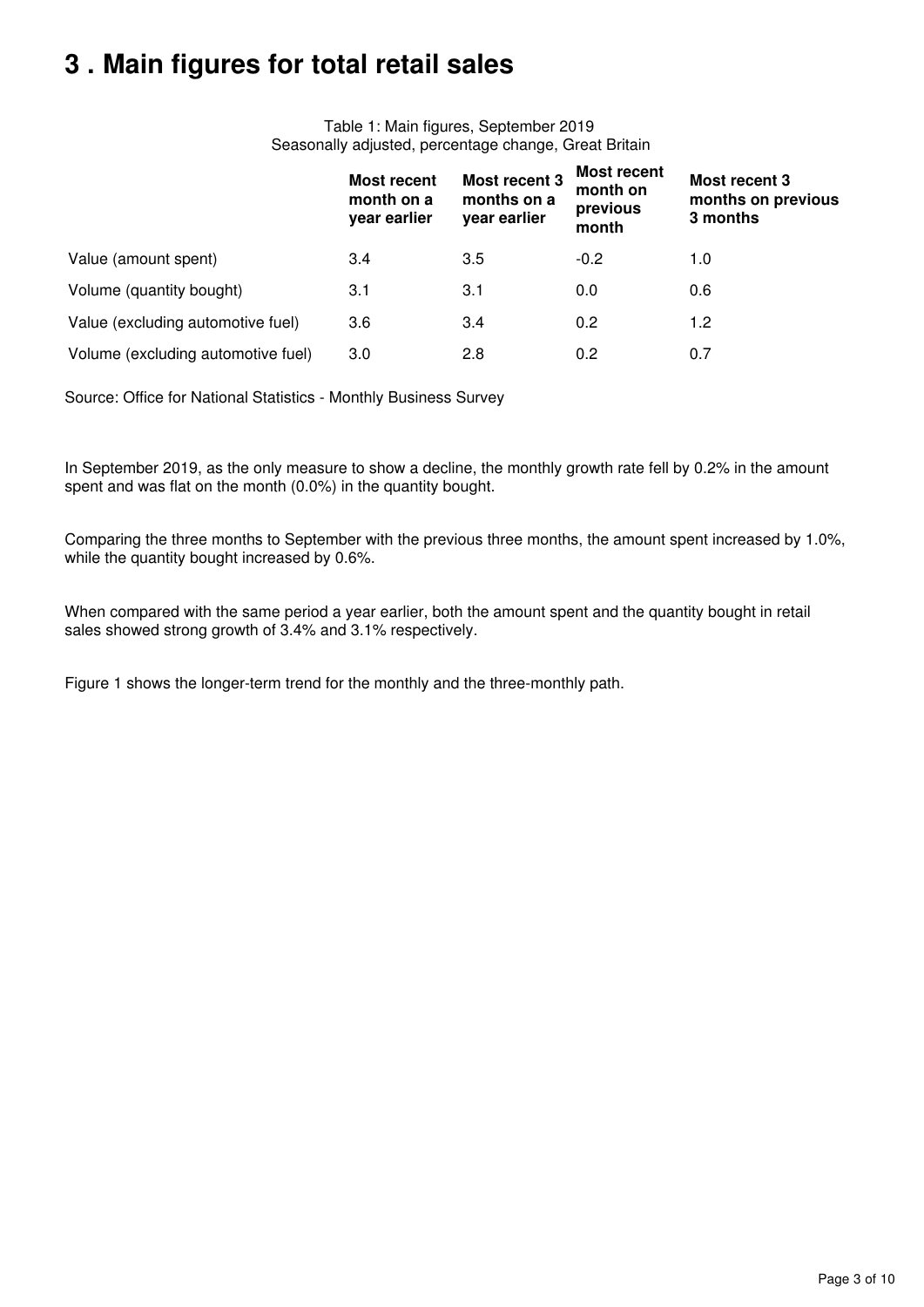### **Figure 1: Continued increase in total retail sales in the three months to September 2019, whilst there was no growth on the month**

### **Seasonally adjusted, Great Britain, September 2016 to September 2019**

### Figure 1: Continued increase in total retail sales in the three months to September 2019, whilst there was no growth on the month

Seasonally adjusted, Great Britain, September 2016 to September 2019



#### **Source: Office for National Statistics - Monthly Business Survey**

Figure 1 shows the quantity bought in retail sales over time for both the rolling three-month on three-month and the month-on-month movement. While both series show a general increase in retail sales, the monthly path shows more volatility than the smoother three-month on three-month series.

Looking at the three-month on three-month movement, from September 2016 sales were increasing at a steady rate until the beginning of 2017 when a short period of contraction was seen in the three months to March 2017. From April 2017, sales began to recover and increase steadily, although at a slower rate. From January 2018, the quantity bought began to level for a short period until May 2018, when a faster rate of growth was seen during the summer of 2018. This was partly attributed to consecutive months of hot weather, as sales in the three months to June, July and August 2018 increased by 2.1%, 2.6% and 2.1% respectively. Slow growth followed for a period from October 2018 to February 2019.

The monthly growth rate of 1.2% in March 2019 resulted in a stronger rate of growth in the three-month on threemonth movement for three consecutive months from March to May 2019. This slowed to 0.6% in June 2019 as the growth in March 2019 falls into the previous three months.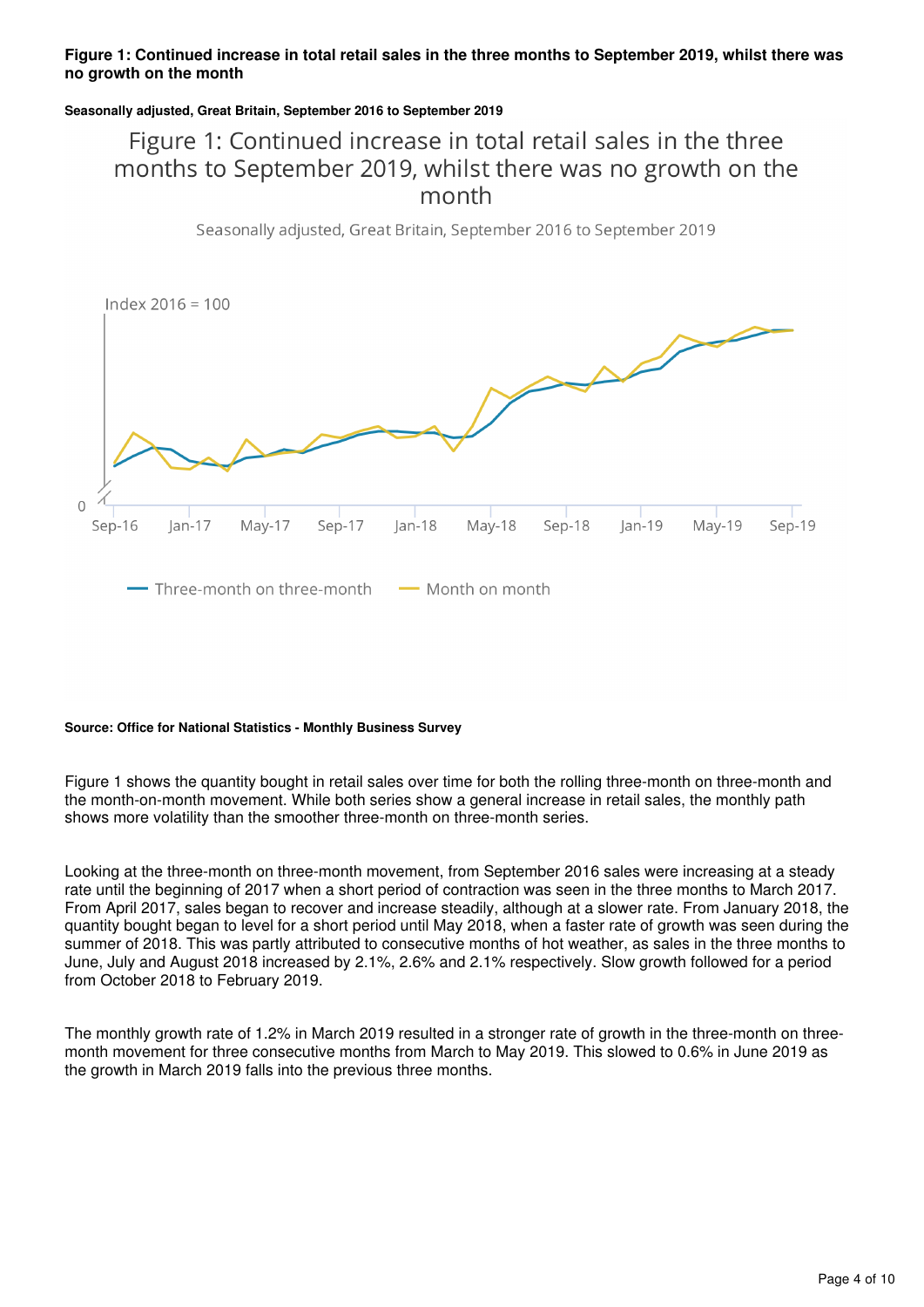# <span id="page-4-0"></span>**4 . Year-on-year contributions to growth by sector**

### **Figure 2: Non-store retailing reported the largest contribution to the quantity bought in September 2019**

#### **September 2019 compared with September 2018**

Figure 2: Non-store retailing reported the largest contribution to the quantity bought in September 2019



September 2019 compared with September 2018

### **Source: Office for National Statistics – Monthly Business Survey**

#### **Notes:**

1. Please note sector estimates may not sum to total due to rounding.

In September 2019, all four main sectors contributed positively to the amount spent and quantity bought, resulting in a year-on-year growth of 3.4 and 3.1 percentage points respectively.

Non-store retailing provided the largest contribution to the growth in the quantity bought at 1.4 percentage points. Food stores reported the largest contribution to the amount spent at 1.5 percentage points in September 2019.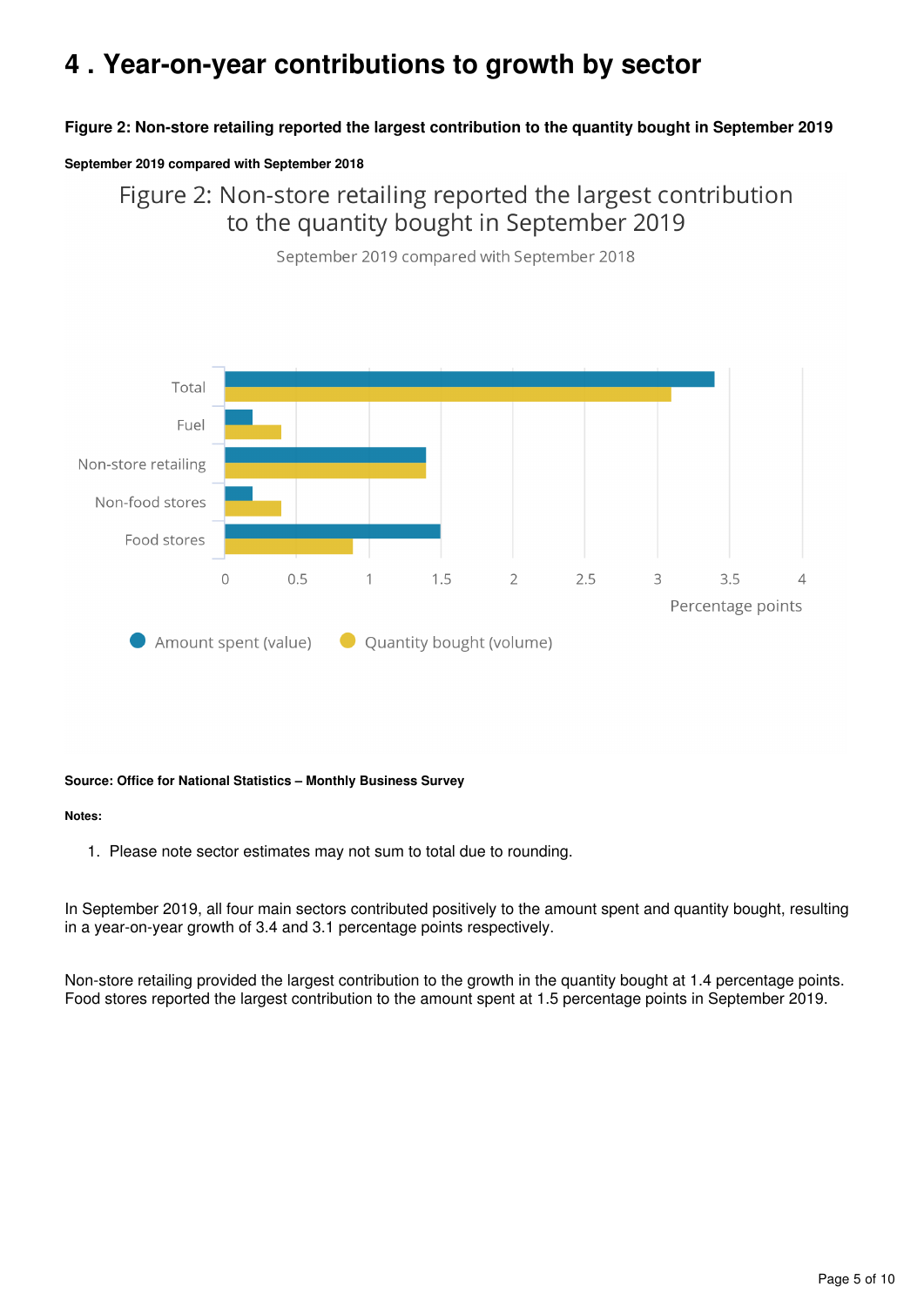# <span id="page-5-0"></span>**5 . Month-on-month contributions to growth by sector**

### **Figure 3: Food stores and non-food stores were the only positive contributors to the quantity bought and amount spent in September 2019**

#### **September 2019 compared with August 2019**

Figure 3: Food stores and non-food stores were the only positive contributors to the quantity bought and amount spent in September 2019

September 2019 compared with August 2019



#### **Source: Office for National Statistics - Monthly Business Survey**

#### **Notes:**

1. Please note sector estimates may not sum to total due to rounding.

Figure 3 displays the contribution by sector to month-on-month growth, with the amount spent falling by 0.2 percentage points and the quantity bought remaining flat.

Fuel was the largest negative contributor to the amount spent at negative 0.3 percentage points, and for the quantity bought, fuel and non-store retailing both contributed negative 0.2 percentage points in September 2019.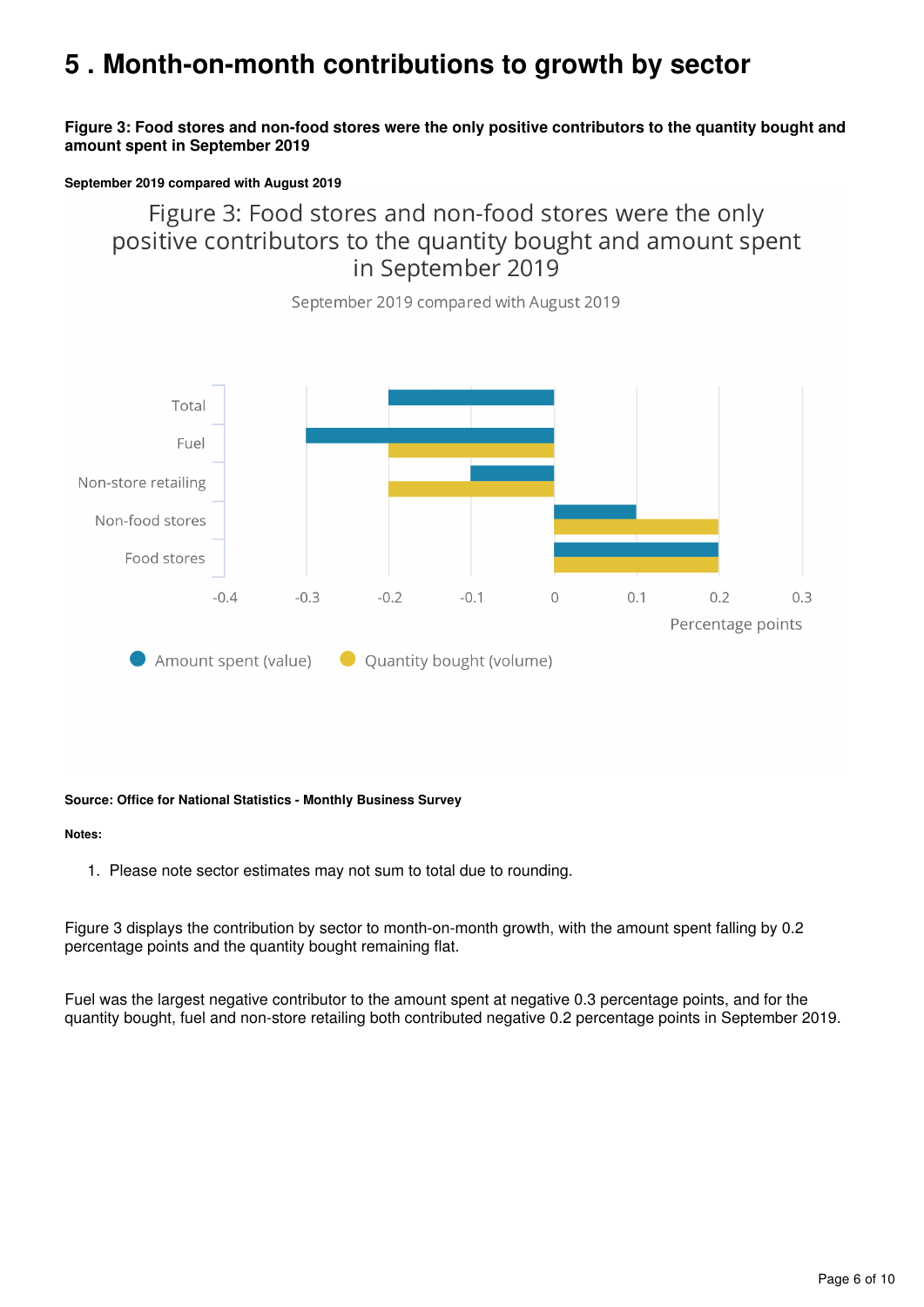# <span id="page-6-0"></span>**6 . A closer look at retail sales by sector**

Table 2: Three-month on three-month and month-on-month sector summary, September 2019 Seasonally adjusted, Great Britain

|                                            | Percentage<br>change 3 month change on<br>on 3 month | Percentage<br>previous month                       |                                                            |
|--------------------------------------------|------------------------------------------------------|----------------------------------------------------|------------------------------------------------------------|
|                                            | (volume)                                             | <b>Quantity bought Quantity bought</b><br>(volume) | <b>Index categories</b><br>and their<br>percentage weights |
| Total                                      | 0.6                                                  | 0.0                                                | 100                                                        |
| Predominantly food stores <sup>1</sup>     | 0.6                                                  | 0.6                                                | 38.5                                                       |
| Predominantly non-food stores <sup>2</sup> | $-0.2$                                               | 0.4                                                | 41                                                         |
| Department stores                          | $-0.1$                                               | $-0.3$                                             | 8.4                                                        |
| Textile, clothing and footwear stores      | $-0.4$                                               | 1.0                                                | 11.6                                                       |
| Household goods stores                     | $-0.7$                                               | 2.0                                                | 8.3                                                        |
| Other stores                               | 0.3                                                  | $-0.6$                                             | 12.8                                                       |
| Non-store retailing                        | 4.3                                                  | $-1.6$                                             | 10.3                                                       |
| Fuel stores                                | $-0.4$                                               | $-2.0$                                             | 10.2                                                       |

Source: Office for National Statistics - Monthly Business Survey

**Notes** 

- 1. Supermarkets specialist food stores and sales of alcoholic drinks and tobacco. [Back to table](#page-0-0)
- 2. Non-specialised stores, textiles, clothing and footwear, household goods and other stores. [Back to table](#page-0-0)

The three-month on three-month picture is one of moderate growth, reporting an increase of 0.6% when compared with the previous three months. Non-store retailing showed strong growth at 4.3%; this includes a strong monthly growth in July 2019 of 6.9% with summer promotions boosting sales more than usual in this month. Food stores also reported a growth in the three-month on three-month movement; this follows three previous months of decline in the three-month on three-month growth rate.

In contrast, non-food stores showed a fall in the three months to September 2019 with all sectors except "other stores" reporting falls within this sector as consumers appeared to buy fewer non-essential items in September 2019.

The month-on-month figures display a different picture of no growth and remained unchanged from a fall of 0.3% in August 2019. Slight growth in food and non-food is offset by declines in non-store and fuel.

Figure 4 focuses on the three-month on three-month growth rates for the sectors within non-food stores.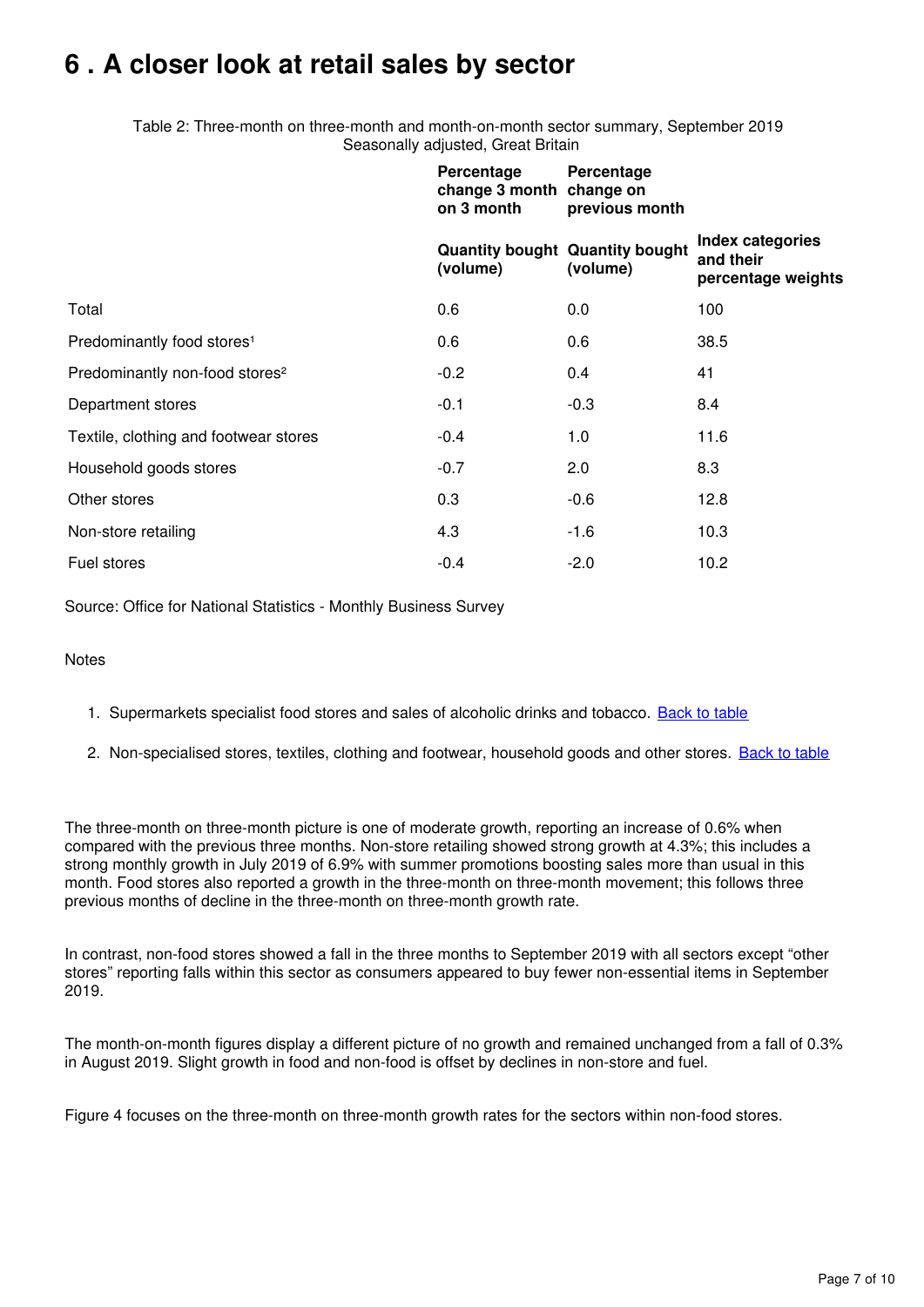### **Figure 4: Three-month on three-month growth rates for sectors within non-food stores**

### **Seasonally adjusted, Great Britain, September 2018 to September 2019**

### Figure 4: Three-month on three-month growth rates for sectors within non-food stores

Seasonally adjusted, Great Britain, September 2018 to September 2019



#### **Source: Office for National Statistics – Monthly Business Survey**

The quantity bought in the three-month on three-month growth rate for non-food stores fell by 0.2% in September 2019. This was as a result of falls in all store types except for "other non-food".

Department stores continued the ongoing decline in the three-month on three-month movement resulting in 13 consecutive months of no growth in this sector.

Household goods stores showed months of strong growth until December 2018 where falls were then reported until June 2019. Following this period of decline, June, July and August 2019 reported growths in household goods, but in turn household goods experienced a fall of 0.7% in September 2019.

Clothing stores showed a decline for three consecutive months in September after experiencing a period of strong growth earlier in the year. Feedback from retailers suggested that clothing sales were affected by the warmer than usual weather in recent months.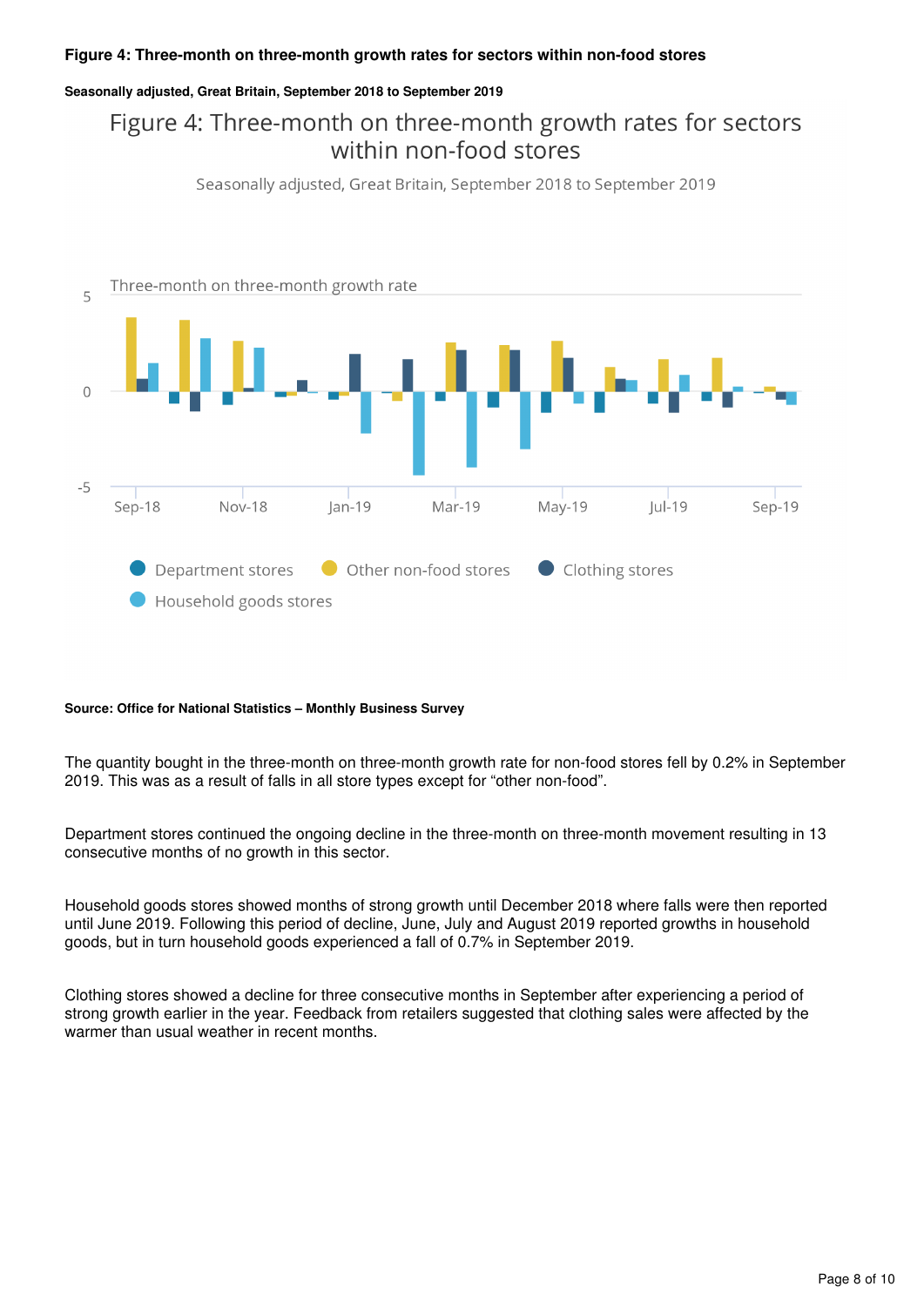# <span id="page-8-0"></span>**7 . What is the story in online sales?**

Table 3: Sector summary for online sales, September 2019 Value seasonally adjusted, percentage rates, Great Britain

| Category                                 | Year-on-year<br>growth | Month-on-<br>month growth | Online sales as<br>a proportion of<br>retailing | <b>Index categories</b><br>and their<br>percentage weights |
|------------------------------------------|------------------------|---------------------------|-------------------------------------------------|------------------------------------------------------------|
| All retailing*                           | 9.1                    | $-2.0$                    | 19.1                                            | 100.0                                                      |
| All food                                 | 7.1                    | $-2.7$                    | 5.6                                             | 13.3                                                       |
| All non-food                             | 4.0                    | $-0.4$                    | 14.9                                            | 36.0                                                       |
| Department stores                        | $-3.6$                 | $-4.3$                    | 16.5                                            | 8.7                                                        |
| Textile, clothing and footwear<br>stores | 6.6                    | 1.6                       | 18.9                                            | 12.6                                                       |
| Household goods stores                   | 11.6                   | 5.8                       | 15.1                                            | 6.7                                                        |
| Other stores                             | 1.6                    | $-4.6$                    | 10.3                                            | 8.1                                                        |
| Non-store retailing                      | 13.3                   | $-2.9$                    | 77.7                                            | 50.7                                                       |

Source: Office for National Statistics - Monthly Business Survey

### **Notes**

1. \*All retailing refers to sales as a proportion of total retail sales. **[Back to table](#page-0-0)** 

Table 3 shows the month-on-month and year-on-year growth rates for online retailing, by sector, in addition to the proportion of online sales to all retail sales. The percentage weights indicate where money is spent online. Internet sales increased by 9.1% for the amount spent in September 2019 when compared with September 2018, with all sectors reporting growths except department stores.

In contrast, internet sales fell on the month by 2.0% when compared with August 2019. "Other stores" reported the largest fall of 4.6% but non-store retailing was the largest contributor to the monthly decline owing to its large weight of 50.7%, and fell by 2.9%.

Online sales as a proportion of all retailing was 19.1% in September 2019, compared with 19.5% reported in August 2019.

## <span id="page-8-1"></span>**8 . Links to related statistics**

The most recent international estimate of retail sales available for August 2019 was published by the US Census Bureau on 13 September 2019. In its advanced monthly sales for retail and food services, August 2019 (PDF, [1141KB\)](https://www.census.gov/retail/marts/www/marts_current.pdf) they include the amount spent in the US retail industry, including motor vehicles and parts, and food services.

Eurostat also published their latest estimates of the *[Volume of retail trade \(PDF, 502KB\)](https://ec.europa.eu/eurostat/documents/2995521/10064479/4-03102019-BP-EN.pdf/49288a28-e0e0-c3e4-0fd5-50925cda04a4)* across the EU on 3 October 2019 for August 2019. This shows the seasonally adjusted volume of retail trade in both the euro area (EA19) and EU28 when compared with March 2019.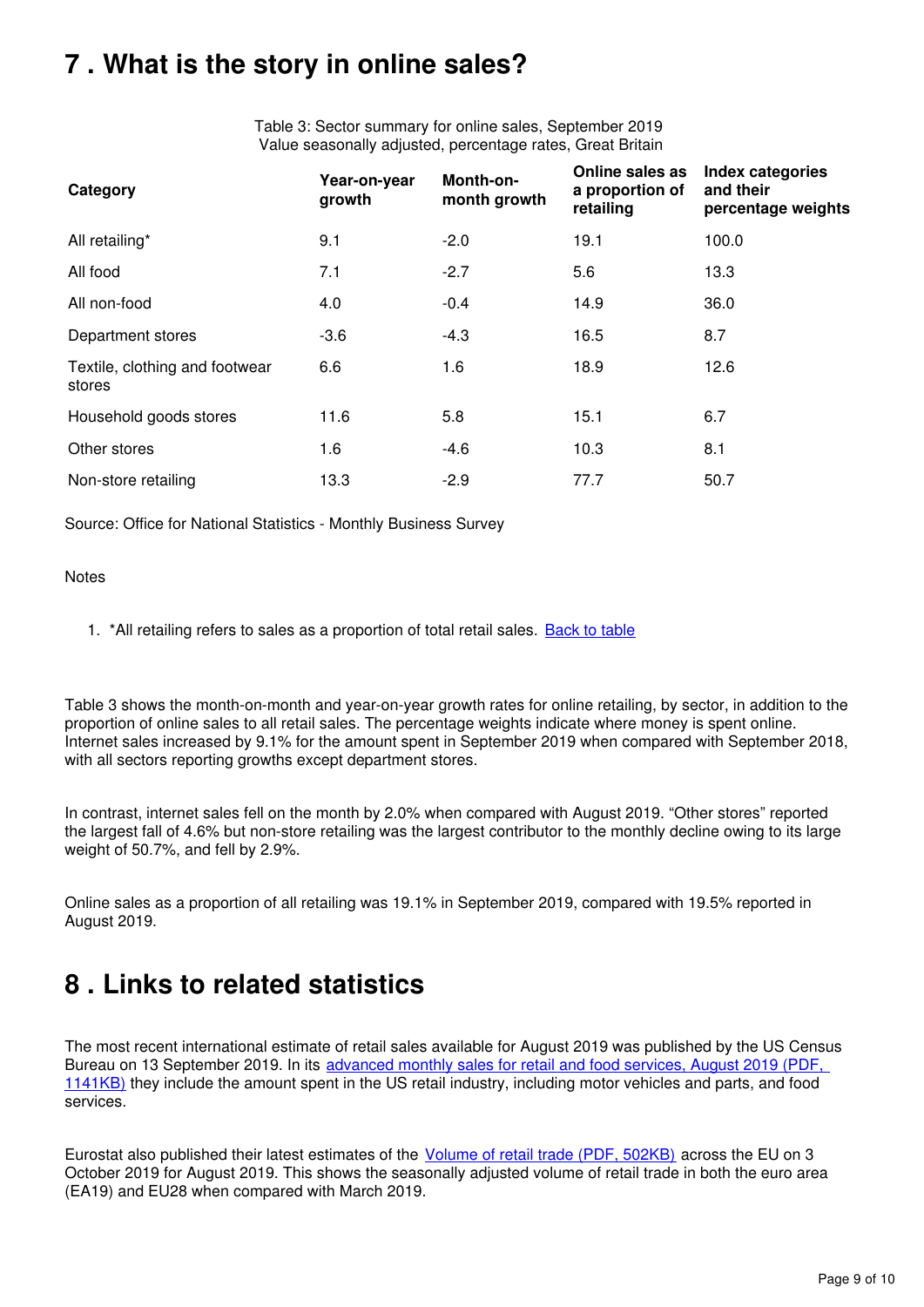Data for Northern Ireland are published by the [Northern Ireland Statistics and Research Agency \(NISRA\)](http://www.nisra.gov.uk/).

Accurate comparisons cannot be made against these or other international statistics due to a variety of reasons, including differences in methodology.

# <span id="page-9-0"></span>**9 . Quality and methodology**

Our Monthly Business Survey (MBS) for retail sales measures output from the retail industry in Great Britain. It samples 5,000 businesses, with all businesses employing over 100 people, or with an annual turnover of more than £60 million, receiving an online questionnaire every month.

Further qualitative data or information and summary tables can be found in the accompanying [datasets](https://www.ons.gov.uk/businessindustryandtrade/retailindustry/bulletins/retailsales/november2018/relateddata). This includes data on:

- response rates
- standard errors
- revision triangle
- distribution analysis

The Retail sales **Quality and Methodology Information** document contains important information on:

- the strengths and limitations of the data and how it compares with related data
- uses and users of the data
- how the output was created
- the quality of the output including the accuracy of the data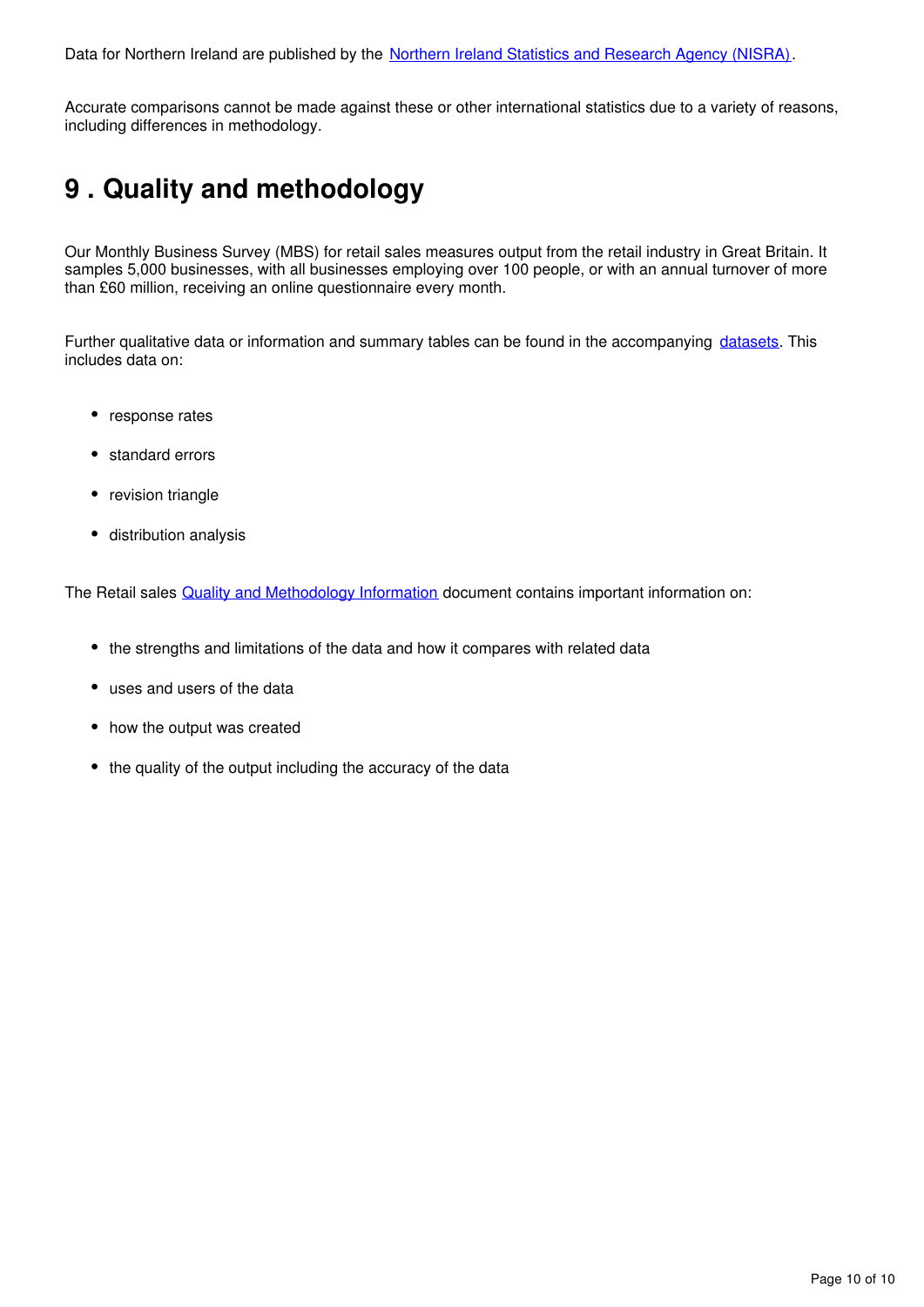|                                      |                                                                      |                                         | Index numbers of sales per week and percentage increase on a year earlier |                                          |                                                         |                                         |                                             |                                                                |                                             |                                          |                                          |                                                  |                                                               |                                          |                                                             | Index 2016=100                                          |                                          |
|--------------------------------------|----------------------------------------------------------------------|-----------------------------------------|---------------------------------------------------------------------------|------------------------------------------|---------------------------------------------------------|-----------------------------------------|---------------------------------------------|----------------------------------------------------------------|---------------------------------------------|------------------------------------------|------------------------------------------|--------------------------------------------------|---------------------------------------------------------------|------------------------------------------|-------------------------------------------------------------|---------------------------------------------------------|------------------------------------------|
|                                      | Year                                                                 | 1st Qtr                                 | 2nd Qtr                                                                   | 3rd Qtr                                  | 4th Qtr                                                 | Jan                                     | Feb                                         | Mar                                                            | Apr                                         | May                                      | June                                     | July                                             | Aug                                                           | Sept                                     | Oct                                                         | Nov                                                     | Dec                                      |
|                                      | SIC 2007 (SALES IN 2016)                                             |                                         |                                                                           |                                          |                                                         |                                         |                                             |                                                                |                                             |                                          |                                          |                                                  |                                                               |                                          |                                                             |                                                         |                                          |
|                                      | All Retailing, Including Automotive Fuel, All Businesses (£387,696m) |                                         |                                                                           |                                          |                                                         |                                         |                                             |                                                                |                                             |                                          |                                          |                                                  |                                                               |                                          |                                                             |                                                         |                                          |
| 2010<br>2011<br>2012<br>2013<br>2014 | 87.4<br>87.3<br>87.8<br>88.8<br>91.9                                 | 86.6<br>87.4<br>88.1<br>88.1<br>90.6    | 87.8<br>87.2<br>87.4<br>88.4<br>91.8                                      | 88.0<br>86.9<br>88.1<br>89.5<br>92.0     | 87.1<br>87.7<br>87.8<br>89.3<br>93.5                    | 84.9<br>87.7<br>88.0<br>87.9<br>89.8    | 87.5<br>87.3<br>87.4<br>89.2<br>90.1        | 87.1<br>87.3<br>88.8<br>87.4<br>91.6                           | 87.7<br>88.4<br>86.7<br>87.1<br>91.5        | 87.8<br>86.6<br>87.5<br>88.5<br>91.6     | 87.9<br>86.7<br>87.8<br>89.2<br>92.3     | 88.4<br>87.0<br>87.9<br>89.5<br>92.4             | 88.4<br>86.7<br>88.0<br>89.0<br>92.2                          | 87.3<br>87.0<br>88.3<br>89.9<br>91.6     | 87.9<br>87.8<br>87.8<br>89.1<br>92.3                        | 87.7<br>87.3<br>87.2<br>89.0<br>93.4                    | 86.1<br>87.9<br>88.3<br>89.8<br>94.4     |
| 2015<br>2016<br>2017<br>2018<br>2019 | 95.6<br>100.0<br>102.0<br>104.7                                      | 94.3<br>98.1<br>100.8<br>102.5<br>107.7 | 95.6<br>99.3<br>101.8<br>104.6<br>108.4                                   | 95.9<br>100.8<br>102.3<br>105.8<br>109.0 | 96.4<br>101.8<br>102.9<br>106.0<br>$\ddot{\phantom{a}}$ | 93.5<br>98.4<br>100.6<br>102.6<br>107.0 | 94.4<br>98.0<br>101.3<br>103.2<br>107.4     | 94.9<br>98.0<br>100.5<br>101.7<br>108.7                        | 95.6<br>98.6<br>102.4<br>103.2<br>108.3     | 95.3<br>100.4<br>101.4<br>105.5<br>108.0 | 95.8<br>99.0<br>101.6<br>104.9<br>108.7  | 95.7<br>100.7<br>101.7<br>105.6<br>109.2         | 94.7<br>100.6<br>102.7<br>106.2<br>108.9                      | 97.0<br>101.0<br>102.5<br>105.7<br>109.0 | 95.7<br>102.8<br>102.9<br>105.3                             | 96.8<br>102.1<br>103.2<br>106.8                         | 96.7<br>100.7<br>102.5<br>105.9          |
|                                      | Percentage increase on a year earlier                                |                                         |                                                                           |                                          |                                                         |                                         |                                             |                                                                |                                             |                                          |                                          |                                                  |                                                               |                                          |                                                             |                                                         |                                          |
| 2010<br>2011<br>2012<br>2013<br>2014 | $-0.8$<br>$-0.1$<br>0.6<br>1.1<br>3.5                                | $-0.7$<br>1.0<br>0.8<br>2.8             | $-0.3$<br>$-0.7$<br>0.2<br>1.1<br>3.9                                     | $-0.7$<br>$-1.2$<br>1.3<br>1.6<br>2.8    | $-1.5$<br>0.6<br>0.1<br>1.7<br>4.6                      | $-3.4$<br>3.2<br>0.3<br>2.1             | 1.2<br>$-0.2$<br>0.1<br>2.1<br>1.0          | 0.1<br>0.2<br>1.7<br>$-1.6$<br>4.9                             | $-0.4$<br>0.8<br>$-1.9$<br>0.4<br>5.0       | 0.3<br>$-1.3$<br>1.0<br>1.2<br>3.5       | $-0.7$<br>$-1.5$<br>1.3<br>1.6<br>3.4    | $\qquad \qquad -$<br>$-1.6$<br>1.0<br>1.9<br>3.2 | $-0.5$<br>$-1.9$<br>1.5<br>1.2<br>3.6                         | $-1.5$<br>$-0.4$<br>1.5<br>1.8<br>1.8    | $-1.2$<br>$\qquad \qquad -$<br>$\overline{a}$<br>1.5<br>3.6 | $-0.8$<br>$-0.4$<br>$-0.1$<br>2.0<br>4.9                | $-2.2$<br>2.1<br>0.4<br>1.7<br>5.2       |
| 2015<br>2016<br>2017<br>2018<br>2019 | $3.9$<br>4.7<br>1.9<br>2.7<br>$\ddotsc$                              | 4.2<br>4.1<br>2.7<br>1.6<br>5.2         | 4.1<br>3.9<br>2.5<br>2.7<br>3.6                                           | $\frac{4.2}{5.1}$<br>1.5<br>3.4<br>3.1   | 3.2<br>5.6<br>1.1<br>3.0<br>$\ddot{\phantom{a}}$        | 4.1<br>5.2<br>2.3<br>2.0<br>4.2         | 4.7<br>3.8<br>3.4<br>1.8<br>4.1             | 3.5<br>3.3<br>2.6<br>$1.2$<br>6.8                              | 4.5<br>3.2<br>3.8<br>0.8<br>4.9             | 3.9<br>5.4<br>1.0<br>4.1<br>2.3          | 3.9<br>3.3<br>2.7<br>$\frac{3.2}{3.7}$   | 3.6<br>5.2<br>1.0<br>3.9<br>3.4                  | 2.7<br>6.2<br>2.2<br>3.4<br>2.6                               | 6.0<br>4.1<br>1.5<br>3.0<br>3.1          | 3.7<br>7.4<br>0.1<br>2.3<br>ä.                              | 3.6<br>5.5<br>1.1<br>3.4<br>$\ddot{\phantom{1}}$        | 2.4<br>4.2<br>1.8<br>3.3                 |
|                                      | All Retailing, Excluding Automotive Fuel, All Businesses (£350,847m) |                                         |                                                                           |                                          |                                                         |                                         |                                             |                                                                |                                             |                                          |                                          |                                                  |                                                               |                                          |                                                             |                                                         |                                          |
| 2010<br>2011<br>2012<br>2013<br>2014 | 87.3<br>86.8<br>87.6<br>89.0<br>92.4                                 | 86.6<br>87.0<br>87.4<br>88.2<br>90.9    | 87.7<br>86.6<br>87.4<br>88.4<br>92.3                                      | 87.8<br>86.4<br>87.9<br>89.7<br>92.5     | 87.1<br>87.0<br>87.9<br>89.9<br>94.0                    | 85.0<br>87.3<br>87.2<br>88.0<br>90.4    | 87.5<br>86.9<br>86.9<br>89.3<br>90.7        | 87.0<br>87.0<br>87.9<br>87.3<br>91.6                           | 87.7<br>87.9<br>86.8<br>87.2<br>91.9        | 87.6<br>86.1<br>87.3<br>88.6<br>92.1     | 87.8<br>86.1<br>87.9<br>89.3<br>92.7     | 88.3<br>86.5<br>87.8<br>89.7<br>92.8             | 88.2<br>86.2<br>87.8<br>89.1<br>92.6                          | 87.2<br>86.5<br>88.1<br>90.2<br>92.2     | 87.6<br>87.3<br>87.7<br>89.4<br>93.1                        | 87.4<br>86.4<br>87.5<br>89.6<br>94.0                    | 86.4<br>87.2<br>88.3<br>90.4<br>94.8     |
| 2015<br>2016<br>2017<br>2018<br>2019 | 95.8<br>100.0<br>102.2<br>105.0                                      | 94.5<br>97.9<br>101.2<br>102.8<br>107.8 | 95.9<br>99.3<br>101.9<br>104.9<br>108.4                                   | 96.2<br>100.8<br>102.6<br>106.2<br>109.2 | 96.4<br>102.0<br>103.0<br>106.2<br>$\ddot{\phantom{a}}$ | 93.3<br>97.9<br>100.8<br>102.9<br>107.1 | 94.8<br>98.1<br>101.7<br>103.3<br>107.2     | 95.3<br>97.8<br>101.1<br>102.3<br>108.7                        | 96.0<br>98.6<br>102.6<br>103.5<br>108.2     | 95.6<br>100.5<br>101.3<br>105.9<br>108.0 | 96.2<br>99.0<br>101.9<br>105.1<br>108.8  | 96.2<br>100.8<br>101.9<br>106.0<br>109.3         | 95.0<br>100.5<br>103.0<br>106.6<br>109.0                      | 97.1<br>101.0<br>102.7<br>106.0<br>109.2 | 95.7<br>102.9<br>103.0<br>105.8                             | 96.5<br>102.4<br>103.4<br>107.0                         | 96.8<br>101.0<br>102.7<br>105.8          |
|                                      | Percentage increase on a year earlier                                |                                         |                                                                           |                                          |                                                         |                                         |                                             |                                                                |                                             |                                          |                                          |                                                  |                                                               |                                          |                                                             |                                                         |                                          |
| 2010<br>2011<br>2012<br>2013<br>2014 | 0.2<br>$-0.6$<br>1.0<br>1.6<br>3.8                                   | 0.8<br>0.6<br>0.4<br>0.9<br>3.1         | 0.8<br>$-1.2$<br>0.9<br>$1.2$<br>4.3                                      | 0.2<br>$-1.6$<br>1.7<br>2.0<br>3.2       | $-1.0$<br>$-0.1$<br>1.0<br>2.3<br>4.6                   | $-1.5$<br>2.7<br>$-0.1$<br>1.0<br>2.7   | 2.6<br>$-0.8$<br>2.9<br>1.5                 | 1.2<br>1.0<br>$-0.7$<br>5.0                                    | 0.6<br>0.3<br>$-1.3$<br>0.5<br>5.5          | 1.5<br>$-1.8$<br>1.4<br>1.5<br>3.9       | 0.5<br>$-2.0$<br>2.2<br>1.5<br>3.8       | 0.9<br>$-2.0$<br>1.5<br>2.1<br>3.4               | 0.6<br>$-2.3$<br>1.8<br>1.4<br>3.9                            | $-0.6$<br>$-0.8$<br>1.8<br>2.4<br>2.3    | $-0.2$<br>$-0.4$<br>0.5<br>2.0<br>4.1                       | $-0.6$<br>$-1.1$<br>1.2<br>2.5<br>4.9                   | $-1.9$<br>0.8<br>1.3<br>2.4<br>4.9       |
| 2015<br>2016<br>2017<br>2018<br>2019 | 3.6<br>4.4<br>2.2<br>2.8                                             | 4.0<br>3.5<br>3.4<br>1.6<br>4.8         | 4.0<br>3.5<br>2.6<br>$\frac{2.9}{3.4}$                                    | 4.0<br>4.8<br>1.7<br>3.6<br>2.8          | 2.5<br>5.8<br>1.0<br>3.1                                | 3.1<br>4.9<br>3.0<br>$^{2.0}_{4.1}$     | 4.5<br>3.5<br>3.7<br>1.6<br>3.8             | 4.0<br>2.5<br>3.5<br>$\begin{array}{c} 1.2 \\ 6.2 \end{array}$ | 4.4<br>2.7<br>4.0<br>0.9<br>4.6             | 3.8<br>5.1<br>0.8<br>$\frac{4.6}{2.0}$   | 3.8<br>2.9<br>2.9<br>$\frac{3.2}{3.5}$   | 3.7<br>4.8<br>1.1<br>4.1<br>3.1                  | 2.6<br>5.8<br>2.5<br>$\frac{3.5}{2.2}$                        | 5.2<br>4.1<br>1.7<br>$\frac{3.2}{3.0}$   | 2.8<br>7.5<br>0.1<br>2.7                                    | 2.7<br>6.1<br>0.9<br>3.5                                | 2.2<br>4.3<br>1.7<br>3.0                 |
|                                      | Predominantly Food Stores, All Businesses (£154,446m)                |                                         |                                                                           |                                          |                                                         |                                         |                                             |                                                                |                                             |                                          |                                          |                                                  |                                                               |                                          |                                                             |                                                         |                                          |
| 2010                                 | 96.2                                                                 | 96.3                                    | 97.5                                                                      | 95.7                                     | 95.3                                                    | 97.1                                    | 96.5                                        | 95.5                                                           | 97.1                                        | 97.4                                     | 98.0                                     | 96.2                                             | 95.6                                                          | 95.3                                     | 95.5                                                        | 96.1                                                    |                                          |
| 2011<br>2012<br>2013<br>2014         | $\frac{94.8}{94.7}$<br>94.3<br>95.1                                  | 94.9<br>95.0<br>94.4<br>94.4            | 94.6<br>94.6<br>93.8<br>95.1                                              | 94.6<br>95.0<br>94.9<br>95.1             | 95.1<br>94.3<br>94.3<br>95.8                            | 94.5<br>94.9<br>94.9<br>94.8            | $\frac{94.2}{95.3}$<br>94.5<br>94.2         | 95.8<br>94.8<br>94.0<br>94.3                                   | 96.8<br>94.2<br>92.8<br>95.5                | 93.8<br>94.7<br>94.1<br>94.6             | 93.5<br>94.8<br>94.3<br>95.1             | 94.5<br>94.3<br>95.9<br>96.2                     | 94.7<br>95.3<br>94.5<br>94.5                                  | 94.7<br>95.2<br>94.3<br>94.7             | 95.5<br>94.4<br>94.3<br>95.2                                | 94.8<br>94.2<br>94.7<br>96.1                            | 94.5<br>95.1<br>94.4<br>93.9<br>96.0     |
| 2015<br>2016<br>2017<br>2018<br>2019 | 96.7<br>100.0<br>100.0<br>101.6<br>$\ddot{\phantom{a}}$              | 95.7<br>99.2<br>100.4<br>100.1<br>102.9 | 96.6<br>99.5<br>99.7<br>102.0<br>102.5                                    | 96.9<br>100.6<br>99.7<br>102.1<br>103.2  | 97.7<br>100.7<br>100.2<br>102.0<br>$\ddot{\phantom{1}}$ | 95.3<br>98.9<br>100.0<br>99.8<br>103.2  | 95.6<br>99.2<br>100.7<br>100.8<br>102.3     | 96.2<br>99.3<br>100.5<br>99.8<br>103.2                         | 96.4<br>98.9<br>100.5<br>100.8<br>102.8     | 96.5<br>99.9<br>99.8<br>102.4<br>102.4   | 96.8<br>99.7<br>99.1<br>102.6<br>102.5   | 96.8<br>100.2<br>99.5<br>102.9<br>102.7          | 95.2<br>100.6<br>99.8<br>102.3<br>103.0                       | 98.3<br>101.0<br>99.7<br>101.3<br>103.6  | 96.5<br>101.5<br>100.3<br>101.8<br>$\ddot{\phantom{a}}$     | 97.5<br>101.0<br>100.1<br>102.2<br>$\ddot{\phantom{a}}$ | 98.7<br>99.7<br>100.3<br>102.1           |
|                                      | Percentage increase on a year earlier                                |                                         |                                                                           |                                          |                                                         |                                         |                                             |                                                                |                                             |                                          |                                          |                                                  |                                                               |                                          |                                                             |                                                         |                                          |
| 2010<br>2011<br>2012<br>2013<br>2014 | $-1.7$<br>$-1.4$<br>$-0.1$<br>$-0.4$<br>0.8                          | $-0.7$<br>$-1.5$<br>0.1<br>$-0.6$       | $-0.8$<br>$-3.0$<br>$-0.1$<br>$-0.8$<br>1.4                               | $-2.8$<br>$-1.1$<br>0.4<br>$-0.1$<br>0.2 | $-2.5$<br>$-0.1$<br>$-0.8$<br>$-0.1$<br>1.6             | 1.1<br>$-2.7$<br>0.4<br>$-0.1$          | $-0.9$<br>$-2.4$<br>1.2<br>$-0.9$<br>$-0.3$ | $-1.9$<br>0.3<br>$-1.0$<br>$-0.9$<br>0.4                       | $-1.1$<br>$-0.3$<br>$-2.7$<br>$-1.5$<br>3.0 | $-0.3$<br>$-3.7$<br>0.9<br>$-0.6$<br>0.5 | $-0.9$<br>$-4.5$<br>1.3<br>$-0.5$<br>0.9 | $-2.0$<br>$-1.8$<br>$-0.1$<br>1.7<br>0.2         | $-3.2$<br>$-1.0$<br>0.7<br>$-0.8$<br>$\overline{\phantom{a}}$ | $-3.2$<br>$-0.6$<br>0.5<br>$-0.9$<br>0.3 | $-2.2$<br>0.1<br>$-1.1$<br>$-0.2$<br>1.0                    | $-1.6$<br>$-1.3$<br>$-0.6$<br>0.6<br>1.4                | $-3.5$<br>0.7<br>$-0.8$<br>$-0.5$<br>2.2 |
| 2015<br>2016<br>2017<br>2018<br>2019 | 1.7<br>3.4<br>$\overline{\phantom{a}}$<br>1.5<br>$\ddotsc$           | 1.4<br>3.6<br>1.3<br>$-0.3$<br>2.8      | 1.6<br>3.0<br>0.2<br>2.2<br>0.5                                           | 1.9<br>3.9<br>$-0.9$<br>2.4<br>1.1       | 2.0<br>3.1<br>$-0.4$<br>1.8<br>$\ddotsc$                | 0.6<br>3.7<br>1.2<br>$-0.3$<br>3.4      | 1.5<br>3.8<br>1.4<br>0.1<br>1.5             | 2.0<br>3.3<br>$\frac{1.2}{-0.7}$<br>3.4                        | 0.9<br>2.6<br>1.7<br>0.3<br>1.9             | 2.1<br>3.5<br>$-0.1$<br>2.6<br>$-0.1$    | 1.7<br>3.0<br>$-0.6$<br>3.6<br>$-0.1$    | 0.7<br>$3.4 - 0.7$<br>3.5<br>$-0.2$              | 0.7<br>5.8<br>$-0.9$<br>2.5<br>0.7                            | 3.8<br>2.8<br>$-1.3$<br>1.5<br>2.4       | 1.4<br>5.2<br>$-1.2$<br>1.5<br>$\mathcal{L}_{\mathcal{F}}$  | 1.5<br>3.6<br>$-0.9$<br>2.0<br>$\sim$                   | $2.8$<br>1.0<br>0.6<br>1.8<br>$\ddotsc$  |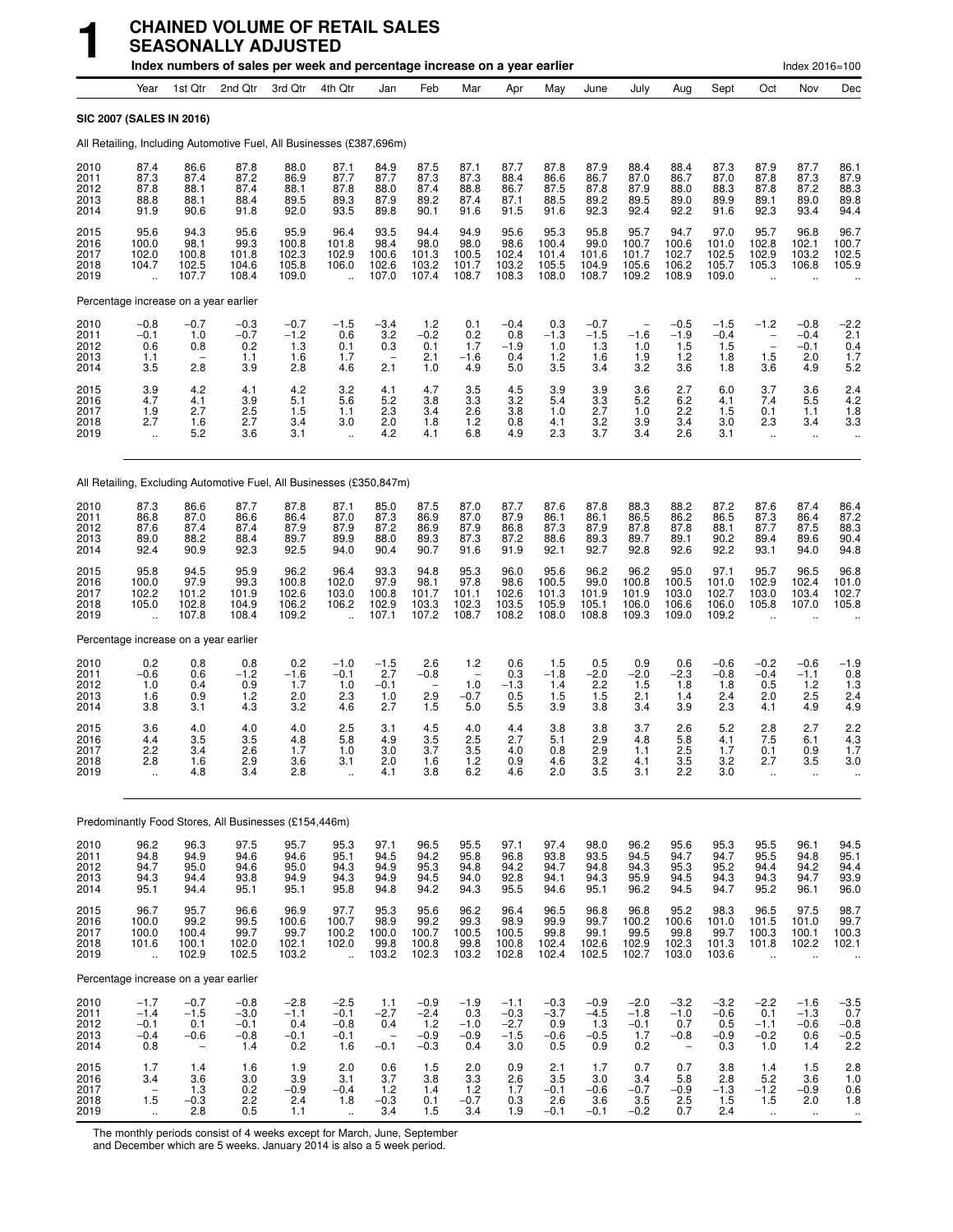|                                      |                                                       |                                                   | continued Index numbers of sales per week and percentage increase on a year earlier |                                                |                                                         |                                               |                                                          |                                                    |                                                |                                                   |                                                   |                                                                   |                                             |                                                |                                                      | Index 2016=100                                  |                                          |
|--------------------------------------|-------------------------------------------------------|---------------------------------------------------|-------------------------------------------------------------------------------------|------------------------------------------------|---------------------------------------------------------|-----------------------------------------------|----------------------------------------------------------|----------------------------------------------------|------------------------------------------------|---------------------------------------------------|---------------------------------------------------|-------------------------------------------------------------------|---------------------------------------------|------------------------------------------------|------------------------------------------------------|-------------------------------------------------|------------------------------------------|
|                                      | Year                                                  | 1st Qtr                                           | 2nd Qtr                                                                             | 3rd Qtr                                        | 4th Qtr                                                 | Jan                                           | Feb                                                      | Mar                                                | Apr                                            | May                                               | June                                              | July                                                              | Aug                                         | Sept                                           | Oct                                                  | Nov                                             | Dec                                      |
|                                      | SIC 2007 (SALES IN 2016)                              |                                                   |                                                                                     |                                                |                                                         |                                               |                                                          |                                                    |                                                |                                                   |                                                   |                                                                   |                                             |                                                |                                                      |                                                 |                                          |
|                                      |                                                       |                                                   | Non-specialised Food Stores, All Businesses (£142,507m)                             |                                                |                                                         |                                               |                                                          |                                                    |                                                |                                                   |                                                   |                                                                   |                                             |                                                |                                                      |                                                 |                                          |
| 2010<br>2011<br>2012<br>2013<br>2014 | 96.1<br>94.9<br>95.2<br>94.9<br>95.7                  | 95.9<br>94.9<br>95.3<br>94.7<br>94.9              | 97.4<br>94.8<br>95.0<br>94.3<br>95.7                                                | 95.7<br>94.6<br>95.4<br>95.6<br>95.8           | 95.4<br>95.1<br>95.0<br>94.8<br>96.4                    | 96.8<br>94.4<br>95.0<br>95.3<br>95.2          | 96.2<br>94.1<br>95.6<br>94.6<br>94.7                     | 95.0<br>95.9<br>95.2<br>94.3<br>94.8               | 96.9<br>97.1<br>94.7<br>93.3<br>95.8           | 97.2<br>94.0<br>95.0<br>94.6<br>95.2              | 97.9<br>93.5<br>95.3<br>95.0<br>95.9              | 96.1<br>94.5<br>94.7<br>96.8<br>97.0                              | 95.6<br>94.7<br>95.7<br>95.1<br>95.1        | 95.5<br>94.7<br>95.7<br>94.9<br>95.4           | 95.3<br>95.5<br>95.0<br>94.7<br>95.9                 | 95.9<br>94.9<br>94.8<br>95.2<br>96.8            | 95.1<br>95.1<br>95.1<br>94.6<br>96.5     |
| 2015<br>2016<br>2017<br>2018<br>2019 | 97.0<br>100.0<br>101.0<br>102.4                       | 96.2<br>99.2<br>101.1<br>101.0<br>103.7           | 96.9<br>99.5<br>100.7<br>102.7<br>103.3                                             | 97.3<br>100.7<br>100.8<br>102.7<br>103.6       | 97.8<br>100.7<br>101.3<br>103.0<br>$\ddot{\phantom{a}}$ | 95.7<br>99.2<br>100.5<br>100.7<br>104.0       | 96.1<br>99.2<br>101.2<br>101.9<br>103.3                  | 96.8<br>99.2<br>101.4<br>100.4<br>103.7            | 96.7<br>98.9<br>101.4<br>101.4<br>103.8        | 96.8<br>100.1<br>100.6<br>103.0<br>103.2          | 97.0<br>99.5<br>100.2<br>103.5<br>103.0           | 97.2<br>100.2<br>100.6<br>103.3<br>103.1                          | 95.6<br>100.7<br>100.9<br>102.8<br>103.6    | 98.7<br>101.0<br>100.8<br>102.1<br>103.9       | 97.0<br>101.7<br>101.4<br>102.5                      | 97.5<br>100.5<br>101.1<br>103.0                 | 98.6<br>100.0<br>101.3<br>103.5          |
|                                      | Percentage increase on a year earlier                 |                                                   |                                                                                     |                                                |                                                         |                                               |                                                          |                                                    |                                                |                                                   |                                                   |                                                                   |                                             |                                                |                                                      |                                                 |                                          |
| 2010<br>2011<br>2012<br>2013<br>2014 | $-0.8$<br>$-1.3$<br>0.3<br>$-0.3$<br>0.9              | 0.3<br>$-1.1$<br>0.4<br>$-0.6$<br>0.2             | $^{0.2}_{-2.7}$<br>0.2<br>$-0.7$<br>1.4                                             | $-1.7$<br>$-1.1$<br>0.8<br>0.2<br>0.2          | $-1.8$<br>$-0.3$<br>$-0.2$<br>$-0.2$<br>1.7             | $^{2.2}_{-2.5}$<br>0.7<br>0.3<br>$-0.1$       | $0.2 - 2.2$<br>1.6<br>$-1.0$<br>$\overline{\phantom{a}}$ | $-1.2$<br>0.9<br>$-0.7$<br>$-1.0$<br>0.5           | 0.3<br>$-2.6$<br>$-1.5$<br>2.7                 | 0.7<br>$-3.3$<br>1.1<br>$-0.5$<br>0.7             | $-4.5$<br>1.8<br>$-0.3$<br>1.0                    | $-0.9$<br>$-1.7$<br>0.2<br>2.3<br>0.2                             | $-2.1$<br>$-0.9$<br>1.0<br>$-0.6$           | $-2.0$<br>$-0.8$<br>1.1<br>$-0.8$<br>0.5       | $-1.7$<br>0.2<br>$-0.5$<br>$-0.3$<br>1.2             | $-1.1$<br>$-1.1$<br>0.4<br>1.7                  | $-2.4$<br>$-0.5$<br>2.0                  |
| 2015<br>2016<br>2017<br>2018<br>2019 | $1.4$<br>3.1<br>1.0<br>1.4<br>$\ddot{\phantom{a}}$    | 1.4<br>3.1<br>1.9<br>$-0.1$<br>2.7                | $^{1.2}_{2.7}$<br>1.2<br>2.0<br>0.6                                                 | $\frac{1.5}{3.5}$<br>0.1<br>1.9<br>0.9         | $\frac{1.4}{3.0}$<br>0.6<br>1.7<br>$\ddot{\phantom{a}}$ | 0.6<br>3.6<br>1.3<br>0.1<br>3.2               | $\frac{1.5}{3.2}$<br>2.0<br>0.8<br>1.3                   | 2.1<br>2.5<br>2.3<br>$-1.0$<br>3.3                 | $\frac{1.0}{2.3}$<br>2.5<br>0.1<br>2.4         | 1.7<br>3.4<br>0.5<br>2.3<br>0.2                   | 1.1<br>2.6<br>0.7<br>3.3<br>$-0.5$                | $\begin{array}{c} 0.2 \\ 3.0 \end{array}$<br>0.5<br>2.7<br>$-0.2$ | 0.6<br>5.3<br>0.2<br>1.9<br>0.7             | 3.4<br>2.4<br>$-0.2$<br>1.2<br>1.8             | 1.2<br>4.8<br>$-0.2$<br>1.1<br>ä,                    | 0.7<br>3.1<br>0.7<br>1.8<br>ä.                  | 2.2<br>1.4<br>1.3<br>2.2<br>             |
|                                      |                                                       |                                                   | Specialist Food Stores, All Businesses (£8,346m)                                    |                                                |                                                         |                                               |                                                          |                                                    |                                                |                                                   |                                                   |                                                                   |                                             |                                                |                                                      |                                                 |                                          |
| 2010<br>2011<br>2012<br>2013<br>2014 | 94.8<br>91.7<br>91.3<br>92.4<br>92.8                  | 92.7<br>93.3<br>91.7<br>95.5<br>94.4              | 95.9<br>90.8<br>90.3<br>91.7<br>93.2                                                | 95.0<br>91.5<br>91.0<br>91.3<br>91.3           | 95.6<br>91.1<br>92.3<br>91.1<br>92.2                    | 89.6<br>95.5<br>92.2<br>94.5<br>95.4          | 92.8<br>93.3<br>92.0<br>97.7<br>94.0                     | 94.9<br>91.6<br>91.1<br>94.6<br>93.8               | 95.6<br>90.3<br>89.6<br>90.3<br>94.3           | 95.3<br>91.2<br>90.3<br>92.7<br>93.4              | 96.7<br>90.9<br>90.9<br>91.9<br>92.0              | 95.6<br>91.5<br>91.0<br>89.3<br>91.7                              | 94.3<br>91.5<br>90.4<br>93.2<br>92.1        | 95.0<br>91.3<br>91.5<br>91.4<br>90.4           | 101.6<br>89.7<br>93.7<br>91.9<br>91.9                | 98.8<br>90.3<br>91.7<br>92.4<br>92.0            | 88.2<br>92.8<br>91.7<br>89.4<br>92.5     |
| 2015<br>2016<br>2017<br>2018<br>2019 | 95.3<br>100.0<br>90.9<br>99.3<br>$\ddotsc$            | 92.6<br>99.4<br>93.9<br>93.7<br>103.6             | 95.9<br>98.2<br>89.0<br>99.1<br>103.3                                               | 93.4<br>100.1<br>90.1<br>103.6<br>106.5        | 99.3<br>102.3<br>90.5<br>100.9                          | 91.7<br>96.5<br>94.9<br>92.5<br>102.7         | 93.2<br>100.1<br>96.2<br>91.3<br>100.4                   | 92.7<br>101.3<br>91.3<br>96.6<br>106.9             | 94.9<br>97.6<br>92.9<br>98.7<br>103.0          | 95.8<br>95.7<br>92.6<br>100.9<br>102.3            | 96.8<br>100.6<br>82.9<br>98.1<br>104.2            | 94.6<br>98.7<br>89.7<br>107.9<br>104.7                            | 91.7<br>99.2<br>92.0<br>104.3<br>104.3      | 93.7<br>101.8<br>88.8<br>99.6<br>109.7         | 92.9<br>100.2<br>88.0<br>101.3                       | 101.9<br>111.9<br>90.9<br>102.8                 | 102.4<br>96.4<br>92.1<br>99.1            |
|                                      | Percentage increase on a year earlier                 |                                                   |                                                                                     |                                                |                                                         |                                               |                                                          |                                                    |                                                |                                                   |                                                   |                                                                   |                                             |                                                |                                                      |                                                 |                                          |
| 2010<br>2011<br>2012<br>2013<br>2014 | $-5.0$<br>$-3.3$<br>$-0.4$<br>1.1<br>0.4              | $-8.7$<br>0.7<br>$-1.8$<br>4.2<br>$-1.2$          | $-5.0$<br>$-5.3$<br>$-0.6$<br>1.5<br>1.6                                            | $-6.3$<br>$-3.7$<br>$-0.5$<br>0.3              | 0.5<br>$-4.7$<br>1.4<br>$-1.4$<br>1.2                   | $-13.0$<br>6.5<br>$-3.5$<br>2.5<br>1.0        | $-8.6$<br>0.5<br>$-1.4$<br>6.2<br>$-3.8$                 | $-5.4$<br>$-3.5$<br>$-0.6$<br>3.9<br>$-0.9$        | $-7.7$<br>$-5.5$<br>$-0.8$<br>0.8<br>4.4       | $-6.1$<br>$-4.2$<br>$-1.0$<br>2.7<br>0.7          | $-1.9$<br>$-6.0$<br>1.1<br>0.2                    | $-7.4$<br>$-4.2$<br>$-0.6$<br>$-1.9$<br>2.7                       | $-7.2$<br>$-2.9$<br>$-1.3$<br>3.1<br>$-1.2$ | $-4.6$<br>$-3.9$<br>0.2<br>$-0.2$<br>$-1.0$    | 6.8<br>$-11.7$<br>4.5<br>$-2.0$<br>0.1               | 2.4<br>$-8.6$<br>1.6<br>0.7<br>$-0.5$           | $-6.1$<br>5.2<br>$-1.2$<br>$-2.5$<br>3.5 |
| 2015<br>2016<br>2017<br>2018<br>2019 | 2.7<br>4.9<br>$-9.1$<br>9.3                           | $-2.0$<br>7.4<br>$-5.6$<br>$-0.2$<br>10.6         | 2.9<br>2.4<br>$-9.3$<br>11.4<br>4.2                                                 | 2.2<br>7.2<br>$-10.0$<br>15.0<br>2.8           | 7.8<br>3.0<br>$-11.6$<br>11.5                           | $-3.9$<br>5.2<br>$-1.6$<br>$-2.6$<br>11.1     | $-0.8$<br>7.4<br>$-3.9$<br>-5.1<br>10.0                  | $-1.1$<br>9.3<br>$-9.9$<br>5.8<br>10.6             | 0.6<br>2.9<br>$-4.8$<br>6.2<br>4.4             | 2.5<br>$-0.1$<br>$-3.2$<br>8.9<br>1.5             | 5.2<br>3.9<br>$-17.5$<br>18.3<br>6.2              | 3.2<br>4.4<br>$-9.2$<br>20.3<br>$-2.9$                            | $-0.4$<br>8.2<br>$-7.3$<br>13.4             | 3.7<br>8.7<br>$-12.8$<br>12.2<br>10.2          | 1.0<br>7.9<br>$-12.1$<br>15.1                        | 10.9<br>9.7<br>$-18.8$<br>13.1                  | 10.7<br>$-5.9$<br>$-4.5$<br>7.6          |
|                                      |                                                       |                                                   | Alcoholic Drinks, Other Beverages and Tobacco, All Businesses (£3,593m)             |                                                |                                                         |                                               |                                                          |                                                    |                                                |                                                   |                                                   |                                                                   |                                             |                                                |                                                      |                                                 |                                          |
| 2010<br>2011<br>2012<br>2013<br>2014 | 104.7<br>102.3<br>85.6<br>78.7<br>76.8                | 122.2<br>$\frac{100.7}{93.1}$<br>80.5<br>76.3     | 110.2<br>99.5<br>87.6<br>76.9<br>76.7                                               | 96.9<br>102.4<br>88.3<br>76.4<br>74.8          | 89.7<br>106.7<br>73.6<br>81.0<br>79.3                   | 129.8<br>96.4<br>97.4<br>80.9<br>77.9         | 119.0<br>102.1<br>93.7<br>80.4<br>74.2                   | 118.7<br>103.0<br>89.2<br>80.2<br>76.4             | 113.0<br>101.7<br>86.8<br>79.5<br>88.7         | 111.1<br>93.5<br>90.3<br>77.1<br>71.2             | 107.2<br>102.4<br>86.1<br>74.6<br>71.4            | 103.5<br>100.1<br>90.4<br>76.5<br>72.3                            | 99.0<br>100.2<br>91.5<br>73.8<br>76.1       | 89.9<br>106.1<br>84.1<br>78.3<br>75.8          | 88.5<br>113.4<br>71.6<br>81.5<br>76.5                | 95.3<br>104.0<br>75.1<br>82.4<br>77.9           | 86.3<br>103.5<br>73.9<br>79.4<br>82.7    |
| 2015<br>2016<br>2017<br>2018<br>2019 | 87.5<br>100.0<br>84.0<br>75.0<br>$\ddot{\phantom{1}}$ | 83.7<br>98.2<br>89.2<br>80.7<br>71.9              | 86.7<br>103.1<br>87.7<br>80.2<br>69.3                                               | 89.3<br>100.9<br>77.8<br>74.6<br>79.6          | 90.3<br>97.8<br>81.2<br>64.4<br>$\mathbf{r}$            | 89.1<br>90.6<br>91.3<br>80.1<br>74.3          | 82.3<br>101.1<br>91.2<br>78.6<br>67.1                    | 80.5<br>101.9<br>85.9<br>82.9<br>73.9              | 86.8<br>100.9<br>86.0<br>81.0<br>59.4          | 85.8<br>102.1<br>84.0<br>83.4<br>71.0             | 87.2<br>105.7<br>91.9<br>77.1<br>75.9             | 87.2<br>104.2<br>78.1<br>75.9<br>82.7                             | 85.8<br>102.0<br>73.1<br>76.3<br>77.7       | 93.8<br>97.3<br>81.4<br>72.3<br>78.7           | 86.6<br>98.1<br>83.0<br>73.1<br>$\ddot{\phantom{a}}$ | 89.0<br>98.6<br>82.2<br>69.5<br>$\ddotsc$       | $94.3$<br>$97.0$<br>78.9<br>53.3         |
|                                      | Percentage increase on a year earlier                 |                                                   |                                                                                     |                                                |                                                         |                                               |                                                          |                                                    |                                                |                                                   |                                                   |                                                                   |                                             |                                                |                                                      |                                                 |                                          |
| 2010<br>2011<br>2012<br>2013<br>2014 | $-24.4$<br>$-2.3$<br>$-16.3$<br>$-8.2$<br>$-2.4$      | $-14.0$<br>$-17.6$<br>$-7.6$<br>$-13.6$<br>$-5.1$ | $-22.2$<br>$-9.7$<br>$-11.9$<br>$-12.3$<br>$-0.2$                                   | $-30.2$<br>5.7<br>$-13.8$<br>$-13.5$<br>$-2.0$ | $-31.9$<br>18.9<br>$-31.0$<br>10.1<br>$-2.0$            | $-4.3$<br>$-25.7$<br>1.0<br>$-16.9$<br>$-3.7$ | $-19.6$<br>$-14.1$<br>$-8.3$<br>$-14.2$<br>$-7.7$        | $-16.9$<br>$-13.2$<br>$-13.4$<br>$-10.1$<br>$-4.7$ | $-20.7$<br>$-9.9$<br>$-14.7$<br>$-8.5$<br>11.7 | $-19.8$<br>$-15.8$<br>$-3.4$<br>$-14.7$<br>$-7.6$ | $-25.3$<br>$-4.4$<br>$-16.0$<br>$-13.4$<br>$-4.3$ | $-25.2$<br>$-3.3$<br>$-9.7$<br>$-15.4$<br>$-5.5$                  | $-29.1$<br>1.2<br>$-8.7$<br>$-19.4$<br>3.1  | $-35.2$<br>18.0<br>$-20.8$<br>$-6.9$<br>$-3.2$ | $-34.3$<br>28.2<br>$-36.8$<br>13.8<br>$-6.1$         | $-26.8$<br>9.1<br>$-27.8$<br>9.7<br>$-5.4$      | $-33.8$<br>20.0<br>$-28.6$<br>7.5<br>4.2 |
| 2015<br>2016<br>2017<br>2018<br>2019 | 14.0<br>14.3<br>$-16.0$<br>$-10.7$<br>$\ddotsc$       | 9.7<br>17.3<br>$-9.1$<br>$-9.5$<br>$-10.9$        | 13.0<br>19.0<br>$-15.0$<br>$-8.5$<br>$-13.6$                                        | 19.4<br>12.9<br>$-22.8$<br>$-4.1$<br>6.7       | 13.8<br>8.3<br>$-17.0$<br>$-20.7$                       | 14.3<br>1.8<br>0.7<br>$-12.3$<br>$-7.2$       | 10.9<br>22.9<br>$-9.8$<br>$-13.8$<br>$-14.7$             | 5.4<br>26.5<br>$-15.6$<br>$-3.6$<br>$-10.8$        | $-2.1$<br>16.2<br>$-14.8$<br>$-5.8$<br>$-26.7$ | 20.5<br>19.0<br>$-17.7$<br>$-0.8$<br>$-14.9$      | 22.2<br>21.2<br>$-13.1$<br>$-16.1$<br>$-1.6$      | 20.7<br>19.4<br>$-25.0$<br>$-2.9$<br>9.1                          | 12.8<br>18.9<br>$-28.4$<br>4.4<br>1.8       | 23.7<br>3.8<br>$-16.3$<br>$-11.3$<br>8.9       | 13.2<br>13.3<br>$-15.4$<br>$-12.0$<br>$\cdot$ .      | 14.2<br>10.7<br>$-16.6$<br>$-15.4$<br>$\ddotsc$ | 14.0<br>2.9<br>$-18.7$<br>$-32.5$        |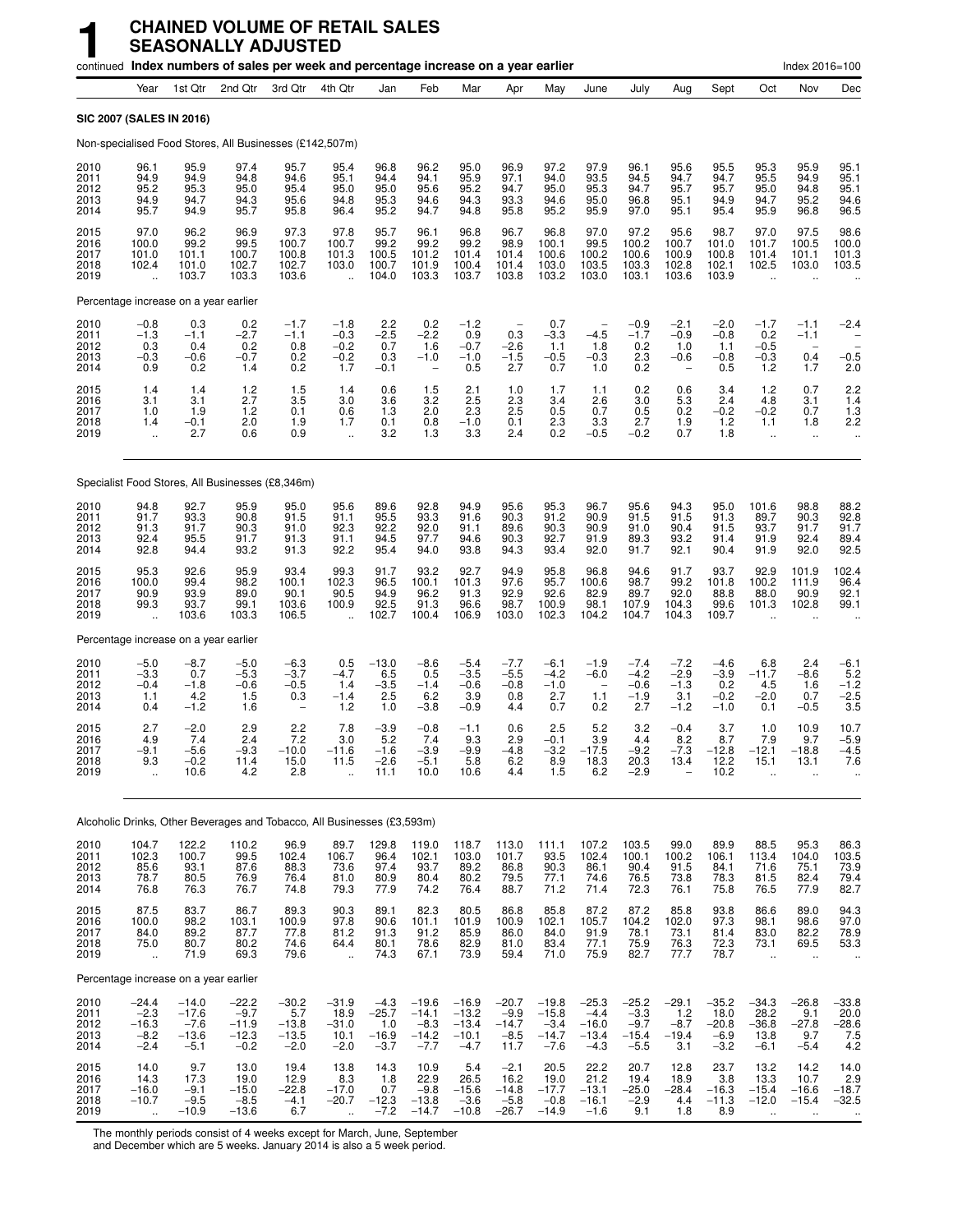|                                      |                                                                |                                                                       |                                          | continued Index numbers of sales per week and percentage increase on a year earlier |                                                            |                                                                      |                                               |                                                   |                                                             |                                                                          |                                          |                                           |                                           |                                          |                                                          | Index 2016=100                        |                                                                     |
|--------------------------------------|----------------------------------------------------------------|-----------------------------------------------------------------------|------------------------------------------|-------------------------------------------------------------------------------------|------------------------------------------------------------|----------------------------------------------------------------------|-----------------------------------------------|---------------------------------------------------|-------------------------------------------------------------|--------------------------------------------------------------------------|------------------------------------------|-------------------------------------------|-------------------------------------------|------------------------------------------|----------------------------------------------------------|---------------------------------------|---------------------------------------------------------------------|
|                                      | Year                                                           | 1st Qtr                                                               | 2nd Qtr                                  | 3rd Qtr                                                                             | 4th Qtr                                                    | Jan                                                                  | Feb                                           | Mar                                               | Apr                                                         | May                                                                      | June                                     | July                                      | Aug                                       | Sept                                     | Oct                                                      | Nov                                   | Dec                                                                 |
|                                      | SIC 2007 (SALES IN 2016)                                       |                                                                       |                                          |                                                                                     |                                                            |                                                                      |                                               |                                                   |                                                             |                                                                          |                                          |                                           |                                           |                                          |                                                          |                                       |                                                                     |
|                                      |                                                                |                                                                       |                                          | Predominantly Non-food Stores, All Businesses (£163,199m)                           |                                                            |                                                                      |                                               |                                                   |                                                             |                                                                          |                                          |                                           |                                           |                                          |                                                          |                                       |                                                                     |
| 2010<br>2011<br>2012<br>2013<br>2014 | 86.9<br>85.9<br>86.8<br>88.1<br>93.1                           | 85.8<br>86.8<br>86.4<br>86.7<br>91.3                                  | 87.0<br>86.0<br>86.6<br>87.6<br>92.5     | 88.2<br>85.1<br>87.1<br>88.6<br>93.2                                                | 86.8<br>85.5<br>86.9<br>89.6<br>95.5                       | 82.2<br>87.6<br>86.1<br>86.1<br>90.7                                 | 87.6<br>87.0<br>85.2<br>89.0<br>90.3          | 87.2<br>86.1<br>87.6<br>$85.\overline{3}$<br>92.7 | 87.0<br>87.0<br>85.8<br>86.2<br>91.5                        | 87.0<br>85.6<br>86.2<br>87.7<br>92.1                                     | 86.9<br>85.4<br>87.6<br>88.6<br>93.5     | 88.7<br>85.7<br>87.2<br>87.9<br>92.6      | 88.9<br>84.5<br>87.0<br>87.0<br>94.0      | 87.1<br>85.1<br>87.1<br>90.4<br>93.1     | 87.8<br>86.1<br>86.9<br>88.9<br>94.4                     | 87.0<br>84.4<br>86.4<br>88.7<br>95.3  | 85.8<br>86.0<br>87.4<br>90.8<br>96.5                                |
| 2015<br>2016<br>2017<br>2018<br>2019 | 96.8<br>100.0<br>101.5<br>103.8                                | 95.9<br>98.1<br>100.3<br>101.9<br>105.5                               | 97.4<br>99.7<br>101.6<br>103.2<br>106.1  | 97.2<br>100.6<br>102.0<br>105.0<br>105.9                                            | 96.9<br>101.6<br>102.2<br>105.0<br>$\ddot{\phantom{a}}$    | 93.8<br>98.5<br>99.8<br>102.7<br>104.8                               | 96.7<br>98.7<br>101.1<br>101.9<br>105.3       | 96.8<br>97.2<br>100.1<br>101.2<br>106.3           | 97.7<br>99.8<br>102.4<br>102.4<br>105.6                     | 97.0<br>101.1<br>100.5<br>104.5<br>105.4                                 | 97.4<br>98.6<br>101.8<br>103.0<br>106.9  | 96.8<br>101.8<br>101.9<br>104.0<br>105.7  | 96.8<br>100.1<br>103.1<br>105.6<br>105.8  | 97.8<br>100.1<br>101.1<br>105.3<br>106.2 | 96.8<br>102.9<br>102.0<br>104.5<br>$\sim$                | 97.4<br>101.8<br>102.7<br>106.4       | 96.6<br>100.4<br>101.8<br>104.3                                     |
|                                      | Percentage increase on a year earlier                          |                                                                       |                                          |                                                                                     |                                                            |                                                                      |                                               |                                                   |                                                             |                                                                          |                                          |                                           |                                           |                                          |                                                          |                                       |                                                                     |
| 2010<br>2011<br>2012<br>2013<br>2014 | $1.2 - 1.2$<br>1.1<br>$\frac{1.5}{5.7}$                        | $1.2$<br>$1.2$<br>$-0.5$<br>$\begin{array}{c} 0.3 \\ 5.3 \end{array}$ | 1.6<br>$-1.1$<br>0.8<br>1.1<br>5.6       | $\frac{2.3}{-3.5}$<br>2.4<br>1.7<br>5.2                                             | $-0.4$<br>$-1.4$<br>1.6<br>3.1<br>6.6                      | $-4.8$<br>6.6<br>$-1.8$<br>5.4                                       | 4.7<br>$-0.7$<br>$-2.1$<br>$\frac{4.5}{1.5}$  | $3.2 - 1.3$<br>1.8<br>$-2.7$<br>8.6               | 1.3<br>$\overline{\phantom{a}}$<br>$-1.4$<br>$0.5$<br>$6.2$ | $^{2.5}_{-1.5}$<br>0.7<br>1.7<br>5.0                                     | $\frac{1.2}{-1.7}$<br>2.6<br>1.1<br>5.5  | $^{2.7}_{-3.4}$<br>1.8<br>0.7<br>5.4      | $\frac{3.2}{-4.9}$<br>2.9<br>8.0          | $1.2 - 2.4$<br>2.4<br>3.8<br>3.0         | 0.8<br>$-1.9$<br>0.9<br>2.4<br>6.2                       | $-3.0$<br>2.4<br>2.7<br>7.4           | $^{-1.6}_{0.2}$<br>1.6<br>$\begin{array}{c} 3.9 \\ 6.3 \end{array}$ |
| 2015<br>2016<br>2017<br>2018<br>2019 | $\frac{4.0}{3.3}$<br>1.5<br>2.2<br>$\ddot{\phantom{1}}$        | $\frac{5.0}{2.3}$<br>2.3<br>1.6<br>3.6                                | 5.3<br>2.4<br>1.9<br>1.6<br>2.8          | $\frac{4.2}{3.6}$<br>1.3<br>3.0<br>0.9                                              | $\frac{1.5}{4.8}$<br>0.6<br>2.8<br>ă,                      | $\frac{3.4}{5.0}$<br>1.3<br>2.9<br>2.0                               | $\frac{7.0}{2.1}$<br>2.4<br>$\frac{0.9}{3.3}$ | 4.5<br>0.4<br>2.9<br>1.1<br>5.1                   | 6.7<br>2.1<br>2.6<br>3.2                                    | $\frac{5.3}{4.3}$<br>$-0.6$<br>$\begin{array}{c} 3.9 \\ 0.9 \end{array}$ | $^{4.2}_{1.2}$<br>3.3<br>1.1<br>3.9      | $\frac{4.5}{5.2}$<br>0.1<br>2.0<br>1.6    | 3.0<br>3.4<br>3.0<br>2.4<br>0.2           | 5.0<br>2.4<br>1.0<br>4.1<br>0.9          | $^{2.5}_{6.3}$<br>$-0.8$<br>2.4                          | $^{2.2}_{4.5}$<br>0.9<br>3.6<br>ä.    | $\frac{0.1}{3.9}$<br>1.4<br>2.5                                     |
|                                      |                                                                |                                                                       |                                          | Non Specialised Predominantly Non-food stores, All Businesses (£34,180m)            |                                                            |                                                                      |                                               |                                                   |                                                             |                                                                          |                                          |                                           |                                           |                                          |                                                          |                                       |                                                                     |
| 2010<br>2011<br>2012<br>2013<br>2014 | 76.2<br>76.5<br>80.5<br>83.7<br>88.8                           | 75.5<br>77.8<br>78.9<br>82.1<br>87.0                                  | 76.8<br>75.9<br>81.5<br>83.3<br>88.5     | 76.6<br>76.6<br>81.1<br>83.5<br>89.3                                                | 75.9<br>75.9<br>80.7<br>85.7<br>90.5                       | 74.1<br>79.6<br>77.3<br>81.7<br>86.7                                 | 76.0<br>76.9<br>77.3<br>84.0<br>86.3          | 76.2<br>77.1<br>81.4<br>81.0<br>87.7              | 76.0<br>76.0<br>80.6<br>81.6<br>88.4                        | 76.8<br>75.6<br>81.8<br>82.2<br>88.4                                     | 77.5<br>76.0<br>82.0<br>85.5<br>88.6     | 76.2<br>76.7<br>81.5<br>82.8<br>88.3      | 77.1<br>76.3<br>80.3<br>83.6<br>90.1      | 76.5<br>76.7<br>81.4<br>84.1<br>89.5     | 76.3<br>76.1<br>80.6<br>85.8<br>91.1                     | 75.0<br>74.5<br>80.5<br>84.5<br>91.4  | 76.4<br>77.0<br>81.0<br>86.5<br>89.3                                |
| 2015<br>2016<br>2017<br>2018<br>2019 | 94.0<br>100.0<br>100.1<br>101.7                                | 92.4<br>99.0<br>99.3<br>101.4<br>101.1                                | 92.8<br>99.3<br>99.5<br>102.0<br>100.0   | 94.4<br>101.2<br>100.9<br>101.9<br>99.8                                             | 96.5<br>100.5<br>100.6<br>101.6                            | 91.3<br>100.0<br>98.5<br>101.9<br>101.3                              | 93.9<br>99.8<br>99.1<br>101.1<br>101.3        | 92.3<br>97.7<br>100.3<br>101.3<br>100.7           | 93.0<br>99.8<br>99.5<br>100.0<br>100.2                      | 92.4<br>102.2<br>98.5<br>102.8<br>100.2                                  | 93.0<br>96.6<br>100.3<br>102.8<br>99.6   | 94.8<br>100.2<br>100.5<br>101.8<br>100.7  | 93.5<br>101.0<br>101.5<br>102.2<br>99.6   | 94.8<br>102.2<br>100.8<br>101.8<br>99.4  | 95.3<br>100.7<br>100.1<br>101.7                          | 97.0<br>101.5<br>100.6<br>101.2       | 97.1<br>99.4<br>101.2<br>101.9                                      |
|                                      | Percentage increase on a year earlier                          |                                                                       |                                          |                                                                                     |                                                            |                                                                      |                                               |                                                   |                                                             |                                                                          |                                          |                                           |                                           |                                          |                                                          |                                       |                                                                     |
| 2010<br>2011<br>2012<br>2013<br>2014 | 5.1<br>$\begin{array}{c} 0.5 \\ 5.2 \end{array}$<br>3.9<br>6.1 | 6.6<br>3.1<br>1.4<br>4.1<br>5.9                                       | 5.9<br>$-1.2$<br>7.4<br>2.2<br>6.2       | 5.1<br>$-0.1$<br>5.9<br>3.0<br>6.9                                                  | 2.7<br>6.3<br>6.1<br>5.6                                   | 4.2<br>$7.5 - 2.9$<br>5.7<br>6.1                                     | 9.6<br>$^{1.2}_{0.5}$<br>8.7<br>2.7           | 6.2<br>1.2<br>$5.\overline{6}$<br>$-0.5$<br>8.3   | 4.4<br>6.1<br>1.2<br>8.3                                    | 5.6<br>$-1.6$<br>8.3<br>0.5<br>7.5                                       | 7.2<br>$-1.9$<br>7.8<br>4.3<br>3.6       | 5.1<br>0.6<br>6.3<br>1.7<br>6.6           | 5.9<br>$-1.1$<br>5.3<br>4.1<br>7.8        | 4.5<br>0.2<br>6.2<br>3.3<br>6.5          | 2.4<br>$-0.3$<br>5.9<br>6.5<br>6.2                       | 1.7<br>$-0.6$<br>8.0<br>5.1<br>8.2    | 3.8<br>$0.8$<br>5.3<br>6.7<br>3.2                                   |
| 2015<br>2016<br>2017<br>2018<br>2019 | 5.9<br>6.3<br>0.1<br>1.6<br>Ξ.                                 | 6.3<br>7.1<br>0.3<br>2.1<br>$-0.3$                                    | 4.9<br>7.0<br>0.2<br>2.4<br>$-1.9$       | 5.6<br>$\frac{7.3}{-0.3}$<br>1.0<br>$-2.0$                                          | 6.7<br>4.1<br>0.2<br>1.0                                   | 5.2<br>9.5<br>$-1.5$<br>3.5<br>$-0.5$                                | 8.8<br>6.3<br>$-0.8$<br>2.0<br>0.2            | 5.2<br>$\frac{5.9}{2.7}$<br>1.1<br>$-0.6$         | 5.2<br>$7.3 - 0.2$<br>0.5<br>0.2                            | 4.6<br>10.6<br>$-3.6$<br>4.4<br>$-2.5$                                   | 5.0<br>3.8<br>3.9<br>2.5<br>$-3.1$       | 7.3<br>5.8<br>0.3<br>1.2<br>$-1.1$        | 3.7<br>8.1<br>0.4<br>0.8<br>$-2.6$        | 5.9<br>7.8<br>$-1.3$<br>1.0<br>$-2.4$    | 4.6<br>5.7<br>$-0.6$<br>1.7<br>ä.                        | 6.1<br>4.6<br>$-0.9$<br>0.7           | 8.8<br>2.4<br>1.7<br>0.7                                            |
|                                      |                                                                |                                                                       |                                          | Textile, Clothing, Footwear and Leather, All Businesses (£45,728m)                  |                                                            |                                                                      |                                               |                                                   |                                                             |                                                                          |                                          |                                           |                                           |                                          |                                                          |                                       |                                                                     |
| 2010<br>2011<br>2012<br>2013<br>2014 | 93.1<br>93.7<br>94.2<br>95.2<br>98.8                           | 93.1<br>93.3<br>94.3<br>95.1<br>96.9                                  | 93.2<br>95.0<br>93.3<br>94.1<br>98.6     | 93.8<br>92.4<br>95.0<br>95.7<br>98.7                                                | 92.5<br>94.2<br>94.0<br>95.9<br>101.2                      | 91.5<br>94.1<br>94.2<br>95.7<br>95.7                                 | 93.9<br>93.5<br>93.3<br>97.1<br>95.3          | 93.8<br>92.6<br>95.2<br>93.1<br>99.4              | 94.4<br>98.1<br>92.1<br>92.2<br>98.5                        | 92.8<br>94.0<br>93.0<br>94.9<br>98.8                                     | 92.5<br>93.2<br>94.5<br>94.9<br>98.5     | 94.5<br>94.1<br>94.3<br>93.9<br>98.6      | 94.0<br>91.4<br>94.2<br>94.2<br>100.2     | 93.0<br>91.7<br>96.2<br>98.4<br>97.6     | 94.7<br>92.8<br>95.4<br>95.4<br>99.2                     | 93.5<br>92.7<br>91.7<br>95.6<br>100.1 | 89.9<br>96.5<br>94.8<br>96.5<br>103.5                               |
| 2015<br>2016<br>2017<br>2018<br>2019 | 102.3<br>100.0<br>103.9<br>103.6<br>÷.                         | 101.3<br>97.8<br>103.5<br>101.4<br>107.3                              | 104.4<br>99.1<br>104.1<br>103.7<br>108.1 | 102.4<br>100.7<br>104.7<br>104.4<br>107.7                                           | 101.0<br>102.4<br>103.2<br>105.1<br>÷.                     | 98.5<br>98.9<br>101.9<br>102.2<br>107.1                              | 102.4<br>98.8<br>103.6<br>101.9<br>106.6      | 102.8<br>96.0<br>104.7<br>100.4<br>108.1          | 105.5<br>98.9<br>103.5<br>101.5<br>110.5                    | 102.5<br>100.6<br>104.3<br>105.6<br>106.3                                | 105.1<br>98.1<br>104.3<br>104.0<br>107.5 | 100.3<br>102.9<br>103.9<br>105.7<br>107.4 | 103.5<br>101.0<br>104.8<br>103.4<br>107.2 | 103.3<br>98.7<br>105.2<br>104.2<br>108.3 | 101.2<br>105.3<br>103.5<br>104.1<br>$\ddot{\phantom{a}}$ | 102.0<br>101.6<br>103.9<br>105.5      | 100.0<br>100.7<br>102.4<br>105.4                                    |
|                                      | Percentage increase on a year earlier                          |                                                                       |                                          |                                                                                     |                                                            |                                                                      |                                               |                                                   |                                                             |                                                                          |                                          |                                           |                                           |                                          |                                                          |                                       |                                                                     |
| 2010<br>2011<br>2012<br>2013<br>2014 | $5.5\,$<br>0.6<br>$0.5$<br>1.1<br>3.8                          | 6.8<br>0.3<br>1.0<br>0.9<br>1.9                                       | 5.4<br>1.9<br>$-1.8$<br>0.8<br>4.8       | 6.2<br>-1.6<br>$^{2.9}_{0.8}$<br>3.1                                                | 3.8<br>1.8<br>$-0.1$<br>2.0<br>5.5                         | 4.1<br>2.9<br>0.1<br>1.6<br>0.1                                      | 8.9<br>$-0.5$<br>$-0.3$<br>4.1<br>$-1.8$      | 7.2<br>$-1.2$<br>$2.7 - 2.2$<br>6.8               | 6.6<br>3.9<br>$-6.1$<br>0.2<br>6.7                          | 6.7<br>1.3<br>$-1.1$<br>2.0<br>4.1                                       | 3.3<br>0.8<br>1.4<br>0.4<br>3.7          | 6.8<br>$-0.4$<br>0.2<br>$-0.4$<br>5.0     | 6.5<br>$-2.9$<br>3.1<br>0.1<br>6.3        | 5.4<br>$-1.4$<br>4.9<br>2.3<br>$-0.8$    | 5.0<br>$-2.0$<br>2.8<br>$\overline{\phantom{a}}$<br>4.1  | 5.2<br>$-0.9$<br>$-1.0$<br>4.3<br>4.7 | 1.7<br>7.3<br>$-1.7$<br>1.8<br>7.3                                  |
| 2015<br>2016<br>2017<br>2018<br>2019 | 3.5<br>$-2.2$<br>$3.9 - 0.2$<br>$\sim$                         | 4.6<br>$-3.5$<br>$\frac{5.9}{-2.0}$<br>5.8                            | 6.0<br>$-5.1$<br>5.0<br>$-0.4$<br>4.2    | 3.7<br>$-1.7$<br>$\frac{3.9}{-0.3}$<br>3.2                                          | $-0.2$<br>1.4<br>$\begin{array}{c} 0.8 \\ 1.8 \end{array}$ | 2.9<br>0.5<br>$\!\!\!\begin{array}{c} 3.0 \\ 0.3 \end{array}$<br>4.8 | 7.4<br>$-3.5$<br>$4.9 - 1.7$<br>4.7           | 3.4<br>$-6.6$<br>9.0<br>$-4.1$<br>7.6             | 7.1<br>$-6.3$<br>4.7<br>$-2.0$<br>8.9                       | 3.7<br>$-1.8$<br>3.7<br>1.2<br>0.7                                       | 6.8<br>$-6.7$<br>6.4<br>$-0.3$<br>3.4    | 1.7<br>2.6<br>0.9<br>1.7<br>1.7           | 3.3<br>$-2.3$<br>3.8<br>$-1.4$<br>3.7     | 5.8<br>$-4.4$<br>6.6<br>$-1.0$<br>3.9    | 2.0<br>4.1<br>$-1.8$<br>0.6<br>$\sim$                    | 1.9<br>$-0.4$<br>$^{2.3}_{1.5}$       | $-3.4$<br>0.7<br>1.6<br>3.0                                         |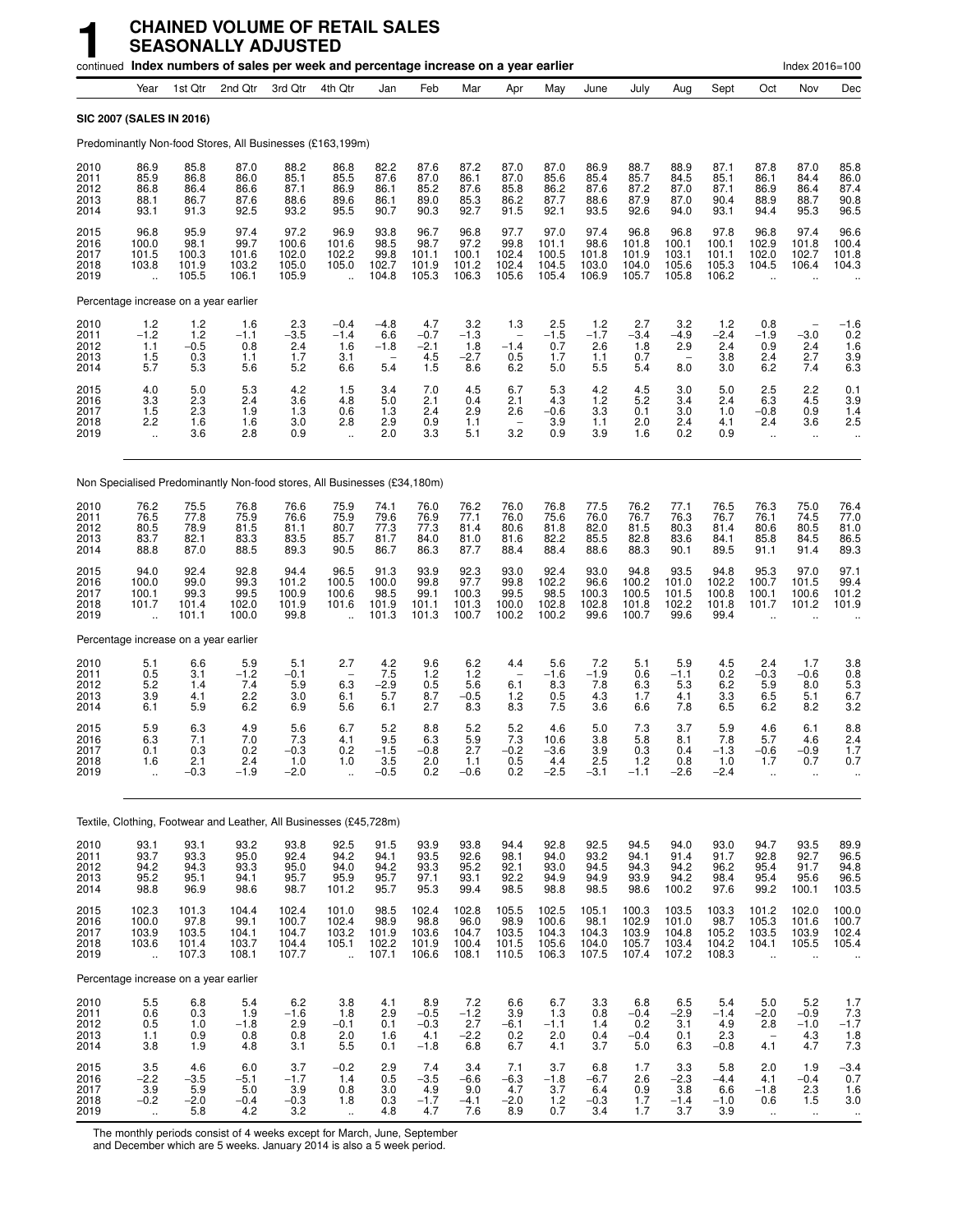|                                      |                                                          |                                            | continued Index numbers of sales per week and percentage increase on a year earlier |                                           |                                                          |                                              |                                             |                                            |                                                     |                                            |                                           |                                           |                                                           |                                           |                                                           | Index 2016=100                              |                                           |
|--------------------------------------|----------------------------------------------------------|--------------------------------------------|-------------------------------------------------------------------------------------|-------------------------------------------|----------------------------------------------------------|----------------------------------------------|---------------------------------------------|--------------------------------------------|-----------------------------------------------------|--------------------------------------------|-------------------------------------------|-------------------------------------------|-----------------------------------------------------------|-------------------------------------------|-----------------------------------------------------------|---------------------------------------------|-------------------------------------------|
|                                      | Year                                                     | 1st Qtr                                    | 2nd Qtr                                                                             | 3rd Qtr                                   | 4th Qtr                                                  | Jan                                          | Feb                                         | Mar                                        | Apr                                                 | May                                        | June                                      | July                                      | Aug                                                       | Sept                                      | Oct                                                       | Nov                                         | Dec                                       |
| SIC 2007 (SALES IN 2016)             |                                                          |                                            |                                                                                     |                                           |                                                          |                                              |                                             |                                            |                                                     |                                            |                                           |                                           |                                                           |                                           |                                                           |                                             |                                           |
|                                      |                                                          | Textiles, All Businesses (£800m)           |                                                                                     |                                           |                                                          |                                              |                                             |                                            |                                                     |                                            |                                           |                                           |                                                           |                                           |                                                           |                                             |                                           |
| 2010<br>2011<br>2012<br>2013<br>2014 | 102.5<br>83.2<br>83.8<br>85.9<br>95.2                    | 98.4<br>85.2<br>82.8<br>85.5<br>91.6       | 101.5<br>82.1<br>82.4<br>90.6<br>94.5                                               | 105.0<br>83.4<br>87.8<br>87.5<br>97.5     | 105.0<br>82.1<br>82.1<br>80.0<br>97.4                    | 96.7<br>87.4<br>82.7<br>87.0<br>85.5         | 100.1<br>85.1<br>83.1<br>85.7<br>95.2       | 98.4<br>83.6<br>82.7<br>84.2<br>94.9       | 102.0<br>81.8<br>80.2<br>88.9<br>102.0              | 101.6<br>82.1<br>80.7<br>91.0<br>93.4      | 101.0<br>82.4<br>85.4<br>91.6<br>89.4     | 105.1<br>81.7<br>83.6<br>90.5<br>96.3     | 107.7<br>76.5<br>88.9<br>90.6<br>97.6                     | 102.9<br>90.2<br>90.2<br>82.8<br>98.4     | 103.2<br>77.4<br>90.3<br>82.7<br>97.3                     | 109.1<br>81.9<br>80.0<br>77.9<br>94.9       | 103.3<br>86.0<br>77.3<br>79.5<br>99.4     |
| 2015<br>2016<br>2017<br>2018<br>2019 | 94.3<br>100.0<br>99.2<br>98.4<br>$\ddot{\phantom{a}}$    | 84.8<br>95.9<br>104.5<br>95.8<br>95.7      | 95.4<br>96.6<br>98.8<br>96.4<br>95.1                                                | 94.1<br>101.9<br>92.8<br>100.2<br>98.0    | 102.9<br>105.6<br>100.6<br>101.4                         | 77.1<br>97.4<br>100.9<br>96.5<br>98.2        | 82.4<br>92.7<br>103.3<br>94.2<br>98.9       | 92.8<br>97.4<br>108.3<br>96.5<br>91.1      | 94.8<br>91.3<br>108.2<br>98.2<br>92.2               | 98.3<br>92.8<br>102.3<br>97.4<br>98.7      | 93.7<br>103.8<br>88.4<br>94.1<br>94.5     | 95.7<br>102.0<br>94.0<br>99.3<br>103.0    | 89.9<br>104.8<br>83.9<br>101.1<br>96.0                    | 96.2<br>99.6<br>99.0<br>100.2<br>95.6     | 96.4<br>102.8<br>99.2<br>98.4                             | 107.8<br>111.1<br>95.2<br>110.1             | 104.3<br>103.4<br>106.1<br>96.8           |
|                                      |                                                          | Percentage increase on a year earlier      |                                                                                     |                                           |                                                          |                                              |                                             |                                            |                                                     |                                            |                                           |                                           |                                                           |                                           |                                                           |                                             |                                           |
| 2010<br>2011<br>2012<br>2013<br>2014 | 0.4<br>$-18.8$<br>0.7<br>2.6<br>10.8                     | $-12.1$<br>$-13.4$<br>$-2.8$<br>3.3<br>7.1 | $-1.7$<br>$-19.1$<br>0.3<br>9.9<br>4.4                                              | 5.3<br>$-20.6$<br>5.3<br>$-0.3$<br>11.4   | 12.4<br>$-21.8$<br>$-2.6$<br>21.7                        | $-22.6$<br>$-9.6$<br>$-5.4$<br>5.2<br>$-1.7$ | $-19.4$<br>$-14.9$<br>$-2.4$<br>3.1<br>11.2 | 7.4<br>$-15.0$<br>$-1.1$<br>1.9<br>12.6    | 3.3<br>$-19.8$<br>$-1.9$<br>10.8<br>14.8            | $-7.4$<br>$-19.2$<br>$-1.7$<br>12.7<br>2.7 | $-0.6$<br>$-18.5$<br>3.7<br>7.2<br>$-2.4$ | 4.3<br>$-22.3$<br>2.4<br>8.1<br>6.5       | 8.9<br>$-28.9$<br>16.2<br>1.9<br>7.7                      | 3.4<br>$-12.3$<br>$-8.2$<br>18.8          | 1.0<br>$-25.0$<br>16.6<br>$-8.4$<br>17.6                  | 17.8<br>$-25.0$<br>$-2.3$<br>$-2.6$<br>21.8 | 18.5<br>$-16.7$<br>$-10.1$<br>2.9<br>25.0 |
| 2015<br>2016<br>2017<br>2018<br>2019 | $-0.9$<br>6.0<br>$-0.8$<br>$-0.7$                        | $-7.5$<br>13.2<br>8.9<br>$-8.3$<br>$-0.1$  | 1.0<br>1.2<br>2.3<br>$-2.4$<br>$-1.4$                                               | $-3.5$<br>8.3<br>$-8.9$<br>7.9<br>$-2.2$  | 5.7<br>2.6<br>$-4.7$<br>0.8<br>÷.                        | $-9.8$<br>26.4<br>3.6<br>$-4.4$<br>1.8       | $-13.4$<br>12.4<br>11.5<br>$-8.8$<br>4.9    | $-2.2$<br>4.9<br>11.3<br>$-10.9$<br>$-5.6$ | $-7.1$<br>$-3.7$<br>18.5<br>$-9.2$<br>$-6.2$        | 5.2<br>$-5.6$<br>10.3<br>$-4.8$<br>1.4     | 4.9<br>10.8<br>$-14.8$<br>6.4<br>0.4      | $-0.7$<br>6.6<br>$-7.8$<br>5.6<br>3.8     | $-7.9$<br>16.5<br>$-19.9$<br>20.4<br>$-5.0$               | $-2.2$<br>3.5<br>$-0.6$<br>1.3<br>$-4.6$  | $-1.0$<br>6.7<br>$-3.6$<br>$-0.8$<br>$\ddot{\phantom{a}}$ | 13.6<br>3.0<br>$-14.3$<br>15.7<br>$\ddotsc$ | 5.0<br>$-0.9$<br>2.6<br>$-8.7$            |
|                                      |                                                          | Clothing, All Businesses (£40,106m)        |                                                                                     |                                           |                                                          |                                              |                                             |                                            |                                                     |                                            |                                           |                                           |                                                           |                                           |                                                           |                                             |                                           |
| 2010<br>2011<br>2012<br>2013<br>2014 | 93.8<br>94.4<br>94.6<br>96.0<br>99.8                     | 94.2<br>94.4<br>94.6<br>95.6<br>97.6       | 94.1<br>95.9<br>93.8<br>95.1<br>99.8                                                | 94.2<br>92.9<br>95.3<br>96.5<br>100.0     | 92.6<br>94.6<br>94.7<br>96.8<br>102.1                    | 92.7<br>95.0<br>94.8<br>96.2<br>97.1         | 95.0<br>94.6<br>93.8<br>97.2<br>95.7        | 94.6<br>93.7<br>95.2<br>93.9<br>99.7       | 95.6<br>99.2<br>92.6<br>92.9<br>99.5                | 93.7<br>95.2<br>93.4<br>95.8<br>100.3      | 93.1<br>93.7<br>95.0<br>96.2<br>99.8      | 95.0<br>94.4<br>94.7<br>94.9<br>100.0     | 94.6<br>92.5<br>94.6<br>94.9<br>101.6                     | 93.3<br>92.1<br>96.4<br>99.2<br>98.6      | 95.1<br>93.5<br>95.5<br>96.3<br>100.0                     | 93.5<br>92.7<br>92.3<br>96.7<br>101.1       | 89.9<br>97.0<br>95.8<br>97.2<br>104.5     |
| 2015<br>2016<br>2017<br>2018<br>2019 | 103.3<br>100.0<br>103.9<br>104.4<br>$\ddot{\phantom{1}}$ | 102.7<br>97.9<br>103.7<br>101.7<br>108.0   | 105.6<br>99.1<br>104.0<br>104.7<br>108.5                                            | 103.2<br>100.5<br>104.7<br>105.2<br>107.3 | 101.5<br>102.4<br>103.3<br>106.1<br>$\ddot{\phantom{a}}$ | 99.4<br>99.2<br>102.3<br>102.5<br>107.5      | 103.8<br>99.6<br>104.1<br>102.2<br>106.7    | 104.6<br>95.6<br>104.6<br>100.8<br>109.4   | 107.0<br>98.8<br>103.3<br>102.6<br>111.4            | 103.4<br>100.7<br>104.4<br>106.5<br>106.5  | 106.3<br>98.1<br>104.2<br>105.0<br>107.9  | 101.1<br>102.3<br>103.8<br>105.9<br>107.1 | 104.2<br>100.9<br>105.6<br>104.1<br>106.9                 | 104.1<br>98.8<br>104.7<br>105.4<br>107.8  | 101.9<br>105.8<br>103.7<br>105.4                          | 102.4<br>101.2<br>104.2<br>106.3            | 100.4<br>100.7<br>102.3<br>106.5          |
|                                      |                                                          | Percentage increase on a year earlier      |                                                                                     |                                           |                                                          |                                              |                                             |                                            |                                                     |                                            |                                           |                                           |                                                           |                                           |                                                           |                                             |                                           |
| 2010<br>2011<br>2012<br>2013<br>2014 | 5.4<br>0.7<br>0.2<br>1.5<br>4.0                          | 7.8<br>0.2<br>0.3<br>1.0<br>2.1            | 6.0<br>1.9<br>$-2.2$<br>1.4<br>5.0                                                  | 5.3<br>$-1.4$<br>2.6<br>1.3<br>3.5        | $^{2.5}_{2.2}$<br>0.1<br>2.3<br>5.4                      | 5.3<br>2.6<br>$-0.3$<br>1.4<br>1.0           | 10.6<br>$-0.5$<br>$-0.8$<br>3.6<br>$-1.6$   | 7.5<br>$-1.0$<br>1.6<br>$-1.4$<br>6.2      | 8.0<br>3.8<br>$-6.7$<br>0.4<br>7.0                  | 7.7<br>1.6<br>$-1.8$<br>2.5<br>4.7         | 3.0<br>0.6<br>1.4<br>1.2<br>3.8           | 6.1<br>$-0.6$<br>0.3<br>0.2<br>5.4        | 6.0<br>$-2.2$<br>2.3<br>0.3<br>7.0                        | 4.1<br>$-1.3$<br>4.7<br>2.9<br>$-0.6$     | 4.3<br>$-1.7$<br>2.2<br>0.8<br>3.8                        | 3.7<br>$-0.8$<br>$-0.4$<br>4.8<br>4.5       | $8.0 - 1.3$<br>1.5<br>7.5                 |
| 2015<br>2016<br>2017<br>2018<br>2019 | 3.4<br>$-3.2$<br>3.9<br>0.5<br>ä,                        | 5.3<br>$-4.7$<br>5.9<br>$-1.9$<br>6.1      | 5.8<br>$-6.1$<br>4.9<br>0.7<br>3.7                                                  | 3.3<br>$-2.6$<br>4.2<br>0.4<br>2.0        | $-0.6$<br>1.0<br>0.9<br>2.7<br>$\ddotsc$                 | 2.4<br>$-0.2$<br>3.1<br>0.2<br>4.9           | 8.5<br>$-4.0$<br>4.5<br>$-1.8$<br>4.4       | 4.9<br>$-8.7$<br>9.5<br>$-3.6$<br>8.6      | 7.5<br>$-7.6$<br>4.5<br>$-0.7$<br>8.5               | 3.1<br>$-2.6$<br>3.7<br>2.0                | 6.6<br>$-7.7$<br>6.2<br>0.7<br>2.8        | 1.2<br>1.1<br>1.5<br>2.0<br>1.1           | 2.6<br>$-3.2$<br>4.7<br>$-1.4$<br>2.6                     | 5.5<br>$-5.1$<br>6.1<br>0.6<br>2.3        | 1.9<br>3.9<br>$-2.0$<br>1.6<br>$\ddot{\phantom{a}}$       | 1.3<br>$-1.1$<br>2.9<br>2.0<br>$\ddotsc$    | $-4.0$<br>0.3<br>1.6<br>4.1               |
|                                      |                                                          |                                            | Footwear and Leather Goods, All Businesses (£4,823m)                                |                                           |                                                          |                                              |                                             |                                            |                                                     |                                            |                                           |                                           |                                                           |                                           |                                                           |                                             |                                           |
| 2010<br>2011<br>2012<br>2013<br>2014 | 86.7<br>89.4<br>92.2<br>90.1<br>91.0                     | 84.0<br>86.4<br>93.2<br>92.6<br>92.1       | 84.8<br>89.9<br>91.2<br>86.7<br>88.6                                                | 88.6<br>89.1<br>93.4<br>90.4<br>88.8      | 89.4<br>92.4<br>90.8<br>90.9<br>94.2                     | 81.0<br>87.4<br>91.1<br>93.2<br>86.4         | 84.3<br>86.4<br>90.3<br>97.6<br>92.6        | 86.2<br>85.7<br>97.3<br>88.1<br>97.5       | 83.3<br>91.4<br>89.6<br>87.0<br>89.2                | 84.7<br>87.0<br>91.7<br>87.8<br>87.4       | 86.1<br>90.9<br>92.1<br>85.4<br>89.2      | 89.1<br>93.7<br>92.7<br>86.7<br>88.0      | 87.3<br>84.7<br>91.5<br>89.4<br>89.2                      | 89.4<br>88.9<br>95.4<br>94.3<br>89.3      | 90.0<br>89.7<br>95.0<br>89.4<br>93.8                      | 90.9<br>93.6<br>88.6<br>89.6<br>92.9        | 87.7<br>93.5<br>89.3<br>93.1<br>95.7      |
| 2015<br>2016<br>2017<br>2018<br>2019 | 95.6<br>100.0<br>104.0<br>98.0                           | 92.4<br>96.7<br>101.3<br>99.5<br>103.7     | 96.2<br>99.1<br>105.8<br>96.5<br>106.4                                              | 97.3<br>102.5<br>106.3<br>98.8<br>112.8   | 96.7<br>101.7<br>102.5<br>97.2<br>$\ddot{\phantom{a}}$   | 94.4<br>97.2<br>98.8<br>100.9<br>105.3       | 94.4<br>92.7<br>99.6<br>100.0<br>107.1      | 89.2<br>99.5<br>104.8<br>98.1<br>99.8      | 94.9<br>100.2<br>104.7<br>92.4<br>106.1             | 95.9<br>101.4<br>104.1<br>99.2<br>106.0    | 97.4<br>96.4<br>108.1<br>97.7<br>106.8    | 94.4<br>108.4<br>106.2<br>105.0<br>111.0  | 99.6<br>101.8<br>101.8<br>97.7<br>112.4                   | 97.7<br>98.3<br>109.9<br>94.8<br>114.5    | 96.4<br>101.6<br>101.8<br>94.7<br>$\ddot{\phantom{a}}$    | 97.6<br>102.7<br>103.0<br>98.4<br>ä.        | 96.3<br>101.0<br>102.7<br>98.2            |
|                                      |                                                          | Percentage increase on a year earlier      |                                                                                     |                                           |                                                          |                                              |                                             |                                            |                                                     |                                            |                                           |                                           |                                                           |                                           |                                                           |                                             |                                           |
| 2010<br>2011<br>2012<br>2013<br>2014 | 7.9<br>3.1<br>3.1<br>$-2.2$<br>0.9                       | 2.4<br>2.8<br>7.9<br>$-0.7$<br>$-0.5$      | 1.8<br>5.9<br>1.5<br>$-5.0$<br>2.3                                                  | 13.9<br>0.5<br>4.8<br>$-3.1$<br>$-1.8$    | 14.1<br>$3.3 - 1.7$<br>0.1<br>3.7                        | 0.1<br>7.8<br>4.2<br>2.4<br>$-7.3$           | 1.9<br>2.4<br>4.6<br>8.0<br>$-5.2$          | 4.6<br>$-0.6$<br>13.6<br>$-9.5$<br>10.8    | $-3.8$<br>9.7<br>$-2.0$<br>$-2.\overline{8}$<br>2.5 | 1.7<br>2.7<br>5.4<br>$-4.3$<br>$-0.5$      | 6.7<br>5.6<br>1.3<br>$-7.3$<br>4.4        | 13.1<br>5.2<br>$-1.1$<br>$-6.5$<br>1.5    | 10.7<br>$-2.9$<br>8.0<br>$-2.3$<br>$-0.2$                 | 17.1<br>$-0.5$<br>7.3<br>$-1.1$<br>$-5.4$ | 12.5<br>$-0.3$<br>5.9<br>$-5.9$<br>4.8                    | 15.9<br>3.0<br>$-5.3$<br>$1.2$<br>3.6       | 13.9<br>$6.6 - 4.5$<br>4.2<br>2.9         |
| 2015<br>2016<br>2017<br>2018<br>2019 | 5.1<br>4.6<br>4.0<br>-5.7<br>÷.                          | 0.3<br>4.7<br>4.8<br>$-1.8$<br>4.2         | 8.5<br>3.1<br>6.7<br>$-8.8$<br>10.2                                                 | 9.5<br>5.4<br>3.7<br>$-7.0$<br>14.1       | 2.6<br>$5.2\,$<br>0.8<br>$-5.2$<br>$\mathbf{u}$          | 9.3<br>3.0<br>1.6<br>2.1<br>4.4              | 2.0<br>$-1.8$<br>7.5<br>0.4<br>7.1          | $-8.6$<br>11.6<br>5.3<br>$-6.4$<br>1.8     | 6.4<br>5.5<br>4.5<br>$-11.7$<br>14.8                | 9.8<br>5.7<br>2.7<br>$-4.7$<br>6.9         | 9.2<br>$-1.0$<br>12.1<br>$-9.6$<br>9.4    | 7.3<br>14.9<br>$-2.1$<br>$-1.1$<br>5.8    | 11.7<br>2.2<br>$\overline{\phantom{0}}$<br>$-4.0$<br>15.0 | 9.5<br>0.6<br>11.8<br>$-13.8$<br>20.8     | 2.8<br>5.5<br>0.2<br>$-7.0$<br>$\ddot{\phantom{1}}$       | 5.1<br>5.2<br>0.3<br>$-4.5$<br>$\ddotsc$    | 0.6<br>4.9<br>1.6<br>$-4.3$<br>$\ddotsc$  |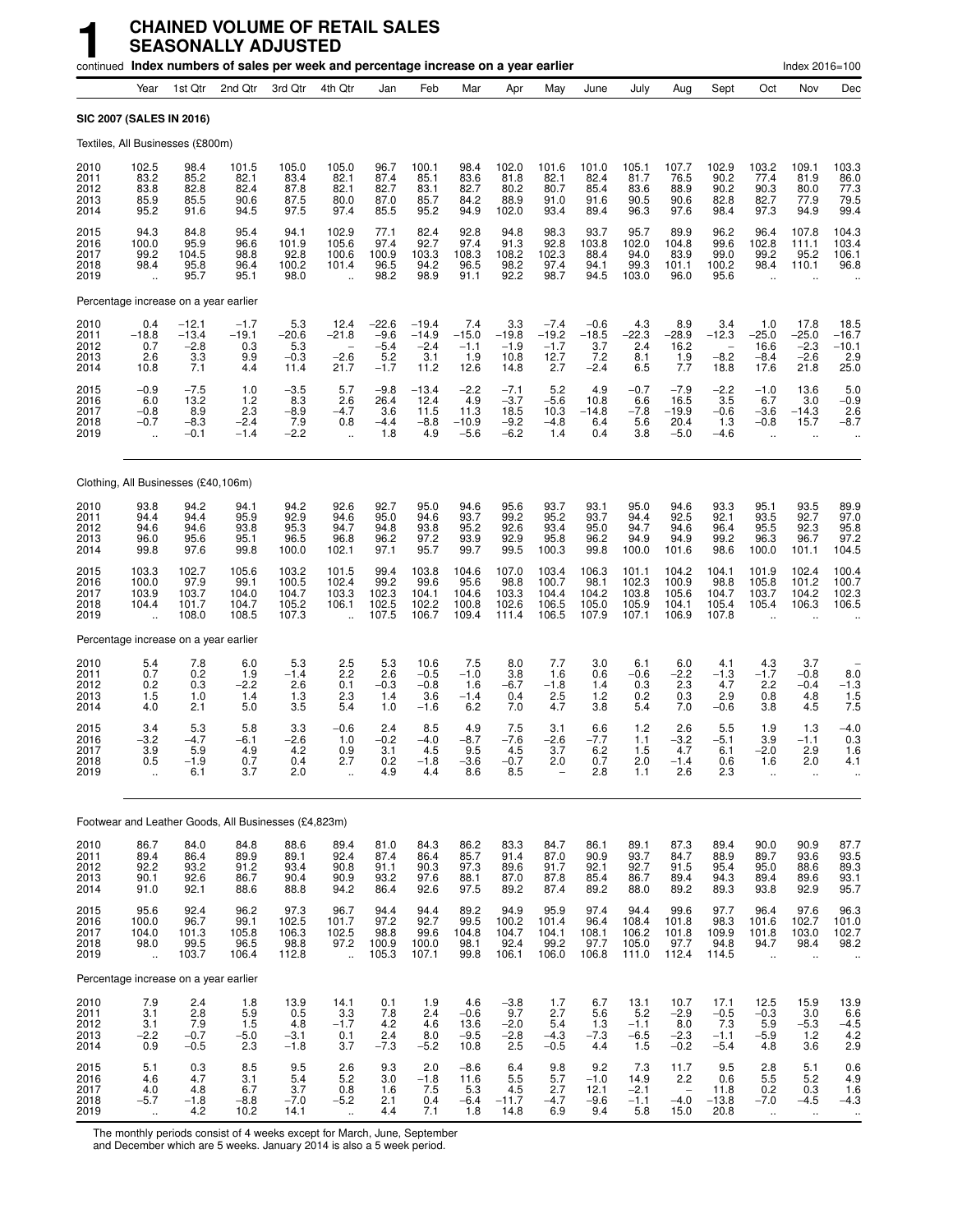|                                      |                                                 |                                                      | continued Index numbers of sales per week and percentage increase on a year earlier |                                                     |                                                        |                                           |                                           |                                          |                                            |                                               |                                          |                                                    |                                           |                                             |                                                         | Index 2016=100                                       |                                                                 |
|--------------------------------------|-------------------------------------------------|------------------------------------------------------|-------------------------------------------------------------------------------------|-----------------------------------------------------|--------------------------------------------------------|-------------------------------------------|-------------------------------------------|------------------------------------------|--------------------------------------------|-----------------------------------------------|------------------------------------------|----------------------------------------------------|-------------------------------------------|---------------------------------------------|---------------------------------------------------------|------------------------------------------------------|-----------------------------------------------------------------|
|                                      | Year                                            | 1st Qtr                                              | 2nd Qtr                                                                             | 3rd Qtr                                             | 4th Qtr                                                | Jan                                       | Feb                                       | Mar                                      | Apr                                        | May                                           | June                                     | July                                               | Aug                                       | Sept                                        | Oct                                                     | Nov                                                  | Dec                                                             |
|                                      |                                                 | SIC 2007 (SALES IN 2016)                             |                                                                                     |                                                     |                                                        |                                           |                                           |                                          |                                            |                                               |                                          |                                                    |                                           |                                             |                                                         |                                                      |                                                                 |
|                                      |                                                 |                                                      | Household Goods Stores, All Businesses (£32,674m)                                   |                                                     |                                                        |                                           |                                           |                                          |                                            |                                               |                                          |                                                    |                                           |                                             |                                                         |                                                      |                                                                 |
| 2010<br>2011<br>2012<br>2013<br>2014 | 93.1<br>88.5<br>87.5<br>85.3<br>90.3            | 93.2<br>89.6<br>87.3<br>84.2<br>88.6                 | 95.1<br>88.5<br>89.4<br>86.3<br>89.1                                                | 93.8<br>88.4<br>86.4<br>84.7<br>90.5                | 90.1<br>87.3<br>86.7<br>86.1<br>92.9                   | 85.5<br>89.8<br>86.5<br>84.6<br>89.9      | 96.5<br>89.6<br>86.7<br>86.8<br>87.8      | 96.6<br>89.4<br>88.5<br>81.7<br>88.1     | 95.2<br>88.6<br>89.6<br>84.4<br>88.3       | 95.7<br>88.1<br>89.2<br>88.3<br>87.7          | 94.6<br>88.9<br>89.4<br>86.2<br>91.0     | 94.8<br>88.6<br>88.0<br>86.4<br>88.9               | 94.6<br>87.9<br>85.9<br>82.5<br>91.5      | 92.4<br>88.6<br>85.6<br>85.1<br>91.0        | 91.1<br>89.3<br>85.6<br>84.8<br>92.4                    | 89.3<br>86.3<br>87.3<br>83.3<br>92.5                 | 90.0<br>86.5<br>87.1<br>89.4<br>93.6                            |
| 2015<br>2016<br>2017<br>2018<br>2019 | 97.6<br>100.0<br>99.6<br>104.5                  | 95.7<br>100.2<br>99.5<br>101.9<br>101.6              | 97.7<br>99.7<br>100.2<br>104.4<br>102.2                                             | 98.8<br>99.0<br>98.8<br>105.9<br>101.5              | 98.1<br>101.1<br>99.9<br>105.8<br>$\ddot{\phantom{a}}$ | 93.9<br>101.2<br>98.8<br>101.1<br>100.6   | 95.3<br>102.2<br>100.0<br>102.3<br>100.8  | 97.4<br>97.7<br>99.7<br>102.2<br>102.9   | 97.9<br>97.8<br>104.3<br>104.7<br>99.7     | 97.8<br>102.5<br>97.2<br>104.8<br>102.0       | 97.5<br>98.9<br>99.3<br>103.8<br>104.4   | 100.9<br>102.0<br>101.3<br>102.8<br>99.5           | 96.6<br>97.4<br>96.6<br>107.0<br>101.3    | 99.0<br>97.8<br>98.5<br>107.6<br>103.3      | 97.3<br>100.9<br>100.9<br>105.3                         | 98.5<br>103.2<br>100.5<br>107.7                      | 98.4<br>99.6<br>98.7<br>104.6                                   |
|                                      |                                                 | Percentage increase on a year earlier                |                                                                                     |                                                     |                                                        |                                           |                                           |                                          |                                            |                                               |                                          |                                                    |                                           |                                             |                                                         |                                                      |                                                                 |
| 2010<br>2011<br>2012<br>2013<br>2014 | $-5.8$<br>$-4.9$<br>$-1.1$<br>$-2.5$<br>5.8     | $-5.1$<br>$-3.8$<br>$-2.5$<br>$-3.6$<br>5.3          | $-2.0$<br>$-6.9$<br>1.0<br>$-3.5$<br>3.3                                            | $-5.3$<br>$-5.8$<br>$-2.2$<br>$-2.0$<br>6.8         | $-10.6$<br>$-3.1$<br>$-0.7$<br>$-0.7$<br>7.9           | $-15.2$<br>5.0<br>$-3.6$<br>$-2.3$<br>6.3 | $-1.1$<br>$-7.1$<br>$-3.3$<br>0.2<br>1.2  | 0.2<br>$-7.4$<br>$-1.1$<br>$-7.7$<br>7.8 | $-2.4$<br>$-6.9$<br>1.2<br>$-5.9$<br>4.7   | $-1.3$<br>$-8.0$<br>1.3<br>$-1.1$<br>$-0.6$   | $-2.1$<br>$-6.0$<br>0.6<br>$-3.6$<br>5.5 | $-4.2$<br>$-6.6$<br>$-0.7$<br>$-1.8$<br>2.9        | $-4.9 - 7.1$<br>$-2.2$<br>$-4.0$<br>10.9  | $-6.7$<br>$-4.1$<br>$-3.4$<br>$-0.5$<br>6.9 | $-9.0$<br>$-1.9$<br>$-4.2$<br>$-0.9$<br>8.9             | $-10.6$<br>$-3.3$<br>1.2<br>$-4.7$<br>11.1           | $-11.8$<br>$-3.9$<br>0.7<br>$\frac{2.6}{4.8}$                   |
| 2015<br>2016<br>2017<br>2018<br>2019 | 8.1<br>2.5<br>$-0.4$<br>4.9                     | 7.9<br>4.7<br>$-0.6$<br>2.4<br>$-0.4$                | 9.6<br>2.0<br>0.5<br>4.2<br>$-2.1$                                                  | 9.2<br>0.2<br>$-0.2$<br>7.2<br>$-4.2$               | 5.6<br>3.1<br>$-1.2$<br>5.9                            | 4.5<br>7.8<br>$-2.4$<br>2.3<br>$-0.5$     | 8.5<br>7.3<br>$-2.1$<br>2.3<br>$-1.5$     | 10.6<br>0.3<br>2.1<br>2.5<br>0.7         | 10.8<br>$-0.1$<br>6.6<br>0.4<br>$-4.8$     | 11.5<br>4.8<br>$-5.1$<br>7.8<br>$-2.7$        | 7.2<br>1.4<br>0.4<br>4.5<br>0.6          | 13.5<br>1.1<br>$-0.7$<br>1.5<br>$-3.2$             | 5.6<br>0.9<br>$-0.8$<br>10.8<br>$-5.3$    | 8.8<br>$-1.2$<br>0.7<br>9.2<br>$-3.9$       | 5.3<br>3.8<br>4.4<br>$\ddot{\phantom{a}}$               | 6.4<br>4.8<br>$-2.6$<br>7.2<br>$\ddot{\phantom{a}}$  | $\frac{5.1}{1.2}$<br>$-0.9$<br>6.0                              |
|                                      |                                                 |                                                      | Furniture, Lighting etc. All Businesses (£13,671m)                                  |                                                     |                                                        |                                           |                                           |                                          |                                            |                                               |                                          |                                                    |                                           |                                             |                                                         |                                                      |                                                                 |
| 2010<br>2011<br>2012<br>2013<br>2014 | 78.2<br>78.0<br>80.0<br>80.6<br>86.6            | 78.6<br>79.8<br>76.9<br>80.0<br>83.7                 | 78.7<br>75.7<br>83.9<br>81.1<br>84.2                                                | 77.5<br>79.0<br>79.7<br>78.8<br>88.0                | 78.2<br>77.5<br>79.5<br>82.5<br>91.0                   | 72.2<br>79.6<br>75.2<br>80.3<br>84.2      | 82.4<br>82.7<br>76.2<br>80.6<br>83.2      | 80.6<br>77.7<br>78.9<br>79.4<br>83.4     | 79.8<br>72.6<br>83.0<br>78.0<br>83.1       | 80.2<br>75.8<br>81.7<br>84.0<br>82.6          | 76.6<br>78.1<br>86.5<br>81.3<br>86.3     | 77.2<br>78.4<br>81.5<br>83.1<br>86.2               | 78.5<br>78.0<br>78.7<br>72.9<br>88.0      | 76.8<br>80.4<br>79.0<br>80.0<br>89.4        | 78.2<br>78.2<br>80.8<br>80.9<br>91.1                    | $77.7$<br>$77.5$<br>78.9<br>80.7<br>91.3             | 78.5<br>76.9<br>79.0<br>85.3<br>90.6                            |
| 2015<br>2016<br>2017<br>2018<br>2019 | 96.7<br>100.0<br>100.0<br>104.2<br>ă,           | 93.6<br>102.4<br>97.8<br>103.3<br>103.2              | 98.7<br>99.7<br>100.4<br>102.2<br>105.8                                             | 97.5<br>98.9<br>99.2<br>105.6<br>101.1              | 97.2<br>99.1<br>102.7<br>105.6                         | 91.2<br>102.7<br>96.8<br>106.9<br>101.6   | 92.4<br>102.7<br>96.9<br>104.4<br>103.8   | 96.6<br>101.9<br>99.3<br>99.6<br>103.9   | 97.9<br>101.3<br>104.2<br>101.3<br>103.9   | 99.0<br>101.4<br>97.4<br>103.1<br>104.3       | 99.0<br>97.0<br>99.9<br>102.1<br>108.6   | 103.4<br>98.3<br>103.9<br>102.7<br>95.3            | 91.9<br>99.1<br>94.0<br>106.2<br>103.0    | 97.3<br>99.1<br>99.5<br>107.5<br>104.2      | 95.2<br>99.5<br>103.3<br>103.8                          | 96.3<br>99.8<br>103.8<br>106.7                       | 99.6<br>98.1<br>101.3<br>106.1                                  |
|                                      |                                                 | Percentage increase on a year earlier                |                                                                                     |                                                     |                                                        |                                           |                                           |                                          |                                            |                                               |                                          |                                                    |                                           |                                             |                                                         |                                                      |                                                                 |
| 2010<br>2011<br>2012<br>2013<br>2014 | $-6.7$<br>$-0.3$<br>2.6<br>0.7<br>7.5           | $-2.7$<br>1.6<br>$-3.6$<br>4.0<br>4.5                | $-3.9$<br>$-3.8$<br>10.8<br>$-3.4$<br>3.8                                           | $-10.5$<br>2.0<br>0.8<br>$-1.1$<br>11.7             | $-9.2$<br>$-0.9$<br>2.6<br>3.8<br>10.2                 | $-15.5$<br>10.2<br>$-5.5$<br>6.8<br>4.9   | 5.0<br>0.3<br>$-7.9$<br>5.8<br>3.3        | 2.3<br>$-3.6$<br>1.5<br>0.6<br>5.1       | $-1.6$<br>$-9.1$<br>14.3<br>$-6.0$<br>6.5  | $-1.9$<br>$-5.4$<br>7.7<br>2.8<br>$-1.6$      | $-7.2$<br>2.0<br>10.7<br>$-6.0$<br>6.1   | $-11.0$<br>1.5<br>3.9<br>2.0<br>3.7                | $-9.8$<br>$-0.7$<br>1.0<br>$-7.5$<br>20.8 | $-10.7$<br>4.7<br>$-1.8$<br>1.3<br>11.7     | $-10.0$<br>3.3<br>0.1<br>12.7                           | $-11.2$<br>$-0.3$<br>1.9<br>2.2<br>13.1              | $-7.0$<br>$-2.0$<br>2.7<br>$_{6.2}^{8.0}$                       |
| 2015<br>2016<br>2017<br>2018<br>2019 | 11.7<br>3.4<br>4.2                              | 11.9<br>9.4<br>$-4.5$<br>5.7<br>$-0.1$               | 17.2<br>1.0<br>0.8<br>1.8<br>3.6                                                    | 10.8<br>1.4<br>0.3<br>6.5<br>$-4.2$                 | 6.9<br>1.9<br>3.7<br>2.8                               | 8.3<br>12.7<br>$-5.8$<br>10.5<br>$-5.0$   | 11.0<br>11.2<br>$-5.7$<br>7.8<br>$-0.6$   | 15.7<br>5.5<br>$-2.5$<br>0.2<br>4.4      | 17.9<br>3.5<br>2.8<br>$-2.7$<br>2.5        | 19.8<br>2.4<br>$-4.0$<br>$\frac{5.9}{1.2}$    | 14.8<br>$-2.1$<br>3.0<br>2.3<br>6.4      | 19.9<br>$-4.9$<br>5.7<br>$-1.2$<br>$-7.2$          | 4.4<br>7.9<br>$-5.2$<br>12.9<br>$-3.0$    | 8.8<br>1.9<br>0.4<br>8.1<br>$-3.0$          | 4.5<br>4.6<br>3.8<br>0.5                                | 5.5<br>3.7<br>4.0<br>2.8                             | 9.9<br>$-1.5$<br>3.3<br>4.8                                     |
|                                      |                                                 |                                                      | Electrical Household Appliances, All Businesses (£6,287m)                           |                                                     |                                                        |                                           |                                           |                                          |                                            |                                               |                                          |                                                    |                                           |                                             |                                                         |                                                      |                                                                 |
| 2010<br>2011<br>2012<br>2013<br>2014 | 97.7<br>93.1<br>97.6<br>84.0<br>89.4            | 93.3<br>93.8<br>100.5<br>82.9<br>87.1                | 100.2<br>90.7<br>101.1<br>83.8<br>89.9                                              | 100.3<br>$94.3$<br>$95.5$<br>84.1<br>89.2           | 97.0<br>$\frac{93.5}{93.3}$<br>85.3<br>91.7            | 81.9<br>96.5<br>101.8<br>79.2<br>87.4     | 98.2<br>91.0<br>99.7<br>86.6<br>86.7      | 98.5<br>93.8<br>100.2<br>82.7<br>87.2    | 93.9<br>88.8<br>102.7<br>84.9<br>90.4      | 100.9<br>$\frac{92.1}{102.2}$<br>83.6<br>88.0 | 104.7<br>91.1<br>98.9<br>83.0<br>91.1    | 102.4<br>89.6<br>101.4<br>81.4<br>86.9             | 99.8<br>94.4<br>94.5<br>85.2<br>89.6      | 99.0<br>98.1<br>91.5<br>85.5<br>90.7        | 98.1<br>99.5<br>92.1<br>81.5<br>93.0                    | 96.6<br>90.3<br>96.0<br>80.0<br>88.3                 | 96.5<br>91.2<br>92.1<br>92.6<br>93.3                            |
| 2015<br>2016<br>2017<br>2018<br>2019 | 99.4<br>100.0<br>104.9<br>108.0<br>ă,           | 97.4<br>97.6<br>104.0<br>106.6<br>110.6              | 97.8<br>100.3<br>103.8<br>107.9<br>108.8                                            | 100.5<br>101.2<br>105.4<br>109.1<br>114.1           | 101.8<br>100.8<br>106.3<br>108.3<br>$\ddotsc$          | 92.7<br>98.2<br>103.8<br>107.0<br>104.3   | 99.5<br>98.5<br>103.5<br>106.1<br>106.1   | 99.5<br>96.4<br>104.6<br>106.8<br>119.3  | 96.1<br>90.4<br>104.4<br>109.2<br>108.1    | 99.8<br>107.3<br>101.0<br>106.7<br>111.1      | 97.5<br>102.7<br>105.7<br>107.9<br>107.6 | 102.1<br>$102.1$<br>$105.3$<br>108.0<br>109.9      | 100.3<br>98.6<br>106.7<br>111.6<br>109.0  | 99.4<br>102.7<br>104.4<br>108.0<br>121.5    | 99.8<br>101.4<br>106.1<br>107.5<br>$\ddot{\phantom{a}}$ | 104.1<br>100.4<br>108.6<br>113.1                     | $\begin{array}{c} 101.6 \\ 100.8 \\ 104.5 \end{array}$<br>105.2 |
|                                      |                                                 | Percentage increase on a year earlier                |                                                                                     |                                                     |                                                        |                                           |                                           |                                          |                                            |                                               |                                          |                                                    |                                           |                                             |                                                         |                                                      |                                                                 |
| 2010<br>2011<br>2012<br>2013<br>2014 | $-0.5$<br>$-4.7$<br>4.8<br>$-13.9$<br>6.4       | $^{-2.6}_{0.5}$<br>$-17.8$<br>5.1                    | 5.3<br>$-9.5$<br>11.4<br>$-17.1$<br>7.4                                             | 0.8<br>$-5.9$<br>$\overline{1.2}$<br>$-11.9$<br>6.0 | $-5.3$<br>$-3.7$<br>$-0.2$<br>$-8.6$<br>7.4            | $-15.4$<br>17.9<br>5.4<br>$-22.1$<br>10.3 | $-0.4$<br>$-7.3$<br>9.6<br>$-13.1$<br>0.1 | 6.3<br>$-4.7$<br>$-17.4$<br>5.3          | $-3.5$<br>$-5.5$<br>15.6<br>$-17.3$<br>6.5 | 5.8<br>$-8.7$<br>11.0<br>$-18.3$<br>5.3       | 12.3<br>$-13.0$<br>8.5<br>$-16.1$<br>9.8 | 1.9<br>$-12.5$<br>13.2<br>$-19.7$<br>6.7           | 0.8<br>$-5.4$<br>0.1<br>$-9.9$<br>5.1     | $-0.1$<br>$-0.9$<br>$-6.7$<br>$-6.5$<br>6.1 | $-2.2$<br>1.5<br>$-7.5$<br>$-11.5$<br>14.1              | $-4.5$<br>$-6.5$<br>6.3<br>$-16.7$<br>10.4           | $-8.3$<br>$-5.5$<br>$1.0$<br>0.5<br>0.7                         |
| 2015<br>2016<br>2017<br>2018<br>2019 | 11.1<br>0.6<br>4.9<br>3.0<br>$\bar{\mathbf{a}}$ | 11.8<br>0.2<br>$6.\overline{6}$<br>$\frac{2.5}{3.7}$ | 8.7<br>2.6<br>$3.5\,$<br>3.9<br>0.8                                                 | 12.7<br>0.7<br>4.1<br>3.5<br>4.6                    | 11.1<br>$-1.0$<br>5.4<br>1.9<br>$\ddot{\phantom{1}}$   | 6.1<br>5.9<br>5.7<br>3.0<br>$-2.5$        | 14.8<br>$-1.0$<br>5.1<br>2.5              | 14.1<br>$-3.1$<br>$8.5$<br>2.2<br>11.6   | 6.3<br>$-6.0$<br>15.5<br>4.6<br>$-1.0$     | 13.4<br>$7.5 - 5.8$<br>5.6<br>4.1             | 7.0<br>5.3<br>2.9<br>2.1<br>$-0.3$       | 17.6<br>$\qquad \qquad -$<br>3.1<br>$^{2.6}_{1.7}$ | 12.0<br>$-1.7$<br>8.3<br>4.6<br>$-2.3$    | 9.5<br>3.3<br>1.7<br>3.5<br>12.5            | 7.4<br>1.6<br>4.6<br>1.3<br>$\bar{\Omega}$              | 17.9<br>$-3.6$<br>8.2<br>4.1<br>$\ddot{\phantom{1}}$ | $8.9 - 0.8 - 3.7$<br>0.6<br>$\ddot{\phantom{1}}$                |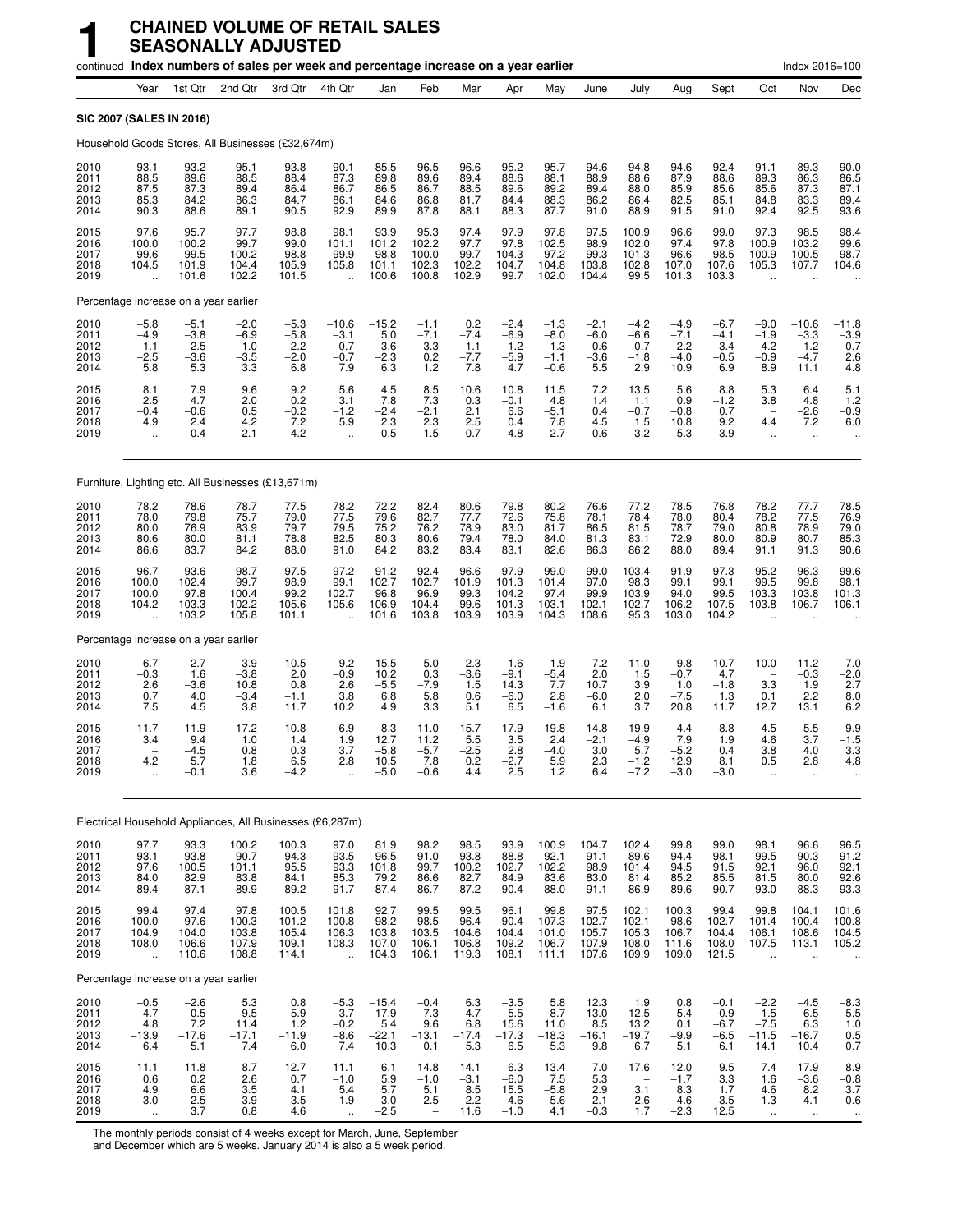|                                      |                                                  |                                                   | <b>CHAINED VOLUME OF RETAIL SALES</b><br><b>SEASONALLY ADJUSTED</b>                 |                                               |                                                                          |                                                |                                                   |                                                  |                                            |                                               |                                               |                                               |                                               |                                              |                                                              |                                                     |                                                  |
|--------------------------------------|--------------------------------------------------|---------------------------------------------------|-------------------------------------------------------------------------------------|-----------------------------------------------|--------------------------------------------------------------------------|------------------------------------------------|---------------------------------------------------|--------------------------------------------------|--------------------------------------------|-----------------------------------------------|-----------------------------------------------|-----------------------------------------------|-----------------------------------------------|----------------------------------------------|--------------------------------------------------------------|-----------------------------------------------------|--------------------------------------------------|
|                                      |                                                  |                                                   | continued Index numbers of sales per week and percentage increase on a year earlier |                                               |                                                                          |                                                |                                                   |                                                  |                                            |                                               |                                               |                                               |                                               |                                              |                                                              | Index 2016=100                                      |                                                  |
|                                      | Year                                             | 1st Qtr                                           | 2nd Qtr                                                                             | 3rd Qtr                                       | 4th Qtr                                                                  | Jan                                            | Feb                                               | Mar                                              | Apr                                        | May                                           | June                                          | July                                          | Aua                                           | Sept                                         | Oct                                                          | Nov                                                 | Dec                                              |
| SIC 2007 (SALES IN 2016)             |                                                  |                                                   |                                                                                     |                                               |                                                                          |                                                |                                                   |                                                  |                                            |                                               |                                               |                                               |                                               |                                              |                                                              |                                                     |                                                  |
|                                      |                                                  |                                                   | Hardware, Paints and Glass, All Businesses (£11,713m)                               |                                               |                                                                          |                                                |                                                   |                                                  |                                            |                                               |                                               |                                               |                                               |                                              |                                                              |                                                     |                                                  |
| 2010<br>2011<br>2012<br>2013<br>2014 | 101.0<br>92.6<br>85.1<br>89.9<br>94.2            | 104.8<br>92.7<br>86.2<br>86.9<br>94.2             | 104.4<br>97.5<br>83.6<br>92.7<br>93.8                                               | 102.6<br>90.4<br>84.0<br>90.7<br>93.4         | 92.2<br>89.8<br>86.6<br>89.5<br>95.4                                     | 98.9<br>91.2<br>85.9<br>89.1<br>96.5           | 105.7<br>91.4<br>85.3<br>91.3<br>92.5             | 108.7<br>94.8<br>87.1<br>81.6<br>93.3            | 107.9<br>103.0<br>83.5<br>90.3<br>92.5     | 103.8<br>95.3<br>84.6<br>95.0<br>92.8         | 102.1<br>94.9<br>83.0<br>92.7<br>95.5         | 103.5<br>95.5<br>82.2<br>92.5<br>92.2         | 103.6<br>90.2<br>84.2<br>90.2<br>95.9         | 101.0<br>86.5<br>85.3<br>89.5<br>92.4        | 94.3<br>90.5<br>82.7<br>90.2<br>92.7                         | 90.2<br>89.2<br>87.5<br>87.3<br>96.1                | 92.1<br>89.7<br>89.1<br>90.6<br>97.1             |
| 2015<br>2016<br>2017<br>2018<br>2019 | 97.1<br>100.0<br>96.9<br>103.8                   | 96.6<br>98.4<br>99.2<br>97.9<br>96.7              | 96.0<br>99.0<br>98.8<br>106.0<br>93.4                                               | 98.9<br>98.4<br>95.7<br>105.4<br>94.0         | 96.8<br>104.2<br>93.9<br>106.0                                           | 97.5<br>100.6<br>98.8<br>91.1<br>98.9          | 96.0<br>102.8<br>101.4<br>98.3<br>96.3            | 96.3<br>93.0<br>97.8<br>103.0<br>95.1            | 97.5<br>96.8<br>105.4<br>106.5<br>90.5     | 94.7<br>100.8<br>95.5<br>107.5<br>92.6        | 95.8<br>99.3<br>96.1<br>104.3<br>96.5         | 97.3<br>107.1<br>96.9<br>100.9<br>97.0        | 99.2<br>95.0<br>94.8<br>106.2<br>94.4         | 100.1<br>94.1<br>95.5<br>108.3<br>91.2       | 97.9<br>102.9<br>96.1<br>107.2                               | 97.8<br>109.1<br>92.9<br>107.0                      | 95.0<br>101.4<br>92.9<br>104.3                   |
|                                      |                                                  | Percentage increase on a year earlier             |                                                                                     |                                               |                                                                          |                                                |                                                   |                                                  |                                            |                                               |                                               |                                               |                                               |                                              |                                                              |                                                     |                                                  |
| 2010<br>2011<br>2012<br>2013<br>2014 | $-9.0$<br>$-8.3$<br>$-8.1$<br>5.7<br>4.8         | $-7.1$<br>$-11.6$<br>$-7.0$<br>0.8<br>8.4         | $-5.7$<br>$-6.6$<br>$-14.2$<br>10.8<br>1.2                                          | $-5.6$<br>$-11.9$<br>$-7.1$<br>8.0<br>3.1     | $-17.5$<br>$-2.6$<br>$-3.5$<br>$\begin{array}{c} 3.3 \\ 6.7 \end{array}$ | $-12.9$<br>$-7.8$<br>$-5.8$<br>3.8<br>8.2      | $-4.9$<br>$-13.6$<br>$-6.7$<br>7.0<br>1.4         | $-4.3$<br>$-12.8$<br>$-8.1$<br>$-6.3$<br>14.4    | $-3.6$<br>$-4.6$<br>$-18.9$<br>8.1<br>2.5  | $-6.6$<br>$-8.2$<br>$-11.2$<br>12.3<br>$-2.3$ | $-6.8$<br>$-7.0$<br>$-12.5$<br>11.7<br>3.0    | $-3.4$<br>$-7.7$<br>$-14.0$<br>12.6<br>$-0.4$ | $-5.4$<br>$-13.0$<br>$-6.7$<br>7.2<br>6.3     | $-7.6$<br>$-14.4$<br>$-1.4$<br>5.0<br>3.3    | $-14.9$<br>$-4.1$<br>$-8.7$<br>9.1<br>2.7                    | $-16.6$<br>$-1.1$<br>$-1.9$<br>$-0.3$<br>10.1       | $-20.3$<br>$-2.6$<br>$-0.7$<br>1.7<br>7.1        |
| 2015<br>2016<br>2017<br>2018<br>2019 | 3.0<br>3.0<br>$-3.1$<br>7.1                      | 2.5<br>1.9<br>0.9<br>$^{-1.3}_{-1.3}$             | 2.4<br>3.1<br>$-0.2$<br>7.3<br>$-11.8$                                              | 5.9<br>$-0.5$<br>$-2.7$<br>10.1<br>$-10.8$    | 1.4<br>7.7<br>$-9.9$<br>12.9<br>$\ddot{\phantom{a}}$                     | 1.0<br>3.2<br>$-1.8$<br>$-7.7$<br>8.5          | 3.8<br>7.1<br>$-1.4$<br>$-3.1$<br>$-2.1$          | 3.2<br>$-3.4$<br>5.2<br>5.3<br>$-7.6$            | 5.3<br>-0.7<br>8.9<br>1.0<br>$-15.0$       | 2.1<br>6.4<br>$-5.2$<br>12.6<br>$-13.9$       | 0.3<br>3.7<br>$-3.3$<br>8.6<br>$-7.5$         | 5.5<br>10.1<br>$-9.5$<br>4.1<br>-3.9          | 3.4<br>$-4.2$<br>$-0.3$<br>12.0<br>$-11.0$    | 8.3<br>$-6.0$<br>1.5<br>13.4<br>$-15.8$      | 5.6<br>5.2<br>$-6.6$<br>11.5<br>$\ddot{\phantom{a}}$         | 1.7<br>11.6<br>$-14.9$<br>15.2<br>ä.                | $-2.1$<br>6.6<br>$-8.3$<br>12.2                  |
|                                      |                                                  |                                                   | Music and video recordings and equipment, All Businesses (£1,002m)                  |                                               |                                                                          |                                                |                                                   |                                                  |                                            |                                               |                                               |                                               |                                               |                                              |                                                              |                                                     |                                                  |
| 2010<br>2011<br>2012<br>2013<br>2014 | 165.8<br>147.1<br>138.0<br>103.2<br>99.3         | 163.8<br>152.7<br>139.0<br>116.4<br>101.2         | 170.3<br>146.3<br>141.3<br>99.1<br>97.2                                             | 162.6<br>145.1<br>137.3<br>97.8<br>99.8       | 166.4<br>144.5<br>134.4<br>99.6<br>99.1                                  | 152.7<br>153.6<br>128.7<br>125.6<br>105.3      | 172.1<br>153.3<br>143.0<br>119.4<br>103.2         | 166.1<br>151.5<br>144.1<br>106.6<br>95.4         | 175.1<br>145.6<br>149.7<br>97.2<br>96.0    | 171.8<br>142.5<br>145.1<br>100.9<br>94.5      | 165.3<br>149.8<br>131.5<br>99.1<br>100.2      | 170.6<br>145.3<br>141.0<br>95.1<br>101.2      | 166.1<br>143.7<br>137.6<br>99.6<br>99.0       | 153.5<br>146.0<br>134.1<br>98.6<br>99.3      | 165.9<br>143.6<br>134.7<br>98.3<br>102.7                     | 168.8<br>144.9<br>132.7<br>93.9<br>98.1             | 164.9<br>145.0<br>135.5<br>105.2<br>97.1         |
| 2015<br>2016<br>2017<br>2018<br>2019 | 103.4<br>100.0<br>92.9<br>95.1                   | 102.2<br>107.7<br>98.9<br>99.7<br>79.8            | 105.7<br>103.5<br>90.9<br>93.6<br>113.4                                             | 105.0<br>93.6<br>88.3<br>96.8<br>116.4        | 100.8<br>95.2<br>93.4<br>90.4                                            | 97.7<br>107.2<br>95.5<br>100.2<br>83.5         | 98.6<br>112.6<br>104.8<br>97.3<br>78.5            | 108.7<br>104.1<br>97.0<br>101.2<br>77.9          | 114.5<br>110.0<br>91.6<br>100.2<br>96.9    | 105.0<br>105.0<br>90.7<br>85.8<br>122.2       | 99.2<br>97.1<br>90.4<br>94.6<br>119.5         | 103.0<br>92.4<br>91.6<br>94.4<br>120.9        | 104.1<br>94.5<br>90.0<br>99.3<br>109.4        | 107.3<br>93.9<br>84.3<br>96.6<br>118.3       | 101.7<br>93.9<br>92.6<br>91.2<br>$\ddot{\phantom{a}}$        | 98.3<br>98.6<br>92.6<br>95.3                        | 102.0<br>93.5<br>94.6<br>85.9                    |
|                                      |                                                  | Percentage increase on a year earlier             |                                                                                     |                                               |                                                                          |                                                |                                                   |                                                  |                                            |                                               |                                               |                                               |                                               |                                              |                                                              |                                                     |                                                  |
| 2010<br>2011<br>2012<br>2013<br>2014 | $-4.4$<br>$-11.2$<br>$-6.2$<br>$-25.2$<br>$-3.8$ | $-13.7$<br>$-6.8$<br>$-8.9$<br>$-16.3$<br>$-13.1$ | $-0.5$<br>$-14.1$<br>$-3.4$<br>$-29.9$<br>$-1.9$                                    | $-1.1$<br>$-10.8$<br>$-5.4$<br>$-28.8$<br>2.0 | $-1.1$<br>$-13.2$<br>$-7.0$<br>$-25.9$<br>$-0.5$                         | $-24.0$<br>0.6<br>$-16.2$<br>$-2.4$<br>$-16.1$ | $-9.6$<br>$-10.9$<br>$-6.7$<br>$-16.5$<br>$-13.6$ | $-8.0$<br>$-8.8$<br>$-4.9$<br>$-26.0$<br>$-10.5$ | 3.6<br>$-16.8$<br>2.8<br>$-35.1$<br>$-1.3$ | 1.6<br>$-17.0$<br>1.8<br>$-30.4$<br>$-6.4$    | $-5.4$<br>$-9.4$<br>$-12.2$<br>$-24.7$<br>1.1 | 4.0<br>$-14.8$<br>$-2.9$<br>$-32.6$<br>6.4    | 1.8<br>$-13.5$<br>$-4.3$<br>$-27.6$<br>$-0.6$ | $-7.3$<br>$-4.9$<br>$-8.2$<br>$-26.4$<br>0.8 | 0.2<br>$-13.4$<br>$-6.2$<br>$-27.0$<br>4.5                   | 0.4<br>$-14.2$<br>$-8.4$<br>$-29.2$<br>4.4          | $-3.2$<br>$-12.1$<br>$-6.6$<br>$-22.3$<br>$-7.8$ |
| 2015<br>2016<br>2017<br>2018<br>2019 | 4.1<br>$-3.3$<br>$-7.1$<br>2.4                   | 1.0<br>$\frac{5.3}{-8.1}$<br>0.8<br>$-19.9$       | 8.8<br>$-2.1$<br>$-12.2$<br>3.0<br>21.1                                             | 5.2<br>$-10.8$<br>$-5.7$<br>9.6<br>20.2       | 1.7<br>$-5.5$<br>$-1.9$<br>$-3.2$                                        | $-7.3$<br>9.8<br>$-10.9$<br>4.9<br>$-16.7$     | $-4.5$<br>14.2<br>$-6.9$<br>$-7.2$<br>$-19.3$     | 14.0<br>$-4.2$<br>$-6.8$<br>4.3<br>$-23.0$       | 19.3<br>$-3.9$<br>$-16.7$<br>9.4<br>$-3.3$ | 11.1<br>$-13.6$<br>$-5.4$<br>42.5             | $-1.0$<br>$-2.1$<br>$-6.9$<br>4.6<br>26.3     | 1.8<br>$-10.3$<br>$-0.9$<br>3.1<br>28.0       | 5.1<br>$-9.2$<br>$-4.8$<br>10.4<br>10.2       | 8.0<br>$-12.5$<br>$-10.2$<br>14.6<br>22.4    | $-0.9$<br>$-7.7$<br>$-1.5$<br>$-1.4$<br>$\ddot{\phantom{a}}$ | 0.3<br>0.3<br>$-6.1$<br>2.9<br>$\ddot{\phantom{a}}$ | 5.0<br>$-8.3$<br>1.2<br>$-9.2$                   |

The monthly periods consist of 4 weeks except for March, June, September

and December which are 5 weeks. January 2014 is also a 5 week period.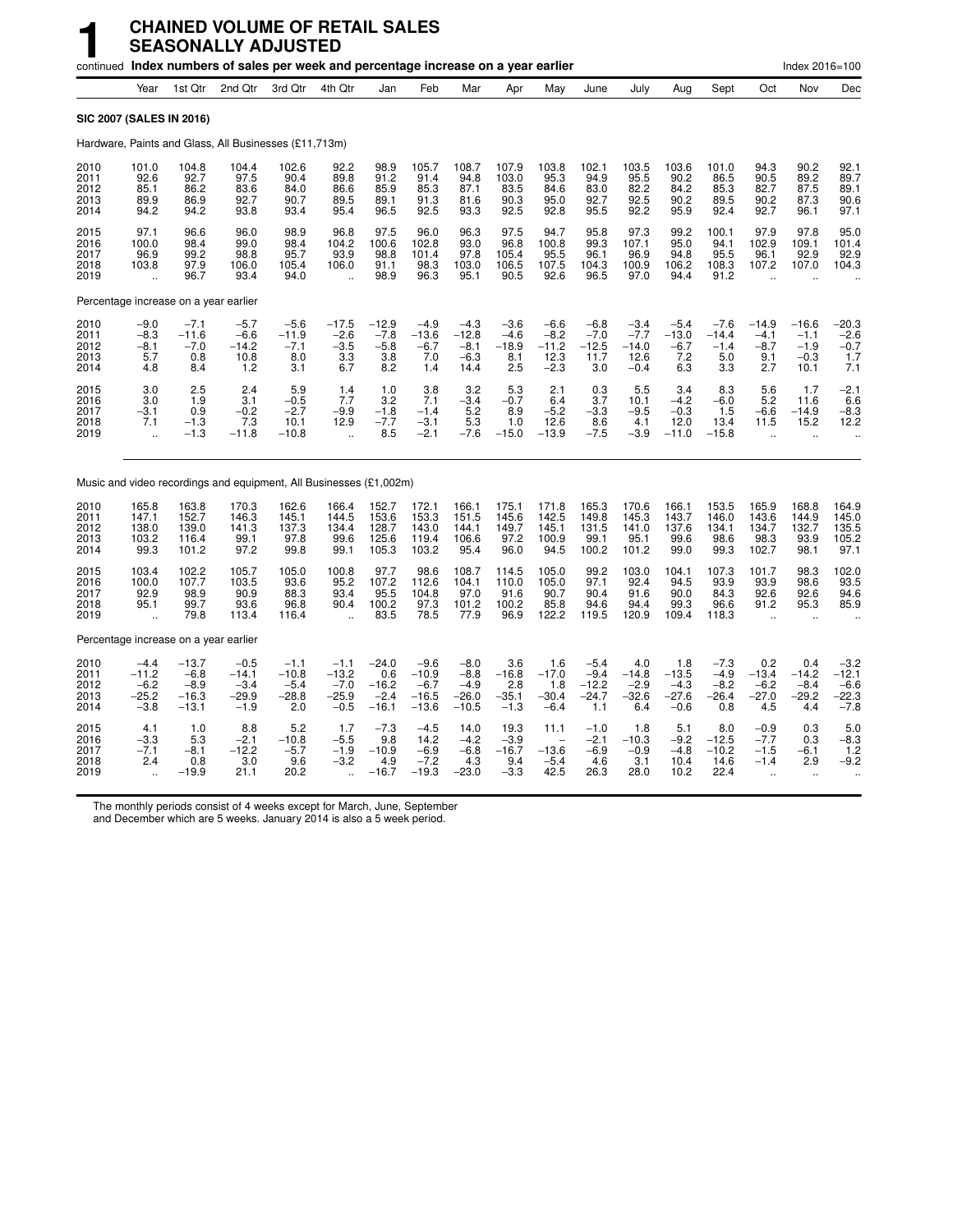|                                      |                                                         |                                           | continued Index numbers of sales per week and percentage increase on a year earlier |                                               |                                                         |                                           |                                          |                                           |                                              |                                           |                                            |                                               |                                            |                                             |                                              | Index 2016=100                               |                                             |
|--------------------------------------|---------------------------------------------------------|-------------------------------------------|-------------------------------------------------------------------------------------|-----------------------------------------------|---------------------------------------------------------|-------------------------------------------|------------------------------------------|-------------------------------------------|----------------------------------------------|-------------------------------------------|--------------------------------------------|-----------------------------------------------|--------------------------------------------|---------------------------------------------|----------------------------------------------|----------------------------------------------|---------------------------------------------|
|                                      | Year                                                    | 1st Qtr                                   | 2nd Qtr                                                                             | 3rd Qtr                                       | 4th Qtr                                                 | Jan                                       | Feb                                      | Mar                                       | Apr                                          | May                                       | June                                       | July                                          | Aug                                        | Sept                                        | Oct                                          | Nov                                          | Dec                                         |
|                                      |                                                         | SIC 2007 (SALES IN 2016)                  |                                                                                     |                                               |                                                         |                                           |                                          |                                           |                                              |                                           |                                            |                                               |                                            |                                             |                                              |                                              |                                             |
|                                      |                                                         |                                           | Other Specialised Non-Food Stores, All Businesses (£50,617m)                        |                                               |                                                         |                                           |                                          |                                           |                                              |                                           |                                            |                                               |                                            |                                             |                                              |                                              |                                             |
| 2010<br>2011<br>2012<br>2013<br>2014 | 84.5<br>83.4<br>83.9<br>86.6<br>92.7                    | 81.4<br>85.3<br>83.8<br>83.9<br>90.9      | 82.9<br>83.1<br>82.3<br>85.5<br>91.9                                                | 87.1<br>82.2<br>84.6<br>88.2<br>92.7          | 86.7<br>83.1<br>84.9<br>88.9<br>95.5                    | 77.2<br>85.8<br>84.5<br>81.6<br>89.4      | 84.0<br>86.3<br>82.4<br>86.6<br>90.2     | 82.7<br>84.1<br>84.5<br>83.6<br>93.0      | 82.6<br>83.6<br>81.2<br>85.0<br>89.6         | 82.7<br>83.3<br>81.1<br>84.7<br>91.6      | 83.2<br>82.5<br>84.1<br>86.6<br>94.1       | 87.9<br>82.3<br>84.3<br>86.8<br>92.6          | 88.3<br>81.8<br>85.7<br>85.9<br>92.6       | 85.5<br>82.4<br>84.0<br>91.1<br>92.8        | 87.1<br>84.6<br>84.4<br>88.0<br>93.6         | 87.7<br>82.5<br>85.0<br>88.9<br>95.3         | 85.7<br>82.4<br>85.1<br>89.5<br>97.0        |
| 2015<br>2016<br>2017<br>2018<br>2019 | 93.3<br>100.0<br>101.5<br>104.8<br>$\ddotsc$            | 93.4<br>96.3<br>98.5<br>102.6<br>109.4    | 93.9<br>100.7<br>101.6<br>102.9<br>110.9                                            | 93.2<br>101.2<br>102.3<br>107.0<br>111.2      | 92.7<br>101.9<br>103.7<br>106.7<br>$\ddot{\phantom{a}}$ | 91.2<br>95.3<br>99.4<br>104.6<br>107.6    | 94.4<br>95.6<br>100.7<br>102.3<br>109.7  | 94.2<br>97.8<br>95.9<br>101.1<br>110.8    | 93.9<br>101.8<br>102.1<br>103.3<br>108.8     | 94.5<br>99.9<br>100.5<br>104.3<br>110.4   | 93.5<br>100.3<br>102.2<br>101.6<br>113.0   | 92.2<br>101.7<br>101.4<br>104.7<br>111.4      | 93.2<br>100.3<br>106.9<br>108.9<br>111.4   | 94.1<br>101.5<br>99.2<br>107.2<br>110.8     | 93.5<br>103.5<br>102.8<br>106.1              | 92.8<br>101.1<br>104.4<br>109.8              | 92.0<br>101.1<br>103.7<br>104.7             |
|                                      |                                                         | Percentage increase on a year earlier     |                                                                                     |                                               |                                                         |                                           |                                          |                                           |                                              |                                           |                                            |                                               |                                            |                                             |                                              |                                              |                                             |
| 2010<br>2011<br>2012<br>2013<br>2014 | $0.3 - 1.3$<br>0.6<br>3.2<br>7.0                        | $-2.2$<br>4.7<br>$-1.7$<br>0.1<br>8.4     | $-1.5$<br>0.3<br>$-1.0$<br>4.0<br>7.5                                               | 2.9<br>$-5.6$<br>3.0<br>4.2<br>5.1            | 1.8<br>$-4.2$<br>2.1<br>4.7<br>7.4                      | $-9.6$<br>11.2<br>$-1.5$<br>$-3.5$<br>9.7 | 2.5<br>2.7<br>$-4.5$<br>5.1<br>4.2       | 0.2<br>1.6<br>0.5<br>$-1.0$<br>11.2       | $-2.5$<br>1.3<br>$-2.9$<br>4.8<br>5.4        | $-0.2$<br>0.6<br>$-2.6$<br>4.4<br>8.2     | $-1.6$<br>$-0.8$<br>2.0<br>3.0<br>8.5      | 2.9<br>$-6.3$<br>2.5<br>2.9<br>6.8            | 4.7<br>$-7.4$<br>4.8<br>0.1<br>7.8         | 1.5<br>$-3.6$<br>1.9<br>8.5<br>1.9          | 3.4<br>$-2.9$<br>$-0.3$<br>4.3<br>6.4        | 2.4<br>$-5.9$<br>3.0<br>4.6<br>7.2           | 0.1<br>$-3.8$<br>3.3<br>$\frac{5.2}{8.3}$   |
| 2015<br>2016<br>2017<br>2018<br>2019 | 0.6<br>7.2<br>1.5<br>3.2<br>$\ddotsc$                   | 2.7<br>3.2<br>2.3<br>4.1<br>6.7           | 2.2<br>7.2<br>1.0<br>1.3<br>7.7                                                     | 0.6<br>8.5<br>1.1<br>4.6<br>4.0               | $-2.9$<br>9.9<br>1.8<br>2.9<br>$\ddot{\phantom{1}}$     | 2.0<br>4.4<br>4.4<br>5.2<br>2.8           | 4.6<br>1.3<br>5.4<br>1.6<br>7.2          | 1.3<br>3.7<br>$-1.9$<br>5.4<br>9.6        | 4.8<br>8.5<br>0.2<br>1.2<br>5.3              | 3.2<br>5.7<br>0.6<br>3.8<br>5.8           | $-0.6$<br>7.3<br>1.9<br>$-0.6$<br>11.2     | $-0.5$<br>10.3<br>$-0.2$<br>3.3<br>6.4        | 0.6<br>7.6<br>6.6<br>1.9<br>2.3            | 1.4<br>7.8<br>$-2.2$<br>8.0<br>3.4          | $-0.1$<br>10.7<br>$-0.7$<br>3.2<br>$\ddotsc$ | $-2.7$<br>9.0<br>3.2<br>5.1<br>$\ddotsc$     | $-5.2$<br>9.9<br>2.6<br>1.0<br>$\ddotsc$    |
|                                      |                                                         |                                           | Dispensing Chemists, All Businesses (£1,153m)                                       |                                               |                                                         |                                           |                                          |                                           |                                              |                                           |                                            |                                               |                                            |                                             |                                              |                                              |                                             |
| 2010<br>2011<br>2012<br>2013<br>2014 | 98.3<br>99.7<br>94.1<br>99.0<br>100.9                   | 97.9<br>107.3<br>99.4<br>95.0<br>99.2     | 96.3<br>102.8<br>97.1<br>96.1<br>106.4                                              | 97.4<br>93.3<br>87.3<br>101.2<br>100.9        | 101.6<br>95.5<br>92.6<br>103.8<br>97.3                  | 98.4<br>107.8<br>97.7<br>95.8<br>98.3     | 98.9<br>105.9<br>100.3<br>95.3<br>96.8   | 96.6<br>108.0<br>100.0<br>94.2<br>102.1   | 98.5<br>103.3<br>91.4<br>96.0<br>102.5       | 97.3<br>103.7<br>103.4<br>94.4<br>108.4   | 93.7<br>101.6<br>96.7<br>97.6<br>107.9     | 100.6<br>94.0<br>90.3<br>104.5<br>104.2       | 98.5<br>91.7<br>96.9<br>100.2<br>98.5      | 93.9<br>94.0<br>77.1<br>99.3<br>100.3       | 98.0<br>99.5<br>94.0<br>100.6<br>93.8        | 101.2<br>95.4<br>91.0<br>103.3<br>97.5       | 104.9<br>92.4<br>92.9<br>106.9<br>100.0     |
| 2015<br>2016<br>2017<br>2018<br>2019 | 92.4<br>100.0<br>113.4<br>113.6<br>$\ddot{\phantom{a}}$ | 95.3<br>97.8<br>102.7<br>114.8<br>117.1   | 91.3<br>95.6<br>113.7<br>111.7<br>110.0                                             | 91.2<br>102.9<br>116.7<br>118.5<br>101.9      | 91.8<br>103.6<br>120.5<br>109.4<br>$\ddot{\phantom{a}}$ | 94.8<br>96.0<br>103.5<br>116.8<br>116.8   | 95.6<br>99.2<br>101.9<br>114.7<br>117.4  | 95.5<br>98.0<br>102.8<br>113.2<br>117.1   | 93.8<br>98.4<br>125.3<br>115.0<br>117.1      | 90.6<br>98.0<br>99.0<br>113.4<br>116.0    | 89.9<br>91.6<br>116.2<br>107.6<br>99.5     | 91.9<br>97.9<br>110.7<br>123.4<br>107.4       | 89.4<br>102.0<br>118.5<br>119.9<br>100.7   | 92.2<br>107.7<br>120.0<br>113.4<br>98.5     | 94.6<br>104.2<br>121.3<br>105.1              | 91.6<br>103.0<br>122.6<br>112.8              | 89.7<br>103.7<br>118.1<br>110.2             |
|                                      |                                                         | Percentage increase on a year earlier     |                                                                                     |                                               |                                                         |                                           |                                          |                                           |                                              |                                           |                                            |                                               |                                            |                                             |                                              |                                              |                                             |
| 2010<br>2011<br>2012<br>2013<br>2014 | $-7.2$<br>1.4<br>$-5.6$<br>5.2<br>1.9                   | $-6.7$<br>9.6<br>$-7.3$<br>$-4.4$<br>4.4  | $-8.5$<br>6.7<br>$-5.5$<br>$-1.0$<br>10.6                                           | $-11.5$<br>$-4.2$<br>$-6.5$<br>15.9<br>$-0.2$ | $-1.8$<br>$-6.0$<br>$-3.0$<br>12.1<br>$-6.3$            | $-9.3$<br>9.5<br>$-9.3$<br>$-2.0$<br>2.7  | $-4.5$<br>7.1<br>$-5.3$<br>$-5.0$<br>1.5 | $-6.1$<br>11.8<br>$-7.4$<br>$-5.8$<br>8.4 | $-8.5$<br>4.8<br>$-11.5$<br>5.0<br>6.8       | $-5.1$<br>6.6<br>$-0.2$<br>$-8.7$<br>14.8 | $-11.2$<br>8.4<br>$-4.8$<br>1.0<br>10.5    | $-12.7$<br>$-6.6$<br>$-3.9$<br>15.7<br>$-0.3$ | $-8.0$<br>$-6.9$<br>5.7<br>3.4<br>$-1.6$   | $-13.2$<br>0.2<br>$-18.0$<br>28.8<br>1.0    | $-6.7$<br>1.6<br>$-5.6$<br>7.0<br>$-6.7$     | $-5.7$<br>$-5.8$<br>$-4.6$<br>13.5<br>$-5.6$ | 5.9<br>-11.9<br>0.6<br>15.1<br>$-6.4$       |
| 2015<br>2016<br>2017<br>2018<br>2019 | $-8.4$<br>8.2<br>13.4<br>0.2<br>$\ddot{\phantom{a}}$    | $-3.9$<br>2.6<br>5.0<br>11.7<br>2.0       | $-14.2$<br>4.8<br>18.9<br>$-1.8$<br>$-1.5$                                          | $-9.6$<br>12.9<br>13.4<br>1.5<br>$-14.0$      | $-5.7$<br>12.9<br>16.3<br>$-9.2$                        | $-3.6$<br>1.3<br>7.7<br>12.9              | $-1.2$<br>3.8<br>2.6<br>12.6<br>2.4      | $-6.4$<br>2.7<br>4.9<br>10.1<br>3.5       | $-8.5$<br>4.9<br>27.3<br>$-8.2$<br>1.8       | $-16.4$<br>8.2<br>1.1<br>14.5<br>2.2      | $-16.7$<br>1.9<br>26.9<br>$-7.3$<br>$-7.6$ | $-11.8$<br>6.5<br>13.1<br>11.4<br>$-12.9$     | $-9.3$<br>14.1<br>16.2<br>$1.2$<br>$-16.0$ | $-8.1$<br>16.9<br>11.4<br>$-5.6$<br>$-13.1$ | 0.9<br>10.1<br>16.5<br>$-13.4$               | $-6.0$<br>12.5<br>19.0<br>-8.0               | $-10.3$<br>15.6<br>13.9<br>-6.7             |
|                                      |                                                         |                                           | Medical Goods, All Businesses (£608m)                                               |                                               |                                                         |                                           |                                          |                                           |                                              |                                           |                                            |                                               |                                            |                                             |                                              |                                              |                                             |
| 2010<br>2011<br>2012<br>2013<br>2014 | 64.1<br>70.5<br>76.5<br>77.7<br>88.3                    | 60.2<br>69.5<br>76.9<br>76.5<br>85.6      | 69.0<br>68.6<br>75.2<br>70.6<br>90.8                                                | 65.5<br>71.0<br>74.9<br>80.8<br>88.1          | 61.8<br>73.0<br>78.8<br>82.8<br>89.0                    | 54.6<br>65.9<br>79.5<br>77.2<br>82.4      | 63.2<br>69.8<br>74.1<br>75.6<br>90.0     | 62.3<br>72.0<br>77.1<br>76.6<br>85.3      | 66.9<br>63.0<br>79.4<br>65.1<br>93.1         | 69.3<br>71.2<br>72.5<br>74.2<br>88.9      | 70.3<br>71.1<br>74.1<br>72.1<br>90.6       | 71.7<br>68.7<br>75.7<br>78.9<br>93.6          | 63.5<br>71.9<br>76.2<br>78.2<br>85.9       | 62.2<br>72.2<br>73.2<br>84.3<br>85.3        | 59.6<br>69.8<br>78.9<br>83.8<br>89.7         | 67.0<br>70.2<br>78.2<br>78.9<br>89.5         | 59.6<br>77.7<br>79.2<br>85.2<br>88.0        |
| 2015<br>2016<br>2017<br>2018<br>2019 | 99.9<br>100.0<br>104.6<br>125.1<br>$\ddotsc$            | 92.6<br>99.2<br>112.4<br>113.1<br>135.1   | 96.6<br>101.3<br>96.8<br>122.2<br>150.6                                             | 101.5<br>100.7<br>103.8<br>121.3<br>150.8     | 108.7<br>98.8<br>105.3<br>143.8<br>u,                   | 90.8<br>98.5<br>109.9<br>110.1<br>135.3   | 92.0<br>100.2<br>105.8<br>114.3<br>134.7 | 94.7<br>99.0<br>119.7<br>114.5<br>135.2   | 91.3<br>101.0<br>85.5<br>114.9<br>149.3      | 97.3<br>99.1<br>114.1<br>112.8<br>153.5   | 100.3<br>103.4<br>92.0<br>135.5<br>149.5   | 98.4<br>100.0<br>101.2<br>121.4<br>155.2      | 90.7<br>103.8<br>104.3<br>123.5<br>153.7   | 112.7<br>98.6<br>105.6<br>119.4<br>144.9    | 100.2<br>94.9<br>106.0<br>141.3              | 125.5<br>97.8<br>107.9<br>150.5              | 102.1<br>102.7<br>102.6<br>140.4            |
|                                      |                                                         | Percentage increase on a year earlier     |                                                                                     |                                               |                                                         |                                           |                                          |                                           |                                              |                                           |                                            |                                               |                                            |                                             |                                              |                                              |                                             |
| 2010<br>2011<br>2012<br>2013<br>2014 | $-14.2$<br>10.0<br>8.4<br>1.6<br>13.7                   | $-12.1$<br>15.4<br>10.7<br>$-0.6$<br>12.0 | $-9.4$<br>$-0.5$<br>9.6<br>$-6.2$<br>28.7                                           | $-15.7$<br>8.4<br>5.5<br>7.8<br>9.0           | $-19.4$<br>18.0<br>8.0<br>5.1<br>7.4                    | $-22.2$<br>20.7<br>20.6<br>$-2.8$<br>6.7  | $-7.3$<br>10.6<br>6.1<br>2.0<br>19.1     | $-7.5$<br>15.7<br>7.1<br>$-0.8$<br>11.4   | $-16.1$<br>$-5.9$<br>26.2<br>$-18.0$<br>42.9 | $-3.0$<br>2.7<br>1.7<br>2.4<br>19.8       | $-8.4$<br>1.0<br>$4.2 - 2.7$<br>25.7       | $-5.9$<br>$-4.3$<br>10.3<br>4.1<br>18.7       | $-15.3$<br>13.2<br>6.0<br>2.6<br>9.8       | $-23.2$<br>16.1<br>1.4<br>15.2<br>$1.2$     | $-25.1$<br>17.2<br>13.0<br>6.2<br>7.1        | $-16.5$<br>4.8<br>11.5<br>0.9<br>13.4        | $-17.1$<br>30.4<br>$\frac{2.0}{7.5}$<br>3.2 |
| 2015<br>2016<br>2017<br>2018<br>2019 | 13.1<br>0.1<br>4.6<br>19.6<br>$\mathbf{u}$              | 8.2<br>7.1<br>13.3<br>0.6<br>19.4         | 6.3<br>4.9<br>$-4.5$<br>26.2<br>23.3                                                | 15.3<br>$-0.8$<br>3.2<br>16.8<br>24.3         | 22.2<br>$-9.1$<br>6.6<br>36.6                           | 10.2<br>8.5<br>11.5<br>0.2<br>22.8        | 2.2<br>8.9<br>5.6<br>8.0<br>17.8         | 11.0<br>4.5<br>21.0<br>$-4.3$<br>18.1     | $-1.9$<br>10.6<br>$-15.4$<br>34.4<br>29.9    | 9.4<br>1.9<br>15.1<br>$-1.2$<br>36.1      | 10.6<br>3.1<br>$-11.0$<br>47.3<br>10.3     | 5.1<br>1.7<br>$1.2$<br>20.0<br>27.9           | 5.6<br>14.4<br>0.4<br>18.5<br>24.4         | 32.1<br>$-12.5$<br>7.1<br>13.0<br>21.4      | 11.7<br>$-5.3$<br>11.7<br>33.3<br>$\ldots$   | 40.3<br>$-22.1$<br>10.3<br>39.4<br>$\sim$    | 16.1<br>0.6<br>$-0.1$<br>36.9               |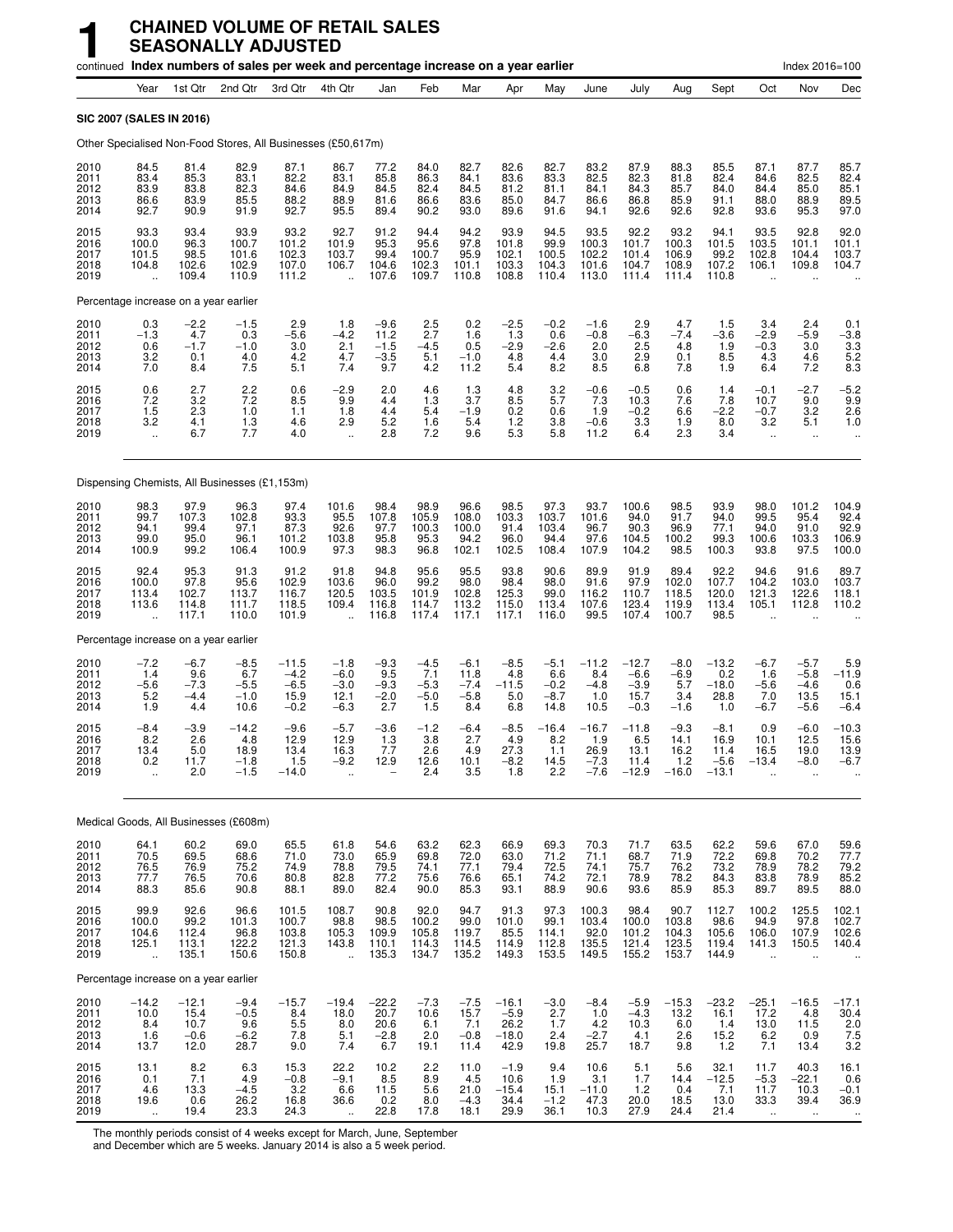|                                      |                                                    |                                                         | continued Index numbers of sales per week and percentage increase on a year earlier |                                              |                                                |                                                 |                                                    |                                              |                                               |                                              |                                               |                                                |                                               |                                              |                                                              | Index 2016=100                                           |                                                              |
|--------------------------------------|----------------------------------------------------|---------------------------------------------------------|-------------------------------------------------------------------------------------|----------------------------------------------|------------------------------------------------|-------------------------------------------------|----------------------------------------------------|----------------------------------------------|-----------------------------------------------|----------------------------------------------|-----------------------------------------------|------------------------------------------------|-----------------------------------------------|----------------------------------------------|--------------------------------------------------------------|----------------------------------------------------------|--------------------------------------------------------------|
|                                      | Year                                               | 1st Qtr                                                 | 2nd Qtr                                                                             | 3rd Qtr                                      | 4th Qtr                                        | Jan                                             | Feb                                                | Mar                                          | Apr                                           | May                                          | June                                          | July                                           | Aug                                           | Sept                                         | Oct                                                          | Nov                                                      | Dec                                                          |
| <b>SIC 2007 (SALES IN 2016)</b>      |                                                    |                                                         |                                                                                     |                                              |                                                |                                                 |                                                    |                                              |                                               |                                              |                                               |                                                |                                               |                                              |                                                              |                                                          |                                                              |
|                                      |                                                    |                                                         | Cosmetic and Toilet Articles, All Businesses (£3,842m)                              |                                              |                                                |                                                 |                                                    |                                              |                                               |                                              |                                               |                                                |                                               |                                              |                                                              |                                                          |                                                              |
| 2010<br>2011<br>2012<br>2013<br>2014 | 72.1<br>73.1<br>75.2<br>85.4<br>87.1               | 71.3<br>74.9<br>71.8<br>80.9<br>85.5                    | 70.2<br>73.1<br>75.1<br>88.6<br>83.9                                                | 72.3<br>73.0<br>76.0<br>85.2<br>87.9         | 74.6<br>71.5<br>77.9<br>87.0<br>91.5           | 67.9<br>77.1<br>70.8<br>78.3<br>85.8            | 74.7<br>73.3<br>71.7<br>81.4<br>85.8               | 71.2<br>74.5<br>72.8<br>82.8<br>84.9         | 70.1<br>75.4<br>72.2<br>86.1<br>83.8          | 70.4<br>72.6<br>75.1<br>87.9<br>82.4         | 70.1<br>71.7<br>77.5<br>91.1<br>85.1          | 71.6<br>73.6<br>75.8<br>83.3<br>84.4           | 73.3<br>71.4<br>76.3<br>85.1<br>88.3          | 72.0<br>73.8<br>75.8<br>86.7<br>90.3         | 74.5<br>69.4<br>76.2<br>87.7<br>91.1                         | 74.1<br>74.4<br>74.8<br>87.7<br>92.2                     | 75.1<br>70.9<br>81.6<br>85.8<br>91.2                         |
| 2015<br>2016<br>2017<br>2018<br>2019 | 89.5<br>100.0<br>108.5<br>126.1                    | 88.0<br>95.8<br>107.5<br>116.6<br>141.1                 | 88.7<br>98.0<br>106.4<br>123.4<br>142.0                                             | 89.6<br>104.0<br>107.9<br>130.8<br>136.9     | 91.6<br>102.1<br>112.3<br>133.6                | 89.4<br>96.4<br>104.0<br>113.1<br>140.4         | 87.0<br>95.9<br>106.9<br>116.5<br>145.1            | 87.6<br>95.3<br>110.8<br>119.4<br>138.4      | 88.1<br>98.1<br>110.5<br>119.5<br>137.5       | 90.6<br>98.5<br>104.2<br>124.7<br>141.9      | 87.8<br>97.4<br>105.0<br>125.6<br>145.8       | 88.9<br>104.8<br>105.5<br>128.5<br>142.0       | 90.1<br>107.1<br>105.7<br>131.5<br>142.4      | 89.7<br>100.9<br>111.6<br>132.2<br>128.4     | 89.4<br>103.4<br>109.7<br>137.4                              | 90.1<br>101.9<br>113.6<br>136.5                          | 94.6<br>101.3<br>113.4<br>128.3                              |
|                                      |                                                    | Percentage increase on a year earlier                   |                                                                                     |                                              |                                                |                                                 |                                                    |                                              |                                               |                                              |                                               |                                                |                                               |                                              |                                                              |                                                          |                                                              |
| 2010<br>2011<br>2012<br>2013<br>2014 | $10.7$<br>1.5<br>2.8<br>13.6<br>2.0                | 7.7<br>5.1<br>$-4.1$<br>12.7<br>5.6                     | 7.9<br>4.1<br>2.8<br>17.9<br>$-5.4$                                                 | $\frac{11.2}{1.0}$<br>4.0<br>12.1<br>3.2     | 16.1<br>$-4.1$<br>8.9<br>11.7<br>5.2           | $3.3$<br>13.5<br>$-8.2$<br>10.6<br>9.6          | $8.5 - 1.9$<br>$-2.1$<br>13.4<br>5.4               | 10.6<br>4.6<br>$-2.3$<br>13.7<br>2.6         | $\frac{8.2}{7.5}$<br>$-4.2$<br>19.2<br>$-2.8$ | 10.2<br>3.1<br>3.5<br>17.1<br>$-6.3$         | 6.0<br>2.2<br>8.1<br>17.6<br>$-6.6$           | 11.4<br>2.8<br>2.9<br>10.0<br>1.2              | 12.8<br>$-2.6$<br>6.9<br>11.5<br>3.8          | 9.7<br>2.6<br>2.7<br>14.3<br>4.2             | 13.0<br>$-6.8$<br>9.8<br>15.1<br>3.8                         | 21.3<br>0.4<br>0.6<br>17.2<br>5.1                        | 14.7<br>$-5.6$<br>15.1<br>5.1<br>6.4                         |
| 2015<br>2016<br>2017<br>2018<br>2019 | 2.7<br>11.8<br>8.5<br>16.2<br>$\ddot{\phantom{a}}$ | 2.9<br>9.0<br>12.2<br>8.5<br>21.0                       | $\frac{5.8}{10.4}$<br>8.6<br>16.0<br>15.1                                           | $1.9$<br>16.1<br>3.7<br>$^{21.3}_{4.7}$      | 0.1<br>11.5<br>10.0<br>19.0<br>$\ddotsc$       | $\frac{4.3}{7.8}$<br>7.8<br>8.8<br>24.2         | 1.4<br>10.3<br>11.4<br>9.1<br>24.5                 | $\frac{3.2}{8.9}$<br>16.2<br>7.8<br>15.9     | $5.2$<br>11.4<br>12.6<br>$8.2$<br>15.0        | 10.0<br>8.7<br>5.8<br>19.7<br>13.8           | 3.1<br>11.0<br>7.8<br>19.7<br>16.1            | $\frac{5.3}{17.9}$<br>0.7<br>21.8<br>10.5      | 2.0<br>18.9<br>$-1.4$<br>24.4<br>8.3          | $-0.7$<br>12.5<br>10.5<br>18.5<br>$-2.9$     | $-1.8$<br>15.6<br>6.2<br>25.2<br>$\ddot{\phantom{a}}$        | $-2.3$<br>13.2<br>11.4<br>20.2<br>÷.                     | $\frac{3.7}{7.2}$<br>11.9<br>13.1                            |
|                                      |                                                    |                                                         | Computers and Telecommunications Equipment, All Businesses (£5,675m)                |                                              |                                                |                                                 |                                                    |                                              |                                               |                                              |                                               |                                                |                                               |                                              |                                                              |                                                          |                                                              |
| 2010<br>2011<br>2012<br>2013<br>2014 | 48.8<br>51.6<br>51.4<br>58.2<br>70.2               | 43.8<br>55.7<br>49.6<br>55.8<br>64.8                    | 48.2<br>51.8<br>50.4<br>57.6<br>68.5                                                | 52.7<br>48.3<br>53.4<br>58.5<br>71.8         | 50.5<br>50.5<br>52.1<br>60.8<br>76.1           | 37.3<br>53.6<br>51.3<br>54.8<br>63.0            | 45.8<br>59.4<br>49.0<br>57.1<br>65.1               | 47.3<br>54.4<br>48.6<br>55.6<br>66.4         | 45.1<br>46.1<br>51.4<br>57.9<br>65.4          | 48.3<br>53.7<br>48.9<br>58.4<br>68.9         | 50.5<br>54.9<br>50.9<br>56.8<br>70.7          | 51.8<br>48.2<br>55.1<br>58.1<br>68.7           | 56.9<br>49.5<br>51.6<br>57.9<br>70.7          | 50.2<br>47.6<br>53.3<br>59.2<br>75.2         | 47.2<br>49.9<br>51.9<br>58.9<br>76.1                         | 50.7<br>52.2<br>51.5<br>61.4<br>74.1                     | 53.0<br>49.7<br>52.6<br>61.8<br>77.7                         |
| 2015<br>2016<br>2017<br>2018<br>2019 | 84.0<br>100.0<br>90.4<br>89.7                      | 74.0<br>96.2<br>87.0<br>92.4<br>91.5                    | 79.8<br>103.7<br>90.4<br>86.9<br>102.1                                              | 91.9<br>99.8<br>91.7<br>87.9<br>101.3        | 90.3<br>100.3<br>92.6<br>91.5                  | 76.2<br>90.7<br>84.4<br>94.7<br>93.4            | 76.2<br>96.3<br>86.8<br>92.8<br>96.7               | 70.5<br>100.5<br>89.4<br>90.2<br>85.9        | 78.0<br>103.0<br>91.1<br>84.6<br>109.9        | 80.2<br>103.8<br>88.0<br>86.9<br>101.4       | 81.0<br>104.1<br>91.7<br>88.8<br>96.3         | 89.2<br>97.6<br>95.0<br>80.8<br>102.2          | 90.1<br>98.4<br>94.3<br>95.9<br>98.9          | 95.4<br>102.7<br>86.9<br>87.2<br>102.5       | 90.1<br>112.1<br>88.9<br>95.8<br>$\ddot{\phantom{a}}$        | 91.7<br>95.3<br>96.2<br>88.0<br>$\ddot{\phantom{a}}$     | 89.4<br>94.9<br>92.6<br>90.8                                 |
|                                      |                                                    | Percentage increase on a year earlier                   |                                                                                     |                                              |                                                |                                                 |                                                    |                                              |                                               |                                              |                                               |                                                |                                               |                                              |                                                              |                                                          |                                                              |
| 2010<br>2011<br>2012<br>2013<br>2014 | $-1.9$<br>5.7<br>$-0.5$<br>13.3<br>20.7            | $-10.7$<br>27.2<br>$-10.9$<br>12.5<br>16.2              | $1.2$<br>7.6<br>$-2.7$<br>14.3<br>18.8                                              | 3.3<br>$-8.3$<br>10.4<br>9.6<br>22.8         | $-1.7$<br>3.0<br>16.7<br>25.2                  | $-27.3$<br>43.7<br>$-4.2$<br>6.8<br>14.9        | $-2.9$<br>29.5<br>$-17.4$<br>16.3<br>14.1          | $-2.7$<br>14.9<br>$-10.5$<br>14.3<br>19.5    | $-8.3$<br>2.3<br>11.4<br>12.7<br>12.9         | 5.5<br>11.1<br>$-9.0$<br>19.5<br>17.9        | 5.7<br>8.8<br>$-7.3$<br>11.6<br>24.4          | $-6.2$<br>$-7.0$<br>14.4<br>5.4<br>18.3        | 16.1<br>$-13.0$<br>4.3<br>12.2<br>22.0        | 1.7<br>$-5.2$<br>12.1<br>11.1<br>26.8        | $-4.6$<br>5.6<br>4.0<br>13.4<br>29.3                         | $-7.5$<br>3.0<br>$-1.4$<br>19.2<br>20.7                  | 5.6<br>$-6.2$<br>5.9<br>17.4<br>25.8                         |
| 2015<br>2016<br>2017<br>2018<br>2019 | 19.7<br>19.0<br>$-9.6$<br>-0.8                     | 14.2<br>30.0<br>$-9.5$<br>6.1<br>$-0.9$                 | 16.6<br>29.9<br>$-12.8$<br>-3.8<br>17.4                                             | 27.9<br>8.6<br>$-8.1$<br>$-4.1$<br>15.3      | 18.7<br>11.0<br>$-7.7$<br>-1.2                 | 21.0<br>19.0<br>$-7.0$<br>12.2<br>$-1.4$        | 17.0<br>26.4<br>$-9.9$<br>6.9<br>4.2               | 6.1<br>42.5<br>$-11.1$<br>0.9<br>$-4.8$      | 19.2<br>32.1<br>$-11.5$<br>$-7.1$<br>29.9     | 16.5<br>29.4<br>$-15.2$<br>-1.3<br>16.7      | 14.6<br>28.5<br>$-12.0$<br>-3.1<br>8.5        | 29.8<br>9.4<br>$-2.6$<br>$-15.0$<br>26.6       | 27.4<br>9.2<br>$-4.2$<br>1.8<br>3.1           | 27.0<br>7.6<br>$-15.4$<br>0.4<br>17.5        | 18.4<br>24.4<br>$-20.7$<br>7.8<br>ä.                         | 23.9<br>3.9<br>0.9<br>–8.5<br>ä.                         | 15.0<br>6.1<br>$-2.4$<br>-1.9                                |
|                                      |                                                    |                                                         | Floor Coverings, All Businesses (£1,520m)                                           |                                              |                                                |                                                 |                                                    |                                              |                                               |                                              |                                               |                                                |                                               |                                              |                                                              |                                                          |                                                              |
| 2010<br>2011<br>2012<br>2013<br>2014 | 152.3<br>113.3<br>139.0<br>156.7<br>149.2          | 167.8<br>125.1<br>141.1<br>154.8<br>153.5               | 157.4<br>109.7<br>141.8<br>159.7<br>147.5                                           | 144.6<br>108.8<br>135.3<br>154.1<br>146.2    | 139.5<br>109.9<br>137.8<br>158.0<br>149.2      | 166.6<br>142.0<br>144.1<br>143.4<br>150.6       | 173.4<br>120.4<br>136.9<br>156.3<br>162.9          | 164.2<br>115.2<br>142.0<br>162.8<br>148.7    | 159.0<br>112.1<br>143.7<br>161.2<br>146.3     | 159.9<br>105.6<br>147.7<br>156.5<br>142.9    | 154.2<br>110.9<br>135.5<br>161.1<br>152.1     | 144.8<br>110.3<br>136.5<br>161.9<br>142.5      | 146.8<br>103.6<br>135.8<br>156.3<br>147.0     | 142.6<br>111.7<br>133.9<br>146.0<br>148.7    | 136.9<br>110.1<br>136.5<br>159.0<br>146.1                    | 149.4<br>100.1<br>136.7<br>158.3<br>152.1                | 133.7<br>117.4<br>139.7<br>157.0<br>149.5                    |
| 2015<br>2016<br>2017<br>2018<br>2019 | 109.9<br>100.0<br>113.6<br>113.8<br>÷.             | 115.9<br>107.4<br>112.8<br>116.2<br>92.0                | 114.2<br>94.5<br>111.3<br>121.1<br>95.9                                             | 106.1<br>96.3<br>111.1<br>117.4<br>89.7      | 103.6<br>101.8<br>119.4<br>100.4<br>à.         | 124.8<br>110.6<br>103.3<br>119.9<br>96.1        | 111.7<br>111.0<br>116.5<br>113.4<br>87.6           | 112.2<br>101.9<br>117.4<br>115.4<br>92.1     | 113.0<br>105.7<br>105.8<br>113.1<br>99.3      | 117.3<br>92.7<br>118.6<br>121.7<br>93.5      | 112.6<br>87.1<br>109.7<br>127.0<br>95.1       | 103.3<br>100.4<br>117.8<br>115.9<br>95.1       | 108.0<br>94.8<br>120.2<br>117.3<br>87.0       | 106.8<br>94.1<br>98.6<br>118.6<br>87.5       | 104.1<br>99.5<br>129.8<br>103.3<br>à.                        | 99.4<br>105.1<br>111.7<br>99.0<br>$\ddot{\phantom{a}}$   | 106.5<br>101.0<br>117.2<br>99.3<br>÷.                        |
|                                      |                                                    | Percentage increase on a year earlier                   |                                                                                     |                                              |                                                |                                                 |                                                    |                                              |                                               |                                              |                                               |                                                |                                               |                                              |                                                              |                                                          |                                                              |
| 2010<br>2011<br>2012<br>2013<br>2014 | $-20.2$<br>$-25.6$<br>22.6<br>12.7<br>$-4.8$       | $-3.3$<br>$-25.5$<br>12.8<br>$9.\overline{8}$<br>$-0.9$ | $-18.7$<br>$-30.3$<br>29.3<br>12.6<br>$-7.7$                                        | $-28.7$<br>$-24.8$<br>24.4<br>13.9<br>$-5.1$ | $-28.1$<br>$-21.3$<br>$25.4$<br>14.7<br>$-5.6$ | 2.7<br>$-14.8$<br>1.4<br>$-0.5$<br>5.1          | 7.4<br>$-30.5$<br>13.7<br>14.2<br>4.2              | $-14.6$<br>$-29.9$<br>23.3<br>14.7<br>$-8.7$ | $-20.1$<br>$-29.5$<br>28.2<br>12.1<br>$-9.2$  | $-20.7$<br>$-34.0$<br>39.9<br>6.0<br>$-8.7$  | $-15.6$<br>$-28.0$<br>22.2<br>18.9<br>$-5.6$  | $-29.4$<br>$-23.8$<br>23.8<br>18.6<br>$-12.0$  | $-28.5$<br>$-29.5$<br>31.1<br>15.1<br>$-5.9$  | $-28.4$<br>$-21.7$<br>19.9<br>9.0<br>1.8     | $-34.6$<br>$-19.6$<br>23.9<br>16.5<br>$-8.1$                 | $-17.8$<br>$-33.0$<br>36.6<br>15.8<br>$-3.9$             | $-30.1$<br>$-12.2$<br>19.0<br>12.4<br>$-4.8$                 |
| 2015<br>2016<br>2017<br>2018<br>2019 | $-26.3$<br>$-9.0$<br>13.6<br>0.1<br>$\ddotsc$      | $-24.4$<br>$-7.4$<br>5.1<br>3.0<br>$-20.8$              | $-22.6$<br>$-17.2$<br>17.7<br>8.8<br>$-20.8$                                        | $-27.5$<br>$-9.2$<br>15.4<br>5.6<br>$-23.6$  | $-30.6$<br>$-1.7$<br>17.2<br>$-15.9$<br>u,     | $-17.2$<br>$-11.4$<br>$-6.6$<br>16.0<br>$-19.8$ | $-31.4$<br>$-0.7$<br>$\frac{5.0}{-2.7}$<br>$-22.8$ | $-24.5$<br>$-9.2$<br>$15.2 - 1.7$<br>$-20.2$ | $-22.7$<br>$-6.5$<br>0.2<br>6.8<br>$-12.2$    | $-17.9$<br>$-20.9$<br>27.9<br>2.6<br>$-23.2$ | $-26.0$<br>$-22.7$<br>26.0<br>15.7<br>$-25.2$ | $-27.5$<br>$-2.8$<br>17.3<br>$-1.6$<br>$-17.9$ | $-26.5$<br>$-12.2$<br>$26.7 - 2.4$<br>$-25.8$ | $-28.2$<br>$-11.9$<br>4.8<br>20.4<br>$-26.2$ | $-28.8$<br>$-4.4$<br>30.4<br>$-20.4$<br>$\ddot{\phantom{1}}$ | $-34.6$<br>5.8<br>6.3<br>$-11.4$<br>$\ddot{\phantom{1}}$ | $-28.8$<br>$-5.1$<br>16.0<br>$-15.3$<br>$\ddot{\phantom{0}}$ |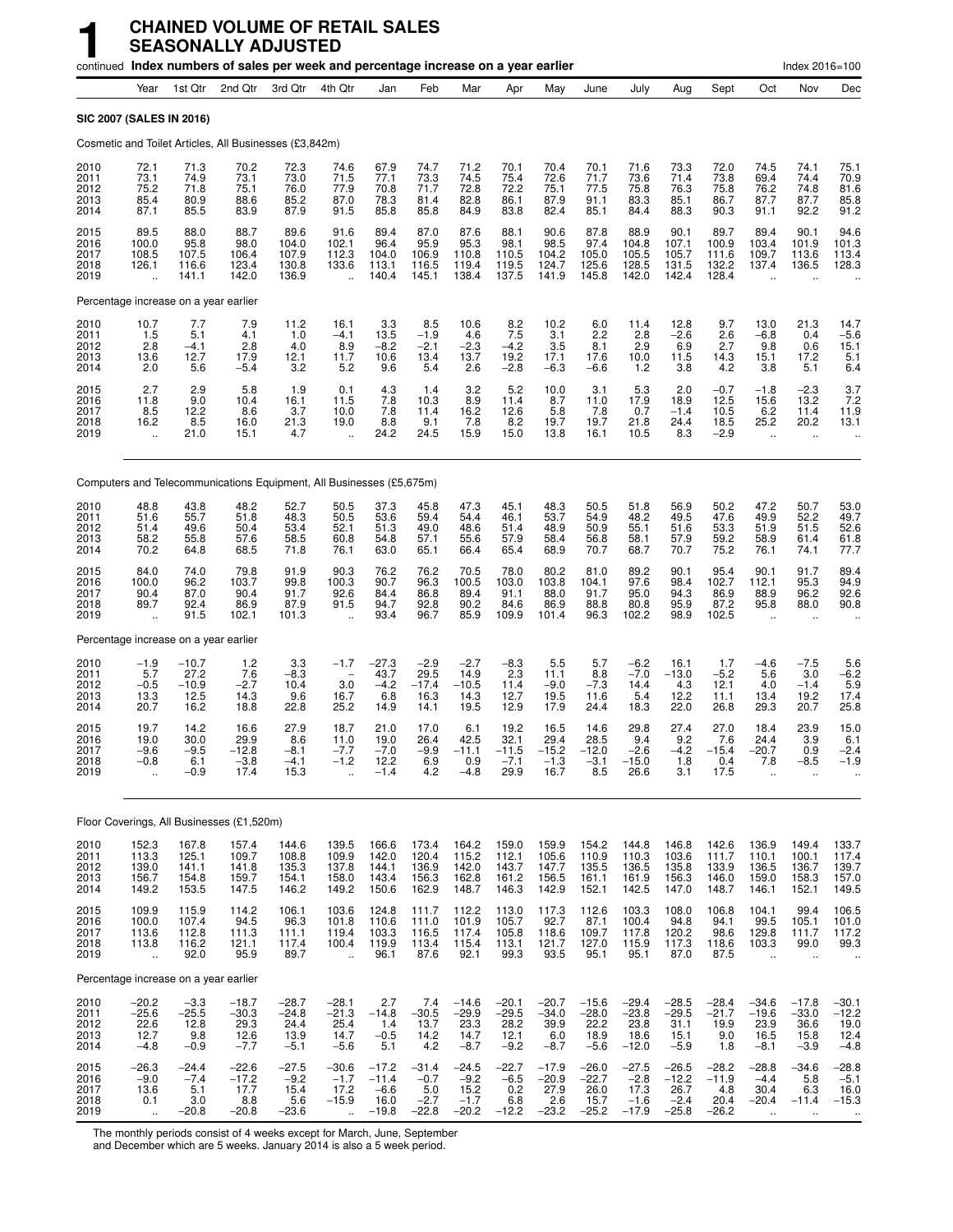|                                      |                                                        |                                                  | continued Index numbers of sales per week and percentage increase on a year earlier |                                                 |                                                       |                                               |                                                 |                                                   |                                               |                                               |                                                |                                               |                                                |                                                 |                                                         | Index 2016=100                                |                                                                      |
|--------------------------------------|--------------------------------------------------------|--------------------------------------------------|-------------------------------------------------------------------------------------|-------------------------------------------------|-------------------------------------------------------|-----------------------------------------------|-------------------------------------------------|---------------------------------------------------|-----------------------------------------------|-----------------------------------------------|------------------------------------------------|-----------------------------------------------|------------------------------------------------|-------------------------------------------------|---------------------------------------------------------|-----------------------------------------------|----------------------------------------------------------------------|
|                                      | Year                                                   | 1st Qtr                                          | 2nd Qtr                                                                             | 3rd Qtr                                         | 4th Qtr                                               | Jan                                           | Feb                                             | Mar                                               | Apr                                           | May                                           | June                                           | July                                          | Aug                                            | Sept                                            | Oct                                                     | Nov                                           | Dec                                                                  |
|                                      |                                                        | SIC 2007 (SALES IN 2016)                         |                                                                                     |                                                 |                                                       |                                               |                                                 |                                                   |                                               |                                               |                                                |                                               |                                                |                                                 |                                                         |                                               |                                                                      |
|                                      |                                                        |                                                  | Books, Newspapers and Periodicals, All Businesses (£3,723m)                         |                                                 |                                                       |                                               |                                                 |                                                   |                                               |                                               |                                                |                                               |                                                |                                                 |                                                         |                                               |                                                                      |
| 2010<br>2011<br>2012<br>2013<br>2014 | 132.0<br>129.1<br>125.2<br>113.2<br>103.9              | 137.1<br>135.9<br>129.3<br>120.5<br>100.0        | 131.4<br>128.2<br>130.6<br>114.3<br>103.4                                           | 130.5<br>126.9<br>123.4<br>112.4<br>104.6       | 129.0<br>125.3<br>117.5<br>105.8<br>107.8             | 136.0<br>137.3<br>130.1<br>119.8<br>100.0     | 140.5<br>136.1<br>127.2<br>126.7<br>97.9        | 135.3<br>134.6<br>130.5<br>116.0<br>101.7         | 134.7<br>123.2<br>130.0<br>113.1<br>103.5     | 131.7<br>129.7<br>131.2<br>113.4<br>104.3     | 128.4<br>131.1<br>130.5<br>115.9<br>102.6      | 131.0<br>132.6<br>134.7<br>109.4<br>101.5     | 132.3<br>124.1<br>115.8<br>114.2<br>104.7      | 128.6<br>124.6<br>120.5<br>113.4<br>107.0       | 127.6<br>119.6<br>120.5<br>108.0<br>104.0               | 129.8<br>126.9<br>116.7<br>105.8<br>108.4     | 129.6<br>128.6<br>115.8<br>104.0<br>110.2                            |
| 2015<br>2016<br>2017<br>2018<br>2019 | 108.2<br>100.0<br>94.2<br>93.6<br>$\ddot{\phantom{a}}$ | 110.1<br>104.2<br>91.3<br>94.5<br>86.9           | 108.0<br>101.5<br>94.8<br>95.8<br>79.6                                              | 110.6<br>96.6<br>94.3<br>92.2<br>79.0           | 104.3<br>97.8<br>96.3<br>91.9<br>$\ddot{\phantom{a}}$ | 108.7<br>104.1<br>96.9<br>94.2<br>87.3        | 110.1<br>106.3<br>94.5<br>93.9<br>77.5          | 111.2<br>102.6<br>84.3<br>95.4<br>94.1            | 104.0<br>102.9<br>94.5<br>102.4<br>81.3       | 109.3<br>105.2<br>90.9<br>96.0<br>78.0        | 110.1<br>97.4<br>98.2<br>90.3<br>79.6          | 111.6<br>98.4<br>96.6<br>92.7<br>77.6         | 111.5<br>94.0<br>95.3<br>92.6<br>79.3          | 109.1<br>97.1<br>91.6<br>91.6<br>79.9           | 108.9<br>98.3<br>100.6<br>89.4<br>$\ddotsc$             | 105.7<br>97.9<br>94.8<br>90.2                 | 99.6<br>97.3<br>94.2<br>95.2                                         |
|                                      |                                                        | Percentage increase on a year earlier            |                                                                                     |                                                 |                                                       |                                               |                                                 |                                                   |                                               |                                               |                                                |                                               |                                                |                                                 |                                                         |                                               |                                                                      |
| 2010<br>2011<br>2012<br>2013<br>2014 | $-12.6$<br>$-2.2$<br>$-3.0$<br>-9.6<br>-8.3            | $-12.3$<br>$-0.9$<br>$-4.8$<br>$-6.9$<br>$-17.0$ | $-15.3$<br>$-2.4$<br>1.8<br>$-12.5$<br>$-9.5$                                       | $-10.3$<br>$-2.8$<br>$-2.7$<br>$-8.9$<br>$-7.0$ | $-12.2$<br>$-2.9$<br>$-6.2$<br>$-10.0$<br>1.9         | $-14.4$<br>1.0<br>$-5.3$<br>$-7.9$<br>$-16.6$ | $-8.4$<br>$-3.2$<br>$-6.5$<br>$-0.4$<br>$-22.7$ | $-13.5$<br>$-0.5$<br>$-3.1$<br>$-11.1$<br>$-12.3$ | $-15.6$<br>$-8.5$<br>5.5<br>$-12.9$<br>$-8.6$ | $-16.0$<br>$-1.5$<br>1.2<br>$-13.6$<br>$-8.0$ | $-14.4$<br>2.1<br>$-0.4$<br>$-11.2$<br>$-11.5$ | $-11.3$<br>1.2<br>1.6<br>$-18.8$<br>$-7.2$    | $-9.7$<br>$-6.2$<br>$-6.7$<br>$-1.3$<br>$-8.3$ | $-10.1$<br>$-3.1$<br>$-3.2$<br>$-5.9$<br>$-5.7$ | $-14.4$<br>$-6.2$<br>0.7<br>$-10.3$<br>$-3.7$           | $-12.5$<br>$-2.2$<br>$-8.0$<br>$-9.4$<br>2.5  | $-10.2$<br>$-0.7$<br>$-10.0$<br>$-10.2$<br>6.0                       |
| 2015<br>2016<br>2017<br>2018<br>2019 | 4.2<br>$-7.6$<br>$-5.8$<br>$-0.6$                      | 10.1<br>$-5.4$<br>$-12.4$<br>3.5<br>$-8.1$       | 4.4<br>$-6.0$<br>$-6.6$<br>1.0<br>$-16.9$                                           | 5.7<br>$-12.7$<br>$-2.4$<br>$-2.1$<br>$-14.4$   | $-3.2$<br>$-6.3$<br>$-1.5$<br>$-4.7$                  | 8.7<br>$-4.2$<br>$-6.9$<br>$-2.8$<br>$-7.3$   | 12.5<br>$-3.5$<br>$-11.1$<br>$-0.6$<br>$-17.5$  | 9.4<br>$-7.8$<br>$-17.8$<br>13.1<br>$-1.4$        | 0.5<br>$-1.0$<br>$-8.1$<br>8.3<br>$-20.6$     | 4.8<br>$-3.8$<br>$-13.6$<br>5.6<br>$-18.7$    | 7.3<br>$-11.6$<br>0.9<br>$-8.0$<br>$-11.8$     | 9.9<br>$-11.8$<br>$-1.9$<br>$-4.0$<br>$-16.3$ | 6.5<br>$-15.7$<br>1.4<br>$-2.8$<br>$-14.4$     | 2.0<br>$-11.0$<br>$-5.7$<br>$-12.8$             | 4.7<br>$-9.7$<br>2.3<br>$-11.1$<br>$\ddot{\phantom{a}}$ | $-2.5 - 7.4$<br>$-3.1$<br>$-4.8$<br>$\ddotsc$ | $-9.7$<br>$-2.3$<br>$-3.2$<br>1.0                                    |
|                                      |                                                        |                                                  | Sports Equipment, Games and Toys, All Businesses (£9,877m)                          |                                                 |                                                       |                                               |                                                 |                                                   |                                               |                                               |                                                |                                               |                                                |                                                 |                                                         |                                               |                                                                      |
| 2010<br>2011<br>2012<br>2013<br>2014 | 66.9<br>71.4<br>78.5<br>80.9<br>92.7                   | 61.4<br>70.2<br>74.3<br>82.0<br>90.3             | 64.4<br>71.5<br>77.0<br>76.1<br>93.7                                                | 68.8<br>71.0<br>82.1<br>82.1<br>93.6            | 73.1<br>73.0<br>80.4<br>83.5<br>93.4                  | 59.5<br>72.0<br>74.7<br>81.8<br>88.6          | 60.7<br>69.9<br>74.3<br>84.6<br>89.6            | 63.5<br>69.1<br>73.9<br>80.2<br>92.5              | 66.3<br>71.7<br>75.4<br>76.0<br>91.5          | 62.8<br>72.3<br>73.1<br>73.7<br>93.9          | 64.3<br>70.7<br>81.5<br>78.0<br>95.2           | 66.8<br>72.0<br>80.5<br>81.2<br>95.5          | 67.9<br>71.4<br>83.4<br>81.9<br>94.5           | 71.2<br>70.0<br>82.2<br>83.1<br>91.3            | 73.4<br>71.6<br>83.0<br>82.8<br>93.8                    | 74.9<br>72.8<br>78.6<br>83.5<br>94.3          | 71.4<br>74.1<br>79.9<br>84.1<br>92.3                                 |
| 2015<br>2016<br>2017<br>2018<br>2019 | 97.4<br>100.0<br>97.5<br>102.0<br>$\ddot{\phantom{a}}$ | 97.1<br>97.0<br>91.0<br>99.6<br>109.8            | 98.0<br>102.0<br>99.5<br>101.3<br>110.8                                             | 96.8<br>101.2<br>97.4<br>99.6<br>122.6          | 97.6<br>99.8<br>102.1<br>107.3                        | 93.1<br>98.7<br>96.2<br>99.9<br>111.6         | 98.9<br>96.1<br>96.6<br>104.8<br>107.4          | 98.7<br>96.5<br>82.3<br>95.2<br>110.3             | 102.3<br>102.2<br>102.8<br>99.5<br>100.0      | 96.8<br>99.3<br>101.2<br>101.9<br>113.1       | 95.4<br>103.9<br>95.5<br>102.3<br>117.5        | 96.8<br>103.5<br>96.3<br>92.4<br>119.7        | 95.8<br>97.2<br>100.1<br>99.2<br>124.5         | 97.6<br>102.5<br>96.1<br>105.7<br>123.4         | 94.8<br>100.5<br>102.2<br>102.9                         | 95.7<br>99.4<br>101.6<br>123.2                | 101.3<br>99.6<br>102.6<br>98.2                                       |
|                                      |                                                        | Percentage increase on a year earlier            |                                                                                     |                                                 |                                                       |                                               |                                                 |                                                   |                                               |                                               |                                                |                                               |                                                |                                                 |                                                         |                                               |                                                                      |
| 2010<br>2011<br>2012<br>2013<br>2014 | 0.2<br>6.7<br>9.8<br>3.2<br>14.5                       | $-8.5$<br>14.4<br>5.7<br>10.5<br>10.0            | $-1.4$<br>11.0<br>7.7<br>$-1.3$<br>23.2                                             | $-1.1$<br>3.1<br>15.6<br>0.1<br>13.9            | 12.2<br>$-0.2$<br>10.3<br>3.9<br>11.8                 | $-16.6$<br>21.1<br>3.8<br>9.4<br>8.3          | $-7.5$<br>15.2<br>6.3<br>13.9<br>5.8            | $-2.1$<br>8.7<br>6.9<br>8.5<br>15.4               | 3.1<br>8.2<br>5.1<br>0.7<br>20.5              | 0.1<br>15.3<br>1.1<br>0.8<br>27.4             | $-5.9$<br>10.0<br>15.2<br>$-4.2$<br>22.1       | $-3.0$<br>7.7<br>11.9<br>0.9<br>17.6          | $-2.7$<br>5.0<br>16.9<br>$-1.9$<br>15.4        | 1.7<br>$-1.7$<br>17.5<br>1.0<br>9.8             | 7.2<br>$-2.\overline{4}$<br>15.8<br>$-0.2$<br>13.2      | 8.1<br>$-2.8$<br>7.9<br>6.3<br>13.0           | 20.7<br>$\frac{3.8}{7.8}$<br>5.3<br>9.8                              |
| 2015<br>2016<br>2017<br>2018<br>2019 | 5.0<br>2.7<br>$-2.5$<br>4.6                            | 7.5<br>$-6.3$<br>9.5<br>10.3                     | 4.6<br>4.1<br>$-2.4$<br>1.9<br>9.3                                                  | 3.5<br>4.5<br>$-3.7$<br>2.3<br>23.1             | 4.5<br>2.3<br>2.3<br>5.1                              | 5.2<br>6.0<br>$-2.6$<br>3.8<br>11.7           | 10.4<br>$-2.9$<br>0.5<br>$\frac{8.5}{2.5}$      | 6.6<br>$-2.2$<br>$-14.8$<br>15.7<br>15.9          | 11.8<br>0.6<br>$-3.2$<br>0.5                  | 3.1<br>2.6<br>1.9<br>0.7<br>11.0              | 0.2<br>8.9<br>$-8.1$<br>$7.2$<br>14.9          | 1.4<br>6.9<br>$-7.0$<br>$-4.0$<br>29.5        | 1.3<br>1.5<br>3.0<br>$-0.8$<br>25.4            | 7.0<br>5.0<br>$-6.2$<br>10.0<br>16.8            | 1.1<br>6.0<br>1.7<br>0.7                                | 1.4<br>3.8<br>2.2<br>21.2                     | 9.8<br>$-1.7$<br>3.0<br>-4.2                                         |
|                                      |                                                        |                                                  | Flowers, plants, seeds, fertilisers and pet foods, All Businesses (£4,774m)         |                                                 |                                                       |                                               |                                                 |                                                   |                                               |                                               |                                                |                                               |                                                |                                                 |                                                         |                                               |                                                                      |
| 2010<br>2011<br>2012<br>2013<br>2014 | 77.8<br>80.5<br>84.1<br>86.9<br>87.3                   | 75.5<br>78.6<br>86.6<br>78.9<br>94.0             | 73.3<br>83.6<br>80.9<br>84.5<br>83.5                                                | 83.3<br>77.1<br>82.3<br>93.3<br>83.3            | 79.2<br>82.7<br>86.7<br>91.0<br>87.7                  | 72.8<br>76.6<br>86.1<br>84.9<br>90.6          | 79.7<br>78.5<br>84.0<br>82.2<br>91.8            | 74.2<br>80.4<br>89.1<br>71.4<br>99.2              | 73.6<br>95.7<br>82.3<br>74.5<br>87.5          | 68.9<br>79.4<br>75.6<br>87.6<br>83.8          | 76.6<br>77.3<br>84.1<br>90.0<br>80.2           | 83.1<br>77.0<br>80.4<br>93.8<br>84.2          | 84.3<br>76.7<br>82.1<br>93.7<br>81.5           | 82.7<br>77.5<br>84.0<br>92.7<br>84.0            | 81.1<br>80.0<br>80.2<br>92.9<br>86.6                    | 78.6<br>81.5<br>85.5<br>91.6<br>87.8          | 78.2<br>85.8<br>92.9<br>89.0<br>88.5                                 |
| 2015<br>2016<br>2017<br>2018<br>2019 | 99.3<br>100.0<br>98.5<br>102.7<br>$\ddot{\phantom{a}}$ | 101.6<br>93.8<br>97.3<br>99.0<br>104.7           | 101.7<br>102.3<br>99.4<br>100.9<br>98.6                                             | 97.2<br>102.3<br>99.1<br>102.7<br>101.2         | 96.8<br>101.6<br>98.0<br>108.2<br>ă,                  | 108.3<br>95.3<br>97.6<br>107.2<br>107.5       | 97.4<br>93.3<br>91.5<br>99.5<br>106.8           | 99.4<br>93.0<br>101.6<br>92.0<br>100.7            | 103.1<br>99.1<br>109.2<br>96.2<br>99.2        | 101.6<br>106.0<br>98.8<br>101.3<br>98.4       | 100.7<br>101.9<br>92.1<br>104.4<br>98.3        | 95.3<br>101.5<br>102.3<br>99.1<br>102.3       | 97.8<br>104.2<br>99.7<br>100.6<br>101.9        | 98.4<br>101.5<br>96.2<br>107.3<br>99.8          | 96.3<br>102.2<br>96.8<br>116.6<br>$\ddot{\phantom{a}}$  | 95.5<br>103.8<br>97.4<br>103.1                | 98.2<br>99.3<br>99.5<br>105.7                                        |
|                                      |                                                        | Percentage increase on a year earlier            |                                                                                     |                                                 |                                                       |                                               |                                                 |                                                   |                                               |                                               |                                                |                                               |                                                |                                                 |                                                         |                                               |                                                                      |
| 2010<br>2011<br>2012<br>2013<br>2014 | $\frac{8.5}{3.4}$<br>4.5<br>3.3<br>0.4                 | $-1.0$<br>4.2<br>10.1<br>$-8.9$<br>19.2          | 1.8<br>14.1<br>$-3.2$<br>4.4<br>$-1.1$                                              | 22.9<br>$-7.5$<br>6.8<br>13.4<br>$-10.8$        | 11.7<br>4.4<br>4.9<br>4.9<br>$-3.6$                   | $-11.5$<br>5.2<br>12.3<br>$-1.3$<br>6.7       | 6.7<br>$-1.5$<br>7.0<br>$-2.0$<br>11.6          | 2.3<br>8.3<br>10.9<br>$-19.9$<br>38.9             | $-0.4$<br>30.1<br>$-14.0$<br>$-9.4$<br>17.4   | $-2.2$<br>15.3<br>$-4.7$<br>15.8<br>$-4.4$    | 6.8<br>0.9<br>8.8<br>7.0<br>$-10.9$            | 21.3<br>$-7.3$<br>4.3<br>16.7<br>$-10.2$      | 25.5<br>$-9.1$<br>7.1<br>14.2<br>$-13.0$       | 22.2<br>$-6.3$<br>8.5<br>10.3<br>$-9.4$         | 10.8<br>$-1.4$<br>0.3<br>15.7<br>$-6.7$                 | 9.6<br>3.7<br>4.9<br>7.2<br>$-4.2$            | 14.4<br>9.7<br>$\frac{8.3}{-4.2}$<br>$-0.6$                          |
| 2015<br>2016<br>2017<br>2018<br>2019 | 13.8<br>0.7<br>$-1.5$<br>4.3<br>$\ddotsc$              | 8.0<br>$-7.6$<br>3.7<br>1.8<br>5.7               | 21.8<br>0.5<br>$-2.8$<br>1.5<br>$-2.3$                                              | 16.8<br>$\frac{5.2}{-3.1}$<br>3.6<br>$-1.5$     | 10.4<br>4.9<br>$-3.5$<br>10.4                         | 19.5<br>$-12.0$<br>2.5<br>9.8<br>0.3          | 6.1<br>$-4.2$<br>$-1.9$<br>8.7<br>7.3           | 0.2<br>$-6.4$<br>9.3<br>$-9.4$<br>9.3             | 17.9<br>$-3.9$<br>10.3<br>$-12.0$<br>3.2      | 21.3<br>4.3<br>$-6.7$<br>2.4<br>$-2.9$        | 25.6<br>1.2<br>$-9.6$<br>13.4<br>$-5.8$        | 13.2<br>6.5<br>0.7<br>$-3.1$<br>3.3           | 19.9<br>6.6<br>$-4.3$<br>0.9<br>1.3            | 17.2<br>3.2<br>$-5.3$<br>11.6<br>$-7.0$         | 11.2<br>6.1<br>$-5.2$<br>20.4                           | 8.8<br>8.6<br>-6.1<br>5.9<br>$\ddotsc$        | 10.9<br>$\begin{array}{c} 1.1 \\ 0.2 \\ 6.2 \end{array}$<br>$\ldots$ |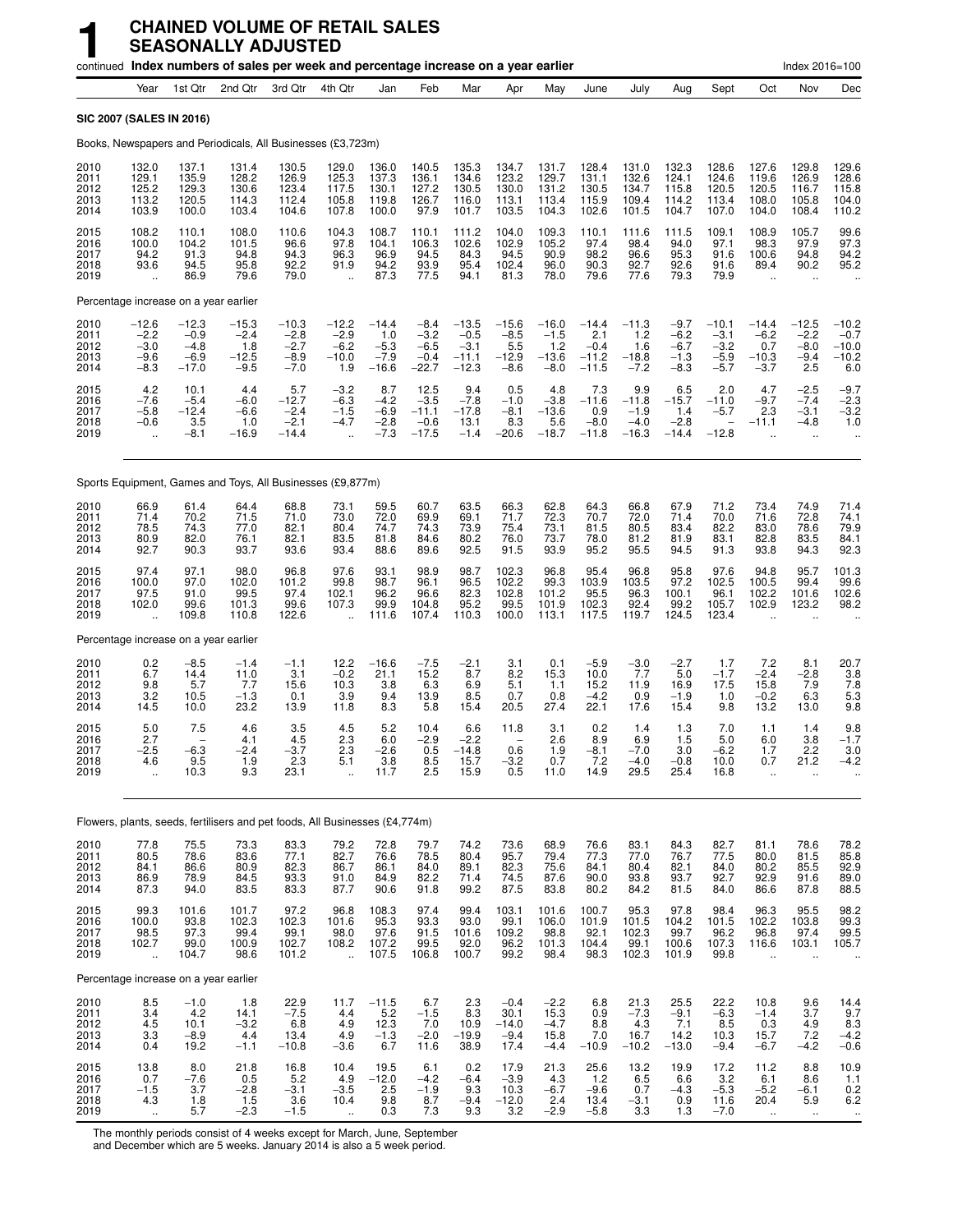|                                      | continued Index numbers of sales per week and percentage increase on a year earlier |                                          |                                           |                                             |                                                          |                                                               |                                                    |                                           |                                             |                                              |                                             |                                            |                                              |                                               |                                                        | Index 2016=100                                         |                                                 |
|--------------------------------------|-------------------------------------------------------------------------------------|------------------------------------------|-------------------------------------------|---------------------------------------------|----------------------------------------------------------|---------------------------------------------------------------|----------------------------------------------------|-------------------------------------------|---------------------------------------------|----------------------------------------------|---------------------------------------------|--------------------------------------------|----------------------------------------------|-----------------------------------------------|--------------------------------------------------------|--------------------------------------------------------|-------------------------------------------------|
|                                      | Year                                                                                | 1st Qtr                                  | 2nd Qtr                                   | 3rd Otr                                     | 4th Qtr                                                  | Jan                                                           | Feb                                                | Mar                                       | Apr                                         | May                                          | June                                        | July                                       | Aug                                          | Sept                                          | Oct                                                    | Nov                                                    | Dec                                             |
|                                      | SIC 2007 (SALES IN 2016)                                                            |                                          |                                           |                                             |                                                          |                                                               |                                                    |                                           |                                             |                                              |                                             |                                            |                                              |                                               |                                                        |                                                        |                                                 |
|                                      | Watches and Jewellery, All Businesses (£6,095m)                                     |                                          |                                           |                                             |                                                          |                                                               |                                                    |                                           |                                             |                                              |                                             |                                            |                                              |                                               |                                                        |                                                        |                                                 |
| 2010<br>2011<br>2012<br>2013<br>2014 | 92.0<br>92.0<br>84.8<br>91.2<br>94.6                                                | 89.7<br>89.4<br>87.7<br>89.0<br>88.7     | 88.2<br>92.2<br>83.4<br>90.1<br>95.4      | 94.1<br>91.5<br>83.9<br>93.1<br>94.2        | 95.9<br>95.1<br>84.1<br>92.4<br>100.8                    | 78.9<br>92.1<br>90.0<br>87.0<br>85.3                          | 97.8<br>91.0<br>87.0<br>90.9<br>87.5               | 91.7<br>86.1<br>86.5<br>89.1<br>93.1      | 85.4<br>91.7<br>81.6<br>96.9<br>89.2        | 87.6<br>90.8<br>84.8<br>88.5<br>91.8         | 91.0<br>93.5<br>83.7<br>85.8<br>103.2       | 93.9<br>91.9<br>84.5<br>88.8<br>89.4       | 94.5<br>91.8<br>80.5<br>88.6<br>95.9         | 93.9<br>91.0<br>86.2<br>100.2<br>96.6         | 101.4<br>107.6<br>83.6<br>87.7<br>97.6                 | 95.9<br>89.6<br>81.9<br>92.7<br>107.2                  | 91.5<br>89.4<br>86.4<br>95.9<br>98.3            |
| 2015<br>2016<br>2017<br>2018<br>2019 | 92.4<br>100.0<br>112.0<br>118.0<br>$\ddot{\phantom{a}}$                             | 94.8<br>93.6<br>113.2<br>109.2<br>122.9  | 94.2<br>100.4<br>109.7<br>111.3<br>130.9  | 90.3<br>100.6<br>112.5<br>127.6<br>131.5    | 90.5<br>105.5<br>112.6<br>123.9<br>$\ddot{\phantom{a}}$  | 90.5<br>91.5<br>113.3<br>113.7<br>118.5                       | 92.4<br>95.7<br>115.7<br>110.0<br>120.5            | 100.1<br>93.5<br>111.1<br>105.0<br>128.4  | 97.6<br>98.4<br>112.2<br>111.9<br>126.3     | 94.5<br>97.9<br>108.2<br>117.0<br>133.6      | 91.2<br>104.0<br>109.0<br>106.2<br>132.4    | 91.8<br>100.5<br>111.3<br>130.0<br>132.1   | 91.0<br>100.1<br>112.9<br>128.1<br>129.8     | 88.5<br>101.0<br>113.2<br>125.4<br>132.3      | 90.0<br>107.0<br>109.7<br>124.1<br>$\sim$              | 89.9<br>102.7<br>121.5<br>125.4                        | 91.4<br>106.5<br>107.9<br>122.6                 |
|                                      | Percentage increase on a year earlier                                               |                                          |                                           |                                             |                                                          |                                                               |                                                    |                                           |                                             |                                              |                                             |                                            |                                              |                                               |                                                        |                                                        |                                                 |
| 2010<br>2011<br>2012<br>2013<br>2014 | $7.2$<br>$0.1$<br>$-7.9$<br>$\frac{7.5}{3.8}$                                       | $5.6 - 0.3$<br>$-1.9$<br>1.5<br>$-0.4$   | 6.1<br>4.4<br>$-9.5$<br>8.0<br>5.9        | $10.0 - 2.7$<br>$-8.3$<br>11.0<br>1.1       | $^{6.9}_{-0.9}$<br>$-11.5$<br>9.8<br>9.1                 | $-12.8$<br>16.6<br>$-2.2$<br>$-3.3$<br>$-2.0$                 | $17.5 - 7.0$<br>$-4.3$<br>4.5<br>$-3.\overline{8}$ | $12.3 - 6.1$<br>0.5<br>3.0<br>4.5         | $^{2.4}_{7.4}$<br>$-11.0$<br>18.8<br>$-7.9$ | $\frac{3.5}{3.7}$<br>$-6.7$<br>4.3<br>3.8    | 11.2<br>2.8<br>$-10.5$<br>2.5<br>20.2       | $15.9 - 2.2$<br>$-8.1$<br>5.1<br>0.6       | $\frac{3.3}{-2.9}$<br>$-12.4$<br>10.1<br>8.3 | 11.2<br>$-3.0$<br>$-5.3$<br>16.2<br>$-3.6$    | 22.5<br>6.1<br>$-22.3$<br>4.9<br>11.4                  | 10.8<br>$-6.5$<br>$-8.6$<br>13.2<br>15.5               | $-6.3$<br>$-2.3$<br>$-3.4$<br>$^{11.1}_{2.4}$   |
| 2015<br>2016<br>2017<br>2018<br>2019 | $-2.3$<br>8.2<br>12.0<br>5.4<br>$\ddotsc$                                           | $6.9 - 1.3$<br>21.0<br>$-3.5$<br>12.6    | $-1.3$<br>6.7<br>9.3<br>1.4<br>17.6       | $-4.1$<br>11.4<br>11.9<br>13.4<br>3.0       | $^{-10.2}_{16.5}$<br>6.8<br>10.0<br>$\ddot{\phantom{a}}$ | 6.1<br>1.1<br>23.9<br>$0.3$<br>4.2                            | 5.7<br>3.5<br>20.9<br>$-4.9$<br>9.5                | $7.5 - 6.6$<br>18.8<br>$-5.5$<br>22.4     | $^{9.3}_{0.9}$<br>14.0<br>$-0.3$<br>12.9    | $\frac{2.9}{3.7}$<br>10.5<br>$8.2$<br>14.2   | $-11.6$<br>14.1<br>4.8<br>$-2.5$<br>24.6    | 2.8<br>9.4<br>10.8<br>16.8<br>1.6          | $-5.2$<br>10.0<br>12.9<br>13.4<br>1.4        | $-8.4$<br>14.2<br>12.0<br>10.8<br>5.5         | $-7.8$<br>18.9<br>2.5<br>13.2<br>$\ddot{\phantom{a}}$  | $-16.1$<br>14.2<br>18.3<br>3.2<br>$\ddot{\phantom{a}}$ | $-6.9$<br>16.5<br>1.3<br>13.6                   |
|                                      | Other Retail Sale of New Goods in Specialised Stores, All Businesses (£10,994m)     |                                          |                                           |                                             |                                                          |                                                               |                                                    |                                           |                                             |                                              |                                             |                                            |                                              |                                               |                                                        |                                                        |                                                 |
| 2010<br>2011<br>2012<br>2013<br>2014 | 102.1<br>92.5<br>88.5<br>85.2<br>95.2                                               | 97.2<br>97.2<br>88.4<br>79.1<br>95.3     | 101.2<br>89.5<br>83.1<br>85.0<br>93.5     | 107.1<br>92.7<br>90.4<br>87.0<br>94.4       | 102.9<br>90.8<br>92.1<br>89.8<br>97.7                    | 94.8<br>96.8<br>87.9<br>70.3<br>94.3                          | 98.2<br>98.8<br>86.0<br>84.2<br>89.3               | 98.3<br>96.1<br>90.8<br>82.2<br>100.9     | 100.5<br>93.3<br>80.0<br>84.4<br>90.0       | 103.7<br>91.0<br>81.9<br>83.4<br>92.3        | 99.9<br>85.4<br>86.6<br>86.8<br>97.1        | 112.3<br>90.4<br>84.5<br>86.7<br>97.8      | 108.2<br>92.4<br>99.0<br>79.3<br>93.0        | 101.9<br>94.8<br>88.2<br>93.3<br>92.9         | 102.2<br>98.4<br>89.8<br>88.5<br>94.5                  | 105.9<br>87.8<br>98.5<br>89.1<br>93.4                  | $\frac{101.1}{87.1}$<br>88.8<br>91.4<br>103.7   |
| 2015<br>2016<br>2017<br>2018<br>2019 | 86.1<br>100.0<br>102.6<br>100.9<br>$\ddot{\phantom{a}}$                             | 89.5<br>92.7<br>101.6<br>101.1<br>102.1  | 87.5<br>100.2<br>104.2<br>100.1<br>107.0  | 84.6<br>102.8<br>102.9<br>105.6<br>102.5    | 82.7<br>104.3<br>101.8<br>96.8                           | 80.7<br>89.1<br>100.6<br>104.0<br>98.5                        | 93.5<br>87.5<br>107.5<br>97.0<br>104.4             | 93.3<br>99.9<br>97.7<br>102.0<br>103.2    | 87.0<br>104.8<br>94.6<br>105.2<br>110.7     | 89.8<br>99.5<br>98.8<br>102.2<br>103.8       | 86.0<br>97.0<br>116.2<br>94.3<br>106.4      | 83.2<br>105.7<br>95.3<br>102.5<br>101.9    | 85.5<br>100.9<br>120.6<br>112.4<br>102.8     | 84.8<br>102.0<br>94.9<br>102.7<br>102.7       | 88.3<br>103.4<br>98.4<br>97.9                          | 84.3<br>104.3<br>101.5<br>96.9                         | 77.0<br>105.0<br>104.8<br>95.9                  |
|                                      | Percentage increase on a year earlier                                               |                                          |                                           |                                             |                                                          |                                                               |                                                    |                                           |                                             |                                              |                                             |                                            |                                              |                                               |                                                        |                                                        |                                                 |
| 2010<br>2011<br>2012<br>2013<br>2014 | 5.6<br>$-9.4$<br>$-4.4$<br>$-3.7$<br>11.7                                           | 4.4<br>$-9.0$<br>$-10.5$<br>20.4         | 1.6<br>$-11.6$<br>$-7.1$<br>2.3<br>9.9    | 13.9<br>$-13.4$<br>$-2.5$<br>$-3.8$<br>8.6  | 3.0<br>$-11.8$<br>1.5<br>$-2.5$<br>8.8                   | 3.3<br>2.2<br>$-\overline{9}.\overline{2}$<br>$-20.1$<br>34.2 | 5.1<br>0.6<br>$-13.0$<br>$-2.1$<br>6.1             | 4.7<br>$-2.2$<br>$-5.6$<br>$-9.5$<br>22.8 | 1.5<br>$-7.2$<br>-14.2<br>5.4<br>6.7        | 5.2<br>$-12.3$<br>$-10.0$<br>1.8<br>10.7     | $-1.0$<br>$-14.5$<br>1.4<br>0.3<br>11.9     | 16.9<br>$-19.5$<br>$-6.5$<br>2.6<br>12.7   | 18.8<br>$-14.7$<br>7.1<br>$-19.9$<br>17.3    | 7.6<br>$-7.0$<br>$-7.0$<br>5.8<br>$-0.4$      | 9.0<br>$-3.7$<br>$-8.8$<br>$-1.4$<br>6.8               | 6.9<br>$-17.1$<br>12.2<br>$-9.6$<br>4.8                | $-4.3$<br>$-13.9$<br>2.0<br>2.8<br>13.5         |
| 2015<br>2016<br>2017<br>2018<br>2019 | -9.6<br>16.2<br>2.6<br>-1.7                                                         | $-6.1$<br>3.6<br>9.6<br>-0.5<br>1.0      | $-6.4$<br>14.5<br>4.0<br>-3.9<br>6.8      | $-10.5$<br>21.6<br>0.1<br>2.6<br>$-3.0$     | $-15.3$<br>26.1<br>$-2.3$<br>-4.9                        | $-14.5$<br>10.5<br>12.9<br>3.4<br>$-5.3$                      | 4.7<br>$-6.5$<br>22.8<br>$-9.8$<br>7.6             | $-7.5$<br>7.0<br>$-2.2$<br>4.4<br>1.2     | $-3.4$<br>20.4<br>$-9.7$<br>11.2<br>5.3     | $-2.7$<br>10.8<br>$-0.8$<br>3.5<br>1.6       | $-11.5$<br>12.8<br>19.8<br>$-18.8$<br>12.8  | $-14.9$<br>27.0<br>$-9.9$<br>7.6<br>$-0.6$ | $-8.1$<br>17.9<br>19.6<br>$-6.8$<br>$-8.5$   | $-8.7$<br>20.3<br>$-6.9$<br>8.1               | $-6.6$<br>17.2<br>-4.8<br>-0.6                         | $-9.7$<br>23.7<br>$-2.6$<br>-4.5                       | $-25.7$<br>36.4<br>$-0.2$<br>-8.5               |
|                                      | Second Hand Goods, All Businesses (£2,357m)                                         |                                          |                                           |                                             |                                                          |                                                               |                                                    |                                           |                                             |                                              |                                             |                                            |                                              |                                               |                                                        |                                                        |                                                 |
| 2010<br>2011<br>2012<br>2013<br>2014 | 84.9<br>92.5<br>91.8<br>98.0<br>100.6                                               | 82.1<br>86.0<br>99.5<br>92.2<br>96.5     | 83.0<br>94.3<br>90.2<br>99.3<br>102.0     | 83.5<br>96.8<br>88.8<br>101.4<br>104.1      | 91.2<br>93.0<br>88.7<br>99.0<br>100.2                    | 74.5<br>$83.6$<br>102.2<br>91.1<br>99.2                       | 88.2<br>88.6<br>94.7<br>91.3<br>114.6              | 83.1<br>86.0<br>101.1<br>93.9<br>79.5     | 85.3<br>91.8<br>90.7<br>99.9<br>95.7        | 82.2<br>91.2<br>92.6<br>96.5<br>109.6        | 81.8<br>98.7<br>88.0<br>101.0<br>100.9      | 87.0<br>96.5<br>93.8<br>88.1<br>108.8      | 80.9<br>93.8<br>87.2<br>97.3<br>107.4        | 82.7<br>99.4<br>86.0<br>115.4<br>97.7         | 107.0<br>84.9<br>91.8<br>99.8<br>93.6                  | 83.9<br>101.4<br>86.8<br>98.8<br>100.0                 | 84.3<br>92.7<br>87.7<br>98.7<br>105.7           |
| 2015<br>2016<br>2017<br>2018<br>2019 | 95.7<br>100.0<br>104.4<br>108.5<br>$\ddot{\phantom{a}}$                             | 94.4<br>102.4<br>89.4<br>108.6<br>144.9  | 101.9<br>96.3<br>101.6<br>100.8<br>122.5  | 91.0<br>101.0<br>115.0<br>113.1<br>112.8    | 95.3<br>100.3<br>111.8<br>111.5<br>÷.                    | 91.9<br>104.0<br>100.9<br>107.7<br>113.1                      | 102.5<br>104.0<br>88.4<br>99.5<br>149.7            | 90.0<br>99.9<br>80.9<br>116.6<br>166.6    | 86.7<br>102.0<br>107.9<br>107.0<br>95.6     | 100.2<br>86.5<br>113.9<br>100.9<br>112.4     | 115.5<br>99.7<br>86.7<br>95.8<br>152.0      | 83.3<br>92.0<br>125.6<br>130.1<br>113.6    | 91.7<br>108.3<br>107.1<br>106.3<br>109.6     | 96.5<br>102.3<br>112.8<br>105.0<br>114.8      | 98.7<br>100.8<br>118.8<br>82.6<br>$\ddot{\phantom{a}}$ | 96.4<br>101.1<br>105.3<br>121.5                        | 91.7<br>$99.2$<br>111.4<br>126.5                |
|                                      | Percentage increase on a year earlier                                               |                                          |                                           |                                             |                                                          |                                                               |                                                    |                                           |                                             |                                              |                                             |                                            |                                              |                                               |                                                        |                                                        |                                                 |
| 2010<br>2011<br>2012<br>2013<br>2014 | 2.8<br>8.9<br>$-0.8$<br>6.8<br>2.7                                                  | 10.2<br>4.8<br>$15.6 - 7.3$<br>4.7       | 5.3<br>13.6<br>$-4.3$<br>10.0<br>2.7      | $-8.1$<br>15.9<br>$-8.3$<br>14.3<br>2.6     | 5.7<br>2.0<br>$-4.6$<br>11.7<br>$1.2$                    | $-3.4$<br>12.2<br>$22.3 - 10.9$<br>8.8                        | 22.8<br>0.4<br>6.9<br>$-3.6$<br>25.5               | 11.8<br>3.4<br>17.7<br>$-7.2$<br>$-15.4$  | 12.4<br>7.7<br>$-1.2$<br>10.2<br>$-4.2$     | 10.0<br>10.9<br>1.6<br>4.1<br>13.6           | $-3.2$<br>20.7<br>$-10.9$<br>14.8<br>$-0.1$ | 4.5<br>10.9<br>$-2.8$<br>$-6.1$<br>23.6    | $-15.4$<br>15.9<br>$-7.1$<br>11.7<br>10.3    | $-11.0$<br>20.2<br>$-13.5$<br>34.2<br>$-15.3$ | 31.7<br>$-20.7$<br>$8.2$<br>$8.7$<br>$-6.2$            | 7.7<br>20.8<br>$-14.3$<br>13.7<br>1.3                  | $-13.0$<br>9.9<br>$-5.5$<br>12.5<br>7.2         |
| 2015<br>2016<br>2017<br>2018<br>2019 | $-5.0$<br>4.5<br>4.4<br>3.9<br>$\ddot{\phantom{a}}$                                 | $-2.2$<br>8.4<br>$-12.7$<br>21.5<br>33.4 | $-0.1$<br>$-5.5$<br>5.4<br>$-0.8$<br>21.5 | $-12.6$<br>11.0<br>13.9<br>$-1.6$<br>$-0.3$ | $-5.0$<br>5.2<br>$11.5 - 0.3$<br>$\ddotsc$               | $-7.4$<br>13.2<br>$-3.0$<br>6.7<br>5.0                        | $-10.5$<br>1.5<br>$-15.0$<br>12.6<br>50.4          | 13.3<br>10.9<br>$-19.0$<br>44.2<br>42.9   | $-9.4$<br>17.6<br>5.8<br>$-0.9$<br>$-10.7$  | $-8.6$<br>$-13.7$<br>31.7<br>$-11.4$<br>11.4 | 14.4<br>$-13.6$<br>$-13.1$<br>10.5<br>58.7  | $-23.4$<br>10.4<br>36.4<br>3.6<br>$-12.7$  | $-14.6$<br>18.1<br>$-1.1$<br>$-0.8$<br>3.1   | $-1.2$<br>6.0<br>10.3<br>$-7.0$<br>9.4        | 5.4<br>2.1<br>17.9<br>$-30.5$<br>$\ddotsc$             | $-3.7$<br>4.9<br>4.2<br>15.4<br>$\ddotsc$              | $-13.3$<br>8.2<br>$12.3$<br>$13.6$<br>$\ddotsc$ |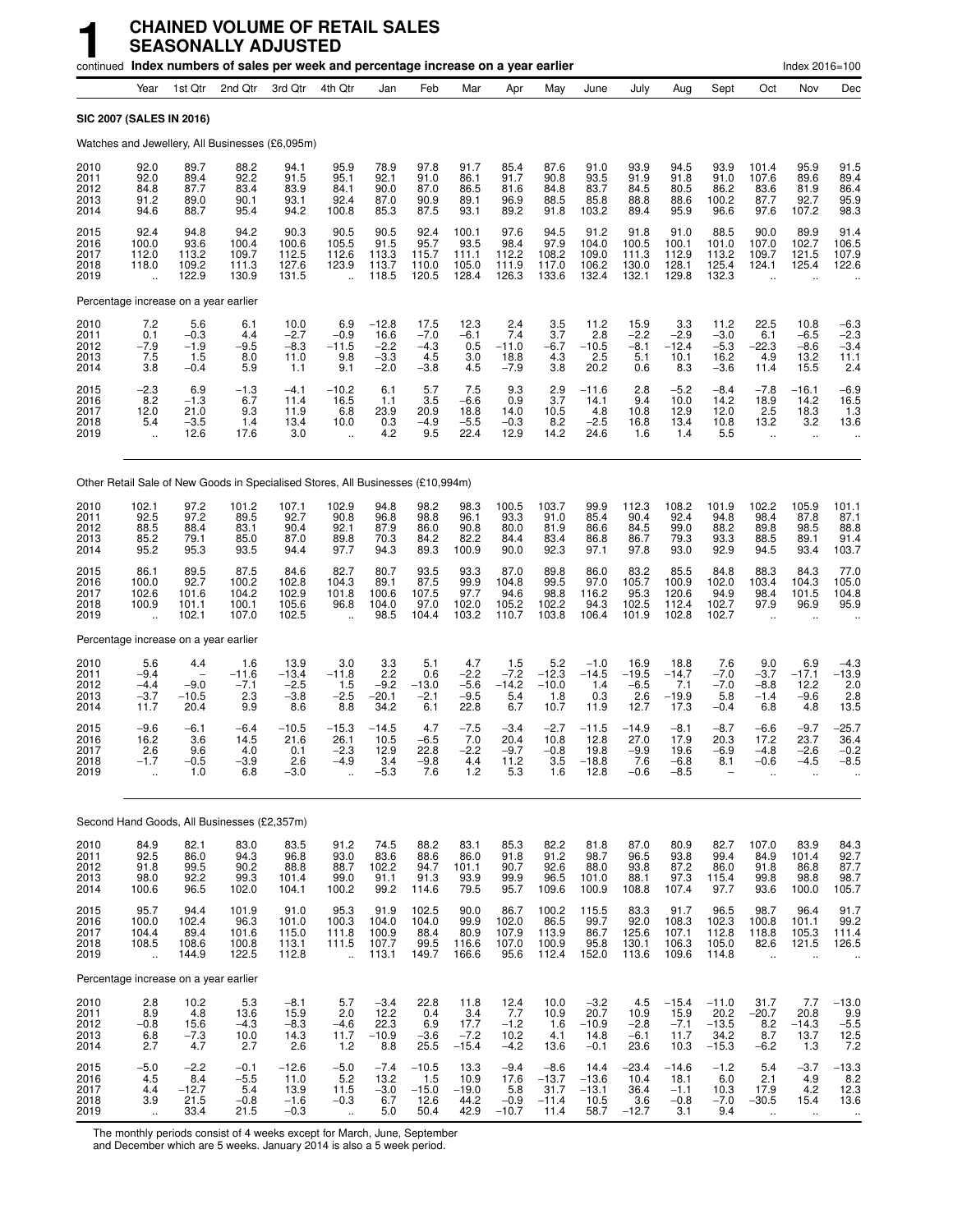|                                      |                                                         |                                           | continued Index numbers of sales per week and percentage increase on a year earlier |                                                 |                                            |                                                                  |                                           |                                          |                                            |                                                                    |                                             |                                             |                                                 |                                                |                                                         | Index 2016=100                                     |                                                    |
|--------------------------------------|---------------------------------------------------------|-------------------------------------------|-------------------------------------------------------------------------------------|-------------------------------------------------|--------------------------------------------|------------------------------------------------------------------|-------------------------------------------|------------------------------------------|--------------------------------------------|--------------------------------------------------------------------|---------------------------------------------|---------------------------------------------|-------------------------------------------------|------------------------------------------------|---------------------------------------------------------|----------------------------------------------------|----------------------------------------------------|
|                                      | Year                                                    | 1st Qtr                                   | 2nd Qtr                                                                             | 3rd Qtr                                         | 4th Qtr                                    | Jan                                                              | Feb                                       | Mar                                      | Apr                                        | May                                                                | June                                        | July                                        | Aug                                             | Sept                                           | Oct                                                     | Nov                                                | Dec                                                |
|                                      | SIC 2007 (SALES IN 2016)                                |                                           |                                                                                     |                                                 |                                            |                                                                  |                                           |                                          |                                            |                                                                    |                                             |                                             |                                                 |                                                |                                                         |                                                    |                                                    |
|                                      |                                                         |                                           | Non-store Retail, All Businesses (£33,202m)                                         |                                                 |                                            |                                                                  |                                           |                                          |                                            |                                                                    |                                             |                                             |                                                 |                                                |                                                         |                                                    |                                                    |
| 2010<br>2011<br>2012<br>2013<br>2014 | 48.5<br>54.1<br>59.1<br>68.8<br>76.5                    | 46.1<br>51.9<br>56.9<br>66.4<br>72.7      | 46.8<br>53.1<br>58.0<br>67.8<br>78.0                                                | 50.0<br>55.2<br>59.1<br>70.6<br>76.9            | 50.9<br>56.4<br>62.3<br>70.4<br>78.6       | 45.0<br>52.3<br>56.9<br>65.6<br>68.4                             | 46.2<br>52.2<br>56.1<br>66.9<br>76.1      | 47.0<br>51.4<br>57.5<br>66.5<br>74.3     | 47.6<br>51.4<br>57.3<br>66.0<br>77.0       | 46.7<br>53.0<br>59.1<br>67.8<br>80.4                               | 46.2<br>54.7<br>57.8<br>69.3<br>76.9        | 49.1<br>53.9<br>60.2<br>69.3<br>77.4        | 50.9<br>56.0<br>57.4<br>73.6<br>76.8            | 50.0<br>55.6<br>59.6<br>69.1<br>76.5           | 50.3<br>55.1<br>60.7<br>69.4<br>76.6                    | 49.5<br>57.7<br>61.4<br>70.1<br>78.0               | 52.5<br>56.3<br>64.2<br>71.5<br>80.6               |
| 2015<br>2016<br>2017<br>2018<br>2019 | 86.0<br>100.0<br>115.4<br>127.1<br>$\ddot{\phantom{a}}$ | 82.4<br>90.9<br>109.4<br>119.8<br>141.1   | 85.9<br>96.6<br>113.6<br>126.1<br>146.9                                             | 87.8<br>102.4<br>118.7<br>131.5<br>153.1        | 87.8<br>110.1<br>120.0<br>131.2<br>u.      | 80.9<br>90.2<br>109.8<br>118.5<br>136.9                          | 81.6<br>89.2<br>109.4<br>121.5<br>139.8   | 84.1<br>92.8<br>109.2<br>119.4<br>145.6  | 85.8<br>92.0<br>113.7<br>121.8<br>146.5    | 84.6<br>100.2<br>111.7<br>128.9<br>146.7                           | 87.1<br>97.4<br>115.1<br>127.3<br>147.3     | 90.3<br>98.6<br>112.7<br>130.5<br>157.5     | 85.1<br>101.9<br>117.6<br>132.1<br>152.5        | 87.9<br>105.8<br>124.5<br>131.9<br>150.1       | 86.4<br>109.1<br>120.6<br>130.7                         | 87.6<br>111.9<br>121.6<br>132.6                    | 89.1<br>109.6<br>118.2<br>130.5                    |
|                                      |                                                         | Percentage increase on a year earlier     |                                                                                     |                                                 |                                            |                                                                  |                                           |                                          |                                            |                                                                    |                                             |                                             |                                                 |                                                |                                                         |                                                    |                                                    |
| 2010<br>2011<br>2012<br>2013<br>2014 | $8.6$<br>11.7<br>9.1<br>16.5<br>11.2                    | $11.0$<br>12.5<br>9.6<br>16.7<br>9.6      | 8.3<br>13.6<br>9.2<br>16.8<br>15.1                                                  | 8.3<br>10.4<br>7.1<br>19.4<br>8.9               | $7.0$<br>10.7<br>10.5<br>13.1<br>11.6      | $\begin{array}{c} 5.8 \\ 16.3 \end{array}$<br>8.9<br>15.3<br>4.3 | 17.2<br>13.0<br>7.4<br>19.4<br>13.8       | 10.6<br>9.2<br>11.8<br>15.8<br>11.7      | $\frac{9.9}{7.9}$<br>11.5<br>15.2<br>16.7  | $\begin{array}{c} 8.0 \\ 13.3 \end{array}$<br>11.6<br>14.7<br>18.7 | 7.4<br>18.4<br>5.6<br>19.9<br>11.1          | $\frac{9.5}{9.8}$<br>11.7<br>15.2<br>11.6   | 10.6<br>9.9<br>2.6<br>28.3<br>4.3               | 5.6<br>11.2<br>7.3<br>16.0<br>10.7             | $8.4$<br>9.5<br>10.1<br>14.4<br>10.3                    | 2.5<br>16.5<br>6.4<br>14.2<br>11.3                 | $\frac{9.6}{7.3}$<br>14.1<br>11.3<br>12.8          |
| 2015<br>2016<br>2017<br>2018<br>2019 | 12.4<br>16.3<br>15.4<br>10.1                            | 13.2<br>10.4<br>20.4<br>9.4<br>17.8       | 10.1<br>12.4<br>17.6<br>11.0<br>16.5                                                | 14.2<br>16.6<br>16.0<br>10.8<br>16.5            | $11.7$<br>25.4<br>8.9<br>9.3               | 18.2<br>11.5<br>21.7<br>8.0<br>15.5                              | $7.2$<br>9.3<br>22.6<br>11.1<br>15.1      | 13.3<br>10.3<br>17.8<br>9.3<br>22.0      | 11.4<br>7.2<br>23.5<br>7.2<br>20.3         | 5.1<br>18.5<br>11.5<br>15.3<br>13.8                                | 13.2<br>11.8<br>18.2<br>10.6<br>15.7        | 16.7<br>9.1<br>14.3<br>15.8<br>20.8         | 10.8<br>19.7<br>15.4<br>12.3<br>15.5            | 14.9<br>20.3<br>17.7<br>5.9<br>13.9            | 12.9<br>26.3<br>10.5<br>8.4                             | 12.2<br>27.7<br>8.7<br>9.0<br>$\ddot{\phantom{a}}$ | 10.4<br>23.0<br>7.9<br>10.4                        |
|                                      |                                                         | Mail Order, All Businesses (£30,738m)     |                                                                                     |                                                 |                                            |                                                                  |                                           |                                          |                                            |                                                                    |                                             |                                             |                                                 |                                                |                                                         |                                                    |                                                    |
| 2010<br>2011<br>2012<br>2013<br>2014 | 42.6<br>49.0<br>55.0<br>64.5<br>74.5                    | 40.2<br>45.9<br>52.3<br>62.4<br>69.9      | 40.6<br>47.5<br>54.1<br>63.3<br>75.8                                                | 44.0<br>50.7<br>55.5<br>66.0<br>75.0            | 45.6<br>51.9<br>58.2<br>66.4<br>77.7       | 38.8<br>46.3<br>52.3<br>61.5<br>65.0                             | 40.8<br>46.1<br>51.7<br>63.1<br>73.2      | 40.9<br>45.4<br>52.9<br>62.5<br>72.2     | 41.1<br>45.7<br>53.6<br>62.0<br>74.7       | 40.4<br>47.3<br>54.3<br>63.3<br>78.3                               | 40.4<br>49.1<br>54.3<br>64.4<br>74.6        | 42.5<br>49.4<br>56.9<br>64.4<br>75.1        | 44.9<br>51.6<br>53.5<br>68.9<br>75.1            | 44.4<br>51.0<br>55.9<br>64.9<br>74.9           | 45.2<br>50.0<br>56.3<br>66.5<br>75.4                    | 44.1<br>53.7<br>56.9<br>65.4<br>77.3               | 47.1<br>52.1<br>60.7<br>67.1<br>79.7               |
| 2015<br>2016<br>2017<br>2018<br>2019 | 85.5<br>100.0<br>117.6<br>130.0                         | 81.6<br>90.4<br>110.9<br>121.7<br>145.4   | 85.3<br>96.0<br>115.9<br>129.3<br>151.0                                             | 87.5<br>102.7<br>121.0<br>134.9<br>157.2        | 87.6<br>110.9<br>122.4<br>134.2            | 80.4<br>89.9<br>110.6<br>120.2<br>141.7                          | 80.5<br>88.5<br>112.1<br>124.1<br>143.5   | 83.6<br>92.5<br>110.2<br>121.0<br>149.8  | 85.0<br>91.0<br>115.6<br>124.6<br>150.0    | 84.2<br>99.9<br>113.6<br>132.3<br>150.8                            | 86.5<br>96.7<br>117.9<br>130.7<br>151.9     | 89.9<br>98.6<br>115.0<br>134.0<br>161.9     | 85.0<br>102.3<br>119.0<br>135.3<br>156.6        | 87.5<br>106.3<br>127.4<br>135.3<br>154.0       | 86.1<br>110.1<br>123.1<br>133.4                         | 87.6<br>112.1<br>124.1<br>135.7                    | 88.9<br>110.5<br>120.5<br>133.5                    |
|                                      |                                                         | Percentage increase on a year earlier     |                                                                                     |                                                 |                                            |                                                                  |                                           |                                          |                                            |                                                                    |                                             |                                             |                                                 |                                                |                                                         |                                                    |                                                    |
| 2010<br>2011<br>2012<br>2013<br>2014 | 11.3<br>15.0<br>12.3<br>17.3<br>15.5                    | 9.5<br>14.2<br>14.1<br>19.2<br>12.1       | 8.9<br>16.9<br>13.9<br>17.1<br>19.7                                                 | 14.0<br>15.3<br>9.4<br>18.9<br>13.7             | 12.8<br>14.0<br>12.0<br>14.1<br>17.0       | 4.1<br>19.4<br>12.9<br>17.7<br>5.7                               | 15.8<br>13.1<br>12.2<br>21.9<br>16.0      | 9.0<br>11.1<br>16.5<br>18.1<br>15.5      | 9.8<br>11.0<br>17.3<br>15.7<br>20.6        | 7.3<br>17.1<br>14.7<br>16.7<br>23.6                                | 9.4<br>21.5<br>10.7<br>18.5<br>15.8         | 11.4<br>16.3<br>15.1<br>13.1<br>16.6        | 17.1<br>14.8<br>3.7<br>28.9<br>9.0              | 13.6<br>14.9<br>9.5<br>16.0<br>15.4            | 12.7<br>10.6<br>12.6<br>18.1<br>13.4                    | 8.9<br>21.8<br>6.0<br>14.9<br>18.3                 | 15.9<br>10.7<br>16.5<br>10.6<br>18.8               |
| 2015<br>2016<br>2017<br>2018<br>2019 | 14.8<br>16.9<br>17.6<br>10.6                            | 16.8<br>10.8<br>22.6<br>9.7<br>19.5       | 12.6<br>12.5<br>20.8<br>11.6<br>16.8                                                | 16.6<br>17.4<br>17.8<br>11.5<br>16.5            | 12.8<br>26.5<br>10.4<br>9.6                | 23.6<br>11.9<br>23.1<br>8.7<br>17.9                              | 10.0<br>10.0<br>26.7<br>10.7<br>15.7      | 15.8<br>10.7<br>19.1<br>9.8<br>23.8      | 13.7<br>7.1<br>27.0<br>7.8<br>20.3         | 7.5<br>18.7<br>13.8<br>16.4<br>14.0                                | 16.0<br>11.8<br>21.8<br>10.9<br>16.2        | 19.8<br>9.7<br>16.6<br>16.5<br>20.8         | 13.1<br>20.4<br>16.3<br>13.7<br>15.7            | 16.9<br>21.4<br>19.9<br>6.2<br>13.9            | 14.3<br>27.8<br>11.8<br>8.4                             | 13.2<br>28.0<br>10.8<br>9.4                        | 11.4<br>24.3<br>9.1<br>10.8                        |
|                                      |                                                         |                                           | Other Non-store Retail, All Businesses (£2,464m)                                    |                                                 |                                            |                                                                  |                                           |                                          |                                            |                                                                    |                                             |                                             |                                                 |                                                |                                                         |                                                    |                                                    |
| 2010<br>2011<br>2012<br>2013<br>2014 | 119.6<br>115.5<br>107.1<br>119.5<br>100.2               | 118.6<br>124.4<br>110.4<br>113.7<br>106.3 | 122.1<br>121.1<br>105.0<br>120.8<br>105.0                                           | 123.2<br>108.1<br>102.4<br>125.3<br>99.0        | 114.7<br>108.6<br>110.7<br>118.1<br>90.0   | 121.1<br>124.4<br>112.2<br>114.5<br>109.1                        | 111.6<br>125.7<br>107.5<br>112.6<br>111.5 | 122.1<br>123.4<br>111.4<br>113.9<br>99.3 | 126.6<br>120.1<br>101.5<br>113.5<br>103.9  | 124.0<br>120.6<br>116.5<br>120.5<br>106.1                          | 116.9<br>122.3<br>98.6<br>127.0<br>105.0    | 130.4<br>107.0<br>99.1<br>128.1<br>104.5    | 124.0<br>107.7<br>103.9<br>129.3<br>96.7        | 116.7<br>109.2<br>103.8<br>119.9<br>96.4       | 111.9<br>116.7<br>112.9<br>103.9<br>91.1                | 114.6<br>103.8<br>114.1<br>126.0<br>86.8           | 117.1<br>105.8<br>106.0<br>123.2<br>91.7           |
| 2015<br>2016<br>2017<br>2018<br>2019 | 91.6<br>100.0<br>89.2<br>91.2<br>$\mathbf{u}$           | 91.4<br>96.4<br>91.4<br>95.8<br>88.2      | 93.3<br>104.5<br>85.6<br>86.0<br>95.8                                               | 91.6<br>97.8<br>90.0<br>88.8<br>102.2           | 90.1<br>101.3<br>89.7<br>94.1<br>$\ddotsc$ | 87.6<br>94.2<br>99.2<br>98.1<br>77.3                             | 95.7<br>98.8<br>75.9<br>89.2<br>93.6      | 91.1<br>96.2<br>97.6<br>99.1<br>92.7     | 95.9<br>104.0<br>89.0<br>87.1<br>103.9     | 89.6<br>103.7<br>87.8<br>86.4<br>95.0                              | 94.3<br>105.7<br>81.0<br>84.8<br>90.0       | 95.0<br>97.5<br>83.2<br>85.8<br>103.6       | 86.9<br>95.9<br>99.0<br>91.2<br>101.2           | 92.6<br>99.6<br>88.2<br>89.2<br>101.9          | 90.5<br>97.3<br>89.5<br>96.5<br>$\ddotsc$               | 88.0<br>109.1<br>89.8<br>93.0<br>$\ddotsc$         | 91.5<br>98.3<br>89.7<br>93.0                       |
|                                      |                                                         | Percentage increase on a year earlier     |                                                                                     |                                                 |                                            |                                                                  |                                           |                                          |                                            |                                                                    |                                             |                                             |                                                 |                                                |                                                         |                                                    |                                                    |
| 2010<br>2011<br>2012<br>2013<br>2014 | $-2.8$<br>$-3.4$<br>$-7.3$<br>11.6<br>$-16.2$           | 18.1<br>4.9<br>$-11.3$<br>3.0<br>$-6.5$   | 6.0<br>$-0.8$<br>$-13.3$<br>15.1<br>$-13.1$                                         | $-12.6$<br>$-12.2$<br>$-5.2$<br>22.4<br>$-21.0$ | $-15.7$<br>$-5.4$<br>1.9<br>6.7<br>$-23.8$ | 12.9<br>2.7<br>$-9.8$<br>2.1<br>$-4.7$                           | 24.4<br>12.6<br>$-14.5$<br>4.8<br>$-1.0$  | 18.2<br>1.1<br>$-9.8$<br>2.3<br>$-12.8$  | 9.9<br>$-5.1$<br>$-15.5$<br>11.9<br>$-8.5$ | 11.1<br>$-2.7$<br>$-3.4$<br>3.4<br>$-11.9$                         | $-0.9$<br>4.6<br>$-19.4$<br>28.8<br>$-17.3$ | 1.9<br>$-18.0$<br>$-7.3$<br>29.2<br>$-18.4$ | $-12.9$<br>$-13.1$<br>$-3.5$<br>24.4<br>$-25.2$ | $-22.2$<br>$-6.4$<br>$-5.0$<br>15.5<br>$-19.5$ | $-9.9$<br>4.3<br>$-3.\overline{2}$<br>$-8.0$<br>$-12.3$ | $-21.5$<br>$-9.4$<br>9.9<br>10.4<br>$-31.1$        | $-15.0$<br>$-9.7$<br>$\frac{0.2}{16.2}$<br>$-25.6$ |
| 2015<br>2016<br>2017<br>2018<br>2019 | $-8.6$<br>9.2<br>$-10.8$<br>2.2<br>$\ddot{\phantom{1}}$ | $-14.0$<br>5.4<br>$-5.1$<br>4.8<br>$-7.9$ | $-11.1$<br>12.0<br>$-18.1$<br>0.5<br>11.4                                           | $-7.5$<br>6.8<br>$-8.0$<br>$-1.3$<br>15.1       | 0.1<br>12.4<br>$-11.5$<br>4.9<br>u,        | $-19.7$<br>7.5<br>5.3<br>$-1.0$<br>$-21.3$                       | $-14.2$<br>3.2<br>$-23.1$<br>17.5<br>4.9  | $-8.3$<br>5.6<br>1.5<br>1.6<br>$-6.5$    | $-7.7$<br>8.5<br>$-14.4$<br>$-2.2$<br>19.3 | $-15.6$<br>15.8<br>$-15.3$<br>$-1.6$<br>10.0                       | $-10.2$<br>12.1<br>$-23.3$<br>4.6<br>6.2    | $-9.1$<br>2.7<br>$-14.7$<br>3.2<br>20.7     | $-10.2$<br>10.4<br>3.2<br>$-7.9$<br>11.0        | $-4.0$<br>7.6<br>$-11.5$<br>1.2<br>14.2        | $-0.6$<br>7.4<br>$-8.0$<br>7.8<br>$\sim$                | 1.4<br>24.0<br>$-17.7$<br>3.6<br>$\bullet\bullet$  | $-0.2$<br>7.4<br>$-8.7$<br>3.7<br>$\cdot\cdot$     |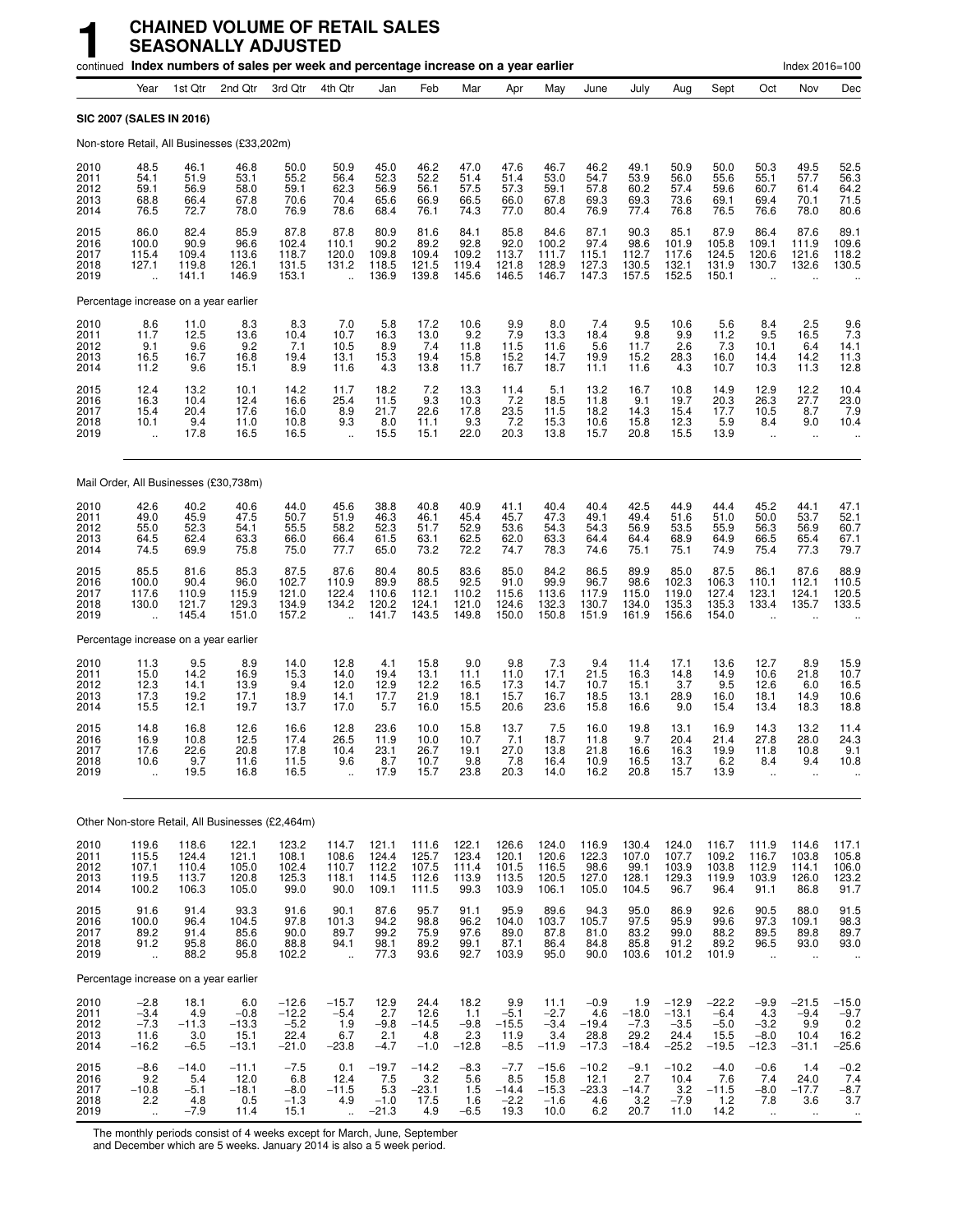|                                       |                                          |                                           | <b>CHAINED VOLUME OF RETAIL SALES</b><br><b>SEASONALLY ADJUSTED</b>                 |                                             |                                          |                                           |                                           |                                         |                                         |                                         |                                        |                                          |                                          |                                             |                                             |                                          |                                           |
|---------------------------------------|------------------------------------------|-------------------------------------------|-------------------------------------------------------------------------------------|---------------------------------------------|------------------------------------------|-------------------------------------------|-------------------------------------------|-----------------------------------------|-----------------------------------------|-----------------------------------------|----------------------------------------|------------------------------------------|------------------------------------------|---------------------------------------------|---------------------------------------------|------------------------------------------|-------------------------------------------|
|                                       |                                          |                                           | continued Index numbers of sales per week and percentage increase on a year earlier |                                             |                                          |                                           |                                           |                                         |                                         |                                         |                                        |                                          |                                          |                                             |                                             | Index 2016=100                           |                                           |
|                                       | Year                                     | 1st Qtr                                   | 2nd Qtr                                                                             | 3rd Qtr                                     | 4th Qtr                                  | Jan                                       | Feb                                       | Mar                                     | Apr                                     | May                                     | June                                   | July                                     | Aug                                      | Sept                                        | Oct                                         | Nov                                      | Dec                                       |
| SIC 2007 (SALES IN 2016)              |                                          |                                           |                                                                                     |                                             |                                          |                                           |                                           |                                         |                                         |                                         |                                        |                                          |                                          |                                             |                                             |                                          |                                           |
|                                       |                                          |                                           | Automotive Fuel, All Businesses (£36,849m)                                          |                                             |                                          |                                           |                                           |                                         |                                         |                                         |                                        |                                          |                                          |                                             |                                             |                                          |                                           |
| 2010<br>2011<br>2012<br>2013<br>2014  | 87.2<br>91.1<br>89.1<br>86.8<br>87.8     | 85.7<br>89.7<br>93.5<br>87.3<br>87.1      | 88.0<br>91.1<br>86.8<br>87.4<br>88.0                                                | 88.6<br>90.5<br>88.9<br>87.8<br>87.7        | 86.8<br>93.2<br>87.1<br>84.8<br>88.4     | 83.5<br>90.3<br>93.8<br>86.6<br>84.4      | 86.0<br>90.1<br>91.3<br>87.9<br>85.4      | 87.2<br>88.9<br>95.1<br>87.5<br>91.2    | 87.4<br>92.1<br>86.0<br>86.2<br>87.7    | 88.2<br>90.2<br>88.2<br>87.5<br>87.5    | 88.3<br>91.0<br>86.4<br>88.3<br>88.5   | 89.3<br>90.6<br>87.8<br>88.1<br>89.0     | 88.6<br>90.0<br>88.7<br>88.1<br>88.9     | 88.0<br>90.8<br>90.0<br>87.4<br>85.8        | 89.5<br>92.1<br>88.2<br>86.2<br>85.8        | 89.6<br>94.2<br>84.9<br>83.8<br>88.0     | 82.2<br>93.4<br>88.0<br>84.5<br>90.9      |
| 2015<br>2016<br>2017<br>2018<br>2019  | 93.7<br>100.0<br>99.9<br>101.8           | 92.3<br>100.4<br>97.0<br>99.2<br>107.7    | 92.3<br>99.0<br>100.4<br>101.8<br>108.2                                             | 93.7<br>100.8<br>100.4<br>101.9<br>107.8    | 96.4<br>99.8<br>101.7<br>104.3           | 95.4<br>103.3<br>98.8<br>100.2<br>105.9   | 91.2<br>97.8<br>98.0<br>101.8<br>108.5    | 90.7<br>100.3<br>94.6<br>96.4<br>108.5  | 92.0<br>98.5<br>100.0<br>100.2<br>108.5 | 92.1<br>99.8<br>102.7<br>102.1<br>107.7 | 92.8<br>98.7<br>99.0<br>102.8<br>108.3 | 91.7<br>100.2<br>100.0<br>101.7<br>108.7 | 92.3<br>101.1<br>100.1<br>102.0<br>108.6 | 96.4<br>101.0<br>100.9<br>102.0<br>106.4    | 95.9<br>101.8<br>101.9<br>101.0             | 98.5<br>99.5<br>102.2<br>104.4           | 95.2<br>98.3<br>101.0<br>106.7            |
| Percentage increase on a year earlier |                                          |                                           |                                                                                     |                                             |                                          |                                           |                                           |                                         |                                         |                                         |                                        |                                          |                                          |                                             |                                             |                                          |                                           |
| 2010<br>2011<br>2012<br>2013<br>2014  | $-9.5$<br>4.5<br>$-2.2$<br>$-2.5$<br>1.1 | $-12.6$<br>4.7<br>4.2<br>$-6.6$<br>$-0.2$ | $-10.2$<br>3.6<br>$-4.7$<br>0.6<br>0.7                                              | $-8.9$<br>2.2<br>$-1.7$<br>$-1.3$<br>$-0.1$ | $-6.3$<br>7.5<br>$-6.6$<br>$-2.6$<br>4.2 | $-17.9$<br>8.2<br>3.9<br>$-7.7$<br>$-2.5$ | $-11.2$<br>4.8<br>1.2<br>$-3.7$<br>$-2.8$ | $-9.3$<br>1.9<br>7.0<br>$-8.0$<br>4.3   | $-9.8$<br>5.4<br>$-6.6$<br>0.1<br>1.8   | $-9.8$<br>2.3<br>$-2.2$<br>$-0.8$       | $-10.9$<br>3.1<br>$-5.1$<br>2.2<br>0.3 | $-7.7$<br>1.5<br>$-3.1$<br>0.3<br>1.1    | $-9.6$<br>1.6<br>$-1.4$<br>$-0.8$<br>0.9 | $-9.2$<br>3.2<br>$-0.9$<br>$-2.9$<br>$-1.9$ | $-9.4$<br>2.9<br>$-4.3$<br>$-2.2$<br>$-0.5$ | $-3.1$<br>5.0<br>$-9.8$<br>$-1.3$<br>4.9 | $-6.2$<br>13.6<br>$-5.8$<br>$-3.9$<br>7.5 |
| 2015<br>2016<br>2017<br>2018<br>2019  | 6.7<br>6.7<br>$-0.1$<br>1.9<br>$\ddotsc$ | 5.9<br>8.9<br>$-3.5$<br>2.3<br>8.6        | 5.0<br>7.2<br>1.5<br>1.3<br>6.3                                                     | 6.8<br>7.6<br>$-0.4$<br>1.6<br>5.7          | 9.1<br>3.4<br>1.9<br>2.6<br>$\ddotsc$    | 13.0<br>8.3<br>$-4.4$<br>1.5<br>5.6       | 6.7<br>7.2<br>0.3<br>3.8<br>6.6           | $-0.6$<br>10.6<br>$-5.7$<br>1.8<br>12.6 | 4.8<br>7.1<br>1.5<br>0.2<br>8.3         | 5.3<br>8.4<br>2.9<br>$-0.6$<br>5.5      | 4.9<br>6.4<br>0.2<br>3.9<br>5.3        | 3.1<br>9.3<br>$-0.3$<br>1.7<br>6.8       | 3.8<br>9.6<br>$-1.0$<br>1.9<br>6.5       | 12.4<br>4.8<br>$-0.1$<br>1.2<br>4.2         | 11.8<br>6.2<br>0.1<br>$-0.8$                | 12.0<br>1.0<br>2.7<br>2.2                | 4.7<br>3.2<br>2.8<br>5.6                  |

The monthly periods consist of 4 weeks except for March, June, September

and December which are 5 weeks. January 2014 is also a 5 week period.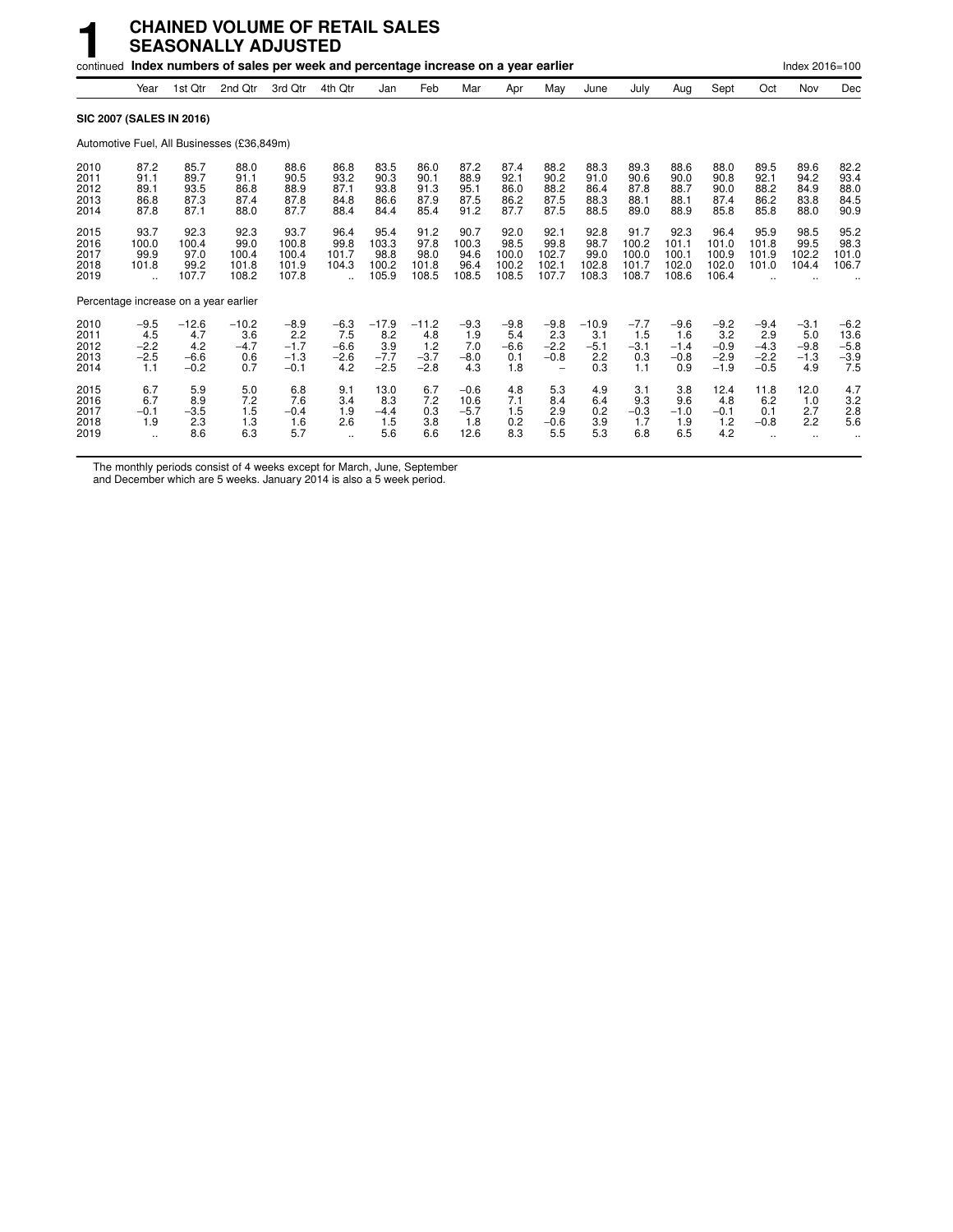|                                      |                                                         |                                         | index numbers of sales per week and percentage increase on a year earlier |                                                      |                                                         |                                         |                                         |                                         |                                         |                                          |                                                      |                                          |                                          |                                          |                                                  | $Index 2016 = 100$                           |                                                                       |
|--------------------------------------|---------------------------------------------------------|-----------------------------------------|---------------------------------------------------------------------------|------------------------------------------------------|---------------------------------------------------------|-----------------------------------------|-----------------------------------------|-----------------------------------------|-----------------------------------------|------------------------------------------|------------------------------------------------------|------------------------------------------|------------------------------------------|------------------------------------------|--------------------------------------------------|----------------------------------------------|-----------------------------------------------------------------------|
|                                      | Year                                                    | 1st Qtr                                 | 2nd Qtr                                                                   | 3rd Qtr                                              | 4th Qtr                                                 | Jan                                     | Feb                                     | Mar                                     | Apr                                     | May                                      | June                                                 | July                                     | Aug                                      | Sept                                     | Oct                                              | Nov                                          | Dec                                                                   |
|                                      | <b>SIC 2007 (SALES IN 2016)</b>                         |                                         |                                                                           |                                                      |                                                         |                                         |                                         |                                         |                                         |                                          |                                                      |                                          |                                          |                                          |                                                  |                                              |                                                                       |
|                                      |                                                         |                                         | All Retailing, Including Automotive Fuel, All Businesses (£387,696m)      |                                                      |                                                         |                                         |                                         |                                         |                                         |                                          |                                                      |                                          |                                          |                                          |                                                  |                                              |                                                                       |
| 2010<br>2011<br>2012<br>2013<br>2014 | 84.3<br>88.5<br>90.8<br>93.1<br>96.0                    | 82.7<br>87.5<br>90.9<br>92.1<br>95.0    | 84.5<br>88.1<br>90.0<br>92.3<br>96.0                                      | 84.8<br>88.6<br>90.9<br>94.0<br>96.0                 | 85.3<br>90.0<br>91.4<br>93.9<br>96.8                    | 81.0<br>87.6<br>90.5<br>91.6<br>94.4    | 83.3<br>87.4<br>90.1<br>93.1<br>94.7    | 83.5<br>87.5<br>91.9<br>91.6<br>96.0    | 84.4<br>88.9<br>89.6<br>91.0<br>95.6    | 84.5<br>87.6<br>90.2<br>92.5<br>95.8     | 84.6<br>87.8<br>90.0<br>93.2<br>96.5                 | 85.0<br>88.4<br>90.2<br>93.8<br>96.4     | 85.0<br>88.4<br>90.7<br>93.5<br>96.2     | 84.5<br>88.9<br>91.6<br>94.6<br>95.5     | 85.3<br>89.8<br>91.3<br>93.6<br>96.0             | 86.0<br>89.7<br>90.9<br>93.5<br>96.7         | 84.6<br>90.4<br>91.8<br>94.4<br>97.6                                  |
| 2015<br>2016<br>2017<br>2018<br>2019 | 96.9<br>100.0<br>104.8<br>109.7<br>ă,                   | 96.1<br>97.8<br>102.9<br>107.2<br>113.2 | 97.3<br>98.8<br>104.1<br>109.4<br>113.8                                   | 97.2<br>100.7<br>105.3<br>111.0<br>114.9             | 96.8<br>102.6<br>106.8<br>111.4<br>                     | 95.7<br>98.5<br>102.3<br>107.3<br>112.2 | 96.1<br>97.7<br>103.5<br>108.0<br>112.9 | 96.5<br>97.5<br>103.0<br>106.4<br>114.2 | 97.1<br>98.0<br>104.8<br>107.7<br>113.4 | 97.1<br>99.7<br>103.8<br>110.5<br>113.5  | 97.6<br>98.7<br>103.9<br>109.8<br>114.4              | 97.4<br>100.7<br>104.4<br>110.6<br>115.0 | 96.1<br>100.3<br>105.6<br>111.4<br>115.0 | 97.9<br>101.1<br>105.9<br>111.1<br>114.8 | 96.5<br>103.1<br>106.3<br>110.7<br>ä,            | 97.2<br>102.7<br>107.0<br>112.2              | 96.8<br>102.2<br>106.9<br>111.4                                       |
|                                      | Percentage increase on a year earlier                   |                                         |                                                                           |                                                      |                                                         |                                         |                                         |                                         |                                         |                                          |                                                      |                                          |                                          |                                          |                                                  |                                              |                                                                       |
| 2010<br>2011<br>2012<br>2013<br>2014 | 2.8<br>5.0<br>2.5<br>2.5<br>3.1                         | 2.8<br>5.8<br>4.0<br>1.2<br>3.2         | 3.4<br>4.2<br>2.1<br>2.6<br>4.0                                           | 2.5<br>4.5<br>2.6<br>3.4<br>2.1                      | $\frac{2.3}{5.6}$<br>1.5<br>2.7<br>3.2                  | 0.5<br>8.1<br>3.4<br>1.2<br>3.0         | 4.2<br>4.9<br>3.1<br>$3.3$<br>$1.7$     | 3.7<br>4.8<br>5.1<br>$-0.4$<br>4.8      | 4.0<br>5.4<br>0.8<br>1.5<br>5.1         | 4.0<br>3.7<br>3.1<br>$\frac{2.5}{3.5}$   | 2.6<br>3.7<br>2.5<br>3.6<br>3.6                      | 3.2<br>4.0<br>2.0<br>4.1<br>2.7          | 2.7<br>4.0<br>2.6<br>3.1<br>2.9          | 2.0<br>5.3<br>3.0<br>3.2<br>1.0          | 2.3<br>5.4<br>1.6<br>2.5<br>2.5                  | $\frac{3.2}{4.3}$<br>1.3<br>2.8<br>3.4       | $\begin{array}{c} 1.6 \\ 6.8 \end{array}$<br>1.6<br>$\frac{2.8}{3.4}$ |
| 2015<br>2016<br>2017<br>2018<br>2019 | 1.0<br>3.2<br>4.8<br>4.7<br>$\ddotsc$                   | 1.2<br>1.8<br>5.2<br>4.1<br>5.6         | 1.3<br>1.6<br>5.4<br>5.0<br>4.1                                           | 1.3<br>3.6<br>4.6<br>5.4<br>3.5                      | 6.0<br>4.1<br>4.4<br>$\ddot{\phantom{a}}$               | 1.4<br>2.9<br>3.9<br>5.0<br>4.5         | 1.5<br>1.6<br>5.9<br>4.4<br>4.5         | 0.5<br>1.0<br>5.7<br>3.2<br>7.4         | 1.5<br>1.0<br>6.9<br>2.8<br>5.3         | 1.4<br>2.7<br>4.1<br>6.4<br>2.7          | 1.1<br>1.1<br>5.3<br>5.6<br>4.2                      | 1.1<br>3.3<br>3.7<br>6.0<br>4.0          | $-0.1$<br>4.3<br>5.3<br>5.5<br>3.2       | 2.6<br>3.2<br>4.8<br>4.9<br>3.4          | 0.6<br>6.8<br>3.2<br>4.1<br>$\ddot{\phantom{1}}$ | $\frac{0.5}{5.7}$<br>4.2<br>4.8<br>ä.        | $^{-0.8}_{5.6}$<br>4.7<br>4.2                                         |
|                                      |                                                         |                                         | All Retailing, Excluding Automotive Fuel, All Businesses (£350,847m)      |                                                      |                                                         |                                         |                                         |                                         |                                         |                                          |                                                      |                                          |                                          |                                          |                                                  |                                              |                                                                       |
| 2010<br>2011<br>2012<br>2013<br>2014 | 83.5<br>86.3<br>88.8<br>91.7<br>95.3                    | 82.0<br>85.4<br>88.2<br>90.4<br>94.0    | 83.6<br>85.9<br>88.3<br>90.9<br>95.3                                      | 84.1<br>86.5<br>89.1<br>92.6<br>95.4                 | 84.3<br>87.5<br>89.7<br>92.9<br>96.6                    | 80.5<br>85.6<br>87.8<br>90.3<br>93.6    | 82.6<br>85.3<br>87.7<br>91.4<br>93.9    | 82.7<br>85.4<br>89.0<br>89.6<br>94.6    | 83.4<br>86.7<br>87.7<br>89.4<br>94.8    | 83.5<br>85.4<br>88.4<br>91.2<br>95.0     | 84.0<br>85.6<br>88.7<br>91.8<br>95.9                 | 84.2<br>86.3<br>88.7<br>92.4<br>95.6     | 84.4<br>86.4<br>89.0<br>92.0<br>95.5     | 83.9<br>86.9<br>89.6<br>93.2<br>95.1     | 84.4<br>87.7<br>89.4<br>92.6<br>95.7             | 84.8<br>87.0<br>89.3<br>92.7<br>96.5         | 83.8<br>87.7<br>90.1<br>93.4<br>97.5                                  |
| 2015<br>2016<br>2017<br>2018<br>2019 | 97.0<br>100.0<br>104.5<br>108.9<br>$\ddot{\phantom{a}}$ | 96.2<br>98.1<br>102.5<br>106.7<br>112.1 | 97.3<br>99.0<br>104.0<br>108.7<br>112.5                                   | 97.4<br>100.6<br>105.3<br>110.1<br>113.8             | 97.0<br>102.3<br>106.3<br>110.3                         | 95.3<br>98.4<br>101.7<br>106.8<br>111.3 | 96.6<br>98.3<br>102.9<br>107.3<br>111.7 | 96.7<br>97.6<br>102.7<br>106.2<br>113.0 | 97.1<br>98.3<br>104.4<br>107.3<br>112.0 | 97.1<br>100.0<br>103.4<br>110.0<br>112.1 | 97.6<br>98.7<br>104.1<br>108.8<br>113.2              | 97.6<br>100.6<br>104.5<br>109.8<br>113.7 | 96.3<br>100.2<br>105.6<br>110.6<br>113.7 | 98.1<br>101.0<br>105.7<br>110.1<br>114.0 | 96.7<br>102.8<br>106.1<br>109.7                  | 97.2<br>102.5<br>106.6<br>111.0              | $97.2$<br>101.8<br>106.2<br>110.1                                     |
|                                      | Percentage increase on a year earlier                   |                                         |                                                                           |                                                      |                                                         |                                         |                                         |                                         |                                         |                                          |                                                      |                                          |                                          |                                          |                                                  |                                              |                                                                       |
| 2010<br>2011<br>2012<br>2013<br>2014 | 2.6<br>3.4<br>2.9<br>3.2<br>3.9                         | 2.5<br>$\frac{4.2}{3.3}$<br>2.4<br>4.1  | 3.0<br>2.7<br>2.8<br>2.9<br>4.8                                           | 2.6<br>2.8<br>3.0<br>3.9<br>3.0                      | 2.2<br>$\frac{3.8}{2.5}$<br>3.6<br>4.0                  | 0.4<br>6.3<br>2.6<br>2.8<br>3.7         | 3.9<br>3.2<br>2.8<br>4.3<br>2.7         | 2.9<br>3.3<br>4.2<br>0.7<br>5.6         | 3.1<br>3.9<br>1.2<br>1.9<br>6.1         | 3.3<br>2.2<br>3.6<br>3.2<br>4.2          | 2.5<br>2.0<br>3.6<br>3.6<br>4.4                      | 2.8<br>2.5<br>2.8<br>4.2<br>3.4          | 2.8<br>2.3<br>3.1<br>3.3<br>3.8          | 2.4<br>3.5<br>3.1<br>4.1<br>2.0          | 2.5<br>3.8<br>2.0<br>3.6<br>3.4                  | 2.8<br>$^{2.6}_{2.7}$<br>3.8<br>4.1          | 1.4<br>$\frac{4.6}{2.7}$<br>3.6<br>4.4                                |
| 2015<br>2016<br>2017<br>2018<br>2019 | 1.8<br>3.1<br>4.5<br>4.2                                | 2.3<br>1.9<br>4.5<br>4.1<br>5.1         | 2.1<br>1.7<br>5.1<br>4.5<br>3.5                                           | 2.1<br>3.3<br>4.6<br>4.6<br>3.4                      | 0.4<br>5.5<br>3.9<br>37                                 | 1.9<br>3.2<br>3.3<br>5.0<br>4.2         | 2.9<br>1.8<br>4.7<br>4.2<br>4.2         | 2.2<br>0.9<br>5.3<br>3.3<br>6.5         | 2.5<br>1.2<br>6.2<br>2.8<br>4.4         | 2.2<br>2.9<br>3.5<br>6.3<br>2.0          | 1.8<br>1.1<br>5.5<br>4.5<br>4.0                      | 2.1<br>3.1<br>3.9<br>5.0<br>$3.6\,$      | 0.9<br>4.0<br>5.4<br>4.7<br>2.9          | 3.2<br>2.9<br>4.6<br>4.1<br>3.6          | 1.0<br>6.3<br>3.2<br>34                          | 0.8<br>5.5<br>4.0<br>4.2                     | $-0.4$<br>4.8<br>4.3<br>37                                            |
|                                      |                                                         |                                         | Predominantly Food Stores, All Businesses (£154,446m)                     |                                                      |                                                         |                                         |                                         |                                         |                                         |                                          |                                                      |                                          |                                          |                                          |                                                  |                                              |                                                                       |
| 2010<br>2011<br>2012<br>2013<br>2014 | 88.0<br>91.7<br>94.5<br>97.3<br>98.6                    | 86.9<br>90.0<br>93.8<br>96.5<br>98.4    | 88.7<br>91.2<br>94.0<br>96.5<br>98.8                                      | 87.8<br>92.4<br>94.9<br>98.3<br>98.4                 | 88.7<br>93.3<br>95.4<br>98.0<br>98.9                    | 87.3<br>89.6<br>93.2<br>96.9<br>98.8    | 86.6<br>89.3<br>94.1<br>96.4<br>98.2    | 86.7<br>90.8<br>93.9<br>96.1<br>98.2    | 88.2<br>92.5<br>93.4<br>95.3<br>99.3    | 88.4<br>90.3<br>94.1<br>97.0<br>98.1     | 89.3<br>91.0<br>94.3<br>97.2<br>98.8                 | 87.9<br>91.8<br>93.7<br>99.0<br>99.2     | 87.6<br>92.4<br>95.3<br>98.0<br>97.9     | 87.8<br>92.9<br>95.5<br>97.9<br>98.2     | 88.4<br>93.3<br>95.0<br>98.0<br>98.7             | 89.6<br>92.9<br>95.2<br>98.3<br>99.2         | 88.2<br>93.6<br>95.8<br>97.6<br>98.9                                  |
| 2015<br>2016<br>2017<br>2018<br>2019 | 98.4<br>100.0<br>102.4<br>106.0<br>                     | 98.1<br>99.4<br>101.7<br>104.3<br>108.3 | 98.6<br>99.3<br>101.9<br>106.3<br>108.1                                   | 98.4<br>100.5<br>102.4<br>106.7<br>109.5             | 98.6<br>100.9<br>103.8<br>106.8<br>$\ddot{\phantom{a}}$ | 97.9<br>99.3<br>100.7<br>103.8<br>108.2 | 97.8<br>99.6<br>101.9<br>105.0<br>107.9 | 98.3<br>99.3<br>102.2<br>104.1<br>108.8 | 98.2<br>98.7<br>102.5<br>105.0<br>108.1 | 98.7<br>99.6<br>102.0<br>106.9<br>107.9  | 98.8<br>99.4<br>101.3<br>106.9<br>108.4              | 98.2<br>99.7<br>102.0<br>107.5<br>108.9  | 96.9<br>100.5<br>102.2<br>106.9<br>109.4 | 99.9<br>101.1<br>102.7<br>106.0<br>110.0 | 97.7<br>101.3<br>103.7<br>106.3<br>$\ddotsc$     | 98.6<br>101.0<br>103.7<br>106.8<br>$\ddotsc$ | 99.4<br>100.3<br>104.1<br>107.1                                       |
|                                      | Percentage increase on a year earlier                   |                                         |                                                                           |                                                      |                                                         |                                         |                                         |                                         |                                         |                                          |                                                      |                                          |                                          |                                          |                                                  |                                              |                                                                       |
| 2010<br>2011<br>2012<br>2013<br>2014 | 1.6<br>$4.2\,$<br>3.0<br>3.0<br>1.3                     | 1.4<br>$3.6\,$<br>4.2<br>2.9<br>2.0     | 1.9<br>2.9<br>3.0<br>2.7<br>2.3                                           | 0.9<br>5.3<br>2.6<br>3.6<br>0.1                      | 2.1<br>5.1<br>$2.3$<br>2.7<br>1.0                       | 3.1<br>2.6<br>4.1<br>3.9<br>1.9         | 0.8<br>3.1<br>$\frac{5.3}{2.5}$<br>1.8  | 0.5<br>4.7<br>$\frac{3.5}{2.3}$<br>2.2  | 2.2<br>4.9<br>1.0<br>2.0<br>4.3         | 2.0<br>2.2<br>4.2<br>3.1<br>1.1          | 1.6<br>1.8<br>3.7<br>3.0<br>1.7                      | 1.1<br>4.5<br>2.1<br>5.6<br>0.2          | 0.4<br>5.5<br>3.1<br>2.9<br>$-0.1$       | 1.1<br>5.8<br>2.7<br>2.6<br>0.3          | 2.0<br>5.5<br>$\frac{1.8}{3.2}$<br>0.7           | 3.3<br>3.6<br>2.6<br>3.3<br>0.8              | $1.2$<br>6.0<br>2.5<br>1.9<br>1.9<br>1.3                              |
| 2015<br>2016<br>2017<br>2018<br>2019 | $-0.2$<br>1.6<br>$\frac{2.4}{3.5}$<br>u,                | $-0.4$<br>1.4<br>2.3<br>2.6<br>3.9      | $-0.2$<br>0.7<br>2.6<br>4.4<br>1.7                                        | $\overline{\phantom{a}}$<br>2.1<br>1.9<br>4.3<br>2.6 | $-0.3$<br>2.3<br>2.9<br>2.8<br>$\ddot{\phantom{1}}$     | $-0.8$<br>1.4<br>1.4<br>3.1<br>4.3      | $-0.4$<br>1.8<br>2.3<br>3.0<br>2.7      | 0.1<br>1.0<br>3.0<br>1.9<br>4.5         | $-1.2$<br>0.6<br>3.8<br>2.5<br>2.9      | 0.6<br>1.0<br>2.4<br>4.8<br>0.9          | $\overline{\phantom{a}}$<br>0.7<br>1.9<br>5.5<br>1.4 | $-1.0$<br>1.6<br>2.3<br>5.4<br>1.3       | $-1.0$<br>3.8<br>1.7<br>4.6<br>2.4       | 1.8<br>1.1<br>1.6<br>3.1<br>3.9          | $-1.0$<br>3.7<br>2.3<br>2.6<br>$\ddotsc$         | $-0.6$<br>2.5<br>2.6<br>3.0<br>$\sim$        | $0.5$<br>$1.0$<br>$3.\overline{7}$<br>2.9<br>$\ddot{\phantom{1}}$     |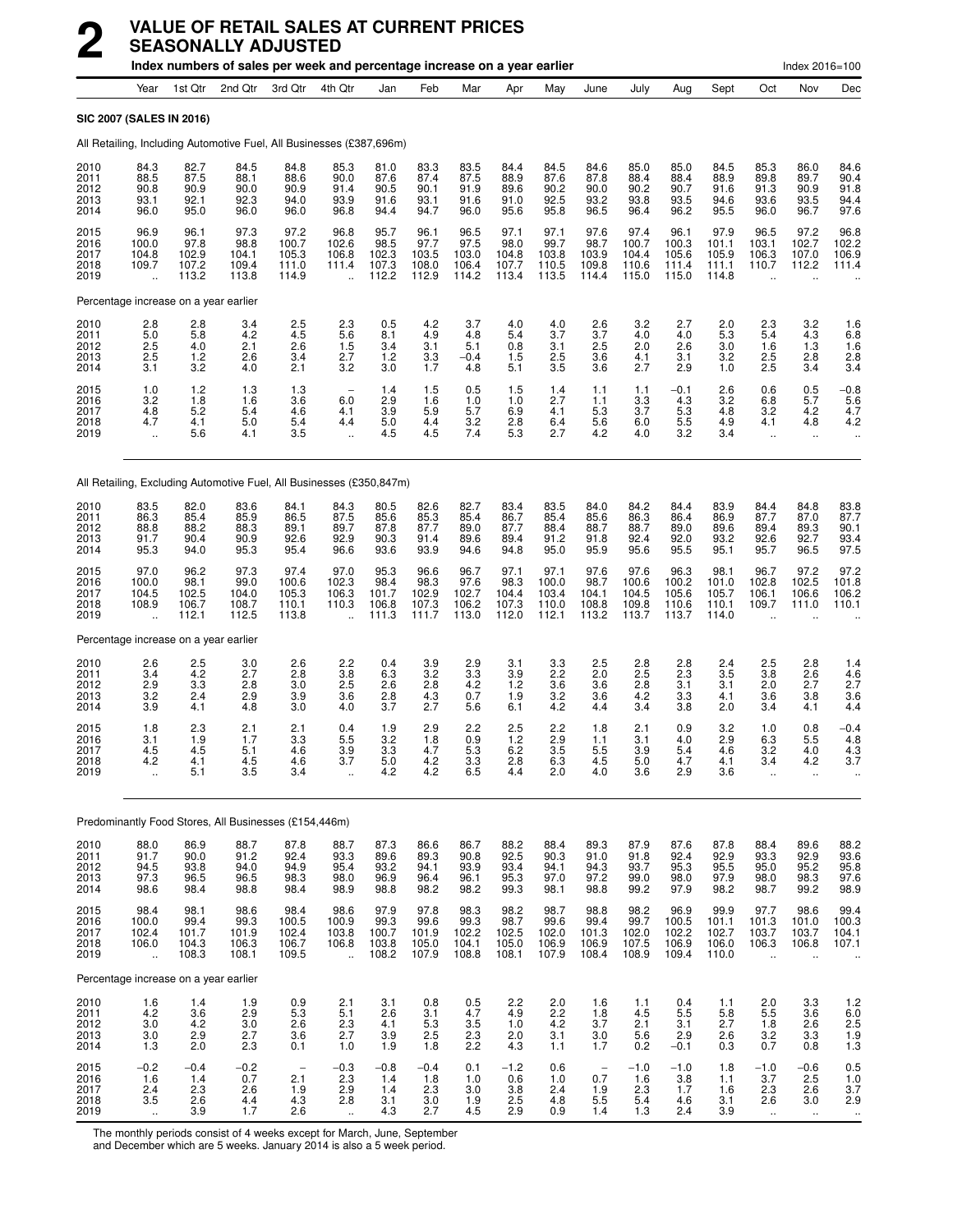|                                      |                                                       |                                                  | continued Index numbers of sales per week and percentage increase on a year earlier |                                             |                                                      |                                                               |                                                  |                                                 |                                                |                                                  |                                               |                                               |                                            |                                             |                                                           | Index 2016=100                                             |                                               |
|--------------------------------------|-------------------------------------------------------|--------------------------------------------------|-------------------------------------------------------------------------------------|---------------------------------------------|------------------------------------------------------|---------------------------------------------------------------|--------------------------------------------------|-------------------------------------------------|------------------------------------------------|--------------------------------------------------|-----------------------------------------------|-----------------------------------------------|--------------------------------------------|---------------------------------------------|-----------------------------------------------------------|------------------------------------------------------------|-----------------------------------------------|
|                                      | Year                                                  | 1st Qtr                                          | 2nd Qtr                                                                             | 3rd Otr                                     | 4th Qtr                                              | Jan                                                           | Feb                                              | Mar                                             | Apr                                            | May                                              | June                                          | July                                          | Aug                                        | Sept                                        | Oct                                                       | Nov                                                        | Dec                                           |
| SIC 2007 (SALES IN 2016)             |                                                       |                                                  |                                                                                     |                                             |                                                      |                                                               |                                                  |                                                 |                                                |                                                  |                                               |                                               |                                            |                                             |                                                           |                                                            |                                               |
|                                      |                                                       |                                                  | Non-Specialised Food Stores, All Businesses (£142,507m)                             |                                             |                                                      |                                                               |                                                  |                                                 |                                                |                                                  |                                               |                                               |                                            |                                             |                                                           |                                                            |                                               |
| 2010<br>2011<br>2012<br>2013<br>2014 | 88.0<br>91.8<br>95.0<br>97.8<br>99.2                  | 86.6<br>90.0<br>94.0<br>96.7<br>98.9             | 88.6<br>91.4<br>94.4<br>97.1<br>99.3                                                | 87.9<br>92.5<br>95.3<br>99.0<br>99.1        | 89.1<br>93.3<br>96.1<br>98.5<br>99.5                 | 87.1<br>89.5<br>93.3<br>97.2<br>99.1                          | 86.4<br>89.2<br>94.3<br>96.5<br>98.7             | 86.3<br>90.9<br>94.3<br>96.4<br>98.7            | 88.0<br>92.7<br>93.9<br>95.7<br>99.5           | 88.3<br>90.5<br>94.5<br>97.5<br>98.8             | 89.3<br>91.0<br>94.8<br>97.8<br>99.6          | 87.8<br>91.9<br>94.0<br>99.8<br>100.0         | 87.8<br>92.6<br>95.7<br>98.6<br>98.5       | 88.1<br>93.0<br>96.0<br>98.6<br>98.9        | 88.4<br>93.4<br>95.7<br>98.5<br>99.3                      | 89.6<br>93.0<br>95.9<br>98.9<br>99.9                       | 89.2<br>93.6<br>96.5<br>98.2<br>99.4          |
| 2015<br>2016<br>2017<br>2018<br>2019 | 98.7<br>100.0<br>103.4<br>106.8                       | 98.5<br>99.4<br>102.3<br>105.1<br>109.1          | 98.8<br>99.3<br>102.8<br>107.0<br>108.9                                             | 98.8<br>100.5<br>103.5<br>107.3<br>109.9    | 98.7<br>100.8<br>104.9<br>107.8                      | 98.3<br>99.7<br>101.2<br>104.7<br>109.0                       | 98.3<br>99.5<br>102.4<br>106.1<br>108.9          | 98.9<br>99.1<br>103.2<br>104.8<br>109.4         | 98.5<br>98.8<br>103.3<br>105.6<br>109.2        | 99.0<br>99.8<br>102.8<br>107.5<br>108.7          | 99.0<br>99.2<br>102.4<br>107.8<br>108.9       | 98.5<br>99.7<br>103.1<br>107.9<br>109.3       | 97.3<br>100.6<br>103.4<br>107.4<br>110.0   | 100.3<br>101.1<br>103.8<br>106.8<br>110.3   | 98.2<br>101.5<br>104.8<br>107.0                           | 98.5<br>100.5<br>104.7<br>107.6                            | 99.3<br>100.6<br>105.0<br>108.5               |
|                                      |                                                       | Percentage increase on a year earlier            |                                                                                     |                                             |                                                      |                                                               |                                                  |                                                 |                                                |                                                  |                                               |                                               |                                            |                                             |                                                           |                                                            |                                               |
| 2010<br>2011<br>2012<br>2013<br>2014 | $^{2.6}_{4.3}$<br>3.4<br>3.0<br>1.4                   | 2.3<br>3.9<br>4.5<br>2.9<br>2.2                  | 2.9<br>3.1<br>3.3<br>2.8<br>2.3                                                     | 2.1<br>5.2<br>3.0<br>3.8<br>0.2             | 3.0<br>4.8<br>2.9<br>2.5<br>1.0                      | 4.1<br>2.8<br>4.3<br>4.2<br>2.0                               | $\frac{1.9}{3.3}$<br>5.7<br>2.4<br>2.2           | $\frac{1.2}{5.3}$<br>3.7<br>2.2<br>2.4          | $\frac{3.3}{5.4}$<br>1.2<br>2.0<br>4.0         | 3.0<br>2.5<br>4.4<br>3.2<br>1.3                  | 2.5<br>1.8<br>4.2<br>$3.2\,$<br>1.8           | 2.2<br>4.6<br>2.3<br>6.2<br>0.2               | 1.6<br>5.5<br>3.4<br>3.0<br>$-0.1$         | $2.3$<br>5.5<br>3.3<br>2.6<br>0.4           | 2.5<br>5.6<br>2.5<br>3.0<br>0.8                           | 3.9<br>3.8<br>3.2<br>3.1<br>1.0                            | 2.7<br>4.9<br>3.2<br>1.8<br>1.2               |
| 2015<br>2016<br>2017<br>2018<br>2019 | $-0.5$<br>1.3<br>3.4<br>3.3                           | $-0.3$<br>0.9<br>2.9<br>2.8<br>3.8               | $-0.5$<br>0.4<br>3.6<br>4.1<br>1.8                                                  | $-0.3$<br>1.7<br>3.0<br>3.7<br>2.4          | $-0.8$<br>2.1<br>4.0<br>2.8<br>$\ddot{\phantom{a}}$  | $-0.8$<br>1.4<br>1.5<br>3.5<br>4.1                            | $-0.4$<br>1.2<br>2.9<br>3.6<br>2.6               | 0.2<br>0.2<br>4.1<br>1.5<br>4.4                 | $-1.1$<br>0.3<br>4.6<br>2.3<br>3.4             | 0.2<br>0.8<br>3.1<br>4.5<br>1.1                  | $-0.6$<br>0.2<br>3.2<br>$5.2\,$<br>1.1        | $-1.5$<br>1.2<br>3.5<br>4.6<br>1.3            | $-1.2$<br>3.3<br>2.8<br>3.9<br>2.4         | 1.4<br>0.8<br>2.7<br>2.8<br>3.3             | $-1.2$<br>3.4<br>3.3<br>2.1<br>$\ddot{\phantom{a}}$       | $-1.3$<br>2.0<br>4.2<br>2.8<br>u,                          | $-0.1$<br>1.3<br>4.4<br>3.4                   |
|                                      |                                                       |                                                  | Specialist Food Stores, All Businesses (£8,346m)                                    |                                             |                                                      |                                                               |                                                  |                                                 |                                                |                                                  |                                               |                                               |                                            |                                             |                                                           |                                                            |                                               |
| 2010<br>2011<br>2012<br>2013<br>2014 | 87.4<br>89.9<br>92.5<br>97.0<br>97.3                  | 84.2<br>89.5<br>91.5<br>98.7<br>99.4             | 88.3<br>88.8<br>91.1<br>95.8<br>98.0                                                | 88.3<br>90.9<br>92.4<br>96.5<br>95.9        | 88.8<br>90.5<br>95.2<br>97.0<br>95.8                 | 80.4<br>90.9<br>91.5<br>97.2<br>100.3                         | 84.2<br>89.8<br>91.7<br>100.8<br>99.0            | 87.2<br>88.1<br>91.4<br>98.1<br>98.9            | 88.4<br>87.6<br>90.5<br>94.5<br>99.8           | 87.5<br>88.9<br>91.0<br>96.9<br>97.9             | 88.9<br>89.7<br>91.7<br>95.9<br>96.5          | 88.6<br>91.0<br>92.4<br>94.6<br>96.5          | 87.5<br>90.7<br>91.4<br>98.0<br>96.2       | 88.7<br>91.1<br>93.1<br>96.7<br>95.1        | 95.1<br>88.8<br>95.4<br>97.3<br>96.7                      | 93.4<br>89.7<br>94.0<br>97.2<br>95.3                       | 80.0<br>92.7<br>95.9<br>96.6<br>95.6          |
| 2015<br>2016<br>2017<br>2018<br>2019 | 97.5<br>100.0<br>93.3<br>103.9                        | 95.3<br>99.4<br>94.8<br>97.6<br>108.5            | 98.6<br>98.1<br>91.2<br>103.7<br>109.0                                              | 95.6<br>100.2<br>92.7<br>108.6<br>113.3     | 100.7<br>102.3<br>94.4<br>105.6                      | 94.7<br>97.1<br>95.6<br>96.7<br>107.6                         | 95.7<br>99.9<br>97.0<br>94.9<br>105.3            | 95.3<br>100.8<br>92.3<br>100.5<br>111.8         | 97.6<br>97.6<br>94.9<br>103.1<br>108.3         | 98.7<br>95.5<br>94.8<br>105.6<br>108.0           | 99.3<br>100.7<br>85.2<br>102.7<br>110.5       | 97.5<br>98.9<br>92.4<br>113.4<br>111.5        | 93.1<br>98.8<br>93.9<br>108.8<br>110.7     | 96.2<br>102.4<br>92.1<br>104.5<br>116.7     | 94.7<br>100.5<br>91.7<br>106.4                            | 102.7<br>111.3<br>94.1<br>106.9                            | 103.8<br>96.4<br>96.9<br>104.0                |
|                                      |                                                       | Percentage increase on a year earlier            |                                                                                     |                                             |                                                      |                                                               |                                                  |                                                 |                                                |                                                  |                                               |                                               |                                            |                                             |                                                           |                                                            |                                               |
| 2010<br>2011<br>2012<br>2013<br>2014 | $-2.4$<br>2.9<br>2.9<br>4.8<br>0.4                    | $-6.8$<br>6.3<br>2.3<br>7.8<br>0.8               | $-3.0$<br>0.5<br>2.6<br>5.1<br>2.3                                                  | $-2.9$<br>3.0<br>1.6<br>4.4<br>$-0.6$       | 3.2<br>2.0<br>5.1<br>1.9<br>$-1.\overline{2}$        | $-10.6$<br>13.1<br>0.6<br>6.3<br>3.2                          | $-7.0$<br>6.6<br>2.2<br>9.9<br>$-1.8$            | $-3.5$<br>1.0<br>3.8<br>7.3<br>0.8              | $-4.8$<br>$-0.8$<br>3.3<br>4.4<br>5.7          | $-4.6$<br>1.5<br>2.4<br>6.5<br>1.1               | $-0.2$<br>0.9<br>2.2<br>4.6<br>0.6            | $-4.7$<br>2.7<br>1.5<br>2.3<br>2.0            | $-4.0$<br>3.6<br>0.8<br>7.3<br>$-1.9$      | $-0.5$<br>2.7<br>2.2<br>3.9<br>$-1.7$       | 10.9<br>$-6.7$<br>7.5<br>2.0<br>$-0.7$                    | 7.4<br>$-4.0$<br>4.8<br>3.4<br>$-1.9$                      | $-6.4$<br>15.9<br>3.5<br>0.7<br>$-1.0$        |
| 2015<br>2016<br>2017<br>2018<br>2019 | 0.2<br>2.5<br>$-6.7$<br>11.4                          | $-4.2$<br>4.3<br>$-4.6$<br>3.0<br>11.2           | 0.6<br>$-0.5$<br>$-7.1$<br>13.8<br>5.1                                              | $-0.2$<br>4.8<br>$-7.4$<br>17.1<br>4.3      | 5.0<br>1.6<br>$-7.7$<br>11.9                         | $-5.5$<br>2.4<br>$-1.5$<br>1.1<br>11.3                        | $-3.3$<br>4.4<br>$-2.9$<br>$-2.1$<br>10.9        | $-3.6$<br>5.8<br>$-8.4$<br>8.9<br>11.2          | $-2.3$<br>$-2.7$<br>8.7<br>5.0                 | 0.8<br>$-3.2$<br>$-0.7$<br>11.4<br>2.2           | 2.9<br>1.4<br>$-15.4$<br>20.5<br>7.6          | 1.0<br>1.4<br>$-6.6$<br>22.8<br>$-1.7$        | $-3.2$<br>6.1<br>$-4.9$<br>15.9<br>1.8     | 1.2<br>6.5<br>$-10.1$<br>13.5<br>11.7       | $-2.1$<br>6.2<br>$-8.8$<br>16.0                           | 7.8<br>8.4<br>$-15.5$<br>13.7                              | 8.6<br>$-7.1$<br>0.5<br>7.3                   |
|                                      |                                                       |                                                  | Alcoholic Drinks, Other Beverages and Tobacco, All Businesses (£3,593m)             |                                             |                                                      |                                                               |                                                  |                                                 |                                                |                                                  |                                               |                                               |                                            |                                             |                                                           |                                                            |                                               |
| 2010                                 | 88.1                                                  | 104.6<br>91.4                                    |                                                                                     | 81.0                                        | 74.0                                                 | 112.6                                                         | 101.9                                            | 100.5                                           | 95.0                                           | 93.9                                             | 90.0                                          | 86.7                                          | 83.1                                       | 74.7                                        | 73.6                                                      | 81.4                                                       |                                               |
| 2011<br>2012<br>2013<br>2014         | 93.1<br>81.0<br>77.6<br>78.0                          | 89.9<br>81.4<br>78.6                             | 92.8<br>90.9<br>82.6<br>75.9<br>77.6                                                | $\frac{93.0}{83.2}$<br>75.1<br>75.2         | 97.0<br>68.4<br>78.2<br>80.6                         | 89.8<br>94.6<br>83.4<br>80.8                                  | 92.3<br>90.6<br>81.3<br>76.8                     | 92.0<br>85.5<br>79.9<br>77.8                    | 92.6<br>81.6<br>78.1<br>89.6                   | 85.9<br>85.8<br>76.6<br>72.4                     | 93.5<br>80.8<br>73.5<br>72.3                  | 91.4<br>85.0<br>75.6<br>72.7                  | 91.3<br>86.9<br>73.3<br>76.0               | 95.7<br>78.6<br>76.2<br>76.5                | 101.4<br>65.9<br>78.8<br>77.5                             | 95.3<br>70.3<br>79.9<br>79.3                               | 68.4<br>94.8<br>68.8<br>76.4<br>84.1          |
| 2015<br>2016<br>2017<br>2018<br>2019 | 87.9<br>100.0<br>86.6<br>79.3<br>$\ddot{\phantom{a}}$ | 85.6<br>98.8<br>91.4<br>85.4<br>77.8             | 87.4<br>102.2<br>90.1<br>84.6<br>74.8                                               | 89.5<br>100.4<br>80.2<br>78.8<br>85.9       | 89.1<br>98.6<br>84.6<br>68.3<br>$\ddot{\phantom{a}}$ | 90.7<br>91.4<br>93.4<br>84.5<br>80.1                          | 84.9<br>102.3<br>93.5<br>83.3<br>72.6            | 82.1<br>101.9<br>88.1<br>87.8<br>80.1           | 87.1<br>100.1<br>88.2<br>84.6<br>63.3          | 86.7<br>101.3<br>86.4<br>88.3<br>76.6            | 88.2<br>104.6<br>94.6<br>81.7<br>82.6         | 87.3<br>103.6<br>80.6<br>79.6<br>89.0         | 86.6<br>101.6<br>75.4<br>80.9<br>84.0      | 93.7<br>96.8<br>83.8<br>76.5<br>84.8        | 86.4<br>98.0<br>85.9<br>77.6<br>$\ddot{\phantom{a}}$      | 89.4<br>98.3<br>85.4<br>74.3<br>ä.                         | 91.0<br>99.3<br>82.8<br>56.1                  |
|                                      |                                                       | Percentage increase on a year earlier            |                                                                                     |                                             |                                                      |                                                               |                                                  |                                                 |                                                |                                                  |                                               |                                               |                                            |                                             |                                                           |                                                            |                                               |
| 2010<br>2011<br>2012<br>2013<br>2014 | $-21.3$<br>5.6<br>$-12.9$<br>$-4.2$<br>0.5            | $-10.1$<br>$-12.7$<br>$-1.6$<br>$-9.5$<br>$-3.4$ | $-18.6$<br>$-2.0$<br>$-9.1$<br>$-8.1$<br>2.3                                        | $-27.6$<br>14.8<br>$-10.6$<br>$-9.7$<br>0.1 | $-29.8$<br>31.1<br>$-29.5$<br>14.3<br>3.1            | 0.2<br>$-20.3$<br>$5.\overline{3}$ <sub>-11.8</sub><br>$-3.0$ | $-16.5$<br>$-9.4$<br>$-1.8$<br>$-10.3$<br>$-5.5$ | $-12.7$<br>$-8.5$<br>$-7.0$<br>$-6.6$<br>$-2.6$ | $-16.6$<br>$-2.5$<br>$-11.9$<br>$-4.3$<br>14.7 | $-16.3$<br>$-8.6$<br>$-0.1$<br>$-10.7$<br>$-5.6$ | $-22.0$<br>3.8<br>$-13.5$<br>$-9.0$<br>$-1.6$ | $-22.1$<br>5.4<br>$-6.9$<br>$-11.1$<br>$-3.8$ | $-26.5$<br>9.9<br>$-4.8$<br>$-15.7$<br>3.7 | $-32.8$<br>28.0<br>$-17.8$<br>$-3.1$<br>0.5 | $-31.7$<br>37.8<br>$-35.0$<br>19.4<br>$-1.5$              | $-23.1$<br>17.0<br>$-26.3$<br>13.6<br>$-0.7$               | $-33.9$<br>$38.6 - 27.4$<br>11.0<br>10.1      |
| 2015<br>2016<br>2017<br>2018<br>2019 | 12.7<br>13.8<br>$-13.4$<br>$-8.4$<br>à.               | 8.9<br>15.4<br>$-7.5$<br>$-6.5$<br>$-9.0$        | 12.6<br>16.9<br>$-11.8$<br>$-6.1$<br>$-11.6$                                        | 19.0<br>12.2<br>$-20.1$<br>$-1.7$<br>8.9    | 10.5<br>10.7<br>$-14.2$<br>$-19.2$<br>$\ddotsc$      | 12.2<br>0.8<br>2.2<br>$-9.\overline{5}$<br>$-5.3$             | 10.5<br>20.5<br>$-8.6$<br>$-10.9$<br>$-12.9$     | 5.5<br>24.2<br>$-13.6$<br>$-0.3$<br>$-8.8$      | $-2.7$<br>14.9<br>$-11.9$<br>$-4.1$<br>$-25.2$ | 19.7<br>16.9<br>$-14.7$<br>2.2<br>$-13.2$        | 22.0<br>18.6<br>$-9.5$<br>$-13.7$<br>1.1      | 20.1<br>18.7<br>$-22.2$<br>$-1.2$<br>11.7     | 13.8<br>17.4<br>$-25.8$<br>7.3<br>3.9      | 22.3<br>3.4<br>$-13.5$<br>$-8.7$<br>10.8    | 11.4<br>13.5<br>$-12.4$<br>$-9.7$<br>$\ddot{\phantom{1}}$ | 12.7<br>10.0<br>$-13.1$<br>$-12.9$<br>$\ddot{\phantom{1}}$ | 8.2<br>9.1<br>$-16.6$<br>$-32.3$<br>$\ddotsc$ |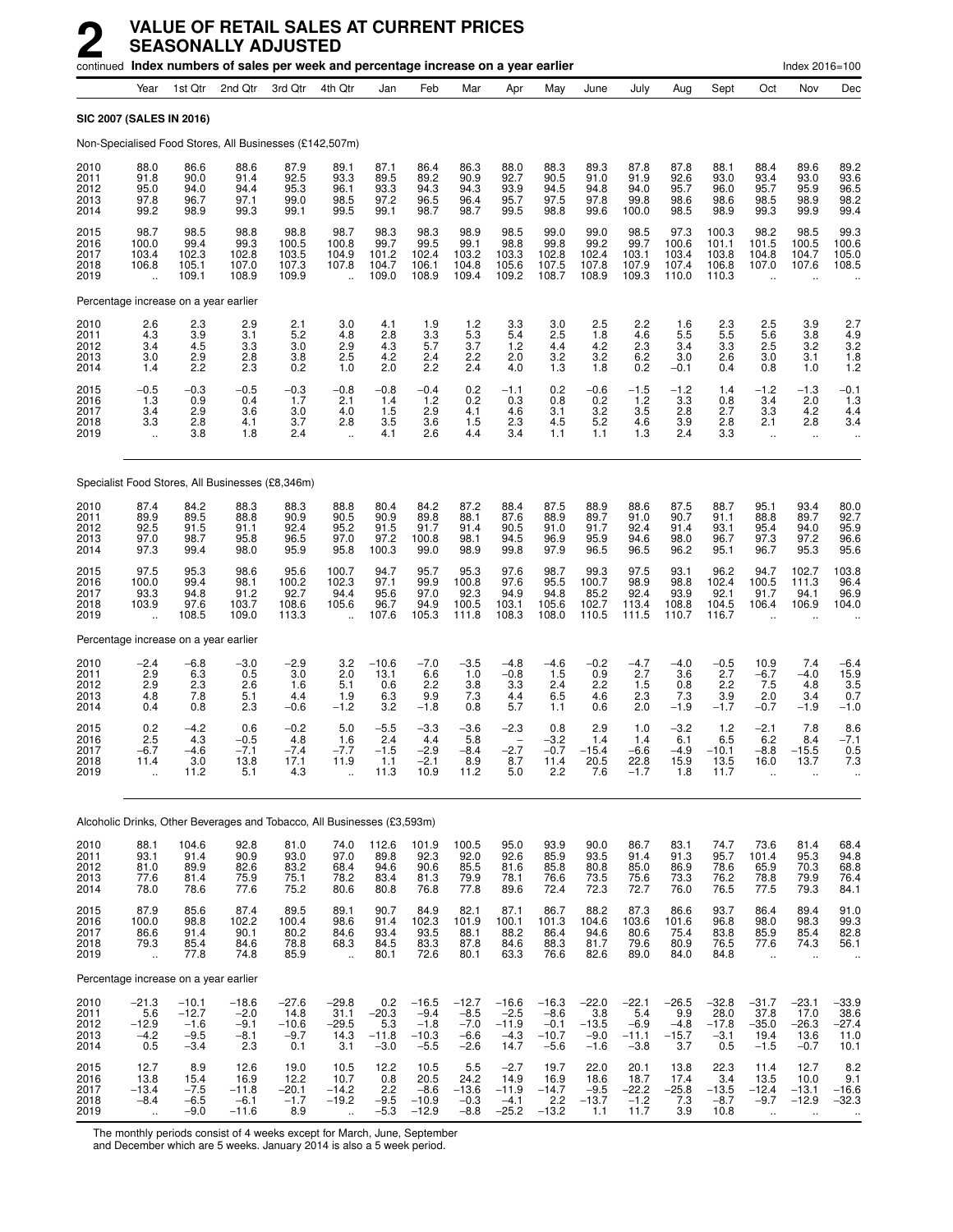|                                       |                                                         |                                          | continued Index numbers of sales per week and percentage increase on a year earlier |                                           |                                                     |                                                                |                                           |                                          |                                                     |                                           |                                                                         |                                           |                                           |                                          |                                                          | Index 2016=100                                           |                                                                    |
|---------------------------------------|---------------------------------------------------------|------------------------------------------|-------------------------------------------------------------------------------------|-------------------------------------------|-----------------------------------------------------|----------------------------------------------------------------|-------------------------------------------|------------------------------------------|-----------------------------------------------------|-------------------------------------------|-------------------------------------------------------------------------|-------------------------------------------|-------------------------------------------|------------------------------------------|----------------------------------------------------------|----------------------------------------------------------|--------------------------------------------------------------------|
|                                       | Year                                                    | 1st Qtr                                  | 2nd Qtr                                                                             | 3rd Qtr                                   | 4th Qtr                                             | Jan                                                            | Feb                                       | Mar                                      | Apr                                                 | May                                       | June                                                                    | July                                      | Aug                                       | Sept                                     | Oct                                                      | Nov                                                      | Dec                                                                |
| <b>SIC 2007 (SALES IN 2016)</b>       |                                                         |                                          |                                                                                     |                                           |                                                     |                                                                |                                           |                                          |                                                     |                                           |                                                                         |                                           |                                           |                                          |                                                          |                                                          |                                                                    |
|                                       |                                                         |                                          | Predominantly Non-food Stores, All Businesses (£163,199m)                           |                                           |                                                     |                                                                |                                           |                                          |                                                     |                                           |                                                                         |                                           |                                           |                                          |                                                          |                                                          |                                                                    |
| 2010<br>2011<br>2012<br>2013<br>2014  | 86.4<br>87.5<br>89.2<br>90.6<br>95.5                    | 84.8<br>87.8<br>89.1<br>89.1<br>93.8     | 86.3<br>87.2<br>88.8<br>89.9<br>95.0                                                | 87.7<br>87.1<br>89.5<br>91.2<br>95.6      | 86.9<br>88.0<br>89.4<br>92.2<br>97.7                | 81.4<br>88.4<br>88.7<br>88.6<br>93.5                           | 86.4<br>88.0<br>87.7<br>91.3<br>92.8      | 86.2<br>87.1<br>90.5<br>87.7<br>95.0     | 86.2<br>88.1<br>88.1<br>88.2<br>93.8                | 86.4<br>87.0<br>88.6<br>90.2<br>94.5      | 86.5<br>86.6<br>89.4<br>91.0<br>96.3                                    | 87.8<br>87.3<br>89.4<br>90.4<br>95.3      | 88.2<br>86.7<br>89.4<br>89.7<br>96.4      | 87.1<br>87.2<br>89.7<br>93.1<br>95.3     | 87.6<br>88.6<br>89.6<br>91.6<br>96.3                     | 87.3<br>87.0<br>89.0<br>91.3<br>97.1                     | 86.1<br>88.3<br>89.7<br>93.3<br>99.2                               |
| 2015<br>2016<br>2017<br>2018<br>2019  | 97.7<br>100.0<br>103.7<br>106.9<br>ă,                   | 97.2<br>98.2<br>101.4<br>105.2<br>108.6  | 98.3<br>99.2<br>103.5<br>106.4<br>108.6                                             | 98.1<br>100.4<br>104.7<br>108.1<br>109.0  | 97.3<br>102.1<br>105.1<br>108.1<br>÷.               | 95.7<br>99.2<br>100.7<br>106.1<br>107.9                        | 98.1<br>98.9<br>102.2<br>105.6<br>108.6   | 97.6<br>97.0<br>101.3<br>104.2<br>109.1  | 98.4<br>99.3<br>104.0<br>105.5<br>107.8             | 97.9<br>100.3<br>102.4<br>107.8<br>108.0  | 98.5<br>98.3<br>104.0<br>105.9<br>109.7                                 | 98.1<br>101.7<br>104.5<br>106.9<br>108.5  | 97.9<br>99.6<br>105.8<br>108.8<br>109.0   | 98.4<br>100.1<br>104.0<br>108.6<br>109.2 | 97.6<br>102.9<br>104.7<br>107.5                          | 97.8<br>102.2<br>105.6<br>109.6                          | 96.7<br>101.3<br>104.9<br>107.4                                    |
|                                       |                                                         | Percentage increase on a year earlier    |                                                                                     |                                           |                                                     |                                                                |                                           |                                          |                                                     |                                           |                                                                         |                                           |                                           |                                          |                                                          |                                                          |                                                                    |
| 2010<br>2011<br>2012<br>2013<br>2014  | 2.7<br>1.3<br>1.9<br>1.6<br>5.4                         | 2.5<br>$3.\overline{6}$<br>1.4<br>5.3    | 3.1<br>1.0<br>1.8<br>1.2<br>5.7                                                     | 3.6<br>$-0.6$<br>2.7<br>1.9<br>4.8        | 1.5<br>1.2<br>1.6<br>3.0<br>6.0                     | $-2.9$<br>8.6<br>0.3<br>$-0.1$<br>5.5                          | 5.7<br>1.9<br>$-0.4$<br>4.1<br>1.7        | 4.3<br>1.1<br>3.8<br>$-3.1$<br>8.3       | 2.9<br>$\overline{2.2}$<br>$\qquad \qquad -$<br>6.4 | $\frac{3.9}{0.7}$<br>1.9<br>1.7<br>4.8    | 2.7<br>0.2<br>3.2<br>1.8<br>5.8                                         | 3.7<br>$-0.6$<br>2.3<br>1.2<br>5.4        | 4.2<br>$-1.7$<br>3.1<br>0.4<br>7.5        | 3.0<br>0.1<br>2.8<br>3.8<br>2.4          | 2.2<br>1.2<br>1.0<br>2.3<br>5.1                          | 2.0<br>$-0.4$<br>2.3<br>2.6<br>6.3                       | $0.5$<br>$2.6$<br>1.6<br>$\begin{array}{c} 3.9 \\ 6.3 \end{array}$ |
| 2015<br>2016<br>2017<br>2018<br>2019  | $^{2.3}_{2.3}$<br>3.7<br>3.2<br>$\ddot{\phantom{a}}$    | 3.6<br>1.1<br>3.2<br>3.7<br>3.2          | 3.5<br>1.0<br>4.3<br>2.8<br>2.1                                                     | 2.6<br>2.3<br>4.2<br>3.3<br>0.8           | $-0.3$<br>4.9<br>2.9<br>2.9<br>$\ddot{\phantom{a}}$ | $\frac{2.3}{3.7}$<br>1.6<br>5.3<br>1.7                         | 5.7<br>0.8<br>3.4<br>3.3<br>2.9           | 2.8<br>$-0.7$<br>4.5<br>2.8<br>4.8       | 5.0<br>0.9<br>4.7<br>1.5<br>2.2                     | 3.6<br>2.5<br>2.1<br>5.2<br>0.3           | 2.2<br>$-0.2$<br>5.8<br>1.9<br>3.6                                      | 3.0<br>3.7<br>2.7<br>2.3<br>1.6           | 1.5<br>1.8<br>6.2<br>2.9<br>0.2           | $3.2$<br>$1.7$<br>3.9<br>4.4<br>0.6      | 1.3<br>5.5<br>1.8<br>2.6<br>$\ddot{\phantom{1}}$         | 0.7<br>4.5<br>3.3<br>3.8<br>$\ddotsc$                    | $-2.4$<br>4.8<br>3.5<br>2.4                                        |
|                                       |                                                         |                                          | Non-Specialised Predominantly Non-food Stores, All Businesses (£34,180m)            |                                           |                                                     |                                                                |                                           |                                          |                                                     |                                           |                                                                         |                                           |                                           |                                          |                                                          |                                                          |                                                                    |
| 2010<br>2011<br>2012<br>2013<br>2014  | 75.6<br>78.2<br>83.2<br>86.5<br>91.6                    | 74.2<br>78.9<br>81.5<br>84.8<br>90.0     | 76.0<br>77.2<br>83.9<br>86.0<br>91.5                                                | 76.1<br>78.4<br>83.6<br>86.5<br>92.0      | 76.1<br>78.2<br>83.5<br>88.7<br>92.9                | 73.0<br>80.8<br>79.9<br>84.5<br>89.8                           | 74.5<br>77.9<br>79.7<br>86.4<br>89.2      | 74.8<br>78.1<br>84.3<br>83.7<br>90.8     | 74.9<br>77.2<br>83.4<br>84.2<br>91.5                | 75.9<br>77.0<br>84.4<br>84.9<br>91.4      | 76.8<br>77.4<br>84.0<br>88.4<br>91.7                                    | 75.4<br>78.4<br>83.9<br>85.7<br>91.0      | 76.4<br>78.1<br>82.7<br>86.6<br>92.9      | 76.3<br>78.7<br>84.1<br>87.0<br>92.1     | 76.0<br>78.3<br>83.2<br>88.8<br>93.3                     | 75.2<br>76.8<br>83.2<br>87.5<br>93.4                     | 76.8<br>79.2<br>84.0<br>89.6<br>92.2                               |
| 2015<br>2016<br>2017<br>2018<br>2019  | 95.3<br>100.0<br>101.8<br>104.3                         | 94.1<br>99.2<br>100.3<br>103.9<br>103.7  | 94.2<br>99.0<br>101.2<br>104.5<br>102.4                                             | 95.5<br>100.9<br>103.0<br>104.5<br>102.6  | 97.3<br>100.9<br>102.8<br>104.3                     | 93.4<br>100.7<br>99.5<br>104.6<br>104.0                        | 95.2<br>99.6<br>99.7<br>103.5<br>103.9    | 93.8<br>97.6<br>101.5<br>103.7<br>103.3  | 94.4<br>99.7<br>101.0<br>102.6<br>102.5             | 93.9<br>101.7<br>100.1<br>105.4<br>102.7  | 94.4<br>96.4<br>102.2<br>105.3<br>102.2                                 | 96.1<br>100.0<br>102.5<br>104.1<br>103.6  | 94.7<br>100.6<br>103.6<br>104.9<br>102.3  | 95.7<br>102.0<br>102.9<br>104.5<br>102.1 | 96.3<br>100.8<br>102.1<br>104.4                          | 97.7<br>101.8<br>102.8<br>104.0                          | 97.7<br>100.2<br>103.4<br>104.6                                    |
| Percentage increase on a year earlier |                                                         |                                          |                                                                                     |                                           |                                                     |                                                                |                                           |                                          |                                                     |                                           |                                                                         |                                           |                                           |                                          |                                                          |                                                          |                                                                    |
| 2010<br>2011<br>2012<br>2013<br>2014  | 7.3<br>3.5<br>6.3<br>4.0<br>5.9                         | 8.9<br>6.4<br>3.3<br>4.0<br>6.1          | 8.2<br>1.6<br>8.7<br>2.5<br>6.4                                                     | 7.2<br>3.1<br>6.6<br>3.4<br>6.4           | 5.1<br>2.8<br>6.8<br>6.2<br>4.8                     | 7.2<br>10.6<br>$-1.1$<br>5.8<br>6.3                            | 11.4<br>4.6<br>2.3<br>8.4<br>3.2          | 8.4<br>4.4<br>7.9<br>$-0.7$<br>8.5       | 6.8<br>3.0<br>8.0<br>1.1<br>8.6                     | 7.9<br>1.4<br>9.7<br>0.6<br>7.7           | 9.4<br>0.8<br>8.5<br>5.2<br>3.7                                         | 6.8<br>4.0<br>7.0<br>2.1<br>6.2           | 7.7<br>2.3<br>5.9<br>4.7<br>7.2           | 7.1<br>3.1<br>6.8<br>3.5<br>5.9          | 4.5<br>3.0<br>6.3<br>6.6<br>5.1                          | 4.2<br>2.1<br>8.3<br>5.1<br>6.8                          | 6.3<br>$3.2$<br>$6.0$<br>6.6<br>2.9                                |
| 2015<br>2016<br>2017<br>2018<br>2019  | 4.0<br>5.0<br>1.8<br>2.4<br>ă,                          | 4.6<br>5.4<br>1.2<br>3.6<br>$-0.2$       | 2.9<br>5.1<br>2.2<br>3.3<br>$-2.0$                                                  | 3.8<br>5.7<br>2.1<br>1.5<br>$-1.8$        | 4.7<br>3.7<br>1.9<br>1.5                            | 4.0<br>7.9<br>$-1.3$<br>5.1<br>$-0.5$                          | 6.8<br>4.5<br>0.2<br>3.8<br>0.4           | 3.2<br>4.0<br>4.0<br>2.2<br>$-0.4$       | 3.2<br>5.6<br>1.3<br>1.5                            | 2.7<br>8.3<br>$-1.5$<br>5.3<br>$-2.6$     | 2.9<br>2.1<br>6.1<br>3.0<br>$-2.9$                                      | 5.6<br>4.1<br>2.5<br>1.5<br>$-0.5$        | 2.0<br>6.1<br>3.1<br>1.3<br>$-2.5$        | 3.9<br>6.5<br>0.9<br>1.6<br>$-2.3$       | 3.3<br>4.7<br>1.3<br>2.2<br>ä,                           | 4.5<br>4.2<br>1.0<br>1.2<br>$\ddotsc$                    | 6.0<br>2.6<br>3.2<br>1.1                                           |
|                                       |                                                         |                                          | Textile, Clothing, Footwear and Leather, All Businesses (£45,728m)                  |                                           |                                                     |                                                                |                                           |                                          |                                                     |                                           |                                                                         |                                           |                                           |                                          |                                                          |                                                          |                                                                    |
| 2010<br>2011<br>2012<br>2013<br>2014  | 89.0<br>91.9<br>93.4<br>95.5<br>99.5                    | 88.2<br>90.7<br>94.0<br>94.9<br>97.3     | 89.1<br>92.6<br>92.0<br>94.1<br>99.5                                                | 89.4<br>91.1<br>93.9<br>96.4<br>99.5      | 89.3<br>93.3<br>93.6<br>96.6<br>101.8               | 86.6<br>91.0<br>93.7<br>95.5<br>96.6                           | 88.9<br>91.2<br>92.8<br>96.3<br>95.2      | 88.9<br>90.1<br>95.3<br>93.3<br>99.8     | 90.2<br>95.2<br>91.3<br>91.5<br>98.8                | 88.8<br>91.7<br>92.3<br>95.1<br>99.5      | 88.4<br>91.2<br>92.2<br>95.3<br>100.2                                   | 89.2<br>92.2<br>92.9<br>94.9<br>99.7      | 89.2<br>90.4<br>93.1<br>94.8<br>100.9     | 89.7<br>90.7<br>95.3<br>98.9<br>98.2     | 90.8<br>92.1<br>95.2<br>96.1<br>99.4                     | 90.6<br>92.2<br>91.2<br>96.2<br>100.5                    | 87.0<br>95.0<br>94.2<br>$\frac{97.3}{104.9}$                       |
| 2015<br>2016<br>2017<br>2018<br>2019  | 102.6<br>100.0<br>106.4<br>107.2<br>ü.                  | 101.7<br>98.0<br>104.4<br>105.4<br>110.2 | 104.6<br>98.5<br>106.3<br>107.3<br>111.0                                            | 103.0<br>100.6<br>108.2<br>107.9<br>111.0 | 101.1<br>102.8<br>106.7<br>108.0<br>$\ddotsc$       | 99.7<br>99.6<br>102.5<br>106.1<br>110.1                        | 102.9<br>98.9<br>104.0<br>106.0<br>109.4  | 102.5<br>96.0<br>106.1<br>104.2<br>111.0 | 105.0<br>98.5<br>105.5<br>105.3<br>113.0            | 103.0<br>99.8<br>106.6<br>109.6<br>109.3  | 105.5<br>$\begin{array}{c} 97.6 \\ 106.7 \end{array}$<br>107.2<br>110.8 | 102.1<br>103.5<br>107.4<br>108.9<br>111.2 | 103.9<br>100.0<br>108.1<br>107.1<br>110.5 | 102.9<br>98.9<br>108.9<br>107.8<br>111.2 | 101.5<br>105.2<br>106.7<br>107.0<br>$\ddot{\phantom{a}}$ | 101.8<br>102.0<br>107.4<br>108.7<br>$\ddot{\phantom{a}}$ | 100.3<br>101.5<br>106.0<br>108.4                                   |
| Percentage increase on a year earlier |                                                         |                                          |                                                                                     |                                           |                                                     |                                                                |                                           |                                          |                                                     |                                           |                                                                         |                                           |                                           |                                          |                                                          |                                                          |                                                                    |
| 2010<br>2011<br>2012<br>2013<br>2014  | 5.4<br>3.3<br>1.6<br>$2.\overline{3}$<br>4.2            | 4.6<br>$2.8\,$<br>3.7<br>0.9<br>2.6      | 5.2<br>4.0<br>$-0.7$<br>2.3<br>5.8                                                  | 6.1<br>1.9<br>$\frac{3.1}{2.7}$<br>3.2    | 5.7<br>4.5<br>$\substack{0.3 \ 3.2}$<br>5.5         | 1.8<br>5.0<br>$\begin{array}{c} 3.0 \\ 2.0 \end{array}$<br>1.1 | 6.4<br>2.6<br>1.7<br>3.8<br>$-1.2$        | 5.5<br>1.3<br>5.8<br>$-2.1$<br>7.0       | 6.5<br>5.6<br>$-4.1$<br>0.2<br>7.9                  | 6.3<br>3.3<br>0.7<br>3.1<br>4.5           | 3.3<br>$3.2\,$<br>1.1<br>3.3<br>5.2                                     | 5.0<br>3.4<br>0.8<br>2.1<br>5.0           | 6.0<br>1.4<br>3.0<br>1.7<br>6.5           | 7.0<br>1.1<br>5.0<br>3.8<br>$-0.7$       | 6.2<br>1.5<br>3.3<br>1.0<br>3.5                          | 7.7<br>1.7<br>$-1.0$<br>5.4<br>4.5                       | $\frac{3.6}{9.3}$<br>$-0.9$<br>3.3<br>7.8                          |
| 2015<br>2016<br>2017<br>2018<br>2019  | 3.1<br>$-2.5$<br>$^{6.4}_{0.7}$<br>$\ddot{\phantom{1}}$ | 4.5<br>$-3.7$<br>6.5<br>0.9<br>4.6       | 5.1<br>$-5.8$<br>7.9<br>1.0<br>3.4                                                  | 3.5<br>$-2.3$<br>$7.5 - 0.2$<br>2.8       | $-0.7$<br>1.7<br>3.7<br>1.3<br>$\ddot{\phantom{1}}$ | 3.2<br>$-0.1$<br>$\frac{2.9}{3.5}$<br>3.8                      | 8.1<br>$-3.9$<br>$\frac{5.2}{1.9}$<br>3.2 | 2.7<br>$-6.3$<br>10.5<br>$-1.8$<br>6.5   | 6.3<br>$-6.2$<br>7.1<br>$-0.2$<br>7.4               | 3.5<br>$-3.1$<br>$6.8$<br>$2.8$<br>$-0.3$ | 5.3<br>$-7.5$<br>9.4<br>0.4<br>3.4                                      | 2.5<br>$1.3$<br>$3.8$<br>$1.4$<br>2.1     | 3.0<br>$-3.8$<br>8.1<br>$-0.9$<br>3.1     | 4.8<br>$-3.9$<br>10.1<br>$-1.0$<br>3.2   | 2.1<br>3.6<br>1.4<br>0.2<br>$\sim$                       | 1.3<br>0.2<br>5.4<br>1.2<br>$\ddot{\phantom{1}}$         | $-4.4$<br>1.3<br>$^{4.3}_{2.3}$<br>$\ddotsc$                       |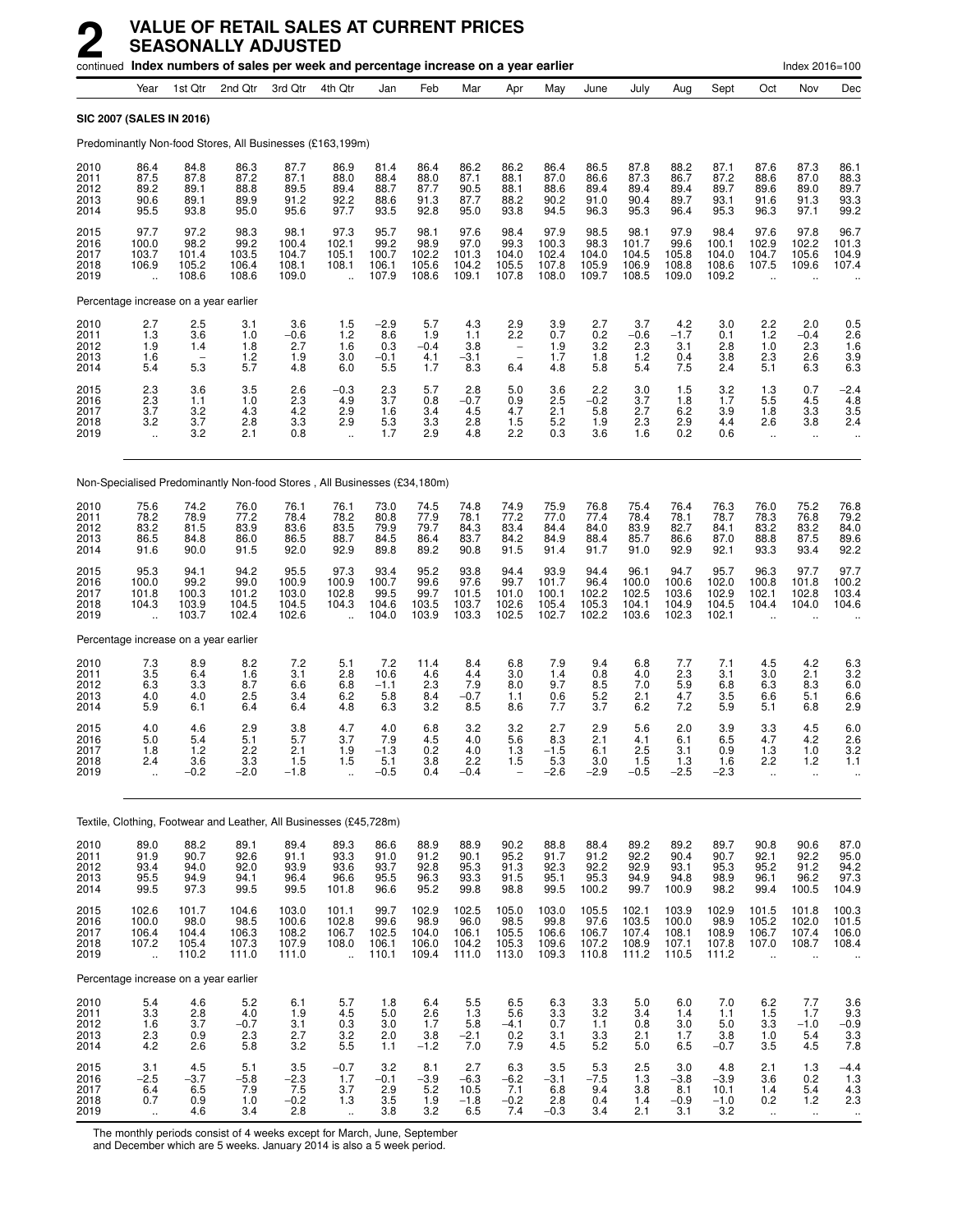|                                      | continued Index numbers of sales per week and percentage increase on a year earlier |                                                                |                                          |                                             |                                                          |                                                 |                                           |                                                |                                              |                                             |                                          |                                           |                                             |                                             |                                                | Index 2016=100                                          |                                                          |
|--------------------------------------|-------------------------------------------------------------------------------------|----------------------------------------------------------------|------------------------------------------|---------------------------------------------|----------------------------------------------------------|-------------------------------------------------|-------------------------------------------|------------------------------------------------|----------------------------------------------|---------------------------------------------|------------------------------------------|-------------------------------------------|---------------------------------------------|---------------------------------------------|------------------------------------------------|---------------------------------------------------------|----------------------------------------------------------|
|                                      | Year                                                                                | 1st Qtr                                                        | 2nd Qtr                                  | 3rd Qtr                                     | 4th Qtr                                                  | Jan                                             | Feb                                       | Mar                                            | Apr                                          | May                                         | June                                     | July                                      | Aug                                         | Sept                                        | Oct                                            | Nov                                                     | Dec                                                      |
|                                      | SIC 2007 (SALES IN 2016)                                                            |                                                                |                                          |                                             |                                                          |                                                 |                                           |                                                |                                              |                                             |                                          |                                           |                                             |                                             |                                                |                                                         |                                                          |
|                                      | Textiles, All Businesses (£800m)                                                    |                                                                |                                          |                                             |                                                          |                                                 |                                           |                                                |                                              |                                             |                                          |                                           |                                             |                                             |                                                |                                                         |                                                          |
| 2010<br>2011<br>2012<br>2013<br>2014 | 98.8<br>83.2<br>85.0<br>87.7<br>96.8                                                | 95.8<br>85.9<br>85.8<br>88.2<br>94.2                           | 97.0<br>81.6<br>83.2<br>92.6<br>95.9     | 101.1<br>83.8<br>88.6<br>88.9<br>97.8       | 101.4<br>81.4<br>82.4<br>81.2<br>99.4                    | 97.0<br>89.2<br>86.3<br>89.7<br>88.0            | 95.8<br>85.3<br>86.3<br>88.6<br>99.1      | 94.7<br>83.6<br>85.0<br>86.6<br>96.4           | 97.7<br>81.1<br>81.3<br>89.6<br>102.9        | 97.2<br>81.5<br>82.1<br>93.2<br>94.5        | 96.4<br>82.1<br>85.5<br>94.4<br>91.4     | 100.3<br>81.7<br>84.5<br>92.0<br>96.5     | 103.0<br>76.9<br>89.8<br>92.0<br>97.7       | 100.3<br>90.9<br>91.0<br>83.8<br>98.8       | 100.3<br>78.3<br>91.1<br>83.2<br>97.4          | 108.1<br>83.0<br>80.2<br>78.9<br>95.7                   | 96.9<br>82.6<br>77.2<br>81.3<br>104.0                    |
| 2015<br>2016<br>2017<br>2018<br>2019 | 95.2<br>100.0<br>100.4<br>100.9<br>u,                                               | 86.2<br>96.9<br>105.3<br>98.3<br>98.2                          | 96.2<br>96.0<br>100.0<br>98.1<br>97.0    | 95.0<br>100.9<br>94.6<br>102.6<br>100.6     | 103.3<br>106.2<br>101.7<br>104.4<br>$\ddot{\phantom{a}}$ | 79.1<br>99.1<br>102.0<br>99.3<br>101.1          | 84.9<br>94.4<br>104.3<br>97.3<br>101.2    | 93.0<br>97.1<br>108.8<br>98.3<br>93.4          | 94.4<br>91.0<br>108.5<br>100.2<br>93.5       | 99.3<br>92.3<br>103.9<br>98.9<br>100.8      | 95.0<br>103.0<br>90.0<br>95.7<br>96.7    | 96.8<br>101.4<br>96.0<br>102.5<br>107.3   | 90.9<br>103.6<br>85.2<br>103.1<br>97.9      | 96.8<br>98.3<br>101.1<br>102.3<br>97.5      | 97.2<br>102.3<br>100.8<br>100.5<br>$\sim$      | 109.7<br>112.4<br>98.3<br>115.0<br>$\ddot{\phantom{a}}$ | 103.0<br>104.3<br>105.2<br>99.2                          |
|                                      | Percentage increase on a year earlier                                               |                                                                |                                          |                                             |                                                          |                                                 |                                           |                                                |                                              |                                             |                                          |                                           |                                             |                                             |                                                |                                                         |                                                          |
| 2010<br>2011<br>2012<br>2013<br>2014 | $1.3 - 15.8$<br>2.2<br>3.2<br>10.3                                                  | $-11.7$<br>$-10.3$<br>$-0.1$<br>2.8<br>6.8                     | $-1.1$<br>$-15.9$<br>1.9<br>11.3<br>3.6  | $-17.2$<br>5.8<br>0.3<br>10.0               | $16.0 - 19.7$<br>1.2<br>$\frac{-1.5}{22.5}$              | $-22.5$<br>$-8.0$<br>$-3.3$<br>3.9<br>$-1.8$    | $-18.1$<br>$-11.0$<br>1.1<br>2.7<br>11.9  | $7.3 - 11.7$<br>1.7<br>1.9<br>11.2             | 4.7<br>$-16.9$<br>0.2<br>10.2<br>14.8        | $-7.2$<br>-16.2<br>0.8<br>13.5<br>1.4       | $-0.2$<br>-14.7<br>4.1<br>$10.5 - 3.2$   | $2.2 - 18.5$<br>3.4<br>8.9<br>4.9         | 7.6<br>$-25.4$<br>16.8<br>2.4<br>6.2        | $\frac{5.3}{-9.4}$<br>0.1<br>$-7.8$<br>17.9 | 3.3<br>$-21.9$<br>16.2<br>$-8.6$<br>17.1       | 20.2<br>$-\overline{23.2}$<br>$-3.4$<br>$-1.6$<br>21.2  | 24.7<br>$-14.8$<br>$-6.6$<br>5.4<br>27.9                 |
| 2015<br>2016<br>2017<br>2018<br>2019 | $-1.6$<br>5.1<br>0.4<br>0.4                                                         | $-8.4$<br>12.4<br>8.7<br>$-6.7$<br>$-0.1$                      | 0.3<br>$-0.1$<br>4.1<br>$-1.9$<br>$-1.1$ | $^{-2.8}_{-6.2}$<br>$-6.2$<br>8.5<br>$-1.9$ | $\frac{3.9}{2.8}$<br>$-4.2$<br>2.6<br>÷.                 | $-10.2$<br>25.3<br>2.9<br>$-2.7$<br>1.9         | $-14.4$<br>11.2<br>10.5<br>$-6.7$<br>4.0  | $-3.4$<br>4.4<br>12.0<br>$-9.6$<br>$-5.0$      | $-8.2$<br>$-3.6$<br>19.3<br>$-7.7$<br>$-6.7$ | $\frac{5.1}{-7.0}$<br>12.5<br>$-4.8$<br>1.9 | 3.9<br>8.4<br>$-12.6$<br>6.3<br>1.1      | 0.2<br>4.8<br>$-5.4$<br>6.8<br>4.6        | $-6.9$<br>13.9<br>$-17.7$<br>21.0<br>$-5.0$ | $-2.0$<br>1.5<br>2.8<br>1.2<br>$-4.7$       | $-0.2$<br>$5.\overline{2}$<br>$-1.4$<br>$-0.4$ | 14.7<br>2.5<br>$-12.5$<br>17.0                          | $^{-1.0}_{1.3}$<br>0.8<br>$-5.7$                         |
|                                      | Clothing, All Businesses (£40,106m)                                                 |                                                                |                                          |                                             |                                                          |                                                 |                                           |                                                |                                              |                                             |                                          |                                           |                                             |                                             |                                                |                                                         |                                                          |
| 2010<br>2011<br>2012<br>2013<br>2014 | 88.7<br>92.3<br>93.6<br>96.2<br>100.5                                               | 88.2<br>91.1<br>94.1<br>95.3<br>98.0                           | 89.0<br>93.1<br>92.2<br>95.0<br>100.8    | 88.9<br>91.4<br>94.0<br>97.2<br>100.6       | 88.7<br>93.5<br>94.0<br>97.4<br>102.8                    | 86.7<br>91.2<br>93.9<br>95.8<br>97.9            | 88.9<br>91.7<br>93.1<br>96.3<br>95.3      | $88.8$<br>90.6<br>95.1<br>94.1<br>100.2        | 90.5<br>95.9<br>91.6<br>92.1<br>99.8         | 88.7<br>92.3<br>92.4<br>96.0<br>101.0       | 88.1<br>91.5<br>92.3<br>96.4<br>101.5    | 88.8<br>92.3<br>93.1<br>96.1<br>100.8     | 88.8<br>91.2<br>93.3<br>95.4<br>102.2       | 89.1<br>90.8<br>95.2<br>99.7<br>99.3        | 90.4<br>92.7<br>95.0<br>97.0<br>100.2          | 89.9<br>92.1<br>91.7<br>97.2<br>101.5                   | 86.3<br>95.3<br>95.0<br>98.0<br>105.9                    |
| 2015<br>2016<br>2017<br>2018<br>2019 | 103.5<br>100.0<br>106.8<br>108.4<br>ä.                                              | 103.0<br>98.1<br>104.8<br>106.1<br>111.4                       | 105.7<br>98.6<br>106.5<br>108.6<br>112.2 | 103.8<br>100.5<br>108.6<br>109.2<br>111.4   | 101.7<br>102.9<br>107.1<br>109.5                         | 100.5<br>99.8<br>103.1<br>106.9<br>111.0        | 104.0<br>99.5<br>104.6<br>106.7<br>110.1  | 104.3<br>95.5<br>106.2<br>105.0<br>112.8       | 106.3<br>98.4<br>105.4<br>106.5<br>114.6     | 103.8<br>99.7<br>107.0<br>110.9<br>110.3    | 106.6<br>97.8<br>106.9<br>108.4<br>111.9 | 103.0<br>103.0<br>107.9<br>109.7<br>111.7 | 104.6<br>99.9<br>109.2<br>108.3<br>110.9    | 103.7<br>99.0<br>108.8<br>109.4<br>111.5    | 102.3<br>105.7<br>107.3<br>108.7               | 102.2<br>101.7<br>108.1<br>109.9                        | 100.7<br>101.6<br>106.2<br>109.9                         |
|                                      | Percentage increase on a year earlier                                               |                                                                |                                          |                                             |                                                          |                                                 |                                           |                                                |                                              |                                             |                                          |                                           |                                             |                                             |                                                |                                                         |                                                          |
| 2010<br>2011<br>2012<br>2013<br>2014 | 5.3<br>4.0<br>1.4<br>2.9<br>4.4                                                     | 5.4<br>$\begin{array}{c} 3.3 \\ 3.3 \end{array}$<br>1.2<br>2.9 | 5.7<br>4.6<br>$-1.0$<br>3.0<br>6.1       | 5.4<br>2.8<br>2.8<br>3.5<br>3.5             | 4.7<br>5.4<br>0.5<br>3.7<br>5.5                          | 2.7<br>5.2<br>2.9<br>2.0<br>2.2                 | 7.7<br>3.1<br>1.4<br>3.4<br>$-1.0$        | 5.6<br>2.0<br>5.0<br>$-1.1$<br>6.5             | 7.8<br>6.0<br>$-4.4$<br>0.5<br>8.3           | 7.2<br>4.0<br>0.2<br>3.9<br>5.1             | 2.9<br>3.8<br>1.0<br>4.4<br>5.2          | 4.3<br>4.0<br>0.9<br>3.2<br>4.9           | 5.5<br>2.8<br>2.2<br>2.3<br>7.1             | 6.0<br>1.9<br>4.9<br>4.6<br>$-0.4$          | 5.8<br>2.4<br>2.5<br>2.1<br>3.3                | 6.5<br>2.5<br>$-0.5$<br>6.0<br>4.5                      | 2.2<br>10.4<br>$-0.3$<br>3.1<br>8.1                      |
| 2015<br>2016<br>2017<br>2018<br>2019 | 3.0<br>-3.4<br>6.8<br>1.5<br>                                                       | 5.2<br>$-4.8$<br>6.8<br>1.3<br>5.0                             | 4.8<br>-6.7<br>8.0<br>2.0<br>3.3         | 3.1<br>$-3.2$<br>8.1<br>0.5<br>2.0          | $-1.1$<br>1.2<br>4.1<br>2.2                              | 2.7<br>$-0.8$<br>$3.\overline{3}$<br>3.7<br>3.9 | 9.1<br>$-4.3$<br>5.1<br>2.0<br>3.1        | 4.1<br>$-8.4$<br>11.2<br>$-1.2$<br>7.5         | 6.6<br>$-7.5$<br>7.2<br>1.0<br>7.5           | 2.9<br>$-3.9$<br>7.3<br>3.7<br>$-0.6$       | 5.0<br>$-8.3$<br>9.3<br>1.4<br>3.2       | 2.2<br>4.7<br>1.7<br>1.8                  | 2.4<br>$-4.6$<br>9.4<br>$-0.8$<br>2.4       | 4.5<br>$-4.6$<br>9.9<br>0.6<br>1.9          | 2.2<br>3.3<br>1.5<br>1.2<br>$\ddotsc$          | 0.7<br>$-0.5$<br>6.3<br>1.7<br>$\ddot{\phantom{a}}$     | $-4.9$<br>0.8<br>4.6<br>3.5                              |
|                                      | Footwear and Leather Goods, All Businesses (£4,823m)                                |                                                                |                                          |                                             |                                                          |                                                 |                                           |                                                |                                              |                                             |                                          |                                           |                                             |                                             |                                                |                                                         |                                                          |
| 2010<br>2011<br>2012<br>2013<br>2014 | 89.6<br>90.3<br>93.2<br>90.6<br>91.7                                                | 87.0<br>87.9<br>94.7<br>93.0<br>92.6                           | 88.1<br>90.3<br>91.9<br>87.0<br>89.7     | 91.4<br>89.7<br>94.0<br>90.5<br>90.2        | 92.2<br>93.3<br>92.1<br>91.9<br>94.3                     | 84.1<br>89.0<br>92.8<br>94.2<br>87.1            | 87.2<br>88.0<br>91.4<br>98.0<br>93.4      | 89.0<br>87.1<br>98.7<br>88.1<br>97.4           | 86.5<br>91.8<br>90.5<br>87.3<br>89.9         | 87.8<br>88.1<br>92.9<br>88.2<br>87.9        | 89.6<br>90.9<br>92.2<br>85.8<br>91.0     | 91.1<br>93.6<br>93.2<br>85.8<br>90.8      | 90.1<br>85.9<br>92.4<br>89.8<br>90.8        | 92.6<br>89.7<br>96.1<br>94.8<br>89.2        | 92.3<br>90.1<br>97.1<br>90.8<br>93.4           | 94.0<br>94.5<br>89.3<br>90.6<br>93.0                    | 90.6<br>94.8<br>90.2<br>93.8<br>96.1                     |
| 2015<br>2016<br>2017<br>2018<br>2019 | 96.0<br>100.0<br>104.3<br>98.4<br>$\ddotsc$                                         | 93.4<br>97.7<br>101.0<br>100.4<br>102.4                        | 97.0<br>98.9<br>105.9<br>98.2<br>103.2   | 97.6<br>101.8<br>106.7<br>98.7<br>109.4     | 96.1<br>101.7<br>103.5<br>96.3<br>÷.                     | 95.8<br>98.4<br>98.0<br>100.6<br>104.2          | 96.3<br>94.3<br>98.9<br>101.7<br>105.3    | 89.3<br>99.9<br>105.0<br>99.2<br>98.6          | 96.0<br>100.8<br>105.2<br>95.4<br>103.4      | 96.2<br>101.4<br>104.0<br>100.7<br>102.7    | 98.4<br>$95.3$<br>108.0<br>98.5<br>103.6 | 95.4<br>107.5<br>105.7<br>103.9<br>107.7  | 100.0<br>100.4<br>102.4<br>98.2<br>109.3    | 97.5<br>98.3<br>110.8<br>95.1<br>110.8      | 95.6<br>101.6<br>102.8<br>94.2<br>÷.           | 96.9<br>102.7<br>103.8<br>97.8<br>$\mathbf{r}$          | 95.8<br>100.9<br>103.9<br>96.9                           |
|                                      | Percentage increase on a year earlier                                               |                                                                |                                          |                                             |                                                          |                                                 |                                           |                                                |                                              |                                             |                                          |                                           |                                             |                                             |                                                |                                                         |                                                          |
| 2010<br>2011<br>2012<br>2013<br>2014 | 7.2<br>0.8<br>$\frac{3.2}{-2.8}$<br>1.2                                             | 2.0<br>1.1<br>$7.6 - 1.7$<br>$-0.5$                            | 2.2<br>2.5<br>1.8<br>$-5.3$<br>3.1       | 12.5<br>$-1.8$<br>4.8<br>$-3.8$<br>$-0.4$   | 12.6<br>$1.2$<br>$^{-1.3}_{-0.2}$<br>2.7                 | 0.5<br>5.7<br>4.4<br>1.4<br>$-7.5$              | 1.2<br>0.9<br>$\frac{3.8}{7.2}$<br>$-4.8$ | 3.8<br>$-2.1$<br>$13.3 - 10.7$<br>10.5         | $-3.0$<br>6.0<br>$-1.3$<br>$-3.6$<br>3.0     | 1.8<br>0.4<br>5.4<br>$-5.1$<br>$-0.3$       | 6.9<br>1.5<br>1.4<br>$-7.0$<br>6.1       | 11.1<br>2.8<br>$-0.4$<br>$-7.9$<br>5.8    | 9.3<br>$-4.6$<br>$7.5 - 2.8$<br>1.1         | 16.2<br>$-3.1$<br>$7.1 - 1.3$<br>$-5.9$     | 10.2<br>$-2.4$<br>$7.7 - 6.5$<br>2.9           | 15.4<br>0.5<br>-5.4<br>1.4<br>2.7                       | $\frac{12.4}{4.7}$<br>$-4.8$<br>4.0<br>2.4               |
| 2015<br>2016<br>2017<br>2018<br>2019 | 4.7<br>4.1<br>$4.3 - 5.6$<br>$\ddotsc$                                              | 0.9<br>4.6<br>$3.3 - 0.5$<br>2.0                               | 8.1<br>1.9<br>$7.1 - 7.3$<br>5.1         | 8.2<br>4.3<br>$^{4.8}_{-7.4}$<br>10.8       | 1.9<br>5.8<br>$1.8 - 6.9$<br>$\ddot{\phantom{1}}$        | 9.9<br>2.8<br>$-0.4$<br>2.7<br>3.6              | 3.1<br>$-2.1$<br>$^{4.9}_{2.8}$<br>3.5    | $-8.4$<br>11.8<br>$\frac{5.1}{-5.5}$<br>$-0.6$ | 6.8<br>4.9<br>$4.4 - 9.3$<br>8.4             | 9.3<br>5.5<br>$\frac{2.6}{-3.2}$<br>2.0     | 8.1<br>$-3.2$<br>13.4<br>$-8.9$<br>5.2   | 5.1<br>12.7<br>$-1.7 - 1.7$<br>3.6        | 10.1<br>0.4<br>2.0<br>$-4.1$<br>11.3        | 9.3<br>0.8<br>12.8<br>$-14.2$<br>16.6       | 2.4<br>6.3<br>1.2<br>$-8.4$<br>$\ddotsc$       | 4.2<br>6.0<br>1.1<br>$-5.8$<br>$\ddot{\phantom{1}}$     | $-0.3$<br>5.3<br>$^{2.9}_{-6.7}$<br>$\ddot{\phantom{1}}$ |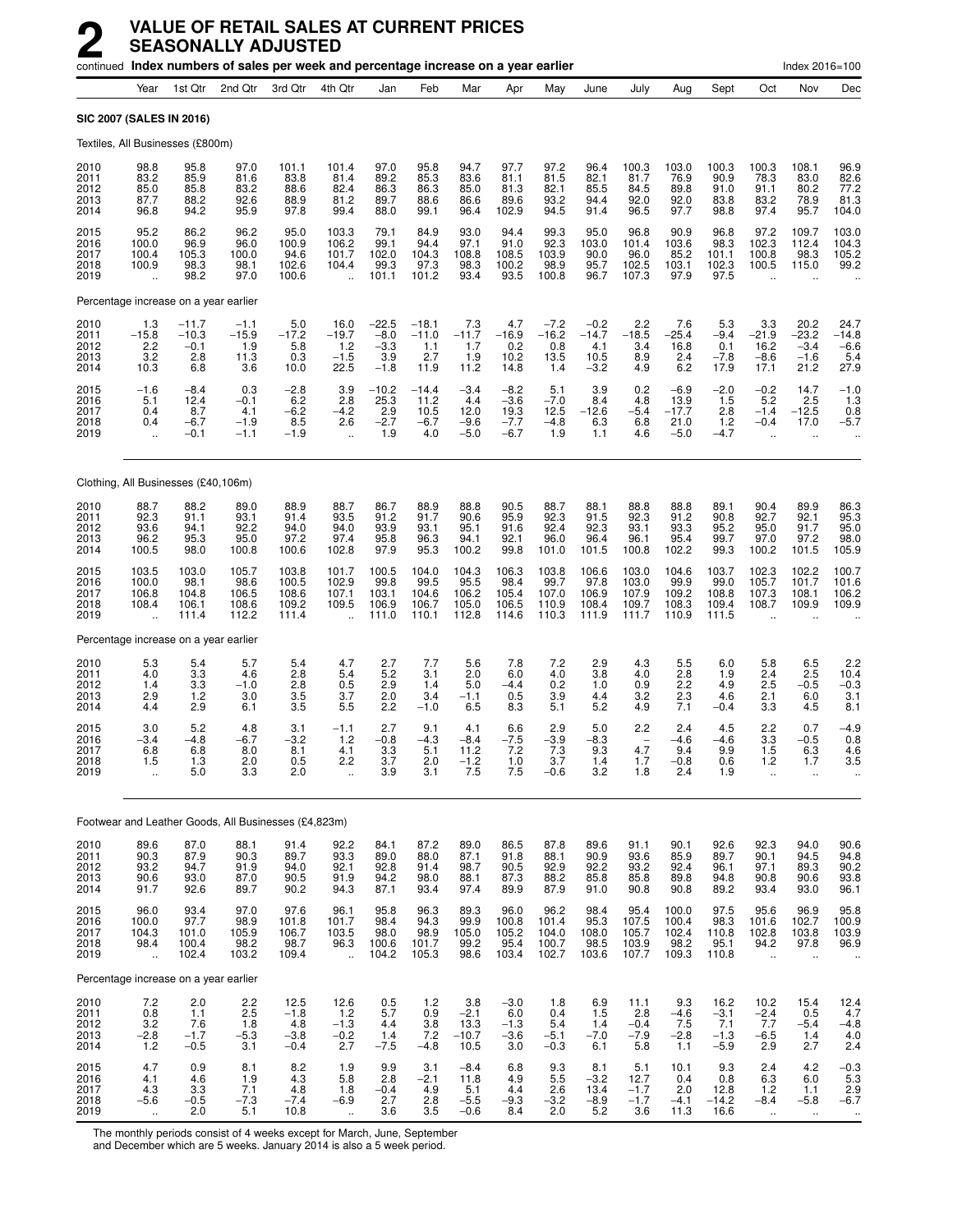|                                      |                                                         |                                          |                                                    | continued Index numbers of sales per week and percentage increase on a year earlier |                                                         |                                              |                                              |                                                                         |                                              |                                                     |                                           |                                            |                                              |                                             |                                                                             | Index 2016=100                            |                                                         |
|--------------------------------------|---------------------------------------------------------|------------------------------------------|----------------------------------------------------|-------------------------------------------------------------------------------------|---------------------------------------------------------|----------------------------------------------|----------------------------------------------|-------------------------------------------------------------------------|----------------------------------------------|-----------------------------------------------------|-------------------------------------------|--------------------------------------------|----------------------------------------------|---------------------------------------------|-----------------------------------------------------------------------------|-------------------------------------------|---------------------------------------------------------|
|                                      | Year                                                    | 1st Qtr                                  | 2nd Qtr                                            | 3rd Qtr                                                                             | 4th Qtr                                                 | Jan                                          | Feb                                          | Mar                                                                     | Apr                                          | May                                                 | June                                      | July                                       | Aug                                          | Sept                                        | Oct                                                                         | Nov                                       | Dec                                                     |
|                                      |                                                         | <b>SIC 2007 (SALES IN 2016)</b>          |                                                    |                                                                                     |                                                         |                                              |                                              |                                                                         |                                              |                                                     |                                           |                                            |                                              |                                             |                                                                             |                                           |                                                         |
|                                      |                                                         |                                          |                                                    | Household Goods Stores, All Businesses (£32,674m)                                   |                                                         |                                              |                                              |                                                                         |                                              |                                                     |                                           |                                            |                                              |                                             |                                                                             |                                           |                                                         |
| 2010<br>2011<br>2012<br>2013<br>2014 | 95.3<br>92.7<br>92.4<br>89.3<br>93.9                    | 94.9<br>93.3<br>92.3<br>88.3<br>92.6     | 97.0<br>92.5<br>94.5<br>90.0<br>93.1               | 96.1<br>92.7<br>91.5<br>88.7<br>94.2                                                | 93.1<br>92.4<br>91.4<br>89.9<br>95.6                    | 87.3<br>93.5<br>91.5<br>88.8<br>93.7         | 98.0<br>93.1<br>91.3<br>90.9<br>92.1         | 98.4<br>93.3<br>93.9<br>85.9<br>92.0                                    | 96.5<br>92.7<br>94.7<br>87.9<br>92.0         | 97.8<br>92.2<br>94.4<br>92.3<br>91.9                | 96.8<br>92.7<br>94.5<br>89.8<br>94.9      | 96.9<br>93.0<br>93.4<br>90.4<br>92.8       | 96.9<br>92.1<br>90.9<br>86.8<br>95.6         | 94.8<br>92.9<br>90.5<br>89.0<br>94.2        | 93.5<br>94.6<br>90.8<br>89.1<br>95.4                                        | 92.3<br>91.3<br>92.1<br>87.3<br>95.3      | 93.4<br>91.6<br>91.3<br>92.7<br>96.1                    |
| 2015<br>2016<br>2017<br>2018<br>2019 | 98.9<br>100.0<br>101.8<br>108.2<br>$\ddot{\phantom{a}}$ | 97.5<br>100.4<br>100.7<br>105.2<br>105.2 | 99.2<br>99.2<br>102.2<br>108.1<br>105.7            | 100.3<br>98.8<br>101.9<br>109.6<br>105.4                                            | 98.8<br>101.7<br>102.4<br>109.8<br>$\mathbf{r}$         | 95.9<br>101.8<br>99.6<br>104.2<br>104.4      | 96.9<br>102.1<br>101.1<br>105.7<br>104.7     | 99.1<br>97.9<br>101.1<br>105.6<br>106.2                                 | 99.3<br>97.8<br>105.9<br>108.4<br>102.4      | 99.4<br>101.8<br>99.3<br>108.5<br>105.5             | 99.1<br>98.2<br>101.5<br>107.6<br>108.5   | 102.1<br>101.8<br>104.0<br>106.0<br>103.3  | 98.5<br>97.6<br>100.2<br>111.2<br>105.2      | 100.2<br>97.3<br>101.5<br>111.0<br>107.2    | 98.0<br>101.0<br>103.9<br>109.3<br>$\ddot{\phantom{a}}$                     | 99.4<br>103.4<br>103.2<br>111.6           | 98.9<br>100.8<br>100.6<br>108.7                         |
|                                      |                                                         | Percentage increase on a year earlier    |                                                    |                                                                                     |                                                         |                                              |                                              |                                                                         |                                              |                                                     |                                           |                                            |                                              |                                             |                                                                             |                                           |                                                         |
| 2010<br>2011<br>2012<br>2013<br>2014 | $-3.4$<br>$-2.6$<br>$-0.3$<br>$-3.5$<br>5.2             | $-1.7 - 1.6$<br>$-1.0$<br>$-4.3$<br>4.9  | 0.5<br>$-4.6$<br>2.1<br>$-4.8$<br>3.4              | $-3.3$<br>$-3.5$<br>$-1.3$<br>$-3.0$<br>6.2                                         | $-8.6$<br>$-0.8$<br>$-1.1$<br>$-1.6$<br>6.3             | $-11.4$<br>7.1<br>$-2.1$<br>$-3.0$<br>5.5    | $^{2.1}_{-5.0}$<br>$-2.0$<br>$-0.4$<br>1.3   | $3.2 - 5.2$<br>0.6<br>$-8.5$<br>7.1                                     | $0.2 -4.0$<br>2.2<br>$-7.1$<br>4.7           | 1.0<br>$-5.\overline{6}$<br>2.4<br>$-2.2$<br>$-0.4$ | $0.3 - 4.2$<br>1.9<br>$-4.9$<br>5.6       | $-1.6$<br>$-4.0$<br>0.4<br>$-3.2$<br>2.7   | $-3.2$<br>$-4.9$<br>$-1.4$<br>$-4.5$<br>10.2 | $-4.8$<br>$-2.0$<br>$-2.5$<br>$-1.7$<br>5.9 | $-7.7$<br>1.2<br>$-4.0$<br>$-1.9$<br>7.0                                    | $-8.7$<br>$-1.2$<br>0.9<br>$-5.2$<br>9.2  | $-9.3$<br>$-2.0$<br>$-0.3$<br>$\frac{1.5}{3.7}$         |
| 2015<br>2016<br>2017<br>2018<br>2019 | $5.4$<br>$1.1$<br>1.8<br>6.3<br>$\ddot{\phantom{0}}$    | $\frac{5.2}{3.0}$<br>0.3<br>4.5          | 6.6<br>$-0.1$<br>3.1<br>5.8<br>$-2.3$              | $6.4 - 1.5$<br>3.1<br>7.5<br>$-3.8$                                                 | $\frac{3.3}{2.9}$<br>0.7<br>7.2<br>$\ddot{\phantom{a}}$ | 2.4<br>6.1<br>$-2.1$<br>4.6<br>0.2           | $\frac{5.2}{5.3}$<br>$-0.9$<br>4.6<br>$-0.9$ | 7.7<br>$-1.3$<br>3.4<br>4.4<br>0.6                                      | 7.9<br>$-1.5$<br>8.3<br>2.4<br>$-5.6$        | 8.1<br>2.4<br>$-2.4$<br>9.2<br>$-2.8$               | 4.4<br>$-0.8$<br>3.4<br>6.0<br>0.8        | 10.0<br>$-0.3$<br>2.2<br>1.9<br>$-2.6$     | 3.0<br>$-0.9$<br>2.6<br>11.0<br>$-5.4$       | $-6.3 - 2.9$<br>4.3<br>9.4<br>$-3.5$        | 2.8<br>3.1<br>2.8<br>5.2<br>$\ddot{\phantom{a}}$                            | 4.3<br>4.1<br>$-0.2$<br>8.2<br>ä.         | $^{2.9}_{1.9}$<br>$-0.2$<br>8.0                         |
|                                      |                                                         |                                          |                                                    | Furniture, Lighting etc. All Businesses (£13,671m)                                  |                                                         |                                              |                                              |                                                                         |                                              |                                                     |                                           |                                            |                                              |                                             |                                                                             |                                           |                                                         |
| 2010<br>2011<br>2012<br>2013<br>2014 | 74.5<br>76.9<br>80.5<br>81.4<br>87.6                    | 74.3<br>77.8<br>76.8<br>80.8<br>84.8     | 74.6<br>74.2<br>84.3<br>81.4<br>85.3               | 74.0<br>78.2<br>80.6<br>80.0<br>89.2                                                | 75.2<br>77.4<br>80.3<br>83.3<br>91.2                    | 68.1<br>77.3<br>75.0<br>81.2<br>84.9         | $78.1$<br>$80.6$<br>75.6<br>81.2<br>85.1     | 76.2<br>76.0<br>79.2<br>80.1<br>84.5                                    | 75.3<br>71.3<br>83.2<br>78.2<br>84.2         | 76.1<br>74.2<br>82.1<br>84.7<br>83.9                | 72.8<br>76.4<br>86.9<br>81.4<br>87.3      | 73.3<br>77.2<br>82.7<br>84.3<br>87.5       | 74.9<br>77.3<br>79.9<br>74.9<br>90.0         | 73.9<br>79.8<br>79.5<br>80.5<br>89.9        | 74.9<br>78.1<br>82.0<br>81.6<br>91.1                                        | 75.3<br>77.7<br>79.7<br>81.3<br>90.9      | 75.5<br>76.7<br>79.5<br>86.4<br>91.3                    |
| 2015<br>2016<br>2017<br>2018<br>2019 | 97.3<br>100.0<br>102.9<br>108.3<br>٠.                   | 93.9<br>102.5<br>98.9<br>107.4<br>108.0  | 99.0<br>99.2<br>103.0<br>106.1<br>110.9            | 99.0<br>98.5<br>103.5<br>109.9<br>106.9                                             | 97.4<br>99.8<br>106.3<br>110.0                          | 91.6<br>103.3<br>97.6<br>111.2<br>106.6      | 92.5<br>102.5<br>97.6<br>108.9<br>109.1      | 96.8<br>101.9<br>100.9<br>103.1<br>108.3                                | 98.0<br>101.6<br>106.1<br>105.6<br>108.0     | 99.5<br>101.1<br>100.1<br>106.7<br>109.5            | 99.4<br>95.8<br>102.9<br>106.0<br>114.4   | 104.0<br>97.7<br>107.8<br>106.4<br>100.7   | 94.5<br>99.8<br>99.3<br>111.7<br>108.8       | 98.7<br>98.1<br>103.5<br>111.3<br>110.5     | 95.6<br>99.7<br>107.2<br>108.0                                              | 96.5<br>100.8<br>107.7<br>111.2           | 99.6<br>99.1<br>104.4<br>110.6                          |
|                                      |                                                         | Percentage increase on a year earlier    |                                                    |                                                                                     |                                                         |                                              |                                              |                                                                         |                                              |                                                     |                                           |                                            |                                              |                                             |                                                                             |                                           |                                                         |
| 2010<br>2011<br>2012<br>2013<br>2014 | $-4.3$<br>$3.2$<br>4.7<br>1.1<br>7.6                    | 1.0<br>4.7<br>$-1.3$<br>5.2<br>5.0       | $-1.5$<br>$-0.5$<br>13.6<br>$-3.4$<br>4.8          | $-8.4$<br>5.7<br>3.1<br>$-0.8$<br>11.6                                              | $-7.5$<br>$\frac{2.9}{3.7}$<br>3.8<br>9.4               | $-11.8$<br>$13.4 - 2.9$<br>8.2<br>4.6        | 8.6<br>$3.2 - 6.2$<br>7.4<br>4.7             | 5.8<br>$-0.3$<br>4.2<br>1.1<br>5.4                                      | 0.6<br>$-5.3$<br>16.6<br>$-6.1$<br>7.7       | 0.2<br>$-2.4$<br>10.6<br>3.1<br>$-0.9$              | $-4.4$<br>5.0<br>13.8<br>$-6.3$<br>7.2    | $-8.5$<br>5.3<br>7.1<br>2.0<br>3.7         | $-7.9$<br>3.1<br>3.3<br>$-6.2$<br>20.2       | $-8.7$<br>8.0<br>$-0.3$<br>1.2<br>11.7      | $-8.2$<br>4.3<br>4.9<br>$-0.5$<br>11.7                                      | $-8.6$<br>3.1<br>2.6<br>2.1<br>11.8       | $-6.0$<br>$\frac{1.6}{3.7}$<br>8.6<br>5.8               |
| 2015<br>2016<br>2017<br>2018<br>2019 | 11.2<br>2.7<br>2.9<br>5.3<br>                           | 10.7<br>9.2<br>$-3.6$<br>8.6<br>0.6      | 16.0<br>0.2<br>3.9<br>2.9<br>4.6                   | 11.0<br>$-0.5$<br>5.1<br>$6.2 - 2.7$                                                | 6.9<br>2.4<br>6.5<br>3.5                                | 7.9<br>12.7<br>$-5.5$<br>13.9<br>$-4.2$      | 8.7<br>10.9<br>$-4.8$<br>11.6<br>0.2         | 14.7<br>5.2<br>$-1.0$<br>2.2<br>5.1                                     | 16.4<br>3.6<br>4.4<br>-0.5<br>2.3            | 18.5<br>1.6<br>$-1.0$<br>6.5<br>2.7                 | 13.8<br>$-3.6$<br>7.5<br>2.9<br>8.0       | 18.9<br>$-6.1$<br>10.3<br>$-1.3$<br>$-5.4$ | 4.9<br>5.7<br>$-0.6$<br>12.5<br>$-2.6$       | 9.7<br>$-0.6$<br>5.6<br>7.5<br>$-0.8$       | 5.0<br>4.3<br>7.5<br>0.8<br>ä,                                              | 6.1<br>4.4<br>6.9<br>3.2<br>Ω.            | 9.1<br>$-0.5$<br>5.3<br>5.9                             |
|                                      |                                                         |                                          |                                                    | Electrical Household Appliances, All Businesses (£6,287m)                           |                                                         |                                              |                                              |                                                                         |                                              |                                                     |                                           |                                            |                                              |                                             |                                                                             |                                           |                                                         |
| 2010<br>2011<br>2012<br>2013<br>2014 | 129.9<br>$117.7$<br>$117.4$<br>96.6<br>100.3            | 125.2<br>121.1<br>123.0<br>96.1<br>99.4  | 133.1<br>115.4<br>121.7<br>96.4<br>101.9           | 132.9<br>117.9<br>114.6<br>97.2<br>99.6                                             | 128.2<br>116.3<br>110.2<br>96.9<br>100.5                | 110.9<br>126.8<br>126.2<br>92.9<br>100.5     | 131.1<br>117.0<br>121.1<br>99.4<br>98.5      | 131.8<br>119.9<br>121.9<br>95.9<br>99.0                                 | 123.5<br>112.4<br>123.7<br>97.7<br>102.5     | 134.1<br>117.9<br>123.2<br>96.4<br>100.2            | 140.0<br>115.8<br>118.8<br>95.5<br>102.8  | 136.0<br>113.4<br>122.4<br>93.4<br>97.7    | 132.4<br>117.9<br>112.9<br>98.3<br>100.0     | 130.8<br>121.6<br>109.8<br>99.3<br>100.7    | 130.2<br>125.7<br>110.4<br>95.2<br>103.0                                    | 126.8<br>110.9<br>113.2<br>93.1<br>98.2   | 127.7<br>$\frac{113.0}{107.5}$<br>101.2<br>100.3        |
| 2015<br>2016<br>2017<br>2018<br>2019 | 103.5<br>100.0<br>107.1<br>109.4<br>$\ddotsc$           | 103.4<br>97.8<br>105.4<br>108.5<br>111.2 | 102.4<br>99.3<br>106.2<br>109.8<br>107.9           | 103.6<br>100.5<br>108.8<br>110.1<br>111.9                                           | 104.8<br>102.3<br>107.8<br>109.3<br>$\ddotsc$           | 100.5<br>99.8<br>104.7<br>109.2<br>105.6     | 104.9<br>98.1<br>105.4<br>107.6<br>106.6     | 104.4<br>$\begin{array}{c} 96.1 \\ 106.0 \end{array}$<br>108.5<br>119.3 | 101.0<br>89.8<br>106.4<br>110.9<br>107.1     | 103.9<br>105.3<br>103.5<br>109.2<br>109.8           | 102.2<br>102.1<br>108.3<br>109.3<br>107.0 | 105.8<br>102.0<br>108.4<br>108.9<br>109.0  | 103.3<br>97.2<br>110.6<br>112.3<br>107.2     | 102.1<br>102.0<br>107.6<br>109.2<br>117.9   | 102.9<br>101.1<br>108.9<br>108.9<br>$\ddot{\phantom{a}}$                    | 108.4<br>101.9<br>110.7<br>113.7          | 103.3<br>103.6<br>104.7<br>106.1                        |
|                                      |                                                         | Percentage increase on a year earlier    |                                                    |                                                                                     |                                                         |                                              |                                              |                                                                         |                                              |                                                     |                                           |                                            |                                              |                                             |                                                                             |                                           |                                                         |
| 2010<br>2011<br>2012<br>2013<br>2014 | $-1.0$<br>$-9.4$<br>$-0.3$<br>$-17.6$<br>3.8            | $-1.7$<br>$-3.2$<br>$1.5 - 21.9$<br>3.4  | 4.6<br>$-13.3$<br>$5.4 -20.7$<br>5.7               | $-0.8$<br>$-11.3$<br>$-2.8$<br>-15.2<br>2.5                                         | $-6.0$<br>$-9.3$<br>$-5.3$<br>$-12.0$<br>3.7            | $-12.8$<br>14.4<br>$-0.5$<br>$-26.4$<br>8.1  | 0.2<br>$-10.8$<br>$3.5 - 17.9$<br>$-1.0$     | 5.8<br>$-9.1$<br>1.7<br>$-21.3$<br>3.2                                  | $-3.7$<br>$-9.0$<br>10.1<br>$-21.0$<br>4.9   | 4.7<br>$-12.1$<br>$4.4 - 21.7$<br>3.9               | 11.3<br>$-17.3$<br>$-19.7$<br>7.7         | 1.3<br>$-16.6$<br>$8.0 - 23.7$<br>4.6      | $-1.3$<br>$-11.0$<br>$-4.2$<br>-12.9<br>1.7  | $-2.1$<br>$-7.1$<br>$-9.7$<br>$-9.6$<br>1.5 | $-4.5$<br>$-3.5$<br>$-12.2$<br>$-13.8$<br>8.2                               | $-7.1$<br>$-12.6$<br>$-17.7$<br>5.4       | $-6.2$<br>$-11.5$<br>$-4.9$<br>$-5.8$<br>$-0.9$         |
| 2015<br>2016<br>2017<br>2018<br>2019 | 3.2<br>$-3.4$<br>$^{7.1}_{2.2}$<br>$\ddotsc$            | 4.0<br>$-5.3$<br>7.7<br>2.9<br>2.5       | 0.4<br>$-3.0$<br>7.0<br>$3.\overline{3}$<br>$-1.7$ | 4.1<br>$-3.0$<br>$^{8.2}_{1.2}$<br>1.6                                              | 4.2<br>$-2.3$<br>5.4<br>1.3<br>$\ddotsc$                | 0.1<br>$-0.8$<br>$\frac{4.9}{4.3}$<br>$-3.3$ | 6.5<br>$-6.5$<br>$7.5$<br>2.1<br>$-0.9$      | 5.5<br>$-7.9$<br>10.2<br>2.4<br>9.9                                     | $-1.5$<br>$-11.1$<br>$18.5$<br>4.2<br>$-3.5$ | 3.7<br>1.3<br>$-1.7$<br>5.5<br>0.6                  | $-0.6$<br>6.0<br>1.0<br>$-2.1$            | 8.2<br>$-3.6$<br>$^{6.3}_{0.5}$<br>0.1     | 3.3<br>$-6.0$<br>13.9<br>1.5<br>$-4.6$       | 1.4<br>$-0.1$<br>$\frac{5.4}{1.5}$<br>7.9   | $-0.1$<br>$-1.8$<br>7.7<br>$\overline{\phantom{a}}$<br>$\ddot{\phantom{1}}$ | 10.4<br>$-6.0$<br>8.6<br>2.7<br>$\ddotsc$ | 3.0<br>0.3<br>$\frac{1.1}{1.3}$<br>$\ddot{\phantom{1}}$ |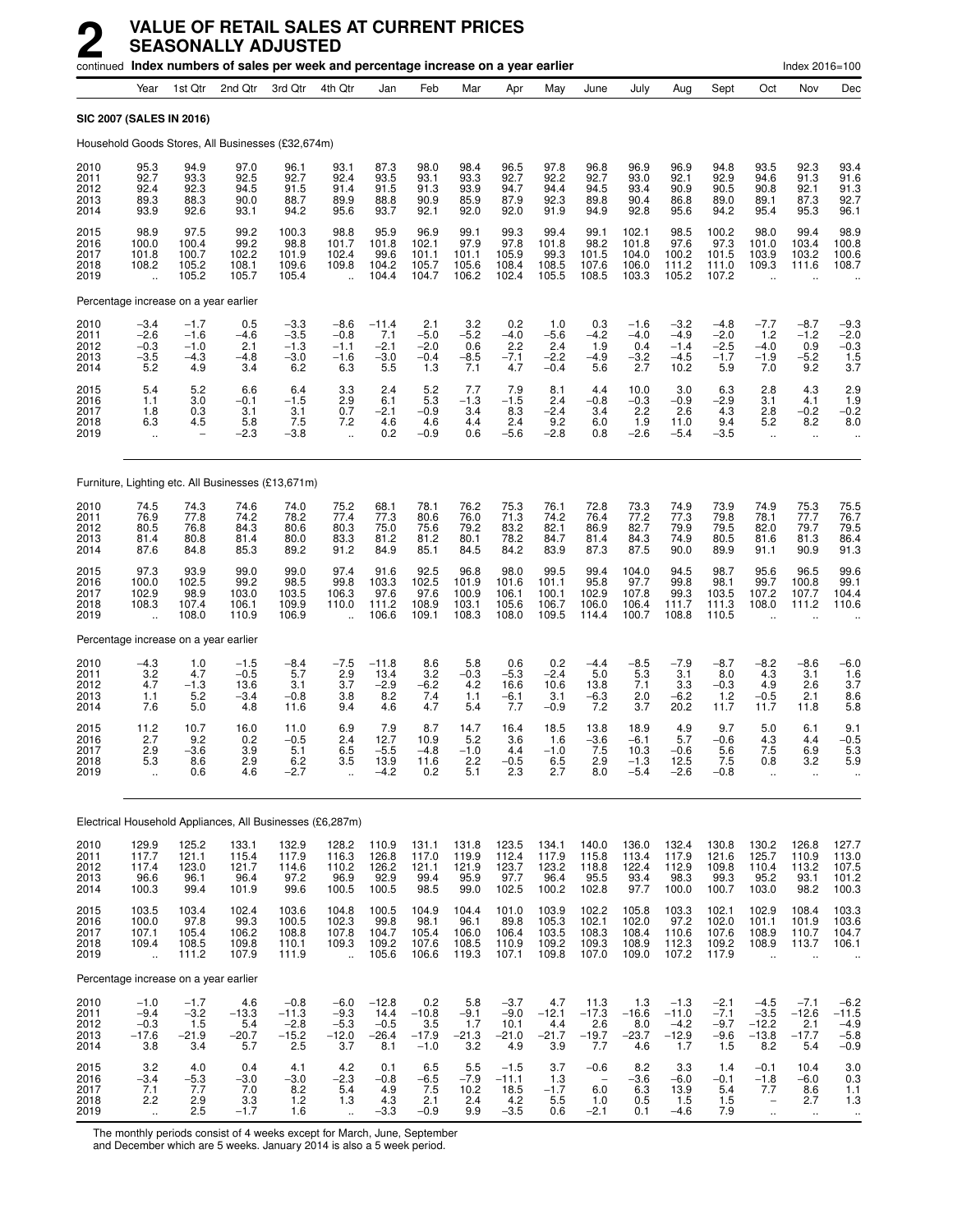|                                      |                                                      |                                                    | continued Index numbers of sales per week and percentage increase on a year earlier |                                                 |                                                         |                                                 |                                                    |                                                   |                                             |                                               |                                               |                                                      |                                                  |                                                    |                                                      | Index 2016=100                                            |                                                 |
|--------------------------------------|------------------------------------------------------|----------------------------------------------------|-------------------------------------------------------------------------------------|-------------------------------------------------|---------------------------------------------------------|-------------------------------------------------|----------------------------------------------------|---------------------------------------------------|---------------------------------------------|-----------------------------------------------|-----------------------------------------------|------------------------------------------------------|--------------------------------------------------|----------------------------------------------------|------------------------------------------------------|-----------------------------------------------------------|-------------------------------------------------|
|                                      | Year                                                 | 1st Qtr                                            | 2nd Qtr                                                                             | 3rd Qtr                                         | 4th Qtr                                                 | Jan                                             | Feb                                                | Mar                                               | Apr                                         | May                                           | June                                          | July                                                 | Aug                                              | Sept                                               | Oct                                                  | Nov                                                       | Dec                                             |
| SIC 2007 (SALES IN 2016)             |                                                      |                                                    |                                                                                     |                                                 |                                                         |                                                 |                                                    |                                                   |                                             |                                               |                                               |                                                      |                                                  |                                                    |                                                      |                                                           |                                                 |
|                                      |                                                      |                                                    | Hardware, Paints and Glass, All Businesses (£11,713m)                               |                                                 |                                                         |                                                 |                                                    |                                                   |                                             |                                               |                                               |                                                      |                                                  |                                                    |                                                      |                                                           |                                                 |
| 2010<br>2011<br>2012<br>2013<br>2014 | 92.9<br>91.9<br>87.9<br>92.4<br>96.7                 | 94.4<br>89.9<br>88.8<br>89.4<br>96.7               | 95.3<br>95.9<br>86.6<br>94.9<br>96.4                                                | 94.7<br>90.4<br>86.8<br>93.1<br>96.1            | 87.1<br>91.3<br>89.6<br>92.3<br>97.5                    | 89.3<br>87.7<br>87.8<br>91.2<br>98.7            | 94.9<br>88.3<br>87.9<br>94.0<br>95.3               | 98.2<br>92.9<br>90.2<br>84.2<br>96.0              | 97.9<br>101.1<br>86.3<br>92.4<br>94.6       | 95.1<br>94.0<br>87.8<br>97.4<br>96.0          | 93.4<br>93.4<br>85.8<br>95.0<br>98.2          | 95.2<br>94.8<br>85.1<br>94.8<br>95.0                 | 95.6<br>90.2<br>86.8<br>92.7<br>98.9             | 93.5<br>87.0<br>88.1<br>92.0<br>94.8               | 87.9<br>91.6<br>85.8<br>93.1<br>95.0                 | 85.5<br>90.5<br>90.7<br>89.8<br>98.1                      | 87.7<br>91.5<br>91.6<br>93.7<br>99.0            |
| 2015<br>2016<br>2017<br>2018<br>2019 | 97.9<br>100.0<br>98.1<br>108.2<br>ä,                 | 97.9<br>98.4<br>100.2<br>101.1<br>100.8            | 97.2<br>98.7<br>99.7<br>110.7<br>97.7                                               | 99.4<br>98.7<br>97.1<br>109.8<br>99.2           | 96.9<br>104.1<br>95.5<br>111.3                          | 98.1<br>100.5<br>99.5<br>93.4<br>103.2          | 97.5<br>102.7<br>102.3<br>101.4<br>100.7           | 98.0<br>93.4<br>99.0<br>107.1<br>99.1             | 98.5<br>96.6<br>106.4<br>110.8<br>93.8      | 96.3<br>100.4<br>96.6<br>112.1<br>97.1        | 96.9<br>99.1<br>96.9<br>109.5<br>101.3        | 97.8<br>107.4<br>98.0<br>104.8<br>101.8              | 100.0<br>95.6<br>96.1<br>110.9<br>99.8           | 100.3<br>94.2<br>97.2<br>112.8<br>96.7             | 97.8<br>103.3<br>98.1<br>112.3                       | 97.9<br>107.9<br>94.5<br>112.3                            | 95.4<br>101.7<br>94.3<br>109.7                  |
|                                      |                                                      | Percentage increase on a year earlier              |                                                                                     |                                                 |                                                         |                                                 |                                                    |                                                   |                                             |                                               |                                               |                                                      |                                                  |                                                    |                                                      |                                                           |                                                 |
| 2010<br>2011<br>2012<br>2013<br>2014 | $-3.6$<br>$-1.1$<br>$-4.3$<br>5.1<br>4.6             | $-1.4$<br>$-4.8$<br>$-1.3$<br>0.7<br>8.3           | 0.6<br>$-9.8$<br>9.7<br>1.5                                                         | $-0.1$<br>$-4.5$<br>$-4.0$<br>$\frac{7.3}{3.3}$ | $-12.4$<br>4.8<br>$-1.8$<br>3.1<br>5.6                  | $-6.9$<br>$-1.7$<br>0.1<br>3.9<br>8.2           | 0.6<br>$-6.9$<br>$-0.5$<br>7.0<br>1.4              | 1.3<br>$-5.4$<br>$-2.9$<br>$-6.7$<br>14.1         | 2.3<br>3.2<br>$-14.6$<br>7.0<br>2.4         | $-0.5$<br>$-1.2$<br>$-6.6$<br>11.0<br>$-1.5$  | $-1.6$<br>$-0.1$<br>$-8.2$<br>10.7<br>3.4     | 2.6<br>$-0.4$<br>$-10.3$<br>11.5<br>$0.\overline{2}$ | $-0.1$<br>$-5.6$<br>$-3.8$<br>6.96.7             | $-2.1$<br>$-6.9$<br>1.2<br>4.5<br>$3.\overline{1}$ | $-10.1$<br>4.2<br>$-6.3$<br>8.5<br>2.0               | $-10.8$<br>5.9<br>0.2<br>$-1.0$<br>9.2                    | $-15.3$<br>4.3<br>0.1<br>$2.2$<br>5.7           |
| 2015<br>2016<br>2017<br>2018<br>2019 | 1.2<br>2.2<br>$-1.9$<br>10.3<br>$\ddot{\phantom{a}}$ | 1.2<br>0.6<br>1.8<br>0.9<br>$-0.3$                 | 0.8<br>1.6<br>1.0<br>11.0<br>-11.7                                                  | 3.4<br>$-0.7$<br>$-1.6$<br>13.0<br>$-9.6$       | $-0.6$<br>7.4<br>$-8.3$<br>16.5<br>$\ddot{\phantom{a}}$ | $-0.6$<br>2.4<br>$-0.9$<br>$-6.2$<br>10.5       | 2.4<br>5.3<br>$-0.4$<br>$-0.9$<br>$-0.6$           | 2.0<br>$-4.6$<br>6.0<br>8.2<br>$-7.5$             | 4.1<br>$-1.9$<br>10.1<br>4.1<br>$-15.3$     | 0.3<br>4.3<br>$-3.8$<br>16.0<br>$-13.3$       | $-1.3$<br>2.2<br>$-2.2$<br>13.0<br>$-7.5$     | 2.9<br>9.8<br>$-8.7$<br>6.9<br>$-2.9$                | 1.0<br>$-4.4$<br>0.6<br>15.3<br>$-10.0$          | 5.8<br>$-6.0$<br>3.1<br>16.1<br>$-14.3$            | 2.9<br>5.6<br>$-5.0$<br>14.5<br>$\ddot{\phantom{a}}$ | $-0.2$<br>10.3<br>$-12.5$<br>18.9<br>$\ddot{\phantom{a}}$ | $-3.6$<br>6.6<br>$-7.3$<br>16.3                 |
|                                      |                                                      |                                                    | Music and video recordings and equipment, All Businesses (£1,002m)                  |                                                 |                                                         |                                                 |                                                    |                                                   |                                             |                                               |                                               |                                                      |                                                  |                                                    |                                                      |                                                           |                                                 |
| 2010<br>2011<br>2012<br>2013<br>2014 | 189.2<br>162.8<br>152.2<br>113.2<br>106.3            | 190.7<br>170.6<br>154.0<br>130.6<br>109.2          | 196.0<br>160.2<br>157.2<br>109.4<br>105.4                                           | 182.4<br>159.0<br>151.4<br>104.8<br>106.5       | 187.7<br>161.6<br>146.3<br>108.0<br>104.0               | 177.9<br>172.7<br>142.7<br>138.5<br>112.0       | 199.0<br>171.5<br>157.4<br>133.9<br>112.2          | 194.5<br>168.3<br>160.3<br>121.7<br>104.1         | 200.5<br>161.5<br>166.4<br>108.5<br>103.3   | 196.4<br>156.0<br>160.2<br>111.1<br>102.7     | 192.2<br>162.5<br>147.5<br>108.8<br>109.2     | 191.9<br>159.8<br>156.3<br>102.4<br>108.5            | 188.2<br>156.2<br>150.2<br>106.2<br>106.1        | 170.1<br>160.5<br>148.3<br>105.7<br>105.2          | 183.7<br>160.5<br>147.4<br>106.1<br>109.1            | 188.1<br>162.1<br>144.8<br>102.1<br>102.9                 | 190.6<br>162.1<br>146.5<br>114.2<br>100.7       |
| 2015<br>2016<br>2017<br>2018<br>2019 | 104.9<br>100.0<br>96.2<br>97.8                       | 104.4<br>108.8<br>101.5<br>103.6<br>80.2           | 107.0<br>103.1<br>94.9<br>96.9<br>113.4                                             | 106.0<br>93.3<br>92.2<br>98.8<br>115.0          | 102.1<br>94.7<br>96.4<br>92.0                           | 100.5<br>108.0<br>97.1<br>104.4<br>83.3         | 101.2<br>113.7<br>108.4<br>101.5<br>80.0           | 110.1<br>105.6<br>99.5<br>104.6<br>77.9           | 115.8<br>109.7<br>94.9<br>104.7<br>96.0     | 105.9<br>103.8<br>94.8<br>88.5<br>121.8       | 100.9<br>97.2<br>94.9<br>97.3<br>120.7        | 104.3<br>92.8<br>96.0<br>96.5<br>118.5               | 105.8<br>93.8<br>94.3<br>101.2<br>108.1          | 107.5<br>93.3<br>87.5<br>98.6<br>117.6             | 102.8<br>92.6<br>95.7<br>93.8                        | 100.5<br>97.0<br>96.2<br>95.8                             | 102.8<br>94.6<br>97.2<br>87.6                   |
|                                      |                                                      | Percentage increase on a year earlier              |                                                                                     |                                                 |                                                         |                                                 |                                                    |                                                   |                                             |                                               |                                               |                                                      |                                                  |                                                    |                                                      |                                                           |                                                 |
| 2010<br>2011<br>2012<br>2013<br>2014 | $-6.8$<br>$-13.9$<br>$-6.5$<br>$-25.6$<br>$-6.1$     | $-15.2$<br>$-10.5$<br>$-9.7$<br>$-15.2$<br>$-16.4$ | $-2.5$<br>$-18.3$<br>$-1.8$<br>$-30.4$<br>$-3.7$                                    | $-4.1$<br>$-12.8$<br>$-4.8$<br>$-30.7$<br>1.6   | $-4.1$<br>$-13.9$<br>$-9.5$<br>$-26.2$<br>$-3.7$        | $-25.8$<br>$-2.9$<br>-17.4<br>$-3.0$<br>$-19.2$ | $-12.1$<br>$-13.8$<br>$-8.2$<br>$-14.9$<br>$-16.2$ | $-8.1$<br>$-13.5$<br>$-4.7$<br>$-24.1$<br>$-14.4$ | 2.7<br>$-19.5$<br>3.1<br>$-34.8$<br>$-4.8$  | $-1.4$<br>$-20.5$<br>2.7<br>$-30.7$<br>$-7.5$ | $-7.3$<br>$-15.4$<br>$-9.2$<br>$-26.3$<br>0.4 | 0.8<br>$-16.7$<br>$-2.2$<br>$-34.5$<br>6.0           | $-2.0$<br>$-17.0$<br>$-3.8$<br>$-29.3$<br>$-0.1$ | $-9.6$<br>$-5.6$<br>$-7.6$<br>$-28.7$<br>$-0.5$    | $-4.5$<br>$-12.6$<br>$-8.2$<br>$-28.0$<br>2.9        | $-3.2$<br>$-13.8$<br>$-10.7$<br>$-29.5$<br>0.8            | $-4.5$<br>$-15.0$<br>$-9.6$<br>-22.1<br>$-11.8$ |
| 2015<br>2016<br>2017<br>2018<br>2019 | $-1.4$<br>$-4.7$<br>$-3.7$<br>1.6                    | $-4.4$<br>4.2<br>$-6.7$<br>2.1<br>$-22.6$          | 1.5<br>-3.6<br>$-8.0$<br>2.1<br>17.1                                                | $-0.5$<br>$-12.0$<br>$-1.2$<br>7.1<br>16.4      | $-1.8$<br>$-7.2$<br>1.8<br>$-4.6$                       | $-10.2$<br>7.5<br>$-10.1$<br>7.5<br>$-20.2$     | $-9.9$<br>12.4<br>$-4.6$<br>$-6.4$<br>$-21.2$      | 5.8<br>$-4.1$<br>$-5.8$<br>5.2<br>$-25.6$         | 12.1<br>$-5.2$<br>$-13.5$<br>10.3<br>$-8.2$ | 3.1<br>$-2.0$<br>$-8.7$<br>$-6.6$<br>37.5     | $-7.6$<br>$-3.6$<br>$-2.4$<br>2.6<br>24.1     | $-3.9$<br>$-11.0$<br>3.4<br>0.5<br>22.8              | $-0.4$<br>$-11.3$<br>0.5<br>7.4<br>6.7           | 2.2<br>$-13.2$<br>$-6.2$<br>12.7<br>19.3           | $-5.7$<br>$-9.9$<br>3.3<br>$-2.0$                    | $-2.4$<br>$-3.5$<br>$-0.8$<br>$-0.4$                      | 2.1<br>$-8.0$<br>2.8<br>$-9.9$                  |

The monthly periods consist of 4 weeks except for March, June, September

and December which are 5 weeks. January 2014 is also a 5 week period.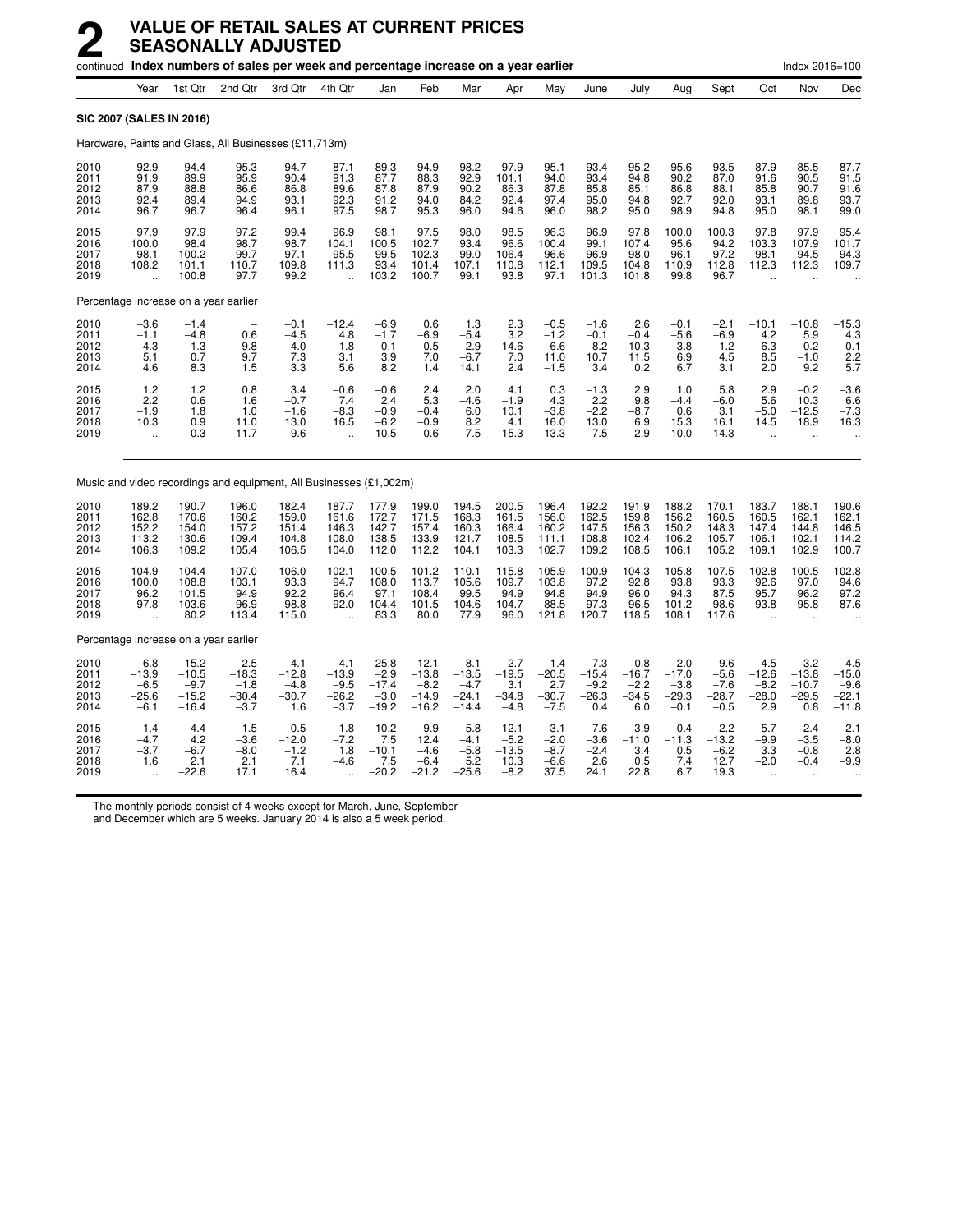|                                      |                                                               |                                           | continued Index numbers of sales per week and percentage increase on a year earlier |                                               |                                                          |                                           |                                                                     |                                              |                                            |                                         |                                            |                                                        |                                           |                                             |                                                         | Index 2016=100                                           |                                                               |
|--------------------------------------|---------------------------------------------------------------|-------------------------------------------|-------------------------------------------------------------------------------------|-----------------------------------------------|----------------------------------------------------------|-------------------------------------------|---------------------------------------------------------------------|----------------------------------------------|--------------------------------------------|-----------------------------------------|--------------------------------------------|--------------------------------------------------------|-------------------------------------------|---------------------------------------------|---------------------------------------------------------|----------------------------------------------------------|---------------------------------------------------------------|
|                                      | Year                                                          | 1st Qtr                                   | 2nd Qtr                                                                             | 3rd Qtr                                       | 4th Qtr                                                  | Jan                                       | Feb                                                                 | Mar                                          | Apr                                        | May                                     | June                                       | July                                                   | Aug                                       | Sept                                        | Oct                                                     | Nov                                                      | Dec                                                           |
|                                      |                                                               | SIC 2007 (SALES IN 2016)                  |                                                                                     |                                               |                                                          |                                           |                                                                     |                                              |                                            |                                         |                                            |                                                        |                                           |                                             |                                                         |                                                          |                                                               |
|                                      |                                                               |                                           | Other Specialised Non-food Stores, All Businesses (£50,617m)                        |                                               |                                                          |                                           |                                                                     |                                              |                                            |                                         |                                            |                                                        |                                           |                                             |                                                         |                                                          |                                                               |
| 2010<br>2011<br>2012<br>2013<br>2014 | 85.8<br>86.5<br>87.4<br>89.8<br>95.5                          | 82.4<br>87.7<br>87.5<br>87.2<br>94.0      | 84.0<br>85.6<br>85.4<br>88.6<br>94.4                                                | 88.5<br>85.7<br>88.1<br>91.4<br>95.6          | 88.2<br>87.0<br>88.4<br>92.0<br>98.4                     | 78.5<br>88.1<br>88.4<br>85.0<br>93.0      | 84.7<br>88.7<br>86.1<br>90.2<br>93.6                                | 83.6<br>86.5<br>88.0<br>86.5<br>95.3         | 83.5<br>86.2<br>84.2<br>87.9<br>91.9       | 83.9<br>86.1<br>84.4<br>87.8<br>93.8    | 84.6<br>84.7<br>87.2<br>89.7<br>96.8       | 89.2<br>85.3<br>87.2<br>89.5<br>95.8                   | 89.8<br>85.6<br>89.5<br>89.1<br>95.4      | 87.0<br>86.1<br>87.8<br>94.7<br>95.5        | 88.6<br>88.5<br>87.9<br>91.1<br>96.2                    | 89.3<br>86.4<br>88.8<br>92.2<br>97.8                     | 86.9<br>86.3<br>88.5<br>92.5<br>100.7                         |
| 2015<br>2016<br>2017<br>2018<br>2019 | 94.2<br>100.0<br>103.7<br>107.7<br>$\ddot{\phantom{a}}$       | 94.9<br>96.5<br>100.0<br>105.9<br>112.6   | 94.7<br>100.0<br>103.3<br>105.6<br>112.5                                            | 94.2<br>101.0<br>104.4<br>109.8<br>113.7      | 93.0<br>102.5<br>106.9<br>109.6<br>ä,                    | 93.4<br>96.0<br>100.7<br>108.2<br>110.7   | 96.5<br>96.4<br>103.1<br>106.5<br>113.6                             | 94.9<br>96.8<br>96.9<br>103.5<br>113.3       | 94.6<br>100.8<br>103.3<br>105.8<br>110.1   | 95.2<br>99.1<br>102.2<br>107.2<br>112.2 | 94.5<br>100.1<br>104.2<br>104.1<br>114.5   | 93.3<br>101.3<br>103.4<br>107.4<br>112.9               | 94.1<br>100.0<br>108.8<br>111.4<br>114.7  | 94.9<br>101.6<br>101.8<br>110.4<br>113.6    | 94.5<br>103.5<br>105.3<br>108.8                         | 93.3<br>102.0<br>107.5<br>113.0                          | 91.5<br>102.3<br>107.7<br>107.7                               |
|                                      |                                                               | Percentage increase on a year earlier     |                                                                                     |                                               |                                                          |                                           |                                                                     |                                              |                                            |                                         |                                            |                                                        |                                           |                                             |                                                         |                                                          |                                                               |
| 2010<br>2011<br>2012<br>2013<br>2014 | 2.1<br>0.8<br>1.0<br>2.7<br>6.4                               | 0.1<br>6.4<br>$-0.1$<br>$-0.4$<br>7.8     | 0.3<br>1.9<br>$-0.2$<br>3.7<br>6.6                                                  | 4.5<br>$-3.\overline{2}$<br>2.8<br>3.7<br>4.6 | 3.4<br>$-1.3$<br>1.7<br>4.0<br>7.0                       | $-6.4$<br>12.2<br>0.4<br>$-3.8$<br>9.3    | 4.5<br>4.7<br>$-2.9$<br>4.8<br>3.8                                  | 1.8<br>3.5<br>1.8<br>$-1.8$<br>10.1          | $-0.5$<br>3.2<br>$-2.3$<br>4.4<br>4.5      | 1.6<br>2.7<br>$-1.9$<br>4.0<br>6.8      | 0.1<br>0.2<br>2.9<br>2.9<br>7.9            | 4.7<br>$-4.3$<br>2.2<br>2.7<br>7.1                     | 6.2<br>$-4.6$<br>4.6<br>$-0.5$<br>7.0     | 3.1<br>$-1.0$<br>2.0<br>7.8<br>0.9          | 4.7<br>$-0.1$<br>$-0.7$<br>3.6<br>5.6                   | 3.7<br>-3.3<br>2.9<br>3.8<br>6.0                         | 2.1<br>$-0.7$<br>2.6<br>4.5<br>8.9                            |
| 2015<br>2016<br>2017<br>2018<br>2019 | $-1.4$<br>6.2<br>3.7<br>3.9<br>$\ddot{\phantom{1}}$           | 1.0<br>1.6<br>3.6<br>5.9<br>6.4           | 0.4<br>5.6<br>3.3<br>2.2<br>6.5                                                     | $-1.5$<br>7.3<br>3.4<br>5.1<br>3.6            | $-5.5$<br>10.3<br>4.2<br>2.6<br>$\ddot{\phantom{a}}$     | 0.5<br>2.8<br>4.8<br>7.5<br>2.3           | 3.1<br>$-0.1$<br>6.9<br>3.3<br>6.7                                  | $-0.4$<br>2.1<br>0.1<br>6.7<br>9.5           | 2.9<br>6.5<br>2.5<br>2.4<br>4.1            | 1.5<br>4.1<br>3.2<br>4.8<br>4.7         | $-2.4$<br>6.0<br>4.0<br>$-0.1$<br>10.0     | $-2.6$<br>8.6<br>2.1<br>3.8<br>5.1                     | $-1.3$<br>6.2<br>8.8<br>2.4<br>3.0        | $-0.6$<br>7.0<br>0.2<br>8.4<br>2.9          | $-1.7$<br>9.4<br>1.8<br>3.3<br>à.                       | $-4.6$<br>9.3<br>5.4<br>5.1<br>$\ddotsc$                 | $-9.1$<br>11.8<br>5.3<br>                                     |
|                                      |                                                               |                                           | Dispensing Chemists, All Businesses (£1,153m)                                       |                                               |                                                          |                                           |                                                                     |                                              |                                            |                                         |                                            |                                                        |                                           |                                             |                                                         |                                                          |                                                               |
| 2010<br>2011<br>2012<br>2013<br>2014 | 95.4<br>99.9<br>95.6<br>98.4<br>100.7                         | 94.4<br>106.8<br>101.3<br>94.9<br>99.1    | 93.4<br>101.9<br>98.8<br>95.3<br>106.5                                              | 94.6<br>95.0<br>89.0<br>100.5<br>100.2        | 99.3<br>96.1<br>93.4<br>102.8<br>97.1                    | 95.2<br>107.7<br>100.0<br>95.4<br>97.5    | 95.6<br>104.2<br>102.7<br>95.3<br>97.2                              | 92.8<br>108.2<br>101.2<br>94.1<br>102.4      | 95.3<br>102.7<br>92.5<br>94.6<br>102.9     | 94.0<br>102.6<br>104.2<br>93.7<br>108.0 | 91.5<br>100.5<br>99.5<br>97.1<br>108.2     | 97.3<br>95.2<br>92.6<br>104.6<br>103.1                 | 96.2<br>93.7<br>98.2<br>99.2<br>98.1      | 91.1<br>96.0<br>78.9<br>98.3<br>99.6        | 95.8<br>100.1<br>94.5<br>100.1<br>94.0                  | 99.9<br>97.4<br>92.7<br>103.3<br>97.1                    | 101.5<br>91.8<br>93.0<br>104.7<br>99.6                        |
| 2015<br>2016<br>2017<br>2018<br>2019 | 92.5<br>100.0<br>114.4<br>116.1                               | 95.4<br>97.2<br>103.0<br>116.6<br>120.6   | 91.9<br>96.3<br>115.5<br>115.0<br>115.7                                             | 91.6<br>102.9<br>117.5<br>120.9<br>106.7      | 91.0<br>103.6<br>121.7<br>112.0<br>$\ddot{\phantom{a}}$  | 94.2<br>96.0<br>104.0<br>118.9<br>119.7   | 95.8<br>98.7<br>102.1<br>116.5<br>121.0                             | 96.1<br>97.0<br>103.1<br>114.9<br>121.0      | 94.7<br>98.3<br>126.6<br>118.3<br>122.6    | 90.9<br>98.2<br>99.8<br>116.1<br>121.1  | 90.5<br>93.2<br>119.1<br>111.4<br>105.8    | 93.1<br>97.4<br>111.6<br>124.6<br>112.0                | 89.2<br>102.1<br>119.6<br>123.0<br>105.4  | 92.3<br>107.9<br>120.5<br>116.1<br>103.5    | 94.1<br>104.0<br>122.4<br>107.5                         | 90.6<br>103.2<br>123.9<br>115.8                          | 88.8<br>103.6<br>119.4<br>112.7                               |
|                                      |                                                               | Percentage increase on a year earlier     |                                                                                     |                                               |                                                          |                                           |                                                                     |                                              |                                            |                                         |                                            |                                                        |                                           |                                             |                                                         |                                                          |                                                               |
| 2010<br>2011<br>2012<br>2013<br>2014 | $-6.4$<br>4.7<br>$-4.3$<br>2.9<br>2.4                         | $-5.5$<br>13.2<br>$-5.2$<br>$-6.3$<br>4.5 | $-7.9$<br>9.0<br>$-3.0$<br>$-3.6$<br>11.8                                           | $-11.1$<br>0.5<br>$-6.3$<br>12.9<br>$-0.3$    | $-0.7$<br>$-3.2$<br>$-2.8$<br>10.1<br>$-5.6$             | $-7.3$<br>13.1<br>$-7.1$<br>$-4.6$<br>2.1 | $-3.3$<br>9.0<br>$-1.5$<br>$-7.1$<br>2.0                            | $-5.8$<br>16.6<br>$-6.5$<br>$-7.0$<br>8.8    | $-7.7$<br>7.8<br>$-9.9$<br>2.2<br>8.8      | $-4.6$<br>9.1<br>1.5<br>$-10.1$<br>15.3 | $-10.6$<br>9.9<br>$-1.1$<br>$-2.4$<br>11.4 | $-12.1$<br>$-2.1$<br>$-2.8$<br>13.0<br>$-1.4$          | $-7.6$<br>$-2.6$<br>4.9<br>1.0<br>$-1.1$  | $-13.0$<br>5.4<br>$-17.8$<br>24.7<br>1.3    | $-6.4$<br>4.5<br>$-5.6$<br>5.9<br>$-6.1$                | $-5.2$<br>$-2.5$<br>$-4.8$<br>11.4<br>$-6.0$             | 8.3<br>$-9.6$<br>1.3<br>12.5<br>$-4.8$                        |
| 2015<br>2016<br>2017<br>2018<br>2019 | $-8.2$<br>8.1<br>14.4<br>1.5<br>$\ddotsc$                     | $-3.8$<br>1.9<br>6.0<br>13.2<br>3.4       | $-13.7$<br>4.8<br>19.9<br>$-0.4$<br>0.6                                             | $-8.6$<br>12.4<br>14.2<br>2.9<br>$-11.7$      | $-6.3$<br>13.9<br>17.5<br>$-8.0$<br>$\ddot{\phantom{a}}$ | $-3.4$<br>2.0<br>8.3<br>14.3<br>0.7       | $-1.5$<br>3.0<br>3.4<br>14.2<br>3.8                                 | $-6.1$<br>1.0<br>6.2<br>11.5<br>5.3          | $-7.9$<br>3.8<br>28.8<br>$-6.5$<br>3.6     | $-15.9$<br>8.1<br>1.7<br>16.3<br>4.3    | $-16.3$<br>2.9<br>27.8<br>$-6.5$<br>$-5.0$ | $-9.8$<br>4.7<br>14.5<br>11.7<br>$-10.1$               | $-9.0$<br>14.4<br>17.2<br>2.9<br>$-14.4$  | $-7.4$<br>16.9<br>11.7<br>$-3.6$<br>$-10.8$ | 0.1<br>10.6<br>17.7<br>$-12.2$<br>$\ddot{\phantom{a}}$  | $-6.7$<br>13.9<br>20.1<br>$-6.6$<br>$\ddot{\phantom{a}}$ | $-10.8$<br>16.6<br>15.3<br>$-5.7$                             |
|                                      |                                                               |                                           | Medical Goods, All Businesses (£608m)                                               |                                               |                                                          |                                           |                                                                     |                                              |                                            |                                         |                                            |                                                        |                                           |                                             |                                                         |                                                          |                                                               |
| 2010<br>2011<br>2012<br>2013<br>2014 | 63.3<br>71.8<br>78.7<br>79.5<br>90.9                          | 59.5<br>70.4<br>79.7<br>77.9<br>88.2      | 67.7<br>69.6<br>76.8<br>71.3<br>93.1                                                | 64.5<br>72.4<br>77.4<br>83.1<br>91.5          | 61.6<br>75.0<br>80.7<br>85.6<br>91.1                     | 54.0<br>66.3<br>81.9<br>78.8<br>84.9      | 62.2<br>70.8<br>76.6<br>77.3<br>92.8                                | 61.7<br>73.3<br>80.3<br>77.6<br>87.8         | 64.8<br>63.3<br>80.0<br>65.2<br>95.0       | 68.6<br>72.4<br>74.6<br>75.1<br>91.5    | 69.4<br>72.5<br>75.9<br>73.3<br>92.9       | 70.2<br>69.8<br>77.8<br>80.4<br>96.0                   | 62.7<br>73.3<br>79.1<br>80.8<br>89.2      | 61.4<br>73.8<br>75.9<br>87.2<br>89.7        | 58.8<br>71.5<br>80.5<br>86.1<br>91.5                    | 66.6<br>72.6<br>80.7<br>82.9<br>93.4                     | 60.0<br>79.7<br>80.9<br>87.5<br>89.0                          |
| 2015<br>2016<br>2017<br>2018<br>2019 | 100.5<br>100.0<br>107.5<br>131.9                              | 93.1<br>97.5<br>114.9<br>118.0<br>142.9   | 97.2<br>100.7<br>98.8<br>128.5<br>160.0                                             | 102.9<br>101.2<br>106.9<br>128.6<br>160.5     | 108.8<br>100.5<br>109.4<br>152.7<br>$\ddotsc$            | 91.1<br>96.9<br>112.2<br>114.7<br>142.7   | 92.6<br>97.8<br>108.3<br>119.3<br>142.7                             | 95.1<br>97.8<br>122.3<br>119.6<br>143.2      | 91.6<br>99.6<br>87.5<br>120.7<br>158.2     | 98.6<br>99.1<br>116.8<br>119.1<br>163.8 | 100.6<br>102.9<br>93.4<br>142.1<br>158.4   | 99.2<br>99.2<br>103.0<br>127.9<br>165.3                | 92.3<br>104.5<br>107.7<br>131.2<br>163.4  | 114.4<br>100.2<br>109.5<br>127.0<br>154.2   | 100.0<br>95.2<br>108.2<br>150.1<br>$\ddot{\phantom{a}}$ | 127.5<br>101.2<br>114.7<br>161.9                         | 101.0<br>104.3<br>106.2<br>147.6                              |
|                                      |                                                               | Percentage increase on a year earlier     |                                                                                     |                                               |                                                          |                                           |                                                                     |                                              |                                            |                                         |                                            |                                                        |                                           |                                             |                                                         |                                                          |                                                               |
| 2010<br>2011<br>2012<br>2013<br>2014 | $-11.4$<br>13.4<br>9.5<br>1.1<br>14.4                         | $-9.0$<br>18.3<br>13.2<br>$-2.2$<br>13.3  | $-5.8$<br>2.8<br>10.3<br>$-7.1$<br>30.5                                             | $-13.1$<br>12.2<br>$7.0$<br>$7.4$<br>10.0     | $-17.2$<br>21.7<br>7.6<br>6.1<br>6.4                     | $-19.6$<br>22.8<br>$23.5 - 3.8$<br>7.8    | $-4.4$<br>13.9<br>$\begin{array}{c} 8.3 \\ 0.8 \end{array}$<br>20.1 | $-4.0$<br>18.8<br>$\frac{9.5}{-3.3}$<br>13.2 | $-12.7$<br>$-2.3$<br>$26.3 - 18.5$<br>45.8 | 1.0<br>5.4<br>3.2<br>0.7<br>21.7        | $-5.3$<br>4.5<br>4.8<br>$-3.5$<br>26.8     | $-2.7$<br>$-0.6$<br>11.5<br>3.3<br>19.4                | $-13.1$<br>17.0<br>$^{7.9}_{2.2}$<br>10.4 | $-20.9$<br>20.1<br>2.8<br>14.9<br>2.8       | $-23.0$<br>21.8<br>12.6<br>6.9<br>6.3                   | $-14.5$<br>8.9<br>11.2<br>2.7<br>12.7                    | $-14.6$<br>32.9<br>1.5<br>8.1<br>1.8                          |
| 2015<br>2016<br>2017<br>2018<br>2019 | 10.5<br>$-0.5$<br>$7.5$<br>22.7<br>$\mathcal{L}_{\mathbf{r}}$ | 5.5<br>4.8<br>17.8<br>2.7<br>21.1         | 4.4<br>3.6<br>$-1.9$<br>30.0<br>24.5                                                | 12.5<br>$-1.7$<br>$\frac{5.7}{20.2}$<br>24.8  | 19.4<br>$-7.6$<br>8.8<br>39.6<br>$\bar{\mathbf{a}}$      | $7.3$<br>6.3<br>15.8<br>2.2<br>24.5       | $-0.2$<br>5.6<br>10.8<br>10.1<br>19.7                               | 8.2<br>2.8<br>25.1<br>$-2.2$<br>19.7         | $-3.6$<br>8.8<br>$-12.1$<br>37.9<br>31.0   | 7.8<br>0.5<br>17.8<br>2.0<br>37.5       | 8.3<br>2.3<br>$-9.2$<br>52.1<br>11.4       | 3.4<br>$\overline{\phantom{m}}$<br>3.8<br>24.2<br>29.2 | 3.5<br>13.1<br>3.1<br>21.8<br>24.6        | 27.6<br>$-12.4$<br>9.2<br>16.0<br>21.4      | 9.3<br>$-4.8$<br>13.7<br>38.7<br>$\ddot{\phantom{1}}$   | 36.4<br>$-20.6$<br>13.3<br>41.2<br>$\ddot{\phantom{1}}$  | $\begin{array}{c} 13.5 \\ 3.3 \end{array}$<br>1.8<br>38.9<br> |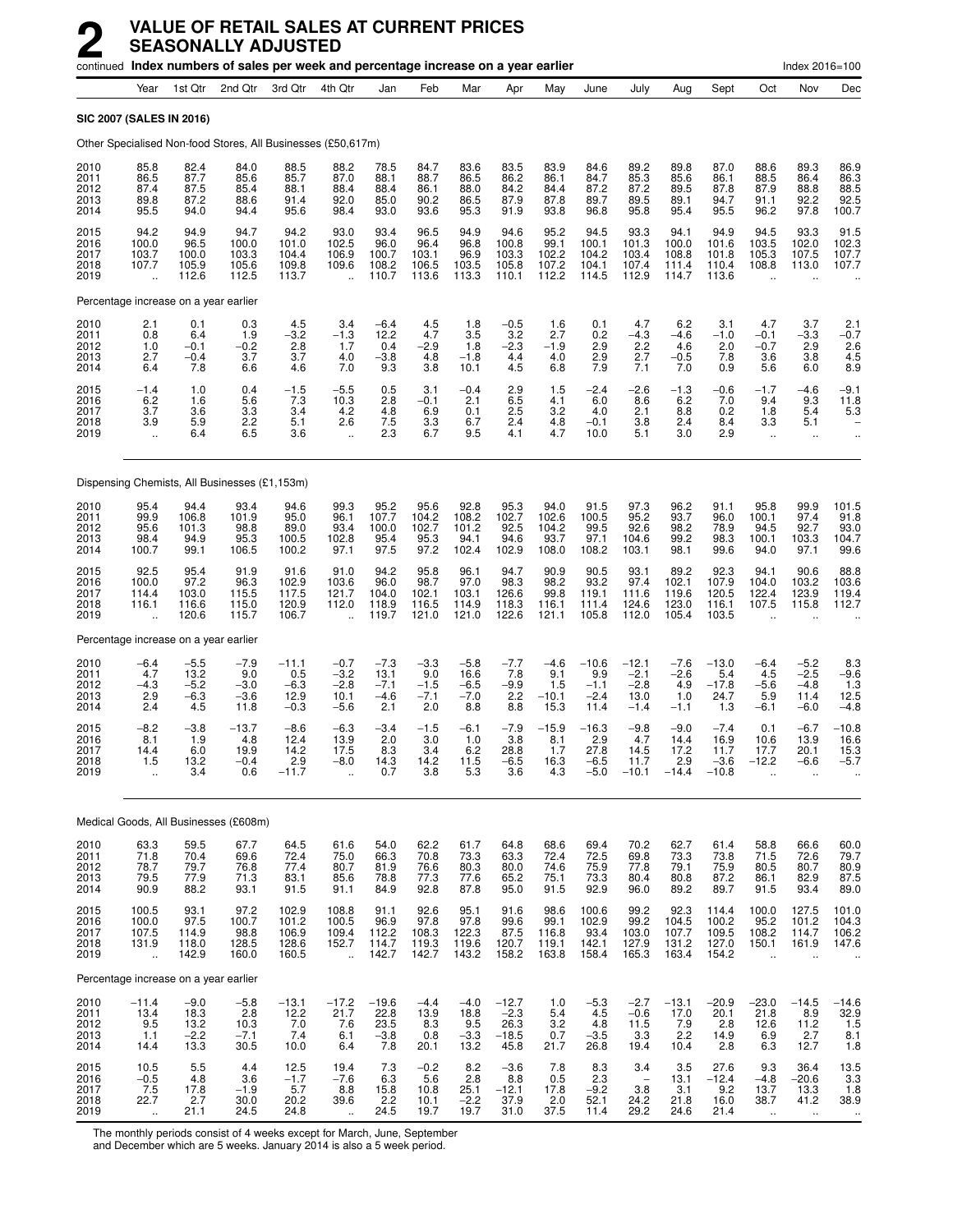|                                      |                                                                     |                                                   | continued Index numbers of sales per week and percentage increase on a year earlier |                                              |                                                           |                                                 |                                               |                                                |                                              |                                              |                                                  |                                                |                                                 |                                              |                                                          | Index 2016=100                               |                                                  |
|--------------------------------------|---------------------------------------------------------------------|---------------------------------------------------|-------------------------------------------------------------------------------------|----------------------------------------------|-----------------------------------------------------------|-------------------------------------------------|-----------------------------------------------|------------------------------------------------|----------------------------------------------|----------------------------------------------|--------------------------------------------------|------------------------------------------------|-------------------------------------------------|----------------------------------------------|----------------------------------------------------------|----------------------------------------------|--------------------------------------------------|
|                                      | Year                                                                | 1st Qtr                                           | 2nd Qtr                                                                             | 3rd Qtr                                      | 4th Qtr                                                   | Jan                                             | Feb                                           | Mar                                            | Apr                                          | May                                          | June                                             | July                                           | Aug                                             | Sept                                         | Oct                                                      | Nov                                          | Dec                                              |
|                                      | SIC 2007 (SALES IN 2016)                                            |                                                   |                                                                                     |                                              |                                                           |                                                 |                                               |                                                |                                              |                                              |                                                  |                                                |                                                 |                                              |                                                          |                                              |                                                  |
|                                      |                                                                     |                                                   | Cosmetic and Toilet Articles, All Businesses (£3,842m)                              |                                              |                                                           |                                                 |                                               |                                                |                                              |                                              |                                                  |                                                |                                                 |                                              |                                                          |                                              |                                                  |
| 2010<br>2011<br>2012<br>2013<br>2014 | 71.2<br>74.4<br>77.3<br>87.7<br>89.2                                | 69.3<br>75.8<br>73.9<br>83.2<br>88.3              | 69.5<br>74.0<br>76.8<br>90.6<br>86.1                                                | 71.6<br>74.6<br>78.0<br>87.9<br>89.7         | 74.3<br>73.2<br>80.3<br>89.1<br>92.8                      | 66.8<br>78.5<br>73.2<br>81.1<br>88.5            | 71.8<br>73.9<br>73.9<br>83.5<br>88.5          | 69.4<br>75.1<br>74.5<br>84.7<br>87.9           | 69.1<br>75.7<br>74.3<br>88.0<br>86.5         | 69.8<br>73.7<br>76.9<br>89.6<br>84.3         | 69.5<br>72.9<br>78.8<br>93.4<br>87.1             | 70.6<br>75.1<br>77.8<br>86.9<br>86.9           | 72.4<br>73.3<br>78.3<br>87.8<br>89.6            | 71.8<br>75.4<br>78.1<br>88.8<br>92.1         | 73.6<br>70.9<br>78.1<br>89.7<br>92.2                     | 73.6<br>75.9<br>77.3<br>89.9<br>93.4         | 75.3<br>73.0<br>84.4<br>87.9<br>92.8             |
| 2015<br>2016<br>2017<br>2018<br>2019 | 90.6<br>100.0<br>108.4<br>125.3<br>$\ddot{\phantom{a}}$             | 89.7<br>96.0<br>107.7<br>115.8<br>141.2           | 90.3<br>98.3<br>107.1<br>122.7<br>142.1                                             | 90.5<br>103.3<br>107.1<br>129.8<br>137.5     | 91.9<br>102.4<br>111.7<br>132.8<br>$\ddot{\phantom{a}}$   | 90.7<br>96.5<br>104.2<br>112.6<br>140.3         | 88.8<br>95.9<br>106.4<br>115.7<br>144.7       | 89.7<br>95.8<br>111.6<br>118.6<br>139.0        | 89.7<br>98.6<br>111.5<br>119.3<br>139.1      | 91.8<br>98.4<br>104.6<br>123.8<br>141.8      | 89.6<br>98.0<br>105.6<br>124.5<br>144.7          | 90.4<br>104.3<br>105.5<br>127.3<br>142.3       | 90.6<br>105.4<br>104.9<br>130.0<br>142.7        | 90.4<br>100.9<br>110.3<br>131.7<br>129.5     | 90.3<br>103.4<br>109.1<br>136.3                          | 90.4<br>102.2<br>112.7<br>135.9              | 94.3<br>101.6<br>113.0<br>127.5                  |
|                                      |                                                                     | Percentage increase on a year earlier             |                                                                                     |                                              |                                                           |                                                 |                                               |                                                |                                              |                                              |                                                  |                                                |                                                 |                                              |                                                          |                                              |                                                  |
| 2010<br>2011<br>2012<br>2013<br>2014 | 12.9<br>4.6<br>3.8<br>13.5<br>1.7                                   | 8.9<br>9.3<br>$-2.4$<br>12.6<br>6.1               | 10.2<br>6.5<br>3.8<br>17.9<br>$-5.0$                                                | $^{13.5}_{4.2}$<br>4.5<br>12.6<br>2.1        | 19.3<br>$-1.4$<br>9.6<br>11.0<br>4.2                      | 4.7<br>17.6<br>$-6.7$<br>10.8<br>9.0            | $^{10.1}_{2.9}$<br>$-0.1$<br>13.0<br>6.0      | 11.3<br>8.2<br>$-0.8$<br>13.6<br>3.8           | 10.4<br>9.6<br>$-1.8$<br>18.4<br>$-1.7$      | $^{12.7}_{5.5}$<br>4.4<br>16.6<br>$-6.0$     | $\substack{8.2 \\ 5.0}$<br>8.0<br>18.5<br>$-6.7$ | 12.7<br>6.3<br>3.6<br>11.7                     | 14.8<br>1.3<br>6.7<br>12.2<br>2.1               | 13.1<br>4.9<br>3.6<br>13.7<br>3.8            | $15.3 - 3.7$<br>10.1<br>14.9<br>2.8                      | 24.5<br>3.1<br>1.8<br>16.3<br>3.9            | 18.6<br>$-3.1$<br>15.7<br>4.1<br>5.5             |
| 2015<br>2016<br>2017<br>2018<br>2019 | 1.6<br>10.4<br>8.4<br>15.6                                          | $\frac{1.6}{7.0}$<br>12.2<br>7.6<br>21.9          | 4.9<br>8.9<br>8.9<br>14.5<br>15.8                                                   | 0.8<br>14.2<br>3.7<br>21.2<br>5.9            | $-1.0$<br>11.4<br>9.1<br>18.9                             | 2.5<br>6.4<br>8.0<br>8.0<br>24.6                | 0.3<br>8.0<br>11.0<br>8.8<br>25.1             | 2.0<br>6.7<br>16.5<br>6.3<br>17.3              | 3.6<br>9.9<br>13.2<br>7.0<br>16.5            | $\frac{8.9}{7.2}$<br>6.2<br>18.3<br>14.6     | 2.9<br>9.4<br>7.7<br>17.9<br>16.2                | 4.1<br>15.3<br>1.2<br>20.7<br>11.8             | $1.2$<br>16.2<br>$-0.5$<br>24.0<br>9.8          | $-1.8$<br>11.6<br>9.4<br>19.3<br>$-1.7$      | $-2.1$<br>14.6<br>5.5<br>24.9                            | $-3.2$<br>13.1<br>10.2<br>20.6<br>÷.         | $\frac{1.7}{7.8}$<br>11.2<br>12.8                |
|                                      |                                                                     |                                                   | Computers & Telecommunications Equipment, All Businesses (£5,675m)                  |                                              |                                                           |                                                 |                                               |                                                |                                              |                                              |                                                  |                                                |                                                 |                                              |                                                          |                                              |                                                  |
| 2010<br>2011<br>2012<br>2013<br>2014 | 84.0<br>83.5<br>76.1<br>77.6<br>81.6                                | 78.9<br>91.4<br>77.1<br>77.6<br>79.4              | 83.6<br>82.7<br>76.0<br>78.7<br>79.4                                                | 89.2<br>78.3<br>77.9<br>76.7<br>81.9         | 84.3<br>81.4<br>73.1<br>77.6<br>86.0                      | 68.8<br>88.6<br>80.6<br>76.6<br>78.6            | 82.2<br>97.8<br>75.8<br>79.7<br>78.7          | 84.3<br>88.5<br>75.4<br>76.6<br>80.7           | 79.0<br>74.9<br>78.0<br>80.3<br>77.9         | 84.1<br>86.7<br>75.0<br>79.8<br>80.3         | 86.8<br>85.7<br>75.3<br>76.4<br>80.0             | 88.2<br>77.9<br>80.5<br>77.2<br>78.8           | 96.7<br>80.4<br>75.5<br>76.0<br>80.5            | 83.8<br>77.0<br>77.8<br>76.9<br>85.5         | 78.9<br>80.2<br>73.6<br>76.8<br>86.1                     | 84.5<br>84.2<br>72.6<br>77.9<br>85.1         | 88.5<br>80.1<br>73.2<br>78.1<br>86.5             |
| 2015<br>2016<br>2017<br>2018<br>2019 | 90.7<br>100.0<br>90.1<br>84.6                                       | 82.7<br>98.5<br>87.5<br>90.1<br>81.8              | 87.0<br>103.6<br>90.8<br>83.0<br>88.0                                               | 98.3<br>99.1<br>91.5<br>81.8<br>88.2         | 94.8<br>98.8<br>90.5<br>83.4                              | 86.2<br>92.8<br>84.3<br>93.7<br>83.3            | 84.3<br>100.2<br>87.4<br>90.0<br>86.0         | 78.7<br>101.6<br>90.3<br>87.3<br>77.2          | 85.4<br>102.9<br>92.0<br>81.1<br>96.4        | 86.7<br>103.8<br>88.8<br>84.2<br>87.7        | 88.5<br>104.0<br>91.6<br>83.6<br>81.5            | 95.0<br>98.0<br>96.2<br>77.4<br>89.6           | 96.9<br>97.5<br>93.3<br>88.7<br>85.4            | 102.1<br>101.4<br>86.2<br>79.9<br>89.4       | 95.5<br>109.1<br>86.1<br>87.3                            | 95.3<br>94.4<br>93.9<br>81.0                 | 93.9<br>94.1<br>91.2<br>82.1                     |
|                                      |                                                                     | Percentage increase on a year earlier             |                                                                                     |                                              |                                                           |                                                 |                                               |                                                |                                              |                                              |                                                  |                                                |                                                 |                                              |                                                          |                                              |                                                  |
| 2010<br>2011<br>2012<br>2013<br>2014 | $-7.6$<br>$-0.6$<br>$-8.9$<br>2.1<br>5.1                            | $-12.1$<br>15.8<br>$-15.6$<br>0.6<br>2.4          | $-4.8$<br>$-1.1$<br>$-8.1$<br>3.5<br>1.0                                            | $-4.4$<br>$-12.1$<br>$-0.5$<br>$-1.6$<br>6.7 | $-9.1$<br>$-3.4$<br>$-10.2$<br>6.1<br>10.8                | $-25.2$<br>28.8<br>$-9.0$<br>$-4.9$<br>2.6      | $-5.8$<br>19.0<br>$-22.5$<br>5.1<br>$-1.2$    | $-6.2$<br>4.9<br>$-14.8$<br>1.6<br>5.4         | $-13.0$<br>$-5.2$<br>4.2<br>2.9<br>$-3.0$    | $-1.4$<br>3.1<br>$-13.6$<br>6.4<br>0.6       | $-0.6$<br>$-1.3$<br>$-12.2$<br>1.6<br>4.7        | $-13.2$<br>$-11.7$<br>3.3<br>$-4.1$<br>2.1     | 7.8<br>$-16.9$<br>$-6.1$<br>0.7<br>5.9          | $-6.2$<br>$-8.1$<br>1.0<br>$-1.2$<br>11.2    | $-11.8$<br>1.6<br>$-8.3$<br>4.4<br>12.2                  | $-14.7$<br>$-0.3$<br>$-13.8$<br>7.3<br>9.3   | $-2.0$<br>$-9.4$<br>$-8.6$<br>6.6<br>10.8        |
| 2015<br>2016<br>2017<br>2018<br>2019 | 11.1<br>10.3<br>$-9.9$<br>-6.1                                      | 4.2<br>19.0<br>$-11.1$<br>3.0<br>-9.3             | 9.5<br>19.1<br>$-12.3$<br>-8.6<br>6.0                                               | 20.1<br>0.8<br>-7.8<br>$-10.5$<br>7.8        | 10.3<br>4.2<br>$-8.4$<br>$-7.8$                           | 9.6<br>7.7<br>$-9.2$<br>11.2<br>$-11.1$         | 7.2<br>18.8<br>$-12.8$<br>3.0<br>$-4.5$       | $-2.5$<br>29.2<br>$-11.2$<br>$-3.2$<br>$-11.7$ | 9.6<br>20.5<br>$-10.6$<br>$-11.8$<br>18.9    | 8.0<br>19.8<br>$-14.4$<br>$-5.2$<br>4.2      | 10.6<br>17.5<br>$-12.0$<br>$-8.7$<br>$-2.6$      | 20.6<br>3.2<br>$-1.8$<br>-19.6<br>15.7         | 20.3<br>0.7<br>$-4.3$<br>$-4.9$<br>$-3.8$       | 19.5<br>$-0.7$<br>$-15.0$<br>$-7.3$<br>11.9  | 10.9<br>14.2<br>$-21.0$<br>1.4                           | 12.0<br>$-0.9$<br>$-0.5$<br>$-13.8$          | 8.5<br>0.2<br>$-3.1$<br>-9.9                     |
|                                      |                                                                     |                                                   | Floor Coverings, All Businesses (£1,520m)                                           |                                              |                                                           |                                                 |                                               |                                                |                                              |                                              |                                                  |                                                |                                                 |                                              |                                                          |                                              |                                                  |
| 2010<br>2011<br>2012<br>2013<br>2014 | 135.7<br>105.8<br>136.1<br>155.2<br>148.6                           | 147.4<br>113.9<br>133.5<br>149.3<br>150.0         | 139.6<br>100.5<br>138.6<br>158.3<br>145.9                                           | 130.2<br>103.0<br>134.3<br>156.3<br>148.2    | 125.5<br>105.6<br>138.0<br>157.2<br>150.1                 | 148.5<br>131.9<br>137.5<br>141.6<br>147.3       | 150.0<br>107.1<br>129.7<br>150.3<br>157.6     | 144.4<br>105.0<br>133.4<br>154.6<br>146.7      | 138.2<br>101.9<br>139.3<br>158.9<br>143.7    | 141.2<br>96.3<br>142.2<br>156.7<br>141.5     | 139.4<br>102.7<br>135.2<br>159.0<br>151.1        | 130.4<br>102.9<br>134.7<br>161.0<br>143.0      | 132.0<br>100.0<br>133.0<br>155.9<br>148.7       | 128.7<br>105.6<br>134.9<br>152.7<br>152.0    | 124.7<br>106.6<br>139.7<br>156.6<br>148.8                | 131.8<br>95.0<br>134.1<br>158.3<br>153.1     | 121.0<br>113.3<br>139.7<br>156.7<br>148.7        |
| 2015<br>2016<br>2017<br>2018<br>2019 | 107.3<br>100.0<br>117.2<br>118.0<br>$\bar{\mathbf{a}}$              | 112.8<br>104.5<br>114.2<br>119.6<br>95.2          | 109.1<br>93.7<br>114.4<br>125.6<br>100.9                                            | 105.4<br>97.6<br>115.7<br>122.1<br>95.4      | 102.1<br>104.2<br>124.4<br>104.6<br>$\ddot{\phantom{a}}$  | 121.6<br>106.1<br>103.5<br>123.0<br>100.0       | 108.3<br>107.9<br>118.3<br>117.3<br>90.9      | 109.3<br>100.7<br>119.5<br>118.7<br>94.8       | 106.7<br>105.0<br>106.9<br>116.1<br>103.8    | 112.4<br>91.2<br>122.3<br>126.4<br>98.3      | 108.4<br>86.6<br>114.1<br>132.7<br>100.6         | 102.0<br>100.8<br>122.5<br>119.8<br>100.5      | 106.6<br>95.9<br>124.9<br>122.5<br>92.8         | 107.2<br>96.4<br>103.0<br>123.5<br>93.5      | 105.0<br>102.9<br>136.1<br>107.4<br>$\ddot{\phantom{a}}$ | 97.9<br>107.6<br>116.1<br>104.2              | 103.1<br>102.5<br>121.7<br>102.7                 |
|                                      |                                                                     | Percentage increase on a year earlier             |                                                                                     |                                              |                                                           |                                                 |                                               |                                                |                                              |                                              |                                                  |                                                |                                                 |                                              |                                                          |                                              |                                                  |
| 2010<br>2011<br>2012<br>2013<br>2014 | $-17.6$<br>$-22.0$<br>28.7<br>14.1<br>$-4.3$                        | $-0.7$<br>$-22.7$<br>17.2<br>11.8<br>0.5          | $-16.7$<br>$-28.0$<br>37.9<br>14.2<br>$-7.8$                                        | $-24.9$<br>$-20.9$<br>30.3<br>16.4<br>$-5.1$ | $-25.7$<br>$-15.8$<br>30.6<br>13.9<br>$-4.5$              | 7.1<br>$-11.2$<br>4.2<br>3.0<br>4.0             | 10.0<br>$-28.6$<br>21.1<br>15.9<br>4.9        | $-13.0$<br>$-27.3$<br>27.1<br>15.9<br>$-5.2$   | $-17.5$<br>$-26.3$<br>36.7<br>14.1<br>$-9.6$ | $-18.9$<br>$-31.8$<br>47.7<br>10.2<br>$-9.7$ | $-14.0$<br>$-26.3$<br>31.6<br>17.6<br>$-5.0$     | $-25.1$<br>$-21.0$<br>30.9<br>19.5<br>$-11.1$  | $-25.7$<br>$-24.3$<br>33.1<br>17.2<br>$-4.6$    | $-24.1$<br>$-18.0$<br>27.8<br>13.2<br>$-0.5$ | $-32.1$<br>$-14.5$<br>31.1<br>12.1<br>$-5.0$             | $-15.5$<br>$-27.9$<br>41.1<br>18.0<br>$-3.3$ | $-27.7$<br>$-6.4$<br>23.3<br>12.2<br>$-5.1$      |
| 2015<br>2016<br>2017<br>2018<br>2019 | $-27.8$<br>$-6.8$<br>$^{17.2}_{0.7}$<br>$\mathcal{L}_{\mathcal{A}}$ | $-24.8$<br>$-7.3$<br>$\frac{9.2}{4.7}$<br>$-20.4$ | $-25.2$<br>$-14.1$<br>22.2<br>9.8<br>$-19.7$                                        | $-28.9$<br>$-7.4$<br>18.6<br>5.5<br>$-21.8$  | $-32.0$<br>2.1<br>19.4<br>$-15.9$<br>$\ddot{\phantom{1}}$ | $-17.5$<br>$-12.8$<br>$-2.4$<br>18.8<br>$-18.7$ | $-31.3$<br>$-0.4$<br>9.7<br>$-0.9$<br>$-22.5$ | $-25.5$<br>$-7.9$<br>18.7<br>$-0.6$<br>$-20.1$ | $-25.7$<br>$-1.6$<br>1.8<br>8.6<br>$-10.6$   | $-20.6$<br>$-18.8$<br>34.1<br>3.3<br>$-22.2$ | $-28.2$<br>$-20.1$<br>31.8<br>16.3<br>$-24.2$    | $-28.7$<br>$-1.1$<br>21.4<br>$-2.1$<br>$-16.1$ | $-28.3$<br>$-10.0$<br>30.2<br>$-1.9$<br>$-24.3$ | $-29.5$<br>$-10.1$<br>6.9<br>19.9<br>$-24.3$ | $-29.5$<br>$-2.0$<br>32.3<br>$-21.1$<br>$\ldots$         | $-36.1$<br>9.9<br>7.9<br>$-10.2$<br>$\ldots$ | $-30.6$<br>$-0.6$<br>18.7<br>$-15.6$<br>$\ldots$ |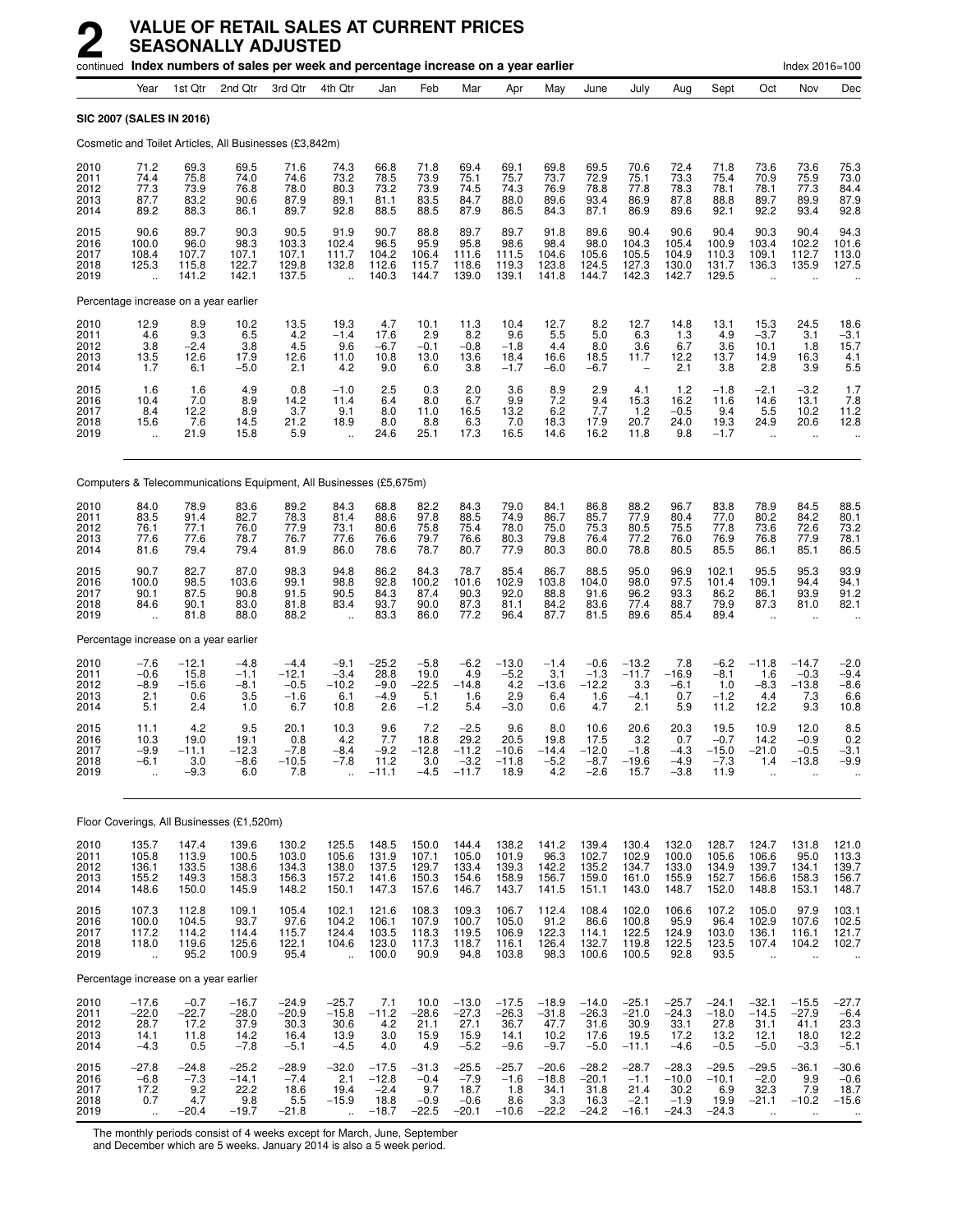|                                      | continued Index numbers of sales per week and percentage increase on a year earlier |                                              |                                           |                                             |                                                        |                                                   |                                            |                                               |                                               |                                              |                                             |                                           |                                                                         |                                             |                                                        | Index 2016=100                                                      |                                          |
|--------------------------------------|-------------------------------------------------------------------------------------|----------------------------------------------|-------------------------------------------|---------------------------------------------|--------------------------------------------------------|---------------------------------------------------|--------------------------------------------|-----------------------------------------------|-----------------------------------------------|----------------------------------------------|---------------------------------------------|-------------------------------------------|-------------------------------------------------------------------------|---------------------------------------------|--------------------------------------------------------|---------------------------------------------------------------------|------------------------------------------|
|                                      | Year                                                                                | 1st Qtr                                      | 2nd Qtr                                   | 3rd Qtr                                     | 4th Qtr                                                | Jan                                               | Feb                                        | Mar                                           | Apr                                           | May                                          | June                                        | July                                      | Aug                                                                     | Sept                                        | Oct                                                    | Nov                                                                 | Dec                                      |
|                                      | <b>SIC 2007 (SALES IN 2016)</b>                                                     |                                              |                                           |                                             |                                                        |                                                   |                                            |                                               |                                               |                                              |                                             |                                           |                                                                         |                                             |                                                        |                                                                     |                                          |
|                                      | Books, Newspapers & Periodicals, All Businesses (£3,723m)                           |                                              |                                           |                                             |                                                        |                                                   |                                            |                                               |                                               |                                              |                                             |                                           |                                                                         |                                             |                                                        |                                                                     |                                          |
| 2010<br>2011<br>2012<br>2013<br>2014 | 117.1<br>118.4<br>115.1<br>107.2<br>102.3                                           | 119.3<br>122.9<br>117.5<br>113.7<br>97.2     | 116.3<br>117.9<br>118.8<br>108.0<br>101.6 | 116.5<br>117.2<br>113.7<br>105.9<br>104.2   | 116.4<br>115.7<br>110.4<br>101.2<br>106.4              | 119.3<br>123.3<br>117.8<br>112.8<br>96.4          | 121.0<br>123.4<br>116.4<br>119.1<br>96.2   | 118.0<br>122.2<br>118.2<br>110.1<br>98.8      | 117.6<br>113.8<br>119.4<br>107.2<br>102.1     | 116.4<br>119.5<br>119.2<br>107.4<br>101.4    | 115.2<br>119.8<br>118.1<br>109.0<br>101.5   | 116.1<br>121.2<br>122.4<br>104.2<br>101.5 | 118.4<br>115.0<br>106.9<br>106.7<br>104.7                               | 115.4<br>115.8<br>112.2<br>106.5<br>106.0   | 114.7<br>110.8<br>112.8<br>103.1<br>103.6              | 116.5<br>117.1<br>109.2<br>101.6<br>106.9                           | 117.6<br>118.3<br>109.4<br>99.4<br>108.2 |
| 2015<br>2016<br>2017<br>2018<br>2019 | 106.8<br>100.0<br>98.8<br>102.2<br>$\ddot{\phantom{a}}$                             | 107.5<br>103.1<br>94.3<br>102.8<br>96.5      | 106.5<br>100.4<br>98.4<br>104.9<br>89.6   | 109.2<br>97.2<br>100.0<br>100.8<br>88.9     | 104.0<br>99.4<br>102.7<br>100.5                        | 106.5<br>104.3<br>98.8<br>102.4<br>95.9           | 106.9<br>104.8<br>97.4<br>102.1<br>86.1    | 108.8<br>100.7<br>88.0<br>103.6<br>105.3      | 103.2<br>101.2<br>97.5<br>111.8<br>91.0       | 107.6<br>103.0<br>94.8<br>105.4<br>88.0      | 108.1<br>97.6<br>101.9<br>99.1<br>89.7      | 110.1<br>98.2<br>101.3<br>101.4<br>87.4   | 110.0<br>95.3<br>100.2<br>101.1<br>89.2                                 | 107.8<br>97.8<br>98.8<br>100.1<br>89.8      | 108.0<br>98.7<br>106.0<br>97.5                         | 105.2<br>99.7<br>101.7<br>98.6                                      | 99.8<br>99.8<br>100.9<br>104.4           |
|                                      | Percentage increase on a year earlier                                               |                                              |                                           |                                             |                                                        |                                                   |                                            |                                               |                                               |                                              |                                             |                                           |                                                                         |                                             |                                                        |                                                                     |                                          |
| 2010<br>2011<br>2012<br>2013<br>2014 | $-8.5$<br>1.1<br>$-2.8$<br>$-6.9$<br>$-4.6$                                         | $-9.6$<br>3.0<br>$-4.4$<br>$-3.3$<br>$-14.5$ | $-10.5$<br>1.3<br>0.8<br>$-9.1$<br>$-5.9$ | $-6.0$<br>0.6<br>$-3.0$<br>$-6.9$<br>$-1.6$ | $-7.7$<br>$-0.6$<br>$-4.6$<br>$-8.3$<br>5.1            | $-10.6$<br>3.4<br>$-4.5$<br>$-4.3$<br>$-14.5$     | $-7.2$<br>2.0<br>$-5.7$<br>2.3<br>$-19.2$  | $-10.7$<br>3.6<br>$-3.3$<br>$-6.8$<br>$-10.2$ | $-12.1$<br>$-3.2$<br>4.9<br>$-10.2$<br>$-4.8$ | $-11.2$<br>2.7<br>$-0.3$<br>$-9.9$<br>$-5.6$ | $-8.6$<br>4.0<br>$-1.4$<br>$-7.7$<br>$-6.9$ | $-6.7$<br>4.4<br>1.0<br>$-14.9$<br>$-2.6$ | $-4.9$<br>$-2.9$<br>$-7.0$<br>$-0.2$<br>$-1.9$                          | $-6.2$<br>0.3<br>$-3.1$<br>$-5.1$<br>$-0.5$ | $-10.9$<br>$-3.4$<br>1.8<br>$-8.6$<br>0.5              | $-7.9$<br>0.5<br>-6.8<br>$-6.9$<br>5.2                              | $-4.9$<br>0.6<br>$-7.6$<br>$-9.1$<br>8.9 |
| 2015<br>2016<br>2017<br>2018<br>2019 | 4.4<br>$-6.3$<br>$-1.2$<br>3.4<br>ă,                                                | 10.6<br>$-4.1$<br>$-8.6$<br>9.0<br>$-6.1$    | 4.7<br>$-5.7$<br>$-2.0$<br>6.7<br>$-14.6$ | 4.8<br>$-11.0$<br>2.9<br>0.8<br>$-11.8$     | $-2.3$<br>$-4.4$<br>3.3<br>$-2.2$<br>ä,                | 10.5<br>$-2.1$<br>$-5.2$<br>3.6<br>$-6.3$         | 11.2<br>$-2.0$<br>$-7.0$<br>4.8<br>$-15.7$ | 10.1<br>$-7.5$<br>$-12.6$<br>17.7<br>1.6      | 1.1<br>$-1.9$<br>$-3.6$<br>14.6<br>$-18.6$    | 6.1<br>$-4.3$<br>$-7.9$<br>11.2<br>$-16.5$   | 6.6<br>$-9.7$<br>4.4<br>$-2.7$<br>$-9.5$    | 8.4<br>$-10.8$<br>3.2<br>$-13.8$          | 5.1<br>$-13.4$<br>5.2<br>0.9<br>$-11.7$                                 | 1.7<br>$-9.3$<br>1.0<br>1.3<br>$-10.2$      | 4.2<br>$-8.6$<br>7.4<br>$-8.1$<br>$\ddot{\phantom{a}}$ | $-1.6$<br>$-5.2$<br>2.0<br>$-3.0$<br>$\ddotsc$                      | $-7.8$<br>1.1<br>3.5                     |
|                                      | Sports Equipment, Games & Toys, All Businesses (£9,877m)                            |                                              |                                           |                                             |                                                        |                                                   |                                            |                                               |                                               |                                              |                                             |                                           |                                                                         |                                             |                                                        |                                                                     |                                          |
| 2010<br>2011<br>2012<br>2013<br>2014 | 66.8<br>71.5<br>78.3<br>81.2<br>93.7                                                | 61.3<br>70.2<br>74.6<br>81.9<br>91.2         | 64.6<br>71.5<br>76.8<br>75.9<br>94.8      | 68.4<br>70.8<br>81.5<br>82.7<br>94.8        | 72.8<br>73.2<br>80.3<br>84.4<br>94.3                   | 59.5<br>71.6<br>75.1<br>81.2<br>89.5              | 60.5<br>70.1<br>74.5<br>84.5<br>90.7       | 63.3<br>69.2<br>74.3<br>80.3<br>93.3          | 66.8<br>71.8<br>75.5<br>75.3<br>91.4          | 62.5<br>72.6<br>73.1<br>73.8<br>95.3         | 64.4<br>70.5<br>80.7<br>78.2<br>97.1        | 66.1<br>71.6<br>80.1<br>81.5<br>96.7      | 67.3<br>71.3<br>82.7<br>82.4<br>95.7                                    | 71.2<br>69.8<br>81.6<br>83.8<br>92.5        | 73.1<br>71.6<br>82.8<br>83.7<br>94.6                   | 74.7<br>73.5<br>78.6<br>84.6<br>95.2                                | 71.0<br>74.2<br>79.7<br>84.9<br>93.3     |
| 2015<br>2016<br>2017<br>2018<br>2019 | 97.4<br>100.0<br>98.3<br>104.1<br>$\ddotsc$                                         | 97.9<br>97.5<br>90.9<br>101.7<br>112.4       | 97.7<br>101.8<br>100.3<br>103.4<br>112.2  | 96.8<br>101.1<br>98.1<br>101.8<br>125.0     | 97.1<br>99.6<br>103.8<br>109.4<br>$\ddot{\phantom{a}}$ | 94.3<br>99.3<br>95.9<br>101.4<br>114.3            | 99.7<br>96.4<br>96.2<br>107.2<br>110.1     | 99.3<br>97.0<br>82.8<br>97.5<br>112.8         | 101.2<br>101.6<br>103.1<br>101.6<br>100.9     | 97.3<br>99.0<br>101.9<br>104.4<br>114.9      | 95.4<br>104.3<br>96.7<br>104.2<br>119.0     | 97.4<br>103.8<br>96.7<br>93.7<br>122.6    | 95.6<br>96.4<br>100.3<br>101.6<br>126.9                                 | 97.3<br>102.6<br>97.5<br>108.4<br>125.5     | 95.1<br>100.3<br>103.9<br>105.1                        | 95.8<br>99.3<br>103.3<br>125.3                                      | 99.6<br>99.3<br>104.2<br>100.2           |
|                                      | Percentage increase on a year earlier                                               |                                              |                                           |                                             |                                                        |                                                   |                                            |                                               |                                               |                                              |                                             |                                           |                                                                         |                                             |                                                        |                                                                     |                                          |
| 2010<br>2011<br>2012<br>2013<br>2014 | $-0.3$<br>7.0<br>9.6<br>3.8<br>15.4                                                 | $-8.3$<br>14.6<br>6.3<br>9.7<br>11.4         | $-1.3$<br>10.8<br>7.3<br>$-1.1$<br>24.9   | $-2.5$<br>3.5<br>15.0<br>1.5<br>14.7        | 11.2<br>0.6<br>9.7<br>5.2<br>11.7                      | $-16.1$<br>20.2<br>5.0<br>8.0<br>10.3             | $-7.3$<br>15.9<br>6.3<br>13.4<br>7.3       | $-2.2$<br>9.3<br>7.4<br>8.1<br>16.2           | 3.3<br>7.4<br>5.2<br>$-0.3$<br>21.4           | 16.1<br>0.6<br>1.0<br>29.2                   | $-5.6$<br>9.5<br>14.5<br>$-3.2$<br>24.3     | $-5.1$<br>8.4<br>11.8<br>1.7<br>18.7      | $-4.2$<br>5.8<br>16.0<br>$-0.3$<br>16.1                                 | 1.0<br>$-1.9$<br>16.8<br>2.7<br>10.3        | 6.3<br>$-1.9$<br>15.5<br>1.1<br>13.0                   | 7.5<br>$-1.5$<br>6.8<br>7.7<br>12.5                                 | 19.1<br>$\frac{4.5}{7.4}$<br>6.5<br>9.9  |
| 2015<br>2016<br>2017<br>2018<br>2019 | 3.9<br>2.7<br>$-1.7$<br>5.9<br>$\ddot{\phantom{a}}$                                 | 7.3<br>$-0.4$<br>$-6.7$<br>11.8<br>10.6      | 3.1<br>4.2<br>$-1.5$<br>3.1<br>8.4        | 2.2<br>4.4<br>$-2.9$<br>3.7<br>22.8         | 2.9<br>2.6<br>4.3<br>5.4                               | 5.3<br>5.4<br>$-3.4$<br>5.7<br>12.8               | 10.0<br>$-3.4$<br>$-0.2$<br>11.5<br>2.7    | 6.4<br>$-2.3$<br>$-14.7$<br>17.9<br>15.6      | 10.7<br>0.4<br>$1.5$<br>$-1.5$<br>$-0.7$      | 2.1<br>1.8<br>3.0<br>2.4<br>10.1             | $-1.8$<br>9.4<br>$-7.3$<br>7.7<br>14.2      | 0.6<br>6.6<br>-6.9<br>-3.1<br>30.8        | $\overline{\phantom{0}}$<br>0.8<br>4.1<br>1.3<br>24.9                   | 5.2<br>5.4<br>$-5.0$<br>11.2<br>15.8        | 0.5<br>5.4<br>3.6<br>$1.2$<br>$\ddot{\phantom{a}}$     | 0.6<br>3.6<br>4.1<br>21.3                                           | 6.8<br>$-0.4$<br>5.0<br>$-3.9$           |
|                                      | Flowers, Plants, Seeds, Fertilisers and Pet Foods, All Businesses (£4,774m)         |                                              |                                           |                                             |                                                        |                                                   |                                            |                                               |                                               |                                              |                                             |                                           |                                                                         |                                             |                                                        |                                                                     |                                          |
| 2010<br>2011<br>2012<br>2013<br>2014 | 73.6<br>80.2<br>85.6<br>88.6<br>89.6                                                | 70.5<br>77.5<br>87.9<br>81.1<br>97.3         | 68.7<br>82.8<br>82.1<br>85.9<br>86.7      | 79.3<br>$77.5$<br>84.0<br>95.0<br>85.2      | 76.0<br>83.0<br>88.7<br>92.3<br>88.8                   | 67.6<br>74.4<br>87.1<br>87.3<br>93.4              | 74.0<br>76.7<br>83.7<br>83.6<br>95.3       | 70.0<br>80.7<br>91.8<br>74.0<br>102.7         | 68.7<br>94.3<br>83.2<br>76.1<br>92.0          | 64.6<br>78.5<br>76.6<br>88.3<br>85.9         | 71.9<br>77.0<br>85.5<br>92.0<br>83.2        | 79.1<br>77.0<br>81.7<br>95.4<br>86.3      | 80.5<br>77.1<br>83.7<br>95.0<br>83.0                                    | 78.6<br>78.1<br>86.0<br>94.6<br>85.9        | 77.1<br>80.7<br>82.5<br>95.0<br>88.6                   | 74.8<br>$\begin{array}{c} 81.2 \\ 88.7 \end{array}$<br>93.5<br>89.5 | 76.0<br>86.2<br>93.6<br>89.3<br>88.4     |
| 2015<br>2016<br>2017<br>2018<br>2019 | 100.3<br>100.0<br>100.9<br>107.8<br>$\ddotsc$                                       | 102.6<br>92.8<br>98.8<br>104.2<br>111.4      | 104.5<br>103.1<br>101.7<br>105.7<br>103.1 | 97.6<br>101.7<br>101.2<br>107.7<br>107.3    | 96.6<br>102.4<br>101.7<br>113.8<br>$\bar{\mathbf{r}}$  | 108.8<br>93.9<br>98.1<br>112.4<br>114.9           | 99.4<br>93.0<br>94.4<br>106.2<br>115.2     | 100.1<br>91.7<br>102.8<br>96.0<br>105.5       | 108.2<br>101.3<br>112.0<br>100.2<br>103.2     | 102.9<br>105.2<br>100.0<br>104.9<br>102.5    | 102.7<br>102.8<br>94.8<br>110.7<br>103.6    | 95.7<br>100.4<br>104.3<br>103.7<br>108.3  | 98.4<br>103.9<br>102.0<br>105.1<br>107.7                                | 98.4<br>100.9<br>98.2<br>112.9<br>106.2     | 96.6<br>102.4<br>99.3<br>122.8<br>$\ddot{\phantom{a}}$ | 95.0<br>104.7<br>101.1<br>108.0                                     | 97.8<br>100.6<br>104.1<br>111.3          |
|                                      | Percentage increase on a year earlier                                               |                                              |                                           |                                             |                                                        |                                                   |                                            |                                               |                                               |                                              |                                             |                                           |                                                                         |                                             |                                                        |                                                                     |                                          |
| 2010<br>2011<br>2012<br>2013<br>2014 | 13.8<br>8.9<br>6.8<br>3.4<br>1.2                                                    | 4.3<br>10.0<br>$13.3 - 7.7$<br>20.0          | 6.2<br>20.5<br>$-0.9$<br>4.7<br>1.0       | 28.8<br>$-2.4$<br>8.4<br>13.1<br>$-10.3$    | 17.0<br>9.2<br>$6.8$<br>$4.2$<br>$-3.9$                | $-6.5$<br>10.1<br>17.0<br>$0.\overline{2}$<br>7.0 | 11.5<br>3.7<br>9.1<br>13.9                 | 8.1<br>15.2<br>13.8<br>$-19.4$<br>38.7        | 3.4<br>37.2<br>$-11.8$<br>$-8.5$<br>21.0      | 2.3<br>21.5<br>$-2.4$<br>15.2<br>$-2.6$      | 11.5<br>7.1<br>$^{11.2}_{7.5}$<br>$-9.6$    | 27.7<br>$-2.7$<br>6.1<br>16.8<br>$-9.6$   | 31.6<br>$-4.2$<br>$\begin{array}{c} 8.5 \\ 13.5 \end{array}$<br>$-12.6$ | 27.6<br>$-0.6$<br>10.1<br>10.0<br>$-9.1$    | 15.3<br>4.7<br>$2.2$<br>15.2<br>$-6.8$                 | 13.7<br>8.6<br>$\frac{9.2}{5.5}$<br>$-4.3$                          | 21.2<br>13.4<br>$8.5 - 4.6$<br>$-1.0$    |
| 2015<br>2016<br>2017<br>2018<br>2019 | 11.9<br>$-0.3$<br>0.9<br>6.9<br>$\sim$                                              | $5.5\,$<br>$-9.5$<br>$6.4$<br>5.5<br>6.9     | 20.4<br>$-1.3$<br>$-1.3$<br>3.9<br>$-2.4$ | 14.6<br>4.2<br>$-0.4$<br>6.4<br>$-0.4$      | 8.8<br>6.1<br>$-0.7$<br>11.9<br>à.                     | 16.5<br>$-13.7$<br>4.4<br>14.6<br>2.2             | 4.3<br>$-6.4$<br>1.5<br>12.4<br>8.5        | $-2.5$<br>$-8.4$<br>12.1<br>$-6.6$<br>9.9     | 17.6<br>$-6.4$<br>10.6<br>$-10.6$<br>3.0      | 19.7<br>2.2<br>$-4.9$<br>4.8<br>$-2.3$       | 23.5<br>0.1<br>$-7.8$<br>16.7<br>$-6.4$     | 10.9<br>4.9<br>$\frac{3.9}{-0.5}$<br>4.4  | 18.5<br>5.6<br>$-1.8$<br>3.0<br>2.5                                     | 14.5<br>2.5<br>$-2.7$<br>15.1<br>$-6.0$     | 9.0<br>6.0<br>$-3.1$<br>23.7<br>$\ddot{\phantom{1}}$   | 6.2<br>10.1<br>$-3.4$<br>6.8<br>$\ddot{\phantom{1}}$                | 10.6<br>2.9<br>3.5<br>6.9<br>$\ddotsc$   |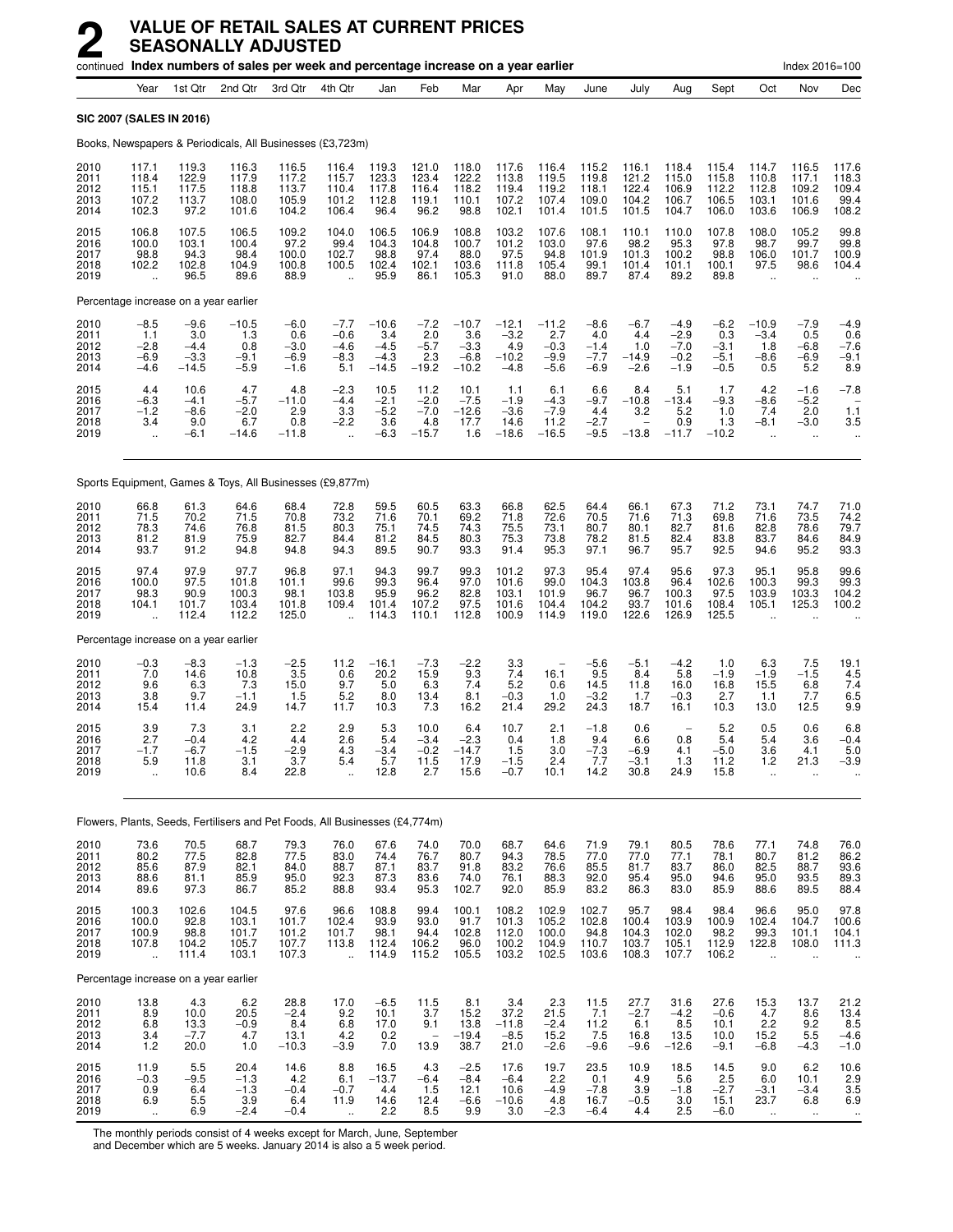| continued Index numbers of sales per week and percentage increase on a year earlier |                                                                                 |                                          |                                          |                                             |                                                         |                                          |                                                     |                                          |                                          |                                              |                                            |                                            | Index 2016=100                             |                                              |                                                       |                                                  |                                              |
|-------------------------------------------------------------------------------------|---------------------------------------------------------------------------------|------------------------------------------|------------------------------------------|---------------------------------------------|---------------------------------------------------------|------------------------------------------|-----------------------------------------------------|------------------------------------------|------------------------------------------|----------------------------------------------|--------------------------------------------|--------------------------------------------|--------------------------------------------|----------------------------------------------|-------------------------------------------------------|--------------------------------------------------|----------------------------------------------|
|                                                                                     | Year                                                                            | 1st Qtr                                  | 2nd Qtr                                  | 3rd Otr                                     | 4th Qtr                                                 | Jan                                      | Feb                                                 | Mar                                      | Apr                                      | May                                          | June                                       | July                                       | Aug                                        | Sept                                         | Oct                                                   | Nov                                              | Dec                                          |
|                                                                                     | SIC 2007 (SALES IN 2016)                                                        |                                          |                                          |                                             |                                                         |                                          |                                                     |                                          |                                          |                                              |                                            |                                            |                                            |                                              |                                                       |                                                  |                                              |
|                                                                                     | Watches and Jewellery, All Businesses (£6,095m)                                 |                                          |                                          |                                             |                                                         |                                          |                                                     |                                          |                                          |                                              |                                            |                                            |                                            |                                              |                                                       |                                                  |                                              |
| 2010<br>2011<br>2012<br>2013<br>2014                                                | 78.2<br>83.8<br>82.6<br>90.9<br>94.2                                            | 74.3<br>78.7<br>83.4<br>88.7<br>88.1     | 74.6<br>82.9<br>80.4<br>90.3<br>95.2     | 80.9<br>84.4<br>82.6<br>92.6<br>93.7        | 82.9<br>89.2<br>83.8<br>91.7<br>100.2                   | 65.0<br>80.4<br>84.7<br>86.9<br>85.1     | 81.6<br>80.4<br>83.0<br>90.3<br>86.8                | 76.0<br>76.1<br>82.8<br>89.0<br>92.0     | 71.4<br>81.8<br>78.3<br>97.2<br>88.8     | 73.8<br>82.0<br>81.2<br>88.4<br>91.3         | 77.7<br>84.3<br>81.4<br>86.2<br>103.4      | 80.5<br>84.1<br>82.6<br>88.5<br>89.2       | 81.0<br>84.7<br>79.2<br>88.1<br>95.4       | 81.0<br>84.3<br>85.3<br>99.5<br>96.0         | 86.9<br>100.5<br>82.9<br>87.3<br>97.0                 | 83.1<br>84.1<br>81.7<br>91.7<br>106.1            | 79.6<br>84.2<br>86.2<br>95.3<br>97.9         |
| 2015<br>2016<br>2017<br>2018<br>2019                                                | 91.5<br>100.0<br>117.0<br>125.0<br>$\ddot{\phantom{a}}$                         | 93.7<br>93.1<br>116.0<br>115.8<br>129.2  | 92.9<br>100.0<br>114.7<br>118.1<br>137.6 | 89.4<br>100.4<br>118.2<br>135.2<br>138.6    | 89.8<br>106.5<br>119.0<br>131.0<br>$\ddot{\phantom{a}}$ | 89.9<br>91.6<br>114.8<br>120.2<br>124.8  | 91.5<br>95.3<br>118.3<br>116.8<br>126.7             | 98.6<br>92.5<br>115.2<br>111.5<br>134.7  | 96.1<br>97.7<br>116.5<br>118.7<br>132.8  | 93.0<br>97.2<br>113.3<br>124.1<br>140.3      | 90.3<br>104.1<br>114.4<br>112.8<br>139.3   | 91.0<br>99.6<br>117.0<br>137.5<br>138.8    | 89.9<br>100.3<br>118.6<br>135.8<br>136.8   | 87.6<br>101.2<br>118.8<br>133.0<br>140.0     | 89.2<br>107.3<br>115.7<br>131.2                       | 89.1<br>104.0<br>128.1<br>132.5                  | 90.9<br>107.9<br>114.3<br>129.6              |
|                                                                                     | Percentage increase on a year earlier                                           |                                          |                                          |                                             |                                                         |                                          |                                                     |                                          |                                          |                                              |                                            |                                            |                                            |                                              |                                                       |                                                  |                                              |
| 2010<br>2011<br>2012<br>2013<br>2014                                                | 13.7<br>7.2<br>$-1.5$<br>10.0<br>3.6                                            | 12.3<br>5.9<br>6.0<br>6.4<br>$-0.8$      | 12.6<br>11.1<br>$-3.0$<br>12.3<br>5.4    | 17.4<br>4.4<br>$-2.1$<br>12.1<br>1.1        | $^{12.4}_{7.5}$<br>$-6.0$<br>9.5<br>9.2                 | $-6.7$<br>23.7<br>5.4<br>2.6<br>$-2.1$   | 25.8<br>$-1.5$<br>3.3<br>8.8<br>$-3.8$              | 17.7<br>0.1<br>8.8<br>7.5<br>3.4         | 8.0<br>14.6<br>$-4.3$<br>24.1<br>$-8.7$  | 9.7<br>11.1<br>$-0.9$<br>8.8<br>3.3          | 18.8<br>8.6<br>$-3.5$<br>5.9<br>19.9       | 24.6<br>4.4<br>$-1.8$<br>7.2<br>0.7        | 10.1<br>4.6<br>$-6.5$<br>11.2<br>8.3       | 18.3<br>4.1<br>1.2<br>16.7<br>$-3.6$         | 29.4<br>15.6<br>$-17.5$<br>5.3<br>11.1                | 16.6<br>1.2<br>$-2.8$<br>12.3<br>15.7            | $-1.9$<br>5.7<br>2.4<br>$\frac{10.6}{2.8}$   |
| 2015<br>2016<br>2017<br>2018<br>2019                                                | $-2.9$<br>9.3<br>17.0<br>6.9<br>$\ddot{\phantom{a}}$                            | 6.4<br>$-0.7$<br>24.6<br>$-0.2$<br>11.6  | $-2.4$<br>7.6<br>14.7<br>2.9<br>16.5     | $-4.6$<br>12.4<br>17.7<br>14.4<br>2.5       | $-10.4$<br>18.6<br>11.7<br>10.1<br>$\ddot{\phantom{a}}$ | 5.6<br>1.9<br>25.3<br>4.7<br>3.9         | 5.4<br>4.1<br>24.2<br>$-1.3$<br>8.5                 | 7.1<br>$-6.2$<br>24.5<br>$-3.2$<br>20.8  | $^{8.2}_{1.7}$<br>19.3<br>1.9<br>11.8    | $\frac{1.9}{4.5}$<br>16.5<br>9.6<br>13.0     | $-12.6$<br>15.2<br>9.9<br>$-1.4$<br>23.5   | 2.1<br>9.4<br>17.5<br>17.5<br>1.0          | $-5.8$<br>11.6<br>18.3<br>14.5<br>0.7      | $-8.7$<br>15.5<br>17.3<br>12.0<br>5.3        | $-8.1$<br>20.3<br>7.9<br>13.3<br>$\ddot{\phantom{a}}$ | $-16.0$<br>16.7<br>23.3<br>3.4<br>$\ddotsc$      | $-7.2$<br>18.8<br>5.9<br>13.4                |
|                                                                                     | Other Retail Sale of New Goods in Specialised Stores, All Businesses (£10,994m) |                                          |                                          |                                             |                                                         |                                          |                                                     |                                          |                                          |                                              |                                            |                                            |                                            |                                              |                                                       |                                                  |                                              |
| 2010<br>2011<br>2012<br>2013<br>2014                                                | 102.0<br>94.8<br>90.5<br>86.7<br>98.4                                           | 96.8<br>99.0<br>91.1<br>80.4<br>97.6     | 101.1<br>91.1<br>84.4<br>85.7<br>94.6    | 107.6<br>95.5<br>92.7<br>88.6<br>98.1       | 102.6<br>93.5<br>94.0<br>92.1<br>103.5                  | 94.8<br>98.8<br>91.4<br>72.2<br>98.7     | $97.8$<br>101.0<br>89.1<br>87.0<br>93.4             | 97.7<br>97.6<br>92.4<br>81.7<br>99.9     | 100.3<br>94.5<br>80.4<br>84.0<br>89.9    | 103.8<br>93.2<br>84.0<br>84.9<br>93.0        | 99.6<br>86.8<br>87.8<br>87.7<br>99.6       | 112.6<br>92.3<br>84.9<br>85.8<br>102.3     | 109.1<br>95.9<br>102.9<br>82.3<br>96.4     | 102.3<br>97.7<br>90.8<br>95.9<br>96.0        | 102.9<br>101.2<br>91.2<br>89.7<br>97.7                | 106.8<br>90.6<br>101.4<br>92.0<br>95.8           | 99.0<br>89.6<br>90.3<br>$94.1$<br>114.3      |
| 2015<br>2016<br>2017<br>2018<br>2019                                                | 86.6<br>100.0<br>105.1<br>103.9<br>$\ddotsc$                                    | 90.8<br>93.3<br>104.0<br>104.8<br>106.8  | 87.1<br>97.9<br>104.6<br>101.5<br>108.8  | 85.8<br>102.6<br>104.8<br>108.2<br>105.5    | 82.8<br>106.2<br>107.1<br>101.1                         | 84.3<br>91.9<br>104.3<br>109.3<br>103.9  | 97.5<br>90.3<br>113.6<br>103.8<br>112.6             | 90.7<br>96.7<br>96.0<br>102.0<br>104.5   | 85.7<br>100.5<br>93.6<br>105.6<br>111.4  | 89.2<br>98.0<br>99.4<br>103.8<br>105.9       | 86.6<br>95.8<br>117.6<br>96.4<br>109.1     | 84.8<br>104.7<br>96.1<br>104.1<br>99.7     | 87.0<br>100.6<br>122.1<br>114.1<br>109.9   | 85.7<br>102.6<br>97.8<br>106.9<br>106.5      | 89.9<br>104.4<br>101.4<br>101.5                       | 85.5<br>105.8<br>105.8<br>101.5                  | 75.0<br>107.9<br>112.6<br>100.5              |
|                                                                                     | Percentage increase on a year earlier                                           |                                          |                                          |                                             |                                                         |                                          |                                                     |                                          |                                          |                                              |                                            |                                            |                                            |                                              |                                                       |                                                  |                                              |
| 2010<br>2011<br>2012<br>2013<br>2014                                                | 8.3<br>$-7.1$<br>$-4.5$<br>$-4.2$<br>13.5                                       | 7.2<br>2.3<br>$-8.0$<br>$-11.7$<br>21.4  | 3.9<br>$-9.9$<br>$-7.4$<br>1.6<br>10.4   | 16.4<br>$-11.3$<br>$-2.9$<br>$-4.4$<br>10.7 | 5.9<br>$-8.9$<br>0.5<br>$-2.0$<br>12.4                  | 6.7<br>4.2<br>$-7.4$<br>$-21.0$<br>36.6  | 7.8<br>3.2<br>$-11.8$<br>$-2.3$<br>$7.\overline{3}$ | 7.1<br>$-5.4$<br>$-11.5$<br>22.3         | 4.6<br>$-5.8$<br>$-14.9$<br>4.4<br>7.0   | 7.9<br>$-10.2$<br>$-9.8$<br>1.0<br>9.5       | 0.2<br>$-12.9$<br>1.2<br>$-0.1$<br>13.6    | 19.6<br>$-18.1$<br>$-8.0$<br>1.1<br>19.2   | 21.7<br>$-12.2$<br>7.4<br>$-20.0$<br>17.1  | 9.8<br>$-4.6$<br>$-7.0$<br>5.6<br>0.2        | 10.7<br>$-1.7$<br>$-9.8$<br>$-1.6$<br>8.9             | 8.4<br>$-15.1$<br>11.8<br>$-9.2$<br>4.1          | 0.2<br>$-9.4$<br>0.8<br>4.2<br>21.5          |
| 2015<br>2016<br>2017<br>2018<br>2019                                                | $-12.0$<br>15.4<br>5.1<br>$-1.1$                                                | $-6.9$<br>2.7<br>11.5<br>0.8<br>1.9      | $-7.9$<br>12.4<br>6.8<br>$-2.9$<br>7.2   | $-12.5$<br>19.6<br>2.1<br>3.3<br>-2.6       | $-20.0$<br>28.2<br>0.8<br>$-5.5$                        | $-14.6$<br>9.1<br>13.5<br>4.8<br>$-5.0$  | 4.4<br>$-7.4$<br>25.8<br>$-8.6$<br>8.5              | $-9.2$<br>6.6<br>$-0.7$<br>6.3<br>2.4    | $-4.6$<br>17.3<br>$-6.9$<br>12.9<br>5.4  | $-4.1$<br>9.9<br>1.4<br>4.4<br>2.0           | $-13.0$<br>10.6<br>22.7<br>$-18.0$<br>13.2 | $-17.1$<br>23.4<br>$-8.2$<br>8.3<br>$-4.1$ | $-9.8$<br>15.7<br>21.3<br>$-6.5$<br>$-3.7$ | $-10.7$<br>19.7<br>$-4.7$<br>9.2<br>$-0.4$   | $-8.0$<br>16.1<br>$-2.8$<br>0.1                       | $-10.8$<br>23.8<br>$-4.1$                        | -34.4<br>43.9<br>4.4<br>$-10.7$              |
|                                                                                     | Second Hand Goods, All Businesses (£2,357m)                                     |                                          |                                          |                                             |                                                         |                                          |                                                     |                                          |                                          |                                              |                                            |                                            |                                            |                                              |                                                       |                                                  |                                              |
| 2010<br>2011<br>2012<br>2013<br>2014                                                | 81.4<br>92.0<br>93.7<br>100.9<br>103.1                                          | 77.6<br>84.4<br>101.1<br>95.5<br>99.3    | 79.2<br>93.1<br>91.7<br>102.2<br>104.5   | 80.2<br>96.6<br>90.9<br>104.1<br>106.6      | 88.4<br>94.0<br>91.2<br>101.7<br>102.4                  | 70.7<br>81.8<br>103.5<br>94.1<br>101.8   | 83.2<br>87.0<br>96.2<br>94.2<br>118.4               | 78.5<br>84.4<br>103.0<br>97.7<br>81.5    | 81.1<br>90.9<br>92.4<br>103.4<br>98.4    | 78.4<br>90.2<br>94.0<br>99.3<br>112.6        | 78.5<br>97.2<br>89.2<br>103.6<br>102.9     | 83.2<br>95.9<br>95.6<br>90.4<br>111.0      | 78.0<br>93.8<br>89.4<br>100.0<br>110.3     | 79.6<br>99.3<br>88.4<br>118.4<br>100.2       | 102.9<br>85.6<br>94.6<br>102.7<br>95.7                | 81.1<br>102.6<br>89.2<br>101.3<br>101.8          | 82.5<br>93.8<br>90.1<br>101.4<br>108.1       |
| 2015<br>2016<br>2017<br>2018<br>2019                                                | 96.0<br>100.0<br>108.3<br>114.2<br>$\ddot{\phantom{a}}$                         | 95.5<br>102.6<br>91.8<br>115.1<br>152.7  | 101.5<br>94.8<br>103.8<br>104.6<br>124.9 | 91.4<br>101.1<br>120.2<br>119.5<br>118.5    | 95.7<br>101.4<br>117.5<br>117.6                         | 93.3<br>104.6<br>102.6<br>113.5<br>118.2 | 103.8<br>104.4<br>91.0<br>106.0<br>158.9            | 90.6<br>99.7<br>83.6<br>123.6<br>175.3   | 87.3<br>101.9<br>111.6<br>113.4<br>99.8  | 100.6<br>85.8<br>117.9<br>106.6<br>117.5     | 113.7<br>96.4<br>86.3<br>95.8<br>150.9     | 83.6<br>91.7<br>130.9<br>137.2<br>119.2    | 92.4<br>108.6<br>111.9<br>112.4<br>114.9   | 96.9<br>102.6<br>118.2<br>110.9<br>120.8     | 99.4<br>101.3<br>124.3<br>87.5                        | 96.8<br>102.2<br>110.8<br>128.2                  | 92.0<br>100.9<br>117.4<br>133.1              |
|                                                                                     | Percentage increase on a year earlier                                           |                                          |                                          |                                             |                                                         |                                          |                                                     |                                          |                                          |                                              |                                            |                                            |                                            |                                              |                                                       |                                                  |                                              |
| 2010<br>2011<br>2012<br>2013<br>2014                                                | 6.0<br>13.1<br>$\frac{1.8}{7.7}$<br>2.2                                         | 13.4<br>8.8<br>19.7<br>$-5.5$<br>4.0     | 8.9<br>17.5<br>$-1.5$<br>11.5<br>2.2     | $-5.2$<br>20.3<br>$-5.8$<br>14.5<br>2.4     | 8.7<br>6.3<br>$-3.0$<br>11.6<br>0.6                     | $-0.3$<br>15.6<br>26.6<br>$-9.1$<br>8.2  | 26.2<br>4.6<br>10.5<br>$-2.0$<br>25.7               | 15.0<br>7.5<br>22.1<br>$-5.2$<br>$-16.6$ | 16.4<br>12.1<br>1.7<br>11.8<br>$-4.8$    | 13.3<br>15.1<br>$\frac{4.2}{5.7}$<br>13.3    | 0.3<br>23.8<br>$-8.2$<br>16.2<br>$-0.7$    | 8.1<br>15.2<br>$-0.3$<br>$-5.4$<br>22.7    | $-12.8$<br>20.2<br>$-4.6$<br>11.8<br>10.4  | $-8.2$<br>24.7<br>$-11.0$<br>34.0<br>$-15.4$ | 35.2<br>$-16.8$<br>10.5<br>8.6<br>$-6.8$              | 10.8<br>26.5<br>$-13.1$<br>13.6<br>0.5           | $-10.2$<br>$13.6 - 3.9 - 12.5 - 12.5$<br>6.7 |
| 2015<br>2016<br>2017<br>2018<br>2019                                                | $-6.9$<br>4.1<br>8.3<br>5.4<br>$\ddotsc$                                        | $-3.8$<br>7.5<br>$-10.6$<br>25.4<br>32.7 | $-2.8$<br>$-6.6$<br>9.5<br>0.7<br>19.4   | $-14.3$<br>10.6<br>18.9<br>$-0.6$<br>$-0.8$ | $-6.5$<br>6.0<br>15.8<br>0.1<br>$\ddotsc$               | $-8.4$<br>12.1<br>$-1.9$<br>10.6<br>4.1  | $-12.3$<br>0.6<br>$-12.8$<br>16.4<br>49.9           | 11.2<br>10.0<br>$-16.1$<br>47.8<br>41.8  | $-11.3$<br>16.7<br>9.6<br>1.6<br>$-12.0$ | $-10.7$<br>$-14.7$<br>37.5<br>$-9.5$<br>10.2 | 10.5<br>$-15.2$<br>$-10.5$<br>11.1<br>57.4 | $-24.7$<br>9.7<br>42.7<br>4.8<br>$-13.1$   | $-16.3$<br>17.6<br>3.1<br>0.4<br>2.2       | $-3.3$<br>5.9<br>15.2<br>$-6.2$<br>8.9       | 3.9<br>1.9<br>22.7<br>$-29.6$<br>$\bullet\bullet$     | $-4.9$<br>5.6<br>8.4<br>15.7<br>$\bullet\bullet$ | $-14.9$<br>9.7<br>16.4<br>13.4<br>$\ddotsc$  |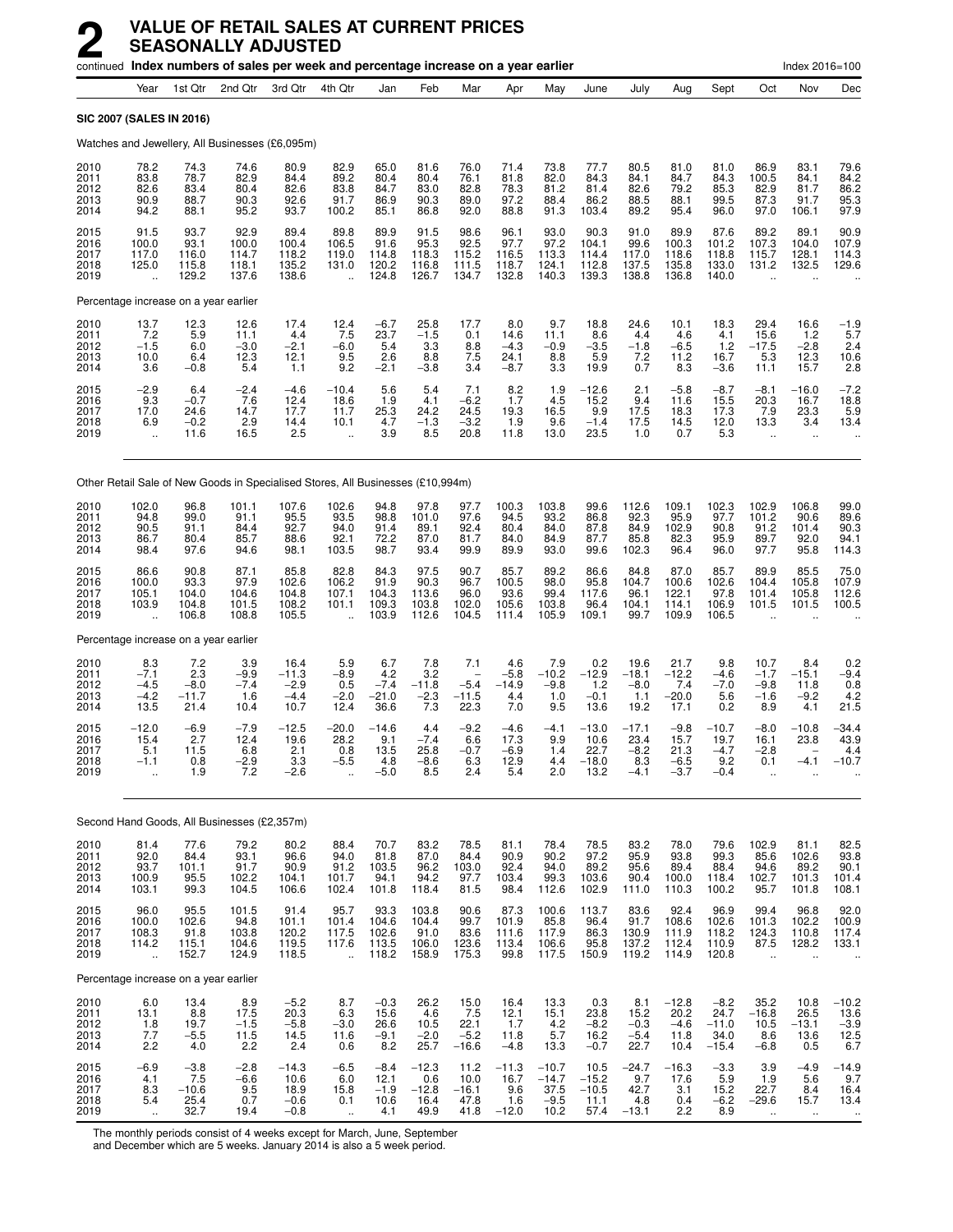|                                      | continued Index numbers of sales per week and percentage increase on a year earlier |                                                  |                                           |                                               |                                                         |                                           |                                             |                                           |                                           |                                           |                                           |                                             |                                               |                                                | Index 2016=100                                        |                                               |                                             |
|--------------------------------------|-------------------------------------------------------------------------------------|--------------------------------------------------|-------------------------------------------|-----------------------------------------------|---------------------------------------------------------|-------------------------------------------|---------------------------------------------|-------------------------------------------|-------------------------------------------|-------------------------------------------|-------------------------------------------|---------------------------------------------|-----------------------------------------------|------------------------------------------------|-------------------------------------------------------|-----------------------------------------------|---------------------------------------------|
|                                      | Year                                                                                | 1st Qtr                                          | 2nd Qtr                                   | 3rd Qtr                                       | 4th Qtr                                                 | Jan                                       | Feb                                         | Mar                                       | Apr                                       | May                                       | June                                      | July                                        | Aug                                           | Sept                                           | Oct                                                   | Nov                                           | Dec                                         |
| SIC 2007 (SALES IN 2016)             |                                                                                     |                                                  |                                           |                                               |                                                         |                                           |                                             |                                           |                                           |                                           |                                           |                                             |                                               |                                                |                                                       |                                               |                                             |
|                                      |                                                                                     | Non-store Retail, All Businesses (£33,202m)      |                                           |                                               |                                                         |                                           |                                             |                                           |                                           |                                           |                                           |                                             |                                               |                                                |                                                       |                                               |                                             |
| 2010<br>2011<br>2012<br>2013<br>2014 | 48.4<br>55.4<br>60.7<br>71.1<br>79.0                                                | 45.6<br>52.6<br>58.4<br>68.3<br>74.9             | 46.9<br>54.4<br>59.6<br>69.7<br>80.7      | 49.9<br>56.3<br>60.7<br>72.9<br>79.7          | 51.0<br>58.1<br>64.1<br>73.3<br>81.2                    | 44.4<br>52.7<br>58.0<br>67.4<br>70.3      | 45.6<br>53.1<br>57.8<br>68.7<br>78.9        | 46.6<br>52.2<br>59.1<br>68.7<br>76.2      | 47.4<br>52.7<br>59.1<br>67.9<br>78.9      | 46.7<br>54.2<br>60.7<br>69.8<br>83.4      | 46.7<br>56.0<br>59.2<br>71.1<br>79.9      | 49.1<br>55.3<br>62.0<br>71.6<br>80.2        | 50.8<br>56.7<br>58.4<br>75.5<br>79.4          | 50.0<br>56.9<br>61.5<br>71.9<br>79.5           | 50.4<br>56.9<br>62.8<br>72.3<br>79.3                  | 49.9<br>59.7<br>63.6<br>73.1<br>80.6          | 52.2<br>57.9<br>65.6<br>74.3<br>83.1        |
| 2015<br>2016<br>2017<br>2018<br>2019 | 86.8<br>100.0<br>118.3<br>132.4<br>ă,                                               | 83.3<br>91.2<br>111.5<br>125.3<br>146.8          | 86.7<br>96.1<br>116.1<br>131.3<br>151.9   | 88.8<br>102.3<br>122.0<br>135.8<br>157.9      | 88.2<br>110.4<br>123.8<br>137.2<br>$\ddot{\phantom{a}}$ | 81.8<br>90.6<br>111.1<br>124.0<br>142.1   | 83.1<br>89.8<br>111.1<br>126.2<br>145.2     | 84.6<br>92.8<br>112.1<br>125.5<br>151.9   | 86.0<br>91.0<br>115.4<br>126.9<br>151.3   | 85.9<br>99.8<br>114.9<br>134.9<br>152.1   | 88.0<br>97.3<br>117.6<br>131.9<br>152.3   | 92.0<br>99.1<br>116.0<br>134.4<br>161.7     | 86.2<br>101.7<br>120.5<br>136.2<br>156.9      | 88.5<br>105.3<br>127.9<br>136.5<br>155.6       | 87.4<br>108.6<br>123.6<br>136.1                       | 88.1<br>111.1<br>124.8<br>137.5               | 89.0<br>111.3<br>123.0<br>137.8             |
|                                      |                                                                                     | Percentage increase on a year earlier            |                                           |                                               |                                                         |                                           |                                             |                                           |                                           |                                           |                                           |                                             |                                               |                                                |                                                       |                                               |                                             |
| 2010<br>2011<br>2012<br>2013<br>2014 | 10.8<br>14.5<br>9.6<br>17.1<br>11.2                                                 | 13.2<br>15.4<br>10.9<br>17.1<br>9.6              | 11.1<br>16.0<br>9.5<br>16.9<br>15.7       | 9.8<br>12.8<br>7.7<br>20.1<br>9.3             | 9.4<br>14.0<br>10.3<br>14.3<br>10.7                     | 8.8<br>18.7<br>10.0<br>16.3<br>4.4        | 18.3<br>16.3<br>8.9<br>18.9<br>14.8         | 12.8<br>12.2<br>13.2<br>16.2<br>10.9      | $12.7$<br>$11.1$<br>12.2<br>14.8<br>16.3  | 10.7<br>16.0<br>11.9<br>15.0<br>19.5      | 10.2<br>20.0<br>5.6<br>20.2<br>12.4       | 11.4<br>12.8<br>12.0<br>15.6<br>12.0        | 11.5<br>11.7<br>3.0<br>29.3<br>5.2            | 7.2<br>13.7<br>8.2<br>16.8<br>10.6             | 10.2<br>12.8<br>10.4<br>15.1<br>9.8                   | 5.9<br>19.5<br>6.6<br>14.8<br>10.4            | 11.7<br>10.8<br>13.4<br>13.2<br>11.8        |
| 2015<br>2016<br>2017<br>2018<br>2019 | 9.8<br>15.3<br>18.3<br>11.9<br>$\ddot{\phantom{a}}$                                 | $^{11.2}_{9.5}$<br>22.3<br>12.4<br>17.2          | 7.5<br>10.9<br>20.7<br>13.1<br>15.7       | 11.5<br>15.1<br>19.3<br>11.3<br>16.3          | 8.7<br>25.1<br>12.1<br>10.8<br>$\ddot{\phantom{a}}$     | 16.3<br>10.8<br>22.6<br>11.6<br>14.6      | 5.3<br>8.1<br>23.6<br>13.6<br>15.0          | 11.0<br>9.7<br>20.9<br>11.9<br>21.0       | 9.0<br>5.8<br>26.8<br>10.0<br>19.2        | 3.0<br>16.2<br>15.0<br>17.5<br>12.7       | 10.1<br>10.7<br>20.8<br>12.1<br>15.5      | 14.6<br>7.7<br>17.0<br>15.9<br>20.3         | 8.5<br>17.9<br>18.5<br>13.0<br>15.2           | 11.2<br>19.0<br>21.5<br>6.8<br>14.0            | 10.1<br>24.3<br>13.9<br>10.1<br>$\ddot{\phantom{a}}$  | 9.2<br>26.1<br>12.3<br>10.2<br>$\ddotsc$      | $7.1$<br>25.0<br>10.6<br>12.0<br>           |
|                                      |                                                                                     | Mail Order, All Businesses (£30,738m)            |                                           |                                               |                                                         |                                           |                                             |                                           |                                           |                                           |                                           |                                             |                                               |                                                |                                                       |                                               |                                             |
| 2010<br>2011<br>2012<br>2013<br>2014 | 42.9<br>50.1<br>56.4<br>66.3<br>76.7                                                | 40.1<br>46.7<br>53.7<br>63.9<br>71.7             | 41.2<br>48.7<br>55.5<br>64.8<br>78.0      | 44.2<br>51.7<br>56.7<br>67.7<br>77.6          | 46.0<br>53.4<br>59.7<br>68.7<br>79.8                    | 38.6<br>46.7<br>53.3<br>62.9<br>66.5      | 40.7<br>47.0<br>53.2<br>64.4<br>75.5        | 40.9<br>46.4<br>54.5<br>64.3<br>73.8      | 41.4<br>47.0<br>55.3<br>63.4<br>76.3      | 40.9<br>48.6<br>55.6<br>64.9<br>80.8      | 41.3<br>50.3<br>55.5<br>65.9<br>77.3      | 42.8<br>50.7<br>58.4<br>66.3<br>77.6        | 45.0<br>52.2<br>54.1<br>70.1<br>77.6          | 44.7<br>52.1<br>57.5<br>67.0<br>77.6           | 45.5<br>51.6<br>58.1<br>69.0<br>77.8                  | 44.8<br>55.5<br>59.0<br>68.2<br>79.5          | 47.3<br>53.0<br>61.6<br>68.9<br>81.7        |
| 2015<br>2016<br>2017<br>2018<br>2019 | 86.3<br>100.0<br>120.4<br>135.1                                                     | 82.5<br>90.9<br>112.8<br>127.0<br>151.1          | 85.9<br>95.5<br>118.2<br>134.3<br>155.7   | 88.5<br>102.6<br>124.2<br>139.0<br>161.6      | 88.1<br>110.9<br>126.2<br>140.1                         | 81.4<br>90.5<br>111.7<br>125.2<br>147.3   | 81.8<br>89.3<br>113.7<br>128.8<br>148.9     | 83.9<br>92.6<br>113.1<br>127.0<br>156.0   | 85.0<br>90.0<br>117.2<br>129.6<br>154.4   | 85.3<br>99.6<br>116.8<br>138.3<br>155.9   | 87.1<br>96.7<br>120.2<br>135.0<br>156.6   | 91.5<br>99.2<br>118.3<br>137.7<br>165.6     | 86.2<br>102.2<br>121.9<br>139.3<br>160.6      | 88.0<br>105.7<br>130.8<br>139.8<br>159.1       | 87.0<br>109.4<br>126.0<br>138.6                       | 87.9<br>111.4<br>127.3<br>140.7               | 89.2<br>111.8<br>125.4<br>140.8             |
|                                      |                                                                                     | Percentage increase on a year earlier            |                                           |                                               |                                                         |                                           |                                             |                                           |                                           |                                           |                                           |                                             |                                               |                                                |                                                       |                                               |                                             |
| 2010<br>2011<br>2012<br>2013<br>2014 | 12.8<br>16.9<br>12.5<br>17.5<br>15.7                                                | 10.6<br>16.3<br>15.2<br>19.0<br>12.1             | 10.8<br>18.3<br>13.8<br>16.9<br>20.4      | 15.0<br>17.0<br>9.7<br>19.4<br>14.6           | 14.4<br>16.1<br>11.9<br>15.1<br>16.2                    | 6.0<br>20.9<br>14.2<br>17.9<br>5.7        | 16.3<br>15.5<br>13.3<br>21.1<br>17.2        | 10.1<br>13.3<br>17.5<br>18.2<br>14.7      | 11.5<br>13.5<br>17.6<br>14.8<br>20.3      | 9.3<br>18.9<br>14.4<br>16.7<br>24.5       | 11.5<br>21.6<br>10.4<br>18.8<br>17.2      | 12.5<br>18.6<br>15.1<br>13.5<br>17.1        | 17.5<br>15.8<br>3.8<br>29.5<br>10.8           | 15.0<br>16.6<br>10.2<br>16.6<br>15.8           | 14.0<br>13.4<br>12.6<br>18.7<br>12.9                  | 11.2<br>24.0<br>6.2<br>15.8<br>16.5           | 17.4<br>12.2<br>16.2<br>11.8<br>18.6        |
| 2015<br>2016<br>2017<br>2018<br>2019 | 12.5<br>15.9<br>20.4<br>12.3<br>ä,                                                  | 15.1<br>10.3<br>24.1<br>12.6<br>19.0             | 10.1<br>11.2<br>23.8<br>13.6<br>15.9      | 14.1<br>15.9<br>21.1<br>11.9<br>16.3          | 10.4<br>25.9<br>13.7<br>11.0<br>$\ddot{\phantom{a}}$    | 22.4<br>11.1<br>23.4<br>12.2<br>17.6      | 8.3<br>9.2<br>27.3<br>13.3<br>15.6          | 13.7<br>10.4<br>22.1<br>12.4<br>22.8      | 11.4<br>5.9<br>30.2<br>10.6<br>19.1       | 5.6<br>16.7<br>17.3<br>18.3<br>12.8       | 12.8<br>10.9<br>24.4<br>12.3<br>15.9      | 17.9<br>8.4<br>19.3<br>16.4<br>20.2         | 11.1<br>18.6<br>19.3<br>14.2<br>15.3          | 13.5<br>20.0<br>23.8<br>6.9<br>13.9            | 11.7<br>25.8<br>15.1<br>10.0<br>$\ddot{\phantom{a}}$  | 10.6<br>26.7<br>14.3<br>10.5                  | 9.2<br>25.3<br>12.2<br>12.3                 |
|                                      |                                                                                     | Other Non-store Retail, All Businesses (£2,464m) |                                           |                                               |                                                         |                                           |                                             |                                           |                                           |                                           |                                           |                                             |                                               |                                                |                                                       |                                               |                                             |
| 2010<br>2011<br>2012<br>2013<br>2014 | 116.8<br>121.1<br>114.3<br>130.5<br>108.2                                           | 113.8<br>127.1<br>116.1<br>123.2<br>114.8        | 118.4<br>125.5<br>111.4<br>130.6<br>113.6 | 121.5<br>114.1<br>110.2<br>137.7<br>106.1     | 113.4<br>117.6<br>119.4<br>130.5<br>98.0                | 115.7<br>126.9<br>115.6<br>123.9<br>118.5 | 107.7<br>129.2<br>114.6<br>122.2<br>120.5   | 117.0<br>125.7<br>117.7<br>123.4<br>106.7 | 122.8<br>123.9<br>107.0<br>123.5<br>111.9 | 120.0<br>124.4<br>123.7<br>130.3<br>115.7 | 113.5<br>127.6<br>105.1<br>136.4<br>113.4 | 127.4<br>112.9<br>106.9<br>138.4<br>112.7   | 122.2<br>113.4<br>111.6<br>143.5<br>102.2     | 116.1<br>115.7<br>111.7<br>132.6<br>103.8      | 111.4<br>122.5<br>121.5<br>113.7<br>97.8              | 114.3<br>111.6<br>121.9<br>133.2<br>94.9      | 114.4<br>118.4<br>115.8<br>141.8<br>100.5   |
| 2015<br>2016<br>2017<br>2018<br>2019 | 92.9<br>100.0<br>92.8<br>98.3<br>$\ddotsc$                                          | 93.0<br>94.6<br>95.0<br>103.4<br>92.9            | 96.9<br>104.1<br>89.0<br>93.4<br>104.8    | 92.7<br>97.8<br>93.6<br>95.7<br>111.7         | 89.1<br>103.5<br>93.7<br>100.9<br>$\ddot{\phantom{a}}$  | 86.5<br>92.5<br>104.5<br>108.7<br>78.1    | 99.1<br>96.3<br>78.5<br>94.1<br>98.9        | 93.3<br>94.8<br>100.7<br>106.6<br>99.9    | 98.9<br>102.8<br>92.5<br>94.2<br>113.1    | 93.4<br>103.2<br>90.4<br>93.3<br>103.7    | 98.3<br>105.8<br>85.1<br>92.9<br>99.0     | 98.0<br>98.0<br>86.9<br>93.3<br>112.6       | 86.0<br>94.5<br>102.5<br>97.5<br>110.9        | 93.6<br>100.4<br>91.7<br>96.2<br>111.7         | 92.3<br>98.5<br>94.5<br>104.9<br>$\ddot{\phantom{a}}$ | 89.4<br>106.6<br>92.9<br>97.9                 | 86.3<br>105.1<br>93.7<br>100.0              |
|                                      |                                                                                     | Percentage increase on a year earlier            |                                           |                                               |                                                         |                                           |                                             |                                           |                                           |                                           |                                           |                                             |                                               |                                                |                                                       |                                               |                                             |
| 2010<br>2011<br>2012<br>2013<br>2014 | $\frac{2.5}{3.7}$<br>$-5.6$<br>14.2<br>$-17.0$                                      | 25.9<br>11.8<br>$-8.7$<br>6.1<br>$-6.8$          | 12.3<br>6.0<br>$-11.2$<br>17.2<br>$-13.0$ | $-9.0$<br>$-6.0$<br>$-3.5$<br>25.0<br>$-23.0$ | $-10.4$<br>3.7<br>1.6<br>9.3<br>$-24.9$                 | 22.6<br>9.6<br>$-8.9$<br>7.1<br>$-4.4$    | 29.1<br>20.0<br>$-11.3$<br>6.7<br>$-1.4$    | 26.4<br>7.4<br>$-6.4$<br>4.8<br>$-13.5$   | 18.1<br>0.9<br>$-13.6$<br>15.4<br>$-9.4$  | 16.9<br>3.6<br>$-0.6$<br>5.4<br>$-11.2$   | 4.4<br>12.4<br>$-17.7$<br>29.8<br>$-16.9$ | 6.8<br>$-11.4$<br>$-5.4$<br>29.5<br>$-18.6$ | $-9.7$<br>$-7.2$<br>$-1.5$<br>28.5<br>$-28.7$ | $-18.9$<br>$-0.3$<br>$-3.5$<br>18.7<br>$-21.7$ | $-5.9$<br>10.0<br>$-0.9$<br>$-6.4$<br>$-14.0$         | $-14.2$<br>$-2.3$<br>9.2<br>9.3<br>$-28.8$    | $-10.6$<br>3.5<br>$-2.2$<br>22.4<br>$-29.1$ |
| 2015<br>2016<br>2017<br>2018<br>2019 | $-14.2$<br>7.6<br>$-7.2$<br>5.9<br>$\ddotsc$                                        | $-19.0$<br>1.7<br>0.5<br>8.8<br>$-10.2$          | $-14.7$<br>7.4<br>$-14.5$<br>5.0<br>12.1  | $-12.6$<br>5.6<br>$-4.4$<br>2.3<br>16.8       | $-9.1$<br>16.2<br>$-9.5$<br>7.6<br>$\ddot{\phantom{a}}$ | $-27.0$<br>7.0<br>13.0<br>4.0<br>$-28.1$  | $-17.8$<br>$-2.7$<br>$-18.5$<br>19.9<br>5.0 | $-12.5$<br>1.6<br>6.2<br>5.9<br>$-6.3$    | $-11.6$<br>4.0<br>$-10.0$<br>1.8<br>20.0  | $-19.3$<br>10.6<br>$-12.4$<br>3.2<br>11.1 | $-13.3$<br>7.7<br>$-19.5$<br>9.2<br>6.5   | $-13.0$<br>$-0.1$<br>$-11.3$<br>7.4<br>20.7 | $-15.9$<br>9.8<br>8.5<br>$-4.9$<br>13.8       | $-9.8$<br>7.2<br>$-8.6$<br>4.8<br>16.2         | $-5.6$<br>6.7<br>$-4.1$<br>11.0<br>$\ldots$           | $-5.8$<br>19.3<br>$-12.8$<br>5.3<br>$\ddotsc$ | $-14.2$<br>21.8<br>$-10.9$<br>6.8           |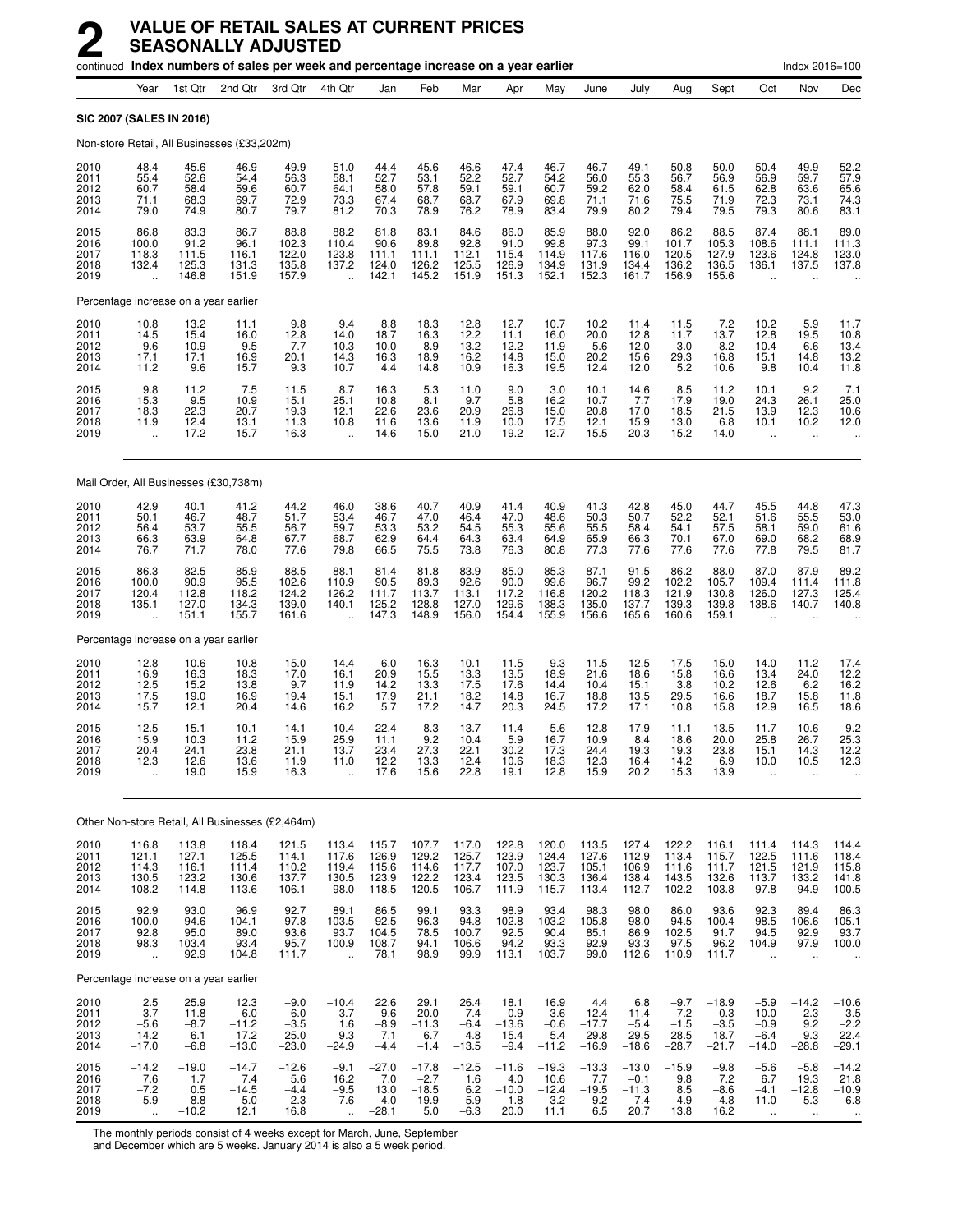|                                       |                                                     | continued Index numbers of sales per week and percentage increase on a year earlier |                                            |                                           |                                           |                                          |                                          |                                          |                                            |                                           |                                          |                                          |                                          |                                           |                                           | Index 2016=100                            |                                           |  |
|---------------------------------------|-----------------------------------------------------|-------------------------------------------------------------------------------------|--------------------------------------------|-------------------------------------------|-------------------------------------------|------------------------------------------|------------------------------------------|------------------------------------------|--------------------------------------------|-------------------------------------------|------------------------------------------|------------------------------------------|------------------------------------------|-------------------------------------------|-------------------------------------------|-------------------------------------------|-------------------------------------------|--|
|                                       | Year                                                | 1st Qtr                                                                             | 2nd Qtr                                    | 3rd Otr                                   | 4th Qtr                                   | Jan                                      | Feb                                      | Mar                                      | Apr                                        | May                                       | June                                     | July                                     | Aug                                      | Sept                                      | Oct                                       | Nov                                       | Dec                                       |  |
| <b>SIC 2007 (SALES IN 2016)</b>       |                                                     |                                                                                     |                                            |                                           |                                           |                                          |                                          |                                          |                                            |                                           |                                          |                                          |                                          |                                           |                                           |                                           |                                           |  |
|                                       |                                                     |                                                                                     | Automotive Fuel, All Businesses (£36,849m) |                                           |                                           |                                          |                                          |                                          |                                            |                                           |                                          |                                          |                                          |                                           |                                           |                                           |                                           |  |
| 2010<br>2011<br>2012<br>2013<br>2014  | 91.8<br>109.7<br>109.5<br>106.0<br>102.1            | 89.2<br>107.1<br>116.9<br>108.3<br>104.4                                            | 92.7<br>109.1<br>105.8<br>105.6<br>103.2   | 91.0<br>108.3<br>107.8<br>107.4<br>102.1  | 94.2<br>114.1<br>107.5<br>102.8<br>98.6   | 86.0<br>106.8<br>116.5<br>104.8<br>101.5 | 89.8<br>107.6<br>113.8<br>109.5<br>103.0 | 91.5<br>106.9<br>119.6<br>110.0<br>108.6 | 93.8<br>110.5<br>108.2<br>106.3<br>103.4   | 93.5<br>108.6<br>107.9<br>104.8<br>102.9  | 91.2<br>108.4<br>102.1<br>105.7<br>103.2 | 92.6<br>108.4<br>104.3<br>107.5<br>104.1 | 90.8<br>107.7<br>106.7<br>107.7<br>103.7 | 89.8<br>108.7<br>111.4<br>107.2<br>99.3   | 93.3<br>110.4<br>109.1<br>103.2<br>98.1   | 97.8<br>115.7<br>105.9<br>101.2<br>98.9   | 92.1<br>115.7<br>107.6<br>103.7<br>98.7   |  |
| 2015<br>2016<br>2017<br>2018<br>2019  | 95.7<br>100.0<br>107.5<br>117.4                     | 95.0<br>95.7<br>107.2<br>111.6<br>123.4                                             | 97.1<br>97.4<br>105.8<br>115.6<br>126.5    | 95.6<br>101.6<br>105.7<br>119.7<br>125.4  | 95.0<br>105.4<br>111.4<br>122.6           | 98.7<br>98.8<br>107.7<br>113.0<br>120.6  | 92.2<br>91.8<br>108.6<br>114.6<br>123.5  | 94.4<br>96.3<br>105.7<br>108.1<br>125.5  | 96.5<br>95.5<br>108.2<br>111.8<br>126.5    | 97.1<br>97.6<br>107.5<br>115.1<br>126.2   | 97.5<br>98.7<br>102.3<br>119.1<br>126.6  | 96.0<br>101.3<br>103.2<br>118.4<br>127.0 | 94.4<br>101.1<br>105.3<br>119.8<br>127.1 | 96.1<br>102.1<br>108.2<br>120.7<br>122.9  | 95.2<br>105.9<br>109.1<br>121.0           | 96.9<br>104.7<br>111.0<br>123.4           | 93.4<br>105.5<br>113.6<br>123.3           |  |
| Percentage increase on a year earlier |                                                     |                                                                                     |                                            |                                           |                                           |                                          |                                          |                                          |                                            |                                           |                                          |                                          |                                          |                                           |                                           |                                           |                                           |  |
| 2010<br>2011<br>2012<br>2013<br>2014  | 4.7<br>19.5<br>$-0.2$<br>$-3.2$<br>$-3.7$           | 6.3<br>20.0<br>9.1<br>$-7.4$<br>$-3.6$                                              | 7.9<br>17.7<br>$-3.1$<br>$-0.1$<br>$-2.3$  | 1.6<br>19.1<br>$-0.5$<br>$-0.3$<br>$-4.9$ | 3.5<br>21.1<br>$-5.7$<br>$-4.4$<br>$-4.1$ | 0.6<br>24.2<br>9.1<br>$-10.0$<br>$-3.2$  | 6.5<br>19.9<br>5.8<br>$-3.8$<br>$-5.9$   | 10.7<br>16.9<br>11.9<br>$-8.0$<br>$-1.3$ | 12.1<br>17.8<br>$-2.1$<br>$-1.7$<br>$-2.7$ | 9.5<br>16.2<br>$-0.7$<br>$-2.9$<br>$-1.8$ | 3.4<br>18.8<br>$-5.8$<br>3.6<br>$-2.5$   | 6.0<br>17.1<br>$-3.8$<br>3.1<br>$-3.2$   | 1.3<br>18.6<br>$-0.9$<br>0.9<br>$-3.7$   | $-1.5$<br>21.1<br>2.4<br>$-3.7$<br>$-7.4$ | 0.6<br>18.4<br>$-1.2$<br>$-5.4$<br>$-4.9$ | 6.6<br>18.3<br>$-8.5$<br>$-4.4$<br>$-2.3$ | 3.3<br>25.5<br>$-7.0$<br>$-3.6$<br>$-4.8$ |  |
| 2015<br>2016<br>2017<br>2018<br>2019  | $-6.3$<br>4.5<br>7.5<br>9.2<br>$\ddot{\phantom{a}}$ | $-9.0$<br>0.7<br>12.0<br>4.1<br>10.6                                                | $-5.9$<br>0.3<br>8.6<br>9.3<br>9.4         | $-6.4$<br>6.3<br>4.1<br>13.2<br>4.8       | $-3.6$<br>10.9<br>5.8<br>10.0             | $-2.7$<br>0.1<br>9.0<br>4.9<br>6.8       | $-10.5$<br>$-0.4$<br>18.3<br>5.6<br>7.8  | $-13.1$<br>2.0<br>9.8<br>2.2<br>16.2     | $-6.7$<br>$-1.0$<br>13.4<br>3.3<br>13.1    | $-5.7$<br>0.5<br>10.2<br>7.0<br>9.7       | $-5.5$<br>1.2<br>3.7<br>16.4<br>6.4      | $-7.8$<br>5.5<br>1.8<br>14.8<br>7.2      | $-8.9$<br>7.1<br>4.1<br>13.8<br>6.1      | $-3.2$<br>6.2<br>5.9<br>11.6<br>1.8       | $-3.0$<br>11.2<br>3.1<br>10.9             | $-2.0$<br>8.1<br>6.0<br>11.1              | $-5.4$<br>13.0<br>7.7<br>8.5              |  |

The monthly periods consist of 4 weeks except for March, June, September

and December which are 5 weeks. January 2014 is also a 5 week period.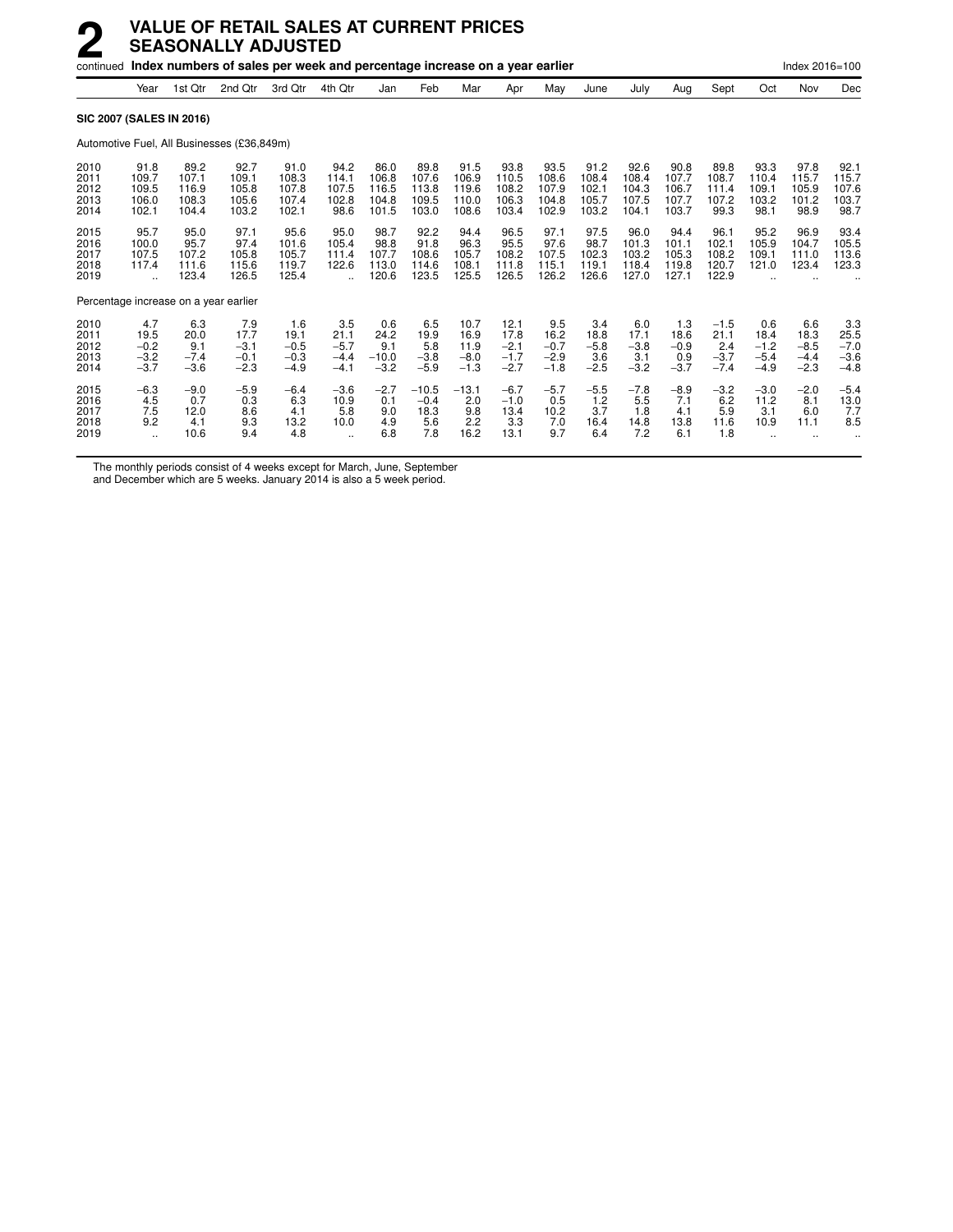|                                      |                                                            |                                         | Index numbers of sales per week and percentage increase on a year earlier |                                             |                                                          |                                          |                                                         |                                         |                                             |                                          |                                         |                                          |                                          |                                         |                                                         | Index 2016=100                                           |                                                      |
|--------------------------------------|------------------------------------------------------------|-----------------------------------------|---------------------------------------------------------------------------|---------------------------------------------|----------------------------------------------------------|------------------------------------------|---------------------------------------------------------|-----------------------------------------|---------------------------------------------|------------------------------------------|-----------------------------------------|------------------------------------------|------------------------------------------|-----------------------------------------|---------------------------------------------------------|----------------------------------------------------------|------------------------------------------------------|
|                                      | Year<br>SIC 2007 (SALES IN 2016)                           | 1st Qtr                                 | 2nd Otr                                                                   | 3rd Qtr                                     | 4th Qtr                                                  | Jan                                      | Feb                                                     | Mar                                     | Apr                                         | May                                      | June                                    | July                                     | Aug                                      | Sept                                    | Oct                                                     | Nov                                                      | Dec                                                  |
|                                      |                                                            |                                         | All Retailing, Including Automotive Fuel, All Businesses (£387,696m)      |                                             |                                                          |                                          |                                                         |                                         |                                             |                                          |                                         |                                          |                                          |                                         |                                                         |                                                          |                                                      |
| 2010<br>2011<br>2012<br>2013<br>2014 | 87.1<br>87.3<br>87.6<br>88.6<br>91.7                       | 80.8<br>81.0<br>81.7<br>81.4<br>83.7    | 85.2<br>85.2<br>85.0<br>85.8<br>89.7                                      | 85.4<br>84.4<br>85.6<br>87.1<br>89.3        | 97.1<br>98.4<br>97.9<br>100.1<br>104.8                   | 78.0<br>80.3<br>80.1<br>78.8<br>81.6     | 80.4<br>80.2<br>80.0<br>81.0<br>83.2                    | 83.4<br>82.2<br>84.3<br>83.7<br>86.1    | 83.8<br>86.4<br>83.5<br>82.9<br>89.1        | 85.5<br>84.4<br>85.1<br>86.4<br>89.2     | 86.0<br>84.9<br>86.2<br>87.7<br>90.5    | 87.8<br>86.5<br>87.6<br>89.6<br>91.8     | 85.0<br>83.5<br>84.7<br>85.7<br>88.6     | 83.7<br>83.3<br>84.7<br>86.2<br>87.9    | 87.6<br>87.4<br>87.1<br>88.2<br>92.4                    | 95.0<br>94.4<br>94.0<br>96.0<br>102.5                    | 106.4<br>110.5<br>109.6<br>112.9<br>116.4            |
| 2015<br>2016<br>2017<br>2018<br>2019 | 95.4<br>100.0<br>101.7<br>104.3                            | 88.0<br>91.0<br>92.4<br>94.3<br>98.2    | 92.7<br>96.4<br>99.2<br>101.1<br>105.2                                    | 93.1<br>97.8<br>99.3<br>102.7<br>105.9      | 107.8<br>114.7<br>116.0<br>118.8                         | 86.2<br>89.9<br>90.6<br>91.9<br>94.9     | 86.7<br>89.8<br>92.2<br>93.8<br>97.3                    | 90.6<br>92.8<br>94.0<br>96.8<br>101.4   | 91.0<br>94.8<br>99.6<br>98.2<br>105.0       | 92.8<br>97.9<br>98.8<br>102.8<br>104.8   | 93.9<br>96.7<br>99.2<br>102.2<br>105.7  | 95.1<br>100.4<br>101.4<br>105.5<br>109.1 | 91.2<br>96.8<br>98.9<br>102.2<br>104.9   | 93.0<br>96.6<br>97.9<br>100.9<br>104.1  | 95.7<br>102.5<br>102.6<br>104.8                         | 106.7<br>113.0<br>114.5<br>118.4                         | 118.4<br>125.9<br>127.9<br>130.4                     |
|                                      | Percentage increase on a year earlier                      |                                         |                                                                           |                                             |                                                          |                                          |                                                         |                                         |                                             |                                          |                                         |                                          |                                          |                                         |                                                         |                                                          |                                                      |
| 2010<br>2011<br>2012<br>2013<br>2014 | $-1.0$<br>0.1<br>0.3<br>1.2<br>3.5                         | $-0.9$<br>0.2<br>0.9<br>$-0.4$<br>2.8   | $-0.7$<br>$-0.2$<br>0.9<br>4.5                                            | $-0.7$<br>$-1.2$<br>1.5<br>1.7<br>2.6       | $-1.4$<br>1.3<br>$-0.6$<br>2.3<br>4.7                    | $-4.3$<br>3.0<br>$-0.3$<br>$-1.6$<br>3.5 | 0.5<br>$-0.3$<br>$-0.2$<br>1.3<br>2.6                   | 0.8<br>$-1.5$<br>2.6<br>$-0.8$<br>2.9   | $-1.8$<br>3.1<br>$-3.4$<br>$-0.7$<br>7.5    | 0.5<br>$-1.3$<br>0.9<br>1.5<br>3.3       | $-0.9$<br>$-1.3$<br>1.5<br>1.7<br>3.3   | ÷<br>$-1.4$<br>$1.2$<br>2.2<br>2.5       | $-0.6$<br>$-1.9$<br>1.5<br>1.1<br>3.5    | $-1.5$<br>$-0.4$<br>1.6<br>1.8<br>2.0   | $-1.3$<br>$-0.3$<br>$-0.3$<br>1.3<br>4.7                | $-0.8$<br>$-0.7$<br>$-0.4$<br>2.1<br>6.9                 | $-1.9$<br>3.8<br>$-0.8$<br>3.0<br>3.1                |
| 2015<br>2016<br>2017<br>2018<br>2019 | 4.0<br>4.8<br>1.7<br>2.5                                   | 5.2<br>3.4<br>1.6<br>2.1<br>4.0         | 3.3<br>4.1<br>2.9<br>1.9<br>4.1                                           | 4.2<br>5.1<br>1.5<br>3.4<br>3.1             | 2.9<br>6.4<br>1.1<br>2.5<br>$\ddot{\phantom{a}}$         | 5.6<br>4.4<br>0.7<br>1.4<br>3.3          | 4.2<br>3.6<br>2.8<br>1.7<br>3.8                         | 5.2<br>2.5<br>1.3<br>2.9<br>4.8         | 2.1<br>4.1<br>5.2<br>$-1.5$<br>7.0          | 4.0<br>5.4<br>1.0<br>4.0<br>2.0          | 3.7<br>3.0<br>2.6<br>3.0<br>3.5         | 3.6<br>5.6<br>1.0<br>4.0<br>3.5          | 2.9<br>6.2<br>2.2<br>3.3<br>2.7          | 5.8<br>3.9<br>1.4<br>3.0<br>3.2         | 3.6<br>7.1<br>2.2<br>$\ddot{\phantom{1}}$               | 4.1<br>5.9<br>1.4<br>3.4<br>$\ddotsc$                    | 1.7<br>6.4<br>1.5<br>2.0                             |
|                                      |                                                            |                                         | All Retailing, Including Automotive Fuel, Large Businesses (£306,069m)    |                                             |                                                          |                                          |                                                         |                                         |                                             |                                          |                                         |                                          |                                          |                                         |                                                         |                                                          |                                                      |
| 2010<br>2011<br>2012<br>2013<br>2014 | 87.0<br>87.1<br>87.7<br>89.0<br>91.7                       | 81.2<br>81.0<br>81.6<br>81.9<br>83.5    | 84.3<br>84.7<br>84.4<br>85.5<br>88.9                                      | 84.1<br>83.4<br>85.1<br>87.0<br>89.0        | 98.4<br>99.3<br>99.8<br>101.4<br>105.9                   | 79.4<br>81.1<br>80.5<br>79.9<br>82.6     | 80.1<br>79.9<br>79.9<br>80.9<br>82.4                    | 83.5<br>81.7<br>83.7<br>84.2<br>85.3    | 82.7<br>86.4<br>83.2<br>82.5<br>88.5        | 84.5<br>83.4<br>84.1<br>85.9<br>88.2     | 85.4<br>84.5<br>85.7<br>87.6<br>89.8    | 85.9<br>85.6<br>86.9<br>89.4<br>90.7     | 83.4<br>82.0<br>83.4<br>85.5<br>88.0     | 83.2<br>82.7<br>85.0<br>86.3<br>88.4    | 87.0<br>86.2<br>86.8<br>87.8<br>92.0                    | 95.1<br>94.4<br>94.8<br>96.5<br>103.2                    | 110.1<br>113.8<br>114.3<br>116.3<br>119.1            |
| 2015<br>2016<br>2017<br>2018<br>2019 | 96.0<br>100.0<br>101.4<br>103.4                            | 88.4<br>91.2<br>92.4<br>93.9<br>97.8    | 92.6<br>96.1<br>98.6<br>100.3<br>103.9                                    | 93.0<br>97.6<br>98.3<br>100.9<br>103.6      | 110.0<br>115.1<br>116.3<br>118.4<br>$\ddot{\phantom{a}}$ | 86.9<br>90.8<br>91.2<br>91.5<br>95.6     | 86.9<br>89.9<br>91.3<br>92.9<br>96.7                    | 90.8<br>92.7<br>94.3<br>96.5<br>100.5   | 90.8<br>94.2<br>99.0<br>96.7<br>104.0       | 92.9<br>97.5<br>98.2<br>101.8<br>103.0   | 93.9<br>96.5<br>98.5<br>102.0<br>104.5  | 94.6<br>100.1<br>101.1<br>104.1<br>106.9 | 90.8<br>96.4<br>97.1<br>99.2<br>102.5    | 93.5<br>96.5<br>96.9<br>99.7<br>101.8   | 95.8<br>101.4<br>100.8<br>102.9                         | 108.2<br>111.9<br>113.9<br>116.2<br>$\ddot{\phantom{a}}$ | 122.7<br>128.6<br>130.6<br>132.6                     |
|                                      | Percentage increase on a year earlier                      |                                         |                                                                           |                                             |                                                          |                                          |                                                         |                                         |                                             |                                          |                                         |                                          |                                          |                                         |                                                         |                                                          |                                                      |
| 2010<br>2011<br>2012<br>2013<br>2014 | 1.0<br>$0.2 \ 0.7$<br>1.4<br>3.0                           | $1.5 - 0.2$<br>0.7<br>0.4<br>2.0        | $1.2$<br>0.5<br>$-0.4$<br>1.3<br>4.0                                      | 1.1<br>$-0.8$<br>2.0<br>2.3<br>2.3          | 0.3<br>1.0<br>0.5<br>1.6<br>4.4                          | $-1.5$<br>2.2<br>$-0.7$<br>$-0.8$<br>3.4 | 2.3<br>$-0.2$<br>$\overline{\phantom{a}}$<br>1.2<br>1.8 | 3.3<br>$\frac{-2.1}{2.5}$<br>0.6<br>1.2 | $-0.6$<br>4.5<br>$-3.7$<br>$-0.8$<br>7.2    | 2.6<br>$-1.3$<br>0.8<br>2.1<br>2.7       | 1.6<br>$-1.1$<br>1.4<br>2.2<br>2.5      | 1.7<br>$-0.4$<br>1.5<br>2.9<br>1.5       | 1.0<br>$-1.6$<br>1.6<br>2.5<br>3.0       | 0.5<br>$-0.5$<br>2.8<br>1.5<br>2.4      | 0.4<br>$-0.9$<br>0.7<br>1.1<br>4.9                      | 0.6<br>$-0.7$<br>0.5<br>1.7<br>6.9                       | $\frac{0.1}{3.4}$<br>0.4<br>1.8<br>2.4               |
| 2015<br>2016<br>2017<br>2018<br>2019 | 4.7<br>4.2<br>1.4<br>2.0                                   | 5.9<br>3.2<br>1.3<br>1.6<br>4.2         | 4.2<br>3.7<br>2.6<br>1.8<br>3.5                                           | 4.5<br>4.9<br>0.7<br>2.7                    | 3.8<br>4.7<br>1.1<br>1.8                                 | 5.2<br>4.4<br>0.4<br>0.4                 | 5.4<br>3.5<br>1.6<br>1.8<br>4.0                         | 6.5<br>2.0<br>1.8<br>2.4                | 2.6<br>3.8<br>5.1<br>$-2.3$                 | 5.4<br>4.9<br>0.7<br>3.7<br>1.2          | 4.6<br>2.8<br>2.2<br>3.6<br>2.4         | 4.2<br>5.8<br>1.0<br>2.9<br>2.8          | 3.1<br>6.2<br>0.7<br>2.2                 | 5.9<br>3.1<br>0.5<br>2.9                | 4.1<br>5.8<br>$-0.6$<br>2.1                             | 4.8<br>3.4<br>1.8<br>2.0                                 | $3.0$<br>$4.8$<br>1.6<br>1.5                         |
|                                      |                                                            |                                         | All Retailing, Including Automotive Fuel, Small Businesses (£81,627m)     |                                             |                                                          |                                          |                                                         |                                         |                                             |                                          |                                         |                                          |                                          |                                         |                                                         |                                                          |                                                      |
| 2010<br>2011<br>2012<br>2013<br>2014 | 87.7<br>$\frac{87.7}{86.9}$<br>87.2<br>91.9                | 79.6<br>81.0<br>82.2<br>79.5<br>84.4    | 88.5<br>86.9<br>87.2<br>86.9<br>92.8                                      | 90.1<br>87.9<br>87.6<br>87.3<br>90.5        | 92.5<br>95.0<br>90.5<br>95.1<br>100.5                    | 72.8<br>77.5<br>78.6<br>74.9<br>78.0     | 81.8<br>81.0<br>80.3<br>81.5<br>86.2                    | 83.2<br>83.9<br>86.6<br>81.7<br>89.3    | 87.9<br>86.4<br>84.4<br>84.3<br>91.6        | 89.3<br>87.9<br>89.0<br>88.3<br>93.1     | 88.3<br>86.6<br>87.9<br>87.9<br>93.4    | 94.7<br>90.1<br>90.4<br>90.2<br>95.6     | 91.1<br>88.7<br>89.9<br>86.3<br>91.0     | 85.6<br>85.6<br>83.4<br>85.7<br>86.0    | 90.0<br>91.9<br>88.3<br>90.0<br>93.6                    | 94.9<br>94.3<br>90.9<br>93.9<br>100.0                    | 92.6<br>98.1<br>92.0<br>$100.1$<br>106.2             |
| 2015<br>2016<br>2017<br>2018<br>2019 | 93.1<br>100.0<br>103.0<br>107.5                            | 86.6<br>90.1<br>92.4<br>96.0<br>99.4    | 92.8<br>97.7<br>101.6<br>104.1<br>110.3                                   | 93.2<br>98.7<br>103.1<br>109.4<br>114.5     | 99.8<br>113.5<br>114.7<br>120.6<br>$\ddot{\phantom{a}}$  | 83.4<br>86.8<br>88.4<br>93.1<br>92.3     | 85.9<br>89.3<br>95.8<br>96.9<br>99.8                    | 89.7<br>93.4<br>92.9<br>97.7<br>104.7   | 91.9<br>96.8<br>102.1<br>103.7<br>108.8     | 92.4<br>99.0<br>101.0<br>106.2<br>111.5  | 93.8<br>97.4<br>101.7<br>102.6<br>110.6 | 96.9<br>101.5<br>102.5<br>110.9<br>117.4 | 92.6<br>98.1<br>105.5<br>113.2<br>114.1  | 90.7<br>97.1<br>101.7<br>105.1<br>112.4 | 95.3<br>106.9<br>109.4<br>112.0<br>$\ddot{\phantom{a}}$ | 101.2<br>117.0<br>116.8<br>126.9                         | 102.2<br>$115.9$<br>$117.4$<br>122.3                 |
|                                      | Percentage increase on a year earlier                      |                                         |                                                                           |                                             |                                                          |                                          |                                                         |                                         |                                             |                                          |                                         |                                          |                                          |                                         |                                                         |                                                          |                                                      |
| 2010<br>2011<br>2012<br>2013<br>2014 | $-7.5$<br>0.1<br>$-1.0$<br>0.4<br>5.4                      | $-8.9$<br>1.8<br>$1.5$<br>$-3.3$<br>6.1 | $-7.1$<br>$-1.8$<br>0.3<br>$-0.3$<br>6.8                                  | $-6.6$<br>$-2.4$<br>$-0.4$<br>$-0.3$<br>3.7 | $-7.6$<br>2.7<br>$-4.7$<br>5.0<br>5.6                    | $-14.2$<br>6.4<br>1.4<br>$-4.7$<br>4.2   | $-5.4$<br>$-1.0$<br>$-0.8$<br>1.4<br>5.8                | $-7.6$<br>0.9<br>3.2<br>$-5.7$<br>9.4   | $-5.9$<br>$-1.7$<br>$-2.3$<br>$-0.2$<br>8.7 | $-6.2$<br>$-1.6$<br>1.3<br>$-0.8$<br>5.5 | $-8.7$<br>$-2.0$<br>1.6<br>6.3          | $-5.6$<br>$-4.8$<br>0.4<br>$-0.3$<br>6.0 | $-5.8$<br>$-2.7$<br>1.3<br>$-3.9$<br>5.4 | $-8.1$<br>$-2.5$<br>2.7<br>0.4          | $-7.0$<br>2.1<br>$-4.0$<br>1.9<br>4.1                   | $-5.5$<br>$-0.7$<br>$-3.6$<br>3.3<br>6.5                 | $-9.7$<br>$\frac{5.9}{-6.2}$<br>$8.8$<br>$6.1$       |
| 2015<br>2016<br>2017<br>2018<br>2019 | 1.3<br>7.4<br>$3.0\,$<br>4.4<br>$\mathcal{L}_{\mathbf{r}}$ | 2.6<br>4.0<br>2.6<br>3.9<br>3.5         | $\overline{\phantom{a}}$<br>5.3<br>4.0<br>2.4<br>6.0                      | 3.0<br>5.9<br>4.4<br>6.1<br>4.7             | $-0.7$<br>13.7<br>1.1<br>5.1<br>$\bar{a}$                | 7.0<br>4.0<br>1.9<br>5.3<br>$-0.8$       | $-0.4$<br>$4.0\,$<br>7.3<br>1.1<br>3.1                  | 0.4<br>4.1<br>$-0.5$<br>5.1<br>7.2      | 0.3<br>$\frac{5.3}{5.5}$<br>1.6<br>4.9      | $-0.8$<br>7.2<br>$^{2.0}_{5.2}$<br>4.9   | 0.5<br>3.8<br>4.5<br>0.9<br>7.8         | 1.3<br>4.7<br>1.0<br>8.2<br>5.9          | 1.8<br>5.9<br>7.6<br>7.3<br>0.9          | 5.5<br>7.0<br>4.7<br>3.4<br>7.0         | 1.8<br>12.1<br>2.3<br>2.4<br>$\ddot{\phantom{1}}$       | 1.2<br>15.6<br>$-0.2$<br>8.7<br>$\ddot{\phantom{1}}$     | $-3.8$<br>13.4<br>1.3<br>4.1<br>$\ddot{\phantom{1}}$ |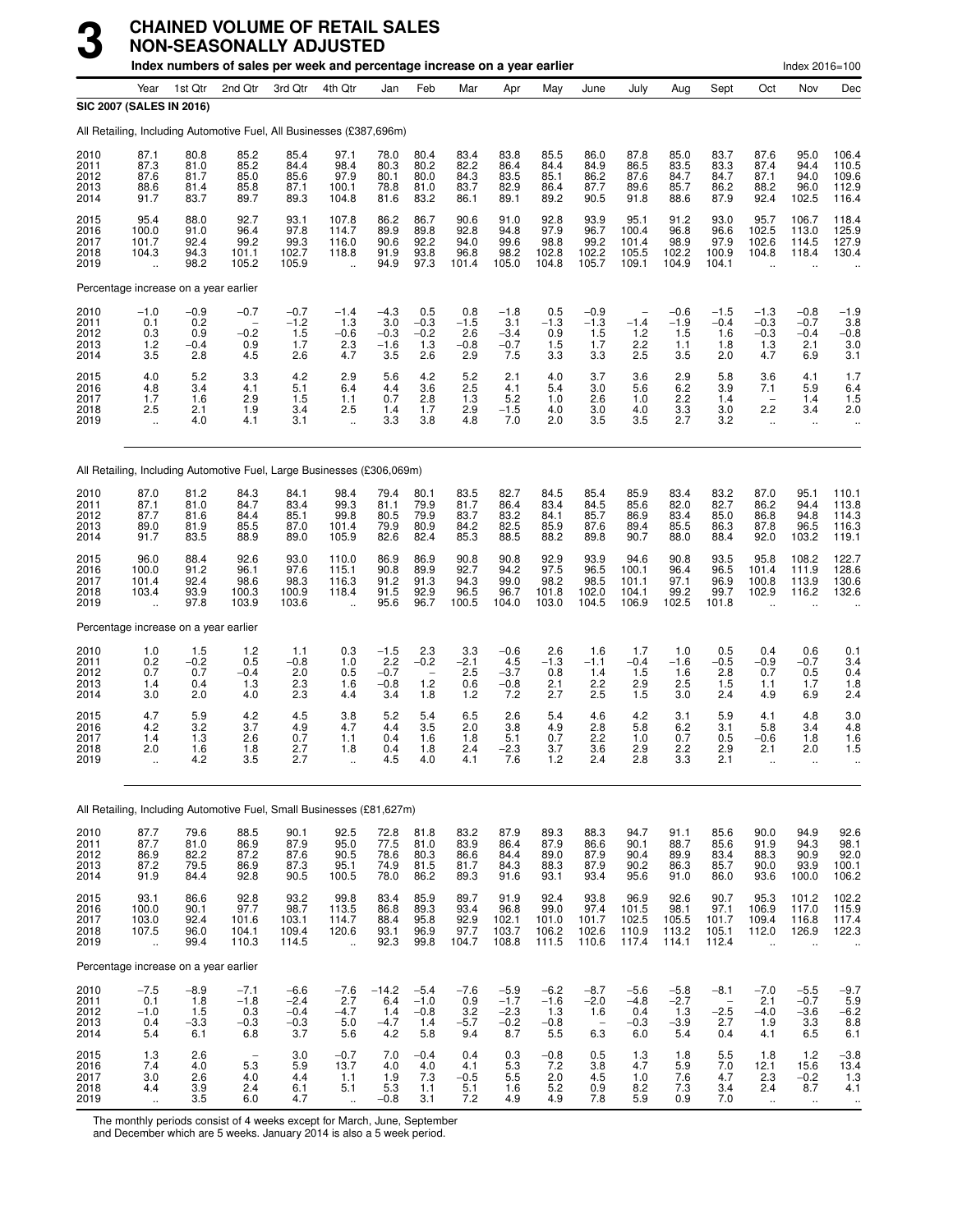|                                      |                                                         |                                            | continued Index numbers of sales per week and percentage increase on a year earlier |                                               |                                                         |                                          |                                              |                                               |                                             |                                                     |                                                                                            |                                             |                                                     |                                                               |                                                          | Index 2016=100                                                       |                                                             |
|--------------------------------------|---------------------------------------------------------|--------------------------------------------|-------------------------------------------------------------------------------------|-----------------------------------------------|---------------------------------------------------------|------------------------------------------|----------------------------------------------|-----------------------------------------------|---------------------------------------------|-----------------------------------------------------|--------------------------------------------------------------------------------------------|---------------------------------------------|-----------------------------------------------------|---------------------------------------------------------------|----------------------------------------------------------|----------------------------------------------------------------------|-------------------------------------------------------------|
|                                      | Year                                                    | 1st Qtr                                    | 2nd Qtr                                                                             | 3rd Qtr                                       | 4th Qtr                                                 | Jan                                      | Feb                                          | Mar                                           | Apr                                         | May                                                 | June                                                                                       | July                                        | Aug                                                 | Sept                                                          | Oct                                                      | Nov                                                                  | Dec                                                         |
|                                      | <b>SIC 2007 (SALES IN 2016)</b>                         |                                            |                                                                                     |                                               |                                                         |                                          |                                              |                                               |                                             |                                                     |                                                                                            |                                             |                                                     |                                                               |                                                          |                                                                      |                                                             |
|                                      |                                                         |                                            | All Retailing, Excluding Automotive Fuel, All Businesses (£350,847m)                |                                               |                                                         |                                          |                                              |                                               |                                             |                                                     |                                                                                            |                                             |                                                     |                                                               |                                                          |                                                                      |                                                             |
| 2010<br>2011<br>2012<br>2013<br>2014 | 87.0<br>86.7<br>87.3<br>88.8<br>92.2                    | 80.5<br>80.0<br>80.3<br>80.9<br>83.4       | 84.7<br>84.3<br>84.7<br>85.4<br>89.8                                                | 84.8<br>83.5<br>85.0<br>86.7<br>89.4          | 98.1<br>99.0<br>99.3<br>102.0<br>106.8                  | 78.0<br>79.7<br>79.1<br>78.8<br>82.1     | 79.9<br>78.9<br>78.7<br>80.4<br>82.9         | 82.9<br>81.1<br>82.6<br>83.1<br>85.2          | 83.2<br>85.6<br>83.2<br>82.3<br>89.3        | 84.9<br>83.3<br>84.4<br>85.9<br>89.4                | 85.6<br>84.1<br>86.1<br>87.5<br>90.5                                                       | 87.3<br>85.7<br>87.1<br>89.2<br>91.9        | 84.6<br>82.7<br>84.2<br>85.3<br>88.7                | 83.1<br>82.4<br>83.9<br>85.9<br>87.9                          | 87.2<br>86.8<br>87.0<br>88.6<br>93.0                     | 95.3<br>94.1<br>94.8<br>97.1<br>104.1                                | 109.1<br>112.8<br>112.7<br>116.6<br>119.9                   |
| 2015<br>2016<br>2017<br>2018<br>2019 | 95.5<br>100.0<br>101.9<br>104.6                         | 87.7<br>90.3<br>92.1<br>94.0<br>97.4       | 92.6<br>96.0<br>98.9<br>100.9<br>104.9                                              | 92.9<br>97.4<br>99.2<br>102.8<br>105.7        | 109.0<br>116.3<br>117.4<br>120.5<br>$\ddotsc$           | 85.7<br>89.2<br>90.5<br>91.7<br>94.6     | 86.2<br>89.1<br>91.8<br>93.0<br>96.3         | 90.5<br>92.1<br>93.7<br>96.8<br>100.6         | 90.8<br>94.0<br>99.7<br>97.8<br>104.7       | 92.9<br>97.3<br>98.1<br>102.5<br>104.3              | 93.8<br>96.4<br>99.0<br>102.1<br>105.4                                                     | 95.3<br>100.1<br>101.4<br>105.7<br>109.0    | 91.0<br>96.3<br>98.8<br>102.3<br>104.6              | 92.5<br>96.2<br>97.7<br>100.9<br>103.9                        | 95.5<br>102.6<br>102.5<br>105.2<br>$\ddot{\phantom{a}}$  | 107.4<br>114.1<br>115.6<br>119.7<br>$\ddot{\phantom{a}}$             | 121.0<br>129.0<br>130.9<br>133.4                            |
|                                      |                                                         | Percentage increase on a year earlier      |                                                                                     |                                               |                                                         |                                          |                                              |                                               |                                             |                                                     |                                                                                            |                                             |                                                     |                                                               |                                                          |                                                                      |                                                             |
| 2010<br>2011<br>2012<br>2013<br>2014 | $-0.4$<br>0.7<br>1.7<br>3.8                             | 0.8<br>$-0.6$<br>0.4<br>0.8<br>3.1         | 0.3<br>$-0.4$<br>0.4<br>0.9<br>5.1                                                  | 0.2<br>$-1.\overline{6}$<br>1.8<br>2.0<br>3.1 | $-1.0$<br>0.9<br>0.2<br>2.7<br>4.7                      | $-2.4$<br>2.2<br>$-0.7$<br>$-0.4$<br>4.1 | $2.2 - 1.2$<br>$-0.3$<br>2.2<br>3.2          | 2.4<br>$-\overline{2.2}$<br>1.9<br>0.6<br>2.6 | $-1.2$<br>3.0<br>$-2.8$<br>$-1.1$<br>8.5    | 1.5<br>$-1.8$<br>1.3<br>1.7<br>4.1                  | 0.6<br>$-1.8$<br>2.3<br>1.7<br>3.4                                                         | 0.7<br>$-1.8$<br>1.7<br>2.4<br>3.1          | 0.4<br>$-2.3$<br>1.9<br>1.3<br>4.0                  | $-0.5$<br>$-0.8$<br>1.9<br>2.4<br>2.3                         | $-0.4$<br>$-0.6$<br>0.3<br>1.8<br>5.0                    | $-0.7$<br>$-1.2$<br>0.8<br>2.4<br>7.2                                | $-1.6$<br>3.4<br>$-0.1$<br>$\frac{3.5}{2.8}$                |
| 2015<br>2016<br>2017<br>2018<br>2019 | $\frac{3.6}{4.7}$<br>1.9<br>2.6<br>$\ddotsc$            | $\frac{5.1}{2.9}$<br>2.1<br>2.1<br>3.6     | $\frac{3.1}{3.7}$<br>3.1<br>2.0<br>3.9                                              | $3.9$<br>4.9<br>1.8<br>3.7<br>2.8             | $^{2.1}_{6.7}$<br>1.0<br>2.6<br>$\ddot{\phantom{a}}$    | $\frac{4.5}{4.1}$<br>1.5<br>1.3<br>3.2   | 4.0<br>$3.\overline{3}$<br>3.1<br>1.3<br>3.5 | $^{6.2}_{1.8}$<br>1.7<br>3.2<br>3.9           | 1.7<br>3.5<br>6.0<br>$-1.9$<br>7.0          | $\frac{3.9}{4.8}$<br>0.8<br>4.5<br>1.8              | 3.6<br>2.8<br>2.7<br>3.1<br>3.3                                                            | $\frac{3.6}{5.1}$<br>1.3<br>4.3<br>3.1      | $\frac{2.6}{5.8}$<br>2.5<br>3.6<br>2.3              | $\frac{5.2}{3.9}$<br>1.6<br>3.2<br>3.0                        | 2.8<br>7.4<br>2.6<br>÷.                                  | $\begin{array}{c} 3.2 \\ 6.2 \end{array}$<br>1.3<br>3.6<br>$\ddotsc$ | 0.96.7<br>1.4<br>2.0                                        |
|                                      |                                                         |                                            | All Retailing, Excluding Automotive Fuel, Large Businesses (£275,477m)              |                                               |                                                         |                                          |                                              |                                               |                                             |                                                     |                                                                                            |                                             |                                                     |                                                               |                                                          |                                                                      |                                                             |
| 2010<br>2011<br>2012<br>2013<br>2014 | 87.1<br>86.8<br>87.7<br>89.4<br>92.5                    | 80.9<br>80.1<br>80.1<br>81.6<br>83.5       | 83.8<br>83.9<br>84.3<br>85.2<br>89.3                                                | 83.7<br>82.6<br>84.7<br>86.9<br>89.5          | 99.7<br>100.5<br>101.7<br>103.9<br>108.5                | 79.7<br>80.8<br>79.6<br>80.3<br>83.3     | 79.5<br>78.9<br>78.5<br>80.4<br>82.4         | 83.0<br>80.6<br>81.9<br>83.7<br>84.5          | 82.1<br>85.8<br>83.1<br>82.0<br>89.0        | 83.9<br>82.4<br>83.5<br>85.5<br>88.6                | 85.1<br>83.7<br>86.0<br>87.6<br>90.2                                                       | 85.5<br>84.7<br>86.6<br>89.3<br>91.3        | $83.1$<br>$81.3$<br>83.1<br>85.2<br>88.5            | 82.781.8<br>84.5<br>86.2<br>88.8                              | 86.7<br>85.6<br>86.9<br>88.3<br>92.9                     | 95.5<br>94.5<br>95.9<br>98.1<br>105.3                                | 113.6<br>117.1<br>118.3<br>121.0<br>123.6                   |
| 2015<br>2016<br>2017<br>2018<br>2019 | 96.4<br>100.0<br>101.6<br>103.6                         | 88.2<br>90.5<br>92.1<br>93.5<br>96.8       | 92.8<br>95.6<br>98.2<br>100.0<br>103.3                                              | 93.0<br>97.2<br>98.2<br>100.8<br>103.0        | 111.6<br>116.7<br>118.0<br>119.9                        | 86.5<br>90.1<br>91.0<br>91.3<br>95.2     | 86.6<br>89.2<br>90.7<br>92.0<br>95.3         | 90.8<br>91.9<br>94.0<br>96.5<br>99.4          | 90.7<br>93.4<br>99.0<br>96.2<br>103.5       | 93.2<br>97.0<br>97.3<br>101.5<br>102.4              | 94.1<br>96.2<br>98.3<br>102.0<br>103.8                                                     | 94.9<br>99.9<br>101.2<br>104.3<br>106.5     | 90.8<br>96.0<br>97.0<br>99.0<br>101.8               | 93.3<br>96.0<br>96.8<br>99.5<br>101.3                         | 95.8<br>101.3<br>100.8<br>103.0                          | 109.3<br>112.9<br>115.1<br>117.1                                     | 126.0<br>132.0<br>134.2<br>135.7                            |
|                                      |                                                         | Percentage increase on a year earlier      |                                                                                     |                                               |                                                         |                                          |                                              |                                               |                                             |                                                     |                                                                                            |                                             |                                                     |                                                               |                                                          |                                                                      |                                                             |
| 2010<br>2011<br>2012<br>2013<br>2014 | 1.7<br>$-0.3$<br>1.1<br>1.9<br>3.5                      | 2.6<br>$-1.0$<br>1.9<br>2.3                | 1.8<br>0.1<br>0.5<br>1.1<br>4.8                                                     | 2.0<br>$-1.4$<br>2.6<br>2.6<br>3.0            | 0.7<br>0.7<br>1.3<br>2.1<br>4.5                         | 0.1<br>1.4<br>$-1.5$<br>0.8<br>3.8       | 3.1<br>$-0.9$<br>$-0.4$<br>2.4<br>2.5        | 4.2<br>$-2.9$<br>1.6<br>2.3<br>0.9            | $-0.6$<br>4.5<br>$-3.1$<br>$-1.3$<br>8.5    | 3.2<br>$-1.8$<br>1.4<br>2.3<br>3.6                  | 2.6<br>$-1.7$<br>2.7<br>2.0<br>2.9                                                         | 2.3<br>$-0.9$<br>2.2<br>3.2<br>2.2          | 2.2<br>$-2.2$<br>2.1<br>2.6<br>3.9                  | 1.4<br>$-1.1$<br>3.3<br>2.0<br>3.0                            | 1.4<br>$-1.2$<br>1.4<br>1.7<br>5.2                       | 0.6<br>$-1.1$<br>1.5<br>2.3<br>7.4                                   | 0.3<br>$3.2$<br>$1.0$<br>2.2<br>2.2                         |
| 2015<br>2016<br>2017<br>2018<br>2019 | 4.2<br>3.7<br>1.6<br>1.9<br>ä,                          | 5.6<br>2.6<br>1.7<br>1.5<br>3.6            | 3.9<br>3.0<br>2.7<br>1.9<br>3.2                                                     | 4.0<br>4.5<br>1.0<br>2.7<br>2.2               | 2.8<br>4.6<br>1.2<br>1.6<br>ä,                          | 3.8<br>4.2<br>1.0<br>0.3<br>4.2          | 5.0<br>3.0<br>1.7<br>1.4<br>3.6              | 7.5<br>1.2<br>2.3<br>2.6<br>3.0               | 2.0<br>3.0<br>5.9<br>$^{-2.8}_{7.6}$        | 5.3<br>4.1<br>0.3<br>4.3<br>0.8                     | 4.3<br>2.3<br>2.2<br>3.7<br>1.8                                                            | 3.9<br>5.2<br>1.3<br>3.0<br>2.1             | 2.6<br>5.7<br>1.1<br>2.1<br>2.7                     | 5.1<br>2.9<br>0.8<br>2.8<br>1.8                               | 3.1<br>5.7<br>$-0.5$<br>2.2<br>$\ddotsc$                 | 3.8<br>3.3<br>2.0<br>1.7<br>$\ddotsc$                                | 2.0<br>4.8<br>1.6<br>1.1                                    |
|                                      |                                                         |                                            | All Retailing, Excluding Automotive Fuel, Small Businesses (£75,370m)               |                                               |                                                         |                                          |                                              |                                               |                                             |                                                     |                                                                                            |                                             |                                                     |                                                               |                                                          |                                                                      |                                                             |
| 2010<br>2011<br>2012<br>2013<br>2014 | 86.9<br>86.5<br>85.9<br>86.4<br>90.9                    | 78.7<br>79.4<br>81.0<br>78.4<br>83.3       | 87.6<br>85.7<br>86.0<br>86.1<br>91.7                                                | 89.0<br>86.9<br>86.1<br>86.3<br>89.1          | 92.3<br>93.9<br>90.4<br>95.0<br>100.3                   | 71.6<br>75.6<br>77.6<br>73.6<br>77.5     | 81.1<br>79.1<br>79.2<br>80.2<br>84.7         | 82.6<br>82.7<br>85.3<br>80.7<br>88.0          | 87.0<br>85.1<br>83.7<br>83.4<br>90.8        | 88.4<br>86.8<br>87.6<br>87.4<br>92.4                | 87.4<br>85.4<br>86.5<br>87.2<br>91.9                                                       | 93.7<br>89.2<br>89.0<br>88.6<br>94.0        | 89.9<br>87.5<br>88.3<br>85.6<br>89.4                | 84.4<br>84.5<br>82.0<br>84.9<br>84.8                          | 89.2<br>90.8<br>87.5<br>89.4<br>93.2                     | 94.5<br>92.9<br>90.9<br>93.6<br>99.6                                 | 93.1<br>97.1<br>92.3<br>100.7<br>106.5                      |
| 2015<br>2016<br>2017<br>2018<br>2019 | 92.4<br>100.0<br>103.0<br>108.2<br>$\ddot{\phantom{a}}$ | 86.0<br>89.5<br>92.4<br>96.1<br>99.6       | 91.8<br>97.3<br>101.6<br>104.0<br>110.7                                             | 92.4<br>98.4<br>102.7<br>110.0<br>115.4       | 99.3<br>114.9<br>115.3<br>122.7<br>$\ddot{\phantom{1}}$ | 82.9<br>86.0<br>88.8<br>92.9<br>92.6     | 85.0<br>88.7<br>95.7<br>96.8<br>99.8         | 89.3<br>93.0<br>92.6<br>98.0<br>105.0         | 91.2<br>96.3<br>102.2<br>103.8<br>109.1     | 91.5<br>98.5<br>101.0<br>106.1<br>111.6             | 92.7<br>$\begin{array}{c} 97.2 \\ 101.6 \end{array}$<br>102.5<br>111.3                     | 96.5<br>101.1<br>102.1<br>111.1<br>118.2    | 91.7<br>$97.5$<br>105.2<br>114.1<br>114.9           | 89.8<br>96.8<br>101.2<br>105.9<br>113.6                       | 94.4<br>107.2<br>109.1<br>113.2<br>$\ddot{\phantom{1}}$  | 100.4<br>118.5<br>117.2<br>129.3<br>$\ddot{\phantom{a}}$             | 102.4<br>118.1<br>118.7<br>125.0                            |
|                                      |                                                         | Percentage increase on a year earlier      |                                                                                     |                                               |                                                         |                                          |                                              |                                               |                                             |                                                     |                                                                                            |                                             |                                                     |                                                               |                                                          |                                                                      |                                                             |
| 2010<br>2011<br>2012<br>2013<br>2014 | $-5.6$<br>$-0.5$<br>$^{-0.7}_{0.7}$<br>5.2              | $-5.1$<br>0.8<br>$\frac{2.1}{-3.3}$<br>6.3 | $-4.5$<br>$-2.1$<br>$\begin{matrix} 0.3 \\ 0.1 \end{matrix}$<br>6.5                 | $-5.5$<br>$-2.4$<br>$-0.9$<br>0.2<br>3.2      | $-7.0$<br>1.7<br>$-3.7$<br>5.1<br>5.5                   | $-11.1$<br>5.6<br>$^{2.6}_{-5.1}$<br>5.2 | $-1.0$<br>$-2.4$<br>0.1<br>1.3<br>5.6        | $-3.8$<br>0.1<br>$3.2 - 5.3$<br>9.0           | $-3.2$<br>$-2.2$<br>$-1.6$<br>$-0.3$<br>8.8 | $-4.0$<br>$-1.8$<br>1.0<br>$-0.\overline{2}$<br>5.7 | $-6.0$<br>$-2.3$<br>$\!\!\!\!\begin{array}{c} 1.2 \\ 0.8 \end{array}\!\!\!\!\!\!\!$<br>5.4 | $-4.2$<br>$-4.8$<br>$-0.2$<br>$-0.4$<br>6.1 | $-5.1$<br>$-2.7$<br>1.0<br>$-3.\overline{1}$<br>4.5 | $-6.8$<br>$\overline{\phantom{0}}$<br>$-3.0$<br>3.7<br>$-0.1$ | $-6.1$<br>1.8<br>$-3.7$<br>2.2<br>4.2                    | $-5.1$<br>$-1.7$<br>$-2.1$<br>2.9<br>6.5                             | $-9.1$<br>4.3<br>$-4.9$<br>9.1<br>5.8                       |
| 2015<br>2016<br>2017<br>2018<br>2019 | 1.6<br>8.2<br>$\substack{3.0\\5.0}$<br>$\ddotsc$        | 3.2<br>4.1<br>$3.2$<br>$4.0$<br>3.7        | 0.2<br>5.9<br>$^{4.4}_{2.3}$<br>6.5                                                 | 3.8<br>6.4<br>$\frac{4.4}{7.1}$<br>4.9        | $-0.9$<br>15.6<br>0.4<br>6.4<br>$\ddotsc$               | 7.0<br>3.7<br>$3.2$<br>4.7<br>$-0.4$     | 0.4<br>4.3<br>7.9<br>1.1<br>3.1              | 1.4<br>4.1<br>$-0.4$<br>5.8<br>7.2            | 0.5<br>5.6<br>$6.2$<br>1.5<br>5.1           | $-1.0$<br>7.6<br>$^{2.5}_{5.1}$<br>5.2              | 0.9<br>4.9<br>4.6<br>$0.\overline{8}$<br>8.7                                               | 2.7<br>4.8<br>$\substack{0.9\\ 8.8}$<br>6.4 | 2.5<br>6.4<br>$7.9$<br>$8.5$<br>0.7                 | 5.9<br>7.8<br>$^{4.6}_{4.7}$<br>7.2                           | 1.3<br>13.6<br>$\frac{1.7}{3.7}$<br>$\ddot{\phantom{1}}$ | 0.8<br>18.0<br>$-1.1$<br>10.3<br>$\ddot{\phantom{1}}$                | $-3.8$<br>15.3<br>$\begin{array}{c} 0.5 \\ 5.3 \end{array}$ |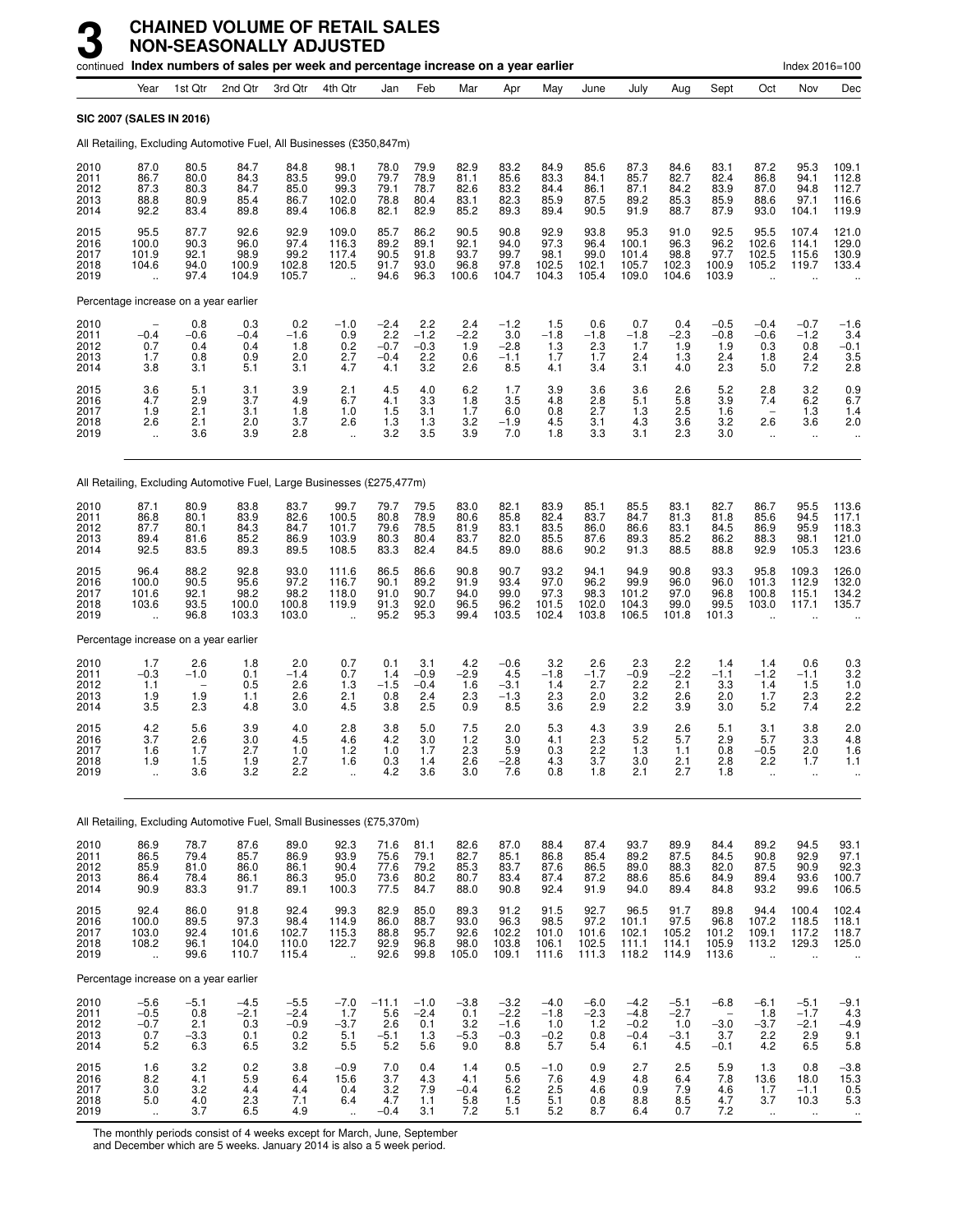|                                      |                                                     |                                             | continued Index numbers of sales per week and percentage increase on a year earlier |                                              |                                                       |                                             |                                           |                                          |                                           |                                             |                                                |                                              |                                              |                                              |                                                               | Index 2016=100                                        |                                             |
|--------------------------------------|-----------------------------------------------------|---------------------------------------------|-------------------------------------------------------------------------------------|----------------------------------------------|-------------------------------------------------------|---------------------------------------------|-------------------------------------------|------------------------------------------|-------------------------------------------|---------------------------------------------|------------------------------------------------|----------------------------------------------|----------------------------------------------|----------------------------------------------|---------------------------------------------------------------|-------------------------------------------------------|---------------------------------------------|
|                                      | Year                                                | 1st Qtr                                     | 2nd Qtr                                                                             | 3rd Qtr                                      | 4th Qtr                                               | Jan                                         | Feb                                       | Mar                                      | Apr                                       | May                                         | June                                           | July                                         | Aug                                          | Sept                                         | Oct                                                           | Nov                                                   | Dec                                         |
| SIC 2007 (SALES IN 2016)             |                                                     |                                             |                                                                                     |                                              |                                                       |                                             |                                           |                                          |                                           |                                             |                                                |                                              |                                              |                                              |                                                               |                                                       |                                             |
|                                      |                                                     |                                             | Predominantly Food Stores, All Businesses (£154,446m)                               |                                              |                                                       |                                             |                                           |                                          |                                           |                                             |                                                |                                              |                                              |                                              |                                                               |                                                       |                                             |
| 2010<br>2011<br>2012<br>2013<br>2014 | 96.0<br>94.8<br>94.5<br>94.1<br>94.7                | 93.1<br>90.1<br>90.1<br>89.9<br>89.3        | 96.3<br>94.8<br>94.3<br>92.6<br>95.2                                                | 93.7<br>92.8<br>93.3<br>93.4<br>93.0         | 100.8<br>101.6<br>100.2<br>100.6<br>101.5             | 90.5<br>87.5<br>87.2<br>86.0<br>87.3        | 92.5<br>89.9<br>90.4<br>89.0<br>90.2      | 95.6<br>92.3<br>92.2<br>93.7<br>90.7     | 93.5<br>97.4<br>93.4<br>89.0<br>95.9      | 96.9<br>93.4<br>94.3<br>93.8<br>94.5        | 98.1<br>93.8<br>95.0<br>94.5<br>95.1           | 95.2<br>93.8<br>94.4<br>96.5<br>95.0         | 93.6<br>92.7<br>93.3<br>92.5<br>92.3         | 92.6<br>92.0<br>92.4<br>91.5<br>91.9         | 93.9<br>93.9<br>92.6<br>92.4<br>94.0                          | 99.4<br>98.0<br>96.9<br>97.1<br>99.8                  | 107.5<br>110.8<br>108.8<br>109.8<br>108.9   |
| 2015<br>2016<br>2017<br>2018<br>2019 | 96.6<br>100.0<br>99.9<br>101.3                      | 92.5<br>95.0<br>94.9<br>95.7<br>96.7        | 95.4<br>98.8<br>99.8<br>100.7<br>102.6                                              | 94.8<br>98.7<br>97.9<br>100.4<br>101.6       | 103.6<br>107.4<br>106.9<br>108.2<br>$\ddotsc$         | 89.1<br>91.6<br>91.4<br>90.5<br>93.0        | 91.3<br>94.7<br>95.6<br>95.5<br>96.7      | 96.0<br>97.9<br>97.1<br>100.1<br>99.8    | 92.4<br>96.6<br>100.7<br>96.5<br>103.0    | 96.7<br>100.3<br>100.3<br>103.0<br>102.9    | 96.7<br>99.5<br>98.8<br>102.2<br>102.0         | 96.1<br>100.2<br>99.9<br>103.7<br>103.9      | 93.1<br>98.4<br>97.6<br>100.1<br>100.8       | 95.2<br>97.8<br>96.6<br>98.1<br>100.4        | 95.2<br>100.0<br>98.8<br>100.2                                | 100.9<br>103.9<br>102.6<br>104.4                      | 112.4<br>116.2<br>116.8<br>117.6            |
|                                      |                                                     | Percentage increase on a year earlier       |                                                                                     |                                              |                                                       |                                             |                                           |                                          |                                           |                                             |                                                |                                              |                                              |                                              |                                                               |                                                       |                                             |
| 2010<br>2011<br>2012<br>2013<br>2014 | $-1.8$<br>$-1.2$<br>$-0.4$<br>$-0.4$<br>0.6         | $-0.2$<br>$-3.2$<br>0.1<br>$-0.3$<br>$-0.6$ | $-1.8$<br>$-1.6$<br>$-0.5$<br>$-1.8$<br>2.8                                         | $-2.8$<br>$-1.0$<br>0.6<br>0.1<br>$-0.4$     | $-2.5$<br>0.8<br>$-1.4$<br>0.4<br>0.9                 | $-0.2$<br>$-3.4$<br>$-0.3$<br>$-1.4$<br>1.4 | $-1.1$<br>$-2.9$<br>0.7<br>$-1.6$<br>1.3  | 0.6<br>$-3.4$<br>$-0.1$<br>1.6<br>$-3.2$ | $-4.4$<br>4.2<br>$-4.0$<br>$-4.7$<br>7.7  | $-0.2$<br>$-3.6$<br>0.9<br>$-0.5$<br>0.7    | $-1.1$<br>$-4.5$<br>1.3<br>$-0.6$<br>0.7       | $-1.9$<br>$-1.5$<br>0.7<br>2.2<br>$-1.6$     | $-3.1$<br>$-0.9$<br>0.7<br>$-0.9$<br>$-0.2$  | $-3.2$<br>$-0.6$<br>0.5<br>$-0.9$<br>0.4     | $-2.3$<br>$\overline{\phantom{m}}$<br>$-1.3$<br>$-0.2$<br>1.7 | $-1.7$<br>$-1.4$<br>$-1.1$<br>0.2<br>2.7              | $-3.2$<br>3.0<br>$-1.8$<br>0.9<br>$-0.8$    |
| 2015<br>2016<br>2017<br>2018<br>2019 | 2.0<br>3.6<br>$-0.1$<br>1.4<br>$\ddot{\phantom{a}}$ | $\frac{3.5}{2.7}$<br>$-0.1$<br>0.9<br>1.0   | 0.2<br>3.6<br>1.0<br>0.8<br>1.9                                                     | 2.0<br>4.1<br>$-0.8$<br>2.6<br>1.2           | 2.0<br>3.7<br>$-0.5$<br>1.2<br>$\ddot{\phantom{a}}$   | 2.1<br>2.8<br>$-0.3$<br>$-1.0$<br>2.7       | 1.3<br>3.6<br>1.0<br>$-0.1$<br>1.2        | 5.9<br>1.9<br>$-0.8$<br>3.0<br>$-0.3$    | $-3.6$<br>4.5<br>4.3<br>$-4.2$<br>6.7     | $\frac{2.3}{3.7}$<br>0.1<br>2.7             | 1.6<br>2.9<br>$-0.7$<br>3.4<br>$-0.1$          | $1.2$<br>4.2<br>$-0.3$<br>3.8<br>0.2         | 0.8<br>5.8<br>$-0.9$<br>2.6<br>0.7           | 3.6<br>2.7<br>$-1.3$<br>1.5<br>2.4           | $1.3$<br>5.0<br>$-1.3$<br>1.4<br>$\ddot{\phantom{a}}$         | 1.1<br>3.0<br>$-1.2$<br>1.8<br>$\ddot{\phantom{1}}$   | 3.2<br>3.4<br>0.5<br>0.7                    |
|                                      |                                                     |                                             | Predominantly Food Stores, Large Businesses (£132,149m)                             |                                              |                                                       |                                             |                                           |                                          |                                           |                                             |                                                |                                              |                                              |                                              |                                                               |                                                       |                                             |
| 2010<br>2011<br>2012<br>2013<br>2014 | 96.4<br>94.8<br>95.0<br>95.1<br>95.9                | 93.7<br>90.8<br>90.6<br>91.8<br>90.5        | 96.0<br>94.7<br>94.5<br>93.2<br>95.9                                                | 93.6<br>91.8<br>93.3<br>93.8<br>94.3         | 102.2<br>102.1<br>101.7<br>101.8<br>103.3             | 91.3<br>88.4<br>87.3<br>87.8<br>88.6        | 92.8<br>90.7<br>90.8<br>90.6<br>91.3      | 96.5<br>92.7<br>93.0<br>96.0<br>91.7     | 93.3<br>97.5<br>93.7<br>89.5<br>96.4      | 96.4<br>93.2<br>94.5<br>94.4<br>94.9        | 97.7<br>93.6<br>95.3<br>95.1<br>96.3           | 94.8<br>92.8<br>94.2<br>96.9<br>96.0         | 93.1<br>91.3<br>92.9<br>92.5<br>93.2         | 93.0<br>91.3<br>92.9<br>92.2<br>93.7         | 94.1<br>93.0<br>93.2<br>93.0<br>95.3                          | 99.9<br>98.7<br>98.1<br>98.5<br>101.6                 | 110.4<br>112.0<br>111.3<br>111.6<br>111.1   |
| 2015<br>2016<br>2017<br>2018<br>2019 | 97.8<br>100.0<br>101.2<br>102.8                     | 93.8<br>95.5<br>95.9<br>97.8<br>98.5        | 96.1<br>98.8<br>101.1<br>101.9<br>104.2                                             | 95.7<br>98.4<br>99.3<br>101.2<br>102.3       | 105.4<br>107.2<br>108.5<br>110.3                      | 90.2<br>92.4<br>92.2<br>92.4<br>94.7        | 92.5<br>95.0<br>96.5<br>97.7<br>98.2      | 97.8<br>98.5<br>98.5<br>102.1<br>101.7   | 92.7<br>96.7<br>102.1<br>97.6<br>104.8    | 97.5<br>100.2<br>101.3<br>104.0<br>104.2    | 97.7<br>99.4<br>100.2<br>103.7<br>103.7        | 96.9<br>99.7<br>101.2<br>104.0<br>104.7      | 93.7<br>97.9<br>98.5<br>100.2<br>101.4       | 96.4<br>97.9<br>98.3<br>99.7<br>101.1        | 97.0<br>99.5<br>99.7<br>101.2                                 | 102.3<br>102.8<br>104.1<br>105.9                      | 114.5<br>117.0<br>119.2<br>121.0            |
|                                      |                                                     | Percentage increase on a year earlier       |                                                                                     |                                              |                                                       |                                             |                                           |                                          |                                           |                                             |                                                |                                              |                                              |                                              |                                                               |                                                       |                                             |
| 2010<br>2011<br>2012<br>2013<br>2014 | $-0.2$<br>$-1.6$<br>0.2<br>0.1<br>0.8               | 1.7<br>$-3.2$<br>$-0.2$<br>1.4<br>$-1.5$    | $-0.2$<br>$-1.3$<br>$-0.1$<br>$-1.5$<br>2.9                                         | $-0.9$<br>$-1.9$<br>1.6<br>0.5<br>0.5        | $-1.3$<br>$-0.1$<br>$-0.4$<br>0.2<br>1.5              | 0.9<br>$-3.1$<br>$-1.3$<br>0.6<br>0.9       | 1.0<br>$-2.3$<br>0.1<br>$-0.2$<br>0.7     | 3.0<br>$-4.0$<br>0.4<br>3.2<br>$-4.5$    | $-2.7$<br>4.4<br>$-3.9$<br>$-4.4$<br>7.7  | 1.6<br>$-3.3$<br>1.3<br>$-0.1$<br>0.5       | 0.3<br>$-4.2$<br>1.8<br>$-0.2$<br>1.3          | 0.1<br>$-2.1$<br>1.5<br>2.9<br>$-1.0$        | $-1.1$<br>$-1.9$<br>1.7<br>$-0.4$<br>0.7     | $-1.5$<br>$-1.7$<br>1.6<br>$-0.7$<br>1.6     | $-1.0$<br>$-1.2$<br>0.2<br>$-0.2$<br>2.5                      | $-1.1$<br>$-1.2$<br>$-0.7$<br>0.4<br>3.2              | $-1.7$<br>1.5<br>$-0.6$<br>0.3<br>$-0.5$    |
| 2015<br>2016<br>2017<br>2018<br>2019 | 2.0<br>2.3<br>1.2<br>1.5<br>Ţ,                      | 3.7<br>1.8<br>0.4<br>1.9<br>0.7             | 0.2<br>2.8<br>2.4<br>0.7<br>2.2                                                     | 1.6<br>2.8<br>0.8<br>1.9<br>1.1              | 2.0<br>1.8<br>1.2<br>1.6                              | 1.8<br>2.4<br>$-0.2$<br>0.2<br>2.6          | 1.4<br>2.6<br>1.6<br>$\frac{1.2}{0.5}$    | 6.6<br>0.7<br>3.7<br>$-0.5$              | $-3.8$<br>4.3<br>5.6<br>$-4.5$<br>7.4     | 2.8<br>2.7<br>1.1<br>2.6<br>0.2             | 1.4<br>1.8<br>0.8<br>3.5                       | 1.0<br>2.9<br>1.4<br>2.8<br>0.7              | 0.6<br>4.4<br>0.7<br>1.7<br>1.2              | 2.9<br>1.5<br>0.5<br>1.4<br>1.4              | 1.8<br>2.6<br>0.2<br>1.5<br>$\ddotsc$                         | 0.7<br>0.5<br>1.3<br>1.7                              | 3.0<br>2.2<br>1.9<br>1.6                    |
|                                      |                                                     |                                             | Predominantly Food Stores, Small Businesses (£22,296m)                              |                                              |                                                       |                                             |                                           |                                          |                                           |                                             |                                                |                                              |                                              |                                              |                                                               |                                                       |                                             |
| 2010<br>2011<br>2012<br>2013<br>2014 | 93.8<br>94.8<br>91.3<br>88.0<br>87.4                | 89.3<br>86.1<br>87.6<br>78.7<br>82.7        | 98.6<br>95.4<br>92.9<br>89.3<br>91.1                                                | 94.6<br>98.7<br>93.6<br>91.1<br>85.5         | 92.9<br>99.1<br>91.3<br>93.0<br>90.6                  | 86.4<br>81.7<br>86.8<br>75.7<br>79.5        | 90.7<br>85.0<br>88.4<br>79.7<br>83.8      | 90.4<br>90.4<br>87.6<br>80.2<br>85.0     | 94.3<br>96.8<br>92.0<br>86.2<br>93.3      | 100.1<br>94.7<br>93.3<br>90.6<br>92.4       | 100.9<br>94.9<br>93.2<br>90.7<br>88.3          | 98.2<br>100.0<br>96.0<br>94.1<br>89.2        | 96.4<br>101.0<br>96.0<br>92.7<br>87.4        | 90.3<br>95.8<br>89.7<br>87.5<br>81.1         | 92.5<br>99.5<br>89.5<br>89.3<br>86.1                          | 96.5<br>93.6<br>90.1<br>89.2<br>88.7                  | $90.3$<br>$103.3$<br>$93.8$<br>99.0<br>95.6 |
| 2015<br>2016<br>2017<br>2018<br>2019 | 89.5<br>100.0<br>91.9<br>92.3<br>÷.                 | 84.4<br>91.8<br>88.6<br>83.8<br>86.3        | 91.1<br>98.9<br>92.2<br>93.5<br>93.2                                                | 89.5<br>100.5<br>90.0<br>96.1<br>97.5        | 92.9<br>108.8<br>97.0<br>95.7<br>$\ddot{\phantom{a}}$ | 82.7<br>87.1<br>86.5<br>79.5<br>82.4        | 84.3<br>93.1<br>90.3<br>82.8<br>87.4      | 85.9<br>94.5<br>89.1<br>88.0<br>88.5     | 90.9<br>96.0<br>92.5<br>90.4<br>92.1      | 91.9<br>100.7<br>94.3<br>97.2<br>95.6       | 90.6<br>99.9<br>90.2<br>93.0<br>92.2           | 91.3<br>102.9<br>92.5<br>102.0<br>99.1       | 89.3<br>101.7<br>91.9<br>99.6<br>97.2        | 88.2<br>97.7<br>86.4<br>88.4<br>96.4         | 84.8<br>103.3<br>93.3<br>94.3<br>$\ddot{\phantom{a}}$         | 92.3<br>110.2<br>93.6<br>95.5<br>$\ddot{\phantom{a}}$ | 99.9<br>111.9<br>102.7<br>97.0              |
|                                      |                                                     | Percentage increase on a year earlier       |                                                                                     |                                              |                                                       |                                             |                                           |                                          |                                           |                                             |                                                |                                              |                                              |                                              |                                                               |                                                       |                                             |
| 2010<br>2011<br>2012<br>2013<br>2014 | $-10.8$<br>1.1<br>$-3.7$<br>$-3.6$<br>$-0.7$        | $-10.9$<br>$-3.6$<br>1.8<br>$-10.2$<br>5.1  | $-10.2$<br>$-3.3$<br>$-2.7$<br>$-3.8$<br>2.0                                        | $-12.5$<br>4.4<br>$-5.2$<br>$-2.6$<br>$-6.1$ | $-9.6$<br>6.7<br>$-7.9$<br>1.8<br>$-2.6$              | $-7.0$<br>$-5.4$<br>6.3<br>$-12.9$<br>5.0   | $-12.4$<br>$-6.3$<br>4.0<br>$-9.8$<br>5.1 | $-12.6$<br>$-3.1$<br>$-8.4$<br>6.0       | $-13.5$<br>2.6<br>$-4.9$<br>$-6.3$<br>8.1 | $-9.1$<br>$-5.4$<br>$-1.4$<br>$-2.9$<br>1.9 | $-8.5$<br>$-5.9$<br>$-1.8$<br>$-2.6$<br>$-2.7$ | $-11.9$<br>1.9<br>$-4.0$<br>$-2.0$<br>$-5.2$ | $-13.4$<br>4.8<br>$-5.0$<br>$-3.4$<br>$-5.7$ | $-12.4$<br>6.1<br>$-6.3$<br>$-2.5$<br>$-7.2$ | $-9.7$<br>7.5<br>$-10.0$<br>$-0.3$<br>$-3.6$                  | $-5.3$<br>$-3.0$<br>$-3.8$<br>$-0.9$<br>$-0.5$        | $-13.0$<br>14.3<br>$-9.2$<br>5.6<br>$-3.5$  |
| 2015<br>2016<br>2017<br>2018<br>2019 | 2.4<br>11.8<br>$^{-8.1}_{-0.3}$                     | 2.1<br>8.7<br>$-3.4$<br>$-5.5$<br>3.0       | $\qquad \qquad -$<br>8.6<br>$-6.8$<br>1.4<br>$-0.3$                                 | 4.6<br>12.4<br>$-10.5$<br>$6.8$<br>1.5       | 2.6<br>17.1<br>$-10.8$<br>$-1.3$                      | 4.1<br>5.2<br>$-0.7$<br>$-8.1$<br>3.7       | 0.6<br>10.4<br>$-3.0$<br>$-8.3$<br>5.6    | 1.0<br>10.1<br>$-5.8$<br>$-1.2$<br>0.6   | $-2.5$<br>5.6<br>$-3.7$<br>$-2.3$<br>1.9  | $-0.6$<br>9.6<br>$-6.3$<br>3.1<br>$-1.6$    | 2.6<br>10.3<br>$-9.6$<br>3.1<br>$-0.9$         | 2.3<br>12.6<br>$-10.1$<br>10.3<br>$-2.9$     | 2.1<br>14.0<br>$-9.7$<br>8.4<br>$-2.5$       | 8.7<br>10.8<br>$-11.6$<br>2.4<br>9.0         | $-1.5$<br>21.9<br>$-9.8$<br>1.1<br>$\ddot{\phantom{a}}$       | 4.0<br>19.4<br>$-15.1$<br>2.1                         | 4.5<br>12.1<br>$-8.3$<br>$-5.5$             |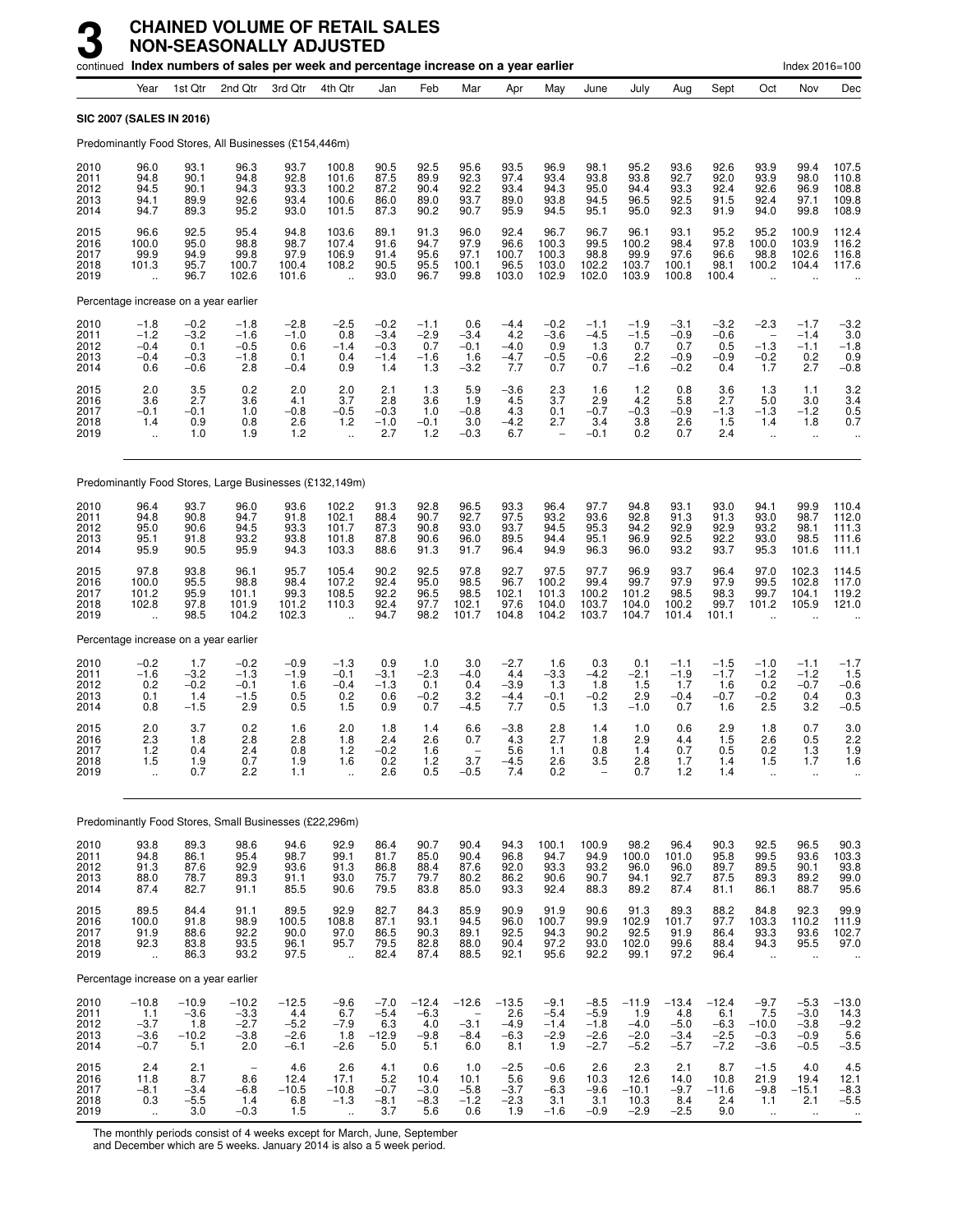|                                      |                                                         | continued Index numbers of sales per week and percentage increase on a year earlier |                                             |                                              |                                                          |                                             |                                              |                                              |                                            |                                              |                                             |                                           |                                               |                                               |                                                        | Index 2016=100                               |                                                                         |
|--------------------------------------|---------------------------------------------------------|-------------------------------------------------------------------------------------|---------------------------------------------|----------------------------------------------|----------------------------------------------------------|---------------------------------------------|----------------------------------------------|----------------------------------------------|--------------------------------------------|----------------------------------------------|---------------------------------------------|-------------------------------------------|-----------------------------------------------|-----------------------------------------------|--------------------------------------------------------|----------------------------------------------|-------------------------------------------------------------------------|
|                                      | Year                                                    | 1st Qtr                                                                             | 2nd Qtr                                     | 3rd Qtr                                      | 4th Qtr                                                  | Jan                                         | Feb                                          | Mar                                          | Apr                                        | May                                          | June                                        | July                                      | Aug                                           | Sept                                          | Oct                                                    | Nov                                          | Dec                                                                     |
|                                      |                                                         | <b>SIC 2007 (SALES IN 2016)</b>                                                     |                                             |                                              |                                                          |                                             |                                              |                                              |                                            |                                              |                                             |                                           |                                               |                                               |                                                        |                                              |                                                                         |
|                                      |                                                         | Non Specialised Food Stores, All Businesses (£142,507m)                             |                                             |                                              |                                                          |                                             |                                              |                                              |                                            |                                              |                                             |                                           |                                               |                                               |                                                        |                                              |                                                                         |
| 2010<br>2011<br>2012<br>2013<br>2014 | 95.9<br>94.8<br>94.9<br>94.6<br>95.2                    | 93.1<br>90.4<br>90.7<br>90.5<br>90.1                                                | 96.0<br>94.9<br>94.7<br>93.1<br>95.8        | 93.6<br>92.6<br>93.6<br>93.9<br>93.5         | 101.0<br>101.5<br>100.7<br>100.9<br>101.9                | 90.8<br>87.8<br>87.7<br>86.8<br>88.1        | 92.5<br>90.0<br>90.9<br>89.4<br>90.8         | 95.5<br>92.7<br>92.8<br>94.4<br>91.4         | 93.0<br>97.7<br>93.9<br>89.4<br>96.2       | 96.7<br>93.5<br>94.6<br>94.3<br>95.1         | 98.0<br>93.7<br>95.4<br>95.1<br>95.9        | 94.7<br>93.5<br>94.5<br>97.2<br>95.5      | 93.3<br>92.5<br>93.4<br>92.8<br>92.7          | 92.8<br>92.0<br>93.0<br>92.2<br>92.6          | 93.6<br>93.7<br>93.1<br>92.7<br>94.5                   | 99.3<br>98.1<br>97.5<br>97.5<br>100.4        | 108.2<br>110.5<br>109.3<br>110.1<br>109.1                               |
| 2015<br>2016<br>2017<br>2018<br>2019 | 96.9<br>100.0<br>100.8<br>102.0<br>$\ddot{\phantom{a}}$ | 93.3<br>95.4<br>95.9<br>97.0<br>97.8                                                | 95.6<br>98.7<br>100.7<br>101.3<br>103.4     | 95.1<br>98.6<br>98.8<br>100.8<br>101.8       | 103.5<br>107.3<br>107.7<br>109.1<br>$\ddot{\phantom{a}}$ | 90.1<br>92.6<br>92.5<br>91.9<br>94.3        | 92.0<br>94.8<br>96.4<br>96.9<br>98.0         | 97.0<br>98.1<br>98.2<br>101.1<br>100.5       | 92.6<br>96.5<br>101.6<br>97.0<br>104.1     | 97.0<br>100.4<br>101.0<br>103.4<br>103.6     | 96.9<br>99.3<br>99.8<br>103.0<br>102.6      | 96.2<br>100.0<br>100.9<br>104.0<br>104.2  | 93.2<br>98.1<br>98.3<br>100.2<br>100.9        | 95.6<br>97.9<br>97.7<br>98.9<br>100.6         | 95.6<br>100.0<br>99.8<br>100.8                         | 100.7<br>103.1<br>103.4<br>104.9             | 112.0<br>116.4<br>117.6<br>119.0                                        |
|                                      |                                                         | Percentage increase on a year earlier                                               |                                             |                                              |                                                          |                                             |                                              |                                              |                                            |                                              |                                             |                                           |                                               |                                               |                                                        |                                              |                                                                         |
| 2010<br>2011<br>2012<br>2013<br>2014 | $-0.9$<br>$-1.1$<br>0.1<br>$-0.3$<br>0.7                | 0.7<br>$-3.0$<br>0.3<br>$-0.2$<br>$-0.5$                                            | $-0.9$<br>$-1.2$<br>$-0.2$<br>$-1.7$<br>2.9 | $-1.6$<br>$-1.0$<br>1.0<br>0.4<br>$-0.4$     | $-1.6$<br>0.5<br>$-0.8$<br>0.2<br>1.0                    | 0.6<br>$-3.2$<br>$-0.1$<br>$-1.1$<br>1.6    | $-2.7$<br>1.0<br>$-1.6$<br>1.5               | 1.4<br>$-3.0$<br>0.1<br>1.6<br>$-3.1$        | $-3.5$<br>5.0<br>$-3.9$<br>$-4.8$<br>7.6   | 0.9<br>$-3.3$<br>1.2<br>$-0.3$<br>0.9        | $-0.2$<br>$-4.3$<br>1.9<br>$-0.4$<br>0.9    | $-0.8$<br>$-1.3$<br>1.1<br>2.9<br>$-1.7$  | $-1.9$<br>$-0.9$<br>1.0<br>$-0.7$<br>$-0.1$   | $-2.0$<br>$-0.9$<br>1.0<br>$-0.9$<br>0.4      | $-1.8$<br>0.1<br>$-0.7$<br>$-0.4$<br>1.9               | $-1.2$<br>$-1.3$<br>$-0.6$<br>3.0            | $-1.8$<br>2.1<br>$-1.2$<br>0.8<br>$-0.9$                                |
| 2015<br>2016<br>2017<br>2018<br>2019 | 1.7<br>3.2<br>0.8<br>1.2<br>$\ddot{\phantom{a}}$        | 3.6<br>2.2<br>0.5<br>1.1<br>0.9                                                     | $-0.2$<br>3.3<br>2.0<br>0.6<br>2.0          | 1.6<br>3.7<br>0.3<br>2.0<br>0.9              | $\frac{1.5}{3.7}$<br>0.4<br>1.2<br>$\ddot{\phantom{a}}$  | 2.2<br>2.8<br>$-0.1$<br>$-0.6$<br>2.5       | 1.3<br>3.1<br>1.7<br>0.6<br>1.1              | 6.1<br>1.2<br>0.1<br>2.9<br>$-0.5$           | $-3.8$<br>4.1<br>5.3<br>$-4.5$<br>7.3      | 1.9<br>3.5<br>0.7<br>2.4<br>0.2              | 1.0<br>2.5<br>0.6<br>3.2<br>$-0.4$          | 0.7<br>3.9<br>0.9<br>3.1<br>0.2           | 0.5<br>5.3<br>0.2<br>1.9<br>0.7               | 3.3<br>2.3<br>$-0.2$<br>1.2<br>1.8            | 1.1<br>4.7<br>$-0.3$<br>1.0<br>$\ddot{\phantom{1}}$    | 0.3<br>2.4<br>0.3<br>1.5<br>$\ddotsc$        | $^{2.6}_{4.0}$<br>1.0<br>1.2<br>$\ddot{\phantom{1}}$                    |
|                                      |                                                         | Non Specialised Food Stores, Large Businesses (£129,399m)                           |                                             |                                              |                                                          |                                             |                                              |                                              |                                            |                                              |                                             |                                           |                                               |                                               |                                                        |                                              |                                                                         |
| 2010<br>2011<br>2012<br>2013<br>2014 | 96.6<br>95.0<br>95.2<br>95.3<br>96.0                    | 94.1<br>90.9<br>90.8<br>92.0<br>90.6                                                | 96.2<br>94.9<br>94.8<br>93.3<br>96.0        | 93.8<br>92.0<br>93.5<br>94.0<br>94.4         | 102.4<br>102.3<br>101.9<br>102.0<br>103.3                | 91.6<br>88.6<br>87.5<br>88.1<br>88.8        | 93.1<br>90.9<br>91.1<br>90.8<br>91.4         | 96.8<br>92.8<br>93.2<br>96.2<br>91.8         | 93.6<br>97.7<br>93.9<br>89.7<br>96.5       | 96.7<br>93.4<br>94.7<br>94.6<br>95.0         | 97.8<br>93.7<br>95.6<br>95.3<br>96.5        | 94.8<br>92.9<br>94.4<br>97.2<br>96.1      | 93.4<br>91.5<br>93.1<br>92.6<br>93.3          | 93.2<br>91.6<br>93.2<br>92.4<br>93.9          | 94.3<br>93.2<br>93.4<br>93.1<br>95.4                   | 100.1<br>98.9<br>98.3<br>98.6<br>101.7       | 110.6<br>112.2<br>111.5<br>111.7<br>111.0                               |
| 2015<br>2016<br>2017<br>2018<br>2019 | 97.8<br>100.0<br>101.2<br>102.6                         | 94.0<br>95.7<br>96.1<br>97.7<br>98.1                                                | 96.2<br>98.7<br>101.2<br>101.8<br>103.8     | 95.8<br>98.4<br>99.1<br>101.0<br>101.9       | 105.3<br>107.3<br>108.4<br>109.9                         | 90.4<br>92.8<br>92.5<br>92.2<br>94.4        | 92.7<br>95.0<br>96.6<br>97.6<br>97.8         | 97.9<br>98.5<br>98.6<br>102.1<br>101.3       | 92.7<br>96.6<br>102.1<br>97.4<br>104.4     | 97.6<br>100.1<br>101.3<br>103.9<br>103.9     | 97.8<br>99.3<br>100.3<br>103.6<br>103.3     | 97.0<br>99.7<br>101.0<br>104.0<br>104.4   | 93.9<br>97.8<br>98.4<br>100.0<br>100.9        | 96.5<br>97.8<br>98.1<br>99.5<br>100.6         | 97.0<br>99.5<br>99.6<br>100.9                          | 102.2<br>102.7<br>103.8<br>105.5             | 114.4<br>117.1<br>119.0<br>120.5                                        |
|                                      |                                                         | Percentage increase on a year earlier                                               |                                             |                                              |                                                          |                                             |                                              |                                              |                                            |                                              |                                             |                                           |                                               |                                               |                                                        |                                              |                                                                         |
| 2010<br>2011<br>2012<br>2013<br>2014 | 0.4<br>$-1.6$<br>0.2<br>0.1<br>0.7                      | 2.4<br>$-3.3$<br>$-0.2$<br>1.4<br>$-1.5$                                            | 0.4<br>$-1.4$<br>$-0.1$<br>$-1.5$<br>2.9    | $-0.2$<br>$-1.9$<br>1.7<br>0.4<br>0.5        | $-0.8$<br>$-0.1$<br>$-0.4$<br>0.1<br>1.4                 | 1.6<br>$-3.2$<br>$-1.2$<br>0.6<br>0.8       | 1.7<br>$-2.4$<br>0.2<br>$-0.3$<br>0.7        | 3.6<br>$-4.1$<br>0.4<br>3.3<br>$-4.6$        | $-2.0$<br>4.4<br>$-3.9$<br>$-4.5$<br>7.6   | 2.3<br>$-3.4$<br>1.3<br>$-0.1$<br>0.5        | 0.9<br>$-4.2$<br>2.0<br>$-0.3$<br>1.2       | 0.6<br>$-2.1$<br>1.7<br>2.9<br>$-1.1$     | $-0.3$<br>$-2.1$<br>1.8<br>$-0.5$<br>0.7      | $-0.9$<br>$-1.7$<br>1.7<br>$-0.8$<br>1.6      | $-0.5$<br>$-1.2$<br>0.2<br>$-0.3$<br>2.5               | $-0.6$<br>$-1.2$<br>$-0.7$<br>0.4<br>3.1     | $-1.1$<br>1.4<br>$-0.6$<br>$0.2 - 0.6$                                  |
| 2015<br>2016<br>2017<br>2018<br>2019 | 1.9<br>2.2<br>1.2<br>1.4<br>ă,                          | 3.7<br>1.8<br>0.5<br>1.6<br>0.4                                                     | 0.1<br>2.7<br>2.5<br>0.6<br>2.0             | 1.5<br>2.7<br>0.7<br>1.9<br>0.8              | 1.9<br>1.9<br>1.0<br>1.4                                 | 1.7<br>2.7<br>$-0.3$<br>$-0.2$<br>2.3       | 1.3<br>2.5<br>1.7<br>1.1<br>0.3              | 6.7<br>0.6<br>0.1<br>$3.5 - 0.7$             | $-3.9$<br>4.2<br>5.7<br>$-4.7$<br>7.3      | 2.7<br>2.6<br>1.1<br>2.6                     | 1.4<br>1.6<br>1.0<br>3.3<br>$-0.3$          | 0.9<br>2.8<br>1.3<br>2.9<br>0.4           | 0.6<br>4.1<br>0.6<br>1.6<br>1.0               | 2.7<br>1.4<br>0.3<br>1.4<br>1.1               | 1.7<br>2.6<br>0.2<br>1.3<br>$\ddotsc$                  | 0.5<br>0.5<br>1.0<br>1.6                     | 3.0<br>2.4<br>1.6<br>1.3                                                |
|                                      |                                                         | Non Specialised Food Stores, Small Businesses (£13,108m)                            |                                             |                                              |                                                          |                                             |                                              |                                              |                                            |                                              |                                             |                                           |                                               |                                               |                                                        |                                              |                                                                         |
| 2010<br>2011<br>2012<br>2013<br>2014 | 89.3<br>93.2<br>91.6<br>87.6<br>87.7                    | 83.8<br>84.7<br>89.4<br>75.4<br>84.6                                                | 94.7<br>95.0<br>94.0<br>90.8<br>93.1        | 91.2<br>99.1<br>94.1<br>93.7<br>85.3         | 87.5<br>94.2<br>88.9<br>90.4<br>88.1                     | 82.8<br>79.8<br>89.5<br>73.7<br>81.3        | 85.9<br>81.0<br>89.2<br>76.2<br>84.5         | 82.8<br>91.4<br>89.5<br>76.1<br>87.8         | 87.4<br>97.2<br>94.0<br>86.7<br>93.4       | 96.2<br>94.4<br>93.8<br>91.5<br>95.9         | 99.3<br>93.8<br>94.2<br>93.5<br>90.7        | 93.5<br>99.8<br>95.3<br>97.4<br>89.7      | 91.7<br>102.1<br>96.4<br>94.6<br>87.4         | 88.9<br>96.1<br>91.2<br>90.1<br>80.0          | 86.3<br>98.7<br>90.3<br>89.2<br>85.6                   | 91.4<br>89.3<br>89.7<br>86.4<br>88.0         | 85.3<br>94.5<br>87.2<br>94.5<br>90.0                                    |
| 2015<br>2016<br>2017<br>2018<br>2019 | 87.4<br>100.0<br>97.1<br>96.8<br>$\ddotsc$              | 87.0<br>92.9<br>93.9<br>90.3<br>95.1                                                | 89.9<br>98.7<br>96.5<br>96.7<br>98.9        | 87.5<br>100.8<br>96.5<br>99.1<br>101.1       | 85.3<br>107.6<br>101.6<br>101.0<br>$\ddot{\phantom{1}}$  | 87.5<br>91.0<br>92.5<br>88.9<br>93.3        | 85.0<br>93.0<br>94.5<br>90.6<br>99.9         | 88.2<br>94.3<br>94.7<br>91.2<br>92.7         | 91.4<br>94.9<br>95.8<br>93.1<br>100.3      | 90.9<br>102.5<br>98.5<br>99.0<br>100.9       | 88.0<br>98.8<br>95.5<br>97.7<br>96.1        | 88.6<br>102.7<br>99.5<br>104.1<br>102.1   | 86.3<br>101.3<br>97.5<br>102.3<br>100.2       | 87.6<br>98.8<br>93.2<br>92.5<br>100.9         | 81.6<br>105.8<br>101.0<br>99.2<br>$\ddot{\phantom{1}}$ | 85.8<br>106.7<br>99.0<br>99.4                | $87.9$<br>$109.8$<br>$104.1$<br>103.7                                   |
|                                      |                                                         | Percentage increase on a year earlier                                               |                                             |                                              |                                                          |                                             |                                              |                                              |                                            |                                              |                                             |                                           |                                               |                                               |                                                        |                                              |                                                                         |
| 2010<br>2011<br>2012<br>2013<br>2014 | $-12.8$<br>4.4<br>$-1.7$<br>$-4.4$<br>0.1               | $-14.9$<br>1.1<br>5.6<br>$-15.7$<br>12.1                                            | $-12.5$<br>0.4<br>$-1.0$<br>$-3.4$<br>2.6   | $-13.5$<br>8.7<br>$-5.1$<br>$-0.4$<br>$-9.0$ | $-10.3$<br>7.6<br>$-5.\overline{6}$<br>1.6<br>$-2.6$     | $-8.4$<br>$-3.5$<br>12.1<br>$-17.6$<br>10.3 | $-15.3$<br>$-5.7$<br>10.2<br>$-14.6$<br>10.8 | $-19.1$<br>10.4<br>$-2.1$<br>$-15.0$<br>15.4 | $-17.4$<br>11.2<br>$-3.3$<br>$-7.8$<br>7.7 | $-11.3$<br>$-1.9$<br>$-0.6$<br>$-2.4$<br>4.8 | $-9.7$<br>$-5.5$<br>0.4<br>$-0.7$<br>$-3.0$ | $-12.9$<br>6.7<br>$-4.6$<br>2.3<br>$-7.9$ | $-16.1$<br>11.4<br>$-5.5$<br>$-1.9$<br>$-7.6$ | $-11.7$<br>8.1<br>$-5.0$<br>$-1.3$<br>$-11.2$ | $-14.1$<br>14.3<br>$-8.5$<br>$-1.2$<br>$-4.0$          | $-6.7$<br>$-2.3$<br>0.4<br>$-3.7$<br>1.9     | $-10.0$<br>$\begin{array}{c} 10.7 \\ -7.7 \\ 8.3 \end{array}$<br>$-4.8$ |
| 2015<br>2016<br>2017<br>2018<br>2019 | $-0.3$<br>14.4<br>$-2.9$<br>$-0.4$                      | 2.9<br>6.7<br>1.2<br>$-3.9$<br>5.3                                                  | $-3.4$<br>9.8<br>$-2.3$<br>0.2<br>2.3       | 2.6<br>$15.2 - 4.3$<br>2.8<br>2.0            | $-3.1$<br>26.2<br>$-5.6$<br>$-0.6$                       | 7.6<br>4.0<br>1.6<br>$-3.8$<br>5.0          | 0.6<br>9.3<br>1.6<br>$-4.1$<br>10.3          | 0.4<br>6.9<br>0.5<br>$-3.7$<br>1.6           | $-2.2$<br>3.9<br>0.9<br>$-2.8$<br>7.8      | $-5.3$<br>12.8<br>$-3.9$<br>0.5<br>1.9       | $-2.9$<br>12.2<br>$-3.3$<br>2.3<br>$-1.6$   | $-1.2$<br>15.9<br>$-3.1$<br>4.7<br>$-1.9$ | $-1.3$<br>17.4<br>$-3.8$<br>5.0<br>$-2.1$     | 9.5<br>12.8<br>$-5.6$<br>$-0.8$<br>9.1        | $-4.7$<br>29.7<br>$-4.5$<br>$-1.8$                     | $-2.5$<br>24.3<br>$-7.2$<br>0.4<br>$\ddotsc$ | $-2.4$<br>25.0<br>$-5.2$<br>-0.3                                        |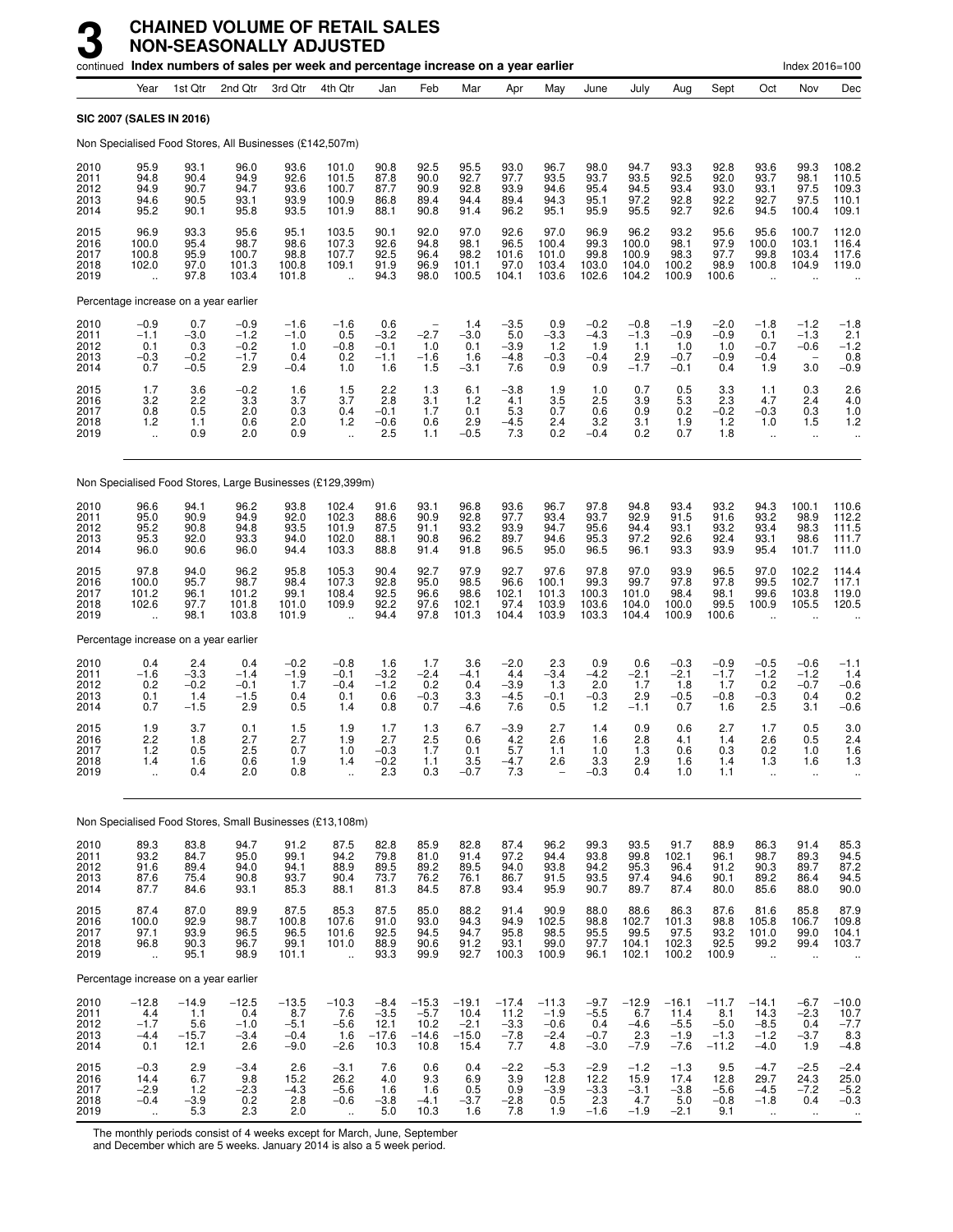|                                       |                                               |                                                            | continued Index numbers of sales per week and percentage increase on a year earlier |                                                |                                                         |                                                |                                                   |                                                   |                                                |                                                   |                                                   |                                                   |                                               |                                             |                                           | Index 2016=100                                        |                                                          |
|---------------------------------------|-----------------------------------------------|------------------------------------------------------------|-------------------------------------------------------------------------------------|------------------------------------------------|---------------------------------------------------------|------------------------------------------------|---------------------------------------------------|---------------------------------------------------|------------------------------------------------|---------------------------------------------------|---------------------------------------------------|---------------------------------------------------|-----------------------------------------------|---------------------------------------------|-------------------------------------------|-------------------------------------------------------|----------------------------------------------------------|
|                                       | Year                                          | 1st Qtr                                                    | 2nd Qtr                                                                             | 3rd Qtr                                        | 4th Qtr                                                 | Jan                                            | Feb                                               | Mar                                               | Apr                                            | May                                               | June                                              | July                                              | Aug                                           | Sept                                        | Oct                                       | Nov                                                   | Dec                                                      |
| <b>SIC 2007 (SALES IN 2016)</b>       |                                               |                                                            |                                                                                     |                                                |                                                         |                                                |                                                   |                                                   |                                                |                                                   |                                                   |                                                   |                                               |                                             |                                           |                                                       |                                                          |
| Specialist Food Stores (£8,346m)      |                                               |                                                            |                                                                                     |                                                |                                                         |                                                |                                                   |                                                   |                                                |                                                   |                                                   |                                                   |                                               |                                             |                                           |                                                       |                                                          |
| 2010<br>2011<br>2012<br>2013<br>2014  | 94.1<br>91.6<br>91.6<br>92.7<br>91.9          | 86.3<br>85.9<br>84.4<br>87.6<br>87.3                       | 95.4<br>90.9<br>89.9<br>90.9<br>93.0                                                | 95.7<br>91.9<br>91.4<br>91.7<br>91.8           | 98.9<br>97.5<br>100.7<br>100.5<br>95.9                  | 80.0<br>85.0<br>81.5<br>81.6<br>84.6           | 86.8<br>86.9<br>85.2<br>89.6<br>89.8              | 91.1<br>85.9<br>86.1<br>90.6<br>88.0              | 94.4<br>91.0<br>89.1<br>88.5<br>94.8           | 95.5<br>91.5<br>90.7<br>93.2<br>93.4              | 96.1<br>90.3<br>90.0<br>90.9<br>91.3              | 99.4<br>95.1<br>94.5<br>92.4<br>94.1              | 96.8<br>94.1<br>92.9<br>95.9<br>94.6          | 91.8<br>87.8<br>87.8<br>87.9<br>87.7        | 102.5<br>91.2<br>96.2<br>95.0<br>92.1     | 100.5<br>92.3<br>94.6<br>95.7<br>92.7                 | 94.8<br>106.7<br>109.1<br>108.8<br>101.5                 |
| 2015<br>2016<br>2017<br>2018<br>2019  | 95.2<br>100.0<br>90.9<br>99.7<br>$\mathbf{r}$ | 86.9<br>92.2<br>85.6<br>85.6<br>93.3                       | 95.0<br>97.6<br>88.8<br>98.0<br>102.7                                               | 94.1<br>101.3<br>91.7<br>105.9<br>108.9        | 104.8<br>108.8<br>97.6<br>109.2<br>$\ddot{\phantom{a}}$ | 83.2<br>86.0<br>82.5<br>79.4<br>87.2           | 88.4<br>93.9<br>88.6<br>83.3<br>90.7              | 88.7<br>95.8<br>85.6<br>92.4<br>100.4             | 93.4<br>97.7<br>94.2<br>97.8<br>104.6          | 95.9<br>96.8<br>93.7<br>102.2<br>103.7            | 95.6<br>98.3<br>80.6<br>94.9<br>100.4             | 97.1<br>101.8<br>92.9<br>112.2<br>109.3           | 94.9<br>103.2<br>96.0<br>109.2<br>109.5       | 91.0<br>99.5<br>87.2<br>98.1<br>108.2       | 93.4<br>101.4<br>89.5<br>103.4            | 103.8<br>115.4<br>94.5<br>107.5                       | 114.7<br>109.4<br>106.6<br>115.2                         |
| Percentage increase on a year earlier |                                               |                                                            |                                                                                     |                                                |                                                         |                                                |                                                   |                                                   |                                                |                                                   |                                                   |                                                   |                                               |                                             |                                           |                                                       |                                                          |
| 2010<br>2011<br>2012<br>2013<br>2014  | $-5.4$<br>$-2.7$<br>0.1<br>1.1<br>$-0.8$      | $-8.2$<br>$-0.5$<br>$-1.8$<br>3.7<br>$-0.3$                | $-5.6$<br>$-4.7$<br>$-1.0$<br>1.0<br>2.4                                            | $-6.4$<br>$-3.9$<br>$-0.5$<br>0.3              | $-1.5$<br>$-1.4$<br>3.2<br>$-0.2$<br>$-4.6$             | $-13.4$<br>6.2<br>$-4.1$<br>0.2<br>3.6         | $-8.7$<br>0.2<br>$-1.9$<br>5.2<br>0.2             | $-3.7$<br>$-5.7$<br>0.2<br>5.3<br>$-2.9$          | $-8.9$<br>$-3.6$<br>$-2.1$<br>$-0.7$<br>7.1    | $-5.8$<br>$-4.2$<br>$-0.9$<br>2.7<br>0.2          | $-2.6$<br>$-6.1$<br>$-0.2$<br>1.0<br>0.4          | $-7.4$<br>$-4.4$<br>$-0.6$<br>$-2.2$<br>1.8       | $-7.0$<br>$-2.8$<br>$-1.2$<br>3.2<br>$-1.4$   | $-5.0$<br>$-4.4$<br>0.1<br>0.1<br>$-0.2$    | 7.1<br>$-11.0$<br>5.5<br>$-1.3$<br>$-3.0$ | 2.7<br>$-8.2$<br>2.5<br>1.1<br>$-3.1$                 | $-10.8$<br>12.6<br>$\frac{2.2}{2.2}$<br>$-0.3$<br>$-6.7$ |
| 2015<br>2016<br>2017<br>2018<br>2019  | 3.6<br>5.0<br>$-9.1$<br>9.6                   | $-0.5$<br>6.2<br>$-7.2$<br>$\overline{\phantom{0}}$<br>9.1 | $2.2$<br>2.7<br>$-9.0$<br>10.4<br>4.8                                               | 2.6<br>7.7<br>$-9.6$<br>15.5<br>2.9            | 9.3<br>3.9<br>$-10.3$<br>11.9                           | $-1.7$<br>3.5<br>$-4.1$<br>$-3.8$<br>9.8       | $-1.6$<br>6.3<br>$-5.6$<br>$-6.1$<br>8.9          | 0.7<br>8.1<br>$-10.6$<br>$\frac{7.9}{8.7}$        | $-1.4$<br>4.5<br>$-3.6$<br>3.8<br>7.0          | 2.7<br>0.9<br>$-3.2$<br>9.0<br>1.5                | 4.7<br>2.8<br>$-17.9$<br>17.7<br>5.8              | 3.3<br>4.8<br>$-8.8$<br>20.8<br>$-2.6$            | 0.4<br>8.7<br>$-6.9$<br>13.7<br>0.3           | 3.8<br>9.3<br>$-12.4$<br>12.6<br>10.2       | 1.4<br>8.6<br>$-11.8$<br>15.5             | 11.9<br>11.3<br>$-18.2$<br>13.8                       | 13.0<br>$-4.6$<br>$-2.6$<br>8.1                          |
|                                       |                                               |                                                            | Alcoholic Drinks, Other Beverages and Tobacco (£3,593m)                             |                                                |                                                         |                                                |                                                   |                                                   |                                                |                                                   |                                                   |                                                   |                                               |                                             |                                           |                                                       |                                                          |
| 2010<br>2011<br>2012<br>2013<br>2014  | 104.2<br>102.2<br>84.2<br>77.7<br>77.9        | 109.9<br>88.9<br>82.8<br>71.5<br>64.8                      | 111.5<br>100.8<br>88.3<br>77.1<br>77.9                                              | 95.6<br>101.1<br>86.6<br>74.4<br>73.5          | 99.7<br>118.1<br>79.0<br>87.6<br>96.6                   | 109.4<br>78.6<br>81.2<br>67.2<br>59.1          | 109.4<br>93.5<br>85.5<br>72.2<br>66.6             | 110.8<br>93.4<br>81.8<br>74.3<br>68.9             | 109.5<br>100.0<br>84.4<br>75.8<br>87.6         | 113.4<br>95.3<br>91.5<br>78.3<br>74.2             | 111.5<br>105.9<br>88.9<br>77.1<br>73.1            | 107.6<br>103.7<br>92.4<br>77.6<br>75.2            | 98.6<br>99.5<br>90.2<br>72.3<br>70.7          | 83.6<br>100.2<br>79.0<br>73.6<br>74.4       | 84.9<br>108.6<br>64.6<br>73.6<br>77.0     | 102.7<br>110.3<br>79.0<br>85.3<br>89.2                | 109.0<br>131.9<br>90.5<br>100.7<br>118.3                 |
| 2015<br>2016<br>2017<br>2018<br>2019  | 87.9<br>100.0<br>84.1<br>73.7<br>$\sim$       | 71.6<br>85.1<br>76.9<br>69.3<br>60.3                       | 87.7<br>105.7<br>90.4<br>82.6<br>72.4                                               | 87.6<br>98.7<br>75.6<br>72.4<br>77.3           | 104.8<br>110.5<br>93.6<br>70.4<br>$\sim$                | 64.7<br>66.3<br>69.0<br>58.9<br>54.6           | 74.1<br>92.3<br>81.6<br>68.3<br>56.0              | 75.0<br>94.4<br>79.4<br>78.5<br>68.3              | 83.5<br>100.1<br>83.7<br>75.9<br>55.9          | 89.5<br>104.9<br>87.7<br>87.6<br>75.6             | 89.8<br>110.8<br>98.0<br>83.9<br>83.0             | 88.8<br>103.8<br>77.1<br>74.3<br>80.8             | 84.7<br>101.2<br>72.9<br>76.4<br>78.0         | 89.1<br>92.6<br>76.6<br>67.6<br>74.0        | 86.5<br>96.2<br>80.6<br>70.1<br>$\sim$    | 99.5<br>107.0<br>89.6<br>75.8<br>$\ddot{\phantom{a}}$ | 123.6<br>124.7<br>107.2<br>66.2                          |
|                                       |                                               | Percentage increase on a year earlier                      |                                                                                     |                                                |                                                         |                                                |                                                   |                                                   |                                                |                                                   |                                                   |                                                   |                                               |                                             |                                           |                                                       |                                                          |
| 2010<br>2011<br>2012<br>2013<br>2014  | $-24.8$<br>$-1.9$<br>$-17.7$<br>$-7.7$<br>0.4 | $-14.2$<br>$-19.2$<br>-6.9<br>$-13.6$<br>$-9.4$            | $-22.3$<br>$-9.5$<br>$-12.4$<br>$-12.7$<br>1.0                                      | $-30.7$<br>5.7<br>$-14.3$<br>$-14.0$<br>$-1.2$ | $-31.2$<br>$\frac{18.5}{-33.1}$<br>10.9<br>10.3         | $-3.5$<br>$-28.1$<br>3.2<br>$-17.2$<br>$-12.1$ | $-20.0$<br>$-14.6$<br>$-8.5$<br>$-15.5$<br>$-7.8$ | $-16.6$<br>$-15.7$<br>$-12.3$<br>$-9.2$<br>$-7.2$ | $-21.8$<br>$-8.7$<br>-15.6<br>$-10.2$<br>15.5  | $-20.2$<br>$-16.0$<br>$-3.9$<br>$-14.5$<br>$-5.2$ | $-24.3$<br>$-5.0$<br>$-16.1$<br>$-13.3$<br>$-5.2$ | $-24.7$<br>$-3.6$<br>$-10.9$<br>$-16.1$<br>$-3.0$ | $-29.7$<br>0.9<br>$-9.4$<br>$-19.8$<br>$-2.2$ | $-36.6$<br>19.9<br>$-21.2$<br>$-6.9$<br>1.1 | $-35.9$<br>$27.9 - 40.5$<br>13.9<br>4.6   | $-25.9$<br>7.5<br>$-28.4$<br>7.9<br>4.6               | $-31.9$<br>$21.0 - 31.4$<br>11.3<br>17.4                 |
| 2015<br>2016<br>2017<br>2018<br>2019  | 12.8<br>13.7<br>$-15.9$<br>$-12.5$            | 10.5<br>18.9<br>$-9.7$<br>$-9.8$<br>$-13.0$                | 12.7<br>20.4<br>$-14.4$<br>$-8.7$<br>$-12.4$                                        | 19.2<br>12.7<br>$-23.4$<br>$-4.3$<br>6.9       | 8.4<br>5.5<br>$-15.3$<br>$-24.8$                        | 9.6<br>2.5<br>4.0<br>$-14.7$<br>$-7.2$         | 11.3<br>24.5<br>$-11.6$<br>$-16.3$<br>$-17.9$     | 8.8<br>25.9<br>$-15.8$<br>$-1.2$<br>$-12.9$       | $-4.6$<br>19.8<br>$-16.4$<br>$-9.3$<br>$-26.4$ | 20.5<br>17.2<br>$-16.4$<br>$-13.7$                | 22.9<br>23.4<br>$-11.5$<br>$-14.4$<br>$-1.1$      | 18.0<br>17.0<br>$-25.8$<br>$-3.6$<br>8.8          | 19.7<br>19.6<br>$-28.0$<br>4.8<br>2.1         | 19.8<br>4.0<br>$-17.3$<br>$-11.8$<br>9.5    | 12.3<br>11.3<br>$-16.2$<br>$-13.1$        | 11.6<br>7.5<br>$-16.3$<br>$-15.3$                     | 4.5<br>0.9<br>$-14.0$<br>$-38.3$                         |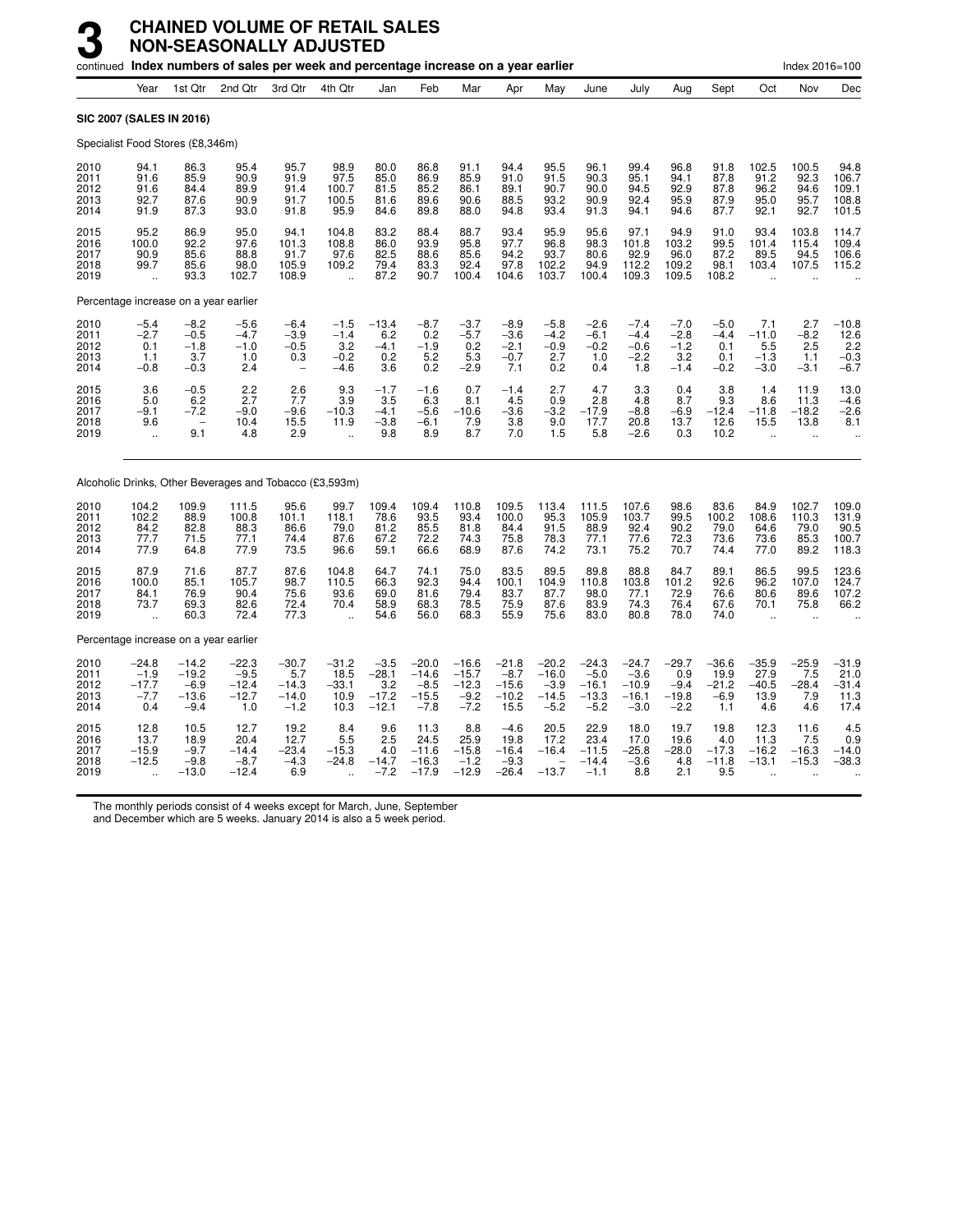|                                      |                                                         |                                           | continued Index numbers of sales per week and percentage increase on a year earlier |                                          |                                                          |                                           |                                                         |                                           |                                          |                                            |                                                       |                                             |                                                |                                             |                                                         | Index 2016=100                                           |                                                   |
|--------------------------------------|---------------------------------------------------------|-------------------------------------------|-------------------------------------------------------------------------------------|------------------------------------------|----------------------------------------------------------|-------------------------------------------|---------------------------------------------------------|-------------------------------------------|------------------------------------------|--------------------------------------------|-------------------------------------------------------|---------------------------------------------|------------------------------------------------|---------------------------------------------|---------------------------------------------------------|----------------------------------------------------------|---------------------------------------------------|
|                                      | Year                                                    | 1st Qtr                                   | 2nd Qtr                                                                             | 3rd Qtr                                  | 4th Qtr                                                  | Jan                                       | Feb                                                     | Mar                                       | Apr                                      | May                                        | June                                                  | July                                        | Aug                                            | Sept                                        | Oct                                                     | Nov                                                      | Dec                                               |
|                                      | SIC 2007 (SALES IN 2016)                                |                                           |                                                                                     |                                          |                                                          |                                           |                                                         |                                           |                                          |                                            |                                                       |                                             |                                                |                                             |                                                         |                                                          |                                                   |
|                                      |                                                         |                                           | Predominantly Non-food Stores, All Businesses (£163,199m)                           |                                          |                                                          |                                           |                                                         |                                           |                                          |                                            |                                                       |                                             |                                                |                                             |                                                         |                                                          |                                                   |
| 2010<br>2011<br>2012<br>2013<br>2014 | 86.6<br>85.8<br>86.4<br>87.9<br>93.1                    | 76.5<br>77.0<br>76.7<br>76.5<br>80.9      | 82.5<br>82.0<br>82.1<br>83.3<br>88.3                                                | 84.6<br>81.6<br>83.6<br>85.0<br>90.1     | 103.0<br>102.7<br>103.3<br>106.7<br>114.1                | 73.9<br>78.8<br>77.1<br>76.1<br>80.9      | 75.7<br>74.8<br>73.0<br>76.0<br>78.1                    | 79.2<br>77.3<br>79.5<br>77.3<br>83.1      | 81.7<br>82.7<br>80.0<br>80.4<br>86.8     | 82.5<br>81.1<br>81.3<br>83.2<br>87.8       | 83.2<br>82.1<br>84.4<br>85.7<br>89.8                  | 88.3<br>85.3<br>86.5<br>87.2<br>93.3        | 84.2<br>80.1<br>82.5<br>82.7<br>89.9           | 81.9<br>80.0<br>82.1<br>85.2<br>87.6        | 88.1<br>86.2<br>86.8<br>88.7<br>95.1                    | 97.8<br>94.7<br>96.4<br>99.0<br>108.7                    | 119.2<br>122.2<br>121.8<br>127.2<br>133.6         |
| 2015<br>2016<br>2017<br>2018<br>2019 | 96.7<br>100.0<br>101.3<br>103.3<br>$\ddot{\phantom{a}}$ | 85.3<br>87.3<br>88.0<br>89.5<br>92.1      | 92.6<br>94.4<br>96.9<br>98.0<br>100.9                                               | 93.8<br>97.1<br>98.5<br>101.4<br>102.4   | 115.2<br>121.3<br>121.7<br>124.4<br>$\ddotsc$            | 84.3<br>88.0<br>87.9<br>90.0<br>91.0      | 83.3<br>85.1<br>86.7<br>87.4<br>90.2                    | 87.5<br>88.4<br>89.0<br>90.9<br>94.6      | 91.7<br>92.6<br>97.6<br>96.1<br>100.2    | 92.5<br>95.7<br>95.1<br>98.9<br>99.5       | 93.4<br>94.8<br>97.8<br>99.0<br>102.7                 | 97.1<br>102.0<br>102.3<br>104.4<br>105.9    | 92.5<br>95.7<br>98.8<br>101.2<br>101.7         | 92.3<br>94.2<br>95.1<br>99.2<br>100.1       | 97.4<br>103.3<br>102.1<br>104.3<br>$\ddot{\phantom{a}}$ | 111.9<br>116.7<br>118.0<br>122.0<br>$\ddot{\phantom{a}}$ | 132.2<br>139.3<br>140.3<br>142.2                  |
|                                      |                                                         | Percentage increase on a year earlier     |                                                                                     |                                          |                                                          |                                           |                                                         |                                           |                                          |                                            |                                                       |                                             |                                                |                                             |                                                         |                                                          |                                                   |
| 2010<br>2011<br>2012<br>2013<br>2014 | 1.0<br>$-1.0$<br>0.7<br>1.7<br>5.9                      | 0.8<br>0.7<br>$-0.4$<br>$-0.3$<br>5.7     | 1.6<br>$-0.7$<br>0.2<br>1.4<br>6.0                                                  | $2.2 - 3.5$<br>2.3<br>1.8<br>5.9         | $-0.4$<br>$-0.4$<br>0.6<br>3.3<br>7.0                    | $-5.2$<br>6.7<br>$-2.2$<br>$-1.2$<br>6.4  | 4.1<br>$-1.1$<br>$-2.4$<br>4.0<br>2.9                   | 3.2<br>$-2.3$<br>2.8<br>$-2.7$<br>7.5     | 1.1<br>1.2<br>$-3.3$<br>0.5<br>8.0       | 2.2<br>$-1.7$<br>0.3<br>2.2<br>5.6         | 1.6<br>$-1.3$<br>2.9<br>1.5<br>4.8                    | 2.5<br>$-3.4$<br>1.4<br>0.8<br>7.0          | 2.9<br>$-4.9$<br>3.0<br>0.2<br>8.8             | 1.5<br>$-2.4$<br>2.6<br>3.8<br>2.8          | 0.7<br>$-2.1$<br>0.7<br>2.1<br>7.3                      | $-3.2$<br>1.9<br>2.6<br>9.8                              | $-1.2$<br>2.6<br>$-0.3$<br>4.4<br>5.0             |
| 2015<br>2016<br>2017<br>2018<br>2019 | 3.9<br>3.4<br>1.3<br>2.0<br>$\ddot{\phantom{a}}$        | 5.4<br>2.4<br>0.8<br>1.8<br>2.9           | 4.9<br>1.9<br>2.7<br>1.2<br>2.9                                                     | 4.2<br>3.5<br>1.4<br>3.0<br>0.9          | 1.0<br>5.2<br>0.4<br>2.2<br>÷.                           | 4.2<br>4.3<br>$-0.1$<br>2.3<br>1.2        | 6.7<br>2.1<br>2.0<br>0.7<br>3.2                         | 5.3<br>1.0<br>0.6<br>2.1<br>4.0           | 5.6<br>1.0<br>5.4<br>$-1.6$<br>4.3       | 5.3<br>3.4<br>$-0.6$<br>4.0<br>0.6         | 4.1<br>1.4<br>3.2<br>1.2<br>3.8                       | 4.0<br>5.1<br>0.2<br>2.1<br>1.5             | 2.9<br>3.5<br>3.3<br>2.4<br>0.4                | 5.3<br>2.1<br>1.0<br>4.2<br>0.9             | 2.4<br>6.1<br>$-1.2$<br>2.2<br>ä,                       | 3.0<br>4.3<br>1.1<br>3.4<br>$\ddotsc$                    | $-1.0$<br>5.4<br>0.7<br>1.3                       |
|                                      |                                                         |                                           | Predominantly Non-food Stores, Large Businesses (£121,676m)                         |                                          |                                                          |                                           |                                                         |                                           |                                          |                                            |                                                       |                                             |                                                |                                             |                                                         |                                                          |                                                   |
| 2010<br>2011<br>2012<br>2013<br>2014 | 84.8<br>84.8<br>85.4<br>87.5<br>92.6                    | 74.8<br>75.2<br>74.6<br>75.1<br>79.1      | 79.3<br>79.8<br>79.7<br>81.5<br>86.6                                                | 81.0<br>79.5<br>81.5<br>83.8<br>88.8     | 104.0<br>104.6<br>105.8<br>109.4<br>117.0                | 74.6<br>78.9<br>76.7<br>76.5<br>81.0      | 72.8<br>72.3<br>70.6<br>73.4<br>75.5                    | 76.6<br>74.4<br>76.0<br>75.3<br>80.0      | 78.1<br>81.0<br>78.0<br>78.4<br>85.4     | 79.1<br>77.9<br>78.1<br>80.8<br>86.1       | 80.5<br>80.2<br>82.4<br>84.5<br>88.0                  | 83.8<br>83.3<br>84.4<br>85.9<br>91.1        | 80.3<br>77.5<br>79.0<br>81.5<br>88.3           | 79.3<br>78.2<br>81.3<br>83.9<br>87.3        | 85.4<br>83.9<br>84.7<br>87.0<br>93.9                    | 96.5<br>94.3<br>96.3<br>99.7<br>110.4                    | 124.8<br>129.3<br>130.3<br>135.2<br>140.7         |
| 2015<br>2016<br>2017<br>2018<br>2019 | 96.9<br>100.0<br>100.4<br>101.9                         | 84.2<br>85.8<br>87.0<br>87.6<br>90.8      | 91.6<br>92.7<br>94.6<br>96.4<br>97.8                                                | 92.7<br>96.5<br>96.3<br>98.5<br>98.9     | 119.1<br>125.0<br>123.9<br>125.2                         | 84.2<br>87.8<br>88.7<br>89.0<br>91.6      | 81.7<br>83.6<br>83.6<br>84.4<br>88.2                    | 86.1<br>85.9<br>88.4<br>89.1<br>92.3      | 90.7<br>90.2<br>95.5<br>93.0<br>97.6     | 91.4<br>94.1<br>92.7<br>97.2<br>95.7       | 92.4<br>93.6<br>95.3<br>98.5<br>99.7                  | 95.3<br>101.0<br>100.9<br>102.8<br>102.4    | 90.7<br>94.6<br>95.0<br>96.2<br>98.3           | 92.1<br>94.5<br>93.6<br>97.0<br>96.6        | 96.0<br>102.6<br>99.4<br>101.5                          | 115.3<br>119.2<br>118.8<br>119.9                         | 140.8<br>147.5<br>147.5<br>148.3                  |
|                                      |                                                         | Percentage increase on a year earlier     |                                                                                     |                                          |                                                          |                                           |                                                         |                                           |                                          |                                            |                                                       |                                             |                                                |                                             |                                                         |                                                          |                                                   |
| 2010<br>2011<br>2012<br>2013<br>2014 | 3.6<br>0.8<br>2.4<br>5.9                                | 3.6<br>0.5<br>$-0.8$<br>0.7<br>5.3        | 4.2<br>0.5<br>$-0.1$<br>2.3<br>6.2                                                  | 4.8<br>$-1.8$<br>2.5<br>2.7<br>5.9       | 2.3<br>0.6<br>1.2<br>3.4<br>6.9                          | $-0.9$<br>5.8<br>$-2.8$<br>$-0.3$<br>5.9  | 5.5<br>$-0.6$<br>$-2.3$<br>3.9<br>2.9                   | 5.9<br>$-2.9$<br>2.1<br>$-0.9$<br>6.2     | 1.9<br>3.7<br>$-3.8$<br>0.6<br>8.8       | 5.0<br>$-1.5$<br>0.3<br>3.5<br>6.5         | 5.4<br>$-0.4$<br>2.7<br>2.6<br>4.1                    | 4.6<br>$-0.6$<br>1.4<br>1.7<br>6.1          | 5.5<br>$-3.5$<br>2.0<br>3.2<br>8.2             | 4.3<br>$-1.4$<br>4.0<br>3.3<br>4.0          | 3.6<br>$-1.8$<br>1.0<br>2.7<br>7.9                      | 2.1<br>$-2.3$<br>2.2<br>3.5<br>10.8                      | 1.7<br>3.6<br>0.7<br>3.8<br>4.0                   |
| 2015<br>2016<br>2017<br>2018<br>2019 | 4.7<br>3.2<br>0.4<br>1.5<br>ă,                          | 6.5<br>1.9<br>1.5<br>0.7<br>3.7           | 5.8<br>1.2<br>2.0<br>$\frac{1.9}{1.5}$                                              | 4.4<br>4.2<br>$-0.3$<br>$^{2.3}_{0.4}$   | 1.9<br>4.9<br>$-0.9$<br>1.1                              | 4.0<br>4.2<br>1.1<br>0.3<br>2.9           | 8.2<br>2.3<br>1.0<br>4.5                                | 7.7<br>$-0.2$<br>2.9<br>0.7<br>3.6        | 6.2<br>$-0.5$<br>5.8<br>-2.6<br>4.9      | 6.2<br>2.9<br>$-1.4$<br>$4.8 - 1.5$        | 5.1<br>1.2<br>1.8<br>3.4<br>1.2                       | 4.6<br>5.9<br>$-0.1$<br>1.9<br>$-0.4$       | 2.7<br>4.4<br>0.4<br>$1.2$<br>2.2              | 5.5<br>2.6<br>$-0.9$<br>3.6<br>$-0.4$       | 2.2<br>6.9<br>$-3.1$<br>2.1<br>$\ddotsc$                | 4.4<br>3.4<br>$-0.3$<br>1.0<br>$\ddot{\phantom{a}}$      | 0.1<br>4.8<br>0.6                                 |
|                                      |                                                         |                                           | Predominantly Non-food Stores, Small Businesses (£41,524m)                          |                                          |                                                          |                                           |                                                         |                                           |                                          |                                            |                                                       |                                             |                                                |                                             |                                                         |                                                          |                                                   |
| 2010<br>2011<br>2012<br>2013<br>2014 | 92.2<br>89.0<br>89.4<br>89.1<br>94.6                    | 81.2<br>82.4<br>83.1<br>80.7<br>86.3      | 91.9<br>88.4<br>89.2<br>88.5<br>93.1                                                | 95.3<br>87.9<br>89.5<br>88.7<br>93.9     | 100.2<br>97.1<br>95.7<br>98.5<br>105.6                   | 71.5<br>78.3<br>78.0<br>75.0<br>80.8      | 84.2<br>82.4<br>80.0<br>83.5<br>85.8                    | 86.7<br>85.9<br>89.7<br>83.0<br>92.2      | 92.4<br>87.5<br>85.9<br>86.0<br>90.9     | 92.6<br>90.6<br>90.9<br>90.0<br>92.9       | 90.9<br>87.5<br>90.4<br>89.1<br>95.2                  | 101.6<br>91.2<br>92.4<br>91.1<br>99.8       | 96.0<br>87.7<br>92.8<br>85.9<br>94.7           | 89.8<br>85.3<br>84.5<br>89.1<br>88.6        | 96.0<br>93.1<br>93.0<br>93.6<br>98.7                    | 101.8<br>95.9<br>96.9<br>96.9<br>103.6                   | 102.3<br>101.2<br>96.9<br>103.7<br>112.8          |
| 2015<br>2016<br>2017<br>2018<br>2019 | 96.2<br>100.0<br>103.7<br>107.4<br>$\ddot{\phantom{a}}$ | 88.4<br>91.6<br>90.7<br>95.0<br>95.9      | 95.5<br>99.3<br>103.8<br>102.8<br>110.1                                             | 97.2<br>98.7<br>104.9<br>109.9<br>112.5  | 103.8<br>110.5<br>115.4<br>121.9<br>$\ddot{\phantom{a}}$ | 84.5<br>88.5<br>85.5<br>92.7<br>89.5      | 88.2<br>89.4<br>95.9<br>95.9<br>95.8                    | 91.6<br>95.8<br>90.6<br>96.2<br>101.1     | 94.5<br>99.6<br>103.6<br>105.0<br>107.8  | 95.6<br>100.2<br>102.1<br>103.9<br>110.7   | 96.4<br>98.3<br>105.2<br>100.2<br>111.4               | 102.1<br>105.2<br>106.2<br>109.0<br>116.2   | 97.8<br>98.9<br>110.1<br>116.0<br>111.5        | 92.9<br>93.4<br>99.6<br>105.6<br>110.4      | 101.5<br>105.3<br>109.8<br>112.5<br>$\ddotsc$           | 102.0<br>109.4<br>115.8<br>128.2<br>÷.                   | 107.2<br>115.4<br>119.5<br>124.4                  |
|                                      |                                                         | Percentage increase on a year earlier     |                                                                                     |                                          |                                                          |                                           |                                                         |                                           |                                          |                                            |                                                       |                                             |                                                |                                             |                                                         |                                                          |                                                   |
| 2010<br>2011<br>2012<br>2013<br>2014 | $-5.5$<br>$-3.5$<br>0.5<br>$-0.3$<br>6.2                | $-6.0$<br>1.5<br>$0.8\,$<br>$-2.9$<br>6.9 | $-4.4$<br>$-3.7$<br>0.8<br>$-0.8$<br>5.3                                            | $-3.8$<br>$-7.8$<br>1.8<br>$-0.8$<br>5.9 | $-7.8$<br>$-3.2$<br>$-1.4$<br>3.0<br>7.2                 | $-16.4$<br>9.5<br>$-0.3$<br>$-3.8$<br>7.7 | 0.7<br>$-2.2$<br>$-2.9$<br>4.4<br>2.8                   | $-3.1$<br>$-1.0$<br>4.5<br>$-7.4$<br>11.1 | $-0.9$<br>$-5.2$<br>$-1.8$<br>0.1<br>5.6 | $-4.2$<br>$^{-2.2}_{0.3}$<br>$-0.9$<br>3.1 | $-7.3$<br>$-3.8$<br>$3.\overline{3}$<br>$-1.4$<br>6.8 | $-2.6$<br>$-10.2$<br>$1.3$<br>$-1.5$<br>9.6 | $-3.3$<br>$-8.6$<br>$\frac{5.9}{-7.4}$<br>10.3 | $-5.3$<br>$-5.0$<br>$-1.0$<br>5.5<br>$-0.5$ | $-6.5$<br>$-3.0$<br>$-0.1$<br>0.7<br>5.4                | $-5.5$<br>$-5.8$<br>1.0<br>0.1<br>6.9                    | $-10.4$<br>$-1.2$<br>$-4.2$<br>7.1<br>8.7         |
| 2015<br>2016<br>2017<br>2018<br>2019 | 1.7<br>$\frac{3.9}{3.7}$<br>3.6<br>$\ldots$             | 2.4<br>3.6<br>$-1.0$<br>4.8<br>0.9        | 2.6<br>3.9<br>4.6<br>$-0.9$<br>7.0                                                  | $\frac{3.5}{1.5}$<br>6.2<br>4.8<br>2.4   | $-1.7$<br>6.4<br>4.4<br>5.6<br>$\ddot{\phantom{a}}$      | 4.6<br>4.7<br>$-3.4$<br>8.5<br>$-3.5$     | 2.8<br>1.4<br>7.3<br>$\overline{\phantom{a}}$<br>$-0.1$ | $-0.6$<br>4.5<br>$-5.4$<br>6.1<br>5.1     | 4.0<br>5.4<br>4.1<br>1.3<br>2.7          | 2.9<br>4.9<br>1.9<br>1.8<br>6.5            | 1.3<br>1.9<br>7.1<br>$-4.8$<br>11.2                   | 2.3<br>3.0<br>1.0<br>2.6<br>6.5             | 3.2<br>1.2<br>11.3<br>5.4<br>$-3.9$            | 4.8<br>0.6<br>6.7<br>6.0<br>4.5             | 2.8<br>3.8<br>$4.2\,$<br>2.4<br>$\ddotsc$               | $-1.5$<br>7.2<br>5.9<br>10.7<br>$\ldots$                 | $-5.0$<br>$7.7$<br>$3.5$<br>$4.1$<br>$\cdot\cdot$ |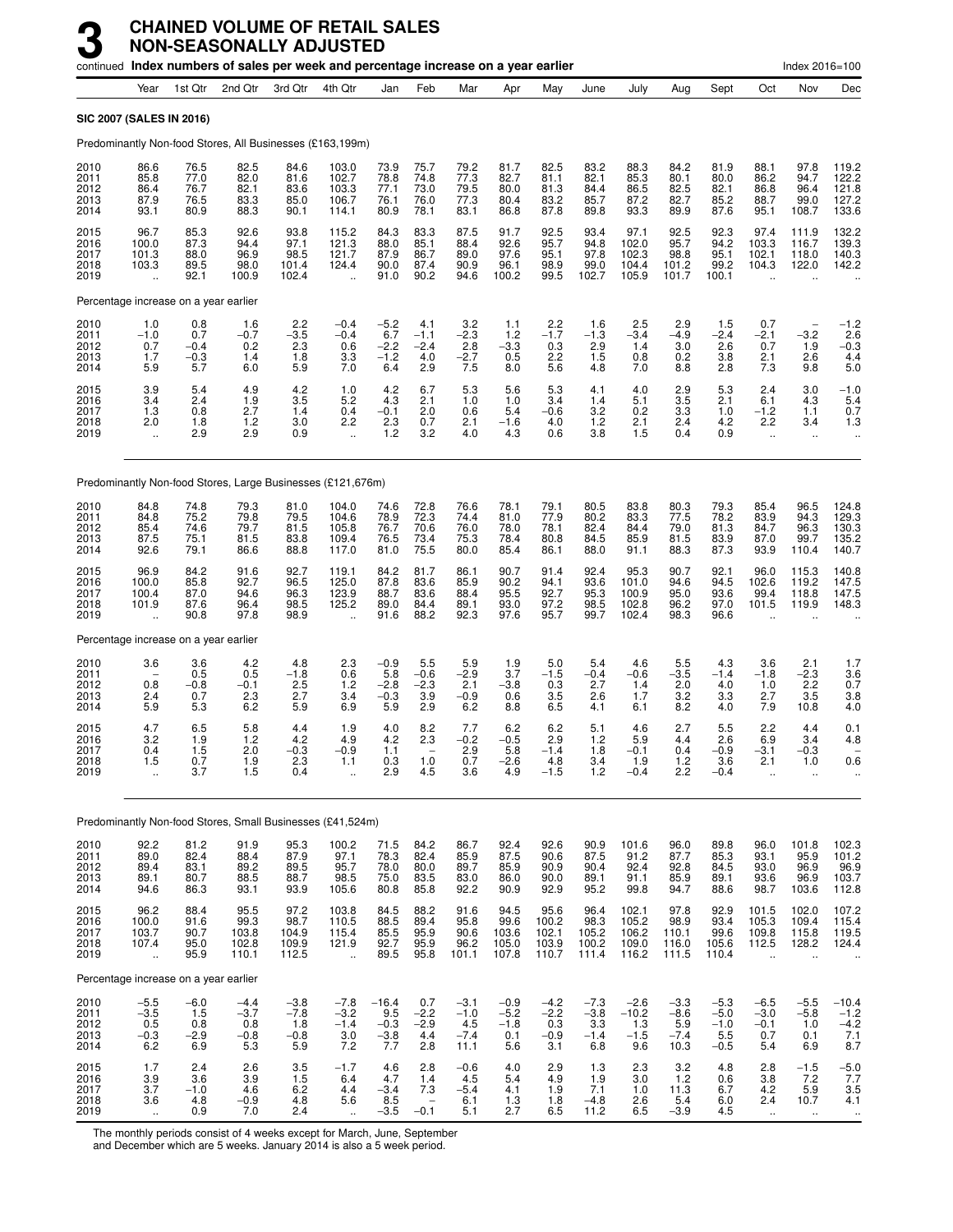|                                      |                                                  |                                              | continued Index numbers of sales per week and percentage increase on a year earlier |                                              |                                                            |                                                |                                                      |                                              |                                            |                                           |                                               |                                           |                                             |                                            |                                                     | Index 2016=100                                         |                                                  |
|--------------------------------------|--------------------------------------------------|----------------------------------------------|-------------------------------------------------------------------------------------|----------------------------------------------|------------------------------------------------------------|------------------------------------------------|------------------------------------------------------|----------------------------------------------|--------------------------------------------|-------------------------------------------|-----------------------------------------------|-------------------------------------------|---------------------------------------------|--------------------------------------------|-----------------------------------------------------|--------------------------------------------------------|--------------------------------------------------|
|                                      | Year                                             | 1st Qtr                                      | 2nd Qtr                                                                             | 3rd Qtr                                      | 4th Qtr                                                    | Jan                                            | Feb                                                  | Mar                                          | Apr                                        | May                                       | June                                          | July                                      | Aug                                         | Sept                                       | Oct                                                 | Nov                                                    | Dec                                              |
|                                      |                                                  | SIC 2007 (SALES IN 2016)                     |                                                                                     |                                              |                                                            |                                                |                                                      |                                              |                                            |                                           |                                               |                                           |                                             |                                            |                                                     |                                                        |                                                  |
|                                      |                                                  |                                              | Non Specialised Predominantly Non-food Stores, All Businesses (£34,180m)            |                                              |                                                            |                                                |                                                      |                                              |                                            |                                           |                                               |                                           |                                             |                                            |                                                     |                                                        |                                                  |
| 2010<br>2011<br>2012<br>2013<br>2014 | 75.7<br>76.4<br>80.3<br>83.7<br>88.6             | 64.7<br>66.2<br>67.4<br>70.5<br>74.7         | 69.7<br>69.7<br>74.9<br>76.2<br>81.4                                                | 70.3<br>70.3<br>74.5<br>76.8<br>82.3         | 97.9<br>99.5<br>104.2<br>111.2<br>117.1                    | 63.9<br>68.9<br>67.3<br>71.5<br>76.4           | 63.3<br>63.7<br>63.8<br>68.9<br>71.9                 | 66.6<br>66.0<br>70.4<br>71.0<br>75.1         | 66.1<br>68.2<br>72.1<br>71.9<br>80.1       | 69.7<br>68.8<br>74.5<br>74.9<br>80.8      | 72.5<br>71.7<br>77.4<br>80.7<br>83.0          | 72.0<br>72.4<br>77.0<br>78.3<br>83.3      | 70.4<br>69.6<br>73.2<br>76.2<br>82.5        | 68.9<br>69.2<br>73.6<br>76.1<br>81.2       | 75.3<br>74.8<br>79.0<br>83.7<br>88.7                | 93.7<br>91.9<br>97.7<br>102.1<br>115.7                 | 119.3<br>125.4<br>129.7<br>140.3<br>140.9        |
| 2015<br>2016<br>2017<br>2018<br>2019 | 93.8<br>100.0<br>100.1<br>101.3                  | 79.9<br>85.5<br>84.9<br>87.3<br>86.2         | 84.7<br>90.4<br>91.2<br>92.6<br>91.5                                                | 87.1<br>93.7<br>93.6<br>94.7<br>92.8         | 123.7<br>130.4<br>130.4<br>130.6                           | 80.9<br>88.7<br>87.3<br>90.2<br>89.7           | 78.0<br>82.7<br>81.7<br>83.1<br>83.0                 | 80.7<br>85.1<br>85.6<br>88.4<br>85.9         | 82.0<br>88.0<br>89.7<br>87.4<br>89.9       | 84.3<br>92.5<br>89.2<br>93.1<br>90.8      | 87.0<br>90.7<br>94.1<br>96.4<br>93.4          | 89.5<br>95.0<br>95.5<br>96.9<br>96.0      | 85.8<br>93.1<br>93.8<br>94.8<br>92.5        | 86.2<br>93.1<br>92.0<br>92.9<br>90.6       | 92.4<br>97.1<br>96.1<br>97.5                        | 122.4<br>126.5<br>124.5<br>124.4                       | 149.9<br>160.2<br>162.6<br>161.9                 |
|                                      |                                                  | Percentage increase on a year earlier        |                                                                                     |                                              |                                                            |                                                |                                                      |                                              |                                            |                                           |                                               |                                           |                                             |                                            |                                                     |                                                        |                                                  |
| 2010<br>2011<br>2012<br>2013<br>2014 | $\frac{4.6}{1.0}$<br>5.0<br>4.2<br>5.9           | 7.0<br>2.3<br>1.8<br>4.6<br>5.9              | 6.2<br>0.1<br>7.4<br>1.7<br>6.9                                                     | 5.2<br>6.0<br>3.1<br>7.1                     | 1.7<br>1.7<br>4.7<br>6.6<br>5.4                            | 3.6<br>7.8<br>$-2.3$<br>6.2<br>6.9             | 9.6<br>0.8<br>$\overline{\phantom{0}}$<br>8.1<br>4.3 | 7.7<br>$-0.8$<br>6.6<br>0.8<br>5.8           | $\frac{3.5}{3.3}$<br>5.6<br>$-0.3$<br>11.5 | 6.2<br>$-1.3$<br>8.4<br>0.4<br>7.9        | 8.3<br>$-1.2$<br>8.0<br>4.2<br>2.9            | 4.9<br>0.5<br>6.4<br>1.7<br>6.5           | 5.8<br>$-1.1$<br>5.2<br>4.1<br>8.2          | 5.0<br>0.4<br>6.3<br>3.5<br>6.6            | 1.8<br>$-0.7$<br>5.5<br>6.0<br>6.0                  | 0.1<br>$-1.9$<br>6.3<br>4.5<br>13.3                    | $2.7$<br>5.1<br>3.4<br>8.2<br>0.4                |
| 2015<br>2016<br>2017<br>2018<br>2019 | 5.9<br>6.6<br>0.1<br>1.2<br>$\ddot{\phantom{a}}$ | 7.0<br>7.0<br>$-0.7$<br>2.8<br>$-1.3$        | 3.9<br>6.8<br>0.9<br>1.5<br>$-1.2$                                                  | $\frac{5.9}{7.5}$<br>$-0.1$<br>1.1<br>$-2.0$ | 5.7<br>5.4<br>$\overline{\phantom{a}}$<br>0.1<br>$\ddotsc$ | 5.9<br>9.6<br>$-1.5$<br>3.4<br>$-0.6$          | 8.5<br>6.1<br>$-1.3$<br>1.7<br>$-0.1$                | $7.3$<br>5.5<br>0.5<br>3.3<br>$-2.8$         | $^{2.3}_{7.3}$<br>1.9<br>$-2.5$<br>2.8     | 4.4<br>9.7<br>$-3.6$<br>4.4<br>$-2.4$     | $^{4.8}_{4.2}$<br>3.8<br>2.4<br>$-3.1$        | 7.4<br>6.1<br>0.5<br>1.5<br>$-0.9$        | 4.0<br>8.5<br>0.7<br>1.0<br>$-2.4$          | 6.2<br>7.9<br>$-1.2$<br>1.0<br>$-2.5$      | 4.1<br>5.1<br>$-1.0$<br>1.5<br>$\ddot{\phantom{a}}$ | 5.7<br>3.4<br>$-1.5$<br>$-0.1$<br>$\ddot{\phantom{a}}$ | 6.46.9<br>1.5<br>$-0.5$                          |
|                                      |                                                  |                                              | Non Specialised Predominantly Non-food Stores, Large Businesses (£31,817m)          |                                              |                                                            |                                                |                                                      |                                              |                                            |                                           |                                               |                                           |                                             |                                            |                                                     |                                                        |                                                  |
| 2010<br>2011<br>2012<br>2013<br>2014 | 75.1<br>75.5<br>78.0<br>82.9<br>87.9             | 64.6<br>65.0<br>65.2<br>68.9<br>74.1         | 68.4<br>68.7<br>71.8<br>75.3<br>80.1                                                | 69.3<br>68.9<br>71.6<br>76.3<br>81.3         | 98.1<br>99.2<br>103.2<br>111.1<br>117.1                    | 63.7<br>68.1<br>65.9<br>69.5<br>76.6           | 63.0<br>62.1<br>61.9<br>67.5<br>70.8                 | 66.6<br>64.8<br>67.4<br>69.6<br>74.2         | 64.7<br>66.9<br>68.7<br>70.6<br>78.6       | 68.4<br>67.1<br>70.5<br>73.5<br>79.2      | $71.3$<br>$71.5$<br>75.2<br>80.4<br>81.9      | 71.3<br>70.9<br>74.3<br>77.8<br>82.4      | 68.6<br>68.1<br>69.4<br>75.4<br>81.5        | 68.2<br>67.9<br>71.3<br>75.9<br>80.2       | 74.8<br>73.5<br>76.6<br>83.4<br>87.7                | 93.4<br>91.1<br>96.4<br>100.9<br>115.9                 | 120.5<br>126.3<br>130.0<br>141.4<br>141.6        |
| 2015<br>2016<br>2017<br>2018<br>2019 | 93.3<br>100.0<br>100.0<br>100.7                  | 78.6<br>85.4<br>85.2<br>87.0<br>85.9         | 84.0<br>89.7<br>90.7<br>93.3<br>90.9                                                | 86.2<br>92.8<br>92.2<br>92.7<br>91.3         | 124.5<br>132.0<br>131.7<br>129.9                           | 79.9<br>88.9<br>88.3<br>90.2<br>89.8           | 76.0<br>82.9<br>81.3<br>82.4<br>82.8                 | 79.7<br>84.7<br>85.8<br>88.1<br>85.3         | 81.2<br>87.8<br>89.5<br>87.9<br>90.3       | 82.9<br>92.2<br>89.1<br>93.9<br>89.9      | 87.0<br>89.3<br>92.9<br>97.1<br>92.2          | 87.9<br>94.2<br>94.0<br>96.1<br>94.3      | 84.9<br>91.9<br>92.3<br>92.0<br>91.5        | 85.9<br>92.4<br>90.7<br>90.6<br>88.8       | 92.1<br>97.4<br>96.9<br>96.4                        | 123.2<br>126.3<br>124.9<br>123.2                       | 151.5<br>164.2<br>165.1<br>162.1                 |
|                                      |                                                  | Percentage increase on a year earlier        |                                                                                     |                                              |                                                            |                                                |                                                      |                                              |                                            |                                           |                                               |                                           |                                             |                                            |                                                     |                                                        |                                                  |
| 2010<br>2011<br>2012<br>2013<br>2014 | 7.9<br>0.5<br>3.3<br>6.3<br>6.0                  | 10.6<br>0.6<br>0.4<br>5.7<br>7.5             | 9.0<br>0.5<br>4.5<br>4.9<br>6.4                                                     | 9.0<br>$-0.6$<br>4.0<br>6.6<br>6.5           | 4.9<br>1.2<br>4.0<br>7.6<br>5.5                            | 7.0<br>6.9<br>$-3.\overline{3}$<br>5.5<br>10.2 | 13.1<br>$-1.5$<br>$-0.3$<br>9.1<br>4.9               | 11.6<br>$-2.6$<br>4.0<br>3.3<br>6.6          | 5.0<br>3.3<br>2.8<br>2.7<br>11.4           | 10.0<br>$-2.0$<br>5.2<br>4.3<br>7.7       | 11.4<br>0.3<br>5.2<br>6.9<br>1.9              | 9.0<br>$-0.5$<br>4.7<br>4.8<br>5.9        | 9.3<br>$-0.7$<br>1.9<br>8.7<br>8.1          | 8.6<br>$-0.5$<br>5.1<br>6.4<br>5.6         | 5.6<br>$-1.6$<br>4.1<br>8.9<br>5.2                  | 4.1<br>$-2.5$<br>5.8<br>4.7<br>14.9                    | $\frac{5.0}{4.8}$<br>2.9<br>8.7<br>0.2           |
| 2015<br>2016<br>2017<br>2018<br>2019 | 6.2<br>7.1<br>0.8                                | 6.2<br>8.6<br>$-0.3$<br>2.1<br>$-1.3$        | 4.9<br>6.9<br>1.1<br>2.8<br>$-2.6$                                                  | 6.0<br>7.7<br>$-0.6$<br>U.5<br>-1.5          | 6.3<br>6.0<br>$-0.2$<br>$-1.4$                             | 4.3<br>11.3<br>$-0.7$<br>2.1<br>$-0.5$         | 7.4<br>9.0<br>$-1.9$<br>1.3<br>0.4                   | 7.4<br>6.2<br>1.3<br>2.1<br>$-3.2$           | 3.3<br>8.1<br>2.0<br>-1.8<br>2.7           | 4.7<br>11.2<br>$-3.4$<br>5.5<br>$-4.3$    | 6.2<br>2.7<br>4.0<br>4.5<br>$-5.1$            | 6.6<br>7.2<br>$-0.2$<br>2.2<br>$-1.9$     | 4.2<br>8.2<br>0.5<br>–ს.პ<br>$-0.5$         | 7.1<br>7.7<br>$-1.9$<br>-0.1<br>$-2.0$     | 5.0<br>5.8<br>$-0.6$<br>–ს.ხ                        | 6.3<br>2.5<br>$-1.2$<br>-1.3                           | 7.0<br>8.4<br>0.5<br>-1.8                        |
|                                      |                                                  |                                              | Non Specialised Predominantly Non-food Stores, Small Businesses (£2,363m)           |                                              |                                                            |                                                |                                                      |                                              |                                            |                                           |                                               |                                           |                                             |                                            |                                                     |                                                        |                                                  |
| 2010<br>2011<br>2012<br>2013<br>2014 | 83.2<br>89.7<br>111.1<br>93.8<br>98.3            | 66.6<br>82.9<br>96.9<br>91.6<br>82.3         | 86.8<br>83.1<br>116.4<br>88.2<br>100.0                                              | 84.5<br>89.4<br>113.3<br>83.4<br>95.5        | 95.0<br>103.5<br>117.7<br>112.2<br>116.6                   | 67.1<br>80.2<br>87.2<br>98.2<br>73.7           | 66.0<br>86.1<br>89.4<br>87.9<br>86.2                 | 66.6<br>82.4<br>110.7<br>89.2<br>87.7        | 83.8<br>86.3<br>117.1<br>89.2<br>100.3     | 86.5<br>91.9<br>128.2<br>92.5<br>101.9    | 89.4<br>73.4<br>106.3<br>84.0<br>98.1         | 81.6<br>91.4<br>113.2<br>84.0<br>95.4     | 94.9<br>89.8<br>125.2<br>87.7<br>95.7       | 78.5<br>87.5<br>103.9<br>79.5<br>95.5      | 82.7<br>92.0<br>111.0<br>87.6<br>102.4              | 97.7<br>103.7<br>115.7<br>119.2<br>112.7               | 102.6<br>112.7<br>$\frac{124.6}{126.2}$<br>131.2 |
| 2015<br>2016<br>2017<br>2018<br>2019 | 100.9<br>100.0<br>101.4<br>109.1<br>÷.           | 96.7<br>86.0<br>80.8<br>91.4<br>89.8         | 94.0<br>99.4<br>98.6<br>84.1<br>100.3                                               | 99.4<br>105.4<br>112.7<br>121.5<br>113.6     | 113.4<br>109.3<br>113.3<br>139.4<br>$\ddot{\phantom{a}}$   | 94.1<br>85.0<br>73.2<br>90.8<br>88.8           | 103.8<br>80.3<br>86.1<br>91.7<br>86.1                | 93.2<br>91.4<br>82.6<br>91.7<br>93.5         | 92.6<br>90.4<br>91.9<br>81.5<br>84.5       | 103.3<br>96.6<br>90.6<br>82.3<br>104.0    | 87.5<br>108.7<br>110.4<br>87.5<br>110.0       | 111.3<br>105.5<br>115.3<br>108.3<br>119.3 | 98.2<br>110.2<br>114.4<br>131.7<br>105.3    | 90.9<br>101.5<br>109.2<br>123.8<br>115.7   | 96.4<br>93.1<br>86.5<br>113.4                       | 110.7<br>128.9<br>120.4<br>140.5                       | 129.1<br>106.6<br>129.1<br>159.3                 |
|                                      |                                                  | Percentage increase on a year earlier        |                                                                                     |                                              |                                                            |                                                |                                                      |                                              |                                            |                                           |                                               |                                           |                                             |                                            |                                                     |                                                        |                                                  |
| 2010<br>2011<br>2012<br>2013<br>2014 | $-23.8$<br>7.8<br>23.8<br>$-15.5$<br>4.7         | $-24.9$<br>24.5<br>17.0<br>$-5.5$<br>$-10.2$ | $-16.9$<br>$-4.3$<br>40.1<br>$-24.2$<br>13.3                                        | $-23.9$<br>5.8<br>26.8<br>$-26.4$<br>14.5    | $-28.4$<br>9.0<br>13.6<br>$-4.7$<br>4.0                    | $-26.2$<br>19.6<br>8.7<br>12.6<br>$-24.9$      | $-21.2$<br>30.4<br>3.8<br>$-1.7$<br>$-1.9$           | $-26.7$<br>23.8<br>34.4<br>$-19.4$<br>$-1.7$ | $-9.9$<br>3.1<br>35.6<br>$-23.8$<br>12.5   | $-22.4$<br>6.2<br>39.5<br>$-27.9$<br>10.1 | $-17.0$<br>$-17.9$<br>44.8<br>$-20.9$<br>16.8 | $-27.6$<br>12.0<br>$23.8 - 25.7$<br>13.5  | $-19.7$<br>$-5.4$<br>39.4<br>$-30.0$<br>9.2 | $-24.6$<br>11.4<br>18.8<br>$-23.5$<br>20.0 | $-28.9$<br>11.2<br>20.7<br>$-21.1$<br>16.9          | $-33.1$<br>6.1<br>11.6<br>3.0<br>$-5.4$                | $-24.1$<br>9.8<br>10.6<br>1.3<br>3.9             |
| 2015<br>2016<br>2017<br>2018<br>2019 | 2.6<br>$-0.9$<br>1.4<br>7.6<br>$\ddotsc$         | 17.6<br>$-11.1$<br>$-6.0$<br>13.2<br>$-1.8$  | $-6.0$<br>5.8<br>$-0.7$<br>$-14.8$<br>19.3                                          | 4.1<br>6.0<br>6.9<br>7.8<br>$-6.5$           | $-2.8$<br>$-3.6$<br>3.7<br>23.0                            | 27.7<br>$-9.7$<br>$-13.9$<br>24.1<br>$-2.2$    | 20.5<br>$-22.7$<br>7.3<br>6.5<br>$-6.1$              | 6.2<br>$-1.9$<br>$-9.6$<br>11.0<br>2.0       | $-7.7$<br>$-2.4$<br>1.7<br>$-11.3$<br>3.7  | 1.4<br>$-6.5$<br>$-6.2$<br>$-9.2$<br>26.4 | $-10.8$<br>24.2<br>1.5<br>$-20.7$<br>25.7     | 16.6<br>$-5.2$<br>9.3<br>$-6.1$<br>10.2   | 2.6<br>12.1<br>3.8<br>15.1<br>$-20.0$       | $-4.7$<br>11.6<br>7.6<br>13.3<br>$-6.6$    | $-5.8$<br>$-3.5$<br>$-7.1$<br>31.2<br>$\ldots$      | $-1.8$<br>16.4<br>$-6.5$<br>16.6<br>$\ddotsc$          | $-1.6$<br>$-17.5$<br>21.2<br>23.4                |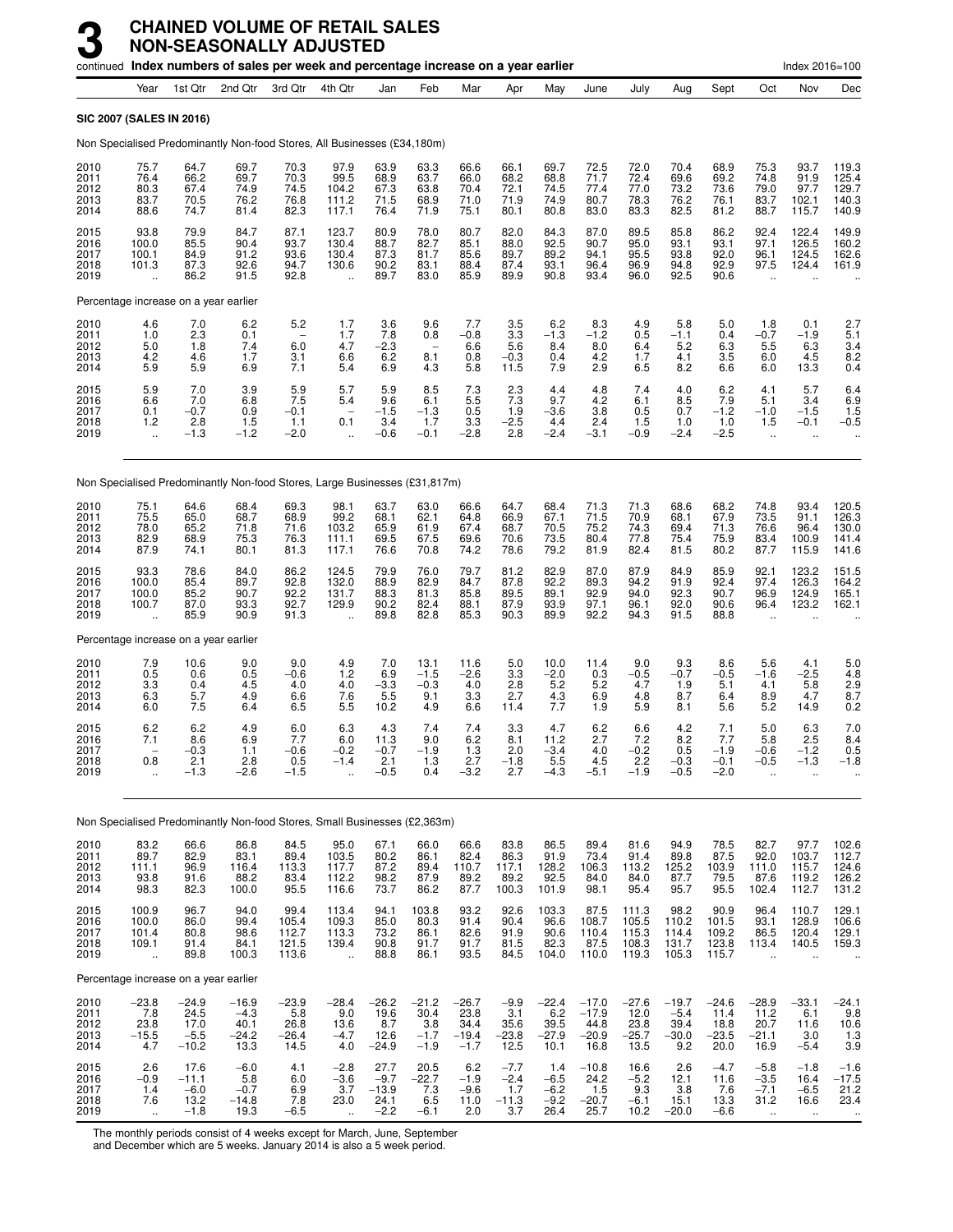|                                      |                                                          |                                          | continued Index numbers of sales per week and percentage increase on a year earlier |                                              |                                                                |                                            |                                                          |                                             |                                            |                                                 |                                                      |                                            |                                            |                                            |                                                         | Index 2016=100                                   |                                                  |
|--------------------------------------|----------------------------------------------------------|------------------------------------------|-------------------------------------------------------------------------------------|----------------------------------------------|----------------------------------------------------------------|--------------------------------------------|----------------------------------------------------------|---------------------------------------------|--------------------------------------------|-------------------------------------------------|------------------------------------------------------|--------------------------------------------|--------------------------------------------|--------------------------------------------|---------------------------------------------------------|--------------------------------------------------|--------------------------------------------------|
|                                      | Year                                                     | 1st Qtr                                  | 2nd Qtr                                                                             | 3rd Qtr                                      | 4th Qtr                                                        | Jan                                        | Feb                                                      | Mar                                         | Apr                                        | May                                             | June                                                 | July                                       | Aug                                        | Sept                                       | Oct                                                     | Nov                                              | Dec                                              |
|                                      |                                                          | <b>SIC 2007 (SALES IN 2016)</b>          |                                                                                     |                                              |                                                                |                                            |                                                          |                                             |                                            |                                                 |                                                      |                                            |                                            |                                            |                                                         |                                                  |                                                  |
|                                      |                                                          |                                          | Textile, Clothing, Footwear and Leather, All Businesses (£45,728m)                  |                                              |                                                                |                                            |                                                          |                                             |                                            |                                                 |                                                      |                                            |                                            |                                            |                                                         |                                                  |                                                  |
| 2010<br>2011<br>2012<br>2013<br>2014 | 92.8<br>93.8<br>94.2<br>95.3<br>98.6                     | 80.4<br>80.3<br>81.0<br>81.2<br>82.5     | 88.2<br>90.3<br>88.6<br>89.4<br>94.2                                                | 92.0<br>90.8<br>93.6<br>94.7<br>98.2         | 110.6<br>113.6<br>113.6<br>116.0<br>120.7                      | 80.7<br>82.9<br>82.6<br>82.9<br>83.0       | 77.5<br>76.9<br>76.3<br>78.8<br>77.0                     | 82.6<br>81.0<br>83.5<br>81.8<br>86.2        | 88.0<br>91.9<br>84.9<br>84.6<br>91.3       | 86.6<br>87.7<br>86.7<br>88.6<br>93.6            | 89.8<br>91.3<br>93.1<br>93.9<br>97.0                 | 98.3<br>98.0<br>98.1<br>97.7<br>103.0      | 89.7<br>87.6<br>91.0<br>91.9<br>100.5      | 88.9<br>87.7<br>92.2<br>94.4<br>92.4       | 96.0<br>93.8<br>96.1<br>95.4<br>98.3                    | 101.0<br>100.2<br>99.6<br>104.5<br>110.6         | 129.9<br>140.1<br>138.9<br>141.6<br>146.9        |
| 2015<br>2016<br>2017<br>2018<br>2019 | 102.0<br>100.0<br>103.7<br>103.7<br>$\ddot{\phantom{a}}$ | 86.3<br>83.3<br>87.0<br>85.4<br>89.9     | 99.6<br>94.1<br>100.0<br>99.3<br>103.9                                              | 102.1<br>100.8<br>104.9<br>104.8<br>108.2    | 119.9<br>121.7<br>122.8<br>125.4<br>$\mathbf{r}$               | 85.6<br>85.2<br>86.8<br>86.6<br>90.5       | 82.2<br>79.0<br>82.6<br>81.1<br>84.7                     | 90.2<br>85.3<br>90.6<br>87.8<br>93.5        | 96.5<br>88.9<br>96.2<br>93.1<br>102.8      | 97.4<br>94.8<br>98.4<br>99.7<br>100.5           | 103.7<br>97.8<br>104.2<br>104.0<br>107.6             | 105.2<br>108.3<br>109.9<br>112.1<br>114.1  | 102.8<br>100.8<br>104.7<br>103.0<br>106.9  | 99.2<br>94.9<br>101.1<br>100.4<br>104.4    | 99.8<br>103.8<br>101.9<br>102.6<br>$\ddot{\phantom{a}}$ | 113.4<br>113.5<br>116.4<br>118.4                 | 141.2<br>142.7<br>144.6<br>149.3                 |
|                                      |                                                          | Percentage increase on a year earlier    |                                                                                     |                                              |                                                                |                                            |                                                          |                                             |                                            |                                                 |                                                      |                                            |                                            |                                            |                                                         |                                                  |                                                  |
| 2010<br>2011<br>2012<br>2013<br>2014 | $5.4$<br>$1.0$<br>0.5<br>1.2<br>3.4                      | $7.3 - 0.2$<br>0.9<br>$0.2$<br>1.5       | 5.4<br>2.4<br>$-1.9$<br>0.9<br>5.3                                                  | $6.4 - 1.3$<br>3.1<br>1.1<br>3.7             | $\frac{3.2}{2.7}$<br>$\overline{\phantom{0}}$<br>2.0<br>4.1    | $\frac{5.7}{2.7}$<br>$-0.3$<br>$0.3 \ 0.2$ | $\frac{9.1}{-0.7}$<br>$-0.9$<br>$\frac{3.3}{-2.2}$       | $^{7.2}_{-2.0}$<br>3.2<br>$-2.1$<br>5.4     | 6.1<br>4.4<br>$-7.6$<br>$-0.4$<br>8.0      | 6.0<br>$\overline{1.2}$<br>$-1.1$<br>2.3<br>5.6 | 4.4<br>1.6<br>2.0<br>0.9<br>3.3                      | $^{6.8}_{-0.3}$<br>0.1<br>$-0.4$<br>5.4    | 7.0<br>$-2.3$<br>3.8<br>1.0<br>9.3         | 5.5<br>$-1.4$<br>5.1<br>2.4<br>$-2.1$      | 4.6<br>$-2.2$<br>2.4<br>$-0.7$<br>2.9                   | 4.6<br>$-0.\overline{8}$<br>$-0.6$<br>4.9<br>5.8 | $\frac{1.5}{7.9}$<br>$-0.9$<br>$\frac{1.9}{3.7}$ |
| 2015<br>2016<br>2017<br>2018<br>2019 | $3.5 - 1.9$<br>3.7<br>0.1<br>$\ddot{\phantom{0}}$        | 4.7<br>$-3.5$<br>4.4<br>$-1.8$<br>5.3    | 5.7<br>$-5.5$<br>6.2<br>$-0.6$<br>4.7                                               | 4.1<br>$-1.3$<br>4.1<br>$-0.1$<br>3.2        | $-0.7$<br>1.5<br>0.9<br>2.1<br>$\ddot{\phantom{a}}$            | 3.1<br>$-0.5$<br>1.9<br>$-0.2$<br>4.4      | 6.8<br>$-3.9$<br>4.5<br>$-1.8$<br>4.5                    | 4.6<br>$-5.4$<br>6.2<br>$-3.0$<br>6.4       | 5.7<br>$-7.9$<br>8.3<br>$-3.3$<br>10.4     | 4.1<br>$-2.7$<br>3.9<br>1.3<br>0.8              | 7.0<br>$-5.\overline{8}$<br>6.5<br>$-0.2$<br>3.5     | 2.1<br>3.0<br>1.5<br>2.0<br>1.8            | 2.3<br>$-1.9$<br>3.8<br>$-1.6$<br>3.7      | $7.3 - 4.4$<br>6.6<br>$-0.8$<br>4.1        | 1.6<br>4.0<br>$-1.8$<br>0.7<br>ä.                       | 2.6<br>0.1<br>2.6<br>1.7<br>ä.                   | $-3.9$<br>1.1<br>1.3<br>3.2                      |
|                                      |                                                          |                                          | Textile, Clothing, Footwear and Leather, Large Businesses (£40,557m)                |                                              |                                                                |                                            |                                                          |                                             |                                            |                                                 |                                                      |                                            |                                            |                                            |                                                         |                                                  |                                                  |
| 2010<br>2011<br>2012<br>2013<br>2014 | 91.3<br>92.6<br>93.5<br>95.0<br>98.4                     | 79.0<br>78.7<br>80.1<br>79.8<br>82.2     | 86.8<br>88.7<br>87.8<br>89.0<br>94.3                                                | 89.8<br>89.3<br>91.7<br>93.6<br>96.2         | 109.7<br>113.6<br>114.2<br>117.7<br>122.3                      | 79.4<br>81.4<br>81.2<br>80.8<br>83.0       | 75.9<br>75.0<br>75.3<br>76.6<br>76.6                     | 81.1<br>79.4<br>83.0<br>81.5<br>85.9        | 86.1<br>90.4<br>84.2<br>83.6<br>91.2       | 85.2<br>85.9<br>85.6<br>88.8<br>94.2            | 88.6<br>89.7<br>92.6<br>93.5<br>96.9                 | 95.6<br>96.9<br>97.0<br>97.7<br>101.3      | 87.6<br>86.2<br>88.1<br>90.4<br>96.4       | 86.8<br>85.8<br>90.4<br>92.9<br>92.0       | 93.4<br>92.9<br>93.9<br>94.7<br>98.9                    | 100.1<br>99.5<br>100.1<br>106.1<br>111.3         | 130.5<br>141.4<br>141.6<br>145.5<br>149.8        |
| 2015<br>2016<br>2017<br>2018<br>2019 | 99.7<br>100.0<br>100.8<br>101.7                          | 85.1<br>82.8<br>85.0<br>84.0<br>87.7     | 97.5<br>94.1<br>97.6<br>97.8<br>100.7                                               | 97.3<br>99.2<br>99.6<br>101.0<br>102.2       | 119.1<br>123.9<br>121.0<br>124.1                               | 84.4<br>84.3<br>84.6<br>85.4<br>89.9       | 80.7<br>79.1<br>80.5<br>79.9<br>82.6                     | 89.1<br>84.6<br>88.8<br>86.3<br>90.0        | 94.4<br>89.8<br>93.7<br>91.3<br>100.3      | 96.0<br>94.7<br>96.2<br>98.0<br>97.3            | 101.1<br>97.0<br>101.9<br>102.8<br>103.8             | 100.8<br>106.9<br>106.1<br>109.3<br>109.0  | 95.4<br>97.9<br>98.1<br>97.3<br>100.7      | 95.9<br>94.1<br>95.5<br>97.4<br>98.1       | 97.9<br>104.6<br>98.6<br>101.1                          | 112.5<br>115.8<br>114.0<br>116.1                 | 141.2<br>145.9<br>144.5<br>148.8                 |
|                                      |                                                          | Percentage increase on a year earlier    |                                                                                     |                                              |                                                                |                                            |                                                          |                                             |                                            |                                                 |                                                      |                                            |                                            |                                            |                                                         |                                                  |                                                  |
| 2010<br>2011<br>2012<br>2013<br>2014 | 6.8<br>1.4<br>0.9<br>1.7<br>3.6                          | 10.2<br>$-0.4$<br>1.8<br>$-0.4$<br>3.0   | 7.6<br>2.2<br>$-1.0$<br>1.3<br>6.0                                                  | 8.0<br>$-0.5$<br>2.7<br>2.1<br>2.8           | 2.9<br>$\begin{array}{c} 3.5 \\ 0.5 \end{array}$<br>3.1<br>3.9 | 9.2<br>$^{2.5}_{-0.2}$<br>$-0.5$<br>2.7    | 12.4<br>$-1.1$<br>0.4<br>1.7<br>$\overline{\phantom{a}}$ | 9.3<br>$-2.1$<br>4.5<br>$-1.8$<br>5.4       | 7.7<br>4.9<br>$-6.9$<br>$-0.7$<br>9.1      | 8.4<br>0.8<br>$-0.3$<br>3.7<br>6.1              | 6.9<br>1.2<br>$3.\overline{2}$<br>1.0<br>3.6         | 8.8<br>1.4<br>0.1<br>0.7<br>3.7            | 9.2<br>$-1.7$<br>2.2<br>2.7<br>6.6         | 6.3<br>$-1.2$<br>5.3<br>2.8<br>$-1.0$      | 4.3<br>$-0.6$<br>1.1<br>0.8<br>4.4                      | 4.9<br>$-0.7$<br>0.7<br>5.9<br>4.9               | 1.0<br>8.4<br>0.1<br>2.8<br>3.0                  |
| 2015<br>2016<br>2017<br>2018<br>2019 | 1.3<br>0.3<br>0.8<br>0.9<br>                             | 3.5<br>$-2.7$<br>2.6<br>$-1.1$<br>4.3    | 3.4<br>$-3.5$<br>3.8<br>0.2<br>3.0                                                  | 1.1<br>2.0<br>0.3<br>1.5<br>1.2              | $-2.6$<br>4.1<br>$-2.3$<br>2.5                                 | 1.7<br>$-0.1$<br>0.3<br>0.9<br>5.3         | 5.3<br>$-2.0$<br>1.8<br>$-0.7$<br>3.4                    | 3.8<br>$-5.1$<br>5.0<br>-2.9<br>4.3         | 3.5<br>$-4.9$<br>4.4<br>-2.6<br>9.8        | 1.9<br>$-1.4$<br>1.6<br>1.9<br>$-0.7$           | 4.4<br>$-4.1$<br>5.0<br>0.9<br>1.0                   | $-0.5$<br>6.1<br>$-0.8$<br>3.1<br>$-0.3$   | $-1.0$<br>2.6<br>0.2<br>$-0.8$<br>3.5      | 4.3<br>$-1.9$<br>1.5<br>2.0<br>0.7         | $-0.9$<br>6.8<br>$-5.7$<br>2.5                          | 1.1<br>2.9<br>$-1.5$<br>1.8<br>Ω.                | $-5.7$<br>$\frac{3.3}{-0.9}$<br>3.0              |
|                                      |                                                          |                                          | Textile, Clothing, Footwear and Leather, Small Businesses (£5,172m)                 |                                              |                                                                |                                            |                                                          |                                             |                                            |                                                 |                                                      |                                            |                                            |                                            |                                                         |                                                  |                                                  |
| 2010<br>2011<br>2012<br>2013<br>2014 | 104.4<br>103.0<br>100.3<br>97.5<br>99.6                  | 91.6<br>93.0<br>88.4<br>92.2<br>84.4     | 99.3<br>102.9<br>94.6<br>92.8<br>93.4                                               | 109.7<br>102.5<br>108.6<br>102.8<br>113.3    | 117.0<br>113.7<br>109.5<br>102.0<br>108.4                      | 90.2<br>94.2<br>93.6<br>98.7<br>83.2       | 90.2<br>91.7<br>83.8<br>95.6<br>80.1                     | 93.7<br>93.1<br>87.8<br>84.3<br>89.2        | 102.1<br>103.4<br>90.8<br>92.4<br>92.3     | 97.0<br>101.3<br>94.8<br>87.4<br>88.9           | 98.9<br>103.8<br>97.5<br>97.5<br>97.8                | 119.2<br>106.5<br>106.8<br>97.7<br>115.9   | 105.7<br>98.9<br>113.6<br>103.7<br>132.6   | 105.3<br>102.2<br>106.0<br>106.2<br>95.8   | 115.7<br>100.9<br>113.3<br>101.3<br>93.5                | 108.0<br>105.7<br>95.0<br>92.0<br>104.4          | 125.3<br>130.3<br>118.1<br>110.6<br>123.6        |
| 2015<br>2016<br>2017<br>2018<br>2019 | 119.6<br>100.0<br>126.2<br>119.4<br>$\ddotsc$            | 96.1<br>87.3<br>102.6<br>96.0<br>107.0   | 115.9<br>94.4<br>118.3<br>111.3<br>129.1                                            | 140.3<br>113.5<br>147.1<br>134.3<br>154.6    | 126.3<br>104.7<br>136.7<br>136.1<br>$\ddot{\phantom{a}}$       | 94.6<br>92.0<br>104.0<br>96.5<br>95.2      | 94.4<br>78.4<br>98.8<br>89.9<br>101.1                    | 98.5<br>90.7<br>104.5<br>100.4<br>121.3     | 113.3<br>$81.7$<br>115.8<br>107.2<br>122.4 | 108.4<br>95.5<br>116.0<br>112.8<br>125.6        | 124.0<br>103.7<br>122.1<br>113.3<br>137.1            | 139.4<br>119.1<br>140.2<br>133.7<br>154.3  | 160.2<br>123.7<br>156.2<br>148.2<br>155.2  | 125.1<br>100.9<br>145.3<br>123.6<br>154.4  | 114.7<br>97.6<br>128.2<br>115.0<br>$\ddot{\phantom{a}}$ | 120.1<br>95.2<br>134.8<br>136.6                  | 140.6<br>118.1<br>145.0<br>152.6                 |
|                                      |                                                          | Percentage increase on a year earlier    |                                                                                     |                                              |                                                                |                                            |                                                          |                                             |                                            |                                                 |                                                      |                                            |                                            |                                            |                                                         |                                                  |                                                  |
| 2010<br>2011<br>2012<br>2013<br>2014 | $-3.3$<br>$-1.3$<br>$^{-2.7}_{-2.8}$<br>2.2              | $-8.7$<br>1.6<br>$-5.0$<br>4.3<br>$-8.4$ | $-7.5$<br>3.6<br>$-8.1$<br>$-1.9$<br>0.6                                            | $-2.8$<br>$-6.5$<br>$-5.9$<br>$-5.3$<br>10.2 | 5.2<br>$-2.8$<br>$-3.7$<br>$-6.8$<br>6.3                       | $-13.0$<br>4.5<br>$-0.7$<br>5.4<br>$-15.7$ | $-8.5$<br>1.6<br>$-8.6$<br>14.0<br>$-16.2$               | $-5.2$<br>$-0.7$<br>$-5.6$<br>$-4.0$<br>5.8 | $-3.5$<br>1.3<br>$-12.2$<br>1.8<br>$-0.1$  | $-7.5$<br>4.5<br>$-6.4$<br>$-7.9$<br>1.8        | $-10.5$<br>4.9<br>$-6.1$<br>$\qquad \qquad -$<br>0.3 | $-4.2$<br>$-10.6$<br>0.2<br>$-8.5$<br>18.6 | $-5.4$<br>$-6.4$<br>14.9<br>$-8.7$<br>27.8 | 0.6<br>$-2.9$<br>3.7<br>0.2<br>$-9.7$      | 6.3<br>$-12.7$<br>12.2<br>$-10.6$<br>$-7.7$             | 2.6<br>$-2.1$<br>$-10.1$<br>$-3.2$<br>13.5       | 6.3<br>4.0<br>$-9.4$<br>$-6.3$<br>11.7           |
| 2015<br>2016<br>2017<br>2018<br>2019 | 20.1<br>$-16.4$<br>$26.2 - 5.4$<br>$\bar{a}$             | 13.8<br>$-9.1$<br>$17.5 - 6.5$<br>11.6   | 24.1<br>$-18.5$<br>$25.3 - 5.9$<br>16.0                                             | 23.8<br>$-19.1$<br>$29.5 - 8.7$<br>15.2      | 16.5<br>$-17.1$<br>30.5<br>$-0.4$                              | 13.8<br>$-2.8$<br>13.1<br>$-7.2$<br>$-1.3$ | 17.9<br>$-17.0$<br>26.0<br>$-9.0$<br>12.5                | 10.5<br>$-7.9$<br>15.3<br>$-4.0$<br>20.8    | 22.7<br>$-27.9$<br>41.7<br>$-7.4$<br>14.2  | 22.0<br>$-11.9$<br>21.5<br>$-2.8$<br>11.4       | 26.8<br>$-16.3$<br>17.7<br>$-7.2$<br>21.1            | 20.3<br>$-14.5$<br>17.7<br>$-4.6$<br>15.4  | 20.8<br>$-22.8$<br>26.2<br>$-5.1$<br>4.7   | 30.5<br>$-19.3$<br>44.0<br>$-15.0$<br>25.0 | 22.6<br>$-14.9$<br>31.4<br>$-10.3$                      | 15.0<br>$-20.8$<br>41.7<br>1.3                   | 13.7<br>$-16.0$<br>$^{22.8}_{5.2}$               |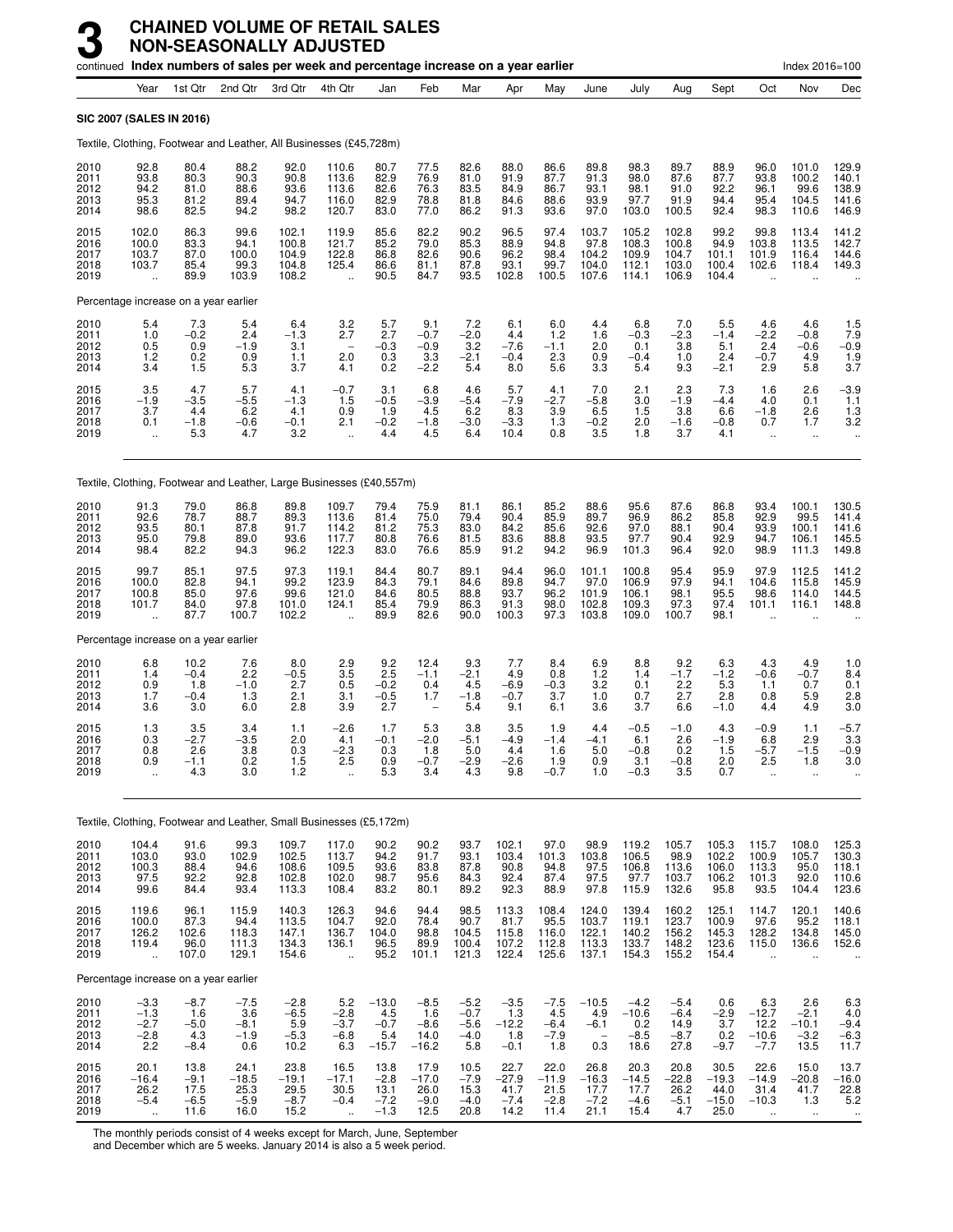|                                      |                                       |                                            | continued Index numbers of sales per week and percentage increase on a year earlier |                                          |                                        |                                              |                                            |                                            |                                              |                                            |                                         |                                        |                                             |                                            |                                          | Index 2016=100                                  |                                          |
|--------------------------------------|---------------------------------------|--------------------------------------------|-------------------------------------------------------------------------------------|------------------------------------------|----------------------------------------|----------------------------------------------|--------------------------------------------|--------------------------------------------|----------------------------------------------|--------------------------------------------|-----------------------------------------|----------------------------------------|---------------------------------------------|--------------------------------------------|------------------------------------------|-------------------------------------------------|------------------------------------------|
|                                      | Year                                  | 1st Qtr                                    | 2nd Qtr                                                                             | 3rd Qtr                                  | 4th Qtr                                | Jan                                          | Feb                                        | Mar                                        | Apr                                          | May                                        | June                                    | July                                   | Aug                                         | Sept                                       | Oct                                      | Nov                                             | Dec                                      |
|                                      |                                       | <b>SIC 2007 (SALES IN 2016)</b>            |                                                                                     |                                          |                                        |                                              |                                            |                                            |                                              |                                            |                                         |                                        |                                             |                                            |                                          |                                                 |                                          |
| Textiles (£800m)                     |                                       |                                            |                                                                                     |                                          |                                        |                                              |                                            |                                            |                                              |                                            |                                         |                                        |                                             |                                            |                                          |                                                 |                                          |
| 2010<br>2011<br>2012<br>2013<br>2014 | 100.7<br>82.6<br>83.8<br>86.5<br>93.4 | 93.1<br>81.5<br>78.5<br>82.0<br>85.0       | 92.5<br>74.2<br>75.5<br>82.5<br>84.9                                                | 101.3<br>80.3<br>84.0<br>83.4<br>93.9    | 116.0<br>94.1<br>97.3<br>98.1<br>110.2 | 94.5<br>85.8<br>81.6<br>87.0<br>81.1         | 93.6<br>80.4<br>79.4<br>82.5<br>83.9       | 91.5<br>79.1<br>75.3<br>77.7<br>90.0       | 93.1<br>72.2<br>74.2<br>81.2<br>90.2         | 91.2<br>73.7<br>72.6<br>81.1<br>83.5       | 93.1<br>76.3<br>79.0<br>84.7<br>81.9    | 106.0<br>81.8<br>82.6<br>88.5<br>100.4 | 102.7<br>74.1<br>86.3<br>87.9<br>90.9       | 96.3<br>84.1<br>83.3<br>75.6<br>91.2       | 111.7<br>83.4<br>96.9<br>88.4<br>102.2   | 123.0<br>93.3<br>94.9<br>95.9<br>107.5          | 113.7<br>103.5<br>99.5<br>107.5<br>118.6 |
| 2015<br>2016<br>2017<br>2018<br>2019 | 92.0<br>100.0<br>98.4<br>99.3         | 76.5<br>85.3<br>95.5<br>86.7<br>87.9       | 86.2<br>87.5<br>87.1<br>85.5<br>83.3                                                | 89.8<br>96.2<br>87.1<br>93.8<br>91.8     | 115.4<br>130.9<br>123.9<br>131.1       | 69.4<br>87.9<br>93.0<br>90.0<br>93.0         | 71.8<br>80.0<br>89.8<br>82.3<br>87.4       | 86.1<br>87.6<br>102.0<br>87.6<br>84.2      | 86.6<br>85.8<br>94.4<br>88.0<br>79.7         | 87.2<br>81.8<br>90.0<br>86.0<br>87.3       | 85.0<br>93.5<br>78.9<br>83.3<br>82.9    | 98.3<br>102.7<br>94.1<br>98.7<br>101.8 | 86.3<br>99.6<br>79.5<br>95.5<br>90.7        | 85.9<br>88.3<br>87.5<br>88.7<br>84.8       | 101.4<br>108.7<br>105.3<br>105.1         | 128.6<br>141.7<br>126.4<br>150.3                | 116.0<br>140.0<br>136.7<br>136.6         |
|                                      |                                       | Percentage increase on a year earlier      |                                                                                     |                                          |                                        |                                              |                                            |                                            |                                              |                                            |                                         |                                        |                                             |                                            |                                          |                                                 |                                          |
| 2010<br>2011<br>2012<br>2013<br>2014 | 1.5<br>$-18.0$<br>1.5<br>3.2<br>7.9   | $-11.8$<br>$-12.4$<br>$-3.7$<br>4.5<br>3.7 | $-2.3$<br>$-19.8$<br>1.8<br>9.2<br>3.0                                              | 5.3<br>$-20.7$<br>4.6<br>$-0.7$<br>12.7  | 15.5<br>$-18.8$<br>3.4<br>0.8<br>12.3  | $-22.5$<br>$-9.2$<br>$-4.8$<br>6.6<br>$-6.8$ | $-18.2$<br>$-14.1$<br>$-1.3$<br>4.0<br>1.6 | 7.3<br>$-13.6$<br>$-4.8$<br>3.2<br>15.8    | 1.5<br>$-22.4$<br>2.7<br>9.5<br>11.1         | $-9.4$<br>$-19.2$<br>$-1.5$<br>11.7<br>3.0 | 1.1<br>$-18.1$<br>3.6<br>7.1<br>$-3.3$  | 3.2<br>$-22.8$<br>0.9<br>7.2<br>13.4   | 9.9<br>$-27.8$<br>16.4<br>1.9<br>3.4        | 3.3<br>$-12.6$<br>$-1.0$<br>$-9.2$<br>20.7 | 0.4<br>$-25.4$<br>16.3<br>$-8.8$<br>15.6 | 16.6<br>$-24.2$<br>1.8<br>1.1<br>12.0           | 29.8<br>$-9.0$<br>$-3.8$<br>8.0<br>10.3  |
| 2015<br>2016<br>2017<br>2018<br>2019 | $-1.5$<br>8.7<br>$-1.6$<br>0.9        | $-10.0$<br>11.5<br>11.9<br>$-9.2$<br>1.4   | 1.4<br>1.6<br>$-0.5$<br>$-1.8$<br>$-2.7$                                            | $-4.4$<br>7.1<br>$-9.5$<br>7.8<br>$-2.1$ | 4.8<br>13.4<br>$-5.4$<br>5.9           | $-14.4$<br>26.6<br>5.9<br>$-3.2$<br>3.3      | $-14.4$<br>11.4<br>12.3<br>$-8.4$<br>6.1   | $-4.3$<br>1.8<br>16.4<br>$-14.2$<br>$-3.8$ | $-4.0$<br>$-0.9$<br>10.1<br>$-6.8$<br>$-9.4$ | 4.4<br>$-6.2$<br>10.1<br>$-4.5$<br>1.5     | 3.8<br>10.0<br>$-15.6$<br>5.6<br>$-0.4$ | $-2.0$<br>4.5<br>$-8.4$<br>4.9<br>3.1  | $-5.1$<br>15.4<br>$-20.2$<br>20.1<br>$-5.0$ | $-5.9$<br>2.8<br>$-0.9$<br>1.3<br>$-4.4$   | $-0.8$<br>7.2<br>$-3.2$<br>$-0.2$        | 19.7<br>10.2<br>$-10.8$<br>18.9<br>$\cdot\cdot$ | $-2.2$<br>20.7<br>$-2.4$<br>$-0.1$       |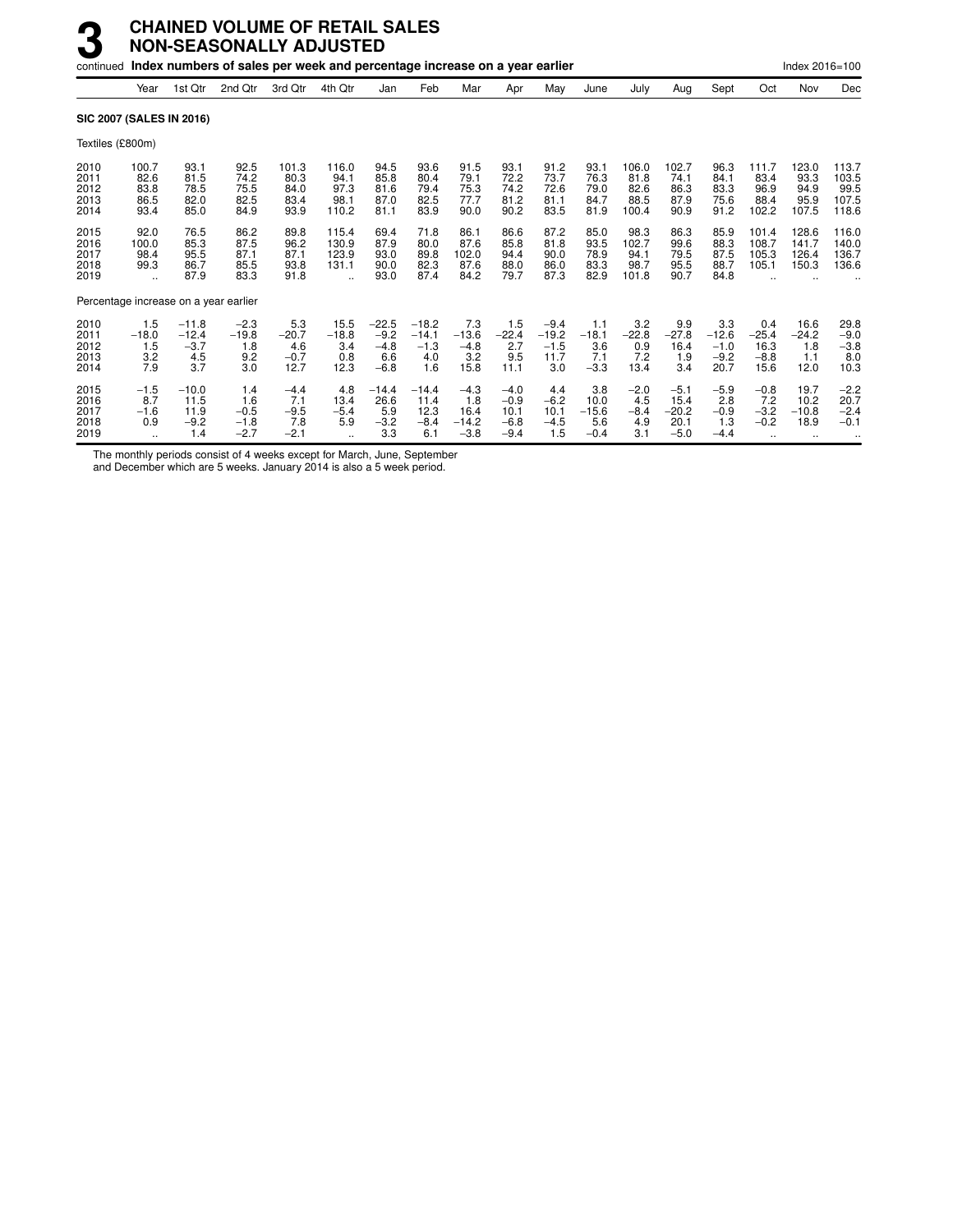|                                      |                                                     |                                            | continued Index numbers of sales per week and percentage increase on a year earlier |                                            |                                                          |                                           |                                            |                                           |                                           |                                             |                                             |                                               |                                           |                                                  |                                                           | Index 2016=100                                          |                                             |
|--------------------------------------|-----------------------------------------------------|--------------------------------------------|-------------------------------------------------------------------------------------|--------------------------------------------|----------------------------------------------------------|-------------------------------------------|--------------------------------------------|-------------------------------------------|-------------------------------------------|---------------------------------------------|---------------------------------------------|-----------------------------------------------|-------------------------------------------|--------------------------------------------------|-----------------------------------------------------------|---------------------------------------------------------|---------------------------------------------|
|                                      | Year                                                | 1st Qtr                                    | 2nd Qtr                                                                             | 3rd Qtr                                    | 4th Qtr                                                  | Jan                                       | Feb                                        | Mar                                       | Apr                                       | May                                         | June                                        | July                                          | Aug                                       | Sept                                             | Oct                                                       | Nov                                                     | Dec                                         |
|                                      |                                                     | <b>SIC 2007 (SALES IN 2016)</b>            |                                                                                     |                                            |                                                          |                                           |                                            |                                           |                                           |                                             |                                             |                                               |                                           |                                                  |                                                           |                                                         |                                             |
|                                      |                                                     | Clothing, All Businesses (£40,106m)        |                                                                                     |                                            |                                                          |                                           |                                            |                                           |                                           |                                             |                                             |                                               |                                           |                                                  |                                                           |                                                         |                                             |
| 2010<br>2011<br>2012<br>2013<br>2014 | 93.4<br>94.5<br>94.6<br>96.0<br>99.7                | 81.6<br>81.3<br>81.5<br>81.6<br>83.1       | 88.8<br>91.1<br>89.0<br>90.3<br>95.6                                                | 91.8<br>90.8<br>93.4<br>95.0<br>98.9       | 111.5<br>114.7<br>114.6<br>117.1<br>122.3                | 81.3<br>83.1<br>82.3<br>82.0<br>83.5      | 78.7<br>78.0<br>76.9<br>79.0<br>77.7       | 84.2<br>82.5<br>84.4<br>83.4<br>87.2      | 88.5<br>92.7<br>85.0<br>84.8<br>92.2      | 87.2<br>88.7<br>87.1<br>89.7<br>95.5        | 90.3<br>91.7<br>93.7<br>95.3<br>98.2        | 98.8<br>98.4<br>98.8<br>99.1<br>104.6         | 88.9<br>87.4<br>90.1<br>91.2<br>100.1     | 88.6<br>87.5<br>91.9<br>94.7<br>93.3             | 96.0<br>94.0<br>95.5<br>95.6<br>98.7                      | 101.7<br>100.8<br>100.6<br>106.0<br>112.3               | 131.8<br>142.3<br>141.2<br>143.1<br>149.3   |
| 2015<br>2016<br>2017<br>2018<br>2019 | 103.0<br>100.0<br>103.7<br>104.5                    | 87.9<br>83.7<br>87.2<br>85.8<br>90.3       | 100.7<br>94.4<br>100.1<br>100.4<br>104.6                                            | 102.4<br>100.1<br>104.5<br>105.0<br>107.2  | 120.9<br>121.9<br>123.1<br>126.6                         | 86.1<br>84.9<br>86.2<br>85.7<br>89.4      | 83.7<br>80.0<br>83.2<br>81.5<br>84.9       | 92.7<br>85.5<br>91.2<br>89.2<br>95.4      | 97.5<br>89.0<br>96.1<br>93.9<br>103.7     | 98.8<br>95.2<br>98.9<br>101.0<br>101.1      | 104.8<br>98.0<br>104.2<br>105.1<br>108.2    | 106.2<br>107.8<br>110.0<br>112.3<br>113.8     | 102.0<br>99.1<br>103.8<br>102.2<br>104.7  | 99.8<br>94.8<br>100.6<br>101.5<br>103.9          | 100.2<br>104.0<br>102.0<br>103.7<br>$\ddot{\phantom{a}}$  | 114.4<br>113.4<br>116.9<br>119.3                        | 142.6<br>142.9<br>144.8<br>150.8            |
|                                      |                                                     | Percentage increase on a year earlier      |                                                                                     |                                            |                                                          |                                           |                                            |                                           |                                           |                                             |                                             |                                               |                                           |                                                  |                                                           |                                                         |                                             |
| 2010<br>2011<br>2012<br>2013<br>2014 | 5.1<br>1.1<br>0.2<br>1.4<br>3.8                     | 8.3<br>$-0.4$<br>0.2<br>0.2<br>1.9         | 6.1<br>2.6<br>$-2.3$<br>1.5<br>5.8                                                  | 5.5<br>$-1.1$<br>2.9<br>1.7<br>4.1         | 1.7<br>2.8<br>$\overline{\phantom{a}}$<br>2.1<br>4.5     | 7.0<br>2.2<br>$-0.9$<br>$-0.4$<br>1.8     | 10.7<br>$-0.8$<br>$-1.5$<br>2.7<br>$-1.6$  | 7.6<br>$-2.0$<br>2.3<br>$-1.2$<br>4.6     | 7.4<br>4.7<br>$-8.4$<br>$-0.2$<br>8.8     | 7.0<br>1.7<br>$-1.7$<br>3.0<br>6.5          | 4.3<br>1.6<br>2.1<br>1.7<br>3.1             | 6.2<br>$-0.4$<br>0.4<br>0.3<br>5.5            | 6.3<br>$-1.6$<br>3.0<br>1.3<br>9.7        | 4.2<br>$-1.\overline{3}$<br>5.0<br>3.1<br>$-1.5$ | 3.7<br>$-2.1$<br>1.6<br>0.1<br>3.2                        | 3.1<br>$-0.9$<br>$-0.2$<br>5.3<br>5.9                   | $-0.2$<br>8.0<br>$-0.8$<br>1.4<br>4.3       |
| 2015<br>2016<br>2017<br>2018<br>2019 | 3.3<br>$-2.9$<br>3.7<br>0.7<br>u,                   | 5.7<br>$-4.8$<br>4.3<br>$-1.7$<br>5.3      | 5.4<br>-6.3<br>6.0<br>0.3<br>4.2                                                    | 3.6<br>$-2.3$<br>4.4<br>0.5<br>2.0         | $-1.2$<br>0.8<br>1.0<br>2.9<br>$\ddot{\phantom{a}}$      | 3.2<br>$-1.4$<br>1.5<br>$-0.6$<br>4.3     | 7.8<br>$-4.4$<br>4.0<br>$-2.0$<br>4.1      | 6.3<br>$-7.7$<br>6.7<br>$-2.3$<br>7.0     | 5.7<br>$-8.8$<br>8.0<br>$-2.3$<br>10.5    | 3.5<br>$-3.7$<br>3.9<br>2.1<br>0.1          | 6.7<br>$-6.5$<br>6.3<br>0.9<br>2.9          | 1.6<br>1.5<br>2.0<br>2.2<br>1.3               | 1.8<br>$-2.8$<br>4.8<br>$-1.6$<br>2.4     | 6.9<br>$-5.0$<br>6.2<br>0.9<br>2.3               | 1.6<br>3.8<br>$-1.9$<br>1.7<br>$\mathbf{r}$               | 1.8<br>$-0.8$<br>3.1<br>2.0<br>$\ddotsc$                | $-4.5$<br>0.2<br>1.3<br>4.2<br>$\ldots$     |
|                                      |                                                     |                                            | Clothing, Large Businesses (£36,396m)                                               |                                            |                                                          |                                           |                                            |                                           |                                           |                                             |                                             |                                               |                                           |                                                  |                                                           |                                                         |                                             |
| 2010<br>2011<br>2012<br>2013<br>2014 | 92.9<br>93.7<br>94.3<br>96.2<br>99.5                | 80.8<br>80.3<br>81.1<br>81.2<br>83.3       | 88.4<br>89.6<br>88.5<br>90.5<br>95.3                                                | 90.7<br>89.7<br>92.1<br>94.2<br>96.8       | 111.8<br>115.2<br>115.5<br>119.1<br>123.9                | 80.6<br>82.4<br>81.6<br>81.3<br>83.6      | 77.7<br>76.6<br>76.5<br>78.1<br>77.7       | 83.6<br>81.4<br>84.4<br>83.5<br>87.4      | 87.7<br>91.3<br>84.6<br>84.4<br>92.2      | 86.9<br>87.1<br>86.5<br>90.3<br>95.6        | 90.0<br>90.1<br>93.2<br>95.5<br>97.6        | 97.2<br>97.5<br>98.0<br>99.0<br>102.8         | 88.1<br>86.2<br>87.8<br>90.1<br>95.8      | 87.6<br>86.2<br>90.7<br>93.6<br>92.9             | 94.6<br>93.6<br>94.8<br>95.4<br>99.6                      | 102.1<br>101.1<br>101.3<br>107.7<br>113.5               | 133.4<br>143.7<br>143.5<br>147.0<br>151.6   |
| 2015<br>2016<br>2017<br>2018<br>2019 | 100.6<br>100.0<br>100.3<br>101.8                    | 86.7<br>83.5<br>84.9<br>84.5<br>87.6       | 98.5<br>94.3<br>97.5<br>98.0<br>100.5                                               | 97.4<br>98.4<br>98.5<br>100.5<br>100.6     | 119.6<br>123.8<br>120.5<br>124.1                         | 85.5<br>84.4<br>83.9<br>84.8<br>88.4      | 82.2<br>80.1<br>80.6<br>80.5<br>82.6       | 91.3<br>85.5<br>89.1<br>87.4<br>90.9      | 95.3<br>90.1<br>93.6<br>91.2<br>100.2     | 97.3<br>95.1<br>96.6<br>98.5<br>97.4        | 102.0<br>97.0<br>101.3<br>102.9<br>103.2    | 101.4<br>106.1<br>105.5<br>108.8<br>107.7     | 94.8<br>96.7<br>96.5<br>95.8<br>98.0      | 96.4<br>93.5<br>94.4<br>97.6<br>96.9             | 98.4<br>104.9<br>98.1<br>101.4                            | 113.1<br>115.7<br>113.7<br>116.2                        | 141.7<br>145.5<br>143.7<br>148.5            |
|                                      |                                                     | Percentage increase on a year earlier      |                                                                                     |                                            |                                                          |                                           |                                            |                                           |                                           |                                             |                                             |                                               |                                           |                                                  |                                                           |                                                         |                                             |
| 2010<br>2011<br>2012<br>2013<br>2014 | 6.8<br>0.8<br>0.7<br>2.0<br>3.4                     | 10.8<br>$-0.7$<br>1.0<br>0.1<br>2.6        | 8.2<br>1.4<br>$-1.2$<br>2.3<br>5.3                                                  | 7.9<br>$-1.1$<br>2.7<br>2.3<br>2.8         | 2.4<br>3.0<br>0.3<br>3.1<br>4.1                          | 9.6<br>2.2<br>$-1.0$<br>$-0.3$<br>2.8     | 13.1<br>$-1.4$<br>$-0.2$<br>2.2<br>$-0.5$  | 9.9<br>$-2.5$<br>3.6<br>$-1.1$<br>4.7     | 8.4<br>4.2<br>$-7.4$<br>$-0.2$<br>9.2     | 9.0<br>0.2<br>$-0.7$<br>4.3<br>6.0          | 7.4<br>0.1<br>3.4<br>2.5<br>2.2             | 8.9<br>0.3<br>0.5<br>1.0<br>3.8               | 9.5<br>$-2.2$<br>1.9<br>2.6<br>6.3        | 5.8<br>$-1.6$<br>5.2<br>3.2<br>$-0.7$            | 4.0<br>$-1.1$<br>1.3<br>0.7<br>4.4                        | 4.3<br>$-1.0$<br>0.2<br>6.3<br>5.4                      | 0.4<br>$7.8 - 0.2$<br>2.5<br>3.1            |
| 2015<br>2016<br>2017<br>2018<br>2019 | 1.0<br>$-0.6$<br>0.3<br>1.4<br>$\ddot{\phantom{a}}$ | 4.1<br>$-3.7$<br>1.7<br>$-0.4$<br>3.6      | 3.3<br>-4.3<br>3.4<br>0.5<br>2.6                                                    | 0.6<br>1.0<br>0.1<br>2.1<br>0.1            | $-3.5$<br>3.5<br>$-2.7$<br>3.0<br>$\ddot{\phantom{a}}$   | 2.3<br>$-1.3$<br>$-0.6$<br>1.1<br>4.2     | 5.8<br>$-2.6$<br>0.7<br>$-0.1$<br>2.5      | 4.5<br>$-6.3$<br>4.2<br>$-1.9$<br>4.0     | 3.4<br>$-5.4$<br>3.8<br>$-2.5$<br>9.9     | 1.7<br>$-2.3$<br>1.6<br>2.0<br>$-1.1$       | 4.5<br>$-4.9$<br>4.4<br>1.6<br>0.3          | $-1.3$<br>4.7<br>$-0.6$<br>3.1<br>$-1.0$      | $-1.0$<br>2.0<br>$-0.2$<br>$-0.7$<br>2.3  | 3.7<br>$-2.9$<br>0.9<br>3.4<br>$-0.7$            | $-1.3$<br>6.7<br>$-6.5$<br>3.4<br>$\ddot{\phantom{a}}$    | $-0.3$<br>2.3<br>$-1.7$<br>2.2<br>$\mathbf{r}$          | $-6.5$<br>2.6<br>$-1.2$<br>3.3              |
|                                      |                                                     | Clothing, Small Businesses (£3,710m)       |                                                                                     |                                            |                                                          |                                           |                                            |                                           |                                           |                                             |                                             |                                               |                                           |                                                  |                                                           |                                                         |                                             |
| 2010<br>2011<br>2012<br>2013<br>2014 | 98.4<br>102.4<br>97.9<br>93.7<br>100.9              | 88.9<br>91.5<br>85.1<br>85.8<br>81.9       | 93.2<br>106.0<br>93.7<br>88.8<br>97.7                                               | 102.8<br>102.1<br>106.9<br>102.9<br>118.8  | 108.6<br>109.9<br>105.9<br>97.4<br>106.6                 | 87.9<br>89.6<br>90.0<br>88.9<br>82.5      | 88.2<br>92.1<br>81.1<br>87.0<br>77.2       | 90.3<br>92.6<br>84.3<br>82.3<br>85.0      | 96.7<br>106.3<br>88.6<br>88.3<br>92.6     | 89.6<br>103.7<br>93.1<br>84.2<br>94.2       | 93.1<br>107.6<br>98.4<br>92.9<br>104.6      | 114.3<br>107.5<br>106.5<br>99.5<br>122.1      | 96.8<br>99.8<br>111.8<br>102.3<br>142.6   | 98.5<br>99.7<br>103.2<br>106.2<br>97.0           | 109.5<br>97.6<br>102.0<br>96.7<br>88.8                    | 98.3<br>98.5<br>93.7<br>89.1<br>100.2                   | 116.1<br>128.9<br>118.8<br>104.6<br>126.0   |
| 2015<br>2016<br>2017<br>2018<br>2019 | 126.8<br>100.0<br>136.9<br>130.9<br>$\ddotsc$       | 99.7<br>85.4<br>110.3<br>98.1<br>117.4     | 122.7<br>$95.0$<br>125.4<br>124.2<br>144.9                                          | 151.4<br>117.1<br>163.4<br>149.6<br>171.6  | 133.4<br>102.5<br>148.4<br>151.7<br>$\ddot{\phantom{a}}$ | 92.4<br>90.3<br>109.1<br>94.3<br>98.6     | 98.7<br>79.7<br>108.6<br>91.3<br>107.7     | 106.2<br>85.9<br>112.7<br>106.5<br>140.2  | 119.1<br>77.5<br>120.9<br>119.7<br>137.8  | 114.2<br>96.4<br>121.3<br>125.2<br>137.5    | 132.5<br>107.9<br>132.4<br>126.9<br>156.5   | 153.3<br>124.3<br>153.3<br>146.7<br>173.0     | 172.3<br>123.0<br>175.9<br>165.1<br>169.8 | 133.0<br>106.7<br>161.6<br>139.4<br>172.0        | 118.2<br>94.5<br>139.5<br>125.7<br>$\ddot{\phantom{a}}$   | 126.5<br>91.3<br>148.4<br>149.7<br>$\ddot{\phantom{a}}$ | 151.1<br>117.9<br>155.5<br>174.1            |
|                                      |                                                     | Percentage increase on a year earlier      |                                                                                     |                                            |                                                          |                                           |                                            |                                           |                                           |                                             |                                             |                                               |                                           |                                                  |                                                           |                                                         |                                             |
| 2010<br>2011<br>2012<br>2013<br>2014 | $-9.0$<br>4.1<br>$-4.4$<br>$-4.3$<br>7.6            | $-9.4$<br>3.0<br>$-7.0$<br>0.9<br>$-4.6$   | $-10.2$<br>13.8<br>$-11.6$<br>$-5.2$<br>10.0                                        | $-11.6$<br>$-0.7$<br>4.6<br>$-3.7$<br>15.4 | $-5.1$<br>1.2<br>$-3.6$<br>$-8.1$<br>9.5                 | $-12.2$<br>2.0<br>0.4<br>$-1.2$<br>$-7.2$ | $-6.5$<br>4.5<br>$-12.0$<br>7.3<br>$-11.2$ | $-9.4$<br>2.5<br>$-8.9$<br>$-2.4$<br>3.2  | $-0.3$<br>9.9<br>$-16.6$<br>$-0.4$<br>4.9 | $-9.0$<br>15.7<br>$-10.3$<br>$-9.5$<br>11.8 | $-17.7$<br>15.6<br>$-8.6$<br>$-5.5$<br>12.5 | $-12.2$<br>$-5.9$<br>$-0.9$<br>$-6.5$<br>22.7 | $-15.2$<br>3.1<br>$12.1 - 8.5$<br>39.4    | $-7.8$<br>$1.2$<br>3.5<br>2.9<br>$-8.6$          | 0.5<br>$-10.9$<br>$4.5 - 5.2$<br>$-8.2$                   | $-7.8$<br>0.2<br>$-4.8$<br>$-5.0$<br>12.6               | $-7.2$<br>11.1<br>$-7.8$<br>$-12.0$<br>20.5 |
| 2015<br>2016<br>2017<br>2018<br>2019 | 25.7<br>$-21.1$<br>36.9<br>$-4.4$<br>$\ldots$       | 21.7<br>$-14.4$<br>29.2<br>$-11.1$<br>19.7 | 25.6<br>$-22.6$<br>$32.0 - 1.0$<br>16.7                                             | 27.4<br>$-22.6$<br>39.6<br>$-8.5$<br>14.7  | 25.1<br>$-23.1$<br>44.7<br>2.2<br>$\ddotsc$              | 12.1<br>$-2.3$<br>20.8<br>$-13.5$<br>4.5  | 27.8<br>$-19.2$<br>36.2<br>$-15.9$<br>18.0 | 24.9<br>$-19.1$<br>31.2<br>$-5.5$<br>31.7 | 28.6<br>$-34.9$<br>56.0<br>$-1.0$<br>15.2 | 21.3<br>$-15.6$<br>25.8<br>3.2<br>9.8       | 26.7<br>$-18.6$<br>22.7<br>$-4.1$<br>23.3   | 25.6<br>$-19.0$<br>23.3<br>$-4.3$<br>17.9     | 20.8<br>$-28.6$<br>43.0<br>$-6.2$<br>2.8  | 37.1<br>$-19.8$<br>51.5<br>$-13.7$<br>23.4       | 33.1<br>$-20.0$<br>47.6<br>$-9.9$<br>$\ddot{\phantom{a}}$ | 26.2<br>$-27.8$<br>62.6<br>0.9<br>$\ddotsc$             | $20.0 - 22.0$<br>$31.9$<br>$11.9$           |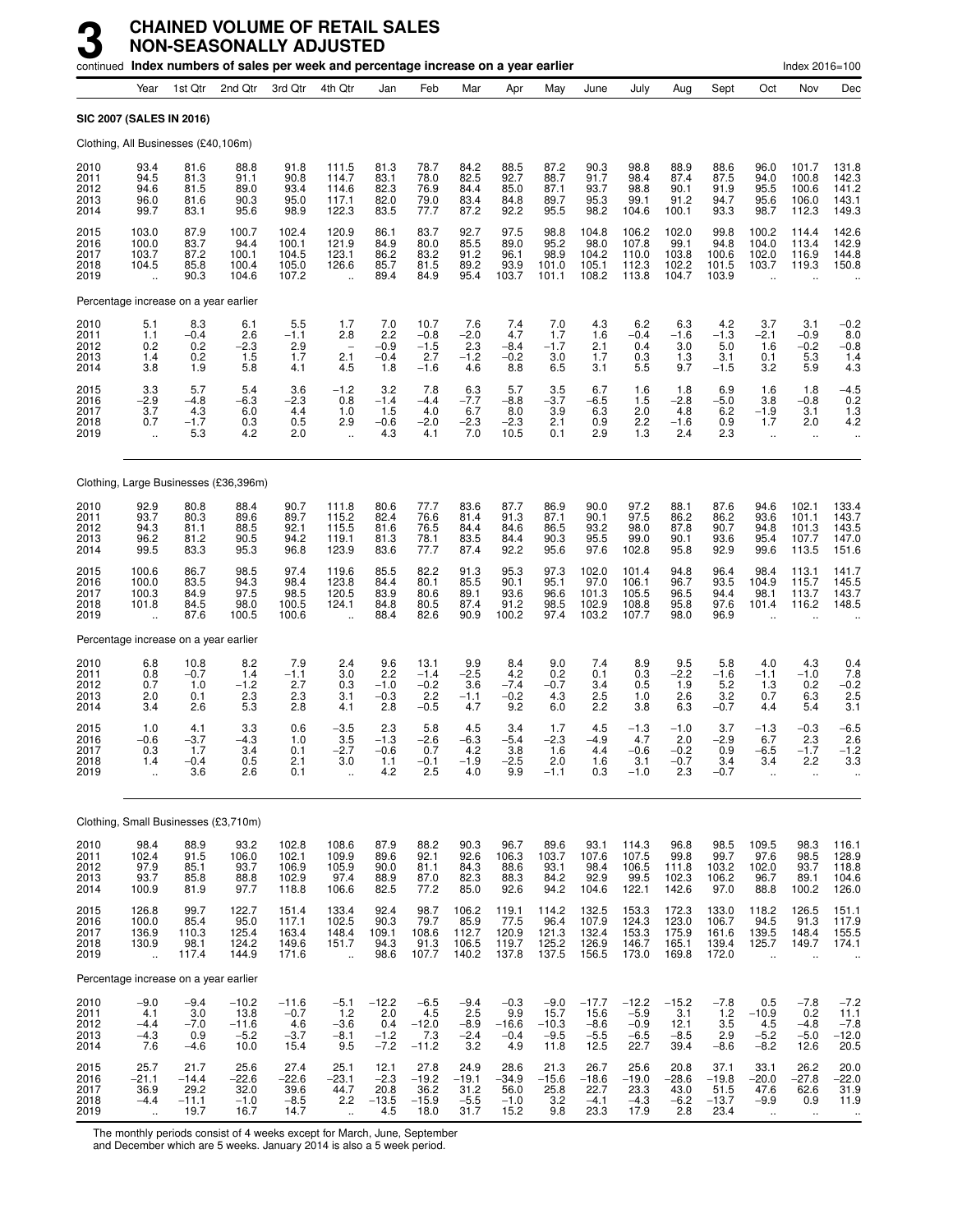|                                      |                                             |                                       | continued Index numbers of sales per week and percentage increase on a year earlier |                                           |                                               |                                      |                                      |                                        |                                          |                                       |                                        |                                          |                                           |                                                             |                                             | Index 2016=100                              |                                           |
|--------------------------------------|---------------------------------------------|---------------------------------------|-------------------------------------------------------------------------------------|-------------------------------------------|-----------------------------------------------|--------------------------------------|--------------------------------------|----------------------------------------|------------------------------------------|---------------------------------------|----------------------------------------|------------------------------------------|-------------------------------------------|-------------------------------------------------------------|---------------------------------------------|---------------------------------------------|-------------------------------------------|
|                                      | Year                                        | 1st Qtr                               | 2nd Qtr                                                                             | 3rd Qtr                                   | 4th Qtr                                       | Jan                                  | Feb                                  | Mar                                    | Apr                                      | May                                   | June                                   | July                                     | Aug                                       | Sept                                                        | Oct                                         | Nov                                         | Dec                                       |
| <b>SIC 2007 (SALES IN 2016)</b>      |                                             |                                       |                                                                                     |                                           |                                               |                                      |                                      |                                        |                                          |                                       |                                        |                                          |                                           |                                                             |                                             |                                             |                                           |
|                                      |                                             |                                       | Footwear and Leather Goods (£4,823m)                                                |                                           |                                               |                                      |                                      |                                        |                                          |                                       |                                        |                                          |                                           |                                                             |                                             |                                             |                                           |
| 2010<br>2011<br>2012<br>2013<br>2014 | 86.6<br>89.8<br>92.6<br>91.1<br>90.5        | 69.4<br>72.3<br>77.8<br>77.8<br>76.3  | 83.1<br>86.8<br>87.7<br>82.9<br>84.4                                                | 91.9<br>92.2<br>96.7<br>93.8<br>92.9      | 102.1<br>107.8<br>108.0<br>109.9<br>109.4     | 73.5<br>80.4<br>84.9<br>88.8<br>79.4 | 66.0<br>67.8<br>70.8<br>76.6<br>70.3 | 68.8<br>69.5<br>77.8<br>69.9<br>78.0   | 82.5<br>88.0<br>86.3<br>83.2<br>83.6     | 80.9<br>81.8<br>85.1<br>80.9<br>79.4  | 85.3<br>89.7<br>90.8<br>84.2<br>89.0   | 92.8<br>97.1<br>95.1<br>88.3<br>90.5     | 93.4<br>90.9<br>99.2<br>98.2<br>105.1     | 89.9<br>89.5<br>95.9<br>94.6<br>85.1                        | 93.0<br>94.0<br>101.1<br>95.5<br>94.3       | 92.0<br>95.7<br>91.7<br>93.6<br>96.7        | 117.6<br>128.5<br>126.7<br>134.4<br>131.7 |
| 2015<br>2016<br>2017<br>2018<br>2019 | 95.3<br>100.0<br>104.1<br>98.4<br>$\ddotsc$ | 74.8<br>80.1<br>83.3<br>82.1<br>86.5  | 92.1<br>93.1<br>101.2<br>92.7<br>101.7                                              | 101.7<br>107.5<br>111.6<br>104.5<br>119.3 | 112.6<br>119.3<br>120.4<br>114.4<br>$\ddotsc$ | 83.5<br>86.8<br>90.3<br>93.7<br>99.3 | 71.5<br>70.2<br>76.0<br>76.9<br>83.0 | 70.4<br>82.8<br>83.4<br>77.0<br>79.2   | 89.9<br>88.7<br>97.6<br>87.5<br>98.9     | 87.2<br>93.4<br>96.0<br>91.6<br>97.9  | 97.7<br>96.4<br>108.2<br>97.8<br>106.9 | 97.6<br>113.2<br>112.3<br>112.3<br>119.5 | 112.1<br>115.4<br>115.8<br>111.1<br>127.7 | 96.7<br>96.8<br>107.8<br>93.1<br>112.5                      | 96.4<br>101.5<br>101.2<br>93.8              | 102.8<br>109.3<br>110.2<br>105.3            | 133.3<br>141.5<br>143.9<br>138.2          |
|                                      |                                             | Percentage increase on a year earlier |                                                                                     |                                           |                                               |                                      |                                      |                                        |                                          |                                       |                                        |                                          |                                           |                                                             |                                             |                                             |                                           |
| 2010<br>2011<br>2012<br>2013<br>2014 | 8.7<br>3.6<br>3.1<br>$-1.6$<br>$-0.6$       | 2.8<br>4.2<br>7.6<br>$-0.1$<br>$-1.9$ | 1.2<br>4.5<br>1.0<br>$-5.4$<br>1.8                                                  | 13.6<br>0.4<br>4.8<br>$-3.0$<br>$-0.9$    | 15.4<br>5.5<br>0.2<br>1.7<br>$-0.4$           | 2.6<br>9.4<br>5.6<br>4.6<br>$-10.6$  | 2.3<br>2.7<br>4.5<br>8.1<br>$-8.2$   | 3.5<br>1.0<br>12.0<br>$-10.2$<br>11.7  | $-3.6$<br>6.8<br>$-2.0$<br>$-3.5$<br>0.4 | 1.6<br>1.1<br>4.1<br>$-4.9$<br>$-1.9$ | 5.0<br>5.2<br>1.2<br>$-7.3$<br>5.7     | 12.6<br>4.5<br>$-2.0$<br>$-7.1$<br>2.5   | 11.0<br>$-2.7$<br>9.1<br>$-0.9$<br>7.0    | 16.9<br>$-0.5$<br>7.2<br>$-1.3$<br>$-10.0$                  | 13.4<br>1.1<br>7.5<br>$-5.5$<br>$-1.2$      | 17.1<br>4.0<br>$-4.2$<br>2.1<br>3.3         | 15.7<br>9.2<br>$-1.4$<br>6.1<br>$-2.0$    |
| 2015<br>2016<br>2017<br>2018<br>2019 | 5.3<br>5.0<br>4.1<br>$-5.4$                 | $-2.0$<br>7.1<br>3.9<br>$-1.4$<br>5.4 | 9.1<br>1.1<br>8.7<br>$-8.4$<br>9.7                                                  | 9.4<br>5.7<br>3.8<br>$-6.3$<br>14.1       | 2.9<br>6.0<br>0.9<br>$-4.9$                   | 5.2<br>3.9<br>4.1<br>3.8<br>6.0      | 1.7<br>$-1.8$<br>8.3<br>1.1<br>8.0   | $-9.8$<br>17.5<br>0.8<br>$-7.7$<br>2.8 | 7.6<br>$-1.4$<br>10.1<br>$-10.3$<br>13.0 | 9.8<br>7.1<br>2.9<br>$-4.6$<br>6.9    | 9.7<br>$-1.4$<br>12.3<br>$-9.6$<br>9.3 | 7.9<br>15.9<br>$-0.8$<br>6.4             | 6.6<br>2.9<br>0.4<br>$-4.0$<br>14.9       | 13.6<br>$\overline{\phantom{m}}$<br>11.4<br>$-13.6$<br>20.9 | 2.2<br>5.3<br>$-0.3$<br>$-7.3$<br>$\ddotsc$ | 6.2<br>6.3<br>0.8<br>$-4.4$<br>$\cdot\cdot$ | 1.2<br>6.1<br>1.7<br>$-4.0$<br>٠.         |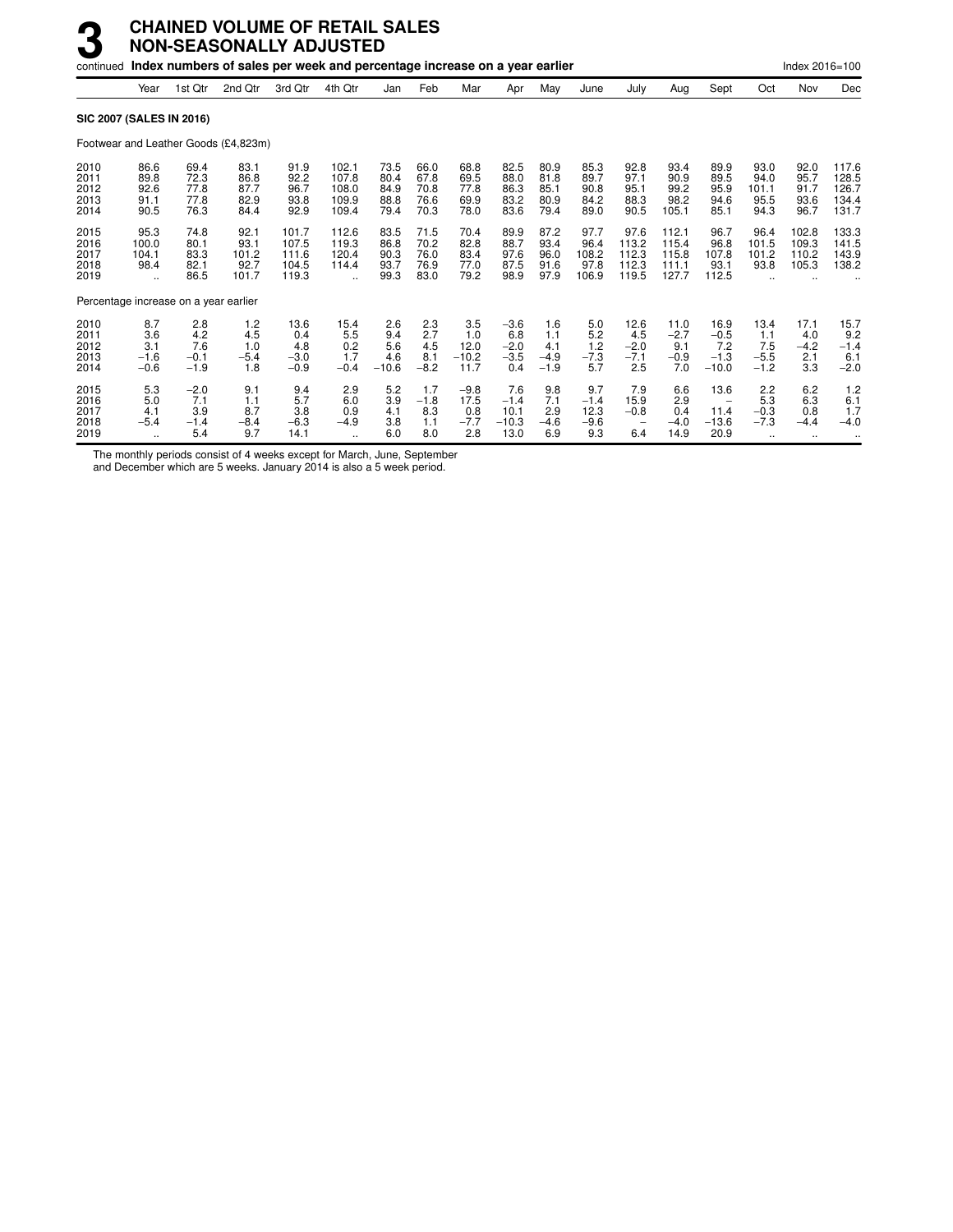|                                      |                                                     | continued Index numbers of sales per week and percentage increase on a year earlier |                                             |                                              |                                               |                                           |                                             |                                            |                                             |                                          |                                             |                                             |                                              |                                              |                                                  | Index 2016=100                             |                                              |
|--------------------------------------|-----------------------------------------------------|-------------------------------------------------------------------------------------|---------------------------------------------|----------------------------------------------|-----------------------------------------------|-------------------------------------------|---------------------------------------------|--------------------------------------------|---------------------------------------------|------------------------------------------|---------------------------------------------|---------------------------------------------|----------------------------------------------|----------------------------------------------|--------------------------------------------------|--------------------------------------------|----------------------------------------------|
|                                      | Year                                                | 1st Qtr                                                                             | 2nd Qtr                                     | 3rd Qtr                                      | 4th Qtr                                       | Jan                                       | Feb                                         | Mar                                        | Apr                                         | May                                      | June                                        | July                                        | Aug                                          | Sept                                         | Oct                                              | Nov                                        | Dec                                          |
|                                      |                                                     | <b>SIC 2007 (SALES IN 2016)</b>                                                     |                                             |                                              |                                               |                                           |                                             |                                            |                                             |                                          |                                             |                                             |                                              |                                              |                                                  |                                            |                                              |
|                                      |                                                     | Household Goods Stores, All Businesses (£32,674m)                                   |                                             |                                              |                                               |                                           |                                             |                                            |                                             |                                          |                                             |                                             |                                              |                                              |                                                  |                                            |                                              |
| 2010<br>2011<br>2012<br>2013<br>2014 | 92.8<br>88.6<br>87.0<br>85.0<br>90.5                | 89.6<br>85.8<br>84.0<br>81.1<br>85.4                                                | 91.2<br>86.2<br>86.0<br>84.2<br>87.4        | 90.8<br>85.6<br>83.5<br>82.3<br>88.1         | 99.7<br>96.8<br>94.4<br>92.4<br>101.4         | 87.4<br>92.1<br>88.5<br>85.1<br>90.9      | 88.5<br>82.5<br>79.8<br>80.9<br>82.0        | 92.2<br>83.3<br>83.8<br>78.1<br>82.5       | 93.9<br>90.2<br>88.1<br>83.7<br>89.8        | 93.2<br>86.2<br>86.7<br>87.2<br>86.9     | 87.6<br>83.1<br>83.8<br>82.0<br>85.8        | 92.9<br>87.3<br>86.1<br>85.3<br>88.5        | 90.9<br>84.2<br>82.1<br>79.1<br>88.6         | 88.9<br>85.4<br>82.6<br>82.4<br>87.4         | 93.9<br>91.8<br>87.5<br>86.7<br>97.7             | 96.7<br>92.9<br>93.6<br>88.9<br>101.4      | 106.8<br>103.9<br>100.5<br>99.6<br>104.4     |
| 2015<br>2016<br>2017<br>2018<br>2019 | 97.7<br>100.0<br>99.4<br>104.1                      | 92.8<br>97.6<br>95.1<br>97.9<br>96.3                                                | 94.6<br>95.9<br>97.5<br>100.7<br>98.6       | 96.2<br>96.4<br>96.2<br>103.2<br>98.9        | 107.3<br>110.2<br>108.6<br>114.7              | 95.7<br>102.5<br>98.6<br>100.3<br>98.7    | 89.7<br>96.9<br>94.7<br>97.0<br>95.4        | 92.9<br>94.2<br>92.6<br>96.7<br>95.2       | 96.9<br>95.6<br>106.2<br>103.5<br>100.4     | 96.0<br>99.6<br>94.4<br>102.0<br>98.1    | 91.6<br>93.1<br>93.0<br>97.4<br>97.7        | 100.0<br>101.1<br>99.9<br>101.5<br>97.8     | 92.2<br>92.8<br>91.9<br>101.7<br>96.1        | 96.3<br>95.6<br>96.8<br>105.9<br>102.0       | 102.9<br>106.6<br>106.8<br>111.5                 | 110.1<br>116.4<br>115.6<br>124.1           | 108.6<br>107.9<br>104.5<br>109.8             |
|                                      |                                                     | Percentage increase on a year earlier                                               |                                             |                                              |                                               |                                           |                                             |                                            |                                             |                                          |                                             |                                             |                                              |                                              |                                                  |                                            |                                              |
| 2010<br>2011<br>2012<br>2013<br>2014 | $-6.2$<br>$-4.6$<br>$-1.8$<br>$-2.3$<br>6.5         | $-5.2$<br>$-4.3$<br>$-2.1$<br>$-3.4$<br>5.2                                         | $-2.2$<br>$-5.5$<br>$-0.3$<br>$-2.1$<br>3.9 | $-5.1$<br>$-5.7$<br>$-2.4$<br>$-1.5$<br>7.1  | $-11.4$<br>$-2.9$<br>$-2.5$<br>$-2.1$<br>9.8  | $-15.6$<br>5.5<br>$-4.0$<br>$-3.8$<br>6.8 | $-1.3$<br>$-6.9$<br>$-3.2$<br>1.3<br>1.4    | $\frac{1.2}{-9.7}$<br>0.5<br>$-6.7$<br>5.6 | $-3.3$<br>$-4.0$<br>$-2.3$<br>$-4.9$<br>7.3 | $-2.3 -7.4$<br>0.5<br>0.7<br>$-0.4$      | $-1.2$<br>$-5.2$<br>0.8<br>$-2.1$<br>4.6    | $-3.8$<br>$-6.1$<br>$-1.3$<br>$-1.0$<br>3.8 | $-5.1$<br>$-7.4$<br>$-2.5$<br>$-3.7$<br>12.0 | $-6.1$<br>$-3.9$<br>$-3.3$<br>$-0.2$<br>6.0  | $-8.9$<br>$-2.2$<br>$-4.7$<br>$-0.9$<br>12.6     | $-10.6$<br>$-3.9$<br>0.7<br>$-5.0$<br>14.1 | $-13.7$<br>$-2.8$<br>$-3.3$<br>$-0.8$<br>4.8 |
| 2015<br>2016<br>2017<br>2018<br>2019 | 8.0<br>2.3<br>$-0.6$<br>4.8<br>$\ddot{\phantom{a}}$ | 8.7<br>5.2<br>$-2.5$<br>2.9<br>$-1.6$                                               | 8.2<br>1.3<br>1.7<br>3.3<br>$-2.0$          | 9.2<br>0.2<br>$-0.2$<br>7.3<br>$-4.2$        | 5.8<br>2.6<br>$-1.4$<br>5.6                   | 5.3<br>7.0<br>$-3.8$<br>1.8<br>$-1.7$     | 9.4<br>8.0<br>$-2.3$<br>2.4<br>$-1.6$       | 12.5<br>1.5<br>$-1.7$<br>4.4<br>$-1.6$     | 7.9<br>$-1.4$<br>11.1<br>$-2.5$<br>$-3.0$   | 10.5<br>3.7<br>$-5.2$<br>8.0<br>$-3.8$   | 6.7<br>1.7<br>$-0.1$<br>4.7<br>0.2          | 13.0<br>1.0<br>$-1.1$<br>1.5<br>$-3.6$      | 4.1<br>0.6<br>$-0.9$<br>10.7<br>$-5.5$       | 10.3<br>$-0.7$<br>1.2<br>9.4<br>$-3.7$       | 5.4<br>3.6<br>0.1<br>4.4<br>$\ddot{\phantom{a}}$ | 8.6<br>5.7<br>$-0.7$<br>7.3<br>$\ldots$    | 4.0<br>$-0.6$<br>$-3.2$<br>5.1               |
|                                      |                                                     | Household Goods Stores, Large Businesses (£22,272m)                                 |                                             |                                              |                                               |                                           |                                             |                                            |                                             |                                          |                                             |                                             |                                              |                                              |                                                  |                                            |                                              |
| 2010<br>2011<br>2012<br>2013<br>2014 | 96.8<br>92.1<br>89.4<br>86.4<br>90.5                | 94.1<br>91.0<br>85.9<br>82.1<br>85.2                                                | 93.2<br>89.4<br>86.1<br>84.8<br>87.6        | 92.4<br>86.9<br>85.3<br>83.6<br>88.2         | 107.6<br>101.0<br>100.3<br>95.1<br>101.4      | 96.4<br>100.8<br>94.6<br>88.1<br>92.7     | 90.0<br>86.3<br>80.2<br>80.5<br>80.2        | 95.6<br>87.0<br>83.6<br>78.5<br>81.6       | 95.6<br>97.1<br>88.3<br>85.4<br>91.0        | 96.0<br>87.5<br>86.4<br>87.0<br>88.0     | 89.1<br>84.7<br>84.1<br>82.7<br>84.6        | 93.1<br>87.9<br>85.7<br>85.4<br>88.2        | 92.8<br>84.8<br>83.7<br>81.1<br>89.3         | 91.5<br>87.9<br>86.1<br>84.1<br>87.5         | 97.7<br>91.7<br>89.1<br>86.0<br>92.5             | 101.6<br>93.4<br>96.9<br>90.6<br>98.8      | 120.3<br>114.5<br>112.1<br>105.9<br>110.7    |
| 2015<br>2016<br>2017<br>2018<br>2019 | 97.1<br>100.0<br>97.4<br>101.4                      | 92.8<br>95.5<br>94.5<br>95.1<br>98.7                                                | 94.2<br>95.3<br>95.5<br>98.9<br>97.1        | 93.8<br>98.5<br>92.8<br>99.3<br>94.9         | 107.7<br>110.7<br>106.9<br>112.3              | 96.6<br>100.3<br>100.3<br>95.6<br>100.2   | 89.9<br>94.4<br>92.6<br>94.1<br>97.5        | 92.0<br>92.5<br>91.3<br>95.5<br>98.5       | 96.9<br>93.8<br>106.2<br>102.4<br>99.7      | 96.8<br>99.2<br>91.7<br>99.8<br>96.8     | 89.9<br>93.5<br>90.0<br>95.4<br>95.2        | 97.1<br>104.4<br>97.7<br>98.0<br>92.6       | 90.9<br>93.1<br>87.2<br>96.2<br>92.8         | 93.5<br>98.2<br>93.2<br>102.9<br>98.4        | 98.3<br>104.2<br>101.1<br>102.1                  | 109.3<br>116.4<br>111.9<br>119.3           | 113.8<br>111.3<br>107.6<br>115.0             |
|                                      |                                                     | Percentage increase on a year earlier                                               |                                             |                                              |                                               |                                           |                                             |                                            |                                             |                                          |                                             |                                             |                                              |                                              |                                                  |                                            |                                              |
| 2010<br>2011<br>2012<br>2013<br>2014 | $-4.4$<br>$-4.9$<br>$-2.9$<br>$-3.4$<br>4.8         | $-3.0$<br>$-3.3$<br>$-5.6$<br>$-4.5$<br>3.8                                         | $-3.6$<br>$-4.1$<br>$-3.7$<br>$-1.5$<br>3.3 | $-4.0$<br>$-5.9$<br>$-1.9$<br>$-1.9$<br>5.6  | $-6.5$<br>$-6.1$<br>$-0.6$<br>$-5.2$<br>6.7   | $-9.9$<br>4.5<br>$-6.1$<br>$-6.9$<br>5.3  | $-2.4$<br>$-4.0$<br>$-7.1$<br>0.3<br>$-0.4$ | 2.9<br>$-9.0$<br>$-3.9$<br>$-6.1$<br>3.9   | $-6.5$<br>1.6<br>$-9.1$<br>$-3.3$<br>6.6    | $-2.6$<br>$-8.8$<br>$-1.2$<br>0.6<br>1.2 | $-1.9$<br>$-4.9$<br>$-0.8$<br>$-1.6$<br>2.2 | $-2.8$<br>$-5.6$<br>$-2.5$<br>$-0.4$<br>3.2 | $-4.0$<br>$-8.6$<br>$-1.3$<br>$-3.0$<br>10.1 | $-4.9$<br>$-4.0$<br>$-2.0$<br>$-2.3$<br>4.0  | $-3.3$<br>$-6.1$<br>$-2.8$<br>$-3.5$<br>7.5      | $-5.9$<br>$-8.1$<br>3.7<br>$-6.5$<br>9.1   | $-8.9$<br>$-4.8$<br>$-2.1$<br>$-5.5$<br>4.5  |
| 2015<br>2016<br>2017<br>2018<br>2019 | 7.3<br>3.0<br>$-2.6$<br>4.1                         | 9.0<br>2.9<br>$-1.0$<br>0.6<br>3.8                                                  | 7.5<br>1.2<br>0.2<br>3.6<br>$-1.9$          | 6.3<br>5.1<br>$-5.9$<br>7.0<br>$-4.4$        | 6.1<br>2.8<br>$-3.4$<br>5.0                   | 4.2<br>3.8<br>-4.7<br>4.8                 | 12.2<br>5.0<br>$-1.9$<br>1.6<br>3.6         | 12.8<br>0.5<br>$-1.2$<br>$\frac{4.5}{3.2}$ | 6.5<br>$-3.3$<br>13.3<br>$-3.6$<br>$-2.7$   | 9.9<br>2.5<br>$-7.5$<br>8.8<br>$-3.1$    | 6.3<br>4.0<br>$-3.7$<br>6.0<br>$-0.2$       | 10.1<br>7.5<br>$-6.4$<br>0.3<br>$-5.4$      | 1.7<br>2.5<br>$-6.3$<br>10.2<br>$-3.5$       | 6.9<br>5.0<br>$-5.0$<br>10.3<br>-4.4         | 6.3<br>5.9<br>$-2.9$<br>0.9                      | 10.6<br>6.5<br>$-3.8$<br>6.5               | 2.8<br>$-2.2$<br>$-3.3$<br>6.9               |
|                                      |                                                     | Household Goods Stores, Small Businesses (£10,401m)                                 |                                             |                                              |                                               |                                           |                                             |                                            |                                             |                                          |                                             |                                             |                                              |                                              |                                                  |                                            |                                              |
| 2010<br>2011<br>2012<br>2013<br>2014 | 84.1<br>81.0<br>81.7<br>81.9<br>90.4                | 79.7<br>74.3<br>79.8<br>79.1<br>85.9                                                | 86.9<br>79.4<br>85.7<br>82.6<br>86.9        | 87.3<br>82.8<br>79.8<br>79.4<br>87.8         | 82.6<br>87.7<br>81.4<br>86.5<br>101.4         | 67.6<br>73.2<br>75.1<br>78.7<br>87.1      | 85.5<br>74.1<br>79.0<br>81.7<br>86.0        | 84.9<br>75.3<br>84.1<br>77.3<br>84.6       | 90.2<br>75.0<br>87.6<br>80.1<br>87.3        | 87.0<br>83.5<br>87.1<br>87.9<br>84.5     | 84.3<br>79.5<br>83.1<br>80.5<br>88.6        | 92.7<br>86.0<br>87.0<br>85.0<br>89.3        | 87.0<br>83.0<br>78.7<br>74.7<br>87.0         | 83.1<br>80.0<br>75.0<br>78.7<br>87.2         | 85.6<br>92.1<br>84.0<br>88.3<br>108.9            | 86.0<br>92.0<br>86.6<br>85.4<br>107.2      | 77.5<br>80.7<br>75.3<br>85.9<br>90.8         |
| 2015<br>2016<br>2017<br>2018<br>2019 | 99.1<br>100.0<br>103.5<br>110.0<br>ä,               | 92.7<br>102.1<br>96.4<br>103.9<br>91.2                                              | 95.5<br>97.0<br>101.7<br>104.5<br>102.0     | 101.5<br>91.8<br>103.7<br>111.7<br>107.5     | 106.6<br>109.1<br>112.2<br>119.8<br>$\ddotsc$ | 93.8<br>107.1<br>94.9<br>110.5<br>95.4    | 89.2<br>102.2<br>99.1<br>103.1<br>91.1      | 94.6<br>98.0<br>95.4<br>99.3<br>88.0       | 96.9<br>99.5<br>106.1<br>105.8<br>101.9     | 94.5<br>100.4<br>100.2<br>106.6<br>101.1 | 95.1<br>92.3<br>99.5<br>101.8<br>102.9      | 106.4<br>93.8<br>104.6<br>108.9<br>108.9    | 95.1<br>92.0<br>101.8<br>113.6<br>103.2      | 102.6<br>90.2<br>104.4<br>112.4<br>109.8     | 112.8<br>112.0<br>118.8<br>131.5                 | 111.9<br>116.6<br>123.5<br>134.5           | 97.3<br>100.7<br>97.8<br>98.7                |
|                                      |                                                     | Percentage increase on a year earlier                                               |                                             |                                              |                                               |                                           |                                             |                                            |                                             |                                          |                                             |                                             |                                              |                                              |                                                  |                                            |                                              |
| 2010<br>2011<br>2012<br>2013<br>2014 | $-10.6$<br>$-3.7$<br>$0.8\,$<br>0.3<br>10.4         | $-10.4$<br>$-6.8$<br>7.4<br>$-0.8$<br>8.5                                           | 1.3<br>-8.7<br>8.0<br>$-3.6$<br>5.2         | $-7.6$<br>$-5.2$<br>$-3.5$<br>$-0.5$<br>10.6 | $-23.0$<br>6.1<br>$-7.1$<br>6.3<br>17.2       | $-29.4$<br>8.3<br>2.6<br>4.8<br>10.6      | 1.2<br>$-13.3$<br>6.6<br>3.4<br>5.2         | $-2.7$<br>$-11.3$<br>11.7<br>$-8.1$<br>9.3 | 5.2<br>$-16.8$<br>16.7<br>$-8.5$<br>9.0     | $-1.6$<br>$-4.0$<br>4.4<br>0.9<br>$-3.9$ | 0.4<br>$-5.7$<br>4.5<br>$-3.2$<br>10.0      | $-6.0$<br>$-7.2$<br>1.1<br>$-2.3$<br>5.1    | $-7.5$<br>$-4.6$<br>$-5.1$<br>$-5.1$<br>16.4 | $-9.0$<br>$-3.8$<br>$-6.3$<br>5.0<br>10.8    | $-20.5$<br>7.5<br>$-8.8$<br>5.2<br>23.3          | $-20.9$<br>7.0<br>$-5.9$<br>$-1.3$<br>25.5 | $-26.7$<br>$-6.7$<br>$-6.7$<br>$14.2$<br>5.7 |
| 2015<br>2016<br>2017<br>2018<br>2019 | 9.6<br>1.0<br>$\frac{3.5}{6.3}$                     | 8.0<br>10.1<br>$-5.6$<br>7.8<br>$-12.2$                                             | 9.9<br>1.6<br>4.9<br>2.7<br>$-2.4$          | 15.6<br>$-9.5$<br>12.9<br>7.8<br>$-3.8$      | 5.1<br>2.3<br>2.9<br>6.8                      | 7.8<br>14.1<br>$-11.4$<br>16.5<br>$-13.7$ | 3.7<br>14.7<br>$-3.1$<br>4.0<br>$-11.6$     | 11.9<br>3.6<br>$-2.6$<br>4.1<br>$-11.4$    | 11.1<br>2.7<br>6.6<br>$-0.2$<br>$-3.7$      | 11.8<br>6.3<br>$-0.2$<br>6.4<br>$-5.2$   | 7.4<br>$-3.0$<br>7.8<br>2.3<br>1.1          | 19.1<br>$-11.8$<br>11.5<br>4.1              | 9.4<br>$-3.3$<br>10.7<br>11.6<br>$-9.2$      | 17.6<br>$-12.1$<br>$^{15.8}_{7.7}$<br>$-2.3$ | 3.6<br>$-0.8$<br>6.1<br>10.7                     | 4.4<br>4.2<br>5.9<br>8.9<br>$\mathbf{r}$ . | $7.2$<br>$3.5$<br>$-2.9$<br>0.9              |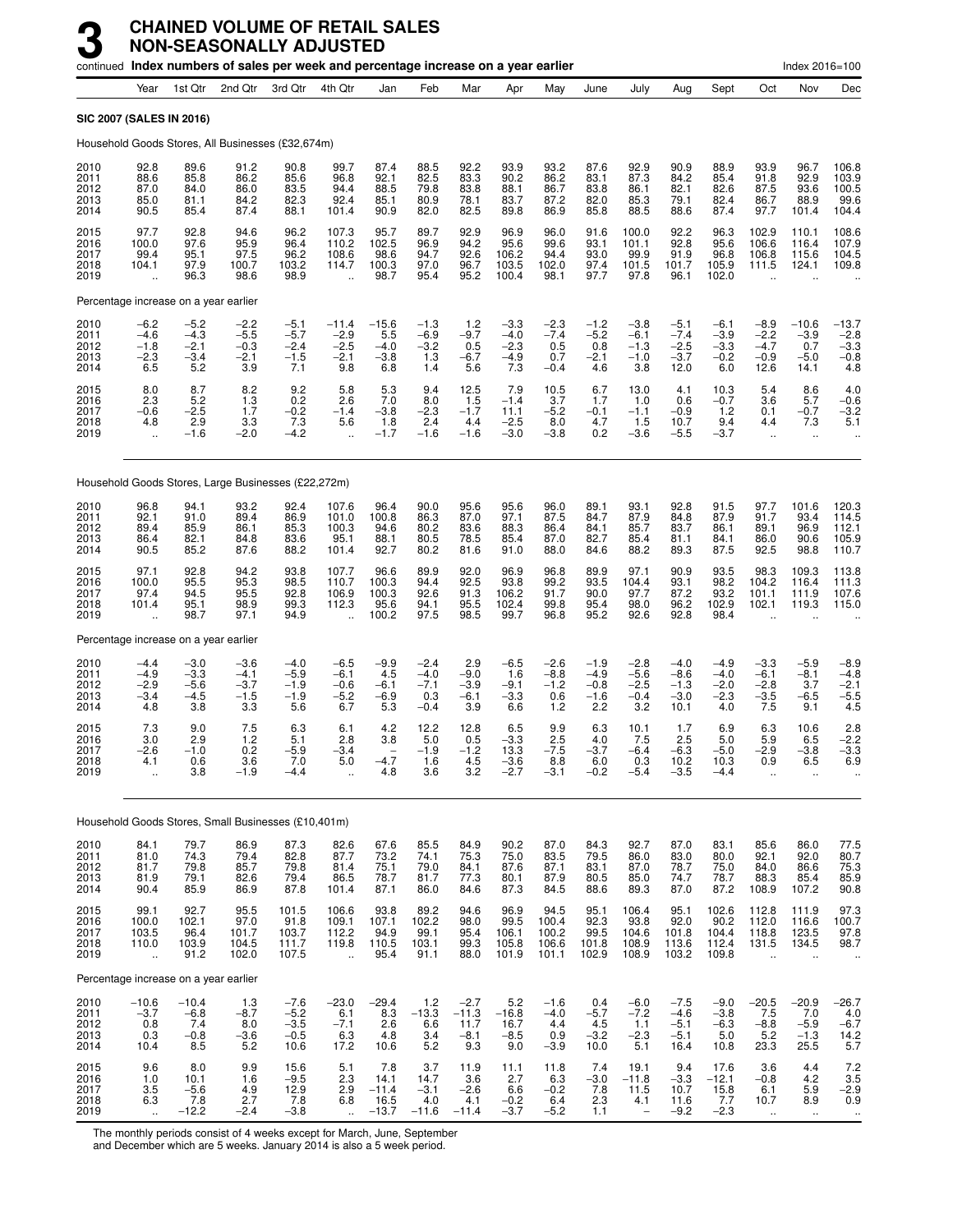|                                       |                                                                         |                                                 | continued Index numbers of sales per week and percentage increase on a year earlier |                                           |                                                       |                                           |                                              |                                              |                                            |                                               |                                            |                                               |                                               |                                              |                                                          | Index 2016=100                                     |                                                          |
|---------------------------------------|-------------------------------------------------------------------------|-------------------------------------------------|-------------------------------------------------------------------------------------|-------------------------------------------|-------------------------------------------------------|-------------------------------------------|----------------------------------------------|----------------------------------------------|--------------------------------------------|-----------------------------------------------|--------------------------------------------|-----------------------------------------------|-----------------------------------------------|----------------------------------------------|----------------------------------------------------------|----------------------------------------------------|----------------------------------------------------------|
|                                       | Year                                                                    | 1st Qtr                                         | 2nd Qtr                                                                             | 3rd Otr                                   | 4th Qtr                                               | Jan                                       | Feb                                          | Mar                                          | Apr                                        | May                                           | June                                       | July                                          | Aug                                           | Sept                                         | Oct                                                      | Nov                                                | Dec                                                      |
| <b>SIC 2007 (SALES IN 2016)</b>       |                                                                         |                                                 |                                                                                     |                                           |                                                       |                                           |                                              |                                              |                                            |                                               |                                            |                                               |                                               |                                              |                                                          |                                                    |                                                          |
| Furniture, Lighting, etc (£13,671m)   |                                                                         |                                                 |                                                                                     |                                           |                                                       |                                           |                                              |                                              |                                            |                                               |                                            |                                               |                                               |                                              |                                                          |                                                    |                                                          |
| 2010<br>2011<br>2012<br>2013<br>2014  | 77.7<br>77.9<br>79.4<br>80.1<br>86.9                                    | 78.2<br>79.1<br>76.2<br>80.0<br>83.7            | 73.9<br>71.7<br>80.0<br>77.1<br>80.5                                                | 76.2<br>77.4<br>77.5<br>76.1<br>85.5      | 82.3<br>83.5<br>84.1<br>87.1<br>98.0                  | 74.4<br>82.2<br>77.8<br>82.9<br>88.0      | 81.7<br>81.8<br>75.5<br>80.3<br>82.3         | 78.5<br>74.4<br>75.4<br>77.4<br>80.6         | 77.0<br>71.4<br>82.1<br>75.8<br>82.5       | 76.2<br>72.2<br>77.9<br>80.3<br>78.5          | 69.6<br>71.6<br>80.0<br>75.5<br>80.4       | 79.1<br>80.3<br>82.4<br>83.1<br>89.0          | 75.9<br>74.5<br>74.3<br>68.1<br>82.7          | 74.1<br>77.6<br>76.1<br>77.0<br>85.1         | 87.0<br>86.4<br>87.2<br>86.2<br>102.6                    | 84.7<br>83.6<br>84.4<br>86.2<br>99.1               | 76.7<br>81.0<br>81.2<br>88.5<br>93.4                     |
| 2015<br>2016<br>2017<br>2018<br>2019  | 96.8<br>100.0<br>99.6<br>103.6<br>ă,                                    | 94.5<br>102.6<br>98.2<br>104.3<br>103.3         | 93.6<br>95.3<br>95.4<br>96.3<br>100.1                                               | 94.5<br>95.2<br>95.3<br>101.2<br>96.7     | 104.5<br>106.9<br>109.4<br>112.7                      | 96.6<br>108.8<br>102.0<br>112.1<br>106.1  | 92.1<br>103.2<br>98.3<br>106.4<br>106.2      | 94.6<br>97.1<br>95.2<br>96.4<br>98.7         | 95.7<br>102.2<br>103.8<br>99.1<br>103.2    | 94.3<br>97.3<br>93.4<br>98.8<br>99.8          | 91.5<br>88.3<br>90.2<br>92.1<br>98.0       | 105.0<br>97.8<br>101.8<br>99.4<br>91.3        | 85.2<br>91.8<br>86.9<br>98.0<br>95.0          | 93.6<br>95.9<br>96.9<br>105.2<br>102.5       | 105.8<br>108.1<br>111.0<br>110.5                         | 105.6<br>110.4<br>115.9<br>119.7                   | 102.5<br>103.1<br>102.9<br>108.9                         |
|                                       |                                                                         | Percentage increase on a year earlier           |                                                                                     |                                           |                                                       |                                           |                                              |                                              |                                            |                                               |                                            |                                               |                                               |                                              |                                                          |                                                    |                                                          |
| 2010<br>2011<br>2012<br>2013<br>2014  | $-7.4$<br>0.3<br>1.9<br>0.8<br>8.5                                      | $-2.7$<br>1.1<br>$-3.7$<br>5.1<br>4.7           | $-3.9$<br>$-3.0$<br>11.6<br>$-3.7$<br>4.4                                           | $-10.5$<br>1.6<br>0.1<br>$-1.7$<br>12.4   | $-11.7$<br>1.4<br>0.7<br>3.6<br>12.5                  | $-15.2$<br>10.5<br>$-5.4$<br>6.6<br>6.2   | 4.7<br>0.1<br>$-7.7$<br>6.4<br>2.4           | 2.9<br>$-5.2$<br>1.4<br>2.7<br>4.1           | $-3.0$<br>$-7.3$<br>15.0<br>$-7.6$<br>8.7  | $-1.7$<br>$-5.3$<br>7.9<br>3.1<br>$-2.2$      | $-6.5$<br>2.8<br>11.7<br>$-5.7$<br>6.5     | $-10.2$<br>1.5<br>2.6<br>0.9<br>7.1           | $-10.7$<br>$-1.9$<br>$-0.2$<br>$-8.4$<br>21.4 | $-10.6$<br>4.6<br>$-1.9$<br>1.2<br>10.5      | $-10.4$<br>$-0.7$<br>1.0<br>$-1.3$<br>19.1               | $-12.4$<br>$-1.3$<br>1.0<br>2.1<br>15.1            | -12.1<br>5.6<br>0.2<br>$\frac{9.1}{5.4}$                 |
| 2015<br>2016<br>2017<br>2018<br>2019  | 11.4<br>3.3<br>$-0.4$<br>4.1<br>$\ddotsc$                               | 12.8<br>8.6<br>$-4.2$<br>6.2<br>$-0.9$          | 16.4<br>1.8<br>0.1<br>1.0<br>4.0                                                    | 10.5<br>0.7<br>0.1<br>6.2<br>$-4.4$       | 6.6<br>2.3<br>2.3<br>3.0<br>$\ddot{\phantom{a}}$      | 9.7<br>12.6<br>$-6.3$<br>9.9<br>$-5.3$    | 12.0<br>12.1<br>$-4.8$<br>8.3<br>$-0.2$      | 17.4<br>2.7<br>$-2.0$<br>$1.2$<br>2.4        | 16.1<br>6.8<br>1.5<br>-4.5<br>4.1          | 20.0<br>3.2<br>$-4.0$<br>5.8<br>1.0           | 13.8<br>$-3.5$<br>2.2<br>2.0<br>6.4        | 18.1<br>$-6.9$<br>4.1<br>$-2.3$<br>$-8.2$     | 3.0<br>7.7<br>$-5.3$<br>12.7<br>$-3.1$        | 10.0<br>2.4<br>1.1<br>8.6<br>$-2.6$          | 3.0<br>2.2<br>2.7<br>$-0.4$<br>à.                        | 6.5<br>4.5<br>5.0<br>3.2<br>$\ddot{\phantom{a}}$   | 9.8<br>0.6<br>$-0.2$<br>5.8<br>$\ddotsc$                 |
|                                       |                                                                         |                                                 | Electrical Household Appliances (£6,287m)                                           |                                           |                                                       |                                           |                                              |                                              |                                            |                                               |                                            |                                               |                                               |                                              |                                                          |                                                    |                                                          |
| 2010<br>2011<br>2012<br>2013<br>2014  | 97.5<br>93.1<br>96.7<br>84.0<br>90.2                                    | 86.3<br>87.1<br>93.1<br>76.5<br>81.2            | 83.7<br>76.2<br>84.7<br>70.2<br>75.5                                                | 93.1<br>88.0<br>89.1<br>78.9<br>83.3      | 126.8<br>121.0<br>120.0<br>110.3<br>121.3             | 91.8<br>108.6<br>113.7<br>87.7<br>95.9    | 84.1<br>77.7<br>85.3<br>74.7<br>73.8         | 83.6<br>77.4<br>83.0<br>68.9<br>72.5         | 77.8<br>74.9<br>86.4<br>71.8<br>77.7       | 83.6<br>76.2<br>84.2<br>68.4<br>74.2          | 88.5<br>77.1<br>83.8<br>70.5<br>74.8       | 91.5<br>79.7<br>90.2<br>72.4<br>76.0          | 91.2<br>86.3<br>86.5<br>77.9<br>84.7          | 96.0<br>95.9<br>90.4<br>85.0<br>88.1         | 99.5<br>100.4<br>92.4<br>81.4<br>92.1                    | 113.6<br>107.5<br>114.7<br>96.7<br>112.4           | 159.1<br>148.4<br>146.1<br>144.3<br>151.8                |
| 2015<br>2016<br>2017<br>2018<br>2019  | 99.8<br>100.0<br>104.7<br>107.5<br>ă,                                   | 89.4<br>91.3<br>95.4<br>98.1<br>101.2           | 81.6<br>81.9<br>86.0<br>88.9<br>89.7                                                | 93.8<br>94.5<br>98.5<br>102.2<br>107.5    | 134.5<br>132.3<br>138.8<br>140.9<br>÷.                | 100.7<br>105.5<br>110.3<br>112.9<br>109.7 | 84.9<br>83.9<br>87.8<br>89.5<br>89.1         | 84.0<br>85.8<br>89.5<br>93.1<br>104.0        | 82.3<br>73.5<br>89.9<br>93.1<br>93.1       | 83.0<br>84.7<br>79.2<br>83.6<br>87.1          | 79.9<br>86.3<br>88.4<br>89.7<br>89.2       | 89.5<br>89.7<br>92.8<br>95.3<br>97.0          | 91.4<br>89.6<br>96.8<br>101.2<br>99.0         | 99.2<br>102.3<br>104.4<br>108.4<br>122.6     | 98.6<br>99.8<br>104.5<br>105.9<br>$\ddotsc$              | 137.8<br>139.4<br>153.6<br>161.6                   | 160.5<br>152.7<br>154.5<br>152.4                         |
| Percentage increase on a year earlier |                                                                         |                                                 |                                                                                     |                                           |                                                       |                                           |                                              |                                              |                                            |                                               |                                            |                                               |                                               |                                              |                                                          |                                                    |                                                          |
| 2010<br>2011<br>2012<br>2013<br>2014  | $-1.6$<br>$-4.5$<br>3.9<br>$-13.2$<br>7.3                               | $-3.5$<br>1.0<br>6.9<br>$-17.9$<br>6.2          | 4.9<br>$-9.0$<br>11.2<br>$-17.1$<br>7.5                                             | 1.5<br>$-5.5$<br>1.3<br>$-11.5$<br>5.6    | $-6.3$<br>$-4.5$<br>$-0.9$<br>$-8.0$<br>10.0          | $-14.8$<br>18.4<br>4.7<br>$-22.8$<br>9.3  | $-0.9$<br>$-7.6$<br>9.8<br>$-12.5$<br>$-1.2$ | 6.7<br>$-7.4$<br>7.2<br>$-17.0$<br>5.2       | $-4.9$<br>$-3.8$<br>15.4<br>$-16.9$<br>8.3 | 2.5<br>$-8.8$<br>10.5<br>$-18.8$<br>8.5       | 15.4<br>$-12.8$<br>8.7<br>$-15.9$<br>6.0   | 2.0<br>$-12.8$<br>13.1<br>$-19.7$<br>5.0      | 1.0<br>$-5.4$<br>0.3<br>$-10.0$<br>8.7        | 1.4<br>$-5.8$<br>$-6.0$<br>3.6               | $-2.1$<br>0.9<br>$-7.9$<br>$-12.0$<br>13.2               | $-4.5$<br>$-5.4$<br>6.7<br>$-15.7$<br>16.2         | $-9.3$<br>$-6.8$<br>$-1.5$<br>$-1.2$<br>5.1              |
| 2015<br>2016<br>2017<br>2018<br>2019  | 10.7<br>0.2<br>4.7<br>2.7<br>$\ddotsc$                                  | 10.1<br>2.1<br>4.5<br>2.9<br>3.1                | 8.1<br>0.3<br>5.1<br>3.3<br>1.0                                                     | 12.6<br>0.7<br>4.2<br>$\frac{3.8}{5.2}$   | 10.9<br>$-1.6$<br>4.9<br>1.5<br>$\ddotsc$             | 5.0<br>4.8<br>4.5<br>2.4<br>$-2.8$        | 15.1<br>$-1.2$<br>4.6<br>1.9<br>$-0.4$       | 15.8<br>2.2<br>4.3<br>4.0<br>11.7            | 5.9<br>$-10.7$<br>22.3<br>3.6<br>$-0.1$    | 11.8<br>2.0<br>-6.4<br>5.5<br>4.2             | 6.9<br>8.0<br>2.4<br>1.5<br>$-0.6$         | 17.8<br>0.2<br>3.4<br>2.7<br>1.8              | 7.9<br>$-2.0$<br>8.0<br>4.6<br>$-2.1$         | 12.6<br>3.2<br>2.0<br>3.9<br>13.1            | 7.0<br>1.2<br>4.7<br>1.3<br>$\ddot{\phantom{a}}$         | 22.7<br>1.1<br>10.2<br>5.2<br>$\ddot{\phantom{1}}$ | 5.8<br>-4.9<br>1.2<br>$-1.3$                             |
|                                       |                                                                         |                                                 | Hardware, Paints and Glass (£11,713m)                                               |                                           |                                                       |                                           |                                              |                                              |                                            |                                               |                                            |                                               |                                               |                                              |                                                          |                                                    |                                                          |
| 2010<br>2011<br>2012<br>2013<br>2014  | 100.9<br>92.9<br>84.8<br>89.5<br>94.0                                   | 101.2<br>88.1<br>83.1<br>83.0<br>89.4           | 115.5<br>109.1<br>91.8<br>101.5<br>103.4                                            | 103.2<br>91.0<br>84.4<br>91.3<br>94.0     | 83.7<br>83.4<br>79.9<br>82.2<br>89.6                  | 94.0<br>85.8<br>80.2<br>82.4<br>90.3      | 95.1<br>82.1<br>77.1<br>83.1<br>86.3         | 111.7<br>94.7<br>90.4<br>83.4<br>91.0        | 124.9<br>122.4<br>93.7<br>100.9<br>106.7   | 118.9<br>109.2<br>96.5<br>107.8<br>105.4      | 105.3<br>98.4<br>86.5<br>96.9<br>99.3      | 107.2<br>99.2<br>85.7<br>96.6<br>95.8         | 105.9<br>92.0<br>85.8<br>92.0<br>97.8         | 97.9<br>83.7<br>82.4<br>86.5<br>89.6         | 92.3<br>88.7<br>81.5<br>90.1<br>95.3                     | 86.5<br>85.7<br>84.5<br>85.1<br>95.4               | 74.5<br>77.2<br>75.0<br>$73.6$<br>$80.3$                 |
| 2015<br>2016<br>2017<br>2018<br>2019  | 97.1<br>100.0<br>96.7<br>103.7<br>$\ddotsc$                             | 92.8<br>95.1<br>91.9<br>91.1<br>87.8            | 104.1<br>105.1<br>108.0<br>114.1<br>101.8                                           | 99.9<br>100.0<br>97.5<br>107.6<br>96.3    | 91.6<br>99.7<br>89.4<br>101.9<br>$\ddot{\phantom{a}}$ | 92.0<br>93.2<br>89.0<br>80.2<br>85.5      | 90.2<br>96.5<br>94.6<br>91.1<br>88.7         | 95.6<br>95.5<br>92.2<br>99.6<br>88.9         | 107.4<br>100.4<br>120.1<br>116.1<br>102.6  | 106.7<br>111.7<br>105.4<br>118.2<br>101.7     | 99.4<br>103.6<br>100.3<br>109.3<br>101.3   | 101.5<br>112.9<br>103.2<br>108.6<br>105.0     | 100.8<br>96.4<br>95.9<br>107.4<br>95.6        | 97.9<br>92.6<br>94.3<br>106.9<br>89.9        | 102.8<br>110.2<br>104.4<br>117.5<br>$\ddot{\phantom{a}}$ | 97.9<br>110.0<br>94.3<br>109.0<br>$\ddotsc$        | 77.7<br>83.1<br>73.5<br>83.9<br>$\ddotsc$                |
| Percentage increase on a year earlier |                                                                         |                                                 |                                                                                     |                                           |                                                       |                                           |                                              |                                              |                                            |                                               |                                            |                                               |                                               |                                              |                                                          |                                                    |                                                          |
| 2010<br>2011<br>2012<br>2013<br>2014  | $-8.9$<br>$-7.9$<br>$-8.7$<br>5.5<br>5.1                                | $-6.6$<br>$-12.9$<br>$-5.6$<br>$-0.2$<br>7.8    | $-5.6$<br>$-5.5$<br>$-15.9$<br>10.6<br>1.9                                          | $-5.6$<br>$-11.8$<br>$-7.2$<br>8.1<br>3.0 | $-18.6$<br>$-0.4$<br>$-4.1$<br>2.8<br>9.0             | $-13.4$<br>$-8.7$<br>$-6.6$<br>2.8<br>9.6 | $-5.4$<br>$-13.7$<br>$-6.2$<br>7.8<br>3.9    | $-2.3$<br>$-15.3$<br>$-4.5$<br>$-7.8$<br>9.2 | $-4.0$<br>$-2.0$<br>$-23.4$<br>7.7<br>5.7  | $-6.4$<br>$-8.1$<br>$-11.6$<br>11.7<br>$-2.3$ | $-6.3$<br>$-6.6$<br>$-12.1$<br>12.1<br>2.5 | $-3.2$<br>$-7.5$<br>$-13.6$<br>12.8<br>$-0.8$ | $-5.6$<br>$-13.1$<br>$-6.7$<br>7.2<br>6.3     | $-7.7$<br>$-14.5$<br>$-1.6$<br>5.1<br>3.6    | $-14.6$<br>$-3.9$<br>$-8.1$<br>10.6<br>5.8               | $-16.5$<br>$-0.9$<br>$-1.4$<br>0.7<br>12.1         | $-23.9$<br>3.6<br>$-2.9$<br>$-1.9$<br>9.2                |
| 2015<br>2016<br>2017<br>2018<br>2019  | $\begin{array}{c} 3.3 \\ 3.0 \end{array}$<br>$-3.3$<br>7.2<br>$\ddotsc$ | $\frac{3.8}{2.5}$<br>$-3.3$<br>$-1.0$<br>$-3.5$ | 0.7<br>1.0<br>2.7<br>5.7<br>$-10.8$                                                 | 6.2<br>0.1<br>$-2.5$<br>10.3<br>$-10.5$   | 2.3<br>8.8<br>$-10.3$<br>14.0<br>$\ddotsc$            | 1.9<br>1.3<br>$-4.5$<br>$-9.8$<br>6.6     | 4.4<br>7.1<br>$-2.0$<br>$-3.7$<br>$-2.7$     | 5.1<br>$-0.1$<br>$-3.5$<br>8.1<br>$-10.7$    | 0.6<br>$-6.5$<br>19.6<br>$-3.3$<br>$-11.7$ | 1.3<br>4.7<br>$-5.6$<br>12.1<br>$-14.0$       | 0.1<br>4.2<br>$-3.2$<br>8.9<br>$-7.3$      | 5.9<br>11.3<br>$-8.6$<br>5.3<br>$-3.4$        | 3.1<br>$-4.4$<br>$-0.5$<br>11.9<br>$-11.0$    | $\frac{9.2}{-5.4}$<br>1.8<br>13.4<br>$-15.9$ | 7.9<br>7.2<br>$-5.3$<br>12.5<br>$\ddotsc$                | 2.6<br>12.3<br>$-14.3$<br>15.6<br>$\ddotsc$        | $-3.3$<br>7.0<br>$-11.6$<br>14.2<br>$\ddot{\phantom{1}}$ |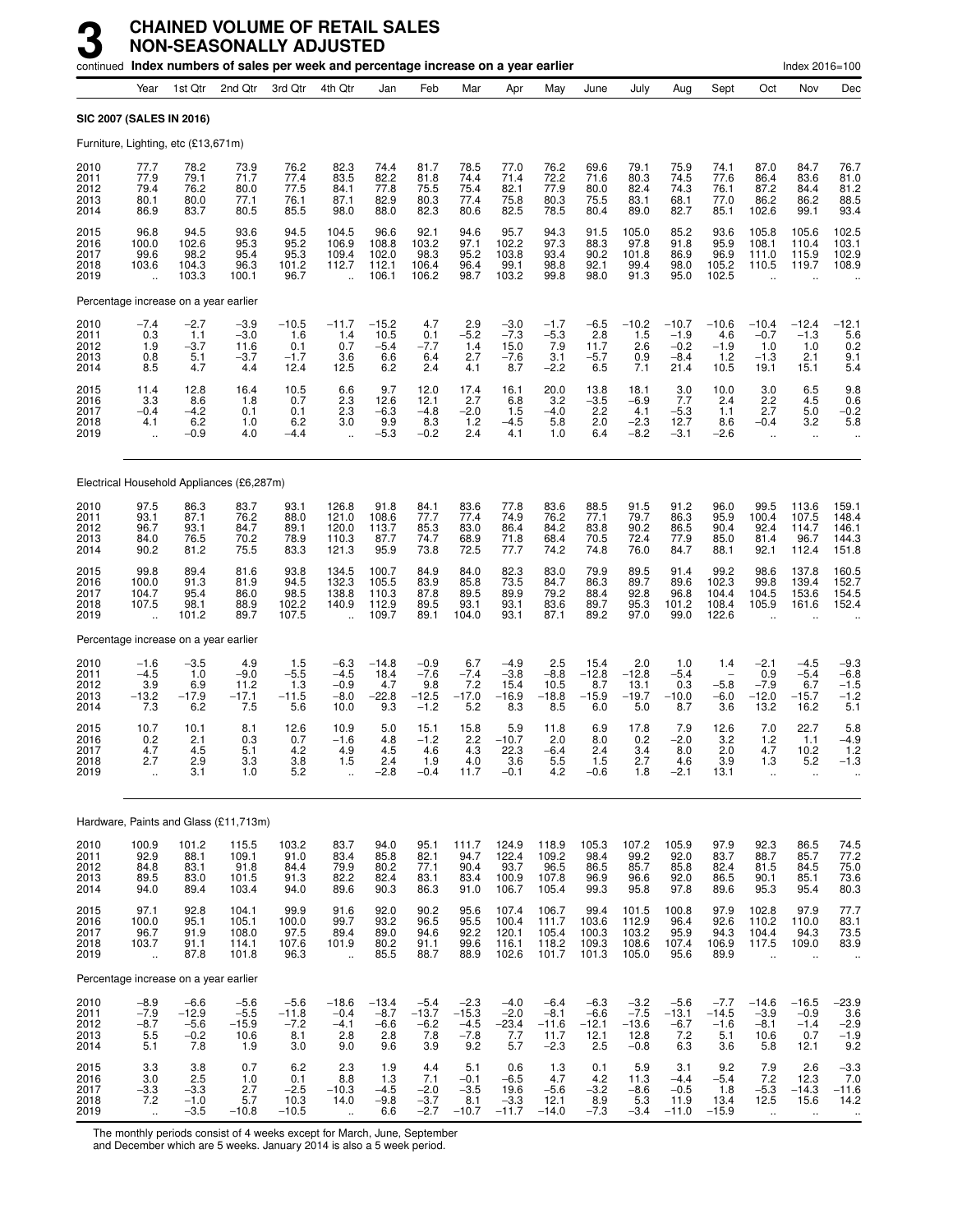|                                      |                                                  |                                                   | continued Index numbers of sales per week and percentage increase on a year earlier |                                               |                                                           |                                                |                                                   |                                                   |                                            |                                               |                                               |                                             |                                            |                                                 |                                            | Index 2016=100                             |                                                   |
|--------------------------------------|--------------------------------------------------|---------------------------------------------------|-------------------------------------------------------------------------------------|-----------------------------------------------|-----------------------------------------------------------|------------------------------------------------|---------------------------------------------------|---------------------------------------------------|--------------------------------------------|-----------------------------------------------|-----------------------------------------------|---------------------------------------------|--------------------------------------------|-------------------------------------------------|--------------------------------------------|--------------------------------------------|---------------------------------------------------|
|                                      | Year                                             | 1st Qtr                                           | 2nd Qtr                                                                             | 3rd Qtr                                       | 4th Qtr                                                   | Jan                                            | Feb                                               | Mar                                               | Apr                                        | May                                           | June                                          | July                                        | Aug                                        | Sept                                            | Oct                                        | Nov                                        | Dec                                               |
|                                      |                                                  | <b>SIC 2007 (SALES IN 2016)</b>                   |                                                                                     |                                               |                                                           |                                                |                                                   |                                                   |                                            |                                               |                                               |                                             |                                            |                                                 |                                            |                                            |                                                   |
|                                      |                                                  |                                                   | Music and video recording and equipment (£1,002m)                                   |                                               |                                                           |                                                |                                                   |                                                   |                                            |                                               |                                               |                                             |                                            |                                                 |                                            |                                            |                                                   |
| 2010<br>2011<br>2012<br>2013<br>2014 | 168.4<br>149.3<br>139.2<br>104.9<br>100.2        | 146.9<br>134.8<br>123.7<br>106.3<br>89.2          | 135.2<br>117.8<br>112.2<br>78.5<br>78.8                                             | 138.5<br>123.8<br>117.4<br>84.4<br>88.3       | 253.2<br>220.7<br>203.3<br>150.3<br>145.5                 | 148.3<br>148.6<br>124.4<br>123.7<br>100.7      | 147.1<br>131.3<br>123.1<br>104.9<br>85.3          | 145.7<br>126.7<br>123.6<br>93.5<br>80.8           | 134.8<br>118.7<br>117.5<br>75.1<br>79.0    | 134.7<br>110.8<br>112.5<br>78.8<br>75.2       | 135.8<br>122.6<br>107.8<br>81.0<br>81.4       | 144.4<br>121.7<br>116.3<br>78.0<br>87.8     | 137.2<br>119.7<br>116.3<br>85.7<br>88.8    | 134.8<br>128.7<br>119.3<br>88.6<br>88.3         | 159.5<br>138.3<br>130.6<br>95.9<br>99.7    | 211.9<br>181.8<br>164.5<br>116.1<br>126.9  | 361.2<br>317.7<br>292.6<br>221.3<br>196.9         |
| 2015<br>2016<br>2017<br>2018<br>2019 | 104.0<br>100.0<br>94.0<br>95.4                   | 90.6<br>95.4<br>87.2<br>89.1<br>70.1              | 84.9<br>84.6<br>76.2<br>78.0<br>96.9                                                | 93.7<br>84.1<br>79.7<br>87.6<br>105.4         | 146.6<br>135.9<br>132.8<br>126.6                          | 91.0<br>100.6<br>91.2<br>95.8<br>80.3          | 82.7<br>95.0<br>89.5<br>82.7<br>66.6              | 96.5<br>91.4<br>82.1<br>88.9<br>64.8              | 90.5<br>89.5<br>78.1<br>80.9<br>82.6       | 84.6<br>85.1<br>74.6<br>71.5<br>102.6         | 80.7<br>80.3<br>76.0<br>81.0<br>103.8         | 89.8<br>80.8<br>80.8<br>84.3<br>108.4       | 92.8<br>85.2<br>81.5<br>89.9<br>98.9       | 97.6<br>85.9<br>77.3<br>88.5<br>108.3           | 99.2<br>91.9<br>90.5<br>89.0               | 128.3<br>128.8<br>122.2<br>126.1           | 199.2<br>176.8<br>174.9<br>157.1                  |
|                                      |                                                  |                                                   | Percentage increase on a year earlier                                               |                                               |                                                           |                                                |                                                   |                                                   |                                            |                                               |                                               |                                             |                                            |                                                 |                                            |                                            |                                                   |
| 2010<br>2011<br>2012<br>2013<br>2014 | $-4.3$<br>$-11.4$<br>$-6.8$<br>$-24.6$<br>$-4.5$ | $-13.9$<br>$-8.2$<br>$-8.3$<br>$-14.0$<br>$-16.1$ | $-1.8$<br>$-12.9$<br>$-4.7$<br>$-30.1$<br>0.4                                       | $-1.3$<br>$-10.6$<br>$-5.1$<br>$-28.1$<br>4.6 | $-0.9$<br>$-12.8$<br>$-7.9$<br>$-26.1$<br>$-3.2$          | $-24.8$<br>0.2<br>$-16.3$<br>$-0.5$<br>$-18.6$ | $-9.5$<br>$-10.7$<br>$-6.2$<br>$-14.8$<br>$-18.6$ | $-6.5$<br>$-13.1$<br>$-2.4$<br>$-24.3$<br>$-13.6$ | 0.8<br>$-11.9$<br>$-1.0$<br>$-36.1$<br>5.3 | $-0.7$<br>$-17.7$<br>1.6<br>$-30.0$<br>$-4.5$ | $-4.5$<br>$-9.7$<br>$-12.0$<br>$-24.9$<br>0.5 | 2.9<br>$-15.7$<br>$-4.5$<br>$-32.9$<br>12.6 | 2.0<br>$-12.7$<br>$-2.8$<br>$-26.3$<br>3.7 | $-7.1$<br>$-4.6$<br>$-7.3$<br>$-25.7$<br>$-0.4$ | 0.2<br>$-13.3$<br>$-5.6$<br>$-26.6$<br>3.9 | 0.4<br>$-14.2$<br>$-9.5$<br>$-29.4$<br>9.4 | $-1.8$<br>$-12.0$<br>$-7.9$<br>$-24.4$<br>$-11.0$ |
| 2015<br>2016<br>2017<br>2018<br>2019 | 3.7<br>$-3.8$<br>$-6.0$<br>1.5                   | 1.6<br>5.3<br>$-8.6$<br>2.2<br>$-21.3$            | 7.8<br>$-0.4$<br>$-9.9$<br>2.4<br>24.2                                              | 6.1<br>$-10.3$<br>$-5.3$<br>10.0<br>20.3      | 0.8<br>$-7.3$<br>$-2.3$<br>$-4.6$<br>$\ddot{\phantom{a}}$ | $-9.6$<br>10.5<br>$-9.4$<br>5.0<br>$-16.2$     | $-3.0$<br>14.9<br>$-5.8$<br>$-7.6$<br>$-19.5$     | 19.5<br>$-5.2$<br>$-10.2$<br>8.2<br>$-27.1$       | 14.5<br>$-1.2$<br>$-12.7$<br>3.6<br>2.1    | 12.5<br>0.5<br>$-12.3$<br>$-4.2$<br>43.6      | $-0.9$<br>$-0.5$<br>$-5.4$<br>6.6<br>28.2     | 2.2<br>$-10.1$<br>0.1<br>4.2<br>28.6        | 4.4<br>$-8.1$<br>$-4.4$<br>10.4<br>10.0    | 10.6<br>$-12.0$<br>$-10.0$<br>14.5<br>22.4      | $-0.4$<br>$-7.4$<br>$-1.5$<br>$-1.6$       | 1.1<br>0.4<br>$-5.1$<br>3.1                | 1.1<br>$-11.2$<br>$-1.1$<br>$-10.2$               |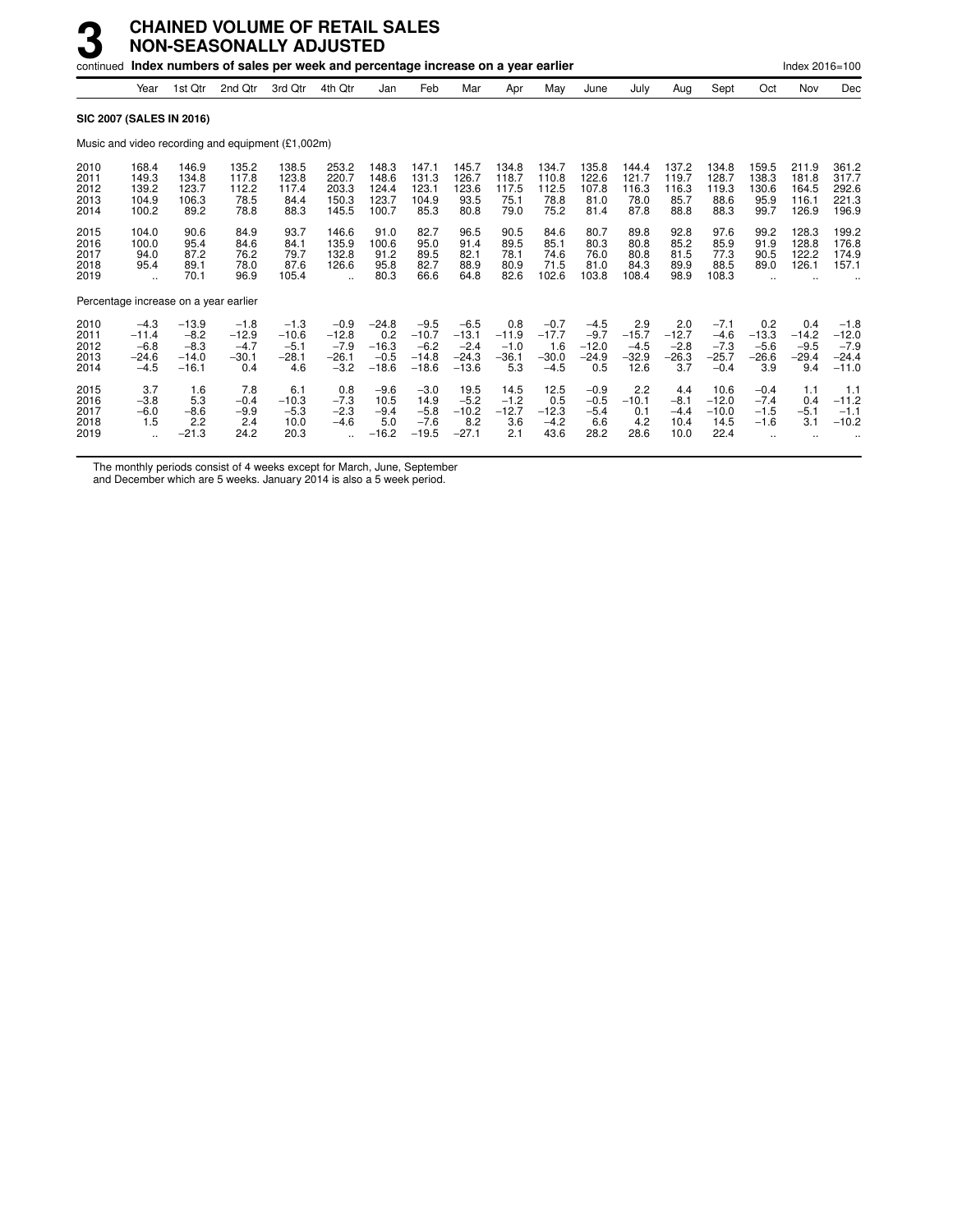|                                      |                                                         | continued Index numbers of sales per week and percentage increase on a year earlier |                                          |                                        |                                                     |                                             |                                       |                                                     |                                          |                                          |                                        |                                          |                                         |                                              |                                                            | Index 2016=100                                        |                                           |
|--------------------------------------|---------------------------------------------------------|-------------------------------------------------------------------------------------|------------------------------------------|----------------------------------------|-----------------------------------------------------|---------------------------------------------|---------------------------------------|-----------------------------------------------------|------------------------------------------|------------------------------------------|----------------------------------------|------------------------------------------|-----------------------------------------|----------------------------------------------|------------------------------------------------------------|-------------------------------------------------------|-------------------------------------------|
|                                      | Year                                                    | 1st Qtr                                                                             | 2nd Qtr                                  | 3rd Qtr                                | 4th Qtr                                             | Jan                                         | Feb                                   | Mar                                                 | Apr                                      | May                                      | June                                   | July                                     | Aug                                     | Sept                                         | Oct                                                        | Nov                                                   | Dec                                       |
| <b>SIC 2007 (SALES IN 2016)</b>      |                                                         |                                                                                     |                                          |                                        |                                                     |                                             |                                       |                                                     |                                          |                                          |                                        |                                          |                                         |                                              |                                                            |                                                       |                                           |
|                                      |                                                         | Other Specialised Non-food Stores, All Businesses (£50,617m)                        |                                          |                                        |                                                     |                                             |                                       |                                                     |                                          |                                          |                                        |                                          |                                         |                                              |                                                            |                                                       |                                           |
| 2010<br>2011<br>2012<br>2013<br>2014 | 84.4<br>83.2<br>83.3<br>86.0<br>92.9                    | 72.1<br>75.5<br>74.4<br>73.3<br>80.8                                                | 80.3<br>79.9<br>78.7<br>82.0<br>88.1     | 83.4<br>78.5<br>80.8<br>83.9<br>89.5   | 101.9<br>99.0<br>99.3<br>104.8<br>114.4             | 65.7<br>73.0<br>71.2<br>67.3<br>75.6        | 73.8<br>75.3<br>71.8<br>74.9<br>80.8  | 76.0<br>77.6<br>79.0<br>76.9<br>86.0                | 78.7<br>79.4<br>75.6<br>80.1<br>85.2     | 80.3<br>80.1<br>77.7<br>81.2<br>88.0     | 81.4<br>80.2<br>81.9<br>84.2<br>90.5   | 87.2<br>81.5<br>82.8<br>85.1<br>94.6     | 84.2<br>77.7<br>81.4<br>81.1<br>86.4    | 79.8<br>76.8<br>78.6<br>85.1<br>87.7         | 85.8<br>83.4<br>83.5<br>87.3<br>94.9                       | 98.4<br>92.7<br>94.5<br>98.4<br>106.8                 | 117.7<br>116.5<br>115.7<br>123.9<br>136.0 |
| 2015<br>2016<br>2017<br>2018<br>2019 | 93.3<br>100.0<br>101.2<br>103.8                         | 83.0<br>85.3<br>86.4<br>89.4<br>95.5                                                | 90.4<br>96.3<br>97.6<br>98.8<br>106.0    | 89.4<br>96.5<br>97.4<br>101.7<br>105.8 | 110.5<br>121.9<br>123.3<br>125.4                    | 78.1<br>80.7<br>82.5<br>86.2<br>87.5        | 83.8<br>84.5<br>88.8<br>89.8<br>96.6  | 86.3<br>89.8<br>87.5<br>91.6<br>101.0               | 90.4<br>97.2<br>98.6<br>99.8<br>104.6    | 91.3<br>96.0<br>96.6<br>100.0<br>105.3   | 89.8<br>95.9<br>97.7<br>97.1<br>107.8  | 93.0<br>101.9<br>101.5<br>104.5<br>110.5 | 88.1<br>94.8<br>101.5<br>103.7<br>106.7 | 87.5<br>93.5<br>90.8<br>97.9<br>101.3        | 94.9<br>104.8<br>103.2<br>105.8                            | 104.6<br>113.1<br>116.7<br>122.4                      | 127.7<br>142.5<br>144.6<br>143.6          |
|                                      |                                                         | Percentage increase on a year earlier                                               |                                          |                                        |                                                     |                                             |                                       |                                                     |                                          |                                          |                                        |                                          |                                         |                                              |                                                            |                                                       |                                           |
| 2010<br>2011<br>2012<br>2013<br>2014 | 0.5<br>$-1.4$<br>$\overline{\phantom{0}}$<br>3.3<br>8.1 | $-3.3$<br>4.6<br>$-1.5$<br>$-1.4$<br>10.2                                           | $-1.2$<br>$-0.4$<br>$-1.6$<br>4.3<br>7.4 | 2.5<br>$-5.8$<br>2.8<br>3.9<br>6.7     | 3.1<br>$-2.9$<br>0.2<br>5.6<br>9.1                  | $-10.7$<br>11.1<br>$-2.5$<br>$-5.5$<br>12.3 | 1.1<br>2.1<br>$-4.7$<br>4.3<br>7.9    | $-1.0$<br>2.1<br>1.8<br>$-2.7$<br>11.8              | $-1.2$<br>0.9<br>$-4.8$<br>6.0<br>6.4    | 0.2<br>$-0.3$<br>$-3.1$<br>4.6<br>8.3    | $-2.3$<br>$-1.4$<br>2.0<br>2.8<br>7.5  | 2.1<br>$-6.5$<br>1.6<br>2.8<br>11.1      | 3.7<br>$-7.7$<br>4.9<br>$-0.4$<br>6.6   | 1.9<br>$-3.7$<br>2.3<br>8.3<br>3.1           | 4.0<br>$-2.8$<br>0.1<br>4.6<br>8.7                         | 3.5<br>$-5.8$<br>1.9<br>4.1<br>8.5                    | 2.3<br>$-1.0$<br>$-0.7$<br>7.1<br>9.7     |
| 2015<br>2016<br>2017<br>2018<br>2019 | 0.4<br>7.1<br>1.2<br>2.6<br>$\ddotsc$                   | 2.7<br>2.9<br>1.2<br>3.5<br>6.8                                                     | 2.6<br>6.5<br>1.3<br>$1.2$<br>7.3        | $-0.1$<br>7.9<br>0.9<br>4.5<br>4.0     | $-3.4$<br>10.3<br>1.2<br>1.7<br>$\ddotsc$           | 3.3<br>3.4<br>2.2<br>4.4<br>1.6             | 3.7<br>0.8<br>5.2<br>1.1<br>7.6       | 0.3<br>4.0<br>$-2.5$<br>4.7<br>10.2                 | 6.1<br>7.5<br>1.5<br>1.2<br>4.9          | 3.7<br>5.2<br>0.6<br>3.6<br>5.3          | $-0.8$<br>6.8<br>1.9<br>$-0.6$<br>11.0 | $-1.7$<br>9.5<br>$-0.4$<br>2.9<br>5.7    | 1.9<br>7.7<br>7.0<br>2.2<br>2.9         | $-0.2$<br>6.8<br>$-2.9$<br>7.9<br>3.4        | $-0.1$<br>10.5<br>$-1.5$<br>2.5<br>à.                      | -2.1<br>8.1<br>3.2<br>4.9<br>$\ddot{\phantom{a}}$     | $-6.1$<br>11.6<br>1.5<br>$-0.7$           |
|                                      |                                                         | Other Specialised Non-food Stores, Large Businesses (£27,030m)                      |                                          |                                        |                                                     |                                             |                                       |                                                     |                                          |                                          |                                        |                                          |                                         |                                              |                                                            |                                                       |                                           |
| 2010<br>2011<br>2012<br>2013<br>2014 | 76.5<br>78.1<br>79.1<br>82.6<br>91.2                    | 64.7<br>68.5<br>67.9<br>69.5<br>75.2                                                | 69.7<br>71.6<br>71.9<br>75.2<br>82.1     | 72.3<br>71.6<br>75.3<br>78.4<br>87.0   | 99.2<br>100.5<br>101.2<br>107.4<br>121.8            | 62.4<br>69.7<br>67.9<br>68.5<br>73.3        | 65.2<br>68.3<br>66.0<br>69.5<br>75.5  | 66.1<br>67.9<br>69.5<br>70.4<br>76.9                | 67.7<br>70.8<br>71.1<br>74.3<br>80.1     | 68.5<br>70.8<br>69.1<br>72.7<br>80.7     | 72.4<br>73.0<br>74.7<br>77.9<br>84.8   | 73.6<br>74.3<br>77.1<br>78.5<br>88.8     | 72.8<br>69.8<br>73.2<br>76.2<br>83.5    | 71.0<br>71.0<br>75.5<br>80.0<br>88.4         | 76.0<br>76.4<br>77.3<br>80.9<br>95.0                       | 90.4<br>91.0<br>90.0<br>96.4<br>112.0                 | 124.8<br>127.5<br>129.2<br>137.4<br>151.0 |
| 2015<br>2016<br>2017<br>2018<br>2019 | 96.7<br>100.0<br>103.0<br>104.2                         | 82.2<br>82.7<br>86.2<br>87.7<br>94.9                                                | 89.7<br>92.0<br>93.8<br>96.0<br>102.2    | 92.6<br>95.3<br>99.1<br>101.0<br>106.1 | 122.4<br>130.0<br>132.9<br>132.0                    | 78.8<br>81.4<br>85.9<br>87.8<br>89.2        | 82.9<br>82.3<br>83.6<br>85.7<br>95.6  | 84.3<br>84.1<br>88.6<br>89.3<br>99.1                | 91.2<br>90.9<br>96.4<br>93.9<br>100.4    | 90.3<br>91.3<br>92.7<br>97.5<br>99.2     | 88.1<br>93.5<br>92.5<br>96.4<br>106.1  | 94.6<br>97.3<br>103.9<br>105.0<br>110.2  | 90.4<br>94.3<br>100.0<br>99.5<br>107.2  | 92.6<br>94.5<br>94.5<br>98.9<br>102.0        | 95.6<br>104.4<br>102.4<br>107.9                            | 114.9<br>118.1<br>124.5<br>122.4                      | 149.9<br>160.0<br>163.9<br>158.9          |
|                                      |                                                         | Percentage increase on a year earlier                                               |                                          |                                        |                                                     |                                             |                                       |                                                     |                                          |                                          |                                        |                                          |                                         |                                              |                                                            |                                                       |                                           |
| 2010<br>2011<br>2012<br>2013<br>2014 | 2.8<br>2.1<br>1.3<br>4.5<br>10.4                        | $-5.6$<br>6.0<br>$-0.9$<br>2.3<br>8.2                                               | 2.7<br>2.7<br>0.3<br>4.7<br>9.2          | 5.3<br>$-1.0$<br>5.1<br>4.1<br>11.0    | 7.2<br>1.3<br>0.7<br>6.1<br>13.4                    | $-12.3$<br>11.7<br>$-2.5$<br>0.8<br>7.1     | $-3.0$<br>4.7<br>$-3.3$<br>5.3<br>8.7 | $-1.9$<br>2.7<br>2.4<br>1.3<br>9.2                  | $-0.4$<br>4.6<br>0.5<br>4.5<br>7.8       | 3.2<br>3.4<br>$-2.4$<br>5.3<br>11.0      | 4.7<br>0.8<br>2.3<br>4.3<br>8.9        | 1.8<br>0.9<br>3.8<br>1.8<br>13.1         | 6.6<br>$-4.1$<br>4.8<br>4.1<br>9.6      | 7.4<br>6.4<br>6.0<br>10.5                    | 8.6<br>0.5<br>1.3<br>4.6<br>17.4                           | 3.3<br>0.6<br>$-1.0$<br>7.1<br>16.1                   | 9.0<br>2.2<br>1.4<br>6.3<br>9.9           |
| 2015<br>2016<br>2017<br>2018<br>2019 | 6.0<br>3.4<br>3.0<br>1.1<br>÷.                          | 9.2<br>0.7<br>4.3<br>1.7<br>8.3                                                     | 9.3<br>2.5<br>1.9<br>2.3<br>6.5          | 6.4<br>2.9<br>4.0<br>1.9<br>5.1        | 0.6<br>6.2<br>2.2<br>$-0.7$<br>$\ddot{\phantom{a}}$ | 7.4<br>3.4<br>5.5<br>2.1<br>1.6             | 9.8<br>$-0.8$<br>1.6<br>2.5<br>11.6   | 9.6<br>$-0.2$<br>5.4<br>0.8<br>10.9                 | 13.8<br>-0.4<br>6.1<br>$-2.6$<br>6.9     | 11.9<br>1.1<br>1.6<br>5.1<br>1.7         | 3.9<br>6.1<br>$-1.0$<br>4.2<br>10.1    | 6.6<br>2.8<br>6.9<br>1.1<br>4.9          | 8.2<br>4.3<br>6.0<br>$-0.4$<br>7.7      | 4.8<br>2.0<br>4.7<br>3.2                     | 0.7<br>9.1<br>$-1.9$<br>5.4<br>$\ddot{\phantom{a}}$        | 2.6<br>2.8<br>5.4<br>$-1.7$                           | $-0.7$<br>6.8<br>2.4<br>$-3.1$            |
|                                      |                                                         | Other Specialised Non-food Stores, Small Businesses (£23,588m)                      |                                          |                                        |                                                     |                                             |                                       |                                                     |                                          |                                          |                                        |                                          |                                         |                                              |                                                            |                                                       |                                           |
| 2010<br>2011<br>2012<br>2013<br>2014 | 94.0<br>89.4<br>88.2<br>90.0<br>95.0                    | 81.1<br>83.7<br>82.0<br>77.8<br>87.2                                                | 93.0<br>89.9<br>86.7<br>90.1<br>95.1     | 96.8<br>86.8<br>87.3<br>90.4<br>92.3   | 105.0<br>97.0<br>96.8<br>101.7<br>105.7             | 69.5<br>76.8<br>75.0<br>65.8<br>78.1        | 84.1<br>83.7<br>78.6<br>81.2<br>86.8  | 88.0<br>89.3<br>90.4<br>84.6<br>96.7                | 92.1<br>89.8<br>80.9<br>86.9<br>91.2     | 94.7<br>91.3<br>87.9<br>91.2<br>96.5     | 92.3<br>88.9<br>90.5<br>91.7<br>97.2   | 103.7<br>90.2<br>89.6<br>93.0<br>101.4   | 97.9<br>87.1<br>91.3<br>86.9<br>89.9    | 90.5<br>83.8<br>82.1<br>91.0<br>87.0         | 97.6<br>91.8<br>90.8<br>94.9<br>94.9                       | 108.0<br>94.7<br>99.9<br>100.8<br>100.8               | 108.4<br>102.9<br>99.2<br>107.9<br>118.4  |
| 2015<br>2016<br>2017<br>2018<br>2019 | 89.4<br>100.0<br>99.1<br>103.5<br>$\ddot{\phantom{a}}$  | 83.9<br>88.4<br>86.5<br>91.3<br>96.1                                                | 91.3<br>101.3<br>102.0<br>102.1<br>110.4 | 85.8<br>97.9<br>95.4<br>102.5<br>105.4 | 96.7<br>112.5<br>112.3<br>117.9<br>$\mathbf{r}$     | 77.2<br>79.8<br>78.5<br>84.3<br>85.7        | 84.7<br>87.0<br>94.9<br>94.6<br>97.8  | 88.6<br>96.3<br>86.3<br>94.3<br>103.1               | 89.4<br>104.4<br>101.1<br>106.5<br>109.5 | 92.4<br>101.5<br>101.0<br>102.9<br>112.3 | 91.8<br>98.6<br>103.6<br>97.9<br>109.7 | 91.2<br>107.2<br>98.6<br>103.8<br>110.7  | 85.4<br>95.4<br>103.2<br>108.5<br>106.2 | 81.7<br>92.3<br>86.5<br>96.8<br>100.5        | 94.1<br>105.4<br>104.2<br>103.4<br>$\ddot{\phantom{a}}$    | 92.7<br>107.3<br>107.8<br>122.4<br>$\ddotsc$          | 102.1<br>122.3<br>122.5<br>126.0          |
|                                      |                                                         | Percentage increase on a year earlier                                               |                                          |                                        |                                                     |                                             |                                       |                                                     |                                          |                                          |                                        |                                          |                                         |                                              |                                                            |                                                       |                                           |
| 2010<br>2011<br>2012<br>2013<br>2014 | $-1.7$<br>$-4.9$<br>$-1.3$<br>2.0<br>5.5                | $-0.9$<br>3.2<br>$-2.0$<br>$-5.2$<br>12.2                                           | $-4.6$<br>$-3.3$<br>$-3.5$<br>3.9<br>5.6 | $-10.3$<br>0.5<br>3.6<br>2.2           | $-1.3$<br>$-7.6$<br>$-0.2$<br>5.1<br>4.0            | $-8.6$<br>10.5<br>$-2.4$<br>$-12.2$<br>18.7 | 5.5<br>$-0.6$<br>$-6.1$<br>3.3<br>7.0 | $-0.2$<br>$1.\overline{5}$<br>1.2<br>$-6.4$<br>14.3 | $-1.8$<br>$-2.5$<br>$-9.9$<br>7.5<br>4.9 | $-2.5$<br>$-3.7$<br>$-3.7$<br>3.8<br>5.8 | $-8.3$<br>$-3.6$<br>1.8<br>1.4<br>6.0  | $^{2.2}_{-13.0}$<br>$-0.7$<br>3.8<br>9.0 | 1.2<br>$-11.0$<br>4.8<br>$-4.8$<br>3.4  | $-3.0$<br>$-7.3$<br>$-2.0$<br>10.8<br>$-4.4$ | $-0.1$<br>$-5.9$<br>$-1.1$<br>4.5                          | 3.8<br>$-12.3$<br>5.5<br>0.9                          | $-5.8$<br>$-5.1$<br>$-3.6$<br>8.8<br>9.7  |
| 2015<br>2016<br>2017<br>2018<br>2019 | $-5.8$<br>11.8<br>$-0.9$<br>4.4<br>$\ddotsc$            | $-3.8$<br>5.4<br>$-2.1$<br>$\frac{5.5}{5.3}$                                        | $-4.1$<br>11.0<br>0.7<br>0.1<br>8.1      | $-7.1$<br>14.1<br>$-2.5$<br>7.5<br>2.8 | $-8.5$<br>16.2<br>$-0.1$<br>5.0<br>$\ddotsc$        | $-1.2$<br>3.5<br>$-1.6$<br>7.3<br>1.6       | $-2.5$<br>2.7<br>9.1<br>$-0.3$<br>3.4 | $-8.4$<br>8.7<br>$-10.4$<br>9.3<br>9.4              | $-1.9$<br>16.7<br>$-3.2$<br>5.3<br>2.8   | $-4.2$<br>9.8<br>$-0.5$<br>1.9<br>9.1    | $-5.5$<br>7.4<br>5.0<br>$-5.4$<br>12.0 | $-10.1$<br>17.5<br>$-8.0$<br>5.2<br>6.7  | $-5.0$<br>11.7<br>8.1<br>5.1<br>$-2.0$  | $-6.0$<br>13.0<br>$-6.3$<br>11.9<br>3.8      | $-0.9$<br>12.0<br>$-1.1$<br>$-0.7$<br>$\ddot{\phantom{1}}$ | $-8.0$<br>15.7<br>0.4<br>13.5<br>$\ddot{\phantom{1}}$ | $-13.8$<br>19.7<br>0.2<br>2.8             |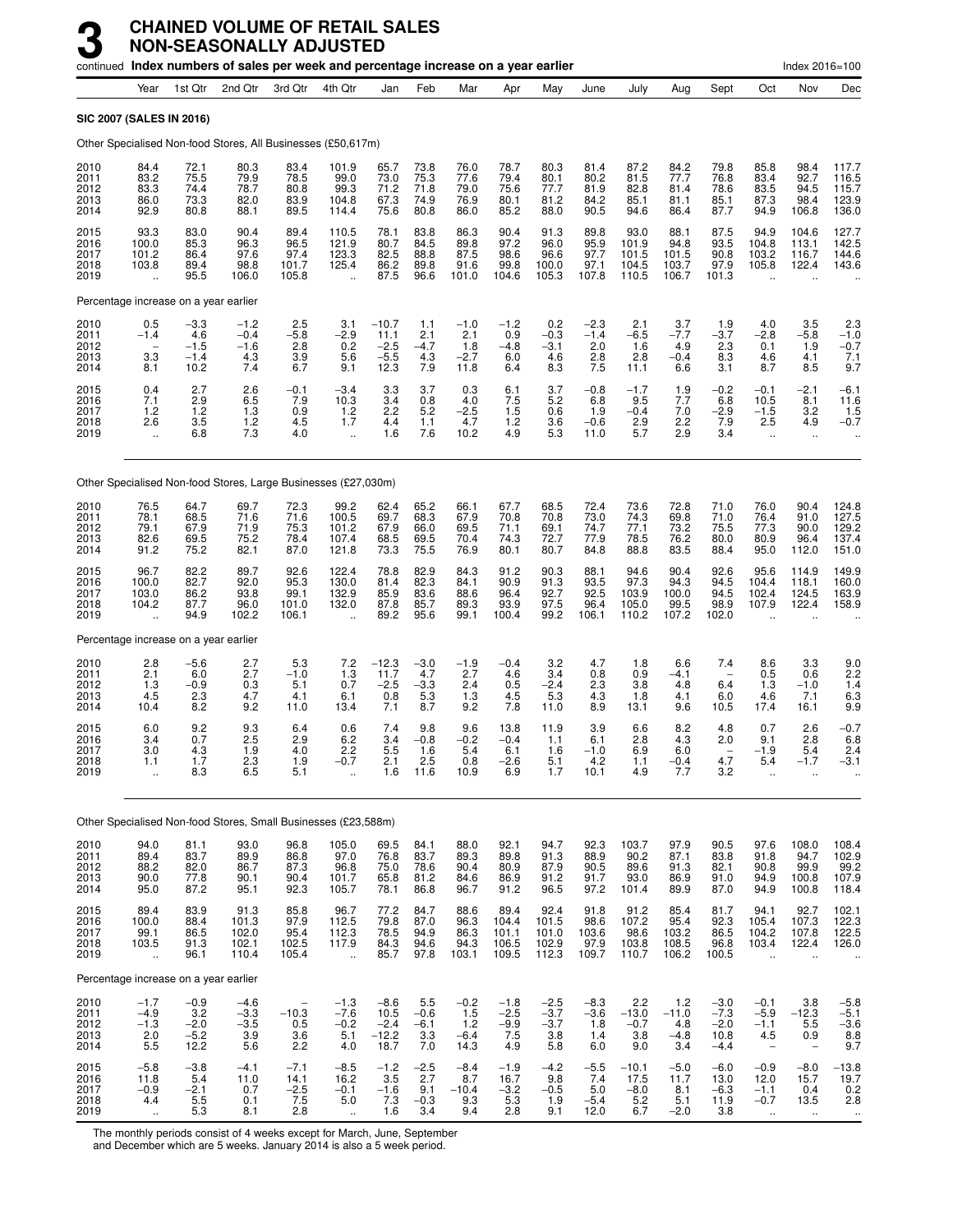|                                      |                                                                 |                                                  | continued Index numbers of sales per week and percentage increase on a year earlier |                                                 |                                                                |                                                 |                                                 |                                                  |                                                |                                               |                                               |                                                |                                                 |                                                 |                                                          | Index 2016=100                                     |                                                     |
|--------------------------------------|-----------------------------------------------------------------|--------------------------------------------------|-------------------------------------------------------------------------------------|-------------------------------------------------|----------------------------------------------------------------|-------------------------------------------------|-------------------------------------------------|--------------------------------------------------|------------------------------------------------|-----------------------------------------------|-----------------------------------------------|------------------------------------------------|-------------------------------------------------|-------------------------------------------------|----------------------------------------------------------|----------------------------------------------------|-----------------------------------------------------|
|                                      | Year                                                            | 1st Qtr                                          | 2nd Qtr                                                                             | 3rd Qtr                                         | 4th Qtr                                                        | Jan                                             | Feb                                             | Mar                                              | Apr                                            | May                                           | June                                          | July                                           | Aug                                             | Sept                                            | Oct                                                      | Nov                                                | Dec                                                 |
|                                      |                                                                 | <b>SIC 2007 (SALES IN 2016)</b>                  |                                                                                     |                                                 |                                                                |                                                 |                                                 |                                                  |                                                |                                               |                                               |                                                |                                                 |                                                 |                                                          |                                                    |                                                     |
|                                      |                                                                 |                                                  | Pharmaceutical, Medical, Cosmetic and Toilet Goods (£5,603m)                        |                                                 |                                                                |                                                 |                                                 |                                                  |                                                |                                               |                                               |                                                |                                                 |                                                 |                                                          |                                                    |                                                     |
| 2010<br>2011<br>2012<br>2013<br>2014 | 76.6<br>78.0<br>78.8<br>86.6<br>90.3                            | 66.2<br>71.3<br>69.4<br>73.3<br>77.6             | 70.8<br>73.8<br>74.4<br>82.3<br>83.3                                                | 72.9<br>73.1<br>74.4<br>83.7<br>86.7            | 96.6<br>93.7<br>97.2<br>106.9<br>114.7                         | 61.2<br>69.3<br>65.6<br>68.9<br>74.6            | 69.2<br>70.7<br>69.2<br>74.1<br>78.6            | 67.9<br>73.5<br>72.5<br>76.1<br>79.8             | 69.2<br>72.8<br>69.4<br>78.3<br>81.1           | 70.4<br>73.2<br>75.0<br>81.2<br>81.0          | 72.4<br>75.0<br>77.9<br>86.3<br>86.9          | 76.2<br>76.0<br>77.4<br>85.6<br>88.6           | 74.3<br>72.3<br>76.7<br>83.4<br>85.2            | 69.1<br>71.4<br>70.1<br>82.4<br>86.4            | 75.5<br>73.8<br>77.8<br>87.1<br>89.7                     | 87.5<br>86.4<br>85.6<br>97.4<br>105.0              | 120.7<br>115.5<br>121.9<br>130.4<br>142.6           |
| 2015<br>2016<br>2017<br>2018<br>2019 | 91.2<br>100.0<br>108.7<br>122.5                                 | 79.4<br>85.2<br>94.6<br>102.4<br>119.4           | 83.8<br>90.9<br>99.0<br>112.0<br>126.3                                              | 87.5<br>99.2<br>104.8<br>121.9<br>125.8         | 114.2<br>124.7<br>136.2<br>153.5<br>$\mathcal{L}_{\mathbf{r}}$ | 77.4<br>82.5<br>89.4<br>97.2<br>114.7           | 79.7<br>86.7<br>94.5<br>103.9<br>123.5          | 80.8<br>86.1<br>98.9<br>105.4<br>120.0           | 82.2<br>90.7<br>101.3<br>108.0<br>122.7        | 83.6<br>91.2<br>96.6<br>112.3<br>128.0        | 85.3<br>90.8<br>99.1<br>115.0<br>127.8        | 89.5<br>101.5<br>104.8<br>125.0<br>134.3       | 86.8<br>102.4<br>105.6<br>125.3<br>132.0        | 86.5<br>94.9<br>104.3<br>116.8<br>113.9         | 89.9<br>100.2<br>109.0<br>127.5                          | 105.5<br>112.9<br>126.5<br>145.8                   | 140.6<br>153.7<br>165.6<br>180.5                    |
|                                      |                                                                 | Percentage increase on a year earlier            |                                                                                     |                                                 |                                                                |                                                 |                                                 |                                                  |                                                |                                               |                                               |                                                |                                                 |                                                 |                                                          |                                                    |                                                     |
| 2010<br>2011<br>2012<br>2013<br>2014 | 3.2<br>1.8<br>1.1<br>9.8<br>4.4                                 | $0.5$<br>7.7<br>$-2.8$<br>5.7<br>5.9             | 1.7<br>4.2<br>0.8<br>10.7<br>1.2                                                    | 0.9<br>0.3<br>1.7<br>12.6<br>3.5                | 8.0<br>$-3.0$<br>3.7<br>10.0<br>7.3                            | $-3.7$<br>13.3<br>$-5.4$<br>5.2<br>8.2          | 3.2<br>2.2<br>$-2.0$<br>7.0<br>6.1              | 1.6<br>8.2<br>$-1.4$<br>5.0<br>4.9               | 3.2<br>5.1<br>$-4.7$<br>12.9<br>3.5            | 6.1<br>4.0<br>2.3<br>8.4<br>$-0.3$            | $-2.4$<br>3.6<br>3.9<br>10.8<br>0.7           | 1.6<br>$-0.2$<br>1.9<br>10.6<br>3.5            | 2.5<br>$-2.7$<br>6.1<br>8.7<br>2.1              | $-1.1$<br>3.4<br>$-1.9$<br>17.7<br>4.8          | 2.3<br>$-2.4$<br>5.5<br>12.0<br>3.0                      | 8.7<br>$-1.3$<br>$-0.9$<br>13.8<br>7.8             | $10.8 - 4.3$<br>5.6<br>6.9<br>9.4                   |
| 2015<br>2016<br>2017<br>2018<br>2019 | 1.0<br>9.6<br>8.7<br>12.7<br>$\ddot{\phantom{a}}$               | $^{2.3}_{7.3}$<br>11.1<br>8.2<br>16.6            | 0.6<br>8.4<br>9.0<br>13.1<br>12.8                                                   | 1.0<br>13.4<br>5.6<br>16.3<br>3.1               | $-0.5$<br>9.2<br>9.2<br>12.8<br>$\ddot{\phantom{a}}$           | 3.8<br>6.6<br>8.4<br>8.7<br>18.0                | 1.4<br>8.8<br>9.0<br>9.9<br>18.8                | $1.2$<br>6.6<br>14.8<br>6.6<br>13.9              | 1.5<br>10.2<br>11.8<br>6.6<br>13.6             | 3.1<br>9.1<br>6.0<br>16.2<br>14.0             | $-1.8$<br>6.4<br>9.1<br>16.1<br>11.2          | 1.1<br>13.3<br>3.3<br>19.2<br>7.5              | 2.0<br>18.0<br>3.0<br>18.7<br>5.4               | 0.2<br>9.7<br>9.9<br>12.0<br>$-2.5$             | 0.2<br>11.4<br>8.8<br>17.0<br>$\ddot{\phantom{a}}$       | 0.4<br>7.1<br>12.0<br>15.3<br>$\ddot{\phantom{1}}$ | $-1.4$<br>9.3<br>7.8<br>9.0<br>$\ddot{\phantom{1}}$ |
|                                      |                                                                 |                                                  | Books, Newspapers and Periodicals (£3,723m)                                         |                                                 |                                                                |                                                 |                                                 |                                                  |                                                |                                               |                                               |                                                |                                                 |                                                 |                                                          |                                                    |                                                     |
| 2010<br>2011<br>2012<br>2013<br>2014 | 130.5<br>128.9<br>124.6<br>113.2<br>102.4                       | 125.1<br>122.1<br>115.2<br>106.2<br>91.1         | 110.1<br>109.1<br>111.8<br>97.4<br>88.1                                             | 119.7<br>116.4<br>113.0<br>103.2<br>96.8        | 167.1<br>167.8<br>158.4<br>146.1<br>134.3                      | 121.3<br>122.0<br>114.7<br>103.2<br>88.3        | 129.0<br>123.2<br>112.7<br>108.5<br>92.1        | 125.0<br>121.4<br>117.6<br>106.8<br>93.2         | 109.2<br>102.6<br>109.8<br>93.4<br>86.0        | 108.9<br>107.9<br>109.5<br>95.2<br>87.0       | 111.7<br>115.2<br>115.3<br>102.3<br>90.7      | 115.8<br>116.3<br>116.3<br>93.5<br>88.9        | 118.7<br>111.8<br>104.5<br>103.0<br>94.6        | 123.7<br>120.3<br>117.2<br>111.2<br>104.9       | 127.2<br>119.3<br>121.7<br>110.0<br>100.2                | 149.4<br>146.0<br>135.4<br>123.3<br>123.5          | 213.2<br>224.2<br>206.2<br>193.3<br>170.1           |
| 2015<br>2016<br>2017<br>2018<br>2019 | 107.0<br>100.0<br>94.0<br>93.8<br>÷.                            | 100.9<br>93.6<br>81.3<br>83.9<br>76.5            | 91.6<br>86.4<br>79.7<br>79.9<br>66.5                                                | 101.9<br>88.6<br>86.1<br>84.2<br>72.0           | 133.5<br>131.3<br>129.0<br>127.4                               | 98.2<br>93.0<br>84.7<br>81.8<br>75.2            | 101.8<br>96.8<br>83.4<br>81.6<br>66.3           | 102.3<br>91.6<br>76.9<br>87.3<br>85.6            | 86.0<br>88.1<br>78.7<br>84.5<br>67.4           | 91.1<br>87.4<br>75.0<br>78.4<br>63.4          | 96.4<br>84.2<br>84.3<br>77.4<br>68.1          | 97.1<br>85.0<br>83.1<br>79.5<br>66.1           | 99.8<br>83.9<br>84.7<br>82.3<br>70.5            | 107.3<br>95.4<br>89.6<br>89.5<br>78.0           | 106.4<br>98.5<br>102.3<br>92.1<br>$\ddot{\phantom{a}}$   | 121.8<br>114.7<br>112.2<br>107.6                   | 164.7<br>171.0<br>163.8<br>171.5                    |
|                                      |                                                                 | Percentage increase on a year earlier            |                                                                                     |                                                 |                                                                |                                                 |                                                 |                                                  |                                                |                                               |                                               |                                                |                                                 |                                                 |                                                          |                                                    |                                                     |
| 2010<br>2011<br>2012<br>2013<br>2014 | $-12.6$<br>$-1.2$<br>$-3.3$<br>$-9.1$<br>$-9.6$                 | $-11.4$<br>$-2.4$<br>$-5.7$<br>$-7.8$<br>$-14.2$ | $-15.6$<br>$-0.9$<br>2.5<br>$-12.9$<br>$-9.5$                                       | $-10.3$<br>$-2.7$<br>$-2.9$<br>$-8.7$<br>$-6.2$ | $-13.1$<br>0.4<br>$-5.6$<br>$-7.7$<br>$-8.1$                   | $-15.1$<br>0.5<br>$-5.9$<br>$-10.1$<br>$-14.4$  | $-9.3$<br>$-4.5$<br>$-8.5$<br>$-3.7$<br>$-15.1$ | $-10.2$<br>$-2.9$<br>$-3.1$<br>$-9.2$<br>$-12.7$ | $-18.4$<br>$-6.0$<br>7.0<br>$-14.9$<br>$-7.9$  | $-13.9$<br>$-1.0$<br>1.5<br>$-13.1$<br>$-8.5$ | $-14.7$<br>3.1<br>$-11.3$<br>$-11.3$          | $-11.4$<br>0.4<br>0.1<br>$-19.7$<br>$-4.9$     | $-9.3$<br>$-5.8$<br>$-6.6$<br>$-1.4$<br>$-8.2$  | $-10.2$<br>$-2.8$<br>$-2.5$<br>$-5.1$<br>$-5.7$ | $-14.8$<br>$-6.2$<br>2.1<br>$-9.6$<br>$-8.9$             | $-13.1$<br>$-2.3$<br>$-7.3$<br>$-8.9$<br>0.1       | $-12.3$<br>5.2<br>$-8.0$<br>$-6.2$<br>$-12.0$       |
| 2015<br>2016<br>2017<br>2018<br>2019 | 4.5<br>$-6.5$<br>$-6.0$<br>$-0.2$                               | 10.7<br>$-7.2$<br>$-13.2$<br>3.2<br>$-8.8$       | 3.9<br>$-5.7$<br>$-7.7$<br>0.2<br>$-16.8$                                           | 5.2<br>$-13.0$<br>$-2.8$<br>$-2.2$<br>$-14.4$   | $-0.5$<br>$-1.6$<br>$-1.8$<br>$-1.2$                           | 11.2<br>$-5.3$<br>$-8.8$<br>$-3.5$<br>$-8.1$    | 10.6<br>$-4.9$<br>$-13.8$<br>$-2.1$<br>$-18.8$  | 9.8<br>$-10.4$<br>$-16.1$<br>13.6<br>$-1.9$      | 0.1<br>2.5<br>$-10.7$<br>7.4<br>$-20.2$        | 4.7<br>$-4.1$<br>$-14.2$<br>4.5<br>$-19.1$    | 6.3<br>$-12.7$<br>0.1<br>$-8.2$<br>$-12.0$    | 9.2<br>$-12.5$<br>$-2.2$<br>$-4.4$<br>$-16.8$  | 5.5<br>$-15.9$<br>1.0<br>$-2.8$<br>$-14.4$      | 2.4<br>$-11.2$<br>$-6.0$<br>$-0.2$<br>$-12.8$   | 6.1<br>$-7.4$<br>3.8<br>$-9.9$                           | $-1.3$<br>$-5.9$<br>$-2.1$<br>$-4.1$               | $-3.2$<br>3.8<br>$-4.2$<br>4.7                      |
| Floor Coverings (£1,520m)            |                                                                 |                                                  |                                                                                     |                                                 |                                                                |                                                 |                                                 |                                                  |                                                |                                               |                                               |                                                |                                                 |                                                 |                                                          |                                                    |                                                     |
| 2010<br>2011<br>2012<br>2013<br>2014 | 153.2<br>113.9<br>140.1<br>158.6<br>149.4                       | 163.3<br>121.5<br>140.3<br>155.5<br>146.7        | 153.4<br>104.9<br>136.8<br>156.6<br>143.3                                           | 150.5<br>112.9<br>137.9<br>156.4<br>153.6       | 145.4<br>116.3<br>145.4<br>165.8<br>154.5                      | 154.1<br>130.0<br>134.4<br>137.3<br>138.6       | 165.0<br>114.0<br>135.7<br>163.1<br>152.0       | 169.4<br>120.8<br>148.6<br>163.9<br>150.5        | 161.6<br>111.5<br>140.0<br>162.4<br>144.0      | 154.2<br>100.1<br>142.1<br>151.1<br>136.4     | 146.1<br>103.4<br>130.0<br>156.4<br>148.1     | 151.8<br>113.3<br>133.9<br>156.6<br>151.4      | 153.3<br>107.9<br>139.4<br>160.5<br>147.7       | 147.3<br>116.5<br>140.0<br>152.8<br>160.1       | 151.8<br>124.4<br>149.0<br>170.8<br>168.2                | 188.8<br>137.6<br>171.8<br>191.9<br>185.4          | 105.6<br>$\frac{92.6}{121.3}$<br>141.0<br>118.7     |
| 2015<br>2016<br>2017<br>2018<br>2019 | 109.8<br>100.0<br>114.5<br>114.9<br>$\ddot{\phantom{1}}$        | 107.3<br>98.1<br>108.5<br>112.1<br>89.8          | 110.5<br>92.5<br>107.6<br>118.8<br>93.0                                             | 113.6<br>103.6<br>118.9<br>125.1<br>96.8        | 107.9<br>105.8<br>122.9<br>103.6<br>$\ddot{\phantom{a}}$       | 106.7<br>94.3<br>91.6<br>110.3<br>88.4          | 104.8<br>106.8<br>117.4<br>115.9<br>91.7        | 109.9<br>94.3<br>114.9<br>110.6<br>89.5          | 112.3<br>108.8<br>101.2<br>111.3<br>94.6       | 111.7<br>90.1<br>117.7<br>122.0<br>94.0       | 108.1<br>81.4<br>104.5<br>122.4<br>91.1       | 110.6<br>105.0<br>122.2<br>119.8<br>97.2       | 115.6<br>104.0<br>130.7<br>128.3<br>97.8        | 114.4<br>102.2<br>106.9<br>126.9<br>95.6        | 124.1<br>115.7<br>144.0<br>115.2<br>$\ddot{\phantom{a}}$ | 130.0<br>132.6<br>137.4<br>123.3                   | 77.3<br>76.3<br>94.3<br>78.5                        |
|                                      |                                                                 | Percentage increase on a year earlier            |                                                                                     |                                                 |                                                                |                                                 |                                                 |                                                  |                                                |                                               |                                               |                                                |                                                 |                                                 |                                                          |                                                    |                                                     |
| 2010<br>2011<br>2012<br>2013<br>2014 | $-20.3$<br>$-25.6$<br>23.0<br>13.2<br>$-5.8$                    | $-4.5$<br>$-25.6$<br>15.4<br>10.8<br>$-5.7$      | $-18.3$<br>$-31.6$<br>30.4<br>14.5<br>$-8.5$                                        | $-28.4$<br>$-25.0$<br>22.2<br>13.4<br>$-1.8$    | $-27.1$<br>$-20.0$<br>25.0<br>14.1<br>$-6.8$                   | 3.5<br>$-15.6$<br>3.4<br>2.2<br>0.9             | 7.1<br>$-30.9$<br>19.1<br>20.2<br>$-6.8$        | $-16.3$<br>$-28.7$<br>23.1<br>10.3<br>$-8.2$     | $-17.3$<br>$-31.0$<br>25.6<br>16.0<br>$-11.3$  | $-19.9$<br>$-35.1$<br>41.9<br>6.4<br>$-9.7$   | $-17.9$<br>$-29.2$<br>25.7<br>20.3<br>$-5.3$  | $-29.4$<br>$-25.4$<br>18.2<br>17.0<br>$-3.3$   | $-28.2$<br>$-29.6$<br>29.1<br>15.2<br>$-8.0$    | $-27.7$<br>$-20.9$<br>20.2<br>9.2<br>4.7        | $-32.5$<br>$-18.0$<br>19.7<br>14.7<br>$-1.5$             | $-15.4$<br>$-27.1$<br>24.8<br>11.7<br>$-3.4$       | $-33.9$<br>$-12.3$<br>31.0<br>16.2<br>$-15.8$       |
| 2015<br>2016<br>2017<br>2018<br>2019 | $-26.5$<br>$-9.0$<br>14.5<br>0.4<br>$\mathcal{L}_{\mathcal{A}}$ | $-26.8$<br>$-8.6$<br>10.6<br>3.3<br>$-19.9$      | $-22.9$<br>$-16.3$<br>16.3<br>10.5<br>$-21.7$                                       | $-26.0$<br>$-8.8$<br>14.8<br>5.2<br>$-22.7$     | $-30.1$<br>$-2.0$<br>16.2<br>$-15.7$<br>$\bar{\mathbf{a}}$     | $-23.0$<br>$-11.6$<br>$-2.8$<br>20.4<br>$-19.9$ | $-31.0$<br>1.9<br>9.9<br>$-1.3$<br>$-20.8$      | $-27.0$<br>$-14.2$<br>21.9<br>$-3.8$<br>$-19.1$  | $-22.0$<br>$-3.1$<br>$-7.0$<br>10.0<br>$-15.1$ | $-18.1$<br>$-19.3$<br>30.6<br>3.6<br>$-23.0$  | $-27.0$<br>$-24.7$<br>28.4<br>17.0<br>$-25.5$ | $-26.9$<br>$-5.1$<br>16.4<br>$-2.0$<br>$-18.8$ | $-21.7$<br>$-10.0$<br>25.7<br>$-1.9$<br>$-23.7$ | $-28.5$<br>$-10.7$<br>4.6<br>18.8<br>$-24.7$    | $-26.2$<br>$-6.7$<br>24.4<br>$-20.0$<br>$\ldots$         | $-29.9$<br>2.0<br>3.6<br>$-10.3$<br>$\ddotsc$      | $-34.9$<br>$-1.3$<br>23.6<br>$-16.8$                |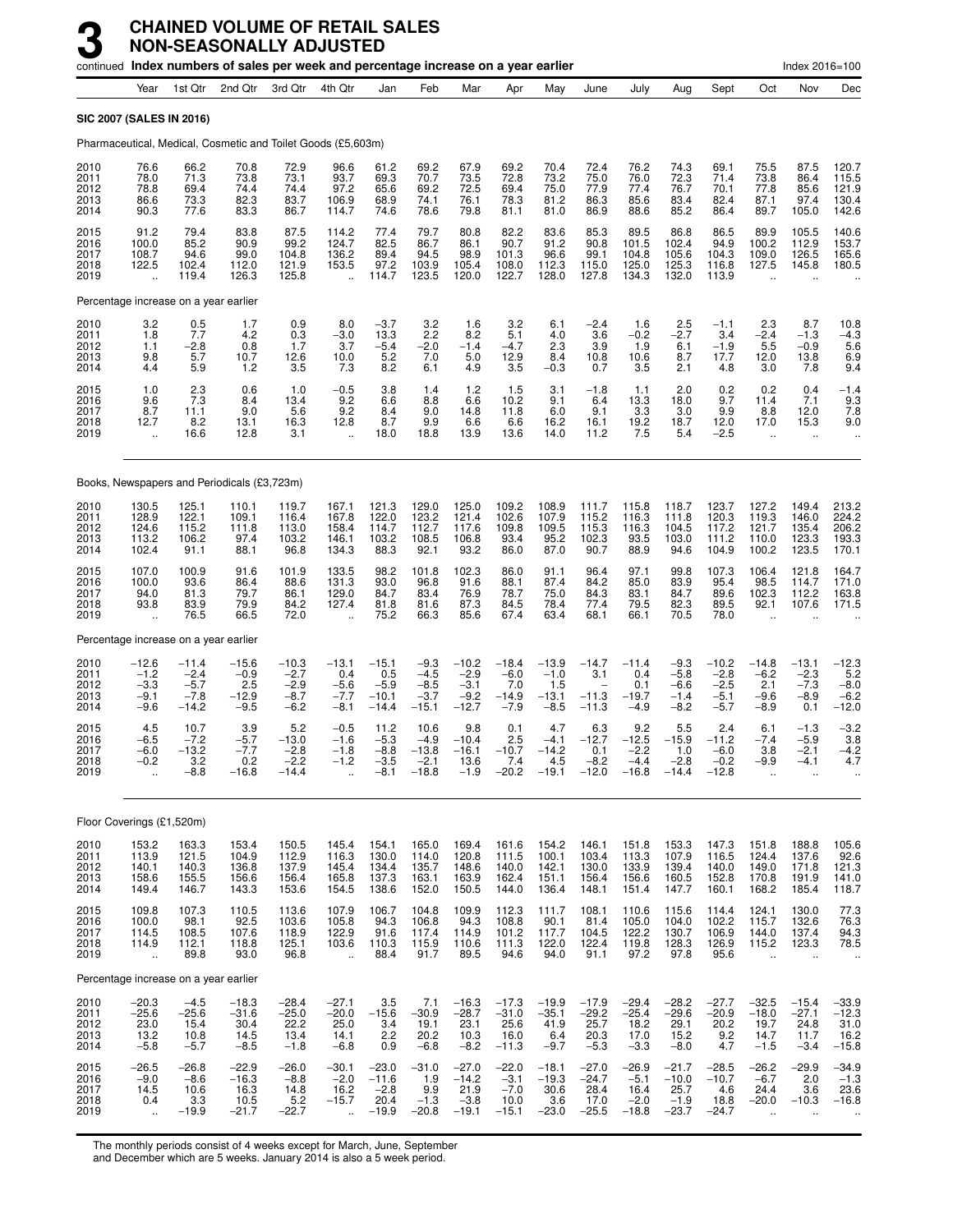|                                      |                                                       |                                            | continued Index numbers of sales per week and percentage increase on a year earlier |                                         |                                                          |                                           |                                            |                                           |                                            |                                           |                                          |                                           |                                         |                                          |                                                          | Index 2016=100                               |                                           |
|--------------------------------------|-------------------------------------------------------|--------------------------------------------|-------------------------------------------------------------------------------------|-----------------------------------------|----------------------------------------------------------|-------------------------------------------|--------------------------------------------|-------------------------------------------|--------------------------------------------|-------------------------------------------|------------------------------------------|-------------------------------------------|-----------------------------------------|------------------------------------------|----------------------------------------------------------|----------------------------------------------|-------------------------------------------|
|                                      | Year                                                  | 1st Qtr                                    | 2nd Qtr                                                                             | 3rd Qtr                                 | 4th Qtr                                                  | Jan                                       | Feb                                        | Mar                                       | Apr                                        | May                                       | June                                     | July                                      | Aug                                     | Sept                                     | Oct                                                      | Nov                                          | Dec                                       |
|                                      |                                                       | SIC 2007 (SALES IN 2016)                   |                                                                                     |                                         |                                                          |                                           |                                            |                                           |                                            |                                           |                                          |                                           |                                         |                                          |                                                          |                                              |                                           |
|                                      |                                                       |                                            | Computers and Telecommunications Equipment (£5,675m)                                |                                         |                                                          |                                           |                                            |                                           |                                            |                                           |                                          |                                           |                                         |                                          |                                                          |                                              |                                           |
| 2010<br>2011<br>2012<br>2013<br>2014 | 48.5<br>51.4<br>51.2<br>58.9<br>69.6                  | 37.9<br>48.4<br>43.5<br>48.2<br>56.9       | 39.9<br>43.0<br>41.2<br>46.5<br>55.6                                                | 47.4<br>43.4<br>48.4<br>53.6<br>66.8    | 68.7<br>71.0<br>71.7<br>87.4<br>100.1                    | 35.8<br>52.2<br>50.0<br>51.9<br>60.3      | 38.2<br>49.3<br>41.1<br>47.3<br>57.6       | 39.5<br>44.6<br>40.2<br>46.0<br>52.8      | 38.9<br>41.8<br>45.4<br>50.9<br>60.3       | 39.8<br>43.7<br>39.3<br>46.5<br>54.7      | 40.8<br>43.4<br>39.3<br>42.9<br>52.7     | 45.9<br>42.6<br>48.7<br>51.2<br>60.4      | 48.5<br>41.3<br>42.3<br>47.2<br>55.7    | 47.8<br>45.8<br>53.0<br>60.6<br>80.9     | 49.8<br>52.9<br>55.8<br>65.1<br>88.9                     | 66.5<br>70.0<br>69.7<br>84.2<br>98.9         | 85.5<br>86.3<br>85.9<br>107.7<br>110.0    |
| 2015<br>2016<br>2017<br>2018<br>2019 | 84.6<br>100.0<br>90.0<br>88.8<br>$\ddot{\phantom{a}}$ | 65.0<br>80.6<br>71.9<br>77.2<br>74.9       | 63.6<br>85.0<br>73.5<br>69.2<br>83.2                                                | 85.4<br>92.3<br>83.9<br>80.0<br>92.3    | 124.3<br>142.1<br>130.9<br>128.7<br>$\ddot{\phantom{a}}$ | 73.5<br>84.9<br>77.1<br>86.3<br>84.5      | 65.0<br>79.4<br>69.1<br>73.9<br>76.9       | 58.3<br>78.2<br>70.0<br>72.7<br>65.5      | 68.5<br>97.6<br>85.0<br>75.1<br>103.4      | 63.0<br>80.1<br>67.4<br>66.8<br>78.4      | 60.3<br>78.7<br>69.1<br>66.4<br>70.8     | 79.2<br>87.2<br>86.2<br>73.2<br>92.9      | 75.3<br>83.4<br>80.9<br>82.1<br>84.4    | 98.5<br>103.5<br>84.6<br>83.7<br>98.2    | 107.6<br>136.5<br>109.5<br>120.0<br>$\ddot{\phantom{a}}$ | 125.4<br>132.5<br>135.0<br>123.1             | 136.8<br>154.3<br>144.6<br>140.0          |
|                                      |                                                       |                                            | Percentage increase on a year earlier                                               |                                         |                                                          |                                           |                                            |                                           |                                            |                                           |                                          |                                           |                                         |                                          |                                                          |                                              |                                           |
| 2010<br>2011<br>2012<br>2013<br>2014 | $-0.4$<br>6.1<br>$-0.5$<br>15.1<br>18.2               | $-18.9$<br>27.5<br>$-10.1$<br>10.9<br>17.9 | $-8.7$<br>7.7<br>$-4.2$<br>12.9<br>19.8                                             | $1.2 - 8.5$<br>11.4<br>10.7<br>24.8     | 19.7<br>3.4<br>1.0<br>21.9<br>14.6                       | $-25.7$<br>45.9<br>$-4.3$<br>3.9<br>16.2  | $-12.7$<br>29.1<br>$-16.7$<br>15.2<br>21.9 | $-17.8$<br>12.8<br>$-9.7$<br>14.4<br>14.7 | $-14.6$<br>7.3<br>8.6<br>12.2<br>18.4      | $-6.4$<br>9.8<br>$-10.2$<br>18.5<br>17.5  | $-5.5$<br>6.4<br>$-9.4$<br>9.0<br>23.0   | $-14.9$<br>$-7.3$<br>14.3<br>5.1<br>18.0  | 10.4<br>$-14.8$<br>2.4<br>11.7<br>17.9  | 9.9<br>$-4.3$<br>15.8<br>14.2<br>33.6    | $^{4.3}_{6.2}$<br>5.6<br>16.6<br>36.5                    | 12.4<br>5.3<br>$-0.4$<br>20.8<br>17.4        | 34.3<br>0.9<br>$-0.4$<br>25.3<br>2.2      |
| 2015<br>2016<br>2017<br>2018<br>2019 | 21.5<br>18.2<br>$-9.9$<br>$-1.4$                      | 14.4<br>24.0<br>$-10.8$<br>7.4<br>$-3.0$   | 14.4<br>33.5<br>$-13.5$<br>$-5.8$<br>20.2                                           | 27.8<br>8.0<br>$-9.0$<br>$-4.7$<br>15.4 | 24.2<br>14.3<br>$-7.9$<br>$-1.7$                         | 21.8<br>15.6<br>$-9.2$<br>11.9<br>$-2.0$  | 12.9<br>22.0<br>$-12.9$<br>6.8<br>4.1      | 10.4<br>34.2<br>$-10.6$<br>3.9<br>$-9.8$  | 13.6<br>42.6<br>$-12.9$<br>$-11.7$<br>37.7 | 15.2<br>27.2<br>$-15.8$<br>$-0.9$<br>17.4 | 14.3<br>30.6<br>$-12.3$<br>$-3.8$<br>6.6 | 31.2<br>10.0<br>$-1.1$<br>$-15.2$<br>27.0 | 35.2<br>10.8<br>$-3.0$<br>1.6<br>2.8    | 21.8<br>5.1<br>$-18.3$<br>$-1.0$<br>17.3 | 21.1<br>26.8<br>$-19.7$<br>9.6<br>$\ddot{\phantom{a}}$   | 26.8<br>5.7<br>1.9<br>$-8.9$                 | 24.3<br>12.8<br>$-6.3$<br>$-3.1$          |
|                                      |                                                       |                                            | Other Retail Sale in Specialised Stores NEC (£34,098m)                              |                                         |                                                          |                                           |                                            |                                           |                                            |                                           |                                          |                                           |                                         |                                          |                                                          |                                              |                                           |
| 2010<br>2011<br>2012<br>2013<br>2014 | 85.7<br>84.5<br>83.8<br>85.2<br>94.2                  | 71.5<br>74.6<br>74.5<br>71.2<br>81.8       | 84.8<br>84.9<br>81.5<br>84.4<br>92.8                                                | 86.2<br>81.6<br>82.7<br>84.8<br>90.6    | 100.2<br>96.8<br>96.5<br>100.2<br>112.8                  | 63.6<br>69.6<br>68.7<br>62.8<br>74.2      | 73.1<br>74.4<br>71.6<br>73.1<br>81.1       | 76.6<br>78.9<br>81.5<br>76.4<br>89.9      | 82.7<br>84.9<br>76.5<br>81.2<br>87.9       | 85.1<br>85.3<br>80.4<br>83.8<br>93.6      | 86.3<br>84.5<br>86.4<br>87.5<br>96.1     | 92.4<br>86.1<br>85.1<br>87.9<br>100.4     | 86.8<br>81.7<br>85.8<br>82.0<br>89.1    | 80.8<br>78.0<br>78.2<br>84.5<br>83.8     | 88.0<br>85.6<br>83.0<br>85.4<br>92.6                     | 96.9<br>89.8<br>92.8<br>93.9<br>102.9        | 112.6<br>111.5<br>110.2<br>117.1<br>136.8 |
| 2015<br>2016<br>2017<br>2018<br>2019 | 93.1<br>100.0<br>102.0<br>103.9                       | 83.8<br>84.7<br>87.0<br>88.8<br>97.3       | 95.5<br>100.4<br>102.9<br>102.8<br>111.4                                            | 88.0<br>97.3<br>98.6<br>102.9<br>108.9  | 104.9<br>117.6<br>119.3<br>121.0<br>$\ddot{\phantom{a}}$ | 75.4<br>77.6<br>81.6<br>83.7<br>84.9      | 85.0<br>82.6<br>90.5<br>89.9<br>99.0       | 89.6<br>92.0<br>88.5<br>92.1<br>105.9     | 95.2<br>98.6<br>102.4<br>103.7<br>106.3    | 96.9<br>100.8<br>102.8<br>104.9<br>111.1  | 94.6<br>101.6<br>103.4<br>100.3<br>115.7 | 95.0<br>106.2<br>104.5<br>108.3<br>114.9  | 88.2<br>96.4<br>104.8<br>105.0<br>110.7 | 82.3<br>90.9<br>89.0<br>96.8<br>102.6    | 90.7<br>100.2<br>99.5<br>101.0                           | 97.5<br>108.8<br>111.6<br>120.0              | 122.1<br>138.5<br>141.3<br>137.9          |
|                                      |                                                       |                                            | Percentage increase on a year earlier                                               |                                         |                                                          |                                           |                                            |                                           |                                            |                                           |                                          |                                           |                                         |                                          |                                                          |                                              |                                           |
| 2010<br>2011<br>2012<br>2013<br>2014 | 4.6<br>$-1.4$<br>$-0.8$<br>1.6<br>10.7                | 1.1<br>4.4<br>$-0.1$<br>$-4.5$<br>14.8     | 3.4<br>0.1<br>$-4.0$<br>3.6<br>9.9                                                  | 8.5<br>$-5.3$<br>1.3<br>2.5<br>6.8      | 5.0<br>$-3.4$<br>$-0.4$<br>3.9<br>12.5                   | $-8.7$<br>9.4<br>$-1.2$<br>$-8.5$<br>18.1 | 5.0<br>1.8<br>$-3.7$<br>2.1<br>10.9        | 5.6<br>3.0<br>3.4<br>$-6.3$<br>17.7       | 5.2<br>2.7<br>$-9.9$<br>6.1<br>8.3         | 4.4<br>0.2<br>$-5.8$<br>4.2<br>11.7       | 1.4<br>$-2.1$<br>2.2<br>1.3<br>9.8       | 11.3<br>$-6.8$<br>$-1.1$<br>3.3<br>14.2   | 8.2<br>$-5.9$<br>5.0<br>$-4.5$<br>8.8   | 6.3<br>$-3.4$<br>0.3<br>8.0<br>$-0.8$    | 12.1<br>$-2.7$<br>$-3.1$<br>2.9<br>8.5                   | 6.1<br>$-7.3$<br>3.3<br>1.2<br>9.6           | 0.4<br>$-1.1$<br>$-1.2$<br>6.3<br>16.8    |
| 2015<br>2016<br>2017<br>2018<br>2019 | $-1.3$<br>7.5<br>2.0<br>1.9                           | 2.5<br>1.0<br>2.7<br>2.1<br>9.5            | 2.9<br>$\frac{5.2}{2.5}$<br>$-0.1$<br>8.4                                           | $-2.8$<br>10.6<br>1.4<br>4.3<br>5.8     | $-7.0$<br>12.1<br>1.5<br>1.5<br>$\ddot{\phantom{a}}$     | 1.6<br>2.9<br>5.1<br>2.6<br>1.4           | 4.8<br>$-2.7$<br>9.5<br>$-0.7$<br>10.1     | $-0.3$<br>2.6<br>$-3.7$<br>4.1<br>15.0    | 8.3<br>3.5<br>3.9<br>1.2<br>2.6            | 3.5<br>4.0<br>2.0<br>2.0<br>5.9           | $-1.6$<br>7.5<br>1.7<br>$-2.9$<br>15.4   | $-5.4$<br>11.9<br>$-1.6$<br>3.6<br>6.0    | $-1.1$<br>9.4<br>8.7<br>0.2<br>5.4      | $-1.8$<br>10.5<br>$-2.1$<br>8.8<br>5.9   | $-2.1$<br>10.5<br>$-0.7$<br>1.5<br>ä,                    | $-5.2$<br>11.5<br>2.6<br>7.5<br>$\mathbf{r}$ | $-10.7$<br>13.4<br>2.1<br>$-2.4$          |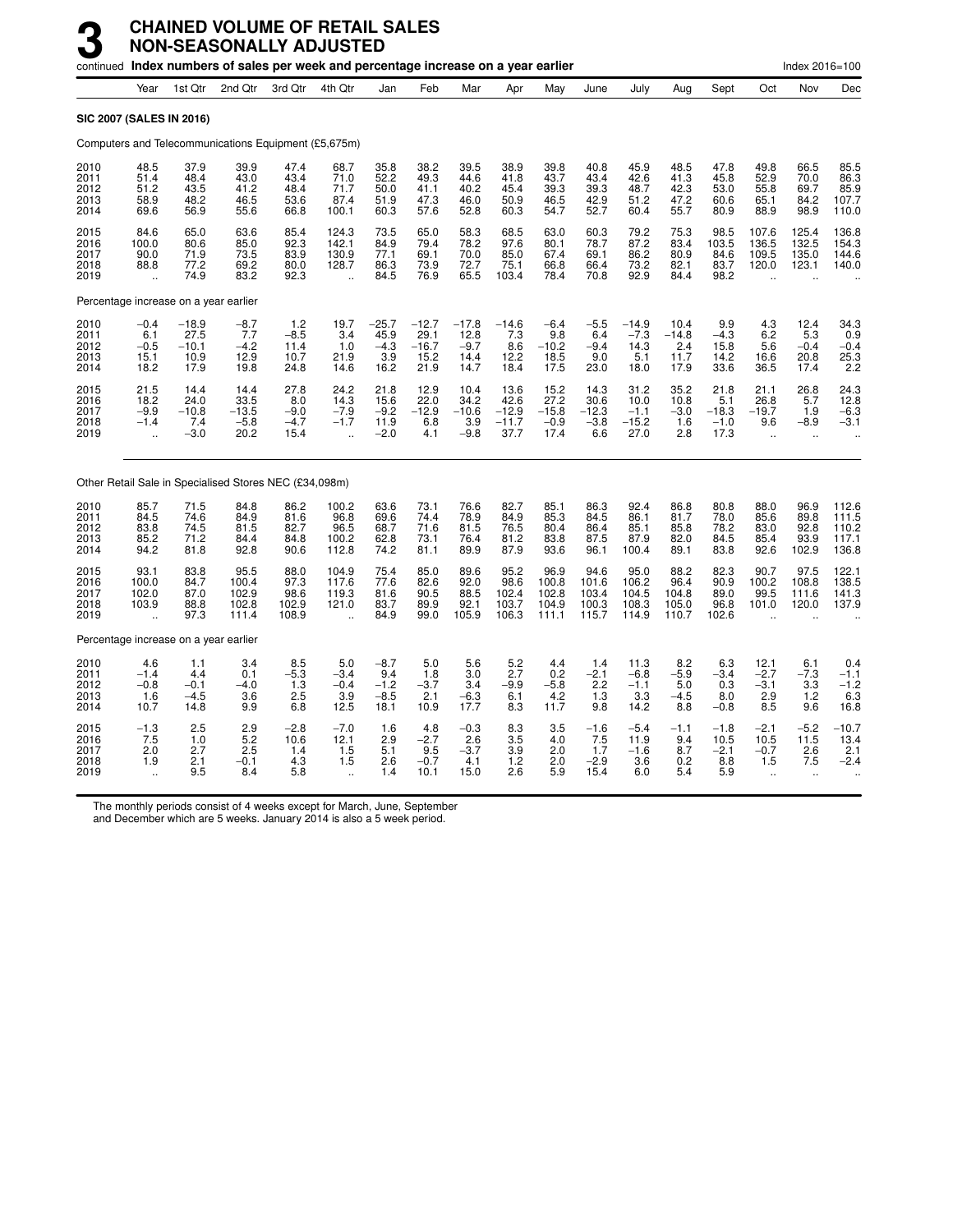|                                      |                                                         |                                                                   | continued Index numbers of sales per week and percentage increase on a year earlier |                                             |                                                          |                                          |                                           |                                         |                                         |                                            |                                             |                                           |                                            |                                            |                                                                  | Index 2016=100                            |                                                          |
|--------------------------------------|---------------------------------------------------------|-------------------------------------------------------------------|-------------------------------------------------------------------------------------|---------------------------------------------|----------------------------------------------------------|------------------------------------------|-------------------------------------------|-----------------------------------------|-----------------------------------------|--------------------------------------------|---------------------------------------------|-------------------------------------------|--------------------------------------------|--------------------------------------------|------------------------------------------------------------------|-------------------------------------------|----------------------------------------------------------|
|                                      | Year                                                    | 1st Qtr                                                           | 2nd Qtr                                                                             | 3rd Qtr                                     | 4th Qtr                                                  | Jan                                      | Feb                                       | Mar                                     | Apr                                     | May                                        | June                                        | July                                      | Aug                                        | Sept                                       | Oct                                                              | Nov                                       | Dec                                                      |
|                                      | <b>SIC 2007 (SALES IN 2016)</b>                         |                                                                   |                                                                                     |                                             |                                                          |                                          |                                           |                                         |                                         |                                            |                                             |                                           |                                            |                                            |                                                                  |                                           |                                                          |
|                                      |                                                         |                                                                   | Non-store Retail, All Businesses (£33,202m)                                         |                                             |                                                          |                                          |                                           |                                         |                                         |                                            |                                             |                                           |                                            |                                            |                                                                  |                                           |                                                          |
| 2010<br>2011<br>2012<br>2013<br>2014 | 48.0<br>53.9<br>58.7<br>68.3<br>76.1                    | 43.7<br>48.9<br>53.0<br>61.2<br>68.1                              | 42.9<br>48.8<br>53.4<br>62.6<br>72.2                                                | 45.9<br>50.4<br>54.0<br>64.4<br>69.3        | 59.4<br>67.5<br>74.5<br>84.8<br>95.5                     | 42.0<br>48.4<br>52.1<br>58.6<br>63.1     | 44.3<br>49.6<br>52.7<br>61.8<br>72.3      | 44.7<br>48.6<br>54.0<br>62.8<br>69.8    | 43.6<br>47.2<br>52.6<br>60.5<br>71.1    | 43.1<br>48.8<br>54.4<br>62.5<br>72.9       | 42.1<br>50.1<br>53.3<br>64.4<br>72.5        | 45.7<br>50.1<br>56.3<br>65.2<br>70.6      | 45.9<br>50.1<br>51.0<br>64.9<br>66.1       | 46.1<br>51.0<br>54.6<br>63.4<br>70.9       | 52.2<br>56.5<br>61.6<br>70.0<br>77.9                             | 62.2<br>72.3<br>76.4<br>87.5<br>102.3     | 62.9<br>72.4<br>83.4<br>94.5<br>104.3                    |
| 2015<br>2016<br>2017<br>2018<br>2019 | 84.9<br>100.0<br>114.7<br>126.0<br>$\ddot{\phantom{a}}$ | 77.4<br>83.3<br>99.9<br>108.4<br>126.7                            | 79.4<br>90.5<br>104.7<br>115.9<br>134.9                                             | 79.3<br>93.0<br>108.4<br>120.5<br>141.1     | 103.6<br>133.3<br>145.8<br>159.1<br>$\ddot{\phantom{a}}$ | 76.7<br>84.1<br>99.3<br>105.5<br>119.7   | 76.3<br>82.4<br>98.8<br>108.9<br>124.5    | 78.9<br>83.4<br>101.3<br>110.4<br>134.1 | 79.3<br>89.2<br>105.1<br>112.3<br>135.0 | 76.5<br>91.9<br>102.5<br>118.2<br>134.8    | 81.9<br>90.5<br>106.2<br>117.1<br>135.0     | 82.4<br>90.5<br>104.0<br>121.4<br>147.9   | 74.1<br>89.3<br>103.8<br>117.5<br>136.6    | 81.0<br>97.9<br>115.5<br>122.3<br>139.2    | 87.9<br>110.8<br>122.4<br>132.7                                  | 116.1<br>149.2<br>164.1<br>179.5          | 106.2<br>138.5<br>149.9<br>163.9                         |
|                                      |                                                         | Percentage increase on a year earlier                             |                                                                                     |                                             |                                                          |                                          |                                           |                                         |                                         |                                            |                                             |                                           |                                            |                                            |                                                                  |                                           |                                                          |
| 2010<br>2011<br>2012<br>2013<br>2014 | $8.4$<br>12.3<br>9.0<br>16.2<br>11.5                    | 10.5<br>11.7<br>8.5<br>15.4<br>11.2                               | 8.0<br>13.8<br>9.4<br>17.3<br>15.2                                                  | $\frac{7.6}{9.9}$<br>7.1<br>$^{19.3}_{7.7}$ | $7.9$<br>13.7<br>10.5<br>13.8<br>12.6                    | $5.2$<br>15.4<br>7.5<br>12.6<br>7.6      | 15.8<br>12.0<br>6.2<br>17.3<br>16.9       | 10.6<br>8.7<br>11.2<br>16.2<br>11.1     | $8.5$<br>$8.2$<br>11.4<br>15.1<br>17.4  | $\frac{9.5}{13.1}$<br>11.5<br>14.8<br>16.7 | $6.3$<br>19.1<br>6.3<br>21.0<br>12.5        | $\frac{9.3}{9.7}$<br>12.4<br>15.7<br>8.4  | $\frac{9.9}{9.2}$<br>1.9<br>27.3<br>1.8    | 4.5<br>10.6<br>6.9<br>16.2<br>11.9         | $\begin{array}{c} 7.3 \\ 8.3 \end{array}$<br>9.0<br>13.7<br>11.3 | 2.7<br>16.2<br>5.7<br>14.6<br>16.9        | 12.8<br>15.2<br>15.2<br>$13.2$<br>$10.3$                 |
| 2015<br>2016<br>2017<br>2018<br>2019 | 11.6<br>17.7<br>14.7<br>9.9<br>ă,                       | $^{13.7}_{7.6}$<br>20.0<br>8.5<br>16.9                            | $\frac{10.1}{13.9}$<br>15.7<br>10.7<br>16.4                                         | 14.3<br>17.3<br>16.5<br>11.3<br>17.0        | $\frac{8.5}{28.6}$<br>9.4<br>9.1<br>$\ddot{\phantom{a}}$ | 21.7<br>9.5<br>18.2<br>6.2<br>13.6       | $\frac{5.6}{7.9}$<br>20.0<br>10.2<br>14.3 | $13.0$<br>5.7<br>21.5<br>9.0<br>21.5    | 11.6<br>12.5<br>17.8<br>6.9<br>20.2     | $\frac{5.0}{20.0}$<br>11.5<br>15.3<br>14.1 | 13.0<br>10.5<br>17.4<br>10.2<br>15.3        | 16.6<br>9.9<br>14.9<br>16.7<br>21.8       | $12.1$<br>$20.5$<br>16.3<br>13.2<br>16.2   | $\frac{14.2}{20.9}$<br>17.9<br>5.9<br>13.8 | 12.9<br>26.0<br>10.5<br>8.4<br>$\ddot{\phantom{a}}$              | 13.5<br>28.5<br>10.0<br>9.4<br>÷.         | $\begin{array}{c} 1.8 \\ 30.4 \end{array}$<br>8.2<br>9.4 |
|                                      |                                                         |                                                                   | Non-store Retail, Large Businesses (£21,258m)                                       |                                             |                                                          |                                          |                                           |                                         |                                         |                                            |                                             |                                           |                                            |                                            |                                                                  |                                           |                                                          |
| 2010<br>2011<br>2012<br>2013<br>2014 | 44.2<br>49.6<br>56.4<br>65.2<br>71.5                    | 40.2<br>45.0<br>48.7<br>56.8<br>65.1                              | 38.1<br>43.8<br>49.0<br>57.8<br>63.9                                                | 40.7<br>44.6<br>50.8<br>62.3<br>64.4        | 57.8<br>64.8<br>77.2<br>84.0<br>93.2                     | $40.2$<br>$45.2$<br>48.5<br>55.4<br>63.8 | 40.0<br>45.9<br>49.2<br>57.7<br>66.8      | 40.3<br>44.2<br>48.3<br>57.1<br>65.0    | 38.2<br>43.1<br>48.4<br>56.0<br>63.3    | 38.4<br>43.7<br>48.7<br>57.3<br>63.4       | 37.7<br>44.6<br>49.7<br>59.6<br>64.7        | 39.8<br>43.9<br>52.4<br>62.8<br>64.2      | $40.3$<br>$43.7$<br>47.2<br>61.7<br>61.6   | 41.7<br>45.9<br>52.4<br>62.3<br>66.9       | 48.9<br>51.1<br>60.4<br>67.6<br>73.0                             | 61.2<br>68.1<br>79.2<br>86.3<br>100.0     | 62.3<br>73.1<br>89.0<br>95.4<br>104.0                    |
| 2015<br>2016<br>2017<br>2018<br>2019 | 85.3<br>100.0<br>110.9<br>117.6                         | 75.8<br>86.3<br>96.9<br>100.4<br>120.4                            | 79.1<br>92.3<br>100.8<br>109.3<br>128.5                                             | 78.3<br>93.1<br>102.4<br>111.4<br>130.7     | 107.8<br>128.3<br>143.4<br>149.2                         | 76.5<br>89.0<br>96.4<br>97.9<br>117.7    | 76.9<br>84.9<br>95.3<br>99.3<br>117.3     | 74.3<br>85.2<br>98.5<br>103.3<br>125.0  | 78.9<br>91.5<br>99.3<br>105.4<br>128.8  | 76.7<br>94.0<br>98.6<br>111.2<br>128.8     | 81.1<br>91.6<br>103.9<br>110.9<br>128.1     | 80.1<br>94.5<br>103.2<br>113.7<br>140.1   | 73.9<br>91.8<br>98.7<br>108.0<br>123.3     | 80.4<br>93.0<br>104.8<br>112.4<br>129.2    | 88.1<br>105.1<br>114.7<br>122.4                                  | 119.0<br>139.5<br>162.0<br>169.4          | 114.7<br>137.9<br>151.4<br>154.5                         |
|                                      |                                                         | Percentage increase on a year earlier                             |                                                                                     |                                             |                                                          |                                          |                                           |                                         |                                         |                                            |                                             |                                           |                                            |                                            |                                                                  |                                           |                                                          |
| 2010<br>2011<br>2012<br>2013<br>2014 | 4.7<br>12.2<br>13.8<br>15.6<br>9.7                      | 2.2<br>12.1<br>8.0<br>16.7<br>14.7                                | 1.3<br>15.2<br>11.7<br>18.0<br>10.4                                                 | 6.2<br>9.6<br>13.9<br>22.5<br>3.5           | 7.9<br>12.1<br>19.0<br>8.9<br>10.9                       | 1.2<br>$^{12.5}_{7.5}$<br>14.1<br>15.3   | 4.7<br>$^{14.6}_{7.3}$<br>17.2<br>15.7    | 1.0<br>9.9<br>9.1<br>18.3<br>13.8       | $-0.6$<br>12.9<br>12.3<br>15.7<br>13.0  | 3.1<br>13.6<br>11.5<br>17.8<br>10.6        | 1.6<br>18.3<br>11.4<br>20.1<br>8.4          | 5.5<br>10.3<br>19.5<br>19.8<br>2.2        | 7.2<br>$\frac{8.5}{7.9}$<br>30.6<br>$-0.1$ | 5.9<br>9.9<br>14.3<br>18.9<br>7.3          | 5.7<br>4.5<br>18.1<br>11.9<br>8.0                                | 4.6<br>11.4<br>16.2<br>9.0<br>15.9        | 12.0<br>17.5<br>21.6<br>7.3<br>8.9                       |
| 2015<br>2016<br>2017<br>2018<br>2019 | 19.2<br>17.3<br>10.9<br>6.1                             | 16.5<br>13.9<br>12.2<br>3.7<br>19.9                               | 23.8<br>16.8<br>9.2<br>8.4<br>17.6                                                  | 21.6<br>18.9<br>10.0<br>8.8<br>17.3         | 15.7<br>19.0<br>11.8<br>4.1                              | 19.9<br>16.3<br>8.3<br>1.5<br>20.3       | 15.2<br>10.4<br>12.2<br>4.2<br>18.1       | 14.4<br>14.7<br>15.6<br>4.9<br>21.0     | 24.7<br>15.9<br>8.5<br>6.2<br>22.2      | 21.0<br>22.6<br>4.9<br>12.8<br>15.8        | 25.3<br>13.1<br>13.3<br>6.7<br>15.5         | 24.9<br>17.9<br>9.2<br>10.2<br>23.2       | 19.9<br>24.3<br>7.5<br>9.4<br>14.1         | 20.2<br>15.6<br>12.7<br>7.2<br>14.9        | 20.7<br>19.3<br>9.1<br>6.7                                       | 19.0<br>17.2<br>16.1<br>4.6               | 10.3<br>20.3<br>9.8<br>2.0<br>$\ddotsc$                  |
|                                      |                                                         |                                                                   | Non-store Retail, Small Businesses (£11,550)                                        |                                             |                                                          |                                          |                                           |                                         |                                         |                                            |                                             |                                           |                                            |                                            |                                                                  |                                           |                                                          |
| 2010<br>2011<br>2012<br>2013<br>2014 | 55.1<br>62.0<br>63.1<br>73.9<br>84.7                    | 50.4<br>56.0<br>61.2<br>69.5<br>73.7                              | 51.9<br>58.1<br>61.7<br>71.6<br>87.6                                                | 55.7<br>61.4<br>60.0<br>68.4<br>78.5        | 62.1<br>72.4<br>69.6<br>86.2<br>99.8                     | 45.3<br>54.5<br>58.6<br>64.7<br>61.7     | 52.2<br>56.5<br>59.2<br>69.4<br>82.5      | 53.1<br>56.7<br>64.8<br>73.4<br>78.7    | 53.9<br>54.8<br>60.4<br>68.9<br>85.5    | 52.0<br>58.4<br>65.1<br>72.0<br>90.6       | 50.3<br>60.5<br>60.0<br>73.4<br>87.0        | 56.9<br>61.8<br>63.6<br>69.6<br>82.6      | 56.3<br>62.0<br>58.1<br>71.0<br>74.5       | 54.4<br>60.7<br>58.5<br>65.3<br>78.4       | 58.2<br>66.6<br>63.7<br>74.5<br>87.0                             | 63.9<br>80.0<br>71.2<br>89.8<br>106.5     | 63.9<br>70.9<br>73.1<br>92.7<br>104.8                    |
| 2015<br>2016<br>2017<br>2018<br>2019 | 84.4<br>100.0<br>121.9<br>141.8<br>ä,                   | 80.5<br>77.6<br>105.7<br>123.4<br>138.6                           | 80.1<br>$87.1$<br>112.0<br>128.4<br>146.9                                           | 81.1<br>92.8<br>119.4<br>137.6<br>160.5     | 95.8<br>142.5<br>150.3<br>177.6<br>÷.                    | 77.2<br>74.8<br>104.9<br>119.7<br>123.5  | 75.2<br>77.6<br>105.4<br>126.8<br>138.0   | 87.3<br>79.9<br>106.6<br>123.8<br>151.2 | 79.9<br>85.0<br>116.0<br>125.2<br>146.4 | 76.2<br>87.9<br>109.7<br>131.2<br>146.0    | 83.4<br>88.2<br>110.6<br>128.7<br>147.9     | 86.5<br>$83.1$<br>105.5<br>135.9<br>162.5 | 74.5<br>84.4<br>113.4<br>135.3<br>161.6    | 82.0<br>107.1<br>135.4<br>140.9<br>158.0   | 87.6<br>121.4<br>136.9<br>152.0<br>$\ddot{\phantom{a}}$          | 110.7<br>167.4<br>167.9<br>198.3          | 90.4<br>139.4<br>146.9<br>181.5                          |
|                                      |                                                         | Percentage increase on a year earlier                             |                                                                                     |                                             |                                                          |                                          |                                           |                                         |                                         |                                            |                                             |                                           |                                            |                                            |                                                                  |                                           |                                                          |
| 2010<br>2011<br>2012<br>2013<br>2014 | 14.7<br>12.6<br>$1.8$<br>17.1<br>14.6                   | 26.3<br>11.0<br>$\begin{array}{c} 9.3 \\ 13.6 \end{array}$<br>6.1 | 18.9<br>11.9<br>6.1<br>16.1<br>22.4                                                 | 9.6<br>10.2<br>$-2.4$<br>14.1<br>14.8       | 8.1<br>16.6<br>$-3.8$<br>23.8<br>15.8                    | 13.0<br>20.4<br>7.6<br>10.3<br>$-4.7$    | 37.2<br>8.3<br>4.6<br>17.3<br>18.9        | 28.6<br>6.8<br>14.3<br>13.2<br>7.2      | 24.1<br>1.7<br>10.1<br>14.1<br>24.1     | 20.2<br>12.3<br>$11.5$<br>$10.7$<br>25.8   | 13.9<br>20.2<br>$\frac{-0.9}{22.3}$<br>18.6 | 14.8<br>8.8<br>$^{2.9}_{9.4}$<br>18.7     | 13.9<br>10.1<br>$-6.3$<br>22.2<br>5.0      | 2.5<br>11.6<br>$-3.5$<br>11.7<br>20.0      | 10.1<br>14.5<br>$-4.3$<br>16.9<br>16.8                           | $-0.6$<br>25.3<br>$-11.1$<br>26.2<br>18.6 | $14.5$<br>11.1<br>$\frac{3.0}{26.9}$<br>13.0             |
| 2015<br>2016<br>2017<br>2018<br>2019 | $-0.4$<br>18.5<br>21.9<br>16.3<br>$\ddot{\phantom{a}}$  | 9.2<br>$-3.6$<br>36.2<br>16.7<br>12.3                             | $-8.6$<br>8.7<br>28.6<br>14.7<br>14.4                                               | 3.3<br>14.4<br>28.8<br>15.2<br>16.6         | $-4.1$<br>48.8<br>$\frac{5.5}{18.2}$                     | 25.2<br>$-3.1$<br>40.2<br>14.1<br>3.2    | $-8.8$<br>3.2<br>35.9<br>20.2<br>8.9      | 10.9<br>$-8.5$<br>33.5<br>16.1<br>22.2  | $-6.6$<br>6.4<br>36.4<br>7.9<br>17.0    | $-15.8$<br>15.3<br>24.9<br>19.6<br>11.3    | $-4.1$<br>5.7<br>25.4<br>16.3<br>14.9       | 4.8<br>$-3.9$<br>27.0<br>28.7<br>19.6     | 13.4<br>34.3<br>19.3<br>19.4               | 4.6<br>30.6<br>26.4<br>4.0<br>12.1         | 0.7<br>38.6<br>12.7<br>11.1                                      | 3.9<br>51.3<br>0.3<br>18.1                | $-13.8$<br>54.3<br>$\frac{5.4}{23.5}$                    |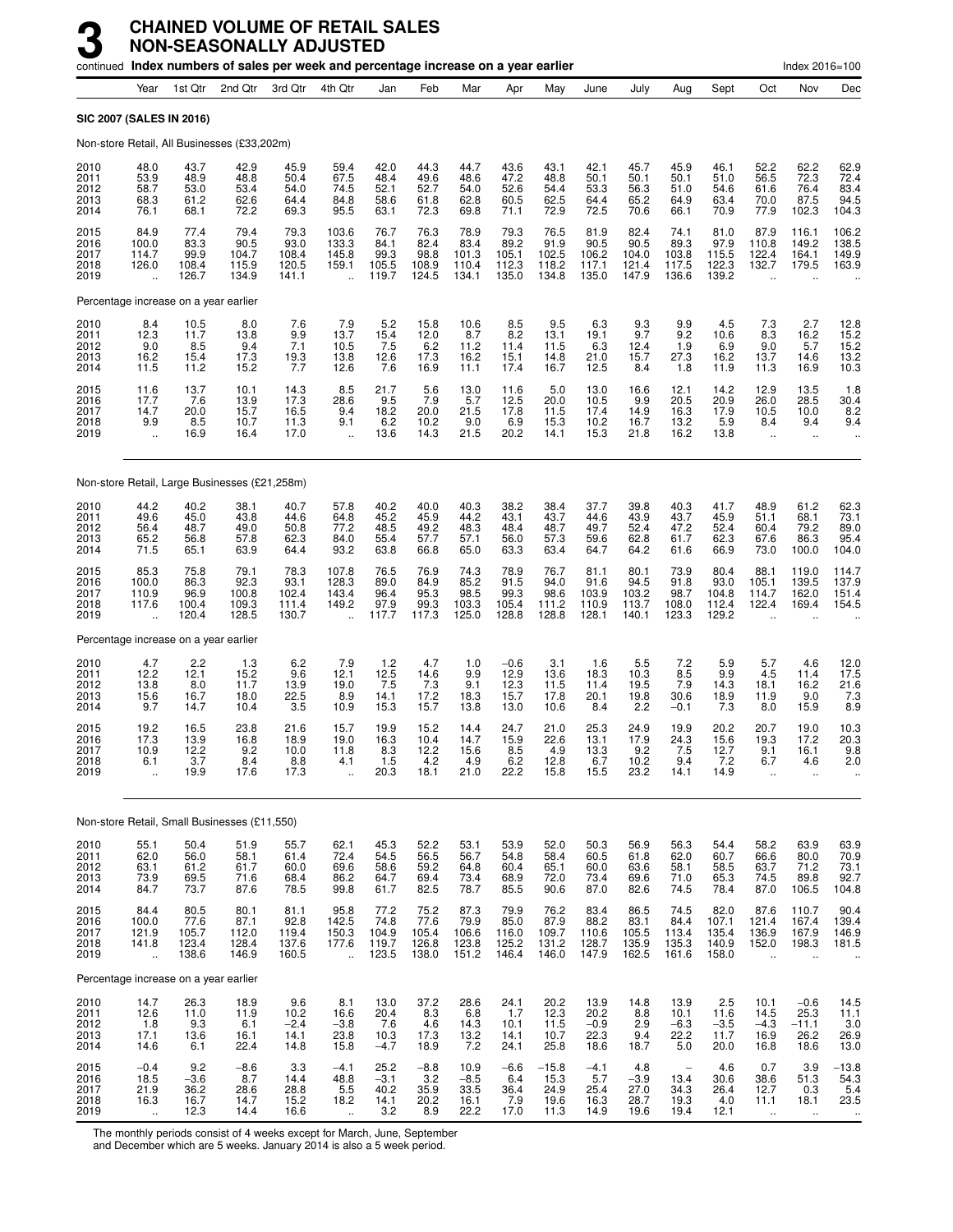|                                       |                                                         |                                            | continued Index numbers of sales per week and percentage increase on a year earlier |                                                 |                                               |                                            |                                           |                                             |                                              |                                              |                                           |                                             |                                                 |                                                |                                                        | Index 2016=100                              |                                                |
|---------------------------------------|---------------------------------------------------------|--------------------------------------------|-------------------------------------------------------------------------------------|-------------------------------------------------|-----------------------------------------------|--------------------------------------------|-------------------------------------------|---------------------------------------------|----------------------------------------------|----------------------------------------------|-------------------------------------------|---------------------------------------------|-------------------------------------------------|------------------------------------------------|--------------------------------------------------------|---------------------------------------------|------------------------------------------------|
|                                       | Year                                                    | 1st Qtr                                    | 2nd Qtr                                                                             | 3rd Qtr                                         | 4th Qtr                                       | Jan                                        | Feb                                       | Mar                                         | Apr                                          | May                                          | June                                      | July                                        | Aug                                             | Sept                                           | Oct                                                    | Nov                                         | Dec                                            |
| <b>SIC 2007 (SALES IN 2016)</b>       |                                                         |                                            |                                                                                     |                                                 |                                               |                                            |                                           |                                             |                                              |                                              |                                           |                                             |                                                 |                                                |                                                        |                                             |                                                |
| Mail Order (£30,738m)                 |                                                         |                                            |                                                                                     |                                                 |                                               |                                            |                                           |                                             |                                              |                                              |                                           |                                             |                                                 |                                                |                                                        |                                             |                                                |
| 2010<br>2011<br>2012<br>2013<br>2014  | 42.2<br>48.8<br>54.9<br>64.2<br>74.1                    | 38.4<br>43.6<br>49.3<br>57.9<br>65.7       | 36.6<br>42.9<br>48.9<br>57.6<br>69.2                                                | 39.7<br>45.7<br>50.1<br>59.5<br>67.2            | 53.9<br>63.0<br>71.1<br>81.6<br>94.9          | 37.5<br>44.4<br>49.5<br>56.7<br>61.5       | 38.8<br>43.4<br>48.1<br>57.5<br>68.1      | 38.9<br>43.2<br>50.2<br>59.0<br>68.1        | 37.6<br>41.6<br>48.8<br>56.9<br>68.7         | 36.7<br>42.9<br>49.2<br>57.5<br>70.3         | 35.8<br>43.8<br>48.8<br>58.3<br>68.6      | 38.4<br>44.8<br>52.0<br>59.0<br>67.2        | 39.7<br>45.5<br>47.0<br>60.2<br>64.8            | 40.6<br>46.6<br>51.1<br>59.3<br>69.2           | 46.4<br>50.7<br>56.5<br>66.4<br>75.9                   | 55.9<br>68.0<br>72.4<br>83.9<br>101.8       | 58.3<br>68.9<br>81.7<br>92.1<br>104.6          |
| 2015<br>2016<br>2017<br>2018<br>2019  | 84.4<br>100.0<br>116.9<br>128.9<br>÷.                   | 76.7<br>82.8<br>101.2<br>109.9<br>130.5    | 78.2<br>89.1<br>106.1<br>118.4<br>138.1                                             | 78.7<br>93.0<br>110.2<br>123.5<br>144.6         | 104.1<br>135.1<br>149.9<br>163.9<br>÷.        | 77.6<br>85.0<br>101.3<br>108.0<br>125.3    | 73.9<br>80.3<br>100.2<br>110.2<br>126.9   | 78.2<br>82.9<br>102.0<br>111.3<br>137.6     | 78.5<br>88.0<br>106.4<br>114.6<br>137.4      | 75.7<br>91.0<br>103.8<br>121.0<br>138.2      | 79.8<br>88.6<br>107.8<br>119.4<br>138.4   | 80.7<br>89.4<br>105.3<br>123.9<br>151.1     | 74.0<br>89.8<br>105.2<br>120.6<br>140.3         | 80.7<br>98.4<br>118.2<br>125.5<br>142.8        | 86.9<br>111.1<br>124.3<br>134.8                        | 117.0<br>151.5<br>169.3<br>185.9            | 107.5<br>141.2<br>154.8<br>169.7               |
| Percentage increase on a year earlier |                                                         |                                            |                                                                                     |                                                 |                                               |                                            |                                           |                                             |                                              |                                              |                                           |                                             |                                                 |                                                |                                                        |                                             |                                                |
| 2010<br>2011<br>2012<br>2013<br>2014  | 11.5<br>15.8<br>12.4<br>17.0<br>15.5                    | $8.6$<br>13.5<br>13.1<br>17.3<br>13.6      | 8.7<br>17.0<br>14.2<br>17.8<br>20.0                                                 | 13.9<br>15.3<br>9.5<br>18.8<br>13.0             | 13.8<br>17.0<br>12.8<br>14.9<br>16.2          | 3.7<br>18.3<br>11.5<br>14.7<br>8.4         | 14.3<br>11.9<br>10.9<br>19.6<br>18.4      | $8.2$<br>11.2<br>16.1<br>17.6<br>15.3       | 9.4<br>10.6<br>17.3<br>16.6<br>20.8          | 9.1<br>16.9<br>14.5<br>17.0<br>22.3          | 7.8<br>22.3<br>11.5<br>19.4<br>17.7       | 11.6<br>16.6<br>16.0<br>13.6<br>13.8        | 17.1<br>14.6<br>3.3<br>28.1<br>7.8              | 13.3<br>14.7<br>9.5<br>16.2<br>16.6            | $11.5$<br>9.3<br>11.5<br>17.5<br>14.3                  | 8.4<br>21.6<br>6.5<br>15.9<br>21.3          | 19.9<br>18.2<br>18.6<br>12.7<br>13.5           |
| 2015<br>2016<br>2017<br>2018<br>2019  | 13.9<br>18.5<br>16.9<br>10.3<br>$\ddot{\phantom{a}}$    | 16.7<br>7.9<br>22.3<br>8.6<br>18.7         | 13.0<br>14.1<br>19.1<br>11.6<br>16.6                                                | 17.0<br>18.2<br>18.6<br>12.0<br>17.1            | 9.7<br>29.8<br>10.9<br>9.4                    | 26.2<br>9.5<br>19.1<br>6.7<br>15.9         | 8.5<br>8.7<br>24.8<br>10.0<br>15.2        | 15.0<br>6.0<br>23.0<br>9.1<br>23.6          | 14.2<br>12.1<br>20.9<br>7.8<br>19.9          | 7.7<br>20.2<br>14.1<br>16.5<br>14.3          | 16.3<br>10.9<br>21.7<br>10.8<br>15.9      | 20.2<br>10.7<br>17.7<br>17.7<br>22.0        | $14.2$<br>21.2<br>17.2<br>14.6<br>16.4          | 16.7<br>21.9<br>20.2<br>6.2<br>13.7            | 14.5<br>27.9<br>11.9<br>8.5<br>$\ddot{\phantom{a}}$    | 14.9<br>29.6<br>11.7<br>9.8<br>$\ddotsc$    | $\frac{2.8}{31.3}$<br>9.6<br>9.6               |
| Other Non-store Retail (£2,464m)      |                                                         |                                            |                                                                                     |                                                 |                                               |                                            |                                           |                                             |                                              |                                              |                                           |                                             |                                                 |                                                |                                                        |                                             |                                                |
| 2010<br>2011<br>2012<br>2013<br>2014  | 118.8<br>115.0<br>105.1<br>117.0<br>100.6               | 108.3<br>111.8<br>96.8<br>101.0<br>96.3    | 119.8<br>121.0<br>106.9<br>121.8<br>107.8                                           | 122.5<br>107.1<br>100.8<br>122.8<br>94.8        | 124.7<br>120.1<br>115.7<br>122.3<br>103.8     | 95.9<br>96.5<br>82.6<br>81.1<br>81.7       | 111.4<br>125.1<br>107.5<br>112.6<br>122.1 | 115.9<br>113.4<br>99.7<br>107.7<br>90.3     | 117.8<br>115.1<br>97.6<br>103.3<br>98.9      | 122.1<br>119.6<br>117.1<br>121.4<br>103.9    | 119.6<br>126.9<br>106.2<br>137.0<br>118.1 | 135.9<br>114.0<br>108.1<br>138.1<br>111.8   | 121.2<br>104.8<br>99.0<br>121.5<br>81.5         | 112.8<br>103.3<br>96.4<br>111.6<br>92.0        | 122.4<br>126.9<br>122.5<br>113.0<br>102.0              | 137.6<br>122.3<br>124.2<br>130.8<br>108.9   | 116.2<br>112.9<br>103.5<br>122.9<br>101.1      |
| 2015<br>2016<br>2017<br>2018<br>2019  | 91.6<br>100.0<br>87.6<br>89.2<br>$\ddot{\phantom{a}}$   | 86.3<br>89.7<br>84.1<br>89.3<br>79.7       | 94.9<br>107.2<br>86.9<br>85.1<br>95.6                                               | 86.9<br>93.0<br>84.8<br>83.6<br>97.2            | 98.3<br>110.1<br>94.7<br>98.6                 | 66.3<br>72.5<br>75.1<br>73.3<br>51.0       | 105.9<br>108.0<br>81.8<br>92.8<br>94.9    | 86.5<br>88.9<br>93.2<br>99.4<br>90.5        | 88.7<br>104.0<br>88.7<br>83.2<br>103.9       | 86.7<br>102.2<br>85.5<br>83.3<br>91.7        | 106.3<br>113.7<br>86.6<br>88.2<br>92.0    | 101.9<br>103.8<br>88.2<br>90.3<br>108.0     | 74.8<br>83.0<br>86.2<br>79.2<br>90.1            | 84.6<br>92.2<br>81.0<br>81.8<br>94.2           | 100.7<br>106.6<br>98.9<br>105.7                        | 105.9<br>120.5<br>98.7<br>99.8              | 90.4<br>104.5<br>88.2<br>91.9                  |
| Percentage increase on a year earlier |                                                         |                                            |                                                                                     |                                                 |                                               |                                            |                                           |                                             |                                              |                                              |                                           |                                             |                                                 |                                                |                                                        |                                             |                                                |
| 2010<br>2011<br>2012<br>2013<br>2014  | $-3.9$<br>$-3.2$<br>$-8.6$<br>11.3<br>$-14.0$           | 20.7<br>3.2<br>$-13.4$<br>4.3<br>$-4.6$    | 5.0<br>1.0<br>$-11.7$<br>14.0<br>$-11.5$                                            | $-13.3$<br>$-12.6$<br>$-5.9$<br>21.8<br>$-22.7$ | $-16.5$<br>$-3.7$<br>$-3.6$<br>5.7<br>$-15.1$ | 14.3<br>0.6<br>$-14.4$<br>$-1.8$<br>0.7    | 23.4<br>12.4<br>$-14.1$<br>4.8<br>8.4     | 23.1<br>$-2.2$<br>$-12.1$<br>8.0<br>$-16.1$ | 4.9<br>$-2.3$<br>$-15.2$<br>5.9<br>$-4.2$    | 11.3<br>$-2.1$<br>$-2.1$<br>3.7<br>$-14.4$   | 0.5<br>6.1<br>$-16.3$<br>29.1<br>$-13.8$  | 1.3<br>$-16.1$<br>$-5.2$<br>27.7<br>$-19.0$ | $-13.5$<br>$-13.5$<br>$-5.5$<br>22.6<br>$-32.9$ | $-23.8$<br>$-8.4$<br>$-6.8$<br>15.8<br>$-17.6$ | $-9.5$<br>3.7<br>$-3.4$<br>$-7.8$<br>$-9.7$            | $-19.8$<br>$-11.1$<br>1.5<br>5.3<br>$-16.7$ | $-18.7$<br>$-2.8$<br>$-8.3$<br>18.7<br>$-17.7$ |
| 2015<br>2016<br>2017<br>2018<br>2019  | $-9.0$<br>9.2<br>$-12.4$<br>1.7<br>$\ddot{\phantom{a}}$ | $-10.4$<br>4.0<br>$-6.3$<br>6.2<br>$-10.8$ | $-12.0$<br>13.0<br>$-18.9$<br>$-2.0$<br>12.3                                        | $-8.4$<br>7.0<br>$-8.8$<br>$-1.4$<br>16.2       | $-5.3$<br>12.0<br>$-14.0$<br>4.1              | $-18.8$<br>9.3<br>3.6<br>$-2.3$<br>$-30.4$ | $-13.2$<br>2.0<br>$-24.2$<br>13.4<br>2.3  | $-4.3$<br>2.9<br>4.8<br>6.7<br>$-9.0$       | $-10.3$<br>17.2<br>$-14.7$<br>$-6.2$<br>24.9 | $-16.5$<br>17.9<br>$-16.4$<br>$-2.5$<br>10.0 | $-9.9$<br>6.9<br>$-23.8$<br>1.8<br>4.4    | $-8.9$<br>1.9<br>$-15.0$<br>2.3<br>19.6     | $-8.2$<br>11.0<br>3.8<br>$-8.1$<br>13.8         | $-8.0$<br>9.0<br>$-12.2$<br>1.0<br>15.1        | $-1.4$<br>5.9<br>$-7.3$<br>6.9<br>$\ddot{\phantom{a}}$ | $-2.7$<br>13.8<br>$-18.1$<br>1.1            | $-10.6$<br>$15.6 - 15.6$<br>4.2                |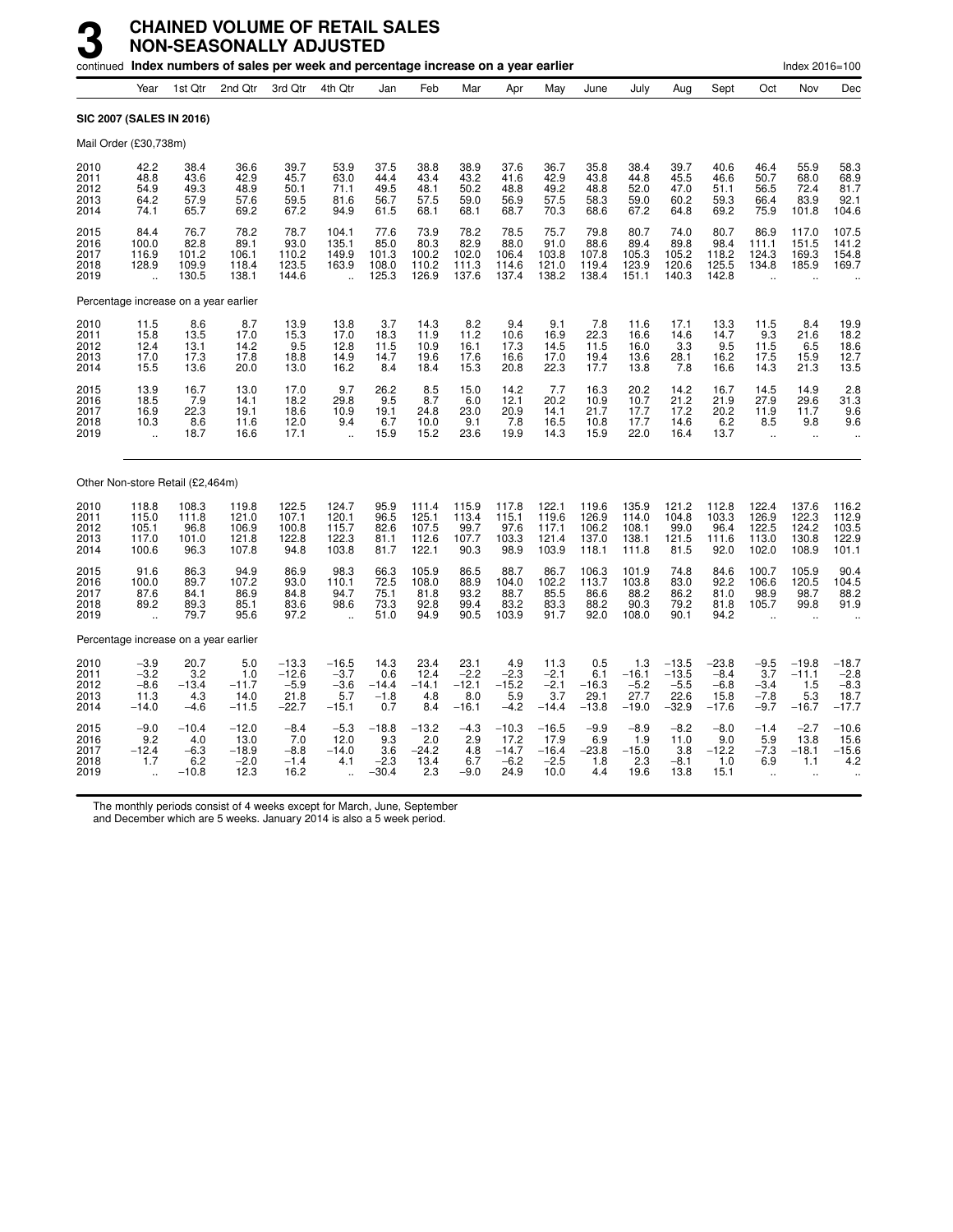|                                      |                                                     |                                        |                                            |                                             | oon and porcontage me.                                 |                                           |                                           |                                        |                                                            |                                             |                                         |                                          |                                             |                                             |                                          |                                          |                                           |
|--------------------------------------|-----------------------------------------------------|----------------------------------------|--------------------------------------------|---------------------------------------------|--------------------------------------------------------|-------------------------------------------|-------------------------------------------|----------------------------------------|------------------------------------------------------------|---------------------------------------------|-----------------------------------------|------------------------------------------|---------------------------------------------|---------------------------------------------|------------------------------------------|------------------------------------------|-------------------------------------------|
|                                      | Year                                                | 1st Qtr                                | 2nd Qtr                                    | 3rd Qtr                                     | 4th Qtr                                                | Jan                                       | Feb                                       | Mar                                    | Apr                                                        | May                                         | June                                    | July                                     | Aug                                         | Sept                                        | Oct                                      | Nov                                      | Dec                                       |
|                                      |                                                     | <b>SIC 2007 (SALES IN 2016)</b>        |                                            |                                             |                                                        |                                           |                                           |                                        |                                                            |                                             |                                         |                                          |                                             |                                             |                                          |                                          |                                           |
|                                      |                                                     |                                        | Automotive Fuel, All Businesses (£36,849m) |                                             |                                                        |                                           |                                           |                                        |                                                            |                                             |                                         |                                          |                                             |                                             |                                          |                                          |                                           |
| 2010<br>2011<br>2012<br>2013<br>2014 | 87.3<br>91.1<br>89.0<br>86.8<br>87.5                | 84.0<br>88.3<br>92.1<br>84.6<br>85.4   | 89.4<br>91.9<br>87.2<br>88.4<br>88.5       | 89.3<br>91.4<br>90.1<br>89.2<br>88.3        | 86.4<br>92.8<br>86.4<br>84.8<br>88.2                   | 78.1<br>84.4<br>87.2<br>78.7<br>77.8      | 85.3<br>89.4<br>90.3<br>86.1<br>85.0      | 87.7<br>90.6<br>97.5<br>88.1<br>93.2   | 89.1<br>92.0<br>84.8<br>87.1<br>87.1                       | 90.5<br>92.5<br>90.5<br>89.9<br>87.8        | 88.8<br>91.3<br>86.6<br>88.3<br>90.3    | 91.6<br>93.4<br>91.4<br>92.1<br>90.3     | 88.2<br>89.8<br>88.7<br>88.2<br>87.7        | 88.4<br>91.0<br>90.3<br>87.8<br>87.1        | 90.4<br>92.5<br>87.7<br>85.3<br>87.2     | 91.5<br>96.2<br>87.3<br>86.4<br>89.4     | 79.0<br>90.2<br>84.5<br>83.1<br>87.9      |
| 2015<br>2016<br>2017<br>2018<br>2019 | 94.0<br>100.0<br>99.9<br>101.3<br>$\ddotsc$         | 90.7<br>97.8<br>94.9<br>97.2<br>105.2  | 93.4<br>100.9<br>101.9<br>103.2<br>108.7   | 94.2<br>101.4<br>100.6<br>101.7<br>107.9    | 97.7<br>99.9<br>102.1<br>103.0<br>$\ddot{\phantom{a}}$ | 90.0<br>97.0<br>91.1<br>93.8<br>98.2      | 90.3<br>96.7<br>96.6<br>101.1<br>107.4    | 91.6<br>99.3<br>96.6<br>96.7<br>108.9  | 92.7<br>101.5<br>99.3<br>101.6<br>108.3                    | 92.7<br>102.8<br>105.8<br>105.3<br>109.3    | 94.6<br>98.7<br>100.9<br>103.0<br>108.6 | 93.4<br>102.7<br>101.6<br>103.4<br>110.4 | 92.4<br>101.1<br>100.1<br>101.2<br>108.3    | 96.4<br>100.6<br>100.2<br>100.7<br>105.6    | 97.1<br>102.3<br>103.1<br>101.2          | 100.4<br>102.1<br>104.6<br>106.4         | 96.0<br>96.3<br>99.3<br>101.6             |
|                                      |                                                     | Percentage increase on a year earlier  |                                            |                                             |                                                        |                                           |                                           |                                        |                                                            |                                             |                                         |                                          |                                             |                                             |                                          |                                          |                                           |
| 2010<br>2011<br>2012<br>2013<br>2014 | $-9.7$<br>4.4<br>$-2.3$<br>$-2.5$<br>0.9            | $-13.4$<br>5.1<br>4.3<br>$-8.2$<br>0.9 | $-9.5$<br>2.8<br>$-5.0$<br>1.3<br>0.2      | $-8.7$<br>2.4<br>$-1.4$<br>$-1.0$<br>$-1.0$ | $-7.1$<br>7.4<br>$-6.9$<br>$-1.8$<br>4.0               | $-18.5$<br>8.0<br>3.4<br>$-9.8$<br>$-1.1$ | $-11.1$<br>4.7<br>1.0<br>$-4.6$<br>$-1.2$ | $-11.2$<br>3.3<br>7.6<br>$-9.6$<br>5.7 | $-7.5$<br>3.3<br>$-7.8$<br>2.7<br>$\overline{\phantom{0}}$ | $-7.4$<br>2.2<br>$-2.1$<br>$-0.7$<br>$-2.3$ | $-12.7$<br>2.8<br>$-5.1$<br>1.9<br>2.3  | $-7.1$<br>2.0<br>$-2.2$<br>0.7<br>$-1.9$ | $-9.5$<br>1.9<br>$-1.3$<br>$-0.6$<br>$-0.5$ | $-9.5$<br>3.0<br>$-0.9$<br>$-2.8$<br>$-0.7$ | $-9.6$<br>2.3<br>$-5.2$<br>$-2.8$<br>2.3 | $-2.7$<br>5.1<br>$-9.2$<br>$-1.1$<br>3.4 | $-8.6$<br>14.2<br>$-6.3$<br>$-1.6$<br>5.8 |
| 2015<br>2016<br>2017<br>2018<br>2019 | 7.4<br>6.4<br>$-0.1$<br>1.4<br>$\ddot{\phantom{a}}$ | 6.2<br>7.9<br>$-2.9$<br>2.4<br>8.2     | 5.5<br>8.0<br>1.1<br>1.3<br>5.3            | 6.7<br>7.6<br>$-0.8$<br>1.0<br>6.1          | 10.8<br>2.3<br>2.2<br>0.9<br>$\ddotsc$                 | 15.7<br>7.8<br>$-6.0$<br>2.9<br>4.7       | 6.2<br>7.1<br>$-0.1$<br>4.7<br>6.3        | $-1.7$<br>8.5<br>$-2.7$<br>0.1<br>12.5 | 6.5<br>9.5<br>$-2.2$<br>2.3<br>6.6                         | 5.5<br>11.0<br>2.9<br>$-0.5$<br>3.8         | 4.8<br>4.4<br>2.2<br>2.0<br>5.4         | 3.4<br>10.0<br>$-1.0$<br>1.7<br>6.8      | 5.3<br>9.4<br>$-1.0$<br>1.0<br>7.0          | 10.6<br>4.4<br>$-0.4$<br>0.5<br>4.9         | 11.3<br>5.4<br>0.8<br>$-1.9$             | 12.3<br>1.7<br>2.5<br>1.7                | 9.1<br>0.3<br>3.1<br>2.4                  |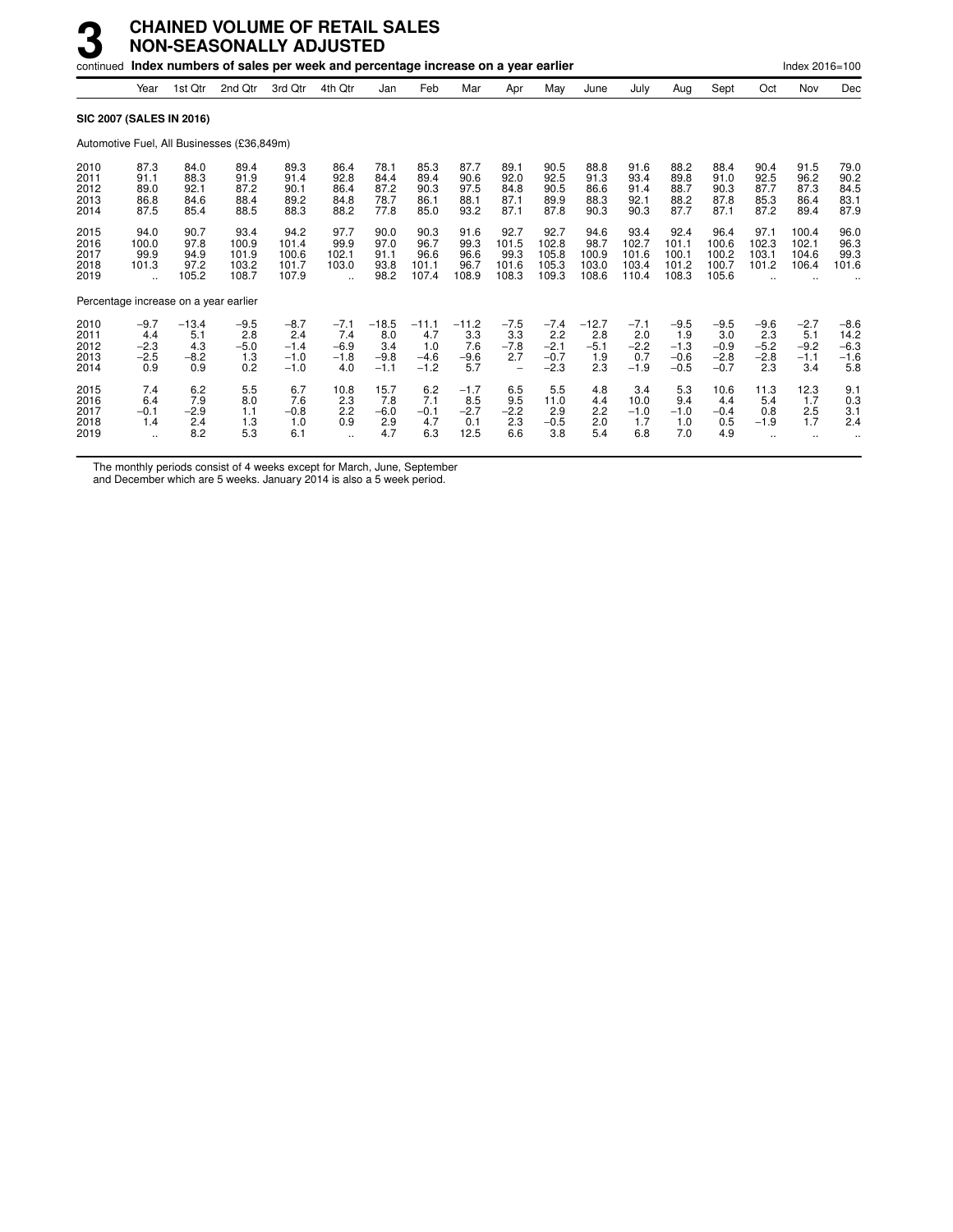

## **VALUE OF RETAIL SALES AT CURRENT PRICES NON-SEASONALLY ADJUSTED**

|                                      |                                                                        |                                                                   | Index numbers of sales per week and percentage increase on a year earlier |                                         |                                                          |                                                   |                                        |                                        |                                         |                                           |                                           |                                           |                                         |                                          |                                                  | Index 2016=100                                           |                                           |
|--------------------------------------|------------------------------------------------------------------------|-------------------------------------------------------------------|---------------------------------------------------------------------------|-----------------------------------------|----------------------------------------------------------|---------------------------------------------------|----------------------------------------|----------------------------------------|-----------------------------------------|-------------------------------------------|-------------------------------------------|-------------------------------------------|-----------------------------------------|------------------------------------------|--------------------------------------------------|----------------------------------------------------------|-------------------------------------------|
|                                      | Year                                                                   | 1st Qtr                                                           | 2nd Qtr                                                                   | 3rd Qtr                                 | 4th Qtr                                                  | Jan                                               | Feb                                    | Mar                                    | Apr                                     | May                                       | June                                      | July                                      | Aug                                     | Sept                                     | Oct                                              | Nov                                                      | Dec                                       |
|                                      | <b>SIC 2007 (SALES IN 2016)</b>                                        |                                                                   |                                                                           |                                         |                                                          |                                                   |                                        |                                        |                                         |                                           |                                           |                                           |                                         |                                          |                                                  |                                                          |                                           |
|                                      | All Retailing, Including Automotive Fuel, All Businesses (£387,696m)   |                                                                   |                                                                           |                                         |                                                          |                                                   |                                        |                                        |                                         |                                           |                                           |                                           |                                         |                                          |                                                  |                                                          |                                           |
| 2010<br>2011<br>2012<br>2013<br>2014 | 84.1<br>88.5<br>90.5<br>92.9<br>95.7                                   | 76.9<br>80.7<br>84.1<br>85.0<br>87.6                              | 82.3<br>86.4<br>87.8<br>89.8<br>94.0                                      | 82.2<br>86.0<br>88.2<br>91.2<br>92.9    | 95.2<br>100.9<br>102.1<br>105.5<br>108.8                 | 73.5<br>79.1<br>81.4<br>81.5<br>85.0              | 76.4<br>80.1<br>82.5<br>84.8<br>87.2   | 80.0<br>82.5<br>87.5<br>88.0<br>90.5   | 81.0<br>87.4<br>86.8<br>87.0<br>93.4    | 82.8<br>85.8<br>88.3<br>90.6<br>93.5      | 83.0<br>86.2<br>88.3<br>91.6<br>94.9      | 83.8<br>87.4<br>89.2<br>93.0<br>95.0      | 81.7<br>85.0<br>87.1<br>89.7<br>92.2    | 81.3<br>85.7<br>88.3<br>90.9<br>91.8     | 85.3<br>89.7<br>90.9<br>93.0<br>96.4             | 93.2<br>97.0<br>98.1<br>101.1<br>106.5                   | 104.7<br>113.0<br>114.2<br>118.9<br>120.6 |
| 2015<br>2016<br>2017<br>2018<br>2019 | 96.7<br>100.0<br>104.7<br>109.3<br>$\ddot{\phantom{a}}$                | 89.4<br>90.4<br>94.2<br>98.5<br>103.0                             | 94.5<br>96.1<br>101.7<br>106.1<br>110.9                                   | 94.0<br>97.4<br>101.9<br>107.5<br>111.4 | 108.8<br>116.0<br>120.8<br>125.1<br>$\ddot{\phantom{a}}$ | 87.2<br>89.2<br>91.4<br>95.3<br>98.8              | 88.0<br>89.2<br>94.1<br>98.1<br>102.3  | 92.4<br>92.4<br>96.5<br>101.3<br>106.9 | 92.7<br>94.4<br>102.1<br>102.7<br>110.2 | 94.8<br>97.5<br>101.6<br>108.2<br>110.8   | 95.8<br>96.4<br>101.6<br>107.1<br>111.5   | 95.9<br>99.4<br>103.1<br>109.4<br>114.1   | 92.1<br>96.1<br>101.2<br>106.9<br>110.4 | 94.0<br>96.9<br>101.4<br>106.3<br>110.0  | 96.9<br>103.3<br>106.5<br>110.5                  | 107.8<br>114.3<br>119.5<br>125.1                         | 119.1<br>127.5<br>133.4<br>136.9          |
|                                      | Percentage increase on a year earlier                                  |                                                                   |                                                                           |                                         |                                                          |                                                   |                                        |                                        |                                         |                                           |                                           |                                           |                                         |                                          |                                                  |                                                          |                                           |
| 2010<br>2011<br>2012<br>2013<br>2014 | 2.7<br>5.2<br>2.3<br>2.6<br>3.0                                        | 3.1<br>5.0<br>4.2<br>1.1<br>3.0                                   | 3.0<br>5.0<br>1.6<br>2.3<br>4.6                                           | 2.4<br>4.6<br>2.6<br>3.4<br>1.9         | 2.4<br>6.0<br>1.1<br>3.3<br>3.2                          | ÷,<br>7.7<br>2.9<br>0.1<br>4.2                    | 4.0<br>4.8<br>3.0<br>2.8<br>2.9        | 4.8<br>3.1<br>6.1<br>0.6<br>2.9        | 2.6<br>7.8<br>$-0.7$<br>0.2<br>7.5      | 4.4<br>3.6<br>2.8<br>2.7<br>3.2           | 2.2<br>3.8<br>2.4<br>3.7<br>3.7           | 3.0<br>4.2<br>2.1<br>4.3<br>2.1           | 2.3<br>4.0<br>2.5<br>2.9<br>2.8         | 2.0<br>5.4<br>3.0<br>3.1<br>0.9          | 2.2<br>5.2<br>1.3<br>2.4<br>3.6                  | 3.1<br>4.1<br>1.1<br>3.0<br>5.4                          | 2.0<br>8.0<br>1.1<br>4.1<br>1.4           |
| 2015<br>2016<br>2017<br>2018<br>2019 | 1.1<br>3.4<br>4.7<br>4.4<br>ä.                                         | 2.1<br>1.1<br>4.2<br>4.5<br>4.6                                   | 0.5<br>1.7<br>5.8<br>4.3<br>4.5                                           | 1.2<br>3.6<br>4.6<br>$\frac{5.5}{3.7}$  | 6.6<br>4.2<br>3.6<br>$\ddot{\phantom{a}}$                | 2.7<br>2.2<br>2.5<br>4.3<br>3.7                   | 0.9<br>1.5<br>5.5<br>4.2<br>4.3        | 2.0<br>0.1<br>4.4<br>4.9<br>5.5        | $-0.8$<br>1.8<br>8.2<br>0.7<br>7.3      | 1.4<br>2.9<br>4.2<br>6.5<br>2.4           | 0.9<br>0.7<br>5.3<br>5.4<br>4.1           | 0.9<br>3.7<br>3.7<br>6.2<br>4.2           | $-0.1$<br>4.4<br>5.3<br>5.6<br>3.3      | 2.4<br>3.0<br>4.7<br>4.8<br>3.5          | 0.5<br>6.6<br>3.1<br>3.8<br>$\ddot{\phantom{a}}$ | 1.2<br>6.1<br>4.5<br>4.7<br>$\ddotsc$                    | $-1.3$<br>7.1<br>4.6<br>2.6               |
|                                      | All Retailing, Including Automotive Fuel, Large Businesses (£306,069m) |                                                                   |                                                                           |                                         |                                                          |                                                   |                                        |                                        |                                         |                                           |                                           |                                           |                                         |                                          |                                                  |                                                          |                                           |
| 2010<br>2011<br>2012<br>2013<br>2014 | 83.9<br>88.3<br>90.7<br>93.4<br>95.7                                   | 77.1<br>80.6<br>83.9<br>85.6<br>87.5                              | 81.4<br>85.9<br>87.2<br>89.6<br>93.2                                      | 80.9<br>85.0<br>87.6<br>91.2<br>92.6    | 96.3<br>101.8<br>104.1<br>107.0<br>110.1                 | 74.6<br>79.8<br>81.8<br>82.7<br>86.1              | 75.9<br>79.8<br>82.4<br>84.7<br>86.4   | 79.9<br>81.9<br>86.8<br>88.6<br>89.7   | 79.9<br>87.3<br>86.5<br>86.7<br>92.8    | 81.8<br>84.9<br>87.2<br>90.2<br>92.5      | 82.3<br>85.7<br>87.7<br>91.6<br>94.2      | 81.9<br>86.4<br>88.4<br>92.9<br>94.0      | 80.0<br>83.5<br>85.7<br>89.6<br>91.6    | 80.8<br>85.1<br>88.6<br>91.2<br>92.4     | 84.6<br>88.5<br>90.6<br>92.7<br>96.1             | 93.2<br>97.1<br>99.0<br>101.8<br>107.3                   | 108.1<br>116.3<br>119.1<br>122.7<br>123.5 |
| 2015<br>2016<br>2017<br>2018<br>2019 | 97.3<br>100.0<br>104.3<br>108.4<br>$\ddot{\phantom{a}}$                | 89.9<br>90.7<br>94.2<br>98.0<br>102.7                             | 94.5<br>95.8<br>101.1<br>105.3<br>109.6                                   | 94.0<br>97.2<br>100.8<br>105.7<br>109.1 | 111.0<br>116.3<br>121.2<br>124.7<br>$\ddot{\phantom{a}}$ | 88.0<br>90.0<br>92.0<br>95.0<br>99.6              | 88.2<br>89.4<br>93.1<br>97.2<br>101.7  | 92.6<br>92.3<br>96.8<br>101.0<br>106.0 | 92.5<br>93.8<br>101.4<br>101.2<br>109.2 | 95.0<br>97.3<br>101.0<br>107.2<br>109.0   | 95.8<br>96.2<br>100.9<br>106.9<br>110.2   | 95.4<br>99.1<br>102.7<br>108.0<br>111.9   | 91.7<br>95.7<br>99.4<br>103.9<br>108.0  | 94.6<br>96.8<br>100.4<br>105.2<br>107.8  | 97.1<br>102.1<br>104.6<br>108.5                  | 109.3<br>113.3<br>118.8<br>122.8                         | 123.4<br>130.2<br>136.2<br>139.2          |
|                                      | Percentage increase on a year earlier                                  |                                                                   |                                                                           |                                         |                                                          |                                                   |                                        |                                        |                                         |                                           |                                           |                                           |                                         |                                          |                                                  |                                                          |                                           |
| 2010<br>2011<br>2012<br>2013<br>2014 | 4.7<br>5.3<br>2.7<br>2.9<br>2.5                                        | 5.4<br>4.6<br>4.1<br>2.0<br>2.2                                   | 5.0<br>5.6<br>1.5<br>2.8<br>4.0                                           | 4.3<br>5.1<br>3.1<br>4.1<br>1.5         | 4.3<br>5.7<br>2.3<br>2.7<br>2.9                          | 2.8<br>7.0<br>2.5<br>1.1<br>4.1                   | 5.6<br>5.1<br>3.2<br>2.9<br>2.0        | 7.3<br>2.4<br>6.0<br>2.0<br>1.2        | 3.9<br>9.3<br>$-0.9$<br>0.2<br>7.1      | 6.5<br>3.8<br>2.8<br>3.4<br>2.5           | 4.6<br>4.2<br>2.4<br>4.3<br>2.9           | 4.8<br>5.4<br>2.3<br>5.1<br>1.1           | 4.0<br>4.4<br>2.6<br>4.5<br>2.3         | 4.1<br>5.4<br>4.1<br>2.9<br>1.3          | 4.1<br>4.6<br>2.4<br>2.3<br>3.7                  | 4.6<br>4.1<br>2.0<br>2.8<br>5.4                          | 4.2<br>$7.5$<br>2.4<br>3.0<br>0.7         |
| 2015<br>2016<br>2017<br>2018<br>2019 | 1.7<br>2.7<br>4.3<br>3.9<br>$\ddot{\phantom{1}}$                       | 2.7<br>0.9<br>3.9<br>4.0<br>4.8                                   | 1.4<br>1.3<br>5.5<br>4.1<br>4.1                                           | 1.5<br>3.4<br>3.7<br>4.8<br>3.3         | 0.8<br>4.8<br>4.1<br>2.9<br>ä,                           | 2.3<br>2.3<br>2.2<br>3.3<br>4.8                   | 2.0<br>1.3<br>4.2<br>4.4<br>4.6        | 3.3<br>$-0.4$<br>4.9<br>4.3<br>4.9     | $-0.4$<br>1.5<br>8.1<br>$-0.2$<br>8.0   | 2.7<br>2.4<br>3.9<br>6.1<br>1.7           | 1.8<br>0.4<br>4.8<br>6.0<br>3.1           | 1.5<br>3.9<br>3.7<br>5.1<br>3.6           | 0.2<br>4.4<br>3.8<br>4.5<br>3.9         | 2.5<br>2.3<br>3.7<br>4.8<br>2.5          | 1.0<br>5.2<br>2.5<br>3.8<br>$\ddot{\phantom{a}}$ | 1.9<br>3.6<br>4.9<br>3.3<br>ä.                           | 5.5<br>4.6<br>2.1                         |
|                                      | All Retailing, Including Automotive Fuel, Small Businesses (£81,627m)  |                                                                   |                                                                           |                                         |                                                          |                                                   |                                        |                                        |                                         |                                           |                                           |                                           |                                         |                                          |                                                  |                                                          |                                           |
| 2010<br>2011<br>2012<br>2013<br>2014 | 85.1<br>89.2<br>89.9<br>91.1<br>95.6                                   | 76.2<br>$81.0$<br>$84.8$<br>82.9<br>88.1                          | 86.0<br>88.4<br>90.2<br>90.7<br>97.0                                      | 87.1<br>89.7<br>90.3<br>91.2<br>94.0    | 91.0<br>97.7<br>94.4<br>99.7<br>104.0                    | 69.2<br>76.6<br>80.1<br>77.2<br>80.8              | 78.1<br>81.0<br>82.9<br>85.0<br>90.1   | 80.2<br>84.5<br>90.0<br>85.6<br>93.6   | 85.3<br>87.6<br>87.8<br>88.1<br>95.7    | 86.9<br>89.6<br>92.3<br>92.3<br>97.3      | 85.7<br>88.0<br>90.4<br>91.6<br>97.7      | 90.9<br>91.1<br>92.3<br>93.5<br>98.8      | 88.0<br>90.4<br>92.5<br>90.1<br>94.5    | 83.4<br>87.9<br>87.0<br>90.1<br>89.7     | 87.8<br>94.4<br>92.1<br>94.4<br>97.4             | 93.3<br>97.0<br>94.7<br>98.3<br>103.5                    | 91.6<br>100.8<br>96.0<br>105.1<br>109.7   |
| 2015<br>2016<br>2017<br>2018<br>2019 | 94.2<br>100.0<br>106.0<br>112.6<br>$\ddot{\phantom{a}}$                | 87.9<br>89.6<br>94.2<br>100.2<br>104.2                            | 94.4<br>97.4<br>104.2<br>109.2<br>115.8                                   | 94.1<br>98.4<br>105.9<br>114.3<br>120.0 | 100.5<br>114.7<br>119.6<br>126.8<br>à.                   | 84.2<br>85.9<br>89.0<br>96.4<br>95.9              | 87.1<br>88.8<br>97.8<br>101.3<br>104.9 | 91.4<br>93.1<br>95.5<br>102.3<br>110.2 | 93.4<br>96.3<br>104.4<br>108.6<br>113.8 | 94.1<br>98.7<br>103.8<br>111.8<br>117.5   | 95.5<br>$97.2$<br>104.3<br>107.6<br>116.1 | 97.6<br>100.5<br>104.3<br>115.0<br>122.3  | 93.4<br>97.5<br>108.1<br>118.3<br>119.6 | 91.7<br>97.3<br>105.5<br>110.6<br>118.5  | 96.4<br>107.6<br>113.5<br>117.9<br>÷.            | 102.0<br>118.3<br>121.8<br>133.8<br>$\ddot{\phantom{a}}$ | 102.7<br>117.5<br>122.7<br>128.4          |
|                                      | Percentage increase on a year earlier                                  |                                                                   |                                                                           |                                         |                                                          |                                                   |                                        |                                        |                                         |                                           |                                           |                                           |                                         |                                          |                                                  |                                                          |                                           |
| 2010<br>2011<br>2012<br>2013<br>2014 | -4.1<br>4.8<br>0.8<br>1.3<br>4.9                                       | -4.8<br>6.3<br>4.6<br>$-2.\overline{2}$<br>6.3                    | $-3.5$<br>2.8<br>2.0<br>0.6<br>6.9                                        | $-3.7$<br>2.9<br>0.7<br>0.9<br>3.1      | $-4.5$<br>7.4<br>$-3.4$<br>5.7<br>4.3                    | $-9.6$<br>10.6<br>4.6<br>$-3.\overline{6}$<br>4.7 | $-1.6$<br>3.7<br>$^{2.3}_{2.5}$<br>6.0 | $-3.6$<br>5.3<br>6.4<br>$-4.8$<br>9.3  | $-1.6$<br>2.7<br>0.2<br>0.3<br>8.7      | $-2.5$<br>3.1<br>3.0<br>5.4               | $-5.7$<br>2.6<br>2.7<br>1.3<br>6.7        | $-2.5$<br>0.3<br>$\frac{1.3}{1.3}$<br>5.7 | $-3.1$<br>2.7<br>2.3<br>$-2.6$<br>4.9   | $-5.2$<br>5.5<br>$-1.1$<br>3.5<br>$-0.4$ | -4.1<br>7.5<br>$-2.5$<br>2.5<br>3.1              | $-2.3$<br>4.0<br>$-2.4$<br>3.9<br>5.2                    | $-6.5$<br>10.0<br>$-4.8$<br>9.5<br>4.4    |
| 2015<br>2016<br>2017<br>2018<br>2019 | $-1.5$<br>6.1<br>6.0<br>6.3                                            | $-0.2$<br>1.9<br>$\begin{array}{c} 5.2 \\ 6.3 \end{array}$<br>4.0 | $-2.6$<br>3.1<br>7.0<br>4.8<br>6.1                                        | 0.1<br>4.6<br>7.7<br>7.9<br>$5.0\,$     | $-3.3$<br>14.1<br>4.3<br>6.0                             | 4.2<br>2.0<br>3.6<br>8.2<br>$-0.5$                | $-3.4$<br>2.0<br>10.1<br>3.6<br>3.5    | $-2.4$<br>1.8<br>$^{2.6}_{7.1}$<br>7.7 | $-2.4$<br>3.1<br>8.4<br>4.0<br>4.9      | $-3.3$<br>4.8<br>$\frac{5.2}{7.6}$<br>5.1 | $-2.2$<br>1.8<br>$\frac{7.3}{3.1}$<br>8.0 | $-1.3$<br>3.0<br>3.8<br>10.2<br>6.4       | $-1.2$<br>4.3<br>10.9<br>9.4<br>1.1     | 2.3<br>6.1<br>8.3<br>4.8<br>7.2          | $-1.0$<br>11.7<br>$\frac{5.5}{3.9}$              | $-1.4$<br>16.0<br>3.0<br>9.8                             | $-6.4$<br>14.4<br>$4.4$<br>$4.7$          |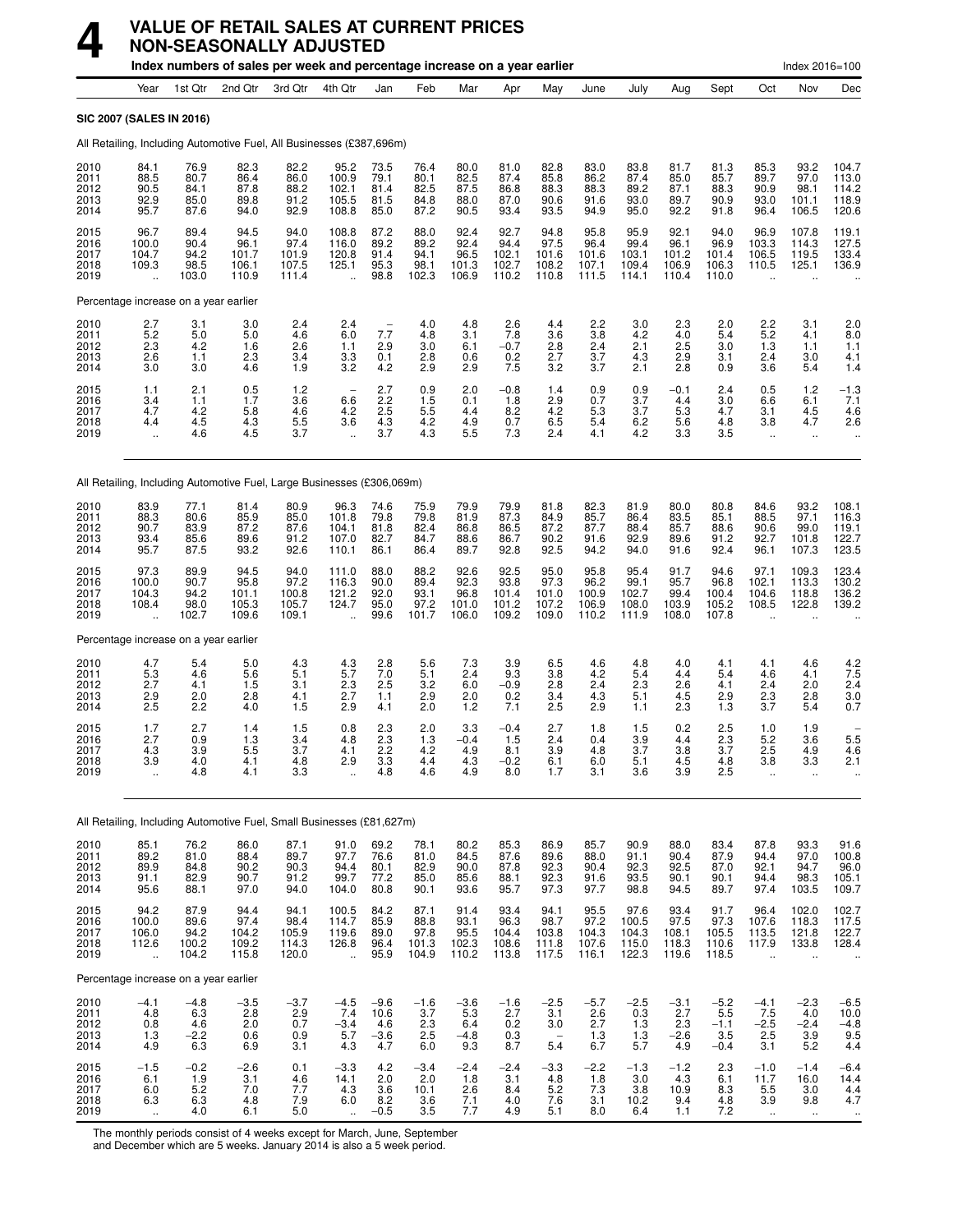|                                      |                                                         | continued Index numbers of sales per week and percentage increase on a year earlier |                                         |                                              |                                           |                                                      |                                        |                                        |                                         |                                         |                                                 |                                         |                                         |                                         |                                                         | Index 2016=100                                           |                                                             |
|--------------------------------------|---------------------------------------------------------|-------------------------------------------------------------------------------------|-----------------------------------------|----------------------------------------------|-------------------------------------------|------------------------------------------------------|----------------------------------------|----------------------------------------|-----------------------------------------|-----------------------------------------|-------------------------------------------------|-----------------------------------------|-----------------------------------------|-----------------------------------------|---------------------------------------------------------|----------------------------------------------------------|-------------------------------------------------------------|
|                                      | Year                                                    | 1st Qtr                                                                             | 2nd Qtr                                 | 3rd Qtr                                      | 4th Qtr                                   | Jan                                                  | Feb                                    | Mar                                    | Apr                                     | May                                     | June                                            | July                                    | Aug                                     | Sept                                    | Oct                                                     | Nov                                                      | Dec                                                         |
| <b>SIC 2007 (SALES IN 2016)</b>      |                                                         |                                                                                     |                                         |                                              |                                           |                                                      |                                        |                                        |                                         |                                         |                                                 |                                         |                                         |                                         |                                                         |                                                          |                                                             |
|                                      |                                                         | All Retailing, Excluding Automotive Fuel, All Businesses (£350,847m)                |                                         |                                              |                                           |                                                      |                                        |                                        |                                         |                                         |                                                 |                                         |                                         |                                         |                                                         |                                                          |                                                             |
| 2010<br>2011<br>2012<br>2013<br>2014 | 83.3<br>86.3<br>88.6<br>91.5<br>95.0                    | 76.0<br>78.3<br>81.0<br>83.0<br>86.2                                                | 80.9<br>83.8<br>85.7<br>88.0<br>92.9    | 81.0<br>83.3<br>85.9<br>89.2<br>91.7         | 95.4<br>99.8<br>101.7<br>105.9<br>109.9   | 73.0<br>77.3<br>78.9<br>80.1<br>84.2                 | 75.4<br>77.6<br>79.5<br>82.5<br>85.8   | 78.9<br>79.8<br>83.9<br>85.6<br>88.5   | 79.4<br>84.8<br>84.5<br>84.8<br>92.5    | 81.3<br>83.0<br>85.8<br>88.7<br>92.4    | 81.8<br>83.6<br>86.6<br>89.9<br>93.6            | 82.4<br>84.7<br>87.1<br>91.0<br>93.6    | 80.6<br>82.4<br>84.9<br>87.6<br>91.0    | 80.2<br>83.1<br>85.7<br>89.1<br>90.7    | 84.2<br>87.3<br>88.9<br>92.0<br>96.0                    | 92.7<br>95.0<br>97.2<br>100.9<br>107.1                   | 106.5<br>113.5<br>115.5<br>121.0<br>123.3                   |
| 2015<br>2016<br>2017<br>2018<br>2019 | 96.8<br>100.0<br>104.3<br>108.5<br>$\ddot{\phantom{a}}$ | 89.2<br>90.3<br>93.2<br>97.5<br>101.4                                               | 94.0<br>95.7<br>101.0<br>104.8<br>109.1 | 93.7<br>96.8<br>101.3<br>106.2<br>109.8      | 110.1<br>117.1<br>121.8<br>125.6          | 86.9<br>89.0<br>90.6<br>94.4<br>97.6                 | 87.7<br>89.2<br>92.8<br>96.6<br>100.5  | 92.2<br>92.4<br>95.6<br>100.8<br>105.2 | 92.2<br>93.9<br>101.5<br>101.7<br>108.6 | 94.4<br>97.1<br>100.4<br>106.8<br>108.8 | 95.2<br>96.0<br>101.1<br>105.6<br>109.7         | 95.5<br>98.8<br>102.7<br>108.3<br>112.5 | 91.7<br>95.5<br>100.7<br>105.7<br>108.6 | 93.7<br>96.3<br>100.7<br>104.9<br>108.6 | 96.9<br>102.9<br>106.0<br>109.4                         | 108.7<br>115.0<br>120.0<br>124.9                         | 121.9<br>130.3<br>135.9<br>139.1                            |
|                                      |                                                         | Percentage increase on a year earlier                                               |                                         |                                              |                                           |                                                      |                                        |                                        |                                         |                                         |                                                 |                                         |                                         |                                         |                                                         |                                                          |                                                             |
| 2010<br>2011<br>2012<br>2013<br>2014 | 2.5<br>3.6<br>2.6<br>3.3<br>3.8                         | 2.7<br>3.1<br>3.4<br>2.4<br>3.9                                                     | 2.4<br>3.5<br>2.3<br>2.6<br>5.6         | 2.6<br>2.9<br>3.0<br>3.9<br>2.8              | 2.3<br>4.6<br>1.9<br>4.1<br>3.8           | $\overline{\phantom{0}}$<br>5.9<br>2.1<br>1.5<br>5.1 | 3.6<br>2.9<br>2.6<br>3.7<br>4.0        | 4.3<br>1.1<br>5.2<br>2.0<br>3.4        | 1.3<br>6.8<br>$-0.3$<br>0.3<br>9.1      | 3.5<br>2.1<br>3.4<br>3.4<br>4.1         | 2.4<br>2.2<br>3.7<br>3.8<br>4.2                 | 2.7<br>2.7<br>2.9<br>4.4<br>2.9         | 2.5<br>2.2<br>3.0<br>3.2<br>3.9         | 2.4<br>3.6<br>3.1<br>4.0<br>1.8         | 2.4<br>3.7<br>1.8<br>3.5<br>4.3                         | 2.7<br>2.5<br>2.3<br>3.8<br>6.2                          | 1.9<br>6.5<br>1.8<br>4.8<br>1.9                             |
| 2015<br>2016<br>2017<br>2018<br>2019 | 1.8<br>3.4<br>4.3<br>4.0<br>$\ddot{\phantom{1}}$        | 3.5<br>1.3<br>3.2<br>4.6<br>4.0                                                     | $1.2$<br>1.8<br>5.6<br>3.7<br>4.1       | 2.1<br>3.4<br>4.7<br>4.7<br>3.4              | 0.2<br>6.4<br>4.0<br>3.1<br>à.            | 3.2<br>2.4<br>1.8<br>4.2<br>3.5                      | $^{2.2}_{1.7}$<br>4.1<br>4.0<br>4.0    | 4.2<br>0.2<br>3.5<br>5.4<br>4.4        | $-0.2$<br>1.8<br>8.1<br>0.1<br>6.8      | 2.2<br>2.8<br>3.5<br>6.4<br>1.9         | 1.7<br>0.9<br>5.2<br>4.5<br>3.9                 | 2.0<br>3.5<br>4.0<br>5.4<br>3.9         | 0.8<br>4.1<br>5.5<br>4.9<br>2.8         | 3.3<br>2.7<br>4.6<br>4.1<br>3.6         | 1.0<br>6.2<br>3.0<br>3.2<br>$\ddotsc$                   | 1.5<br>5.8<br>4.3<br>4.1<br>$\cdot$                      | $-1.1$<br>6.9<br>4.3<br>2.4                                 |
|                                      |                                                         | All Retailing, Excluding Automotive Fuel, Large Businesses (£275,477m)              |                                         |                                              |                                           |                                                      |                                        |                                        |                                         |                                         |                                                 |                                         |                                         |                                         |                                                         |                                                          |                                                             |
| 2010<br>2011<br>2012<br>2013<br>2014 | 83.2<br>86.3<br>88.9<br>92.2<br>95.4                    | 76.2<br>78.4<br>80.7<br>83.7<br>86.3                                                | 80.0<br>83.3<br>85.3<br>87.8<br>92.4    | 79.8<br>82.3<br>85.5<br>89.4<br>91.8         | 96.9<br>101.1<br>104.1<br>108.0<br>111.8  | 74.4<br>78.3<br>79.3<br>81.6<br>85.6                 | 74.9<br>77.4<br>79.3<br>82.5<br>85.3   | 78.8<br>79.2<br>83.1<br>86.3<br>87.7   | 78.3<br>84.9<br>84.3<br>84.5<br>92.1    | 80.2<br>81.9<br>84.8<br>88.3<br>91.6    | 81.2<br>83.1<br>86.4<br>90.0<br>93.3            | 80.6<br>83.6<br>86.5<br>91.2<br>93.0    | 79.0<br>81.0<br>83.7<br>87.6<br>90.8    | 79.8<br>82.4<br>86.1<br>89.4<br>91.6    | 83.6<br>86.2<br>88.8<br>91.9<br>96.0                    | 92.9<br>95.3<br>98.3<br>102.0<br>108.4                   | 110.7<br>117.6<br>121.2<br>125.6<br>127.1                   |
| 2015<br>2016<br>2017<br>2018<br>2019 | 97.7<br>100.0<br>104.0<br>107.4<br>$\ddotsc$            | 89.7<br>90.6<br>93.1<br>96.9<br>100.8                                               | 94.3<br>95.3<br>100.2<br>103.8<br>107.4 | 93.8<br>96.5<br>100.3<br>104.0<br>107.0      | 112.8<br>117.5<br>122.4<br>124.9<br>ä,    | 87.7<br>89.9<br>91.1<br>94.0<br>98.2                 | 88.1<br>89.3<br>91.7<br>95.5<br>99.4   | 92.5<br>92.1<br>95.9<br>100.4<br>103.9 | 92.2<br>93.3<br>100.8<br>99.9<br>107.4  | 94.8<br>96.8<br>99.6<br>105.8<br>106.7  | 95.5<br>95.8<br>100.3<br>105.4<br>108.0         | 95.2<br>98.5<br>102.5<br>106.7<br>109.9 | 91.6<br>95.1<br>98.9<br>102.2<br>105.7  | 94.5<br>96.1<br>99.7<br>103.4<br>105.8  | 97.3<br>101.6<br>104.1<br>107.0                         | 110.6<br>113.8<br>119.5<br>122.1                         | 127.0<br>133.2<br>139.3<br>141.4                            |
|                                      |                                                         | Percentage increase on a year earlier                                               |                                         |                                              |                                           |                                                      |                                        |                                        |                                         |                                         |                                                 |                                         |                                         |                                         |                                                         |                                                          |                                                             |
| 2010<br>2011<br>2012<br>2013<br>2014 | 4.1<br>3.7<br>3.1<br>3.7<br>3.4                         | 4.3<br>2.8<br>3.0<br>3.6<br>3.1                                                     | 3.8<br>4.1<br>2.4<br>3.0<br>5.2         | 4.3<br>3.2<br>3.8<br>4.6<br>2.7              | 4.1<br>4.3<br>3.0<br>3.7<br>3.5           | $^{2.2}_{5.2}$<br>1.3<br>2.9<br>4.9                  | 4.3<br>3.4<br>2.5<br>4.1<br>3.4        | 6.0<br>0.5<br>4.9<br>3.9<br>1.7        | 1.8<br>8.4<br>$-0.6$<br>0.2<br>9.0      | 5.1<br>2.2<br>3.5<br>4.1<br>3.6         | 4.4<br>2.4<br>3.9<br>4.2<br>3.6                 | $\frac{4.2}{3.7}$<br>3.5<br>5.4<br>2.1  | 4.3<br>2.5<br>3.3<br>4.7<br>3.7         | 4.5<br>3.4<br>4.5<br>3.8<br>2.4         | 4.3<br>3.0<br>3.0<br>3.5<br>4.5                         | 4.1<br>2.6<br>3.1<br>3.8<br>6.3                          | $^{4.0}_{6.3}$<br>3.0<br>3.7<br>1.2                         |
| 2015<br>2016<br>2017<br>2018<br>2019 | 2.4<br>2.4<br>4.0<br>3.3<br>÷.                          | 4.0<br>1.0<br>2.8<br>4.1<br>4.0                                                     | 2.1<br>1.1<br>5.1<br>3.6<br>3.5         | 2.2<br>2.9<br>3.9<br>3.7<br>2.9              | 0.9<br>4.2<br>4.1<br>2.1                  | 2.6<br>2.5<br>1.3<br>$3.2$<br>4.5                    | 3.2<br>1.4<br>2.7<br>4.1<br>4.1        | 5.5<br>$-0.4$<br>4.0<br>4.7<br>3.5     | 0.1<br>1.2<br>8.0<br>$-0.9$<br>7.5      | 3.6<br>2.0<br>2.9<br>6.2<br>0.9         | 2.4<br>0.3<br>4.7<br>5.1<br>2.5                 | 2.3<br>3.5<br>4.1<br>4.1<br>3.0         | 0.8<br>3.9<br>3.9<br>3.4<br>3.4         | 3.1<br>1.7<br>3.7<br>3.7<br>2.4         | 1.4<br>4.5<br>2.5<br>2.8<br>$\ddot{\phantom{1}}$        | 2.0<br>2.8<br>5.0<br>2.2<br>$\ddot{\phantom{a}}$         | $-0.1$<br>4.9<br>4.5<br>1.5                                 |
|                                      |                                                         | All Retailing, Excluding Automotive Fuel, Small Businesses (£75,370m)               |                                         |                                              |                                           |                                                      |                                        |                                        |                                         |                                         |                                                 |                                         |                                         |                                         |                                                         |                                                          |                                                             |
| 2010<br>2011<br>2012<br>2013<br>2014 | 83.7<br>86.4<br>87.3<br>88.9<br>93.6                    | 75.0<br>78.2<br>82.0<br>80.3<br>85.9                                                | 84.3<br>85.6<br>87.3<br>88.5<br>94.7    | 85.4<br>87.0<br>87.3<br>88.6<br>91.4         | 90.1<br>94.9<br>92.7<br>98.4<br>103.1     | 67.7<br>73.6<br>77.7<br>74.8<br>79.2                 | 77.1<br>78.1<br>80.4<br>82.3<br>87.5   | 79.2<br>81.9<br>86.9<br>83.2<br>91.2   | 83.5<br>84.7<br>85.2<br>85.8<br>93.7    | 85.2<br>86.8<br>89.2<br>90.1<br>95.4    | 84.2<br>85.2<br>87.5<br>89.4<br>94.9            | 89.2<br>88.6<br>89.5<br>90.4<br>95.8    | 86.2<br>87.5<br>89.4<br>87.8<br>91.8    | 81.8<br>85.3<br>83.9<br>87.8<br>87.5    | 86.3<br>91.7<br>89.6<br>92.5<br>95.9                    | 92.2<br>94.0<br>93.1<br>96.7<br>102.2                    | 91.4<br>98.3<br>94.9<br>104.3<br>109.4                      |
| 2015<br>2016<br>2017<br>2018<br>2019 | 93.4<br>100.0<br>105.6<br>112.5<br>$\ddot{\phantom{a}}$ | 87.3<br>89.4<br>93.6<br>99.7<br>103.7                                               | 93.1<br>97.0<br>103.8<br>108.2<br>115.2 | 93.1<br>97.8<br>105.2<br>113.9<br>119.9      | 100.3<br>115.8<br>119.7<br>128.1<br>ä,    | 83.7<br>85.6<br>88.9<br>95.7<br>95.6                 | 86.4<br>88.7<br>97.0<br>100.7<br>104.3 | 90.8<br>93.1<br>94.7<br>102.2<br>109.9 | 92.4<br>96.0<br>104.1<br>108.1<br>113.1 | 92.9<br>98.1<br>103.4<br>110.7<br>116.5 | 93.9<br>96.9<br>103.9<br>106.3<br>115.8         | 96.7<br>99.9<br>103.6<br>114.0<br>122.0 | 92.3<br>96.8<br>107.5<br>118.1<br>119.3 | 90.9<br>96.9<br>104.6<br>110.3<br>118.7 | 95.6<br>107.6<br>112.8<br>117.9<br>$\ddot{\phantom{a}}$ | 101.4<br>119.4<br>121.8<br>135.2<br>$\ddot{\phantom{a}}$ | 103.2<br>119.4<br>123.6<br>130.6                            |
|                                      |                                                         | Percentage increase on a year earlier                                               |                                         |                                              |                                           |                                                      |                                        |                                        |                                         |                                         |                                                 |                                         |                                         |                                         |                                                         |                                                          |                                                             |
| 2010<br>2011<br>2012<br>2013<br>2014 | $-3.1$<br>$3.2$<br>$1.1$<br>1.8<br>5.2                  | $-2.7$<br>$^{4.2}_{4.9}$<br>$-2.1$<br>6.9                                           | $-2.3$<br>1.5<br>2.1<br>1.3<br>7.0      | -3.1<br>1.8<br>0.3<br>1.5<br>3.1             | $-4.3$<br>5.4<br>$-2.3$<br>6.1<br>4.8     | $-8.3$<br>8.8<br>5.5<br>$-3.7$<br>5.9                | 1.0<br>1.2<br>2.9<br>2.4<br>6.4        | $-1.5$<br>3.5<br>6.1<br>$-4.3$<br>9.7  | $-0.6$<br>1.4<br>0.6<br>0.6<br>9.2      | $-1.8$<br>1.9<br>2.8<br>1.0<br>5.9      | $-4.0$<br>$\frac{1.3}{2.7}$<br>2.2<br>6.2       | $-1.8$<br>$-0.7$<br>1.0<br>1.0<br>6.1   | $-3.0$<br>1.5<br>2.1<br>$-1.8$<br>4.5   | $-4.2$<br>$4.3 - 1.7$<br>4.8<br>$-0.4$  | $-3.7$<br>$6.2 - 2.3$<br>$3.\overline{3}$<br>3.6        | $-2.3$<br>1.9<br>$-0.9$<br>3.9<br>5.7                    | $-6.3$<br>$7.6$<br>$-3.5$<br>$9.9$<br>4.9                   |
| 2015<br>2016<br>2017<br>2018<br>2019 | $-0.2$<br>7.0<br>5.6<br>6.5<br>$\ddotsc$                | 1.6<br>$^{2.5}_{4.7}$<br>6.5<br>4.0                                                 | $-1.7$<br>4.2<br>7.1<br>4.2<br>6.4      | 1.9<br>5.0<br>7.6<br>$8.\overline{3}$<br>5.3 | $-2.7$<br>15.4<br>3.4<br>7.0<br>$\ddotsc$ | 5.7<br>2.2<br>3.9<br>7.7<br>$-0.1$                   | $-1.3$<br>2.7<br>9.4<br>3.8<br>3.5     | $-0.4$<br>2.5<br>1.7<br>7.9<br>7.5     | $-1.4$<br>3.9<br>8.5<br>3.7<br>4.7      | $-2.7$<br>5.7<br>5.4<br>7.1<br>5.2      | $-1.1$<br>3.1<br>7.3<br>$2.\overline{3}$<br>8.9 | 0.9<br>3.3<br>3.8<br>10.0<br>7.0        | 0.6<br>4.9<br>11.0<br>9.9<br>1.0        | 3.9<br>6.6<br>7.9<br>5.5<br>7.6         | $-0.4$<br>12.6<br>4.8<br>4.5<br>$\ddot{\phantom{1}}$    | $-0.8$<br>17.7<br>2.0<br>10.9<br>$\ddotsc$               | $-5.7$<br>15.7<br>$\frac{3.5}{5.7}$<br>$\ddot{\phantom{a}}$ |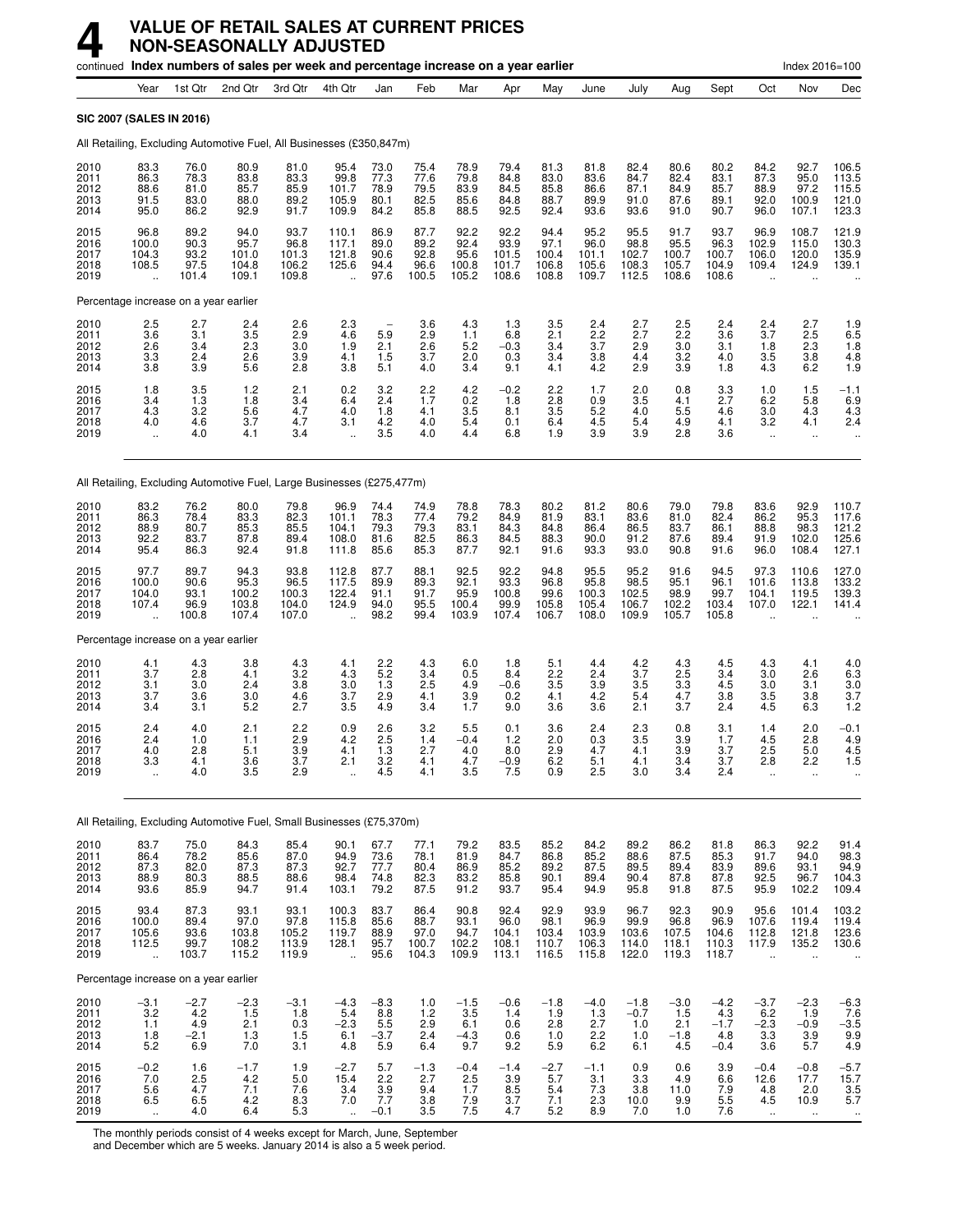|                                      |                                                  |                                        | continued Index numbers of sales per week and percentage increase on a year earlier |                                           |                                                     |                                                      |                                           |                                          |                                           |                                          |                                         |                                          |                                            |                                           |                                                     | Index 2016=100                                           |                                                         |
|--------------------------------------|--------------------------------------------------|----------------------------------------|-------------------------------------------------------------------------------------|-------------------------------------------|-----------------------------------------------------|------------------------------------------------------|-------------------------------------------|------------------------------------------|-------------------------------------------|------------------------------------------|-----------------------------------------|------------------------------------------|--------------------------------------------|-------------------------------------------|-----------------------------------------------------|----------------------------------------------------------|---------------------------------------------------------|
|                                      | Year                                             | 1st Qtr                                | 2nd Qtr                                                                             | 3rd Qtr                                   | 4th Qtr                                             | Jan                                                  | Feb                                       | Mar                                      | Apr                                       | May                                      | June                                    | July                                     | Aug                                        | Sept                                      | Oct                                                 | Nov                                                      | Dec                                                     |
| SIC 2007 (SALES IN 2016)             |                                                  |                                        |                                                                                     |                                           |                                                     |                                                      |                                           |                                          |                                           |                                          |                                         |                                          |                                            |                                           |                                                     |                                                          |                                                         |
|                                      |                                                  |                                        | Predominantly Food Stores, All Businesses (£154,446m)                               |                                           |                                                     |                                                      |                                           |                                          |                                           |                                          |                                         |                                          |                                            |                                           |                                                     |                                                          |                                                         |
| 2010<br>2011<br>2012<br>2013<br>2014 | 87.9<br>91.7<br>94.3<br>97.1<br>98.2             | 83.9<br>85.5<br>89.2<br>92.1<br>93.3   | 87.7<br>91.4<br>93.7<br>95.4<br>98.9                                                | 85.9<br>90.5<br>93.1<br>96.5<br>96.2      | 94.0<br>99.5<br>101.2<br>104.4<br>104.8             | 81.2<br>82.8<br>85.7<br>87.9<br>90.9                 | 83.4<br>85.6<br>89.8<br>91.5<br>94.3      | 86.6<br>87.5<br>91.5<br>96.0<br>94.8     | 85.2<br>93.3<br>93.0<br>91.8<br>99.9      | 88.3<br>90.2<br>93.9<br>96.9<br>98.1     | 89.3<br>91.0<br>94.2<br>97.1<br>98.8    | 87.0<br>91.3<br>93.8<br>99.4<br>98.1     | 85.7<br>90.3<br>93.0<br>95.6<br>95.5       | 85.1<br>90.1<br>92.6<br>95.0<br>95.2      | 86.8<br>91.5<br>93.0<br>96.0<br>97.4                | 92.6<br>95.9<br>98.0<br>100.9<br>102.8                   | 101.0<br>108.8<br>110.4<br>114.0<br>112.2               |
| 2015<br>2016<br>2017<br>2018<br>2019 | 98.3<br>100.0<br>102.4<br>105.8                  | 94.9<br>95.4<br>96.3<br>100.0<br>102.1 | 97.4<br>98.7<br>102.1<br>105.2<br>108.4                                             | 96.3<br>98.4<br>100.3<br>104.7<br>107.6   | 104.4<br>107.5<br>110.8<br>113.2                    | 91.5<br>92.1<br>92.1<br>94.2<br>97.7                 | 93.8<br>95.2<br>97.0<br>99.8<br>102.3     | 98.4<br>98.1<br>99.1<br>104.7<br>105.6   | 94.5<br>96.7<br>102.9<br>100.9<br>108.6   | 98.9<br>100.2<br>102.8<br>107.8<br>108.8 | 98.7<br>99.1<br>101.0<br>106.4<br>107.9 | 97.4<br>99.5<br>102.1<br>107.9<br>109.7  | 94.5<br>98.1<br>99.8<br>104.5<br>106.9     | 96.8<br>97.8<br>99.3<br>102.4<br>106.3    | 96.4<br>99.9<br>102.0<br>104.6                      | 101.8<br>103.9<br>106.3<br>109.2<br>$\ddot{\phantom{a}}$ | 113.0<br>116.6<br>121.3<br>123.3                        |
|                                      |                                                  | Percentage increase on a year earlier  |                                                                                     |                                           |                                                     |                                                      |                                           |                                          |                                           |                                          |                                         |                                          |                                            |                                           |                                                     |                                                          |                                                         |
| 2010<br>2011<br>2012<br>2013<br>2014 | 1.6<br>4.4<br>2.8<br>3.0<br>1.1                  | 2.2<br>1.8<br>4.3<br>3.3<br>1.3        | 0.8<br>4.2<br>2.5<br>1.8<br>3.7                                                     | 0.9<br>5.4<br>2.8<br>3.7<br>$-0.4$        | 2.3<br>5.8<br>1.8<br>3.2<br>0.3                     | 2.6<br>2.0<br>3.5<br>2.6<br>3.4                      | 0.7<br>2.7<br>4.9<br>1.9<br>3.1           | 3.1<br>1.0<br>4.5<br>4.9<br>$-1.2$       | $-1.2$<br>9.5<br>$-0.3$<br>$-1.2$<br>8.8  | 2.2<br>2.1<br>4.1<br>3.2<br>1.2          | 1.3<br>1.8<br>3.6<br>3.0<br>1.7         | 1.2<br>4.9<br>2.8<br>6.0<br>$-1.3$       | 0.4<br>5.4<br>3.0<br>2.8<br>$-0.1$         | 1.2<br>5.9<br>2.7<br>2.6<br>0.2           | $\frac{1.9}{5.5}$<br>1.7<br>3.2<br>1.4              | $\frac{3.2}{3.5}$<br>2.2<br>3.0<br>1.9                   | $\frac{2.0}{7.7}$<br>1.5<br>$3.3 - 1.6$                 |
| 2015<br>2016<br>2017<br>2018<br>2019 | 0.1<br>1.8<br>2.4<br>3.3<br>$\ddot{\phantom{a}}$ | 1.7<br>0.5<br>1.0<br>3.8<br>2.2        | $-1.5$<br>1.3<br>3.5<br>3.0<br>3.1                                                  | 0.1<br>2.2<br>1.9<br>4.4<br>2.7           | $-0.3$<br>2.9<br>3.0<br>2.2<br>$\ddot{\phantom{a}}$ | 0.6<br>0.6<br>$\overline{\phantom{a}}$<br>2.3<br>3.6 | $-0.6$<br>1.6<br>1.9<br>2.8<br>2.5        | 3.8<br>$-0.3$<br>1.0<br>5.6<br>0.9       | $-5.5$<br>2.4<br>6.4<br>$-1.9$<br>7.6     | 0.8<br>1.3<br>2.6<br>4.9<br>0.9          | $-0.1$<br>0.5<br>1.8<br>5.4<br>1.4      | $-0.7$<br>2.2<br>2.6<br>5.7<br>1.6       | $-1.1$<br>3.8<br>1.7<br>4.7<br>2.4         | 1.7<br>1.0<br>1.5<br>3.1<br>3.8           | $-1.0$<br>3.6<br>2.2<br>2.5<br>$\ddot{\phantom{a}}$ | $-0.9$<br>2.0<br>2.3<br>2.8<br>$\ddotsc$                 | $\begin{array}{c} 0.6 \\ 3.2 \\ 4.1 \end{array}$<br>1.6 |
|                                      |                                                  |                                        | Predominantly Food Stores, Large Businesses (£132,149m)                             |                                           |                                                     |                                                      |                                           |                                          |                                           |                                          |                                         |                                          |                                            |                                           |                                                     |                                                          |                                                         |
| 2010<br>2011<br>2012<br>2013<br>2014 | 88.3<br>91.8<br>94.9<br>98.2<br>99.5             | 84.6<br>86.2<br>89.6<br>94.1<br>94.5   | 87.5<br>91.4<br>94.0<br>96.0<br>99.6                                                | 85.8<br>89.6<br>93.1<br>96.9<br>97.4      | 95.4<br>100.0<br>102.8<br>105.8<br>106.6            | 81.8<br>83.8<br>85.8<br>89.7<br>92.3                 | 83.7<br>86.5<br>90.2<br>93.1<br>95.4      | 87.5<br>87.9<br>92.3<br>98.3<br>95.8     | 85.1<br>93.4<br>93.2<br>92.3<br>100.4     | 87.9<br>90.0<br>94.1<br>97.5<br>98.5     | 89.0<br>90.8<br>94.6<br>97.7<br>100.0   | 86.6<br>90.3<br>93.5<br>99.8<br>99.1     | 85.3<br>89.0<br>92.6<br>95.6<br>96.3       | 85.5<br>89.5<br>93.1<br>95.7<br>97.0      | 87.0<br>90.6<br>93.6<br>96.6<br>98.7                | 93.2<br>96.6<br>99.2<br>102.3<br>104.7                   | 103.8<br>110.1<br>113.0<br>115.9<br>114.5               |
| 2015<br>2016<br>2017<br>2018<br>2019 | 99.5<br>100.0<br>103.7<br>107.3                  | 96.2<br>95.9<br>97.4<br>102.0<br>104.0 | 98.2<br>98.7<br>103.4<br>106.4<br>110.0                                             | 97.2<br>98.1<br>101.7<br>105.5<br>108.2   | 106.3<br>107.3<br>112.5<br>115.4                    | 92.6<br>92.8<br>92.9<br>96.1<br>99.5                 | 95.0<br>95.5<br>97.9<br>102.0<br>103.9    | 100.2<br>98.7<br>100.5<br>106.8<br>107.6 | 94.7<br>96.8<br>104.3<br>102.0<br>110.5   | 99.7<br>100.1<br>103.8<br>108.8<br>110.0 | 99.7<br>99.1<br>102.4<br>108.0<br>109.6 | 98.2<br>99.1<br>103.4<br>108.2<br>110.5  | 95.1<br>97.5<br>100.8<br>104.5<br>107.5    | 98.0<br>97.8<br>101.0<br>104.1<br>107.0   | 98.2<br>99.3<br>103.0<br>105.6                      | 103.3<br>102.8<br>107.8<br>110.7                         | 115.1<br>117.3<br>123.8<br>126.9                        |
|                                      |                                                  | Percentage increase on a year earlier  |                                                                                     |                                           |                                                     |                                                      |                                           |                                          |                                           |                                          |                                         |                                          |                                            |                                           |                                                     |                                                          |                                                         |
| 2010<br>2011<br>2012<br>2013<br>2014 | 3.3<br>3.9<br>3.4<br>3.5<br>1.3                  | 4.2<br>1.9<br>4.0<br>5.0<br>0.4        | 2.5<br>4.5<br>2.9<br>2.1<br>3.8                                                     | 2.9<br>4.4<br>3.9<br>4.2<br>0.5           | 3.6<br>4.8<br>2.8<br>2.9<br>0.8                     | 3.8<br>2.3<br>2.4<br>4.6<br>2.9                      | 2.8<br>3.3<br>4.3<br>3.3<br>2.5           | 5.6<br>0.4<br>5.0<br>6.6<br>$-2.6$       | 0.5<br>9.8<br>$-0.2$<br>$-1.0$<br>8.8     | 4.0<br>2.4<br>4.5<br>3.6<br>1.0          | 2.8<br>2.0<br>4.1<br>3.3<br>2.3         | 3.2<br>4.2<br>3.6<br>6.7<br>$-0.7$       | 2.5<br>4.3<br>4.1<br>3.2<br>0.8            | 2.9<br>4.7<br>3.9<br>2.8<br>1.4           | 3.3<br>4.1<br>3.2<br>3.2<br>2.2                     | 3.9<br>3.7<br>2.6<br>3.1<br>2.3                          | 3.6<br>6.1<br>2.7<br>2.6<br>$-1.2$                      |
| 2015<br>2016<br>2017<br>2018<br>2019 | $\overline{\phantom{m}}$<br>0.5<br>3.7<br>3.5    | 1.9<br>$-0.3$<br>1.5<br>4.8<br>1.9     | $-1.5$<br>0.5<br>4.8<br>2.9<br>3.4                                                  | $-0.3$<br>1.0<br>3.6<br>3.7<br>2.6        | $-0.4$<br>1.0<br>4.8<br>2.6                         | 0.3<br>0.3<br>3.5<br>3.5                             | $-0.5$<br>0.6<br>2.5<br>4.2<br>1.9        | 4.6<br>$-1.5$<br>1.8<br>6.3<br>0.8       | $-5.7$<br>2.2<br>7.8<br>-2.2<br>8.4       | 1.3<br>0.4<br>3.7<br>4.8<br>1.1          | $-0.2$<br>$-0.6$<br>3.4<br>5.5<br>1.5   | $-0.9$<br>0.9<br>4.3<br>4.7<br>2.1       | $-1.2$<br>2.5<br>3.3<br>3.7<br>2.9         | 0.9<br>$-0.2$<br>3.3<br>3.0<br>2.8        | $-0.5$<br>1.1<br>3.7<br>2.5<br>ä.                   | $-1.3$<br>$-0.5$<br>4.9<br>2.1                           | 0.5<br>$1.9$<br>5.5<br>2.5                              |
|                                      |                                                  |                                        | Predominantly Food Stores, Small Businesses (£22,296m)                              |                                           |                                                     |                                                      |                                           |                                          |                                           |                                          |                                         |                                          |                                            |                                           |                                                     |                                                          |                                                         |
| 2010<br>2011<br>2012<br>2013<br>2014 | 85.4<br>91.5<br>91.0<br>90.8<br>90.7             | 80.1<br>81.3<br>86.5<br>80.5<br>86.3   | 89.3<br>91.8<br>92.2<br>91.9<br>94.6                                                | 86.2<br>96.1<br>93.2<br>94.2<br>88.5      | 86.1<br>96.7<br>92.1<br>96.6<br>93.5                | 77.1<br>77.1<br>85.2<br>77.3<br>82.8                 | 81.3<br>80.6<br>87.6<br>81.9<br>87.7      | 81.5<br>85.3<br>86.7<br>82.1<br>88.8     | 85.5<br>92.5<br>91.4<br>88.8<br>97.2      | 90.7<br>91.2<br>92.8<br>93.5<br>95.9     | 91.3<br>91.9<br>92.3<br>93.2<br>91.6    | 89.2<br>97.1<br>95.2<br>97.0<br>92.2     | 87.7<br>98.1<br>95.5<br>95.9<br>90.5       | 82.5<br>93.6<br>89.7<br>90.7<br>84.0      | 85.0<br>96.7<br>89.7<br>92.8<br>89.3                | 89.4<br>91.4<br>90.9<br>92.6<br>91.4                     | 84.4<br>101.1<br>$\frac{95.0}{102.8}$<br>98.6           |
| 2015<br>2016<br>2017<br>2018<br>2019 | 91.1<br>100.0<br>94.3<br>96.5<br>÷.              | 86.7<br>92.1<br>90.0<br>87.6<br>91.3   | 93.1<br>98.8<br>94.4<br>97.9<br>98.7                                                | 90.9<br>100.3<br>92.3<br>100.4<br>103.4   | 93.6<br>108.8<br>100.6<br>100.3<br>$\ddotsc$        | 85.0<br>87.5<br>87.3<br>83.0<br>86.7                 | 86.6<br>93.5<br>91.7<br>86.6<br>92.6      | 88.1<br>94.6<br>91.0<br>92.2<br>93.9     | 92.9<br>96.1<br>94.6<br>94.7<br>97.3      | 94.0<br>100.6<br>96.7<br>102.0<br>101.2  | 92.5<br>99.5<br>92.4<br>97.1<br>97.7    | 92.6<br>102.2<br>94.7<br>106.4<br>104.9  | 90.7<br>101.5<br>94.2<br>104.2<br>103.4    | 89.7<br>97.7<br>88.9<br>92.5<br>102.3     | 85.8<br>103.2<br>96.4<br>98.6<br>ä.                 | 93.1<br>110.2<br>97.0<br>100.0                           | 100.2<br>112.2<br>106.8<br>101.8                        |
|                                      |                                                  | Percentage increase on a year earlier  |                                                                                     |                                           |                                                     |                                                      |                                           |                                          |                                           |                                          |                                         |                                          |                                            |                                           |                                                     |                                                          |                                                         |
| 2010<br>2011<br>2012<br>2013<br>2014 | $-7.7$<br>7.1<br>$-0.5$<br>$-0.2$<br>$-0.2$      | $-8.7$<br>1.6<br>6.4<br>$-6.9$<br>7.2  | $-7.7$<br>2.8<br>0.4<br>$-0.2$<br>2.9                                               | $-9.2$<br>11.5<br>$-3.0$<br>1.1<br>$-6.0$ | $-5.1$<br>12.3<br>$-4.8$<br>4.8<br>$-3.1$           | $-4.2$<br>10.5<br>$-9.2$<br>7.1                      | $-10.7$<br>$-0.8$<br>8.7<br>$-6.6$<br>7.1 | $-10.3$<br>4.7<br>1.7<br>$-5.3$<br>8.2   | $-10.4$<br>8.1<br>$-1.1$<br>$-2.8$<br>9.4 | $-6.9$<br>0.5<br>1.8<br>0.7<br>2.5       | $-6.2$<br>0.6<br>0.4<br>1.0<br>$-1.7$   | $-9.0$<br>8.9<br>$-2.0$<br>1.9<br>$-5.0$ | $-10.3$<br>11.8<br>$-2.6$<br>0.3<br>$-5.6$ | $-8.5$<br>13.4<br>$-4.1$<br>1.1<br>$-7.4$ | $-5.8$<br>13.7<br>$-7.2$<br>3.4<br>$-3.7$           | $-0.5$<br>2.2<br>$-0.6$<br>2.0<br>$-1.3$                 | $-8.2$<br>19.7<br>$-5.9$<br>8.1<br>$-4.1$               |
| 2015<br>2016<br>2017<br>2018<br>2019 | 0.4<br>9.8<br>$-5.7$<br>2.3<br>$\ddotsc$         | 0.4<br>6.3<br>$-2.2$<br>$-2.7$<br>4.2  | $-1.6$<br>6.1<br>$\frac{-4.5}{3.7}$<br>0.8                                          | 2.6<br>10.3<br>$-7.9$<br>8.7<br>3.1       | 0.1<br>16.3<br>$-7.5$<br>$-0.4$<br>$\ddotsc$        | 2.6<br>3.0<br>$-0.3$<br>$-4.9$<br>4.5                | $-1.2$<br>8.0<br>$-2.0$<br>$-5.5$<br>6.9  | $-0.9$<br>7.5<br>$-3.9$<br>1.3<br>1.8    | $-4.4$<br>3.4<br>$-1.5$<br>0.1<br>2.7     | $-1.9$<br>7.0<br>$-3.9$<br>5.4<br>$-0.7$ | 1.0<br>7.6<br>$-7.2$<br>5.1<br>0.6      | 0.5<br>10.3<br>$-7.4$<br>12.4<br>$-1.4$  | 0.2<br>12.0<br>$-7.2$<br>10.7<br>$-0.8$    | 6.7<br>9.0<br>$-9.0$<br>4.0<br>10.6       | $-3.9$<br>20.3<br>$-6.5$<br>2.2<br>$\ddotsc$        | 1.8<br>18.4<br>$-11.9$<br>3.1<br>$\ddotsc$               | 1.7<br>12.0<br>$-4.8$<br>$-4.7$                         |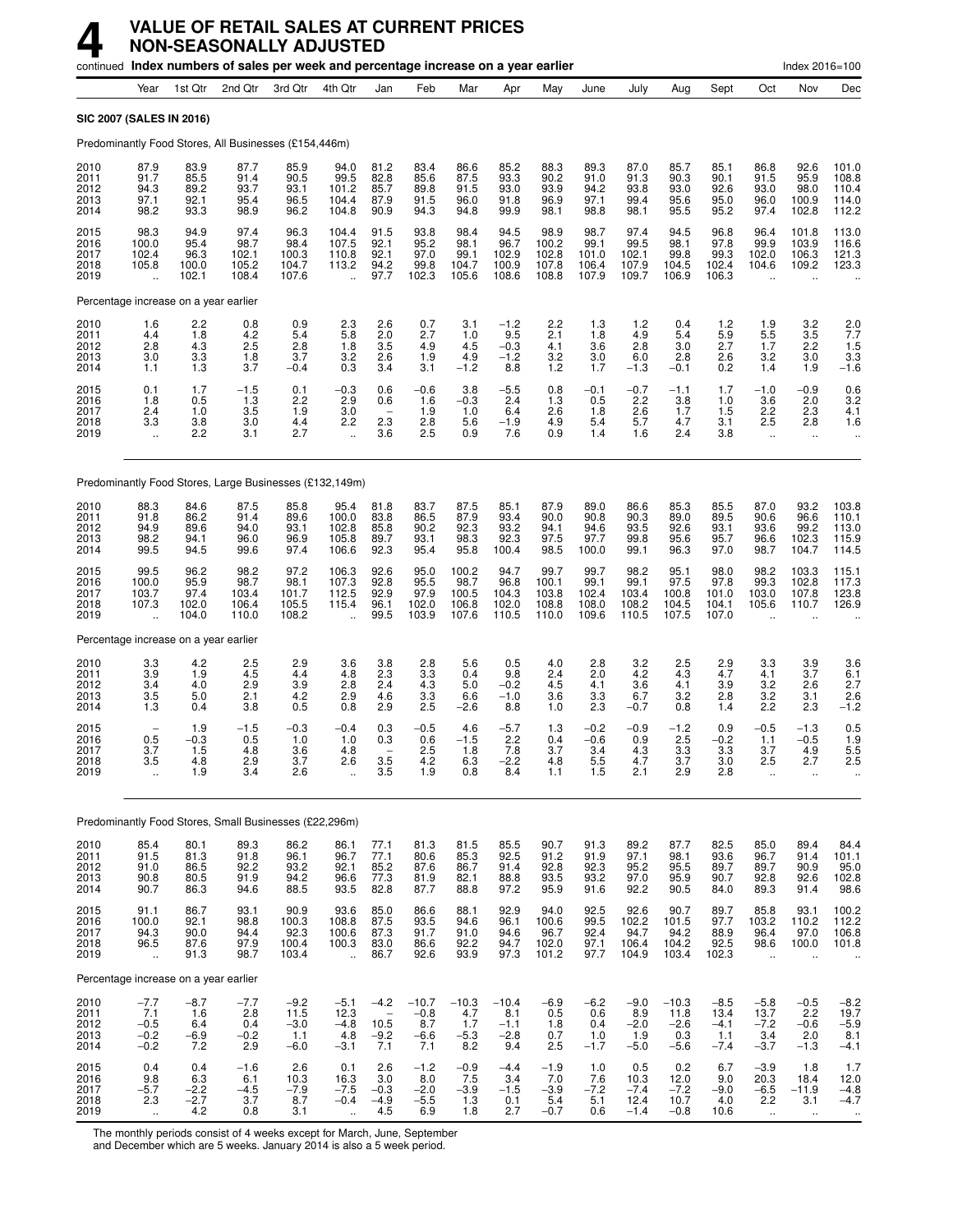|                                      |                                                     |                                             | continued Index numbers of sales per week and percentage increase on a year earlier |                                            |                                                     |                                          |                                              |                                           |                                           |                                          |                                                                      |                                            |                                            |                                            |                                                            | Index 2016=100                                  |                                            |
|--------------------------------------|-----------------------------------------------------|---------------------------------------------|-------------------------------------------------------------------------------------|--------------------------------------------|-----------------------------------------------------|------------------------------------------|----------------------------------------------|-------------------------------------------|-------------------------------------------|------------------------------------------|----------------------------------------------------------------------|--------------------------------------------|--------------------------------------------|--------------------------------------------|------------------------------------------------------------|-------------------------------------------------|--------------------------------------------|
|                                      | Year                                                | 1st Qtr                                     | 2nd Qtr                                                                             | 3rd Qtr                                    | 4th Qtr                                             | Jan                                      | Feb                                          | Mar                                       | Apr                                       | May                                      | June                                                                 | July                                       | Aug                                        | Sept                                       | Oct                                                        | Nov                                             | Dec                                        |
| SIC 2007 (SALES IN 2016)             |                                                     |                                             |                                                                                     |                                            |                                                     |                                          |                                              |                                           |                                           |                                          |                                                                      |                                            |                                            |                                            |                                                            |                                                 |                                            |
|                                      |                                                     |                                             | Non Specialised Food Stores, All Businesses (£142,507m)                             |                                            |                                                     |                                          |                                              |                                           |                                           |                                          |                                                                      |                                            |                                            |                                            |                                                            |                                                 |                                            |
| 2010<br>2011<br>2012<br>2013<br>2014 | 87.9<br>91.8<br>94.8<br>97.6<br>98.8                | 84.0<br>85.8<br>89.7<br>92.7<br>94.0        | 87.6<br>91.6<br>94.2<br>95.9<br>99.5                                                | 85.8<br>90.4<br>93.4<br>97.1<br>96.7       | 94.3<br>99.4<br>101.8<br>104.8<br>105.2             | 81.4<br>83.2<br>86.2<br>88.7<br>91.8     | 83.4<br>85.8<br>90.3<br>91.9<br>94.9         | 86.7<br>87.9<br>92.1<br>96.7<br>95.5      | 84.8<br>93.6<br>93.5<br>92.2<br>100.2     | 88.1<br>90.3<br>94.2<br>97.3<br>98.7     | 89.3<br>90.9<br>94.7<br>97.7<br>99.5                                 | 86.6<br>91.0<br>93.8<br>100.1<br>98.6      | 85.5<br>90.1<br>93.1<br>95.9<br>95.9       | 85.4<br>90.2<br>93.2<br>95.7<br>95.9       | 86.6<br>91.4<br>93.5<br>96.3<br>97.9                       | 92.6<br>96.0<br>98.6<br>101.3<br>103.5          | 101.8<br>108.6<br>110.9<br>114.3<br>112.4  |
| 2015<br>2016<br>2017<br>2018<br>2019 | 98.5<br>100.0<br>103.3<br>106.5                     | 95.7<br>95.8<br>97.3<br>101.2<br>103.3      | 97.6<br>98.6<br>103.0<br>105.7<br>109.1                                             | 96.5<br>98.3<br>101.2<br>105.1<br>107.7    | 104.4<br>107.4<br>111.6<br>114.1                    | 92.5<br>93.0<br>93.1<br>95.7<br>99.0     | 94.3<br>95.3<br>97.8<br>101.2<br>103.7       | 99.4<br>98.3<br>100.3<br>105.7<br>106.4   | 94.6<br>96.6<br>103.7<br>101.3<br>109.7   | 99.1<br>100.2<br>103.5<br>108.2<br>109.4 | 98.9<br>98.9<br>102.0<br>107.3<br>108.4                              | 97.5<br>99.3<br>103.1<br>108.1<br>109.9    | 94.6<br>97.8<br>100.5<br>104.5<br>106.9    | 97.2<br>97.8<br>100.3<br>103.1<br>106.5    | 96.8<br>99.9<br>103.1<br>105.1                             | 101.7<br>103.1<br>107.1<br>109.7                | 112.6<br>116.8<br>122.2<br>124.8           |
|                                      |                                                     | Percentage increase on a year earlier       |                                                                                     |                                            |                                                     |                                          |                                              |                                           |                                           |                                          |                                                                      |                                            |                                            |                                            |                                                            |                                                 |                                            |
| 2010<br>2011<br>2012<br>2013<br>2014 | $^{2.6}_{4.4}$<br>3.2<br>3.0<br>1.2                 | 3.1<br>2.1<br>4.6<br>3.4<br>1.4             | 1.8<br>4.6<br>2.9<br>1.8<br>3.7                                                     | $^{2.2}_{5.4}$<br>3.3<br>4.0<br>$-0.4$     | $\frac{3.3}{5.5}$<br>2.4<br>3.0<br>0.4              | $\frac{3.5}{2.2}$<br>3.6<br>2.9<br>3.5   | 1.8<br>2.9<br>5.2<br>1.8<br>3.3              | 3.9<br>1.4<br>4.8<br>5.0<br>$-1.2$        | $-0.4$<br>10.4<br>$-0.2$<br>$-1.4$<br>8.7 | 3.3<br>2.4<br>4.3<br>3.3<br>1.3          | 2.2<br>1.9<br>4.2<br>3.2<br>1.8                                      | 2.4<br>5.0<br>3.1<br>6.7<br>$-1.5$         | 1.6<br>5.4<br>3.4<br>3.0                   | 2.4<br>5.6<br>3.3<br>2.6<br>0.2            | 2.4<br>5.6<br>2.3<br>3.0<br>1.6                            | 3.8<br>3.6<br>2.7<br>2.8<br>2.1                 | $\frac{3.5}{6.7}$<br>2.1<br>3.1<br>$-1.6$  |
| 2015<br>2016<br>2017<br>2018<br>2019 | $-0.2$<br>1.5<br>3.3<br>3.1<br>$\ddot{\phantom{a}}$ | 1.8<br>0.1<br>1.6<br>4.0<br>2.0             | -1.9<br>1.0<br>4.5<br>2.7<br>3.2                                                    | $-0.3$<br>1.9<br>3.0<br>3.8<br>2.5         | $-0.8$<br>2.9<br>4.0<br>2.2<br>$\ddot{\phantom{a}}$ | 0.7<br>0.6<br>0.1<br>2.7<br>3.5          | $-0.6$<br>1.0<br>2.6<br>3.5<br>2.5           | 4.1<br>$-1.1$<br>2.0<br>5.4<br>0.7        | $-5.6$<br>2.1<br>7.4<br>$-2.3$<br>8.3     | 0.4<br>1.2<br>3.2<br>4.6<br>1.1          | $-0.6$<br>3.1<br>5.2<br>1.0                                          | $-1.1$<br>1.9<br>3.8<br>4.9<br>1.6         | $-1.4$<br>3.3<br>2.8<br>3.9<br>2.4         | 1.4<br>0.7<br>2.6<br>2.8<br>3.2            | $-1.2$<br>3.2<br>3.2<br>2.0<br>$\ddot{\phantom{a}}$        | $-1.7$<br>1.4<br>3.8<br>2.5<br>$\mathbf{r}$     | $\frac{0.1}{3.7}$<br>4.6<br>2.1            |
|                                      |                                                     |                                             | Non Specialised Food Stores, Large Businesses (£129,399m)                           |                                            |                                                     |                                          |                                              |                                           |                                           |                                          |                                                                      |                                            |                                            |                                            |                                                            |                                                 |                                            |
| 2010<br>2011<br>2012<br>2013<br>2014 | 88.5<br>92.0<br>95.1<br>98.4<br>99.6                | 84.9<br>86.4<br>89.8<br>94.3<br>94.6        | 87.7<br>91.6<br>94.2<br>96.2<br>99.8                                                | 86.0<br>89.8<br>93.3<br>97.1<br>97.6       | 95.6<br>100.1<br>103.0<br>105.9<br>106.7            | 82.1<br>84.0<br>86.0<br>90.0<br>92.5     | 84.0<br>86.7<br>90.5<br>93.3<br>95.6         | 87.8<br>88.0<br>92.4<br>98.6<br>95.9      | 85.4<br>93.7<br>93.5<br>92.5<br>100.5     | 88.2<br>90.2<br>94.3<br>97.6<br>98.6     | 89.1<br>90.9<br>94.8<br>97.9<br>100.1                                | 86.7<br>90.4<br>93.8<br>100.1<br>99.2      | 85.6<br>89.2<br>92.8<br>95.7<br>96.4       | 85.8<br>89.8<br>93.4<br>95.9<br>97.2       | 87.3<br>90.9<br>93.8<br>96.7<br>98.8                       | 93.4<br>96.8<br>99.4<br>102.5<br>104.8          | 104.0<br>110.2<br>113.2<br>116.0<br>114.4  |
| 2015<br>2016<br>2017<br>2018<br>2019 | 99.5<br>100.0<br>103.7<br>107.1                     | 96.4<br>96.0<br>97.5<br>101.9<br>103.6      | 98.2<br>98.6<br>103.4<br>106.2<br>109.6                                             | 97.2<br>98.0<br>101.5<br>105.3<br>107.8    | 106.2<br>107.3<br>112.3<br>114.9                    | 92.7<br>93.2<br>93.1<br>96.0<br>99.1     | 95.1<br>95.5<br>98.0<br>101.9<br>103.5       | 100.3<br>98.7<br>100.6<br>106.7<br>107.2  | 94.7<br>96.7<br>104.3<br>101.8<br>110.1   | 99.7<br>100.0<br>103.7<br>108.7<br>109.7 | 99.8<br>99.0<br>102.5<br>107.9<br>109.1                              | 98.3<br>99.0<br>103.2<br>108.1<br>110.1    | 95.3<br>97.4<br>100.6<br>104.2<br>107.0    | 98.0<br>97.7<br>100.8<br>103.8<br>106.5    | 98.2<br>99.3<br>102.9<br>105.3                             | 103.2<br>102.7<br>107.5<br>110.3                | 115.0<br>117.4<br>123.6<br>126.4           |
|                                      |                                                     | Percentage increase on a year earlier       |                                                                                     |                                            |                                                     |                                          |                                              |                                           |                                           |                                          |                                                                      |                                            |                                            |                                            |                                                            |                                                 |                                            |
| 2010<br>2011<br>2012<br>2013<br>2014 | 3.9<br>3.9<br>3.4<br>3.4<br>1.2                     | 4.9<br>1.7<br>4.0<br>5.0<br>0.3             | 3.1<br>4.4<br>2.9<br>2.0<br>3.7                                                     | 3.6<br>4.4<br>4.0<br>4.1<br>0.5            | 4.1<br>4.8<br>2.8<br>2.8<br>0.7                     | 4.5<br>2.2<br>2.4<br>4.7<br>2.8          | 3.5<br>3.2<br>4.4<br>3.1<br>2.5              | 6.2<br>0.2<br>5.0<br>6.6<br>$-2.7$        | 1.3<br>9.7<br>$-0.2$<br>$-1.1$<br>8.7     | 4.7<br>2.3<br>4.5<br>3.5<br>1.0          | 3.4<br>2.0<br>4.3<br>3.2<br>2.2                                      | 3.8<br>4.2<br>3.8<br>6.7<br>$-0.9$         | 3.3<br>4.1<br>4.1<br>3.1<br>0.8            | 3.5<br>4.7<br>4.0<br>2.7<br>1.4            | 3.8<br>4.2<br>3.2<br>3.1<br>2.2                            | 4.3<br>3.7<br>2.6<br>3.1<br>2.2                 | 4.2<br>$6.0$<br>2.7<br>2.5<br>$-1.3$       |
| 2015<br>2016<br>2017<br>2018<br>2019 | $\qquad \qquad -$<br>0.5<br>3.7<br>3.3              | 1.9<br>$-0.3$<br>1.5<br>4.b<br>1.6          | $-1.5$<br>0.4<br>4.9<br>2.7<br>3.2                                                  | $-0.3$<br>0.8<br>3.5<br>3.7<br>2.4         | $-0.4$<br>1.0<br>4.6<br>2.4                         | 0.2<br>0.5<br>$-0.1$<br>3.1<br>3.2       | $-0.6$<br>0.5<br>2.6<br>4.U<br>1.6           | 4.6<br>$-1.6$<br>1.9<br>6.1<br>0.5        | $-5.8$<br>2.1<br>7.9<br>-2.5<br>8.2       | 1.2<br>0.3<br>3.7<br>4.8<br>0.9          | $-0.3$<br>$-0.8$<br>3.5<br>$\begin{array}{c} 5.3 \\ 1.2 \end{array}$ | $-1.0$<br>0.8<br>4.2<br>4.7<br>1.9         | $-1.2$<br>2.2<br>3.2<br>$\frac{3.6}{2.7}$  | 0.8<br>$-0.3$<br>3.2<br>3.U<br>2.6         | $-0.7$<br>1.1<br>3.7<br>2.3                                | $-1.5$<br>$-0.5$<br>4.6<br>2.6<br>ä.            | 0.5<br>2.1<br>5.2<br>2.3                   |
|                                      |                                                     |                                             | Non Specialised Food Stores, Small Businesses (£13,108m)                            |                                            |                                                     |                                          |                                              |                                           |                                           |                                          |                                                                      |                                            |                                            |                                            |                                                            |                                                 |                                            |
| 2010<br>2011<br>2012<br>2013<br>2014 | 81.8<br>90.3<br>91.4<br>90.4<br>91.0                | 75.6<br>80.4<br>88.5<br>77.3<br>88.3        | 86.3<br>91.7<br>93.5<br>93.6<br>96.8                                                | 83.6<br>96.7<br>93.9<br>96.9<br>88.1       | 81.7<br>92.2<br>89.9<br>93.9<br>90.9                | 74.3<br>75.7<br>87.9<br>75.4<br>84.7     | 77.5<br>77.3<br>88.6<br>78.4<br>88.4         | 75.2<br>86.7<br>88.8<br>78.0<br>91.8      | 79.7<br>93.2<br>93.6<br>89.4<br>97.3      | 87.7<br>91.1<br>93.4<br>94.5<br>99.5     | 90.5<br>91.0<br>93.5<br>96.1<br>94.1                                 | 85.6<br>97.2<br>94.6<br>100.3<br>92.6      | 84.0<br>99.5<br>96.1<br>97.8<br>90.4       | 81.8<br>94.2<br>91.4<br>93.5<br>82.8       | 79.9<br>96.3<br>90.7<br>92.7<br>88.7                       | 85.2<br>87.4<br>90.7<br>89.8<br>90.7            | 80.3<br>92.8<br>88.6<br>98.2<br>92.8       |
| 2015<br>2016<br>2017<br>2018<br>2019 | 89.0<br>100.0<br>99.5<br>101.0<br>ä,                | 89.2<br>93.2<br>95.3<br>94.2<br>100.4       | 91.9<br>98.6<br>98.7<br>100.9<br>104.4                                              | 88.8<br>100.4<br>98.8<br>103.3<br>106.9    | 86.1<br>107.7<br>105.3<br>105.7<br>$\ddotsc$        | 89.8<br>91.5<br>93.1<br>92.5<br>98.0     | 87.3<br>93.5<br>95.9<br>94.5<br>105.7        | 90.4<br>94.5<br>96.7<br>95.4<br>98.1      | 93.3<br>95.0<br>97.8<br>97.3<br>105.8     | 92.9<br>102.4<br>100.9<br>103.6<br>106.6 | 89.9<br>98.4<br>97.6<br>101.7<br>101.6                               | 89.7<br>102.0<br>101.7<br>108.3<br>107.8   | 87.6<br>101.0<br>99.7<br>106.7<br>106.2    | 89.0<br>98.8<br>95.8<br>96.6<br>106.8      | 82.6<br>105.6<br>104.4<br>103.5                            | 86.7<br>106.7<br>102.6<br>103.9                 | 88.3<br>110.2<br>108.1<br>108.8            |
|                                      |                                                     | Percentage increase on a year earlier       |                                                                                     |                                            |                                                     |                                          |                                              |                                           |                                           |                                          |                                                                      |                                            |                                            |                                            |                                                            |                                                 |                                            |
| 2010<br>2011<br>2012<br>2013<br>2014 | $-9.8$<br>10.3<br>1.3<br>$-1.1$<br>0.6              | $^{-12.9}_{6.3}$<br>10.1<br>$-12.7$<br>14.2 | $-10.2$<br>6.3<br>1.9<br>0.1<br>3.4                                                 | $-10.2$<br>15.6<br>$-3.0$<br>3.2<br>$-9.0$ | $-5.8$<br>12.9<br>$-2.5$<br>4.5<br>$-3.2$           | $-5.8$<br>1.9<br>16.2<br>$-14.3$<br>12.4 | $-13.8$<br>$-0.3$<br>14.7<br>$-11.6$<br>12.8 | $-17.1$<br>15.4<br>2.4<br>$-12.2$<br>17.6 | $-14.7$<br>16.9<br>$0.5 - 4.5$<br>8.8     | $-9.2$<br>3.9<br>$2.5$<br>1.2<br>5.3     | $-7.5$<br>0.6<br>2.7<br>2.9<br>$-2.1$                                | $-10.1$<br>13.6<br>$-2.6$<br>6.0<br>$-7.7$ | $-13.0$<br>18.4<br>$-3.4$<br>1.7<br>$-7.5$ | $-7.8$<br>15.1<br>$-2.9$<br>2.2<br>$-11.4$ | $-10.4$<br>20.5<br>$-5.8$<br>2.2<br>$-4.3$                 | $-2.0$<br>2.6<br>3.8<br>$-1.0$<br>1.0           | $-5.1$<br>15.7<br>$-4.6$<br>10.8<br>$-5.5$ |
| 2015<br>2016<br>2017<br>2018<br>2019 | $-2.2$<br>12.4<br>$-0.5$<br>1.5<br>÷.               | 1.1<br>4.5<br>2.2<br>$-1.1$<br>6.5          | $-5.1$<br>7.3<br>0.1<br>2.3<br>3.5                                                  | 0.7<br>13.1<br>$-1.6$<br>$\frac{4.6}{3.5}$ | $-5.3$<br>25.1<br>$-2.3$<br>0.4<br>$\ddotsc$        | 6.0<br>1.8<br>1.8<br>$-0.6$<br>5.9       | $-1.3$<br>7.1<br>2.5<br>$-1.4$<br>11.8       | $-1.5$<br>4.5<br>2.3<br>$-1.4$<br>2.9     | $-4.0$<br>1.8<br>$^{2.9}_{-0.5}$<br>8.7   | $-6.7$<br>10.2<br>$-1.5$<br>2.7<br>2.9   | $-4.5$<br>9.5<br>$-0.9$<br>4.2<br>$-0.1$                             | $-3.1$<br>13.7<br>$-0.3$<br>6.6<br>$-0.5$  | $-3.1$<br>15.3<br>$-1.3$<br>7.1<br>$-0.5$  | 7.5<br>11.0<br>$-3.0$<br>0.8<br>10.6       | $-6.9$<br>27.8<br>$-1.2$<br>$-0.8$<br>$\ddot{\phantom{1}}$ | $-4.4$<br>23.2<br>$-3.9$<br>1.3<br>$\mathbf{u}$ | $-4.8$<br>24.7<br>$-1.8$<br>0.6            |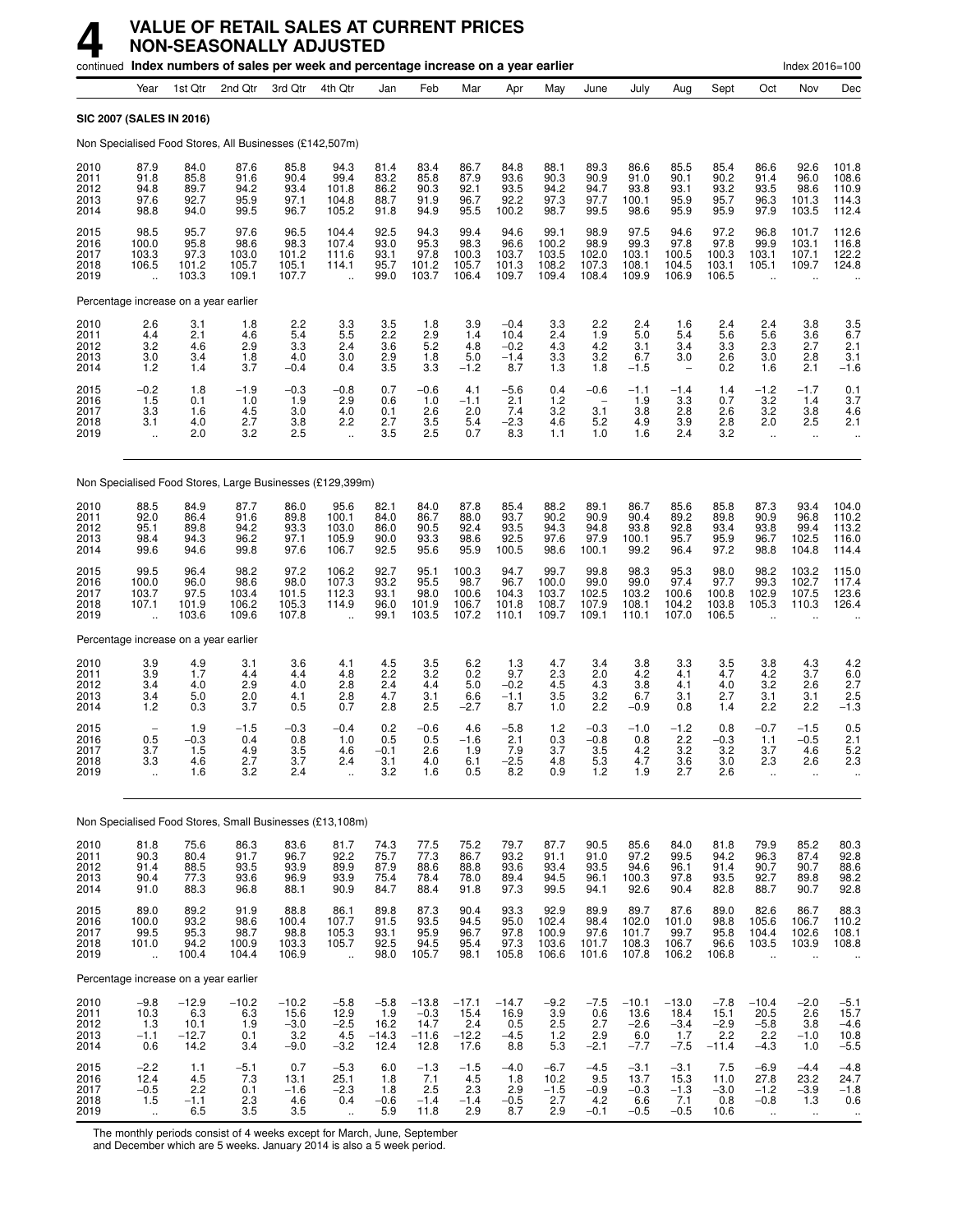|                                       |                                                       |                                                  | continued Index numbers of sales per week and percentage increase on a year earlier |                                              |                                                                   |                                                     |                                                  |                                                  |                                                |                                                  |                                               |                                               |                                                  |                                             |                                                         | Index 2016=100                             |                                               |
|---------------------------------------|-------------------------------------------------------|--------------------------------------------------|-------------------------------------------------------------------------------------|----------------------------------------------|-------------------------------------------------------------------|-----------------------------------------------------|--------------------------------------------------|--------------------------------------------------|------------------------------------------------|--------------------------------------------------|-----------------------------------------------|-----------------------------------------------|--------------------------------------------------|---------------------------------------------|---------------------------------------------------------|--------------------------------------------|-----------------------------------------------|
|                                       | Year                                                  | 1st Qtr                                          | 2nd Qtr                                                                             | 3rd Otr                                      | 4th Qtr                                                           | Jan                                                 | Feb                                              | Mar                                              | Apr                                            | May                                              | June                                          | July                                          | Aug                                              | Sept                                        | Oct                                                     | Nov                                        | Dec                                           |
| <b>SIC 2007 (SALES IN 2016)</b>       |                                                       |                                                  |                                                                                     |                                              |                                                                   |                                                     |                                                  |                                                  |                                                |                                                  |                                               |                                               |                                                  |                                             |                                                         |                                            |                                               |
| Specialist Food Stores (£8,346m)      |                                                       |                                                  |                                                                                     |                                              |                                                                   |                                                     |                                                  |                                                  |                                                |                                                  |                                               |                                               |                                                  |                                             |                                                         |                                            |                                               |
| 2010<br>2011<br>2012<br>2013<br>2014  | 87.2<br>89.9<br>92.8<br>97.1<br>96.4                  | 78.9<br>82.9<br>84.8<br>91.1<br>92.5             | 87.7<br>88.7<br>90.6<br>94.8<br>97.7                                                | 88.7<br>91.1<br>92.3<br>96.4<br>95.9         | 93.6<br>96.9<br>103.5<br>106.2<br>100.0                           | 72.6<br>81.6<br>81.4<br>84.6<br>89.3                | 79.3<br>84.4<br>85.8<br>93.6<br>95.4             | 83.5<br>82.7<br>86.6<br>94.3<br>93.3             | 86.9<br>87.9<br>89.6<br>92.4<br>100.1          | 87.8<br>89.2<br>91.4<br>97.4<br>97.8             | 88.4<br>88.9<br>90.7<br>94.7<br>95.6          | 91.9<br>94.0<br>95.0<br>96.7<br>98.3          | 89.7<br>93.0<br>93.9<br>100.8<br>99.0            | 85.2<br>87.2<br>89.0<br>92.6<br>91.6        | 95.7<br>89.9<br>97.7<br>100.3<br>96.3                   | 95.1<br>91.7<br>97.0<br>100.9<br>96.4      | 90.9<br>106.7<br>113.2<br>115.1<br>105.8      |
| 2015<br>2016<br>2017<br>2018<br>2019  | 97.4<br>100.0<br>93.3<br>104.2                        | 89.9<br>92.7<br>86.9<br>89.6<br>98.3             | 97.6<br>97.4<br>90.8<br>102.4<br>108.2                                              | 95.9<br>100.9<br>93.9<br>110.4<br>115.2      | 106.0<br>109.0<br>101.7<br>114.3<br>$\ddot{\phantom{a}}$          | 86.0<br>86.6<br>83.1<br>83.0<br>91.4                | 91.6<br>94.6<br>90.1<br>87.1<br>95.6             | 91.6<br>96.0<br>87.3<br>96.9<br>105.9            | 96.2<br>97.7<br>96.4<br>102.4<br>110.1         | 98.6<br>96.5<br>95.8<br>106.8<br>109.3           | 97.9<br>98.0<br>82.4<br>98.9<br>105.9         | 99.3<br>101.0<br>94.8<br>116.9<br>115.3       | 96.6<br>102.9<br>98.2<br>114.0<br>116.2          | 92.8<br>99.2<br>89.7<br>102.3<br>114.4      | 94.6<br>101.0<br>92.6<br>107.9                          | 105.0<br>115.4<br>98.2<br>112.1            | 116.0<br>110.2<br>111.7<br>121.1              |
| Percentage increase on a year earlier |                                                       |                                                  |                                                                                     |                                              |                                                                   |                                                     |                                                  |                                                  |                                                |                                                  |                                               |                                               |                                                  |                                             |                                                         |                                            |                                               |
| 2010<br>2011<br>2012<br>2013<br>2014  | $-2.4$<br>3.1<br>3.2<br>4.7<br>$-0.7$                 | $-6.4$<br>5.1<br>2.3<br>7.4<br>1.5               | $-3.7$<br>1.1<br>2.1<br>4.7<br>3.0                                                  | $-3.1$<br>2.7<br>1.4<br>4.4<br>$-0.5$        | $\begin{array}{c} 3.3 \\ 3.5 \\ 6.7 \end{array}$<br>2.6<br>$-5.8$ | $-11.4$<br>12.4<br>$-0.3$<br>3.9<br>5.5             | $-7.3$<br>6.3<br>1.7<br>9.0<br>2.0               | $-1.7$<br>$-1.0$<br>4.8<br>8.8<br>$-1.0$         | $-6.3$<br>1.2<br>1.9<br>3.1<br>8.4             | $-4.2$<br>1.6<br>2.5<br>6.5<br>0.4               | $-1.0$<br>0.6<br>2.0<br>4.5<br>0.9            | $-4.9$<br>2.3<br>1.1<br>1.8<br>1.6            | $-3.8$<br>3.7<br>0.9<br>7.3<br>$-1.\overline{7}$ | $-0.9$<br>2.3<br>2.0<br>4.1<br>$-1.1$       | 11.3<br>$-6.0$<br>8.7<br>2.6<br>$-4.0$                  | 7.7<br>$-3.6$<br>5.9<br>4.0<br>$-4.5$      | $-5.6$<br>17.4<br>6.1<br>1.7<br>$-8.1$        |
| 2015<br>2016<br>2017<br>2018<br>2019  | 0.9<br>2.7<br>$-6.7$<br>11.6<br>$\ddot{\phantom{a}}$  | $-2.8$<br>3.1<br>$-6.3$<br>3.1<br>9.7            | $-0.1$<br>$-0.2$<br>$-6.8$<br>12.8<br>5.7                                           | 5.2<br>$-7.0$<br>17.6<br>4.4                 | 6.0<br>2.8<br>$-6.7$<br>12.4<br>$\ddot{\phantom{a}}$              | $-3.6$<br>0.7<br>$-4.0$<br>$-0.2$<br>10.1           | $-4.0$<br>3.3<br>$-4.7$<br>$-3.3$<br>9.7         | $-1.8$<br>4.8<br>$-9.1$<br>11.0<br>9.3           | $-3.9$<br>1.6<br>$-1.4$<br>6.3<br>7.4          | 0.9<br>$-2.2$<br>$-0.7$<br>11.5<br>2.3           | 2.3<br>0.1<br>$-15.9$<br>19.9<br>7.1          | 1.0<br>1.7<br>$-6.1$<br>23.3<br>$-1.3$        | $-2.5$<br>6.6<br>$-4.6$<br>16.1<br>1.9           | 1.3<br>7.0<br>$-9.6$<br>14.0<br>11.9        | $-1.8$<br>6.8<br>$-8.4$<br>16.5<br>$\ddot{\phantom{a}}$ | 8.9<br>9.9<br>$-14.9$<br>14.2<br>$\ddotsc$ | 9.6<br>$-5.0$<br>1.4<br>8.4                   |
|                                       |                                                       |                                                  | Alcoholic Drinks, Other Beverages and Tobacco (£3,593m)                             |                                              |                                                                   |                                                     |                                                  |                                                  |                                                |                                                  |                                               |                                               |                                                  |                                             |                                                         |                                            |                                               |
| 2010<br>2011<br>2012<br>2013<br>2014  | 88.2<br>93.1<br>80.0<br>77.2<br>79.2                  | 91.7<br>78.3<br>77.6<br>70.4<br>65.6             | 94.6<br>92.5<br>83.9<br>76.7<br>79.3                                                | 81.2<br>93.2<br>82.9<br>74.5<br>75.0         | 85.3<br>108.4<br>75.5<br>87.0<br>97.8                             | 91.2<br>69.7<br>75.5<br>66.6<br>60.2                | 90.8<br>82.0<br>80.4<br>71.2<br>67.3             | 92.8<br>82.3<br>77.0<br>72.7<br>69.7             | 93.2<br>91.5<br>80.5<br>75.4<br>88.5           | 96.3<br>87.8<br>87.2<br>78.2<br>75.9             | 94.4<br>97.1<br>84.0<br>76.5<br>74.7          | 91.2<br>95.7<br>88.1<br>77.7<br>76.1          | 83.6<br>91.3<br>86.3<br>72.4<br>72.2             | 71.3<br>92.6<br>76.1<br>73.8<br>76.2        | 73.1<br>100.0<br>62.3<br>73.8<br>79.1                   | 88.1<br>101.9<br>75.9<br>85.1<br>90.1      | $92.8$<br>120.2<br>85.7<br>99.1<br>118.9      |
| 2015<br>2016<br>2017<br>2018<br>2019  | 88.7<br>100.0<br>87.0<br>78.4<br>$\ddot{\phantom{a}}$ | 72.7<br>85.1<br>78.7<br>73.4<br>65.6             | 89.2<br>105.6<br>93.6<br>87.9<br>78.7                                               | 88.7<br>99.0<br>78.7<br>77.2<br>84.2         | 104.1<br>110.3<br>97.1<br>74.9<br>$\ddot{\phantom{a}}$            | 66.1<br>66.8<br>70.5<br>62.4<br>59.3                | 75.2<br>92.3<br>83.0<br>72.4<br>61.2             | 75.9<br>94.0<br>81.8<br>82.9<br>74.2             | 84.4<br>100.0<br>86.2<br>80.6<br>60.6          | 91.1<br>105.1<br>91.1<br>93.5<br>82.1            | 91.5<br>110.4<br>101.5<br>89.3<br>90.4        | 89.2<br>103.7<br>80.1<br>78.7<br>87.8         | 86.0<br>101.6<br>75.9<br>81.7<br>85.1            | 90.5<br>93.3<br>79.8<br>72.4<br>80.6        | 87.0<br>96.8<br>83.9<br>74.9<br>$\ddot{\phantom{a}}$    | 99.5<br>106.9<br>93.0<br>81.1              | 121.4<br>123.8<br>110.9<br>70.0               |
| Percentage increase on a year earlier |                                                       |                                                  |                                                                                     |                                              |                                                                   |                                                     |                                                  |                                                  |                                                |                                                  |                                               |                                               |                                                  |                                             |                                                         |                                            |                                               |
| 2010<br>2011<br>2012<br>2013<br>2014  | $-21.3$<br>5.5<br>$-14.1$<br>$-3.5$<br>2.6            | $-10.5$<br>$-14.6$<br>$-0.9$<br>$-9.3$<br>$-6.8$ | $-18.5$<br>$-2.2$<br>$-9.3$<br>$-8.6$<br>3.4                                        | $-27.6$<br>14.7<br>$-11.0$<br>$-10.1$<br>0.6 | $-27.4$<br>27.1<br>$-30.4$<br>15.3<br>12.4                        | 1.7<br>$-23.6$<br>8.3<br>$-11.8$<br>$-9.6$          | $-17.4$<br>$-9.8$<br>$-1.9$<br>$-11.4$<br>$-5.6$ | $-13.1$<br>$-11.4$<br>$-6.5$<br>$-5.5$<br>$-4.1$ | $-17.2$<br>$-1.8$<br>$-12.0$<br>$-6.4$<br>17.4 | $-16.8$<br>$-8.8$<br>$-0.7$<br>$-10.4$<br>$-2.9$ | $-20.9$<br>2.9<br>$-13.5$<br>$-8.9$<br>$-2.4$ | $-21.3$<br>4.9<br>$-8.0$<br>$-11.8$<br>$-2.0$ | $-26.9$<br>9.3<br>$-5.5$<br>$-16.2$<br>$-0.2$    | $-33.6$<br>30.0<br>$-17.8$<br>$-3.1$<br>3.3 | $-32.3$<br>36.8<br>$-37.7$<br>18.4<br>7.1               | $-21.6$<br>15.7<br>$-25.6$<br>12.2<br>5.9  | $-28.2$<br>$-29.5$<br>$-28.8$<br>15.7<br>19.9 |
| 2015<br>2016<br>2017<br>2018<br>2019  | 12.0<br>12.8<br>$-13.0$<br>$-9.9$                     | 10.8<br>$17.1 - 7.5$<br>$-6.7$<br>$-10.6$        | 12.5<br>18.3<br>$-11.4$<br>$-6.0$<br>$-10.5$                                        | 18.3<br>11.6<br>$-20.6$<br>$-1.9$<br>9.1     | 6.5<br>5.9<br>$-11.9$<br>$-22.9$                                  | 9.8<br>1.2<br>$5.\overline{5}$<br>$-11.4$<br>$-5.1$ | 11.8<br>22.7<br>$-10.0$<br>$-12.8$<br>$-15.5$    | 8.9<br>23.8<br>$-13.0$<br>1.4<br>$-10.5$         | $-4.6$<br>18.4<br>$-13.8$<br>$-6.4$<br>$-24.9$ | 20.0<br>15.3<br>$-13.3$<br>2.7<br>$-12.1$        | 22.5<br>20.7<br>$-8.1$<br>$-12.0$<br>1.2      | 17.2<br>16.3<br>$-22.8$<br>$-1.7$<br>11.6     | 19.1<br>18.0<br>$-25.2$<br>7.6<br>4.1            | 18.6<br>3.1<br>$-14.5$<br>$-9.2$<br>11.3    | 10.0<br>11.2<br>$-13.3$<br>$-10.8$                      | 10.5<br>7.4<br>$-13.0$<br>$-12.8$          | 2.1<br>2.0<br>$-10.4$<br>$-36.9$              |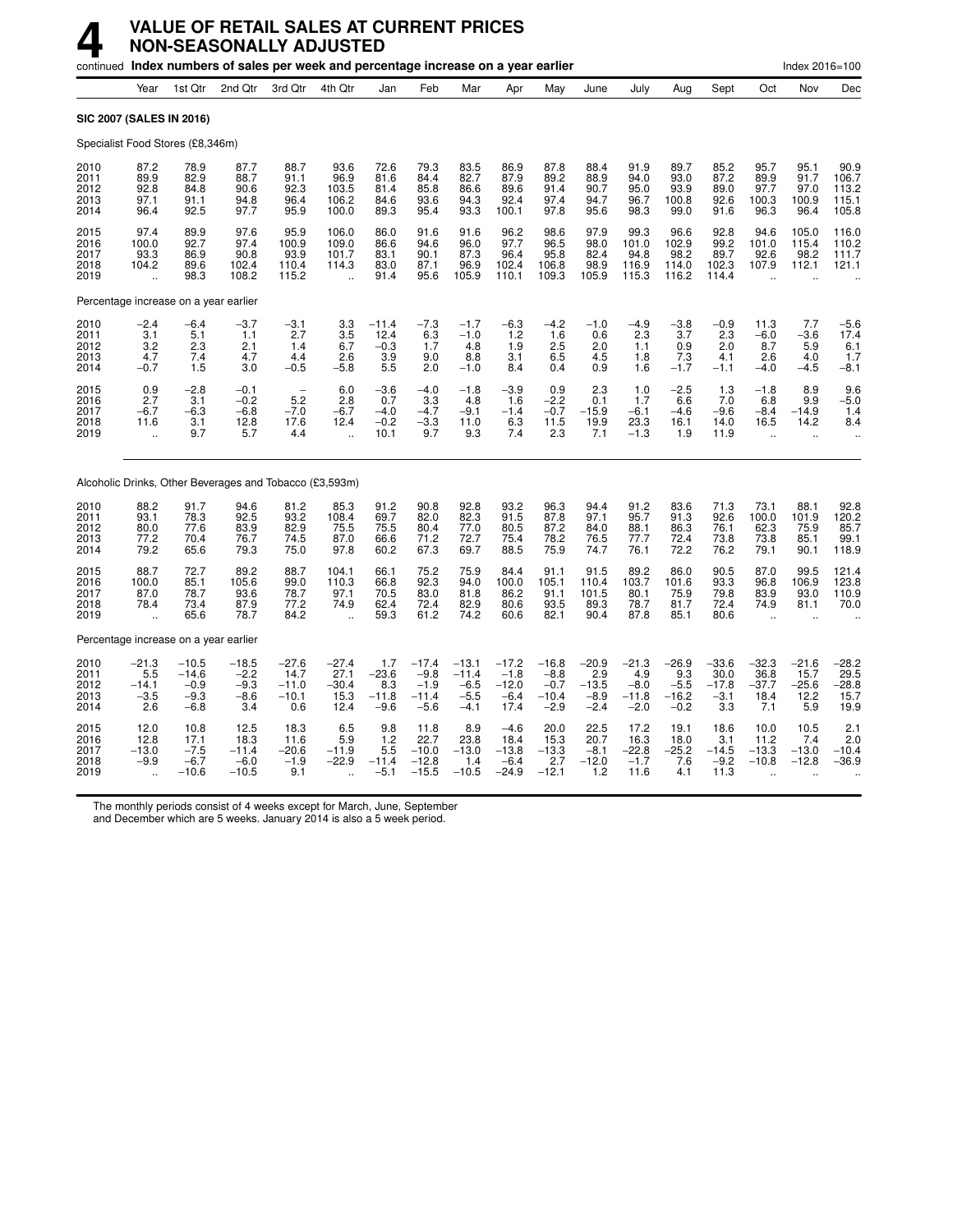|                                      |                                                         |                                       | continued Index numbers of sales per week and percentage increase on a year earlier |                                          |                                                          |                                          |                                      |                                                      |                                                         |                                         |                                                     |                                              |                                                          |                                             |                                                  | Index 2016=100                                           |                                                 |
|--------------------------------------|---------------------------------------------------------|---------------------------------------|-------------------------------------------------------------------------------------|------------------------------------------|----------------------------------------------------------|------------------------------------------|--------------------------------------|------------------------------------------------------|---------------------------------------------------------|-----------------------------------------|-----------------------------------------------------|----------------------------------------------|----------------------------------------------------------|---------------------------------------------|--------------------------------------------------|----------------------------------------------------------|-------------------------------------------------|
|                                      | Year                                                    | 1st Qtr                               | 2nd Qtr                                                                             | 3rd Qtr                                  | 4th Qtr                                                  | Jan                                      | Feb                                  | Mar                                                  | Apr                                                     | May                                     | June                                                | July                                         | Aug                                                      | Sept                                        | Oct                                              | Nov                                                      | Dec                                             |
|                                      | SIC 2007 (SALES IN 2016)                                |                                       |                                                                                     |                                          |                                                          |                                          |                                      |                                                      |                                                         |                                         |                                                     |                                              |                                                          |                                             |                                                  |                                                          |                                                 |
|                                      |                                                         |                                       | Predominantly Non-food Stores, All Businesses (£163,199m)                           |                                          |                                                          |                                          |                                      |                                                      |                                                         |                                         |                                                     |                                              |                                                          |                                             |                                                  |                                                          |                                                 |
| 2010<br>2011<br>2012<br>2013<br>2014 | 86.2<br>87.5<br>88.9<br>90.5<br>95.3                    | 75.1<br>77.4<br>78.7<br>78.3<br>82.7  | 82.2<br>83.4<br>84.4<br>85.7<br>90.9                                                | 83.6<br>83.1<br>85.3<br>87.0<br>91.7     | 103.9<br>106.1<br>107.1<br>110.9<br>117.1                | 71.7<br>77.9<br>77.8<br>76.9<br>81.9     | 74.2<br>75.4<br>74.9<br>77.8<br>80.0 | 78.5<br>78.6<br>82.4<br>79.9<br>85.8                 | 81.3<br>84.2<br>82.7<br>82.6<br>89.2                    | 82.3<br>82.8<br>84.1<br>85.9<br>90.4    | 82.8<br>83.2<br>86.0<br>87.9<br>92.5                | 85.8<br>85.3<br>87.0<br>88.1<br>93.9         | 82.9<br>81.3<br>83.9<br>84.4<br>91.5                     | 82.4<br>82.6<br>85.1<br>88.3<br>90.1        | 88.3<br>89.3<br>90.2<br>92.1<br>97.7             | 98.9<br>98.3<br>100.1<br>102.8<br>111.6                  | 120.4<br>125.9<br>126.3<br>132.3<br>137.0       |
| 2015<br>2016<br>2017<br>2018<br>2019 | 97.6<br>100.0<br>103.5<br>106.5<br>$\ddot{\phantom{a}}$ | 86.0<br>87.1<br>88.7<br>92.1<br>94.6  | 93.6<br>94.0<br>98.8<br>101.2<br>103.6                                              | 94.1<br>96.2<br>100.4<br>103.8<br>104.7  | 116.6<br>122.7<br>126.2<br>129.0<br>$\ddot{\phantom{a}}$ | 84.5<br>87.1<br>87.4<br>91.6<br>92.4     | 84.2<br>84.9<br>87.4<br>90.2<br>92.8 | 88.8<br>88.7<br>90.7<br>94.1<br>97.7                 | 92.6<br>92.4<br>99.2<br>99.3<br>102.4                   | 93.6<br>95.3<br>97.3<br>102.5<br>102.5  | 94.5<br>94.3<br>99.7<br>101.7<br>105.3              | 96.4<br>100.0<br>102.8<br>105.3<br>107.1     | 92.7<br>94.5<br>100.6<br>103.6<br>103.7                  | 93.3<br>94.6<br>98.3<br>102.6<br>103.4      | 98.9<br>104.1<br>105.5<br>107.9                  | 113.3<br>118.2<br>122.6<br>126.9                         | 133.3<br>141.1<br>145.6<br>147.5                |
|                                      |                                                         | Percentage increase on a year earlier |                                                                                     |                                          |                                                          |                                          |                                      |                                                      |                                                         |                                         |                                                     |                                              |                                                          |                                             |                                                  |                                                          |                                                 |
| 2010<br>2011<br>2012<br>2013<br>2014 | $^{2.5}_{1.5}$<br>1.6<br>1.8<br>5.4                     | 2.3<br>3.1<br>1.7<br>$-0.5$<br>5.6    | 3.2<br>1.5<br>$1.2$<br>1.5<br>6.1                                                   | 3.4<br>$-0.7$<br>2.7<br>2.0<br>5.3       | 1.4<br>2.2<br>0.9<br>3.5<br>5.6                          | $-3.6$<br>8.7<br>$-0.1$<br>$-1.2$<br>6.5 | 5.3<br>1.6<br>$-0.6$<br>3.8<br>2.9   | 4.6<br>0.1<br>4.8<br>$-3.1$<br>7.3                   | 2.9<br>3.6<br>$-1.9$<br>7.9                             | 3.9<br>0.6<br>1.5<br>2.1<br>5.3         | 2.9<br>0.5<br>3.4<br>2.2<br>5.3                     | 3.3<br>$-0.5$<br>1.9<br>1.3<br>6.6           | 3.7<br>$-1.9$<br>3.2<br>0.6<br>8.4                       | 3.3<br>0.2<br>3.0<br>3.8<br>2.0             | 2.2<br>1.1<br>1.0<br>2.2<br>6.1                  | 1.9<br>$-0.6$<br>1.8<br>2.7<br>8.5                       | $0.6$<br>4.5<br>$0.3$<br>4.7<br>3.6             |
| 2015<br>2016<br>2017<br>2018<br>2019 | $^{2.3}_{2.5}$<br>3.5<br>2.9<br>$\ddot{\phantom{a}}$    | 4.0<br>1.2<br>1.9<br>3.9<br>2.7       | 3.1<br>0.4<br>5.1<br>2.4<br>2.3                                                     | $^{2.6}_{2.3}$<br>4.3<br>3.4<br>0.9      | $-0.4$<br>5.2<br>2.9<br>2.2<br>$\ddot{\phantom{a}}$      | 3.2<br>3.2<br>0.4<br>4.8<br>0.9          | 5.3<br>0.9<br>3.0<br>3.1<br>2.9      | 3.5<br>$\overline{\phantom{a}}$<br>2.2<br>3.7<br>3.8 | 3.8<br>$-0.2$<br>7.4<br>0.1<br>3.1                      | 3.6<br>1.8<br>2.1<br>5.3<br>0.1         | 2.1<br>$-0.2$<br>5.7<br>2.0<br>3.6                  | 2.7<br>3.8<br>2.8<br>2.4<br>1.7              | 1.3<br>2.0<br>6.4<br>3.0<br>0.1                          | 3.6<br>1.3<br>3.9<br>4.4<br>0.7             | $1.2$<br>5.2<br>1.4<br>2.3<br>ä,                 | 1.5<br>4.4<br>3.7<br>3.6<br>$\ddotsc$                    | $-2.7$<br>5.9<br>3.2<br>$1.\overline{3}$        |
|                                      |                                                         |                                       | Predominantly Non-food Stores, Large Businesses (£121,676m)                         |                                          |                                                          |                                          |                                      |                                                      |                                                         |                                         |                                                     |                                              |                                                          |                                             |                                                  |                                                          |                                                 |
| 2010<br>2011<br>2012<br>2013<br>2014 | 84.6<br>86.6<br>88.0<br>90.2<br>94.9                    | 73.6<br>75.7<br>76.6<br>76.9<br>80.8  | 79.3<br>81.4<br>82.0<br>84.0<br>89.2                                                | 80.2<br>81.0<br>83.2<br>85.8<br>90.3     | 105.3<br>108.4<br>110.0<br>114.0<br>120.1                | 72.5<br>78.2<br>77.5<br>77.3<br>81.9     | 71.5<br>73.0<br>72.6<br>75.2<br>77.3 | 76.2<br>75.8<br>79.0<br>78.0<br>82.6                 | 78.1<br>82.8<br>80.8<br>80.8<br>87.9                    | 79.2<br>79.7<br>80.9<br>83.6<br>88.7    | 80.3<br>81.5<br>83.9<br>86.8<br>90.7                | 81.4<br>83.3<br>84.8<br>86.7<br>91.5         | 79.1<br>78.8<br>80.3<br>83.3<br>89.7                     | 80.1<br>81.0<br>84.3<br>87.1<br>89.8        | 86.0<br>87.2<br>88.2<br>90.6<br>96.6             | 98.0<br>98.3<br>100.2<br>103.9<br>113.5                  | 126.5<br>133.4<br>135.2<br>140.8<br>144.3       |
| 2015<br>2016<br>2017<br>2018<br>2019 | 97.8<br>100.0<br>102.6<br>104.9                         | 85.0<br>85.6<br>87.6<br>90.0<br>93.0  | 92.7<br>92.4<br>96.4<br>99.3<br>100.1                                               | 92.9<br>95.6<br>98.0<br>100.6<br>100.8   | 120.6<br>126.4<br>128.4<br>129.7                         | 84.4<br>87.0<br>88.2<br>90.5<br>92.7     | 82.5<br>83.4<br>84.1<br>87.0<br>90.5 | 87.3<br>86.2<br>90.0<br>92.1<br>95.1                 | 91.7<br>90.0<br>97.1<br>96.0<br>99.5                    | 92.6<br>93.8<br>94.8<br>100.6<br>98.4   | 93.5<br>93.1<br>97.0<br>101.0<br>102.0              | 94.6<br>98.8<br>101.2<br>103.3<br>103.2      | 90.8<br>93.3<br>96.5<br>98.2<br>100.0                    | 93.1<br>94.9<br>96.6<br>100.2<br>99.6       | 97.7<br>103.4<br>102.7<br>104.9                  | 116.8<br>120.8<br>123.4<br>124.6                         | 141.9<br>149.3<br>152.9<br>153.6                |
|                                      |                                                         | Percentage increase on a year earlier |                                                                                     |                                          |                                                          |                                          |                                      |                                                      |                                                         |                                         |                                                     |                                              |                                                          |                                             |                                                  |                                                          |                                                 |
| 2010<br>2011<br>2012<br>2013<br>2014 | 4.9<br>2.4<br>1.6<br>2.5<br>$5.\overline{2}$            | 4.6<br>2.8<br>1.2<br>0.4<br>5.1       | 5.6<br>2.6<br>0.8<br>2.4<br>6.3                                                     | 5.8<br>1.0<br>2.7<br>3.1<br>5.2          | 4.1<br>2.9<br>1.5<br>3.7<br>5.4                          | 0.3<br>7.8<br>$-0.8$<br>$-0.4$<br>6.1    | 6.2<br>2.1<br>$-0.6$<br>3.6<br>2.8   | 6.9<br>$-0.5$<br>4.1<br>$-1.3$<br>5.9                | 3.5<br>6.0<br>$-2.4$<br>$\overline{\phantom{a}}$<br>8.8 | 6.5<br>0.7<br>1.5<br>3.3<br>6.1         | 6.5<br>1.4<br>2.9<br>3.4<br>4.5                     | 5.1<br>2.4<br>1.8<br>2.2<br>5.5              | 6.1<br>$-0.4$<br>1.9<br>3.7<br>7.7                       | 6.1<br>1.1<br>4.1<br>3.3<br>3.0             | 5.2<br>1.4<br>1.1<br>2.8<br>6.6                  | 4.1<br>0.2<br>2.0<br>3.6<br>9.3                          | 3.6<br>$\frac{5.4}{1.4}$<br>4.1<br>2.5          |
| 2015<br>2016<br>2017<br>2018<br>2019 | 3.1<br>2.3<br>2.6<br>2.3                                | 5.1<br>0.8<br>2.4<br>2.7<br>3.3       | 3.9<br>$-0.3$<br>4.3<br>3.1<br>0.8                                                  | 2.9<br>2.9<br>2.5<br>2.6<br>0.3          | 0.3<br>4.9<br>1.5<br>1.0                                 | 3.0<br>3.0<br>1.4<br>$2.7$<br>$2.5$      | 6.8<br>1.1<br>0.8<br>3.4<br>4.1      | 5.7<br>$-1.2$<br>4.4<br>2.3<br>$3.\overline{3}$      | 4.3<br>$-1.8$<br>7.8<br>$-1.1$<br>3.6                   | 4.5<br>1.3<br>1.1<br>6.1<br>$-2.2$      | 3.1<br>$-0.4$<br>4.2<br>4.1<br>1.0                  | 3.4<br>4.5<br>2.4<br>2.1<br>$-0.1$           | 1.2<br>2.7<br>3.5<br>1.7<br>1.9                          | 3.7<br>1.9<br>1.9<br>3.7<br>$-0.7$          | 1.1<br>5.9<br>$-0.6$<br>2.1<br>$\ddotsc$         | 2.9<br>3.5<br>2.1<br>1.0<br>$\ddot{\phantom{a}}$         | $-1.7$<br>5.3<br>2.4<br>0.5                     |
|                                      |                                                         |                                       | Predominantly Non-food Stores, Small Businesses (£41,524m)                          |                                          |                                                          |                                          |                                      |                                                      |                                                         |                                         |                                                     |                                              |                                                          |                                             |                                                  |                                                          |                                                 |
| 2010<br>2011<br>2012<br>2013<br>2014 | 90.9<br>90.1<br>91.6<br>91.3<br>96.8                    | 79.4<br>82.5<br>84.9<br>82.4<br>88.2  | 90.7<br>89.5<br>91.4<br>90.6<br>95.7                                                | 93.6<br>89.0<br>91.3<br>90.6<br>95.8     | 99.9<br>99.6<br>98.7<br>101.6<br>108.1                   | 69.2<br>77.1<br>78.7<br>75.8<br>81.7     | 82.2<br>82.5<br>81.8<br>85.3<br>87.9 | 85.4<br>86.8<br>92.5<br>85.5<br>95.0                 | 90.9<br>88.5<br>88.2<br>88.1<br>93.1                    | 91.6<br>91.9<br>93.3<br>92.5<br>95.4    | 89.9<br>88.3<br>92.3<br>91.2<br>97.9                | 98.5<br>91.2<br>93.3<br>92.1<br>100.9        | 94.0<br>88.7<br>94.4<br>87.6<br>96.6                     | 89.2<br>$\frac{87.3}{87.2}$<br>91.8<br>91.0 | 95.0<br>95.3<br>96.0<br>96.5<br>101.0            | 101.5<br>98.5<br>99.8<br>99.7<br>105.9                   | $102.5$<br>$103.9$<br>$100.1$<br>107.1<br>115.5 |
| 2015<br>2016<br>2017<br>2018<br>2019 | 97.0<br>100.0<br>106.2<br>111.2<br>$\ddot{\phantom{a}}$ | 89.2<br>91.4<br>91.8<br>98.2<br>99.2  | 96.5<br>98.9<br>106.0<br>106.6<br>113.7                                             | 97.5<br>98.1<br>107.3<br>113.2<br>115.9  | 104.8<br>111.6<br>119.7<br>126.9<br>$\ddot{\phantom{a}}$ | 84.6<br>87.6<br>85.3<br>94.8<br>91.5     | 89.1<br>89.3<br>97.2<br>99.5<br>99.4 | 92.9<br>96.0<br>92.7<br>99.9<br>105.1                | 95.3<br>99.2<br>105.4<br>108.9<br>110.9                 | 96.6<br>99.9<br>104.6<br>108.0<br>114.7 | 97.4<br>97.9<br>107.7<br>103.7<br>115.0             | 101.7<br>103.6<br>107.5<br>111.1<br>118.6    | 98.1<br>98.1<br>112.5<br>119.6<br>114.6                  | 93.8<br>93.6<br>103.1<br>109.7<br>114.6     | 102.6<br>106.0<br>113.5<br>116.7<br>$\ddotsc$    | 102.9<br>110.5<br>120.2<br>133.6<br>$\ddot{\phantom{a}}$ | $108.1$<br>$117.1$<br>$124.3$<br>129.6          |
|                                      |                                                         | Percentage increase on a year earlier |                                                                                     |                                          |                                                          |                                          |                                      |                                                      |                                                         |                                         |                                                     |                                              |                                                          |                                             |                                                  |                                                          |                                                 |
| 2010<br>2011<br>2012<br>2013<br>2014 | $-3.6$<br>$-0.9$<br>1.6<br>$-0.3$<br>6.0                | $-3.5$<br>3.8<br>3.0<br>$-2.9$<br>7.0 | $-2.4$<br>$-1.4$<br>2.1<br>$-0.8$<br>5.6                                            | $-2.0$<br>$-4.9$<br>2.6<br>$-0.8$<br>5.7 | $-6.3$<br>$-0.3$<br>$-0.9$<br>2.9<br>6.4                 | $-13.7$<br>11.4<br>2.0<br>$-3.7$<br>7.8  | 3.2<br>0.3<br>$-0.8$<br>4.3<br>3.0   | $-0.8$<br>1.6<br>6.5<br>$-7.6$<br>11.1               | 1.4<br>$-2.6$<br>$-0.3$<br>$-0.1$<br>5.7                | $-2.1$<br>0.4<br>1.6<br>$-0.9$<br>3.2   | $-5.4$<br>$-1.9$<br>4.6<br>$-1.\overline{2}$<br>7.4 | $-0.6$<br>$-7.4$<br>$2.3\,$<br>$-1.3$<br>9.6 | $-1.7$<br>$-5.7$<br>6.4<br>$-7.2$<br>10.3                | $-3.5$<br>$-2.1$<br>$-0.2$<br>5.3<br>$-0.9$ | $-5.0$<br>0.4<br>0.7<br>0.5<br>4.7               | $-3.9$<br>$-3.0$<br>1.3<br>$\qquad \qquad -$<br>6.2      | $-8.9$<br>1.3<br>$-3.6$<br>7.0<br>7.8           |
| 2015<br>2016<br>2017<br>2018<br>2019 | 0.2<br>3.1<br>$6.2$<br>4.7<br>$\sim$                    | 1.1<br>2.5<br>0.5<br>7.0<br>1.0       | 0.8<br>2.5<br>7.2<br>0.6<br>6.6                                                     | 1.9<br>0.5<br>$\frac{9.4}{5.4}$<br>2.4   | $-3.0$<br>6.5<br>$7.3$<br>6.0<br>$\ldots$                | 3.6<br>3.6<br>$-2.7$<br>11.1<br>$-3.4$   | 1.3<br>0.2<br>8.8<br>2.4<br>$-0.1$   | $-2.2$<br>3.4<br>$-3.4$<br>7.8<br>5.2                | 2.3<br>4.2<br>$6.2\,$<br>3.3<br>1.8                     | 1.2<br>3.4<br>4.7<br>3.2<br>6.2         | $-0.6$<br>0.6<br>10.0<br>$-3.7$<br>11.0             | 0.8<br>1.9<br>$3.8\,$<br>3.3<br>6.8          | 1.5<br>$\overline{\phantom{0}}$<br>14.7<br>6.3<br>$-4.1$ | 3.1<br>$-0.2$<br>10.1<br>6.5<br>4.5         | 1.6<br>3.3<br>7.1<br>2.8<br>$\ddot{\phantom{1}}$ | $-2.8$<br>7.4<br>8.8<br>11.1<br>$\ddotsc$                | $-6.5$<br>8.3<br>6.2<br>4.2<br>$\cdot\cdot$     |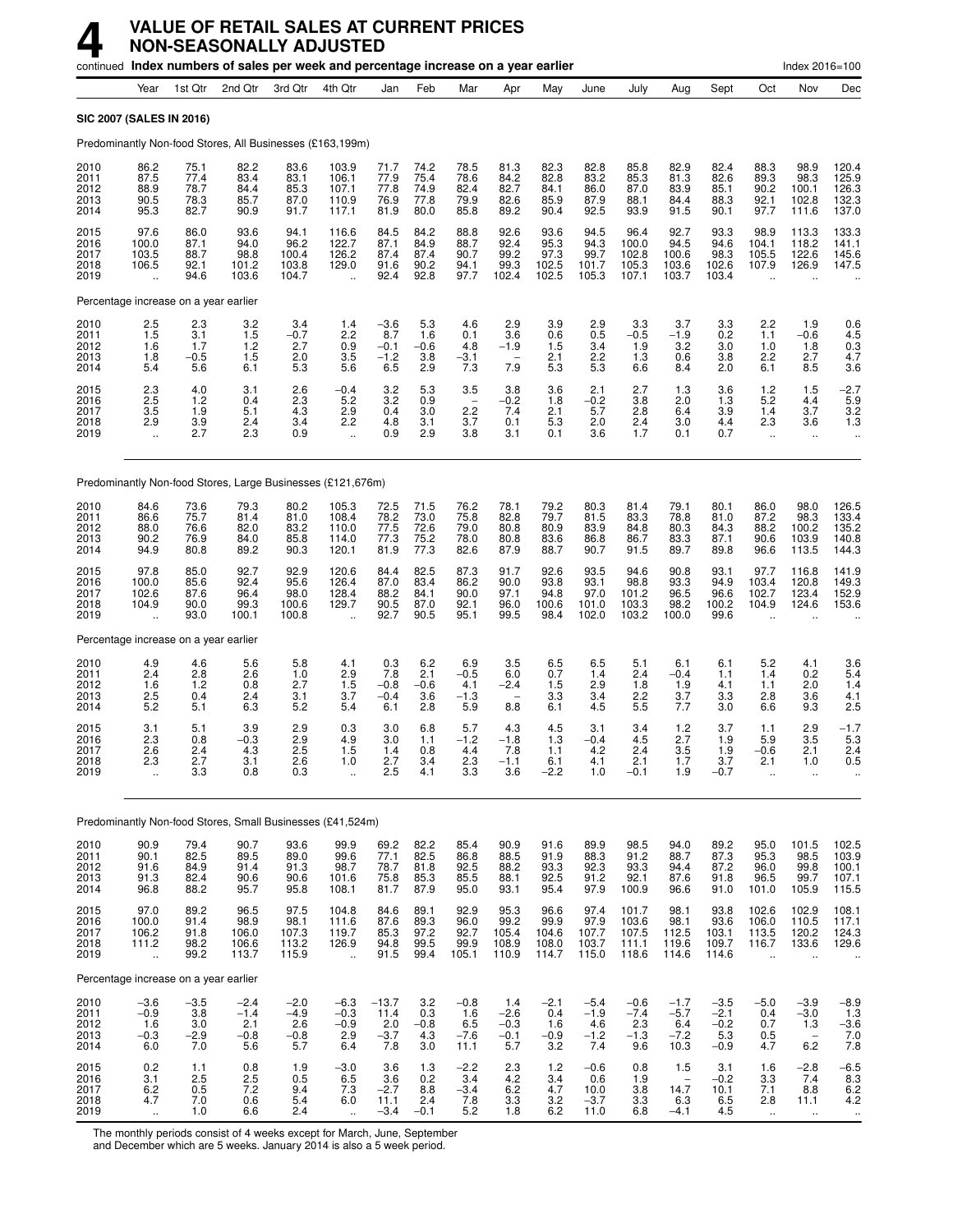## **4 VALUE OF RETAIL SALES AT CURRENT PRICES NON-SEASONALLY ADJUSTED**

|                                      |                                                         |                                              |                                              | continued Index numbers of sales per week and percentage increase on a year earlier |                                                          |                                              |                                            |                                              |                                           |                                              |                                               |                                            |                                             |                                            |                                                  | Index 2016=100                           |                                           |
|--------------------------------------|---------------------------------------------------------|----------------------------------------------|----------------------------------------------|-------------------------------------------------------------------------------------|----------------------------------------------------------|----------------------------------------------|--------------------------------------------|----------------------------------------------|-------------------------------------------|----------------------------------------------|-----------------------------------------------|--------------------------------------------|---------------------------------------------|--------------------------------------------|--------------------------------------------------|------------------------------------------|-------------------------------------------|
|                                      | Year                                                    | 1st Qtr                                      | 2nd Qtr                                      | 3rd Qtr                                                                             | 4th Qtr                                                  | Jan                                          | Feb                                        | Mar                                          | Apr                                       | May                                          | June                                          | July                                       | Aug                                         | Sept                                       | Oct                                              | Nov                                      | Dec                                       |
| <b>SIC 2007 (SALES IN 2016)</b>      |                                                         |                                              |                                              |                                                                                     |                                                          |                                              |                                            |                                              |                                           |                                              |                                               |                                            |                                             |                                            |                                                  |                                          |                                           |
|                                      |                                                         |                                              |                                              | Non Specialised Predominantly Non-food Stores, All Businesses (£34,180m)            |                                                          |                                              |                                            |                                              |                                           |                                              |                                               |                                            |                                             |                                            |                                                  |                                          |                                           |
| 2010<br>2011<br>2012<br>2013<br>2014 | 75.1<br>78.1<br>82.9<br>86.6<br>91.2                    | 63.4<br>67.0<br>69.6<br>72.8<br>77.1         | 69.0<br>71.0<br>77.1<br>78.7<br>84.2         | 69.5<br>71.7<br>76.5<br>79.1<br>84.3                                                | 98.6<br>102.8<br>108.4<br>115.8<br>120.3                 | 62.1<br>69.0<br>68.7<br>73.1<br>78.2         | 61.9<br>64.6<br>65.9<br>71.2<br>74.4       | 65.7<br>67.3<br>73.2<br>73.7<br>78.2         | 65.3<br>69.4<br>74.6<br>74.3<br>82.9      | 69.0<br>70.2<br>77.0<br>77.5<br>83.6         | 71.9<br>72.8<br>79.1<br>83.1<br>85.8          | 70.2<br>72.9<br>78.1<br>79.8<br>84.8       | 69.3<br>70.8<br>74.9<br>78.5<br>84.5        | 69.0<br>71.4<br>76.4<br>79.2<br>83.8       | 75.2<br>77.3<br>81.9<br>87.0<br>91.3             | 94.4<br>95.3<br>101.7<br>106.5<br>118.8  | 120.8<br>129.4<br>135.0<br>146.2<br>144.6 |
| 2015<br>2016<br>2017<br>2018<br>2019 | 95.0<br>100.0<br>101.9<br>103.9<br>$\ddot{\phantom{a}}$ | 81.2<br>85.5<br>85.7<br>89.4<br>88.4         | 85.9<br>90.1<br>92.7<br>94.9<br>93.7         | 87.7<br>92.9<br>95.0<br>96.6<br>94.9                                                | 125.0<br>131.5<br>134.0<br>134.7<br>$\ddot{\phantom{a}}$ | 81.7<br>88.3<br>87.3<br>91.8<br>91.4         | 79.3<br>82.7<br>82.4<br>85.2<br>85.3       | 82.3<br>85.5<br>87.1<br>90.8<br>88.5         | 83.3<br>87.9<br>90.9<br>89.6<br>91.7      | 85.7<br>92.3<br>90.9<br>95.7<br>93.3         | 88.2<br>90.2<br>95.6<br>98.4<br>95.5          | 89.5<br>93.5<br>96.0<br>97.8<br>97.5       | 86.5<br>92.2<br>95.3<br>96.7<br>94.5        | 87.3<br>93.1<br>94.0<br>95.5<br>93.2       | 93.9<br>97.8<br>98.6<br>100.5                    | 123.8<br>127.6<br>128.1<br>128.7         | 150.9<br>161.5<br>167.1<br>166.9          |
|                                      |                                                         | Percentage increase on a year earlier        |                                              |                                                                                     |                                                          |                                              |                                            |                                              |                                           |                                              |                                               |                                            |                                             |                                            |                                                  |                                          |                                           |
| 2010<br>2011<br>2012<br>2013<br>2014 | $7.0$<br>4.0<br>6.1<br>4.5<br>5.4                       | 9.4<br>5.6<br>3.9<br>4.5<br>6.0              | 8.4<br>2.9<br>8.6<br>2.1<br>7.1              | $\frac{7.2}{3.2}$<br>6.7<br>3.5<br>6.6                                              | $^{4.3}_{4.3}$<br>5.4<br>6.8<br>3.9                      | 6.6<br>11.1<br>$-0.4$<br>6.3<br>7.0          | 11.7<br>4.4<br>2.1<br>8.0<br>4.5           | $\frac{9.9}{2.4}$<br>8.8<br>0.7<br>6.1       | 6.0<br>6.3<br>7.5<br>$-0.4$<br>11.6       | 8.6<br>1.8<br>9.8<br>0.6<br>7.9              | 10.1<br>1.3<br>8.6<br>5.1<br>3.2              | 6.5<br>3.8<br>7.1<br>2.2<br>6.3            | $\frac{7.5}{2.2}$<br>5.8<br>4.7<br>7.7      | $\frac{7.6}{3.5}$<br>7.0<br>3.6<br>5.9     | $^{4.0}_{2.7}$<br>6.0<br>6.3<br>5.0              | 2.6<br>0.9<br>6.8<br>4.7<br>11.5         | $\frac{5.6}{7.1}$<br>4.4<br>8.3<br>$-1.1$ |
| 2015<br>2016<br>2017<br>2018<br>2019 | $\frac{4.1}{5.3}$<br>1.9<br>2.0<br>$\ddot{\phantom{a}}$ | $\frac{5.3}{5.3}$<br>0.3<br>4.3<br>$-1.1$    | 2.0<br>4.9<br>2.9<br>2.3<br>$-1.3$           | $\substack{4.0 \\ 5.9}$<br>2.3<br>1.6<br>$-1.7$                                     | $\frac{3.9}{5.2}$<br>2.0<br>0.5                          | 4.5<br>8.1<br>$-1.2$<br>5.1<br>$-0.5$        | $6.5$<br>$4.3$<br>$-0.3$<br>3.4            | 5.2<br>3.8<br>1.9<br>4.3<br>$-2.5$           | 0.5<br>5.5<br>3.4<br>$-1.4$<br>2.3        | $2.5$<br>7.7<br>$-1.5$<br>5.3<br>$-2.5$      | $^{2.8}_{2.3}$<br>6.0<br>3.0<br>$-3.0$        | 5.7<br>4.4<br>2.7<br>1.8<br>$-0.4$         | 2.3<br>6.6<br>3.4<br>1.5<br>$-2.3$          | 4.2<br>6.6<br>1.0<br>1.5<br>$-2.3$         | 2.8<br>4.1<br>0.9<br>2.0<br>$\ddot{\phantom{a}}$ | 4.2<br>3.1<br>0.4<br>0.4<br>ä.           | $\frac{4.4}{7.0}$<br>3.4<br>$-0.1$        |
|                                      |                                                         |                                              |                                              | Non Specialised Predominantly Non-food Stores, Large Businesses (£31,817m)          |                                                          |                                              |                                            |                                              |                                           |                                              |                                               |                                            |                                             |                                            |                                                  |                                          |                                           |
| 2010<br>2011<br>2012<br>2013<br>2014 | 74.6<br>77.1<br>80.5<br>85.8<br>90.5                    | 63.3<br>65.7<br>67.3<br>71.1<br>76.5         | 67.7<br>69.9<br>73.9<br>77.7<br>82.8         | 68.4<br>70.2<br>73.5<br>78.6<br>83.3                                                | 98.8<br>102.5<br>107.4<br>115.7<br>120.3                 | 61.9<br>68.2<br>67.2<br>71.1<br>78.4         | 61.7<br>62.9<br>64.0<br>69.8<br>73.3       | 65.7<br>66.1<br>70.1<br>72.3<br>77.3         | 64.0<br>68.0<br>71.1<br>73.0<br>81.4      | 67.7<br>68.4<br>72.9<br>76.1<br>82.0         | 70.7<br>72.7<br>76.9<br>82.8<br>84.6          | 69.5<br>71.5<br>75.4<br>79.3<br>83.8       | 67.5<br>69.3<br>71.0<br>77.6<br>83.5        | 68.3<br>70.0<br>74.0<br>78.9<br>82.7       | 74.7<br>75.9<br>79.4<br>86.7<br>90.3             | 94.1<br>94.4<br>100.3<br>105.2<br>119.0  | 122.0<br>130.3<br>135.4<br>147.3<br>145.3 |
| 2015<br>2016<br>2017<br>2018<br>2019 | 94.4<br>100.0<br>101.8<br>103.3                         | 79.9<br>85.5<br>86.0<br>89.1<br>88.1         | 85.2<br>89.5<br>92.2<br>95.5<br>93.0         | 86.8<br>92.1<br>93.6<br>94.5<br>93.3                                                | 125.8<br>133.0<br>135.3<br>134.0                         | 80.8<br>88.6<br>88.3<br>91.7<br>91.4         | 77.3<br>82.9<br>82.1<br>84.6<br>85.0       | 81.4<br>85.0<br>87.3<br>90.6<br>88.0         | 82.5<br>87.7<br>90.7<br>90.1<br>92.1      | 84.3<br>92.0<br>90.8<br>96.6<br>92.3         | 88.2<br>88.9<br>94.4<br>99.1<br>94.3          | 87.9<br>92.7<br>94.6<br>97.0<br>95.7       | 85.5<br>90.9<br>93.7<br>93.9<br>93.5        | 86.9<br>92.5<br>92.7<br>93.1<br>91.3       | 93.6<br>98.1<br>99.3<br>99.3                     | 124.6<br>127.4<br>128.5<br>127.4         | 152.4<br>165.5<br>169.6<br>167.1          |
|                                      |                                                         | Percentage increase on a year earlier        |                                              |                                                                                     |                                                          |                                              |                                            |                                              |                                           |                                              |                                               |                                            |                                             |                                            |                                                  |                                          |                                           |
| 2010<br>2011<br>2012<br>2013<br>2014 | 10.4<br>3.4<br>4.4<br>6.5<br>5.4                        | 13.1<br>3.9<br>2.4<br>5.7<br>7.6             | 11.3<br>3.3<br>5.6<br>5.2<br>6.5             | 11.1<br>$^{2.6}_{4.7}$<br>7.0<br>5.9                                                | 7.6<br>3.7<br>4.7<br>7.7<br>4.0                          | 10.1<br>10.2<br>$-1.4$<br>5.7<br>10.3        | 15.2<br>2.0<br>1.7<br>9.0<br>5.1           | 13.8<br>0.5<br>6.1<br>3.2<br>6.9             | 7.5<br>6.3<br>4.6<br>2.5<br>11.5          | 12.5<br>1.0<br>6.5<br>4.4<br>7.7             | 13.3<br>$2.9$<br>5.7<br>7.7<br>2.2            | 10.8<br>2.8<br>5.4<br>5.3<br>5.7           | 11.2<br>2.7<br>2.5<br>9.3<br>7.6            | 11.3<br>2.5<br>5.8<br>6.6<br>4.8           | 7.8<br>1.7<br>4.6<br>9.2<br>4.1                  | 6.7<br>0.3<br>6.3<br>4.8<br>13.1         | 8.0<br>6.8<br>3.9<br>8.8<br>$-1.3$        |
| 2015<br>2016<br>2017<br>2018<br>2019 | 4.4<br>5.9<br>1.8<br>1.5                                | 4.4<br>6.9<br>0.7<br>3.6<br>$-1.1$           | 2.9<br>5.0<br>3.0<br>3.7<br>$-2.7$           | 4.2<br>6.0<br>1.7<br>1.0<br>$-1.3$                                                  | 4.6<br>5.8<br>1.7<br>$-1.0$                              | 3.0<br>9.7<br>$-0.3$<br>3.8<br>$-0.3$        | 5.4<br>7.2<br>$-1.0$<br>3.1<br>0.5         | 5.3<br>4.5<br>2.7<br>3.7<br>$-2.9$           | 1.4<br>6.3<br>3.5<br>-0.7<br>2.3          | 2.8<br>9.1<br>$-1.3$<br>6.4<br>-4.4          | 4.2<br>0.8<br>6.2<br>5.0<br>$-4.9$            | 4.9<br>5.4<br>2.0<br>2.5<br>$-1.3$         | 2.4<br>6.3<br>3.1<br>0.2<br>$-0.4$          | 5.1<br>6.3<br>0.3<br>0.4<br>$-1.9$         | 3.6<br>4.8<br>1.3                                | 4.8<br>2.2<br>0.8<br>$-0.8$              | 4.9<br>8.6<br>2.5<br>$-1.5$               |
|                                      |                                                         |                                              |                                              | Non Specialised Predominantly Non-food Stores, Small Businesses (£2,363m)           |                                                          |                                              |                                            |                                              |                                           |                                              |                                               |                                            |                                             |                                            |                                                  |                                          |                                           |
| 2010<br>2011<br>2012<br>2013<br>2014 | 82.6<br>$91.7$<br>114.7<br>97.2<br>101.3                | 65.3<br>83.9<br>100.2<br>94.5<br>85.1        | 86.0<br>84.6<br>120.0<br>91.2<br>103.4       | 83.5<br>91.2<br>116.3<br>86.0<br>98.0                                               | 95.7<br>107.1<br>122.5<br>116.9<br>119.9                 | 65.2<br>80.4<br>89.0<br>100.4<br>75.5        | 64.6<br>87.3<br>92.5<br>90.9<br>89.3       | 65.8<br>84.0<br>115.2<br>92.7<br>91.4        | 82.9<br>87.9<br>121.3<br>92.2<br>103.8    | 85.8<br>93.9<br>132.7<br>95.8<br>105.5       | 88.6<br>74.7<br>108.7<br>86.6<br>101.5        | 79.7<br>92.2<br>114.9<br>85.7<br>97.1      | 93.4<br>91.4<br>128.2<br>90.3<br>98.2       | 78.7<br>90.3<br>108.0<br>82.7<br>98.6      | 82.7<br>95.1<br>115.2<br>91.1<br>105.4           | 98.5<br>107.5<br>120.5<br>124.4<br>115.8 | 104.0<br>116.3<br>129.8<br>131.6<br>134.7 |
| 2015<br>2016<br>2017<br>2018<br>2019 | 102.2<br>100.0<br>103.2<br>112.0<br>$\ddotsc$           | 98.4<br>86.1<br>81.7<br>93.7<br>92.2         | 95.4<br>99.1<br>100.3<br>86.2<br>102.8       | 100.2<br>104.6<br>114.5<br>124.0<br>116.2                                           | 114.6<br>110.2<br>116.5<br>143.9<br>$\ddot{\phantom{a}}$ | 95.2<br>84.7<br>73.2<br>92.5<br>90.6         | 105.6<br>80.3<br>87.0<br>94.2<br>88.5      | 95.2<br>91.8<br>84.2<br>94.3<br>96.4         | 94.1<br>90.4<br>93.3<br>83.6<br>86.3      | 105.1<br>96.4<br>92.4<br>84.6<br>106.9       | 88.8<br>108.3<br>112.2<br>89.4<br>112.6       | 111.4<br>103.9<br>116.1<br>109.4<br>121.2  | 99.0<br>109.1<br>116.2<br>134.5<br>107.6    | 92.1<br>101.6<br>111.7<br>127.4<br>119.1   | 98.0<br>93.7<br>88.8<br>117.0<br>$\ddotsc$       | 112.1<br>130.1<br>124.0<br>145.4         | 130.0<br>107.5<br>132.8<br>164.4          |
|                                      |                                                         | Percentage increase on a year earlier        |                                              |                                                                                     |                                                          |                                              |                                            |                                              |                                           |                                              |                                               |                                            |                                             |                                            |                                                  |                                          |                                           |
| 2010<br>2011<br>2012<br>2013<br>2014 | $-22.1$<br>11.0<br>25.1<br>$-15.3$<br>4.3               | $-23.2$<br>28.6<br>19.4<br>$-5.6$<br>$-10.0$ | $-15.1$<br>$-1.6$<br>41.7<br>$-24.0$<br>13.4 | $-22.4$<br>9.2<br>27.5<br>$-26.1$<br>14.0                                           | $-26.6$<br>11.9<br>14.4<br>$-4.5$<br>2.5                 | $-24.1$<br>23.2<br>10.8<br>12.8<br>$-24.8$   | $-19.7$<br>35.1<br>5.9<br>$-1.8$<br>$-1.7$ | $-25.2$<br>27.7<br>37.1<br>$-19.5$<br>$-1.4$ | $-7.8$<br>6.0<br>38.1<br>$-24.0$<br>12.6  | $-20.7$<br>9.5<br>41.3<br>$-27.7$<br>10.1    | $-15.6$<br>$-15.8$<br>45.6<br>$-20.3$<br>17.1 | $-26.4$<br>15.7<br>24.6<br>$-25.4$<br>13.3 | $-18.3$<br>$-2.2$<br>40.3<br>$-29.5$<br>8.7 | $-22.7$<br>14.7<br>19.6<br>$-23.4$<br>19.2 | $-27.4$<br>15.0<br>21.2<br>$-20.9$<br>15.7       | $-31.5$<br>9.2<br>12.1<br>3.2<br>$-6.9$  | $-21.9$<br>11.9<br>11.6<br>1.4<br>2.4     |
| 2015<br>2016<br>2017<br>2018<br>2019 | 0.9<br>$-2.1$<br>3.2<br>8.4                             | 15.6<br>$-12.5$<br>$-5.1$<br>14.7<br>$-1.6$  | $-7.7$<br>3.8<br>1.2<br>$-14.1$<br>19.3      | 2.2<br>4.4<br>9.4<br>8.4<br>$-6.3$                                                  | $-4.4$<br>$-3.9$<br>5.7<br>23.5                          | 26.1<br>$-11.0$<br>$-13.6$<br>26.3<br>$-2.1$ | 18.3<br>$-24.0$<br>8.3<br>8.3<br>$-6.0$    | 4.1<br>$-3.5$<br>$-8.3$<br>12.0<br>2.2       | $-9.3$<br>$-4.0$<br>3.2<br>$-10.4$<br>3.2 | $-0.4$<br>$-8.3$<br>$-4.1$<br>$-8.4$<br>26.3 | $-12.5$<br>22.0<br>3.6<br>$-20.3$<br>25.9     | 14.8<br>$-6.8$<br>11.7<br>$-5.8$<br>10.8   | 0.9<br>10.1<br>6.5<br>15.7<br>$-20.0$       | $-6.5$<br>10.3<br>10.0<br>14.0<br>$-6.5$   | $-7.0$<br>$-4.4$<br>$-5.3$<br>31.8               | $-3.2$<br>16.1<br>$-4.7$<br>17.2         | $-3.5$<br>$-17.3$<br>23.5<br>23.8         |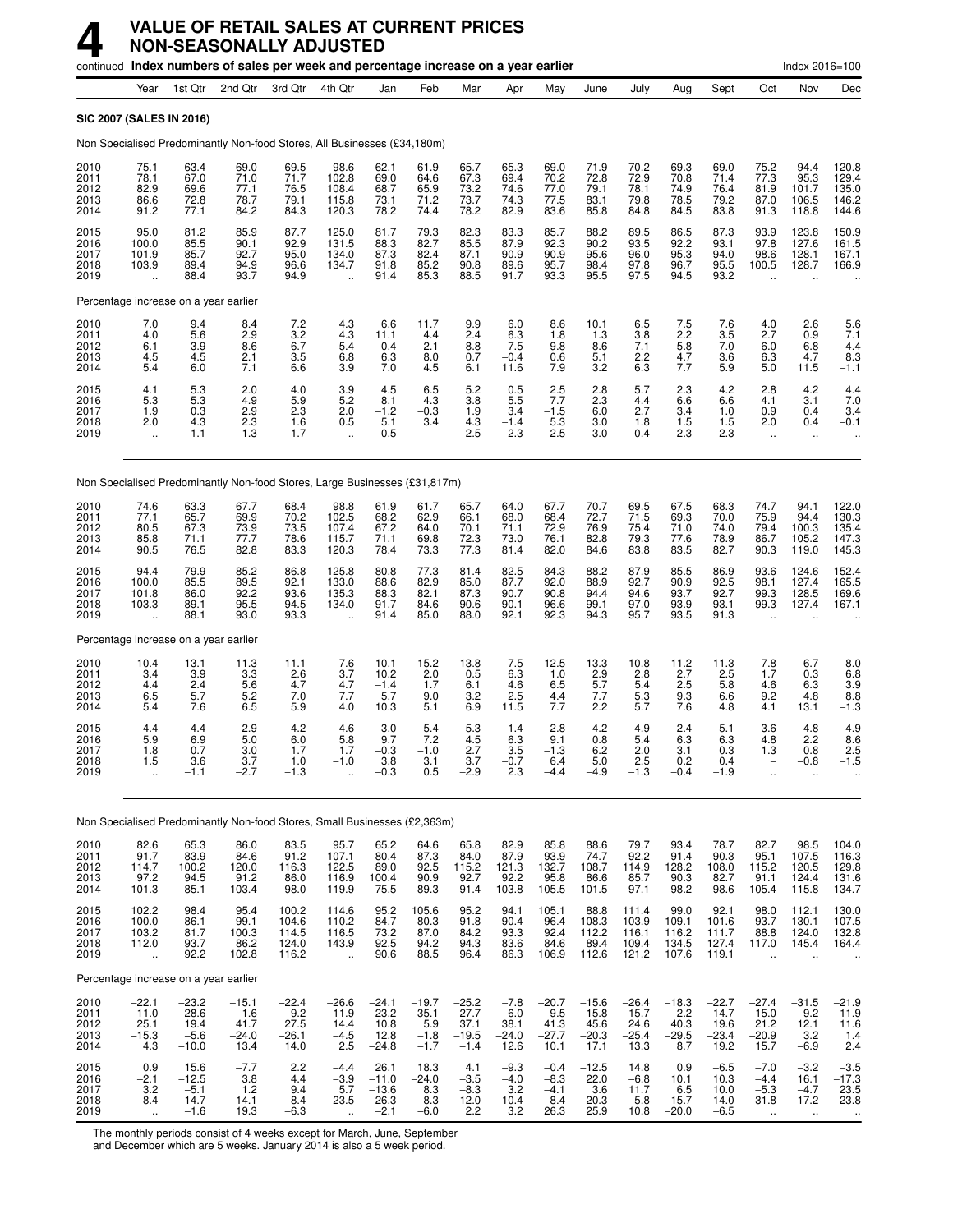|                                      |                                                           |                                           | continued Index numbers of sales per week and percentage increase on a year earlier |                                           |                                                           |                                            |                                             |                                          |                                                    |                                           |                                           |                                           |                                            |                                            |                                                            | Index 2016=100                                   |                                                        |
|--------------------------------------|-----------------------------------------------------------|-------------------------------------------|-------------------------------------------------------------------------------------|-------------------------------------------|-----------------------------------------------------------|--------------------------------------------|---------------------------------------------|------------------------------------------|----------------------------------------------------|-------------------------------------------|-------------------------------------------|-------------------------------------------|--------------------------------------------|--------------------------------------------|------------------------------------------------------------|--------------------------------------------------|--------------------------------------------------------|
|                                      | Year                                                      | 1st Qtr                                   | 2nd Qtr                                                                             | 3rd Otr                                   | 4th Qtr                                                   | Jan                                        | Feb                                         | Mar                                      | Apr                                                | May                                       | June                                      | July                                      | Aug                                        | Sept                                       | Oct                                                        | Nov                                              | Dec                                                    |
|                                      | SIC 2007 (SALES IN 2016)                                  |                                           |                                                                                     |                                           |                                                           |                                            |                                             |                                          |                                                    |                                           |                                           |                                           |                                            |                                            |                                                            |                                                  |                                                        |
|                                      |                                                           |                                           | Textile, Clothing, Footwear and Leather, All Businesses (£45,728m)                  |                                           |                                                           |                                            |                                             |                                          |                                                    |                                           |                                           |                                           |                                            |                                            |                                                            |                                                  |                                                        |
| 2010<br>2011<br>2012<br>2013<br>2014 | 88.7<br>92.0<br>93.4<br>95.7<br>99.1                      | 74.9<br>76.8<br>79.6<br>80.0<br>81.8      | 84.5<br>88.3<br>87.5<br>89.6<br>95.3                                                | 86.7<br>88.4<br>91.3<br>94.0<br>97.3      | 108.7<br>114.5<br>115.3<br>119.2<br>123.4                 | 73.8<br>77.3<br>79.3<br>80.0<br>81.3       | 72.1<br>74.0<br>75.0<br>77.5<br>76.3        | 78.1<br>78.6<br>83.6<br>82.0<br>86.6     | 84.7<br>90.0<br>85.0<br>84.6<br>92.3               | 83.6<br>86.3<br>86.8<br>89.6<br>94.5      | 85.2<br>88.5<br>90.0<br>93.5<br>98.4      | 89.4<br>92.3<br>92.9<br>94.7<br>99.5      | 83.5<br>85.0<br>88.2<br>90.6<br>99.2       | 87.1<br>88.1<br>92.6<br>96.1<br>94.1       | 93.6<br>94.8<br>97.6<br>97.9<br>100.4                      | 100.4<br>102.3<br>101.7<br>107.9<br>113.6        | 127.5<br>140.1<br>140.4<br>145.2<br>149.7              |
| 2015<br>2016<br>2017<br>2018<br>2019 | 102.2<br>100.0<br>106.3<br>107.2                          | 85.8<br>82.8<br>86.9<br>87.9<br>91.5      | 99.9<br>93.7<br>102.2<br>102.7<br>106.7                                             | 101.1<br>99.2<br>106.9<br>106.8<br>110.0  | 121.9<br>124.4<br>129.3<br>131.4                          | 84.3<br>83.7<br>85.4<br>88.1<br>91.1       | 82.0<br>78.5<br>82.3<br>83.7<br>86.3        | 89.9<br>85.5<br>91.9<br>91.2<br>96.1     | 96.7<br>88.8<br>98.4<br>96.9<br>105.5              | 98.0<br>94.5<br>101.1<br>104.0<br>103.7   | 104.0<br>96.9<br>106.1<br>106.5<br>110.0  | 102.4<br>104.3<br>109.1<br>111.2<br>113.9 | 101.3<br>98.0<br>106.0<br>104.9<br>108.2   | 100.0<br>96.0<br>105.7<br>104.9<br>108.3   | 102.0<br>105.4<br>106.7<br>106.9                           | 115.9<br>116.7<br>123.2<br>124.9                 | 142.7<br>145.7<br>152.1<br>156.3                       |
|                                      |                                                           | Percentage increase on a year earlier     |                                                                                     |                                           |                                                           |                                            |                                             |                                          |                                                    |                                           |                                           |                                           |                                            |                                            |                                                            |                                                  |                                                        |
| 2010<br>2011<br>2012<br>2013<br>2014 | $\frac{5.4}{3.7}$<br>1.6<br>2.4<br>3.6                    | 5.0<br>2.5<br>3.7<br>0.5<br>2.2           | 5.2<br>4.4<br>$-0.9$<br>2.4<br>6.4                                                  | 6.1<br>2.0<br>3.3<br>$\frac{2.9}{3.5}$    | 5.4<br>5.4<br>0.7<br>3.3<br>3.6                           | 2.7<br>4.8<br>2.6<br>0.9<br>1.6            | 6.7<br>2.6<br>1.4<br>3.3<br>$-1.6$          | 5.6<br>0.7<br>6.4<br>$-1.9$<br>5.7       | 6.3<br>6.3<br>$-5.5$<br>$-0.4$<br>9.0              | 6.1<br>3.2<br>0.6<br>3.2<br>5.5           | 3.7<br>3.8<br>1.7<br>3.9<br>5.2           | 4.7<br>3.3<br>0.6<br>2.0<br>5.0           | 6.2<br>1.8<br>3.8<br>2.7<br>9.5            | 7.2<br>1.1<br>5.1<br>3.8<br>$-2.1$         | 6.0<br>1.3<br>2.9<br>0.4<br>2.5                            | 7.3<br>1.9<br>$-0.6$<br>6.1<br>5.3               | $3.8$<br>$9.9$<br>0.2<br>3.4<br>3.1                    |
| 2015<br>2016<br>2017<br>2018<br>2019 | 3.1<br>$-2.1$<br>6.3<br>0.9<br>$\ddotsc$                  | 4.9<br>$-3.5$<br>5.0<br>1.1<br>4.1        | 4.8<br>$-6.3$<br>9.1<br>0.6<br>3.8                                                  | 3.9<br>$-1.9$<br>7.7<br>3.0               | $-1.2$<br>2.0<br>3.9<br>1.7<br>$\ddot{\phantom{a}}$       | 3.7<br>$-0.7$<br>2.0<br>3.1<br>3.5         | 7.5<br>$-4.3$<br>4.8<br>1.7<br>3.1          | 3.8<br>$-5.0$<br>7.5<br>$-0.7$<br>5.3    | 4.8<br>$-8.2$<br>10.8<br>$-1.5$<br>8.8             | 3.7<br>-3.6<br>7.0<br>2.9<br>$-0.3$       | 5.7<br>$-6.8$<br>9.4<br>0.4<br>3.4        | 2.9<br>1.9<br>4.6<br>1.9<br>2.5           | 2.1<br>$-3.2$<br>8.2<br>$-1.0$<br>3.1      | 6.2<br>$-3.9$<br>10.1<br>$-0.8$<br>3.3     | 1.6<br>3.3<br>1.3<br>0.2<br>$\ddot{\phantom{1}}$           | 2.0<br>0.7<br>5.6<br>1.3<br>$\ldots$             | $-4.7$<br>2.1<br>4.4<br>2.7                            |
|                                      |                                                           |                                           | Textile, Clothing, Footwear and Leather, Large Businesses (£40,557m)                |                                           |                                                           |                                            |                                             |                                          |                                                    |                                           |                                           |                                           |                                            |                                            |                                                            |                                                  |                                                        |
| 2010<br>2011<br>2012<br>2013<br>2014 | 87.2<br>90.8<br>92.6<br>95.4<br>99.0                      | 73.4<br>75.1<br>78.7<br>78.6<br>81.5      | 83.0<br>86.6<br>86.6<br>89.1<br>95.4                                                | 84.4<br>86.9<br>89.4<br>92.9<br>95.4      | 107.7<br>114.5<br>115.8<br>121.0<br>125.0                 | 72.5<br>75.8<br>77.8<br>78.0<br>81.2       | 70.5<br>72.1<br>74.0<br>75.3<br>75.9        | 76.5<br>77.0<br>83.0<br>81.6<br>86.3     | 82.8<br>88.5<br>84.2<br>83.6<br>92.1               | 82.2<br>84.5<br>85.7<br>89.7<br>95.1      | 83.9<br>86.8<br>89.4<br>93.0<br>98.3      | 86.7<br>91.2<br>91.7<br>94.6<br>97.8      | 81.4<br>83.5<br>85.3<br>89.1<br>95.1       | 84.9<br>86.2<br>90.8<br>94.6<br>93.6       | 91.0<br>93.8<br>95.3<br>97.2<br>101.0                      | 99.3<br>101.6<br>102.2<br>109.5<br>114.4         | 127.9<br>141.3<br>143.1<br>149.3<br>152.7              |
| 2015<br>2016<br>2017<br>2018<br>2019 | 99.9<br>100.0<br>103.4<br>105.2                           | 84.5<br>82.3<br>84.9<br>86.6<br>89.3      | 97.8<br>93.6<br>99.8<br>101.2<br>103.4                                              | 96.3<br>97.6<br>101.4<br>103.0<br>104.0   | 121.1<br>126.6<br>127.4<br>130.0                          | 83.1<br>82.8<br>83.2<br>86.8<br>90.5       | 80.5<br>78.6<br>80.2<br>82.5<br>84.1        | 88.8<br>84.8<br>90.1<br>89.6<br>92.4     | 94.5<br>89.6<br>95.8<br>95.0<br>102.9              | 96.6<br>94.3<br>98.8<br>102.2<br>100.4    | 101.3<br>96.2<br>103.7<br>105.2<br>106.2  | 98.1<br>102.9<br>105.2<br>108.4<br>108.8  | 94.0<br>95.1<br>99.3<br>99.0<br>102.0      | 96.6<br>95.3<br>99.8<br>101.8<br>101.7     | 100.1<br>106.2<br>103.2<br>105.3                           | 115.0<br>119.1<br>120.8<br>122.5                 | 142.8<br>148.9<br>152.1<br>155.8                       |
|                                      |                                                           | Percentage increase on a year earlier     |                                                                                     |                                           |                                                           |                                            |                                             |                                          |                                                    |                                           |                                           |                                           |                                            |                                            |                                                            |                                                  |                                                        |
| 2010<br>2011<br>2012<br>2013<br>2014 | 6.8<br>4.2<br>2.0<br>3.0<br>3.8                           | 7.8<br>2.3<br>4.7<br>$-0.1$<br>3.7        | 7.4<br>4.3<br>$\overline{\phantom{0}}$<br>2.8<br>7.1                                | 7.7<br>2.9<br>2.9<br>4.0<br>2.7           | 5.2<br>$6.2$<br>1.2<br>4.5<br>3.3                         | 5.9<br>4.6<br>2.7<br>0.2<br>4.1            | 9.9<br>2.3<br>2.7<br>1.8<br>0.7             | 7.7<br>0.6<br>7.8<br>$-1.7$<br>5.7       | 7.9<br>6.9<br>$-4.8$<br>$-0.7$<br>10.2             | 8.4<br>2.8<br>1.4<br>4.7<br>6.0           | 6.2<br>3.5<br>2.9<br>4.1<br>5.7           | 6.6<br>5.1<br>0.6<br>3.2<br>3.4           | 8.4<br>2.5<br>2.1<br>4.4<br>6.8            | 8.0<br>1.4<br>5.3<br>4.2<br>$-1.0$         | 5.8<br>$3.2\,$<br>1.6<br>1.9<br>4.0                        | 7.6<br>2.2<br>0.7<br>7.1<br>4.4                  | 3.3<br>10.5<br>1.2<br>$\frac{4.3}{2.3}$                |
| 2015<br>2016<br>2017<br>2018<br>2019 | 0.9<br>0.1<br>3.4<br>1.8<br>ä,                            | 3.7<br>$-2.7$<br>3.3<br>1.9<br>3.1        | 2.5<br>$-4.3$<br>6.6<br>1.4<br>2.2                                                  | 0.9<br>1.4<br>3.9<br>1.6<br>1.0           | $-3.1$<br>4.5<br>0.7<br>2.0                               | 2.3<br>$-0.4$<br>0.5<br>4.3<br>4.2         | 6.0<br>$-2.4$<br>2.1<br>2.9<br>1.9          | 3.0<br>$-4.6$<br>6.3<br>$-0.6$<br>3.2    | 2.6<br>$-5.1$<br>6.9<br>$-0.9$<br>8.3              | 1.6<br>$-2.3$<br>4.7<br>3.5<br>$-1.8$     | 3.1<br>$-5.1$<br>7.9<br>1.4<br>0.9        | 0.3<br>5.0<br>2.2<br>3.0<br>0.3           | $-1.2$<br>$1.2$<br>4.4<br>$-0.3$<br>3.0    | 3.2<br>$-1.4$<br>4.8<br>1.9                | $-0.9$<br>6.1<br>$-2.8$<br>2.0<br>$\ddotsc$                | 0.5<br>3.5<br>1.4<br>1.4<br>$\ddot{\phantom{a}}$ | $-6.5$<br>4.3<br>2.1<br>2.5                            |
|                                      |                                                           |                                           | Textile, Clothing, Footwear an Leather, Small Businesses (£5,172m)                  |                                           |                                                           |                                            |                                             |                                          |                                                    |                                           |                                           |                                           |                                            |                                            |                                                            |                                                  |                                                        |
| 2010<br>2011<br>2012<br>2013<br>2014 | 101.0<br>101.8<br>99.9<br>98.0<br>100.3                   | 86.5<br>89.7<br>87.3<br>91.2<br>83.9      | 96.4<br>101.5<br>94.1<br>93.3<br>94.8                                               | 104.8<br>100.7<br>106.8<br>102.7<br>112.7 | 116.2<br>115.2<br>111.6<br>105.0<br>111.0                 | 83.7<br>88.8<br>90.5<br>95.8<br>81.6       | 85.3<br>89.0<br>82.9<br>94.4<br>79.5        | 89.8<br>91.1<br>88.2<br>84.8<br>89.7     | 99.5<br>102.2<br>$91.\overline{3}$<br>92.8<br>93.6 | 94.9<br>100.6<br>95.5<br>88.6<br>90.0     | 95.3<br>101.5<br>95.1<br>97.6<br>99.5     | 110.1<br>101.3<br>102.2<br>95.3<br>112.6  | 100.0<br>96.8<br>111.1<br>102.8<br>131.4   | 104.4<br>103.3<br>107.1<br>108.5<br>97.8   | 114.0<br>102.3<br>115.5<br>104.0<br>95.6                   | 108.4<br>108.1<br>97.4<br>95.2<br>107.3          | $124.1$<br>$131.0$<br>$119.9$<br>113.5<br>126.2        |
| 2015<br>2016<br>2017<br>2018<br>2019 | 120.1<br>100.0<br>129.4<br>123.4<br>$\ddotsc$             | 95.7<br>87.0<br>102.7<br>98.6<br>109.1    | 116.7<br>$94.2$<br>120.9<br>115.2<br>132.5                                          | 139.3<br>111.9<br>150.0<br>137.0<br>157.3 | 128.7<br>107.0<br>143.8<br>142.6<br>$\ddotsc$             | 93.4<br>90.6<br>102.4<br>97.7<br>95.8      | 94.4<br>78.1<br>98.6<br>92.7<br>102.9       | 98.6<br>91.1<br>106.2<br>104.2<br>124.8  | 113.8<br>81.9<br>118.4<br>111.6<br>125.6           | 109.5<br>95.6<br>119.2<br>117.6<br>129.5  | 124.7<br>103.0<br>124.4<br>116.1<br>140.4 | 136.1<br>115.1<br>139.2<br>132.8<br>154.1 | 158.5<br>120.7<br>158.4<br>151.1<br>157.2  | 126.4<br>102.2<br>152.0<br>129.2<br>160.1  | 117.3<br>99.1<br>134.2<br>119.7<br>$\ddot{\phantom{a}}$    | 122.9<br>97.8<br>142.7<br>144.1                  | 142.4<br>120.6<br>152.4<br>159.8                       |
|                                      |                                                           | Percentage increase on a year earlier     |                                                                                     |                                           |                                                           |                                            |                                             |                                          |                                                    |                                           |                                           |                                           |                                            |                                            |                                                            |                                                  |                                                        |
| 2010<br>2011<br>2012<br>2013<br>2014 | $^{-3.2}_{0.8}$<br>$-1.8$<br>$-1.9$<br>2.3                | $-10.3$<br>3.7<br>$-2.7$<br>4.5<br>$-7.9$ | $-7.6$<br>5.2<br>$-7.3$<br>$-0.8$<br>1.5                                            | $-3.1$<br>$-3.9$<br>6.1<br>$-3.9$<br>9.8  | 7.0<br>$-0.9$<br>$-3.1$<br>$-6.0$<br>5.7                  | $-15.0$<br>6.1<br>1.9<br>5.9<br>$-14.8$    | $-10.2$<br>4.4<br>$-6.9$<br>13.9<br>$-15.8$ | $-6.4$<br>1.4<br>$-3.1$<br>$-3.8$<br>5.8 | $-3.3$<br>2.7<br>$-10.6$<br>1.6<br>0.9             | $-7.4$<br>6.1<br>$-5.1$<br>$-7.2$<br>1.6  | $-11.0$<br>6.6<br>$-6.4$<br>2.7<br>1.9    | $-5.8$<br>$-8.0$<br>0.9<br>$-6.8$<br>18.1 | $-6.0$<br>$-3.1$<br>14.8<br>$-7.5$<br>27.8 | 2.0<br>$-1.0$<br>3.6<br>1.3<br>$-9.8$      | 7.4<br>$-10.2$<br>12.8<br>$-9.9$<br>$-8.1$                 | 4.8<br>$-0.2$<br>$-9.9$<br>$-2.3$<br>12.8        | $8.3$<br>$5.5$<br>$-8.5$<br>$-5.3$<br>11.1             |
| 2015<br>2016<br>2017<br>2018<br>2019 | 19.8<br>$-16.7$<br>29.3<br>$-4.6$<br>$\ddot{\phantom{1}}$ | 14.0<br>$-9.2$<br>18.1<br>$-3.9$<br>10.6  | 23.1<br>$-19.2$<br>28.4<br>$-4.7$<br>15.0                                           | 23.6<br>$-19.7$<br>34.1<br>$-8.7$<br>14.8 | 15.9<br>$-16.9$<br>34.4<br>$-0.8$<br>$\ddot{\phantom{a}}$ | 14.4<br>$-3.1$<br>13.1<br>$-4.6$<br>$-1.9$ | 18.7<br>$-17.3$<br>26.2<br>$-6.0$<br>11.0   | 9.9<br>$-7.5$<br>16.5<br>$-1.9$<br>19.8  | 21.6<br>$-28.1$<br>44.6<br>$-5.7$<br>12.5          | 21.6<br>$-12.7$<br>24.7<br>$-1.3$<br>10.1 | 25.4<br>$-17.4$<br>20.7<br>$-6.6$<br>20.9 | 20.9<br>$-15.5$<br>21.0<br>$-4.6$<br>16.1 | 20.7<br>$-23.9$<br>31.2<br>$-4.6$<br>4.0   | 29.2<br>$-19.1$<br>48.7<br>$-15.0$<br>24.0 | 22.7<br>$-15.5$<br>35.3<br>$-10.8$<br>$\ddot{\phantom{1}}$ | 14.5<br>$-20.4$<br>45.9<br>1.0<br>$\sim$         | 12.8<br>$-15.3$<br>26.3<br>4.9<br>$\ddot{\phantom{1}}$ |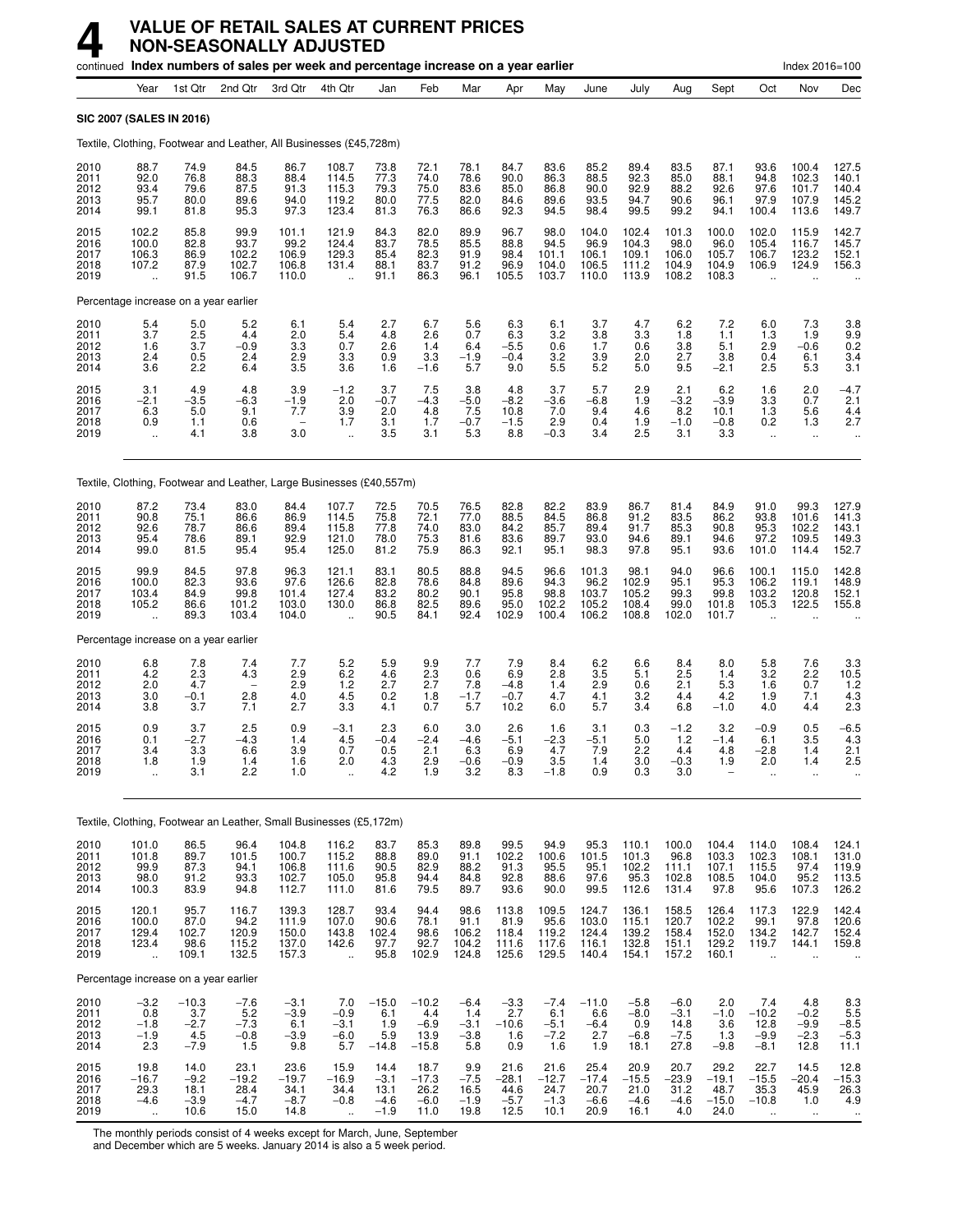|                                       |                                      |                                           | continued Index numbers of sales per week and percentage increase on a year earlier |                                          |                                         |                                              |                                          |                                            |                                               |                                         |                                         |                                       |                                             |                                           |                                          | Index 2016=100                            |                                                         |
|---------------------------------------|--------------------------------------|-------------------------------------------|-------------------------------------------------------------------------------------|------------------------------------------|-----------------------------------------|----------------------------------------------|------------------------------------------|--------------------------------------------|-----------------------------------------------|-----------------------------------------|-----------------------------------------|---------------------------------------|---------------------------------------------|-------------------------------------------|------------------------------------------|-------------------------------------------|---------------------------------------------------------|
|                                       | Year                                 | 1st Qtr                                   | 2nd Qtr                                                                             | 3rd Qtr                                  | 4th Qtr                                 | Jan                                          | Feb                                      | Mar                                        | Apr                                           | May                                     | June                                    | July                                  | Aug                                         | Sept                                      | Oct                                      | Nov                                       | Dec                                                     |
| <b>SIC 2007 (SALES IN 2016)</b>       |                                      |                                           |                                                                                     |                                          |                                         |                                              |                                          |                                            |                                               |                                         |                                         |                                       |                                             |                                           |                                          |                                           |                                                         |
| Textiles (£800m)                      |                                      |                                           |                                                                                     |                                          |                                         |                                              |                                          |                                            |                                               |                                         |                                         |                                       |                                             |                                           |                                          |                                           |                                                         |
| 2010<br>2011<br>2012<br>2013<br>2014  | 96.9<br>82.4<br>84.9<br>88.2<br>94.4 | 87.8<br>79.6<br>79.0<br>82.6<br>85.7      | 89.0<br>73.8<br>76.1<br>84.3<br>86.4                                                | 96.2<br>80.2<br>84.5<br>84.4<br>93.9     | 114.7<br>96.2<br>99.9<br>101.5<br>112.3 | 87.7<br>82.2<br>80.6<br>85.9<br>80.2         | 88.6<br>78.8<br>80.1<br>82.9<br>84.8     | 87.2<br>78.1<br>76.9<br>79.6<br>91.8       | 89.6<br>71.5<br>75.0<br>82.3<br>91.6          | 88.6<br>73.8<br>74.3<br>83.5<br>84.9    | 88.9<br>75.6<br>78.5<br>86.6<br>83.3    | 97.9<br>79.7<br>81.5<br>88.1<br>98.3  | 96.7<br>73.8<br>86.7<br>89.0<br>90.7        | 94.5<br>85.8<br>85.2<br>77.8<br>93.0      | 108.8<br>85.2<br>99.4<br>90.8<br>103.8   | 122.7<br>96.2<br>97.5<br>99.5<br>110.0    | 113.0<br>105.0<br>102.2<br>111.7<br>121.0               |
| 2015<br>2016<br>2017<br>2018<br>2019  | 93.1<br>100.0<br>99.9<br>101.8       | 76.7<br>85.1<br>95.4<br>88.3<br>89.7      | 87.1<br>87.3<br>88.5<br>87.4<br>85.2                                                | 90.3<br>94.6<br>88.0<br>95.2<br>93.2     | 118.1<br>133.0<br>127.9<br>136.6        | 68.6<br>86.3<br>91.3<br>90.2<br>93.5         | 72.2<br>79.8<br>89.5<br>84.4<br>89.3     | 86.8<br>88.4<br>103.3<br>89.8<br>86.9      | 87.3<br>86.1<br>95.2<br>90.0<br>80.8          | 88.6<br>82.0<br>92.1<br>88.0<br>89.8    | 85.8<br>92.5<br>80.2<br>84.8<br>85.1    | 97.1<br>99.5<br>93.2<br>98.4<br>102.1 | 86.9<br>98.0<br>80.2<br>96.7<br>91.8        | 87.5<br>88.0<br>90.1<br>91.3<br>87.2      | 103.6<br>109.2<br>108.1<br>108.2         | 132.3<br>144.4<br>131.0<br>157.2          | 118.4<br>142.8<br>141.2<br>142.8                        |
| Percentage increase on a year earlier |                                      |                                           |                                                                                     |                                          |                                         |                                              |                                          |                                            |                                               |                                         |                                         |                                       |                                             |                                           |                                          |                                           |                                                         |
| 2010<br>2011<br>2012<br>2013<br>2014  | 2.5<br>$-14.9$<br>3.0<br>3.9<br>7.0  | $-11.8$<br>$-9.4$<br>$-0.7$<br>4.5<br>3.8 | $-2.0$<br>$-17.1$<br>3.2<br>10.7<br>2.4                                             | 5.5<br>$-16.6$<br>5.3<br>$-0.2$<br>11.3  | 18.8<br>$-16.1$<br>3.8<br>1.6<br>10.7   | $-22.1$<br>$-6.3$<br>$-1.9$<br>6.5<br>$-6.6$ | $-18.2$<br>$-11.1$<br>1.6<br>3.5<br>2.3  | 6.4<br>$-10.5$<br>$-1.5$<br>3.6<br>15.3    | 2.3<br>$-20.1$<br>4.9<br>9.7<br>11.3          | $-8.8$<br>$-16.7$<br>0.7<br>12.4<br>1.7 | 0.6<br>$-15.0$<br>3.9<br>10.3<br>$-3.7$ | 1.7<br>$-18.5$<br>2.2<br>8.1<br>11.5  | 9.2<br>$-23.7$<br>17.6<br>2.6<br>1.9        | 5.7<br>$-9.2$<br>$-0.7$<br>$-8.7$<br>19.6 | 3.2<br>$-21.7$<br>16.7<br>$-8.7$<br>14.3 | 20.1<br>$-21.6$<br>1.3<br>2.1<br>10.6     | 33.1<br>$-7.1$<br>$-2.7$<br>9.3<br>8.4                  |
| 2015<br>2016<br>2017<br>2018<br>2019  | $-1.4$<br>7.5<br>$-0.1$<br>1.9       | $-10.5$<br>11.0<br>12.1<br>$-7.5$<br>1.6  | 0.9<br>0.2<br>1.3<br>$-1.2$<br>$-2.5$                                               | $-3.9$<br>4.8<br>$-7.0$<br>8.1<br>$-2.0$ | 5.2<br>12.6<br>$-3.8$<br>6.8            | $-14.5$<br>25.9<br>5.8<br>$-1.2$<br>3.6      | $-15.0$<br>10.5<br>12.2<br>$-5.7$<br>5.8 | $-5.5$<br>1.8<br>16.9<br>$-13.1$<br>$-3.2$ | $-4.7$<br>$-1.3$<br>10.6<br>$-5.4$<br>$-10.3$ | 4.4<br>$-7.4$<br>12.3<br>$-4.5$<br>2.0  | 3.0<br>7.8<br>$-13.3$<br>5.7<br>0.4     | $-1.2$<br>2.5<br>$-6.3$<br>5.6<br>3.7 | $-4.2$<br>12.7<br>$-18.1$<br>20.6<br>$-5.1$ | $-5.9$<br>0.6<br>2.4<br>1.3<br>$-4.4$     | $-0.2$<br>5.5<br>$-1.1$<br>0.1           | 20.3<br>9.1<br>$-9.3$<br>20.0<br>$\ldots$ | $-2.1$<br>20.6<br>$-1.1$<br>1.1<br>$\ddot{\phantom{0}}$ |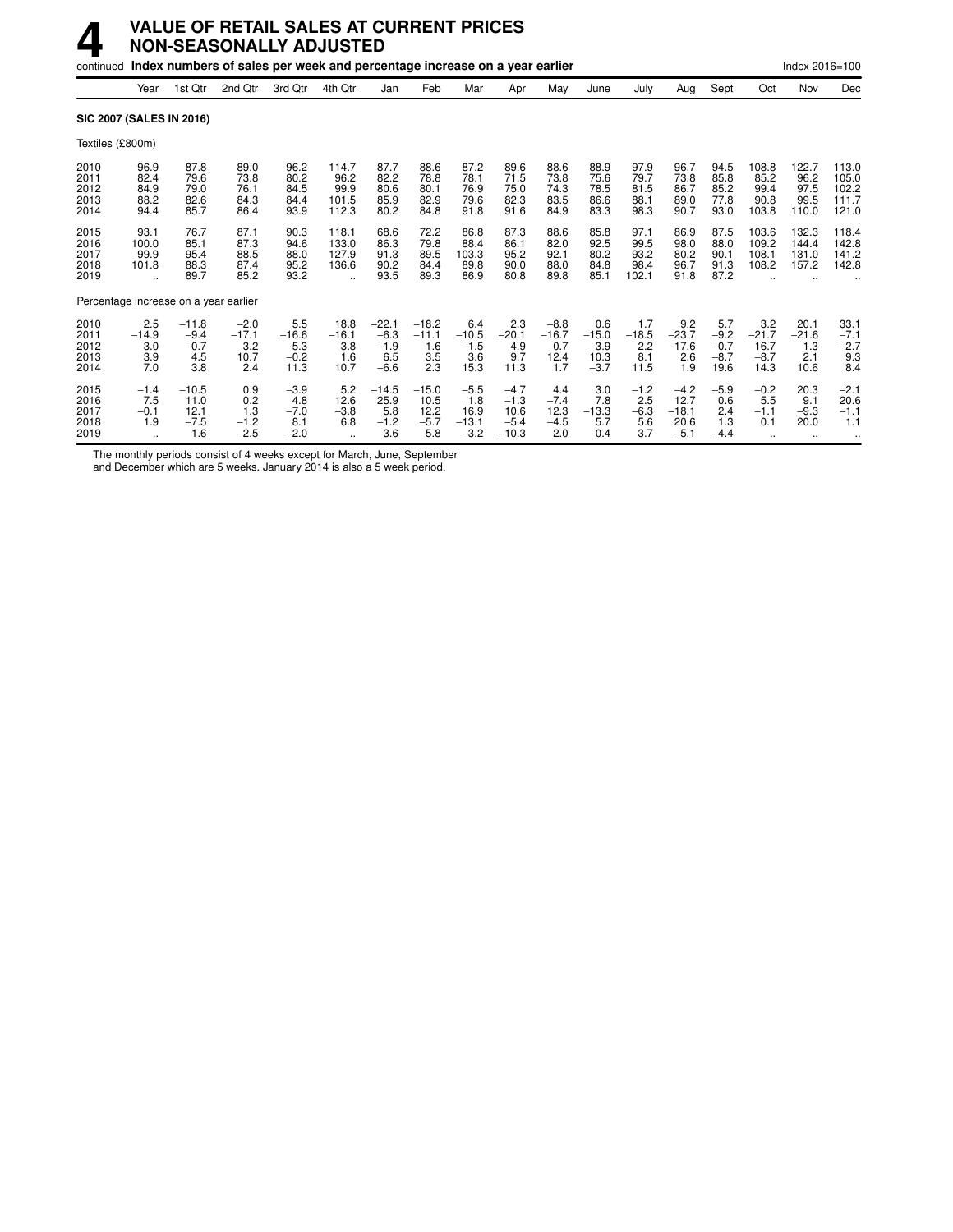|                                      |                                                          |                                           | continued Index numbers of sales per week and percentage increase on a year earlier |                                           |                                                          |                                           |                                            |                                           |                                            |                                            |                                             |                                               |                                           |                                            |                                                  | Index 2016=100                                         |                                                                 |
|--------------------------------------|----------------------------------------------------------|-------------------------------------------|-------------------------------------------------------------------------------------|-------------------------------------------|----------------------------------------------------------|-------------------------------------------|--------------------------------------------|-------------------------------------------|--------------------------------------------|--------------------------------------------|---------------------------------------------|-----------------------------------------------|-------------------------------------------|--------------------------------------------|--------------------------------------------------|--------------------------------------------------------|-----------------------------------------------------------------|
|                                      | Year                                                     | 1st Qtr                                   | 2nd Qtr                                                                             | 3rd Qtr                                   | 4th Qtr                                                  | Jan                                       | Feb                                        | Mar                                       | Apr                                        | May                                        | June                                        | July                                          | Aug                                       | Sept                                       | Oct                                              | Nov                                                    | Dec                                                             |
|                                      | SIC 2007 (SALES IN 2016)                                 |                                           |                                                                                     |                                           |                                                          |                                           |                                            |                                           |                                            |                                            |                                             |                                               |                                           |                                            |                                                  |                                                        |                                                                 |
|                                      |                                                          | Clothing, All Businesses (£40,106m)       |                                                                                     |                                           |                                                          |                                           |                                            |                                           |                                            |                                            |                                             |                                               |                                           |                                            |                                                  |                                                        |                                                                 |
| 2010<br>2011<br>2012<br>2013<br>2014 | 88.4<br>92.4<br>93.6<br>96.3<br>100.2                    | 75.2<br>77.3<br>79.9<br>80.3<br>82.5      | 84.2<br>88.6<br>87.5<br>90.4<br>96.6                                                | 85.6<br>88.1<br>90.7<br>94.2<br>97.9      | 108.8<br>115.4<br>116.2<br>120.4<br>125.1                | 73.5<br>77.0<br>78.7<br>79.0<br>81.7      | 72.4<br>74.6<br>75.5<br>77.5<br>77.0       | 78.7<br>79.6<br>84.3<br>83.5<br>87.6      | 84.4<br>90.4<br>84.9<br>84.8<br>93.2       | 83.4<br>86.8<br>87.0<br>90.6<br>96.3       | 84.7<br>88.6<br>90.1<br>94.7<br>99.6        | 88.8<br>92.2<br>92.9<br>95.7<br>100.6         | 81.8<br>84.5<br>86.9<br>89.8<br>98.7      | 86.1<br>87.7<br>92.1<br>96.5<br>95.0       | 92.8<br>94.9<br>96.8<br>98.2<br>100.9            | 100.3<br>102.8<br>102.7<br>109.5<br>115.4              | 128.4<br>141.9<br>$142.6$<br>$147.0$<br>152.2                   |
| 2015<br>2016<br>2017<br>2018<br>2019 | 103.2<br>100.0<br>106.6<br>108.3<br>$\ddot{\phantom{a}}$ | 87.3<br>83.1<br>87.4<br>88.7<br>92.4      | 101.0<br>93.8<br>102.4<br>104.0<br>108.0                                            | 101.3<br>98.4<br>106.6<br>107.4<br>109.7  | 123.0<br>124.6<br>130.0<br>133.3                         | 84.8<br>83.4<br>85.0<br>87.6<br>90.5      | 83.5<br>79.5<br>83.1<br>84.5<br>86.9       | 92.3<br>85.7<br>92.7<br>92.8<br>98.5      | 97.6<br>88.7<br>98.4<br>97.9<br>107.0      | 99.4<br>94.7<br>101.7<br>105.5<br>104.9    | 104.9<br>97.1<br>106.2<br>107.8<br>111.2    | 103.2<br>103.7<br>109.3<br>111.6<br>114.0     | 100.4<br>96.2<br>105.4<br>104.4<br>106.7  | 100.6<br>96.0<br>105.6<br>106.4<br>108.5   | 102.6<br>105.6<br>107.1<br>108.4                 | 117.0<br>116.7<br>124.3<br>126.5                       | 144.3<br>146.1<br>153.0<br>158.8                                |
|                                      |                                                          | Percentage increase on a year earlier     |                                                                                     |                                           |                                                          |                                           |                                            |                                           |                                            |                                            |                                             |                                               |                                           |                                            |                                                  |                                                        |                                                                 |
| 2010<br>2011<br>2012<br>2013<br>2014 | $\frac{5.2}{4.4}$<br>1.3<br>2.9<br>4.0                   | 5.8<br>2.8<br>3.4<br>0.5<br>2.7           | 5.8<br>5.2<br>$-1.2$<br>3.3<br>6.9                                                  | 5.4<br>2.9<br>3.0<br>3.8<br>3.9           | 4.2<br>6.1<br>0.7<br>3.6<br>3.9                          | $\frac{3.5}{4.7}$<br>2.2<br>0.4<br>3.4    | 8.1<br>3.1<br>1.1<br>2.8<br>$-0.7$         | 5.9<br>1.1<br>5.9<br>$-1.0$<br>5.0        | 7.6<br>7.2<br>$-6.2$<br>9.8                | $6.9$<br>$4.2$<br>0.2<br>4.2<br>6.3        | 3.6<br>4.6<br>1.7<br>5.1<br>5.2             | 4.1<br>$\frac{3.9}{0.7}$<br>3.1<br>5.1        | 5.6<br>$\frac{3.2}{2.9}$<br>3.3<br>9.9    | 6.1<br>1.9<br>5.0<br>4.7<br>$-1.5$         | $\frac{5.5}{2.2}$<br>2.0<br>1.4<br>2.8           | 6.0<br>2.6<br>$-0.2$<br>6.6<br>5.5                     | $\begin{array}{c} 2.3 \\ 10.5 \\ 0.5 \end{array}$<br>3.1<br>3.6 |
| 2015<br>2016<br>2017<br>2018<br>2019 | 3.0<br>$-3.1$<br>6.6<br>1.6<br>÷.                        | 5.9<br>$-4.8$<br>5.2<br>1.4<br>4.3        | 4.5<br>$-7.1$<br>9.2<br>1.5<br>3.8                                                  | 3.5<br>$-2.8$<br>8.3<br>0.7<br>2.1        | $-1.7$<br>1.3<br>4.3<br>2.5<br>$\ddotsc$                 | 3.8<br>$-1.7$<br>1.9<br>3.1<br>3.3        | 8.5<br>$-4.8$<br>4.5<br>1.6<br>2.8         | $\frac{5.3}{-7.1}$<br>8.2<br>0.1<br>6.1   | 4.7<br>$-9.1$<br>10.9<br>$-0.5$<br>9.3     | 3.1<br>$-4.7$<br>7.4<br>3.7<br>$-0.6$      | 5.4<br>$-7.4$<br>9.4<br>1.4<br>3.2          | 2.6<br>0.5<br>5.4<br>2.1<br>2.2               | 1.7<br>$-4.1$<br>9.5<br>$-1.0$<br>2.2     | 5.8<br>$-4.5$<br>9.9<br>0.8<br>2.0         | 1.7<br>3.0<br>1.4<br>1.2<br>$\ddot{\phantom{a}}$ | 1.3<br>$-0.2$<br>6.5<br>1.7<br>$\ddotsc$               | $-5.2$<br>1.3<br>4.7<br>3.8                                     |
|                                      |                                                          |                                           | Clothing, Large Businesses (£36,396m)                                               |                                           |                                                          |                                           |                                            |                                           |                                            |                                            |                                             |                                               |                                           |                                            |                                                  |                                                        |                                                                 |
| 2010<br>2011<br>2012<br>2013<br>2014 | 88.0<br>91.5<br>93.2<br>96.5<br>100.0                    | 74.5<br>76.3<br>79.5<br>79.8<br>82.6      | 83.8<br>87.1<br>87.0<br>90.6<br>96.4                                                | 84.5<br>87.0<br>89.4<br>93.4<br>95.9      | 109.1<br>115.9<br>117.1<br>122.4<br>126.7                | 72.9<br>76.3<br>77.9<br>78.3<br>81.8      | 71.5<br>73.2<br>75.0<br>76.7<br>77.0       | 78.1<br>78.6<br>84.3<br>83.5<br>87.8      | 83.6<br>89.1<br>84.5<br>84.5<br>93.1       | 83.1<br>85.3<br>86.4<br>91.2<br>96.4       | 84.5<br>87.0<br>89.6<br>94.9<br>98.9        | 87.3<br>91.3<br>92.1<br>95.7<br>98.9          | 81.1<br>83.2<br>84.7<br>88.7<br>94.4      | 85.1<br>86.4<br>90.9<br>95.3<br>94.6       | 91.5<br>94.5<br>96.1<br>98.0<br>101.9            | 100.6<br>103.1<br>103.3<br>111.2<br>116.7              | 129.9<br>143.2<br>144.9<br>151.0<br>154.6                       |
| 2015<br>2016<br>2017<br>2018<br>2019 | 100.7<br>100.0<br>103.1<br>105.5                         | 86.1<br>82.9<br>85.0<br>87.3<br>89.6      | 98.7<br>93.7<br>99.8<br>101.5<br>103.7                                              | 96.4<br>96.7<br>100.5<br>102.7<br>102.9   | 121.7<br>126.6<br>127.3<br>130.6                         | 84.2<br>82.9<br>82.7<br>86.7<br>89.5      | 82.0<br>79.5<br>80.5<br>83.4<br>84.5       | 90.9<br>85.6<br>90.5<br>91.0<br>93.7      | 95.4<br>89.9<br>95.8<br>95.1<br>103.4      | 97.8<br>94.6<br>99.4<br>102.8<br>101.0     | 102.1<br>96.1<br>103.3<br>105.4<br>106.1    | 98.5<br>102.1<br>104.9<br>108.1<br>108.0      | 93.3<br>93.8<br>97.9<br>97.8<br>99.9      | 97.1<br>94.7<br>99.0<br>102.3<br>101.2     | 100.6<br>106.6<br>103.1<br>106.1                 | 115.7<br>119.0<br>120.9<br>123.1                       | 143.3<br>148.7<br>151.8<br>156.2                                |
|                                      |                                                          | Percentage increase on a year earlier     |                                                                                     |                                           |                                                          |                                           |                                            |                                           |                                            |                                            |                                             |                                               |                                           |                                            |                                                  |                                                        |                                                                 |
| 2010<br>2011<br>2012<br>2013<br>2014 | 7.0<br>4.1<br>1.9<br>3.5<br>3.6                          | 8.1<br>2.4<br>4.2<br>0.4<br>3.4           | 7.9<br>4.0<br>$-0.1$<br>4.0<br>6.4                                                  | 7.8<br>2.9<br>2.8<br>4.4<br>2.7           | 4.9<br>6.2<br>1.0<br>4.6<br>3.5                          | 6.0<br>4.7<br>2.1<br>0.5<br>4.4           | 10.4<br>2.4<br>2.4<br>2.3<br>0.4           | 8.1<br>0.6<br>7.3<br>$-0.9$<br>5.1        | 8.6<br>6.6<br>$-5.2$<br>10.3               | 9.0<br>2.7<br>1.3<br>5.6<br>5.8            | 6.6<br>3.0<br>3.0<br>5.9<br>4.2             | 6.8<br>4.6<br>0.8<br>3.9<br>3.3               | 8.8<br>2.7<br>1.8<br>4.6<br>6.5           | 7.8<br>1.6<br>5.2<br>4.8<br>$-0.7$         | 5.9<br>3.3<br>1.7<br>2.0<br>3.9                  | 7.3<br>2.5<br>0.3<br>7.6<br>4.9                        | 3.0<br>10.3<br>1.1<br>4.2<br>2.4                                |
| 2015<br>2016<br>2017<br>2018<br>2019 | 0.7<br>$-0.7$<br>3.1<br>2.3                              | 4.3<br>$-3.7$<br>2.5<br>2.1<br>2.6        | 2.4<br>$-5.0$<br>6.4<br>1.7<br>2.2                                                  | 0.5<br>0.4<br>3.9<br>2.2<br>0.2           | $-4.0$<br>4.0<br>0.5<br>2.6                              | 2.9<br>$-1.6$<br>$-0.2$<br>4.8<br>3.2     | 6.5<br>$-3.0$<br>1.2<br>3.6<br>1.2         | 3.5<br>$-5.8$<br>5.6<br>U.5<br>3.0        | 2.4<br>$-5.7$<br>6.6<br>$-0.7$<br>8.7      | 1.4<br>$-3.2$<br>5.0<br>3.5<br>$-1.8$      | 3.2<br>$-5.8$<br>7.4<br>2.1<br>0.7          | $-0.3$<br>3.6<br>2.7<br>3.1<br>$-0.1$         | $-1.2$<br>0.6<br>4.3<br>-0.1<br>2.2       | 2.6<br>$-2.4$<br>4.5<br>3.3<br>$-1.0$      | $-1.2$<br>5.9<br>$-3.3$<br>2.9                   | $-0.9$<br>2.9<br>1.5<br>1.9                            | $-7.3$<br>3.7<br>2.0<br>3.U                                     |
|                                      |                                                          |                                           | Clothing, Small Businesses (£3,710m)                                                |                                           |                                                          |                                           |                                            |                                           |                                            |                                            |                                             |                                               |                                           |                                            |                                                  |                                                        |                                                                 |
| 2010<br>2011<br>2012<br>2013<br>2014 | 93.2<br>100.2<br>96.9<br>94.1<br>101.5                   | 82.1<br>87.2<br>83.5<br>84.5<br>81.4      | 88.5<br>103.3<br>92.4<br>89.1<br>99.0                                               | 96.0<br>99.3<br>104.0<br>102.4<br>117.7   | 106.1<br>110.9<br>107.6<br>100.4<br>109.3                | 79.6<br>83.2<br>86.2<br>85.8<br>80.9      | 81.3<br>88.3<br>79.7<br>85.6<br>76.7       | 84.6<br>89.5<br>84.5<br>82.6<br>85.6      | 92.4<br>103.9<br>88.7<br>88.6<br>93.8      | 85.9<br>101.7<br>93.1<br>85.3<br>95.2      | 87.6<br>104.1<br>94.8<br>92.5<br>106.3      | 102.9<br>100.9<br>100.3<br>96.4<br>117.8      | 89.3<br>96.6<br>108.1<br>100.9<br>140.9   | 95.9<br>100.2<br>103.8<br>108.4<br>99.0    | 106.1<br>98.8<br>103.6<br>99.5<br>91.0           | 97.1<br>100.6<br>95.8<br>92.2<br>103.3                 | 113.4<br>128.8<br>120.2<br>107.6<br>128.8                       |
| 2015<br>2016<br>2017<br>2018<br>2019 | 127.1<br>100.0<br>141.0<br>136.0<br>$\ddotsc$            | 99.2<br>84.9<br>110.7<br>101.6<br>120.5   | 123.3<br>94.6<br>128.7<br>129.0<br>149.8                                            | 149.9<br>115.3<br>167.4<br>153.3<br>176.1 | 136.1<br>105.1<br>157.2<br>160.1<br>$\ddot{\phantom{a}}$ | 91.2<br>88.9<br>107.8<br>96.6<br>100.0    | 98.7<br>79.4<br>108.7<br>94.8<br>110.5     | 106.0<br>86.2<br>114.7<br>111.1<br>145.0  | 119.4<br>77.4<br>124.0<br>125.1<br>142.5   | 115.1<br>96.2<br>125.1<br>131.1<br>142.9   | 132.9<br>107.1<br>135.3<br>130.4<br>161.3   | 149.3<br>119.8<br>152.6<br>146.1<br>173.7     | 169.9<br>119.7<br>178.9<br>168.9<br>173.4 | 134.4<br>108.3<br>169.9<br>146.4<br>180.1  | 121.2<br>96.3<br>146.9<br>131.8                  | 129.7<br>94.2<br>158.1<br>159.0                        | 153.2<br>120.8<br>164.6<br>183.6                                |
|                                      |                                                          | Percentage increase on a year earlier     |                                                                                     |                                           |                                                          |                                           |                                            |                                           |                                            |                                            |                                             |                                               |                                           |                                            |                                                  |                                                        |                                                                 |
| 2010<br>2011<br>2012<br>2013<br>2014 | $-9.0$<br>7.5<br>-3.3<br>$-2.9$<br>7.8                   | $-11.5$<br>6.3<br>$-4.2$<br>$1.2 - 3.7$   | $-10.3$<br>16.7<br>$-10.5$<br>$-3.6$<br>11.1                                        | $-11.6$<br>3.4<br>4.8<br>$-1.6$<br>14.9   | $-2.9$<br>4.5<br>$-3.0$<br>$-6.7$<br>8.9                 | $-15.1$<br>4.5<br>3.6<br>$-0.4$<br>$-5.8$ | $-8.7$<br>8.5<br>$-9.7$<br>7.4<br>$-10.4$  | $-10.9$<br>5.8<br>$-5.7$<br>$-2.2$<br>3.7 | $-0.1$<br>12.4<br>$-14.6$<br>$-0.2$<br>5.9 | $-9.1$<br>18.5<br>$-8.5$<br>$-8.4$<br>11.6 | $-18.3$<br>18.9<br>$-8.9$<br>$-2.4$<br>14.8 | $-13.9$<br>$-1.9$<br>$-0.6$<br>$-3.9$<br>22.2 | $-15.8$<br>8.2<br>11.9<br>$-6.7$<br>39.7  | $-6.1$<br>4.5<br>3.5<br>4.5<br>$-8.6$      | 2.2<br>$-6.9$<br>4.9<br>$-3.9$<br>$-8.6$         | $-5.2$<br>3.7<br>$-4.8$<br>$-3.8$<br>12.1              | $-4.8$<br>13.6<br>$-6.7$<br>$-10.5$<br>19.7                     |
| 2015<br>2016<br>2017<br>2018<br>2019 | 25.3<br>$-21.3$<br>41.0<br>$-3.5$<br>à.                  | 21.9<br>$-14.4$<br>30.3<br>$-8.2$<br>18.6 | 24.5<br>$-23.2$<br>36.0<br>0.2<br>16.2                                              | 27.4<br>$-23.1$<br>45.1<br>$-8.4$<br>14.9 | 24.5<br>$-22.8$<br>49.6<br>1.9                           | 12.8<br>$-2.6$<br>21.2<br>$-10.4$<br>3.5  | 28.7<br>$-19.5$<br>36.9<br>$-12.7$<br>16.5 | 23.7<br>$-18.7$<br>33.1<br>$-3.2$<br>30.5 | 27.4<br>$-35.1$<br>60.2<br>0.8<br>13.9     | 20.9<br>$-16.4$<br>30.0<br>4.8<br>9.0      | 25.1<br>$-19.4$<br>26.3<br>$-3.6$<br>23.7   | 26.8<br>$-19.8$<br>27.4<br>$-4.3$<br>18.9     | 20.6<br>$-29.5$<br>49.4<br>$-5.6$<br>2.6  | 35.7<br>$-19.4$<br>56.9<br>$-13.8$<br>22.9 | 33.2<br>$-20.6$<br>52.6<br>$-10.3$               | 25.5<br>$-27.4$<br>67.9<br>0.5<br>$\ddot{\phantom{a}}$ | 19.0<br>$-21.1$<br>36.2<br>11.6                                 |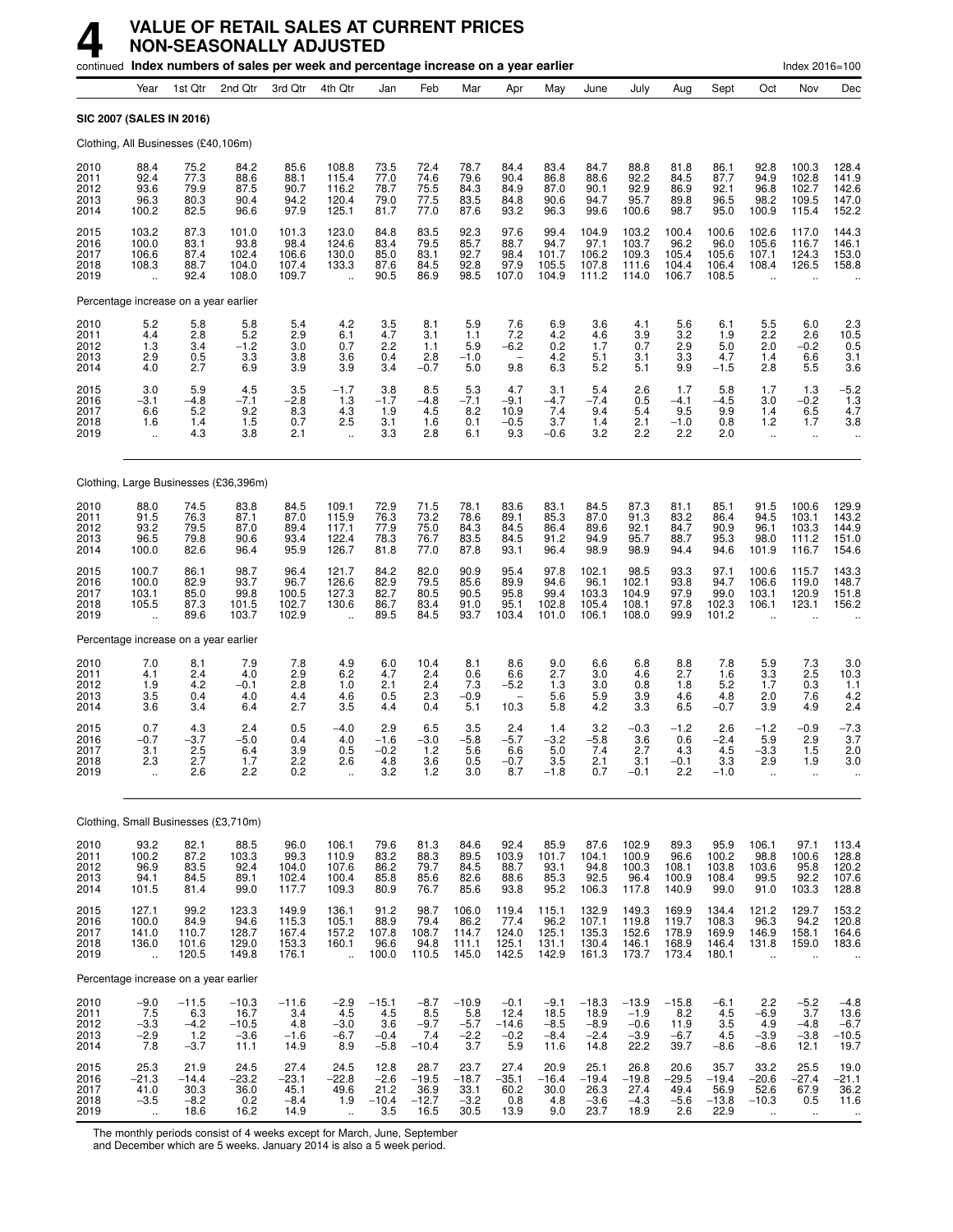## **4 VALUE OF RETAIL SALES AT CURRENT PRICES NON-SEASONALLY ADJUSTED**

|                                       |                                                     |                                       | continued Index numbers of sales per week and percentage increase on a year earlier |                                           |                                               |                                      |                                      |                                           |                                          |                                          |                                        |                                          |                                           |                                           |                                           | Index 2016=100                       |                                             |
|---------------------------------------|-----------------------------------------------------|---------------------------------------|-------------------------------------------------------------------------------------|-------------------------------------------|-----------------------------------------------|--------------------------------------|--------------------------------------|-------------------------------------------|------------------------------------------|------------------------------------------|----------------------------------------|------------------------------------------|-------------------------------------------|-------------------------------------------|-------------------------------------------|--------------------------------------|---------------------------------------------|
|                                       | Year                                                | 1st Qtr                               | 2nd Qtr                                                                             | 3rd Qtr                                   | 4th Qtr                                       | Jan                                  | Feb                                  | Mar                                       | Apr                                      | May                                      | June                                   | July                                     | Aug                                       | Sept                                      | Oct                                       | Nov                                  | Dec                                         |
| SIC 2007 (SALES IN 2016)              |                                                     |                                       |                                                                                     |                                           |                                               |                                      |                                      |                                           |                                          |                                          |                                        |                                          |                                           |                                           |                                           |                                      |                                             |
|                                       |                                                     |                                       | Footwear and Leather Goods (£4,823m)                                                |                                           |                                               |                                      |                                      |                                           |                                          |                                          |                                        |                                          |                                           |                                           |                                           |                                      |                                             |
| 2010<br>2011<br>2012<br>2013<br>2014  | 89.6<br>90.8<br>93.6<br>91.7<br>91.2                | 70.5<br>72.3<br>77.8<br>77.3<br>75.4  | 86.6<br>87.9<br>88.8<br>83.5<br>86.0                                                | 94.4<br>92.6<br>97.3<br>93.9<br>93.4      | 106.8<br>110.4<br>110.6<br>112.0<br>111.3     | 73.7<br>79.2<br>83.8<br>87.4<br>78.0 | 67.0<br>68.1<br>70.7<br>76.2<br>69.1 | 70.8<br>70.1<br>78.6<br>70.2<br>77.8      | 86.0<br>89.5<br>87.8<br>83.3<br>85.0     | 84.7<br>83.9<br>86.9<br>81.9<br>80.8     | 88.6<br>89.8<br>91.1<br>84.9<br>91.0   | 92.9<br>95.1<br>94.7<br>87.2<br>90.3     | 95.4<br>91.4<br>99.2<br>97.7<br>104.9     | 94.8<br>91.7<br>98.0<br>96.2<br>86.7      | 97.1<br>95.8<br>104.1<br>97.2<br>96.1     | 97.3<br>98.8<br>94.3<br>96.3<br>98.8 | 122.3<br>131.2<br>128.9<br>136.3<br>133.4   |
| 2015<br>2016<br>2017<br>2018<br>2019  | 95.6<br>100.0<br>104.6<br>98.9<br>                  | 74.6<br>79.8<br>81.8<br>81.9<br>84.3  | 93.2<br>93.3<br>102.1<br>94.7<br>99.4                                               | 101.3<br>106.2<br>111.7<br>104.2<br>115.8 | 113.5<br>120.7<br>123.0<br>114.6<br>$\ddotsc$ | 82.3<br>85.5<br>87.5<br>91.3<br>96.0 | 71.1<br>69.8<br>74.1<br>77.0<br>80.7 | 71.1<br>83.3<br>83.4<br>78.2<br>77.8      | 90.7<br>89.3<br>98.6<br>89.7<br>96.7     | 88.5<br>94.2<br>97.1<br>94.2<br>96.2     | 99.0<br>95.8<br>108.8<br>99.1<br>104.1 | 95.8<br>110.0<br>110.0<br>109.5<br>114.7 | 111.6<br>113.0<br>115.6<br>111.0<br>123.7 | 97.4<br>97.7<br>109.9<br>94.5<br>110.4    | 97.5<br>102.8<br>103.2<br>94.2            | 104.0<br>111.4<br>113.1<br>106.6     | 133.8<br>142.5<br>146.7<br>137.4            |
| Percentage increase on a year earlier |                                                     |                                       |                                                                                     |                                           |                                               |                                      |                                      |                                           |                                          |                                          |                                        |                                          |                                           |                                           |                                           |                                      |                                             |
| 2010<br>2011<br>2012<br>2013<br>2014  | 8.0<br>1.3<br>3.1<br>$-2.1$<br>$-0.5$               | 2.5<br>2.5<br>7.6<br>$-0.6$<br>$-2.6$ | 1.5<br>1.5<br>1.1<br>$-6.0$<br>3.0                                                  | 12.0<br>$-1.9$<br>5.1<br>$-3.5$<br>$-0.6$ | 14.3<br>3.3<br>0.2<br>1.2<br>$-0.6$           | 2.7<br>7.5<br>5.9<br>4.2<br>$-10.8$  | 1.6<br>1.6<br>3.9<br>7.7<br>$-9.2$   | 3.1<br>$-1.0$<br>12.0<br>$-10.6$<br>10.7  | $-3.0$<br>4.0<br>$-1.8$<br>$-5.1$<br>1.9 | 2.2<br>$-1.0$<br>3.7<br>$-5.8$<br>$-1.3$ | 4.8<br>1.4<br>1.4<br>$-6.8$<br>7.2     | 10.1<br>2.3<br>$-0.3$<br>$-7.9$<br>3.5   | 9.4<br>$-4.3$<br>8.5<br>$-1.4$<br>7.3     | 15.9<br>$-3.2$<br>6.8<br>$-1.8$<br>$-9.9$ | 11.2<br>$-1.3$<br>8.6<br>$-6.6$<br>$-1.1$ | 16.7<br>1.5<br>$-4.5$<br>2.1<br>2.6  | 14.7<br>7.3<br>$-1.8$<br>$\frac{5.8}{-2.2}$ |
| 2015<br>2016<br>2017<br>2018<br>2019  | 4.8<br>4.6<br>4.6<br>$-5.5$<br>$\ddot{\phantom{0}}$ | $-1.1$<br>7.1<br>2.5<br>0.1<br>2.9    | 8.3<br>0.1<br>9.4<br>$-7.2$<br>4.9                                                  | 8.4<br>4.8<br>5.2<br>$-6.7$<br>11.1       | 2.0<br>6.4<br>1.9<br>$-6.8$<br>$\ddotsc$      | 5.6<br>3.8<br>2.3<br>4.4<br>5.1      | 2.9<br>$-1.9$<br>6.2<br>3.9<br>4.9   | $-8.6$<br>17.2<br>0.1<br>$-6.2$<br>$-0.6$ | 6.7<br>$-1.5$<br>10.4<br>$-9.0$<br>7.7   | 9.5<br>6.5<br>3.0<br>$-3.0$<br>2.1       | 8.8<br>$-3.2$<br>13.6<br>$-8.9$<br>5.0 | 6.2<br>14.8<br>$-0.4$<br>4.7             | 6.4<br>1.2<br>2.4<br>$-4.0$<br>11.4       | 12.3<br>0.3<br>12.5<br>$-13.9$<br>16.7    | 1.4<br>5.4<br>0.4<br>$-8.8$               | 5.3<br>7.1<br>1.5<br>$-5.7$          | 0.3<br>6.5<br>3.0<br>$-6.3$                 |

The monthly periods consist of 4 weeks except for March, June, September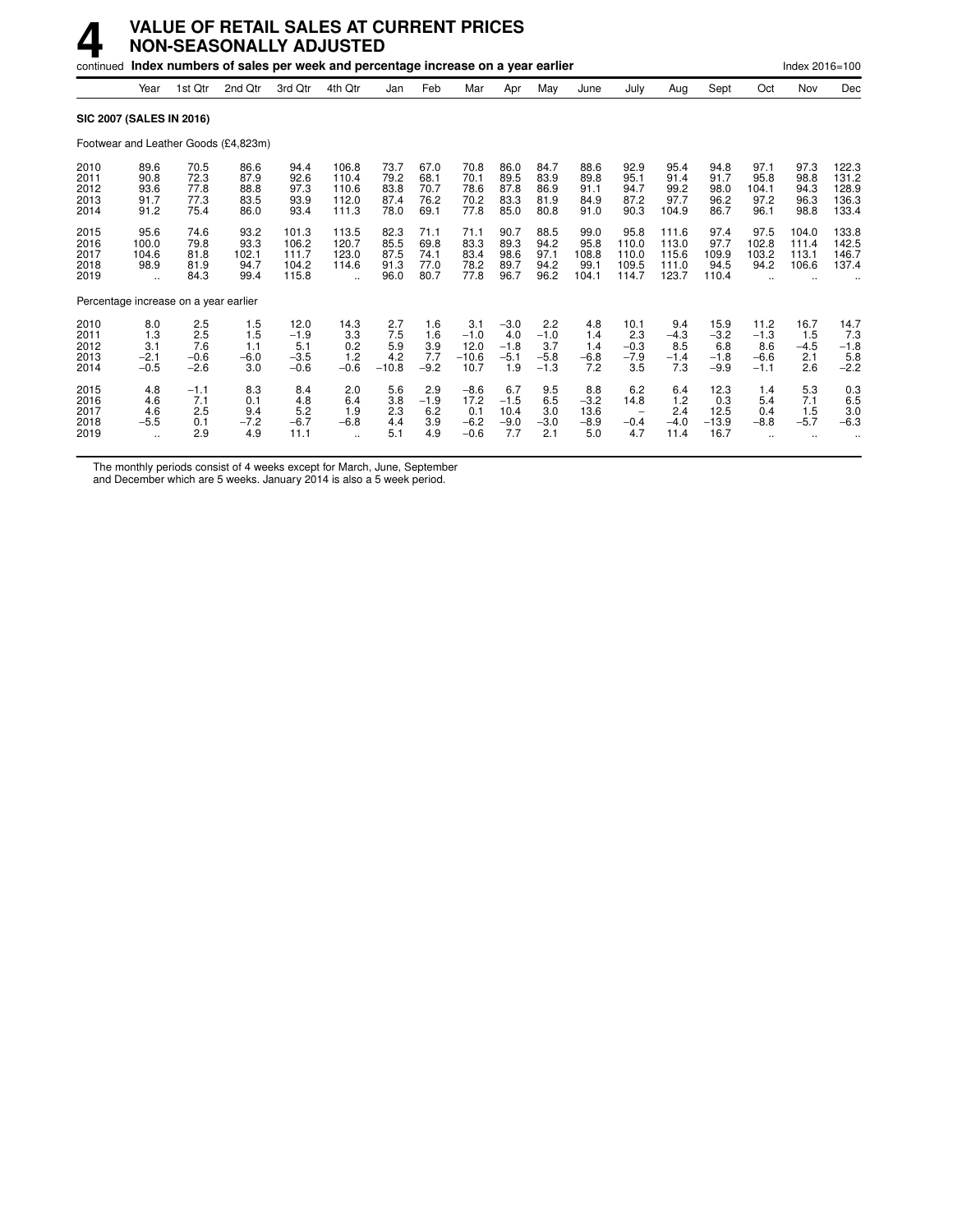|                                      |                                                  | continued Index numbers of sales per week and percentage increase on a year earlier |                                             |                                              |                                                          |                                               |                                             |                                          |                                             |                                             |                                                 |                                                                         |                                              |                                                 |                                                      | Index 2016=100                              |                                              |
|--------------------------------------|--------------------------------------------------|-------------------------------------------------------------------------------------|---------------------------------------------|----------------------------------------------|----------------------------------------------------------|-----------------------------------------------|---------------------------------------------|------------------------------------------|---------------------------------------------|---------------------------------------------|-------------------------------------------------|-------------------------------------------------------------------------|----------------------------------------------|-------------------------------------------------|------------------------------------------------------|---------------------------------------------|----------------------------------------------|
|                                      | Year                                             | 1st Qtr                                                                             | 2nd Qtr                                     | 3rd Qtr                                      | 4th Qtr                                                  | Jan                                           | Feb                                         | Mar                                      | Apr                                         | May                                         | June                                            | July                                                                    | Aug                                          | Sept                                            | Oct                                                  | Nov                                         | Dec                                          |
|                                      |                                                  | <b>SIC 2007 (SALES IN 2016)</b>                                                     |                                             |                                              |                                                          |                                               |                                             |                                          |                                             |                                             |                                                 |                                                                         |                                              |                                                 |                                                      |                                             |                                              |
|                                      |                                                  | Household Goods Stores, All Businesses (£32,674)                                    |                                             |                                              |                                                          |                                               |                                             |                                          |                                             |                                             |                                                 |                                                                         |                                              |                                                 |                                                      |                                             |                                              |
| 2010<br>2011<br>2012<br>2013<br>2014 | 94.9<br>92.8<br>92.0<br>89.1<br>94.0             | 90.9<br>89.0<br>88.7<br>85.2<br>89.2                                                | 93.5<br>90.7<br>91.3<br>88.1<br>91.5        | 92.7<br>89.6<br>88.3<br>85.9<br>91.4         | 102.6<br>101.8<br>99.6<br>97.1<br>104.4                  | 87.8<br>94.3<br>92.1<br>88.2<br>93.5          | 89.4<br>85.4<br>84.1<br>85.0<br>86.3        | 94.6<br>87.7<br>89.7<br>82.9<br>87.1     | 95.7<br>94.8<br>93.2<br>87.4<br>93.5        | 95.5<br>90.7<br>92.1<br>91.4<br>91.1        | 90.3<br>87.3<br>89.1<br>85.9<br>90.2            | 94.0<br>90.8<br>90.5<br>88.2<br>91.4                                    | 92.8<br>88.1<br>86.5<br>82.8<br>92.0         | 91.6<br>90.0<br>87.9<br>86.6<br>91.0            | 95.6<br>96.7<br>92.6<br>90.9<br>100.6                | 99.7<br>98.0<br>98.6<br>93.0<br>104.0       | 110.5<br>108.8<br>105.9<br>105.3<br>107.8    |
| 2015<br>2016<br>2017<br>2018<br>2019 | 99.0<br>100.0<br>101.6<br>107.8                  | 94.4<br>97.6<br>96.1<br>100.9<br>99.8                                               | 96.4<br>95.6<br>99.6<br>104.6<br>102.3      | 97.3<br>95.9<br>98.8<br>106.4<br>102.4       | 108.0<br>110.8<br>112.1<br>119.3                         | 96.3<br>101.3<br>97.9<br>101.8<br>100.7       | 91.5<br>97.0<br>95.9<br>100.5<br>99.6       | 95.3<br>95.2<br>94.7<br>100.6<br>99.1    | 98.5<br>95.3<br>107.6<br>107.2<br>102.9     | 97.7<br>99.3<br>96.7<br>105.9<br>102.0      | 93.7<br>92.9<br>95.4<br>101.5<br>101.9          | 100.1<br>99.7<br>101.2<br>103.4<br>100.4                                | 93.5<br>92.4<br>94.7<br>105.2<br>99.5        | 98.0<br>95.6<br>100.2<br>109.8<br>106.2         | 103.8<br>106.8<br>109.8<br>115.6                     | 110.7<br>116.6<br>119.0<br>128.9            | 109.3<br>109.5<br>108.5<br>114.7             |
|                                      |                                                  | Percentage increase on a year earlier                                               |                                             |                                              |                                                          |                                               |                                             |                                          |                                             |                                             |                                                 |                                                                         |                                              |                                                 |                                                      |                                             |                                              |
| 2010<br>2011<br>2012<br>2013<br>2014 | $-3.9$<br>$-2.3$<br>$-0.9$<br>$-3.1$<br>5.6      | $-1.4$<br>$-2.0$<br>$-0.4$<br>$-4.0$<br>4.7                                         | 0.2<br>-3.1<br>0.7<br>$-3.5$<br>3.9         | $-3.2$<br>$-3.3$<br>$-1.5$<br>$-2.7$<br>6.4  | $-10.0$<br>$-0.8$<br>$-2.2$<br>$-2.5$<br>7.5             | $-11.4$<br>7.4<br>$-2.4$<br>$-4.2$<br>6.0     | 2.1<br>$-4.5$<br>$-1.5$<br>1.1<br>1.5       | 4.6<br>$-7.2$<br>2.2<br>$-7.6$<br>5.1    | $-0.6$<br>$-0.9$<br>$-1.6$<br>$-6.3$<br>7.0 | 0.2<br>$-5.0$<br>1.6<br>$-0.7$<br>$-0.4$    | 0.9<br>$-3.3$<br>2.0<br>$-3.6$<br>5.0           | $-1.5$<br>$-3.5$<br>$-0.3$<br>$-2.6$<br>3.7                             | $-3.4$<br>$-5.1$<br>$-1.8$<br>$-4.3$<br>11.1 | $-4.4$<br>$-1.8$<br>$-2.3$<br>$-1.4$<br>5.0     | $-7.7$<br>1.1<br>$-4.2$<br>$-1.8$<br>10.7            | $-8.9$<br>$-1.8$<br>0.6<br>$-5.6$<br>11.7   | $-12.2$<br>$-1.5$<br>$-2.7$<br>$-0.6$<br>2.4 |
| 2015<br>2016<br>2017<br>2018<br>2019 | 5.3<br>1.0<br>1.6<br>6.1<br>$\ddot{\phantom{a}}$ | 5.9<br>3.4<br>$-1.6$<br>5.0<br>$-1.2$                                               | 5.4<br>$-0.8$<br>4.1<br>5.1<br>$-2.2$       | 6.4<br>$-1.4$<br>3.1<br>7.7<br>$-3.8$        | 3.5<br>2.6<br>1.2<br>6.4<br>$\ddot{\phantom{a}}$         | 3.0<br>5.2<br>$-3.3$<br>3.9<br>$-1.0$         | 6.1<br>5.9<br>$-1.1$<br>4.8<br>$-0.9$       | 9.4<br>$-0.5$<br>6.1<br>$-1.5$           | 5.3<br>$-3.2$<br>12.8<br>$-0.3$<br>$-4.0$   | 7.3<br>1.6<br>$-2.6$<br>$\frac{9.5}{-3.7}$  | 4.0<br>$-0.8$<br>2.7<br>6.3<br>0.4              | 9.5<br>$-0.4$<br>1.5<br>2.1<br>$-2.9$                                   | 1.6<br>$-1.2$<br>2.5<br>11.1<br>$-5.4$       | 7.7<br>$-2.4$<br>4.8<br>9.6<br>$-3.3$           | 3.2<br>2.9<br>2.8<br>5.3<br>$\ddot{\phantom{a}}$     | $6.5$<br>$5.3$<br>2.0<br>8.3<br>$\ddotsc$   | $^{1.4}_{0.1}$<br>$-0.9$<br>5.7              |
|                                      |                                                  | Household Goods Stores, Large Businesses (£22,272m)                                 |                                             |                                              |                                                          |                                               |                                             |                                          |                                             |                                             |                                                 |                                                                         |                                              |                                                 |                                                      |                                             |                                              |
| 2010<br>2011<br>2012<br>2013<br>2014 | 99.7<br>97.0<br>95.0<br>90.9<br>94.4             | 96.1<br>95.2<br>91.3<br>86.5<br>89.3                                                | 96.2<br>94.6<br>92.0<br>89.2<br>92.0        | 95.1<br>91.6<br>90.6<br>87.7<br>91.9         | 111.5<br>106.5<br>106.2<br>100.4<br>104.6                | 97.5<br>104.1<br>99.1<br>91.8<br>95.9         | 91.4<br>90.2<br>85.0<br>85.0<br>84.7        | 98.6<br>92.2<br>90.0<br>83.6<br>86.4     | 98.1<br>102.9<br>94.1<br>89.6<br>95.1       | 99.0<br>92.6<br>92.5<br>91.5<br>92.6        | 92.5<br>89.5<br>89.8<br>87.0<br>89.1            | 94.9<br>92.0<br>90.7<br>88.7<br>91.4                                    | 95.4<br>89.3<br>88.6<br>85.3<br>93.1         | 95.0<br>93.0<br>92.0<br>88.8<br>91.3            | 100.3<br>97.1<br>94.9<br>90.6<br>95.6                | 105.5<br>98.7<br>102.3<br>95.2<br>101.5     | 125.1<br>120.1<br>118.4<br>112.3<br>114.3    |
| 2015<br>2016<br>2017<br>2018<br>2019 | 98.5<br>100.0<br>99.6<br>105.0                   | 94.7<br>95.5<br>95.5<br>98.0<br>102.1                                               | 96.2<br>95.1<br>97.5<br>102.7<br>100.5      | 94.9<br>98.1<br>95.2<br>102.3<br>98.2        | 108.3<br>111.3<br>110.3<br>116.8                         | 97.5<br>99.2<br>99.7<br>96.9<br>102.3         | 92.0<br>94.4<br>93.8<br>97.4<br>101.7       | 94.6<br>93.4<br>93.4<br>99.2<br>102.4    | 98.7<br>93.6<br>107.6<br>106.1<br>102.2     | 98.6<br>98.9<br>93.9<br>103.7<br>100.5      | 92.2<br>93.4<br>92.2<br>99.3<br>99.2            | 97.4<br>103.2<br>99.0<br>99.8<br>95.0                                   | 92.2<br>92.8<br>89.8<br>99.4<br>96.0         | 95.0<br>98.2<br>96.4<br>106.6<br>102.4          | 99.3<br>104.4<br>104.0<br>105.9                      | 109.9<br>116.5<br>115.1<br>123.8            | 114.4<br>112.7<br>111.5<br>119.9             |
|                                      |                                                  | Percentage increase on a year earlier                                               |                                             |                                              |                                                          |                                               |                                             |                                          |                                             |                                             |                                                 |                                                                         |                                              |                                                 |                                                      |                                             |                                              |
| 2010<br>2011<br>2012<br>2013<br>2014 | $-1.9$<br>$-2.8$<br>$-2.0$<br>$-4.3$<br>3.8      | 0.8<br>$-0.9$<br>$-4.2$<br>$-5.2$<br>3.2                                            | $-1.2$<br>$-1.7$<br>$-2.8$<br>$-3.1$<br>3.2 | $-2.0$<br>$-3.7$<br>$-1.1$<br>$-3.2$<br>4.8  | $-4.7$<br>$-4.5$<br>$-0.2$<br>$-5.5$<br>4.3              | $-5.5$<br>6.7<br>$-4.8$<br>$-7.4$<br>4.5      | 0.9<br>$-1.4$<br>$-5.7$<br>$-0.1$<br>$-0.4$ | 6.2<br>$-6.5$<br>$-2.4$<br>$-7.1$<br>3.4 | $-3.9$<br>4.9<br>$-8.5$<br>$-4.8$<br>6.2    | $-0.1$<br>$-6.5$<br>$-0.1$<br>$-1.1$<br>1.2 | 0.2<br>$-3.2$<br>0.3<br>$-3.2$<br>2.5           | $-0.5$<br>$-3.0$<br>$-1.5$<br>$-2.1$<br>3.0                             | $-2.3$<br>$-6.4$<br>$-0.8$<br>$-3.8$<br>9.1  | $-3.0$<br>$-2.1$<br>$-1.1$<br>$-3.5$<br>2.8     | $-1.8$<br>$-3.2$<br>$-2.3$<br>$-4.5$<br>5.6          | $-3.8$<br>$-6.4$<br>3.6<br>$-7.0$<br>6.7    | $-7.1$<br>$-4.0$<br>$-1.5$<br>$-5.1$<br>1.8  |
| 2015<br>2016<br>2017<br>2018<br>2019 | 4.4<br>1.5<br>$-0.4$<br>5.4                      | 6.1<br>0.9<br>$-0.1$<br>2.6<br>$\frac{1}{4}$ .3                                     | 4.5<br>$-1.1$<br>2.4<br>5.4<br>$-2.2$       | 3.2<br>3.4<br>$-2.9$<br>7.5<br>$-4.0$        | 3.5<br>2.7<br>$-0.9$<br>5.9                              | 1.7<br>1.8<br>0.5<br>-2.8<br>$5.\overline{5}$ | 8.6<br>2.7<br>$-0.6$<br>$\frac{3.8}{4.3}$   | 9.5<br>$-1.2$<br>$-0.1$<br>6.3<br>3.2    | 3.7<br>$-5.2$<br>15.0<br>-1.4<br>$-3.7$     | 6.5<br>0.3<br>$-5.1$<br>10.5<br>$-3.1$      | 3.4<br>1.3<br>$-1.2$<br>$\frac{1}{2}$<br>$-0.1$ | 6.5<br>6.0<br>$-4.1$<br>0.9<br>$-4.9$                                   | $-1.0$<br>0.7<br>$-3.2$<br>10.6<br>$-3.4$    | 4.0<br>3.3<br>$-1.8$<br>10.5<br>$-3.9$          | 3.9<br>5.1<br>$-0.4$<br>1.8<br>Ω,                    | 8.2<br>6.0<br>$-1.2$<br>7.5<br>ä.           | $-1.5$<br>$-1.0$<br>7.5                      |
|                                      |                                                  | Household Goods Stores, Small Businesses (£10,401m)                                 |                                             |                                              |                                                          |                                               |                                             |                                          |                                             |                                             |                                                 |                                                                         |                                              |                                                 |                                                      |                                             |                                              |
| 2010<br>2011<br>2012<br>2013<br>2014 | 84.7<br>83.8<br>85.4<br>85.1<br>93.3             | 79.9<br>75.8<br>83.3<br>82.3<br>88.9                                                | 87.8<br>$\frac{82.2}{89.8}$<br>85.7<br>90.3 | 87.6<br>85.5<br>83.3<br>82.1<br>90.4         | 83.7<br>91.7<br>85.3<br>90.1<br>103.9                    | 67.0<br>73.5<br>77.1<br>80.7<br>88.6          | 85.2<br>75.3<br>82.1<br>85.1<br>89.8        | 86.0<br>78.2<br>89.1<br>81.4<br>88.6     | 90.3<br>77.4<br>91.3<br>82.7<br>90.1        | 87.8<br>86.6<br>91.3<br>91.3<br>87.8        | 85.7<br>82.5<br>87.4<br>83.5<br>92.4            | 92.2<br>88.1<br>90.0<br>86.9<br>91.3                                    | 87.2<br>85.5<br>82.0<br>77.5<br>89.7         | 84.4<br>83.4<br>79.1<br>82.0<br>90.3            | 85.6<br>95.7<br>87.7<br>91.5<br>111.2                | 87.4<br>96.3<br>90.5<br>88.5<br>109.2       | 79.1<br>84.7<br>79.2<br>90.3<br>93.7         |
| 2015<br>2016<br>2017<br>2018<br>2019 | 100.2<br>100.0<br>106.0<br>114.0<br>÷.           | 93.9<br>102.2<br>97.4<br>107.3<br>94.6                                              | 96.9<br>96.7<br>104.0<br>108.6<br>106.0     | 102.4<br>91.3<br>106.6<br>115.3<br>111.4     | 107.4<br>109.9<br>116.0<br>124.8<br>$\ddot{\phantom{a}}$ | 93.7<br>105.6<br>94.1<br>112.1<br>97.4        | 90.6<br>102.4<br>100.4<br>107.2<br>95.3     | 96.8<br>99.1<br>97.7<br>103.4<br>91.9    | 98.0<br>99.2<br>107.5<br>109.7<br>104.6     | 95.7<br>100.2<br>102.7<br>110.7<br>105.3    | 97.1<br>92.0<br>102.3<br>106.1<br>107.7         | 106.0<br>$\begin{array}{c} 92.3 \\ 106.1 \end{array}$<br>110.9<br>111.9 | 96.3<br>91.5<br>105.1<br>117.7<br>107.1      | 104.5<br>$\frac{90.2}{108.2}$<br>116.8<br>114.4 | 113.4<br>112.0<br>122.3<br>136.5                     | 112.6<br>116.9<br>127.3<br>139.9            | $98.4$<br>$102.6$<br>$101.9$<br>103.4        |
|                                      |                                                  | Percentage increase on a year earlier                                               |                                             |                                              |                                                          |                                               |                                             |                                          |                                             |                                             |                                                 |                                                                         |                                              |                                                 |                                                      |                                             |                                              |
| 2010<br>2011<br>2012<br>2013<br>2014 | $-8.6$<br>$-1.1$<br>1.9<br>$-0.4$<br>9.7         | $-6.7$<br>$-5.1$<br>9.8<br>$-1.1$<br>8.0                                            | 3.6<br>$-6.3$<br>9.2<br>-4.6<br>5.4         | $-5.9$<br>$-2.5$<br>$-2.5$<br>$-1.5$<br>10.2 | $-22.2$<br>9.6<br>$-6.9$<br>5.6<br>15.3                  | $-25.8$<br>9.7<br>$\frac{4.8}{4.7}$<br>9.7    | 5.0<br>$-11.6$<br>9.1<br>$\frac{3.7}{5.5}$  | 0.8<br>$-9.1$<br>14.0<br>$-8.7$<br>8.8   | 8.0<br>$-14.3$<br>17.9<br>$-9.4$<br>8.9     | 0.7<br>$-1.4$<br>5.4<br>$-3.8$              | 2.4<br>$-3.6$<br>5.9<br>$-4.5$<br>10.7          | $-3.7$<br>$-4.4$<br>2.2<br>$-3.4$<br>5.1                                | $-5.9$<br>$-1.9$<br>$-4.0$<br>$-5.6$<br>15.8 | $-7.6$<br>$-1.2$<br>$-5.2$<br>3.7<br>10.2       | $-19.7$<br>11.8<br>$-8.4$<br>4.3<br>21.5             | $-19.8$<br>10.2<br>$-6.0$<br>$-2.3$<br>23.5 | $-26.2$<br>7.0<br>$-6.5$<br>14.0<br>3.8      |
| 2015<br>2016<br>2017<br>2018<br>2019 | 7.4<br>$-0.2$<br>$6.0$<br>7.5                    | 5.6<br>8.8<br>$-4.6$<br>10.1<br>$-11.8$                                             | 7.4<br>$-0.2$<br>7.6<br>4.4<br>$-2.4$       | 13.3<br>$-10.9$<br>16.8<br>8.1<br>$-3.4$     | 3.4<br>2.3<br>5.6<br>7.6                                 | 5.8<br>12.8<br>$-10.9$<br>19.2<br>$-13.1$     | 0.9<br>13.1<br>$-2.0$<br>6.8<br>$-11.1$     | 9.3<br>2.4<br>$-1.4$<br>5.9<br>$-11.2$   | 8.7<br>1.2<br>8.4<br>2.0<br>$-4.6$          | 9.0<br>4.7<br>$\frac{2.6}{7.7}$<br>$-4.9$   | 5.1<br>$-5.2$<br>11.1<br>3.7<br>1.5             | 16.0<br>$-12.9$<br>14.9<br>4.5<br>0.9                                   | 7.4<br>$-4.9$<br>14.8<br>12.0<br>$-9.1$      | 15.7<br>$-13.7$<br>20.0<br>7.9<br>$-2.1$        | 1.9<br>$-1.2$<br>9.2<br>11.6<br>$\ddot{\phantom{1}}$ | 3.1<br>3.8<br>8.9<br>9.9<br>$\mathbf{u}$    | $5.1$<br>$4.2$<br>$-0.6$<br>$1.5$<br>$\cdot$ |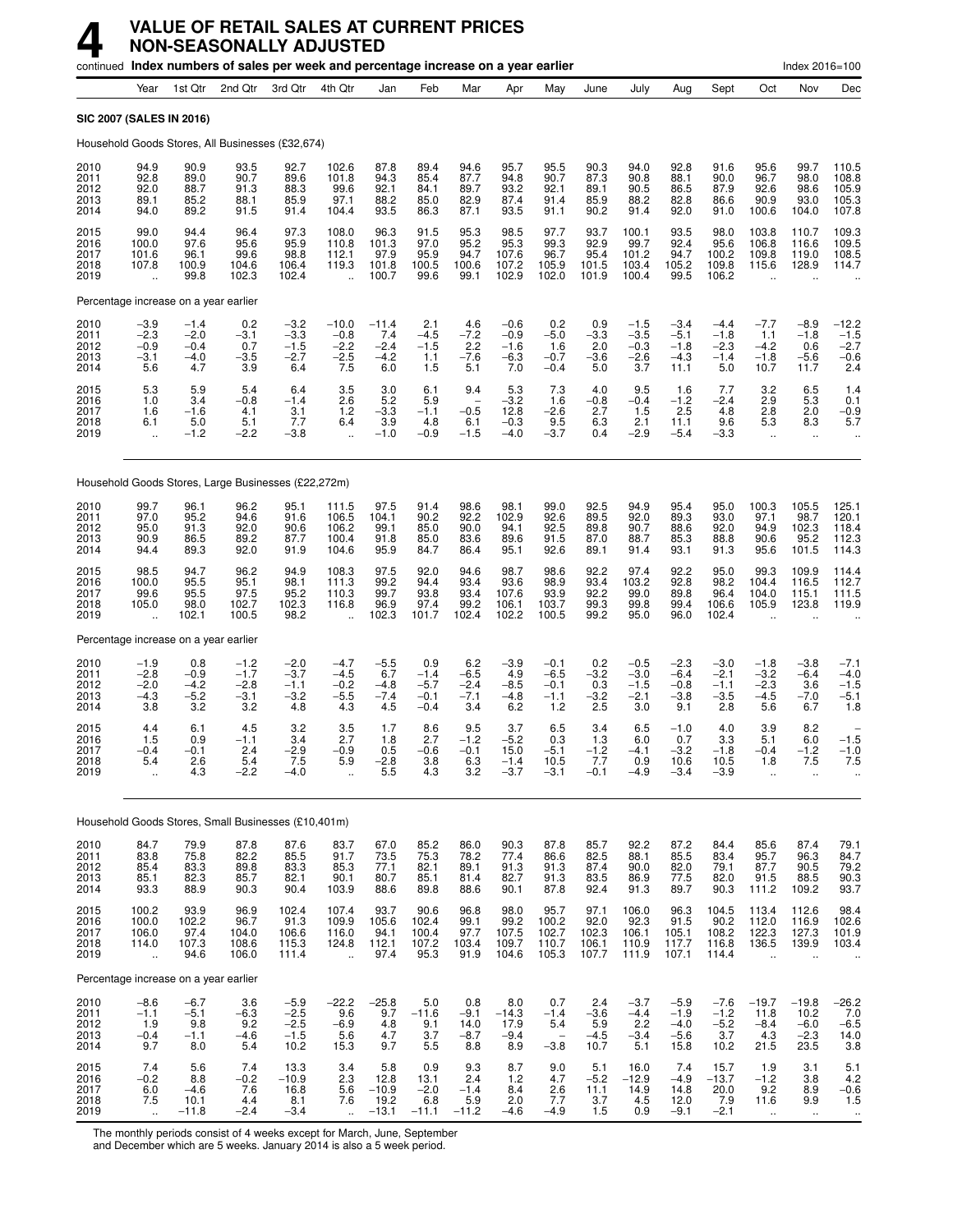|                                      |                                                            |                                           | continued Index numbers of sales per week and percentage increase on a year earlier |                                               |                                                  |                                             |                                            |                                            |                                            |                                              |                                           |                                                       |                                               |                                                |                                               | Index 2016=100                              |                                                  |
|--------------------------------------|------------------------------------------------------------|-------------------------------------------|-------------------------------------------------------------------------------------|-----------------------------------------------|--------------------------------------------------|---------------------------------------------|--------------------------------------------|--------------------------------------------|--------------------------------------------|----------------------------------------------|-------------------------------------------|-------------------------------------------------------|-----------------------------------------------|------------------------------------------------|-----------------------------------------------|---------------------------------------------|--------------------------------------------------|
|                                      | Year                                                       | 1st Qtr                                   | 2nd Qtr                                                                             | 3rd Qtr                                       | 4th Qtr                                          | Jan                                         | Feb                                        | Mar                                        | Apr                                        | May                                          | June                                      | July                                                  | Aug                                           | Sept                                           | Oct                                           | Nov                                         | Dec                                              |
|                                      | SIC 2007 (SALES IN 2016)                                   |                                           |                                                                                     |                                               |                                                  |                                             |                                            |                                            |                                            |                                              |                                           |                                                       |                                               |                                                |                                               |                                             |                                                  |
|                                      | Furniture, Lighting, etc (£13,671m)                        |                                           |                                                                                     |                                               |                                                  |                                             |                                            |                                            |                                            |                                              |                                           |                                                       |                                               |                                                |                                               |                                             |                                                  |
| 2010<br>2011<br>2012<br>2013<br>2014 | 74.0<br>76.8<br>79.9<br>80.9<br>87.7                       | 73.6<br>76.7<br>75.9<br>80.5<br>84.5      | 70.4<br>70.5<br>80.5<br>77.6<br>81.8                                                | 72.3<br>76.1<br>77.8<br>76.7<br>86.1          | 79.9<br>83.9<br>85.4<br>88.6<br>98.7             | 68.6<br>77.8<br>75.6<br>81.6<br>86.4        | 76.5<br>79.2<br>74.8<br>81.1<br>84.3       | 75.3<br>73.9<br>77.0<br>79.3<br>82.8       | 72.1<br>69.7<br>81.6<br>75.7<br>83.2       | 72.5<br>70.9<br>78.6<br>81.3<br>79.7         | 67.3<br>70.9<br>81.2<br>76.2<br>82.3      | 73.5<br>77.2<br>81.6<br>82.3<br>88.4                  | 71.5<br>73.0<br>74.5<br>69.1<br>83.3          | 72.0<br>77.7<br>77.4<br>78.2<br>86.6           | 82.6<br>85.7<br>88.1<br>86.6<br>102.1         | 82.6<br>84.2<br>85.4<br>86.8<br>98.9        | 75.5<br>82.1<br>83.3<br>91.5<br>95.8             |
| 2015<br>2016<br>2017<br>2018<br>2019 | 97.3<br>100.0<br>102.5<br>107.7                            | 94.5<br>102.6<br>99.1<br>108.1<br>108.0   | 94.3<br>95.1<br>98.1<br>100.2<br>105.1                                              | 95.3<br>94.1<br>98.8<br>104.7<br>101.8        | 105.2<br>108.2<br>114.1<br>117.9                 | 94.5<br>106.5<br>100.1<br>113.5<br>108.4    | 92.5<br>103.5<br>99.5<br>111.7<br>112.5    | 96.1<br>98.7<br>98.0<br>100.9<br>104.2     | 95.6<br>101.9<br>105.3<br>102.9<br>106.7   | 94.6<br>97.3<br>96.2<br>102.4<br>104.9       | 92.9<br>88.0<br>93.8<br>96.3<br>104.0     | 103.4<br>95.0<br>103.2<br>100.8<br>94.3               | 86.3<br>91.1<br>90.8<br>102.2<br>99.7         | 95.9<br>95.8<br>101.7<br>109.8<br>109.3        | 105.7<br>107.8<br>114.6<br>114.5              | 105.9<br>111.5<br>120.3<br>124.8            | 104.2<br>105.9<br>108.8<br>115.3                 |
|                                      | Percentage increase on a year earlier                      |                                           |                                                                                     |                                               |                                                  |                                             |                                            |                                            |                                            |                                              |                                           |                                                       |                                               |                                                |                                               |                                             |                                                  |
| 2010<br>2011<br>2012<br>2013<br>2014 | $-5.1$<br>3.7<br>4.0<br>1.2<br>8.5                         | 1.2<br>4.3<br>$-1.1$<br>6.1<br>4.9        | $-1.6$<br>0.2<br>14.2<br>$-3.6$<br>5.3                                              | -8.4<br>5.2<br>2.3<br>$-1.4$<br>12.3          | $-10.0$<br>5.0<br>1.9<br>3.7<br>11.4             | $-11.4$<br>13.5<br>$-2.9$<br>8.0<br>5.9     | 8.7<br>3.6<br>$-5.6$<br>8.5<br>3.9         | 6.2<br>$-1.9$<br>4.2<br>2.9<br>4.5         | $-0.8$<br>$-3.4$<br>17.2<br>$-7.2$<br>9.8  | 0.8<br>$-2.3$<br>10.9<br>3.4<br>$-1.9$       | $-4.3$<br>5.4<br>14.5<br>$-6.1$<br>7.9    | $-8.1$<br>5.0<br>5.7<br>0.9<br>7.4                    | $-8.6$<br>2.1<br>2.0<br>$-7.2$<br>20.4        | $-8.6$<br>7.9<br>$-0.3$<br>1.1<br>10.7         | -8.4<br>3.7<br>2.8<br>$-1.7$<br>17.9          | $-10.0$<br>1.9<br>1.4<br>1.7<br>13.9        | $-11.4$<br>$8.8$<br>1.5<br>$\frac{9.8}{4.7}$     |
| 2015<br>2016<br>2017<br>2018<br>2019 | 10.9<br>2.8<br>2.5<br>5.1<br>$\ddot{\phantom{a}}$          | 11.8<br>8.5<br>$-3.3$<br>9.0<br>$-0.1$    | 15.3<br>0.9<br>3.1<br>2.2<br>4.9                                                    | 10.6<br>$-1.2$<br>5.0<br>5.9<br>$-2.8$        | 6.6<br>2.8<br>5.5<br>3.3<br>$\ddot{\phantom{a}}$ | 9.3<br>12.7<br>$-5.9$<br>13.3<br>$-4.5$     | 9.7<br>11.9<br>$-3.8$<br>12.2<br>0.7       | 16.1<br>2.7<br>$-0.7$<br>$\frac{2.9}{3.2}$ | 14.9<br>6.6<br>3.3<br>$-2.3$<br>3.7        | 18.7<br>2.8<br>$-1.0$<br>6.4<br>2.5          | 12.9<br>$-5.3$<br>6.6<br>2.7<br>7.9       | 17.0<br>$-8.1$<br>8.7<br>$-2.4$<br>$-6.4$             | 3.7<br>5.5<br>$-0.4$<br>12.6<br>$-2.4$        | 10.8<br>$-0.1$<br>6.1<br>7.9<br>$-0.4$         | $\frac{3.5}{1.9}$<br>6.4<br>$-0.1$<br>$\sim$  | 7.1<br>5.3<br>8.0<br>3.7<br>$\ldots$        | $8.7$<br>1.6<br>2.8<br>5.9                       |
|                                      |                                                            |                                           | Electrical Household Appliances (£6,529m)                                           |                                               |                                                  |                                             |                                            |                                            |                                            |                                              |                                           |                                                       |                                               |                                                |                                               |                                             |                                                  |
| 2010<br>2011<br>2012<br>2013<br>2014 | 128.9<br>117.0<br>116.4<br>97.4<br>100.9                   | 115.3<br>112.6<br>114.5<br>89.5<br>93.2   | 111.3<br>97.1<br>102.4<br>81.3<br>85.9                                              | 122.9<br>109.5<br>106.5<br>90.8<br>92.9       | 166.1<br>149.0<br>142.1<br>128.2<br>132.2        | 122.5<br>141.0<br>139.7<br>102.5<br>109.4   | 112.4<br>100.5<br>104.9<br>87.1<br>84.9    | 111.9<br>99.5<br>102.1<br>81.0<br>83.7     | 103.8<br>96.2<br>105.5<br>83.6<br>88.8     | 111.0<br>97.7<br>101.9<br>79.4<br>84.9       | 117.5<br>97.4<br>100.3<br>80.9<br>84.6    | 120.7<br>100.2<br>107.9<br>82.4<br>85.2               | 120.5<br>107.2<br>102.9<br>89.6<br>94.7       | 126.6<br>118.7<br>108.3<br>98.6<br>97.6        | 129.8<br>124.9<br>109.8<br>94.9<br>102.1      | 148.3<br>131.9<br>135.4<br>112.3<br>122.1   | 209.5<br>182.0<br>173.3<br>167.5<br>164.5        |
| 2015<br>2016<br>2017<br>2018<br>2019 | 103.8<br>100.0<br>107.2<br>109.2                           | 95.5<br>91.9<br>96.9<br>100.0<br>102.0    | 85.8<br>81.2<br>87.9<br>90.1<br>88.6                                                | 96.6<br>93.7<br>101.5<br>102.9<br>105.1       | 137.6<br>133.2<br>142.5<br>143.7                 | 108.1<br>106.2<br>110.5<br>114.3<br>110.0   | 90.5<br>84.3<br>89.9<br>91.2<br>89.9       | 89.4<br>86.6<br>91.8<br>95.6<br>105.3      | 87.1<br>73.1<br>91.4<br>94.1<br>91.4       | 86.9<br>83.8<br>81.8<br>86.1<br>86.5         | 83.8<br>85.6<br>90.1<br>90.3<br>88.0      | 92.3<br>89.0<br>94.8<br>95.3<br>95.4                  | 94.2<br>88.4<br>100.5<br>101.9<br>97.3        | 101.9<br>101.7<br>107.6<br>109.7<br>119.1      | 102.2<br>100.4<br>108.3<br>108.3              | 141.1<br>140.3<br>157.6<br>165.4            | 163.1<br>153.6<br>157.7<br>154.6                 |
|                                      | Percentage increase on a year earlier                      |                                           |                                                                                     |                                               |                                                  |                                             |                                            |                                            |                                            |                                              |                                           |                                                       |                                               |                                                |                                               |                                             |                                                  |
| 2010<br>2011<br>2012<br>2013<br>2014 | $-2.5$<br>$-9.2$<br>$-0.6$<br>$-16.3$<br>3.6               | $-2.0$<br>$-2.4$<br>1.7<br>$-21.9$<br>4.2 | 4.3<br>$-12.7$<br>5.4<br>$-20.6$<br>5.7                                             | $-0.2$<br>$-10.9$<br>$-2.7$<br>$-14.7$<br>2.3 | $-8.5$<br>$-10.3$<br>$-4.6$<br>$-9.8$<br>3.2     | $-12.1$<br>15.1<br>$-1.0$<br>$-26.6$<br>6.8 | 0.1<br>$-10.6$<br>4.3<br>$-16.9$<br>$-2.6$ | 6.8<br>$-11.1$<br>2.6<br>$-20.7$<br>3.3    | $-4.8$<br>$-7.3$<br>9.7<br>$-20.7$<br>6.2  | 1.8<br>$-12.0$<br>4.3<br>$-22.1$<br>6.8      | 14.3<br>$-17.1$<br>3.0<br>$-19.3$<br>4.5  | 1.5<br>$-17.0$<br>7.7<br>$-23.7$<br>3.5               | $-1.1$<br>$-11.0$<br>$-4.1$<br>$-12.9$<br>5.7 | $-0.7$<br>$-6.2$<br>$-8.7$<br>$-9.0$<br>$-1.1$ | $-4.6$<br>$-3.7$<br>$-12.1$<br>$-13.6$<br>7.6 | $-6.8$<br>$-11.1$<br>2.7<br>$-17.1$<br>8.8  | $-11.1$<br>$-13.1$<br>$-4.8$<br>$-3.4$<br>$-1.8$ |
| 2015<br>2016<br>2017<br>2018<br>2019 | 2.9<br>-3.7<br>7.2<br>1.8                                  | 2.5<br>$-3.8$<br>5.5<br>3.2<br>2.0        | $-0.2$<br>$-5.3$<br>8.3<br>2.5<br>$-1.7$                                            | 4.0<br>$-2.9$<br>8.3<br>1.4<br>2.1            | 4.0<br>$-3.2$<br>7.0<br>บ.ช                      | $-1.2$<br>$-1.7$<br>4.0<br>3.5<br>$-3.8$    | 6.7<br>$-6.9$<br>6.7<br>1.5<br>$-1.4$      | 6.9<br>$-3.2$<br>6.0<br>4.2<br>10.1        | $-1.9$<br>$-16.0$<br>25.0<br>3.0<br>$-2.9$ | 2.4<br>$-3.5$<br>$-2.5$<br>5.2<br>0.5        | $-0.8$<br>2.1<br>5.2<br>0.2<br>$-2.5$     | 8.3<br>$-3.5$<br>6.5<br>U.5<br>0.1                    | $-0.5$<br>$-6.1$<br>13.6<br>1.4<br>$-4.6$     | 4.4<br>$-0.2$<br>5.8<br>2.0<br>8.6             | 0.1<br>$-1.7$<br>7.9                          | 15.6<br>-0.6<br>12.3<br>4.Y<br>Ω.           | $-0.9$<br>$-5.8$<br>2.7<br>-2.0                  |
|                                      |                                                            |                                           | Hardware, Paints and Glass (£11,474m)                                               |                                               |                                                  |                                             |                                            |                                            |                                            |                                              |                                           |                                                       |                                               |                                                |                                               |                                             |                                                  |
| 2010<br>2011<br>2012<br>2013<br>2014 | 92.8<br>92.2<br>87.6<br>91.9<br>96.6                       | 91.2<br>85.6<br>85.7<br>85.4<br>91.9      | 105.8<br>107.4<br>95.0<br>104.0<br>106.3                                            | 95.1<br>90.9<br>87.2<br>93.7<br>96.7          | 79.1<br>84.7<br>82.6<br>84.6<br>92.0             | 84.4<br>82.3<br>81.8<br>84.2<br>92.2        | 85.4<br>79.4<br>79.5<br>85.7<br>88.9       | 101.3<br>93.1<br>93.9<br>86.1<br>93.8      | 113.7<br>120.2<br>96.9<br>103.4<br>108.9   | 108.8<br>107.4<br>99.8<br>110.1<br>108.4     | 96.9<br>97.2<br>89.6<br>99.6<br>102.5     | 97.9<br>97.9<br>88.1<br>98.4<br>98.0                  | 97.4<br>91.9<br>88.4<br>94.5<br>100.6         | 90.9<br>84.5<br>85.4<br>89.3<br>92.4           | 85.6<br>89.3<br>84.2<br>92.5<br>97.5          | 82.0<br>86.9<br>87.3<br>87.2<br>97.8        | 71.7<br>79.4<br>77.7<br>76.1<br>82.9             |
| 2015<br>2016<br>2017<br>2018<br>2019 | 98.0<br>100.0<br>98.0<br>108.1<br>÷.                       | 94.1<br>95.2<br>92.7<br>93.9<br>91.5      | 105.5<br>104.9<br>109.2<br>119.5<br>106.7                                           | 100.3<br>100.2<br>98.8<br>111.8<br>101.4      | 92.0<br>99.7<br>91.2<br>107.0<br>$\ddotsc$       | 92.5<br>92.8<br>89.2<br>81.7<br>88.6        | 91.6<br>96.4<br>95.3<br>93.9<br>92.7       | 97.3<br>96.1<br>93.4<br>103.6<br>92.8      | 108.6<br>100.1<br>121.3<br>121.3<br>106.6  | 108.1<br>111.2<br>106.8<br>123.4<br>106.9    | 101.0<br>103.7<br>101.5<br>115.0<br>106.7 | 101.3<br>112.6<br>103.8<br>112.2<br>109.6             | 101.4<br>96.7<br>97.0<br>111.8<br>100.8       | 98.4<br>93.0<br>96.1<br>111.6<br>95.5          | 102.6<br>110.4<br>106.4<br>122.8              | 98.4<br>108.9<br>95.9<br>114.2              | 78.5<br>83.9<br>75.3<br>88.5<br>$\cdot$          |
|                                      | Percentage increase on a year earlier                      |                                           |                                                                                     |                                               |                                                  |                                             |                                            |                                            |                                            |                                              |                                           |                                                       |                                               |                                                |                                               |                                             |                                                  |
| 2010<br>2011<br>2012<br>2013<br>2014 | $-3.4$<br>$-0.7$<br>$-4.9$<br>4.9<br>5.1                   | $-0.8$<br>$-6.2$<br>0.2<br>$-0.4$<br>7.6  | $-0.1$<br>1.6<br>$-11.6$<br>9.5<br>2.2                                              | $-0.1$<br>$-4.4$<br>-4.1<br>7.5<br>3.2        | $-13.4$<br>7.1<br>$-2.5$<br>$\frac{2.3}{8.7}$    | $-7.4$<br>$-2.5$<br>$-0.6$<br>2.9<br>9.6    | $-7.1$<br>0.2<br>7.9<br>3.8                | 3.6<br>$-8.1$<br>0.8<br>$-8.3$<br>9.0      | 1.9<br>5.7<br>$-19.4$<br>6.6<br>5.4        | $-0.7$<br>$-1.3$<br>$-7.1$<br>10.4<br>$-1.6$ | $-1.3$<br>0.3<br>$-7.8$<br>11.1<br>2.9    | 2.7<br>$\qquad \qquad -$<br>$-10.0$<br>11.7<br>$-0.4$ | $-0.3$<br>$-5.7$<br>$-3.7$<br>6.8<br>6.5      | $-2.3$<br>$-7.0$<br>1.1<br>4.6<br>3.5          | $-9.9$<br>4.3<br>$-5.7$<br>9.9<br>5.3         | $-10.8$<br>5.9<br>0.4<br>$-0.1$<br>12.1     | $-18.8$<br>10.8<br>$-2.1$<br>$-2.0$<br>8.9       |
| 2015<br>2016<br>2017<br>2018<br>2019 | 1.4<br>2.1<br>$-2.0$<br>10.3<br>$\mathcal{L}_{\mathbf{r}}$ | 2.4<br>1.2<br>$-2.6$<br>1.2<br>$-2.5$     | $-0.7$<br>$-0.6$<br>4.1<br>9.5<br>$-10.7$                                           | 3.7<br>$-0.1$<br>$-1.4$<br>13.3<br>$-9.3$     | 0.1<br>8.4<br>$-8.5$<br>17.3                     | 0.3<br>0.3<br>$-3.8$<br>$-8.4$<br>8.5       | 2.9<br>5.2<br>$-1.1$<br>$-1.5$<br>$-1.3$   | 3.7<br>$-1.2$<br>$-2.8$<br>10.9<br>$-10.4$ | $-0.3$<br>$-7.8$<br>21.1<br>0.1<br>$-12.1$ | $-0.3$<br>2.9<br>$-4.0$<br>15.6<br>$-13.4$   | $-1.4$<br>2.7<br>$-2.2$<br>13.3<br>$-7.2$ | 3.3<br>11.1<br>$-7.8$<br>8.1<br>$-2.3$                | 0.8<br>$-4.6$<br>0.3<br>15.3<br>$-9.9$        | 6.5<br>$-5.5$<br>3.4<br>16.1<br>$-14.4$        | 5.3<br>7.6<br>$-3.7$<br>15.5<br>$\sim$        | 0.6<br>10.7<br>$-12.0$<br>19.1<br>$\ddotsc$ | $-5.4$<br>6.9<br>$-10.1$<br>17.5                 |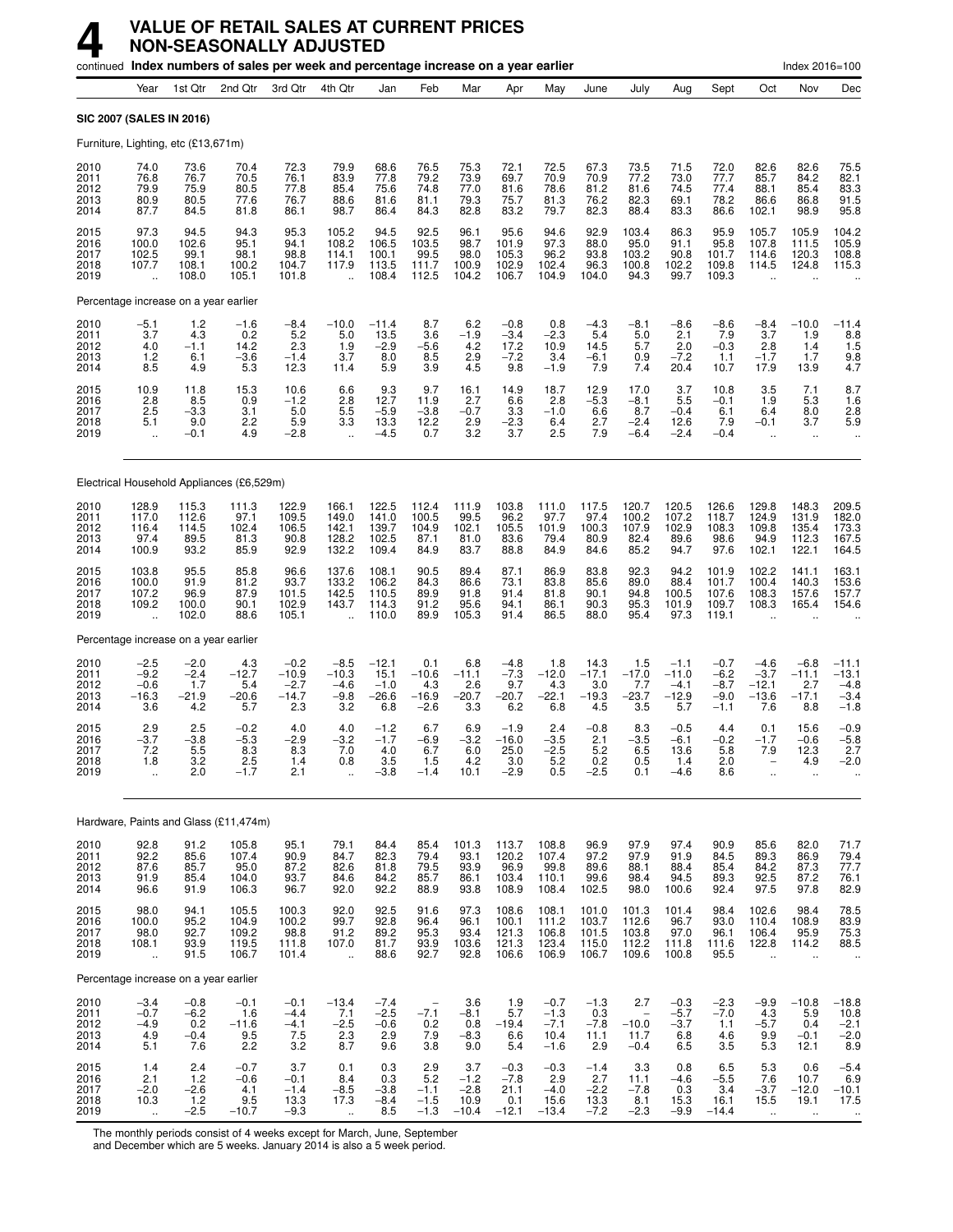|                                      |                                                        |                                                    | continued Index numbers of sales per week and percentage increase on a year earlier |                                               |                                                           |                                                   |                                                    |                                                   |                                               |                                               |                                                                    |                                           |                                               |                                                 |                                               | Index 2016=100                                 |                                                    |
|--------------------------------------|--------------------------------------------------------|----------------------------------------------------|-------------------------------------------------------------------------------------|-----------------------------------------------|-----------------------------------------------------------|---------------------------------------------------|----------------------------------------------------|---------------------------------------------------|-----------------------------------------------|-----------------------------------------------|--------------------------------------------------------------------|-------------------------------------------|-----------------------------------------------|-------------------------------------------------|-----------------------------------------------|------------------------------------------------|----------------------------------------------------|
|                                      | Year                                                   | 1st Qtr                                            | 2nd Otr                                                                             | 3rd Otr                                       | 4th Qtr                                                   | Jan                                               | Feb                                                | Mar                                               | Apr                                           | May                                           | June                                                               | July                                      | Aug                                           | Sept                                            | Oct                                           | Nov                                            | Dec                                                |
|                                      | <b>SIC 2007 (SALES IN 2016)</b>                        |                                                    |                                                                                     |                                               |                                                           |                                                   |                                                    |                                                   |                                               |                                               |                                                                    |                                           |                                               |                                                 |                                               |                                                |                                                    |
|                                      |                                                        |                                                    | Music and video recordings and equipment (£1,002m)                                  |                                               |                                                           |                                                   |                                                    |                                                   |                                               |                                               |                                                                    |                                           |                                               |                                                 |                                               |                                                |                                                    |
| 2010<br>2011<br>2012<br>2013<br>2014 | 192.2<br>165.5<br>153.3<br>115.2<br>106.6              | 170.4<br>150.0<br>136.3<br>119.2<br>95.5           | 155.3<br>129.0<br>125.2<br>86.6<br>85.6                                             | 154.6<br>134.9<br>128.9<br>90.2<br>93.6       | 288.4<br>248.1<br>222.9<br>164.8<br>152.6                 | 172.2<br>167.1<br>138.2<br>137.2<br>106.0         | 168.8<br>145.9<br>134.8<br>117.2<br>92.0           | 170.2<br>139.6<br>136.0<br>106.4<br>87.7          | 154.7<br>132.5<br>132.0<br>83.7<br>85.3       | 154.2<br>121.5<br>124.7<br>87.1<br>82.1       | 156.7<br>132.2<br>120.2<br>88.6<br>88.6                            | 161.0<br>133.1<br>129.1<br>84.6<br>93.6   | 155.4<br>129.4<br>125.8<br>90.4<br>94.1       | 148.9<br>140.8<br>131.2<br>94.4<br>93.2         | 176.5<br>155.2<br>144.3<br>104.7<br>106.3     | 235.1<br>202.8<br>179.4<br>126.2<br>132.8      | 420.6<br>358.6<br>320.7<br>243.7<br>205.5          |
| 2015<br>2016<br>2017<br>2018<br>2019 | 105.2<br>100.0<br>97.4<br>98.1<br>$\ddot{\phantom{a}}$ | 91.6<br>95.2<br>88.5<br>91.8<br>69.7               | 86.1<br>84.5<br>79.8<br>81.0<br>97.5                                                | 94.2<br>83.7<br>83.2<br>89.6<br>104.4         | 149.0<br>136.5<br>138.0<br>129.9                          | 91.4<br>98.9<br>90.9<br>98.1<br>78.9              | 84.1<br>95.0<br>91.6<br>85.2<br>67.0               | 97.7<br>92.4<br>84.2<br>92.0<br>64.6              | 91.3<br>89.6<br>81.0<br>84.4<br>82.1          | 85.7<br>84.6<br>78.5<br>74.5<br>103.4         | 82.2<br>80.5<br>79.8<br>83.4<br>105.1                              | 90.5<br>81.1<br>84.8<br>86.1<br>106.3     | 93.6<br>84.1<br>85.0<br>91.2<br>97.1          | 97.6<br>85.4<br>80.6<br>91.0<br>108.7           | 100.6<br>90.9<br>93.8<br>91.9                 | 131.1<br>127.3<br>128.0<br>128.2               | 202.2<br>180.3<br>181.3<br>161.7                   |
|                                      | Percentage increase on a year earlier                  |                                                    |                                                                                     |                                               |                                                           |                                                   |                                                    |                                                   |                                               |                                               |                                                                    |                                           |                                               |                                                 |                                               |                                                |                                                    |
| 2010<br>2011<br>2012<br>2013<br>2014 | $-6.5$<br>$-13.9$<br>$-7.4$<br>$-24.9$<br>$-7.5$       | $-15.2$<br>$-12.0$<br>$-9.2$<br>$-12.5$<br>$-19.9$ | $-4.0$<br>$-16.9$<br>$-2.9$<br>$-30.8$<br>$-1.2$                                    | $-4.5$<br>$-12.7$<br>$-4.5$<br>$-30.0$<br>3.8 | $-3.2$<br>$-14.0$<br>$-10.1$<br>$-26.1$<br>$-7.4$         | $-26.7$<br>$-3.0$<br>$-17.3$<br>$-0.7$<br>$-22.7$ | $-12.0$<br>$-13.6$<br>$-7.6$<br>$-13.0$<br>$-21.5$ | $-6.0$<br>$-18.0$<br>$-2.6$<br>$-21.8$<br>$-17.6$ | $-0.8$<br>$-14.3$<br>$-0.4$<br>$-36.6$<br>1.8 | $-3.5$<br>$-21.2$<br>2.7<br>$-30.2$<br>$-5.7$ | $-6.7$<br>$-15.7$<br>$-9.0$<br>$-26.3$<br>$\overline{\phantom{0}}$ | -<br>$-17.3$<br>$-3.0$<br>$-34.5$<br>10.6 | $-2.4$<br>$-16.7$<br>$-2.8$<br>$-28.2$<br>4.1 | $-9.6$<br>$-5.4$<br>$-6.9$<br>$-28.0$<br>$-1.3$ | $-4.0$<br>$-12.0$<br>$-7.0$<br>$-27.4$<br>1.6 | $-3.3$<br>$-13.8$<br>$-11.5$<br>$-29.6$<br>5.2 | $-2.8$<br>$-14.8$<br>$-10.6$<br>$-24.0$<br>$-15.7$ |
| 2015<br>2016<br>2017<br>2018<br>2019 | $-1.3$<br>$-5.0$<br>$-2.6$<br>0.7                      | $-4.1$<br>4.0<br>$-7.0$<br>3.7<br>$-24.0$          | 0.6<br>$-1.8$<br>$-5.7$<br>1.5<br>20.5                                              | 0.6<br>$-11.2$<br>$-0.5$<br>7.6<br>16.6       | $-2.3$<br>$-8.4$<br>1.1<br>$-5.9$<br>$\ddot{\phantom{a}}$ | $-13.8$<br>8.3<br>$-8.1$<br>7.9<br>$-19.5$        | $-8.6$<br>12.9<br>$-3.6$<br>$-7.0$<br>$-21.4$      | 11.5<br>$-5.4$<br>$-8.9$<br>9.3<br>$-29.8$        | 7.0<br>$-1.9$<br>$-9.6$<br>4.2<br>$-2.7$      | 4.4<br>$-1.2$<br>$-7.2$<br>$-5.2$<br>38.9     | $-7.3$<br>$-2.1$<br>$-0.9$<br>4.6<br>26.0                          | $-3.2$<br>$-10.5$<br>4.6<br>1.6<br>23.4   | $-0.6$<br>$-10.1$<br>1.0<br>7.3<br>6.5        | 4.7<br>$-12.5$<br>$-5.6$<br>12.9<br>19.5        | $-5.4$<br>$-9.6$<br>3.2<br>$-2.1$             | $-1.3$<br>$-2.8$<br>0.5<br>0.1                 | $-1.6$<br>$-10.8$<br>0.6<br>$-10.8$                |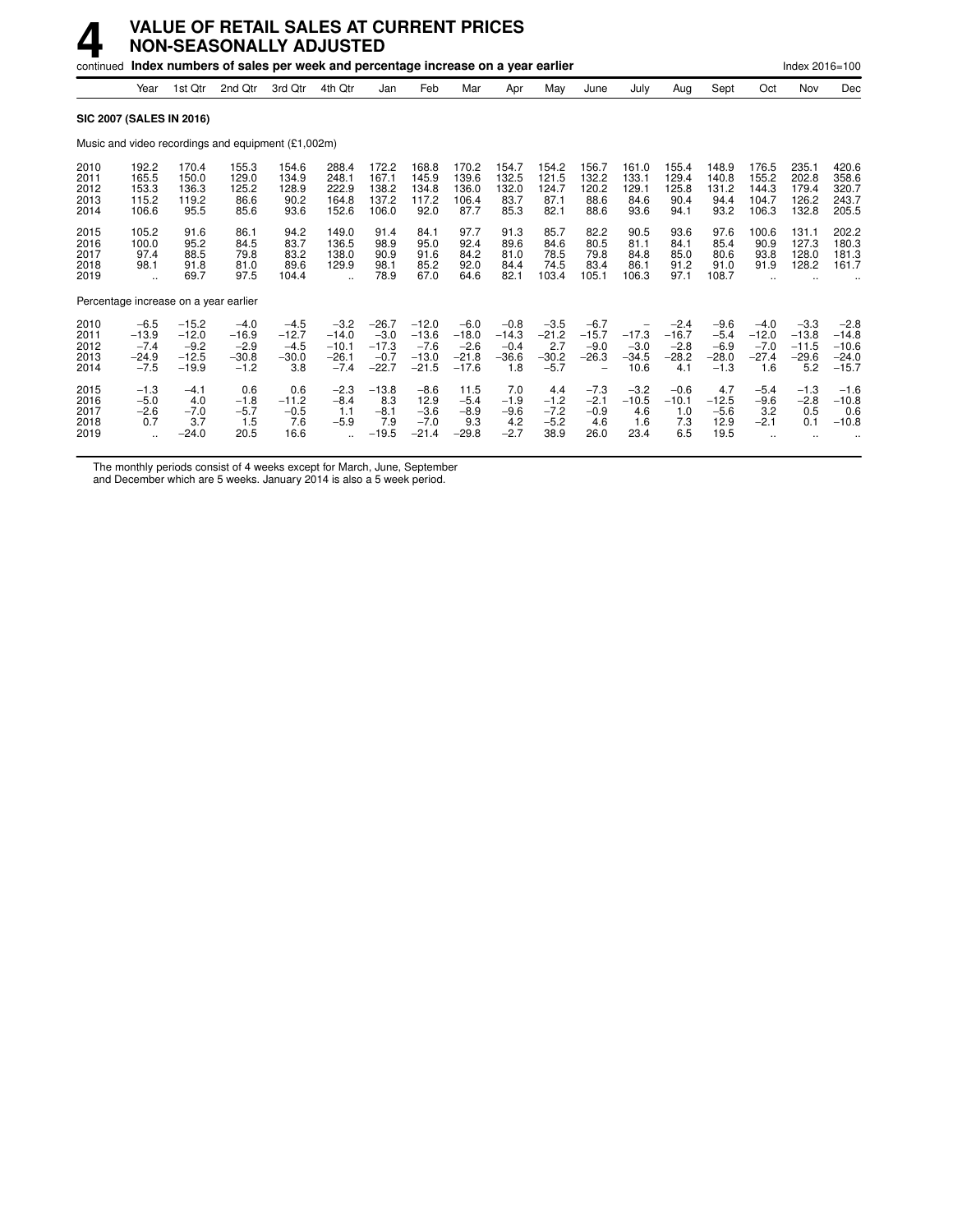|                                      |                                                         |                                               |                                          | continued Index numbers of sales per week and percentage increase on a year earlier |                                                                   |                                              |                                         |                                        |                                          |                                           |                                         |                                          |                                         |                                              |                                                         | Index 2016=100                                          |                                                              |
|--------------------------------------|---------------------------------------------------------|-----------------------------------------------|------------------------------------------|-------------------------------------------------------------------------------------|-------------------------------------------------------------------|----------------------------------------------|-----------------------------------------|----------------------------------------|------------------------------------------|-------------------------------------------|-----------------------------------------|------------------------------------------|-----------------------------------------|----------------------------------------------|---------------------------------------------------------|---------------------------------------------------------|--------------------------------------------------------------|
|                                      | Year                                                    | 1st Qtr                                       | 2nd Qtr                                  | 3rd Qtr                                                                             | 4th Qtr                                                           | Jan                                          | Feb                                     | Mar                                    | Apr                                      | May                                       | June                                    | July                                     | Aug                                     | Sept                                         | Oct                                                     | Nov                                                     | Dec                                                          |
|                                      |                                                         | <b>SIC 2007 (SALES IN 2016)</b>               |                                          |                                                                                     |                                                                   |                                              |                                         |                                        |                                          |                                           |                                         |                                          |                                         |                                              |                                                         |                                                         |                                                              |
|                                      |                                                         |                                               |                                          | Other Specialised Non-food Stores, All Businesses (£50,617m)                        |                                                                   |                                              |                                         |                                        |                                          |                                           |                                         |                                          |                                         |                                              |                                                         |                                                         |                                                              |
| 2010<br>2011<br>2012<br>2013<br>2014 | 85.8<br>86.4<br>86.8<br>89.3<br>95.5                    | 73.0<br>77.5<br>77.6<br>76.1<br>83.2          | 81.7<br>82.8<br>82.1<br>85.3<br>90.9     | 84.5<br>81.6<br>83.9<br>86.7<br>91.7                                                | 104.0<br>103.6<br>103.8<br>108.9<br>117.4                         | 65.9<br>73.9<br>73.5<br>69.3<br>77.3         | 74.6<br>77.6<br>75.0<br>77.8<br>83.1    | 77.3<br>80.4<br>82.8<br>80.2<br>89.2   | 79.9<br>82.3<br>79.2<br>83.4<br>87.9     | 81.8<br>83.2<br>81.3<br>84.6<br>90.8      | 83.1<br>82.8<br>85.2<br>87.4<br>93.3    | 87.6<br>83.9<br>85.4<br>87.6<br>96.5     | 85.2<br>80.8<br>84.4<br>83.8<br>88.9    | 81.4<br>80.5<br>82.2<br>88.5<br>90.1         | 87.6<br>87.7<br>87.6<br>91.2<br>97.7                    | 100.1<br>97.0<br>98.6<br>102.1<br>109.8                 | 120.2<br>121.6<br>120.8<br>128.6<br>139.2                    |
| 2015<br>2016<br>2017<br>2018<br>2019 | 94.2<br>100.0<br>103.3<br>106.8                         | 84.1<br>85.2<br>87.5<br>92.0<br>98.1          | 91.4<br>96.0<br>99.5<br>101.8<br>108.3   | 89.9<br>96.0<br>99.1<br>104.1<br>107.9                                              | 111.5<br>122.9<br>127.2<br>129.2<br>$\ddot{\phantom{1}}$          | 78.8<br>80.3<br>82.6<br>88.1<br>89.0         | 84.8<br>84.4<br>90.0<br>92.7<br>99.4    | 87.8<br>89.7<br>89.4<br>94.7<br>104.4  | 91.4<br>96.7<br>100.1<br>102.9<br>106.5  | 92.4<br>95.6<br>98.7<br>103.5<br>108.0    | 90.6<br>95.7<br>99.6<br>99.7<br>109.9   | 93.1<br>100.8<br>102.6<br>106.3<br>111.9 | 88.5<br>94.2<br>103.0<br>106.1<br>108.7 | 88.3<br>93.5<br>93.1<br>100.8<br>104.0       | 96.4<br>105.4<br>106.2<br>108.8                         | 105.4<br>114.3<br>120.5<br>126.3                        | 128.4<br>143.7<br>149.2<br>147.7                             |
|                                      |                                                         | Percentage increase on a year earlier         |                                          |                                                                                     |                                                                   |                                              |                                         |                                        |                                          |                                           |                                         |                                          |                                         |                                              |                                                         |                                                         |                                                              |
| 2010<br>2011<br>2012<br>2013<br>2014 | $^{2.2}_{0.7}$<br>0.5<br>2.8<br>7.0                     | $-0.9$<br>6.3<br>$-1.9$<br>9.3                | 0.9<br>1.3<br>$-0.8$<br>3.9<br>6.6       | 4.0<br>$-3.4$<br>2.8<br>3.4<br>5.7                                                  | 4.1<br>$-0.4$<br>0.2<br>5.0<br>7.8                                | $-7.9$<br>12.2<br>$-0.5$<br>$-5.7$<br>11.7   | 3.4<br>3.9<br>$-3.3$<br>3.7<br>6.8      | 1.1<br>4.1<br>3.0<br>$-3.1$<br>11.1    | $0.9$<br>$2.9$<br>$-3.7$<br>5.3<br>5.4   | $2.2$<br>1.7<br>$-2.3$<br>4.1<br>7.4      | $-0.3$<br>$-0.3$<br>2.8<br>2.6<br>6.8   | $3.9 - 4.2$<br>1.7<br>2.6<br>10.3        | 5.0<br>$-5.2$<br>4.6<br>$-0.8$<br>6.1   | 3.3<br>$-1.1$<br>2.2<br>7.6<br>1.8           | 5.4<br>0.1<br>$-0.1$<br>4.1<br>7.2                      | 4.5<br>$-3.1$<br>1.7<br>3.5<br>7.5                      | $3.2$<br>$1.2$<br>$-0.7$<br>$6.4 \ 8.3$                      |
| 2015<br>2016<br>2017<br>2018<br>2019 | $-1.4$<br>6.1<br>3.3<br>3.4<br>$\ddotsc$                | 1.1<br>1.3<br>2.8<br>5.2<br>6.6               | 0.6<br>5.0<br>3.6<br>2.4<br>6.3          | $^{-2.0}_{6.8}$<br>3.3<br>5.1<br>3.6                                                | $-5.0$<br>10.2<br>3.5<br>1.6<br>$\ddot{\phantom{a}}$              | 1.9<br>1.9<br>2.9<br>6.7<br>1.0              | 2.1<br>$-0.4$<br>6.6<br>2.9<br>7.2      | $-1.6$<br>2.2<br>$-0.3$<br>5.8<br>10.3 | 4.0<br>5.8<br>3.5<br>2.8<br>3.5          | $\frac{1.7}{3.5}$<br>3.2<br>4.9<br>4.4    | $-2.9$<br>5.6<br>4.1<br>0.2<br>10.3     | $-3.5$<br>8.2<br>1.9<br>3.6<br>5.3       | $-0.3$<br>6.4<br>9.3<br>3.0<br>2.5      | $-2.0$<br>6.0<br>$-0.4$<br>8.2<br>3.2        | $-1.4$<br>9.3<br>0.8<br>2.4<br>$\ddot{\phantom{a}}$     | $-4.0$<br>8.4<br>5.4<br>4.9<br>$\ddot{\phantom{a}}$     | $-7.8$<br>11.9<br>3.8<br>$-1.0$                              |
|                                      |                                                         |                                               |                                          | Other Specialised Non-food Stores, Large Businesses (£27,030m)                      |                                                                   |                                              |                                         |                                        |                                          |                                           |                                         |                                          |                                         |                                              |                                                         |                                                         |                                                              |
| 2010<br>2011<br>2012<br>2013<br>2014 | 80.1<br>83.0<br>83.9<br>86.8<br>94.2                    | 67.6<br>72.2<br>72.2<br>73.2<br>78.0          | 73.4<br>76.0<br>76.5<br>79.3<br>85.1     | 75.5<br>76.3<br>79.5<br>82.0<br>89.5                                                | 104.0<br>107.6<br>107.5<br>112.9<br>125.5                         | 64.6<br>72.2<br>71.5<br>71.5<br>75.7         | 68.2<br>72.2<br>70.3<br>73.3<br>78.0    | 69.5<br>72.1<br>74.3<br>74.6<br>80.3   | 71.0<br>75.1<br>76.0<br>78.5<br>83.1     | 71.9<br>75.4<br>73.8<br>76.7<br>83.7      | 76.4<br>77.2<br>79.1<br>81.9<br>87.8    | 76.2<br>78.3<br>80.7<br>81.7<br>90.9     | 75.9<br>74.3<br>77.1<br>79.7<br>86.2    | 74.6<br>76.3<br>80.4<br>84.2<br>90.9         | 80.0<br>82.4<br>82.5<br>85.6<br>98.2                    | 94.5<br>97.5<br>95.4<br>101.1<br>115.6                  | 130.8<br>135.9<br>137.2<br>144.1<br>155.1                    |
| 2015<br>2016<br>2017<br>2018<br>2019 | 97.9<br>100.0<br>104.8<br>106.4                         | 83.6<br>82.6<br>87.1<br>89.8<br>96.8          | 90.9<br>91.7<br>95.3<br>98.3<br>103.3    | 93.2<br>94.7<br>100.4<br>102.6<br>107.1                                             | 123.7<br>131.0<br>136.5<br>134.9                                  | 79.9<br>81.2<br>85.9<br>89.4<br>89.8         | 84.1<br>82.4<br>84.4<br>88.0<br>97.5    | 86.1<br>84.0<br>90.3<br>91.7<br>101.7  | 92.5<br>90.4<br>97.7<br>96.2<br>100.8    | 91.6<br>90.9<br>94.5<br>100.4<br>100.7    | 89.2<br>93.3<br>94.0<br>98.3<br>107.3   | 94.8<br>96.2<br>104.7<br>106.1<br>110.5  | 91.2<br>93.6<br>101.0<br>100.9<br>108.1 | 93.6<br>94.5<br>96.6<br>101.1<br>103.7       | 97.5<br>104.8<br>105.0<br>110.0                         | 116.0<br>119.4<br>128.0<br>125.4                        | 150.9<br>161.2<br>168.5<br>162.3                             |
|                                      |                                                         | Percentage increase on a year earlier         |                                          |                                                                                     |                                                                   |                                              |                                         |                                        |                                          |                                           |                                         |                                          |                                         |                                              |                                                         |                                                         |                                                              |
| 2010<br>2011<br>2012<br>2013<br>2014 | 3.9<br>3.6<br>1.1<br>3.5<br>8.5                         | $-3.7$<br>6.8<br>0.1<br>1.4<br>6.5            | 4.3<br>3.6<br>0.6<br>3.7<br>7.4          | 6.0<br>1.1<br>4.2<br>3.2<br>9.1                                                     | 7.5<br>3.5<br>$-0.1$<br>5.0<br>11.2                               | $-10.1$<br>11.9<br>$-1.0$<br>$-0.1$<br>5.9   | $-1.5$<br>5.8<br>$-2.5$<br>4.2<br>6.5   | $-0.3$<br>3.8<br>3.1<br>0.3<br>7.7     | 1.1<br>5.7<br>$1.2$<br>3.3<br>5.9        | 4.8<br>4.8<br>$-2.2$<br>4.0<br>9.1        | 6.5<br>1.1<br>2.4<br>3.6<br>7.2         | 2.7<br>2.8<br>3.1<br>1.1<br>11.3         | 7.0<br>$-2.0$<br>3.7<br>3.3<br>8.2      | 8.0<br>2.2<br>5.4<br>4.6<br>8.1              | 9.3<br>3.0<br>0.1<br>3.8<br>14.7                        | 3.5<br>3.1<br>$-2.1$<br>5.9<br>14.4                     | 9.0<br>3.9<br>0.9<br>5.0<br>7.6                              |
| 2015<br>2016<br>2017<br>2018<br>2019 | 3.9<br>2.2<br>4.8<br>1.5<br>$\ddot{\phantom{a}}$        | 7.1<br>$-1.1$<br>5.5<br>3.1<br>7.7            | 6.8<br>0.8<br>4.0<br>3.2<br>5.1          | 4.2<br>1.6<br>6.0<br>2.1<br>4.5                                                     | $-1.4$<br>5.9<br>4.2<br>$-1.2$                                    | 5.6<br>1.6<br>5.9<br>4.0<br>0.5              | 7.7<br>$-2.0$<br>2.5<br>$^{4.2}_{10.8}$ | 7.2<br>$-2.4$<br>7.5<br>1.6<br>10.9    | 11.2<br>$-2.3$<br>8.1<br>$-1.5$<br>4.8   | 9.4<br>$-0.7$<br>4.0<br>$6.2$<br>$0.3$    | 1.5<br>4.6<br>0.7<br>4.6<br>9.2         | 4.2<br>1.5<br>8.8<br>1.3<br>4.2          | 5.7<br>2.7<br>7.9<br>$-0.1$<br>7.1      | 2.9<br>0.9<br>2.3<br>4.6<br>2.6              | $-0.7$<br>7.5<br>0.2<br>4.7                             | 0.3<br>2.9<br>7.3<br>$-2.1$                             | $-2.7$<br>6.8<br>4.5<br>-3.7                                 |
|                                      |                                                         |                                               |                                          | Other Specialised Non-food Stores, Small Businesses (£23,588m)                      |                                                                   |                                              |                                         |                                        |                                          |                                           |                                         |                                          |                                         |                                              |                                                         |                                                         |                                                              |
| 2010<br>2011<br>2012<br>2013<br>2014 | 92.3<br>90.2<br>90.1<br>92.0<br>97.1                    | 79.1<br>83.7<br>83.6<br>79.4<br>89.2          | 91.3<br>90.5<br>88.6<br>92.2<br>97.5     | 94.7<br>87.7<br>88.9<br>92.2<br>94.2                                                | 103.9<br>99.0<br>99.5<br>104.4<br>108.1                           | 67.4<br>75.8<br>75.7<br>66.7<br>79.3         | 82.0<br>83.7<br>80.4<br>82.9<br>88.8    | 86.2<br>90.0<br>92.6<br>86.7<br>99.3   | 90.1<br>90.5<br>82.8<br>89.0<br>93.3     | 93.1<br>92.2<br>89.8<br>93.5<br>99.0      | 90.8<br>89.2<br>92.2<br>93.6<br>99.6    | 100.7<br>90.3<br>90.6<br>94.3<br>103.0   | 95.8<br>88.1<br>92.9<br>88.5<br>91.9    | 89.1<br>85.2<br>84.3<br>93.4<br>89.0         | 96.2<br>93.7<br>93.4<br>97.5<br>97.2                    | 106.6<br>96.5<br>102.3<br>103.2<br>103.1                | 108.0<br>105.2<br>102.1<br>110.7<br>120.9                    |
| 2015<br>2016<br>2017<br>2018<br>2019 | 90.0<br>100.0<br>101.6<br>107.3<br>$\ddot{\phantom{a}}$ | 84.7<br>88.1<br>88.0<br>94.6<br>99.7          | 92.0<br>100.9<br>104.2<br>105.9<br>114.0 | 86.0<br>97.4<br>97.6<br>105.9<br>108.7                                              | 97.5<br>113.6<br>116.4<br>122.6<br>÷.                             | 77.6<br>79.3<br>78.9<br>86.7<br>88.1         | 85.6<br>86.8<br>96.5<br>98.1<br>101.5   | 89.7<br>96.2<br>88.5<br>98.0<br>107.4  | 90.2<br>104.0<br>102.9<br>110.6<br>113.0 | 93.3<br>101.0<br>103.4<br>107.0<br>116.4  | 92.3<br>98.4<br>106.0<br>101.3<br>113.0 | 91.3<br>106.0<br>100.3<br>106.6<br>113.6 | 85.5<br>94.9<br>105.3<br>112.0<br>109.4 | 82.1<br>92.5<br>89.2<br>100.6<br>104.4       | 95.2<br>106.0<br>107.6<br>107.4<br>$\ddot{\phantom{a}}$ | 93.3<br>108.5<br>111.8<br>127.4<br>$\ddot{\phantom{a}}$ | $102.6$<br>$123.7$<br>$127.2$<br>131.0                       |
|                                      |                                                         | Percentage increase on a year earlier         |                                          |                                                                                     |                                                                   |                                              |                                         |                                        |                                          |                                           |                                         |                                          |                                         |                                              |                                                         |                                                         |                                                              |
| 2010<br>2011<br>2012<br>2013<br>2014 | 0.6<br>$-2.2$<br>$-0.1$<br>2.1<br>5.5                   | $\frac{2.1}{5.8}$<br>$-0.1$<br>$-5.1$<br>12.3 | $-2.1$<br>$-0.8$<br>$-2.1$<br>4.1<br>5.7 | 2.3<br>$-7.4$<br>1.4<br>3.7<br>2.2                                                  | 0.6<br>$-4.8$<br>$\begin{array}{c} 0.5 \\ 4.9 \end{array}$<br>3.6 | $-5.2$<br>12.5<br>$-11.\overline{9}$<br>18.8 | 8.5<br>2.1<br>$-4.0$<br>3.2<br>7.1      | 2.4<br>4.4<br>2.9<br>$-6.4$<br>14.6    | 0.7<br>0.4<br>$-8.4$<br>7.4<br>4.8       | 0.1<br>$-1.0$<br>$-2.5$<br>4.1<br>5.8     | $-6.0$<br>$-1.7$<br>3.3<br>1.6<br>6.4   | 5.0<br>$-10.3$<br>0.4<br>4.1<br>9.2      | 3.3<br>$-8.1$<br>5.4<br>$-4.7$<br>3.8   | $-0.9$<br>$-4.3$<br>$-1.1$<br>10.8<br>$-4.7$ | 1.9<br>$-2.6$<br>$-0.3$<br>4.4<br>$-0.4$                | 5.7<br>$-9.5$<br>6.0<br>0.9<br>$-0.1$                   | $-4.0$<br>$-2.6$<br>$-3.0$<br>$8.5$<br>9.2                   |
| 2015<br>2016<br>2017<br>2018<br>2019 | $-7.3$<br>11.1<br>1.6<br>5.6<br>$\ddot{\phantom{1}}$    | $-5.0$<br>4.0<br>$-0.2$<br>7.5<br>5.4         | $-5.7$<br>9.8<br>3.3<br>1.6<br>7.7       | $-8.7$<br>13.2<br>0.2<br>8.6<br>2.7                                                 | $-9.9$<br>16.5<br>$\frac{2.5}{5.3}$<br>$\ddotsc$                  | $-2.1$<br>2.2<br>$-0.6$<br>10.0<br>1.6       | $-3.6$<br>1.5<br>11.1<br>1.7<br>3.4     | $-9.7$<br>7.2<br>$-8.0$<br>10.8<br>9.6 | $-3.4$<br>15.3<br>$-1.1$<br>7.5<br>2.2   | $-5.7$<br>8.3<br>$\frac{2.4}{3.5}$<br>8.8 | $-7.3$<br>6.6<br>7.7<br>$-4.4$<br>11.5  | $-11.4$<br>16.1<br>$-5.4$<br>6.2<br>6.6  | $-6.9$<br>11.0<br>10.9<br>6.4<br>$-2.3$ | $-7.7$<br>12.6<br>$\frac{-3.5}{12.7}$<br>3.8 | $-2.1$<br>11.5<br>1.5<br>$-0.2$<br>$\ddotsc$            | $-9.5$<br>16.2<br>3.1<br>13.9<br>$\ddotsc$              | $-15.1$<br>20.5<br>$\frac{2.9}{3.0}$<br>$\ddot{\phantom{1}}$ |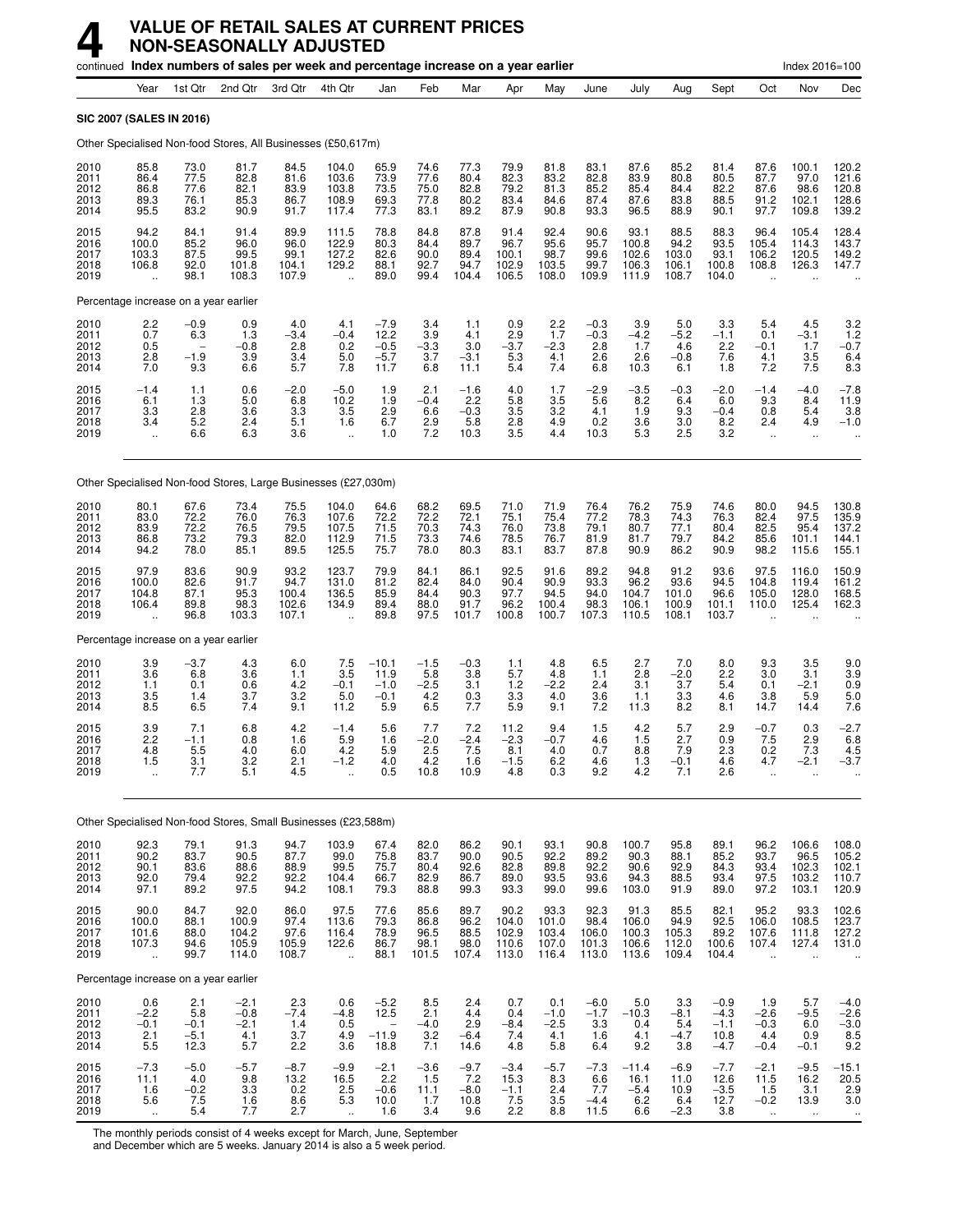|                                      |                                                         |                                              |                                               | continued Index numbers of sales per week and percentage increase on a year earlier |                                                          |                                               |                                              |                                                 |                                               |                                               |                                               |                                                  |                                                |                                             |                                                         | Index 2016=100                                  |                                                |
|--------------------------------------|---------------------------------------------------------|----------------------------------------------|-----------------------------------------------|-------------------------------------------------------------------------------------|----------------------------------------------------------|-----------------------------------------------|----------------------------------------------|-------------------------------------------------|-----------------------------------------------|-----------------------------------------------|-----------------------------------------------|--------------------------------------------------|------------------------------------------------|---------------------------------------------|---------------------------------------------------------|-------------------------------------------------|------------------------------------------------|
|                                      | Year                                                    | 1st Qtr                                      | 2nd Qtr                                       | 3rd Qtr                                                                             | 4th Qtr                                                  | Jan                                           | Feb                                          | Mar                                             | Apr                                           | May                                           | June                                          | July                                             | Aug                                            | Sept                                        | Oct                                                     | Nov                                             | Dec                                            |
|                                      | <b>SIC 2007 (SALES IN 2016)</b>                         |                                              |                                               |                                                                                     |                                                          |                                               |                                              |                                                 |                                               |                                               |                                               |                                                  |                                                |                                             |                                                         |                                                 |                                                |
|                                      |                                                         |                                              |                                               | Pharmaceutical, Medical, Cosmetic and Toilet Goods (£5,602m)                        |                                                          |                                               |                                              |                                                 |                                               |                                               |                                               |                                                  |                                                |                                             |                                                         |                                                 |                                                |
| 2010<br>2011<br>2012<br>2013<br>2014 | 75.5<br>79.2<br>81.0<br>88.4<br>92.0                    | 64.7<br>72.1<br>71.3<br>74.7<br>79.6         | 69.6<br>74.4<br>76.2<br>83.7<br>84.9          | 71.8<br>74.6<br>76.2<br>85.3<br>88.0                                                | 96.1<br>95.8<br>100.5<br>109.7<br>116.3                  | 59.6<br>69.8<br>67.1<br>70.0<br>75.9          | 67.4<br>71.2<br>71.5<br>75.8<br>80.8         | 66.5<br>74.6<br>74.5<br>77.7<br>82.4            | 68.1<br>73.5<br>71.6<br>79.7<br>83.2          | 69.1<br>73.9<br>76.8<br>82.7<br>82.7          | 71.3<br>75.5<br>79.5<br>87.7<br>88.1          | 74.4<br>76.9<br>78.5<br>86.9<br>89.4             | 73.0<br>73.7<br>78.2<br>84.7<br>86.6           | 68.7<br>73.6<br>72.7<br>84.6<br>88.0        | 75.1<br>75.6<br>80.0<br>89.4<br>91.5                    | 86.8<br>88.6<br>88.6<br>100.4<br>106.3          | 120.3<br>117.6<br>126.3<br>133.5<br>144.2      |
| 2015<br>2016<br>2017<br>2018<br>2019 | 92.0<br>100.0<br>109.2<br>123.4<br>$\ddot{\phantom{a}}$ | 80.6<br>85.2<br>95.4<br>103.2<br>121.3       | 84.7<br>90.7<br>99.6<br>112.7<br>128.6        | 88.4<br>99.0<br>105.0<br>122.5<br>128.1                                             | 114.2<br>125.1<br>136.6<br>155.0<br>$\ddot{\phantom{a}}$ | 78.1<br>82.7<br>90.1<br>98.0<br>116.3         | 80.8<br>86.6<br>95.1<br>104.9<br>125.3       | 82.4<br>86.1<br>100.0<br>106.1<br>122.1         | 83.5<br>90.7<br>102.3<br>108.8<br>125.1       | 84.5<br>90.9<br>97.2<br>113.0<br>130.4        | 85.8<br>90.5<br>99.5<br>115.7<br>130.0        | 90.5<br>100.8<br>105.1<br>124.8<br>135.9         | 87.6<br>102.0<br>105.8<br>126.0<br>134.5       | 87.4<br>95.1<br>104.2<br>117.9<br>116.7     | 90.9<br>101.0<br>109.8<br>129.1<br>$\ddot{\phantom{a}}$ | 105.6<br>113.5<br>127.3<br>148.0                | 139.7<br>153.6<br>165.6<br>181.3               |
|                                      | Percentage increase on a year earlier                   |                                              |                                               |                                                                                     |                                                          |                                               |                                              |                                                 |                                               |                                               |                                               |                                                  |                                                |                                             |                                                         |                                                 |                                                |
| 2010<br>2011<br>2012<br>2013<br>2014 | $\frac{5.3}{4.9}$<br>2.3<br>9.0<br>4.1                  | $^{2.3}_{11.5}$<br>$-1.1$<br>4.8<br>6.5      | 3.6<br>6.9<br>2.5<br>9.8<br>1.5               | 2.8<br>4.0<br>2.0<br>12.0<br>3.1                                                    | 10.8<br>$-0.3$<br>4.9<br>9.2<br>6.0                      | $-1.6$<br>17.2<br>$-3.8$<br>4.2<br>8.4        | 4.6<br>5.6<br>0.5<br>5.9<br>6.6              | 3.4<br>12.2<br>$-0.2$<br>4.3<br>6.0             | 5.0<br>8.0<br>$-2.6$<br>11.3<br>4.4           | 8.1<br>7.0<br>3.9<br>7.8                      | $-0.7$<br>5.9<br>5.3<br>10.3<br>0.5           | 3.0<br>3.3<br>2.2<br>10.6<br>2.9                 | 4.1<br>1.0<br>6.0<br>8.4<br>2.2                | $\frac{1.5}{7.2}$<br>$-1.3$<br>16.4<br>4.1  | 4.1<br>0.7<br>5.8<br>11.7<br>2.3                        | 11.0<br>2.0<br>0.1<br>13.2<br>5.9               | $14.3 - 2.2$<br>7.4<br>5.7<br>8.0              |
| 2015<br>2016<br>2017<br>2018<br>2019 | $8.\bar{7}$<br>9.2<br>13.0                              | 1.2<br>5.8<br>12.0<br>8.2<br>17.5            | $-0.3$<br>7.1<br>9.9<br>13.1<br>14.1          | 0.5<br>12.0<br>6.0<br>16.7<br>4.5                                                   | $-1.8$<br>9.6<br>9.2<br>13.5<br>$\ddot{\phantom{a}}$     | 2.9<br>5.9<br>9.0<br>8.7<br>18.6              | 0.1<br>7.1<br>9.7<br>10.4<br>19.4            | 4.6<br>16.1<br>6.1<br>15.1                      | 0.3<br>8.7<br>12.7<br>6.3<br>15.0             | 2.2<br>7.6<br>6.9<br>16.2<br>15.4             | $-2.6$<br>5.4<br>10.0<br>16.3<br>12.3         | 1.2<br>11.5<br>4.2<br>18.8<br>8.9                | $1.2$<br>16.4<br>3.8<br>19.1<br>6.7            | $-0.7$<br>8.9<br>9.6<br>13.2<br>$-1.1$      | $-0.6$<br>11.1<br>8.6<br>17.6<br>$\ddot{\phantom{a}}$   | $-0.7$<br>7.5<br>12.1<br>16.3<br>$\mathbf{r}$   | $-3.1$<br>10.0<br>7.8<br>9.5                   |
|                                      |                                                         |                                              | Books, Newspapers and Periodicals (£3,723m)   |                                                                                     |                                                          |                                               |                                              |                                                 |                                               |                                               |                                               |                                                  |                                                |                                             |                                                         |                                                 |                                                |
| 2010<br>2011<br>2012<br>2013<br>2014 | 115.6<br>118.0<br>114.7<br>107.3<br>100.7               | 109.1<br>111.3<br>105.2<br>100.5<br>88.2     | 97.8<br>100.6<br>102.2<br>92.2<br>86.5        | 106.9<br>107.3<br>104.0<br>97.0<br>96.2                                             | 148.8<br>152.7<br>147.4<br>139.4<br>132.8                | 104.6<br>108.7<br>103.0<br>96.0<br>83.4       | 112.6<br>113.5<br>104.3<br>102.4<br>90.4     | 109.9<br>111.6<br>107.7<br>102.6<br>91.3        | 96.0<br>95.3<br>101.5<br>88.8<br>85.0         | 97.0<br>99.9<br>99.7<br>90.0<br>84.8          | 99.8<br>105.4<br>104.9<br>96.7<br>89.1        | 103.5<br>107.5<br>106.2<br>88.7<br>88.5          | 106.2<br>102.7<br>95.8<br>96.0<br>94.5         | 110.3<br>110.7<br>108.7<br>104.5<br>103.6   | 113.3<br>109.9<br>113.7<br>105.0<br>99.6                | 131.8<br>132.4<br>124.7<br>117.8<br>121.4       | 190.8<br>203.3<br>192.6<br>184.2<br>168.5      |
| 2015<br>2016<br>2017<br>2018<br>2019 | 105.4<br>100.0<br>98.7<br>102.3                         | 98.1<br>92.1<br>83.6<br>90.8<br>84.7         | 89.7<br>84.8<br>81.9<br>86.8<br>74.1          | 100.0<br>88.3<br>90.5<br>91.2<br>80.6                                               | 133.6<br>134.8<br>138.9<br>140.2                         | 94.8<br>92.1<br>86.0<br>88.4<br>82.0          | 99.0<br>95.7<br>86.3<br>89.1<br>74.0         | 100.1<br>89.3<br>79.4<br>94.0<br>95.5           | 84.9<br>86.0<br>80.4<br>91.7<br>74.9          | 89.2<br>85.1<br>76.9<br>85.1<br>70.5          | 93.9<br>83.7<br>87.2<br>84.3<br>76.3          | 96.2<br>85.6<br>87.9<br>86.9<br>74.1             | 97.6<br>83.4<br>87.6<br>88.6<br>78.6           | 105.0<br>94.3<br>94.9<br>96.7<br>87.3       | 105.9<br>99.5<br>108.6<br>100.7                         | 121.7<br>118.1<br>121.7<br>118.8                | 165.4<br>176.4<br>177.0<br>189.0               |
|                                      | Percentage increase on a year earlier                   |                                              |                                               |                                                                                     |                                                          |                                               |                                              |                                                 |                                               |                                               |                                               |                                                  |                                                |                                             |                                                         |                                                 |                                                |
| 2010<br>2011<br>2012<br>2013<br>2014 | $-8.6$<br>2.0<br>$-2.8$<br>$-6.5$<br>$-6.1$             | $-8.3$<br>2.0<br>$-5.5$<br>$-4.5$<br>$-12.2$ | $-10.9$<br>2.9<br>1.6<br>$-9.8$<br>$-6.1$     | $-6.1$<br>0.3<br>$-3.1$<br>$-6.7$<br>$-0.9$                                         | $-8.9$<br>2.6<br>$-3.5$<br>$-5.4$<br>$-4.7$              | $-10.9$<br>4.0<br>$-5.3$<br>$-6.8$<br>$-13.1$ | $-7.4$<br>0.8<br>$-8.2$<br>$-1.8$<br>$-11.7$ | $-7.1$<br>1.6<br>$-3.5$<br>$-4.7$<br>$-11.1$    | $-15.0$<br>$-0.7$<br>6.4<br>$-12.5$<br>$-4.3$ | $-9.0$<br>3.0<br>$-0.1$<br>$-9.8$<br>$-5.7$   | $-9.0$<br>5.6<br>$-0.5$<br>$-7.8$<br>$-7.8$   | $-6.3$<br>3.9<br>$-1.2$<br>$-16.5$<br>$-0.2$     | $-4.6$<br>$-3.3$<br>$-6.7$<br>0.2<br>$-1.5$    | $-7.0$<br>0.4<br>$-1.8$<br>$-3.9$<br>$-0.9$ | $-11.5$<br>$-3.0$<br>3.4<br>$-7.6$<br>$-5.2$            | $-9.2$<br>0.5<br>$-5.9$<br>$-5.5$<br>3.1        | $-7.5$<br>$-6.5$<br>$-4.4$<br>$-8.5$           |
| 2015<br>2016<br>2017<br>2018<br>2019 | 4.7<br>$-5.1$<br>$-1.3$<br>3.6                          | 11.2<br>$-6.1$<br>$-9.3$<br>8.6<br>$-6.7$    | 3.7<br>$-5.5$<br>$-3.4$<br>6.0<br>$-14.7$     | 4.0<br>$-11.8$<br>2.5<br>0.7<br>$-11.6$                                             | 0.6<br>0.9<br>3.1<br>0.9                                 | 13.6<br>$-2.9$<br>$-6.6$<br>2.8<br>$-7.3$     | 9.5<br>$-3.3$<br>$-9.8$<br>3.2<br>$-16.9$    | 9.7<br>$-10.8$<br>$-11.1$<br>18.4<br>1.6        | $-0.1$<br>$1.2$<br>$-6.4$<br>14.0<br>$-18.3$  | 5.2<br>$-4.6$<br>$-9.6$<br>10.6<br>$-17.1$    | 5.4<br>$-10.9$<br>4.2<br>$-3.2$<br>$-9.6$     | 8.7<br>$-11.1$<br>2.7<br>$-1.2$<br>$-14.7$       | 3.2<br>$-14.5$<br>5.1<br>1.1<br>$-11.3$        | 1.4<br>$-10.2$<br>0.6<br>1.9<br>$-9.7$      | 6.4<br>$-6.1$<br>9.1<br>$-7.3$                          | 0.3<br>$-3.0$<br>3.1<br>$-2.4$                  | $-1.9$<br>6.7<br>0.3<br>6.8                    |
|                                      | Floor Coverings (£1,520m)                               |                                              |                                               |                                                                                     |                                                          |                                               |                                              |                                                 |                                               |                                               |                                               |                                                  |                                                |                                             |                                                         |                                                 |                                                |
| 2010<br>2011<br>2012<br>2013<br>2014 | 136.3<br>106.1<br>136.8<br>156.7<br>148.9               | 144.3<br>112.0<br>133.8<br>150.5<br>145.1    | 136.8<br>96.9<br>134.9<br>156.3<br>142.2      | 133.5<br>104.7<br>134.8<br>156.7<br>153.1                                           | 130.5<br>110.9<br>143.8<br>163.2<br>155.4                | 135.1<br>118.4<br>126.4<br>134.0<br>136.0     | 146.0<br>105.4<br>132.4<br>159.7<br>150.8    | 150.3<br>112.2<br>141.0<br>156.2<br>149.5       | 142.9<br>102.5<br>137.1<br>161.8<br>142.1     | 138.6<br>93.6<br>139.2<br>153.2<br>136.2      | 130.6<br>95.1<br>129.7<br>154.4<br>147.1      | 133.8<br>103.4<br>131.0<br>155.3<br>148.9        | 136.8<br>103.0<br>135.7<br>159.0<br>147.8      | 130.6<br>107.1<br>137.1<br>156.0<br>160.8   | 135.8<br>118.1<br>150.7<br>167.9<br>167.3               | 166.1<br>127.5<br>164.2<br>187.1<br>185.8       | 97.8<br>91.8<br>122.0<br>140.2<br>121.7        |
| 2015<br>2016<br>2017<br>2018<br>2019 | 107.4<br>100.0<br>117.8<br>118.8<br>÷.                  | 106.1<br>97.1<br>111.1<br>116.1<br>93.5      | 105.8<br>91.4<br>110.3<br>123.1<br>97.5       | 110.9<br>103.5<br>122.4<br>128.9<br>101.8                                           | 106.6<br>108.0<br>127.7<br>107.4<br>$\ddotsc$            | 106.0<br>91.9<br>92.6<br>113.3<br>91.4        | 104.2<br>105.3<br>119.9<br>120.1<br>95.3     | 107.7<br>94.8<br>118.8<br>115.0<br>93.6         | 106.8<br>107.8<br>102.0<br>114.6<br>98.7      | 107.3<br>88.8<br>121.1<br>126.1<br>98.3       | 103.7<br>80.3<br>108.2<br>127.3<br>96.0       | 106.7<br>$\frac{103.5}{125.2}$<br>122.3<br>101.6 | 113.0<br>104.0<br>134.2<br>132.2<br>102.4      | 112.7<br>103.1<br>110.7<br>131.4<br>101.4   | 122.1<br>117.4<br>149.3<br>118.9                        | 128.3<br>134.8<br>141.6<br>128.3                | 77.0<br>79.0<br>99.2<br>81.4                   |
|                                      | Percentage increase on a year earlier                   |                                              |                                               |                                                                                     |                                                          |                                               |                                              |                                                 |                                               |                                               |                                               |                                                  |                                                |                                             |                                                         |                                                 |                                                |
| 2010<br>2011<br>2012<br>2013<br>2014 | $-17.6$<br>$-22.1$<br>28.9<br>14.5<br>$-5.0$            | $-1.9$<br>$-22.4$<br>19.5<br>12.4<br>$-3.6$  | $-16.0$<br>$-29.2$<br>39.2<br>15.8<br>$-9.0$  | $-24.9$<br>$-21.6$<br>28.7<br>16.3<br>$-2.3$                                        | $-24.9$<br>$-15.0$<br>29.7<br>13.5<br>$-4.7$             | 8.2<br>$-12.3$<br>6.7<br>6.1<br>1.5           | 10.3<br>$-27.8$<br>25.6<br>20.6<br>$-5.6$    | $-14.9$<br>$-25.3$<br>25.6<br>10.8<br>$-4.3$    | $-14.0$<br>$-28.3$<br>33.8<br>18.0<br>$-12.2$ | $-17.8$<br>$-32.5$<br>48.7<br>10.0<br>$-11.1$ | $-16.1$<br>$-27.2$<br>36.4<br>19.0<br>$-4.7$  | $-25.4$<br>$-22.7$<br>26.6<br>18.6<br>$-4.1$     | $-25.4$<br>$-24.7$<br>31.7<br>17.2<br>$-7.1$   | $-24.1$<br>$-18.1$<br>28.0<br>13.8<br>3.0   | $-30.2$<br>$-13.0$<br>27.6<br>11.4<br>$-0.4$            | $-13.4$<br>$-23.2$<br>28.8<br>14.0<br>$-0.7$    | $-31.4$<br>$-6.1$<br>$32.9$<br>14.9<br>$-13.2$ |
| 2015<br>2016<br>2017<br>2018<br>2019 | $-27.9$<br>$-6.9$<br>17.8<br>0.8<br>$\sim$              | $-26.9$<br>$-8.4$<br>14.3<br>4.5<br>$-19.5$  | $-25.6$<br>$-13.6$<br>20.7<br>11.6<br>$-20.7$ | $-27.5$<br>$-6.7$<br>18.2<br>5.3<br>$-21.0$                                         | $-31.4$<br>1.3<br>18.2<br>$-15.9$                        | $-22.1$<br>$-13.3$<br>0.7<br>22.4<br>$-19.3$  | $-30.9$<br>1.0<br>13.9<br>0.2<br>$-20.6$     | $-27.9$<br>$-12.0$<br>25.2<br>$-3.2$<br>$-18.6$ | $-24.8$<br>0.9<br>$-5.4$<br>12.4<br>$-13.9$   | $-21.2$<br>$-17.3$<br>36.4<br>4.2<br>$-22.1$  | $-29.5$<br>$-22.6$<br>34.8<br>17.6<br>$-24.6$ | $-28.4$<br>$-2.9$<br>21.0<br>$-2.3$<br>$-16.9$   | $-23.5$<br>$-8.0$<br>29.0<br>$-1.5$<br>$-22.6$ | $-29.9$<br>$-8.5$<br>7.3<br>18.7<br>$-22.8$ | $-27.0$<br>$-3.8$<br>27.2<br>$-20.3$<br>$\ddotsc$       | $-31.0$<br>5.1<br>5.1<br>$-9.4$<br>$\cdot\cdot$ | $-36.7$<br>2.6<br>25.6<br>$-17.9$              |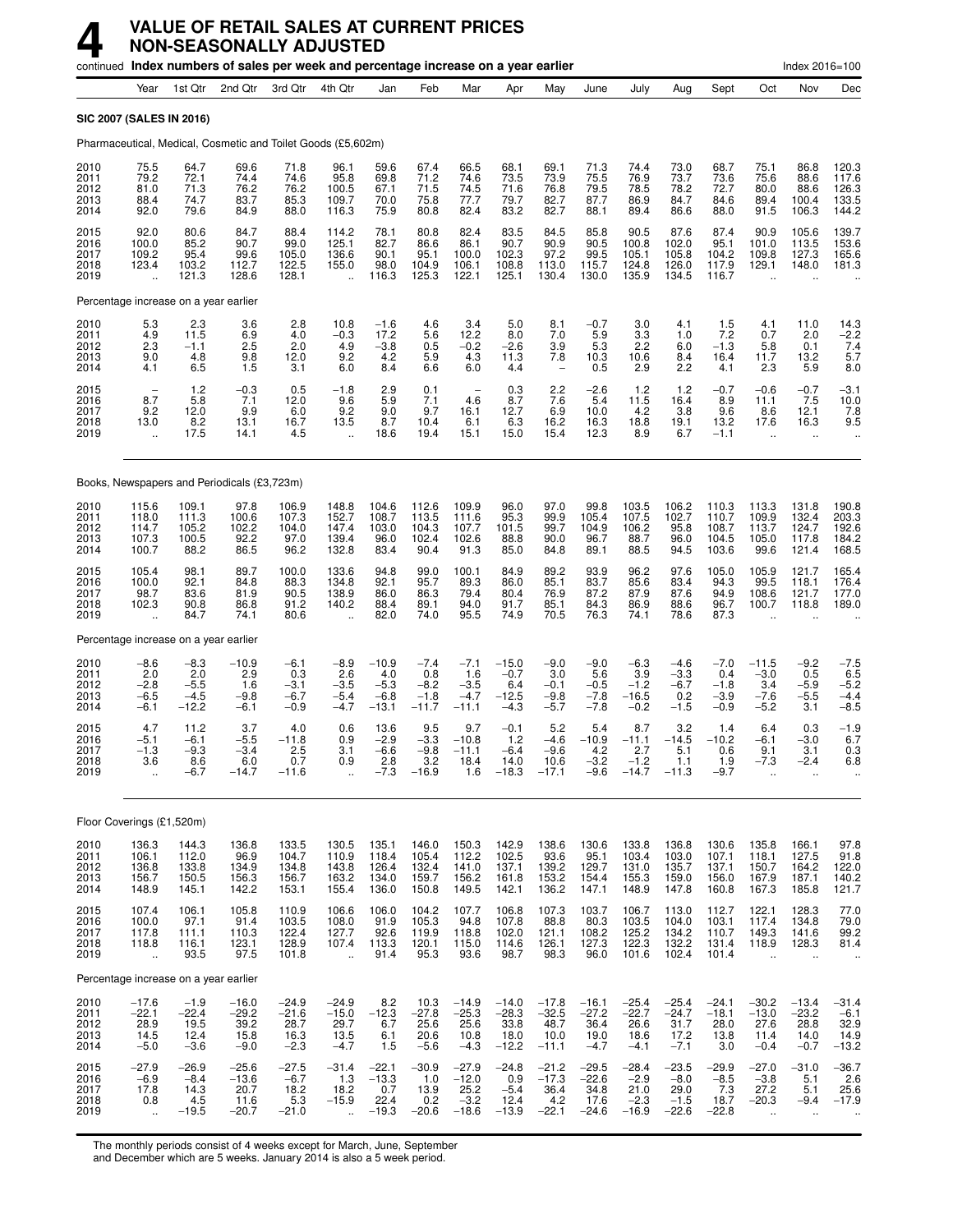|                                       |                                                       |                                             | continued Index numbers of sales per week and percentage increase on a year earlier |                                            |                                                          |                                              |                                                |                                             |                                            |                                          |                                               |                                            |                                           |                                             |                                                          | Index 2016=100                                        |                                           |
|---------------------------------------|-------------------------------------------------------|---------------------------------------------|-------------------------------------------------------------------------------------|--------------------------------------------|----------------------------------------------------------|----------------------------------------------|------------------------------------------------|---------------------------------------------|--------------------------------------------|------------------------------------------|-----------------------------------------------|--------------------------------------------|-------------------------------------------|---------------------------------------------|----------------------------------------------------------|-------------------------------------------------------|-------------------------------------------|
|                                       | Year                                                  | 1st Qtr                                     | 2nd Qtr                                                                             | 3rd Qtr                                    | 4th Qtr                                                  | Jan                                          | Feb                                            | Mar                                         | Apr                                        | May                                      | June                                          | July                                       | Aug                                       | Sept                                        | Oct                                                      | Nov                                                   | Dec                                       |
| <b>SIC 2007 (SALES IN 2016)</b>       |                                                       |                                             |                                                                                     |                                            |                                                          |                                              |                                                |                                             |                                            |                                          |                                               |                                            |                                           |                                             |                                                          |                                                       |                                           |
|                                       |                                                       |                                             | Computers and Telecommunications Equipment (£5,675m)                                |                                            |                                                          |                                              |                                                |                                             |                                            |                                          |                                               |                                            |                                           |                                             |                                                          |                                                       |                                           |
| 2010<br>2011<br>2012<br>2013<br>2014  | 83.5<br>83.5<br>75.7<br>78.8<br>81.0                  | 68.6<br>79.6<br>67.6<br>67.2<br>69.5        | 69.6<br>68.8<br>62.1<br>63.2<br>64.2                                                | 80.8<br>70.8<br>71.2<br>70.7<br>76.6       | 115.1<br>114.7<br>101.8<br>114.2<br>114.4                | 64.5<br>85.4<br>78.3<br>72.9<br>75.6         | 69.3<br>81.8<br>63.5<br>66.2<br>68.1           | 71.4<br>73.1<br>62.3<br>63.6<br>64.5        | 68.0<br>67.4<br>68.9<br>70.4<br>71.4       | 68.9<br>70.1<br>60.0<br>63.3<br>63.4     | 71.5<br>68.9<br>58.4<br>57.3<br>59.0          | 78.2<br>68.8<br>71.1<br>67.7<br>68.8       | 83.3<br>67.6<br>62.2<br>62.4<br>64.0      | 80.8<br>75.0<br>78.4<br>79.6<br>93.0        | 84.7<br>86.9<br>81.5<br>88.1<br>104.3                    | 111.2<br>113.6<br>99.5<br>108.4<br>115.1              | 142.5<br>137.8<br>120.0<br>139.6<br>121.8 |
| 2015<br>2016<br>2017<br>2018<br>2019  | 90.9<br>100.0<br>89.9<br>83.8<br>$\ddot{\phantom{a}}$ | 72.6<br>82.4<br>72.5<br>75.6<br>67.2        | 69.0<br>84.9<br>74.0<br>66.5<br>72.1                                                | 91.6<br>91.6<br>83.4<br>74.1<br>80.0       | 130.5<br>141.1<br>129.8<br>119.1<br>$\ddot{\phantom{a}}$ | 83.2<br>86.8<br>77.0<br>85.4<br>75.5         | 71.2<br>82.5<br>70.3<br>72.4<br>69.2           | 65.1<br>78.8<br>70.7<br>70.3<br>59.0        | 74.5<br>97.1<br>84.9<br>71.4<br>89.8       | 67.7<br>80.2<br>68.5<br>65.4<br>68.3     | 65.7<br>78.8<br>69.7<br>63.4<br>60.9          | 83.4<br>86.1<br>85.4<br>68.4<br>79.6       | 81.7<br>83.2<br>80.2<br>75.8<br>72.5      | 106.2<br>102.7<br>84.3<br>77.2<br>86.5      | 118.3<br>137.5<br>109.8<br>113.0<br>$\ddot{\phantom{a}}$ | 131.5<br>132.7<br>133.4<br>115.0                      | 139.4<br>150.7<br>143.0<br>127.2          |
| Percentage increase on a year earlier |                                                       |                                             |                                                                                     |                                            |                                                          |                                              |                                                |                                             |                                            |                                          |                                               |                                            |                                           |                                             |                                                          |                                                       |                                           |
| 2010<br>2011<br>2012<br>2013<br>2014  | $-6.5$<br>$-0.1$<br>$-9.3$<br>4.1<br>2.7              | $-20.2$<br>16.0<br>$-15.1$<br>$-0.5$<br>3.4 | $-13.7$<br>$-1.2$<br>$-9.7$<br>1.7<br>1.5                                           | $-6.3$<br>$-12.3$<br>0.5<br>$-0.7$<br>8.5  | 10.0<br>$-0.3$<br>$-11.2$<br>12.1<br>0.2                 | $-26.9$<br>32.3<br>$-8.3$<br>$-6.9$<br>3.8   | $-14.1$<br>18.1<br>$-22.4$<br>4.2<br>2.9       | $-19.3$<br>2.4<br>$-14.8$<br>2.1<br>1.4     | $-19.3$<br>$-0.9$<br>$2.3\,$<br>2.2<br>1.3 | $-11.9$<br>1.7<br>$-14.4$<br>5.5<br>0.1  | $-10.3$<br>$-3.6$<br>$-15.3$<br>$-1.8$<br>3.0 | $-20.8$<br>$-12.0$<br>3.4<br>$-4.7$<br>1.6 | 2.3<br>$-18.9$<br>$-7.9$<br>0.3<br>2.4    | 1.0<br>$-7.2$<br>4.5<br>1.5<br>16.9         | $-3.2$<br>2.5<br>$-6.2$<br>8.2<br>18.4                   | 2.8<br>2.2<br>$-12.5$<br>9.0<br>6.2                   | $23.5 - 3.3$<br>$-12.9$<br>$16.3 - 12.8$  |
| 2015<br>2016<br>2017<br>2018<br>2019  | 12.3<br>10.0<br>$-10.1$<br>$-6.8$<br>÷.               | 4.4<br>13.6<br>$-12.0$<br>4.3<br>$-11.1$    | 7.5<br>23.0<br>$-12.8$<br>$-10.2$<br>8.4                                            | 19.6<br>$-0.1$<br>$-9.0$<br>$-11.2$<br>8.1 | 14.1<br>8.1<br>$-8.0$<br>$-8.3$<br>$\ddot{\phantom{1}}$  | 10.0<br>4.3<br>$-11.3$<br>11.0<br>$-11.7$    | 4.5<br>15.9<br>$-14.9$<br>3.0<br>$-4.4$        | 1.0<br>20.9<br>$-10.2$<br>$-0.6$<br>$-16.1$ | 4.4<br>30.4<br>$-12.6$<br>$-15.9$<br>25.8  | 6.8<br>18.5<br>$-14.6$<br>$-4.6$<br>4.5  | 11.2<br>20.0<br>$-11.6$<br>$-9.0$<br>$-4.0$   | 21.1<br>3.3<br>$-0.8$<br>$-19.9$<br>16.3   | 27.8<br>1.8<br>$-3.6$<br>$-5.5$<br>$-4.4$ | 14.2<br>$-3.3$<br>$-17.9$<br>$-8.5$<br>12.0 | 13.4<br>16.2<br>$-20.2$<br>2.9<br>$\sim$                 | 14.3<br>0.9<br>0.5<br>$-13.8$<br>$\ddot{\phantom{a}}$ | 14.4<br>8.2<br>$-5.2$<br>$-11.0$          |
|                                       |                                                       |                                             | Other Retail Sale in Specialised Stores NEC (£34,098m)                              |                                            |                                                          |                                              |                                                |                                             |                                            |                                          |                                               |                                            |                                           |                                             |                                                          |                                                       |                                           |
| 2010<br>2011<br>2012<br>2013<br>2014  | 82.3<br>83.7<br>84.4<br>86.2<br>95.6                  | 67.9<br>72.9<br>74.7<br>71.8<br>82.8        | 81.5<br>83.9<br>81.9<br>85.3<br>94.5                                                | 82.5<br>80.7<br>82.8<br>85.4<br>91.6       | 97.3<br>97.4<br>98.1<br>102.2<br>114.7                   | 59.8<br>66.9<br>68.2<br>62.7<br>74.6         | 69.4<br>72.7<br>71.8<br>73.7<br>82.1           | 73.2<br>77.8<br>82.3<br>77.6<br>91.5        | 79.3<br>83.8<br>77.1<br>82.1<br>89.3       | 81.8<br>84.6<br>80.9<br>84.8<br>95.4     | 83.0<br>83.3<br>86.4<br>88.3<br>98.0          | 87.6<br>84.2<br>84.5<br>87.8<br>100.9      | 82.9<br>80.7<br>85.6<br>82.5<br>90.1      | 78.2<br>78.0<br>79.1<br>85.8<br>85.3        | 85.1<br>86.0<br>84.2<br>87.0<br>94.4                     | 94.1<br>90.4<br>94.4<br>95.8<br>104.8                 | 109.7<br>112.0<br>112.2<br>119.3<br>138.9 |
| 2015<br>2016<br>2017<br>2018<br>2019  | 93.3<br>100.0<br>104.4<br>107.9                       | 84.1<br>84.4<br>88.1<br>92.0<br>101.1       | 95.8<br>100.1<br>105.1<br>106.6<br>115.2                                            | 87.8<br>96.7<br>100.6<br>106.4<br>112.5    | 105.7<br>118.8<br>123.9<br>126.4<br>$\sim$               | 75.3<br>77.0<br>81.5<br>85.8<br>87.5         | 85.3<br>82.3<br>91.6<br>93.2<br>103.1          | 90.2<br>91.9<br>90.6<br>96.0<br>110.4       | 95.5<br>98.3<br>104.3<br>107.9<br>110.0    | 97.5<br>100.4<br>105.3<br>109.2<br>115.5 | 94.7<br>101.3<br>105.5<br>103.6<br>119.1      | 94.3<br>104.7<br>105.7<br>111.0<br>118.0   | 87.8<br>95.5<br>106.6<br>108.6<br>114.0   | 82.5<br>91.2<br>91.8<br>101.1<br>106.8      | 91.5<br>100.8<br>102.9<br>105.2                          | 98.3<br>110.1<br>116.2<br>125.4                       | 123.0<br>140.2<br>146.8<br>144.1          |
| Percentage increase on a year earlier |                                                       |                                             |                                                                                     |                                            |                                                          |                                              |                                                |                                             |                                            |                                          |                                               |                                            |                                           |                                             |                                                          |                                                       |                                           |
| 2010<br>2011<br>2012<br>2013<br>2014  | 7.3<br>1.7<br>0.8<br>2.2<br>11.0                      | 4.4<br>$\frac{7.3}{2.5}$<br>$-3.9$<br>15.2  | 6.4<br>2.9<br>$-2.4$<br>4.2<br>10.8                                                 | 11.0<br>$\frac{-2.2}{2.6}$<br>3.2<br>7.2   | 7.0<br>$\overline{\phantom{a}}$<br>0.7<br>4.2<br>12.3    | $-5.2$<br>11.7<br>1.9<br>$-7.9$<br>18.9      | 8.5<br>4.8<br>$-1.\overline{3}$<br>2.7<br>11.4 | 8.6<br>6.3<br>5.8<br>$-5.7$<br>17.9         | 8.4<br>5.7<br>$-8.0$<br>6.5<br>8.8         | 7.6<br>3.4<br>$-4.4$<br>4.7<br>12.5      | 4.2<br>0.4<br>3.7<br>2.2<br>10.9              | 14.0<br>$-3.9$<br>0.5<br>3.9<br>14.8       | 10.6<br>$-2.6$<br>6.1<br>$-3.7$<br>9.3    | 8.7<br>$-0.2$<br>1.4<br>8.5<br>$-0.7$       | 14.6<br>1.0<br>$-2.1$<br>3.4<br>8.4                      | 8.2<br>$-3.9$<br>4.4<br>1.5<br>9.4                    | 2.0<br>$^{2.1}_{0.2}$<br>6.4<br>16.4      |
| 2015<br>2016<br>2017<br>2018<br>2019  | $-2.4$<br>7.2<br>4.4<br>3.3                           | 1.6<br>0.3<br>4.5<br>4.4<br>9.9             | 1.4<br>4.5<br>5.0<br>1.5<br>8.0                                                     | $-4.2$<br>10.2<br>4.1<br>5.7<br>5.7        | $-7.9$<br>12.4<br>4.2<br>2.0                             | 0.9<br>2.3<br>$5.\overline{8}$<br>5.2<br>1.9 | 3.9<br>$-3.5$<br>11.4<br>1.8<br>10.6           | $-1.4$<br>1.9<br>$-1.4$<br>5.9<br>15.0      | 7.0<br>2.9<br>6.1<br>3.4<br>2.0            | 2.2<br>3.0<br>4.9<br>3.7<br>5.7          | $-3.4$<br>7.1<br>4.1<br>$-1.8$<br>15.0        | $-6.5$<br>11.1<br>0.9<br>5.0<br>6.3        | $-2.6$<br>8.9<br>11.6<br>1.8<br>5.1       | $-3.2$<br>10.6<br>0.7<br>10.1<br>5.7        | $-3.1$<br>10.3<br>2.0<br>2.2                             | $-6.2$<br>12.0<br>5.6<br>7.9                          | $-11.4$<br>14.0<br>4.7<br>$-1.9$          |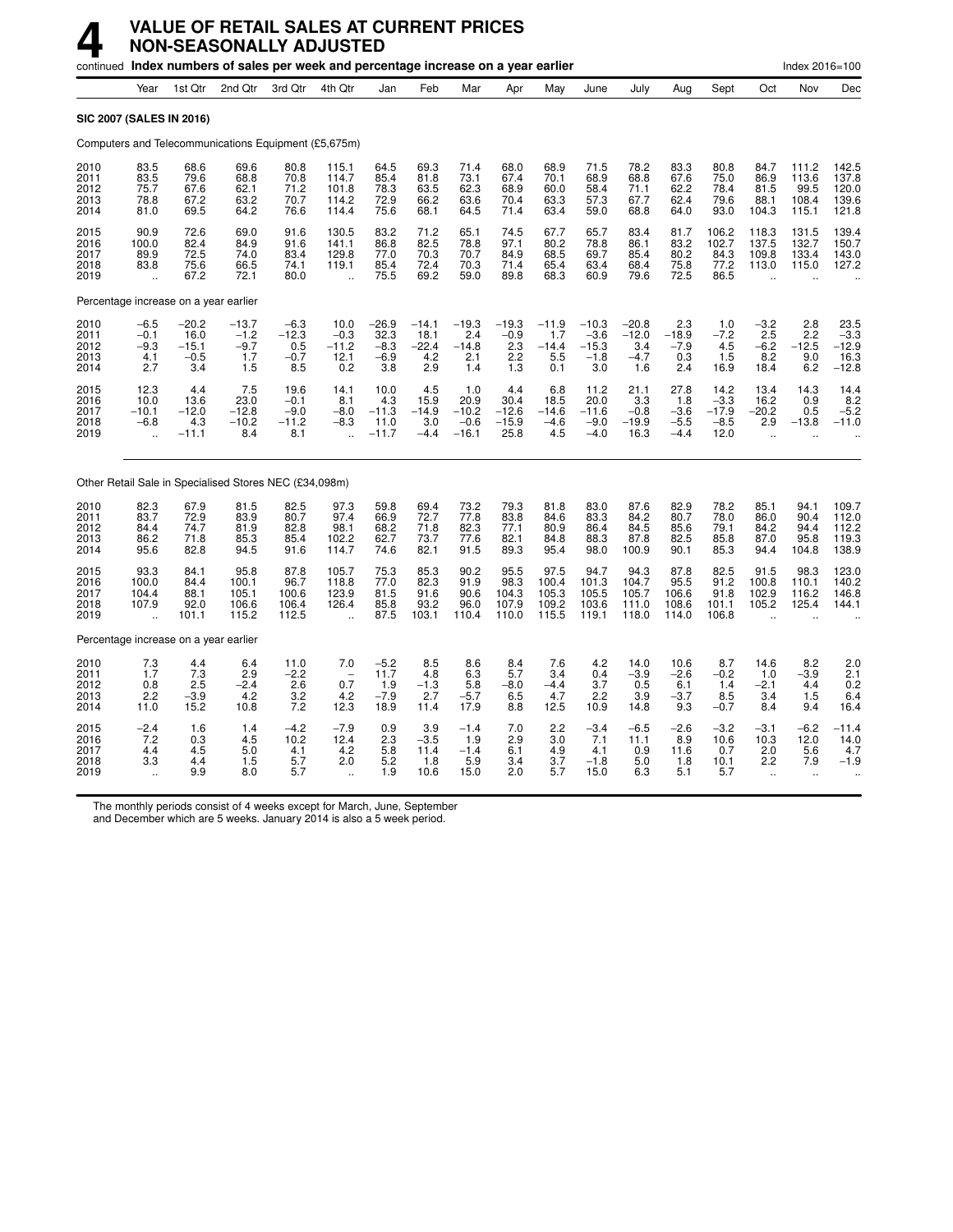|                                      |                                                         |                                         | continued Index numbers of sales per week and percentage increase on a year earlier |                                         |                                                |                                         |                                         |                                            |                                         |                                            |                                         |                                           |                                            |                                          |                                                        | Index 2016=100                                     |                                                |
|--------------------------------------|---------------------------------------------------------|-----------------------------------------|-------------------------------------------------------------------------------------|-----------------------------------------|------------------------------------------------|-----------------------------------------|-----------------------------------------|--------------------------------------------|-----------------------------------------|--------------------------------------------|-----------------------------------------|-------------------------------------------|--------------------------------------------|------------------------------------------|--------------------------------------------------------|----------------------------------------------------|------------------------------------------------|
|                                      | Year                                                    | 1st Qtr                                 | 2nd Qtr                                                                             | 3rd Otr                                 | 4th Qtr                                        | Jan                                     | Feb                                     | Mar                                        | Apr                                     | May                                        | June                                    | July                                      | Aug                                        | Sept                                     | Oct                                                    | Nov                                                | Dec                                            |
|                                      |                                                         | SIC 2007 (SALES IN 2016)                |                                                                                     |                                         |                                                |                                         |                                         |                                            |                                         |                                            |                                         |                                           |                                            |                                          |                                                        |                                                    |                                                |
|                                      |                                                         |                                         | Non-store Retail, All Businesses (£33,202m)                                         |                                         |                                                |                                         |                                         |                                            |                                         |                                            |                                         |                                           |                                            |                                          |                                                        |                                                    |                                                |
| 2010<br>2011<br>2012<br>2013<br>2014 | 47.9<br>55.1<br>60.4<br>70.5<br>78.6                    | 43.2<br>49.4<br>54.5<br>63.2<br>70.2    | 42.9<br>49.9<br>54.9<br>64.6<br>74.8                                                | 45.7<br>51.4<br>55.1<br>66.0<br>71.3    | 60.0<br>69.5<br>77.0<br>88.3<br>98.6           | 41.1<br>48.3<br>52.7<br>59.7<br>64.2    | 43.6<br>50.4<br>54.3<br>63.7<br>74.7    | 44.5<br>49.6<br>56.0<br>65.5<br>72.5       | 43.6<br>48.4<br>54.5<br>62.6<br>73.7    | 43.1<br>50.0<br>56.1<br>64.6<br>75.6       | 42.1<br>50.9<br>54.2<br>66.1<br>75.1    | 45.0<br>50.6<br>56.9<br>66.2<br>72.0      | 45.5<br>50.8<br>51.9<br>66.2<br>68.0       | 46.4<br>52.5<br>56.4<br>65.6<br>73.4     | 52.4<br>58.4<br>63.8<br>73.0<br>80.8                   | 62.8<br>74.6<br>78.8<br>91.2<br>105.4              | 63.9<br>74.4<br>86.1<br>98.3<br>107.4          |
| 2015<br>2016<br>2017<br>2018<br>2019 | 85.7<br>100.0<br>117.6<br>131.1<br>$\ddot{\phantom{a}}$ | 78.2<br>83.1<br>100.9<br>112.6<br>131.6 | 80.2<br>89.9<br>106.7<br>120.6<br>139.6                                             | 79.5<br>92.3<br>111.0<br>124.6<br>145.6 | 105.0<br>134.8<br>151.7<br>166.6               | 77.2<br>83.6<br>99.0<br>108.4<br>123.1  | 77.1<br>82.1<br>99.9<br>113.3<br>129.8  | 80.0<br>83.4<br>103.2<br>115.2<br>139.9    | 80.2<br>88.6<br>106.8<br>116.9<br>139.2 | 77.4<br>91.2<br>104.8<br>123.7<br>140.1    | 82.5<br>90.0<br>108.3<br>121.1<br>139.5 | 82.3<br>89.4<br>105.6<br>124.4<br>151.7   | 74.2<br>88.1<br>105.8<br>121.2<br>140.7    | 81.6<br>97.9<br>119.4<br>127.4<br>144.7  | 89.4<br>111.4<br>126.9<br>139.0                        | 117.9<br>151.0<br>171.3<br>188.5                   | 107.3<br>140.5<br>155.9<br>171.3               |
|                                      |                                                         | Percentage increase on a year earlier   |                                                                                     |                                         |                                                |                                         |                                         |                                            |                                         |                                            |                                         |                                           |                                            |                                          |                                                        |                                                    |                                                |
| 2010<br>2011<br>2012<br>2013<br>2014 | 10.6<br>14.9<br>9.6<br>16.8<br>11.4                     | 12.5<br>14.5<br>10.2<br>15.9<br>11.1    | 10.4<br>16.4<br>10.0<br>17.7<br>15.9                                                | 9.4<br>12.4<br>7.3<br>19.7<br>8.0       | 10.4<br>15.9<br>10.7<br>14.7<br>11.6           | $7.8$<br>17.7<br>9.1<br>13.2<br>7.6     | 17.1<br>15.6<br>7.8<br>17.3<br>17.3     | 12.7<br>11.4<br>13.0<br>17.0<br>10.7       | 11.1<br>11.2<br>12.5<br>14.8<br>17.7    | 12.3<br>15.9<br>12.1<br>15.1<br>17.1       | 8.4<br>21.1<br>6.4<br>22.0<br>13.6      | 11.2<br>12.5<br>12.5<br>16.4<br>8.7       | $11.5$<br>$11.5$<br>2.1<br>27.7<br>2.7     | 6.6<br>13.0<br>7.4<br>16.4<br>11.8       | $\frac{9.2}{11.5}$<br>9.2<br>14.4<br>10.8              | 4.9<br>18.9<br>5.6<br>15.8<br>15.5                 | 15.8<br>16.4<br>15.8<br>$^{14.2}_{9.2}$        |
| 2015<br>2016<br>2017<br>2018<br>2019 | 9.2<br>16.6<br>17.6<br>11.5<br>$\ddot{\phantom{a}}$     | 11.4<br>6.2<br>21.5<br>11.5<br>16.9     | 7.2<br>12.1<br>18.7<br>13.0<br>15.7                                                 | 11.6<br>16.0<br>20.3<br>12.3<br>16.9    | $\frac{6.5}{28.3}$<br>12.6<br>9.8<br>$\ddotsc$ | 20.2<br>8.4<br>18.4<br>9.5<br>13.5      | 3.1<br>6.5<br>21.7<br>13.5<br>14.5      | 10.2<br>4.3<br>23.8<br>11.6<br>21.4        | 8.9<br>10.5<br>20.4<br>9.5<br>19.1      | $\frac{2.4}{17.8}$<br>14.9<br>18.1<br>13.2 | 9.8<br>9.1<br>20.3<br>11.9<br>15.2      | 14.3<br>8.7<br>18.1<br>17.8<br>22.0       | $\frac{9.2}{18.7}$<br>20.2<br>14.5<br>16.1 | 11.2<br>20.0<br>22.0<br>6.7<br>13.6      | 10.6<br>24.7<br>13.9<br>9.5<br>$\ddot{\phantom{a}}$    | 11.8<br>28.1<br>13.5<br>10.0<br>$\ddotsc$          | 30.9<br>11.0<br>9.9                            |
|                                      |                                                         |                                         | Non-store Retail, Large Businesses (£21,652m)                                       |                                         |                                                |                                         |                                         |                                            |                                         |                                            |                                         |                                           |                                            |                                          |                                                        |                                                    |                                                |
| 2010<br>2011<br>2012<br>2013<br>2014 | 44.5<br>50.7<br>57.9<br>67.2<br>73.6                    | 39.9<br>45.6<br>49.9<br>58.4<br>66.8    | 38.3<br>44.8<br>50.3<br>59.4<br>66.1                                                | 40.8<br>45.4<br>51.8<br>63.5<br>66.1    | 58.8<br>66.8<br>79.5<br>87.3<br>96.0           | 39.6<br>45.1<br>49.1<br>56.2<br>64.7    | 39.7<br>46.7<br>50.7<br>59.3<br>68.8    | 40.4<br>45.2<br>49.9<br>59.4<br>67.3       | 38.4<br>44.3<br>50.2<br>57.8<br>65.5    | 38.7<br>44.8<br>50.1<br>59.1<br>65.6       | 38.0<br>45.3<br>50.5<br>61.0<br>66.9    | 39.4<br>44.3<br>52.9<br>63.5<br>65.3      | 40.3<br>44.4<br>47.8<br>62.6<br>63.2       | 42.4<br>47.2<br>54.1<br>64.3<br>69.1     | 49.5<br>52.9<br>62.4<br>70.3<br>75.6                   | 62.1<br>70.4<br>81.5<br>89.8<br>102.9              | 63.5<br>75.1<br>91.6<br>$\frac{99.0}{106.9}$   |
| 2015<br>2016<br>2017<br>2018<br>2019 | 86.0<br>100.0<br>113.6<br>122.2                         | 76.4<br>86.1<br>97.7<br>104.1<br>124.8  | 79.8<br>91.8<br>102.7<br>113.5<br>132.7                                             | 78.5<br>92.4<br>104.9<br>115.0<br>134.7 | 109.3<br>129.8<br>149.2<br>156.2               | 76.8<br>88.6<br>96.0<br>100.5<br>120.9  | 77.6<br>84.7<br>96.2<br>103.3<br>122.1  | 75.2<br>85.3<br>100.3<br>107.7<br>130.2    | 79.8<br>91.0<br>100.8<br>109.6<br>132.7 | 77.5<br>93.3<br>100.8<br>116.3<br>133.6    | 81.6<br>91.2<br>105.8<br>114.5<br>132.1 | 80.0<br>93.3<br>104.7<br>116.3<br>143.5   | 74.0<br>90.6<br>100.6<br>111.3<br>126.7    | 81.0<br>93.0<br>108.4<br>117.0<br>134.1  | 89.6<br>105.7<br>118.9<br>128.0                        | 120.8<br>141.2<br>169.1<br>177.8                   | 115.9<br>139.9<br>157.5<br>161.4               |
|                                      |                                                         | Percentage increase on a year earlier   |                                                                                     |                                         |                                                |                                         |                                         |                                            |                                         |                                            |                                         |                                           |                                            |                                          |                                                        |                                                    |                                                |
| 2010<br>2011<br>2012<br>2013<br>2014 | 6.3<br>14.0<br>14.2<br>16.1<br>9.6                      | 3.5<br>14.3<br>9.4<br>16.9<br>14.5      | 3.1<br>17.0<br>12.2<br>18.2<br>11.2                                                 | 7.4<br>11.3<br>14.0<br>22.7<br>4.0      | 9.7<br>13.8<br>19.0<br>9.8<br>10.0             | 3.2<br>14.0<br>8.9<br>14.4<br>15.2      | 5.4<br>17.6<br>8.5<br>16.9<br>16.1      | 2.3<br>11.9<br>10.6<br>18.9<br>13.4        | $1.2$<br>15.4<br>13.2<br>15.2<br>13.3   | 5.0<br>15.8<br>11.9<br>17.9<br>11.0        | 3.2<br>19.3<br>11.5<br>20.9<br>9.6      | 6.5<br>12.5<br>19.3<br>20.2<br>2.7        | 8.2<br>10.1<br>7.9<br>30.8<br>1.0          | 7.4<br>11.4<br>14.5<br>18.9<br>7.4       | 7.0<br>7.0<br>18.0<br>12.6<br>7.6                      | 6.4<br>13.3<br>15.8<br>10.1<br>14.6                | 14.3<br>18.4<br>22.0<br>8.1<br>7.9             |
| 2015<br>2016<br>2017<br>2018<br>2019 | 16.8<br>16.3<br>13.6<br>7.5                             | 14.4<br>12.7<br>13.4<br>6.5<br>19.9     | 20.7<br>15.0<br>12.0<br>10.5<br>16.9                                                | 18.9<br>17.6<br>13.5<br>9.7<br>17.1     | 13.8<br>18.7<br>15.0<br>4.7                    | 18.7<br>15.3<br>8.3<br>4.7<br>20.3      | 12.7<br>9.2<br>13.6<br>7.3<br>18.2      | 11.7<br>13.4<br>17.5<br>$\sqrt{4}$<br>20.9 | 21.9<br>13.9<br>10.8<br>8.7<br>21.1     | 18.1<br>20.4<br>8.0<br>15.4<br>14.9        | 21.9<br>11.8<br>16.1<br>8.2<br>15.3     | 22.6<br>16.7<br>12.2<br>11.1<br>23.3      | 17.1<br>22.5<br>11.0<br>10.6<br>13.8       | 17.3<br>14.8<br>16.6<br>7.9<br>14.6      | 18.4<br>18.0<br>12.5<br>$\frac{1}{2}$                  | 17.5<br>16.8<br>19.8<br>5.1                        | 8.4<br>20.7<br>12.6<br>2.5                     |
|                                      |                                                         |                                         | Non-store Retail, Small Businesses (£11,550m)                                       |                                         |                                                |                                         |                                         |                                            |                                         |                                            |                                         |                                           |                                            |                                          |                                                        |                                                    |                                                |
| 2010<br>2011<br>2012<br>2013<br>2014 | 54.5<br>63.3<br>65.0<br>76.8<br>87.8                    | 49.3<br>56.6<br>63.0<br>72.1<br>76.5    | 51.4<br>59.4<br>63.5<br>74.2<br>91.2                                                | 54.9<br>62.5<br>61.4<br>70.6<br>81.0    | 62.4<br>74.6<br>72.2<br>90.2<br>103.3          | 43.9<br>54.4<br>59.5<br>66.2<br>63.2    | 50.8<br>57.2<br>61.1<br>72.0<br>85.8    | 52.3<br>57.8<br>67.3<br>77.0<br>82.2       | 53.2<br>56.2<br>62.7<br>71.6<br>89.0    | 51.5<br>59.7<br>67.2<br>74.8<br>94.3       | 49.7<br>61.6<br>61.1<br>75.7<br>90.5    | 55.5<br>62.4<br>64.5<br>71.3<br>84.6      | 55.3<br>62.8<br>59.4<br>73.0<br>76.9       | 54.1<br>62.3<br>60.7<br>68.0<br>81.4     | 57.8<br>68.7<br>66.3<br>78.0<br>90.5                   | 64.0<br>82.5<br>73.7<br>94.0<br>110.1              | 64.7<br>73.0<br>75.8<br>97.0<br>108.2          |
| 2015<br>2016<br>2017<br>2018<br>2019 | 85.2<br>100.0<br>125.0<br>147.8<br>Ţ,                   | 81.5<br>77.3<br>106.9<br>128.4<br>144.3 | 81.1<br>86.5<br>114.2<br>133.9<br>152.4                                             | 81.4<br>92.1<br>122.4<br>142.5<br>166.2 | 97.0<br>144.2<br>156.5<br>186.3<br>u,          | 77.8<br>74.3<br>104.7<br>123.3<br>127.1 | 76.2<br>77.2<br>106.7<br>132.2<br>144.2 | 88.8<br>79.7<br>108.8<br>129.5<br>158.0    | 81.0<br>84.3<br>117.9<br>130.6<br>151.5 | 77.2<br>87.1<br>112.2<br>137.6<br>152.1    | 84.2<br>87.7<br>112.8<br>133.5<br>153.4 | 86.6<br>$82.1$<br>107.1<br>139.5<br>167.2 | 74.6<br>83.3<br>115.6<br>139.8<br>166.9    | 82.7<br>107.1<br>140.1<br>147.0<br>164.8 | 88.9<br>122.2<br>141.9<br>159.6                        | 112.3<br>169.4<br>175.4<br>208.5                   | $91.2$<br>$141.6$<br>$153.1$<br>190.0          |
|                                      |                                                         | Percentage increase on a year earlier   |                                                                                     |                                         |                                                |                                         |                                         |                                            |                                         |                                            |                                         |                                           |                                            |                                          |                                                        |                                                    |                                                |
| 2010<br>2011<br>2012<br>2013<br>2014 | 18.0<br>16.1<br>2.8<br>18.0<br>14.4                     | 29.6<br>14.9<br>11.4<br>14.5<br>6.0     | 22.6<br>15.6<br>6.9<br>16.8<br>23.0                                                 | 12.4<br>13.9<br>$-1.7$<br>14.9<br>14.8  | 11.5<br>19.6<br>$-3.2$<br>24.9<br>14.6         | 16.6<br>23.9<br>9.4<br>11.3<br>$-4.6$   | 39.6<br>12.6<br>6.9<br>17.8<br>19.2     | 32.3<br>10.6<br>16.4<br>14.3<br>6.8        | 28.2<br>5.6<br>11.5<br>14.2<br>24.3     | 24.3<br>16.0<br>12.5<br>11.3<br>26.1       | 16.9<br>23.8<br>$-0.8$<br>23.8<br>19.6  | 18.1<br>12.5<br>3.4<br>10.5<br>18.6       | 16.3<br>13.6<br>$-5.5$<br>23.0<br>5.4      | 5.4<br>15.2<br>$-2.7$<br>12.2<br>19.7    | 12.9<br>18.8<br>$-3.5$<br>17.6<br>16.0                 | 2.4<br>29.0<br>$-10.6$<br>27.5<br>17.1             | $18.9$<br>$12.8$<br>$\frac{3.9}{27.9}$<br>11.6 |
| 2015<br>2016<br>2017<br>2018<br>2019 | $-2.9$<br>17.3<br>25.0<br>18.2<br>$\ddotsc$             | 6.6<br>$-5.2$<br>38.3<br>20.1<br>12.3   | $-11.1$<br>6.7<br>32.0<br>17.2<br>13.9                                              | 0.5<br>13.1<br>32.9<br>16.4<br>16.6     | $-6.1$<br>48.6<br>8.6<br>19.0<br>$\ddotsc$     | 23.1<br>$-4.5$<br>40.9<br>17.8<br>3.1   | $-11.3$<br>1.3<br>38.3<br>23.9<br>9.1   | 8.0<br>$-10.2$<br>36.4<br>19.0<br>22.0     | $-9.0$<br>4.1<br>39.8<br>10.7<br>16.0   | $-18.1$<br>12.8<br>28.8<br>22.6<br>10.6    | $-7.0$<br>4.2<br>28.6<br>18.4<br>14.9   | 2.3<br>$-5.2$<br>30.5<br>30.2<br>19.9     | $-3.0$<br>11.6<br>38.7<br>21.0<br>19.4     | 1.5<br>29.5<br>30.8<br>4.9<br>12.1       | $-1.7$<br>37.4<br>16.2<br>12.4<br>$\ddot{\phantom{1}}$ | 2.0<br>50.9<br>3.5<br>18.8<br>$\ddot{\phantom{1}}$ | $-15.7$<br>55.2<br>$8.1$<br>24.1               |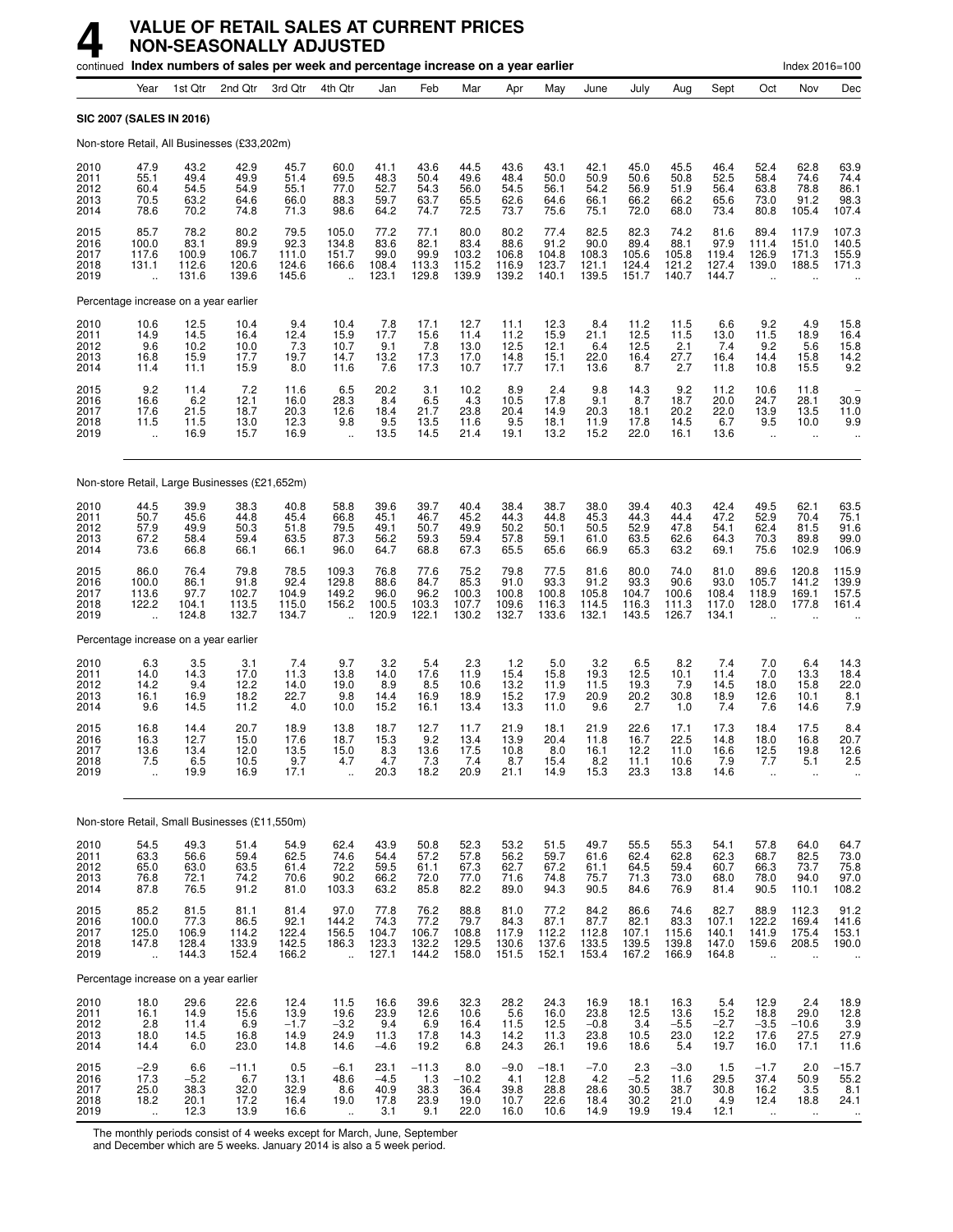|                                       |                                                      |                                                | continued Index numbers of sales per week and percentage increase on a year earlier |                                               |                                                          |                                         |                                             |                                           |                                              |                                           |                                           |                                             |                                                                        |                                                |                                               | Index 2016=100                                           |                                                            |
|---------------------------------------|------------------------------------------------------|------------------------------------------------|-------------------------------------------------------------------------------------|-----------------------------------------------|----------------------------------------------------------|-----------------------------------------|---------------------------------------------|-------------------------------------------|----------------------------------------------|-------------------------------------------|-------------------------------------------|---------------------------------------------|------------------------------------------------------------------------|------------------------------------------------|-----------------------------------------------|----------------------------------------------------------|------------------------------------------------------------|
|                                       | Year                                                 | 1st Qtr                                        | 2nd Qtr                                                                             | 3rd Qtr                                       | 4th Qtr                                                  | Jan                                     | Feb                                         | Mar                                       | Apr                                          | May                                       | June                                      | July                                        | Aug                                                                    | Sept                                           | Oct                                           | Nov                                                      | Dec                                                        |
| <b>SIC 2007 (SALES IN 2016)</b>       |                                                      |                                                |                                                                                     |                                               |                                                          |                                         |                                             |                                           |                                              |                                           |                                           |                                             |                                                                        |                                                |                                               |                                                          |                                                            |
| Mail Order (£30,738m)                 |                                                      |                                                |                                                                                     |                                               |                                                          |                                         |                                             |                                           |                                              |                                           |                                           |                                             |                                                                        |                                                |                                               |                                                          |                                                            |
| 2010<br>2011<br>2012<br>2013<br>2014  | 42.4<br>49.8<br>56.2<br>66.0<br>76.2                 | 38.2<br>44.2<br>50.5<br>59.4<br>67.4           | 36.9<br>43.8<br>50.2<br>59.2<br>71.5                                                | 39.8<br>46.5<br>51.0<br>60.6<br>68.8          | 54.8<br>64.9<br>73.1<br>84.7<br>97.6                     | 36.9<br>44.3<br>50.0<br>57.4<br>62.2    | 38.5<br>44.1<br>49.4<br>58.9<br>70.0        | 39.0<br>44.1<br>51.9<br>61.3<br>70.4      | 37.8<br>42.7<br>50.5<br>58.6<br>71.0         | 37.0<br>44.0<br>50.6<br>59.2<br>72.7      | 36.1<br>44.4<br>49.6<br>59.6<br>70.9      | 38.0<br>45.2<br>52.4<br>59.6<br>68.2        | 39.7<br>46.1<br>47.6<br>61.0<br>66.4                                   | 41.3<br>48.0<br>52.6<br>61.1<br>71.3           | 46.9<br>52.4<br>58.3<br>68.9<br>78.5          | 56.8<br>70.2<br>74.4<br>87.1<br>104.5                    | 59.5<br>70.7<br>84.0<br>95.4<br>107.4                      |
| 2015<br>2016<br>2017<br>2018<br>2019  | 85.1<br>100.0<br>119.7<br>133.9<br>ü.                | 77.3<br>82.6<br>102.0<br>113.9<br>135.2        | 78.8<br>88.6<br>108.1<br>122.9<br>142.5                                             | 78.8<br>92.2<br>112.8<br>127.3<br>148.8       | 105.5<br>136.6<br>155.8<br>171.4<br>$\ddot{\phantom{a}}$ | 77.9<br>84.6<br>100.8<br>110.8<br>128.5 | 74.4<br>80.1<br>101.1<br>114.4<br>131.9     | 79.2<br>83.0<br>103.8<br>115.8<br>143.2   | 79.3<br>87.5<br>108.0<br>119.1<br>141.4      | 76.4<br>90.3<br>106.1<br>126.4<br>143.3   | 80.3<br>88.1<br>109.8<br>123.2<br>142.7   | 80.6<br>88.3<br>106.8<br>126.6<br>154.5     | 74.1<br>88.5<br>107.2<br>124.1<br>144.1                                | 81.2<br>98.3<br>122.2<br>130.5<br>148.1        | 88.3<br>111.7<br>128.7<br>140.8               | 118.7<br>153.3<br>176.6<br>194.9                         | 108.6<br>143.1<br>160.9<br>177.1                           |
| Percentage increase on a year earlier |                                                      |                                                |                                                                                     |                                               |                                                          |                                         |                                             |                                           |                                              |                                           |                                           |                                             |                                                                        |                                                |                                               |                                                          |                                                            |
| 2010<br>2011<br>2012<br>2013<br>2014  | 13.0<br>17.5<br>12.8<br>17.4<br>15.5                 | 9.8<br>15.6<br>14.4<br>17.5<br>13.5            | 10.4<br>18.6<br>14.6<br>17.9<br>20.8                                                | 15.1<br>16.9<br>9.5<br>18.9<br>13.6           | 15.6<br>18.5<br>12.7<br>15.8<br>15.2                     | 5.6<br>19.9<br>12.8<br>15.0<br>8.3      | 14.9<br>14.5<br>12.1<br>19.2<br>18.8        | 9.3<br>13.1<br>17.6<br>18.1<br>15.0       | 11.2<br>12.9<br>18.3<br>16.0<br>21.1         | 10.9<br>19.0<br>14.8<br>17.1<br>22.8      | 9.4<br>23.1<br>11.7<br>20.1<br>19.1       | 12.5<br>18.8<br>15.9<br>13.9<br>14.3        | 18.1<br>16.1<br>3.1<br>28.2<br>9.0                                     | 14.9<br>16.1<br>9.6<br>16.2<br>16.7            | 12.8<br>11.7<br>11.2<br>18.3<br>13.9          | 10.2<br>23.6<br>6.0<br>17.1<br>20.0                      | 22.3<br>19.0<br>$\frac{18.8}{13.5}$<br>12.5                |
| 2015<br>2016<br>2017<br>2018<br>2019  | 11.7<br>17.5<br>19.7<br>11.8<br>$\ddot{\phantom{a}}$ | 14.7<br>6.9<br>23.5<br>11.6<br>18.7            | 10.2<br>12.5<br>22.0<br>13.7<br>15.9                                                | 14.5<br>17.0<br>22.3<br>12.9<br>16.9          | 8.1<br>29.5<br>14.1<br>10.0<br>$\ddot{\phantom{a}}$      | 25.1<br>8.7<br>19.2<br>10.0<br>15.9     | 6.3<br>7.7<br>26.1<br>13.2<br>15.3          | 12.4<br>4.8<br>25.0<br>11.7<br>23.6       | 11.7<br>10.4<br>23.4<br>10.3<br>18.7         | 5.1<br>18.2<br>17.5<br>19.1<br>13.4       | 13.2<br>9.7<br>24.6<br>12.2<br>15.8       | 18.2<br>9.6<br>20.9<br>18.6<br>22.1         | 11.5<br>19.5<br>21.0<br>15.8<br>16.1                                   | 14.0<br>21.0<br>24.3<br>6.8<br>13.5            | 12.5<br>26.4<br>15.3<br>9.4<br>ä,             | 13.6<br>29.1<br>15.2<br>10.3<br>÷.                       | $\frac{1.2}{31.8}$<br>12.4<br>10.1<br>$\ddot{\phantom{a}}$ |
| Other Non-store Retail (£2,464m)      |                                                      |                                                |                                                                                     |                                               |                                                          |                                         |                                             |                                           |                                              |                                           |                                           |                                             |                                                                        |                                                |                                               |                                                          |                                                            |
| 2010<br>2011<br>2012<br>2013<br>2014  | 116.7<br>120.1<br>112.3<br>127.2<br>108.4            | 105.0<br>115.2<br>103.5<br>110.2<br>105.0      | 117.2<br>126.3<br>113.6<br>132.0<br>116.5                                           | 119.3<br>111.7<br>107.3<br>133.1<br>101.7     | 125.2<br>127.1<br>125.0<br>133.5<br>110.5                | 92.8<br>98.8<br>87.1<br>87.5<br>88.6    | 107.1<br>128.6<br>115.3<br>123.2<br>133.8   | 113.1<br>117.7<br>107.2<br>118.1<br>98.4  | 115.3<br>120.2<br>104.7<br>112.5<br>107.2    | 119.8<br>124.4<br>124.8<br>131.5<br>112.1 | 116.6<br>132.6<br>111.7<br>148.0<br>127.6 | 131.7<br>118.3<br>113.7<br>148.8<br>119.4   | 117.9<br>109.1<br>105.5<br>131.7<br>87.2                               | 110.6<br>108.6<br>103.5<br>121.8<br>99.0       | 120.7<br>133.3<br>132.2<br>123.3<br>109.1     | 137.2<br>129.8<br>133.8<br>142.5<br>116.1                | 119.4<br>119.9<br>112.3<br>$\frac{134.5}{107.1}$           |
| 2015<br>2016<br>2017<br>2018<br>2019  | 93.8<br>100.0<br>91.3<br>96.4                        | 89.5<br>88.7<br>87.0<br>96.3<br>86.6           | 98.2<br>106.5<br>89.7<br>92.0<br>103.7                                              | 88.2<br>92.6<br>87.8<br>90.1<br>105.5         | 99.3<br>112.2<br>100.7<br>107.3                          | 68.5<br>71.6<br>77.0<br>78.2<br>54.7    | 110.0<br>106.5<br>84.7<br>100.0<br>103.4    | 89.9<br>88.2<br>96.7<br>107.9<br>98.6     | 91.9<br>102.9<br>91.8<br>89.8<br>112.6       | 89.8<br>101.6<br>88.2<br>90.2<br>99.9     | 109.9<br>113.2<br>89.2<br>95.1<br>99.8    | 103.6<br>103.0<br>90.4<br>96.6<br>116.5     | 75.7<br>82.3<br>89.1<br>85.3<br>97.7                                   | 86.0<br>92.5<br>84.6<br>88.7<br>103.0          | 102.1<br>108.3<br>103.9<br>115.5              | 107.1<br>122.4<br>104.9<br>108.6                         | 90.8<br>107.3<br>94.7<br>99.8                              |
| Percentage increase on a year earlier |                                                      |                                                |                                                                                     |                                               |                                                          |                                         |                                             |                                           |                                              |                                           |                                           |                                             |                                                                        |                                                |                                               |                                                          |                                                            |
| 2010<br>2011<br>2012<br>2013<br>2014  | 1.0<br>2.9<br>$-6.4$<br>13.2<br>$-14.8$              | 26.7<br>9.7<br>$-10.2$<br>6.5<br>$-4.7$        | 10.4<br>7.8<br>$-10.1$<br>16.2<br>$-11.7$                                           | $-9.2$<br>$-6.4$<br>$-4.0$<br>24.1<br>$-23.6$ | $-11.7$<br>1.5<br>$-1.6$<br>6.8<br>$-17.2$               | 20.4<br>6.5<br>$-11.9$<br>0.5<br>1.2    | 28.0<br>20.1<br>$-10.4$<br>6.9<br>8.6       | 30.2<br>4.1<br>$-8.9$<br>10.1<br>$-16.6$  | 11.0<br>4.2<br>$-12.9$<br>7.4<br>$-4.7$      | 17.6<br>3.9<br>0.3<br>5.4<br>$-14.8$      | 4.6<br>13.7<br>$-15.8$<br>32.5<br>$-13.8$ | 6.8<br>$-10.2$<br>$-3.8$<br>30.8<br>$-19.7$ | $-9.9$<br>$-7.5$<br>$-3.3$<br>24.8<br>$-33.8$                          | $-20.2$<br>$-1.8$<br>$-4.7$<br>17.6<br>$-18.7$ | $-5.4$<br>10.5<br>$-0.8$<br>$-6.7$<br>$-11.5$ | $-15.7$<br>$-5.4$<br>3.1<br>6.5<br>$-18.5$               | $-12.6$<br>0.5<br>$-6.4$<br>19.8<br>$-20.4$                |
| 2015<br>2016<br>2017<br>2018<br>2019  | $-13.4$<br>$-8.7$<br>5.6<br>$\ddot{\phantom{a}}$     | $-14.8$<br>$-0.9$<br>$-1.9$<br>10.7<br>$-10.1$ | $-15.7$<br>8.4<br>$-15.8$<br>2.5<br>12.8                                            | $-13.2$<br>$4.9 - 5.2$<br>2.6<br>17.1         | $-10.1$<br>13.0<br>$-10.3$<br>6.6                        | $-22.7$<br>4.5<br>7.6<br>1.5<br>$-30.0$ | $-17.8$<br>$-3.3$<br>$-20.4$<br>18.0<br>3.4 | $-8.7$<br>$-1.8$<br>9.7<br>11.5<br>$-8.6$ | $-14.2$<br>11.9<br>$-10.8$<br>$-2.2$<br>25.4 | $-19.9$<br>13.1<br>$-13.2$<br>2.3<br>10.7 | $-13.9$<br>3.0<br>$-21.2$<br>6.7<br>4.9   | $-13.2$<br>$-0.6$<br>-12.2<br>6.9<br>20.5   | $-13.2$<br>$\begin{array}{c} 8.8 \\ 8.2 \end{array}$<br>$-4.3$<br>14.5 | $-13.1$<br>7.6<br>$-8.\bar{5}$<br>4.8<br>16.1  | $-6.5$<br>6.1<br>$-4.0$<br>11.1               | $-7.7$<br>14.3<br>$-14.3$<br>3.5<br>$\ddot{\phantom{a}}$ | $-15.2$<br>$18.2 - 11.8$<br>5.4                            |

The monthly periods consist of 4 weeks except for March, June, September

and December which are 5 weeks. January 2014 is also a 5 week period.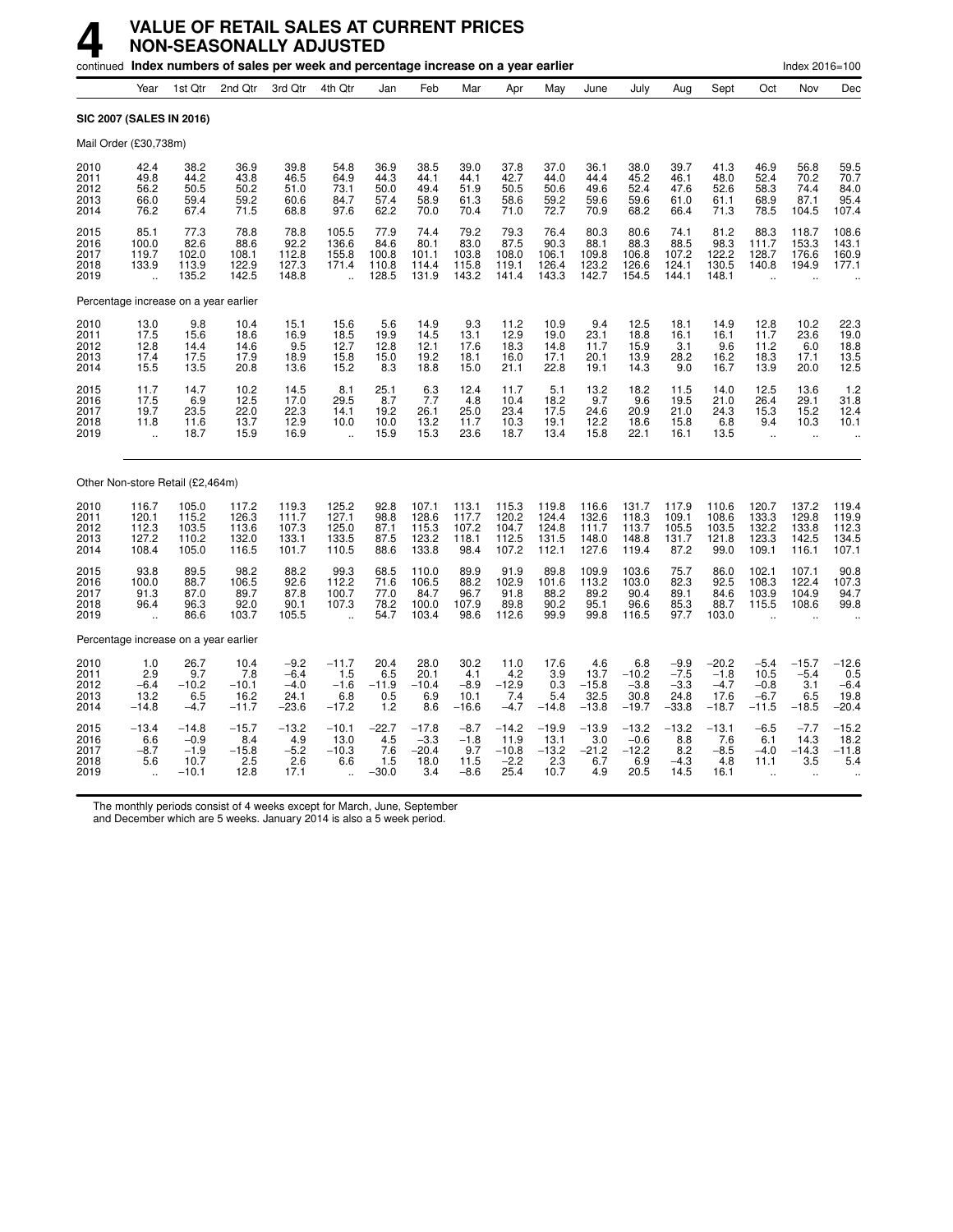|                                      |                                           |                                          | continued Index numbers of sales per week and percentage increase on a year earlier |                                           |                                           |                                         |                                          |                                          |                                            |                                            |                                           |                                          |                                          |                                           |                                           | Index 2016=100                            |                                           |
|--------------------------------------|-------------------------------------------|------------------------------------------|-------------------------------------------------------------------------------------|-------------------------------------------|-------------------------------------------|-----------------------------------------|------------------------------------------|------------------------------------------|--------------------------------------------|--------------------------------------------|-------------------------------------------|------------------------------------------|------------------------------------------|-------------------------------------------|-------------------------------------------|-------------------------------------------|-------------------------------------------|
|                                      | Year                                      | 1st Qtr                                  | 2nd Qtr                                                                             | 3rd Otr                                   | 4th Qtr                                   | Jan                                     | Feb                                      | Mar                                      | Apr                                        | May                                        | June                                      | July                                     | Aug                                      | Sept                                      | Oct                                       | Nov                                       | Dec                                       |
|                                      |                                           | <b>SIC 2007 (SALES IN 2016)</b>          |                                                                                     |                                           |                                           |                                         |                                          |                                          |                                            |                                            |                                           |                                          |                                          |                                           |                                           |                                           |                                           |
|                                      |                                           |                                          | Automotive Fuel, All Businesses (£36,849m)                                          |                                           |                                           |                                         |                                          |                                          |                                            |                                            |                                           |                                          |                                          |                                           |                                           |                                           |                                           |
| 2010<br>2011<br>2012<br>2013<br>2014 | 92.0<br>109.6<br>109.3<br>106.0<br>102.1  | 85.5<br>103.3<br>113.3<br>104.6<br>101.1 | 95.9<br>111.9<br>107.8<br>107.9<br>104.8                                            | 93.4<br>111.1<br>110.4<br>110.1<br>104.1  | 93.1<br>112.2<br>105.8<br>101.3<br>98.2   | 78.2<br>96.9<br>105.5<br>94.9<br>92.5   | 86.1<br>103.9<br>110.6<br>106.7<br>100.6 | 90.7<br>107.9<br>121.9<br>110.7<br>110.1 | 96.0<br>111.4<br>108.1<br>107.6<br>102.8   | 97.8<br>113.3<br>112.1<br>108.8<br>104.0   | 94.3<br>111.2<br>104.2<br>107.5<br>107.1  | 96.7<br>113.1<br>109.1<br>112.6<br>107.7 | 92.2<br>109.4<br>108.4<br>109.4<br>103.2 | 91.8<br>110.8<br>113.1<br>108.6<br>102.0  | 95.5<br>112.4<br>109.3<br>102.5<br>100.3  | 98.2<br>116.4<br>107.1<br>102.7<br>100.5  | 87.0<br>108.6<br>101.9<br>99.2<br>94.7    |
| 2015<br>2016<br>2017<br>2018<br>2019 | 96.0<br>100.0<br>107.7<br>116.7<br>à.     | 91.9<br>91.5<br>103.8<br>107.5<br>118.2  | 99.0<br>100.3<br>108.6<br>118.5<br>128.0                                            | 97.3<br>103.2<br>107.0<br>120.1<br>126.7  | 95.8<br>105.0<br>111.5<br>120.9           | 90.7<br>90.9<br>99.1<br>104.3<br>110.2  | 90.1<br>89.8<br>106.2<br>112.3<br>120.2  | 94.2<br>93.3<br>105.5<br>106.2<br>123.0  | 96.8<br>98.5<br>107.0<br>112.9<br>125.4    | 98.5<br>102.2<br>112.9<br>121.1<br>129.9   | 101.2<br>100.2<br>106.6<br>120.9<br>128.5 | 99.4<br>104.9<br>106.1<br>120.7<br>129.4 | 95.6<br>102.0<br>106.1<br>119.3<br>127.7 | 97.0<br>102.6<br>108.3<br>120.2<br>123.7  | 96.9<br>106.7<br>111.1<br>121.5           | 99.1<br>107.9<br>114.5<br>126.5           | 92.2<br>101.4<br>109.5<br>115.9           |
|                                      |                                           |                                          | Percentage increase on a year earlier                                               |                                           |                                           |                                         |                                          |                                          |                                            |                                            |                                           |                                          |                                          |                                           |                                           |                                           |                                           |
| 2010<br>2011<br>2012<br>2013<br>2014 | 4.7<br>19.2<br>$-0.2$<br>$-3.1$<br>$-3.7$ | 6.3<br>20.9<br>9.7<br>$-7.7$<br>$-3.4$   | 8.1<br>16.7<br>$-3.6$<br>0.1<br>$-2.9$                                              | 1.3<br>18.9<br>$-0.6$<br>$-0.3$<br>$-5.4$ | 3.3<br>20.5<br>$-5.7$<br>$-4.2$<br>$-3.0$ | 0.8<br>23.8<br>8.9<br>$-10.0$<br>$-2.5$ | 7.5<br>20.7<br>6.4<br>$-3.5$<br>$-5.7$   | 9.4<br>18.9<br>12.9<br>$-9.2$<br>$-0.5$  | 14.5<br>16.0<br>$-2.9$<br>$-0.5$<br>$-4.5$ | 12.4<br>15.8<br>$-1.0$<br>$-3.0$<br>$-4.4$ | 0.4<br>17.8<br>$-6.3$<br>3.2<br>$-0.4$    | 5.6<br>17.0<br>$-3.6$<br>3.3<br>$-4.4$   | 1.0<br>18.7<br>$-1.0$<br>0.9<br>$-5.6$   | $-1.9$<br>20.7<br>2.1<br>$-3.9$<br>$-6.1$ | 0.3<br>17.6<br>$-2.7$<br>$-6.2$<br>$-2.1$ | 6.9<br>18.5<br>$-8.0$<br>$-4.1$<br>$-2.1$ | 2.8<br>24.8<br>$-6.1$<br>$-2.7$<br>$-4.5$ |
| 2015<br>2016<br>2017<br>2018<br>2019 | $-5.9$<br>4.2<br>7.7<br>8.4<br>$\ddotsc$  | $-9.1$<br>$-0.4$<br>13.4<br>3.6<br>10.0  | $-5.5$<br>1.3<br>8.3<br>9.0<br>8.0                                                  | $-6.6$<br>6.0<br>3.7<br>12.3<br>5.5       | $-2.5$<br>9.7<br>6.2<br>8.4<br>$\ddotsc$  | $-1.9$<br>0.3<br>9.0<br>5.2<br>5.6      | $-10.4$<br>$-0.3$<br>18.3<br>5.8<br>7.0  | $-14.4$<br>$-1.0$<br>13.1<br>0.7<br>15.8 | $-5.8$<br>1.7<br>8.6<br>5.5<br>11.1        | $-5.3$<br>3.8<br>10.4<br>7.2<br>7.3        | $-5.5$<br>$-1.0$<br>6.3<br>13.4<br>6.3    | $-7.7$<br>5.6<br>1.1<br>13.8<br>7.2      | $-7.4$<br>6.8<br>4.0<br>12.4<br>7.1      | $-4.9$<br>5.8<br>5.5<br>10.9<br>3.0       | $-3.4$<br>10.1<br>4.2<br>9.3              | $-1.4$<br>8.9<br>6.1<br>10.5              | $-2.6$<br>10.0<br>7.9<br>5.8              |

The monthly periods consist of 4 weeks except for March, June, September

and December which are 5 weeks. January 2014 is also a 5 week period.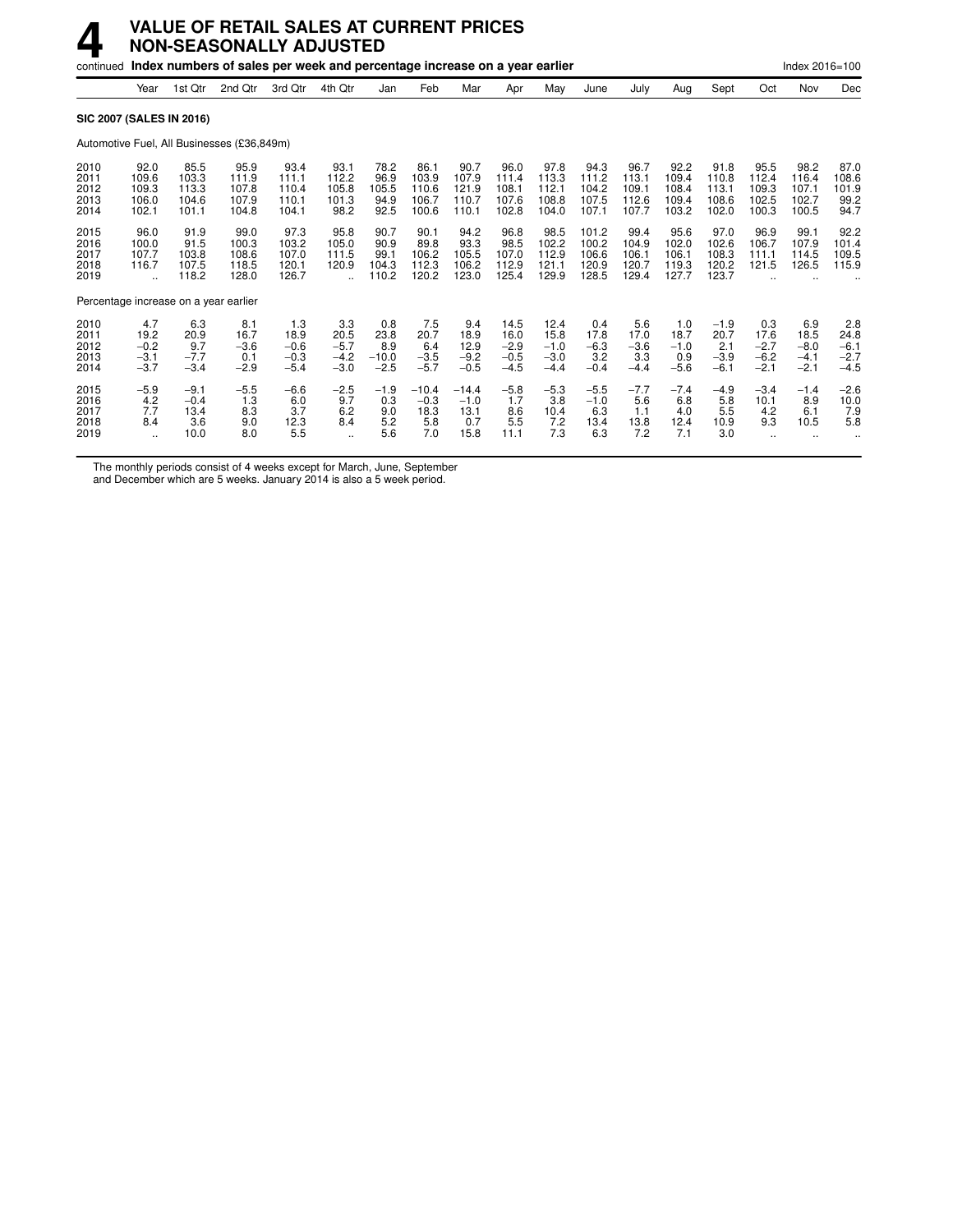### **5 VALUE OF RETAIL SALES BY COMMODITY AT CURRENT PRICES NON-SEASONALLY ADJUSTED**

|                                             |                                                     |                                                     |                                                    |                                                     | Index $2016 = 100$                                                                              |
|---------------------------------------------|-----------------------------------------------------|-----------------------------------------------------|----------------------------------------------------|-----------------------------------------------------|-------------------------------------------------------------------------------------------------|
|                                             | Total<br>excluding<br>fuel                          | Food,<br>drink and<br>tobacco <sup>1</sup>          | Clothing<br>and<br>footwear                        | Household<br>goods <sup>1</sup>                     | Other<br>non -<br>food <sup>1</sup>                                                             |
| Average weekly sales<br>in 2016 (£millions) | 6747                                                | 2650                                                | 1 1 8 2                                            | 1 301                                               | 1614                                                                                            |
| Index numbers of sales per week             |                                                     |                                                     |                                                    |                                                     |                                                                                                 |
| 2011<br>2012<br>2013<br>2014<br>2015        | <b>J43S</b><br>86.3<br>88.6<br>91.5<br>95.0<br>96.8 | <b>EAWN</b><br>93.7<br>96.4<br>99.7<br>98.0<br>97.8 | EAWO<br>83.5<br>85.9<br>89.8<br>93.5<br>97.9       | <b>EAWP</b><br>80.2<br>82.6<br>84.6<br>92.0<br>96.1 | EAWQ<br>81.1<br>82.5<br>85.0<br>93.7<br>94.7                                                    |
| 2016<br>2017<br>2018                        | 100.0<br>104.3<br>108.5                             | 100.0<br>102.9<br>107.8                             | 100.0<br>108.4<br>111.9                            | 100.0<br>104.4<br>102.8                             | 100.0<br>103.8<br>111.8                                                                         |
| 2016 Q4                                     | 117.1                                               | 107.0                                               | 124.4                                              | 121.7                                               | 124.9                                                                                           |
| 2017 Q1<br>$_{\rm Q3}^{\rm Q2}$<br>Q4       | 93.2<br>101.0<br>101.3<br>121.8                     | 96.7<br>103.1<br>100.8<br>111.0                     | 87.7<br>106.3<br>109.0<br>130.7                    | 97.9<br>94.4<br>99.9<br>125.3                       | 87.8<br>$\frac{99.1}{97.8}$<br>130.3                                                            |
| 2018 Q1<br>Q2<br>$^{Q3}_{Q4}$               | 97.5<br>104.8<br>106.2<br>125.6                     | 100.9<br>106.2<br>107.7<br>116.3                    | 91.2<br>110.5<br>112.4<br>133.7                    | 103.4<br>99.6<br>$93.2$<br>115.0                    | 91.8<br>102.4<br>109.5<br>143.5                                                                 |
| 2019 Q1<br>Q2<br>Q3                         | 101.4<br>109.1<br>109.8                             | 105.7<br>112.6<br>111.6                             | $97.2$<br>116.7<br>119.1                           | 90.9<br>90.1<br>94.0                                | 105.9<br>113.1<br>112.8                                                                         |
| 2016 Oct<br>Nov<br>Dec                      | 102.9<br>115.0<br>130.3                             | 99.7<br>103.2<br>115.7                              | 106.5<br>124.0<br>139.0                            | 106.6<br>127.2<br>129.3                             | 102.5<br>117.9<br>148.5                                                                         |
| 2017 Jan<br>Feb<br>Mar<br>Apr<br>May<br>Jun | 90.6<br>92.8<br>95.6<br>101.5<br>100.4<br>101.1     | 91.8<br>97.8<br>99.7<br>104.0<br>103.7<br>101.8     | 84.5<br>83.5<br>93.6<br>102.9<br>105.6<br>109.7    | 103.5<br>96.5<br>94.6<br>98.3<br>91.8<br>93.3       | 82.7<br>88.5<br>91.2<br>99.1<br>98.2<br>99.8                                                    |
| Jul<br>Aug<br>Sep<br>Oct<br>Nov<br>Dec      | 102.7<br>100.7<br>100.7<br>106.0<br>120.0<br>135.9  | 102.9<br>100.6<br>99.3<br>102.7<br>106.3<br>121.3   | 109.9<br>107.1<br>109.8<br>109.7<br>130.1<br>147.9 | 98.3<br>96.3<br>104.1<br>111.1<br>133.6<br>130.0    | $\begin{array}{c}\n 100.8 \\  99.9 \\  93.7 \\  101.7\n \end{array}$<br>104.7<br>124.1<br>155.8 |
| 2018 Jan<br>Feb<br>Mar<br>Apr<br>May<br>Jun | 94.4<br>96.6<br>100.8<br>101.7<br>106.8<br>105.6    | 94.5<br>100.9<br>106.1<br>102.0<br>109.2<br>107.2   | 87.6<br>87.5<br>96.9<br>103.4<br>113.0<br>114.0    | 108.2<br>102.0<br>100.6<br>102.0<br>97.8<br>99.2    | 87.9<br>91.8<br>94.9<br>99.7<br>105.7<br>102.0                                                  |
| Jul<br>Aug<br>Sep<br>Oct<br>Nov<br>Dec      | 108.3<br>105.7<br>104.9<br>109.4<br>124.9<br>139.1  | 111.1<br>107.4<br>105.1<br>107.4<br>112.1<br>126.9  | 114.9<br>112.9<br>110.0<br>112.0<br>131.2<br>153.0 | 90.6<br>91.8<br>96.5<br>100.3<br>123.1<br>120.2     | 113.1<br>108.6<br>107.5<br>117.9<br>142.9<br>164.3                                              |
| 2019 Jan<br>Feb<br>Mar<br>Apr<br>May<br>Jun | 97.6<br>100.5<br>105.2<br>108.6<br>108.8<br>109.7   | 99.7<br>106.4<br>110.0<br>112.7<br>113.3<br>112.0   | 94.0<br>92.7<br>103.4<br>113.8<br>113.7<br>121.3   | 94.4<br>89.0<br>89.6<br>91.5<br>89.7<br>89.2        | 99.4<br>105.7<br>111.1<br>$\begin{array}{c} 111.9 \\ 113.3 \\ 113.9 \end{array}$                |
| Jul<br>Aug<br>Sep                           | 112.5<br>108.6<br>108.6                             | 114.0<br>111.0<br>110.1                             | 121.9<br>118.3<br>117.6                            | 93.1<br>91.0<br>97.0                                | 118.7<br>111.9<br>108.9                                                                         |

Estimates in this table have been produced by combining a breakdown of commodity sales from 54 large retailers with total sales from other retailers.

1 The Food, drink and tobacco category, Household goods category and Other non-food category include revisions to the commodity classifications provided by respondents.

The monthly periods consist of 4 weeks except for March, June, September and December which are 5 weeks. January 2014 is also a 5 week period.

The quarterly indices are the weighted averages of the monthly indices for the months within the quarter, the weights being the number of weeks in each monthly period.

In July 2018, we increased our sample for the commodity breakdown from 31 to 54 retailers to improve coverage and better represent the commodities sold. Growth rates may not be comparable as a result. This does not impact the main retail sales data.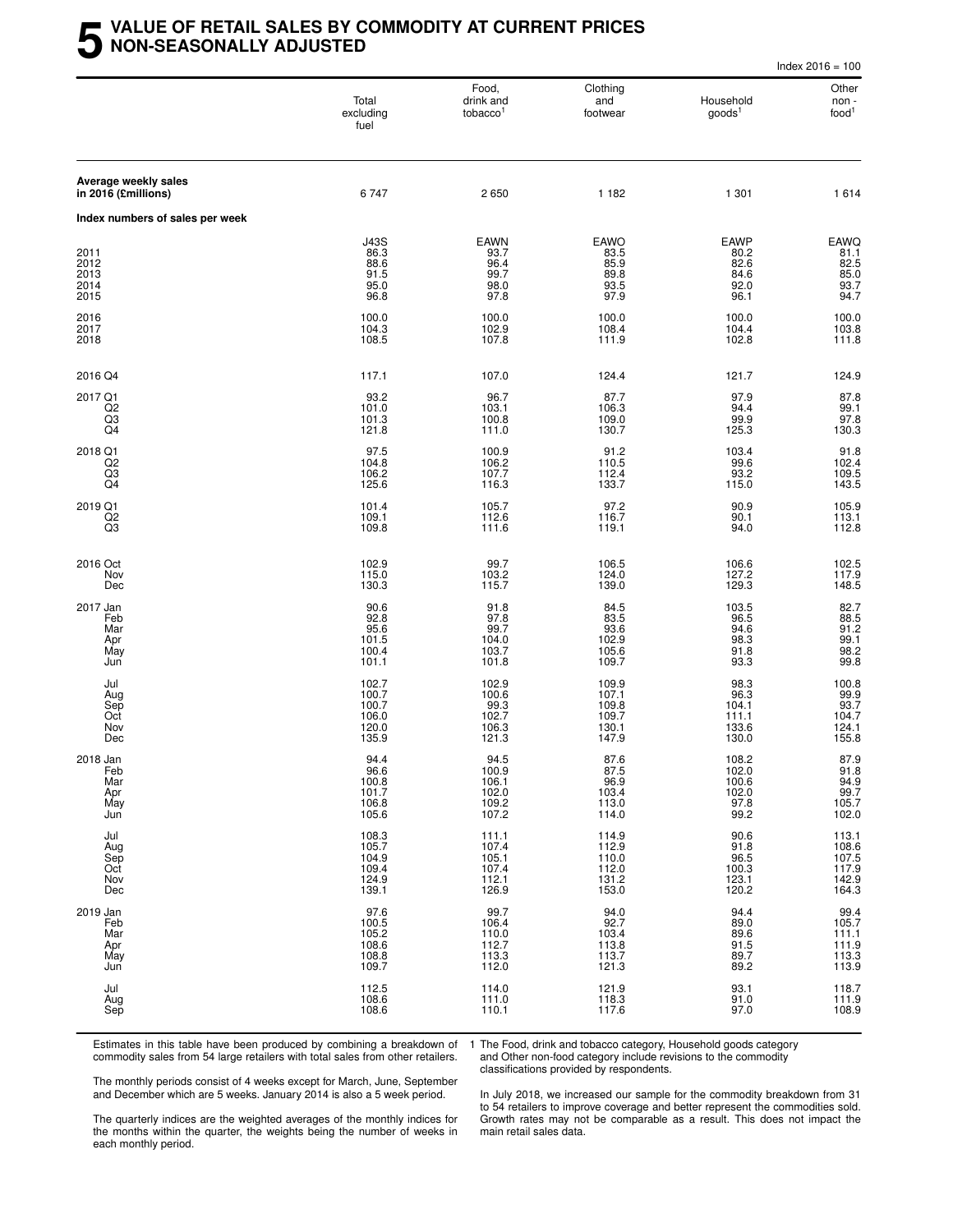### **5** VALUE OF RETAIL SALES BY COMMODITY AT CURRENT PRICES<br>MON-SEASONALLY ADJUSTED<br>continued **NON-SEASONALLY ADJUSTED**

continued

|                                             | Total<br>excluding<br>fuel                                                | Food<br>drink and<br>tobacco                                          | Clothing<br>and<br>footwear                                                  | Household<br>goods                                                    | Other<br>non -<br>food                                                       |
|---------------------------------------------|---------------------------------------------------------------------------|-----------------------------------------------------------------------|------------------------------------------------------------------------------|-----------------------------------------------------------------------|------------------------------------------------------------------------------|
|                                             | Percentage change latest 3 months on same 3 months a year ago             |                                                                       |                                                                              |                                                                       |                                                                              |
| <b>2016 Nov</b><br>Dec                      | <b>J45J</b><br>4.8<br>6.4                                                 | HN5T<br>3.0<br>3.9                                                    | HN5U<br>5.1<br>6.6                                                           | HN5V<br>$\frac{5.8}{7.7}$                                             | HN5W<br>6.78.7                                                               |
| 2017 Jan<br>Feb<br>Mar<br>Apr<br>May<br>Jun | 5.3<br>4.8<br>$3.\overline{2}$<br>5.1<br>4.9<br>$5.\overline{6}$          | 2.8<br>2.6<br>$\overline{1.4}$<br>3.5<br>3.8<br>4.1                   | 5.6<br>5.6<br>7.4<br>11.4<br>11.4<br>11.7                                    | 6.6<br>5.6<br>3.9<br>5.5<br>4.4<br>4.6                                | 7.6<br>6.9<br>8.2.5<br>2.7<br>4.2                                            |
| Jul<br>Aug<br>Sep<br>Oct<br>Nov<br>Dec      | 4.3<br>4.9<br>4.7<br>4.4<br>4.0<br>4.0                                    | 2.8<br>$2.\overline{3}$<br>2.1<br>2.1<br>2.5<br>3.7                   | 9.4<br>10.0<br>10.4<br>8.9<br>7.0<br>5.1                                     | 3.7<br>5.5<br>6.4<br>6.1<br>5.5<br>3.0                                | $3.5$<br>$5.1$<br>$3.4$<br>$3.3$<br>$2.9$<br>$4.3$                           |
| 2018 Jan<br>Feb<br>Mar<br>Apr<br>May<br>Jun | 4.3<br>4.2<br>4.6<br>$3.\overline{3}$<br>4.0<br>3.7                       | 3.8<br>3.8<br>4.4<br>2.8<br>3.4<br>3.1                                | $5.3$<br>5.3<br>4.0<br>2.9<br>3.7<br>3.9                                     | 3.1<br>3.1<br>5.6<br>5.3<br>5.6<br>5.6                                | $5.3$<br>$5.0$<br>$4.6$<br>$2.8$<br>4.1<br>3.3                               |
| Jul<br>Aug<br>Sep<br>Oct<br>Nov<br>Dec      | 5.3<br>4.9<br>4.7<br>4.1<br>3.8<br>3.1                                    | 6.1<br>6.6<br>6.8<br>5.8<br>5.4<br>4.9                                | 5.1<br>4.6<br>3.1<br>2.3<br>0.9<br>2.3                                       | 1.8<br>$-1.6$<br>$-6.7$<br>$-7.3$<br>$-8.2$<br>$-8.3$                 | $\begin{array}{c} 6.9 \\ 7.3 \\ 12.0 \end{array}$<br>12.2<br>14.3<br>10.1    |
| 2019 Jan<br>Feb<br>Mar<br>Apr<br>May<br>Jun | 3.2<br>3.1<br>4.0<br>5.0<br>4.3<br>4.1                                    | 5.1<br>5.1<br>4.8<br>6.3<br>5.7<br>6.0                                | 3.5<br>5.0<br>6.6<br>7.6<br>5.7<br>5.6                                       | $-9.1$<br>$-10.5$<br>$-12.1$<br>$-11.3$<br>$-9.9$<br>$-9.6$           | 10.1<br>9.6<br>15.3<br>15.0<br>12.4<br>10.4                                  |
| Jul<br>Aug<br>Sep                           | 3.3<br>3.6<br>3.4                                                         | 3.7<br>3.6<br>3.7                                                     | 4.5<br>5.8<br>6.0                                                            | $-5.8$<br>$-3.5$<br>0.8                                               | 8.1<br>$6.8$<br>$3.0$                                                        |
|                                             | Percentage change latest month on same month a year ago                   |                                                                       |                                                                              |                                                                       |                                                                              |
| 2016 Nov<br>Dec                             | J3L2<br>5.8<br>6.9                                                        | HN5X<br>3.2<br>4.2                                                    | HN5Y<br>7.1<br>6.1                                                           | HN <sub>5</sub> Z<br>7.8<br>8.2                                       | <b>HN62</b><br>7.1<br>10.2                                                   |
| 2017 Jan<br>Feb<br>Mar<br>Apr<br>May<br>Jun | 1.8<br>4.1<br>3.5<br>$\begin{array}{c} 8.1 \\ 3.5 \\ 5.2 \end{array}$     | 0.4<br>2.4<br>1.3<br>$\begin{array}{c} 7.2 \\ 3.5 \\ 2.3 \end{array}$ | 2.6<br>7.8<br>10.9<br>$\begin{array}{c} 15.1 \\ 8.5 \\ 11.6 \end{array}$     | 3.0<br>4.3<br>4.4<br>$\begin{array}{c} 8.1 \\ 0.8 \\ 4.9 \end{array}$ | 2.7<br>$\frac{4.5}{1.7}$<br>$\begin{array}{c} 4.8 \\ 1.8 \\ 5.8 \end{array}$ |
| Jul<br>Aug<br>Sep<br>Oct<br>Nov<br>Dec      | 4055<br>466<br>303<br>43<br>43                                            | $2.9$<br>1.7<br>1.7<br>$\frac{2.9}{3.0}$<br>4.8                       | $7.4$<br>10.8<br>12.5<br>13.1<br>4.9<br>6.3                                  | $\frac{5.0}{6.8}$<br>$7.2$<br>4.2<br>5.0<br>0.6                       | 2.4<br>7.0<br>1.2<br>2.1<br>5.2<br>4.9                                       |
| 2018 Jan<br>Feb<br>Mar<br>Apr<br>May<br>Jun | $^{4.2}_{4.0}$<br>5.4<br>0.1<br>6.4<br>4.5                                | 2.9<br>3.1<br>6.4<br>$-2.0$<br>$\frac{5.3}{5.3}$                      | 3.7<br>4.8<br>3.6<br>5.0<br>7.0<br>3.9                                       | $\frac{4.6}{4}$<br>5.7<br>6.4<br>3.7<br>6.6<br>6.3                    | 6.3<br>3.7<br>4.0<br>0.6<br>7.6<br>2.2                                       |
| Jul<br>Aug<br>Sep<br>Oct<br>Nov<br>Dec      | $\frac{5.4}{4.9}$<br>4.1<br>3.2<br>4.1<br>2.4                             | 8.0<br>6.8<br>5.9<br>4.7<br>5.4<br>4.6                                | $\begin{array}{c} 4.6 \\ 5.5 \\ 0.1 \end{array}$<br>$\frac{2.0}{0.9}$<br>3.5 | $-7.9$<br>$-4.7$<br>$-7.3$<br>$-9.7$<br>$-7.9$<br>$-7.6$              | 12.1<br>8.7<br>14.7<br>12.7<br>15.2<br>5.4                                   |
| 2019 Jan<br>Feb<br>Mar<br>Apr<br>May<br>Jun | $\begin{array}{c} 3.5 \\ 4.0 \end{array}$<br>4.4<br>$6.8$<br>$1.9$<br>3.9 | $\frac{5.6}{5.4}$<br>$\frac{3.6}{10.5}$<br>$\frac{3.8}{1}$<br>4.4     | $7.2$<br>$5.9$<br>$6.7$<br>10.1<br>0.6<br>6.4                                | $-12.8$<br>$-12.7$<br>$-10.9$<br>$-10.3$<br>$-8.3$<br>$-10.0$         | 13.1<br>15.1<br>17.1<br>12.3<br>7.2<br>11.7                                  |
| Jul<br>Aug<br>Sep                           | 3.9<br>$\frac{2.8}{3.6}$                                                  | 2.7<br>$3.4$<br>$4.7$                                                 | 6.0<br>$^{4.8}_{6.9}$                                                        | 2.8<br>$-0.9$<br>0.6                                                  | $5.0\,$<br>$\frac{3.0}{1.3}$                                                 |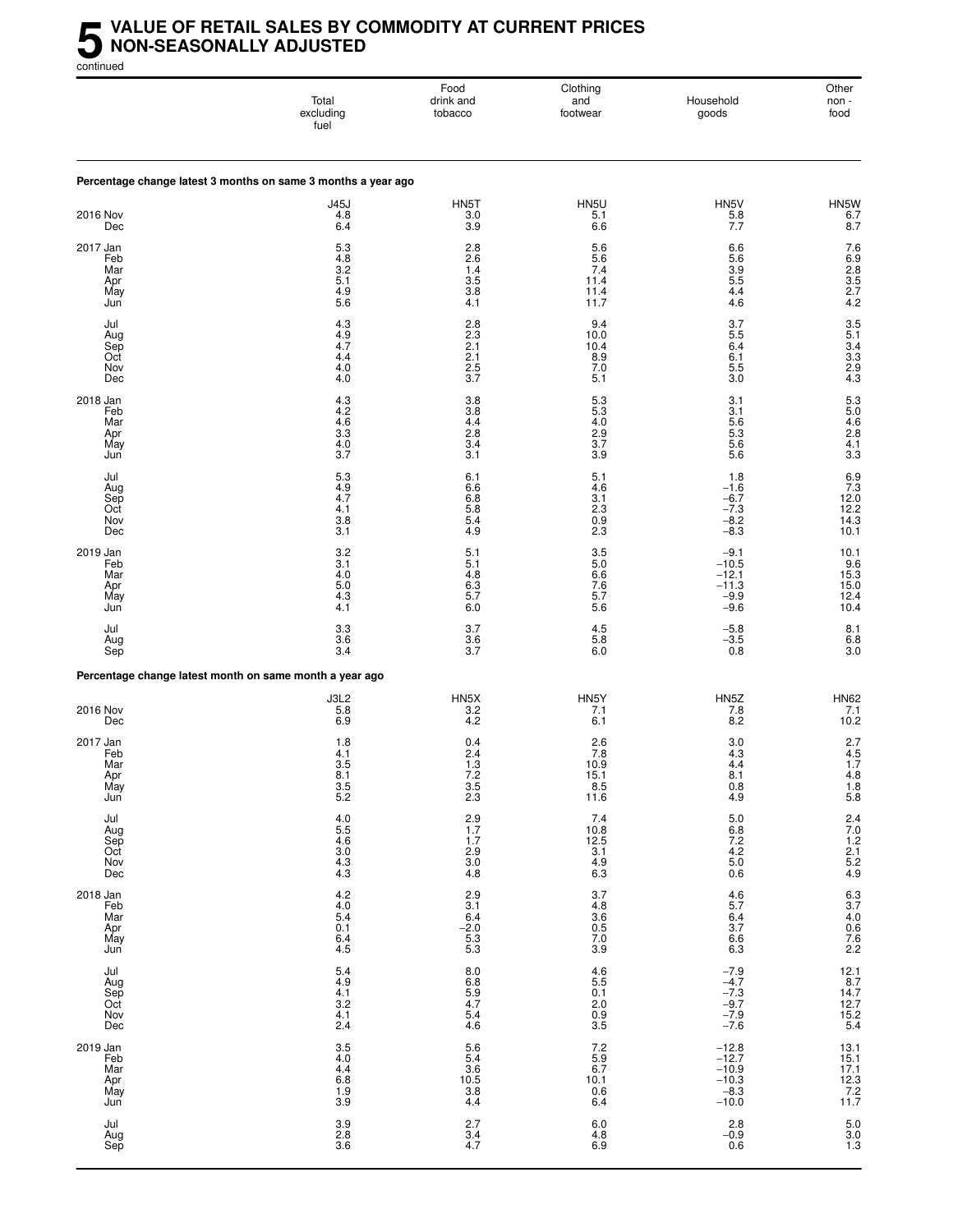# **6** YEAR TO DATE VALUE OF RETAIL SALES AT CURRENT PRICES<br> **6** NON-SEASONALLY ADJUSTED<br>
Index numbers of sales per week and percentage change on a vear earlier **NON-SEASONALLY ADJUSTED**

| Index numbers of sales per week and percentage change on a year earlier                                                                                                                                                                                                                                                                                             |                                                 |                                                 |                                                                         |                                            | Index 2016=100                            |                                                                   |
|---------------------------------------------------------------------------------------------------------------------------------------------------------------------------------------------------------------------------------------------------------------------------------------------------------------------------------------------------------------------|-------------------------------------------------|-------------------------------------------------|-------------------------------------------------------------------------|--------------------------------------------|-------------------------------------------|-------------------------------------------------------------------|
|                                                                                                                                                                                                                                                                                                                                                                     |                                                 | <b>ALL BUSINESSES</b>                           |                                                                         | SMALL BUSINESSES <sup>1</sup>              |                                           | LARGE BUSINESSES <sup>2</sup>                                     |
|                                                                                                                                                                                                                                                                                                                                                                     | <b>INDEX</b>                                    | % CHANGE                                        | <b>INDEX</b>                                                            | % CHANGE                                   | <b>INDEX</b>                              | % CHANGE                                                          |
| CURRENT YEAR UP TO SEP 2019                                                                                                                                                                                                                                                                                                                                         |                                                 |                                                 |                                                                         |                                            |                                           |                                                                   |
| ALL RETAILING INCLUDING AUTOMOTIVE FUEL <sup>4</sup>                                                                                                                                                                                                                                                                                                                | 108.4                                           | 4.3                                             | 113.3                                                                   | 5.1                                        | 107.1                                     | 4.0                                                               |
| ALL RETAILING EXCLUDING AUTOMOTIVE FUEL <sup>4</sup>                                                                                                                                                                                                                                                                                                                | 106.8                                           | 3.8                                             | 112.9                                                                   | 5.3                                        | 105.1                                     | 3.4                                                               |
| PREDOMINANTLY FOOD STORES                                                                                                                                                                                                                                                                                                                                           | 106.0                                           | 2.7                                             | 97.8                                                                    | 2.6                                        | 107.4                                     | 2.7                                                               |
| Non-specialised stores with food beverages and tobacco predominating<br>Specialist food stores<br>Retail sale of alcoholic drinks, other beverages and tobacco                                                                                                                                                                                                      | 106.7<br>107.2<br>76.2                          | 2.6<br>6.4<br>$-4.2$                            | 103.9<br>$\ddot{\phantom{a}}$                                           | 4.4<br>$\ddot{\phantom{a}}$<br>$\ddotsc$   | 107.0<br>$\ddot{\phantom{a}}$             | 2.4<br>$\ddotsc$<br>$\ldots$                                      |
| PREDOMINANTLY NON-FOOD STORES                                                                                                                                                                                                                                                                                                                                       | 100.9                                           | 1.9                                             | 109.6                                                                   | 3.4                                        | 98.0                                      | 1.4                                                               |
| Non-specialised stores                                                                                                                                                                                                                                                                                                                                              | 92.3                                            | $-1.4$                                          | 103.7                                                                   | 2.4                                        | 91.5                                      | $-1.7$                                                            |
| Textile, clothing & footwear stores<br>Retail sale of textiles<br>Retail sale of clothing<br>Retail sale of footwear & leather goods                                                                                                                                                                                                                                | 102.7<br>89.4<br>103.4<br>99.8                  | 3.6<br>$-1.0$<br>3.3<br>6.6                     | 133.0<br>148.8<br>$\ddotsc$                                             | 13.7<br>16.3<br>$\ddotsc$                  | 98.9<br>98.7<br>$\ddotsc$                 | 2.0<br>1.6<br>$\ldots$                                            |
| <b>Household goods stores</b><br>Retail sale of furniture, lighting & household articles<br>Retail sale of electrical household appliances<br>Retail sale of hardware, paints & glass<br>Retail sale of audio and video recording and equipment                                                                                                                     | 101.5<br>105.0<br>98.6<br>99.9<br>90.5          | $-2.4$<br>0.6<br>0.9<br>$-7.9$<br>3.6           | 104.0<br>$\ddot{\phantom{a}}$<br>$\ddot{\phantom{a}}$                   | $-5.8$<br>$\ddot{\phantom{a}}$             | 100.3                                     | $-0.7$<br>$\ldots$<br>$\ddotsc$<br>$\ddotsc$<br>$\ddotsc$         |
| Other non-food stores<br>Retail sale of pharmaceutical, medical, cosmetic & toilet goods <sup>3</sup><br>Retail sale of books, newspapers & stationery<br>Retail sale of floor coverings<br>Retail sale of computers and telecomms<br>Other retail sale in specialised stores not elsewhere classified<br>including: jewellery; sports goods; and second-hand goods | 104.8<br>126.0<br>79.8<br>97.6<br>73.1<br>109.6 | 5.5<br>11.7<br>$-10.9$<br>$-20.4$<br>1.5<br>7.8 | 107.5<br>$\mathbf{r}$<br>$\ddot{\phantom{a}}$<br>$\ddotsc$<br>$\ddotsc$ | 5.2<br>$\ddotsc$<br>$\cdot$ .<br>$\ddotsc$ | 102.4<br>$\sim$<br>$\ddotsc$<br>$\ddotsc$ | 5.7<br>$\ldots$<br>$\ldots$<br>$\ddotsc$<br>$\ldots$<br>$\ddotsc$ |
| <b>NON-STORE RETAIL</b><br>Retail sale via mail order houses<br>Non-store retail excluding mail order                                                                                                                                                                                                                                                               | 138.9<br>142.2<br>98.6                          | 16.5<br>17.1<br>6.3                             | 154.3<br>$\ddot{\phantom{a}}$                                           | 14.4<br>$\ddotsc$                          | 130.7                                     | 17.9<br>$\ddotsc$                                                 |
| PREDOMINANTLY AUTOMOTIVE FUEL <sup>4</sup>                                                                                                                                                                                                                                                                                                                          | 124.3                                           | 7.8                                             | $\ddot{\phantom{a}}$                                                    | $\ddotsc$                                  | $\ddotsc$                                 | $\ldots$                                                          |

1 Small retailers are those with less than 100 employment

2 Large retailers are those with greater than 99 employment

3 National Health Service receipts are excluded

4 Predominantly automotive fuel also includes sale of fuel by supermarkets

5 Year to date (January to current month)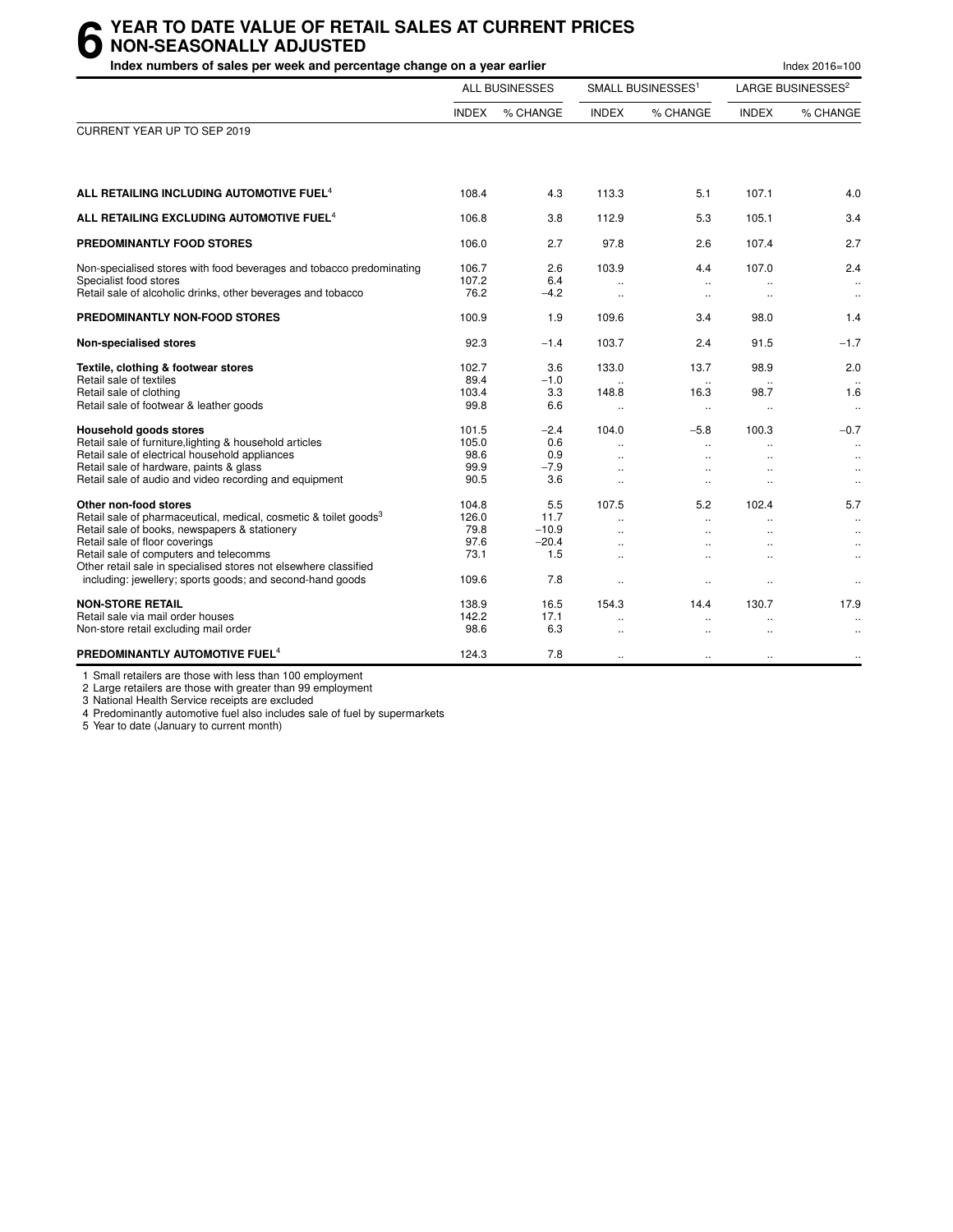# **CPSAVALUE OF RETAIL SALES AT CURRENT PRICES SEASONALLY ADJUSTED**

Index 2016=100

Predominantly non-food stores

|                                             | All<br>retailing<br>including<br>automotive<br>fuel <sup>1</sup><br>AGG <sub>21</sub>                | All<br>retailing<br>excluding<br>automotive<br>fuel <sup>1</sup><br>AGG 21X  | Predominantly<br>food stores<br>AGG 1                                                    | Total<br>AGG 12                                                                 | Non-<br>specialised<br>stores<br>47.19                 | Textile,<br>clothing and<br>footwear<br>stores<br>AGG <sub>5</sub>          | Household<br>goods<br>stores<br>AGG 7                  | Other<br>stores<br>AGG 13                              | Non-store<br>retailing<br>AGG 14                       | Predominantly<br>automotive<br>fuel <sup>1</sup><br>47.30               |
|---------------------------------------------|------------------------------------------------------------------------------------------------------|------------------------------------------------------------------------------|------------------------------------------------------------------------------------------|---------------------------------------------------------------------------------|--------------------------------------------------------|-----------------------------------------------------------------------------|--------------------------------------------------------|--------------------------------------------------------|--------------------------------------------------------|-------------------------------------------------------------------------|
|                                             | Index numbers of sales per week                                                                      |                                                                              |                                                                                          |                                                                                 |                                                        |                                                                             |                                                        |                                                        |                                                        |                                                                         |
| 2016 Nov<br>Dec                             | <b>J5C4</b><br>102.7<br>102.2                                                                        | J468<br>102.5<br>101.8                                                       | <b>EAQW</b><br>101.0<br>100.3                                                            | EAQY<br>102.2<br>101.3                                                          | EAQX<br>101.8<br>100.2                                 | <b>EARA</b><br>102.0<br>101.5                                               | <b>EARB</b><br>103.4<br>100.8                          | EAQZ<br>102.0<br>102.3                                 | J5BI<br>111.1<br>111.3                                 | JO2G<br>104.7<br>105.5                                                  |
| 2017 Jan<br>Feb<br>Mar<br>Apr<br>May<br>Jun | 102.3<br>103.5<br>103.0<br>104.8<br>103.8<br>103.9                                                   | 101.7<br>102.9<br>102.7<br>104.4<br>103.4<br>104.1                           | 100.7<br>101.9<br>102.2<br>102.5<br>102.0<br>101.3                                       | 100.7<br>102.2<br>101.3<br>104.0<br>102.4<br>104.0                              | 99.5<br>99.7<br>101.5<br>101.0<br>100.1<br>102.2       | 102.5<br>104.0<br>106.1<br>105.5<br>106.6<br>106.7                          | 99.6<br>101.1<br>101.1<br>105.9<br>99.3<br>101.5       | 100.7<br>103.1<br>96.9<br>103.3<br>102.2<br>104.2      | 111.1<br>111.1<br>112.1<br>115.4<br>114.9<br>117.6     | 107.7<br>108.6<br>105.7<br>108.2<br>$107.5$<br>102.3                    |
| Jul<br>Aug<br>Sep<br>Oct<br>Nov<br>Dec      | 104.4<br>105.6<br>105.9<br>106.3<br>107.0<br>106.9                                                   | 104.5<br>105.6<br>105.7<br>106.1<br>106.6<br>106.2                           | 102.0<br>102.2<br>102.7<br>103.7<br>103.7<br>104.1                                       | 104.5<br>105.8<br>104.0<br>104.7<br>105.6<br>104.9                              | 102.5<br>103.6<br>102.9<br>102.1<br>102.8<br>103.4     | 107.4<br>108.1<br>108.9<br>106.7<br>107.4<br>106.0                          | 104.0<br>100.2<br>101.5<br>103.9<br>103.2<br>100.6     | 103.4<br>108.8<br>101.8<br>105.3<br>107.5<br>107.7     | 116.0<br>120.5<br>127.9<br>123.6<br>124.8<br>123.0     | 103.2<br>$105.3$<br>$108.2$<br>$109.1$<br>111.0<br>113.6                |
| 2018 Jan<br>Feb<br>Mar<br>Apr<br>May<br>Jun | 107.3<br>108.0<br>106.4<br>107.7<br>110.5<br>109.8                                                   | 106.8<br>107.3<br>106.2<br>107.3<br>110.0<br>108.8                           | 103.8<br>105.0<br>104.1<br>105.0<br>106.9<br>106.9                                       | 106.1<br>105.6<br>104.2<br>105.5<br>107.8<br>105.9                              | 104.6<br>103.5<br>103.7<br>102.6<br>105.4<br>105.3     | 106.1<br>106.0<br>104.2<br>105.3<br>109.6<br>107.2                          | 104.2<br>105.7<br>105.6<br>108.4<br>108.5<br>107.6     | 108.2<br>106.5<br>103.5<br>105.8<br>107.2<br>104.1     | 124.0<br>126.2<br>125.5<br>126.9<br>134.9<br>131.9     | 113.0<br>114.6<br>108.1<br>111.8<br>115.1<br>119.1                      |
| Jul<br>Aug<br>Sep<br>Oct<br>Nov<br>Dec      | 110.6<br>111.4<br>111.1<br>110.7<br>112.2<br>111.4                                                   | 109.8<br>110.6<br>110.1<br>109.7<br>111.0<br>110.1                           | 107.5<br>106.9<br>106.0<br>106.3<br>106.8<br>107.1                                       | 106.9<br>108.8<br>108.6<br>107.5<br>109.6<br>107.4                              | 104.1<br>104.9<br>104.5<br>104.4<br>104.0<br>104.6     | 108.9<br>107.1<br>107.8<br>107.0<br>108.7<br>108.4                          | 106.0<br>111.2<br>111.0<br>109.3<br>111.6<br>108.7     | 107.4<br>111.4<br>110.4<br>108.8<br>113.0<br>107.7     | 134.4<br>136.2<br>136.5<br>136.1<br>137.5<br>137.8     | 118.4<br>119.8<br>120.7<br>121.0<br>123.4<br>123.3                      |
| 2019 Jan<br>Feb<br>Mar<br>Apr<br>May<br>Jun | 112.2<br>112.9<br>114.2<br>113.4<br>113.5<br>114.4                                                   | 111.3<br>111.7<br>113.0<br>112.0<br>112.1<br>113.2                           | 108.2<br>107.9<br>108.8<br>108.1<br>107.9<br>108.4                                       | 107.9<br>108.6<br>109.1<br>107.8<br>108.0<br>109.7                              | 104.0<br>103.9<br>103.3<br>102.5<br>102.7<br>102.2     | 110.1<br>109.4<br>111.0<br>113.0<br>109.3<br>110.8                          | 104.4<br>104.7<br>106.2<br>102.4<br>105.5<br>108.5     | 110.7<br>113.6<br>113.3<br>110.1<br>112.2<br>114.5     | 142.1<br>145.2<br>151.9<br>151.3<br>152.1<br>152.3     | 120.6<br>123.5<br>125.5<br>126.5<br>126.2<br>126.6                      |
| Jul<br>Aug<br>Sep                           | 115.0<br>115.0<br>114.8                                                                              | 113.7<br>113.7<br>114.0                                                      | 108.9<br>109.4<br>110.0                                                                  | 108.5<br>109.0<br>109.2                                                         | 103.6<br>102.3<br>102.1                                | 111.2<br>110.5<br>111.2                                                     | 103.3<br>105.2<br>107.2                                | 112.9<br>114.7<br>113.6                                | 161.7<br>156.9<br>155.6                                | 127.0<br>127.1<br>122.9                                                 |
|                                             | <b>Revision to index numbers</b>                                                                     |                                                                              |                                                                                          |                                                                                 |                                                        |                                                                             |                                                        |                                                        |                                                        |                                                                         |
| 2016 Nov<br>Dec                             | 0.2                                                                                                  | $-0.1$<br>0.1                                                                | $-0.1$<br>0.1                                                                            | $-0.1$                                                                          | $\overline{\phantom{a}}$                               | 0.2                                                                         | 0.2                                                    | 0.1<br>$-0.4$                                          | $-0.1$<br>0.6                                          | $0.1$<br>$0.3$                                                          |
| 2017 Jan<br>Feb<br>Mar<br>Apr<br>May<br>Jun | 0.1<br>$-0.1$<br>0.1<br>0.1<br>$-0.1$                                                                | $-0.1$<br>0.1<br>$-0.1$                                                      | $-0.1$<br>0.1<br>$-0.1$                                                                  | 0.1<br>$-0.1$<br>$\overline{\phantom{a}}$<br>$-0.1$                             | 0.1<br>$-0.3$<br>0.1<br>$-0.2$<br>0.2<br>$-0.2$        | $\overline{\phantom{0}}$<br>$-0.3$<br>0.1<br>$-0.2$                         | 0.4<br>$-0.2$<br>$-0.3$<br>$\sim$ $-$<br>0.1           | 0.1<br>0.3<br>$-0.4$<br>0.4<br>$-0.1$<br>$-0.1$        | $-0.1$<br>$-0.2$<br>0.4<br>0.1<br>0.9<br>$-0.6$        | $^{-0.2}_{-0.2}$<br>$-0.2$<br>0.4<br>$-0.4$<br>$-0.1$                   |
| Jul<br>Aug<br>Sep<br>Oct<br>Nov<br>Dec      | $\overline{\phantom{0}}$<br>$\overline{\phantom{a}}$<br>0.1<br>$\overline{\phantom{m}}$<br>$\bar{a}$ | $\overline{\phantom{a}}$<br>$\overline{\phantom{m}}$<br>0.1<br>$\frac{1}{2}$ | $-0.1$<br>$\sim$<br>$-0.1$<br>$\mathbb{Z}^{\pm}$<br>$-0.1$                               | 0.1<br>0.1<br>0.1<br>$\sim$<br>$-0.1$<br>0.1                                    | $-0.1$<br>$-0.2$<br>$\sim$<br>$-0.1$<br>$-0.1$<br>0.2  | $-0.1$<br>$\overline{\phantom{0}}$<br>0.1<br>$-0.1$<br>$-0.1$<br>$\sim$ $-$ | 0.3<br>0.6<br>$-0.2$<br>$\sim$ $-$<br>$-0.2$<br>$-0.2$ | 0.2<br>0.1<br>0.2<br>0.1<br>$\sim$ $-$<br>0.4          | $-0.9$<br>$-0.4$<br>0.5<br>$-0.2$<br>$\sim$<br>0.1     | $-0.3$<br>$-0.4$<br>$0.5 \\ 0.2$<br>0.2<br>0.1                          |
| 2018 Jan<br>Feb<br>Mar<br>Apr<br>May<br>Jun | $\bar{\mathbb{I}}$<br>0.1<br>$-0.1$<br>0.1<br>$-0.1$                                                 | 0.1<br>$\overline{\phantom{0}}$<br>0.1<br>$-0.1$<br>0.1<br>$-0.1$            | $\sim$ $-$<br>0.1<br>$-0.1$<br>$\bar{a}$<br>$\overline{\phantom{a}}$                     | 0.2<br>$\sim$ $-$<br>$\hspace{0.1mm}-\hspace{0.1mm}$<br>$-0.1$<br>0.1<br>$-0.1$ | $-0.1$<br>$-0.2$<br>0.2<br>$-0.2$<br>0.1<br>$-0.1$     | $\bar{\mathbb{Z}}$<br>$-0.3$<br>0.2<br>$\sim$ $-$<br>$-0.1$                 | 0.8<br>$\sim$ $-$<br>$\sim$<br>$-0.4$<br>0.1<br>0.2    | $-0.1$<br>0.2<br>0.1<br>$-0.1$<br>$\sim$ $-$<br>$-0.1$ | $\sim$<br>$-0.4$<br>1.1<br>$-0.7$<br>0.5<br>$-0.8$     | $-0.2$<br>$^{-0.2}_{-0.2}$<br>0.6<br>$-0.6$<br>$-0.1$                   |
| Jul<br>Aug<br>Sep<br>Oct<br>Nov<br>Dec      | $-0.1$<br>$\sim$ $-$<br>0.3<br>0.1<br>0.1<br>0.4                                                     | $-0.1$<br>$\sim$<br>0.1<br>$\sim$<br>$-0.1$<br>0.3                           | $-0.1$<br>$\overline{\phantom{a}}$<br>$\bar{a}$<br>$\bar{ }$<br>$\overline{\phantom{a}}$ | 0.1<br>0.1<br>0.1<br>0.1<br>$-0.1$<br>0.2                                       | $-0.3$<br>$-0.2$<br>0.1<br>$-0.1$<br>$-0.1$<br>$-0.5$  | $-0.2$<br>$\sim$ $-$<br>$-0.1$<br>$\sim$<br>$-0.2$<br>$-0.2$                | 0.4<br>0.6<br>$-0.3$<br>$\sim$ $-$<br>$-0.3$<br>0.4    | 0.2<br>0.1<br>0.3<br>0.2<br>0.1<br>1.0                 | $-1.3$<br>$-0.9$<br>1.0<br>$\sim$ $\pm$<br>2.8         | 0.3<br>$0.8$<br>1.4<br>$\begin{array}{c} 1.6 \\ 1.2 \\ 0.9 \end{array}$ |
| 2019 Jan<br>Feb<br>Mar<br>Apr<br>May<br>Jun | 0.2<br>0.1<br>0.1<br>$-0.1$<br>0.2<br>$-0.2$                                                         | 0.1<br>$-0.1$<br>$-0.1$<br>$-0.1$<br>$-0.1$<br>$-0.1$                        | $\hspace{0.1mm}-\hspace{0.1mm}$<br>0.1<br>$-0.2$<br>$-0.1$<br>$\sim$<br>$-0.1$           | 0.2<br>$\sim$ $-$<br>$-0.2$<br>$-0.1$<br>$-0.1$<br>$-0.1$                       | 0.1<br>0.1<br>$-0.3$<br>$-0.2$<br>$\sim$ $-$<br>$-0.2$ | $-0.1$<br>$\sim$<br>0.1<br>$-0.4$<br>$-0.2$<br>0.1                          | 1.1<br>$\sim$<br>$-0.2$<br>$-0.2$<br>$\sim$<br>0.4     | $-0.1$<br>$-0.1$<br>$-0.3$<br>0.4<br>$-0.1$<br>$-0.5$  | 0.1<br>$-0.3$<br>1.2<br>$-0.3$<br>$\sim$ $-$<br>$-1.0$ | 0.7<br>1.1<br>1.8<br>0.1<br>1.8<br>$-0.2$                               |
| Jul<br>Aug                                  | $-0.1$<br>$-0.2$                                                                                     | $-0.2$<br>$-0.2$                                                             | $-0.1$<br>0.1                                                                            | 0.1<br>0.1                                                                      | $-0.5$<br>$-0.3$                                       | $-0.1$<br>$-0.1$                                                            | 0.9<br>0.7                                             | 0.4<br>0.3                                             | $-2.0$<br>$-2.2$                                       | 0.1<br>$-0.6$                                                           |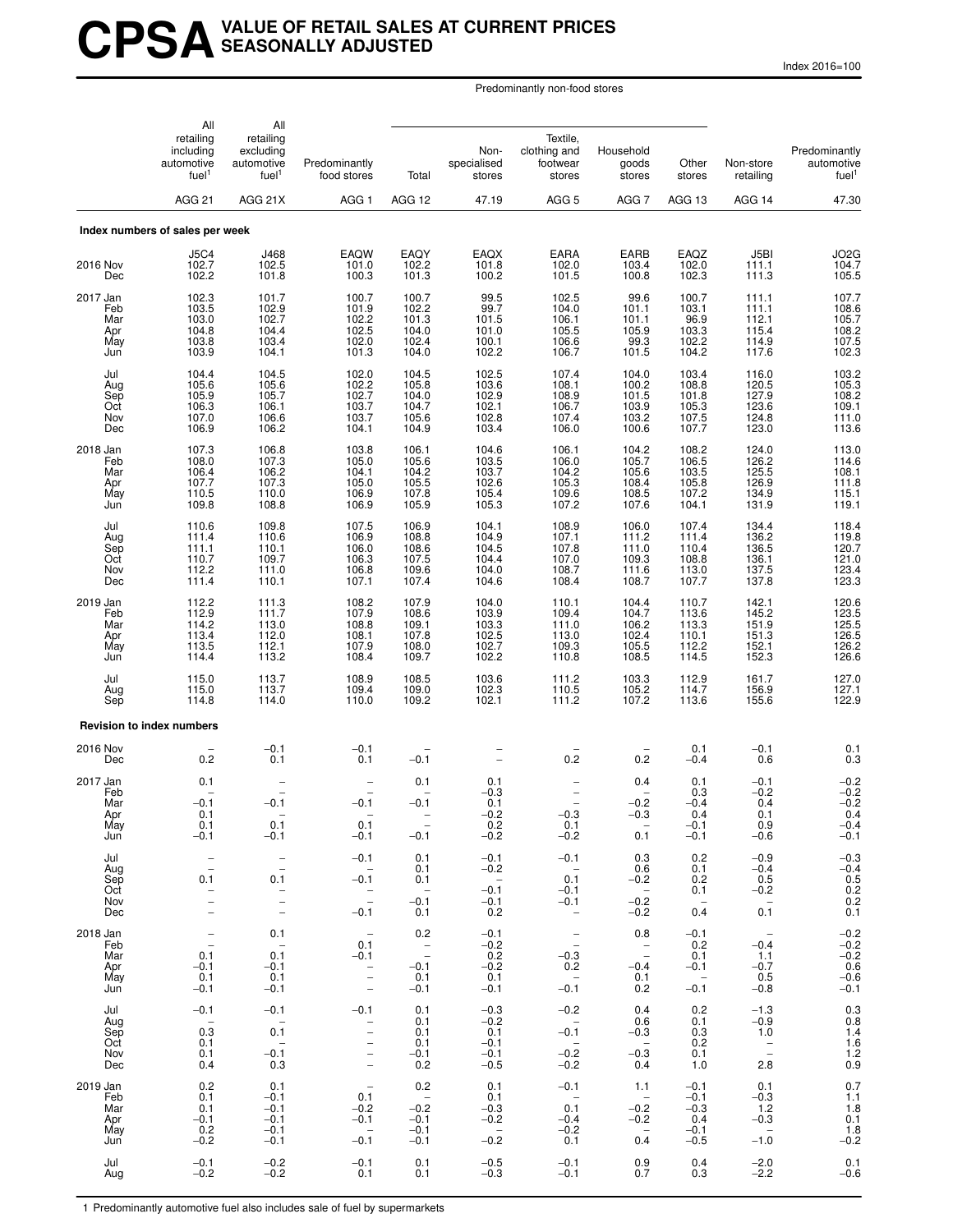# **CPSA1 RETAIL SALES INDEX: VALUE SEASONALLY ADJUSTED PERCENTAGE CHANGE ON SAME MONTH A YEAR EARLIER**

Predominantly non-food stores

|                                             | All                                                                                     | All                                                                                |                                                                                                                                                 |                                                                                                                                      |                                                                                                       |                                                              |                                                                              |                                                                             |                                                            |                                                                             |
|---------------------------------------------|-----------------------------------------------------------------------------------------|------------------------------------------------------------------------------------|-------------------------------------------------------------------------------------------------------------------------------------------------|--------------------------------------------------------------------------------------------------------------------------------------|-------------------------------------------------------------------------------------------------------|--------------------------------------------------------------|------------------------------------------------------------------------------|-----------------------------------------------------------------------------|------------------------------------------------------------|-----------------------------------------------------------------------------|
|                                             | retailing<br>including<br>automotive<br>fuel <sup>1</sup>                               | retailing<br>excluding<br>automotive<br>fuel <sup>1</sup>                          | Predominantly<br>food stores                                                                                                                    | Total                                                                                                                                | Non-<br>specialised<br>stores                                                                         | Textile,<br>clothing and<br>footwear<br>stores               | Household<br>goods<br>stores                                                 | Other<br>stores                                                             | Non-store<br>retailing                                     | Predominantly<br>automotive<br>fuel <sup>1</sup>                            |
|                                             | <b>AGG 21</b>                                                                           | AGG 21X                                                                            | AGG <sub>1</sub>                                                                                                                                | AGG 12                                                                                                                               | 47.19                                                                                                 | AGG <sub>5</sub>                                             | AGG <sub>7</sub>                                                             | AGG 13                                                                      | AGG 14                                                     | 47.30                                                                       |
|                                             | Percentage change on same month a year earlier                                          |                                                                                    |                                                                                                                                                 |                                                                                                                                      |                                                                                                       |                                                              |                                                                              |                                                                             |                                                            |                                                                             |
| 2016 Nov<br>Dec                             | J5BS<br>5.7<br>5.6                                                                      | J3MK<br>5.5<br>4.8                                                                 | IDIF<br>2.5<br>1.0                                                                                                                              | $\frac{IDIG}{4.5}$<br>4.8                                                                                                            | $1DIE$<br>4.2<br>2.6                                                                                  | <b>IDIK</b><br>0.2<br>1.3                                    | IDIL<br>4.1<br>1.9                                                           | IDIH<br>9.3<br>11.8                                                         | <b>J5B2</b><br>26.1<br>25.0                                | $\begin{array}{c} \text{JO3E} \\ \text{8.1} \end{array}$<br>13.0            |
| 2017 Jan<br>Feb<br>Mar<br>Apr<br>May<br>Jun | 3.9<br>5.9<br>5.7<br>6.9<br>4.1<br>5.3                                                  | 3.3<br>4.7<br>$\begin{array}{c} 5.3 \\ 6.2 \end{array}$<br>3.5<br>5.5              | 1.4<br>2.3<br>3.0<br>3.8<br>2.4<br>1.9                                                                                                          | 1.6<br>3.4<br>$\frac{4.5}{4.7}$<br>2.1<br>5.8                                                                                        | $-1.3$<br>0.2<br>4.0<br>1.3<br>$-1.5$<br>6.1                                                          | 2.9<br>5.2<br>10.5<br>7.1<br>6.8<br>9.4                      | $-2.1$<br>$-0.9$<br>3.4<br>8.3<br>$-2.4$<br>3.4                              | 4.8<br>6.9<br>$\begin{array}{c} 0.1 \\ 2.5 \end{array}$<br>3.2<br>4.0       | 22.6<br>23.6<br>20.9<br>26.8<br>15.0<br>20.8               | $9.0$<br>18.3<br>9.8<br>13.4<br>10.2<br>10.2<br>3.7                         |
| Jul<br>Aug<br>Sep<br>Oct<br>Nov<br>Dec      | 3.7<br>5.3<br>4.8<br>$3.2\,$<br>$\frac{4.2}{4.7}$                                       | 3.9<br>5.4<br>4.6<br>3.2<br>4.0<br>4.3                                             | 2.3<br>1.7<br>1.6<br>2.3<br>2.6<br>3.7                                                                                                          | 2.7<br>$6.2$<br>$3.9$<br>1.8<br>$\frac{3.3}{3.5}$                                                                                    | 2.5<br>3.1<br>0.9<br>1.3<br>$1.0$<br>3.2                                                              | 3.8<br>8.1<br>10.1<br>1.4<br>5.4<br>4.3                      | 2.2<br>$^{2.6}_{4.3}$<br>2.8<br>$-0.2$<br>$-0.2$                             | 2.1<br>${}^{8.8}_{0.2}$<br>1.8<br>$\frac{5.4}{5.3}$                         | 17.0<br>18.5<br>21.5<br>13.9<br>12.3<br>10.6               | $1.8$<br>$4.1$<br>$5.9$<br>$3.1$<br>$6.0$<br>7.7                            |
| 2018 Jan<br>Feb<br>Mar<br>Apr<br>May<br>Jun | 5.0<br>4.4<br>3.2<br>2.8<br>6.4<br>5.6                                                  | $\begin{array}{c} 5.0 \\ 4.2 \end{array}$<br>3.3<br>$\frac{2.8}{6.3}$<br>4.5       | 3.1<br>3.0<br>1.9<br>2.5<br>4.8<br>5.5                                                                                                          | $\begin{array}{c} 5.3 \\ 3.3 \end{array}$<br>2.8<br>$1.5$<br>5.2<br>1.9                                                              | $\frac{5.1}{3.8}$<br>2.2<br>$\frac{1.5}{5.3}$<br>3.0                                                  | 3.5<br>1.9<br>$-1.8$<br>$-0.2$<br>2.8<br>0.4                 | 4.6<br>4.6<br>4.4<br>2.4<br>9.2<br>6.0                                       | $\frac{7.5}{3.3}$<br>6.7<br>2.4<br>4.8<br>$-0.1$                            | 11.6<br>13.6<br>11.9<br>10.0<br>17.5<br>12.1               | 4.9<br>5.6<br>2.2<br>3.3<br>7.0<br>16.4                                     |
| Jul<br>Aug<br>Sep<br>Oct<br>Nov<br>Dec      | 6.0<br>5.5<br>4.9<br>4.1<br>4.8<br>4.2                                                  | 5.0<br>4.7<br>4.1<br>3.4<br>4.2<br>3.7                                             | 5.4<br>4.6<br>3.1<br>2.6<br>3.0<br>2.9                                                                                                          | 2.3<br>2.9<br>4.4<br>2.6<br>3.8<br>2.4                                                                                               | 1.5<br>1.3<br>1.6<br>2.2<br>$1.2$<br>1.1                                                              | 1.4<br>$-0.9$<br>$-1.0$<br>0.2<br>1.2<br>2.3                 | 1.9<br>11.0<br>$\frac{9.4}{5.2}$<br>8.2<br>8.0                               | 3.8<br>2.4<br>8.4<br>3.3<br>5.1<br>$\overline{\phantom{m}}$                 | 15.9<br>13.0<br>6.8<br>10.1<br>10.2<br>12.0                | 14.8<br>13.8<br>11.6<br>10.9<br>11.1<br>8.5                                 |
| 2019 Jan<br>Feb<br>Mar<br>Apr<br>May<br>Jun | 4.5<br>4.5<br>7.4<br>5.3<br>2.7<br>4.2                                                  | 4.2<br>4.2<br>6.5<br>4.4<br>2.0<br>4.0                                             | 4.3<br>2.7<br>4.5<br>2.9<br>0.9<br>1.4                                                                                                          | 1.7<br>$^{2.9}_{4.8}$<br>2.2<br>0.3<br>3.6                                                                                           | $-0.5$<br>0.4<br>$-0.4$<br>$-2.6$<br>$-2.9$                                                           | 3.8<br>$\frac{3.2}{6.5}$<br>7.4<br>$-0.3$<br>3.4             | 0.2<br>$-0.9$<br>0.6<br>$-5.6$<br>$-2.8$<br>0.8                              | 2.3<br>$6.7$<br>$9.5$<br>4.1<br>4.7<br>10.0                                 | 14.6<br>15.0<br>21.0<br>19.2<br>12.7<br>15.5               | 6.8<br>$7.8$<br>16.2<br>13.1<br>$\frac{9.7}{6.4}$                           |
| Jul<br>Aug<br>Sep                           | 4.0<br>3.2<br>3.4                                                                       | $\frac{3.6}{2.9}$<br>3.6                                                           | 1.3<br>2.4<br>3.9                                                                                                                               | 1.6<br>0.2<br>0.6                                                                                                                    | $-0.5$<br>$-2.5$<br>$-2.3$                                                                            | 2.1<br>3.1<br>3.2                                            | $-2.6$<br>$-5.4$<br>$-3.5$                                                   | 5.1<br>3.0<br>2.9                                                           | 20.3<br>15.2<br>14.0                                       | $7.2$<br>6.1<br>1.8                                                         |
|                                             |                                                                                         |                                                                                    | Revision to percentage change on same month a year earlier                                                                                      |                                                                                                                                      |                                                                                                       |                                                              |                                                                              |                                                                             |                                                            |                                                                             |
| 2016 Nov<br>Dec                             | $\frac{-0.1}{0.1}$                                                                      |                                                                                    | 0.1                                                                                                                                             | $-0.2$<br>$-0.1$                                                                                                                     | $-0.1$<br>0.1                                                                                         | $^{-0.2}_{-0.5}$                                             | $-0.3$                                                                       | $-0.2$                                                                      | 0.1<br>1.2                                                 | $0.1 - 0.2$                                                                 |
| 2017 Jan<br>Feb<br>Mar<br>Apr<br>May<br>Jun | 0.1<br>$\equiv$<br>0.1<br>$-0.1$<br>$\hspace{0.1mm}-\hspace{0.1mm}$                     | 0.1<br>0.1                                                                         | 0.1<br>$-0.1$<br>0.1<br>$-0.1$<br>$\overline{\phantom{a}}$                                                                                      | 0.1<br>$\overline{\phantom{0}}$<br>$\overline{\phantom{0}}$<br>0.2<br>$\qquad \qquad -$                                              | $-0.2$<br>0.1<br>$-0.2$<br>0.2<br>$-0.1$<br>0.1                                                       | $\overline{\phantom{a}}$<br>0.3<br>$-0.3$<br>$-0.1$<br>0.1   | 0.7<br>$\overline{\phantom{m}}$<br>$\qquad \qquad -$<br>$-0.1$<br>0.1        | $-0.1$<br>$-0.1$<br>$-0.2$<br>0.6<br>$-0.1$                                 | 0.4<br>$-0.1$<br>0.6<br>$-0.4$<br>$-0.4$<br>$-0.2$         | 0.1<br>$-0.1$<br>0.2<br>$-0.2$<br>$\sim$                                    |
| Jul<br>Aug<br>Sep<br>Oct<br>Nov<br>Dec      | $-0.1$<br>$\sim$<br>0.1<br>$\mathbb{Z}$<br>$-0.1$                                       | $\overline{\phantom{0}}$<br>$\overline{\phantom{a}}$<br>$\frac{1}{2}$<br>$-0.1$    | $-0.1$<br>$\bar{z}$<br>$\bar{a}$<br>$-0.3$                                                                                                      | $\overline{\phantom{a}}$<br>$\overline{\phantom{a}}$<br>$\overline{\phantom{a}}$<br>$\hspace{0.1mm}-\hspace{0.1mm}$<br>$-0.1$<br>0.1 | $-0.2$<br>$\overline{a}$<br>$\overline{\phantom{a}}$<br>$\overline{\phantom{a}}$<br>$\sim$ $-$<br>0.2 | $-0.2$<br>$\sim$<br>$-0.1$<br>$\sim$ $-$<br>$-0.1$<br>$-0.4$ | 0.2<br>$\sim$<br>$-0.1$<br>$\sim$ $-$<br>$-0.2$<br>$-0.4$                    | $-$<br>0.1<br>$\sim$ $-$<br>0.1<br>$\sim$ $-$<br>0.8                        | $-0.4$<br>$-0.3$<br>0.4<br>0.1<br>$\sim$ $-$<br>$-0.5$     | $-0.2$<br>$-0.2$<br>$0.2$<br>$0.1$<br>$-0.\overline{2}$                     |
| 2018 Jan<br>Feb<br>Mar<br>Apr<br>May<br>Jun | $\mathbb{I}$<br>0.1<br>$-0.1$<br>$-0.1$<br>$-0.1$                                       | $\frac{1}{2}$<br>0.1<br>$-0.1$<br>$-0.1$<br>$\sim$                                 | $\overline{\phantom{a}}$<br>$\qquad \qquad -$<br>$\qquad \qquad -$<br>$\qquad \qquad -$<br>$\overline{\phantom{0}}$<br>$\overline{\phantom{a}}$ | $\bar{\mathbb{Z}}$<br>0.1<br>$-0.1$<br>$\overline{\phantom{a}}$<br>$\overline{\phantom{a}}$                                          | $-0.1$<br>0.1<br>0.1<br>$-0.2$<br>$-0.1$<br>$\sim$                                                    | $\sim$<br>$-0.1$<br>$-0.3$<br>0.4<br>$-0.1$<br>$\sim$ $-$    | 0.3<br>0.1<br>0.1<br>$\overline{\phantom{a}}$<br>0.1                         | $-0.1$<br>$\sim$<br>0.5<br>$-0.6$<br>$\overline{\phantom{a}}$<br>$\sim$ $-$ | 0.1<br>$-0.1$<br>0.6<br>$-0.6$<br>$-0.4$<br>$-0.2$         | $\hspace{0.1mm}-\hspace{0.1mm}$<br>0.1<br>$-0.1$<br>0.1<br>$-0.2$<br>$-0.1$ |
| Jul<br>Aug<br>Sep<br>Oct<br>Nov<br>Dec      | $\hspace{0.1mm}-\hspace{0.1mm}$<br>$\overline{\phantom{0}}$<br>0.2<br>0.1<br>0.1<br>0.4 | $-0.1$<br>$\overline{\phantom{a}}$<br>$\frac{1}{2}$<br>0.1<br>0.4                  | $\hspace{0.1mm}-\hspace{0.1mm}$<br>0.1<br>$-0.1$<br>0.1<br>$\overline{\phantom{0}}$<br>0.1                                                      | $\overline{\phantom{a}}$<br>$\bar{a}$<br>$\overline{a}$<br>$\overline{\phantom{a}}$<br>0.1                                           | $-0.2$<br>$\sim$ $-$<br>0.1<br>$\sim$ $-$<br>$\sim$<br>$-0.7$                                         | $-0.1$<br>$\sim$ $-$<br>$-0.1$<br>$-0.1$<br>$-0.1$<br>$-0.2$ | 0.2<br>$-0.1$<br>$\overline{\phantom{a}}$<br>$\overline{\phantom{a}}$<br>0.6 | $-0.1$<br>$\sim$ $\pm$<br>0.1<br>0.1<br>0.6                                 | $-0.2$<br>$-0.4$<br>0.5<br>0.1<br>0.1<br>2.2               | $0.8$<br>1.2<br>$0.8\,$<br>$\frac{1.3}{0.8}$<br>0.6                         |
| 2019 Jan<br>Feb<br>Mar<br>Apr<br>May<br>Jun | 0.1<br>0.1<br>0.1<br>$-$<br>0.1<br>$-0.1$                                               | $\overline{\phantom{a}}$<br>$-0.1$<br>$\sim$<br>$-0.1$<br>$\overline{\phantom{a}}$ | $\hspace{0.1mm}-\hspace{0.1mm}$<br>$\overline{a}$<br>$-0.1$<br>$-0.1$<br>$\overline{\phantom{0}}$<br>$-0.1$                                     | $\bar{\mathbb{Z}}$<br>$-0.2$<br>0.1<br>$-0.1$<br>$\overline{\phantom{0}}$                                                            | 0.2<br>0.4<br>$-0.5$<br>0.1<br>$-0.1$<br>$-0.1$                                                       | $-0.1$<br>$\sim$<br>0.4<br>$-0.4$<br>$-0.2$<br>0.2           | 0.3<br>$\sim$<br>$-0.1$<br>0.1<br>$-0.1$<br>0.2                              | $\sim$<br>$-0.3$<br>$-0.5$<br>0.6<br>$\sim$ $-$<br>$-0.4$                   | 0.1<br>$\sim$ $-$<br>$-0.1$<br>0.4<br>$-0.4$<br>$\sim$ $-$ | 0.9<br>1.2<br>2.0<br>$-0.6$<br>2.2<br>0.1                                   |
| Jul<br>Aug                                  | $\sim$<br>$-0.2$                                                                        | $\bar{a}$                                                                          | $\overline{\phantom{a}}$<br>0.1                                                                                                                 | 0.1<br>$\hspace{0.1mm}-\hspace{0.1mm}$                                                                                               | $-0.3$<br>$-0.1$                                                                                      | 0.1<br>$-0.1$                                                | 0.4<br>0.2                                                                   | 0.1<br>0.2                                                                  | $-0.3$<br>$-0.9$                                           | $-0.2$<br>$-1.2$                                                            |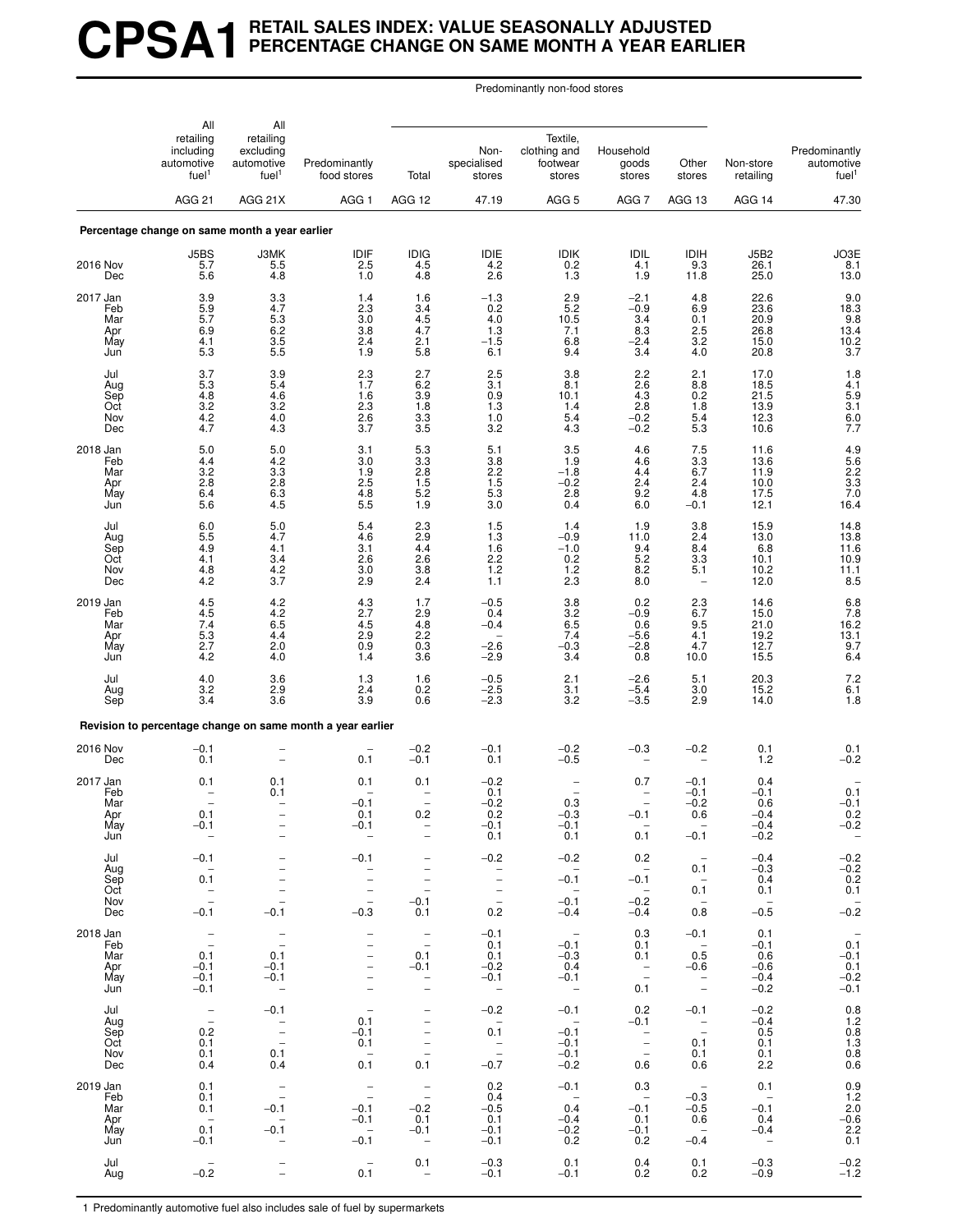# **CPSA2 RETAIL SALES INDEX: VALUE SEASONALLY ADJUSTED PERCENTAGE CHANGE 3 MONTHS ON SAME PERIOD A YEAR EARLIER**

Predominantly non-food stores

|                                             | All                                                                                                             | All                                                                                                                         |                                                                                                                                           |                                                                                                                                                    |                                                                                                       |                                                                                       |                                                                                                                            |                                                                                                                 |                                                                           |                                                                                |
|---------------------------------------------|-----------------------------------------------------------------------------------------------------------------|-----------------------------------------------------------------------------------------------------------------------------|-------------------------------------------------------------------------------------------------------------------------------------------|----------------------------------------------------------------------------------------------------------------------------------------------------|-------------------------------------------------------------------------------------------------------|---------------------------------------------------------------------------------------|----------------------------------------------------------------------------------------------------------------------------|-----------------------------------------------------------------------------------------------------------------|---------------------------------------------------------------------------|--------------------------------------------------------------------------------|
|                                             | retailing<br>including<br>automotive<br>fuel <sup>1</sup>                                                       | retailing<br>excluding<br>automotive<br>fuel <sup>1</sup>                                                                   | Predominantly<br>food stores                                                                                                              | Total                                                                                                                                              | Non-<br>specialised<br>stores                                                                         | Textile,<br>clothing and<br>footwear<br>stores                                        | Household<br>goods<br>stores                                                                                               | Other<br>stores                                                                                                 | Non-store<br>retailing                                                    | Predominantly<br>automotive<br>fuel <sup>1</sup>                               |
|                                             | <b>AGG 21</b>                                                                                                   | AGG 21X                                                                                                                     | AGG <sub>1</sub>                                                                                                                          | AGG 12                                                                                                                                             | 47.19                                                                                                 | AGG <sub>5</sub>                                                                      | AGG <sub>7</sub>                                                                                                           | AGG 13                                                                                                          | AGG 14                                                                    | 47.30                                                                          |
|                                             |                                                                                                                 |                                                                                                                             | Percentage change 3 months on same period a year earlier                                                                                  |                                                                                                                                                    |                                                                                                       |                                                                                       |                                                                                                                            |                                                                                                                 |                                                                           |                                                                                |
| 2016 Nov<br>Dec                             | J5BY<br>5.1<br>6.0                                                                                              | $J45L$<br>$4.7$<br>5.5                                                                                                      | <b>IEAU</b><br>2.4<br>2.3                                                                                                                 | $\frac{1}{3.7}$<br>4.9                                                                                                                             | IEAR<br>5.2<br>3.7                                                                                    | <b>IEBJ</b><br>$-0.4$<br>1.7                                                          | <b>IEBM</b><br>1.1<br>2.9                                                                                                  | <b>IEBA</b><br>8.5<br>10.3                                                                                      | J5BA<br>22.8<br>25.1                                                      | JO6B<br>8.3<br>10.9                                                            |
| 2017 Jan<br>Feb<br>Mar<br>Apr<br>May<br>Jun | 5.1<br>5.1<br>5.2<br>6.1<br>5.6<br>5.4                                                                          | 4.6<br>4.3<br>$\frac{4.5}{5.4}$<br>5.0<br>5.1                                                                               | 1.6<br>1.5<br>$2.\overline{3}$<br>3.0<br>3.1<br>2.6                                                                                       | 3.7<br>3.3<br>$\frac{3.2}{4.2}$<br>3.8<br>4.3                                                                                                      | 1.9<br>$0.6\,$<br>$\frac{1.2}{2.0}$<br>$1.5$<br>2.2                                                   | 1.4<br>3.0<br>6.5<br>7.8<br>8.3<br>7.9                                                | 1.3<br>$-0.2$<br>$\begin{array}{c} 0.3 \\ 3.5 \end{array}$<br>3.1<br>3.1                                                   | 8.8<br>8.1<br>$\frac{3.6}{2.9}$<br>1.8<br>3.3                                                                   | 24.6<br>23.9<br>22.3<br>23.5<br>20.7<br>20.7                              | $10.2$<br>$13.3$<br>$12.0$<br>$13.4$<br>11.0<br>8.6                            |
| Jul<br>Aug<br>Sep<br>Oct<br>Nov<br>Dec      | 4.4<br>4.8<br>4.6<br>4.4<br>4.1<br>4.1                                                                          | 4.4<br>4.9<br>4.6<br>4.4<br>4.0<br>3.9                                                                                      | 2.2<br>2.0<br>1.9<br>1.9<br>2.1<br>2.9                                                                                                    | 3.7<br>$^{4.9}_{4.2}$<br>3.9<br>3.1<br>2.9                                                                                                         | 2.6<br>4.0<br>2.1<br>1.7<br>1.1<br>1.9                                                                | 6.8<br>$7.2$<br>$7.5$<br>6.7<br>$\frac{5.9}{3.7}$                                     | 1.2<br>2.8<br>3.1<br>3.3<br>2.4<br>0.7                                                                                     | 3.2<br>4.9<br>3.4<br>3.3<br>$2.3$<br>4.2                                                                        | 17.9<br>18.9<br>19.3<br>18.2<br>16.2<br>12.1                              | $\begin{array}{c} 5.1 \\ 3.2 \\ 4.1 \end{array}$<br>4.5<br>$\frac{5.1}{5.8}$   |
| 2018 Jan<br>Feb<br>Mar<br>Apr<br>May<br>Jun | $\frac{4.6}{4.7}$<br>4.1<br>3.5<br>4.1<br>5.0                                                                   | $^{4.4}_{4.5}$<br>4.1<br>3.4<br>4.1<br>4.5                                                                                  | $\frac{3.2}{3.3}$<br>2.6<br>2.4<br>3.0<br>4.4                                                                                             | 4.0<br>4.0<br>3.7<br>2.5<br>3.1<br>2.8                                                                                                             | $\frac{3.1}{3.9}$<br>$3.6\,$<br>$2.5$<br>$2.9$<br>3.3                                                 | 4.4<br>3.3<br>0.9<br>$-0.2$<br>0.1<br>1.0                                             | $\frac{1.3}{2.7}$<br>4.5<br>$\frac{3.8}{5.2}$<br>5.8                                                                       | $6.0$<br>5.4<br>5.9<br>4.3<br>4.8<br>2.2                                                                        | 11.4<br>11.8<br>12.4<br>11.9<br>13.1<br>13.1                              | 6.36.1<br>4.1<br>3.6<br>4.1<br>9.3                                             |
| Jul<br>Aug<br>Sep<br>Oct<br>Nov<br>Dec      | 6.0<br>5.7<br>5.4<br>4.8<br>4.6<br>4.4                                                                          | 5.2<br>4.7<br>4.6<br>4.1<br>3.9<br>3.7                                                                                      | 5.3<br>5.2<br>4.3<br>3.4<br>2.9<br>2.8                                                                                                    | 3.0<br>2.3<br>$3.3\,$<br>3.4<br>3.7<br>2.9                                                                                                         | 3.3<br>2.0<br>$1.5$<br>$1.7$<br>1.6<br>1.5                                                            | 1.5<br>0.3<br>$-0.2$<br>$-0.6$<br>$\overline{\phantom{0}}$<br>1.3                     | 5.7<br>6.2<br>7.5<br>8.6<br>7.7<br>7.2                                                                                     | 2.6<br>1.9<br>5.1<br>4.9<br>5.8<br>2.6                                                                          | 14.9<br>13.5<br>11.3<br>9.6<br>8.8<br>10.8                                | 12.9<br>15.1<br>$\frac{13.2}{12.0}$<br>11.2<br>10.0                            |
| 2019 Jan<br>Feb<br>Mar<br>Apr<br>May<br>Jun | 4.5<br>4.4<br>5.6<br>5.9<br>5.3<br>4.1                                                                          | 4.0<br>4.0<br>5.1<br>5.1<br>4.4<br>3.5                                                                                      | 3.4<br>$\begin{array}{c} 3.3 \\ 3.9 \end{array}$<br>3.5<br>$^{2.9}_{1.7}$                                                                 | 2.6<br>$\frac{2.3}{3.2}$<br>3.4<br>2.6<br>2.1                                                                                                      | 0.6<br>0.4<br>$-0.2$<br>$-0.1$<br>$-1.0$<br>$-2.0$                                                    | 2.4<br>3.0<br>4.6<br>5.7<br>4.6<br>3.4                                                | 5.6<br>2.8<br>$-1.8$<br>$-2.4$<br>$-2.3$                                                                                   | 2.3<br>2.7<br>6.4<br>7.0<br>6.36.5                                                                              | 12.2<br>13.8<br>17.2<br>18.6<br>17.8<br>15.7                              | $\frac{8.8}{7.7}$<br>10.6<br>12.5<br>$^{13.1}_{9.4}$                           |
| Jul<br>Aug<br>Sep                           | 3.7<br>3.8<br>3.5                                                                                               | $\begin{array}{c} 3.3 \\ 3.5 \end{array}$<br>3.4                                                                            | $1.2$<br>1.7<br>2.6                                                                                                                       | 1.9<br>1.9<br>0.8                                                                                                                                  | $-2.1$<br>$-2.0$<br>$-1.8$                                                                            | 1.8<br>2.9<br>2.8                                                                     | $-1.3$<br>$-2.2$<br>$-3.8$                                                                                                 | $6.8\,$<br>6.3<br>3.6                                                                                           | 16.1<br>16.9<br>16.3                                                      | $7.6$<br>6.5<br>4.8                                                            |
|                                             |                                                                                                                 |                                                                                                                             | Revision to percentage change 3 months on same period a year earlier                                                                      |                                                                                                                                                    |                                                                                                       |                                                                                       |                                                                                                                            |                                                                                                                 |                                                                           |                                                                                |
| 2016 Nov<br>Dec                             |                                                                                                                 | $-0.1$                                                                                                                      | 0.1<br>0.1                                                                                                                                | $-0.1$<br>$-0.1$                                                                                                                                   | $-0.1$                                                                                                | $-0.1$<br>$-0.2$                                                                      | $-0.1$<br>$-0.1$                                                                                                           |                                                                                                                 | 0.4                                                                       | 0.1                                                                            |
| 2017 Jan<br>Feb<br>Mar<br>Apr<br>May<br>Jun | $\equiv$                                                                                                        | 0.1<br>$\overline{\phantom{0}}$<br>$\overline{a}$                                                                           | 0.1<br>$\qquad \qquad -$                                                                                                                  | $-0.1$<br>$-0.1$<br>$\overline{\phantom{0}}$                                                                                                       | $-0.1$<br>$\qquad \qquad -$                                                                           | $-0.3$<br>$-0.2$<br>0.1<br>$-0.1$                                                     | 0.1<br>0.2<br>0.2<br>0.1                                                                                                   | $-0.1$<br>$-0.1$<br>$-0.2$<br>0.1<br>0.1<br>0.1                                                                 | 0.6<br>0.6<br>0.4<br>0.1<br>$-0.1$<br>$-0.3$                              | $-0.1$<br>$-0.1$<br>$-0.1$<br>$\qquad \qquad -$<br>$\bar{a}$                   |
| Jul<br>Aug<br>Sep<br>Oct<br>Nov<br>Dec      | $-0.1$<br>$\overline{\phantom{0}}$                                                                              | $\overline{\phantom{0}}$<br>$-0.1$<br>-<br>$\overline{\phantom{0}}$<br>$\overline{\phantom{0}}$<br>$\overline{\phantom{0}}$ | $\overline{\phantom{0}}$<br>$-0.1$                                                                                                        | $\overline{\phantom{0}}$<br>$\overline{\phantom{0}}$<br>-<br>-<br>$\overline{\phantom{0}}$<br>$\overline{\phantom{0}}$                             | $\overline{\phantom{a}}$<br>$-0.1$<br>$\qquad \qquad -$<br>$\overline{\phantom{0}}$<br>$\overline{a}$ | $-0.1$<br>$\sim$<br>$-0.1$<br>$\mathbb{Z}$<br>$-0.2$                                  | 0.1<br>0.1<br>$\sim$<br>$\hspace{0.1mm}-\hspace{0.1mm}$<br>$-0.1$<br>$-0.2$                                                | $\overline{\phantom{a}}$<br>$\overline{\phantom{m}}$<br>$\qquad \qquad -$<br>$\bar{a}$<br>0.3                   | $-0.2$<br>$-0.3$<br>$\sim$<br>0.1<br>0.2<br>$-0.2$                        | $-0.1$<br>$-0.1$<br>$0.\overline{1}$<br>0.2<br>$\hspace{0.1mm}-\hspace{0.1mm}$ |
| 2018 Jan<br>Feb<br>Mar<br>Apr<br>May<br>Jun | $\qquad \qquad -$<br>$\qquad \qquad -$<br>$\overline{\phantom{a}}$<br>0.1<br>$\overline{\phantom{a}}$<br>$-0.1$ | $-0.1$<br>$\overline{\phantom{a}}$<br>$\overline{\phantom{0}}$<br>$\bar{a}$<br>$-0.1$                                       | $-0.1$<br>$-0.1$<br>$\bar{a}$<br>$\overline{a}$<br>$\overline{\phantom{0}}$                                                               | $\overline{\phantom{a}}$<br>0.1<br>$\overline{\phantom{a}}$<br>$\overline{\phantom{0}}$<br>$\overline{\phantom{0}}$<br>$\overline{\phantom{0}}$    | $\bar{a}$<br>0.1<br>0.1<br>$-0.1$<br>$\overline{\phantom{m}}$                                         | $-0.2$<br>$-0.2$<br>$-0.2$<br>$\overline{\phantom{a}}$<br>0.2                         | $-0.1$<br>$-0.1$<br>0.1<br>$\bar{\Box}$<br>$\overline{\phantom{a}}$                                                        | 0.3<br>0.3<br>0.2<br>$\overline{\phantom{a}}$<br>$-0.1$                                                         | $-0.2$<br>$-0.2$<br>0.3<br>0.1<br>$\overline{\phantom{a}}$<br>$-0.4$      | $-0.1$<br>$-0.1$<br>$\frac{1}{2}$<br>-0.1                                      |
| Jul<br>Aug<br>Sep<br>Oct<br>Nov<br>Dec      | $\overline{\phantom{a}}$<br>$\overline{\phantom{a}}$<br>0.1<br>0.1<br>0.1<br>0.3                                | $-0.1$<br>$-0.1$<br>$\overline{\phantom{a}}$<br>$\overline{a}$<br>$\overline{\phantom{a}}$<br>0.1                           | $\qquad \qquad -$<br>$\overline{\phantom{0}}$<br>$\overline{\phantom{0}}$<br>$\overline{a}$<br>$\overline{\phantom{0}}$<br>$\overline{a}$ | -<br>$\qquad \qquad -$<br>$\overline{\phantom{0}}$<br>$\bar{a}$<br>$\overline{\phantom{a}}$<br>0.1                                                 | $-0.1$<br>$\bar{a}$<br>$\overline{\phantom{a}}$<br>$-0.3$                                             | $\overline{\phantom{a}}$<br>$\overline{\phantom{a}}$<br>$\bar{a}$<br>$-0.1$<br>$-0.1$ | 0.1<br>$\overline{\phantom{0}}$<br>$\overline{\phantom{0}}$<br>$\overline{\phantom{0}}$<br>$\overline{\phantom{a}}$<br>0.3 | $\overline{\phantom{a}}$<br>$\overline{\phantom{m}}$<br>$\overline{\phantom{a}}$<br>$\frac{1}{2}$<br>0.1<br>0.3 | $-0.3$<br>$-0.3$<br>$-0.1$<br>0.1<br>0.2<br>0.8                           | 0.1<br>$0.6 \\ 0.9$<br>$\begin{array}{c} 1.0 \\ 0.9 \\ 0.9 \end{array}$        |
| 2019 Jan<br>Feb<br>Mar<br>Apr<br>May<br>Jun | 0.2<br>0.2<br>0.1<br>0.1<br>0.1                                                                                 | 0.1<br>0.1<br>$\overline{\phantom{a}}$<br>$-0.1$<br>$-0.1$<br>$\overline{\phantom{a}}$                                      | 0.1<br>0.1<br>$\hspace{0.1mm}-\hspace{0.1mm}$<br>$\overline{\phantom{a}}$<br>$-0.1$<br>$-0.1$                                             | $\overline{\phantom{a}}$<br>$\overline{\phantom{m}}$<br>$-0.1$<br>$\overline{\phantom{m}}$<br>$\overline{\phantom{0}}$<br>$\overline{\phantom{0}}$ | $-0.2$<br>$-0.1$<br>$\overline{\phantom{0}}$<br>$-0.1$<br>$-0.2$<br>$-0.1$                            | $-0.1$<br>$-0.1$<br>0.1<br>$\sim$<br>$-0.1$<br>$-0.2$                                 | 0.3<br>0.3<br>$\overline{\phantom{a}}$<br>$\overline{\phantom{a}}$<br>$-0.1$<br>$\hspace{0.1mm}-\hspace{0.1mm}$            | 0.2<br>0.1<br>$-0.3$<br>$-0.1$<br>$\overline{\phantom{a}}$<br>$\overline{\phantom{a}}$                          | 0.8<br>0.9<br>$\overline{\phantom{a}}$<br>0.1<br>$\overline{\phantom{0}}$ | 0.8<br>0.8<br>$1.4$<br>$0.9$<br>$1.2$<br>$0.5$                                 |
| Jul<br>Aug                                  | $-0.1$                                                                                                          | $\overline{\phantom{a}}$<br>$-0.1$                                                                                          | $\overline{\phantom{a}}$                                                                                                                  | $\overline{\phantom{0}}$<br>$\overline{\phantom{0}}$                                                                                               | $-0.2$<br>$-0.1$                                                                                      | $\overline{\phantom{a}}$<br>0.1                                                       | 0.2<br>0.2                                                                                                                 | $-0.1$                                                                                                          | $-0.2$<br>$-0.3$                                                          | 0.6<br>$-0.5$                                                                  |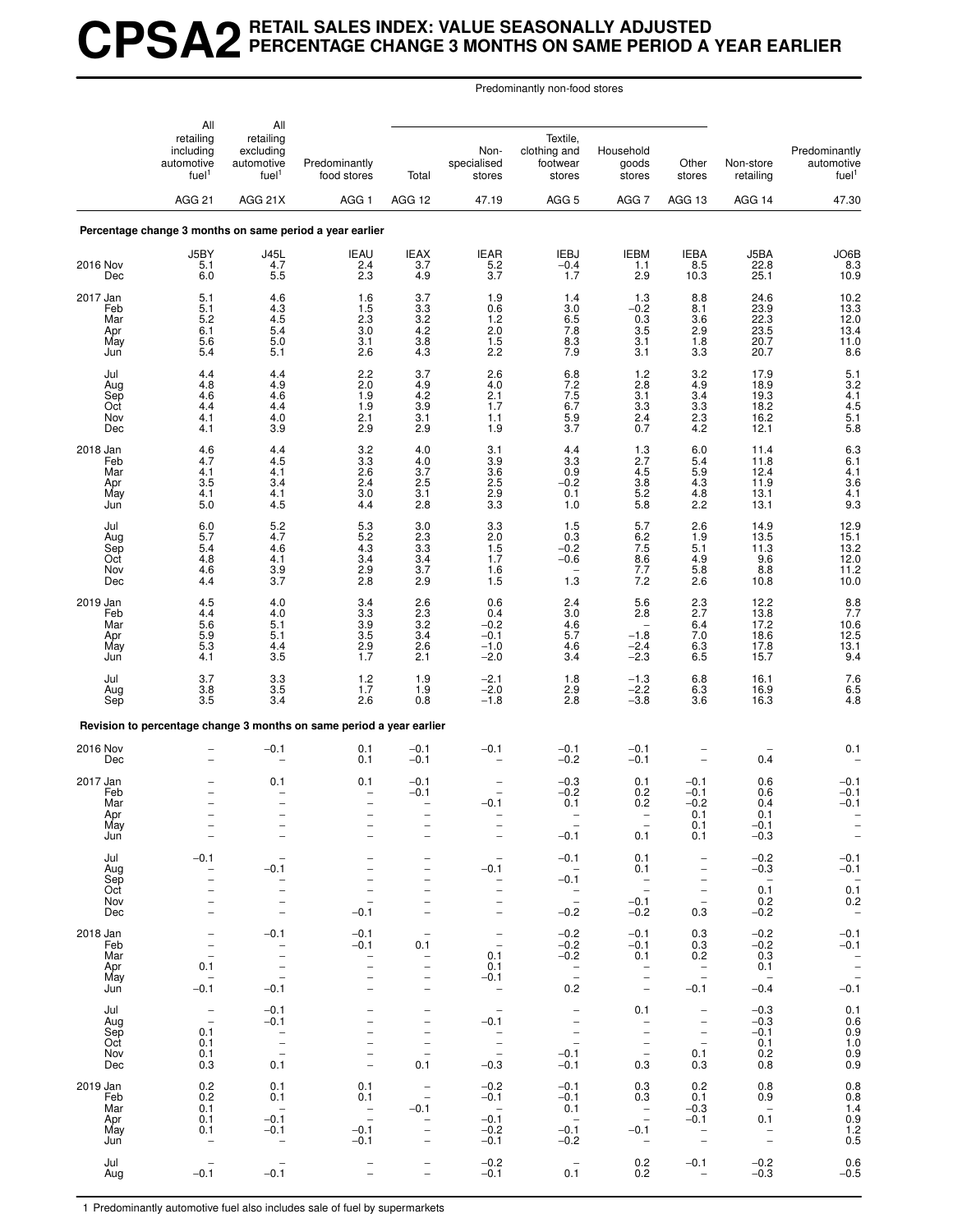# **CPSA3 RETAIL SALES INDEX: VALUE SEASONALLY ADJUSTED PERCENTAGE CHANGE ON PREVIOUS MONTH**

Predominantly non-food stores

|                                             | All                                                                     | All                                                                         |                                                                                                                        |                                                                               |                                                         |                                                                                       |                                                                          |                                                                          |                                                    |                                                           |
|---------------------------------------------|-------------------------------------------------------------------------|-----------------------------------------------------------------------------|------------------------------------------------------------------------------------------------------------------------|-------------------------------------------------------------------------------|---------------------------------------------------------|---------------------------------------------------------------------------------------|--------------------------------------------------------------------------|--------------------------------------------------------------------------|----------------------------------------------------|-----------------------------------------------------------|
|                                             | retailing<br>including<br>automotive<br>fuel <sup>1</sup>               | retailing<br>excluding<br>automotive<br>fuel <sup>1</sup>                   | Predominantly<br>food stores                                                                                           | Total                                                                         | Non-<br>specialised<br>stores                           | Textile,<br>clothing and<br>footwear<br>stores                                        | Household<br>goods<br>stores                                             | Other<br>stores                                                          | Non-store<br>retailing                             | Predominantly<br>automotive<br>fuel <sup>1</sup>          |
|                                             | <b>AGG 21</b>                                                           | AGG 21X                                                                     | AGG <sub>1</sub>                                                                                                       | AGG 12                                                                        | 47.19                                                   | AGG <sub>5</sub>                                                                      | AGG <sub>7</sub>                                                         | AGG 13                                                                   | AGG 14                                             | 47.30                                                     |
|                                             | Percentage change on previous month                                     |                                                                             |                                                                                                                        |                                                                               |                                                         |                                                                                       |                                                                          |                                                                          |                                                    |                                                           |
| 2016 Nov<br>Dec                             | J5BT<br>$-0.3$<br>$-0.5$                                                | J45X<br>$-0.2$<br>$-0.7$                                                    | <b>IEAS</b><br>$-0.3$<br>$-0.7$                                                                                        | <b>IEAV</b><br>$-0.7$<br>$-0.9$                                               | <b>IEAP</b><br>0.9<br>$-1.5$                            | <b>IEBH</b><br>$-3.1$<br>$-0.4$                                                       | IEBK<br>2.4<br>$-2.6$                                                    | <b>IEAY</b><br>$-1.4$<br>0.3                                             | J5B3<br>2.3<br>0.2                                 | $J069$<br>$-1.1$<br>0.8                                   |
| 2017 Jan<br>Feb<br>Mar<br>Apr<br>May<br>Jun | 0.1<br>1.2<br>$-0.4$<br>1.7<br>$-0.9$<br>0.1                            | $-0.1$<br>1.2<br>$-0.2$<br>1.6<br>$-0.9$<br>0.6                             | 0.4<br>1.2<br>0.4<br>0.2<br>$-0.4$<br>$-0.7$                                                                           | $-0.6$<br>1.5<br>$-0.9$<br>2.6<br>$-1.5$<br>1.5                               | $-0.8$<br>0.3<br>1.8<br>$-0.5$<br>$-0.9$<br>2.1         | 0.9<br>1.5<br>2.0<br>$-0.6$<br>1.1<br>0.1                                             | $-1.1$<br>1.5<br>$4.\overline{7}$<br>$-6.2$<br>2.2                       | $-1.6$<br>2.4<br>$-5.9$<br>6.6<br>$-1.1$<br>1.9                          | $-0.1$<br>0.9<br>2.9<br>$-0.4$<br>2.4              | 2.1<br>0.8<br>$-2.7$<br>2.4<br>$-0.7$<br>$-4.9$           |
| Jul<br>Aug<br>Sep<br>Oct<br>Nov<br>Dec      | 0.4<br>1.2<br>0.3<br>0.4<br>0.6<br>$-0.1$                               | 0.4<br>1.1<br>0.1<br>0.4<br>$\substack{0.5 \\ -0.3}$                        | 0.7<br>${}^{0.2}_{0.5}$<br>0.9<br>0.1<br>0.3                                                                           | 0.5<br>$1.2 - 1.7$<br>0.8<br>0.8<br>$-0.7$                                    | 0.3<br>1.1<br>$-0.7$<br>$-0.8$<br>0.7<br>0.6            | 0.7<br>0.6<br>0.7<br>$-1.9$<br>0.7<br>$-1.4$                                          | 2.5<br>$-3.7$<br>1.4<br>2.3<br>$-0.7$<br>$-2.5$                          | $-0.7$<br>5.1<br>$-6.4$<br>3.4<br>2.1<br>0.2                             | $-1.4$<br>3.9<br>6.1<br>$-3.3$<br>0.9<br>$-1.4$    | $0.8$<br>$2.1$<br>$2.7$<br>$0.9$<br>$1.7$<br>2.4          |
| 2018 Jan<br>Feb<br>Mar<br>Apr<br>May<br>Jun | 0.4<br>0.6<br>$-1.5$<br>1.3<br>2.5<br>$-0.6$                            | $\begin{array}{c} 0.5 \\ 0.5 \end{array}$<br>$-1.0$<br>1.1<br>2.5<br>$-1.1$ | $-0.3$<br>1.2<br>$-0.8$<br>0.8<br>1.8<br>$\overline{\phantom{0}}$                                                      | 1.1<br>$-0.5$<br>$-1.3$<br>1.3<br>2.2<br>$-1.7$                               | 1.1<br>$-1.0$<br>0.2<br>$-1.1$<br>2.8<br>$-0.2$         | 0.1<br>$-0.1$<br>$-1.7$<br>1.0<br>4.2<br>$-2.3$                                       | 3.6<br>1.4<br>$-0.1$<br>2.7<br>0.1<br>$-0.8$                             | 0.5<br>$-1.6$<br>$-2.8$<br>2.3<br>1.3<br>$-2.9$                          | 0.8<br>1.8<br>$-0.6$<br>1.1<br>6.3<br>$-2.2$       | $-0.6$<br>1.5<br>-5.7<br>$3.5$<br>$2.9$<br>$3.5$          |
| Jul<br>Aug<br>Sep<br>Oct<br>Nov<br>Dec      | 0.7<br>0.8<br>$-0.3$<br>$-0.3$<br>1.3<br>$-0.7$                         | 0.9<br>0.7<br>$-0.5$<br>$-0.4$<br>1.2<br>$-0.8$                             | 0.6<br>$-0.6$<br>$-0.9$<br>0.3<br>0.5<br>0.2                                                                           | 0.9<br>1.8<br>$-0.2$<br>$-1.0$<br>2.0<br>$-2.0$                               | $-1.1$<br>0.8<br>$-0.4$<br>$-0.1$<br>$-0.4$<br>0.6      | 1.7<br>$-1.7$<br>0.6<br>$-0.7$<br>1.6<br>$-0.3$                                       | $-1.5$<br>4.9<br>$-0.1$<br>$-1.6$<br>2.1<br>$-2.6$                       | 3.1<br>3.8<br>$-0.9$<br>$-1.4$<br>3.8<br>$-4.7$                          | 1.9<br>1.3<br>0.3<br>$-0.3$<br>1.1<br>0.2          | $-0.6$<br>1.2<br>$0.8$<br>$0.2$<br>$1.9$<br>$-0.1$        |
| 2019 Jan<br>Feb<br>Mar<br>Apr<br>May<br>Jun | 0.7<br>0.6<br>1.2<br>$-0.7$<br>0.1<br>0.8                               | 1.0<br>0.4<br>1.2<br>$-0.9$<br>0.1<br>0.9                                   | 1.1<br>$-0.3$<br>0.9<br>$-0.7$<br>$-0.2$<br>0.5                                                                        | 0.4<br>0.7<br>0.5<br>$-1.2$<br>$\frac{0.2}{1.5}$                              | $-0.6$<br>$-0.1$<br>$-0.6$<br>$-0.7$<br>0.1<br>$-0.5$   | 1.6<br>$-0.7$<br>1.5<br>1.8<br>$-3.\overline{3}$<br>1.4                               | $-3.9$<br>0.3<br>1.4<br>$-3.6$<br>3.1<br>2.8                             | 2.8<br>2.6<br>$-0.3$<br>$-2.8$<br>1.9<br>2.1                             | 3.1<br>2.2<br>4.6<br>$-0.4$<br>0.5<br>0.2          | $-2.2$<br>$^{2.4}_{1.6}$<br>0.7<br>$^{-0.2}_{0.3}$        |
| Jul<br>Aug<br>Sep                           | 0.5<br>$-0.2$                                                           | 0.5<br>0.2                                                                  | 0.5<br>0.4<br>0.6                                                                                                      | $-1.0$<br>0.5<br>0.2                                                          | 1.4<br>$-1.2$<br>$-0.2$                                 | 0.4<br>$-0.6$<br>0.6                                                                  | $-4.8$<br>1.9<br>1.8                                                     | $-1.5$<br>1.6<br>$-1.0$                                                  | 6.2<br>$-2.9$<br>$-0.8$                            | $\!\!\!\begin{array}{c} 0.3 \\ 0.1 \end{array}$<br>$-3.3$ |
|                                             | Revision to percentage change on previous month                         |                                                                             |                                                                                                                        |                                                                               |                                                         |                                                                                       |                                                                          |                                                                          |                                                    |                                                           |
| 2016 Nov<br>Dec                             | 0.2                                                                     | $0.\overline{1}$                                                            | 0.2                                                                                                                    | $-0.1$                                                                        | 0.1                                                     | 0.2                                                                                   | 0.1<br>0.1                                                               | $-0.5$                                                                   | $0.1$<br>$0.7$                                     | 0.2                                                       |
| 2017 Jan<br>Feb<br>Mar<br>Apr<br>May<br>Jun | $-0.1$<br>$\overline{a}$<br>0.1<br>0.1<br>$-0.2$                        | $-0.1$<br>$-0.1$<br>0.2<br>$-0.3$                                           | $-0.1$<br>$\overline{\phantom{a}}$<br>0.1<br>0.1<br>$-0.1$                                                             | 0.1<br>$-0.1$<br>$-0.1$<br>0.1<br>0.1<br>$-0.1$                               | $-0.1$<br>$-0.3$<br>0.4<br>$-0.2$<br>0.4<br>$-0.4$      | -0.3<br>$\overline{\phantom{0}}$<br>$\overline{\phantom{0}}$<br>-0.3<br>0.4<br>$-0.3$ | 0.3<br>$-0.4$<br>$-0.2$<br>$-0.1$<br>0.3<br>0.1                          | 0.4<br>0.2<br>$-0.5$<br>0.8<br>$-0.5$<br>$\hspace{0.1mm}-\hspace{0.1mm}$ | $-0.6$<br>$-0.1$<br>0.5<br>$-0.3$<br>0.7<br>$-1.2$ | $-0.5$<br>$-0.1$<br>0.5<br>$-0.8$<br>0.2                  |
| Jul<br>Aug<br>Sep<br>Oct<br>Nov<br>Dec      | $\overline{\phantom{a}}$<br>0.1<br>0.1<br>$-0.1$<br>$\bar{a}$           | 0.1<br>0.1<br>0.1<br>$\frac{1}{2}$<br>0.1                                   | $\qquad \qquad -$<br>$\overline{\phantom{a}}$<br>$\overline{\phantom{a}}$<br>$\overline{\phantom{a}}$<br>0.1<br>$-0.2$ | 0.2<br>$\bar{\mathbb{Z}}$<br>$\hspace{0.1mm}-\hspace{0.1mm}$<br>$-0.1$<br>0.2 | 0.1<br>$\sim$ $-$<br>0.2<br>$-0.1$<br>$0.\overline{3}$  | 0.2<br>$\bar{a}$<br>$\qquad \qquad -$<br>$\bar{a}$                                    | 0.2<br>0.3<br>$-0.7$<br>0.1<br>$-0.2$<br>$\hspace{0.1mm}-\hspace{0.1mm}$ | 0.4<br>$-0.3$<br>0.1<br>$-0.1$<br>$-0.1$<br>0.3                          | $-0.3$<br>0.4<br>0.7<br>$-0.5$<br>0.1<br>0.1       | $-0.3$<br>$0.\overline{8}$<br>$-0.3$<br>$\mathbb T$       |
| 2018 Jan<br>Feb<br>Mar<br>Apr<br>May<br>Jun | 0.1<br>$\overline{\phantom{a}}$<br>0.1<br>$-0.1$<br>0.1<br>$-0.1$       | 0.1<br>$-0.1$<br>0.1<br>$-0.2$<br>0.2<br>$-0.2$                             | 0.1<br>0.1<br>$-0.1$<br>0.1<br>$\overline{\phantom{a}}$<br>$\overline{\phantom{a}}$                                    | $\overline{a}$<br>$-0.2$<br>$\sim$<br>$-0.1$<br>0.2<br>$-0.1$                 | $-0.3$<br>$-0.1$<br>0.4<br>$-0.5$<br>$0.5 - 0.3$        | 0.1<br>$\overline{\phantom{a}}$<br>$-0.3$<br>0.4<br>$\sim$<br>$-0.2$                  | 1.0<br>$-0.8$<br>$\sim$ $-$<br>$-0.3$<br>0.4<br>0.1                      | $-0.4$<br>0.2<br>$-0.1$<br>$-0.2$<br>0.1<br>$-0.1$                       | $-0.1$<br>$-0.2$<br>1.1<br>$-1.5$<br>1.0<br>$-1.0$ | $-0.3$<br>$-0.\bar{1}$<br>0.8<br>$-1.1$<br>0.4            |
| Jul<br>Aug<br>Sep<br>Oct<br>Nov<br>Dec      | 0.1<br>0.2<br>$-0.1$<br>$-0.1$<br>0.3                                   | $\hspace{0.1mm}-\hspace{0.1mm}$<br>0.1<br>0.1<br>$-0.1$<br>$-0.1$<br>0.3    | $\hspace{0.1mm}-\hspace{0.1mm}$<br>0.1<br>$-0.1$<br>$\hspace{0.1mm}$ $\hspace{0.1mm}$<br>0.1<br>$-0.1$                 | 0.1<br>$\frac{1}{2}$<br>$-0.1$<br>0.3                                         | $-0.1$<br>$\sim$ $-$<br>0.3<br>$-0.2$<br>$-0.4$         | $\hspace{0.1mm}-\hspace{0.1mm}$<br>0.1<br>$-0.1$<br>0.1<br>$-0.1$<br>$-0.1$           | 0.2<br>0.1<br>$-0.7$<br>0.2<br>$-0.3$<br>0.6                             | 0.3<br>$-0.1$<br>0.2<br>$\hspace{0.1mm}-\hspace{0.1mm}$<br>$-0.2$<br>0.8 | $-0.3$<br>0.3<br>1.5<br>$-0.8$<br>0.1<br>2.0       | 0.4<br>0.4<br>0.6<br>0.1<br>$-0.4$<br>$-0.3$              |
| 2019 Jan<br>Feb<br>Mar<br>Apr<br>May<br>Jun | $-0.2$<br>$-0.1$<br>$\overline{\phantom{a}}$<br>$-0.2$<br>0.2<br>$-0.3$ | $-0.3$<br>$-0.1$<br>$\bar{\mathbb{I}}$<br>0.1<br>$-0.1$                     | $\hspace{0.1mm}-\hspace{0.1mm}$<br>0.1<br>$-0.2$<br>0.1<br>0.1<br>$\overline{\phantom{a}}$                             | $\sim$<br>$-0.2$<br>$-0.1$<br>0.2<br>$\overline{\phantom{a}}$<br>$-0.1$       | 0.5<br>$\overline{a}$<br>$-0.4$<br>0.2<br>0.1<br>$-0.3$ | 0.2<br>$\overline{\phantom{0}}$<br>0.1<br>$-0.4$<br>0.1<br>0.3                        | 0.7<br>$-1.1$<br>$-0.2$<br>$\sim$<br>0.3<br>0.3                          | $-1.0$<br>$-0.1$<br>$-0.2$<br>0.7<br>$-0.4$<br>$-0.4$                    | $-2.1$<br>$-0.3$<br>1.1<br>$-1.1$<br>0.2<br>$-0.6$ | $-0.1$<br>0.3<br>$0.5 - 1.5$<br>$1.4 - 1.7$               |
| Jul<br>Aug                                  | 0.1<br>$-0.1$                                                           | $\bar{a}$                                                                   | 0.1<br>$\qquad \qquad -$                                                                                               | 0.3<br>$\overline{\phantom{a}}$                                               | $-0.2$<br>0.2                                           | $-0.1$                                                                                | 0.5<br>$-0.1$                                                            | 0.7<br>$-0.1$                                                            | $-0.6$<br>$-0.1$                                   | 0.3<br>$-0.6$                                             |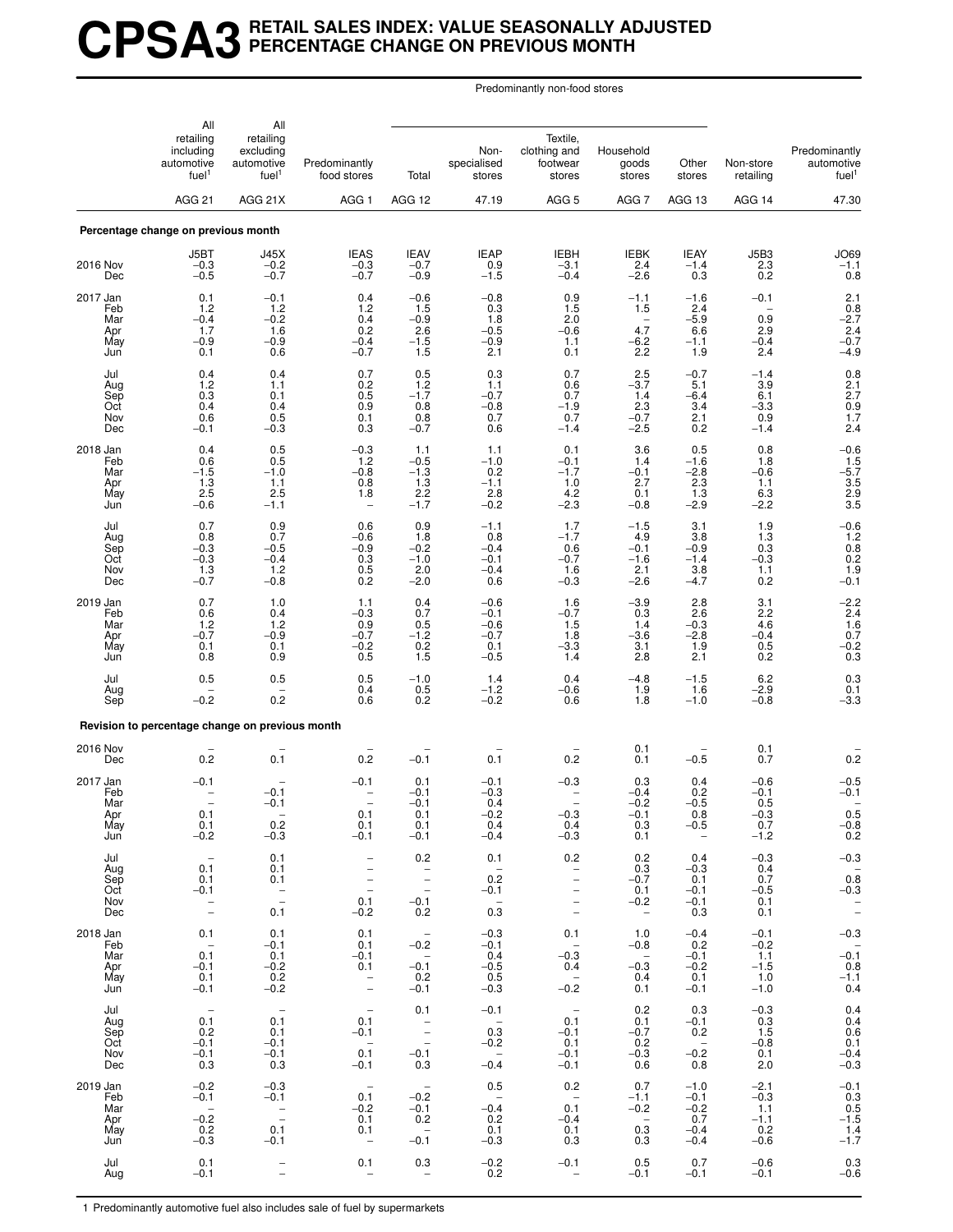# **CPSA4 RETAIL SALES INDEX: VALUE SEASONALLY ADJUSTED PERCENTAGE CHANGE 3 MONTHS ON PREVIOUS 3 MONTHS**

Predominantly non-food stores

|                                             | All<br>retailing<br>including<br>automotive<br>fuel <sup>1</sup>      | All<br>retailing<br>excluding<br>automotive<br>fuel <sup>1</sup>                                                              | Predominantly<br>food stores                                                                                | Total                                                                                   | Non-<br>specialised<br>stores                                        | Textile,<br>clothing and<br>footwear<br>stores                                                                                    | Household<br>goods<br>stores                                         | Other<br>stores                                                                                                       | Non-store<br>retailing                                            | Predominantly<br>automotive<br>fuel <sup>1</sup>                            |
|---------------------------------------------|-----------------------------------------------------------------------|-------------------------------------------------------------------------------------------------------------------------------|-------------------------------------------------------------------------------------------------------------|-----------------------------------------------------------------------------------------|----------------------------------------------------------------------|-----------------------------------------------------------------------------------------------------------------------------------|----------------------------------------------------------------------|-----------------------------------------------------------------------------------------------------------------------|-------------------------------------------------------------------|-----------------------------------------------------------------------------|
|                                             | AGG <sub>21</sub>                                                     | AGG 21X                                                                                                                       | AGG <sub>1</sub>                                                                                            | AGG 12                                                                                  | 47.19                                                                | AGG <sub>5</sub>                                                                                                                  | AGG <sub>7</sub>                                                     | AGG 13                                                                                                                | AGG 14                                                            | 47.30                                                                       |
|                                             | Percentage change 3 months on previous 3 months                       |                                                                                                                               |                                                                                                             |                                                                                         |                                                                      |                                                                                                                                   |                                                                      |                                                                                                                       |                                                                   |                                                                             |
| 2016 Nov<br>Dec                             | J5BX<br>2.4<br>1.9                                                    | <b>J45K</b><br>2.3<br>1.7                                                                                                     | <b>IEAT</b><br>1.3<br>0.4                                                                                   | <b>IEAW</b><br>1.9<br>1.7                                                               | <b>IEAQ</b><br>2.8<br>$\overline{\phantom{a}}$                       | <b>IEBI</b><br>1.7<br>2.2                                                                                                         | <b>IEBL</b><br>1.2<br>2.9                                            | <b>IEAZ</b><br>1.8<br>1.5                                                                                             | <b>J5B9</b><br>8.9<br>7.9                                         | JO6A<br>3.8<br>3.7                                                          |
| 2017 Jan<br>Feb<br>Mar<br>Apr<br>May<br>Jun | 0.9<br>0.4<br>0.3<br>1.3<br>1.2<br>1.2                                | 0.7<br>0.1<br>0.1<br>1.3<br>1.3<br>1.5                                                                                        | $-0.3$<br>$-0.2$<br>0.8<br>1.5<br>1.3<br>0.2                                                                | 0.6<br>$-0.2$<br>$-0.7$<br>1.0<br>1.0<br>2.0                                            | $-0.7$<br>$-1.7$<br>$-0.5$<br>0.3<br>1.1<br>0.9                      | 0.8<br>0.8<br>1.5<br>3.2<br>3.4<br>1.9                                                                                            | 2.7<br>0.2<br>$-1.0$<br>1.3<br>1.5<br>1.5                            | $-0.2$<br>$-2.5$<br>$-0.9$<br>$-1.5$<br>3.4                                                                           | 5.7<br>2.9<br>1.0<br>1.5<br>2.5<br>4.1                            | $\begin{array}{c} 2.9 \\ 3.0 \\ 1.7 \end{array}$<br>1.4<br>$-0.1$<br>$-1.4$ |
| Jul<br>Aug<br>Sep<br>Oct<br>Nov<br>Dec      | $\begin{array}{c} 0.3 \\ 0.7 \end{array}$<br>1.1<br>1.8<br>1.7<br>1.4 | 0.7<br>1.2<br>1.3<br>1.7<br>1.3<br>1.0                                                                                        | $-0.4$<br>$-0.4$<br>0.5<br>1.1<br>1.5<br>1.4                                                                | $1.2$<br>2.1<br>1.1<br>1.1<br>0.4                                                       | 0.8<br>1.8<br>1.8<br>1.2<br>$-0.1$<br>$-0.2$                         | 1.6<br>1.2<br>1.8<br>1.0<br>0.4<br>$-1.4$                                                                                         | $-0.9$<br>$-0.2$<br>$-0.3$<br>0.2<br>0.9<br>0.5                      | 2.6<br>4.8<br>1.1<br>1.6<br>$-0.7$<br>2.3                                                                             | $\frac{3.1}{3.5}$<br>5.1<br>6.9<br>6.4<br>1.5                     | $-3.0$<br>$-3.3$<br>$3.\overline{2}$<br>5.6<br>5.4                          |
| 2018 Jan<br>Feb<br>Mar<br>Apr<br>May<br>Jun | 1.1<br>0.9<br>0.3<br>0.2<br>0.6<br>2.1                                | 0.7<br>0.6<br>0.4<br>0.3<br>0.9<br>1.9                                                                                        | 1.0<br>0.9<br>0.4<br>0.8<br>1.0<br>2.0                                                                      | 0.7<br>0.7<br>0.1<br>$-0.5$<br>0.2<br>1.1                                               | 0.7<br>1.1<br>1.1<br>$-0.3$<br>0.1<br>0.6                            | $-1.4$<br>$-1.6$<br>$-1.2$<br>$-1.3$<br>0.2<br>1.9                                                                                | 0.7<br>0.5<br>2.7<br>3.9<br>4.0<br>2.8                               | 2.7<br>2.7<br>$-1.0$<br>$-2.5$<br>$-2.0$<br>$-0.3$                                                                    | $-0.4$<br>$-1.0$<br>1.2<br>1.9<br>3.6<br>4.8                      | $\frac{4.7}{4.0}$<br>0.1<br>$-1.2$<br>$-2.\overline{1}$<br>3.6              |
| Jul<br>Aug<br>Sep<br>Oct<br>Nov<br>Dec      | 2.8<br>2.3<br>1.5<br>0.8<br>0.7<br>0.4                                | 2.4<br>1.8<br>1.3<br>0.6<br>0.5<br>0.1                                                                                        | 2.3<br>1.7<br>0.4<br>$-0.7$<br>$-0.7$<br>$\overline{\phantom{0}}$                                           | 1.7<br>1.3<br>1.7<br>1.4<br>1.4                                                         | 1.6<br>0.9<br>$-0.3$<br>$-0.5$<br>$-0.2$                             | 3.2<br>1.4<br>0.6<br>$-1.0$<br>0.1<br>0.1                                                                                         | 0.8<br>0.8<br>1.3<br>2.9<br>2.3<br>0.2                               | 0.9<br>1.9<br>4.0<br>3.9<br>3.1<br>$-0.1$                                                                             | 5.9<br>4.0<br>3.4<br>2.0<br>2.0<br>1.0                            | 5.7<br>$6.9$<br>$3.5$<br>$2.4$<br>$^{2.1}_{2.4}$                            |
| 2019 Jan<br>Feb<br>Mar<br>Apr<br>May<br>Jun | 0.7<br>0.7<br>1.6<br>1.5<br>1.5<br>0.6                                | 0.6<br>0.7<br>1.7<br>1.4<br>1.3<br>0.4                                                                                        | 0.9<br>1.3<br>1.5<br>0.9<br>0.6<br>$-0.2$                                                                   | $-0.1$<br>$-0.6$<br>0.5<br>0.3<br>0.4                                                   | $-0.4$<br>$-0.1$<br>$-0.6$<br>$-0.9$<br>$-1.3$<br>$-1.2$             | 1.6<br>1.3<br>2.0<br>1.9<br>1.7<br>0.7                                                                                            | $-2.1$<br>$-4.1$<br>$-4.2$<br>$-3.4$<br>$-1.3$<br>0.5                | $-0.2$<br>2.7<br>2.0<br>1.4<br>$-0.1$                                                                                 | 2.0<br>3.5<br>7.0<br>7.6<br>7.3<br>$3.\overline{5}$               | 1.6<br>0.8<br>0.7<br>2.2<br>2.9<br>2.5                                      |
| Jul<br>Aug<br>Sep                           | 0.7<br>0.9<br>1.0                                                     | 0.6<br>0.9<br>1.2                                                                                                             | 0.1<br>0.5<br>1.3                                                                                           | 0.2<br>0.7<br>0.3                                                                       | $-0.5$<br>$-0.2$<br>0.2                                              | $-0.6$<br>$-0.2$                                                                                                                  | 1.3<br>1.0<br>$-0.3$                                                 | 0.8<br>1.9<br>1.1                                                                                                     | 3.7<br>3.2<br>3.9                                                 | 1.1<br>0.7<br>$-0.8$                                                        |
|                                             |                                                                       |                                                                                                                               | Revision to percentage change 3 months on previous 3 months                                                 |                                                                                         |                                                                      |                                                                                                                                   |                                                                      |                                                                                                                       |                                                                   |                                                                             |
| 2016 Nov<br>Dec                             |                                                                       | 0.1                                                                                                                           | 0.1                                                                                                         | $-0.1$                                                                                  |                                                                      | 0.2<br>0.1                                                                                                                        | $-0.3$<br>$-0.1$                                                     | $-0.3$                                                                                                                | 0.2<br>0.3                                                        | ${}^{0.3}_{0.2}$                                                            |
| 2017 Jan<br>Feb<br>Mar<br>Apr<br>May<br>Jun | 0.1<br>$-0.1$<br>$-0.1$<br>$\overline{\phantom{a}}$                   | 0.1<br>$-0.1$<br>$\qquad \qquad -$<br>$\bar{a}$                                                                               | 0.1<br>0.1<br>$-0.1$<br>$-0.1$<br>$-0.1$<br>$\overline{\phantom{m}}$                                        | $-0.1$<br>$-0.1$<br>$-0.1$                                                              | 0.1<br>$-0.2$<br>0.1<br>0.1                                          | 0.1<br>0.1<br>$-0.1$<br>$-0.2$<br>$-0.1$<br>$-0.1$                                                                                | 0.1<br>0.3<br>$-0.4$<br>$-0.3$<br>$-0.1$                             | $-0.2$<br>$-0.1$<br>0.1<br>0.2<br>0.2                                                                                 | 0.3<br>0.3<br>$-0.1$<br>0.2<br>$\overline{\phantom{a}}$           | 0.1<br>$-0.1$<br>$-0.4$<br>$-0.1$<br>$-0.1$<br>0.1                          |
| Jul<br>Aug<br>Sep<br>Oct<br>Nov<br>Dec      | $-0.1$<br>$\bar{a}$<br>0.1<br>$\overline{a}$                          | $-0.1$<br>$\overline{a}$<br>$\qquad \qquad -$                                                                                 | 0.1<br>$\overline{\phantom{0}}$<br>$\overline{\phantom{0}}$<br>$\frac{1}{2}$<br>$-0.1$                      | 0.1<br>$\overline{\phantom{a}}$<br>0.1<br>0.1<br>$-0.1$<br>$\overline{\phantom{a}}$     | $\overline{\phantom{a}}$<br>$-0.2$<br>$\bar{a}$<br>0.1<br>0.1        | 0.1<br>$\qquad \qquad -$<br>0.1<br>0.1<br>0.1<br>$\overline{\phantom{a}}$                                                         | 0.3<br>0.4<br>0.2<br>$\qquad \qquad -$<br>$-0.4$<br>$-0.4$           | $\hspace{0.1mm}-\hspace{0.1mm}$<br>0.1<br>0.1<br>0.1<br>$\hspace{1.0cm} - \hspace{1.0cm}$<br>$\overline{\phantom{a}}$ | $-0.2$<br>$-1.0$<br>$-0.2$<br>0.2<br>0.6<br>0.2                   | $-0.2$<br>$-0.2$<br>$0.\overline{3}$<br>0.5<br>0.5                          |
| 2018 Jan<br>Feb<br>Mar<br>Apr<br>May<br>Jun | $-0.1$<br>$\bar{a}$<br>$\overline{\phantom{a}}$                       | $\overline{\phantom{m}}$<br>$\overline{\phantom{a}}$<br>0.1<br>$\overline{\phantom{m}}$<br>$\overline{\phantom{0}}$<br>$-0.1$ | $\overline{\phantom{0}}$<br>$\bar{a}$<br>0.1<br>0.1<br>0.1                                                  | $\overline{\phantom{a}}$<br>0.1<br>$\overline{\phantom{a}}$<br>$-0.1$<br>$-0.1$<br>-0.1 | 0.1<br>$\bar{a}$<br>$-0.1$<br>0.1<br>$\qquad \qquad -$               | $\overline{\phantom{a}}$<br>$\qquad \qquad -$<br>$\qquad \qquad -$<br>$\overline{\phantom{a}}$<br>$\overline{\phantom{a}}$<br>0.1 | $\overline{\phantom{m}}$<br>0.3<br>0.3<br>$-0.2$<br>$^{-0.2}_{-0.2}$ | 0.1<br>0.1<br>$-0.1$<br>$-0.1$<br>$-0.2$<br>$-0.2$                                                                    | $\overline{\phantom{a}}$<br>$-0.1$<br>0.3<br>0.1<br>0.3<br>$-0.6$ | $-0.1$<br>$-0.4$<br>$-0.4$<br>$-0.\overline{1}$<br>0.2                      |
| Jul<br>Aug<br>Sep<br>Oct<br>Nov<br>Dec      | $\overline{\phantom{0}}$<br>$-0.1$<br>0.1<br>0.2<br>0.2<br>0.2        | $-0.1$<br>$-0.1$<br>$\overline{\phantom{a}}$<br>0.1<br>0.1<br>0.1                                                             | $\overline{\phantom{a}}$<br>$-0.1$<br>$\overline{\phantom{a}}$<br>$\bar{a}$<br>$\bar{ }$                    | 0.1<br>$\hspace{0.1mm}-\hspace{0.1mm}$<br>0.2<br>$\bar{a}$<br>$\bar{a}$                 | $\overline{\phantom{a}}$<br>$-0.2$<br>$\sim$<br>0.1<br>0.2<br>$-0.2$ | $\overline{\phantom{a}}$<br>$-0.1$<br>$\overline{\phantom{a}}$<br>0.1<br>$\overline{\phantom{a}}$<br>$-0.1$                       | 0.3<br>0.4<br>0.2<br>$-0.2$<br>$-0.5$<br>$-0.1$                      | $-0.1$<br>$\hspace{0.1mm}-\hspace{0.1mm}$<br>0.3<br>0.2<br>0.1<br>0.3                                                 | $-0.6$<br>$-1.1$<br>0.1<br>0.5<br>1.0<br>1.0                      | $-0.2$<br>0.3<br>0.8<br>0.8<br>1.2<br>0.9<br>0.2                            |
| 2019 Jan<br>Feb<br>Mar<br>Apr<br>May<br>Jun | 0.1<br>0.1<br>$-0.1$<br>$-0.2$<br>$-0.1$<br>$-0.1$                    | 0.1<br>0.1<br>$-0.1$<br>$-0.2$<br>$-0.2$<br>$-0.1$                                                                            | $\overline{\phantom{a}}$<br>0.1<br>$\overline{\phantom{a}}$<br>$-0.1$<br>$-0.1$<br>$\overline{\phantom{0}}$ | $\overline{\phantom{a}}$<br>0.1<br>$\qquad \qquad -$<br>$-0.2$<br>$-0.3$<br>$-0.1$      | $-0.2$<br>$-0.1$<br>0.2<br>0.1<br>$-0.1$<br>$-0.1$                   | $-0.1$<br>$\qquad \qquad -$<br>0.2<br>0.1<br>$\hspace{0.1mm}-\hspace{0.1mm}$<br>$-0.2$                                            | 0.2<br>0.6<br>0.1<br>$-0.5$<br>$-0.6$<br>$-0.1$                      | 0.1<br>0.1<br>$-0.6$<br>$-0.4$<br>$-0.3$<br>0.1                                                                       | 0.7<br>0.5<br>$-0.6$<br>$-0.7$<br>$-0.5$<br>$-0.6$                | $-0.4$<br>$-0.4$<br>0.2<br>0.1<br>$0.3 - 0.6$                               |
| Jul<br>Aug                                  | $-0.1$<br>$-0.2$                                                      | $-0.1$<br>$-0.1$                                                                                                              | 0.1                                                                                                         | $\overline{\phantom{a}}$<br>0.2                                                         | $-0.1$<br>$-0.1$                                                     | $\overline{\phantom{0}}$<br>0.1                                                                                                   | 0.5<br>0.7                                                           | $-0.1$<br>$\overline{\phantom{a}}$                                                                                    | $-0.8$<br>$-1.3$                                                  | $-0.5$<br>-1.2                                                              |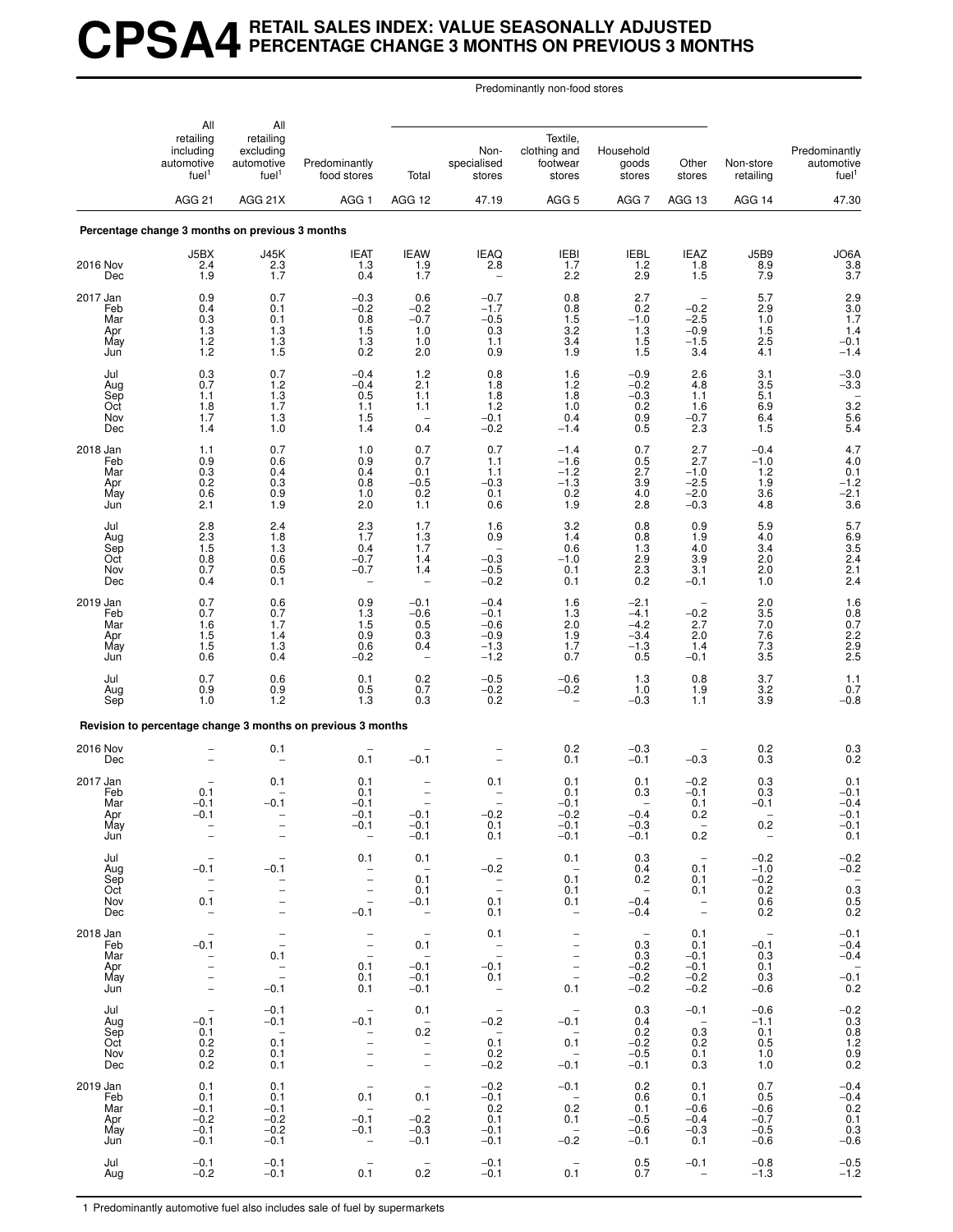# **KPSACHAINED VOLUME OF RETAIL SALES SEASONALLY ADJUSTED**

Index 2016=100

Predominantly non-food stores

|                                             | All                                                                                          | All                                                       |                                                                                                                              |                                                                                                                                  |                                                           |                                                           |                                                                   |                                                                       |                                                                                        |                                                          |
|---------------------------------------------|----------------------------------------------------------------------------------------------|-----------------------------------------------------------|------------------------------------------------------------------------------------------------------------------------------|----------------------------------------------------------------------------------------------------------------------------------|-----------------------------------------------------------|-----------------------------------------------------------|-------------------------------------------------------------------|-----------------------------------------------------------------------|----------------------------------------------------------------------------------------|----------------------------------------------------------|
|                                             | retailing<br>including<br>automotive<br>fuel <sup>1</sup>                                    | retailing<br>excluding<br>automotive<br>fuel <sup>1</sup> | Predominantly<br>food stores                                                                                                 | Total                                                                                                                            | Non-<br>specialised<br>stores                             | Textile,<br>clothing and<br>footwear<br>stores            | Household<br>goods<br>stores                                      | Other<br>stores                                                       | Non-store<br>retailing                                                                 | Predominantly<br>automotive<br>fuel <sup>1</sup>         |
|                                             | <b>AGG 21</b>                                                                                | AGG 21X                                                   | AGG <sub>1</sub>                                                                                                             | AGG 12                                                                                                                           | 47.19                                                     | AGG <sub>5</sub>                                          | AGG <sub>7</sub>                                                  | AGG 13                                                                | AGG 14                                                                                 | 47.30                                                    |
|                                             | Index numbers of sales per week                                                              |                                                           |                                                                                                                              |                                                                                                                                  |                                                           |                                                           |                                                                   |                                                                       |                                                                                        |                                                          |
| 2016 Nov<br>Dec                             | J5EK<br>102.1<br>100.7                                                                       | J467<br>102.4<br>101.0                                    | <b>EAPT</b><br>101.0<br>99.7                                                                                                 | <b>EAPV</b><br>101.8<br>100.4                                                                                                    | EAPU<br>101.5<br>99.4                                     | <b>EAPX</b><br>101.6<br>100.7                             | EAPY<br>103.2<br>99.6                                             | <b>EAPW</b><br>101.1<br>101.1                                         | J5DZ<br>111.9<br>109.6                                                                 | JO5A<br>99.5<br>98.3                                     |
| 2017 Jan<br>Feb<br>Mar<br>Apr<br>May<br>Jun | 100.6<br>101.3<br>100.5<br>102.4<br>101.4<br>101.6                                           | 100.8<br>101.7<br>101.1<br>102.6<br>101.3<br>101.9        | 100.0<br>100.7<br>100.5<br>100.5<br>99.8<br>99.1                                                                             | 99.8<br>101.1<br>100.1<br>102.4<br>100.5<br>101.8                                                                                | 98.5<br>99.1<br>100.3<br>99.5<br>98.5<br>100.3            | 101.9<br>103.6<br>104.7<br>103.5<br>104.3<br>104.3        | 98.8<br>100.0<br>$99.7$<br>104.3<br>97.2<br>99.3                  | 99.4<br>100.7<br>95.9<br>102.1<br>100.5<br>102.2                      | 109.8<br>109.4<br>$\frac{109.7}{113.7}$<br>111.7<br>115.1                              | 98.8<br>98.0<br>$94.6$<br>100.0<br>102.7<br>99.0         |
| Jul<br>Aug<br>Sep<br>Oct<br>Nov<br>Dec      | 101.7<br>102.7<br>102.5<br>102.9<br>103.2<br>102.5                                           | 101.9<br>103.0<br>102.7<br>103.0<br>103.4<br>102.7        | 99.5<br>99.8<br>99.7<br>100.3<br>100.1<br>100.3                                                                              | 101.9<br>103.1<br>101.1<br>102.0<br>102.7<br>101.8                                                                               | 100.5<br>101.5<br>100.8<br>100.1<br>100.6<br>101.2        | 103.9<br>104.8<br>105.2<br>103.5<br>103.9<br>102.4        | 101.3<br>96.6<br>98.5<br>100.9<br>100.5<br>98.7                   | 101.4<br>106.9<br>99.2<br>102.8<br>104.4<br>103.7                     | 112.7<br>117.6<br>124.5<br>120.6<br>121.6<br>118.2                                     | 100.0<br>100.1<br>100.9<br>101.9<br>102.2<br>101.0       |
| 2018 Jan<br>Feb<br>Mar<br>Apr<br>May<br>Jun | 102.6<br>103.2<br>101.7<br>103.2<br>105.5<br>104.9                                           | 102.9<br>103.3<br>102.3<br>103.5<br>105.9<br>105.1        | 99.8<br>100.8<br>99.8<br>100.8<br>102.4<br>102.6                                                                             | 102.7<br>101.9<br>101.2<br>102.4<br>104.5<br>103.0                                                                               | 101.9<br>101.1<br>101.3<br>100.0<br>102.8<br>102.8        | 102.2<br>101.9<br>100.4<br>101.5<br>105.6<br>104.0        | 101.1<br>102.3<br>102.2<br>104.7<br>104.8<br>103.8                | 104.6<br>102.3<br>101.1<br>103.3<br>104.3<br>101.6                    | 118.5<br>121.5<br>119.4<br>121.8<br>128.9<br>127.3                                     | 100.2<br>101.8<br>$96.4$ $100.2$ $102.1$ $102.8$         |
| Jul<br>Aug<br>Sep<br>Oct<br>Nov<br>Dec      | 105.6<br>106.2<br>105.7<br>105.3<br>106.8<br>105.9                                           | 106.0<br>106.6<br>106.0<br>105.8<br>107.0<br>105.8        | 102.9<br>102.3<br>101.3<br>101.8<br>102.2<br>102.1                                                                           | 104.0<br>105.6<br>105.3<br>104.5<br>106.4<br>104.3                                                                               | 101.8<br>102.2<br>101.8<br>101.7<br>101.2<br>101.9        | 105.7<br>103.4<br>104.2<br>104.1<br>105.5<br>105.4        | 102.8<br>107.0<br>107.6<br>105.3<br>107.7<br>104.6                | 104.7<br>108.9<br>107.2<br>106.1<br>109.8<br>104.7                    | 130.5<br>132.1<br>131.9<br>130.7<br>132.6<br>130.5                                     | 101.7<br>$102.0$<br>$102.0$<br>$101.0$<br>104.4<br>106.7 |
| 2019 Jan<br>Feb<br>Mar<br>Apr<br>May<br>Jun | 107.0<br>107.4<br>108.7<br>108.3<br>108.0<br>108.7                                           | 107.1<br>107.2<br>108.7<br>108.2<br>108.0<br>108.8        | 103.2<br>102.3<br>103.2<br>102.8<br>102.4<br>102.5                                                                           | 104.8<br>105.3<br>106.3<br>105.6<br>105.4<br>106.9                                                                               | 101.3<br>101.3<br>100.7<br>100.2<br>100.2<br>99.6         | 107.1<br>106.6<br>108.1<br>110.5<br>106.3<br>107.5        | 100.6<br>100.8<br>102.9<br>99.7<br>102.0<br>104.4                 | 107.6<br>109.7<br>110.8<br>108.8<br>110.4<br>113.0                    | 136.9<br>139.8<br>145.6<br>146.5<br>146.7<br>147.3                                     | 105.9<br>108.5<br>108.5<br>108.5<br>107.7<br>108.3       |
| Jul<br>Aug<br>Sep                           | 109.2<br>108.9<br>109.0                                                                      | 109.3<br>109.0<br>109.2                                   | 102.7<br>103.0<br>103.6                                                                                                      | 105.7<br>105.8<br>106.2                                                                                                          | 100.7<br>99.6<br>99.4                                     | 107.4<br>107.2<br>108.3                                   | 99.5<br>101.3<br>103.3                                            | 111.4<br>111.4<br>110.8                                               | 157.5<br>152.5<br>150.1                                                                | 108.7<br>108.6<br>106.4                                  |
|                                             | <b>Revision to index numbers</b>                                                             |                                                           |                                                                                                                              |                                                                                                                                  |                                                           |                                                           |                                                                   |                                                                       |                                                                                        |                                                          |
| 2016 Nov<br>Dec                             | 0.1                                                                                          | $0.\bar{1}$                                               | $-0.1$                                                                                                                       | 0.1                                                                                                                              |                                                           |                                                           | $-0.1$                                                            | 0.2                                                                   | 0.1                                                                                    | 0.3                                                      |
| 2017 Jan<br>Feb<br>Mar<br>Apr<br>May<br>Jun | $-0.1$<br>$-0.1$<br>$\overline{\phantom{a}}$<br>$-0.1$                                       | $-0.1$<br>0.1<br>$-0.1$                                   | 0.1<br>0.1<br>$\overline{\phantom{a}}$                                                                                       | 0.1<br>$-0.1$<br>-<br>0.1<br>$-0.1$                                                                                              | $-0.1$<br>0.1<br>0.1<br>$-0.2$                            | 0.1<br>$-0.3$<br>0.2<br>$-0.2$                            | 0.5<br>$-0.1$<br>0.1<br>$\overline{\phantom{a}}$                  | $-0.5$<br>$-0.2$<br>0.2<br>$-0.1$<br>$\overline{\phantom{a}}$         | $0.1 - 0.1$<br>$-0.1$<br>$-0.2$<br>$-0.4$                                              | $-0.3$<br>0.1<br>$-0.2$<br>0.1                           |
| Jul<br>Aug<br>Sep<br>Oct<br>Nov<br>Dec      | $-0.1$<br>0.1<br>$\sim$<br>$-0.1$<br>$-0.1$                                                  | 0.1<br>$\overline{a}$<br>0.1<br>$\frac{1}{2}$<br>$-0.1$   | $\overline{\phantom{a}}$<br>$\hspace{0.1mm}-\hspace{0.1mm}$<br>$-0.1$<br>$-0.1$<br>$-0.1$<br>$\hspace{0.1mm}-\hspace{0.1mm}$ | $\overline{\phantom{0}}$<br>$\overline{\phantom{m}}$<br>$\overline{\phantom{a}}$<br>$\overline{\phantom{a}}$<br>$-0.1$<br>$-0.1$ | $-0.2$<br>$-0.1$<br>$\mathbb{Z}$<br>$\equiv$<br>0.1       | $-0.1$<br>$-0.1$<br>$\mathbb{Z}$<br>$-0.2$<br>$-0.1$      | 0.1<br>0.3<br>$-0.1$<br>$\overline{\phantom{0}}$<br>$-0.1$<br>0.3 | 0.2<br>$\sim$ $-$<br>0.1<br>0.2<br>$\overline{\phantom{0}}$<br>$-0.6$ | $-0.2$<br>$-0.3$<br>1.0<br>$\overline{\phantom{0}}$<br>0.2<br>$-0.1$                   | $-0.2$<br>$-0.3$<br>0.4<br>$\bar{a}$<br>$\equiv$         |
| 2018 Jan<br>Feb<br>Mar<br>Apr<br>May<br>Jun | $\overline{\phantom{a}}$<br>$\pm$<br>$-0.1$<br>$\hspace{0.1cm} -$<br>$\frac{1}{2}$<br>$-0.1$ | 0.1<br>$-0.1$<br>$\frac{1}{2}$<br>0.1<br>$-0.1$           | $\overline{\phantom{a}}$<br>$\hspace{0.1mm}-\hspace{0.1mm}$<br>$-0.1$<br>0.1<br>$\overline{\phantom{a}}$                     | 0.2<br>$-0.2$<br>$\overline{\phantom{a}}$<br>0.1<br>$\sim$ $-$                                                                   | $-0.2$<br>$-0.1$<br>0.1<br>$-0.1$<br>$\sim$<br>$-0.2$     | $-0.1$<br>$\sim$<br>$-0.2$<br>0.1<br>0.2<br>$-0.1$        | 0.9<br>$\overline{a}$<br>0.1<br>$-0.2$<br>0.1<br>0.1              | $\sim$<br>$-0.5$<br>$-0.1$<br>0.1<br>$-0.1$<br>$\sim$                 | 0.1<br>$\sim$ $-$<br>0.3<br>$-0.5$<br>$-0.2$<br>$-0.5$                                 | $-0.\overline{3}$<br>0.3<br>$-0.3$<br>$-0.1$             |
| Jul<br>Aug<br>Sep<br>Oct<br>Nov<br>Dec      | $-0.1$<br>$\overline{\phantom{a}}$<br>0.3<br>$-$<br>0.1<br>0.1                               | $-0.1$<br>$-0.1$<br>0.1<br>$\sim$<br>$-0.1$<br>0.1        | $-0.1$<br>0.1<br>$-0.1$<br>$-0.1$<br>$\bar{z}$                                                                               | $\bar{\mathbb{Z}}$<br>0.1<br>0.1<br>$-0.1$<br>$-0.2$                                                                             | $-0.2$<br>$-0.3$<br>0.1<br>$-0.1$<br>$-0.2$<br>$-0.4$     | $-0.1$<br>$\sim$<br>$-0.1$<br>$-0.2$<br>$-0.3$<br>$-0.4$  | 0.3<br>0.3<br>$\sim$ $-$<br>$\sim$<br>$-0.1$<br>$-0.3$            | 0.2<br>$-0.1$<br>0.3<br>0.4<br>$\sim$<br>0.3                          | $-0.7$<br>$-0.7$<br>1.6<br>0.1<br>0.3<br>1.3                                           | 0.1<br>0.5<br>1.0<br>$0.6 \\ 0.6$<br>0.4                 |
| 2019 Jan<br>Feb<br>Mar<br>Apr<br>May<br>Jun | 0.2<br>$\overline{a}$<br>0.1<br>$-0.1$<br>0.1<br>$-0.1$                                      | 0.1<br>$-0.1$<br>$-0.1$<br>$-0.1$<br>$\sim$<br>$-0.1$     | $\overline{\phantom{a}}$<br>0.1<br>$-0.1$<br>$\bar{a}$<br>$\qquad \qquad -$                                                  | 0.3<br>$-0.3$<br>$-0.2$<br>$-0.1$<br>$-0.1$<br>$-0.1$                                                                            | $\sim$ $-$<br>0.1<br>$-0.4$<br>$-0.1$<br>$-0.1$<br>$-0.2$ | $-0.1$<br>$\sim$<br>0.1<br>$-0.3$<br>$-0.1$<br>$\sim$ $-$ | 1.2<br>0.1<br>$-0.1$<br>$-0.1$<br>0.1<br>0.3                      | 0.1<br>$-1.0$<br>$-0.2$<br>0.3<br>$\sim$<br>$-0.2$                    | 0.3<br>$\overline{\phantom{0}}$<br>0.2<br>$\overline{\phantom{0}}$<br>$-0.1$<br>$-0.6$ | 0.6<br>0.5<br>1.1<br>$-0.6$<br>1.2<br>$\sim$ $-$         |
| Jul<br>Aug                                  | $-0.1$<br>$-0.1$                                                                             | $-0.1$<br>$\overline{\phantom{a}}$                        | $\overline{\phantom{a}}$<br>0.1                                                                                              | 0.2<br>0.1                                                                                                                       | $-0.5$<br>$-0.3$                                          | $-0.1$<br>$-0.1$                                          | 0.7<br>0.6                                                        | 0.4<br>0.1                                                            | $-1.6$<br>$-1.4$                                                                       | 0.2<br>$-0.2$                                            |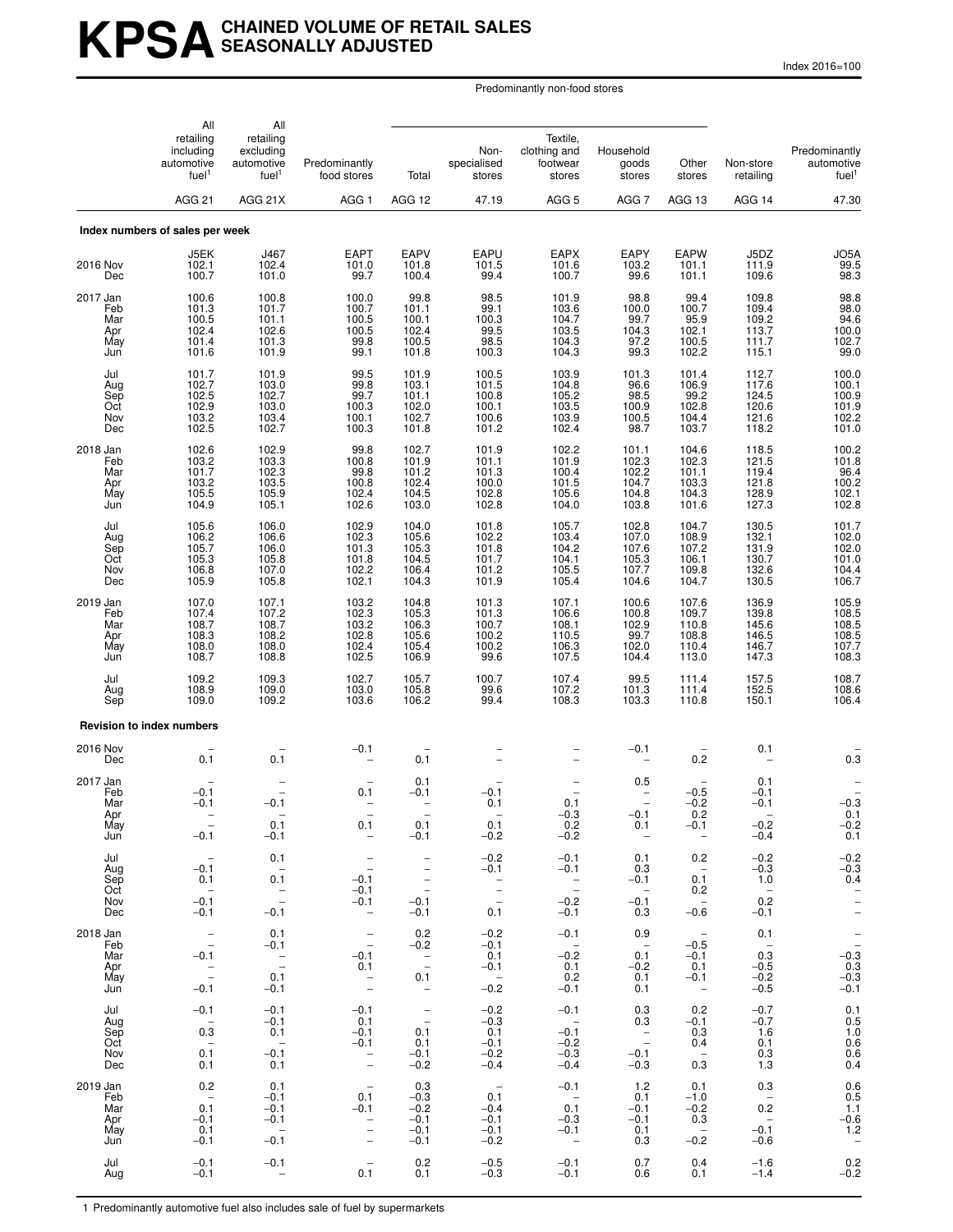# **KPSA1 RETAIL SALES INDEX: VOLUME SEASONALLY ADJUSTED PERCENTAGE CHANGE ON SAME MONTH A YEAR EARLIER**

Predominantly non-food stores

|                                             | All<br>retailing<br>including<br>automotive<br>fuel <sup>1</sup>                              | All<br>retailing<br>excluding<br>automotive<br>fuel <sup>1</sup>        | Predominantly<br>food stores                                                       | Total                                                                                                      | Non-<br>specialised<br>stores                                                                  | Textile.<br>clothing and<br>footwear<br>stores                 | Household<br>goods<br>stores                                                                   | Other<br>stores                                                             | Non-store<br>retailing                                               | Predominantly<br>automotive<br>fuel <sup>1</sup>                                              |
|---------------------------------------------|-----------------------------------------------------------------------------------------------|-------------------------------------------------------------------------|------------------------------------------------------------------------------------|------------------------------------------------------------------------------------------------------------|------------------------------------------------------------------------------------------------|----------------------------------------------------------------|------------------------------------------------------------------------------------------------|-----------------------------------------------------------------------------|----------------------------------------------------------------------|-----------------------------------------------------------------------------------------------|
|                                             | <b>AGG 21</b>                                                                                 | AGG 21X                                                                 | AGG <sub>1</sub>                                                                   | AGG 12                                                                                                     | 47.19                                                                                          | AGG <sub>5</sub>                                               | AGG 7                                                                                          | AGG 13                                                                      | AGG 14                                                               | 47.30                                                                                         |
|                                             | Percentage change on same month a year earlier                                                |                                                                         |                                                                                    |                                                                                                            |                                                                                                |                                                                |                                                                                                |                                                                             |                                                                      |                                                                                               |
| 2016 Nov<br>Dec                             | J5EB<br>5.5<br>4.2                                                                            | <b>J45U</b><br>6.1<br>4.3                                               | <b>IDOB</b><br>3.6<br>1.0                                                          | <b>IDOC</b><br>4.5<br>3.9                                                                                  | <b>IDOA</b><br>4.6<br>2.4                                                                      | <b>IDOG</b><br>$-0.4$<br>0.7                                   | <b>IDOH</b><br>4.8<br>1.2                                                                      | <b>IDOD</b><br>9.0<br>9.9                                                   | J5DK<br>27.7<br>23.0                                                 | JO4C<br>1.0<br>3.2                                                                            |
| 2017 Jan<br>Feb<br>Mar<br>Apr<br>May<br>Jun | 2.3<br>3.4<br>2.6<br>3.8<br>1.0<br>2.7                                                        | 3.0<br>3.7<br>3.5<br>4.0<br>0.8<br>2.9                                  | 1.2<br>1.4<br>1.2<br>1.7<br>$-0.1$<br>$-0.6$                                       | 1.3<br>2.4<br>2.9<br>2.6<br>$-0.6$<br>3.3                                                                  | $-1.5$<br>$-0.8$<br>2.7<br>$-0.2$<br>$-3.6$<br>3.9                                             | 3.0<br>4.9<br>9.0<br>4.7<br>3.7<br>6.4                         | $-2.4$<br>$^{-2.1}_{2.1}$<br>6.6<br>$-5.1$<br>0.4                                              | 4.4<br>5.4<br>$-1.9$<br>0.2<br>0.6<br>1.9                                   | 21.7<br>22.6<br>17.8<br>23.5<br>11.5<br>18.2                         | $-4.4$<br>$-5.7$<br>$-1.5$<br>$2.9$<br>0.2                                                    |
| Jul<br>Aug<br>Sep<br>Oct<br>Nov<br>Dec      | 1.0<br>2.2<br>1.5<br>0.1<br>1.1<br>1.8                                                        | 1.1<br>2.5<br>1.7<br>0.1<br>0.9<br>1.7                                  | $-0.7$<br>$-0.9$<br>$-1.3$<br>$-1.2$<br>$-0.9$<br>0.6                              | 0.1<br>3.0<br>1.0<br>$-0.8$<br>0.9<br>1.4                                                                  | 0.3<br>0.4<br>$-1.3$<br>$-0.6$<br>$-0.9$<br>1.7                                                | 0.9<br>3.8<br>6.6<br>$-1.8$<br>2.3<br>1.6                      | $-0.7$<br>$-0.8$<br>0.7<br>$-2.6$<br>$-0.9$                                                    | $-0.2$<br>6.6<br>$-2.2$<br>$-0.7$<br>3.2<br>2.6                             | 14.3<br>15.4<br>17.7<br>10.5<br>8.7<br>7.9                           | $-0.3$<br>$-1.0$<br>$-0.\overline{1}$<br>$\frac{0.1}{2.7}$                                    |
| 2018 Jan<br>Feb<br>Mar<br>Apr<br>May<br>Jun | 2.0<br>1.8<br>1.2<br>0.8<br>4.1<br>3.2                                                        | 2.0<br>1.6<br>1.2<br>0.9<br>4.6<br>3.2                                  | $-0.3$<br>0.1<br>$-0.7$<br>0.3<br>2.6<br>3.6                                       | 2.9<br>0.9<br>1.1<br>3.9<br>1.1                                                                            | 3.5<br>2.0<br>1.1<br>0.5<br>4.4<br>2.5                                                         | 0.3<br>$-1.7$<br>$-4.1$<br>$-2.0$<br>$1.2$<br>$-0.3$           | $^{2.3}_{2.3}$<br>2.5<br>0.4<br>7.8<br>4.5                                                     | 5.2<br>1.6<br>5.4<br>1.2<br>3.8<br>$-0.6$                                   | 8.0<br>11.1<br>$\frac{9.3}{7.2}$<br>15.3<br>10.6                     | $1.5$<br>$3.8$<br>$1.8$<br>$0.2$<br>$-0.6$<br>$-0.6$<br>3.9                                   |
| Jul<br>Aug<br>Sep<br>Oct<br>Nov<br>Dec      | 3.9<br>3.4<br>3.0<br>2.3<br>3.4<br>3.3                                                        | 4.1<br>3.5<br>$\frac{3.2}{2.7}$<br>3.5<br>3.0                           | 3.5<br>2.5<br>1.5<br>1.5<br>2.0<br>1.8                                             | 2.0<br>2.4<br>4.1<br>2.4<br>3.6<br>2.5                                                                     | 1.2<br>0.8<br>1.0<br>1.7<br>0.7<br>0.7                                                         | 1.7<br>$-1.4$<br>$-1.0$<br>0.6<br>1.5<br>3.0                   | 1.5<br>10.8<br>9.2<br>4.4<br>7.2<br>6.0                                                        | 3.3<br>1.9<br>8.0<br>3.2<br>5.1<br>1.0                                      | 15.8<br>12.3<br>5.9<br>8.4<br>9.0<br>10.4                            | 1.7<br>$1.9$<br>$1.2$<br>$-0.8$<br>$2.2$<br>$5.6$                                             |
| 2019 Jan<br>Feb<br>Mar<br>Apr<br>May<br>Jun | 4.2<br>4.1<br>6.8<br>4.9<br>2.3<br>3.7                                                        | 4.1<br>3.8<br>6.2<br>4.6<br>2.0<br>$3.\overline{5}$                     | 3.4<br>1.5<br>3.4<br>1.9<br>$-0.1$<br>$-0.1$                                       | 2.0<br>$\frac{3.3}{5.1}$<br>$3.2\,$<br>0.9<br>3.9                                                          | $-0.5$<br>0.2<br>$-0.6$<br>0.2<br>$-2.5$<br>$-3.1$                                             | 4.8<br>4.7<br>7.6<br>8.9<br>0.7<br>3.4                         | $-0.5$<br>$-1.5$<br>0.7<br>$-4.8$<br>$-2.7$<br>0.6                                             | $2.8$<br>7.2<br>9.6<br>$\frac{5.3}{5.8}$<br>11.2                            | 15.5<br>15.1<br>22.0<br>20.3<br>13.8<br>15.7                         | 5.6<br>6.6<br>12.6<br>8.3<br>5.5<br>5.5<br>5.3                                                |
| Jul<br>Aug<br>Sep                           | 3.4<br>2.6<br>3.1                                                                             | 3.1<br>2.2<br>3.0                                                       | $-0.2$<br>0.7<br>2.4                                                               | 1.6<br>0.2<br>0.9                                                                                          | $-1.1$<br>$-2.6$<br>$-2.4$                                                                     | 1.7<br>3.7<br>3.9                                              | $-3.2$<br>$-5.3$<br>$-3.9$                                                                     | 6.4<br>2.3<br>3.4                                                           | 20.8<br>15.5<br>13.9                                                 | $6.8$<br>$6.5$<br>$4.2$                                                                       |
|                                             |                                                                                               |                                                                         | Revision to percentage change on same month a year earlier                         |                                                                                                            |                                                                                                |                                                                |                                                                                                |                                                                             |                                                                      |                                                                                               |
| 2016 Nov<br>Dec                             | $-0.1$<br>$-0.1$                                                                              | $-0.1$                                                                  | 0.1<br>$-0.1$                                                                      | $-0.1$<br>$-0.2$                                                                                           | $-0.1$                                                                                         | $-0.2$<br>$-0.5$                                               | $-0.2$<br>0.2                                                                                  | $-0.5$                                                                      | 0.1<br>0.3                                                           | $-0.6$                                                                                        |
| 2017 Jan<br>Feb<br>Mar<br>Apr<br>May<br>Jun | 0.1<br>0.1                                                                                    | $\qquad \qquad -$<br>$\overline{\phantom{a}}$                           | $\qquad \qquad -$<br>$\qquad \qquad -$<br>0.1<br>0.1                               | 0.1<br>$-0.1$<br>0.1                                                                                       | $-0.2$<br>$-0.2$<br>0.3<br>$\overline{\phantom{a}}$                                            | $\overline{a}$<br>0.2<br>-0.4<br>0.1                           | 0.8<br>0.1<br>0.1<br>0.1                                                                       | 0.1<br>$-0.4$<br>$-0.1$<br>0.4<br>0.1                                       | 0.3<br>0.2<br>0.2<br>$-0.2$<br>$-0.1$<br>$-0.1$                      | $-0.1$<br>0.1<br>$-0.1$<br>$\hspace{0.1cm} -$                                                 |
| Jul<br>Aug<br>Sep<br>Oct<br>Nov<br>Dec      | $-0.1$<br>0.1<br>$\bar{\phantom{a}}$ =<br>$-0.2$                                              | $-0.1$<br>0.1<br>$\frac{1}{2}$<br>$-0.2$                                | $-0.2$<br>$\sim$<br>$-0.1$<br>$\overline{\phantom{a}}$<br>$-0.1$                   | $-0.1$<br>$\sim$ $-$<br>$\sim$<br>0.1<br>$-0.1$<br>$-0.3$                                                  | $-0.2$<br>$-0.1$<br>$\bar{\mathbb{I}}$<br>$\overline{\phantom{a}}$<br>$\overline{\phantom{a}}$ | $-0.2$<br>0.1<br>$-0.1$<br>$-0.1$<br>$-0.1$<br>$-0.2$          | 0.2<br>0.1<br>$\sim$ $-$<br>$\overline{\phantom{0}}$<br>$\hspace{0.1mm}-\hspace{0.1mm}$<br>0.3 | $\hspace{0.1mm}-\hspace{0.1mm}$<br>0.1<br>0.1<br>0.1<br>$-0.1$<br>$-0.7$    | $-0.5$<br>$-0.2$<br>0.4<br>$\overline{\phantom{0}}$<br>0.1<br>$\sim$ | $-0.1$<br>$-0.1$<br>0.2<br>$0.\overline{1}$<br>$-0.3$                                         |
| 2018 Jan<br>Feb<br>Mar<br>Apr<br>May<br>Jun | 0.1<br>$\overline{\phantom{m}}$<br>$\overline{\phantom{0}}$<br>$\qquad \qquad -$<br>$\bar{a}$ | $\overline{\phantom{a}}$<br>$\bar{a}$<br>$\bar{\mathbb{I}}$<br>0.1      | $-0.1$<br>$\bar{\mathbb{Z}}$<br>0.1<br>$\overline{\phantom{0}}$<br>0.1             | 0.1<br>$\sim$ $-$<br>$\sim$<br>$\hspace{0.1mm}-\hspace{0.1mm}$<br>$-0.1$<br>$\sim$                         | $-0.1$<br>$\sim$ $-$<br>0.1<br>$-0.1$<br>$-0.1$<br>0.1                                         | $\sim$ $-$<br>$\overline{a}$<br>$-0.3$<br>0.3<br>$-0.1$<br>0.1 | 0.4<br>$\sim$ $-$<br>0.1<br>$-0.1$<br>$\sim$<br>0.1                                            | $\sim$<br>$-0.1$<br>0.1<br>$-0.1$<br>$\bar{\Box}$                           | 0.1<br>0.1<br>0.3<br>$-0.4$<br>$-0.1$<br>$-0.1$                      | 0.1<br>$-0.\overline{1}$<br>0.1<br>$-0.1$<br>$-0.1$                                           |
| Jul<br>Aug<br>Sep<br>Oct<br>Nov<br>Dec      | $\overline{\phantom{m}}$<br>0.1<br>0.1<br>$\overline{\mathbb{Z}}$<br>0.2                      | $-0.1$<br>$\bar{\mathbb{Z}}$<br>0.1<br>$\hspace{0.1cm} -$<br>0.1        | $-0.1$<br>$\overline{\phantom{0}}$<br>$-0.1$<br>$\frac{1}{2}$<br>0.1               | $-0.1$<br>$\bar{\Box}$<br>$\overline{\phantom{a}}$<br>$\overline{\phantom{a}}$<br>$\overline{\phantom{a}}$ | $-0.2$<br>$\sim$<br>0.1<br>$\mathcal{L}^{\pm}$<br>$-0.5$                                       | $-0.1$<br>$\sim$<br>$-0.2$<br>$-0.1$<br>$-0.1$<br>$-0.2$       | 0.2<br>$\sim$ $-$<br>$\sim$ $-$<br>0.1<br>$\overline{\phantom{a}}$<br>$-0.6$                   | $\mathbb{Z}$<br>0.1<br>0.2<br>$\overline{\phantom{a}}$<br>0.9               | $-0.4$<br>$-0.3$<br>0.4<br>0.1<br>$\sim$<br>1.2                      | 0.3<br>$0.8$<br>$0.7$<br>$0.7$<br>$0.6$<br>$0.4$                                              |
| 2019 Jan<br>Feb<br>Mar<br>Apr<br>May<br>Jun | 0.1<br>$\sim$<br>0.1<br>$-0.1$<br>0.1<br>$\overline{\phantom{a}}$                             | 0.1<br>$\sim$<br>$-0.1$<br>$\sim$<br>$-0.1$<br>$\overline{\phantom{a}}$ | $\sim$ $-$<br>0.1<br>$-0.1$<br>$-0.2$<br>$-0.1$<br>$\hspace{0.1mm}-\hspace{0.1mm}$ | 0.1<br>$-0.1$<br>$-0.1$<br>$\sim$ $-$<br>$-0.1$<br>$\sim$                                                  | 0.3<br>0.2<br>$-0.5$<br>$\sim$ $-$<br>$-0.1$<br>$-0.1$                                         | $-0.1$<br>$\sim$<br>0.3<br>$-0.4$<br>$-0.2$<br>0.2             | 0.3<br>0.1<br>$-0.2$<br>0.1<br>$\overline{\phantom{0}}$<br>0.2                                 | $\sim$ $-$<br>$-0.5$<br>$-0.1$<br>0.1<br>$\overline{\phantom{0}}$<br>$-0.3$ | 0.2<br>0.1<br>$-0.1$<br>0.5<br>0.1<br>$\sim$ $-$                     | 0.4<br>$\begin{array}{c} 0.5 \\ 1.5 \end{array}$<br>$-0.8$<br>1.5<br>$\overline{\phantom{a}}$ |
| Jul<br>Aug                                  | $-0.1$                                                                                        | -<br>$\qquad \qquad -$                                                  | 0.1<br>0.1                                                                         | 0.1<br>0.1                                                                                                 | $-0.3$<br>$-0.1$                                                                               | 0.2<br>$-0.1$                                                  | 0.4<br>0.3                                                                                     | 0.2<br>0.1                                                                  | $-0.5$<br>$-0.5$                                                     | $-0.\overline{8}$                                                                             |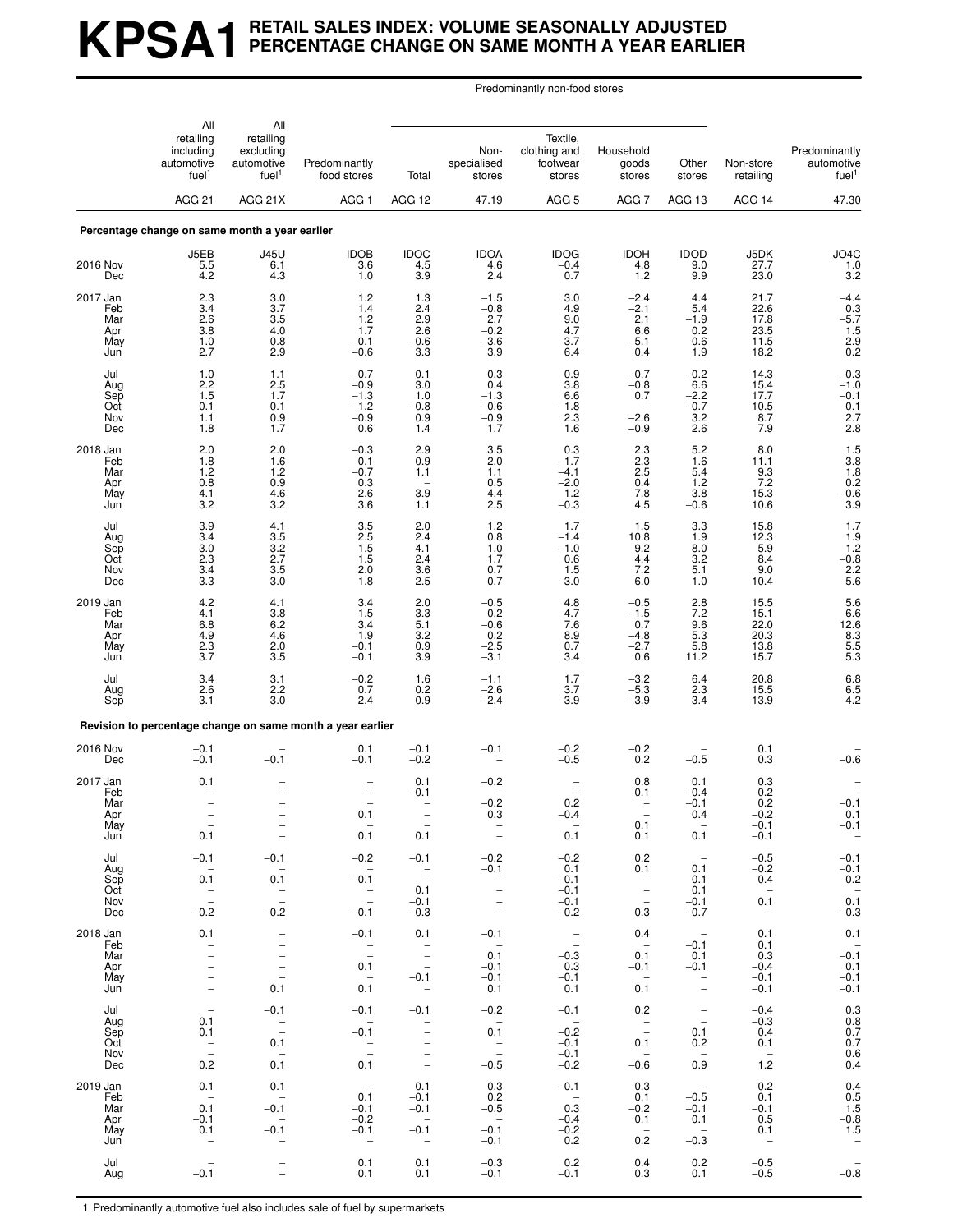# **KPSA2 RETAIL SALES INDEX: VOLUME SEASONALLY ADJUSTED PERCENTAGE CHANGE 3 MONTHS ON SAME PERIOD A YEAR EARLIER**

Predominantly non-food stores

|                                             | All<br>All                                                                                                   |                                                                                                                   |                                                                                                                                      |                                                                                                                                             |                                                                                               |                                                                                              |                                                                                                           |                                                                                     |                                                                             |                                                                |
|---------------------------------------------|--------------------------------------------------------------------------------------------------------------|-------------------------------------------------------------------------------------------------------------------|--------------------------------------------------------------------------------------------------------------------------------------|---------------------------------------------------------------------------------------------------------------------------------------------|-----------------------------------------------------------------------------------------------|----------------------------------------------------------------------------------------------|-----------------------------------------------------------------------------------------------------------|-------------------------------------------------------------------------------------|-----------------------------------------------------------------------------|----------------------------------------------------------------|
|                                             | retailing<br>including<br>automotive<br>fuel <sup>1</sup>                                                    | retailing<br>excluding<br>automotive<br>fuel <sup>1</sup>                                                         | Predominantly<br>food stores                                                                                                         | Total                                                                                                                                       | Non-<br>specialised<br>stores                                                                 | Textile,<br>clothing and<br>footwear<br>stores                                               | Household<br>goods<br>stores                                                                              | Other<br>stores                                                                     | Non-store<br>retailing                                                      | Predominantly<br>automotive<br>fuel <sup>1</sup>               |
|                                             | <b>AGG 21</b>                                                                                                | AGG 21X                                                                                                           | AGG <sub>1</sub>                                                                                                                     | AGG 12                                                                                                                                      | 47.19                                                                                         | AGG <sub>5</sub>                                                                             | AGG <sub>7</sub>                                                                                          | AGG 13                                                                              | AGG 14                                                                      | 47.30                                                          |
|                                             |                                                                                                              |                                                                                                                   | Percentage change 3 months on same period a year earlier                                                                             |                                                                                                                                             |                                                                                               |                                                                                              |                                                                                                           |                                                                                     |                                                                             |                                                                |
| 2016 Nov<br>Dec                             | J5EH<br>5.6<br>5.6                                                                                           | J45S<br>5.7<br>5.8                                                                                                | <b>IEFB</b><br>3.8<br>3.1                                                                                                            | IEFE<br>4.2<br>4.8                                                                                                                          | IEEY<br>6.2<br>4.1                                                                            | <b>IEFQ</b><br>$-0.6$<br>1.4                                                                 | IEFT<br>2.2<br>3.1                                                                                        | <b>IEFH</b><br>9.0<br>9.9                                                           | J5DS<br>24.4<br>25.4                                                        | JO6E<br>4.0<br>3.4                                             |
| 2017 Jan<br>Feb<br>Mar<br>Apr<br>May<br>Jun | 4.0<br>3.3<br>2.7<br>3.2<br>2.4<br>2.5                                                                       | 4.4<br>3.7<br>$\frac{3.4}{3.7}$<br>2.8<br>2.6                                                                     | 1.9<br>1.2<br>1.3<br>1.4<br>0.9<br>0.2                                                                                               | 3.3<br>2.6<br>$2.\overline{3}$<br>2.7<br>1.7<br>1.9                                                                                         | 1.9<br>0.2<br>$0.3$<br>$0.7$<br>$-0.2$<br>0.2                                                 | 1.1<br>2.7<br>5.9<br>6.4<br>6.0<br>5.0                                                       | 1.2<br>$-1.0$<br>$-0.6$<br>2.1<br>1.2<br>0.5                                                              | 7.9<br>6.8<br>2.3<br>1.0<br>$-0.5$<br>1.0                                           | 24.0<br>22.5<br>20.4<br>21.0<br>17.5<br>17.6                                | 0.1<br>$-0.1$<br>$-3.5$<br>$-1.7$<br>$-0.8$<br>1.5             |
| Jul<br>Aug<br>Sep<br>Oct<br>Nov<br>Dec      | 1.6<br>2.0<br>1.5<br>1.3<br>1.0<br>1.1                                                                       | 1.7<br>$2.2$<br>1.7<br>1.4<br>1.0<br>1.0                                                                          | $-0.5$<br>$-0.7$<br>$-0.9$<br>$-1.1$<br>$-1.1$<br>$-0.4$                                                                             | 1.1<br>$^{2.2}_{1.3}$<br>1.0<br>0.4<br>0.6                                                                                                  | 0.4<br>1.7<br>$-0.3$<br>$-0.6$<br>$-1.0$<br>0.2                                               | 3.8<br>$\frac{3.9}{3.9}$<br>3.0<br>2.6<br>0.8                                                | $-1.7$<br>$-0.3$<br>$-0.2$<br>$-0.6$<br>$-1.2$                                                            | 0.8<br>2.7<br>1.1<br>0.9<br>$-0.1$<br>1.8                                           | 14.9<br>16.1<br>16.0<br>14.7<br>12.6<br>8.9                                 | $-0.9 - 0.3$<br>$-0.4$<br>$-0.3$<br>$0.8$<br>1.9               |
| 2018 Jan<br>Feb<br>Mar<br>Apr<br>May<br>Jun | 1.6<br>1.9<br>1.6<br>1.3<br>2.0<br>2.7                                                                       | 1.6<br>1.8<br>1.6<br>1.2<br>2.1<br>2.9                                                                            | $-0.1$<br>0.2<br>$-0.3$<br>$-0.1$<br>0.6<br>2.2                                                                                      | $1.7$<br>$1.7$<br>1.6<br>0.7<br>1.6<br>1.6                                                                                                  | 1.4<br>2.4<br>2.1<br>1.2<br>1.9<br>2.4                                                        | 1.4<br>0.2<br>$-2.0$<br>$-2.7$<br>$-1.8$<br>$-0.4$                                           | $-0.5$<br>1.1<br>2.4<br>1.8<br>3.4<br>4.2                                                                 | $\frac{3.6}{3.1}$<br>4.1<br>2.9<br>3.6<br>1.3                                       | $8.2$<br>$8.9$<br>9.4<br>$\frac{9.2}{10.5}$<br>11.0                         | 2.4<br>2.7<br>2.3<br>1.9<br>0.5<br>1.3                         |
| Jul<br>Aug<br>Sep<br>Oct<br>Nov<br>Dec      | 3.7<br>3.5<br>3.4<br>2.9<br>2.9<br>3.0                                                                       | 3.9<br>3.6<br>3.6<br>3.1<br>3.2<br>3.1                                                                            | 3.2<br>3.2<br>2.4<br>1.8<br>1.7<br>1.8                                                                                               | 2.3<br>1.8<br>3.0<br>3.1<br>3.4<br>2.8                                                                                                      | 2.7<br>1.6<br>1.0<br>1.1<br>1.1<br>1.0                                                        | 0.8<br>$-0.3$<br>$-0.6$<br>0.3<br>1.8                                                        | 4.6<br>5.4<br>7.2<br>8.1<br>7.1<br>5.9                                                                    | 1.9<br>1.4<br>4.6<br>4.6<br>5.6<br>2.9                                              | 13.6<br>12.7<br>10.8<br>8.6<br>7.6<br>9.3                                   | $1.8$<br>$2.6$<br>$1.6$<br>$0.8$<br>0.9<br>2.6                 |
| 2019 Jan<br>Feb<br>Mar<br>Apr<br>May<br>Jun | 3.6<br>$\frac{3.8}{5.2}$<br>5.4<br>4.8<br>3.6                                                                | 3.5<br>3.6<br>4.8<br>5.0<br>4.4<br>3.4                                                                            | 2.4<br>2.2<br>2.8<br>2.3<br>$\!\!\!\begin{array}{c} 1.9 \\ 0.5 \end{array}\!\!\!\!$                                                  | 2.7<br>2.6<br>3.6<br>4.0<br>$\frac{3.2}{2.8}$                                                                                               | 0.3<br>0.2<br>$-0.3$<br>$-0.1$<br>$-1.0$<br>$-1.9$                                            | 3.1<br>4.1<br>5.8<br>7.1<br>5.8<br>4.2                                                       | 4.4<br>1.6<br>$-0.4$<br>$-1.7$<br>$-2.1$<br>$-2.1$                                                        | 2.8<br>$\begin{array}{c} 3.4 \\ 6.7 \end{array}$<br>7.5<br>$7.1$<br>$7.7$           | 11.5<br>13.4<br>17.8<br>19.3<br>18.8<br>16.5                                | 4.6<br>5.9<br>8.6<br>9.4<br>$\frac{9.0}{6.3}$                  |
| Jul<br>Aug<br>Sep                           | $\frac{3.2}{3.3}$<br>3.1                                                                                     | $\frac{2.9}{3.0}$<br>2.8                                                                                          | $-0.1$<br>0.1<br>1.1                                                                                                                 | 2.3<br>2.0<br>0.9                                                                                                                           | $-2.3$<br>$-2.3$<br>$-2.0$                                                                    | $^{2.0}_{2.9}$<br>3.2                                                                        | $-1.6$<br>$-2.4$<br>$-4.2$                                                                                | 8.1<br>6.9<br>4.0                                                                   | 16.7<br>17.2<br>16.5                                                        | 5.8<br>6.1<br>5.7                                              |
|                                             |                                                                                                              |                                                                                                                   | Revision to percentage change 3 months on same period a year earlier                                                                 |                                                                                                                                             |                                                                                               |                                                                                              |                                                                                                           |                                                                                     |                                                                             |                                                                |
| 2016 Nov<br>Dec                             | 0.1                                                                                                          | $-0.1$                                                                                                            |                                                                                                                                      | $-0.1$                                                                                                                                      | $-0.1$                                                                                        | $-0.1$<br>$-0.3$                                                                             | $\overline{\phantom{0}}$                                                                                  | 0.1<br>$-0.1$                                                                       | 0.1<br>0.1                                                                  | $-0.3$                                                         |
| 2017 Jan<br>Feb<br>Mar<br>Apr<br>May<br>Jun | $-0.1$                                                                                                       | $-0.1$<br>$\overline{\phantom{0}}$<br>$\overline{\phantom{0}}$                                                    | 0.1<br>$\bar{a}$                                                                                                                     | $-0.1$<br>$-0.1$<br>0.1                                                                                                                     | $-0.1$<br>$-0.1$<br>$-0.1$<br>$\qquad \qquad -$                                               | $-0.2$<br>$-0.2$<br>0.1<br>$-0.1$<br>$-0.1$                                                  | 0.3<br>0.3<br>0.3<br>$\overline{\phantom{0}}$                                                             | $-0.2$<br>$-0.3$<br>$-0.1$<br>0.1<br>0.2                                            | ${}^{0.2}_{0.3}$<br>0.2<br>0.1<br>$-0.1$                                    | $^{-0.2}_{-0.2}$<br>0.1                                        |
| Jul<br>Aug<br>Sep<br>Oct<br>Nov<br>Dec      | $\overline{\phantom{0}}$<br>$-0.1$<br>0.1                                                                    | $\overline{\phantom{0}}$<br>$\overline{\phantom{0}}$<br>$-0.1$<br>-<br>$\overline{a}$<br>$\overline{\phantom{0}}$ | $-0.1$<br>$\overline{\phantom{m}}$<br>$\qquad \qquad -$<br>$\overline{\phantom{0}}$<br>$\overline{\phantom{0}}$<br>$\qquad \qquad -$ | $\qquad \qquad -$<br>$\overline{\phantom{a}}$<br>$\overline{\phantom{a}}$<br>$\overline{\phantom{a}}$<br>$\overline{\phantom{a}}$<br>$-0.1$ | $-0.1$<br>$-0.1$<br>$-0.1$<br>$\overline{\phantom{0}}$<br>$\qquad \qquad -$<br>$\overline{a}$ | $\overline{\phantom{a}}$<br>$\overline{\phantom{a}}$<br>$-0.1$<br>$-0.1$<br>$-0.1$<br>$-0.1$ | 0.1<br>0.1<br>0.1<br>$\overline{\phantom{a}}$<br>$\overline{\phantom{a}}$<br>0.1                          | $\overline{\phantom{a}}$<br>0.1<br>0.1<br>0.1<br>$\overline{\phantom{a}}$<br>$-0.2$ | $-0.2$<br>$-0.3$<br>$\sim$<br>0.1<br>0.1<br>$\hspace{0.1mm}-\hspace{0.1mm}$ | $\qquad \qquad -$<br>$\frac{1}{2}$<br>0.1<br>$-0.1$            |
| 2018 Jan<br>Feb<br>Mar<br>Apr<br>May<br>Jun | $-0.1$<br>-<br>$\overline{\phantom{0}}$<br>$\overline{\phantom{0}}$<br>$\overline{a}$                        | $\qquad \qquad -$<br>$\overline{\phantom{0}}$<br>0.1<br>$\qquad \qquad -$<br>$\overline{a}$<br>$\qquad \qquad -$  | $\qquad \qquad -$<br>$\overline{\phantom{0}}$<br>$\qquad \qquad -$<br>0.1<br>$\overline{\phantom{a}}$<br>$\overline{\phantom{a}}$    | $-0.1$<br>$-0.1$<br>$\overline{\phantom{a}}$<br>$\overline{\phantom{0}}$<br>$\overline{\phantom{0}}$<br>$\overline{\phantom{a}}$            | $\qquad \qquad -$<br>$\overline{\phantom{0}}$<br>$-0.1$                                       | $-0.1$<br>$\overline{\phantom{a}}$<br>$-0.1$<br>$\overline{\phantom{a}}$<br>0.1              | 0.2<br>0.3<br>0.2<br>$\bar{a}$<br>$\qquad \qquad -$                                                       | $-0.3$<br>$-0.3$<br>$\bar{a}$<br>$\overline{a}$<br>$\overline{\phantom{a}}$         | 0.1<br>0.1<br>0.1<br>0.1<br>$\overline{a}$<br>$-0.1$                        | $\overline{\phantom{a}}$<br>$-0.1$<br>$\frac{1}{2}$<br>-0.1    |
| Jul<br>Aug<br>Sep<br>Oct<br>Nov<br>Dec      | $\qquad \qquad -$<br>$\qquad \qquad -$<br>$\overline{\phantom{0}}$<br>0.1<br>$\overline{\phantom{0}}$<br>0.1 | $\qquad \qquad -$<br>$\overline{\phantom{0}}$<br>$\overline{\phantom{0}}$<br>$\overline{a}$<br>0.1<br>0.1         | $-0.1$<br>$\overline{\phantom{m}}$<br>$-0.1$<br>$\bar{\mathbb{I}}$<br>0.1                                                            | $\overline{\phantom{m}}$<br>$\overline{\phantom{a}}$<br>$\overline{\phantom{a}}$<br>0.1<br>$\overline{\phantom{a}}$<br>$\qquad \qquad -$    | $\qquad \qquad -$<br>$\qquad \qquad -$<br>$\qquad \qquad -$<br>$\frac{1}{2}$<br>$-0.2$        | $\overline{\phantom{a}}$<br>$\sim$<br>$-0.1$<br>$-0.1$<br>$-0.1$<br>$-0.1$                   | 0.1<br>$\qquad \qquad -$<br>$\qquad \qquad -$<br>$\bar{\mathbb{I}}$<br>$-0.2$                             | $\overline{\phantom{a}}$<br>$\overline{\phantom{a}}$<br>0.1<br>0.1<br>0.1<br>0.3    | $-0.2$<br>$-0.2$<br>$\sim$<br>0.1<br>0.2<br>0.4                             | $\begin{array}{c} 0.3 \\ 0.6 \\ 0.7 \\ 0.6 \\ 0.6 \end{array}$ |
| 2019 Jan<br>Feb<br>Mar<br>Apr<br>May<br>Jun | 0.1<br>0.1<br>0.1<br>$\overline{\phantom{m}}$<br>$\qquad \qquad -$<br>$\overline{\phantom{0}}$               | 0.1<br>0.1<br>$-0.1$<br>$\overline{\phantom{m}}$<br>$-0.1$<br>$\overline{\phantom{0}}$                            | 0.1<br>$\bar{a}$<br>$-0.1$<br>$-0.1$<br>$-0.1$                                                                                       | $\overline{\phantom{a}}$<br>$\overline{\phantom{0}}$<br>$\overline{\phantom{0}}$<br>$\overline{\phantom{a}}$<br>$-0.1$<br>-                 | $-0.2$<br>$\frac{1}{2}$<br>$-0.1$<br>$-0.3$<br>$\sim$                                         | $-0.1$<br>$-0.1$<br>$\sim$<br>$\overline{\phantom{a}}$<br>$-0.1$<br>$-0.1$                   | $-0.1$<br>$-0.2$<br>$\hspace{0.1cm}$ $\hspace{0.1cm}$<br>$\hspace{0.1mm}-\hspace{0.1mm}$<br>$-0.1$<br>0.1 | 0.3<br>0.1<br>$-0.2$<br>$-0.2$<br>$\overline{\phantom{a}}$<br>$-0.1$                | 0.5<br>0.5<br>$\overline{a}$<br>0.1<br>0.1<br>0.2                           | $0.5 \\ 0.4$<br>$0.9$<br>0.5<br>0.8<br>0.8                     |
| Jul<br>Aug                                  |                                                                                                              | -<br>$\overline{\phantom{0}}$                                                                                     | $\overline{\phantom{a}}$                                                                                                             | $\overline{\phantom{0}}$                                                                                                                    | $-0.1$<br>$-0.1$                                                                              | $\overline{\phantom{m}}$                                                                     | 0.2<br>0.3                                                                                                | $\overline{\phantom{a}}$<br>$\overline{a}$                                          | $-0.1$<br>$-0.3$                                                            | 0.4<br>$-0.2$                                                  |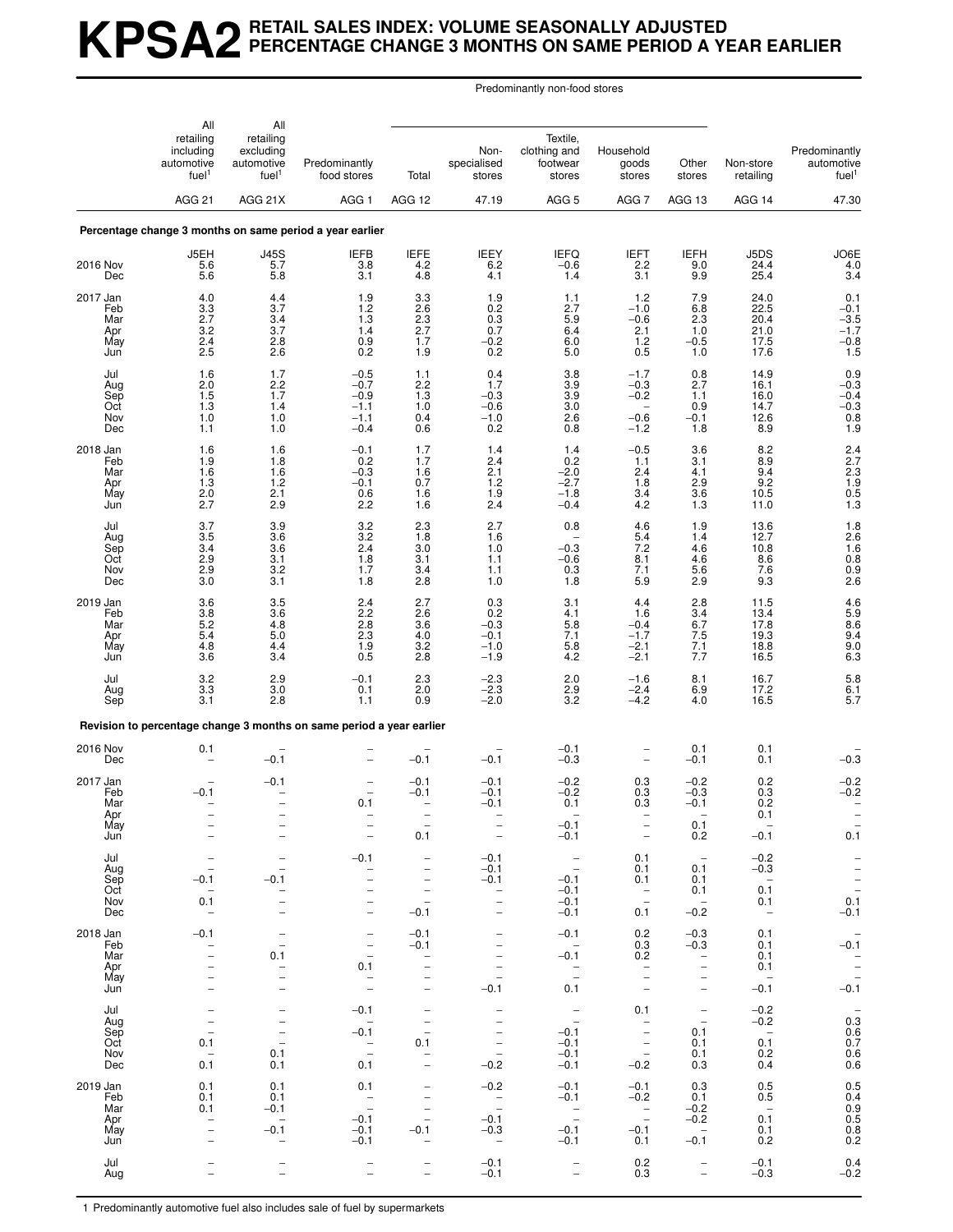# **KPSA3 RETAIL SALES INDEX: VOLUME SEASONALLY ADJUSTED PERCENTAGE CHANGE ON PREVIOUS MONTH**

Predominantly non-food stores

| All                                         | All                                                                        |                                                                                        |                                                                                                      |                                                               |                                                     |                                                                                                      |                                                         |                                                    |                                                       |                                                                          |
|---------------------------------------------|----------------------------------------------------------------------------|----------------------------------------------------------------------------------------|------------------------------------------------------------------------------------------------------|---------------------------------------------------------------|-----------------------------------------------------|------------------------------------------------------------------------------------------------------|---------------------------------------------------------|----------------------------------------------------|-------------------------------------------------------|--------------------------------------------------------------------------|
|                                             | retailing<br>including<br>automotive<br>fuel <sup>1</sup><br><b>AGG 21</b> | retailing<br>excluding<br>automotive<br>fuel <sup>1</sup>                              | Predominantly<br>food stores                                                                         | Total                                                         | Non-<br>specialised<br>stores                       | Textile,<br>clothing and<br>footwear<br>stores                                                       | Household<br>goods<br>stores                            | Other<br>stores                                    | Non-store<br>retailing                                | Predominantly<br>automotive<br>fuel <sup>1</sup>                         |
|                                             |                                                                            | AGG 21X                                                                                | AGG <sub>1</sub>                                                                                     | AGG 12                                                        | 47.19                                               | AGG <sub>5</sub>                                                                                     | AGG7                                                    | AGG 13                                             | AGG 14                                                | 47.30                                                                    |
|                                             | Percentage change on previous month                                        |                                                                                        |                                                                                                      |                                                               |                                                     |                                                                                                      |                                                         |                                                    |                                                       |                                                                          |
| 2016 Nov<br>Dec                             | J5EC<br>$-0.6$<br>$-1.4$                                                   | <b>J45W</b><br>$-0.5$<br>$-1.4$                                                        | <b>IEEZ</b><br>$-0.5$<br>$-1.3$                                                                      | <b>IEFC</b><br>$-1.1$<br>$-1.4$                               | <b>IEEW</b><br>0.8<br>$-2.0$                        | <b>IEFO</b><br>$-3.6$<br>$-0.8$                                                                      | $EFR$<br>2.3<br>$-3.5$                                  | <b>IEFF</b><br>$-2.3$<br>$\qquad \qquad -$         | J5DL<br>2.5<br>$-2.0$                                 | $J$ O6C<br>-2.3<br>-1.2                                                  |
| 2017 Jan<br>Feb<br>Mar<br>Apr<br>May<br>Jun | $-0.1$<br>0.7<br>$-0.8$<br>1.9<br>$-1.0$<br>0.2                            | $-0.1$<br>0.8<br>$-0.5$<br>1.5<br>$-1.3$<br>0.6                                        | 0.3<br>0.7<br>$-0.1$<br>$\overline{\phantom{a}}$<br>$-0.7$<br>$-0.7$                                 | $-0.6$<br>1.3<br>$-1.0$<br>2.3<br>$-1.8$<br>1.3               | $-1.0$<br>0.6<br>1.2<br>$-0.8$<br>$-1.0$<br>1.8     | 1.1<br>1.7<br>1.0<br>$-1.1$<br>0.7<br>0.1                                                            | $-0.8$<br>1.2<br>$^{-0.3}_{-4.5}$<br>$-6.8$<br>2.2      | $-1.7$<br>1.3<br>$-4.8$<br>6.4<br>$-1.5$<br>1.7    | 0.2<br>$-0.3$<br>$-0.2$<br>4.1<br>$-1.7$<br>3.0       | $0.5 - 0.8 - 3.4 - 5.7$<br>$-3.7$                                        |
| Jul<br>Aug<br>Sep<br>Oct<br>Nov<br>Dec      | 0.1<br>1.0<br>$-0.2$<br>0.4<br>0.3<br>$-0.7$                               | 1.1<br>$-0.3$<br>0.3<br>$0.3\,$<br>$-0.6$                                              | 0.4<br>0.3<br>$\qquad \qquad -$<br>0.5<br>$-0.2$<br>0.2                                              | 0.1<br>1.2<br>$-2.0$<br>0.9<br>0.6<br>$-0.9$                  | 0.2<br>1.0<br>$-0.6$<br>$-0.8$<br>0.5<br>0.6        | $-0.4$<br>0.9<br>0.3<br>$-1.6$<br>0.5<br>$-1.5$                                                      | 2.0<br>$-4.6$<br>2.0<br>2.4<br>$-0.4$<br>$-1.8$         | $-0.8$<br>5.4<br>$-7.1$<br>3.6<br>1.6<br>$-0.7$    | $-2.2$<br>4.3<br>5.9<br>$-3.1$<br>0.8<br>$-2.8$       | $\begin{array}{c} 1.0 \\ 0.1 \\ 0.8 \\ 1.0 \end{array}$<br>0.3<br>$-1.1$ |
| 2018 Jan<br>Feb<br>Mar<br>Apr<br>May<br>Jun | 0.1<br>0.5<br>$-1.4$<br>1.4<br>2.2<br>$-0.6$                               | 0.2<br>0.4<br>$-1.0$<br>1.2<br>2.3<br>$-0.7$                                           | $-0.5$<br>1.1<br>$-1.0$<br>1.0<br>1.6<br>0.2                                                         | 0.8<br>$-0.7$<br>$-0.7$<br>1.2<br>2.0<br>$-1.4$               | 0.7<br>$-0.8$<br>0.3<br>$-1.3$<br>2.8               | $-0.2$<br>$-0.3$<br>$-1.4$<br>1.1<br>4.0<br>$-1.5$                                                   | 2.4<br>1.2<br>$-0.1$<br>2.4<br>0.2<br>$-1.0$            | 0.9<br>$-2.2$<br>$-1.2$<br>2.2<br>1.0<br>$-2.6$    | 0.3<br>2.5<br>$-1.8$<br>$\frac{2.1}{5.8}$<br>$-1.2$   | $^{-0.8}_{1.5}$<br>$-5.\overline{3}$<br>4.0<br>1.9<br>0.7                |
| Jul<br>Aug<br>Sep<br>Oct<br>Nov<br>Dec      | 0.7<br>0.5<br>$-0.5$<br>$-0.3$<br>1.4<br>$-0.8$                            | 0.9<br>0.6<br>$-0.6$<br>$-0.2$<br>$1.2$<br>$-1.1$                                      | 0.3<br>$-0.6$<br>$-1.0$<br>0.5<br>0.4<br>$-0.1$                                                      | 1.0<br>1.5<br>$-0.3$<br>$-0.8$<br>1.8<br>$-2.0$               | $-1.0$<br>0.5<br>$-0.4$<br>$-0.1$<br>$-0.5$<br>0.6  | 1.6<br>$-2.1$<br>0.8<br>$-0.1$<br>1.4<br>$-0.1$                                                      | $-1.0$<br>4.1<br>0.5<br>$-2.1$<br>2.2<br>$-2.9$         | 3.1<br>4.0<br>$-1.6$<br>$-1.0$<br>3.5<br>$-4.6$    | 2.5<br>1.2<br>$-0.2$<br>$-0.9$<br>1.4<br>$-1.6$       | $-1.1$<br>0.3<br>$-1.0$<br>$\frac{3.3}{2.2}$                             |
| 2019 Jan<br>Feb<br>Mar<br>Apr<br>May<br>Jun | 1.0<br>0.3<br>1.2<br>$-0.4$<br>$-0.3$<br>0.7                               | 1.2<br>0.1<br>1.3<br>$-0.4$<br>$^{-0.2}_{0.7}$                                         | 1.1<br>$-0.9$<br>0.9<br>$-0.4$<br>$-0.4$<br>0.1                                                      | 0.4<br>0.5<br>1.0<br>$-0.7$<br>$-0.2$<br>1.4                  | $-0.6$<br>$-0.5$<br>$-0.5$<br>$-0.7$                | 1.6<br>$-0.5$<br>1.3<br>2.2<br>$-3.7$<br>1.1                                                         | $-3.8$<br>0.1<br>2.2<br>$-3.2$<br>2.3<br>2.4            | 2.7<br>1.9<br>1.0<br>$-1.8$<br>1.5<br>2.4          | 4.9<br>2.2<br>4.1<br>0.7<br>0.1<br>0.4                | $-0.8$<br>2.5<br><b>-</b><br>$^{-0.8}_{0.5}$                             |
| Jul<br>Aug<br>Sep                           | 0.5<br>$-0.3$                                                              | $\!\! \begin{array}{c} 0.5 \\[-4pt] -0.3 \end{array} \!\!$<br>0.2                      | 0.3<br>0.3<br>0.6                                                                                    | $-1.2$<br>0.1<br>0.4                                          | 1.1<br>$-1.1$<br>$-0.3$                             | $-0.1$<br>$-0.2$<br>1.0                                                                              | $-4.7$<br>1.8<br>2.0                                    | $-1.4$<br>$-0.6$                                   | 6.9<br>$-3.2$<br>$-1.6$                               | 0.4<br>$-0.1$<br>$-2.0$                                                  |
|                                             | Revision to percentage change on previous month                            |                                                                                        |                                                                                                      |                                                               |                                                     |                                                                                                      |                                                         |                                                    |                                                       |                                                                          |
| 2016 Nov<br>Dec                             | 0.1                                                                        | $0.\overline{1}$                                                                       | $-0.1$<br>0.1                                                                                        | 0.1                                                           | 0.1                                                 | 0.1                                                                                                  | 0.1                                                     | $-0.1$<br>0.2                                      | 0.1<br>$-0.1$                                         | 0.4                                                                      |
| 2017 Jan<br>Feb<br>Mar<br>Apr<br>May<br>Jun | $-0.1$<br>$-0.1$<br>0.1<br>$-0.1$                                          | $-0.1$<br>0.1<br>0.1<br>$-0.1$                                                         | $-0.1$<br>0.1<br>0.1<br>$-0.1$                                                                       | $-0.2$<br>0.1<br>$-0.1$<br>0.2<br>$-0.2$                      | $-0.1$<br>0.2<br>$-0.1$<br>0.2<br>$-0.4$            | $-0.1$<br>0.1<br>$-0.3$<br>0.4<br>$-0.3$                                                             | 0.5<br>$-0.6$<br>$-0.2$<br>0.2<br>$\sim$                | $-0.2$<br>$-0.5$<br>0.2<br>0.4<br>$-0.2$<br>0.1    | 0.1<br>$-0.1$<br>$-0.1$<br>$-0.2$                     | $-0.3$<br>$-0.1$<br>$-0.2$<br>0.5<br>$-0.3$<br>0.1                       |
| Jul<br>Aug<br>Sep<br>Oct<br>Nov<br>Dec      | 0.1<br>$-0.1$<br>0.2<br>$-0.1$<br>$\sim$ $-$<br>$-0.1$                     | 0.1<br>$-0.1$<br>0.1<br>$-0.1$<br>$\bar{z}$                                            | 0.1<br>$\overline{\phantom{a}}$<br>$-0.1$<br>$\bar{a}$                                               | 0.1<br>$\bar{a}$<br>$-0.1$<br>$-0.1$<br>$-0.1$                | $\sim$<br>0.1<br>0.2<br>$-0.1$<br>$\sim$<br>0.2     | 0.1<br>$\bar{\mathbb{I}}$<br>$\overline{\phantom{0}}$<br>$\bar{a}$                                   | 0.1<br>0.2<br>$-0.3$<br>$\overline{\phantom{a}}$<br>0.3 | 0.2<br>$-0.3$<br>0.2<br>$\sim$<br>$-0.2$<br>$-0.6$ | 0.1<br>$-0.2$<br>1.2<br>$-0.7$<br>0.1<br>$-0.2$       | $-0.3$<br>$-0.1$<br>$0.7 - 0.5$<br>0.1<br>$\sim$ $-$                     |
| 2018 Jan<br>Feb<br>Mar<br>Apr<br>May<br>Jun | 0.1<br>$-0.1$<br>$\frac{1}{2}$<br>$-0.1$                                   | 0.2<br>$-0.1$<br>$\frac{1}{2}$<br>0.1<br>$-0.1$                                        | 0.1<br>0.1<br>$-0.1$<br>0.1<br>$\frac{1}{2}$                                                         | 0.2<br>$-0.3$<br>0.2<br>$\mathbb{Z}$<br>$-0.1$                | $-0.3$<br>0.1<br>0.3<br>$-0.3$<br>$0.2 - 0.2$       | 0.1<br>0.1<br>$-0.2$<br>0.4<br>$\sim$<br>$-0.3$                                                      | 0.6<br>$-0.9$<br>0.1<br>$-0.3$<br>0.4<br>$\sim$         | 0.6<br>$-0.5$<br>0.4<br>0.2<br>$-0.1$<br>0.1       | 0.2<br>$-0.1$<br>0.2<br>$-0.6$<br>0.2<br>$-0.2$       | 0.1<br>$-0.1$<br>$-0.3$<br>0.7<br>$^{-0.5}_{0.2}$                        |
| Jul<br>Aug<br>Sep<br>Oct<br>Nov<br>Dec      | $\bar{\mathbb{Z}}$<br>0.2<br>$-0.1$<br>$\overline{\phantom{a}}$<br>0.1     | $\hspace{0.1mm}-\hspace{0.1mm}$<br>0.1<br>0.1<br>$-0.1$<br>$\sim$<br>0.1               | $-0.1$<br>0.1<br>$-0.1$<br>$\overline{\phantom{a}}$<br>0.1<br>$\qquad \qquad -$                      | 0.1<br>$-0.1$<br>$\overline{\phantom{a}}$<br>$-0.2$<br>$-0.1$ | $-0.1$<br>0.1<br>0.3<br>$-0.2$<br>$-0.1$<br>$-0.3$  | $\hspace{0.1mm}-\hspace{0.1mm}$<br>0.2<br>$-0.1$<br>$\sim$ $-$<br>$\overline{\phantom{a}}$<br>$-0.1$ | 0.1<br>$\sim$ $-$<br>$-0.4$<br>0.1<br>$-0.2$<br>$-0.2$  | 0.2<br>$-0.2$<br>0.3<br>0.1<br>$-0.3$<br>0.3       | $-0.1$<br>$\sim$ $-$<br>1.6<br>$-1.1$<br>0.1<br>0.8   | 0.2<br>0.4<br>0.4<br>$-0.4$<br>$-0.1$<br>$-0.2$                          |
| 2019 Jan<br>Feb<br>Mar<br>Apr<br>May<br>Jun | $-$<br>$-0.2$<br>$\sim$<br>$-0.1$<br>0.2<br>$-0.2$                         | $\hspace{0.1mm}-\hspace{0.1mm}$<br>$-0.2$<br>$\overline{\phantom{a}}$<br>0.1<br>$-0.1$ | $\hspace{0.1mm}-\hspace{0.1mm}$<br>0.1<br>$-0.2$<br>0.1<br>$\hspace{0.1mm}-\hspace{0.1mm}$<br>$-0.1$ | 0.4<br>$-0.5$<br>0.1<br>$\frac{1}{2}$                         | 0.4<br>0.1<br>$-0.4$<br>0.3<br>$\sim$ $-$<br>$-0.2$ | 0.2<br>0.1<br>$\overline{\phantom{a}}$<br>$-0.3$<br>0.2<br>0.1                                       | 1.4<br>$-1.2$<br>$-0.1$<br>$-0.1$<br>0.2<br>0.2         | $-0.2$<br>$-1.1$<br>0.8<br>0.4<br>$-0.3$<br>$-0.1$ | $-0.8$<br>$-0.2$<br>0.1<br>$\sim$<br>$-0.1$<br>$-0.3$ | 0.1<br>$0.5$ <sup>-1.5</sup><br>1.6<br>$-1.2$                            |
| Jul<br>Aug                                  | 0.1<br>$-0.1$                                                              | 0.1<br>$\overline{\phantom{a}}$                                                        | 0.1<br>0.1                                                                                           | 0.1<br>$-0.1$                                                 | $-0.3$<br>0.2                                       | $-0.1$<br>$-0.1$                                                                                     | 0.4<br>$-0.2$                                           | 0.5<br>$-0.2$                                      | $-0.7$<br>$\overline{\phantom{a}}$                    | 0.3<br>$-0.4$                                                            |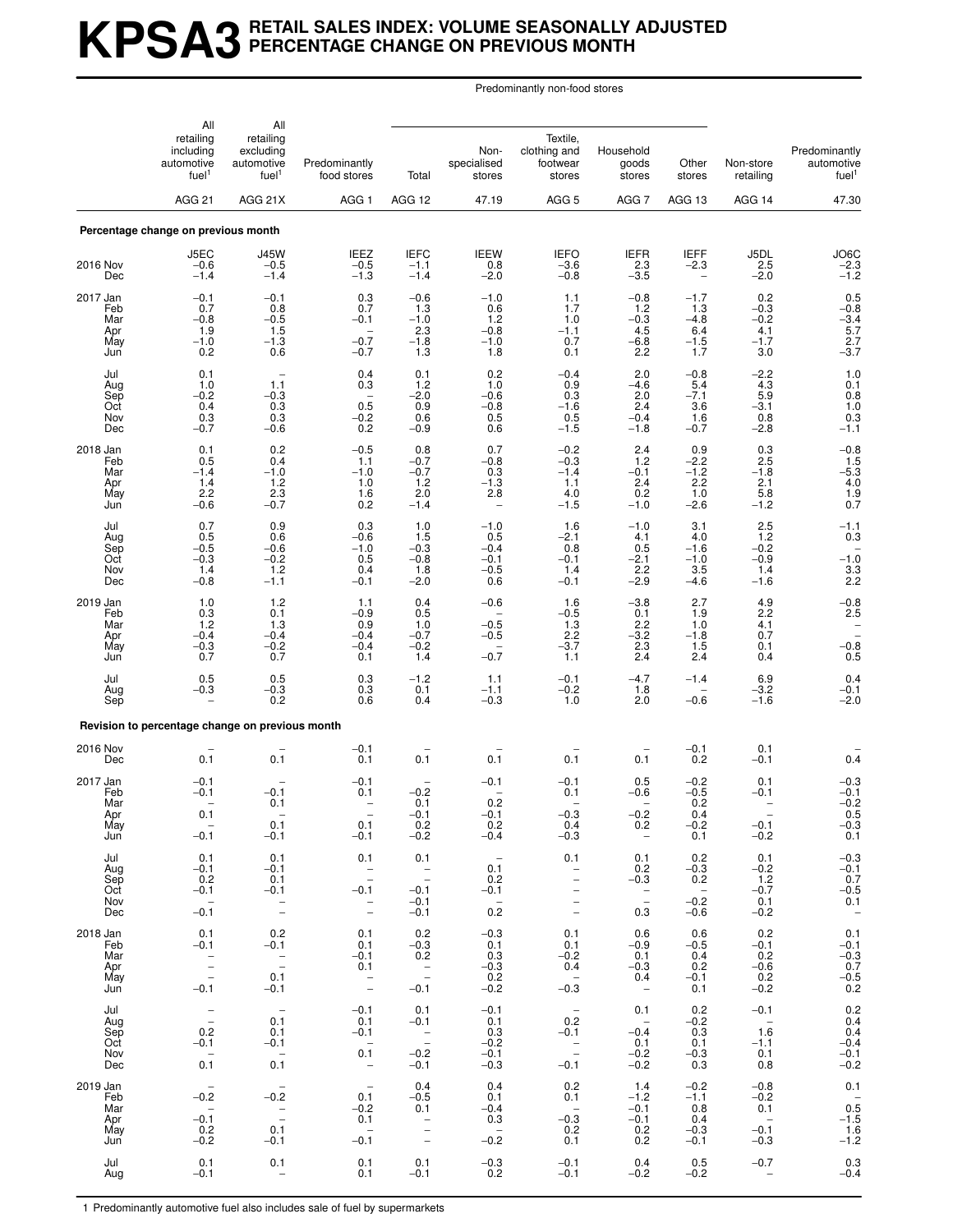# **KPSA4 RETAIL SALES INDEX: VOLUME SEASONALLY ADJUSTED PERCENTAGE CHANGE 3 MONTHS ON PREVIOUS 3 MONTHS**

Predominantly non-food stores

| All                                         | All                                                                                     |                                                                                                                        |                                                                                                                               |                                                                                                  |                                                             |                                                                                                          |                                                                   |                                                            |                                                       |                                                                                                       |
|---------------------------------------------|-----------------------------------------------------------------------------------------|------------------------------------------------------------------------------------------------------------------------|-------------------------------------------------------------------------------------------------------------------------------|--------------------------------------------------------------------------------------------------|-------------------------------------------------------------|----------------------------------------------------------------------------------------------------------|-------------------------------------------------------------------|------------------------------------------------------------|-------------------------------------------------------|-------------------------------------------------------------------------------------------------------|
|                                             | retailing<br>including<br>automotive<br>fuel <sup>1</sup><br><b>AGG 21</b>              | retailing<br>excluding<br>automotive<br>fuel <sup>1</sup>                                                              | Predominantly<br>food stores                                                                                                  | Total                                                                                            | Non-<br>specialised<br>stores                               | Textile.<br>clothing and<br>footwear<br>stores                                                           | Household<br>goods<br>stores                                      | Other<br>stores                                            | Non-store<br>retailing                                | Predominantly<br>automotive<br>fuel <sup>1</sup>                                                      |
|                                             |                                                                                         | AGG 21X                                                                                                                | AGG <sub>1</sub>                                                                                                              | AGG 12                                                                                           | 47.19                                                       | AGG <sub>5</sub>                                                                                         | AGG 7                                                             | AGG 13                                                     | AGG 14                                                | 47.30                                                                                                 |
|                                             | Percentage change 3 months on previous 3 months                                         |                                                                                                                        |                                                                                                                               |                                                                                                  |                                                             |                                                                                                          |                                                                   |                                                            |                                                       |                                                                                                       |
| 2016 Nov<br>Dec                             | J5EG<br>1.9<br>1.0                                                                      | <b>J45R</b><br>2.0<br>1.2                                                                                              | <b>IEFA</b><br>1.0<br>$\qquad \qquad -$                                                                                       | <b>IEFD</b><br>1.4<br>1.0                                                                        | <b>IEEX</b><br>2.5<br>$-0.8$                                | <b>IEFP</b><br>1.2<br>1.7                                                                                | <b>IEFS</b><br>1.0<br>2.2                                         | <b>IEFG</b><br>1.3<br>0.7                                  | J5DR<br>9.6<br>7.6                                    | JO6D<br>0.9<br>$-1.0$                                                                                 |
| 2017 Jan<br>Feb<br>Mar<br>Apr<br>May<br>Jun | $-0.3$<br>$-1.0$<br>$-0.9$<br>0.2<br>0.5<br>1.0                                         | $-0.1$<br>$-0.9$<br>$-0.8$<br>0.4<br>0.5<br>0.7                                                                        | $-0.8$<br>$-1.0$<br>$-0.3$<br>0.4<br>0.2<br>$-0.7$                                                                            | $-0.3$<br>$-1.1$<br>$-1.3$<br>0.5<br>0.5<br>1.3                                                  | $-1.6$<br>$-2.5$<br>$-1.1$<br>$-0.1$<br>0.5<br>0.2          | $-0.1$<br>0.4<br>1.1<br>2.6<br>2.2<br>0.6                                                                | 1.8<br>$-0.9$<br>$-1.6$<br>0.7<br>0.8<br>0.7                      | $-1.1$<br>$-1.5$<br>$-3.3$<br>$-1.3$<br>$-1.3$<br>3.2      | 4.5<br>0.8<br>$-0.6$<br>0.3<br>1.6<br>3.8             | $-2.4$<br>$-2.4$<br>$^{-2.8}_{-1.5}$<br>0.4<br>3.6                                                    |
| Jul<br>Aug<br>Sep<br>Oct<br>Nov<br>Dec      | 0.2<br>0.6<br>0.5<br>1.1<br>0.9<br>0.5                                                  | $-0.1$<br>0.6<br>0.6<br>1.2<br>0.8<br>0.4                                                                              | $-1.1$<br>$-0.9$<br>$-0.1$<br>0.5<br>0.6<br>0.6                                                                               | 0.4<br>1.3<br>0.4<br>0.6<br>$-0.4$<br>0.2                                                        | 0.2<br>$\frac{1.3}{1.4}$<br>1.0<br>$-0.2$<br>$-0.3$         | 0.2<br>0.2<br>0.6<br>0.3<br>$-0.1$<br>$-1.4$                                                             | $-1.9$<br>$-1.2$<br>$-1.4$<br>$-0.6$<br>0.8<br>1.2                | 2.2<br>4.2<br>$0.\overline{6}$<br>1.2<br>$-1.4$<br>1.4     | 2.4<br>3.4<br>4.5<br>6.9<br>6.3<br>1.1                | 3.2<br>$0.9 - 0.1$<br>0.5<br>$2.0$<br>1.3                                                             |
| 2018 Jan<br>Feb<br>Mar<br>Apr<br>May<br>Jun | 0.1<br>$-0.1$<br>$-0.4$<br>$-0.2$<br>0.6<br>2.1                                         | 0.1<br>$-0.1$<br>$-0.2$<br>0.8<br>2.0                                                                                  | 0.2<br>0.3<br>$-0.1$<br>0.3<br>0.6<br>1.9                                                                                     | 0.3<br>0.2<br>$-0.3$<br>$-0.6$<br>0.4<br>1.3                                                     | 0.4<br>0.8<br>0.8<br>$-0.4$<br>0.5                          | $-1.7$<br>$-2.0$<br>$-1.7$<br>$-1.6$<br>0.2<br>2.3                                                       | 1.3<br>0.7<br>2.0<br>3.0<br>3.2<br>2.4                            | 1.5<br>1.6<br>$-1.1$<br>$-2.0$<br>$-0.8$<br>0.4            | $-1.5$<br>$-2.5$<br>$-0.2$<br>1.2<br>3.1<br>5.3       | $0.2 - 0.6$<br>$-2.4$<br>$-1.9$<br>$-1.7$<br>2.6                                                      |
| Jul<br>Aug<br>Sep<br>Oct<br>Nov<br>Dec      | 2.6<br>2.1<br>1.2<br>0.4<br>0.4<br>0.2                                                  | 2.6<br>2.0<br>1.3<br>0.5<br>0.4<br>$\overline{\phantom{a}}$                                                            | 2.2<br>1.7<br>0.1<br>$-0.9$<br>$-0.9$<br>$-0.1$                                                                               | 1.9<br>$1.5$<br>1.7<br>1.3<br>1.2<br>$\overline{\phantom{0}}$                                    | 1.6<br>0.9<br>$-0.6$<br>$-0.7$<br>$-0.3$                    | 3.8<br>2.0<br>0.7<br>$-1.0$<br>0.2<br>0.6                                                                | 0.8<br>0.7<br>1.5<br>$2.\overline{8}$<br>2.3<br>$-0.1$            | 1.2<br>2.0<br>3.9<br>3.8<br>2.7<br>$-0.2$                  | 6.6<br>5.4<br>$^{4.3}_{2.2}$<br>1.5<br>$-0.2$         | 3.1<br>2.9<br>$-0.1$<br>$-0.5$<br>0.2<br>2.3                                                          |
| 2019 Jan<br>Feb<br>Mar<br>Apr<br>May<br>Jun | 0.7<br>0.7<br>1.7<br>1.5<br>1.5<br>0.6                                                  | 0.4<br>0.4<br>1.5<br>1.4<br>1.6<br>0.6                                                                                 | 0.7<br>0.8<br>0.9<br>0.3<br>0.3<br>$-0.4$                                                                                     | $-0.6$<br>0.5<br>0.7<br>1.1<br>0.5                                                               | $-0.4$<br>$-0.1$<br>$-0.5$<br>$-0.8$<br>$-1.1$<br>$-1.1$    | 2.0<br>1.7<br>2.2<br>2.2<br>1.8<br>0.7                                                                   | $-2.2$<br>$-4.4$<br>$-4.0$<br>$-3.0$<br>$-0.6$<br>0.6             | $-0.2$<br>$-0.5$<br>2.6<br>2.5<br>2.7<br>1.3               | 1.2<br>2.7<br>7.6<br>8.3<br>8.0<br>4.1                | 4.0<br>$4.4$<br>$3.3$<br>$2.6$<br>$1.2$<br>$0.4$                                                      |
| Jul<br>Aug<br>Sep                           | 0.5<br>0.6<br>0.6                                                                       | 0.6<br>0.6<br>0.7                                                                                                      | $-0.3$<br>$-0.1$<br>0.6                                                                                                       | 0.3<br>0.3<br>$-0.2$                                                                             | $-0.6$<br>$-0.5$<br>$-0.1$                                  | $-1.1$<br>$-0.8$<br>$-0.4$                                                                               | 0.9<br>0.3<br>$-0.7$                                              | 1.7<br>1.8<br>0.3                                          | 4.3<br>4.0<br>4.3                                     | $^{-0.3}_{0.2}$<br>$-0.4$                                                                             |
|                                             |                                                                                         |                                                                                                                        | Revision to percentage change 3 months on previous 3 months                                                                   |                                                                                                  |                                                             |                                                                                                          |                                                                   |                                                            |                                                       |                                                                                                       |
| 2016 Nov<br>Dec                             |                                                                                         |                                                                                                                        | $-0.1$<br>$-0.1$                                                                                                              |                                                                                                  | 0.1                                                         | 0.2                                                                                                      | $-0.2$                                                            | 0.1<br>0.1                                                 | 0.3<br>$-0.2$                                         | $\begin{array}{c} 0.2 \\ 0.2 \end{array}$                                                             |
| 2017 Jan<br>Feb<br>Mar<br>Apr<br>May<br>Jun | -0.1<br>$\bar{a}$                                                                       | $-0.1$<br>$\qquad \qquad -$                                                                                            | 0.1<br>0.1<br>$\bar{a}$                                                                                                       | 0.1<br>$-0.1$<br>$-0.1$<br>$\bar{\mathbb{I}}$                                                    | $-0.1$<br>0.1<br>$\overline{\phantom{a}}$                   | 0.1<br>$\bar{a}$                                                                                         | 0.1<br>0.3<br>0.2<br>$-0.2$<br>$-0.2$<br>$-0.1$                   | 0.1<br>$-0.1$<br>$-0.3$<br>$-0.2$<br>$\overline{a}$<br>0.2 | $-0.1$<br>$-0.3$<br>$-0.1$<br>$-0.1$<br>$-0.2$        | 0.1<br>$-0.2$<br>$-0.2$<br>$-0.3$<br>0.1                                                              |
| Jul<br>Aug<br>Sep<br>Oct<br>Nov<br>Dec      | 0.1<br>$-0.1$                                                                           | $\qquad \qquad -$<br>$\overline{\phantom{a}}$<br>$\overline{\phantom{0}}$<br>$\overline{\phantom{a}}$<br>0.1<br>$-0.1$ | $\qquad \qquad -$<br>$\overline{\phantom{a}}$<br>$\qquad \qquad -$<br>$\qquad \qquad -$<br>$-0.1$<br>$\overline{\phantom{a}}$ | 0.1<br>$-0.1$<br>0.1<br>$\bar{a}$<br>$-0.1$                                                      | $-$<br>$-0.2$<br>$-0.1$<br>0.1<br>0.2<br>0.1                | $\hspace{0.1mm}-\hspace{0.1mm}$<br>$-0.1$<br>$\sim$ $-$<br>$-0.1$<br>$\sim$<br>$-0.1$                    | 0.1<br>0.2<br>0.1<br>$\overline{\phantom{0}}$<br>$-0.2$<br>$\sim$ | 0.2<br>0.1<br>$\mathbb{Z}$<br>0.1<br>$-0.2$                | $-0.2$<br>$-0.2$<br>0.4<br>0.5<br>0.7<br>$-0.1$       | $\hspace{0.1cm}$ $\hspace{0.1cm}$<br>$\bar{\mathbb{I}}$<br>$0.2\,$<br>0.3<br>$\overline{\phantom{a}}$ |
| 2018 Jan<br>Feb<br>Mar<br>Apr<br>May<br>Jun | $\overline{\phantom{a}}$<br>$\overline{\phantom{a}}$<br>$\equiv$<br>$-0.1$<br>$\bar{a}$ | $\overline{\phantom{a}}$<br>$-0.1$<br>0.1<br>$\frac{1}{2}$                                                             | $\hspace{0.1mm}-\hspace{0.1mm}$<br>0.1<br>0.1<br>$\frac{1}{2}$<br>0.1                                                         | $-0.1$<br>$-0.1$<br>$\overline{a}$<br>$-0.1$<br>$\sim$<br>$\overline{\phantom{a}}$               | $\overline{\phantom{0}}$<br>$-0.1$<br>$\frac{1}{2}$<br>-0.1 | $-0.1$<br>$\frac{1}{2}$<br>0.1<br>0.2                                                                    | 0.3<br>0.5<br>0.3<br>$-0.4$<br>$-0.4$<br>$-0.4$                   | $-0.3$<br>$-0.5$<br>$\overline{\phantom{a}}$<br>0.3<br>0.2 | $-0.2$<br>$-0.3$<br>0.1<br>$-0.1$<br>$-0.1$<br>$-0.5$ | $\hspace{0.1mm}-\hspace{0.1mm}$<br>$-0.2$<br>$-0.1$<br>$-0.1$<br>$-0.2$<br>0.1                        |
| Jul<br>Aug<br>Sep<br>Oct<br>Nov<br>Dec      | $\bar{\mathbb{I}}$<br>0.1<br>0.1<br>0.2<br>$\hspace{0.1mm}-\hspace{0.1mm}$              | $\hspace{0.1mm}-\hspace{0.1mm}$<br>$-0.1$<br>$\sim$<br>0.1<br>0.1<br>0.1                                               | $\bar{\mathbb{Z}}$<br>$-0.1$<br>$-0.1$<br>$-0.1$<br>$\hspace{0.1mm}-\hspace{0.1mm}$                                           | 0.1<br>$\overline{\phantom{a}}$<br>$\bar{\mathbb{I}}$<br>$-0.1$                                  | $-0.1$<br>$-0.3$<br>$\frac{1}{2}$<br>0.2<br>$-0.1$          | $\mathbb{Z}$<br>$-0.1$<br>$\sim$<br>$-0.1$<br>$-0.2$                                                     | 0.2<br>0.2<br>0.2<br>$-0.1$<br>$-0.3$<br>$-0.2$                   | 0.2<br>0.1<br>0.1<br>0.1<br>0.1<br>0.1                     | $-0.4$<br>$-0.5$<br>0.5<br>0.7<br>1.0<br>0.4          | $\sim$<br>0.3<br>0.6<br>$\begin{array}{c} 0.8 \\ 0.5 \end{array}$<br>$-0.1$                           |
| 2019 Jan<br>Feb<br>Mar<br>Apr<br>May<br>Jun | $\overline{a}$<br>$-0.1$<br>$\sim$ $-$<br>$-0.2$<br>$-0.1$<br>$\qquad \qquad -$         | $\frac{1}{2}$<br>$-0.2$<br>$-0.1$<br>$\overline{\phantom{m}}$                                                          | $\overline{a}$<br>0.1<br>$\overline{\phantom{0}}$<br>$-0.1$<br>$-0.1$<br>$\overline{\phantom{a}}$                             | $\sim$ $-$<br>$-0.1$<br>$\sim$<br>$-0.1$<br>$\overline{\phantom{0}}$<br>$\overline{\phantom{a}}$ | $-0.1$<br>$-0.1$<br>0.2<br>$-0.1$<br>$-0.1$                 | $-0.1$<br>$\overline{\phantom{0}}$<br>0.3<br>0.1<br>$\overline{\phantom{a}}$<br>$\overline{\phantom{a}}$ | 0.2<br>0.3<br>0.5<br>$-0.3$<br>$-0.4$<br>$-0.3$                   | $-0.1$<br>$-0.4$<br>$-0.5$<br>$-0.4$<br>0.1<br>0.3         | 0.2<br>$-0.1$<br>$-0.4$<br>$-0.5$<br>$-0.5$<br>$-0.3$ | $-0.2$<br>$-0.3$<br>0.2<br>$-0.1$<br>0.1<br>$-0.6$                                                    |
| Jul<br>Aug                                  | -<br>$\qquad \qquad -$                                                                  | 0.1<br>$\overline{\phantom{a}}$                                                                                        | $\hspace{0.1mm}-\hspace{0.1mm}$<br>0.1                                                                                        | 0.2<br>0.1                                                                                       | $-0.1$<br>$-0.2$                                            | 0.1<br>0.1                                                                                               | 0.4<br>0.5                                                        | 0.3<br>0.1                                                 | $-0.5$<br>$-0.8$                                      | $-0.\overline{6}$                                                                                     |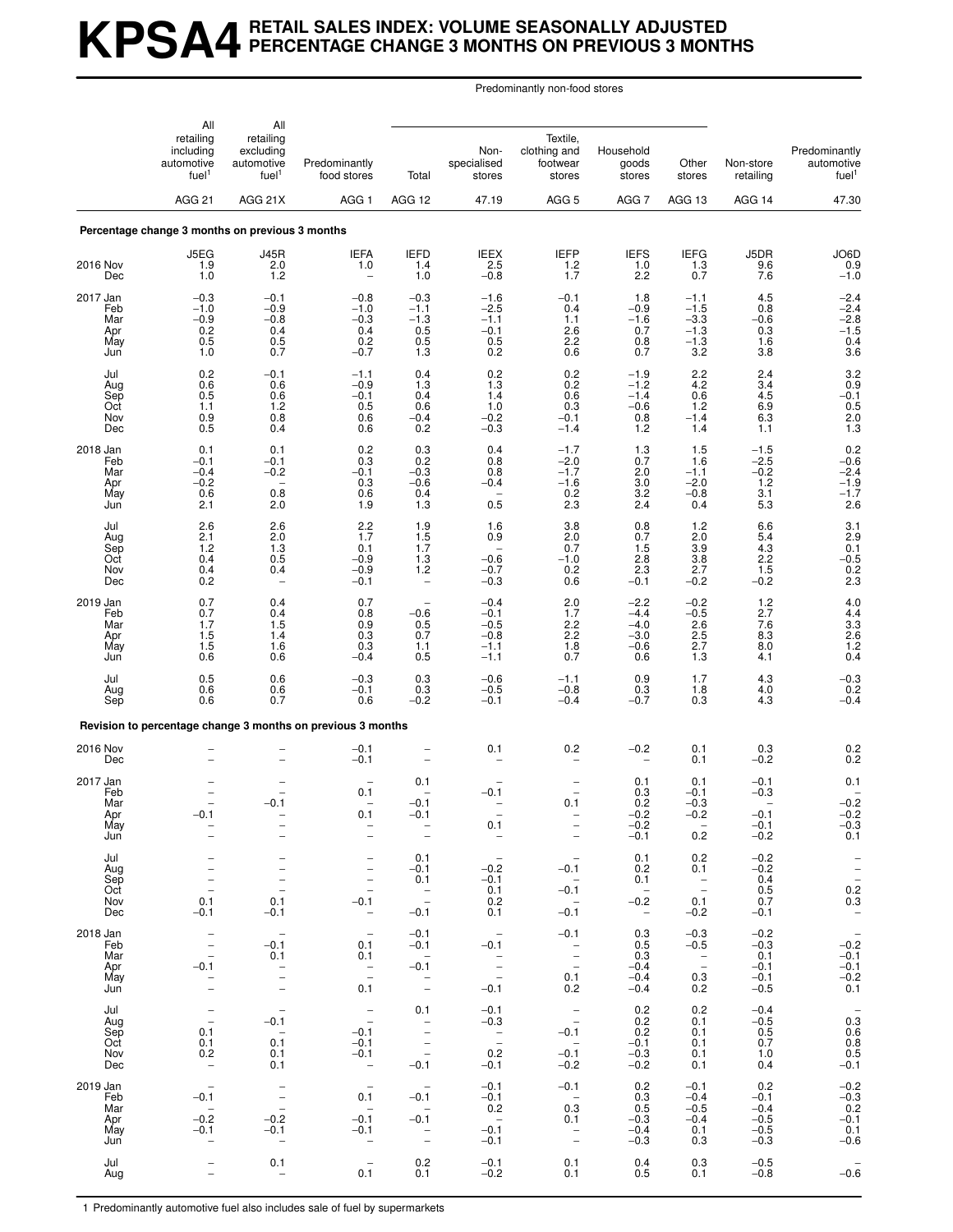# **ISCPNSAVALUE OF INTERNET SALES AT CURRENT PRICES NON-SEASONALLY ADJUSTED**

Index 2016=100

|                                             | All<br>retailing<br>excluding<br>automotive<br>fuel                          | Predominantly<br>food stores                                             | Total                                                     | Non-<br>specialised<br>stores                      | Textile,<br>clothing and<br>footwear<br>stores     | Household<br>goods<br>stores                                                                                           | Other<br>stores                                    | Non-store<br>retailing                                                                                       |
|---------------------------------------------|------------------------------------------------------------------------------|--------------------------------------------------------------------------|-----------------------------------------------------------|----------------------------------------------------|----------------------------------------------------|------------------------------------------------------------------------------------------------------------------------|----------------------------------------------------|--------------------------------------------------------------------------------------------------------------|
|                                             | AGG 21X                                                                      | AGG <sub>1</sub>                                                         | AGG 12                                                    | 47.19                                              | AGG <sub>5</sub>                                   | AGG 7                                                                                                                  | AGG 13                                             | AGG 14                                                                                                       |
|                                             | Index numbers of sales per week                                              |                                                                          |                                                           |                                                    |                                                    |                                                                                                                        |                                                    |                                                                                                              |
| 2016 Nov<br>Dec                             | KP5W<br>147.1<br>151.6                                                       | KP5S<br>120.0<br>123.0                                                   | KP5T<br>151.4<br>160.4                                    | KP <sub>5</sub> R<br>168.1<br>185.2                | KP <sub>5</sub> X<br>141.6<br>156.6                | KP5Y<br>145.9<br>125.3                                                                                                 | KP5U<br>152.8<br>167.5                             | KP5V<br>151.8<br>153.7                                                                                       |
| 2017 Jan<br>Feb<br>Mar<br>Apr<br>May<br>Jun | 100.0<br>$95.6$<br>101.6<br>105.0<br>105.1<br>108.7                          | 106.9<br>104.8<br>109.2<br>109.1<br>107.9<br>109.6                       | 103.3<br>89.5<br>97.5<br>98.2<br>97.5<br>102.6            | 107.7<br>83.9<br>87.0<br>90.6<br>89.2<br>102.2     | 106.5<br>89.1<br>102.9<br>94.3<br>104.0<br>107.4   | 109.4<br>102.2<br>104.9<br>106.4<br>101.6<br>100.9                                                                     | 89.0<br>86.1<br>94.8<br>105.9<br>93.3<br>97.2      | 95.7<br>$97.2$<br>$102.3$<br>$108.5$<br>$109.5$<br>$112.6$                                                   |
| Jul<br>Aug<br>Sep<br>Oct<br>Nov<br>Dec      | 108.2<br>105.4<br>109.9<br>118.8<br>162.0<br>165.3                           | 108.9<br>105.7<br>109.0<br>115.0<br>129.1<br>140.5                       | 108.0<br>102.7<br>105.8<br>118.4<br>172.1<br>187.0        | 95.0<br>95.2<br>95.3<br>101.1<br>169.4<br>204.5    | 109.9<br>106.4<br>110.4<br>127.7<br>163.7<br>188.7 | 106.8<br>102.4<br>111.9<br>117.7<br>172.9<br>145.3                                                                     | 119.8<br>105.3<br>105.4<br>123.3<br>186.9<br>198.7 | 108.1<br>107.2<br>112.9<br>120.2<br>164.3<br>157.4                                                           |
| 2018 Jan<br>Feb<br>Mar<br>Apr<br>May<br>Jun | 113.5<br>110.2<br>118.4<br>118.7<br>127.3<br>125.7                           | 114.3<br>122.1<br>121.2<br>121.3<br>126.5<br>125.8                       | 122.0<br>104.0<br>118.2<br>116.7<br>123.5<br>125.1        | 128.2<br>103.2<br>117.0<br>113.8<br>122.1<br>126.1 | 125.7<br>98.8<br>116.5<br>117.3<br>129.0<br>127.6  | 132.4<br>123.6<br>131.3<br>117.5<br>118.4<br>117.5                                                                     | 102.2<br>97.5<br>112.0<br>118.0<br>120.7<br>126.3  | 107.4<br>111.0<br>$\frac{117.8}{119.3}$<br>130.2<br>126.1                                                    |
| Jul<br>Aug<br>Sep<br>Oct<br>Nov<br>Dec      | 125.5<br>120.1<br>122.8<br>134.2<br>182.9<br>187.0                           | 120.6<br>112.5<br>112.0<br>119.1<br>132.9<br>146.4                       | 127.5<br>120.7<br>125.5<br>141.1<br>197.6<br>210.3        | 129.1<br>118.8<br>107.2<br>113.7<br>196.7<br>234.3 | 127.5<br>119.0<br>131.1<br>145.4<br>195.0<br>214.0 | 122.6<br>134.1<br>140.8<br>156.1<br>206.2<br>181.2                                                                     | 129.5<br>114.8<br>124.6<br>152.0<br>195.4<br>202.4 | 125.6<br>121.9<br>123.9<br>133.8<br>186.9<br>182.4                                                           |
| 2019 Jan<br>Feb<br>Mar<br>Apr<br>May<br>Jun | 128.9<br>125.3<br>135.5<br>135.8<br>138.8<br>136.3                           | 117.8<br>122.7<br>119.6<br>122.2<br>120.5<br>117.9                       | 136.8<br>121.1<br>129.7<br>136.2<br>133.7<br>141.7        | 144.4<br>114.0<br>121.9<br>127.5<br>127.1<br>136.8 | 139.5<br>110.6<br>130.8<br>136.0<br>137.3<br>150.5 | 145.7<br>137.4<br>129.0<br>133.2<br>135.3<br>136.8                                                                     | 118.0<br>131.6<br>136.9<br>148.0<br>134.1<br>137.4 | 126.5<br>129.0<br>143.9<br>139.3<br>147.5<br>137.7                                                           |
| Jul<br>Aug<br>Sep                           | 142.4<br>133.8<br>133.5                                                      | 121.3<br>121.8<br>119.0                                                  | 141.1<br>127.3<br>130.1                                   | 128.2<br>116.2<br>102.1                            | 144.4<br>129.1<br>139.7                            | 133.4<br>134.9<br>158.0                                                                                                | 155.7<br>130.5<br>123.6                            | 149.2<br>141.6<br>139.9                                                                                      |
| <b>Revision to index numbers</b>            |                                                                              |                                                                          |                                                           |                                                    |                                                    |                                                                                                                        |                                                    |                                                                                                              |
| 2016 Nov<br>Dec                             |                                                                              |                                                                          | $\overline{\phantom{0}}$                                  |                                                    |                                                    | -<br>$\overline{\phantom{0}}$                                                                                          |                                                    |                                                                                                              |
| 2017 Jan<br>Feb<br>Mar<br>Apr<br>May<br>Jun | $\overline{\phantom{0}}$                                                     |                                                                          | $\overline{\phantom{0}}$<br>$\overline{\phantom{0}}$<br>- | $\overline{a}$<br>-                                | $\overline{\phantom{0}}$                           | $\overline{\phantom{0}}$<br>$\overline{\phantom{0}}$<br>$\overline{\phantom{0}}$<br>-<br>-<br>$\overline{\phantom{0}}$ | $\overline{a}$                                     | $\qquad \qquad -$<br>$\overline{\phantom{0}}$<br>$\frac{1}{2}$                                               |
| Jul<br>Aug<br>Sep<br>Oct<br>Nov<br>Dec      |                                                                              |                                                                          |                                                           |                                                    |                                                    | L.                                                                                                                     |                                                    | $\overline{\phantom{0}}$<br>$\overline{\phantom{a}}$<br>$\overline{\phantom{0}}$<br>$\overline{\phantom{0}}$ |
| 2018 Jan<br>Feb<br>Mar<br>Apr<br>May<br>Jun |                                                                              |                                                                          |                                                           |                                                    |                                                    | -<br>L.                                                                                                                |                                                    | $\frac{1}{2}$<br>$\bar{a}$                                                                                   |
| Jul<br>Aug<br>Sep<br>Oct<br>Nov<br>Dec      | $\qquad \qquad -$<br>$-0.2$                                                  |                                                                          | $-0.6$                                                    | $-1.2$                                             |                                                    | -<br>$\overline{\phantom{0}}$<br>$-0.7$                                                                                | $-0.5$                                             | -----<br>-----                                                                                               |
| 2019 Jan<br>Feb<br>Mar<br>Apr<br>May<br>Jun | $\overline{\phantom{0}}$<br>$-0.1$<br>0.1<br>$\overline{\phantom{a}}$<br>0.3 | $\overline{a}$<br>$\overline{\phantom{0}}$<br>$-0.1$<br>$-0.1$<br>$-0.1$ | $-0.1$<br>$-0.1$<br>$-0.3$<br>0.1<br>$-0.1$<br>0.2        | 0.6<br>0.2<br>$-0.5$<br>$\bar{a}$<br>0.3           | -0.1<br>$-0.6$<br>0.2                              | $-0.1$<br>$\qquad \qquad -$<br>$\overline{\phantom{0}}$<br>$-0.3$<br>$\overline{\phantom{a}}$                          | $-0.7$<br>$-0.3$<br>$-0.5$<br>0.4<br>0.6<br>$-0.1$ | $-$<br>0.2<br>0.2<br>0.4                                                                                     |
| Jul<br>Aug                                  | 0.5<br>$-0.3$                                                                | <b>-</b><br>$-0.2$                                                       | 0.2<br>$-0.1$                                             | $-0.1$                                             | 0.4<br>$-0.3$                                      | 0.2<br>0.4                                                                                                             | 0.3<br>$-0.3$                                      | $0.7 - 0.5$                                                                                                  |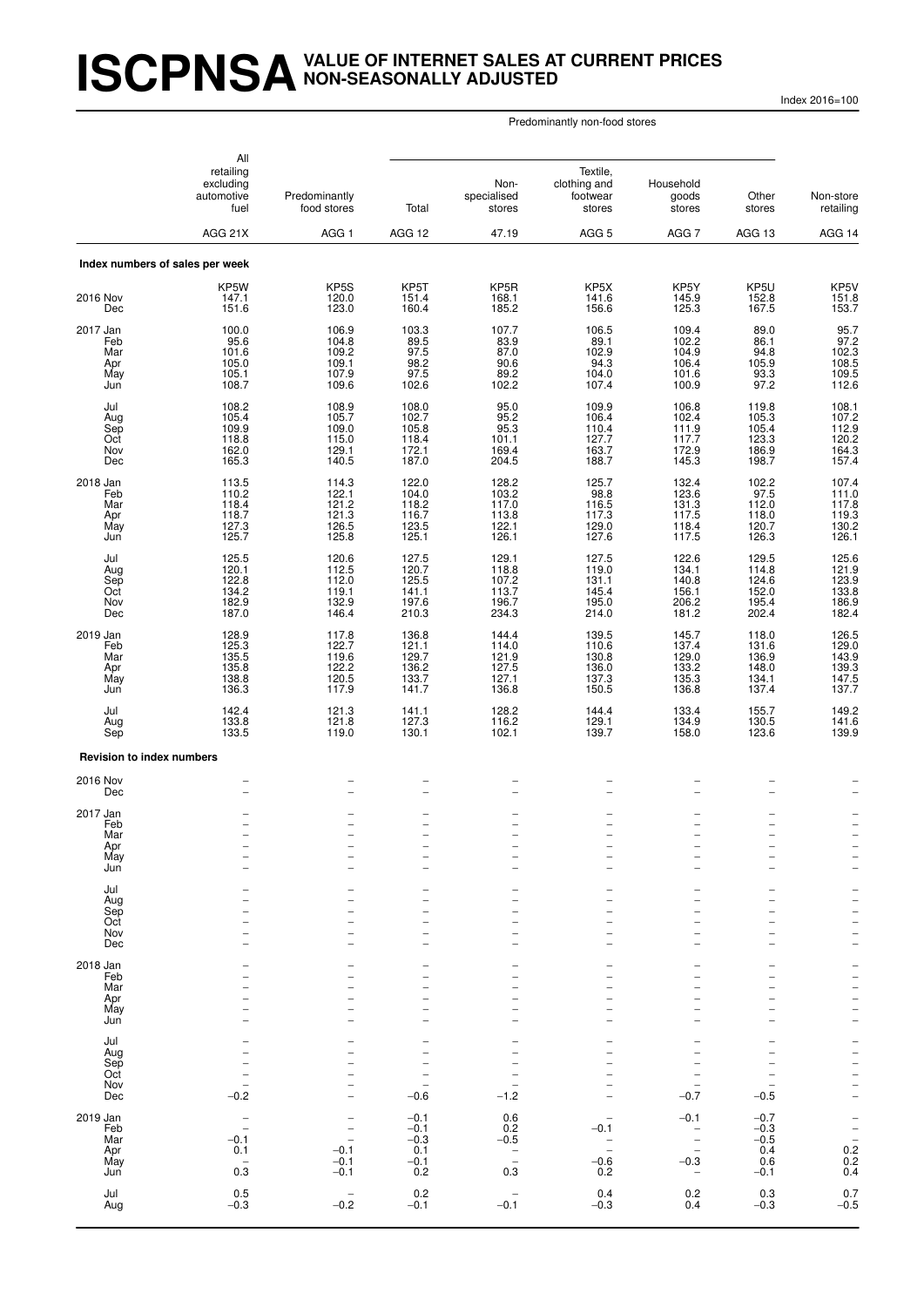# **ISCPNSA1INTERNET SALES: VALUE NON-SEASONALLY ADJUSTED PERCENTAGE CHANGE ON SAME MONTH A YEAR EARLIER**

|                                              | All                                                           |                                                      |                                                               |                                                |                                              |                                                                                              |                                                                             |                                                                              |
|----------------------------------------------|---------------------------------------------------------------|------------------------------------------------------|---------------------------------------------------------------|------------------------------------------------|----------------------------------------------|----------------------------------------------------------------------------------------------|-----------------------------------------------------------------------------|------------------------------------------------------------------------------|
| retailing<br>excluding<br>automotive<br>fuel | Predominantly<br>food stores                                  | Total                                                | Non-<br>specialised<br>stores                                 | Textile,<br>clothing and<br>footwear<br>stores | Household<br>goods<br>stores                 | Other<br>stores                                                                              | Non-store<br>retailing                                                      |                                                                              |
|                                              | AGG 21X                                                       | AGG <sub>1</sub>                                     | <b>AGG 12</b>                                                 | 47.19                                          | AGG <sub>5</sub>                             | AGG 7                                                                                        | AGG 13                                                                      | AGG 14                                                                       |
|                                              | Percentage change on same month a year earlier                |                                                      |                                                               |                                                |                                              |                                                                                              |                                                                             |                                                                              |
| 2016 Nov<br>Dec                              | KP3T<br>28.4<br>30.1                                          | KP3P<br>26.3<br>28.8                                 | KP3Q<br>19.7<br>16.9                                          | KP3O<br>18.6<br>14.3                           | KP3U<br>10.2<br>8.2                          | KP3V<br>35.2<br>15.7                                                                         | KP3R<br>25.1<br>36.2                                                        | KP3S<br>35.7<br>42.0                                                         |
| 2017 Jan<br>Feb<br>Mar<br>Apr<br>May<br>Jun  | 16.1<br>22.2<br>24.3<br>22.1<br>17.1<br>20.1                  | 16.6<br>15.1<br>19.9<br>19.9<br>7.3<br>11.0          | 17.3<br>19.1<br>22.0<br>13.7<br>13.5<br>14.1                  | 19.8<br>17.4<br>13.5<br>10.6<br>4.2<br>15.6    | 12.9<br>16.5<br>25.9<br>9.7<br>13.4<br>17.3  | 16.1<br>24.5<br>22.6<br>16.3<br>13.3<br>13.8                                                 | 23.9<br>20.2<br>24.3<br>20.2<br>25.2<br>7.8                                 | 15.1<br>26.7<br>27.3<br>28.7<br>22.6<br>27.1                                 |
| Jul<br>Aug<br>Sep<br>Oct<br>Nov<br>Dec       | 20.1<br>19.0<br>13.6<br>9.6<br>10.1<br>9.0                    | 14.4<br>16.9<br>10.7<br>8.4<br>7.6<br>14.3           | 19.3<br>17.4<br>15.0<br>10.4<br>13.7<br>16.6                  | 11.4<br>25.0<br>12.5<br>3.2<br>0.8<br>10.4     | 18.4<br>22.2<br>24.9<br>19.1<br>15.6<br>20.5 | 15.0<br>7.0<br>12.6<br>7.4<br>18.5<br>16.0                                                   | 31.9<br>12.4<br>6.1<br>7.1<br>22.3<br>18.6                                  | $22.5$<br>$20.7$<br>$\begin{array}{c} 13.4 \\ 9.3 \\ 8.2 \end{array}$<br>2.4 |
| 2018 Jan<br>Feb<br>Mar<br>Apr<br>May<br>Jun  | 13.6<br>15.3<br>16.5<br>13.0<br>$21.2$<br>$15.7$              | 6.9<br>16.6<br>11.0<br>11.2<br>17.2<br>14.7          | 18.2<br>16.3<br>21.2<br>18.7<br>26.7<br>22.0                  | 19.0<br>23.1<br>34.5<br>25.7<br>36.9<br>23.4   | 18.0<br>10.9<br>13.2<br>24.5<br>24.0<br>18.9 | 21.1<br>21.0<br>25.1<br>10.4<br>16.5<br>16.4                                                 | 14.8<br>$\begin{array}{c} 13.2 \\ 18.2 \\ 11.5 \end{array}$<br>29.4<br>30.0 | 12.2<br>14.2<br>15.1<br>9.9<br>18.9<br>12.0                                  |
| Jul<br>Aug<br>Sep<br>Oct<br>Nov<br>Dec       | 16.0<br>14.0<br>11.8<br>13.0<br>12.9<br>13.1                  | 10.7<br>$6.5$<br>2.8<br>$\frac{3.5}{2.9}$<br>4.2     | 18.0<br>17.5<br>18.6<br>19.2<br>14.8<br>12.5                  | 35.9<br>24.9<br>12.5<br>12.4<br>16.1<br>14.6   | 16.0<br>11.8<br>18.7<br>13.8<br>19.2<br>13.4 | 14.9<br>30.9<br>25.9<br>32.6<br>19.3<br>24.7                                                 | 8.0<br>9.0<br>18.2<br>23.3<br>4.6<br>1.9                                    | 16.1<br>13.7<br>9.8<br>11.3<br>13.7<br>15.8                                  |
| 2019 Jan<br>Feb<br>Mar<br>Apr<br>May<br>Jun  | 13.6<br>13.8<br>14.4<br>14.4<br>9.0<br>8.4                    | 3.1<br>0.4<br>$-1.3$<br>0.8<br>$-4.7$<br>$-6.3$      | 12.1<br>16.4<br>9.7<br>16.8<br>8.3<br>13.2                    | 12.7<br>10.5<br>4.2<br>12.1<br>$4.0$<br>8.5    | 11.0<br>12.0<br>12.3<br>15.9<br>6.5<br>17.9  | 10.0<br>11.2<br>$-1.8$<br>13.3<br>14.3<br>16.4                                               | $15.5$<br>$35.0$<br>22.2<br>25.4<br>11.1<br>8.8                             | 17.8<br>16.2<br>22.2<br>16.8<br>13.3<br>9.2                                  |
| Jul<br>Aug<br>Sep                            | 13.4<br>11.3<br>8.7                                           | 0.6<br>$8.2$<br>$6.3$                                | 10.7<br>5.5<br>3.7                                            | $-0.7$<br>$-2.2$<br>$-4.7$                     | 13.2<br>8.5<br>6.6                           | 8.8<br>0.6<br>12.2                                                                           | 20.2<br>13.7<br>$-0.8$                                                      | 18.8<br>16.2<br>12.9                                                         |
|                                              | Revision to percentage change on same month a year earlier    |                                                      |                                                               |                                                |                                              |                                                                                              |                                                                             |                                                                              |
| 2016 Nov<br>Dec                              | $\overline{a}$                                                |                                                      | $\overline{\phantom{0}}$                                      |                                                |                                              | $\overline{\phantom{0}}$                                                                     |                                                                             |                                                                              |
| 2017 Jan<br>Feb<br>Mar<br>Apr<br>May<br>Jun  | $\overline{\phantom{a}}$                                      | $\overline{\phantom{0}}$                             | $\overline{\phantom{0}}$<br>$\overline{\phantom{0}}$          | $\overline{\phantom{0}}$                       | ۰                                            | -<br>$\overline{\phantom{0}}$<br>$\overline{\phantom{0}}$<br>$\overline{a}$                  | $\overline{\phantom{0}}$<br>L.                                              | $\overline{a}$<br>$\overline{\phantom{0}}$                                   |
| Jul<br>Aug<br>Sep<br>Oct<br>Nov<br>Dec       |                                                               |                                                      |                                                               |                                                | $\overline{\phantom{0}}$                     | $\overline{a}$<br>$\overline{a}$<br>$\overline{\phantom{0}}$<br>$\overline{a}$               | $\overline{\phantom{0}}$                                                    | -<br>$\frac{-}{-}$                                                           |
| 2018 Jan<br>Feb<br>Mar<br>Apr<br>May<br>Jun  |                                                               |                                                      |                                                               |                                                | $\overline{a}$                               | -<br>$\overline{a}$<br>$\overline{a}$<br>-<br>-<br>$\overline{a}$                            | L                                                                           | 一 一 一 一 一 一                                                                  |
| Jul<br>Aug<br>Sep<br>Oct<br>Nov<br>Dec       | $-0.\overline{1}$                                             |                                                      | $\overline{\phantom{0}}$<br>$\qquad \qquad -$<br>$-0.3$       | $-0.6$                                         |                                              | -<br>$\overline{\phantom{0}}$<br>$\overline{\phantom{0}}$<br>$\overline{a}$<br>$-0.5$        | $-0.\overline{3}$                                                           |                                                                              |
| 2019 Jan<br>Feb<br>Mar<br>Apr<br>May<br>Jun  | $\overline{\phantom{0}}$<br>$-0.1$<br>0.1<br>$0.\overline{2}$ | $\overline{a}$<br>$\overline{\phantom{0}}$<br>$-0.1$ | $\qquad \qquad -$<br>$-0.1$<br>$-0.2$<br>0.1<br>$-0.1$<br>0.1 | 0.5<br>0.3<br>$-0.4$<br>$\bar{a}$<br>0.3       | $-0.5$<br>0.1                                | $-0.1$<br>$\overline{\phantom{a}}$<br>$-0.1$<br>$-0.1$<br>$-0.2$<br>$\overline{\phantom{a}}$ | $-0.7$<br>$-0.3$<br>$-0.4$<br>0.4<br>0.5<br>$-0.1$                          | $-$<br>0.2<br>0.2<br>0.3                                                     |
| Jul<br>Aug                                   | 0.3<br>$-0.3$                                                 | $\qquad \qquad -$<br>$-0.2$                          | 0.2<br>$-0.1$                                                 | $\bar{a}$                                      | 0.2<br>$-0.3$                                | 0.2<br>0.4                                                                                   | $0.2 - 0.2$                                                                 | $0.5 - 0.3$                                                                  |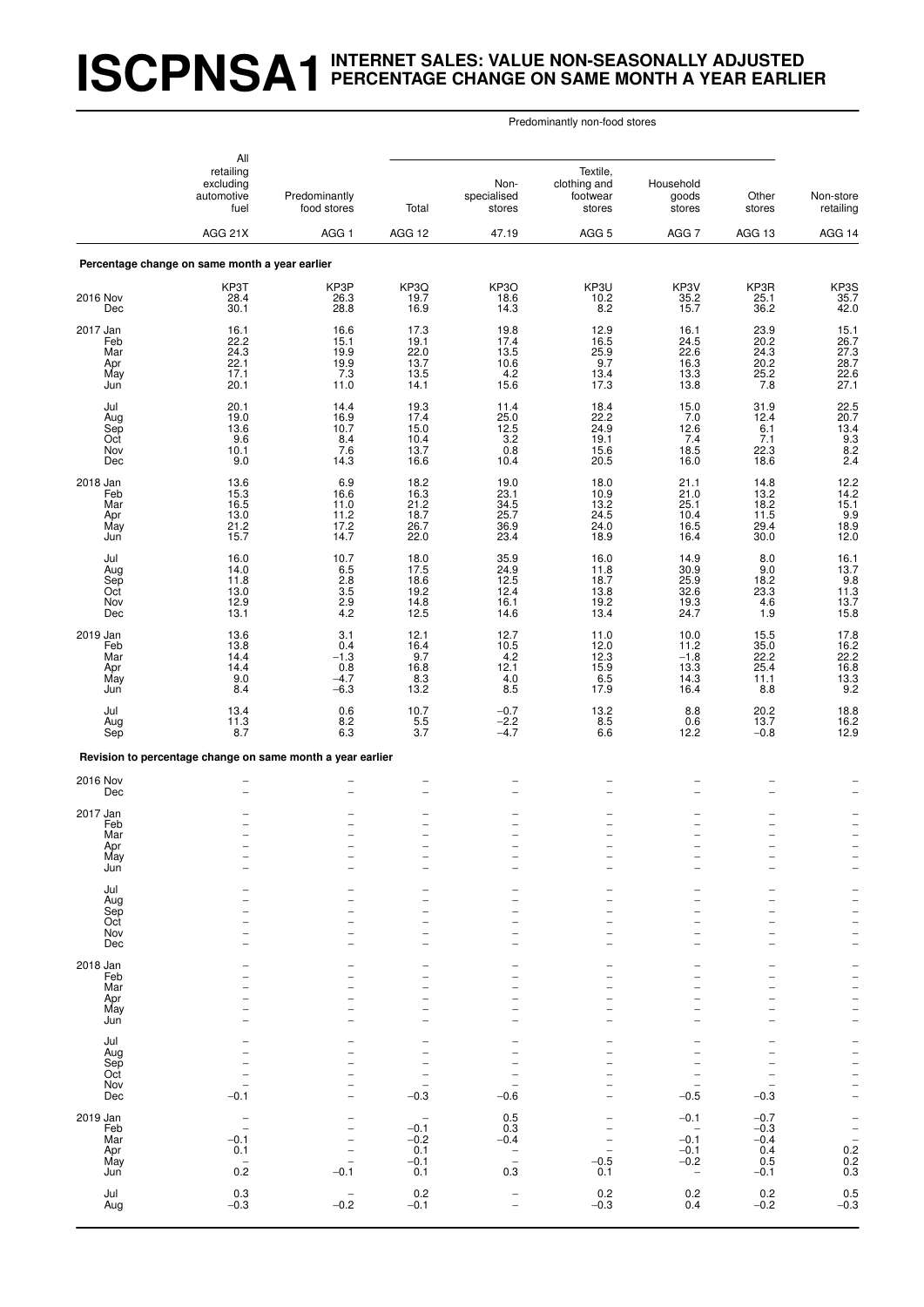# **ISCPNSA2INTERNET SALES: VALUE NON-SEASONALLY ADJUSTED AVERAGE WEEKLY INTERNET SALES IN POUNDS MILLION**

| All                                                |                                                                    |                                                                             |                                                    |                                                                                 |                                                    |                                                                                               |                                                          |                                                                                  |
|----------------------------------------------------|--------------------------------------------------------------------|-----------------------------------------------------------------------------|----------------------------------------------------|---------------------------------------------------------------------------------|----------------------------------------------------|-----------------------------------------------------------------------------------------------|----------------------------------------------------------|----------------------------------------------------------------------------------|
|                                                    | retailing<br>excluding<br>automotive<br>fuel<br>AGG 21X            | Predominantly<br>food stores                                                | Total                                              | Non-<br>specialised<br>stores                                                   | Textile,<br>clothing and<br>footwear<br>stores     | Household<br>goods<br>stores                                                                  | Other<br>stores                                          | Non-store<br>retailing                                                           |
|                                                    |                                                                    | AGG <sub>1</sub>                                                            | <b>AGG 12</b>                                      | 47.19                                                                           | AGG <sub>5</sub>                                   | AGG 7                                                                                         | AGG 13                                                   | AGG 14                                                                           |
|                                                    | Average weekly Internet sales in pounds million                    |                                                                             |                                                    |                                                                                 |                                                    |                                                                                               |                                                          |                                                                                  |
| 2016 Nov<br>Dec                                    | JE2J<br>1 460.5<br>1 505.6                                         | KQ7F<br>170.3<br>174.5                                                      | KQ7G<br>525.6<br>556.9                             | KQ7E<br>141.9<br>156.4                                                          | KQ7J<br>169.3<br>187.2                             | KQ7K<br>91.3<br>78.4                                                                          | KQ7H<br>123.0<br>134.8                                   | KQ7I<br>764.7<br>774.3                                                           |
| 2017 Jan<br>Feb<br>Mar<br>Apr<br>May<br>Jun        | 992.4<br>949.0<br>1009.1<br>1 042.7<br>1 043.1<br>1 078.9          | 151.6<br>148.7<br>154.9<br>154.8<br>153.1<br>155.5                          | 358.4<br>310.6<br>338.5<br>341.0<br>338.3<br>356.1 | 90.9<br>70.8<br>73.5<br>76.5<br>75.3<br>86.3                                    | 127.4<br>106.5<br>123.0<br>112.7<br>124.3<br>128.4 | 68.5<br>64.0<br>65.7<br>66.6<br>63.6<br>63.2                                                  | 71.6<br>69.3<br>76.3<br>85.2<br>75.1<br>78.2             | 482.3<br>489.8<br>515.7<br>546.9<br>551.7<br>567.3                               |
| Jul<br>Aug<br>Sep<br>Oct<br>Nov<br>Dec             | 1 0 7 4 .4<br>1 046.7<br>1 090.7<br>1 179.7<br>1 608.4<br>1 641.6  | 154.5<br>149.9<br>154.6<br>163.2<br>183.2<br>199.4                          | 375.0<br>356.5<br>367.3<br>410.9<br>597.4<br>649.0 | $80.2$<br>$80.3$<br>80.4<br>85.4<br>143.1<br>172.6                              | 131.5<br>127.3<br>132.0<br>152.7<br>195.7<br>225.6 | 66.8<br>64.1<br>70.0<br>73.7<br>108.2<br>90.9                                                 | 96.4<br>84.8<br>84.8<br>99.2<br>150.4<br>159.9           | 544.9<br>540.3<br>568.8<br>605.6<br>793.2                                        |
| 2018 Jan<br>Feb<br>Mar<br>Apr<br>May<br>Jun        | 1 1 2 6 .9<br>1 093.9<br>1 175.7<br>1 178.2<br>1 2 64.2<br>1 248.2 | 162.1<br>173.3<br>171.9<br>172.1<br>179.5<br>178.4                          | 423.6<br>361.1<br>410.4<br>404.9<br>428.6<br>434.3 | 108.2<br>87.2<br>98.8<br>96.1<br>103.1<br>106.5                                 | 150.3<br>118.1<br>139.3<br>140.3<br>154.2<br>152.6 | 82.9<br>77.4<br>82.2<br>73.5<br>74.1<br>73.6                                                  | 82.2<br>78.5<br>90.2<br>95.0<br>97.1<br>101.7            | 541.1<br>559.5<br>593.4<br>601.2<br>656.2<br>635.5                               |
| Jul<br>Aug<br>Sep<br>Oct<br>Nov<br>Dec             | 1 246.2<br>1 192.9<br>1 219.0<br>1 3 3 2.8<br>1815.7<br>1856.6     | 171.1<br>159.6<br>158.9<br>168.9<br>188.6<br>207.8                          | 442.5<br>418.9<br>435.6<br>489.8<br>685.6<br>730.0 | 109.0<br>$\begin{array}{c} 100.3 \\ 90.5 \end{array}$<br>96.0<br>166.1<br>197.8 | 152.5<br>142.2<br>156.7<br>173.8<br>233.2<br>255.8 | 76.8<br>84.0<br>88.2<br>97.7<br>129.1<br>113.4                                                | 104.2<br>$\frac{92.4}{100.3}$<br>122.3<br>157.3<br>162.9 | 632.7<br>614.3<br>624.5<br>674.0<br>941.5<br>918.8                               |
| 2019 Jan<br>Feb<br>Mar<br>Apr<br>May<br>Jun        | 1 279.6<br>1 244.5<br>1 345.2<br>1 348.3<br>1 378.5<br>1 352.9     | 167.1<br>174.1<br>169.7<br>173.4<br>171.0<br>167.3                          | 474.9<br>420.5<br>450.2<br>472.8<br>464.1<br>491.7 | 121.9<br>96.3<br>102.9<br>107.7<br>107.3<br>115.5                               | 166.8<br>132.3<br>156.4<br>162.6<br>164.2<br>180.0 | 91.2<br>86.0<br>80.7<br>83.4<br>84.7<br>85.6                                                  | 95.0<br>105.9<br>110.2<br>119.2<br>107.9<br>110.6        | 637.6<br>649.9<br>725.2<br>702.1<br>743.4<br>694.0                               |
| Jul<br>Aug<br>Sep                                  | 1413.7<br>1 328.2<br>1 325.5                                       | 172.1<br>172.8<br>168.8                                                     | 489.7<br>442.0<br>451.7                            | 108.2<br>98.1<br>86.2                                                           | 172.6<br>154.4<br>167.0                            | 83.5<br>84.5<br>98.9                                                                          | 125.3<br>105.0<br>99.5                                   | 751.8<br>713.5<br>705.0                                                          |
|                                                    | Revision to average weekly Internet sales in pounds million        |                                                                             |                                                    |                                                                                 |                                                    |                                                                                               |                                                          |                                                                                  |
| 2016 Nov<br>Dec                                    |                                                                    |                                                                             | $\qquad \qquad -$                                  |                                                                                 |                                                    | $\overline{\phantom{0}}$                                                                      |                                                          |                                                                                  |
| 2017 Jan<br>Feb<br>Mar<br>Apr<br>May<br>Jun        |                                                                    | $\qquad \qquad -$                                                           | -                                                  | $\qquad \qquad -$                                                               | $\overline{\phantom{a}}$                           | -<br>$\overline{\phantom{0}}$<br>$\overline{a}$<br>$\overline{\phantom{0}}$                   | -<br>$\overline{\phantom{a}}$                            | $\qquad \qquad -$<br>$\overline{\phantom{0}}$                                    |
| Jul<br>Aug<br>Sep<br>Oct<br>Nov<br>Dec             |                                                                    |                                                                             |                                                    |                                                                                 |                                                    | -<br>$\overline{\phantom{0}}$<br>-<br>L.                                                      |                                                          | -<br>$\overline{\phantom{0}}$<br>$\overline{\phantom{a}}$<br>-<br>$\overline{a}$ |
| 2018 Jan<br>Feb<br>Mar<br>Apr<br>May<br>Jun        |                                                                    |                                                                             | $\overline{\phantom{0}}$                           |                                                                                 | $\overline{\phantom{0}}$                           | $\overline{\phantom{0}}$<br>$\overline{\phantom{0}}$<br>-<br>$\overline{\phantom{0}}$         | $\overline{\phantom{0}}$                                 | -<br>$\bar{a}$<br>$\overline{a}$<br>$\frac{1}{2}$                                |
| Jul<br>Aug<br>Sep<br>Oct<br>Nov<br>Dec             | $\overline{a}$<br>$\qquad \qquad -$<br>$-1.9$                      |                                                                             | $-0.1$<br>$-1.9$                                   | $-1.1$                                                                          |                                                    | -<br>$\overline{\phantom{0}}$<br>$\overline{\phantom{0}}$<br>$-0.4$                           | $\overline{\phantom{0}}$<br>$\qquad \qquad -$<br>$-0.4$  | $     -$<br>$\overline{a}$                                                       |
| 2019 Jan<br>Feb<br>Mar<br>Apr<br>May<br>Jun<br>Jul | $-0.1$<br>$\qquad \qquad -$<br>$-0.8$<br>1.3<br>0.5<br>2.4<br>4.4  | $\qquad \qquad -$<br>$\overline{\phantom{a}}$<br>$-0.1$<br>$-0.1$<br>$-0.1$ | $-0.1$<br>$-0.9$<br>0.4<br>$-0.4$<br>0.4<br>0.8    | 0.5<br>0.3<br>$-0.5$<br>$\bar{a}$<br>0.3                                        | $-0.7$<br>0.2<br>0.4                               | $\overline{\phantom{0}}$<br>$-0.1$<br>$\qquad \qquad -$<br>$-0.2$<br>$\qquad \qquad -$<br>0.1 | $-0.6$<br>$-0.2$<br>$-0.4$<br>0.4<br>0.5<br>$-0.1$       | $-$<br>$-$<br>$1.0$<br>$1.0$<br>$2.2$                                            |
| Aug                                                | $-3.1$                                                             | $0.1 - 0.3$                                                                 | $-0.3$                                             | $-0.1$                                                                          | $-0.3$                                             | 0.3                                                                                           | $0.3 - 0.2$                                              | $\frac{3.4}{-2.4}$                                                               |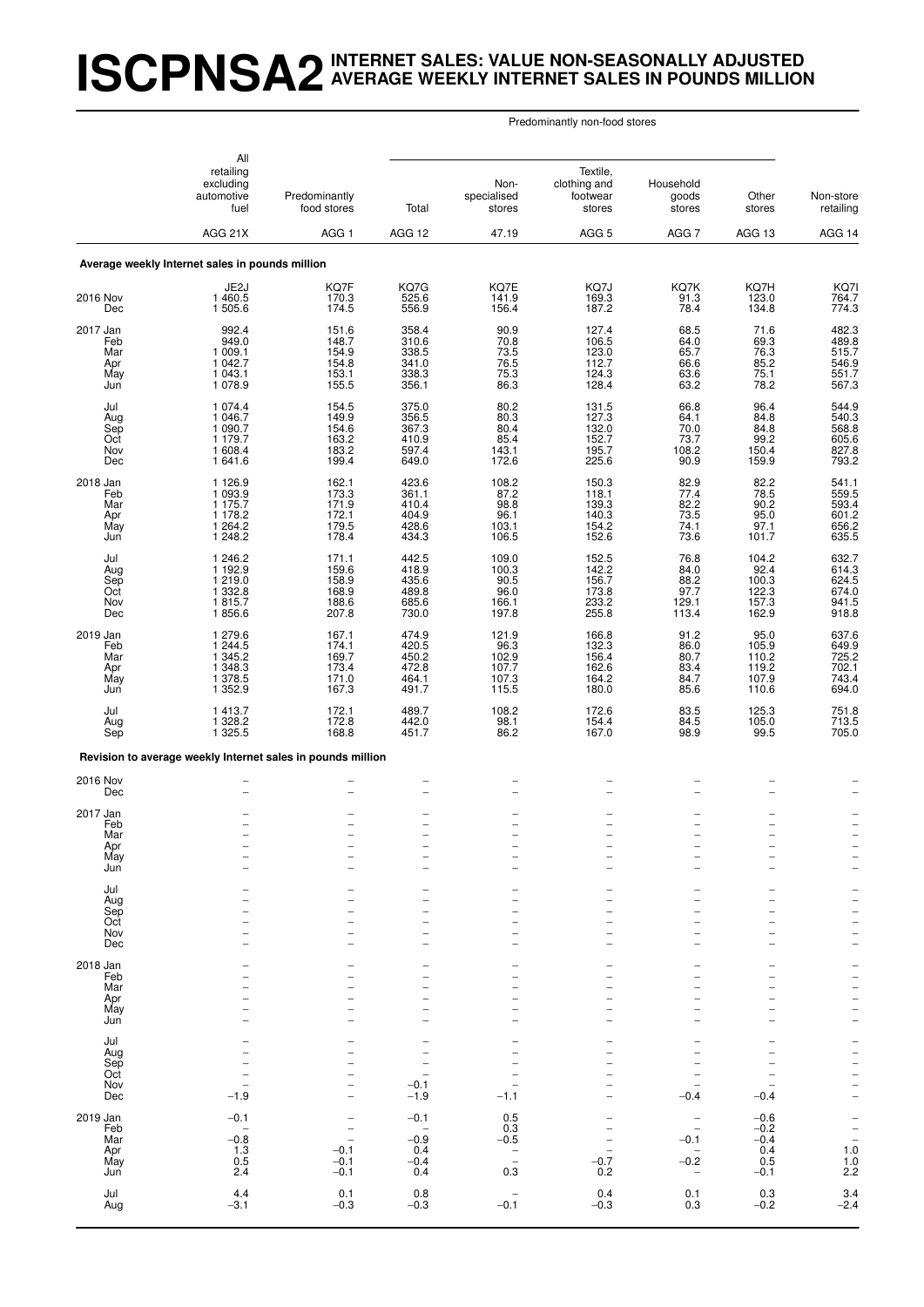# **ISCPNSA3INTERNET SALES: VALUE NON-SEASONALLY ADJUSTED INTERNET SALES AS A PROPORTION OF ALL RETAILING**

|                                             | All                                                                             |                                                          |                                              |                                              |                                                |                                                                                                              |                                                      |                                                                                                           |
|---------------------------------------------|---------------------------------------------------------------------------------|----------------------------------------------------------|----------------------------------------------|----------------------------------------------|------------------------------------------------|--------------------------------------------------------------------------------------------------------------|------------------------------------------------------|-----------------------------------------------------------------------------------------------------------|
|                                             | retailing<br>excluding<br>automotive<br>fuel                                    | Predominantly<br>food stores                             | Total                                        | Non-<br>specialised<br>stores                | Textile,<br>clothing and<br>footwear<br>stores | Household<br>goods<br>stores                                                                                 | Other<br>stores                                      | Non-store<br>retailing                                                                                    |
|                                             | AGG 21X                                                                         | AGG <sub>1</sub>                                         | AGG 12                                       | 47.19                                        | AGG <sub>5</sub>                               | AGG <sub>7</sub>                                                                                             | AGG 13                                               | AGG 14                                                                                                    |
|                                             | Internet sales as a proportion of all retailing                                 |                                                          |                                              |                                              |                                                |                                                                                                              |                                                      |                                                                                                           |
| 2016 Nov<br>Dec                             | J4MC<br>18.8<br>17.1                                                            | <b>KQ77</b><br>$\begin{array}{c} 5.5 \\ 5.0 \end{array}$ | <b>KQ78</b><br>14.2<br>12.6                  | <b>KQ76</b><br>16.9<br>14.7                  | KQ7B<br>16.5<br>14.6                           | KQ7C<br>12.5<br>11.4                                                                                         | <b>KQ79</b><br>11.1<br>9.6                           | KQ7A<br>79.3<br>86.3                                                                                      |
| 2017 Jan<br>Feb<br>Mar<br>Apr<br>May<br>Jun | 16.2<br>15.2<br>15.6<br>15.2<br>15.4<br>15.8                                    | 5.5<br>5.2<br>5.3<br>5.1<br>5.0<br>5.2                   | 13.1<br>11.3<br>11.9<br>11.0<br>11.1<br>11.4 | 15.9<br>13.1<br>12.8<br>12.8<br>12.6<br>13.7 | 17.0<br>14.7<br>15.2<br>13.0<br>14.0<br>13.8   | 11.1<br>10.6<br>11.0<br>$\begin{array}{c} 9.9 \\ 10.5 \end{array}$<br>10.5                                   | $\frac{8.9}{7.9}$<br>$\frac{8.8}{8.7}$<br>7.8<br>8.1 | 76.3<br>76.8<br>78.2<br>80.2<br>82.5<br>82.1                                                              |
| Jul<br>Aug<br>Sep<br>Oct<br>Nov<br>Dec      | 15.5<br>15.4<br>16.0<br>16.5<br>19.9<br>17.9                                    | 5.1<br>5.1<br>$\frac{5.2}{5.4}$<br>5.8<br>5.5            | 11.6<br>11.3<br>11.9<br>12.4<br>15.5<br>14.2 | 12.7<br>12.8<br>13.0<br>13.2<br>17.0<br>15.7 | 13.7<br>13.7<br>14.2<br>16.3<br>18.1<br>16.9   | 10.5<br>10.8<br>11.1<br>10.7<br>14.5<br>13.3                                                                 | 9.7<br>8.5<br>9.4<br>9.6<br>12.8<br>11.0             | $80.8$<br>$80.0$<br>74.6<br>74.7<br>75.7<br>79.7                                                          |
| 2018 Jan<br>Feb<br>Mar<br>Apr<br>May<br>Jun | 17.7<br>$\begin{array}{c} 16.8 \\ 17.3 \\ 17.2 \end{array}$<br>$17.5$<br>$17.5$ | 5.8<br>$\frac{5.8}{5.5}$<br>5.6<br>$5.\overline{6}$      | 14.7<br>12.8<br>13.9<br>13.0<br>13.3<br>13.6 | 17.9<br>15.6<br>16.6<br>16.3<br>16.4<br>16.5 | 19.4<br>16.0<br>17.4<br>16.5<br>16.9<br>16.3   | 13.0<br>12.2<br>13.0<br>10.9<br>11.1<br>11.5                                                                 | 9.6<br>8.7<br>9.8<br>9.5<br>9.6<br>10.5              | 78.2<br>77.3<br>80.6<br>80.6<br>83.1<br>82.2                                                              |
| Jul<br>Aug<br>Sep<br>Oct<br>Nov<br>Dec      | 17.1<br>16.7<br>17.2<br>18.1<br>21.5<br>19.8                                    | $\frac{5.3}{5.1}$<br>5.2<br>5.4<br>$\frac{5.8}{5.7}$     | 13.4<br>12.9<br>13.5<br>14.5<br>17.2<br>15.8 | 17.0<br>15.8<br>14.4<br>14.5<br>19.6<br>18.0 | 15.6<br>15.4<br>17.0<br>18.5<br>21.2<br>18.6   | 11.8<br>12.7<br>12.8<br>13.5<br>15.9<br>15.7                                                                 | 10.1<br>$8.9$<br>10.2<br>11.6<br>12.8<br>11.3        | 79.7<br>79.4<br>79.4<br>76.8<br>76.0<br>78.2<br>84.0                                                      |
| 2019 Jan<br>Feb<br>Mar<br>Apr<br>May<br>Jun | 19.4<br>18.4<br>19.0<br>18.4<br>18.8<br>18.3                                    | $\frac{5.8}{5.7}$<br>5.4<br>5.4<br>$\frac{5.3}{5.2}$     | 16.4<br>14.4<br>14.7<br>14.7<br>14.4<br>14.9 | 20.3<br>17.2<br>17.7<br>17.9<br>17.5<br>18.4 | 20.8<br>17.4<br>18.5<br>17.5<br>18.0<br>18.6   | 14.4<br>13.7<br>13.0<br>12.9<br>13.2<br>13.4                                                                 | 11.0<br>11.0<br>10.8<br>11.5<br>10.3<br>10.3         | 81.2<br>78.4<br>81.2<br>79.0<br>83.1<br>77.9                                                              |
| Jul<br>Aug<br>Sep                           | 18.6<br>18.1<br>18.1                                                            | $5.3\,$<br>5.4<br>5.3                                    | 14.6<br>13.6<br>13.9                         | 16.9<br>15.8<br>14.1                         | 17.2<br>16.2<br>17.5                           | 13.2<br>13.5<br>14.8                                                                                         | 11.5<br>9.9<br>9.8                                   | 77.6<br>79.4<br>76.3                                                                                      |
|                                             | Revision to Internet sales as a proportion of all retailing                     |                                                          |                                              |                                              |                                                |                                                                                                              |                                                      |                                                                                                           |
| 2016 Nov<br>Dec                             | $\overline{\phantom{a}}$                                                        |                                                          | $\overline{\phantom{0}}$                     |                                              |                                                | $\overline{\phantom{0}}$                                                                                     | L.                                                   |                                                                                                           |
| 2017 Jan<br>Feb<br>Mar<br>Apr<br>May<br>Jun | $\overline{\phantom{a}}$                                                        | $\overline{\phantom{a}}$                                 | $\overline{\phantom{0}}$                     | $\overline{\phantom{0}}$                     |                                                | $\qquad \qquad -$<br>$\overline{\phantom{0}}$                                                                | L.                                                   |                                                                                                           |
| Jul<br>Aug<br>Sep<br>Oct<br>Nov<br>Dec      |                                                                                 |                                                          |                                              |                                              |                                                | $\overline{\phantom{0}}$                                                                                     |                                                      | $\overline{\phantom{0}}$                                                                                  |
| 2018 Jan<br>Feb<br>Mar<br>Apr<br>May<br>Jun |                                                                                 |                                                          |                                              |                                              |                                                | $\overline{\phantom{0}}$<br>$\overline{\phantom{0}}$                                                         | L,                                                   | $\overline{a}$<br>$\bar{a}$                                                                               |
| Jul<br>Aug<br>Sep<br>Oct<br>Nov<br>Dec      |                                                                                 |                                                          |                                              | $-0.1$                                       |                                                | $\overline{\phantom{0}}$<br>$\overline{\phantom{0}}$<br>$-0.1$                                               |                                                      | $\overline{a}$<br>$\overline{a}$<br>$\overline{\phantom{0}}$                                              |
| 2019 Jan<br>Feb<br>Mar<br>Apr<br>May<br>Jun | 0.1                                                                             |                                                          |                                              | 0.1                                          | $-0.1$                                         | $\overline{\phantom{0}}$<br>$\overline{\phantom{0}}$<br>$\overline{\phantom{0}}$<br>$\overline{\phantom{0}}$ | 0.1<br>$-0.1$<br>0.1<br>0.1                          | $\overline{\phantom{0}}$<br>$\overline{\phantom{0}}$<br>$\overline{a}$<br>$\overline{\phantom{0}}$<br>0.2 |
| Jul<br>Aug                                  | $-0.1$                                                                          | $-0.1$                                                   |                                              |                                              |                                                |                                                                                                              | $-0.1$                                               | 0.4<br>$\overline{\phantom{0}}$                                                                           |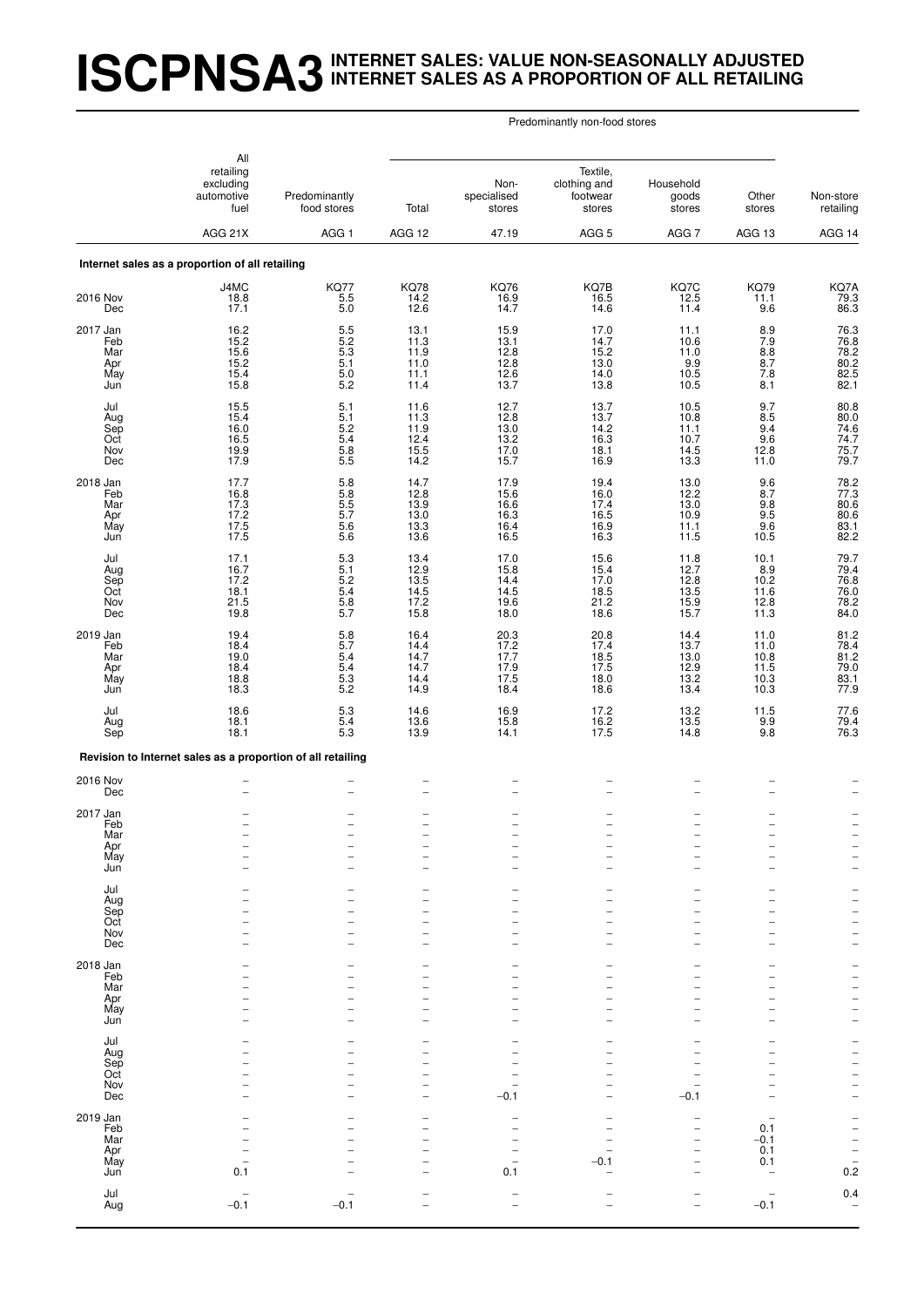# **ISCPSAVALUE OF INTERNET SALES AT CURRENT PRICES SEASONALLY ADJUSTED**

Index 2016=100

|                                             | All<br>retailing<br>excluding<br>automotive<br>fuel       | Predominantly<br>food stores                                         | Total                                                                             | Non-<br>specialised<br>stores                                      | Textile.<br>clothing and<br>footwear<br>stores           | Household<br>goods<br>stores                             | Other<br>stores                                           | Non-store<br>retailing                                    |
|---------------------------------------------|-----------------------------------------------------------|----------------------------------------------------------------------|-----------------------------------------------------------------------------------|--------------------------------------------------------------------|----------------------------------------------------------|----------------------------------------------------------|-----------------------------------------------------------|-----------------------------------------------------------|
|                                             | AGG 21X                                                   | AGG <sub>1</sub>                                                     | AGG 12                                                                            | 47.19                                                              | AGG <sub>5</sub>                                         | AGG 7                                                    | AGG 13                                                    | AGG 14                                                    |
|                                             | Index numbers of sales per week                           |                                                                      |                                                                                   |                                                                    |                                                          |                                                          |                                                           |                                                           |
| 2016 Nov<br>Dec                             | KPC4<br>112.1<br>109.7                                    | KPB8<br>110.5<br>110.9                                               | KPB9<br>110.8<br>106.9                                                            | KPB7<br>115.1<br>108.2                                             | KPC <sub>5</sub><br>108.7<br>106.3                       | KPC6<br>109.6<br>110.0                                   | KPC <sub>2</sub><br>110.4<br>103.9                        | KPC3<br>113.4<br>111.2                                    |
| 2017 Jan<br>Feb<br>Mar<br>Apr<br>May<br>Jun | 107.8<br>109.3<br>110.6<br>113.2<br>111.4<br>116.2        | 109.7<br>105.0<br>110.1<br>111.1<br>108.6<br>111.1                   | 107.1<br>110.1<br>110.5<br>110.0<br>109.7<br>113.4                                | 108.7<br>107.5<br>104.7<br>104.9<br>102.6<br>110.1                 | 109.4<br>114.6<br>114.8<br>106.4<br>113.5<br>116.3       | 101.3<br>108.0<br>111.1<br>112.9<br>111.2<br>114.3       | 106.2<br>$107.8$<br>109.6<br>118.5<br>110.3<br>112.0      | 107.7<br>$\frac{110.0}{110.9}$<br>110.9<br>113.4<br>119.5 |
| Jul<br>Aug<br>Sep<br>Oct<br>Nov<br>Dec      | 117.2<br>119.1<br>120.5<br>119.7<br>121.9<br>123.4        | 113.7<br>116.3<br>116.6<br>117.3<br>118.3<br>119.7                   | 118.0<br>119.9<br>120.0<br>$\begin{array}{c} 119.2 \\ 125.3 \\ 125.6 \end{array}$ | 107.7<br>114.9<br>119.9<br>114.2<br>115.8<br>118.9                 | 119.3<br>124.2<br>122.4<br>125.2<br>124.1<br>127.9       | 116.7<br>117.4<br>117.6<br>118.3<br>130.3<br>121.8       | 127.8<br>120.8<br>118.6<br>116.0<br>133.2<br>132.2        | 117.6<br>119.3<br>121.9<br>120.8<br>120.6<br>122.9        |
| 2018 Jan<br>Feb<br>Mar<br>Apr<br>May<br>Jun | 122.8<br>125.7<br>128.8<br>128.0<br>135.0<br>134.4        | 117.7<br>122.6<br>123.0<br>123.4<br>127.8<br>128.4                   | 125.6<br>127.2<br>$\begin{array}{c} 133.6 \\ 130.5 \\ 138.3 \end{array}$<br>136.9 | 126.8<br>130.2<br>139.0<br>131.2<br>139.1<br>134.1                 | 129.5<br>128.0<br>130.3<br>132.1<br>140.8<br>137.4       | 123.0<br>129.2<br>$\frac{120}{139.3}$<br>128.8<br>132.5  | 120.7<br>121.3<br>128.3<br>130.9<br>141.0<br>142.3        | 122.2<br>125.6<br>127.2<br>127.7<br>134.9<br>134.3        |
| Jul<br>Aug<br>Sep<br>Oct<br>Nov<br>Dec      | 135.5<br>$135.6$<br>$135.4$<br>135.6<br>138.1<br>136.7    | 125.3<br>122.8<br>120.3<br>121.1<br>121.8<br>122.2                   | 137.9<br>139.9<br>141.8<br>141.6<br>144.1<br>141.9                                | 143.8<br>141.2<br>135.8<br>129.7<br>134.9<br>135.3                 | 137.9<br>139.7<br>145.3<br>142.0<br>146.7<br>145.2       | 134.4<br>$153.0$<br>$145.8$<br>156.0<br>159.1<br>152.5   | 134.4<br>$\frac{128.7}{139.7}$<br>142.2<br>138.0<br>135.9 | 136.8<br>136.2<br>135.3<br>135.6<br>138.5<br>137.2        |
| 2019 Jan<br>Feb<br>Mar<br>Apr<br>May<br>Jun | 141.7<br>143.8<br>147.7<br>146.7<br>146.9<br>145.8        | 122.1<br>123.2<br>121.9<br>124.2<br>122.1<br>121.2                   | 141.0<br>147.8<br>146.5<br>151.5<br>149.0<br>153.8                                | 140.9<br>142.3<br>143.7<br>146.5<br>144.1<br>145.0                 | 143.6<br>143.9<br>146.9<br>153.0<br>149.8<br>161.0       | 138.1<br>141.7<br>136.7<br>142.8<br>146.2<br>152.6       | 139.5<br>164.0<br>156.5<br>161.2<br>155.3<br>153.4        | 147.7<br>146.9<br>155.7<br>149.8<br>152.5<br>147.2        |
| Jul<br>Aug<br>Sep                           | 153.3<br>150.8<br>147.7                                   | 126.0<br>132.3<br>128.8                                              | 152.0<br>148.1<br>147.5                                                           | 141.3<br>136.9<br>131.0                                            | 156.0<br>152.6<br>155.0                                  | 145.2<br>153.7<br>162.6                                  | 162.5<br>148.9<br>141.9                                   | 162.0<br>157.9<br>153.3                                   |
| <b>Revision to index numbers</b>            |                                                           |                                                                      |                                                                                   |                                                                    |                                                          |                                                          |                                                           |                                                           |
| 2016 Nov<br>Dec                             | $-0.4$                                                    | 0.1                                                                  | $-0.2$<br>$-1.6$                                                                  | $-3.5$<br>0.3                                                      | 0.4<br>$-2.5$                                            | 0.5<br>$-3.6$                                            | 2.0<br>$-0.7$                                             | $0.2 \\ 0.2$                                              |
| 2017 Jan<br>Feb<br>Mar<br>Apr<br>May<br>Jun | 0.1<br>0.2<br>$-0.1$<br>$-0.2$<br>$-0.2$                  | $-0.1$<br>$-0.1$<br>$-0.1$<br>$\overline{\phantom{a}}$<br>$-0.1$     | 0.4<br>$-0.1$<br>$-0.1$<br>$-0.1$                                                 | 1.0<br>0.6<br>1.3<br>0.5<br>0.3<br>$\overline{\phantom{a}}$        | 0.3<br>0.2<br>0.2<br>0.2<br>0.2<br>0.5                   | $-0.1$<br>$-0.5$<br>$-0.4$<br>$-0.4$<br>$-0.7$<br>$-0.1$ | $-1.8$<br>$-0.5$<br>0.3<br>$-1.0$<br>$-0.7$<br>$-0.8$     | 0.2<br>0.1<br>0.1<br>$-0.1$<br>$-0.2$<br>$-0.5$           |
| Jul<br>Aug<br>Sep<br>Oct<br>Nov<br>Dec      | $-0.3$<br>$-0.6$<br>0.8<br>0.3<br>0.1<br>0.1              | $-0.2$<br>$-0.1$<br>0.2<br>0.1<br>0.1<br>0.2                         | $-0.2$<br>$-1.1$<br>1.0<br>0.6<br>$\sim$<br>$-0.2$                                | $-0.8$<br>$-4.6$<br>2.4<br>1.3<br>-2.6<br>$\overline{\phantom{m}}$ | 0.1<br>0.5<br>0.9<br>0.1<br>0.1<br>$-2.9$                | $-0.3$<br>1.9<br>$-1.6$<br>0.4<br>0.2<br>2.5             | $-0.1$<br>$-1.9$<br>1.9<br>0.5<br>2.6<br>1.7              | $-0.4$<br>$-0.5$<br>$0.7$<br>$0.2$<br>0.1<br>0.1          |
| 2018 Jan<br>Feb<br>Mar<br>Apr<br>May<br>Jun | $-0.3$<br>$-0.2$<br>$-0.\overline{5}$<br>$-0.6$<br>$-0.7$ | $-0.1$<br>$-0.1$<br>$\bar{a}$<br>$-0.1$                              | $-0.6$<br>$-0.3$<br>0.2<br>$-0.4$<br>$-0.5$<br>$-0.4$                             | 0.6<br>0.7<br>1.9<br>0.8<br>0.4<br>$-0.2$                          | $-0.2$<br>$-0.4$<br>$-0.6$<br>$-0.7$<br>$-0.6$<br>$-0.2$ | $-0.7$<br>$-0.9$<br>$-1.2$<br>$-0.9$<br>$-1.0$<br>$-0.3$ | $-2.2$<br>$-0.5$<br>0.4<br>$-0.9$<br>$-0.9$<br>$-1.1$     | $-0.2$<br>$-0.2$<br>$-0.\overline{5}$<br>$-0.6$<br>-1.2   |
| Jul<br>Aug<br>Sep<br>Oct<br>Nov<br>Dec      | $-0.8$<br>$-1.2$<br>1.0<br>0.2<br>0.1<br>2.6              | $-0.1$<br>$-0.1$<br>0.4<br>0.1<br>$\overline{\phantom{a}}$<br>$-0.1$ | $-0.8$<br>$-1.6$<br>1.3<br>0.7<br>0.2<br>1.8                                      | $-1.8$<br>$-6.0$<br>3.7<br>1.5<br>$-1.6$<br>$-1.9$                 | $-1.0$<br>$-0.4$<br>0.3<br>$-0.5$<br>$-0.5$<br>5.2       | $-0.2$<br>3.3<br>$-2.4$<br>1.5<br>1.3<br>2.2             | 0.1<br>$-2.5$<br>3.0<br>1.0<br>2.3<br>0.8                 | $-0.8$<br>$-1.2$<br>1.0<br>$-0.\overline{1}$<br>3.9       |
| 2019 Jan<br>Feb<br>Mar<br>Apr<br>May<br>Jun | $-0.6$<br>$-0.6$<br>$-0.1$<br>$-0.6$<br>$-0.6$<br>$-0.7$  | $\bar{\mathbb{I}}$<br>$-0.1$<br>$-0.1$<br>$-0.1$<br>$-0.1$           | $-0.9$<br>$-0.8$<br>$-0.1$<br>$-0.5$<br>$-0.7$<br>$-0.4$                          | 0.7<br>0.7<br>1.4<br>0.7<br>0.2<br>$-0.2$                          | $-0.7$<br>$-0.9$<br>$-0.8$<br>$-0.9$<br>$-1.4$<br>0.1    | $-1.0$<br>$-0.8$<br>$-1.2$<br>$-1.0$<br>$-1.2$<br>$-0.3$ | $-2.7$<br>$-2.3$<br>0.4<br>$-0.8$<br>0.1<br>$-1.1$        | $-0.6$<br>$-0.5$<br>$-0.2$<br>$-0.7$<br>$-0.7$<br>$-1.0$  |
| Jul<br>Aug                                  | $-0.6$<br>$-1.8$                                          | $-0.3$<br>$-0.4$                                                     | $-0.8$<br>$-2.0$                                                                  | $-2.5$<br>$-6.1$                                                   | $-0.8$<br>$-0.6$                                         | 0.1<br>3.5                                               | 0.4<br>$-3.7$                                             | $-0.4$<br>$-2.1$                                          |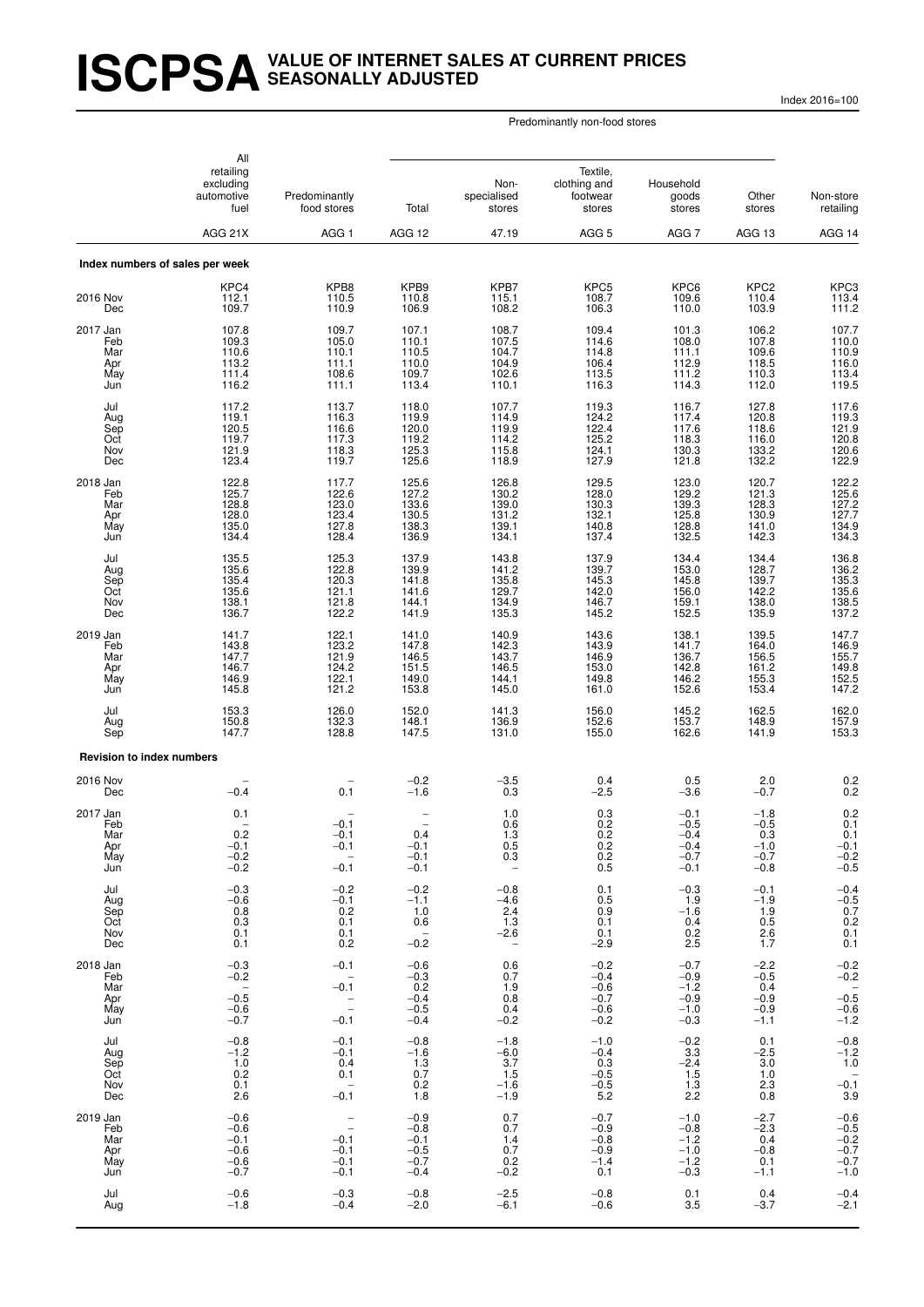# **ISCPSA1INTERNET SALES: VALUE SEASONALLY ADJUSTED PERCENTAGE CHANGE ON SAME MONTH A YEAR EARLIER**

|                                             | All                                                           |                                                                            |                                                          |                                                                      |                                                          |                                                          |                                                                    |                                                           |  |
|---------------------------------------------|---------------------------------------------------------------|----------------------------------------------------------------------------|----------------------------------------------------------|----------------------------------------------------------------------|----------------------------------------------------------|----------------------------------------------------------|--------------------------------------------------------------------|-----------------------------------------------------------|--|
|                                             | retailing<br>excluding<br>automotive<br>fuel                  | Predominantly<br>food stores                                               | Total                                                    | Non-<br>specialised<br>stores                                        | Textile,<br>clothing and<br>footwear<br>stores           | Household<br>goods<br>stores                             | Other<br>stores                                                    | Non-store<br>retailing                                    |  |
|                                             | AGG 21X                                                       | AGG <sub>1</sub>                                                           | AGG 12                                                   | 47.19                                                                | AGG <sub>5</sub>                                         | AGG 7                                                    | AGG 13                                                             | AGG 14                                                    |  |
|                                             | Percentage change on same month a year earlier                |                                                                            |                                                          |                                                                      |                                                          |                                                          |                                                                    |                                                           |  |
| 2016 Nov<br>Dec                             | KP8H<br>28.3<br>25.4                                          | KP8D<br>27.3<br>15.7                                                       | KP8E<br>19.3<br>17.4                                     | KP8C<br>17.5<br>11.7                                                 | KP8I<br>8.5<br>8.0                                       | KP8J<br>35.8<br>27.0                                     | KP8F<br>28.0<br>34.1                                               | KP8G<br>35.4<br>34.7                                      |  |
| 2017 Jan<br>Feb<br>Mar<br>Apr<br>May<br>Jun | 18.4<br>21.8<br>23.0<br>20.9<br>15.4<br>18.3                  | 18.3<br>16.4<br>21.3<br>19.9<br>8.1<br>11.7                                | 17.8<br>18.7<br>21.1<br>14.3<br>13.7<br>13.5             | 17.6<br>15.9<br>12.4<br>10.5<br>2.8<br>14.7                          | 13.3<br>$17.1$<br>26.7<br>10.0<br>13.5<br>16.7           | 18.1<br>21.8<br>22.9<br>19.0<br>16.1<br>15.1             | 25.3<br>22.0<br>20.7<br>20.8<br>24.9<br>6.9                        | 18.9<br>25.7<br>24.8<br>26.0<br>18.6<br>23.7              |  |
| Jul<br>Aug<br>Sep<br>Oct<br>Nov<br>Dec      | 17.9<br>17.2<br>12.7<br>8.7<br>8.8<br>12.5                    | 14.2<br>16.1<br>12.1<br>$\frac{9.3}{7.0}$<br>8.0                           | 18.3<br>16.8<br>15.4<br>10.5<br>13.1<br>17.5             | $\frac{9.4}{22.4}$<br>13.6<br>4.8<br>0.6<br>9.8                      | 18.3<br>22.8<br>25.2<br>18.8<br>14.2<br>20.3             | 16.2<br>7.3<br>12.2<br>7.9<br>18.8<br>10.7               | 29.3<br>11.0<br>6.5<br>6.6<br>20.6<br>27.2                         | 18.7<br>17.8<br>11.1<br>$7.3$<br>$6.4$<br>$10.5$          |  |
| 2018 Jan<br>Feb<br>Mar<br>Apr<br>May<br>Jun | 13.9<br>15.0<br>16.4<br>13.1<br>21.2<br>15.7                  | 7.3<br>16.7<br>11.7<br>11.0<br>17.7<br>15.6                                | 17.4<br>15.5<br>20.9<br>18.6<br>26.1<br>20.7             | 16.6<br>21.1<br>32.7<br>25.1<br>35.6<br>21.8                         | 18.4<br>11.7<br>13.5<br>24.2<br>24.1<br>18.1             | 21.4<br>19.6<br>25.4<br>11.4<br>15.9<br>15.9             | 13.6<br>12.5<br>17.1<br>10.5<br>27.8<br>27.1                       | 13.5<br>14.2<br>14.7<br>10.1<br>18.9<br>12.4              |  |
| Jul<br>Aug<br>Sep<br>Oct<br>Nov<br>Dec      | 15.6<br>13.9<br>12.4<br>13.3<br>13.2<br>10.8                  | 10.1<br>5.6<br>3.1<br>3.2<br>$3.0\,$<br>2.1                                | 16.9<br>16.7<br>18.1<br>18.8<br>15.0<br>13.0             | 33.5<br>22.9<br>13.3<br>13.6<br>16.4<br>13.8                         | 15.6<br>12.6<br>18.7<br>13.4<br>18.2<br>13.5             | 15.2<br>30.3<br>24.0<br>31.9<br>$22.1$<br>$25.2$         | 5.2<br>$6.5$<br>17.7<br>22.6<br>3.6<br>2.8                         | 16.3<br>14.2<br>11.0<br>12.3<br>14.8<br>11.6              |  |
| 2019 Jan<br>Feb<br>Mar<br>Apr<br>May<br>Jun | 15.4<br>14.4<br>14.6<br>14.6<br>8.8<br>8.5                    | 3.7<br>0.5<br>$-0.9$<br>0.7<br>$-4.4$<br>$-5.6$                            | 12.2<br>16.2<br>9.7<br>16.1<br>7.8<br>12.4               | 11.1<br>9.3<br>3.4<br>11.7<br>3.6<br>8.1                             | 10.9<br>12.5<br>12.7<br>15.8<br>$6.4$<br>17.2            | $^{12.3}_{9.7}$<br>$-1.9$<br>13.5<br>13.4<br>15.2        | 15.5<br>35.2<br>22.0<br>23.1<br>10.1<br>7.8                        | 20.8<br>17.0<br>$\frac{22.4}{17.3}$<br>13.1<br>9.6        |  |
| Jul<br>Aug<br>Sep                           | 13.1<br>11.2<br>9.1                                           | 0.6<br>7.8<br>7.1                                                          | 10.2<br>5.8<br>4.0                                       | $-1.7$<br>$-3.1$<br>$-3.6$                                           | 13.1<br>9.2<br>6.6                                       | 8.0<br>0.4<br>11.6                                       | 20.9<br>15.7<br>1.6                                                | 18.4<br>15.9<br>13.3                                      |  |
|                                             | Revision to percentage change on same month a year earlier    |                                                                            |                                                          |                                                                      |                                                          |                                                          |                                                                    |                                                           |  |
| 2016 Nov<br>Dec                             | $0.3 - 1.5$                                                   | 0.1                                                                        | 0.5<br>$-3.7$                                            | 0.8<br>$-2.3$                                                        | 0.5<br>$-4.5$                                            | $-0.1$<br>$-7.3$                                         | $-0.7$                                                             | $0.1 - 0.2$                                               |  |
| 2017 Jan<br>Feb<br>Mar<br>Apr<br>May<br>Jun | $-0.3$<br>0.2<br>$-0.1$<br>$\overline{\phantom{a}}$<br>$-0.2$ | $-0.1$<br>$-0.1$<br>$-0.1$<br>$-0.1$<br>$\hspace{0.1mm}-\hspace{0.1mm}$    | $-0.4$<br>0.2<br>$-0.2$<br>$-0.1$<br>$-0.2$              | $-0.8$<br>0.2<br>0.5<br>0.2<br>$\sim$<br>$-0.2$                      | 0.4<br>0.2<br>0.4<br>$\equiv$<br>0.1                     | $-0.4$<br>0.1<br>$-0.1$<br>$-0.6$<br>$-0.6$<br>$-0.6$    | $-1.3$<br>$-0.7$<br>0.1<br>$-0.5$<br>$-0.1$<br>$-0.1$              | $^{-0.2}_{0.1}$<br>0.1<br>0.1<br>$\overline{a}$<br>$-0.1$ |  |
| Jul<br>Aug<br>Sep<br>Oct<br>Nov<br>Dec      | $-0.2$<br>$-0.4$<br>0.3<br>$0.\overline{1}$<br>0.5            | $-0.1$<br>$\overline{\phantom{0}}$<br>$0.2\,$<br>$\bar{\mathbb{Z}}$<br>0.1 | $-0.4$<br>$-0.8$<br>0.1<br>$-0.1$<br>0.2<br>1.6          | $-0.5$<br>$-0.9$<br>0.8<br>0.1<br>0.8<br>$-0.4$                      | $-0.3$<br>$-0.1$<br>$-0.1$<br>$-0.3$<br>$-0.3$<br>0.1    | $-0.8$<br>$-0.9$<br>$-1.5$<br>$-0.5$<br>$-0.5$<br>5.8    | $\overline{\phantom{0}}$<br>$-1.0$<br>0.6<br>0.4<br>$0.2\,$<br>2.4 | $-0.1$<br>$-0.2$<br>0.4<br>$\mathbb{Z}$<br>$-0.1$         |  |
| 2018 Jan<br>Feb<br>Mar<br>Apr<br>May<br>Jun | $-0.4$<br>$-0.2$<br>$-0.2$<br>$-0.3$<br>$-0.3$<br>$-0.3$      | $\overline{\phantom{a}}$<br>$\equiv$<br>$\frac{1}{10}$<br>0.1              | $-0.4$<br>$-0.3$<br>$-0.3$<br>$-0.2$<br>$-0.2$<br>$-0.3$ | $-0.6$<br>$-0.1$<br>0.2<br>0.2<br>$\overline{\phantom{0}}$<br>$-0.2$ | $-0.5$<br>$-0.6$<br>$-0.7$<br>$-0.8$<br>$-0.8$<br>$-0.7$ | $-0.6$<br>$-0.3$<br>$-0.6$<br>$-0.4$<br>$-0.1$<br>$-0.2$ | $-0.2$<br>$\mathcal{L}^{\pm}$<br>0.2<br>$\overline{\phantom{a}}$   | $-0.3$<br>$-0.3$<br>$-0.2$<br>$-0.4$<br>$-0.3$<br>$-0.5$  |  |
| Jul<br>Aug<br>Sep<br>Oct<br>Nov<br>Dec      | $-0.4$<br>$-0.3$<br>0.1<br>$-0.1$<br>$-0.1$<br>2.1            | $\hspace{0.1mm}$ –<br>$\overline{\phantom{a}}$<br>0.1<br>$-0.\overline{3}$ | $-0.4$<br>$-0.2$<br>$\mathbb{Z}$<br>0.2<br>1.7           | $-0.7$<br>$-0.3$<br>0.9<br>$\sim$<br>1.0<br>$-1.6$                   | $-1.0$<br>$-0.6$<br>$-0.6$<br>$-0.6$<br>$-0.5$<br>6.5    | 0.1<br>0.7<br>$-0.4$<br>0.8<br>0.8<br>$-0.8$             | 0.2<br>$-0.5$<br>0.6<br>0.4<br>$-0.3$<br>$-0.7$                    | $-0.4$<br>$-0.5$<br>0.2<br>$-0.2$<br>$-0.2$<br>3.0        |  |
| 2019 Jan<br>Feb<br>Mar<br>Apr<br>May<br>Jun | $-0.2$<br>$-0.2$<br>$-0.1$<br>$\mathbb{Z}$<br>0.1             | $\overline{\phantom{0}}$<br>$\overline{\phantom{0}}$<br>$\frac{1}{1}$      | $-0.2$<br>$-0.4$<br>$-0.2$<br>$-0.1$<br>$-0.1$<br>0.1    | $\frac{1}{2}$<br>$-0.4$<br>$-0.1$<br>$-0.2$<br>$\sim$ $-$            | $-0.3$<br>$-0.3$<br>$-0.2$<br>$-0.1$<br>$-0.5$<br>0.2    | $-0.1$<br>0.2<br>$-0.1$<br>$-0.1$<br>$-0.2$<br>0.1       | $-0.2$<br>$-1.3$<br>$\sim$ $-$<br>0.1<br>0.7<br>$\sim$             | $-0.4$<br>$-0.1$<br>$-0.1$<br>$0.\overline{1}$<br>0.2     |  |
| Jul<br>Aug                                  | 0.2<br>$-0.4$                                                 | $-0.1$<br>$-0.2$                                                           | 0.1<br>$-0.3$                                            | $-0.4$<br>$-0.3$                                                     | 0.2<br>$-0.2$                                            | 0.2<br>$\hspace{0.1mm}-\hspace{0.1mm}$                   | $0.2\,$<br>$-0.6$                                                  | $0.4 - 0.5$                                               |  |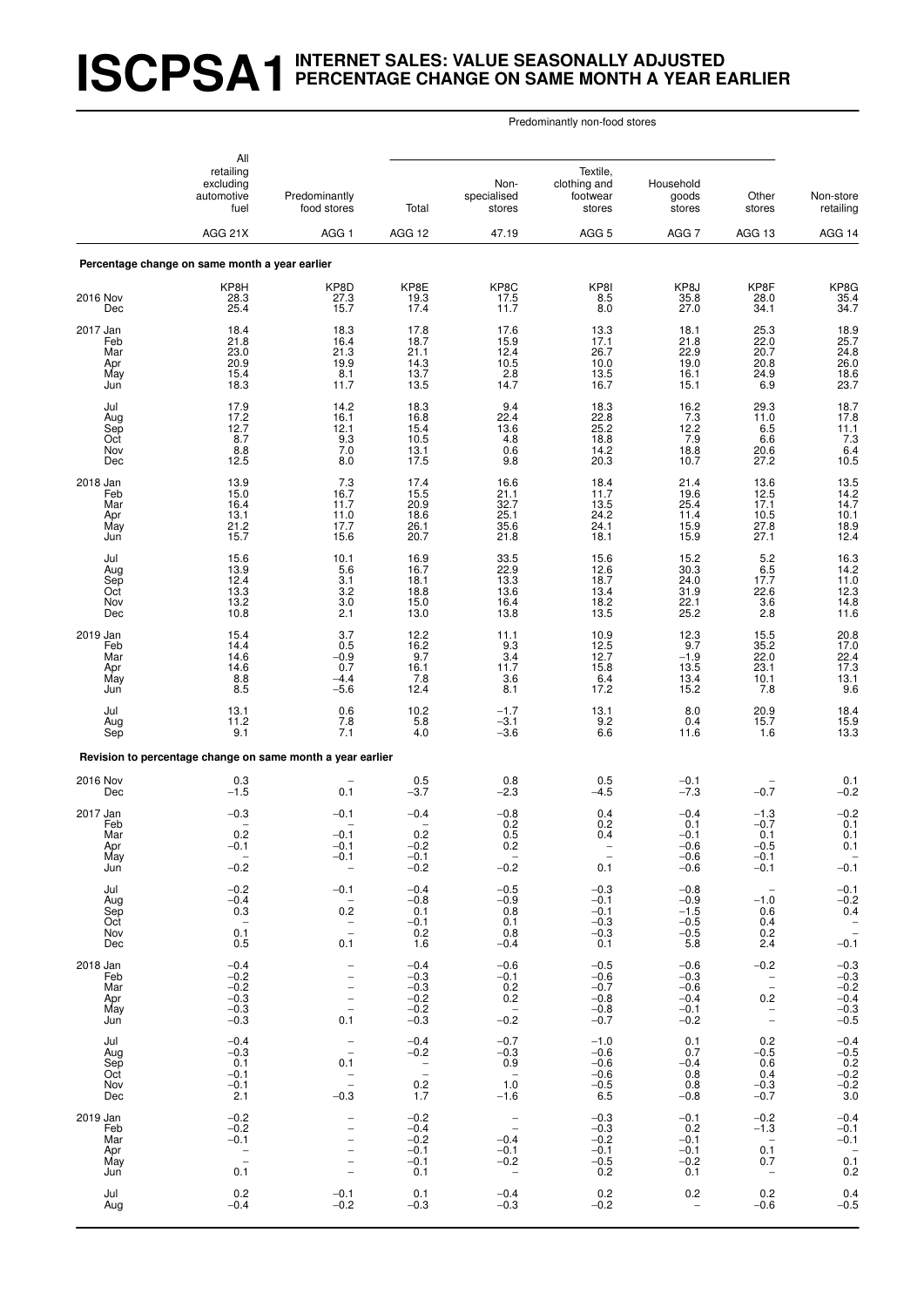# **ISCPSA3INTERNET SALES: VALUE SEASONALLY ADJUSTED INTERNET SALES AS A PROPORTION OF ALL RETAILING**

| All                                         |                                                                          |                                                                |                                                                                                         |                                                                      |                                                                                                                               |                                                          |                                                                      |                                                                                     |
|---------------------------------------------|--------------------------------------------------------------------------|----------------------------------------------------------------|---------------------------------------------------------------------------------------------------------|----------------------------------------------------------------------|-------------------------------------------------------------------------------------------------------------------------------|----------------------------------------------------------|----------------------------------------------------------------------|-------------------------------------------------------------------------------------|
|                                             | retailing<br>excluding<br>automotive<br>fuel                             | Predominantly<br>food stores                                   | Total                                                                                                   | Non-<br>specialised<br>stores                                        | Textile,<br>clothing and<br>footwear<br>stores                                                                                | Household<br>goods<br>stores                             | Other<br>stores                                                      | Non-store<br>retailing                                                              |
|                                             | AGG 21X                                                                  | AGG <sub>1</sub>                                               | AGG 12                                                                                                  | 47.19                                                                | AGG <sub>5</sub>                                                                                                              | AGG 7                                                    | AGG 13                                                               | AGG 14                                                                              |
|                                             | Internet sales as a proportion of all retailing                          |                                                                |                                                                                                         |                                                                      |                                                                                                                               |                                                          |                                                                      |                                                                                     |
| 2016 Nov<br>Dec                             | MS6Y<br>16.1<br>15.8                                                     | <b>MS72</b><br>$\frac{5.2}{5.3}$                               | <b>MS73</b><br>12.0<br>11.7                                                                             | MS6Z<br>14.5<br>13.9                                                 | <b>MS76</b><br>14.5<br>14.2                                                                                                   | <b>MS77</b><br>10.6<br>10.9                              | <b>MS74</b><br>9.0<br>8.4                                            | <b>MS75</b><br>80.6<br>78.9                                                         |
| 2017 Jan<br>Feb<br>Mar<br>Apr<br>May<br>Jun | 15.6<br>15.6<br>15.8<br>16.0<br>15.9<br>16.4                             | $\frac{5.2}{4.9}$<br>5.1<br>$5.2\,$<br>5.1<br>5.2              | 11.8<br>11.9<br>12.1<br>11.7<br>11.8<br>12.1                                                            | 14.0<br>13.8<br>13.3<br>13.3<br>13.2<br>13.8                         | 14.5<br>15.0<br>14.7<br>13.7<br>14.5<br>14.8                                                                                  | 10.1<br>10.6<br>10.9<br>10.6<br>11.2<br>11.2             | 8.7<br>8.7<br>9.3<br>9.5<br>8.9<br>8.9                               | 76.5<br>78.1<br>78.1<br>79.3<br>77.9<br>80.2                                        |
| Jul<br>Aug<br>Sep<br>Oct<br>Nov<br>Dec      | 16.5<br>16.6<br>16.8<br>16.6<br>16.8<br>17.1                             | $\frac{5.3}{5.4}$<br>5.4<br>$\frac{5.4}{5.4}$<br>5.5           | 12.5<br>12.5<br>12.8<br>12.6<br>13.1<br>13.2                                                            | 13.5<br>14.2<br>15.0<br>14.4<br>14.5<br>14.8                         | 15.1<br>15.6<br>15.3<br>15.9<br>15.7<br>16.4                                                                                  | 11.2<br>11.7<br>11.5<br>11.3<br>12.6<br>12.1             | $^{10.2}_{9.2}$<br>9.6<br>9.1<br>10.2<br>10.1                        | 80.0<br>78.1<br>$75.2$<br>$77.1$<br>76.3<br>78.8                                    |
| 2018 Jan<br>Feb<br>Mar<br>Apr<br>May<br>Jun | 16.9<br>17.2<br>17.9<br>17.6<br>18.1<br>18.2                             | 5.4<br>5.6<br>$\frac{5.6}{5.6}$<br>5.7<br>5.7                  | 13.1<br>13.3<br>14.2<br>13.7<br>14.2<br>14.3                                                            | 15.6<br>16.2<br>17.2<br>16.4<br>16.9<br>16.4                         | 16.6<br>16.4<br>17.0<br>17.1<br>17.5<br>17.4                                                                                  | 11.8<br>$12.2$<br>$13.1$<br>11.6<br>11.8<br>12.3         | 9.2<br>9.4<br>10.3<br>10.2<br>10.9<br>11.3                           | 77.8<br>78.5<br>80.0<br>79.4<br>78.9<br>80.4                                        |
| Jul<br>Aug<br>Sep<br>Oct<br>Nov<br>Dec      | 18.2<br>18.0<br>18.1<br>$\frac{18.2}{18.3}$<br>18.3                      | 5.6<br>5.5<br>5.4<br>5.4<br>$\frac{5.4}{5.5}$                  | 14.3<br>14.2<br>14.4<br>14.6<br>14.5<br>14.6                                                            | 17.7<br>17.3<br>16.7<br>16.0<br>16.7<br>16.6                         | $17.2$<br>$17.7$<br>18.3<br>18.0<br>18.3<br>18.2                                                                              | 12.6<br>13.7<br>13.1<br>14.2<br>14.2<br>14.0             | 10.3<br>9.6<br>10.5<br>10.8<br>10.1<br>10.4                          | 80.3<br>78.9<br>78.2<br>78.7<br>79.5<br>78.6                                        |
| 2019 Jan<br>Feb<br>Mar<br>Apr<br>May<br>Jun | 18.7<br>18.9<br>19.2<br>19.3<br>19.3<br>19.0                             | $\frac{5.4}{5.5}$<br>5.4<br>$\frac{5.5}{5.4}$<br>5.3           | 14.5<br>15.0<br>14.8<br>15.5<br>15.3<br>15.5                                                            | 17.4<br>17.6<br>17.9<br>18.4<br>18.0<br>18.2                         | 17.7<br>17.9<br>18.0<br>18.4<br>18.6<br>19.8                                                                                  | 13.2<br>13.5<br>12.8<br>13.9<br>13.8<br>14.0             | 10.4<br>11.9<br>11.4<br>12.1<br>11.4<br>11.1                         | 82.0<br>79.8<br>80.9<br>78.1<br>79.1<br>76.3                                        |
| Jul<br>Aug<br>Sep                           | 19.8<br>19.5<br>19.1                                                     | $5.5\,$<br>5.8<br>$5.\overline{6}$                             | 15.5<br>15.0<br>14.9                                                                                    | 17.5<br>17.2<br>16.5                                                 | 19.1<br>18.8<br>18.9                                                                                                          | 14.0<br>14.5<br>15.1                                     | 11.9<br>10.7<br>10.3                                                 | 79.1<br>79.4<br>77.7                                                                |
|                                             | Revision to Internet sales as a proportion of all retailing              |                                                                |                                                                                                         |                                                                      |                                                                                                                               |                                                          |                                                                      |                                                                                     |
| 2016 Nov<br>Dec                             | $-0.1$                                                                   |                                                                | $-0.1$                                                                                                  | $-0.5$<br>0.1                                                        | 0.1<br>$-0.4$                                                                                                                 | 0.1<br>$-0.4$                                            | 0.2                                                                  | $_{-0.2}^{0.2}$                                                                     |
| 2017 Jan<br>Feb<br>Mar<br>Apr<br>May<br>Jun | $\overline{\phantom{0}}$                                                 | $\overline{a}$                                                 | 0.1<br>$-0.1$<br>$\qquad \qquad -$                                                                      | 0.1<br>0.1<br>0.2<br>$\qquad \qquad -$                               | 0.1<br>0.1                                                                                                                    | $-0.1$<br>$-0.1$<br>$-0.1$<br>$\qquad \qquad -$          | $-0.2$<br>$-0.1$<br>$-0.1$<br>$\overline{\phantom{m}}$               | ${}^{0.2}_{0.2}$<br>$-0.1$<br>$-0.1$<br>$-0.8$<br>0.1                               |
| Jul<br>Aug<br>Sep<br>Oct<br>Nov<br>Dec      | $-0.1$<br>0.1<br>$\frac{1}{2}$                                           | $\overline{a}$<br>-<br>$\overline{\phantom{0}}$                | $\overline{\phantom{a}}$<br>$-0.2$<br>0.1<br>0.1<br>$\sim$ $-$<br>$-0.1$                                | $-0.1$<br>$-0.6$<br>0.3<br>0.2<br>$-0.3$<br>$\overline{\phantom{a}}$ | $\overline{\phantom{0}}$<br>$\overline{\phantom{a}}$<br>0.1<br>$\overline{\phantom{a}}$<br>$\overline{\phantom{0}}$<br>$-0.4$ | 0.1<br>$-0.2$<br>$\overline{\phantom{a}}$<br>0.1<br>0.3  | $-0.1$<br>$-0.1$<br>0.1<br>$\overline{\phantom{a}}$<br>0.2<br>$\sim$ | $0.3\,$<br>$0.\overline{2}$<br>0.2<br>0.2<br>0.1<br>$\hspace{0.1mm}-\hspace{0.1mm}$ |
| 2018 Jan<br>Feb<br>Mar<br>Apr<br>May<br>Jun | $-0.1$<br>$-0.1$<br>$\overline{\phantom{a}}$<br>$-0.1$<br>$-0.1$         | $\qquad \qquad -$<br>$\overline{\phantom{0}}$<br>$\frac{1}{1}$ | $-0.1$<br>$-0.1$<br>$\qquad \qquad -$<br>$\overline{\phantom{0}}$<br>$\qquad \qquad -$<br>$\frac{1}{2}$ | 0.1<br>0.2<br>0.2<br>0.1<br>$\bar{a}$                                | $\overline{\phantom{a}}$<br>$-0.1$<br>$\hspace{0.1mm}-\hspace{0.1mm}$<br>$-0.1$<br>$\bar{a}$                                  | $-0.1$<br>$-0.1$<br>$-0.2$<br>$\sim$<br>$-0.1$<br>$\sim$ | $-0.2$<br>$-0.1$<br>0.1<br>$-0.1$<br>$\sim$<br>$-0.\bar{1}$          | $-0.1$<br>$-0.\overline{7}$<br>0.1<br>$-0.7$<br>$-0.1$                              |
| Jul<br>Aug<br>Sep<br>Oct<br>Nov<br>Dec      | $-0.2$<br>0.1<br>$\frac{1}{2}$<br>0.3                                    | $\overline{\phantom{a}}$<br>$\overline{a}$                     | $-0.1$<br>$-0.2$<br>0.1<br>0.1<br>$\overline{\phantom{0}}$<br>0.2                                       | $-0.2$<br>$-0.7$<br>0.4<br>0.2<br>$-0.2$<br>$-0.2$                   | $-0.1$<br>$-0.1$<br>$\sim$<br>$-0.1$<br>$-0.1$<br>0.7                                                                         | $-0.1$<br>0.2<br>$-0.2$<br>0.1<br>0.1<br>0.2             | $-0.1$<br>$-0.1$<br>0.2<br>0.1<br>0.2<br>$-0.1$                      | 0.3<br>$-0.2$<br>$0.\overline{1}$<br>$0.\overline{7}$                               |
| 2019 Jan<br>Feb<br>Mar<br>Apr<br>May<br>Jun | $-0.1$<br>$-0.1$<br>$\overline{a}$<br>$-0.1$<br>$\overline{\phantom{0}}$ | $\overline{\phantom{0}}$<br>0.1<br>-                           | $-0.1$<br>$-0.1$<br>$\sim$<br>$-0.1$<br>$\bar{a}$                                                       | 0.1<br>0.1<br>0.3<br>0.2<br>$\frac{1}{2}$                            | $-0.1$<br>$-0.1$<br>$-0.1$<br>$-0.1$<br>$-0.2$                                                                                | $-0.2$<br>$-0.1$<br>$-0.1$<br>$-0.1$<br>$-0.1$<br>$-0.1$ | $-0.2$<br>$-0.2$<br>$\sim$<br>$-0.1$                                 | $-0.4$<br>$-0.1$<br>$-0.8$<br>$-0.2$<br>$-0.4$<br>$\sim$ $-$                        |
| Jul<br>Aug                                  | $-0.1$<br>$-0.2$                                                         | -<br>$\overline{\phantom{0}}$                                  | $-0.1$<br>$-0.2$                                                                                        | $-0.2$<br>$-0.7$                                                     | $-0.1$                                                                                                                        | $-0.1$<br>0.2                                            | $\overline{\phantom{a}}$<br>$-0.3$                                   | 0.8<br>0.1                                                                          |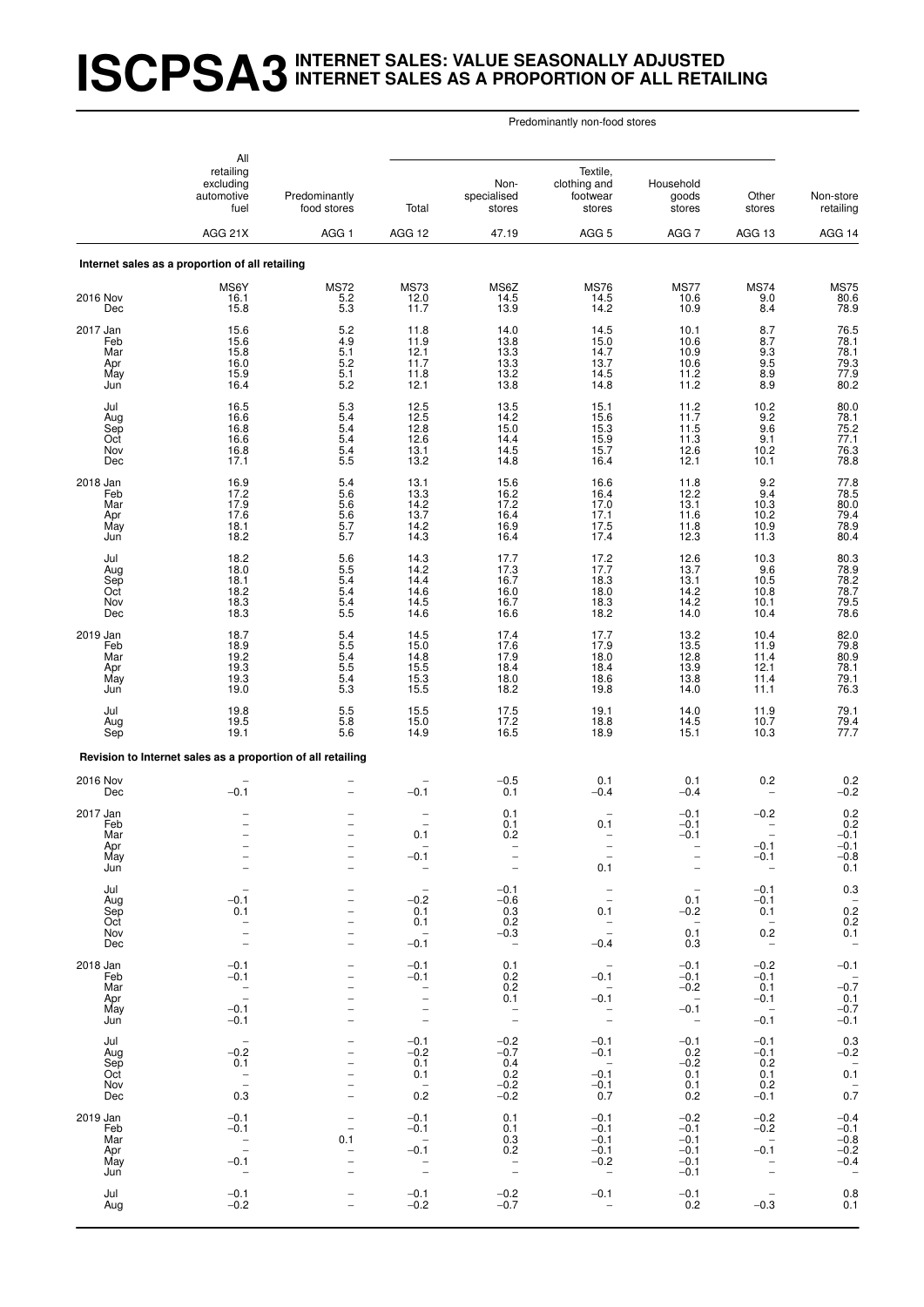# **ISCPSA2INTERNET SALES INDEX: VALUE SEASONALLY ADJUSTED PERCENTAGE CHANGE ON PREVIOUS MONTH**

|                                             | All                                                       |                                                    |                                                                                        |                                                     | Predominantly non-food stores                       |                                                      |                                                                                   |                                                                         |
|---------------------------------------------|-----------------------------------------------------------|----------------------------------------------------|----------------------------------------------------------------------------------------|-----------------------------------------------------|-----------------------------------------------------|------------------------------------------------------|-----------------------------------------------------------------------------------|-------------------------------------------------------------------------|
|                                             | retailing<br>excluding<br>automotive<br>fuel <sup>1</sup> | Predominantly<br>food stores                       | Total                                                                                  | Non-<br>specialised<br>stores                       | Textile,<br>clothing<br>and<br>footwear<br>stores   | Household<br>goods<br>stores                         | Other<br>stores                                                                   | Non store<br>retailing                                                  |
|                                             | AGG 21X                                                   | AGG 1                                              | AGG 12                                                                                 | 47.19                                               | AGG <sub>5</sub>                                    | AGG 7                                                | AGG 13                                                                            | AGG 14                                                                  |
| 2013 Oct<br>Nov<br>Dec                      | KP8P<br>0.2<br>$-2.5$<br>3.4                              | KP <sub>8L</sub><br>1.4<br>0.1<br>0.1              | KP8M<br>-2.0<br>$-4.8$<br>7.0                                                          | KP8K<br>5.1<br>$-7.1$<br>8.3                        | $KP8Q - 8.5$<br>2.0<br>3.2                          | KP8R<br>-3.5<br>$-18.5$<br>30.5                      | KP8N<br>1.7<br>$-5.0$<br>1.9                                                      | $KP8O$<br>1.6<br>-1.6<br>1.8                                            |
| 2014 Jan<br>Feb<br>Mar<br>Apr<br>May<br>Jun | $-0.8$<br>5.7<br>2.4<br>2.3<br>$-0.3$                     | 0.6<br>6.0<br>$-0.1$<br>0.3<br>0.6<br>1.0          | $-1.2$<br>0.1<br>1.2<br>1.5<br>$2.\overline{2}$<br>$2.0$                               | $-9.7$<br>3.2<br>$\qquad \qquad -$<br>7.7<br>$-4.1$ | 1.4<br>$\frac{2.8}{1.7}$<br>$-0.6$<br>9.7<br>$-0.3$ | 3.4<br>$-15.6$<br>10.4<br>5.4<br>2.7<br>3.5          | 0.8<br>$^{2.0}_{-2.3}$<br>$-2.6$<br>$-2.8$<br>6.8                                 | $-1.1$<br>10.0<br>$-0.8$<br>3.7<br>$^{2.9}_{-2.4}$                      |
| Jul<br>Aug<br>Sep<br>Oct<br>Nov<br>Dec      | 0.8<br>1.3<br>$-2.4$<br>2.1<br>1.9<br>1.1                 | 0.4<br>$-0.4$<br>3.3<br>$-0.4$<br>$-0.4$<br>$-5.4$ | $0.8$<br>$2.9$<br>$-3.5$<br>$0.5$<br>$0.2$<br>3.5                                      | 3.6<br>4.7<br>$-6.3$<br>2.6<br>6.6<br>$-3.1$        | 7.2<br>$-3.2$<br>$\frac{-6.1}{2.0}$<br>4.3          | $\frac{3.8}{3.3}$<br>$-5.7$<br>$10.2 - 20.4$<br>16.0 | $-2.1$<br>$-5.5$<br>0.3<br>4.1<br>3.8<br>3.0                                      | $1.0$<br>$0.5$<br>$-3.3$<br>$4.2$<br>$3.8$<br>$1.3$                     |
| 2015 Jan<br>Feb<br>Mar<br>Apr<br>May<br>Jun | 1.4<br>0.3<br>1.0<br>3.2<br>$-2.2$<br>3.8                 | 10.1<br>$-0.5$<br>$\frac{3.2}{-3.7}$<br>3.0<br>2.8 | $-0.6$<br>1.8<br>$-0.2$<br>1.2<br>0.2<br>3.6                                           | $-2.8$<br>1.9<br>3.9<br>$-0.4$<br>2.7<br>3.8        | $-2.3$<br>$-1.5$<br>0.96.5<br>$-4.4$<br>13.9        | 7.3<br>6.0<br>$-3.6$<br>1.6<br>3.1<br>2.0            | $-0.3$<br>4.3<br>$-3.3$<br>$-5.0$<br>3.4<br>$-10.8$                               | $0.5 - 0.6$<br>1.3<br>6.9<br>6.9<br>-5.3<br>4.3                         |
| Jul<br>Aug<br>Sep<br>Oct<br>Nov<br>Dec      | 0.6<br>$-2.6$<br>3.1<br>$-0.1$<br>3.9<br>0.1              | 0.1<br>3.6<br>$-0.6$<br>$-3.9$<br>1.2<br>10.4      | $-3.0$<br>4.0<br>1.6<br>1.0<br>5.1<br>$-2.0$                                           | $-1.0$<br>7.7<br>3.5<br>8.1<br>$-1.1$               | $-8.6$<br>12.5<br>$-5.0$<br>$-0.3$<br>2.3<br>$-1.7$ | 4.4<br>$-3.1$<br>5.5<br>1.8<br>8.3<br>7.4            | $-0.4$<br>5.3<br>0.1<br>4.2<br>$-10.2$                                            | $\begin{array}{r} 3.4 \\ -8.9 \\ 5.5 \\ 0.3 \\ 3.9 \\ -1.4 \end{array}$ |
| 2016 Jan<br>Feb<br>Mar<br>Apr<br>May<br>Jun | 4.1<br>$-1.4$<br>0.3<br>4.1<br>3.2<br>1.6                 | $-3.2$<br>$-2.6$<br>0.6<br>2.1<br>8.3<br>$-0.9$    | $-0.2$<br>2.1<br>$-1.7$<br>5.5<br>0.2<br>3.5                                           | $-4.6$<br>0.3<br>0.5<br>1.9<br>5.0<br>$-3.8$        | $-2.0$<br>1.4<br>$-7.5$<br>6.7<br>3.5<br>$-0.4$     | $-1.0$<br>3.4<br>1.9<br>5.0<br>0.9<br>3.7            | $\begin{array}{c} 9.5 \\ 4.2 \end{array}$<br>2.7<br>8.1<br>$-10.0$<br>18.6        | $9.7 - 3.4$<br>1.6<br>3.6<br>3.9<br>1.0                                 |
| Jul<br>Aug<br>Sep<br>Oct<br>Nov<br>Dec      | 1.2<br>2.2<br>5.2<br>3.0<br>1.8<br>$-2.2$                 | 0.1<br>0.6<br>3.8<br>3.1<br>3.0<br>0.3             | $-0.2$<br>2.9<br>1.4<br>3.6<br>2.8<br>$-3.5$                                           | 2.6<br>$-4.7$<br>12.5<br>3.3<br>5.6<br>$-6.0$       | 1.2<br>0.3<br>$-3.3$<br>7.8<br>3.1<br>$-2.2$        | 1.1<br>9.0<br>$-4.2$<br>4.6<br>0.1<br>0.4            | $-5.7$<br>10.2<br>2.3<br>$-2.2$<br>1.4<br>$-5.9$                                  | 2.6<br>2.2<br>8.3<br>2.6<br>0.8<br>$-1.9$                               |
| 2017 Jan<br>Feb<br>Mar<br>Apr<br>May<br>Jun | $-1.7$<br>1.4<br>$\frac{1.2}{2.3}$<br>$-1.5$<br>4.2       | $-1.0$<br>$-4.2$<br>4.8<br>0.9<br>$-2.3$<br>2.4    | 0.1<br>2.9<br>0.3<br>-0.4<br>$-0.3$<br>3.4                                             | 0.5<br>$-1.2$<br>$-2.5$<br>0.2<br>$-2.2$<br>7.3     | 2.9<br>4.8<br>0.1<br>-7.3<br>6.7<br>2.5             | -7.9<br>6.6<br>$^{2.8}_{1.7}$<br>$-1.5$<br>2.8       | $^{2.2}_{1.5}$<br>1.6<br>8.1<br>$-6.9$<br>1.5                                     | $-3.2$<br>2.1<br>$0.9$<br>4.5<br>$-2.2$<br>5.3                          |
| Jul<br>Aug<br>Sep<br>Oct<br>Nov<br>Dec      | 0.9<br>1.6<br>1.2<br>$-0.6$<br>$\frac{1.8}{1.2}$          | 2.3<br>$^{2.3}_{0.3}$<br>0.6<br>$^{0.9}_{1.2}$     | 4.0<br>1.6<br>0.1<br>$-0.7$<br>$\!\!\!\begin{array}{c} 5.2 \\ 0.2 \end{array}\!\!\!\!$ | $-2.2$<br>6.7<br>4.3<br>$-4.7$<br>1.4<br>2.6        | 2.6<br>4.1<br>$-1.4$<br>$2.3$<br>$-0.9$<br>3.1      | 2.1<br>0.6<br>0.2<br>0.6<br>$10.2 - 6.5$             | 14.1<br>$-5.4$<br>$-1.8$<br>$-2.2$<br>$14.8 - 0.7$                                | $-1.5$<br>$\frac{1.4}{2.2}$<br>$-0.9$<br>$^{-0.2}_{1.9}$                |
| 2018 Jan<br>Feb<br>Mar<br>Apr<br>May<br>Jun | $-0.5$<br>2.4<br>2.5<br>$-0.6$<br>5.5<br>$-0.5$           | $-1.6$<br>4.1<br>0.4<br>0.3<br>3.5<br>0.5          | $\sim$<br>1.2<br>5.0<br>$\substack{-2.3 \\ -6.0}$<br>$-1.0$                            | $6.7$<br>2.7<br>6.8<br>$-5.6$<br>6.0<br>$-3.6$      | 1.3<br>$-1.2$<br>1.8<br>1.4<br>6.6<br>$-2.5$        | 1.0<br>5.0<br>7.8<br>$-9.7$<br>2.4<br>2.9            | $-8.7$<br>0.5<br>5.8<br>$\frac{2.1}{7.7}$<br>0.9                                  | $-0.6$<br>2.8<br>1.3<br>$0.4$<br>5.6<br>$-0.4$                          |
| Jul<br>Aug<br>Sep<br>Oct<br>Nov<br>Dec      | 0.9<br>0.1<br>$-0.1$<br>0.2<br>1.8<br>$-1.0$              | $-2.5$<br>$-1.9$<br>$-2.1$<br>0.7<br>0.6<br>0.3    | 0.8<br>1.5<br>1.3<br>$-0.\overline{2}$<br>1.8<br>$-1.5$                                | 7.2<br>$-1.8$<br>$-3.8$<br>$-4.5$<br>4.0<br>0.3     | 0.4<br>1.3<br>4.0<br>$-2.3$<br>3.4<br>$-1.1$        | 1.4<br>13.9<br>$-4.7$<br>7.0<br>2.0<br>$-4.2$        | $-5.6$<br>$-4.2$<br>$\begin{array}{c} 8.5 \\ 1.8 \end{array}$<br>$-2.9$<br>$-1.5$ | 1.8<br>$-0.4$<br>$^{-0.7}_{0.3}$<br>2.1<br>$-0.9$                       |
| 2019 Jan<br>Feb<br>Mar<br>Apr<br>May<br>Jun | 3.6<br>1.5<br>2.7<br>$-0.6$<br>0.1<br>$-0.8$              | $-0.1$<br>0.9<br>$-1.1$<br>1.9<br>$-1.7$<br>$-0.8$ | $-0.7$<br>4.8<br>$-0.9$<br>3.4<br>$-1.6$<br>3.2                                        | 4.2<br>1.0<br>1.0<br>2.0<br>$-1.6$<br>0.6           | $-1.1$<br>$0.2 \\ 2.0$<br>4.2<br>$\frac{-2.1}{7.4}$ | $-9.4$<br>2.6<br>$-3.5$<br>4.5<br>$^{2.4}_{4.4}$     | $2.6\,$<br>17.6<br>$-4.6$<br>3.0<br>$-3.6$<br>$-1.2$                              | $7.6$<br>$-0.5$<br>$6.0$<br>$-3.8$<br>$\frac{1.8}{-3.5}$                |
| Jul<br>Aug<br>Sep                           | 5.2<br>$-1.6$<br>$-2.0$                                   | 4.0<br>5.0<br>$-2.7$                               | $^{-1.2}_{-2.5}$<br>$-0.4$                                                             | $-2.6$<br>$-3.1$<br>$-4.3$                          | $-3.1$<br>$-2.2$<br>1.6                             | $-4.9$<br>$5.\overline{8}$<br>5.8                    | 5.9<br>$-8.4$<br>$-4.6$                                                           | $10.0 - 2.5$<br>$-2.9$                                                  |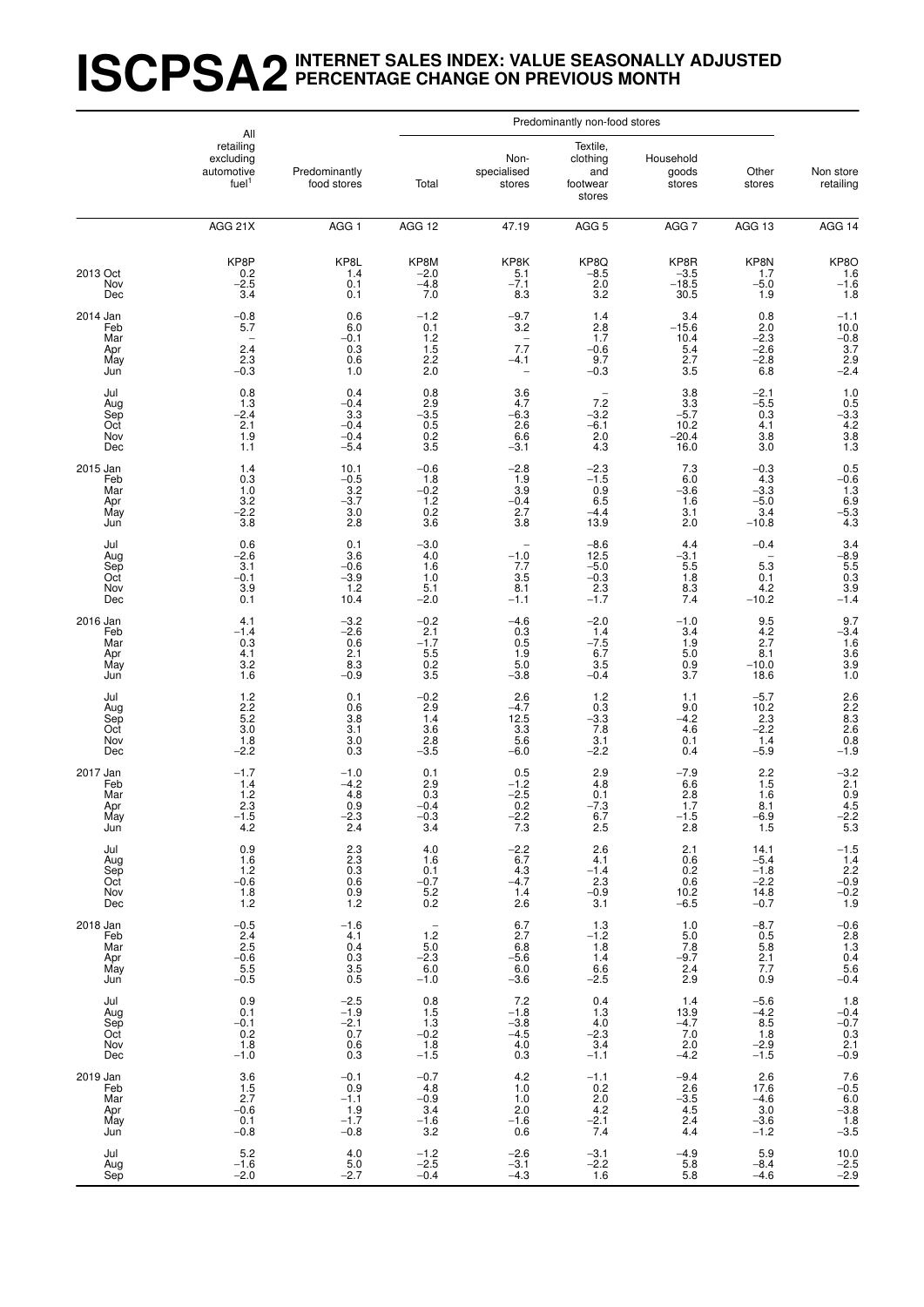# **INTERNETINTERNET RETAIL SALES (Non-seasonally adjusted)**

|          |             | Average     | Internet   |  |
|----------|-------------|-------------|------------|--|
|          | Average     | weekly      | sales as a |  |
|          | weekly      | value for   | percentage |  |
|          | value for   | Internet    | of total   |  |
|          | all         | retail      | retail     |  |
|          | retailing   | sales       | sales      |  |
|          | (£ million) | (£ million) | (% )       |  |
|          |             |             |            |  |
|          |             |             |            |  |
|          | JE4W        | JE2J        | J4MC       |  |
| 2014 Sep | 6 121.8     | 667.5       | 10.9       |  |
| Oct      | 6 474.8     | 742.2       | 11.5       |  |
| Nov      | 7 2 2 6.8   | 989.9       | 13.7       |  |
| Dec      | 8 3 1 8 . 2 | 1 0 6 7.4   | 12.8       |  |
|          |             |             |            |  |
| 2015 Jan | 5 861.5     | 750.9       | 12.8       |  |
| Feb      | 5919.2      | 691.0       | 11.7       |  |
| Mar      | 6 219.3     | 727.7       | 11.7       |  |
| Apr      | 6 2 2 3.6   | 756.3       | 12.2       |  |
| May      | 6 3 6 9.6   | 744.6       | 11.7       |  |
| Jun      | 6 4 22.7    | 766.8       | 11.9       |  |
|          |             |             |            |  |
| Jul      | 6 4 4 2.4   | 758.9       | 11.8       |  |
| Aug      | 6 189.0     | 711.9       | 11.5       |  |
| Sep      | 6 3 2 3.2   | 763.7       | 12.1       |  |
| Oct      | 6 538.7     | 828.4       | 12.7       |  |
| Nov      | 7 3 3 1 . 9 | 1 137.7     | 15.5       |  |
| Dec      | 8 2 2 3 . 3 | 1 157.2     | 14.1       |  |
|          |             |             |            |  |
| 2016 Jan | 6 003.6     | 854.4       | 14.2       |  |
| Feb      | 6 017.3     | 776.5       | 12.9       |  |
| Mar      | 6 231.0     | 811.7       | 13.0       |  |
| Apr      | 6 3 3 6 . 9 | 854.0       | 13.5       |  |
| May      | 6548.6      | 890.5       | 13.6       |  |
| Jun      | 6 479.7     | 898.5       | 13.9       |  |
|          |             |             |            |  |
| Jul      | 6 6 6 5.8   | 894.2       | 13.4       |  |
| Aug      | 6 4 4 2.3   | 879.6       | 13.7       |  |
| Sep      | 6496.9      | 960.5       | 14.8       |  |
| Oct      | 6 943.1     | 1 076.8     | 15.5       |  |
| Nov      | 7 7 58.7    | 1 460.5     | 18.8       |  |
| Dec      | 8788.7      | 1 505.6     | 17.1       |  |
|          |             |             |            |  |
| 2017 Jan | 6 111.3     | 992.4       | 16.2       |  |
| Feb      | 6 263.9     | 949.0       | 15.2       |  |
| Mar      | 6 450.0     | 1 009.1     | 15.6       |  |
| Apr      | 6851.5      | 1 042.7     | 15.2       |  |
| May      | 6775.5      | 1 043.1     | 15.4       |  |
| Jun      | 6819.3      | 1 0 78.9    | 15.8       |  |
|          |             |             |            |  |
| Jul      | 6932.4      | 1 0 7 4 .4  | 15.5       |  |
| Aug      | 6796.1      | 1 046.7     | 15.4       |  |
| Sep      | 6795.9      | 1 090.7     | 16.0       |  |
| Oct      | 7 151.8     | 1 179.7     | 16.5       |  |
| Nov      | 8 0 9 6.2   | 1 608.4     | 19.9       |  |
| Dec      | 9 1 6 9.2   | 1 641.6     | 17.9       |  |
|          |             |             |            |  |
| 2018 Jan | 6 3 6 6.1   | 1 1 2 6 . 9 | 17.7       |  |
| Feb      | 6517.4      | 1 0 9 3.9   | 16.8       |  |
| Mar      | 6797.7      | 1 175.7     | 17.3       |  |
| Apr      | 6 8 6 0.4   | 1 178.2     | 17.2       |  |
| May      | 7 207.4     | 1 2 64.2    | 17.5       |  |
| Jun      | 7 125.6     | 1 248.2     | 17.5       |  |
|          |             |             |            |  |
| Jul      | 7 304.7     | 1 246.2     | 17.1       |  |
| Aug      | 7 1 28.3    | 1 192.9     | 16.7       |  |
| Sep      | 7 0 7 5.9   | 1 219.0     | 17.2       |  |
| Oct      | 7 379.1     | 1 3 3 2.8   | 18.1       |  |
| Nov      | 8 4 29.8    | 1815.7      | 21.5       |  |
| Dec      | 9 3 8 5.6   | 1856.6      | 19.8       |  |
|          |             |             |            |  |
| 2019 Jan | 6587.6      | 1 279.6     | 19.4       |  |
| Feb      | 6778.6      | 1 244.5     | 18.4       |  |
| Mar      | 7 095.5     | 1 345.2     | 19.0       |  |
| Apr      | 7 3 28.2    | 1 348.3     | 18.4       |  |
| May      | 7 342.1     | 1 378.5     | 18.8       |  |
| Jun      | 7 400.7     | 1 3 5 2.9   | 18.3       |  |
|          |             |             |            |  |
| Jul      | 7 589.3     | 1413.7      | 18.6       |  |
| Aug      | 7 330.0     | 1 328.2     | 18.1       |  |
| Sep      | 7 3 2 7.7   | 1 325.5     | 18.1       |  |
|          |             |             |            |  |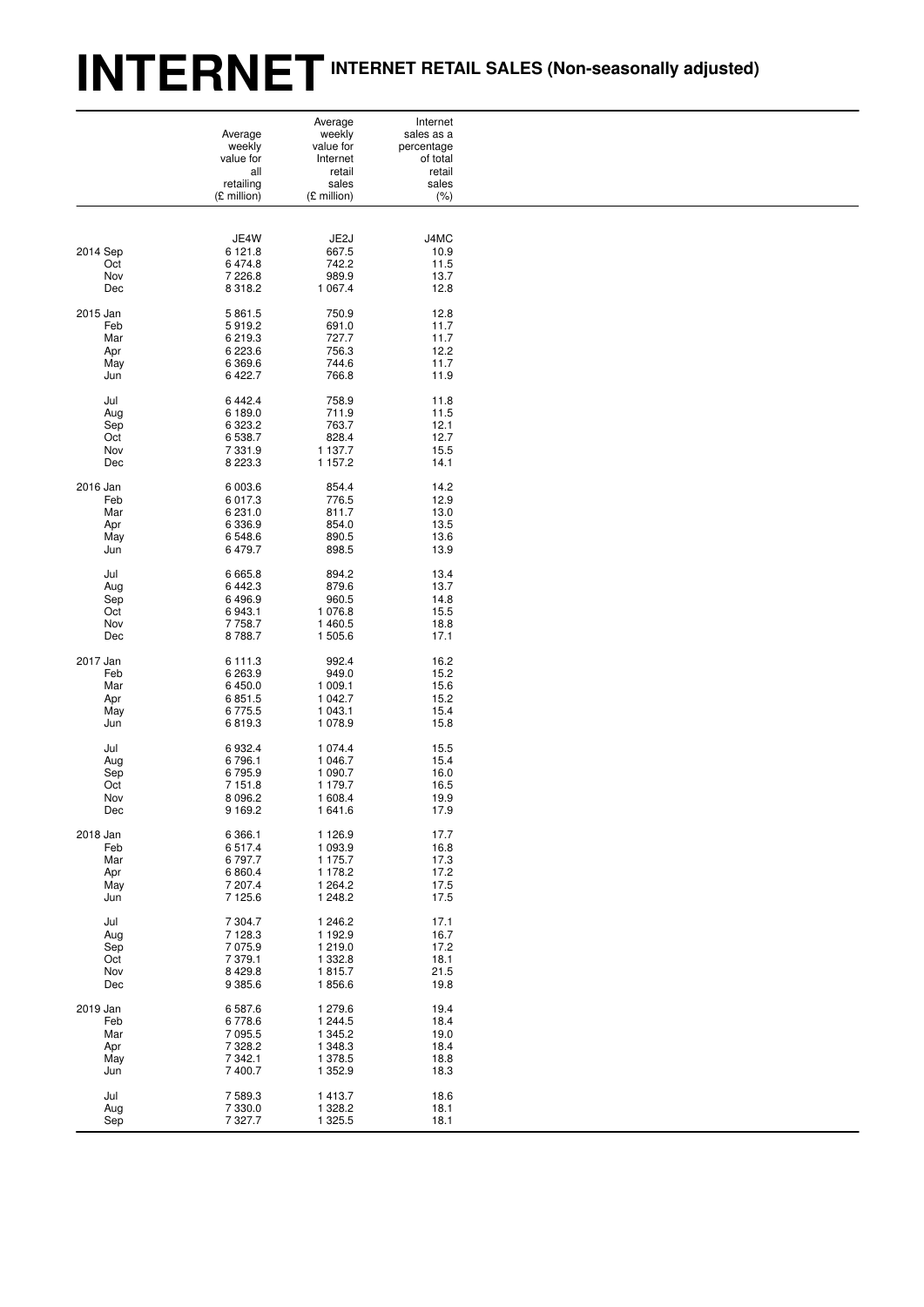### **IDEF** IMPLIED PRICE DEFLATOR **Non-seasonally adjusted index**

|                                             | Predominantly non-food stores                                    |                                                                  |                                                    |                                                         |                                                    |                                                          |                                                    |                                                    |                                                        |                                                        |
|---------------------------------------------|------------------------------------------------------------------|------------------------------------------------------------------|----------------------------------------------------|---------------------------------------------------------|----------------------------------------------------|----------------------------------------------------------|----------------------------------------------------|----------------------------------------------------|--------------------------------------------------------|--------------------------------------------------------|
|                                             | All<br>retailing<br>including<br>automotive<br>fuel <sup>1</sup> | All<br>retailing<br>excluding<br>automotive<br>fuel <sup>1</sup> | Predominantly<br>food stores                       | Total                                                   | Non-<br>specialised<br>stores                      | Textile,<br>clothing<br>and<br>footwear<br>stores        | Household<br>goods<br>stores                       | Other<br>stores                                    | Non store<br>retailing                                 | Predominantly<br>automotive<br>fuel <sup>1</sup>       |
|                                             | <b>AGG 21</b>                                                    | AGG 21X                                                          | AGG <sub>1</sub>                                   | AGG 12                                                  | 47.19                                              | AGG <sub>5</sub>                                         | AGG <sub>7</sub>                                   | AGG 13                                             | AGG 14                                                 | 47.30                                                  |
| 2013 Oct<br>Nov<br>Dec                      | N3DK<br>105.4<br>105.3<br>105.3                                  | N3DL<br>103.8<br>103.9<br>103.8                                  | N3DM<br>103.9<br>103.9<br>103.8                    | N3DN<br>103.8<br>103.8<br>104.0                         | N3DO<br>103.9<br>104.3<br>104.2                    | N3DP<br>102.6<br>103.3<br>102.5                          | N3DQ<br>104.8<br>104.6<br>105.7                    | N3DR<br>104.5<br>103.8<br>103.8                    | N3DS<br>104.3<br>104.2<br>104.0                        | N3DT<br>$120.2$<br>$118.9$<br>$119.4$                  |
| 2014 Jan<br>Feb<br>Mar<br>Apr<br>May<br>Jun | 104.2<br>104.8<br>105.1<br>104.8<br>104.8<br>104.9               | 102.6<br>103.5<br>103.9<br>103.4<br>103.4                        | 104.1<br>104.5<br>104.5<br>104.2<br>103.8<br>103.9 | 101.2<br>102.4<br>103.2<br>102.8<br>103.0<br>103.0      | 102.4<br>103.5<br>104.1<br>103.5<br>103.5<br>103.4 | 98.0<br>99.1<br>100.5<br>101.1<br>101.0<br>101.4         | 102.9<br>105.2<br>105.6<br>104.1<br>104.8<br>105.1 | 102.2<br>102.8<br>103.7<br>103.2<br>103.2<br>103.1 | 101.7<br>103.3<br>103.9<br>103.7<br>103.7<br>103.6     | 118.9<br>118.4<br>118.1<br>118.0<br>118.5<br>118.6     |
| Jul<br>Aug<br>Sep<br>Oct<br>Nov<br>Dec      | 103.5<br>104.1<br>104.4<br>104.3<br>103.9<br>103.6               | 101.8<br>102.6<br>103.2<br>103.2<br>102.9<br>102.8               | 103.3<br>103.5<br>103.6<br>103.6<br>103.0<br>103.0 | 100.6<br>101.8<br>102.9<br>102.7<br>102.7<br>102.5      | 101.8<br>102.4<br>103.2<br>102.9<br>102.7<br>102.6 | 96.6<br>98.7<br>101.8<br>102.1<br>102.7<br>101.9         | 103.3<br>103.8<br>104.1<br>103.0<br>102.6<br>103.3 | 102.0<br>102.9<br>102.7<br>103.0<br>102.8<br>102.4 | 102.0<br>102.9<br>103.5<br>103.7<br>103.0<br>103.0     | 119.3<br>117.7<br>117.1<br>115.0<br>112.4<br>107.7     |
| 2015 Jan<br>Feb<br>Mar<br>Apr<br>May<br>Jun | 101.2<br>101.5<br>102.0<br>101.9<br>102.2<br>102.0               | 101.4<br>101.7<br>101.9<br>$101.5$<br>101.6<br>101.5             | 102.7<br>102.7<br>102.5<br>102.3<br>102.3<br>102.1 | 100.2<br>101.1<br>101.5<br>101.0<br>101.2<br>101.2      | 101.0<br>101.7<br>102.0<br>101.6<br>101.7<br>101.4 | 98.5<br>99.8<br>99.7<br>100.2<br>100.6<br>100.3          | 100.6<br>102.0<br>102.6<br>101.7<br>101.8<br>102.3 | 100.9<br>101.2<br>101.7<br>101.1<br>101.2<br>100.9 | 100.7<br>101.0<br>101.4<br>101.1<br>101.2<br>100.7     | 100.8<br>99.8<br>102.8<br>104.4<br>106.3<br>107.0      |
| Jul<br>Aug<br>Sep<br>Oct<br>Nov<br>Dec      | 100.8<br>101.0<br>101.1<br>101.3<br>101.0<br>100.6               | 100.2<br>100.8<br>$\frac{100.8}{101.3}$<br>101.2<br>100.7        | 101.4<br>101.5<br>101.7<br>101.3<br>100.9<br>100.5 | 99.3<br>100.2<br>$101.1$<br>$101.5$<br>$101.3$<br>100.8 | 100.0<br>100.8<br>101.3<br>101.6<br>101.1<br>100.7 | 97.3<br>98.5<br>100.8<br>102.2<br>102.2<br>101.1         | 100.1<br>101.4<br>101.8<br>100.9<br>100.5<br>100.6 | 100.1<br>100.5<br>100.9<br>101.6<br>100.8<br>100.5 | 99.9<br>100.1<br>100.7<br>101.7<br>101.6<br>101.0      | 106.4<br>103.5<br>100.6<br>99.8<br>98.7<br>96.0        |
| 2016 Jan<br>Feb<br>Mar<br>Apr<br>May<br>Jun | 99.2<br>$\frac{99.3}{99.6}$<br>99.6<br>99.6<br>99.7              | 99.8<br>$100.1$<br>$100.3$<br>99.9<br>99.8<br>99.6               | 100.5<br>100.5<br>100.2<br>100.1<br>99.9<br>99.6   | 99.0<br>$99.8$<br>100.3<br>99.8<br>99.6<br>99.5         | 99.5<br>100.0<br>100.5<br>99.9<br>99.8<br>99.4     | 98.2<br>99.4<br>100.2<br>99.9<br>99.7<br>99.1            | 98.8<br>$100.1$<br>$101.1$<br>99.7<br>99.7<br>99.8 | 99.5<br>99.9<br>99.9<br>99.5<br>99.6<br>99.8       | 99.4<br>$99.6$<br>100.0<br>99.3<br>99.2<br>99.4        | 93.7<br>92.9<br>94.0<br>97.0<br>$\frac{99.4}{101.5}$   |
| Jul<br>Aug<br>Sep<br>Oct<br>Nov<br>Dec      | 99.0<br>99.3<br>100.3<br>100.8<br>101.2<br>101.3                 | 98.7<br>99.2<br>100.1<br>100.3<br>100.8<br>101.0                 | 99.3<br>99.7<br>100.0<br>99.9<br>100.0<br>100.3    | 98.0<br>98.7<br>100.4<br>100.8<br>101.3<br>101.3        | 98.4<br>99.0<br>100.0<br>100.7<br>100.9<br>100.8   | 96.3<br>97.2<br>101.2<br>101.5<br>102.8<br>102.1         | 98.6<br>99.6<br>100.0<br>100.2<br>100.2<br>101.5   | 98.9<br>99.4<br>100.0<br>100.6<br>101.1<br>100.8   | 98.8<br>98.7<br>100.0<br>100.5<br>101.2<br>101.4       | 102.1<br>100.9<br>102.0<br>$104.3$<br>$105.7$<br>105.3 |
| 2017 Jan<br>Feb<br>Mar<br>Apr<br>May<br>Jun | 100.9<br>102.1<br>102.7<br>102.5<br>102.8<br>102.4               | 100.1<br>101.1<br>102.0<br>101.8<br>102.3<br>102.1               | 100.8<br>101.5<br>102.1<br>102.2<br>102.5<br>102.2 | 99.4<br>100.8<br>101.9<br>101.6<br>102.3<br>101.9       | 100.0<br>100.9<br>101.8<br>101.3<br>101.9<br>101.6 | 98.4<br>99.6<br>101.4<br>102.3<br>102.7<br>101.8         | 99.3<br>101.3<br>102.3<br>101.3<br>102.4<br>102.6  | 100.1<br>101.4<br>102.2<br>101.5<br>102.2<br>101.9 | 99.7<br>101.1<br>101.9<br>101.6<br>102.2<br>102.0      | 108.8<br>109.9<br>109.2<br>107.8<br>106.7<br>105.6     |
| Jul<br>Aug<br>Sep<br>Oct<br>Nov<br>Dec      | 101.7<br>102.3<br>103.6<br>103.8<br>104.4<br>104.3               | 101.3<br>$\frac{101.9}{103.1}$<br>103.4<br>103.8<br>103.8        | 102.2<br>102.3<br>102.8<br>103.2<br>103.6<br>103.9 | 100.5<br>101.8<br>103.4<br>103.3<br>103.9<br>103.8      | 100.5<br>101.6<br>102.2<br>102.6<br>102.9<br>102.8 | 99.3<br>101.2<br>104.5<br>104.7<br>105.8<br>105.2        | 101.3<br>103.0<br>103.5<br>102.8<br>102.9<br>103.8 | 101.1<br>101.5<br>102.5<br>102.9<br>103.3<br>103.2 | 101.5<br>$101.9$<br>$103.4$<br>103.7<br>104.4<br>104.0 | 104.4<br>106.0<br>108.1<br>107.8<br>109.5<br>110.3     |
| 2018 Jan<br>Feb<br>Mar<br>Apr<br>May<br>Jun | 103.7<br>104.6<br>104.6<br>104.6<br>105.3<br>104.8               | 102.9<br>103.9<br>104.1<br>104.0<br>104.2<br>103.4               | 104.1<br>104.5<br>104.6<br>104.6<br>104.7<br>104.1 | 101.8<br>103.2<br>103.5<br>103.3<br>103.6<br>102.7      | 101.8<br>102.5<br>102.7<br>102.5<br>102.8<br>102.1 | 101.7<br>103.2<br>103.9<br>$104.1$<br>$104.3$<br>$102.4$ | 101.5<br>103.6<br>104.0<br>103.6<br>103.8<br>104.2 | 102.2<br>103.2<br>103.4<br>103.1<br>103.5<br>102.7 | 102.7<br>104.0<br>104.3<br>104.1<br>104.7<br>103.4     | 111.2<br>111.1<br>109.8<br>111.1<br>115.0<br>117.4     |
| Jul<br>Aug<br>Sep<br>Oct<br>Nov<br>Dec      | 103.7<br>104.6<br>105.4<br>105.4<br>105.7<br>105.0               | 102.5<br>103.3<br>$104.0$<br>$104.0$<br>$104.3$<br>104.3         | 104.1<br>104.4<br>104.4<br>104.4<br>104.6<br>104.8 | 100.9<br>102.4<br>103.4<br>103.5<br>104.0<br>103.7      | 100.9<br>102.0<br>102.8<br>103.1<br>103.5<br>103.1 | 99.2<br>101.8<br>104.5<br>104.2<br>105.5<br>104.7        | 101.9<br>103.4<br>103.7<br>103.7<br>103.9<br>104.5 | 101.7<br>102.3<br>103.0<br>102.8<br>103.2<br>102.9 | 102.5<br>103.1<br>104.2<br>104.7<br>105.0<br>104.5     | 116.7<br>117.9<br>119.4<br>120.1<br>118.9<br>114.1     |
| 2019 Jan<br>Feb<br>Mar<br>Apr<br>May<br>Jun | 104.1<br>105.1<br>105.4<br>105.0<br>105.7<br>105.5               | 103.2<br>104.4<br>104.6<br>103.7<br>104.3<br>104.1               | 105.1<br>105.8<br>105.8<br>105.4<br>105.7<br>105.8 | 101.5<br>102.9<br>103.3<br>102.2<br>103.0<br>102.5      | 101.9<br>102.8<br>103.0<br>102.0<br>102.8<br>102.2 | 100.7<br>101.9<br>102.8<br>102.6<br>103.2<br>102.2       | 102.0<br>104.4<br>104.1<br>102.5<br>104.0<br>104.3 | 101.7<br>102.9<br>103.4<br>101.8<br>102.6<br>101.9 | 102.8<br>104.3<br>104.3<br>103.1<br>103.9<br>103.3     | 112.2<br>111.9<br>112.9<br>115.8<br>118.8<br>118.3     |
| Jul<br>Aug<br>Sep                           | 104.6<br>105.2<br>105.7                                          | 103.2<br>103.8<br>104.5                                          | 105.6<br>106.1<br>105.9                            | 101.1<br>102.0<br>103.3                                 | 101.6<br>102.2<br>102.9                            | 99.8<br>101.2<br>103.7                                   | 102.7<br>103.5<br>104.1                            | 101.3<br>101.9<br>102.7                            | 102.6<br>103.0<br>104.0                                | 117.2<br>117.9<br>117.1                                |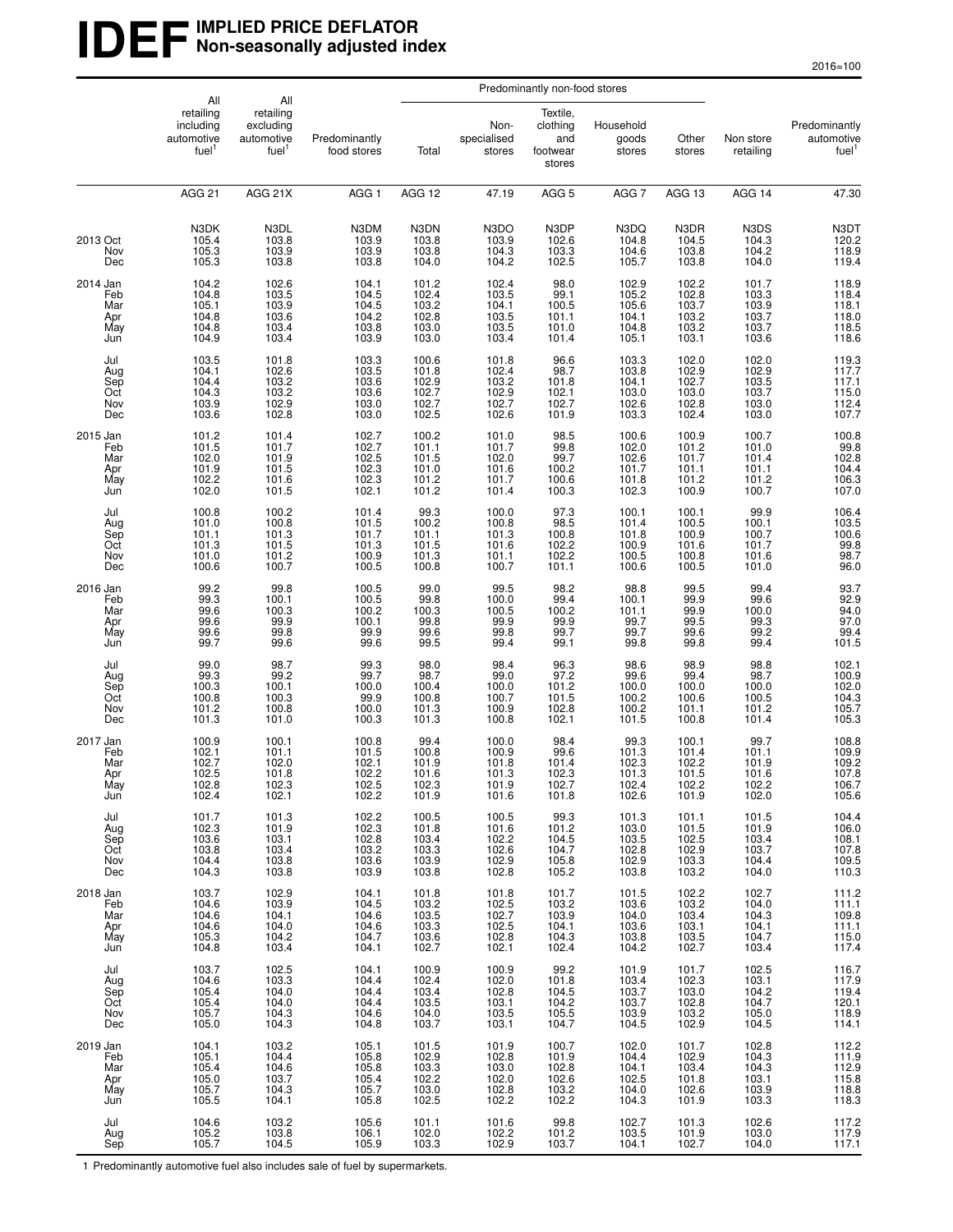# **ID1** WPLIED PRICE DEFLATOR<br>
Year on year percentage ch Year on year percentage change

|                                             | All                                                        | All                                                                      |                                                                     |                                                             |                                                          | Predominantly non-food stores                                           |                                                          |                                                          |                                                                              |                                                                   |
|---------------------------------------------|------------------------------------------------------------|--------------------------------------------------------------------------|---------------------------------------------------------------------|-------------------------------------------------------------|----------------------------------------------------------|-------------------------------------------------------------------------|----------------------------------------------------------|----------------------------------------------------------|------------------------------------------------------------------------------|-------------------------------------------------------------------|
|                                             | retailing<br>including<br>automotive<br>fuel <sup>1</sup>  | retailing<br>excluding<br>automotive<br>fuel <sup>1</sup>                | Predominantly<br>food stores                                        | Total                                                       | Non-<br>specialised<br>stores                            | Textile,<br>clothing<br>and<br>footwear<br>stores                       | Household<br>goods<br>stores                             | Other<br>stores                                          | Non store<br>retailing                                                       | Predominantly<br>automotive<br>fuel <sup>1</sup>                  |
|                                             | <b>AGG 21</b>                                              | AGG 21X                                                                  | AGG <sub>1</sub>                                                    | AGG 12                                                      | 47.19                                                    | AGG <sub>5</sub>                                                        | AGG <sub>7</sub>                                         | AGG 13                                                   | AGG 14                                                                       | 47.30                                                             |
| 2013 Oct<br>Nov<br>Dec                      | J5HW<br>1.0<br>0.9<br>1.1                                  | J3VA<br>1.6<br>1.4<br>1.3                                                | A4VJ<br>3.4<br>2.8<br>2.3                                           | A4VK<br>0.1<br>0.3                                          | A4VL<br>0.3<br>0.2<br>0.1                                | A4VM<br>1.1<br>1.1<br>1.5                                               | A4VN<br>$-1.0$<br>$-0.7$<br>0.3                          | A4VO<br>$-0.5$<br>$-0.6$<br>$-0.7$                       | J5HU<br>0.6<br>1.1<br>0.8                                                    | $30X - 3.6 - 3.1$<br>$-1.0$                                       |
| 2014 Jan<br>Feb<br>Mar<br>Apr<br>May<br>Jun | 0.7<br>0.2<br>$-0.1$<br>$-0.1$<br>0.4                      | 0.9<br>0.8<br>0.8<br>0.5<br>0.1<br>0.7                                   | 2.0<br>1.8<br>2.0<br>1.0<br>0.5<br>1.0                              | 0.1<br>$-0.1$<br>$^{-0.3}_{0.5}$                            | 0.1<br>0.2<br>0.3<br>0.1<br>$-0.1$<br>0.3                | 1.4<br>0.7<br>0.2<br>1.0<br>$-0.1$<br>1.9                               | $-0.8$<br>0.1<br>$-0.5$<br>$-0.3$<br>0.3                 | $-0.6$<br>$-1.0$<br>$-0.6$<br>$-1.0$<br>$-0.9$<br>$-0.6$ | 0.3<br>$-0.3$<br>$0.\overline{2}$<br>0.3<br>1.0                              | $-1.4$<br>$-4.5$<br>$-5.9$<br>$-4.5$<br>$-2.\overline{2}$<br>-2.6 |
| Jul<br>Aug<br>Sep<br>Oct<br>Nov<br>Dec      | $-0.4$<br>$-0.7$<br>$-1.0$<br>$-1.0$<br>$-1.4$<br>$-1.7$   | $-0.1$<br>$-0.1$<br>$-0.5$<br>$-0.7$<br>$-1.0$<br>$-0.9$                 | 0.2<br>0.1<br>$-0.2$<br>$-0.2$<br>$-0.8$<br>$-0.7$                  | $-0.4$<br>$-0.3$<br>$-0.8$<br>$-1.1$<br>$-1.2$<br>$-1.4$    | $-0.2$<br>$-0.4$<br>$-0.7$<br>$-1.0$<br>$-1.6$<br>$-1.5$ | $-0.3$<br>0.2<br>$-0.4$<br>$-0.5$<br>$-0.6$                             | $-0.1$<br>$-0.7$<br>$-0.9$<br>$-1.7$<br>$-2.0$<br>$-2.4$ | $-0.8$<br>$-0.5$<br>$-1.3$<br>$-1.4$<br>$-0.9$<br>$-1.3$ | 0.3<br>0.8<br>$-0.5$<br>$-1.2$<br>$-1.0$                                     | $-2.5$<br>$-5.1$<br>$-5.4$<br>$-4.3$<br>$-5.4$<br>$-9.8$          |
| 2015 Jan<br>Feb<br>Mar<br>Apr<br>May<br>Jun | $-2.8$<br>$-3.2$<br>$-3.0$<br>$-2.9$<br>$-2.5$<br>$-2.7$   | $-1.2$<br>$-1.7$<br>$-1.9$<br>$-1.9$<br>$-1.6$<br>$-1.8$                 | $-1.5$<br>$-1.9$<br>$-1.9$<br>$-1.9$<br>$-1.5$<br>$-1.6$            | $-1.0$<br>$-1.3$<br>$-1.7$<br>$-1.7$<br>$-1.6$<br>$-1.9$    | $-1.3$<br>$-1.8$<br>$-2.0$<br>$-1.8$<br>$-1.8$<br>$-1.9$ | 0.6<br>0.7<br>$-0.7$<br>$-0.9$<br>$-0.3$<br>$-1.2$                      | $-2.2$<br>$-3.1$<br>$-2.7$<br>$-2.4$<br>$-2.9$<br>$-2.5$ | $-1.3$<br>$-1.6$<br>$-1.9$<br>$-1.9$<br>$-1.9$<br>$-2.1$ | $-1.2$<br>$-2.3$<br>$-2.5$<br>$-2.4$<br>$-2.5$<br>$-2.8$                     | $-15.2$<br>$-15.6$<br>$-12.9$<br>$-11.6$<br>$-10.3$<br>$-9.8$     |
| Jul<br>Aug<br>Sep<br>Oct<br>Nov<br>Dec      | $-2.6$<br>$-2.9$<br>$-3.2$<br>$-3.0$<br>$-2.8$<br>$-2.9$   | $-1.6$<br>$-1.8$<br>$-1.9$<br>$-1.7$<br>$-1.7$<br>$-2.0$                 | $-1.9$<br>$-1.8$<br>$-1.9$<br>$-2.\overline{3}$<br>$-2.0$<br>$-2.5$ | $-1.3$<br>$-1.5$<br>$-1.7$<br>$-1.1$<br>$-1.4$<br>$-1.7$    | $-1.6$<br>$-1.7$<br>$-1.9$<br>$-1.3$<br>$-1.4$<br>$-1.9$ | 0.8<br>$-0.2$<br>$-1.0$<br>$-0.5$<br>$-0.8$                             | $-3.1$<br>$-2.4$<br>$-2.3$<br>$-2.1$<br>$-1.9$<br>$-2.4$ | $-1.9$<br>$-2.2$<br>$-1.8$<br>$-1.3$<br>$-1.9$<br>$-1.8$ | $-2.0$<br>$-2.6$<br>$-2.6$<br>$-2.1$<br>$-1.5$<br>$-1.9$                     | $-10.8$<br>$-12.1$<br>$-14.0$<br>$-13.2$<br>$-12.2$<br>$-10.8$    |
| 2016 Jan<br>Feb<br>Mar<br>Apr<br>May<br>Jun | $-2.1$<br>$-2.1$<br>$-2.3$<br>$-2.2$<br>$-2.4$<br>$-2.2$   | $-1.6$<br>$-1.6$<br>$-1.6$<br>$-1.7$<br>$-1.9$<br>$-1.9$                 | $-2.1$<br>$-2.0$<br>$-2.2$<br>$-2.0$<br>$-2.3$<br>$-2.4$            | $-1.1$<br>$-1.2$<br>$-1.0$<br>$-1.3$<br>$-1.6$<br>$-1.6$    | $-1.4$<br>$-1.7$<br>$-1.6$<br>$-1.7$<br>$-1.9$<br>$-1.8$ | $-0.2$<br>$-0.4$<br>0.5<br>$-0.3$<br>$-1.0$<br>$-1.1$                   | $-1.7$<br>$-1.9$<br>$-1.5$<br>$-1.8$<br>$-2.0$<br>$-2.5$ | $-1.5$<br>$-1.2$<br>$-1.8$<br>$-1.5$<br>$-1.6$<br>$-1.1$ | $-1.1$<br>$-1.3$<br>$-1.4$<br>$-1.8$<br>$-1.9 - 1.3$                         | $-7.0$<br>$-6.9$<br>$-8.7$<br>$-7.1$<br>$-6.4$<br>$-5.2$          |
| Jul<br>Aug<br>Sep<br>Oct<br>Nov<br>Dec      | $-1.8$<br>$-1.7$<br>$-0.8$<br>$-0.5$<br>0.2<br>0.7         | $-1.6$<br>$-1.6$<br>$-1.2$<br>$-1.1$<br>$-0.4$<br>0.2                    | $-2.0$<br>$-1.8$<br>$-1.6$<br>$-1.4$<br>$-0.9$<br>$-0.2$            | $-1.3$<br>$-1.5$<br>$-0.7$<br>$-0.8$<br>0.1<br>0.5          | $-1.6$<br>$-1.8$<br>$-1.2$<br>$-1.0$<br>$-0.3$<br>0.2    | $-1.0$<br>$-1.4$<br>0.4<br>$-0.6$<br>0.6<br>1.0                         | $-1.4$<br>$-1.7$<br>$-1.7$<br>$-0.7$<br>$-0.4$<br>0.7    | $-1.2$<br>$-1.2$<br>$-0.8$<br>$-1.1$<br>0.3<br>0.3       | $-1.1$<br>$-1.5$<br>$-0.8$<br>$-1.0$<br>$-0.\overline{3}$<br>0.4             | $-4.0$<br>$-2.4$<br>$1.4$<br>$4.5$<br>$7.0$<br>9.6                |
| 2017 Jan<br>Feb<br>Mar<br>Apr<br>May<br>Jun | 1.8<br>2.6<br>3.1<br>2.9<br>$\frac{3.1}{2.6}$              | 0.3<br>1.0<br>1.7<br>2.0<br>$^{2.7}_{2.5}$                               | 0.3<br>0.9<br>1.9<br>2.1<br>$\frac{2.6}{2.6}$                       | 0.4<br>1.0<br>1.6<br>1.9<br>$^{2.7}_{2.4}$                  | 0.4<br>1.0<br>1.4<br>1.5<br>$^{2.2}_{2.1}$               | 0.1<br>0.3<br>1.2<br>2.4<br>3.0<br>2.7                                  | 0.5<br>$^{1.2}_{1.2}$<br>1.6<br>$\frac{2.7}{2.8}$        | 0.7<br>1.4<br>2.3<br>2.0<br>$^{2.6}_{2.2}$               | 0.2<br>1.4<br>1.9<br>$2.\overline{3}$<br>3.0<br>2.5                          | 16.0<br>18.4<br>16.3<br>11.0<br>7.3<br>4.0                        |
| Jul<br>Aug<br>Sep<br>Oct<br>Nov<br>Dec      | 2.7<br>3.1<br>3.3<br>3.1<br>3.1<br>3.0                     | $2.7$<br>$2.9$<br>$3.0$<br>$\frac{3.0}{3.0}$<br>2.9                      | 2.9<br>2.6<br>2.9<br>3.5<br>3.6<br>3.6                              | $\frac{2.5}{3.1}$<br>2.9<br>$2.6$<br>$2.5$<br>$2.4$         | $2.2$<br>$2.6$<br>$2.2$<br>1.9<br>2.0<br>1.9             | 3.0<br>$4.2\,$<br>$3.3\,$<br>3.1<br>3.0<br>3.1                          | 2.7<br>$\frac{3.5}{3.5}$<br>2.7<br>$^{2.8}_{2.4}$        | $^{2.3}_{2.1}$<br>$2.5\,$<br>$2.4$<br>$2.2$<br>$2.3$     | $\begin{array}{l} 2.8 \\ 3.3 \\ 3.5 \end{array}$<br>3.1<br>$\frac{3.2}{2.6}$ | 2.1<br>5.0<br>6.0<br>3.4<br>3.6<br>4.7                            |
| 2018 Jan<br>Feb<br>Mar<br>Apr<br>May<br>Jun | 2.8<br>$2.\overline{5}$<br>$\frac{1.9}{2.2}$<br>2.4<br>2.3 | $^{2.9}_{2.7}$<br>$^{2.1}_{2.0}$<br>$1.\overline{8}$<br>1.4              | 3.4<br>2.9<br>2.5<br>$2.\overline{3}$<br>2.2<br>1.9                 | $^{2.4}_{2.4}$<br>$1.6$<br>$1.7$<br>1.3<br>0.8              | 1.7<br>1.7<br>1.0<br>1.1<br>0.9<br>0.5                   | 3.3<br>3.6<br>2.4<br>1.8<br>1.5<br>0.6                                  | $^{2.1}_{2.4}$<br>1.7<br>$2.2$<br>1.4<br>1.5             | 2.1<br>1.8<br>1.1<br>1.6<br>$1.\overline{3}$<br>0.7      | 3.1<br>3.0<br>$2.5$<br>$2.4$<br>$2.4$<br>$1.5$                               | 2.3<br>1.0<br>0.5<br>3.2<br>7.8<br>11.2                           |
| Jul<br>Aug<br>Sep<br>Oct<br>Nov<br>Dec      | 2.1<br>$^{2.2}_{1.8}$<br>1.6<br>1.2<br>0.6                 | 1.1<br>$1.3$<br>0.8<br>0.6<br>0.5<br>0.5                                 | 1.8<br>2.0<br>1.5<br>1.0<br>1.0<br>0.9                              | $0.3\,$<br>$0.6$<br>$0.2$<br>$0.1$<br>0.2<br>$\overline{a}$ | 0.3<br>0.5<br>0.6<br>0.5<br>0.5<br>0.3                   | $\overline{\phantom{a}}$<br>0.5<br>$-0.1$<br>$-0.5$<br>$-0.4$<br>$-0.5$ | 0.5<br>$0.4$<br>$0.2$<br>$0.8$<br>0.9<br>0.6             | 0.6<br>0.8<br>0.3<br>$-0.1$<br>$-0.\overline{3}$         | 1.0<br>$1.2$<br>$0.7$<br>1.0<br>0.6<br>0.5                                   | $11.9$<br>$11.3$<br>$10.3$<br>$11.4$<br>$8.6$<br>$3.4$            |
| 2019 Jan<br>Feb<br>Mar<br>Apr<br>May<br>Jun | 0.3<br>0.5<br>0.7<br>0.2<br>0.4<br>0.6                     | $\begin{array}{c} 0.3 \\ 0.5 \end{array}$<br>0.4<br>$-0.2$<br>0.1<br>0.5 | 0.9<br>1.3<br>1.2<br>0.9<br>0.9 1.5                                 | $-0.3$<br>$-0.3$<br>$-0.2$<br>$-1.1$<br>$-0.6$<br>$-0.2$    | 0.1<br>0.1<br>0.3<br>$-0.5$<br>$-0.1$<br>0.2             | $-0.9$<br>$-1.4$<br>$-1.1$<br>$-1.4$<br>$-1.1$<br>$-0.1$                | 0.6<br>0.7<br>0.1<br>$-1.0$<br>$0.1 \\ 0.2$              | $-0.6$<br>$-0.3$<br>0.1<br>$-1.3$<br>$-0.8$<br>$-0.6$    | $-0.1$<br>$0.2 - 0.1$<br>$-0.9$<br>$-0.7$<br>$-0.1$                          | $0.9$<br>$0.7$<br>$2.9$<br>$4.2$<br>$3.3$<br>$0.9$                |
| Jul<br>Aug<br>Sep                           | 0.8<br>0.6<br>0.3                                          | $\begin{array}{c} 0.8 \\ 0.6 \end{array}$<br>0.5                         | $\frac{1.5}{1.7}$<br>1.4                                            | $_{-0.3}^{0.3}$<br>$-0.2$                                   | 0.6<br>0.1<br>0.1                                        | 0.6<br>$-0.6$<br>$-0.7$                                                 | 0.7<br>0.1<br>0.4                                        | $-0.4$<br>$-0.4$<br>$-0.3$                               | 0.1<br>$-0.2$<br>$-0.2$                                                      | 0.3<br>$-1.\overline{8}$                                          |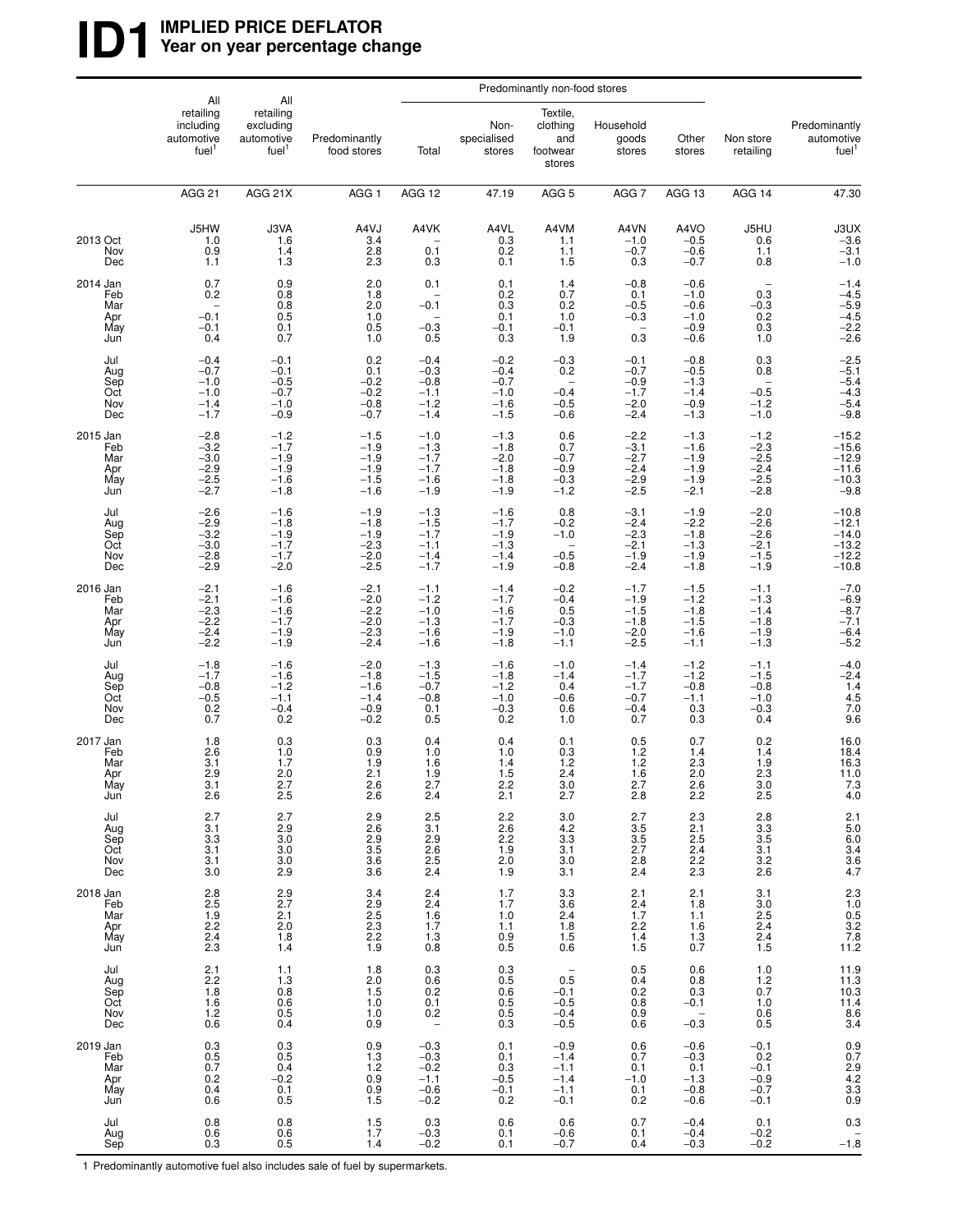# **ID2** IMPLIED PRICE DEFLATOR<br>Month on month percentage **Month on month percentage change**

|                                             |                                                                          | All<br>All                                                     |                                                             |                                                    |                                                                      | Predominantly non-food stores                                            |                                                         |                                                     |                                                                      |                                                                                       |
|---------------------------------------------|--------------------------------------------------------------------------|----------------------------------------------------------------|-------------------------------------------------------------|----------------------------------------------------|----------------------------------------------------------------------|--------------------------------------------------------------------------|---------------------------------------------------------|-----------------------------------------------------|----------------------------------------------------------------------|---------------------------------------------------------------------------------------|
|                                             | retailing<br>including<br>automotive<br>fuel <sup>1</sup>                | retailing<br>excluding<br>automotive<br>fuel <sup>1</sup>      | Predominantly<br>food stores                                | Total                                              | Non-<br>specialised<br>stores                                        | Textile,<br>clothing<br>and<br>footwear<br>stores                        | Household<br>goods<br>stores                            | Other<br>stores                                     | Non store<br>retailing                                               | Predominantly<br>automotive<br>fuel <sup>1</sup>                                      |
|                                             | <b>AGG 21</b>                                                            | AGG 21X                                                        | AGG <sub>1</sub>                                            | AGG 12                                             | 47.19                                                                | AGG <sub>5</sub>                                                         | AGG 7                                                   | AGG 13                                              | AGG 14                                                               | 47.30                                                                                 |
| 2013 Oct<br>Nov<br>Dec                      | J5HV<br>$-0.1$<br>$-0.1$<br>0.1                                          | <b>J3TU</b><br>0.2<br>$-0.1$                                   | A4RT<br>0.1<br>$-0.1$                                       | A4RU<br>0.3<br>$\overline{a}$                      | A4RV<br>0.3<br>$-0.1$                                                | A4RW<br>0.7<br>0.7<br>$-0.7$                                             | A4RX<br>$-0.3$<br>$-0.2$<br>1.0                         | A4RY<br>0.4<br>$-0.7$<br>$\overline{\phantom{0}}$   | J5HT<br>0.7<br>$-0.2$                                                | $J3TJ$<br>$-2.9$<br>$-1.1$<br>0.4                                                     |
| 2014 Jan<br>Feb<br>Mar<br>Apr<br>May<br>Jun | $^{-1.2}_{0.7}$<br>0.3<br>$-0.2$<br>$-0.1$<br>0.1                        | $-1.2$<br>0.9<br>0.3<br>$-0.3$<br>$-0.1$<br>0.1                | 0.4<br>0.4<br>$-0.1$<br>$-0.3$<br>$-0.4$                    | $-2.7$<br>1.2<br>0.8<br>$-0.4$<br>0.1<br>0.1       | $-1.8$<br>1.2<br>0.6<br>$-0.6$<br>$\overline{\phantom{a}}$<br>$-0.2$ | $-4.6$<br>1.2<br>1.5<br>0.6<br>$-0.1$<br>0.5                             | $^{-2.7}_{2.3}$<br>0.2<br>$-1.3$<br>0.7<br>0.2          | $-1.3$<br>0.5<br>0.8<br>$-0.6$<br>0.1<br>$-0.1$     | $-2.2$<br>1.6<br>0.5<br>$-0.3$<br>0.1<br>$-0.1$                      | $-0.4$<br>$-0.5$<br>$-0.1$<br>$\!\!\!\begin{array}{c} 0.3 \\ 0.2 \end{array}\!\!\!\!$ |
| Jul<br>Aug<br>Sep<br>Oct<br>Nov<br>Dec      | $-1.3$<br>0.5<br>0.5<br>$-0.1$<br>$-0.5$<br>$-0.3$                       | $-1.5$<br>0.7<br>0.6<br>$-0.3$<br>$-0.1$                       | $-0.5$<br>0.2<br>0.1<br>0.1<br>$-0.6$<br>0.1                | $-2.4$<br>1.2<br>1.0<br>$-0.1$<br>$-0.2$           | $-1.5$<br>0.8<br>0.7<br>$-0.3$<br>$-0.3$<br>$\qquad \qquad -$        | $-4.8$<br>$2.2\,$<br>$\overline{3}.\overline{2}$<br>0.3<br>0.6<br>$-0.8$ | $-1.7$<br>0.6<br>0.2<br>$-1.1$<br>$-0.5$<br>0.7         | $-1.0$<br>0.7<br>$-0.2$<br>0.3<br>$-0.2$<br>$-0.4$  | $-1.7$<br>0.9<br>0.6<br>0.3<br>$-0.7$<br>$-0.1$                      | $0.5$<br>-1.3<br>-0.5<br>-1.7<br>$-2.2$<br>$-4.3$                                     |
| 2015 Jan<br>Feb<br>Mar<br>Apr<br>May<br>Jun | $-2.2$<br>0.3<br>0.5<br>$-0.2$<br>0.3<br>$-0.1$                          | $-1.5$<br>0.4<br>0.1<br>$-0.3$<br>0.1<br>$-0.1$                | $-0.4$<br>$-0.2$<br>$-0.3$<br>0.1<br>$-0.1$                 | $-2.3$<br>0.8<br>0.4<br>$-0.4$<br>0.2<br>$-0.1$    | $-1.5$<br>0.6<br>0.4<br>$-0.5$<br>$\qquad \qquad -$<br>$-0.3$        | $-3.4$<br>1.3<br>$\overline{\phantom{0}}$<br>0.4<br>0.5<br>$-0.4$        | $-2.5$<br>1.4<br>0.6<br>$-1.0$<br>0.2<br>0.6            | $-1.3$<br>$0.2$<br>$0.5$<br>$-0.6$<br>0.1<br>$-0.3$ | $-2.4$<br>0.4<br>0.4<br>$-0.2$<br>$-0.1$<br>$-0.4$                   | $-6.4$<br>$-1.0$<br>$3.2$<br>$1.5$<br>$1.7$<br>$0.7$                                  |
| Jul<br>Aug<br>Sep<br>Oct<br>Nov<br>Dec      | $-1.2$<br>0.2<br>0.1<br>0.1<br>$-0.3$<br>$-0.4$                          | $-1.3$<br>0.6<br>0.5<br>0.1<br>$-0.3$<br>$-0.4$                | $-0.8$<br>0.2<br>0.1<br>$-0.4$<br>$-0.3$<br>$-0.4$          | $-1.8$<br>0.9<br>0.9<br>0.5<br>$-0.4$<br>$-0.4$    | $-1.3$<br>0.7<br>0.5<br>0.4<br>$-0.4$<br>$-0.5$                      | $-2.9$<br>1.3<br>2.3<br>1.4<br>$\qquad \qquad -$<br>$-1.1$               | $-2.2$<br>1.3<br>0.4<br>$-0.9$<br>$-0.2$<br>0.1         | $-0.8$<br>0.4<br>0.3<br>0.8<br>$-0.8$<br>$-0.3$     | $-0.8$<br>0.3<br>0.6<br>0.9<br>$-0.1$<br>$-0.5$                      | $-0.6$<br>$-2.8$<br>$-2.7$<br>$-0.8$<br>$-1.1$<br>$-2.7$                              |
| 2016 Jan<br>Feb<br>Mar<br>Apr<br>May<br>Jun | $-1.4$<br>0.3<br>0.2<br>$\overline{\phantom{a}}$<br>0.1<br>0.1           | $-1.0$<br>0.4<br>0.1<br>$-0.4$<br>$-0.1$<br>$-0.1$             | 0.1<br>$-0.4$<br>$-0.1$<br>$-0.2$<br>$-0.2$                 | $-1.7$<br>0.8<br>0.5<br>$-0.6$<br>$-0.1$<br>$-0.1$ | $-1.0$<br>0.3<br>0.5<br>$-0.5$<br>$-0.2$<br>$-0.2$                   | $-2.8$<br>1.1<br>0.9<br>$-0.4$<br>$-0.2$<br>$-0.5$                       | $-1.8$<br>1.3<br>1.0<br>$-1.3$<br>0.1                   | $-1.0$<br>0.4<br>$-0.1$<br>$-0.3$<br>0.2            | $-1.6$<br>0.2<br>0.3<br>$-0.6$<br>$-0.1$<br>0.2                      | $-2.4$<br>$-1.0$<br>$1.2$<br>$3.3$<br>$2.5$<br>$2.1$                                  |
| Jul<br>Aug<br>Sep<br>Oct<br>Nov<br>Dec      | $-0.8$<br>0.3<br>1.0<br>0.4<br>0.5<br>0.1                                | $-0.9$<br>0.5<br>1.0<br>0.2<br>0.4<br>0.2                      | $-0.3$<br>0.4<br>0.2<br>$-0.1$<br>0.2<br>0.3                | $-1.5$<br>0.7<br>1.7<br>$0.4 \ 0.5$                | $-1.1$<br>0.5<br>1.1<br>0.6<br>0.2<br>$-0.1$                         | $-2.9$<br>0.9<br>4.2<br>$0.3$<br>$1.2$<br>$-0.7$                         | $-1.1$<br>0.9<br>0.4<br>0.1<br>1.3                      | $-0.9$<br>0.5<br>0.7<br>0.5<br>$0.5 - 0.2$          | $-0.7$<br>$-0.1$<br>1.3<br>0.6<br>0.6<br>0.3                         | $0.6$<br>-1.2<br>1.1<br>2.2<br>1.4<br>1.4<br>$-0.4$                                   |
| 2017 Jan<br>Feb<br>Mar<br>Apr<br>May<br>Jun | $-0.4$<br>1.1<br>0.6<br>$-0.3$<br>0.4<br>$-0.4$                          | $-0.9$<br>1.1<br>0.8<br>$-0.1$<br>0.5<br>$-0.3$                | 0.5<br>0.7<br>0.6<br>0.1<br>0.3<br>$-0.2$                   | $-1.8$<br>1.4<br>1.1<br>$-0.3$<br>0.7<br>$-0.4$    | $-0.8$<br>0.9<br>0.9<br>$-0.4$<br>U.5<br>$-0.3$                      | $-3.6$<br>1.3<br>1.8<br>0.8<br>U.5<br>$-0.8$                             | $^{-2.0}_{2.0}$<br>1.0<br>$-0.9$<br>1.1<br>0.2          | $-0.7$<br>1.2<br>0.8<br>$-0.6$<br>U.G<br>$-0.2$     | $-1.8$<br>1.4<br>0.8<br>$-0.3$<br>U.6<br>$-0.3$                      | $3.3$<br>$1.2$<br>$-0.7$<br>$-1.4$<br>$-0.9$<br>$-1.0$                                |
| Jul<br>Aug<br>Sep<br>Oct<br>Nov<br>Dec      | $-0.8$<br>0.7<br>$1.2$<br>0.2<br>0.5<br>$\overline{\phantom{a}}$         | $-0.7$<br>0.6<br>1.1<br>0.3<br>0.4<br>$\overline{\phantom{0}}$ | $\overline{\phantom{a}}$<br>0.1<br>0.5<br>0.5<br>0.3<br>0.3 | $-1.4$<br>1.2<br>1.5<br>$0.\overline{5}$<br>$-0.1$ | $-0.9$<br>0.9<br>0.7<br>0.3<br>0.3<br>$-0.1$                         | $-2.6$<br>2.1<br>3.2<br>0.2<br>1.1<br>$-0.7$                             | $-1.2$<br>1.7<br>0.4<br>$-0.6$<br>0.1<br>0.9            | $-0.8$<br>0.3<br>1.1<br>0.3<br>0.3<br>$-0.1$        | $-0.4$<br>0.4<br>1.5<br>0.2<br>0.7<br>$-0.3$                         | $-1.2$<br>1.5<br>2.1<br>-0.3<br>1.5<br>1.5<br>0.7                                     |
| 2018 Jan<br>Feb<br>Mar<br>Apr<br>May<br>Jun | $-0.6$<br>0.8<br>$\frac{1}{2}$<br>0.6<br>$-0.4$                          | $-0.9$<br>0.9<br>0.2<br>$-0.1$<br>0.2<br>$-0.7$                | 0.2<br>0.3<br>0.2<br>$-0.1$<br>0.1<br>$-0.5$                | $-1.9$<br>1.4<br>0.3<br>$-0.1$<br>0.3<br>$-0.8$    | $-1.0$<br>0.9<br>0.2<br>$-0.3$<br>0.3<br>$-0.7$                      | $-3.4$<br>1.6<br>0.6<br>0.2<br>0.2<br>$-1.8$                             | $-2.3$<br>2.2<br>0.3<br>$-0.4$<br>0.2<br>0.3            | $-0.9$<br>0.9<br>0.1<br>$-0.2$<br>0.3<br>$-0.7$     | $-1.2$<br>1.2<br>0.3<br>$-0.3$<br>0.6<br>$-1.2$                      | 0.8<br>$-0.1$<br>$-1.2$<br>$1.2$<br>$3.5$<br>2.1                                      |
| Jul<br>Aug<br>Sep<br>Oct<br>Nov<br>Dec      | $-1.0$<br>0.9<br>0.7<br>$\hspace{0.1mm}-\hspace{0.1mm}$<br>0.2<br>$-0.6$ | $-1.0$<br>0.9<br>0.6<br>$\frac{1}{\sqrt{2}}$<br>0.4<br>$-0.1$  | $-0.1$<br>0.3<br>$\bar{\mathbb{I}}$<br>0.2<br>0.3           | $-1.9$<br>1.5<br>1.1<br>$-0.1$<br>0.6<br>$-0.3$    | $-1.1$<br>1.1<br>0.7<br>0.3<br>0.4<br>$-0.3$                         | $-3.1$<br>2.7<br>2.6<br>$-0.3$<br>1.3<br>$-0.8$                          | $-2.2$<br>1.6<br>0.2<br>$\qquad \qquad -$<br>0.1<br>0.5 | $-0.9$<br>0.5<br>0.7<br>$-0.2$<br>0.4<br>$-0.3$     | $-1.0$<br>0.7<br>1.0<br>0.5<br>0.3<br>$-0.4$                         | $-0.5$<br>0.9<br>1.2<br>0.6<br>$-1.0$<br>$-4.1$                                       |
| 2019 Jan<br>Feb<br>Mar<br>Apr<br>May<br>Jun | $-0.9$<br>1.0<br>0.3<br>$-0.5$<br>0.8<br>$-0.3$                          | $-1.0$<br>1.1<br>0.2<br>$-0.8$<br>$\frac{0.5}{-0.3}$           | 0.2<br>0.7<br>0.1<br>$-0.4$<br>0.2<br>0.1                   | $-2.1$<br>1.3<br>0.4<br>$-1.0$<br>$0.8 - 0.5$      | $-1.2$<br>0.9<br>0.3<br>$-1.0$<br>0.7<br>$-0.4$                      | $-3.8$<br>1.1<br>0.9<br>$-0.1$<br>0.5<br>$-0.8$                          | $-2.3$<br>2.3<br>$-0.3$<br>$-1.5$<br>1.4<br>0.4         | $-1.2$<br>1.1<br>0.5<br>$-1.5$<br>0.8<br>$-0.6$     | $-1.7$<br>1.5<br>$\overline{\phantom{a}}$<br>$-1.1$<br>0.7<br>$-0.5$ | $-1.6$<br>$-0.2$<br>$1.0$<br>$2.4$<br>$2.7$<br>$-0.4$                                 |
| Jul<br>Aug<br>Sep                           | $-0.8$<br>0.7<br>0.4                                                     | $-0.8$<br>0.7<br>0.6                                           | $-0.1$<br>0.5<br>$-0.2$                                     | $-1.4$<br>0.9<br>1.3                               | $-0.8$<br>0.6<br>0.7                                                 | $-2.4$<br>1.5<br>2.4                                                     | $-1.7$<br>1.0<br>0.5                                    | $-0.7$<br>0.5<br>0.8                                | $-0.7$<br>0.4<br>1.0                                                 | $-1.0$<br>0.6<br>$-0.7$                                                               |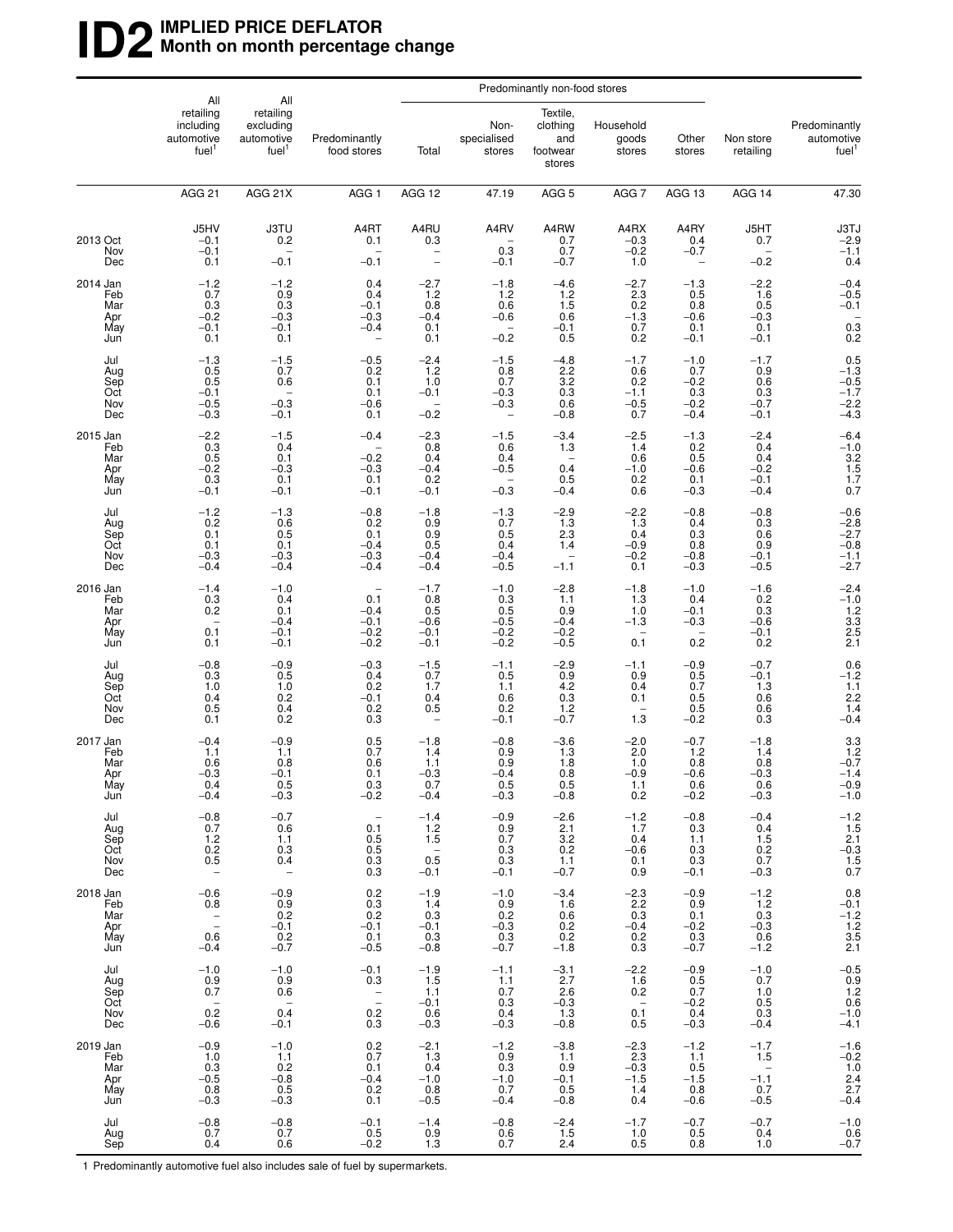# **R1 CHAINED VOLUME OF RETAIL SALES SEASONALLY ADJUSTED**

| Index 2016=100 |
|----------------|
|----------------|

|                                             | All                                                                                               | All                                                                                               |                                                                                                                            |                                                                                                                                  | Predominantly non-food stores                                                   |                                                                                            |                                                                                                   |                                                                                                  |                                                                                      |                                                                          |
|---------------------------------------------|---------------------------------------------------------------------------------------------------|---------------------------------------------------------------------------------------------------|----------------------------------------------------------------------------------------------------------------------------|----------------------------------------------------------------------------------------------------------------------------------|---------------------------------------------------------------------------------|--------------------------------------------------------------------------------------------|---------------------------------------------------------------------------------------------------|--------------------------------------------------------------------------------------------------|--------------------------------------------------------------------------------------|--------------------------------------------------------------------------|
|                                             | retailing<br>including<br>automotive<br>fuel <sup>1</sup>                                         | retailing<br>excluding<br>automotive<br>fuel <sup>1</sup>                                         | Predominantly<br>food stores                                                                                               | Total                                                                                                                            | Non-<br>specialised<br>stores                                                   | Textile,<br>clothing and<br>footwear<br>stores                                             | Household<br>goods<br>stores                                                                      | Other<br>stores                                                                                  | Non-store<br>retailing                                                               | Predominantly<br>automotive<br>fuel <sup>1</sup>                         |
|                                             | <b>AGG 21</b>                                                                                     | AGG 21X                                                                                           | AGG 1                                                                                                                      | AGG 12                                                                                                                           | 47.19                                                                           | AGG <sub>5</sub>                                                                           | AGG 7                                                                                             | AGG 13                                                                                           | AGG 14                                                                               | 47.30                                                                    |
|                                             | Revisions to index numbers                                                                        |                                                                                                   |                                                                                                                            |                                                                                                                                  |                                                                                 |                                                                                            |                                                                                                   |                                                                                                  |                                                                                      |                                                                          |
| 2011<br>2012<br>2013<br>2014<br>2015        | $-0.1$<br>$-0.1$<br>0.1                                                                           | $-0.1$<br>0.1                                                                                     | $-0.1$<br>$\overline{\phantom{0}}$                                                                                         | $\overline{a}$<br>$\overline{\phantom{0}}$                                                                                       | $-0.1$<br>0.1                                                                   | $-0.1$<br>0.1<br>0.1                                                                       | 0.1<br>0.1<br>0.2<br>$\overline{\phantom{m}}$<br>$-0.1$                                           | $\overline{\phantom{0}}$<br>$-0.2$<br>$\overline{\phantom{a}}$                                   | $-0.1$<br>0.1                                                                        | $-0.1$<br>$-0.1$<br>0.1                                                  |
| 2016<br>2017<br>2018                        | $\qquad \qquad -$                                                                                 | $\overline{\phantom{m}}$<br>$\overline{\phantom{a}}$<br>$\overline{a}$                            | $\overline{\phantom{0}}$                                                                                                   | $\overline{\phantom{0}}$<br>$\qquad \qquad -$                                                                                    | $\overline{\phantom{a}}$<br>$-0.1$                                              | $\overline{\phantom{0}}$<br>$-0.1$                                                         | $\overline{\phantom{a}}$<br>0.1<br>0.1                                                            | $\overline{\phantom{a}}$<br>$-0.1$<br>0.1                                                        | $\overline{\phantom{0}}$<br>$\overline{\phantom{0}}$<br>0.1                          | $\qquad \qquad -$<br>0.3                                                 |
| 2016 Q3<br>Q4                               | 0.1                                                                                               | 0.1<br>$\overline{\phantom{0}}$                                                                   | $\overline{\phantom{0}}$<br>$\overline{a}$                                                                                 | $\qquad \qquad -$<br>$\overline{\phantom{0}}$                                                                                    | $\overline{\phantom{a}}$                                                        | $\overline{\phantom{0}}$<br>$\overline{\phantom{0}}$                                       | 0.1<br>$\qquad \qquad -$                                                                          | 0.1<br>0.1                                                                                       | 0.3<br>$\qquad \qquad -$                                                             | 0.2                                                                      |
| 2017 Q1<br>Q <sub>2</sub><br>Q3<br>Q4       | $\overline{\phantom{0}}$<br>$\qquad \qquad -$<br>$\qquad \qquad -$<br>$\qquad \qquad -$           | $\qquad \qquad -$<br>$\qquad \qquad -$<br>0.1<br>$-0.1$                                           | $\overline{\phantom{0}}$<br>$\overline{a}$<br>$\overline{\phantom{0}}$<br>$-0.1$                                           | $\overline{\phantom{m}}$<br>$\qquad \qquad -$<br>0.1<br>$\overline{\phantom{0}}$                                                 | $-0.1$<br>$-0.1$<br>$-0.1$<br>$\overline{\phantom{a}}$                          | $\overline{\phantom{0}}$<br>$\overline{\phantom{0}}$<br>$\overline{\phantom{0}}$<br>$-0.1$ | 0.2<br>$\qquad \qquad -$<br>0.1<br>0.1                                                            | $-0.2$<br>$\overline{\phantom{m}}$<br>0.1<br>$-0.1$                                              | $-0.1$<br>$-0.3$<br>0.2<br>0.1                                                       | $-0.1$<br>$-0.1$<br>0.1                                                  |
| 2018 Q1<br>Q2<br>Q3<br>Q4                   | $\overline{\phantom{0}}$<br>$\overline{\phantom{0}}$<br>0.1<br>0.1                                | $\qquad \qquad -$<br>$\overline{\phantom{m}}$<br>$\overline{\phantom{0}}$                         | $\overline{\phantom{a}}$<br>0.1<br>-<br>$\overline{\phantom{0}}$                                                           | $\overline{\phantom{m}}$<br>$\overline{\phantom{a}}$<br>0.1<br>$-0.1$                                                            | $-0.1$<br>$-0.1$<br>$-0.3$                                                      | $-0.1$<br>$\overline{\phantom{a}}$<br>$-0.1$<br>$-0.2$                                     | 0.3<br>$\overline{\phantom{a}}$<br>0.1<br>$-0.1$                                                  | $-0.1$<br>$\overline{\phantom{a}}$<br>0.2<br>0.2                                                 | 0.2<br>$-0.4$<br>0.2<br>0.6                                                          | $-0.1$<br>0.6<br>0.6                                                     |
| 2019 Q1<br>Q <sub>2</sub>                   | $\overline{\phantom{0}}$                                                                          | $\qquad \qquad -$<br>$\overline{\phantom{0}}$                                                     | $-0.1$<br>$-0.1$                                                                                                           | $-0.1$<br>$\overline{\phantom{0}}$                                                                                               | $-0.1$<br>$-0.1$                                                                | $-0.1$<br>$-0.1$                                                                           | 0.4<br>0.1                                                                                        | $-0.4$<br>$\overline{\phantom{a}}$                                                               | 0.1<br>$-0.2$                                                                        | 0.7<br>0.2                                                               |
| 2016 Sep<br>Oct<br>Nov<br>Dec               | $\overline{\phantom{0}}$<br>$\overline{\phantom{0}}$<br>0.1                                       | $\overline{\phantom{0}}$<br>$\overline{\phantom{0}}$<br>0.1                                       | $\overline{\phantom{a}}$<br>$-0.1$<br>$-0.1$<br>$\overline{\phantom{0}}$                                                   | $\overline{\phantom{0}}$<br>$\qquad \qquad -$<br>0.1                                                                             |                                                                                 | 0.1<br>$-0.1$<br><b>-</b><br>$\overline{\phantom{0}}$                                      | $-0.1$<br>$-0.1$<br>$-0.1$<br>$\overline{\phantom{a}}$                                            | 0.1<br>0.1<br>$\overline{\phantom{m}}$<br>0.2                                                    | 0.6<br>0.1                                                                           | 0.3<br>$\overline{\phantom{a}}$<br>0.3                                   |
| 2017 Jan<br>Feb<br>Mar<br>Apr<br>May<br>Jun | $-0.1$<br>$-0.1$<br>$\qquad \qquad -$<br>$\overline{a}$<br>$-0.1$                                 | $\overline{\phantom{a}}$<br>$\overline{a}$<br>$-0.1$<br>$\overline{\phantom{m}}$<br>0.1<br>$-0.1$ | $\overline{\phantom{a}}$<br>0.1<br>$\overline{\phantom{a}}$<br>$\overline{\phantom{0}}$<br>0.1<br>$\overline{\phantom{0}}$ | 0.1<br>$-0.1$<br>$\overline{\phantom{a}}$<br>$\qquad \qquad -$<br>0.1<br>$-0.1$                                                  | $-0.1$<br>0.1<br>$\overline{\phantom{a}}$<br>0.1<br>$-0.2$                      | $\overline{\phantom{0}}$<br>$\overline{\phantom{0}}$<br>0.1<br>$-0.3$<br>0.2<br>$-0.2$     | 0.5<br>$\qquad \qquad -$<br>$\overline{\phantom{a}}$<br>$-0.1$<br>0.1<br>$\overline{\phantom{a}}$ | $\overline{\phantom{m}}$<br>$-0.5$<br>$-0.2$<br>0.2<br>$-0.1$<br>$\qquad \qquad -$               | 0.1<br>$-0.1$<br>$-0.1$<br>$\overline{\phantom{0}}$<br>$-0.2$<br>$-0.4$              | $\bar{a}$<br>$-0.3$<br>0.1<br>$-0.2$<br>0.1                              |
| Jul<br>Aug<br>Sep<br>Oct<br>Nov<br>Dec      | $\overline{\phantom{m}}$<br>$-0.1$<br>0.1<br>$\overline{\phantom{0}}$<br>$-0.1$<br>$-0.1$         | 0.1<br>$\overline{\phantom{m}}$<br>0.1<br>$\qquad \qquad -$<br>$-0.1$                             | $\overline{\phantom{0}}$<br>$\overline{\phantom{a}}$<br>$-0.1$<br>$-0.1$<br>$-0.1$<br>$\overline{\phantom{0}}$             | $\overline{\phantom{0}}$<br>$\overline{\phantom{m}}$<br>$\overline{\phantom{a}}$<br>$\overline{\phantom{a}}$<br>$-0.1$<br>$-0.1$ | $-0.2$<br>$-0.1$<br>$\overline{\phantom{a}}$<br>$\overline{\phantom{a}}$<br>0.1 | $-0.1$<br>$-0.1$<br>$\bar{a}$<br>$-0.2$<br>$-0.1$                                          | 0.1<br>0.3<br>$-0.1$<br>$\overline{\phantom{a}}$<br>$-0.1$<br>0.3                                 | 0.2<br>$\overline{\phantom{0}}$<br>0.1<br>0.2<br>$\overline{\phantom{a}}$<br>$-0.6$              | $-0.2$<br>$-0.3$<br>1.0<br>$\hspace{0.1mm}-\hspace{0.1mm}$<br>0.2<br>$-0.1$          | $-0.2$<br>$-0.3$<br>0.4<br>$\qquad \qquad -$<br>$\overline{\phantom{0}}$ |
| 2018 Jan<br>Feb<br>Mar<br>Apr<br>May<br>Jun | $\overline{\phantom{0}}$<br>$-0.1$<br>$\overline{\phantom{a}}$<br>$-0.1$                          | 0.1<br>$-0.1$<br>$\qquad \qquad -$<br>0.1<br>$-0.1$                                               | $\overline{\phantom{0}}$<br>$-0.1$<br>0.1<br>$\bar{a}$                                                                     | 0.2<br>$-0.2$<br>$\qquad \qquad -$<br>0.1<br>$\overline{\phantom{a}}$                                                            | $-0.2$<br>$-0.1$<br>0.1<br>$-0.1$<br>$\overline{a}$<br>$-0.2$                   | $-0.1$<br>$-0.2$<br>0.1<br>0.2<br>$-0.1$                                                   | 0.9<br>0.1<br>$-0.2$<br>0.1<br>0.1                                                                | $\overline{\phantom{m}}$<br>$-0.5$<br>$-0.1$<br>0.1<br>$-0.1$<br>$\hspace{0.1mm}-\hspace{0.1mm}$ | 0.1<br>0.3<br>$-0.5$<br>$-0.2$<br>$-0.5$                                             | $-0.3$<br>0.3<br>$-0.3$<br>$-0.1$                                        |
| Jul<br>Aug<br>Sep<br>Oct<br>Nov<br>Dec      | $-0.1$<br>$\hspace{0.1mm}-\hspace{0.1mm}$<br>0.3<br>$\hspace{0.1mm}-\hspace{0.1mm}$<br>0.1<br>0.1 | $-0.1$<br>$-0.1$<br>0.1<br>$\overline{\phantom{a}}$<br>$-0.1$<br>0.1                              | $-0.1$<br>0.1<br>$-0.1$<br>$-0.1$<br>$\bar{z}$                                                                             | $\bar{\mathbb{I}}$<br>0.1<br>0.1<br>$-0.1$<br>$-0.2$                                                                             | $-0.2$<br>$-0.3$<br>0.1<br>$-0.1$<br>$-0.2$<br>$-0.4$                           | $-0.1$<br>$\overline{\phantom{0}}$<br>$-0.1$<br>$-0.2$<br>$-0.3$<br>$-0.4$                 | 0.3<br>0.3<br>$\bar{z}$<br>$-0.1$<br>$-0.3$                                                       | 0.2<br>$-0.1$<br>0.3<br>0.4<br>$\hspace{0.1mm}-\hspace{0.1mm}$<br>0.3                            | $-0.7$<br>$-0.7$<br>1.6<br>0.1<br>0.3<br>$1.3$                                       | $\begin{array}{c} 0.1 \\ 0.5 \\ 1.0 \\ 0.6 \\ 0.6 \\ 0.4 \end{array}$    |
| 2019 Jan<br>Feb<br>Mar<br>Apr<br>May<br>Jun | 0.2<br>$\hspace{0.1mm}-\hspace{0.1mm}$<br>0.1<br>$-0.1$<br>0.1<br>$-0.1$                          | 0.1<br>$-0.1$<br>$-0.1$<br>$-0.1$<br>$\overline{\phantom{a}}$<br>$-0.1$                           | $\overline{\phantom{m}}$<br>0.1<br>$-0.1$<br>$\frac{1}{2}$                                                                 | 0.3<br>$-0.3$<br>$-0.2$<br>$-0.1$<br>$-0.1$<br>$-0.1$                                                                            | $\overline{\phantom{0}}$<br>0.1<br>$-0.4$<br>$-0.1$<br>$-0.1$<br>$-0.2$         | $-0.1$<br>$-$<br>0.1<br>$-0.3$<br>$-0.1$<br>$\overline{\phantom{a}}$                       | 1.2<br>0.1<br>$-0.1$<br>$-0.1$<br>0.1<br>0.3                                                      | 0.1<br>$-1.0$<br>$-0.2$<br>0.3<br>$\hspace{0.1cm} -$<br>$-0.2$                                   | 0.3<br>$\overline{\phantom{0}}$<br>$0.2\,$<br>$\hspace{0.1cm} -$<br>$-0.1$<br>$-0.6$ | $0.6$<br>$0.5$<br>$1.1$<br>$-0.6$<br>1.2<br>$\frac{1}{2}$                |
| Jul<br>Aug                                  | $-0.1$<br>$-0.1$                                                                                  | $-0.1$<br>$\qquad \qquad -$                                                                       | $\overline{\phantom{a}}$<br>0.1                                                                                            | 0.2<br>0.1                                                                                                                       | $-0.5$<br>$-0.3$                                                                | $-0.1$<br>$-0.1$                                                                           | 0.7<br>0.6                                                                                        | 0.4<br>0.1                                                                                       | $-1.6$<br>$-1.4$                                                                     | 0.2<br>$-0.2$                                                            |